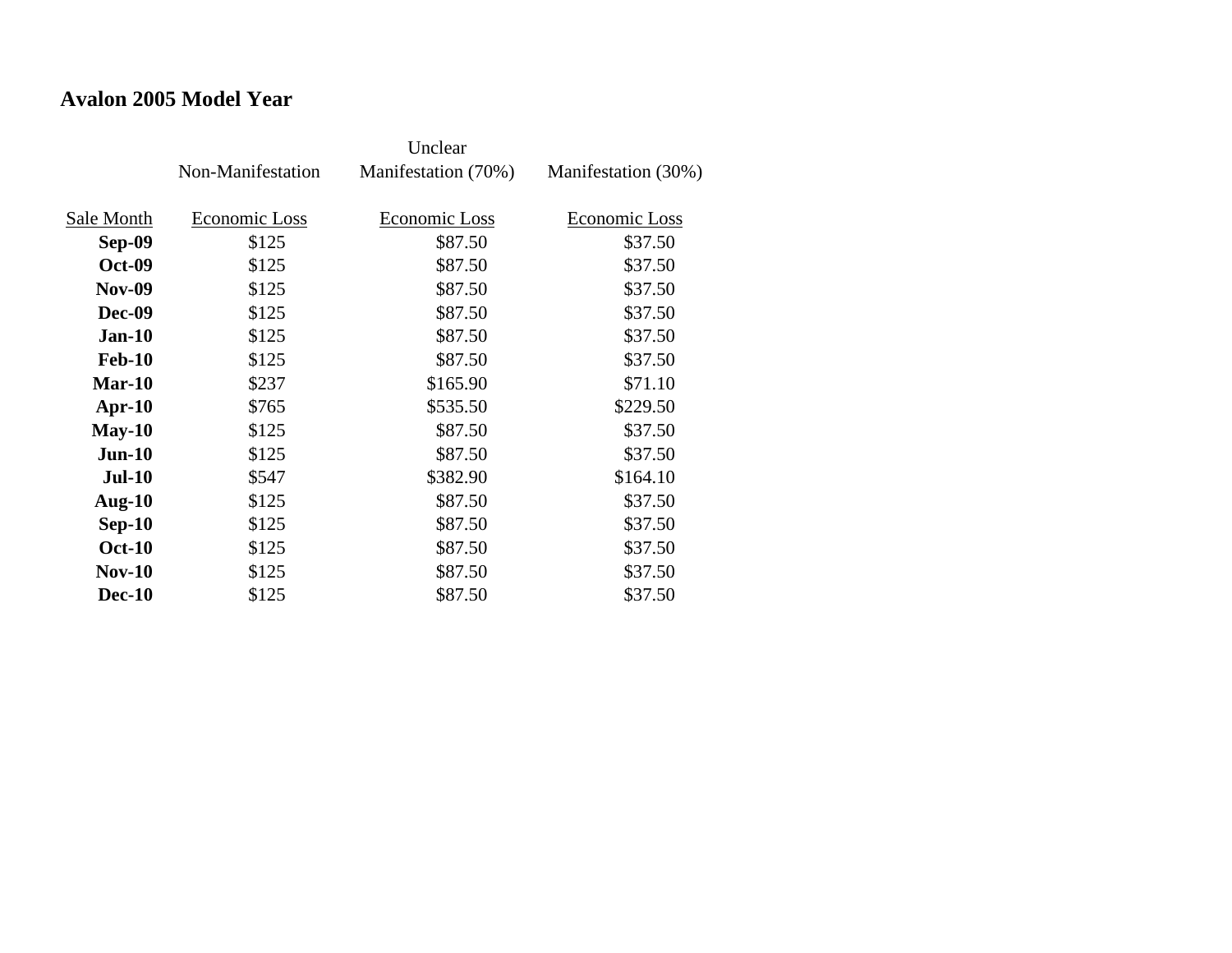#### **Avalon 2006 Model Year**

|               | Non-Manifestation | Manifestation (70%) | Manifestation (30%) |
|---------------|-------------------|---------------------|---------------------|
| Sale Month    | Economic Loss     | Economic Loss       | Economic Loss       |
|               |                   |                     |                     |
| Sep-09        | \$125             | \$87.50             | \$37.50             |
| <b>Oct-09</b> | \$125             | \$87.50             | \$37.50             |
| <b>Nov-09</b> | \$1,430           | \$1,001.00          | \$429.00            |
| <b>Dec-09</b> | \$125             | \$87.50             | \$37.50             |
| <b>Jan-10</b> | \$125             | \$87.50             | \$37.50             |
| <b>Feb-10</b> | \$125             | \$87.50             | \$37.50             |
| Mar-10        | \$981             | \$686.70            | \$294.30            |
| Apr- $10$     | \$1,709           | \$1,196.30          | \$512.70            |
| $May-10$      | \$1,063           | \$744.10            | \$318.90            |
| $Jun-10$      | \$875             | \$612.50            | \$262.50            |
| <b>Jul-10</b> | \$815             | \$570.50            | \$244.50            |
| Aug- $10$     | \$125             | \$87.50             | \$37.50             |
| $Sep-10$      | \$354             | \$247.80            | \$106.20            |
| <b>Oct-10</b> | \$125             | \$87.50             | \$37.50             |
| <b>Nov-10</b> | \$125             | \$87.50             | \$37.50             |
| <b>Dec-10</b> | \$125             | \$87.50             | \$37.50             |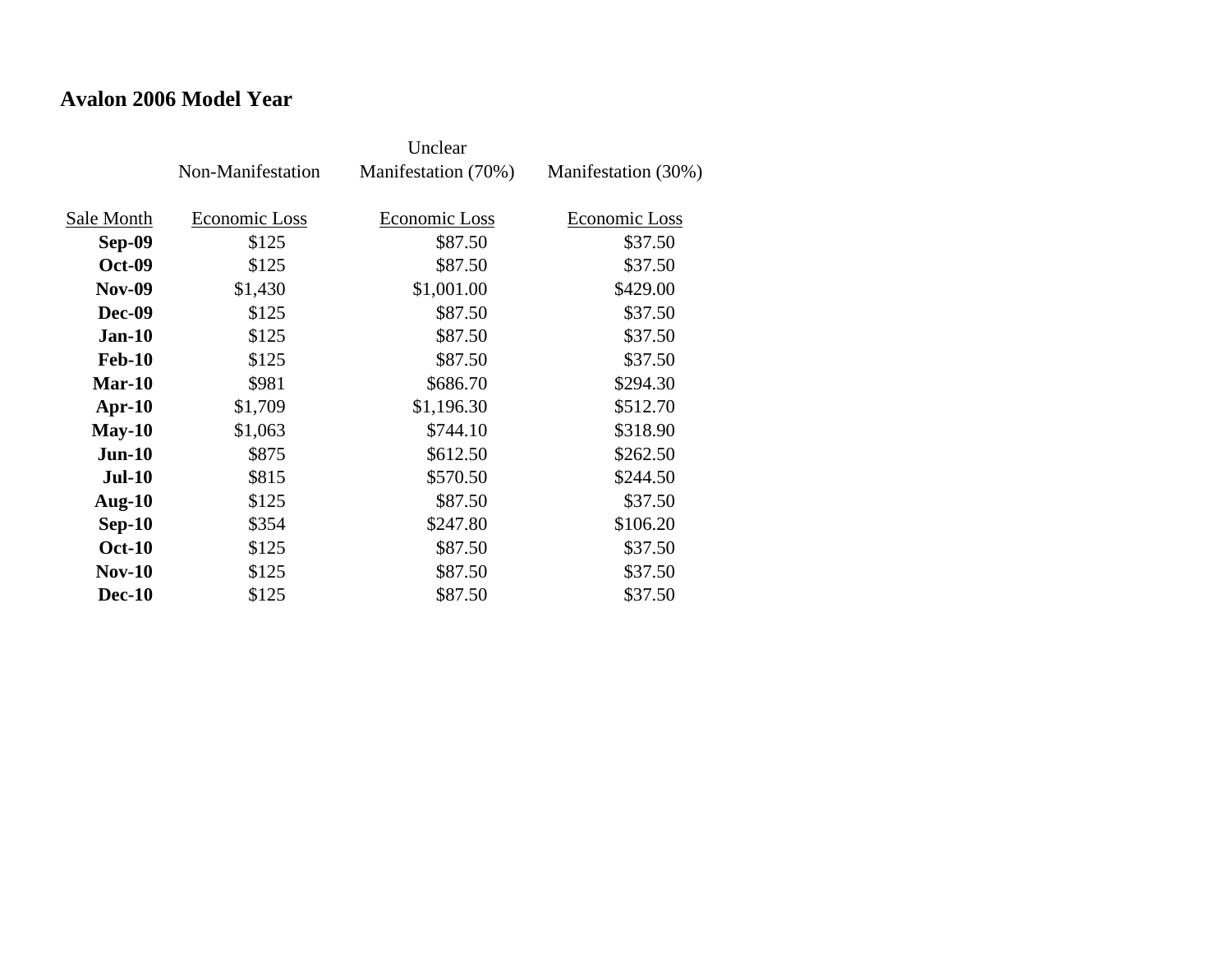#### **Avalon 2007 Model Year**

|               | Non-Manifestation | Manifestation (70%) | Manifestation (30%) |
|---------------|-------------------|---------------------|---------------------|
| Sale Month    | Economic Loss     | Economic Loss       | Economic Loss       |
|               |                   |                     |                     |
| Sep-09        | \$125             | \$87.50             | \$37.50             |
| <b>Oct-09</b> | \$125             | \$87.50             | \$37.50             |
| <b>Nov-09</b> | \$125             | \$87.50             | \$37.50             |
| <b>Dec-09</b> | \$125             | \$87.50             | \$37.50             |
| <b>Jan-10</b> | \$125             | \$87.50             | \$37.50             |
| <b>Feb-10</b> | \$125             | \$87.50             | \$37.50             |
| Mar-10        | \$1,079           | \$755.30            | \$323.70            |
| $Apr-10$      | \$1,521           | \$1,064.70          | \$456.30            |
| $May-10$      | \$720             | \$504.00            | \$216.00            |
| $Jun-10$      | \$386             | \$270.20            | \$115.80            |
| <b>Jul-10</b> | \$653             | \$457.10            | \$195.90            |
| Aug- $10$     | \$272             | \$190.40            | \$81.60             |
| $Sep-10$      | \$316             | \$221.20            | \$94.80             |
| <b>Oct-10</b> | \$426             | \$298.20            | \$127.80            |
| <b>Nov-10</b> | \$125             | \$87.50             | \$37.50             |
| <b>Dec-10</b> | \$125             | \$87.50             | \$37.50             |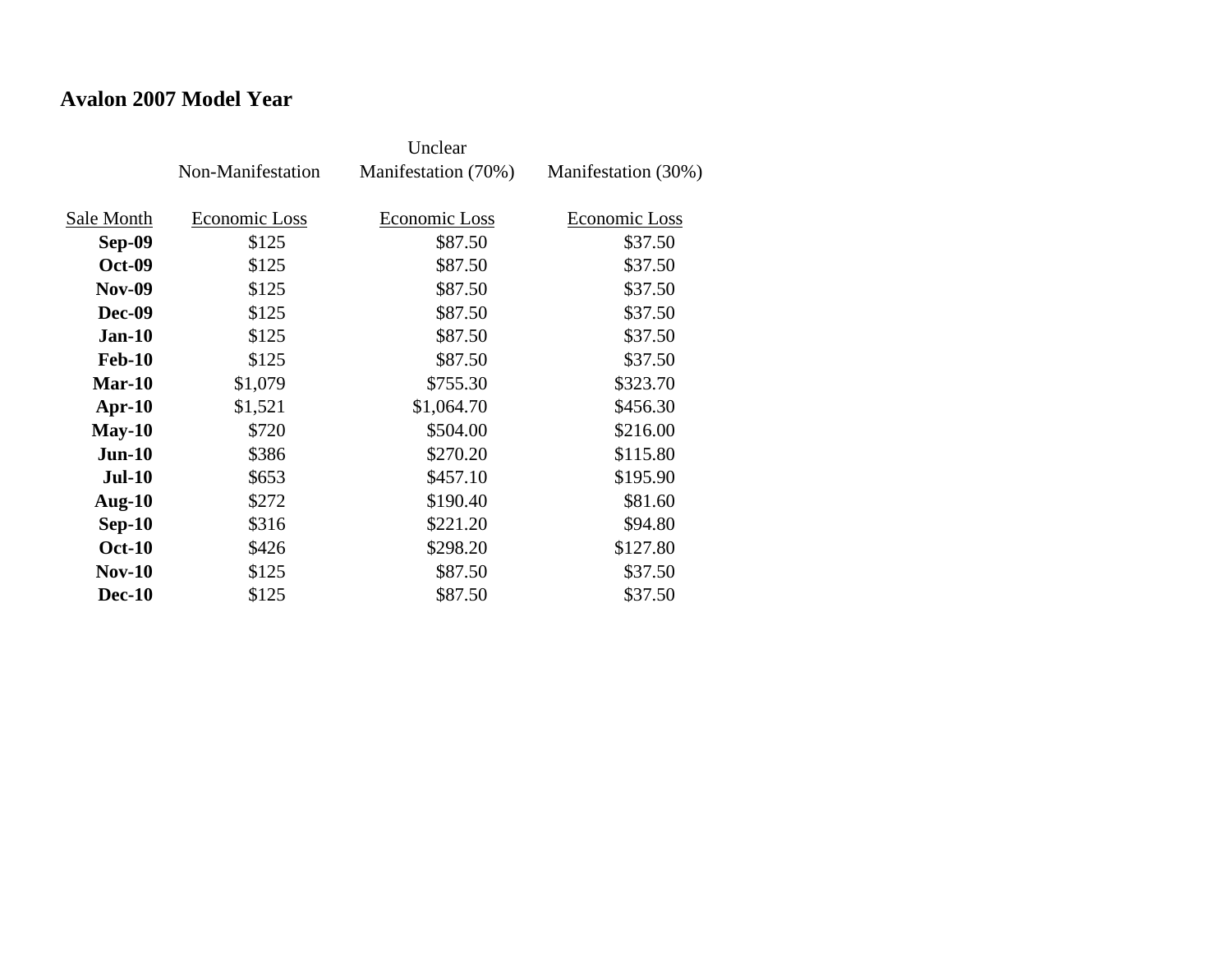#### **Avalon 2008 Model Year**

|               | Non-Manifestation | Manifestation (70%) | Manifestation (30%) |
|---------------|-------------------|---------------------|---------------------|
| Sale Month    | Economic Loss     | Economic Loss       | Economic Loss       |
| Sep-09        | \$853             | \$597.10            | \$255.90            |
| <b>Oct-09</b> | \$1,571           | \$1,099.70          | \$471.30            |
| <b>Nov-09</b> | \$1,676           | \$1,173.20          | \$502.80            |
| <b>Dec-09</b> | \$1,832           | \$1,282.40          | \$549.60            |
| <b>Jan-10</b> | \$1,309           | \$916.30            | \$392.70            |
| <b>Feb-10</b> | \$125             | \$87.50             | \$37.50             |
| Mar-10        | \$3,260           | \$2,282.00          | \$978.00            |
| $Apr-10$      | \$2,019           | \$1,413.30          | \$605.70            |
| $May-10$      | \$1,540           | \$1,078.00          | \$462.00            |
| $Jun-10$      | \$395             | \$276.50            | \$118.50            |
| <b>Jul-10</b> | \$1,643           | \$1,150.10          | \$492.90            |
| Aug- $10$     | \$932             | \$652.40            | \$279.60            |
| $Sep-10$      | \$125             | \$87.50             | \$37.50             |
| <b>Oct-10</b> | \$125             | \$87.50             | \$37.50             |
| <b>Nov-10</b> | \$125             | \$87.50             | \$37.50             |
| <b>Dec-10</b> | \$125             | \$87.50             | \$37.50             |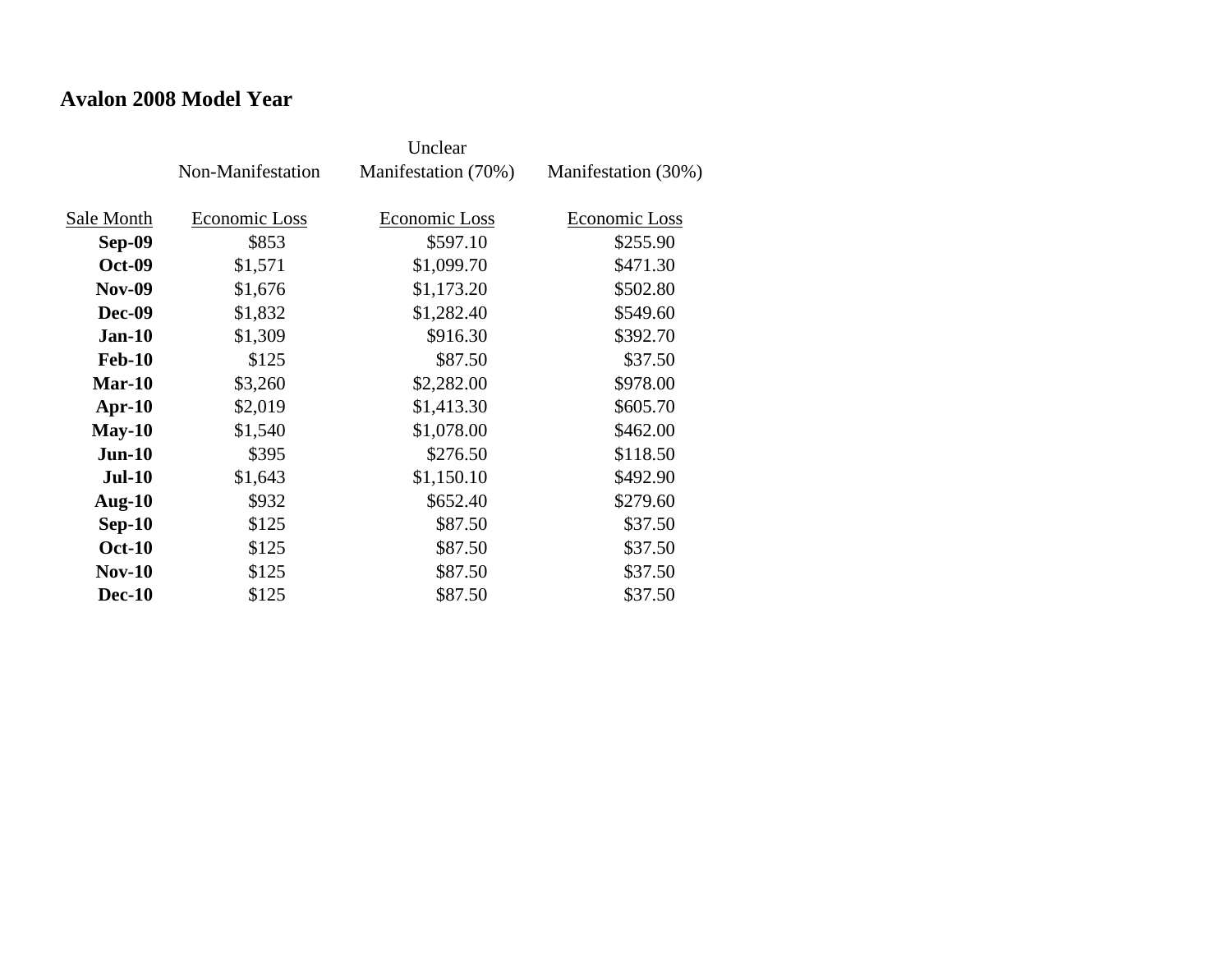#### **Avalon 2009 Model Year**

|               | Non-Manifestation | Manifestation (70%) | Manifestation (30%) |
|---------------|-------------------|---------------------|---------------------|
| Sale Month    | Economic Loss     | Economic Loss       | Economic Loss       |
| Sep-09        | \$2,993           | \$2,095.10          | \$897.90            |
| <b>Oct-09</b> | \$125             | \$87.50             | \$37.50             |
| <b>Nov-09</b> | \$125             | \$87.50             | \$37.50             |
| <b>Dec-09</b> | \$2,063           | \$1,444.10          | \$618.90            |
| <b>Jan-10</b> | \$125             | \$87.50             | \$37.50             |
| <b>Feb-10</b> | \$125             | \$87.50             | \$37.50             |
| Mar-10        | \$4,679           | \$3,275.30          | \$1,403.70          |
| $Apr-10$      | \$1,016           | \$711.20            | \$304.80            |
| $May-10$      | \$2,348           | \$1,643.60          | \$704.40            |
| $Jun-10$      | \$758             | \$530.60            | \$227.40            |
| $Jul-10$      | \$875             | \$612.50            | \$262.50            |
| Aug- $10$     | \$2,150           | \$1,505.00          | \$645.00            |
| $Sep-10$      | \$3,051           | \$2,135.70          | \$915.30            |
| <b>Oct-10</b> | \$1,636           | \$1,145.20          | \$490.80            |
| <b>Nov-10</b> | \$893             | \$625.10            | \$267.90            |
| <b>Dec-10</b> | \$125             | \$87.50             | \$37.50             |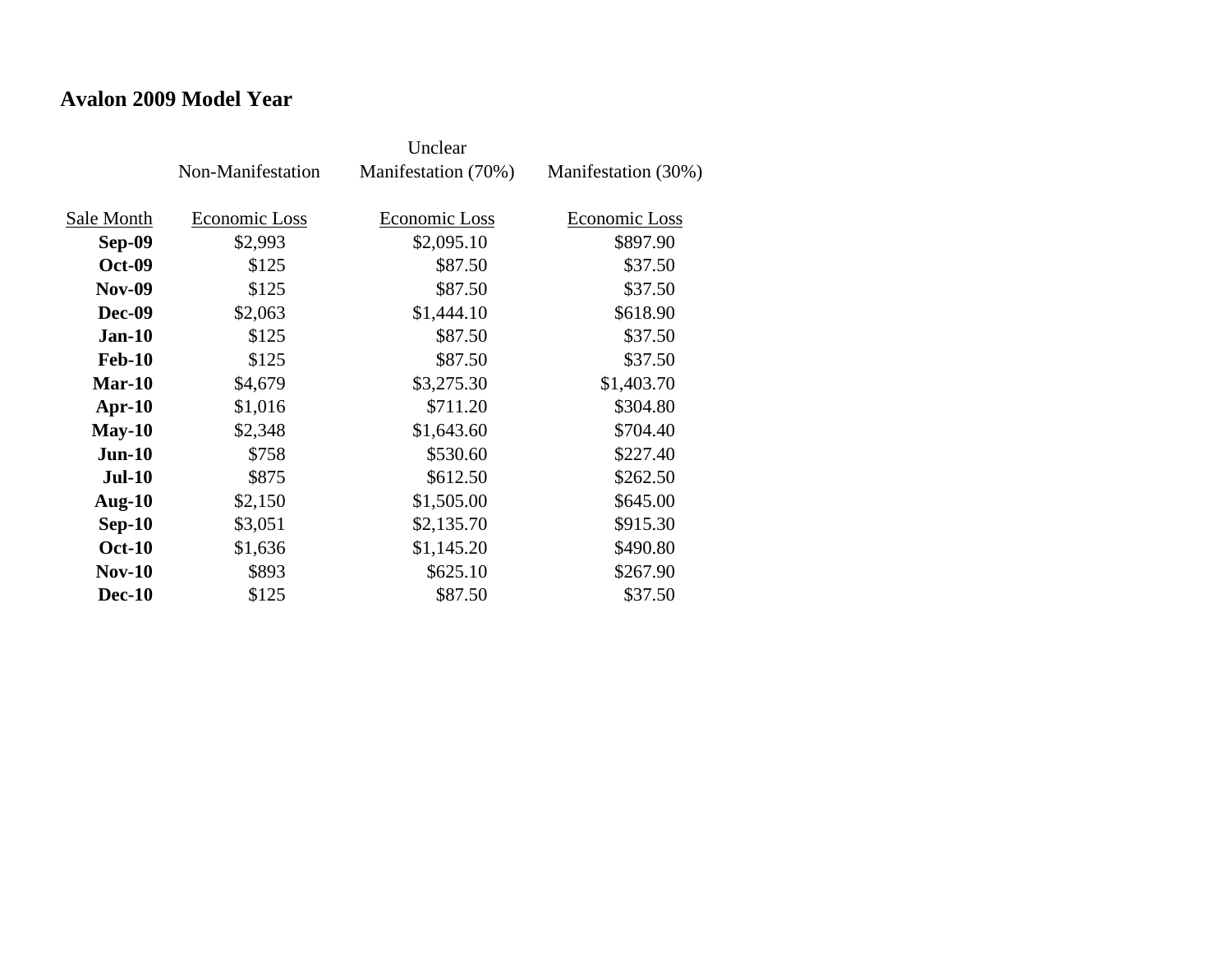#### **Avalon 2010 Model Year**

|               | Non-Manifestation | Manifestation (70%) | Manifestation (30%) |
|---------------|-------------------|---------------------|---------------------|
| Sale Month    | Economic Loss     | Economic Loss       | Economic Loss       |
| Sep-09        | \$125             | \$87.50             | \$37.50             |
| <b>Oct-09</b> | \$125             | \$87.50             | \$37.50             |
| <b>Nov-09</b> | \$125             | \$87.50             | \$37.50             |
| <b>Dec-09</b> |                   | \$87.50             | \$37.50             |
|               | \$125             |                     |                     |
| <b>Jan-10</b> | \$125             | \$87.50             | \$37.50             |
| <b>Feb-10</b> | \$125             | \$87.50             | \$37.50             |
| Mar-10        | \$125             | \$87.50             | \$37.50             |
| Apr- $10$     | \$125             | \$87.50             | \$37.50             |
| $May-10$      | \$125             | \$87.50             | \$37.50             |
| $Jun-10$      | \$125             | \$87.50             | \$37.50             |
| <b>Jul-10</b> | \$125             | \$87.50             | \$37.50             |
| Aug- $10$     | \$125             | \$87.50             | \$37.50             |
| $Sep-10$      | \$125             | \$87.50             | \$37.50             |
| <b>Oct-10</b> | \$125             | \$87.50             | \$37.50             |
| <b>Nov-10</b> | \$125             | \$87.50             | \$37.50             |
| <b>Dec-10</b> | \$125             | \$87.50             | \$37.50             |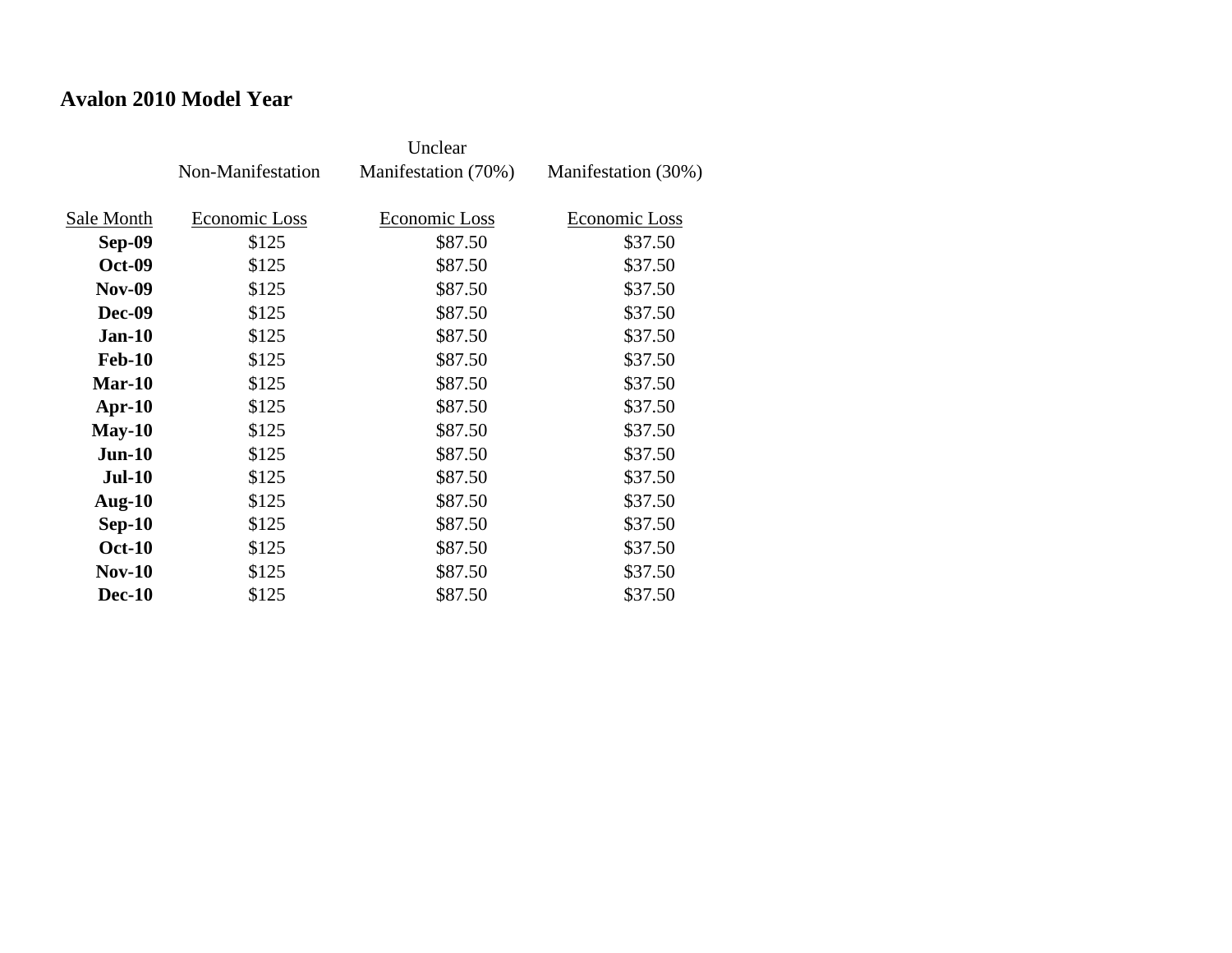# **Camry 2002 Model Year**

|               | Non-Manifestation | Manifestation (70%) | Manifestation (30%) |
|---------------|-------------------|---------------------|---------------------|
| Sale Month    | Economic Loss     | Economic Loss       | Economic Loss       |
| Sep-09        | \$125             | \$87.50             | \$37.50             |
|               |                   |                     |                     |
| <b>Oct-09</b> | \$125             | \$87.50             | \$37.50             |
| <b>Nov-09</b> | \$125             | \$87.50             | \$37.50             |
| <b>Dec-09</b> | \$125             | \$87.50             | \$37.50             |
| <b>Jan-10</b> | \$125             | \$87.50             | \$37.50             |
| <b>Feb-10</b> | \$125             | \$87.50             | \$37.50             |
| Mar-10        | \$125             | \$87.50             | \$37.50             |
| $Apr-10$      | \$125             | \$87.50             | \$37.50             |
| $May-10$      | \$125             | \$87.50             | \$37.50             |
| $Jun-10$      | \$125             | \$87.50             | \$37.50             |
| <b>Jul-10</b> | \$125             | \$87.50             | \$37.50             |
| Aug- $10$     | \$125             | \$87.50             | \$37.50             |
| $Sep-10$      | \$125             | \$87.50             | \$37.50             |
| <b>Oct-10</b> | \$125             | \$87.50             | \$37.50             |
| $Nov-10$      | \$125             | \$87.50             | \$37.50             |
| <b>Dec-10</b> | \$125             | \$87.50             | \$37.50             |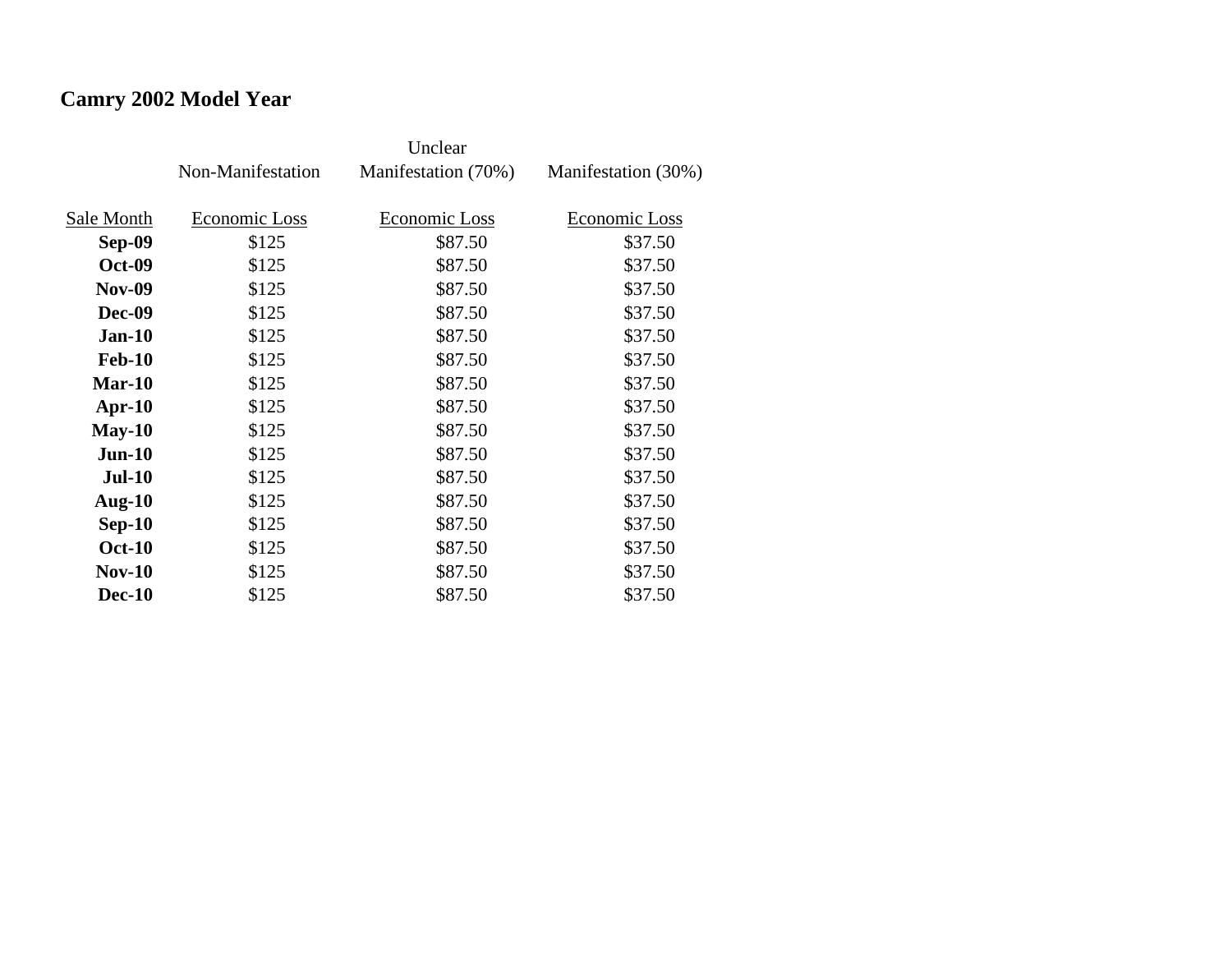# **Camry 2003 Model Year**

|               | Non-Manifestation | Manifestation (70%) | Manifestation (30%) |
|---------------|-------------------|---------------------|---------------------|
| Sale Month    | Economic Loss     | Economic Loss       | Economic Loss       |
| Sep-09        | \$125             | \$87.50             | \$37.50             |
| <b>Oct-09</b> | \$125             | \$87.50             | \$37.50             |
| <b>Nov-09</b> | \$125             | \$87.50             | \$37.50             |
| Dec-09        | \$125             | \$87.50             | \$37.50             |
| <b>Jan-10</b> | \$125             | \$87.50             | \$37.50             |
| <b>Feb-10</b> | \$125             | \$87.50             | \$37.50             |
| $Mar-10$      | \$125             | \$87.50             | \$37.50             |
| $Apr-10$      | \$125             | \$87.50             | \$37.50             |
| $May-10$      | \$125             | \$87.50             | \$37.50             |
| $Jun-10$      | \$125             | \$87.50             | \$37.50             |
| <b>Jul-10</b> | \$125             | \$87.50             | \$37.50             |
| Aug- $10$     | \$125             | \$87.50             | \$37.50             |
| $Sep-10$      | \$125             | \$87.50             | \$37.50             |
| <b>Oct-10</b> | \$125             | \$87.50             | \$37.50             |
| $Nov-10$      | \$125             | \$87.50             | \$37.50             |
| <b>Dec-10</b> | \$125             | \$87.50             | \$37.50             |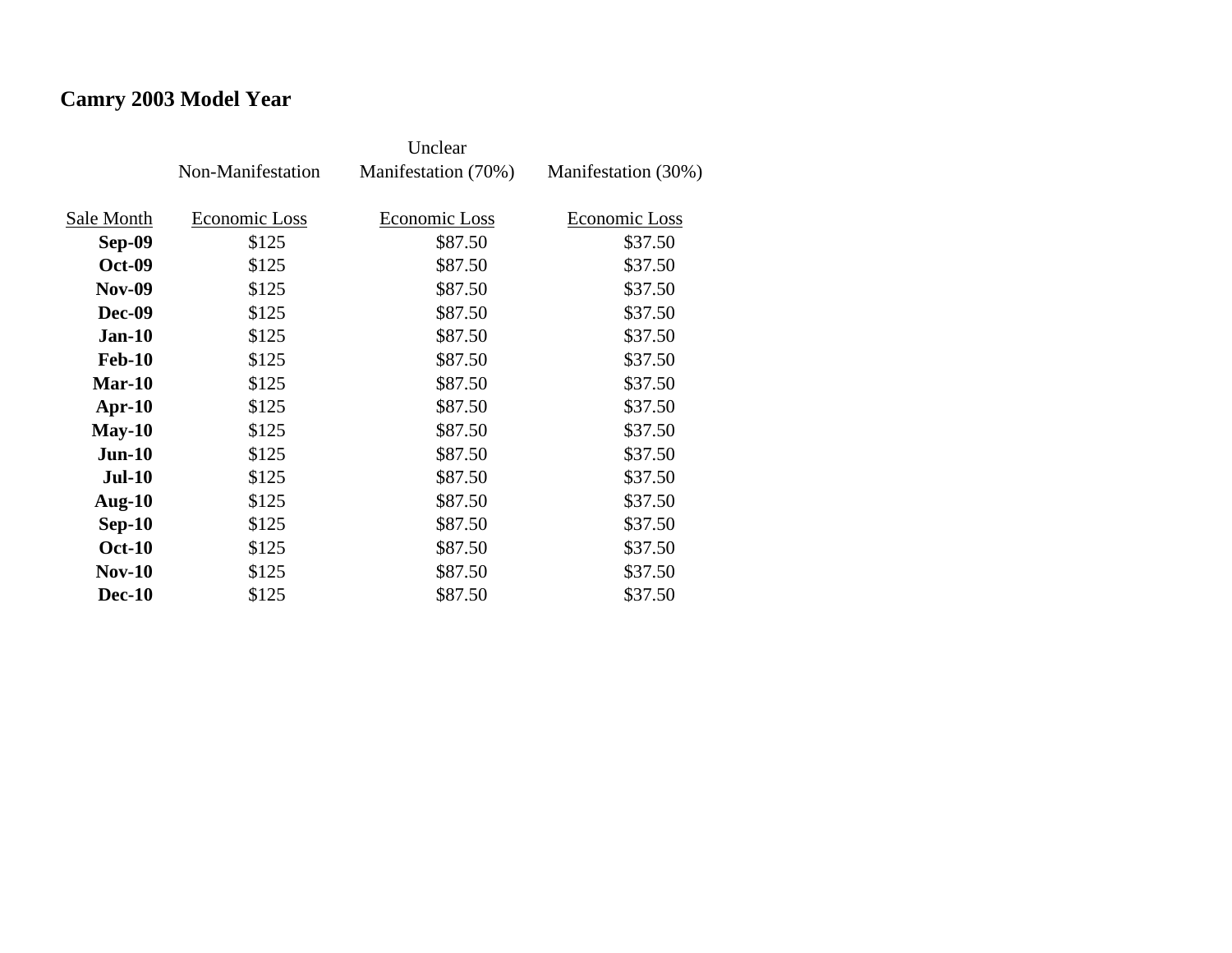# **Camry 2004 Model Year**

|               | Non-Manifestation | Manifestation (70%) | Manifestation (30%) |
|---------------|-------------------|---------------------|---------------------|
| Sale Month    | Economic Loss     | Economic Loss       | Economic Loss       |
| Sep-09        | \$125             | \$87.50             | \$37.50             |
| <b>Oct-09</b> | \$125             | \$87.50             | \$37.50             |
| <b>Nov-09</b> | \$125             | \$87.50             | \$37.50             |
| Dec-09        | \$125             | \$87.50             | \$37.50             |
| $Jan-10$      | \$125             | \$87.50             | \$37.50             |
| <b>Feb-10</b> | \$125             | \$87.50             | \$37.50             |
| $Mar-10$      | \$125             | \$87.50             | \$37.50             |
| $Apr-10$      | \$125             | \$87.50             | \$37.50             |
| $May-10$      | \$125             | \$87.50             | \$37.50             |
| $Jun-10$      | \$125             | \$87.50             | \$37.50             |
| <b>Jul-10</b> | \$125             | \$87.50             | \$37.50             |
| Aug- $10$     | \$125             | \$87.50             | \$37.50             |
| $Sep-10$      | \$125             | \$87.50             | \$37.50             |
| <b>Oct-10</b> | \$125             | \$87.50             | \$37.50             |
| $Nov-10$      | \$125             | \$87.50             | \$37.50             |
| <b>Dec-10</b> | \$125             | \$87.50             | \$37.50             |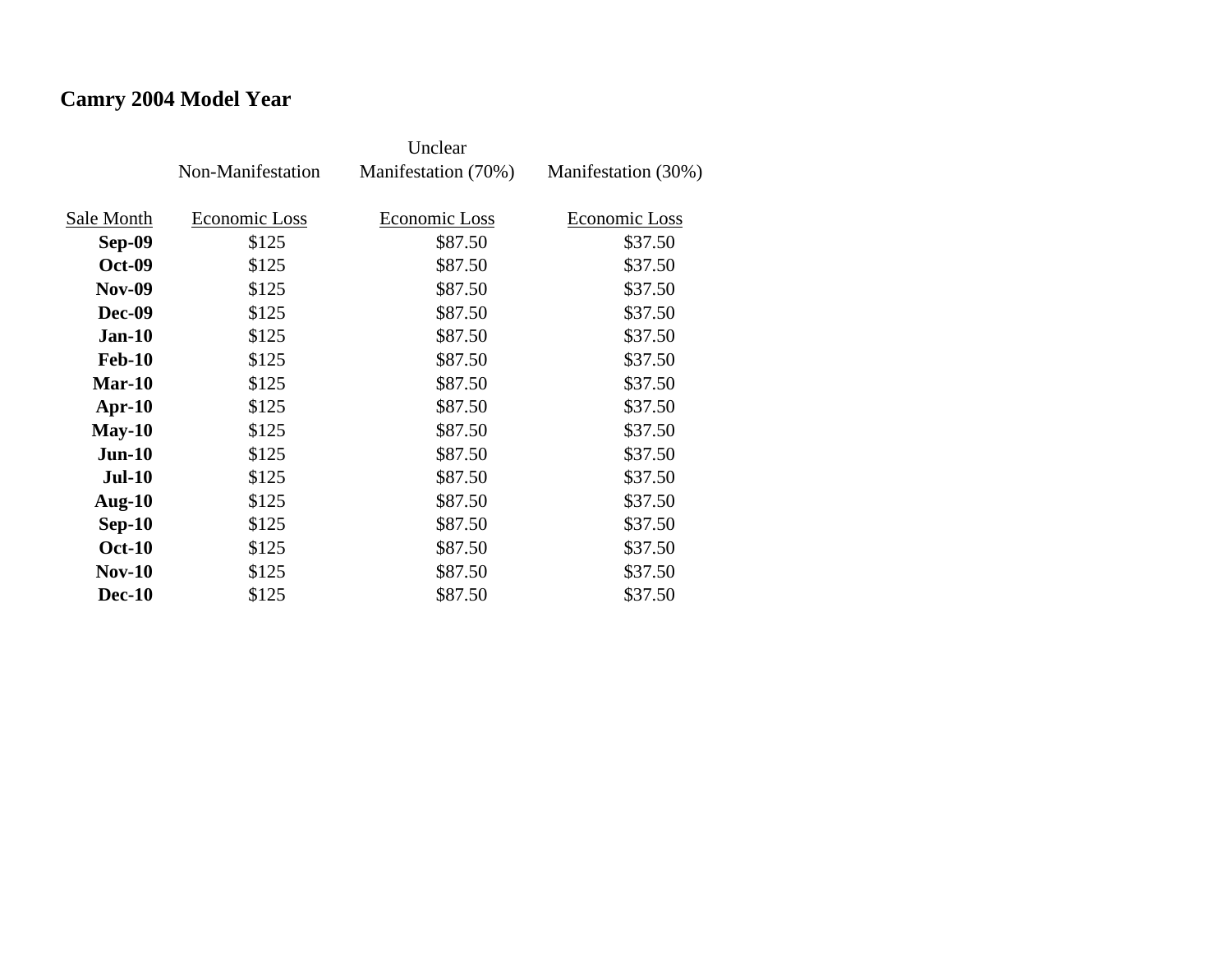# **Camry 2005 Model Year**

|               | Non-Manifestation | Manifestation (70%) | Manifestation (30%) |
|---------------|-------------------|---------------------|---------------------|
| Sale Month    | Economic Loss     | Economic Loss       | Economic Loss       |
| Sep-09        | \$125             | \$87.50             | \$37.50             |
|               |                   |                     |                     |
| <b>Oct-09</b> | \$125             | \$87.50             | \$37.50             |
| <b>Nov-09</b> | \$125             | \$87.50             | \$37.50             |
| <b>Dec-09</b> | \$125             | \$87.50             | \$37.50             |
| $Jan-10$      | \$125             | \$87.50             | \$37.50             |
| <b>Feb-10</b> | \$125             | \$87.50             | \$37.50             |
| Mar-10        | \$207             | \$144.90            | \$62.10             |
| $Apr-10$      | \$195             | \$136.50            | \$58.50             |
| $May-10$      | \$125             | \$87.50             | \$37.50             |
| $Jun-10$      | \$125             | \$87.50             | \$37.50             |
| <b>Jul-10</b> | \$125             | \$87.50             | \$37.50             |
| Aug- $10$     | \$125             | \$87.50             | \$37.50             |
| $Sep-10$      | \$125             | \$87.50             | \$37.50             |
| <b>Oct-10</b> | \$125             | \$87.50             | \$37.50             |
| $Nov-10$      | \$125             | \$87.50             | \$37.50             |
| <b>Dec-10</b> | \$125             | \$87.50             | \$37.50             |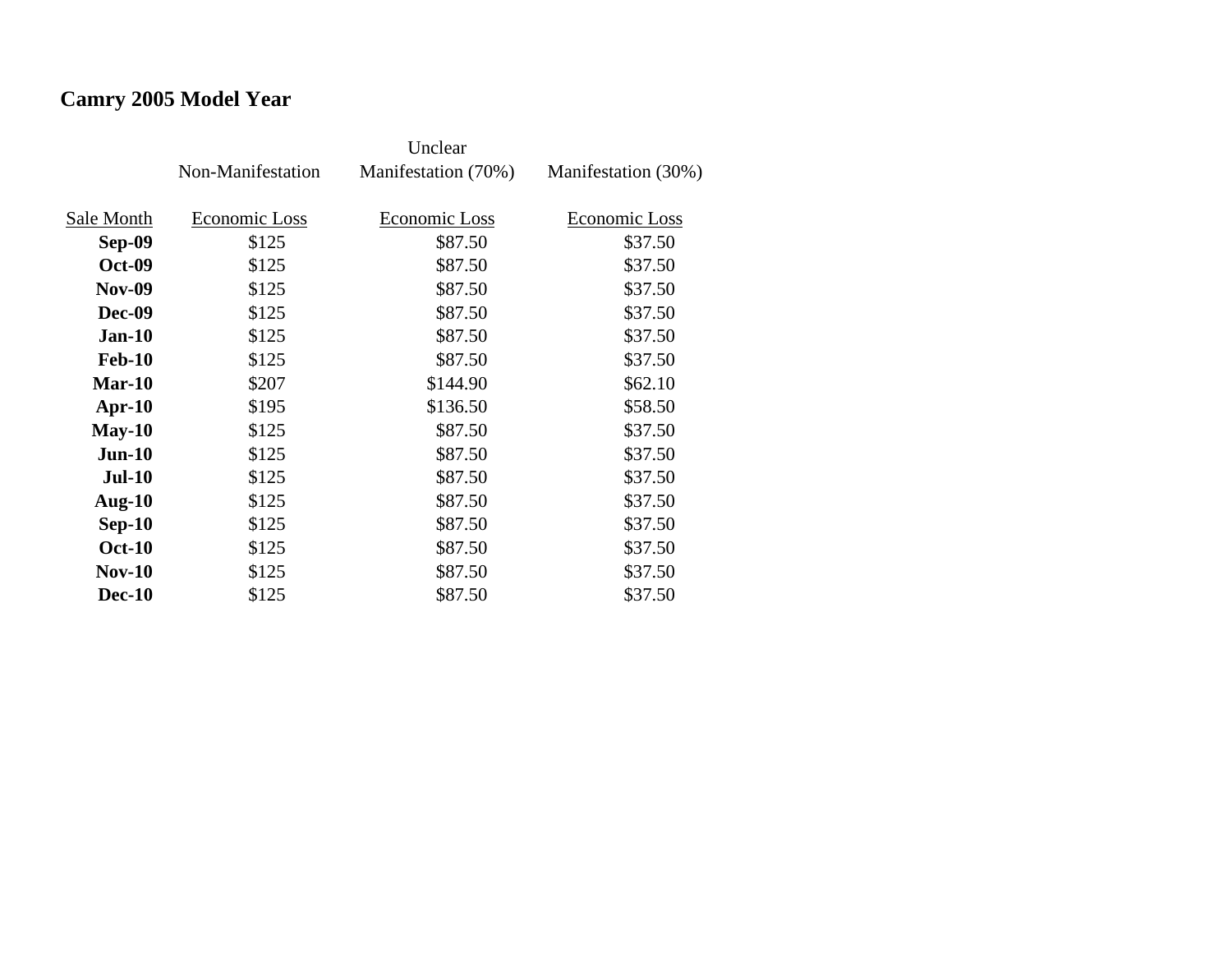# **Camry 2006 Model Year**

|               | Non-Manifestation | Manifestation (70%) | Manifestation (30%) |
|---------------|-------------------|---------------------|---------------------|
| Sale Month    | Economic Loss     | Economic Loss       | Economic Loss       |
| Sep-09        | \$232             | \$162.40            | \$69.60             |
| <b>Oct-09</b> | \$125             | \$87.50             | \$37.50             |
| <b>Nov-09</b> | \$125             | \$87.50             | \$37.50             |
| Dec-09        | \$125             | \$87.50             | \$37.50             |
| $Jan-10$      | \$125             | \$87.50             | \$37.50             |
| <b>Feb-10</b> | \$125             | \$87.50             | \$37.50             |
| Mar-10        | \$913             | \$639.10            | \$273.90            |
| $Apr-10$      | \$908             | \$635.60            | \$272.40            |
| $May-10$      | \$351             | \$245.70            | \$105.30            |
| $Jun-10$      | \$364             | \$254.80            | \$109.20            |
| <b>Jul-10</b> | \$301             | \$210.70            | \$90.30             |
| Aug- $10$     | \$288             | \$201.60            | \$86.40             |
| $Sep-10$      | \$125             | \$87.50             | \$37.50             |
| <b>Oct-10</b> | \$149             | \$104.30            | \$44.70             |
| $Nov-10$      | \$131             | \$91.70             | \$39.30             |
| <b>Dec-10</b> | \$125             | \$87.50             | \$37.50             |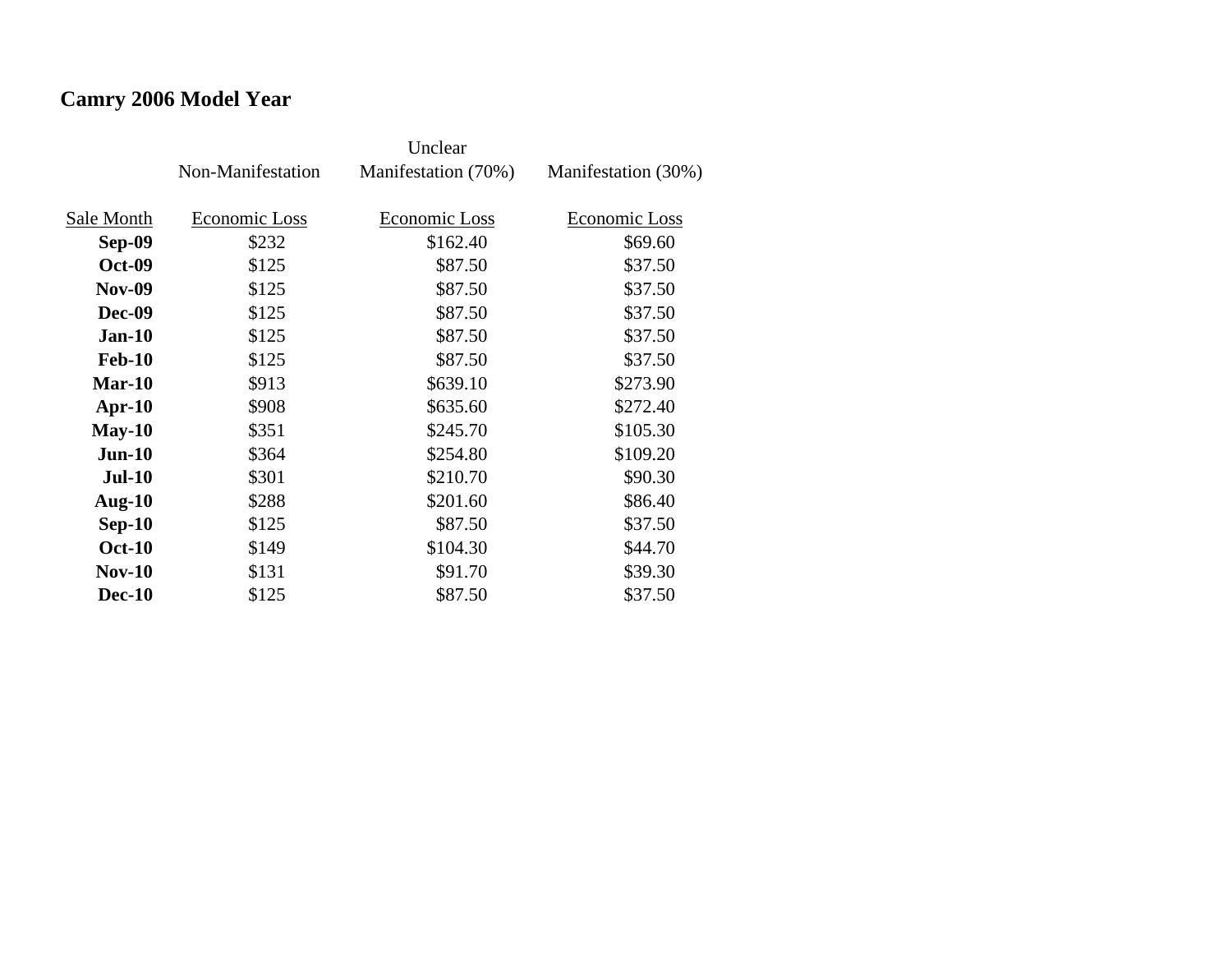# **Camry 2007 Model Year**

|               | Non-Manifestation | Manifestation (70%) | Manifestation (30%) |
|---------------|-------------------|---------------------|---------------------|
| Sale Month    | Economic Loss     | Economic Loss       | Economic Loss       |
| Sep-09        | \$125             | \$87.50             | \$37.50             |
| <b>Oct-09</b> | \$125             | \$87.50             | \$37.50             |
| <b>Nov-09</b> | \$125             | \$87.50             | \$37.50             |
| <b>Dec-09</b> | \$125             | \$87.50             | \$37.50             |
| $Jan-10$      | \$125             | \$87.50             | \$37.50             |
| <b>Feb-10</b> | \$758             | \$530.60            | \$227.40            |
| Mar-10        | \$1,715           | \$1,200.50          | \$514.50            |
| $Apr-10$      | \$1,666           | \$1,166.20          | \$499.80            |
| $May-10$      | \$1,291           | \$903.70            | \$387.30            |
| $Jun-10$      | \$952             | \$666.40            | \$285.60            |
| <b>Jul-10</b> | \$780             | \$546.00            | \$234.00            |
| Aug- $10$     | \$642             | \$449.40            | \$192.60            |
| $Sep-10$      | \$460             | \$322.00            | \$138.00            |
| <b>Oct-10</b> | \$292             | \$204.40            | \$87.60             |
| <b>Nov-10</b> | \$125             | \$87.50             | \$37.50             |
| <b>Dec-10</b> | \$125             | \$87.50             | \$37.50             |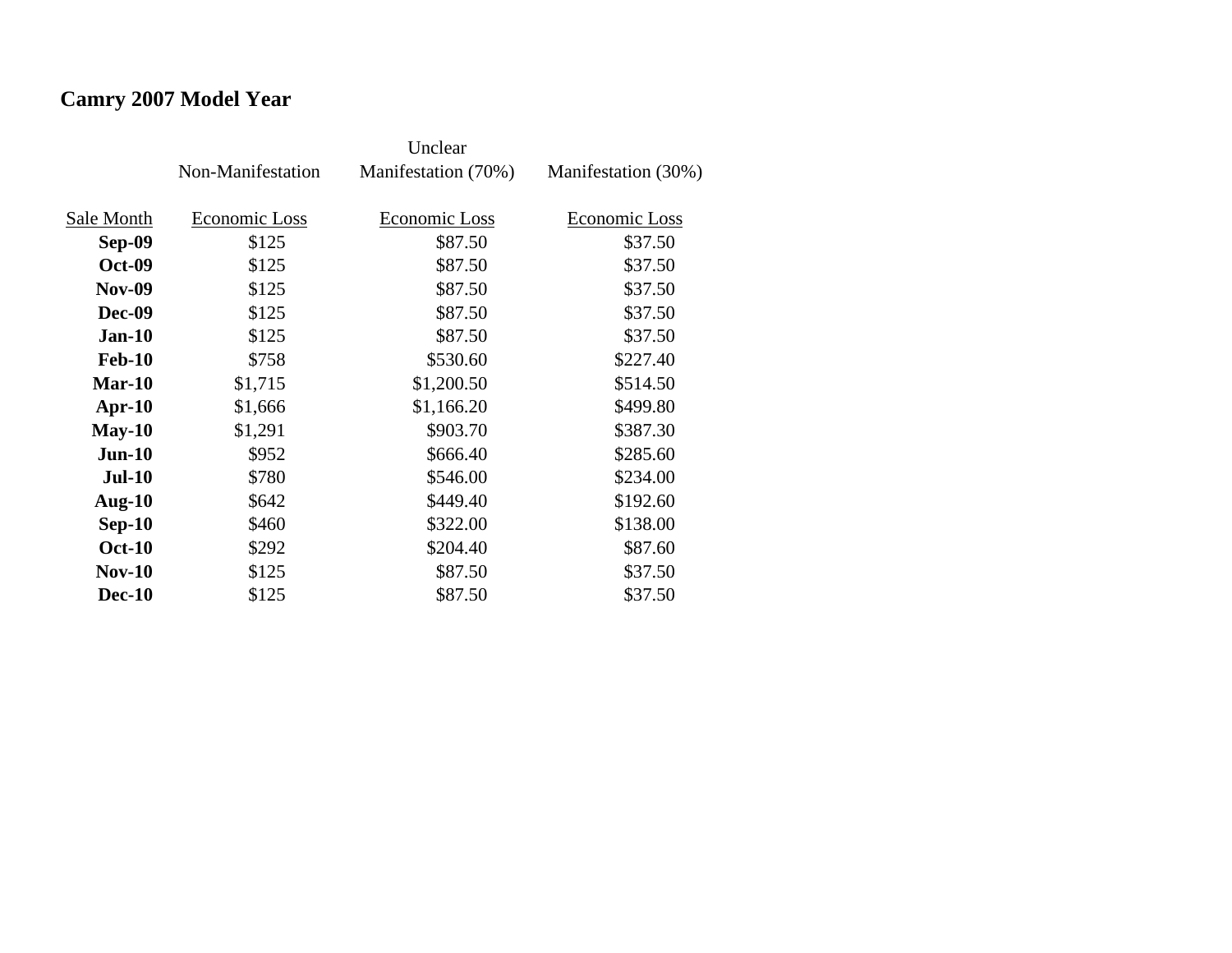# **Camry 2008 Model Year**

|               | Non-Manifestation | Manifestation (70%) | Manifestation (30%) |
|---------------|-------------------|---------------------|---------------------|
| Sale Month    | Economic Loss     | Economic Loss       | Economic Loss       |
| Sep-09        | \$125             | \$87.50             | \$37.50             |
| <b>Oct-09</b> | \$125             | \$87.50             | \$37.50             |
| <b>Nov-09</b> | \$211             | \$147.70            | \$63.30             |
| Dec-09        | \$125             | \$87.50             | \$37.50             |
| $Jan-10$      | \$125             | \$87.50             | \$37.50             |
| <b>Feb-10</b> | \$906             | \$634.20            | \$271.80            |
| Mar-10        | \$1,956           | \$1,369.20          | \$586.80            |
| $Apr-10$      | \$1,890           | \$1,323.00          | \$567.00            |
| $May-10$      | \$1,428           | \$999.60            | \$428.40            |
| $Jun-10$      | \$1,097           | \$767.90            | \$329.10            |
| <b>Jul-10</b> | \$919             | \$643.30            | \$275.70            |
| Aug- $10$     | \$614             | \$429.80            | \$184.20            |
| $Sep-10$      | \$223             | \$156.10            | \$66.90             |
| <b>Oct-10</b> | \$250             | \$175.00            | \$75.00             |
| $Nov-10$      | \$125             | \$87.50             | \$37.50             |
| <b>Dec-10</b> | \$125             | \$87.50             | \$37.50             |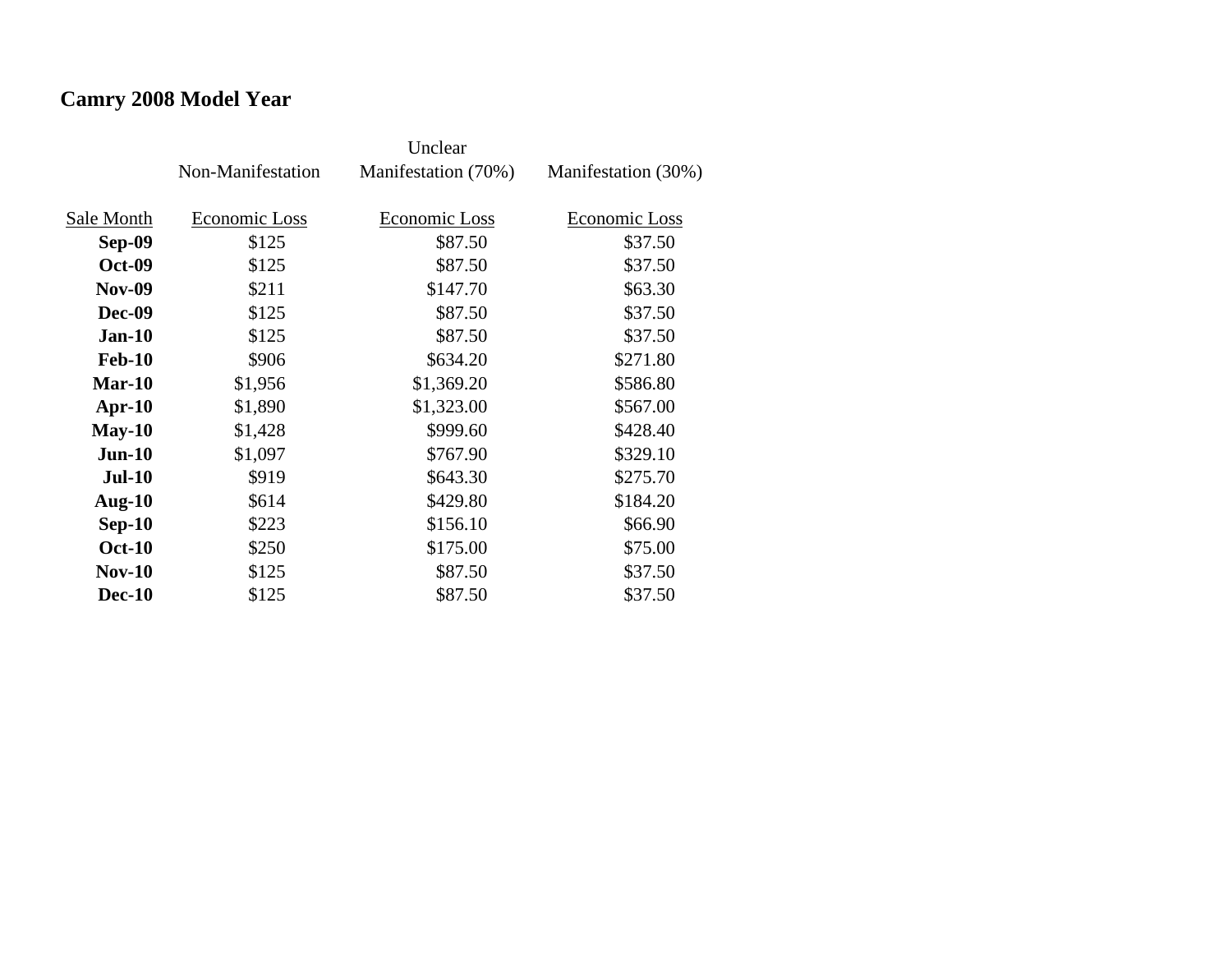# **Camry 2009 Model Year**

|               | Non-Manifestation | Manifestation (70%) | Manifestation (30%) |
|---------------|-------------------|---------------------|---------------------|
| Sale Month    | Economic Loss     | Economic Loss       | Economic Loss       |
|               |                   |                     |                     |
| Sep-09        | \$125             | \$87.50             | \$37.50             |
| <b>Oct-09</b> | \$125             | \$87.50             | \$37.50             |
| <b>Nov-09</b> | \$125             | \$87.50             | \$37.50             |
| <b>Dec-09</b> | \$125             | \$87.50             | \$37.50             |
| $Jan-10$      | \$125             | \$87.50             | \$37.50             |
| <b>Feb-10</b> | \$581             | \$406.70            | \$174.30            |
| Mar-10        | \$2,074           | \$1,451.80          | \$622.20            |
| $Apr-10$      | \$1,912           | \$1,338.40          | \$573.60            |
| $May-10$      | \$1,310           | \$917.00            | \$393.00            |
| $Jun-10$      | \$1,045           | \$731.50            | \$313.50            |
| <b>Jul-10</b> | \$1,037           | \$725.90            | \$311.10            |
| Aug- $10$     | \$923             | \$646.10            | \$276.90            |
| $Sep-10$      | \$394             | \$275.80            | \$118.20            |
| <b>Oct-10</b> | \$140             | \$98.00             | \$42.00             |
| $Nov-10$      | \$125             | \$87.50             | \$37.50             |
| <b>Dec-10</b> | \$143             | \$100.10            | \$42.90             |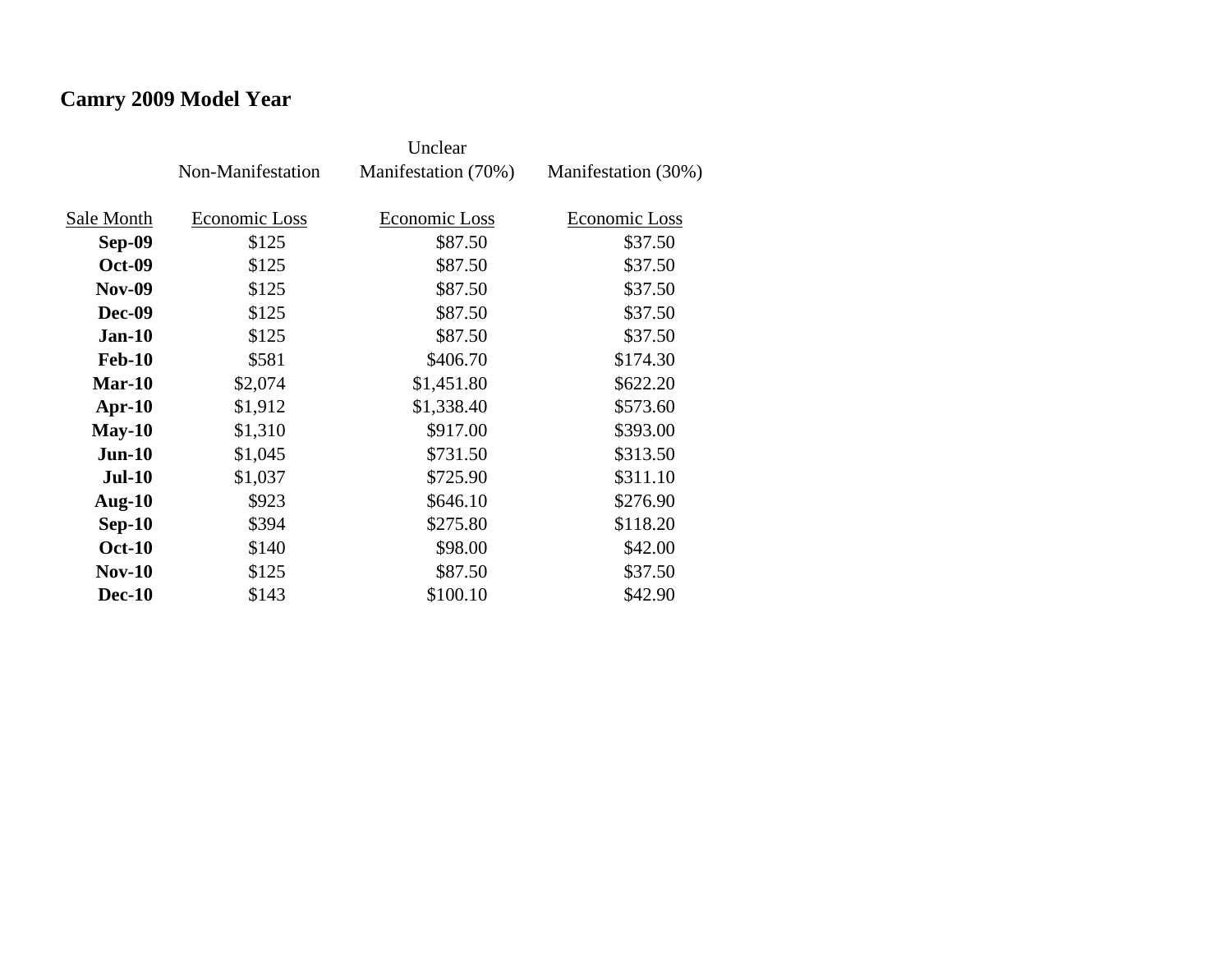# **Camry 2010 Model Year**

|               | Non-Manifestation | Manifestation (70%) | Manifestation (30%) |
|---------------|-------------------|---------------------|---------------------|
| Sale Month    | Economic Loss     | Economic Loss       | Economic Loss       |
| Sep-09        | \$125             | \$87.50             | \$37.50             |
| <b>Oct-09</b> | \$125             | \$87.50             | \$37.50             |
| <b>Nov-09</b> | \$125             | \$87.50             | \$37.50             |
| Dec-09        | \$125             | \$87.50             | \$37.50             |
| <b>Jan-10</b> | \$125             | \$87.50             | \$37.50             |
| <b>Feb-10</b> | \$125             | \$87.50             | \$37.50             |
| $Mar-10$      | \$125             | \$87.50             | \$37.50             |
| $Apr-10$      | \$125             | \$87.50             | \$37.50             |
| $May-10$      | \$125             | \$87.50             | \$37.50             |
| $Jun-10$      | \$125             | \$87.50             | \$37.50             |
| <b>Jul-10</b> | \$125             | \$87.50             | \$37.50             |
| Aug- $10$     | \$125             | \$87.50             | \$37.50             |
| $Sep-10$      | \$125             | \$87.50             | \$37.50             |
| <b>Oct-10</b> | \$125             | \$87.50             | \$37.50             |
| $Nov-10$      | \$125             | \$87.50             | \$37.50             |
| <b>Dec-10</b> | \$125             | \$87.50             | \$37.50             |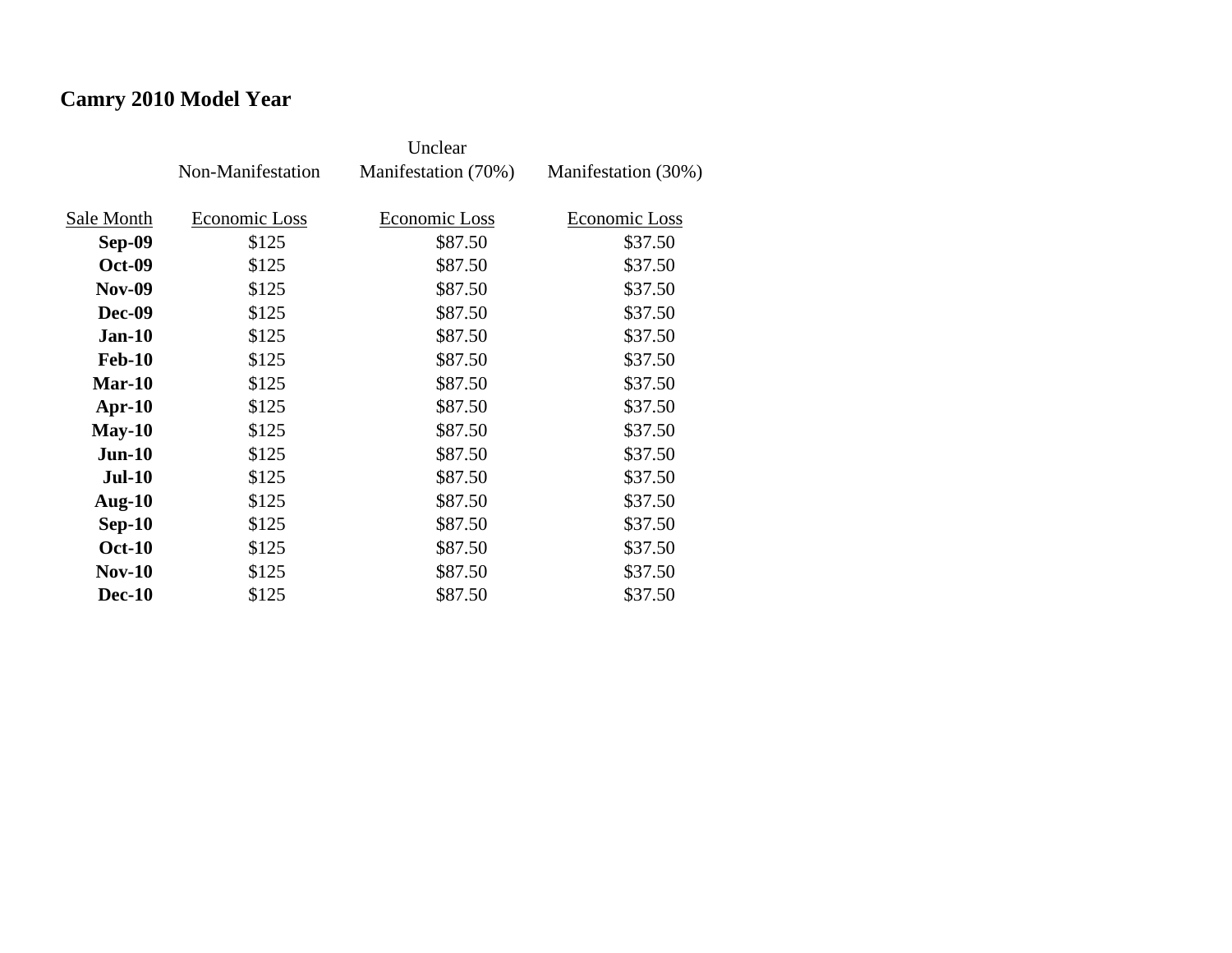# **Camry Hybrid 2007 Model Year**

|               | Non-Manifestation | Manifestation (70%) | Manifestation (30%) |
|---------------|-------------------|---------------------|---------------------|
| Sale Month    | Economic Loss     | Economic Loss       | Economic Loss       |
| <b>Sep-09</b> | \$125             | \$87.50             | \$37.50             |
| <b>Oct-09</b> | \$125             | \$87.50             | \$37.50             |
| <b>Nov-09</b> | \$125             | \$87.50             | \$37.50             |
| <b>Dec-09</b> | \$125             | \$87.50             | \$37.50             |
| $Jan-10$      | \$125             | \$87.50             | \$37.50             |
| <b>Feb-10</b> | \$940             | \$658.00            | \$282.00            |
| Mar-10        | \$2,149           | \$1,504.30          | \$644.70            |
| $Apr-10$      | \$2,093           | \$1,465.10          | \$627.90            |
| $May-10$      | \$1,629           | \$1,140.30          | \$488.70            |
| $Jun-10$      | \$1,191           | \$833.70            | \$357.30            |
| <b>Jul-10</b> | \$961             | \$672.70            | \$288.30            |
| Aug- $10$     | \$772             | \$540.40            | \$231.60            |
| $Sep-10$      | \$539             | \$377.30            | \$161.70            |
| <b>Oct-10</b> | \$335             | \$234.50            | \$100.50            |
| <b>Nov-10</b> | \$125             | \$87.50             | \$37.50             |
| <b>Dec-10</b> | \$125             | \$87.50             | \$37.50             |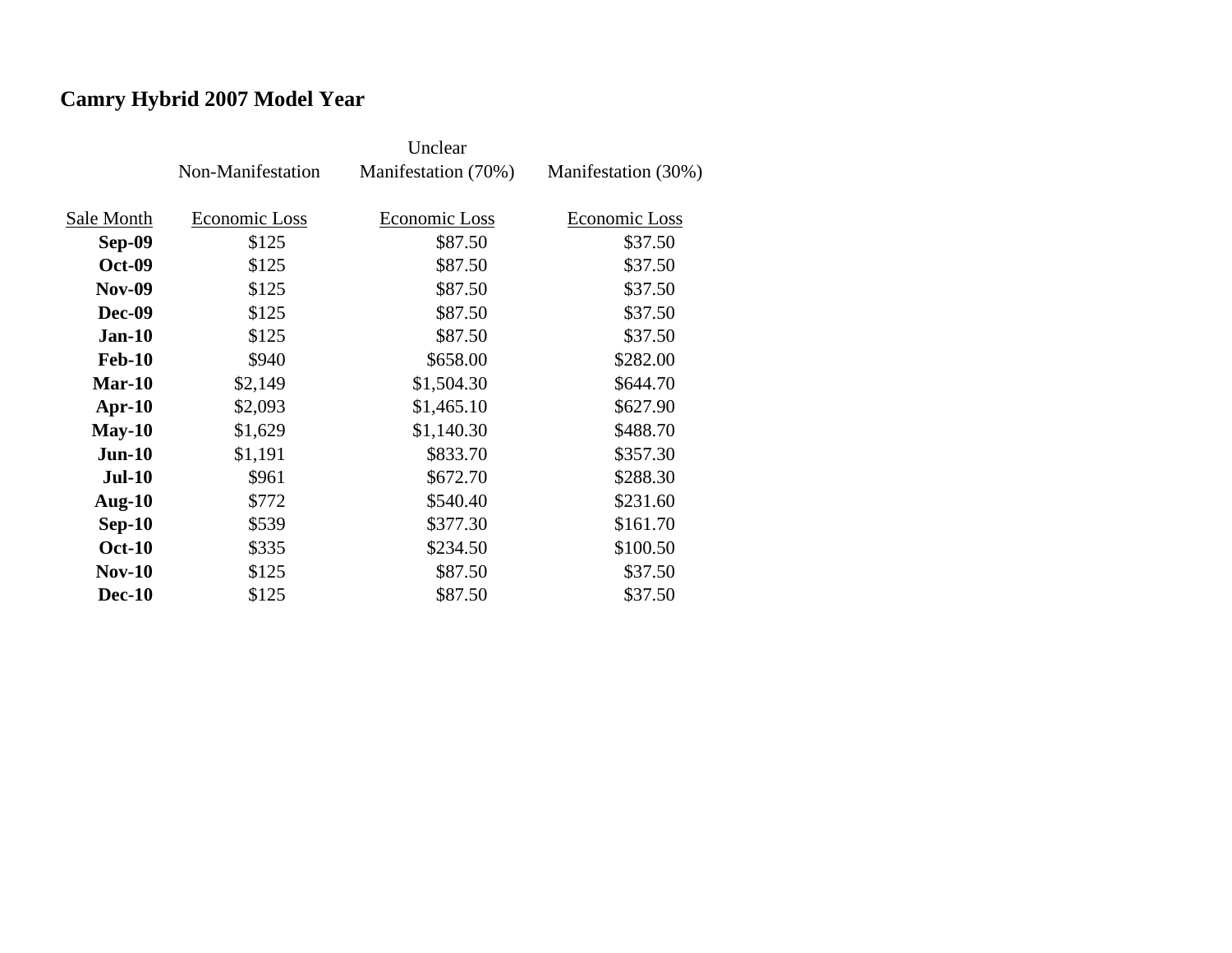# **Camry Hybrid 2008 Model Year**

|               | Non-Manifestation | Manifestation (70%) | Manifestation (30%) |
|---------------|-------------------|---------------------|---------------------|
|               |                   |                     |                     |
| Sale Month    | Economic Loss     | Economic Loss       | Economic Loss       |
| <b>Sep-09</b> | \$125             | \$87.50             | \$37.50             |
| <b>Oct-09</b> | \$125             | \$87.50             | \$37.50             |
| <b>Nov-09</b> | \$253             | \$177.10            | \$75.90             |
| <b>Dec-09</b> | \$125             | \$87.50             | \$37.50             |
| $Jan-10$      | \$125             | \$87.50             | \$37.50             |
| <b>Feb-10</b> | \$1,133           | \$793.10            | \$339.90            |
| $Mar-10$      | \$2,477           | \$1,733.90          | \$743.10            |
| $Apr-10$      | \$2,400           | \$1,680.00          | \$720.00            |
| $May-10$      | \$1,822           | \$1,275.40          | \$546.60            |
| $Jun-10$      | \$1,387           | \$970.90            | \$416.10            |
| <b>Jul-10</b> | \$1,138           | \$796.60            | \$341.40            |
| Aug- $10$     | \$743             | \$520.10            | \$222.90            |
| $Sep-10$      | \$263             | \$184.10            | \$78.90             |
| <b>Oct-10</b> | \$288             | \$201.60            | \$86.40             |
| $Nov-10$      | \$125             | \$87.50             | \$37.50             |
| <b>Dec-10</b> | \$136             | \$95.20             | \$40.80             |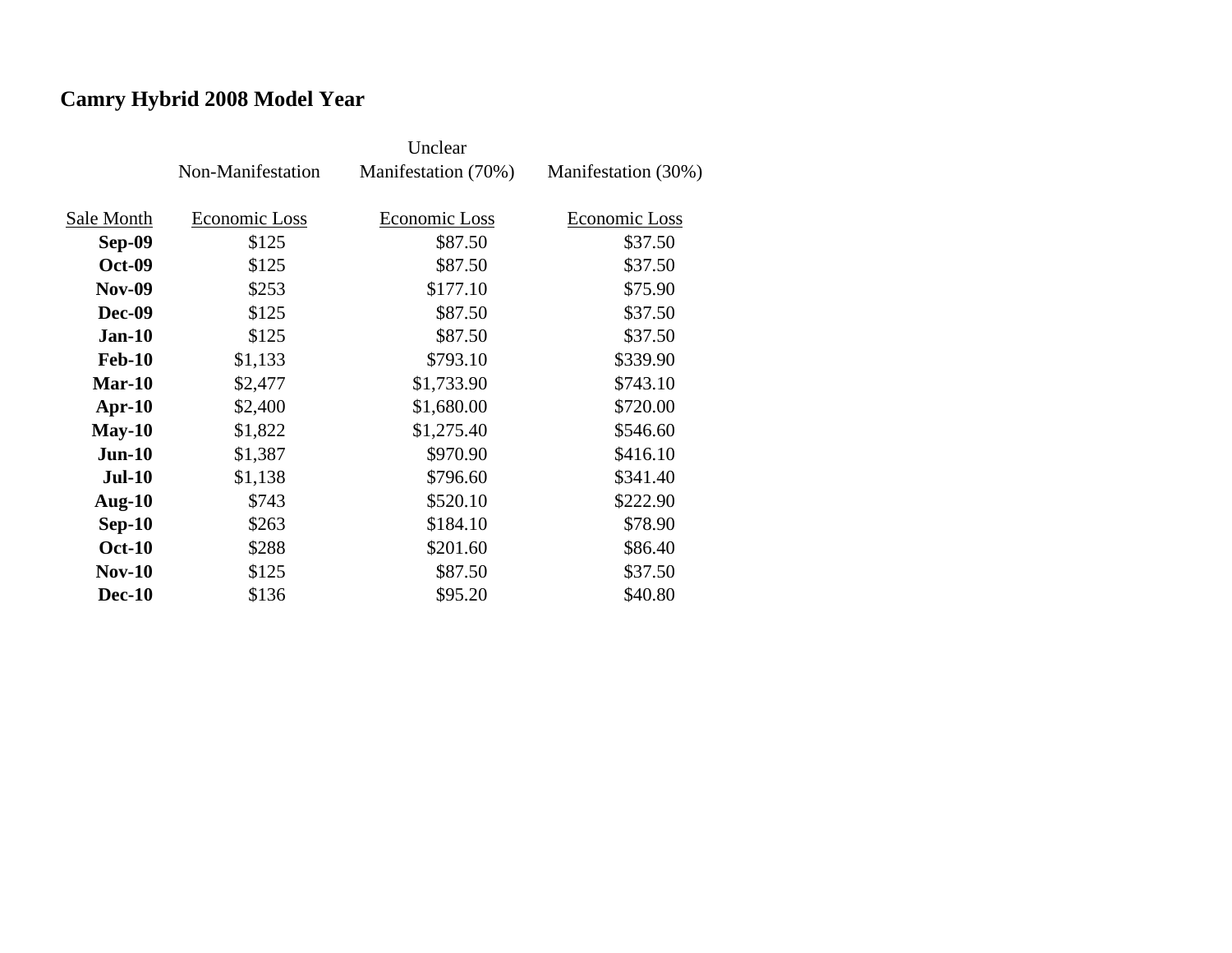# **Camry Hybrid 2009 Model Year**

|               | Non-Manifestation | Manifestation (70%) | Manifestation (30%) |
|---------------|-------------------|---------------------|---------------------|
|               |                   |                     |                     |
| Sale Month    | Economic Loss     | Economic Loss       | Economic Loss       |
| <b>Sep-09</b> | \$125             | \$87.50             | \$37.50             |
| <b>Oct-09</b> | \$125             | \$87.50             | \$37.50             |
| <b>Nov-09</b> | \$125             | \$87.50             | \$37.50             |
| <b>Dec-09</b> | \$125             | \$87.50             | \$37.50             |
| $Jan-10$      | \$125             | \$87.50             | \$37.50             |
| <b>Feb-10</b> | \$734             | \$513.80            | \$220.20            |
| Mar-10        | \$2,643           | \$1,850.10          | \$792.90            |
| $Apr-10$      | \$2,444           | \$1,710.80          | \$733.20            |
| $May-10$      | \$1,672           | \$1,170.40          | \$501.60            |
| $Jun-10$      | \$1,321           | \$924.70            | \$396.30            |
| <b>Jul-10</b> | \$1,285           | \$899.50            | \$385.50            |
| Aug- $10$     | \$1,116           | \$781.20            | \$334.80            |
| $Sep-10$      | \$463             | \$324.10            | \$138.90            |
| <b>Oct-10</b> | \$161             | \$112.70            | \$48.30             |
| $Nov-10$      | \$125             | \$87.50             | \$37.50             |
| <b>Dec-10</b> | \$159             | \$111.30            | \$47.70             |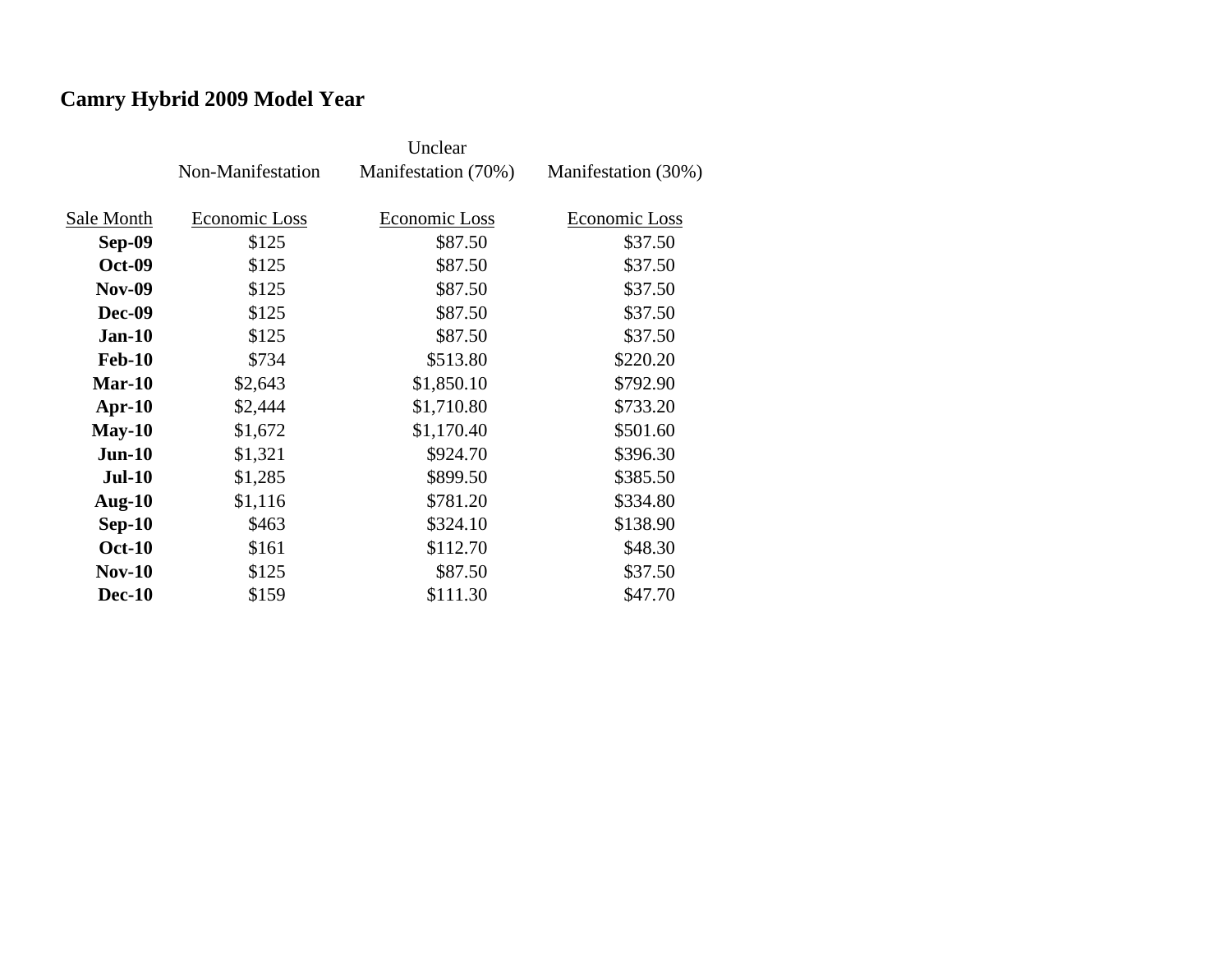# **Camry Hybrid 2010 Model Year**

|               | Non-Manifestation | Manifestation (70%) | Manifestation (30%) |
|---------------|-------------------|---------------------|---------------------|
|               |                   |                     |                     |
| Sale Month    | Economic Loss     | Economic Loss       | Economic Loss       |
| <b>Sep-09</b> | \$125             | \$87.50             | \$37.50             |
| <b>Oct-09</b> | \$125             | \$87.50             | \$37.50             |
| <b>Nov-09</b> | \$125             | \$87.50             | \$37.50             |
| <b>Dec-09</b> | \$125             | \$87.50             | \$37.50             |
| $Jan-10$      | \$125             | \$87.50             | \$37.50             |
| <b>Feb-10</b> | \$125             | \$87.50             | \$37.50             |
| Mar-10        | \$125             | \$87.50             | \$37.50             |
| $Apr-10$      | \$125             | \$87.50             | \$37.50             |
| $May-10$      | \$125             | \$87.50             | \$37.50             |
| $Jun-10$      | \$125             | \$87.50             | \$37.50             |
| <b>Jul-10</b> | \$125             | \$87.50             | \$37.50             |
| Aug- $10$     | \$125             | \$87.50             | \$37.50             |
| $Sep-10$      | \$125             | \$87.50             | \$37.50             |
| <b>Oct-10</b> | \$125             | \$87.50             | \$37.50             |
| $Nov-10$      | \$125             | \$87.50             | \$37.50             |
| <b>Dec-10</b> | \$125             | \$87.50             | \$37.50             |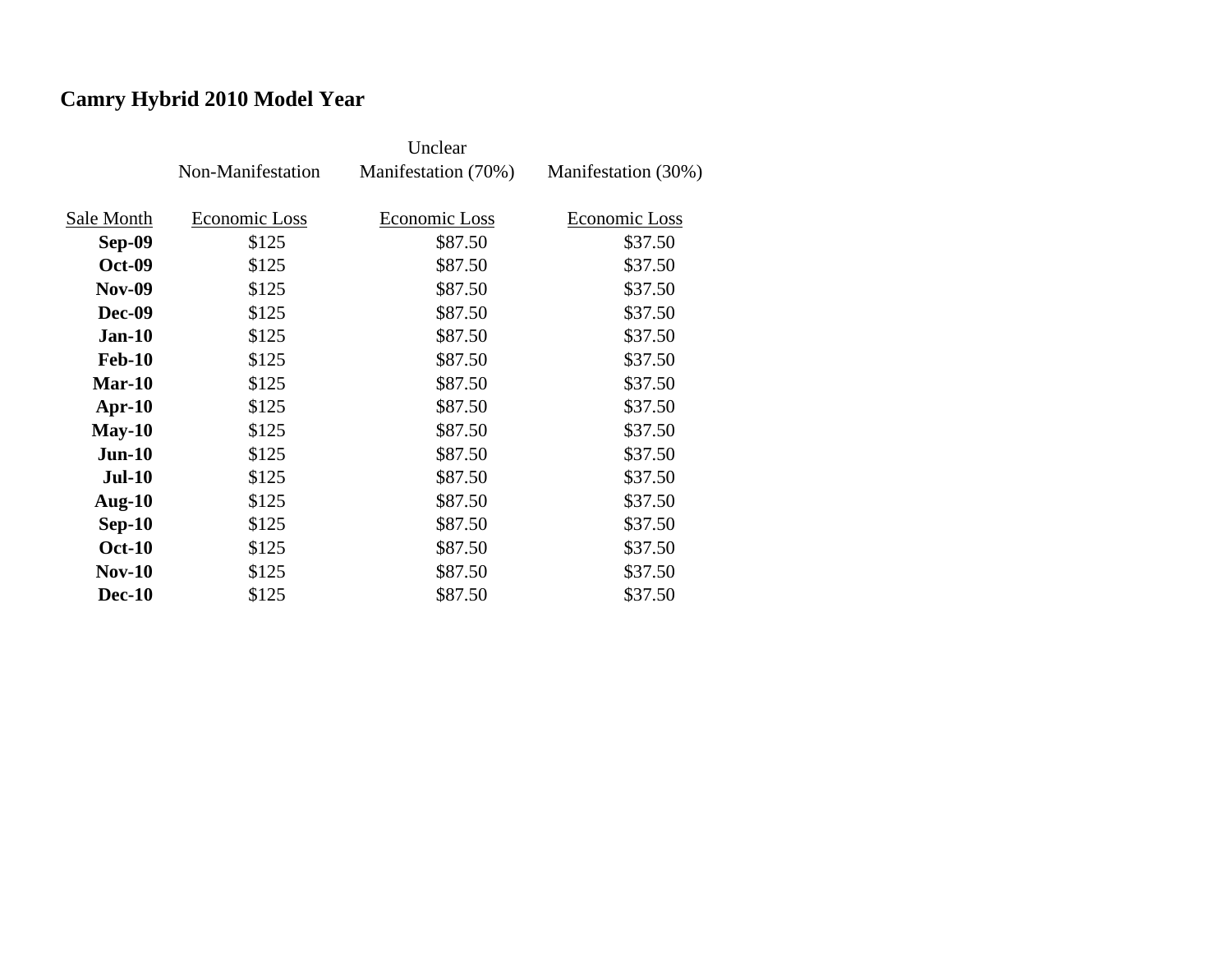### **Prius 2001 Model Year**

|               | Non-Manifestation | Manifestation (70%) | Manifestation (30%) |
|---------------|-------------------|---------------------|---------------------|
| Sale Month    | Economic Loss     | Economic Loss       | Economic Loss       |
| Sep-09        | \$414             | \$289.80            | \$124.20            |
| <b>Oct-09</b> | \$125             | \$87.50             | \$37.50             |
| <b>Nov-09</b> | \$125             | \$87.50             | \$37.50             |
| Dec-09        | \$125             | \$87.50             | \$37.50             |
| <b>Jan-10</b> | \$474             | \$331.80            | \$142.20            |
| <b>Feb-10</b> | \$125             | \$87.50             | \$37.50             |
| $Mar-10$      | \$868             | \$607.60            | \$260.40            |
| $Apr-10$      | \$948             | \$663.60            | \$284.40            |
| $May-10$      | \$125             | \$87.50             | \$37.50             |
| $Jun-10$      | \$125             | \$87.50             | \$37.50             |
| <b>Jul-10</b> | \$673             | \$471.10            | \$201.90            |
| Aug- $10$     | \$962             | \$673.40            | \$288.60            |
| $Sep-10$      | \$1,128           | \$789.60            | \$338.40            |
| <b>Oct-10</b> | \$705             | \$493.50            | \$211.50            |
| $Nov-10$      | \$757             | \$529.90            | \$227.10            |
| <b>Dec-10</b> | \$641             | \$448.70            | \$192.30            |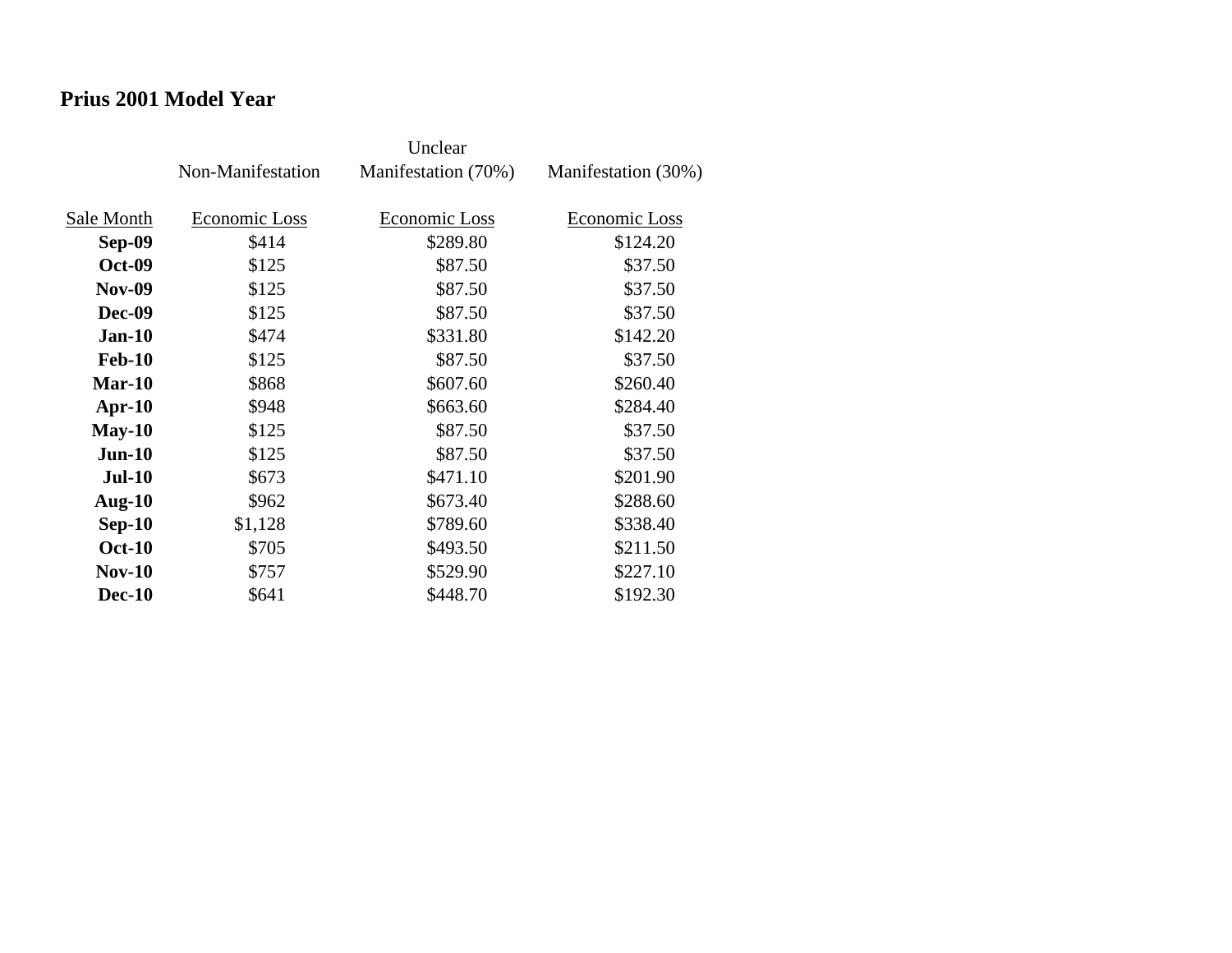### **Prius 2002 Model Year**

|               | Non-Manifestation | Manifestation (70%) | Manifestation (30%) |
|---------------|-------------------|---------------------|---------------------|
| Sale Month    | Economic Loss     | Economic Loss       | Economic Loss       |
| Sep-09        | \$125             | \$87.50             | \$37.50             |
| <b>Oct-09</b> | \$125             | \$87.50             | \$37.50             |
| <b>Nov-09</b> | \$125             | \$87.50             | \$37.50             |
| Dec-09        | \$473             | \$331.10            | \$141.90            |
| $Jan-10$      | \$125             | \$87.50             | \$37.50             |
| <b>Feb-10</b> | \$313             | \$219.10            | \$93.90             |
| Mar-10        | \$471             | \$329.70            | \$141.30            |
| $Apr-10$      | \$895             | \$626.50            | \$268.50            |
| $May-10$      | \$794             | \$555.80            | \$238.20            |
| $Jun-10$      | \$696             | \$487.20            | \$208.80            |
| <b>Jul-10</b> | \$1,306           | \$914.20            | \$391.80            |
| Aug- $10$     | \$873             | \$611.10            | \$261.90            |
| $Sep-10$      | \$964             | \$674.80            | \$289.20            |
| <b>Oct-10</b> | \$268             | \$187.60            | \$80.40             |
| <b>Nov-10</b> | \$939             | \$657.30            | \$281.70            |
| <b>Dec-10</b> | \$804             | \$562.80            | \$241.20            |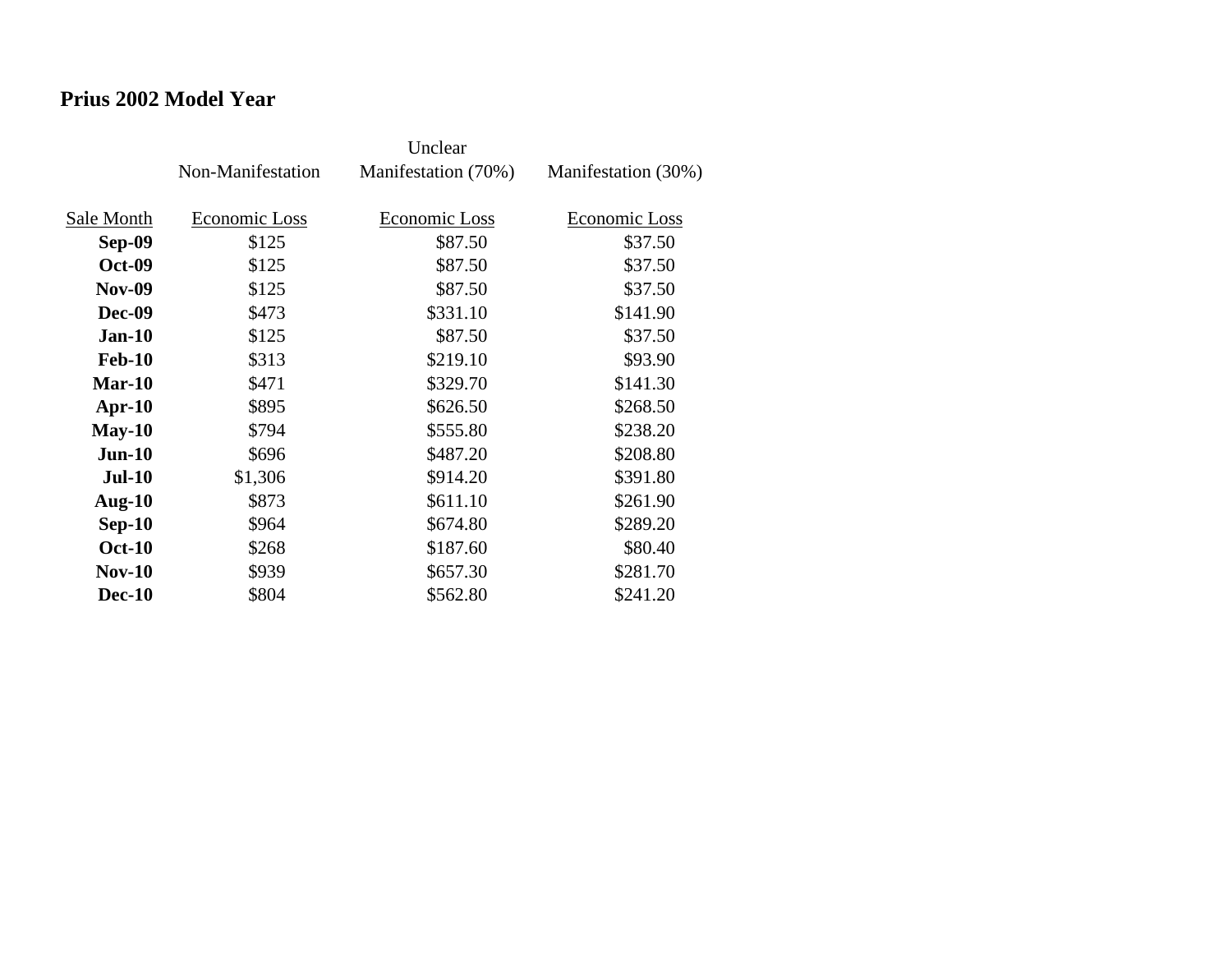### **Prius 2003 Model Year**

|               | Non-Manifestation | Manifestation (70%) | Manifestation (30%) |
|---------------|-------------------|---------------------|---------------------|
| Sale Month    | Economic Loss     | Economic Loss       | Economic Loss       |
| Sep-09        | \$125             | \$87.50             | \$37.50             |
| <b>Oct-09</b> | \$587             | \$410.90            | \$176.10            |
| <b>Nov-09</b> | \$522             | \$365.40            | \$156.60            |
| <b>Dec-09</b> | \$280             | \$196.00            | \$84.00             |
| $Jan-10$      | \$267             | \$186.90            | \$80.10             |
| <b>Feb-10</b> | \$532             | \$372.40            | \$159.60            |
| Mar-10        | \$1,563           | \$1,094.10          | \$468.90            |
| $Apr-10$      | \$963             | \$674.10            | \$288.90            |
| $May-10$      | \$1,370           | \$959.00            | \$411.00            |
| $Jun-10$      | \$1,055           | \$738.50            | \$316.50            |
| <b>Jul-10</b> | \$1,252           | \$876.40            | \$375.60            |
| Aug- $10$     | \$855             | \$598.50            | \$256.50            |
| $Sep-10$      | \$703             | \$492.10            | \$210.90            |
| <b>Oct-10</b> | \$219             | \$153.30            | \$65.70             |
| <b>Nov-10</b> | \$1,567           | \$1,096.90          | \$470.10            |
| <b>Dec-10</b> | \$440             | \$308.00            | \$132.00            |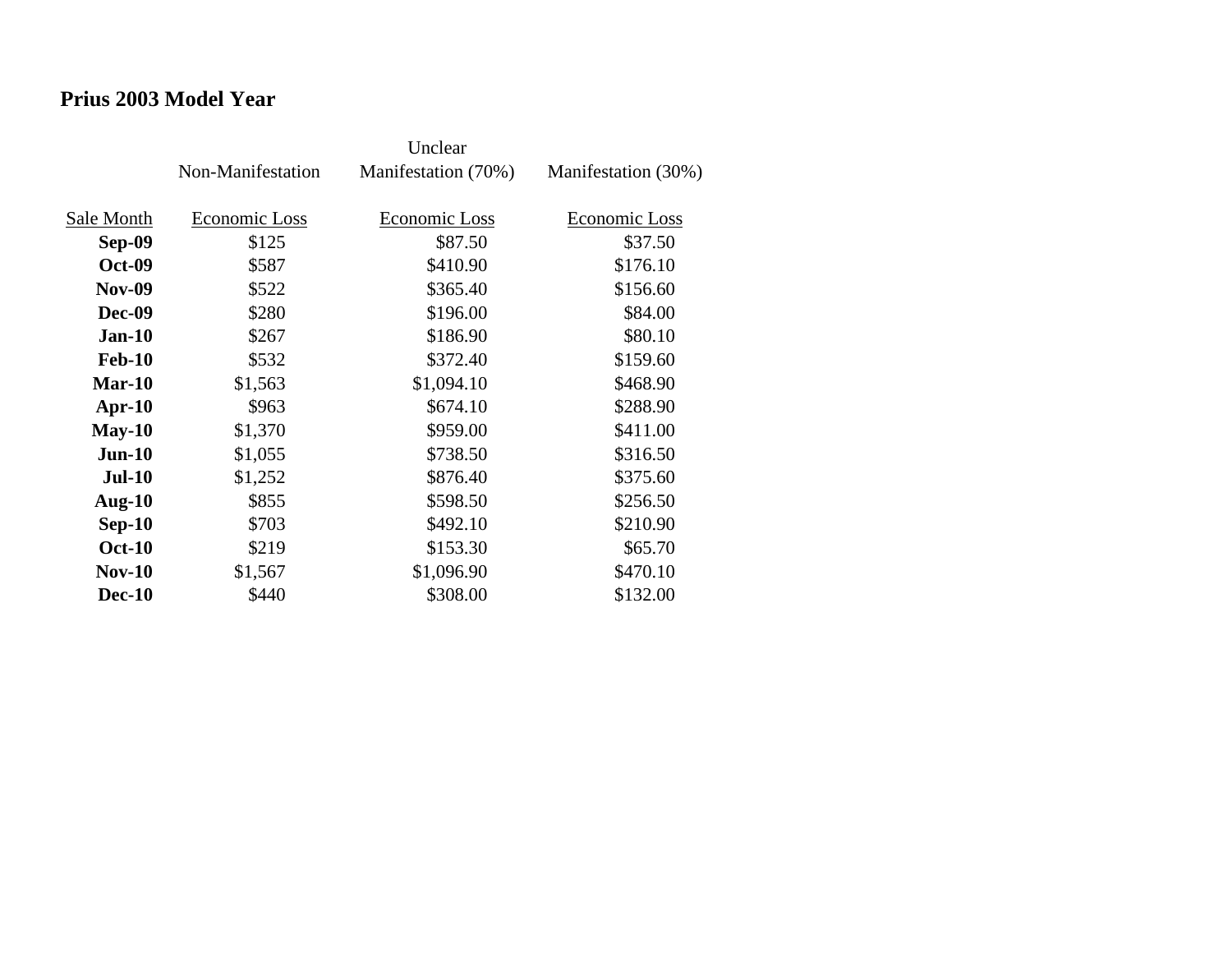### **Prius 2004 Model Year**

|               | Non-Manifestation | Manifestation (70%) | Manifestation (30%) |
|---------------|-------------------|---------------------|---------------------|
| Sale Month    | Economic Loss     | Economic Loss       | Economic Loss       |
| Sep-09        | \$125             | \$87.50             | \$37.50             |
| <b>Oct-09</b> | \$125             | \$87.50             | \$37.50             |
| <b>Nov-09</b> | \$125             | \$87.50             | \$37.50             |
| <b>Dec-09</b> | \$125             | \$87.50             | \$37.50             |
| $Jan-10$      | \$125             | \$87.50             | \$37.50             |
| <b>Feb-10</b> | \$762             | \$533.40            | \$228.60            |
| Mar-10        | \$1,132           | \$792.40            | \$339.60            |
| $Apr-10$      | \$2,040           | \$1,428.00          | \$612.00            |
| $May-10$      | \$2,207           | \$1,544.90          | \$662.10            |
| $Jun-10$      | \$593             | \$415.10            | \$177.90            |
| $Jul-10$      | \$1,244           | \$870.80            | \$373.20            |
| Aug- $10$     | \$467             | \$326.90            | \$140.10            |
| $Sep-10$      | \$1,028           | \$719.60            | \$308.40            |
| <b>Oct-10</b> | \$685             | \$479.50            | \$205.50            |
| $Nov-10$      | \$711             | \$497.70            | \$213.30            |
| <b>Dec-10</b> | \$585             | \$409.50            | \$175.50            |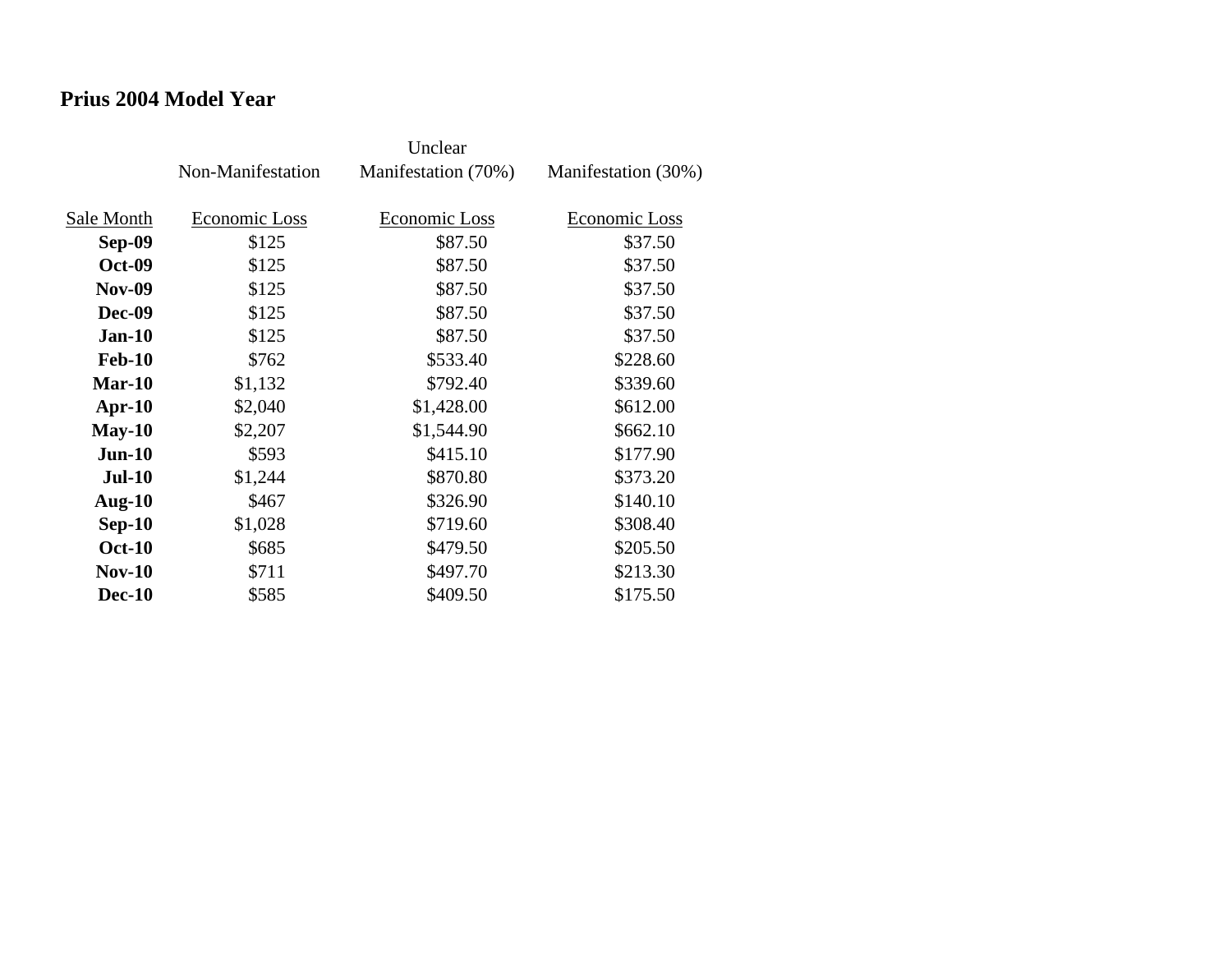### **Prius 2005 Model Year**

|               | Non-Manifestation | Manifestation (70%) | Manifestation (30%) |
|---------------|-------------------|---------------------|---------------------|
| Sale Month    | Economic Loss     | Economic Loss       | Economic Loss       |
| Sep-09        | \$803             | \$562.10            | \$240.90            |
| <b>Oct-09</b> | \$125             | \$87.50             | \$37.50             |
| <b>Nov-09</b> | \$631             | \$441.70            | \$189.30            |
| <b>Dec-09</b> | \$231             | \$161.70            | \$69.30             |
| $Jan-10$      | \$656             | \$459.20            | \$196.80            |
| <b>Feb-10</b> | \$1,758           | \$1,230.60          | \$527.40            |
| $Mar-10$      | \$2,861           | \$2,002.70          | \$858.30            |
| $Apr-10$      | \$3,517           | \$2,461.90          | \$1,055.10          |
| $May-10$      | \$3,505           | \$2,453.50          | \$1,051.50          |
| $Jun-10$      | \$3,387           | \$2,370.90          | \$1,016.10          |
| <b>Jul-10</b> | \$3,214           | \$2,249.80          | \$964.20            |
| Aug- $10$     | \$2,560           | \$1,792.00          | \$768.00            |
| $Sep-10$      | \$3,549           | \$2,484.30          | \$1,064.70          |
| <b>Oct-10</b> | \$3,783           | \$2,648.10          | \$1,134.90          |
| <b>Nov-10</b> | \$3,502           | \$2,451.40          | \$1,050.60          |
| <b>Dec-10</b> | \$2,797           | \$1,957.90          | \$839.10            |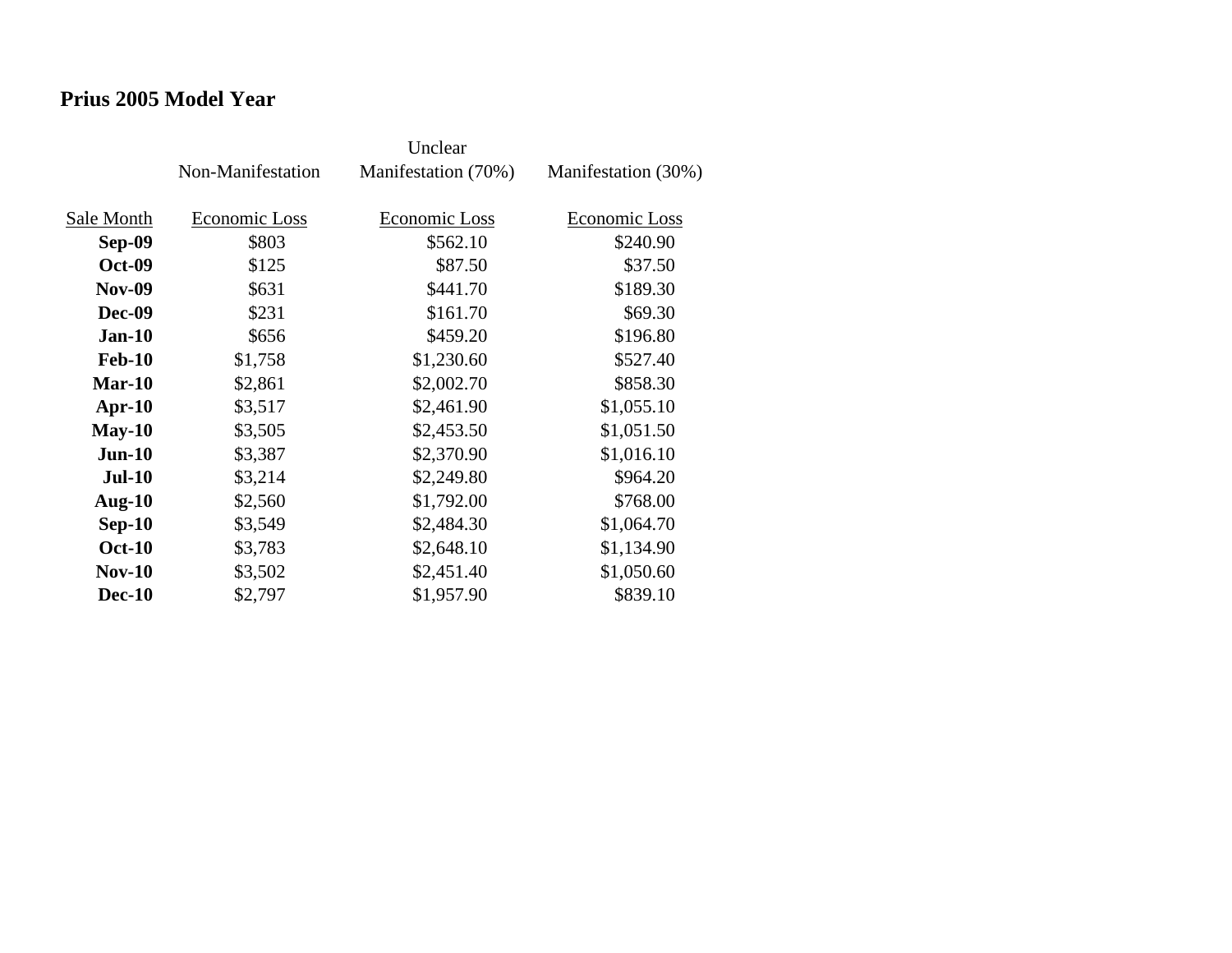### **Prius 2006 Model Year**

|               | Non-Manifestation | Manifestation (70%) | Manifestation (30%) |
|---------------|-------------------|---------------------|---------------------|
| Sale Month    | Economic Loss     | Economic Loss       | Economic Loss       |
| Sep-09        | \$125             | \$87.50             | \$37.50             |
| <b>Oct-09</b> | \$125             | \$87.50             | \$37.50             |
| <b>Nov-09</b> | \$125             | \$87.50             | \$37.50             |
| <b>Dec-09</b> | \$125             | \$87.50             | \$37.50             |
| $Jan-10$      | \$664             | \$464.80            | \$199.20            |
| <b>Feb-10</b> | \$584             | \$408.80            | \$175.20            |
| $Mar-10$      | \$2,152           | \$1,506.40          | \$645.60            |
| $Apr-10$      | \$2,910           | \$2,037.00          | \$873.00            |
| $May-10$      | \$3,294           | \$2,305.80          | \$988.20            |
| $Jun-10$      | \$2,863           | \$2,004.10          | \$858.90            |
| $Jul-10$      | \$2,525           | \$1,767.50          | \$757.50            |
| Aug- $10$     | \$2,962           | \$2,073.40          | \$888.60            |
| $Sep-10$      | \$2,516           | \$1,761.20          | \$754.80            |
| <b>Oct-10</b> | \$2,417           | \$1,691.90          | \$725.10            |
| $Nov-10$      | \$2,314           | \$1,619.80          | \$694.20            |
| <b>Dec-10</b> | \$2,991           | \$2,093.70          | \$897.30            |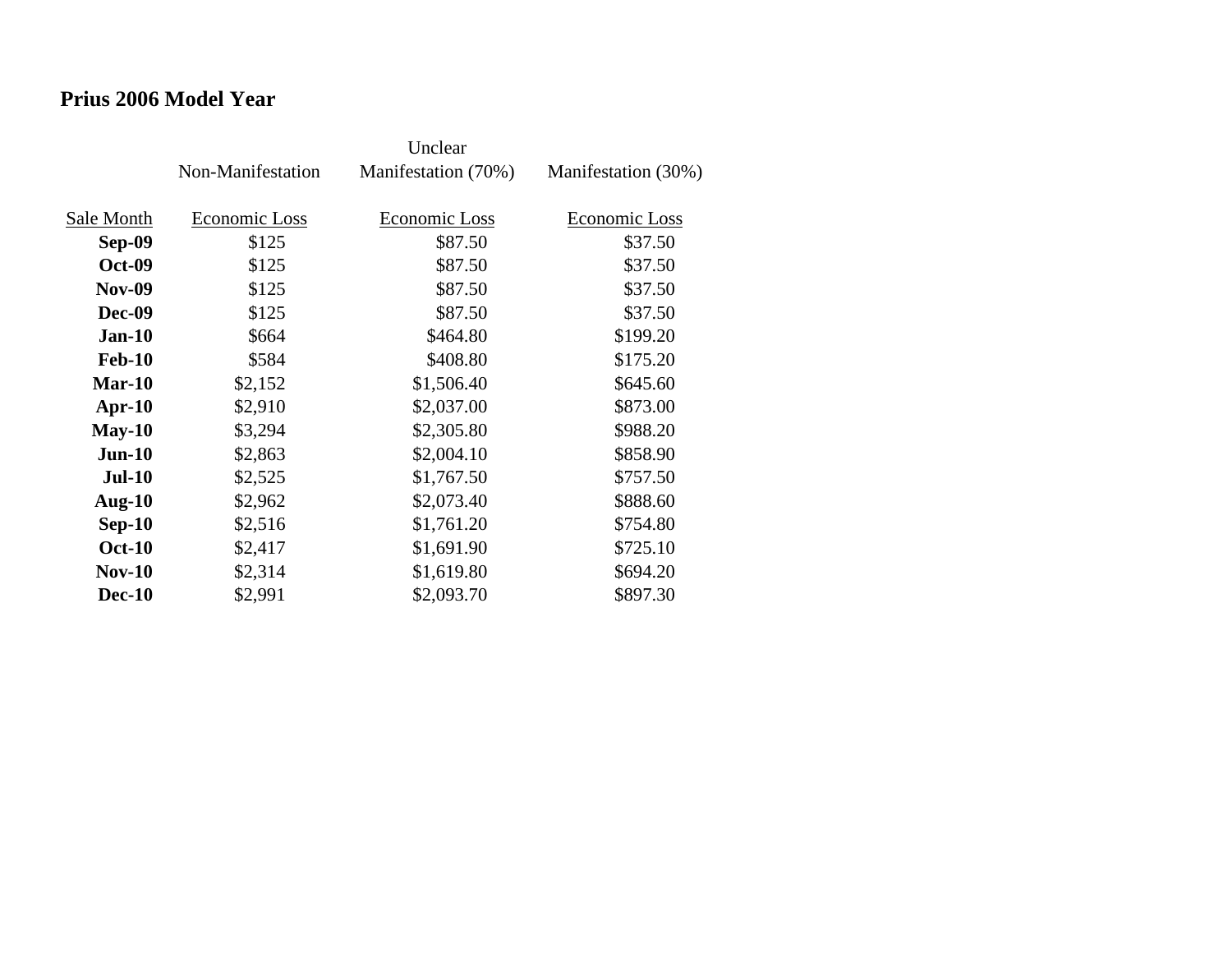### **Prius 2007 Model Year**

|               | Non-Manifestation | Manifestation (70%) | Manifestation (30%) |
|---------------|-------------------|---------------------|---------------------|
|               |                   |                     |                     |
| Sale Month    | Economic Loss     | Economic Loss       | Economic Loss       |
| Sep-09        | \$281             | \$196.70            | \$84.30             |
| <b>Oct-09</b> | \$332             | \$232.40            | \$99.60             |
| <b>Nov-09</b> | \$252             | \$176.40            | \$75.60             |
| Dec-09        | \$125             | \$87.50             | \$37.50             |
| $Jan-10$      | \$593             | \$415.10            | \$177.90            |
| <b>Feb-10</b> | \$1,660           | \$1,162.00          | \$498.00            |
| $Mar-10$      | \$3,006           | \$2,104.20          | \$901.80            |
| $Apr-10$      | \$3,534           | \$2,473.80          | \$1,060.20          |
| $May-10$      | \$2,715           | \$1,900.50          | \$814.50            |
| $Jun-10$      | \$2,831           | \$1,981.70          | \$849.30            |
| <b>Jul-10</b> | \$2,752           | \$1,926.40          | \$825.60            |
| Aug- $10$     | \$2,499           | \$1,749.30          | \$749.70            |
| $Sep-10$      | \$2,577           | \$1,803.90          | \$773.10            |
| <b>Oct-10</b> | \$2,338           | \$1,636.60          | \$701.40            |
| $Nov-10$      | \$2,636           | \$1,845.20          | \$790.80            |
| <b>Dec-10</b> | \$2,866           | \$2,006.20          | \$859.80            |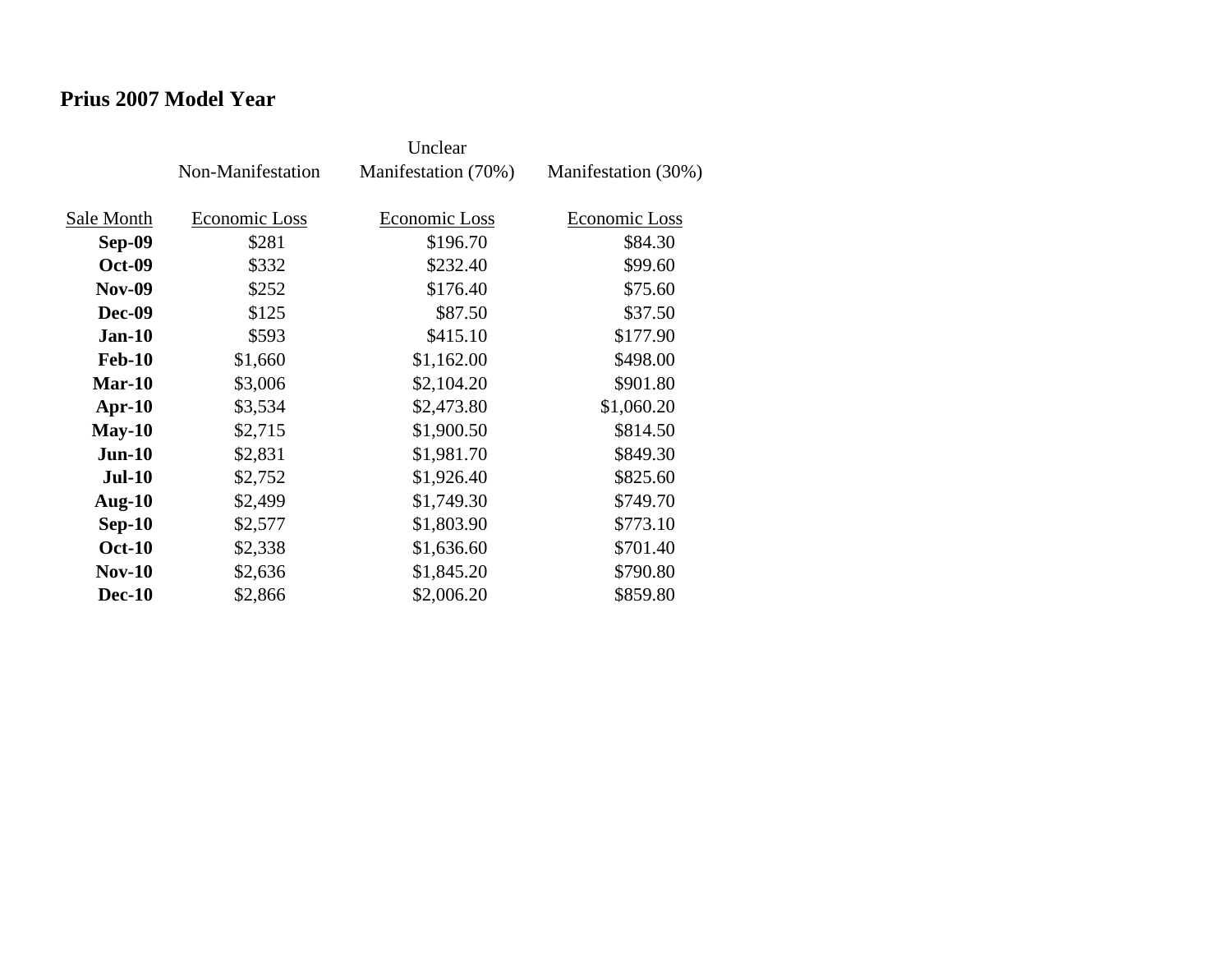### **Prius 2008 Model Year**

|               | Non-Manifestation | Manifestation (70%) | Manifestation (30%) |
|---------------|-------------------|---------------------|---------------------|
| Sale Month    | Economic Loss     | Economic Loss       | Economic Loss       |
| Sep-09        | \$125             | \$87.50             | \$37.50             |
| <b>Oct-09</b> | \$399             | \$279.30            | \$119.70            |
| <b>Nov-09</b> | \$636             | \$445.20            | \$190.80            |
| <b>Dec-09</b> | \$489             | \$342.30            | \$146.70            |
| <b>Jan-10</b> | \$393             | \$275.10            | \$117.90            |
| <b>Feb-10</b> | \$2,554           | \$1,787.80          | \$766.20            |
| $Mar-10$      | \$3,347           | \$2,342.90          | \$1,004.10          |
| $Apr-10$      | \$3,814           | \$2,669.80          | \$1,144.20          |
| $May-10$      | \$2,928           | \$2,049.60          | \$878.40            |
| $Jun-10$      | \$3,122           | \$2,185.40          | \$936.60            |
| $Jul-10$      | \$2,332           | \$1,632.40          | \$699.60            |
| Aug- $10$     | \$2,469           | \$1,728.30          | \$740.70            |
| $Sep-10$      | \$2,068           | \$1,447.60          | \$620.40            |
| <b>Oct-10</b> | \$2,577           | \$1,803.90          | \$773.10            |
| <b>Nov-10</b> | \$1,882           | \$1,317.40          | \$564.60            |
| <b>Dec-10</b> | \$1,957           | \$1,369.90          | \$587.10            |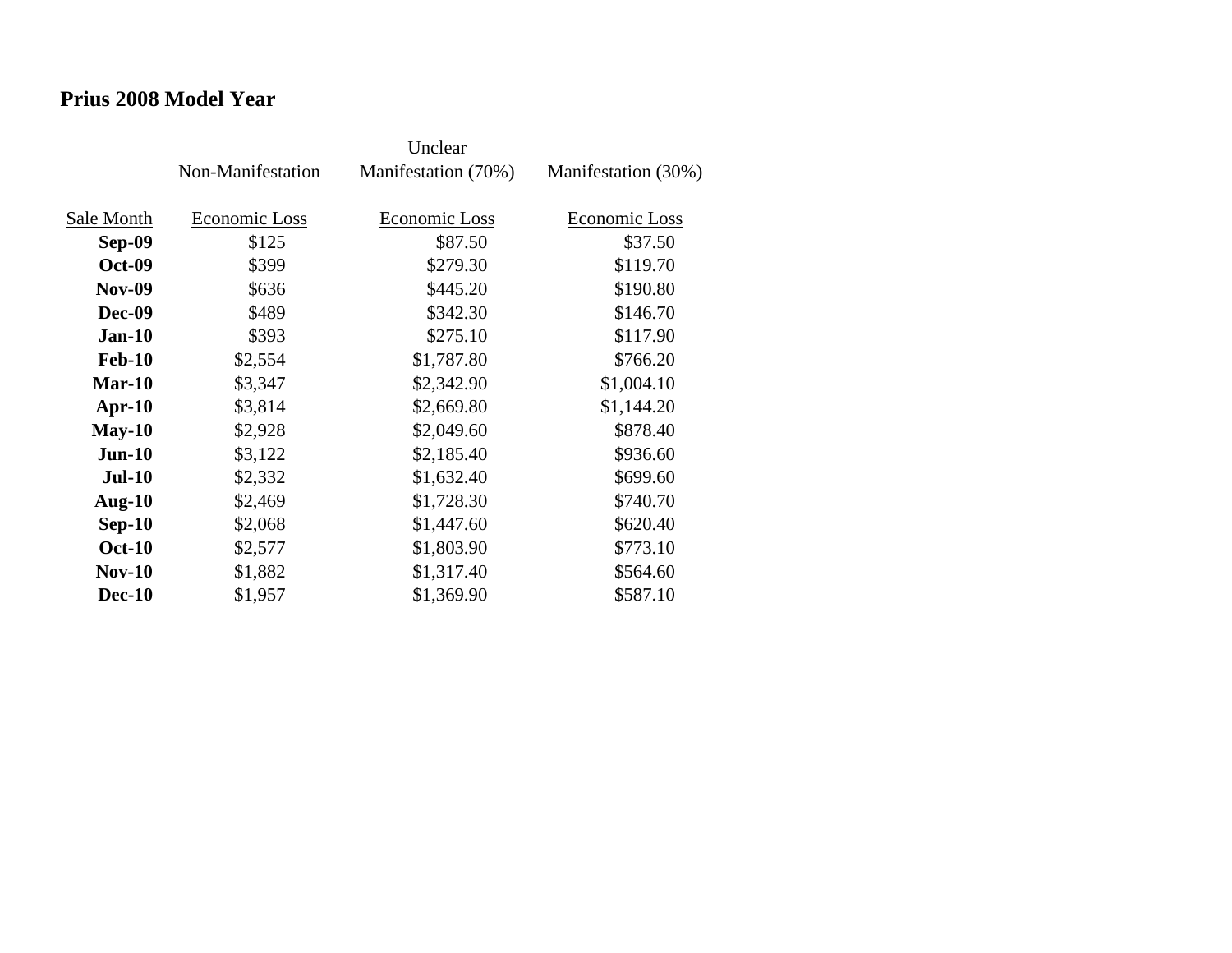### **Prius 2009 Model Year**

|               | Non-Manifestation | Manifestation (70%) | Manifestation (30%) |
|---------------|-------------------|---------------------|---------------------|
| Sale Month    | Economic Loss     | Economic Loss       | Economic Loss       |
| Sep-09        | \$125             | \$87.50             | \$37.50             |
| <b>Oct-09</b> | \$125             | \$87.50             | \$37.50             |
| <b>Nov-09</b> | \$125             | \$87.50             | \$37.50             |
| Dec-09        | \$125             | \$87.50             | \$37.50             |
| $Jan-10$      | \$125             | \$87.50             | \$37.50             |
| <b>Feb-10</b> | \$1,937           | \$1,355.90          | \$581.10            |
| Mar-10        | \$3,263           | \$2,284.10          | \$978.90            |
| $Apr-10$      | \$2,876           | \$2,013.20          | \$862.80            |
| $May-10$      | \$3,156           | \$2,209.20          | \$946.80            |
| $Jun-10$      | \$1,166           | \$816.20            | \$349.80            |
| <b>Jul-10</b> | \$1,225           | \$857.50            | \$367.50            |
| Aug- $10$     | \$1,366           | \$956.20            | \$409.80            |
| $Sep-10$      | \$2,310           | \$1,617.00          | \$693.00            |
| <b>Oct-10</b> | \$1,590           | \$1,113.00          | \$477.00            |
| $Nov-10$      | \$1,086           | \$760.20            | \$325.80            |
| <b>Dec-10</b> | \$1,208           | \$845.60            | \$362.40            |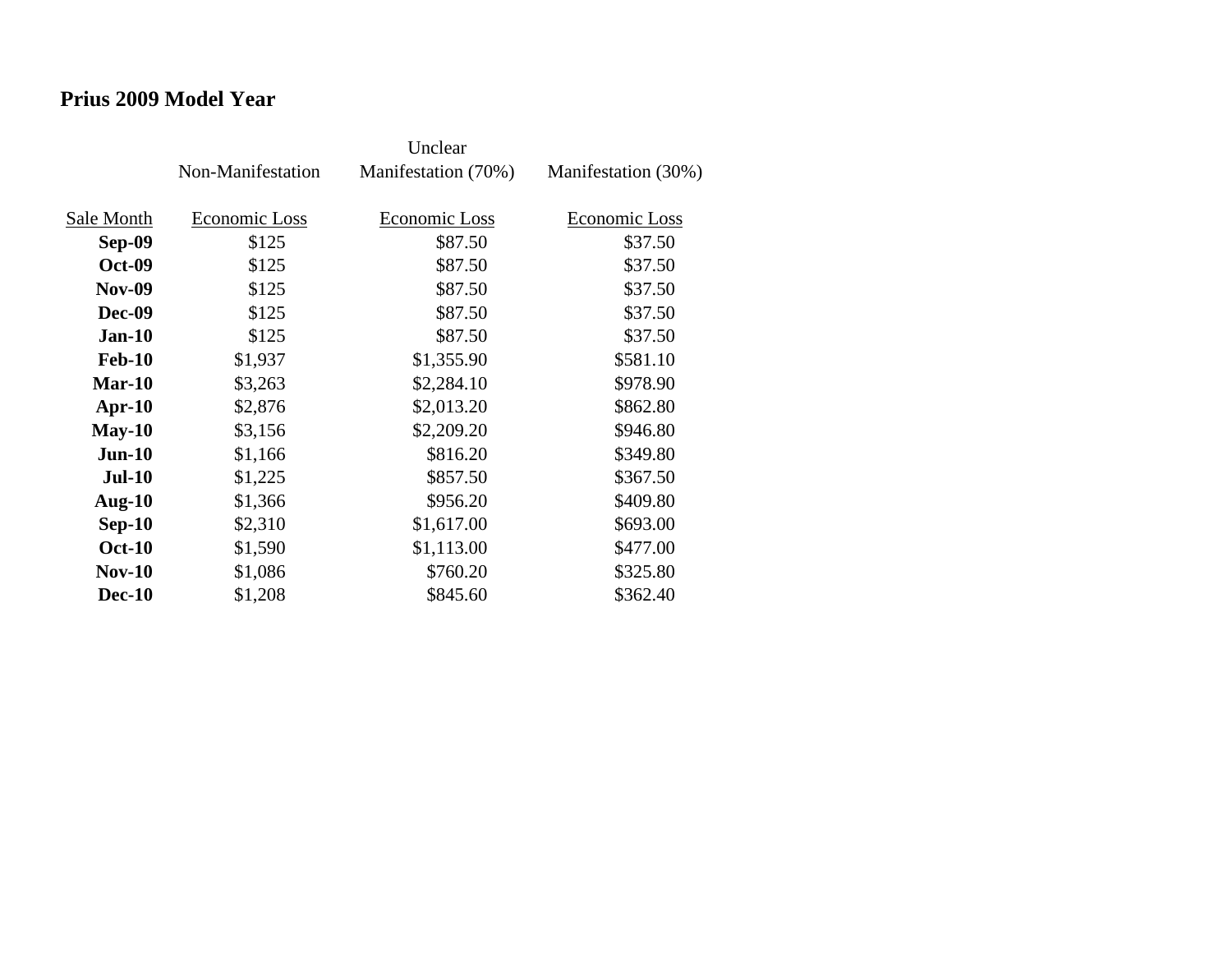### **Prius 2010 Model Year**

|               | Non-Manifestation | Manifestation (70%) | Manifestation (30%) |
|---------------|-------------------|---------------------|---------------------|
| Sale Month    | Economic Loss     | Economic Loss       | Economic Loss       |
| Sep-09        | \$125             | \$87.50             | \$37.50             |
| <b>Oct-09</b> | \$125             | \$87.50             | \$37.50             |
| <b>Nov-09</b> | \$125             | \$87.50             | \$37.50             |
| Dec-09        | \$125             | \$87.50             | \$37.50             |
| $Jan-10$      | \$125             | \$87.50             | \$37.50             |
| <b>Feb-10</b> | \$125             | \$87.50             | \$37.50             |
| $Mar-10$      | \$125             | \$87.50             | \$37.50             |
| $Apr-10$      | \$125             | \$87.50             | \$37.50             |
| $May-10$      | \$125             | \$87.50             | \$37.50             |
| $Jun-10$      | \$125             | \$87.50             | \$37.50             |
| <b>Jul-10</b> | \$125             | \$87.50             | \$37.50             |
| Aug- $10$     | \$125             | \$87.50             | \$37.50             |
| $Sep-10$      | \$125             | \$87.50             | \$37.50             |
| <b>Oct-10</b> | \$125             | \$87.50             | \$37.50             |
| $Nov-10$      | \$125             | \$87.50             | \$37.50             |
| <b>Dec-10</b> | \$125             | \$87.50             | \$37.50             |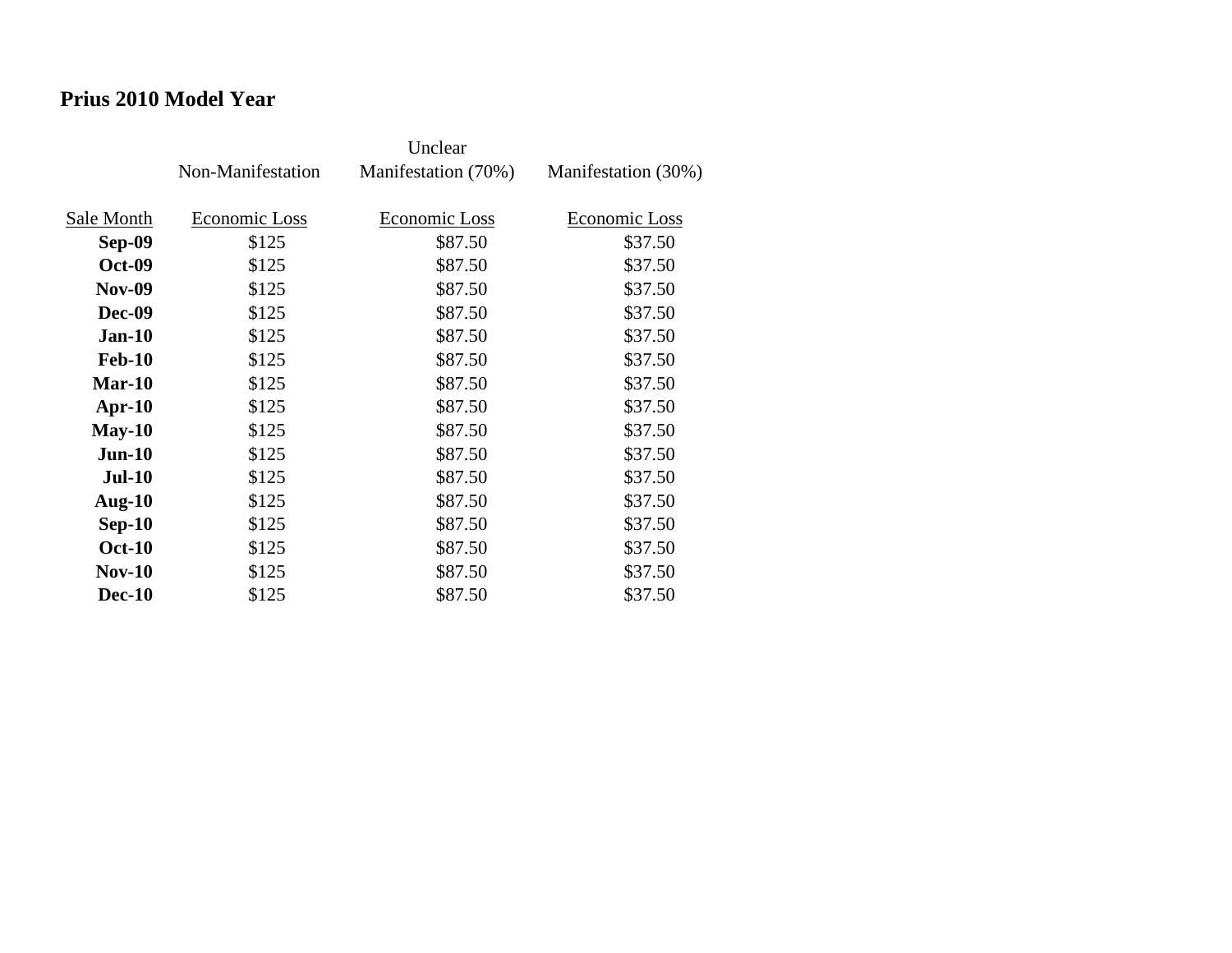### **Solara 2002 Model Year**

|               | Non-Manifestation | Manifestation (70%) | Manifestation (30%) |
|---------------|-------------------|---------------------|---------------------|
| Sale Month    | Economic Loss     | Economic Loss       | Economic Loss       |
| Sep-09        | \$577             | \$403.90            | \$173.10            |
| <b>Oct-09</b> | \$125             | \$87.50             | \$37.50             |
| <b>Nov-09</b> | \$125             | \$87.50             | \$37.50             |
| Dec-09        | \$125             | \$87.50             | \$37.50             |
| $Jan-10$      | \$481             | \$336.70            | \$144.30            |
| <b>Feb-10</b> | \$125             | \$87.50             | \$37.50             |
| $Mar-10$      | \$125             | \$87.50             | \$37.50             |
| $Apr-10$      | \$125             | \$87.50             | \$37.50             |
| $May-10$      | \$320             | \$224.00            | \$96.00             |
| $Jun-10$      | \$1,222           | \$855.40            | \$366.60            |
| <b>Jul-10</b> | \$125             | \$87.50             | \$37.50             |
| Aug- $10$     | \$1,493           | \$1,045.10          | \$447.90            |
| $Sep-10$      | \$125             | \$87.50             | \$37.50             |
| <b>Oct-10</b> | \$125             | \$87.50             | \$37.50             |
| $Nov-10$      | \$573             | \$401.10            | \$171.90            |
| <b>Dec-10</b> | \$125             | \$87.50             | \$37.50             |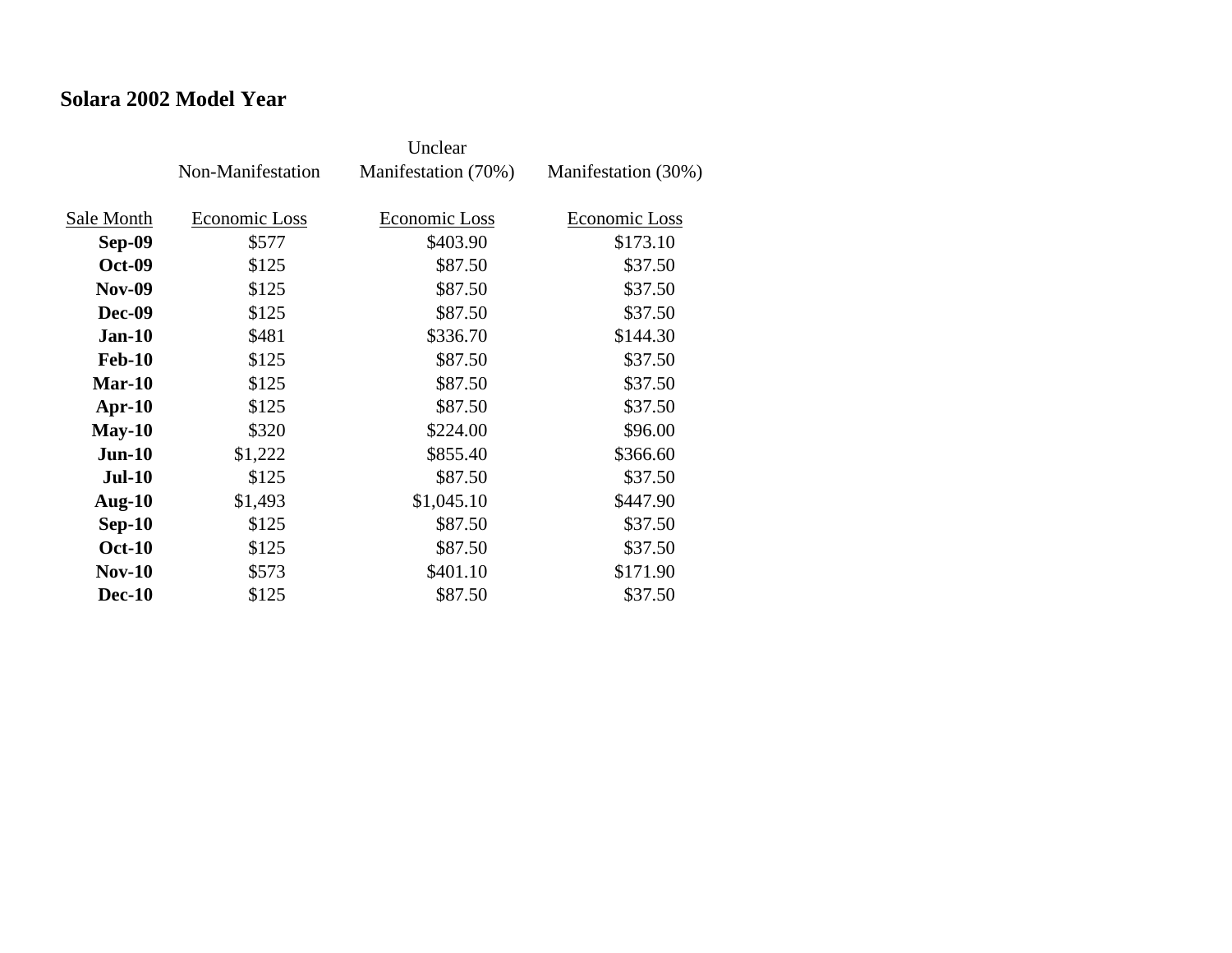### **Solara 2003 Model Year**

|               | Non-Manifestation | Manifestation (70%) | Manifestation (30%) |
|---------------|-------------------|---------------------|---------------------|
| Sale Month    | Economic Loss     | Economic Loss       | Economic Loss       |
| Sep-09        | \$125             | \$87.50             | \$37.50             |
| <b>Oct-09</b> | \$125             | \$87.50             | \$37.50             |
| <b>Nov-09</b> | \$304             | \$212.80            | \$91.20             |
| <b>Dec-09</b> | \$300             | \$210.00            | \$90.00             |
| $Jan-10$      | \$125             | \$87.50             | \$37.50             |
| <b>Feb-10</b> | \$825             | \$577.50            | \$247.50            |
| Mar-10        | \$125             | \$87.50             | \$37.50             |
| $Apr-10$      | \$281             | \$196.70            | \$84.30             |
| $May-10$      | \$125             | \$87.50             | \$37.50             |
| $Jun-10$      | \$1,093           | \$765.10            | \$327.90            |
| $Jul-10$      | \$737             | \$515.90            | \$221.10            |
| Aug- $10$     | \$480             | \$336.00            | \$144.00            |
| $Sep-10$      | \$615             | \$430.50            | \$184.50            |
| <b>Oct-10</b> | \$125             | \$87.50             | \$37.50             |
| $Nov-10$      | \$125             | \$87.50             | \$37.50             |
| <b>Dec-10</b> | \$125             | \$87.50             | \$37.50             |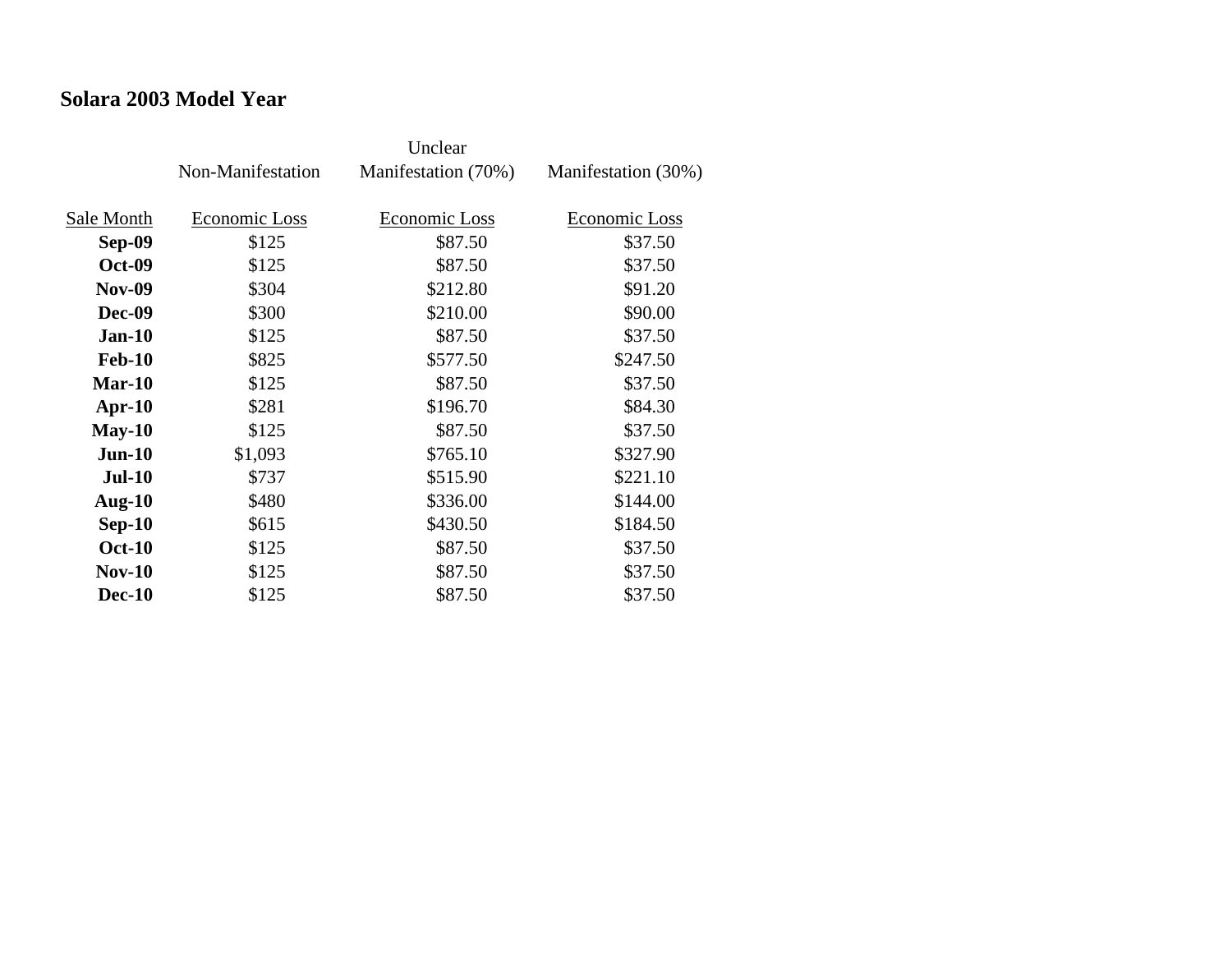### **Solara 2004 Model Year**

|               | Non-Manifestation | Manifestation (70%) | Manifestation (30%) |
|---------------|-------------------|---------------------|---------------------|
| Sale Month    | Economic Loss     | Economic Loss       | Economic Loss       |
| <b>Sep-09</b> | \$125             | \$87.50             | \$37.50             |
| <b>Oct-09</b> | \$125             | \$87.50             | \$37.50             |
| <b>Nov-09</b> | \$245             | \$171.50            | \$73.50             |
| <b>Dec-09</b> | \$125             | \$87.50             | \$37.50             |
| $Jan-10$      | \$125             | \$87.50             | \$37.50             |
| <b>Feb-10</b> | \$613             | \$429.10            | \$183.90            |
| $Mar-10$      | \$339             | \$237.30            | \$101.70            |
| $Apr-10$      | \$125             | \$87.50             | \$37.50             |
| $May-10$      | \$125             | \$87.50             | \$37.50             |
| $Jun-10$      | \$125             | \$87.50             | \$37.50             |
| $Jul-10$      | \$125             | \$87.50             | \$37.50             |
| Aug- $10$     | \$125             | \$87.50             | \$37.50             |
| $Sep-10$      | \$125             | \$87.50             | \$37.50             |
| <b>Oct-10</b> | \$125             | \$87.50             | \$37.50             |
| $Nov-10$      | \$125             | \$87.50             | \$37.50             |
| <b>Dec-10</b> | \$125             | \$87.50             | \$37.50             |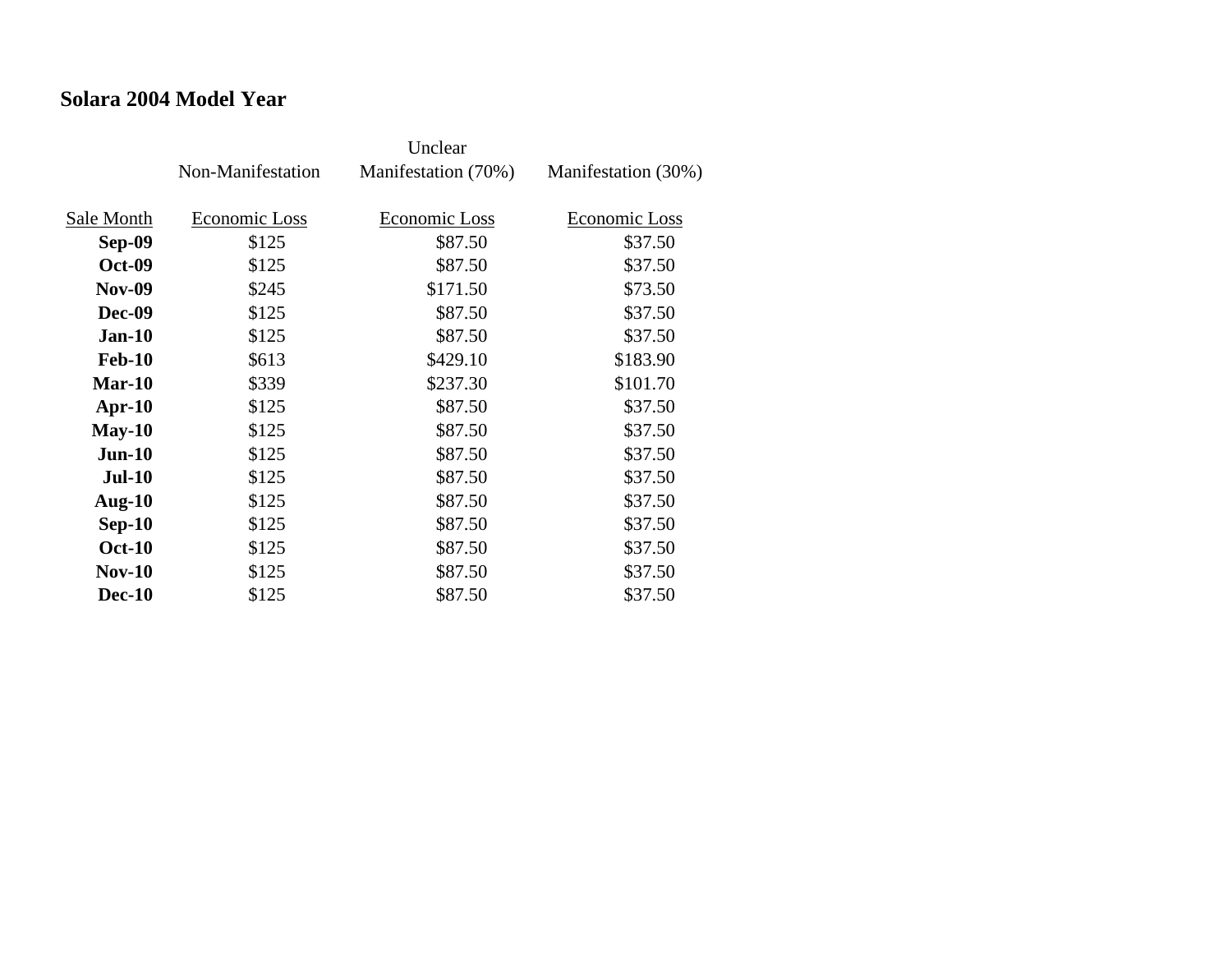### **Solara 2005 Model Year**

|               | Non-Manifestation | Manifestation (70%) | Manifestation (30%) |
|---------------|-------------------|---------------------|---------------------|
| Sale Month    | Economic Loss     | Economic Loss       | Economic Loss       |
| Sep-09        | \$125             | \$87.50             | \$37.50             |
| <b>Oct-09</b> | \$522             | \$365.40            | \$156.60            |
| <b>Nov-09</b> | \$125             | \$87.50             | \$37.50             |
| <b>Dec-09</b> | \$125             | \$87.50             | \$37.50             |
| $Jan-10$      | \$125             | \$87.50             | \$37.50             |
| <b>Feb-10</b> | \$261             | \$182.70            | \$78.30             |
| $Mar-10$      | \$448             | \$313.60            | \$134.40            |
| $Apr-10$      | \$273             | \$191.10            | \$81.90             |
| $May-10$      | \$125             | \$87.50             | \$37.50             |
| $Jun-10$      | \$125             | \$87.50             | \$37.50             |
| <b>Jul-10</b> | \$125             | \$87.50             | \$37.50             |
| Aug- $10$     | \$1,064           | \$744.80            | \$319.20            |
| $Sep-10$      | \$516             | \$361.20            | \$154.80            |
| <b>Oct-10</b> | \$395             | \$276.50            | \$118.50            |
| $Nov-10$      | \$464             | \$324.80            | \$139.20            |
| <b>Dec-10</b> | \$773             | \$541.10            | \$231.90            |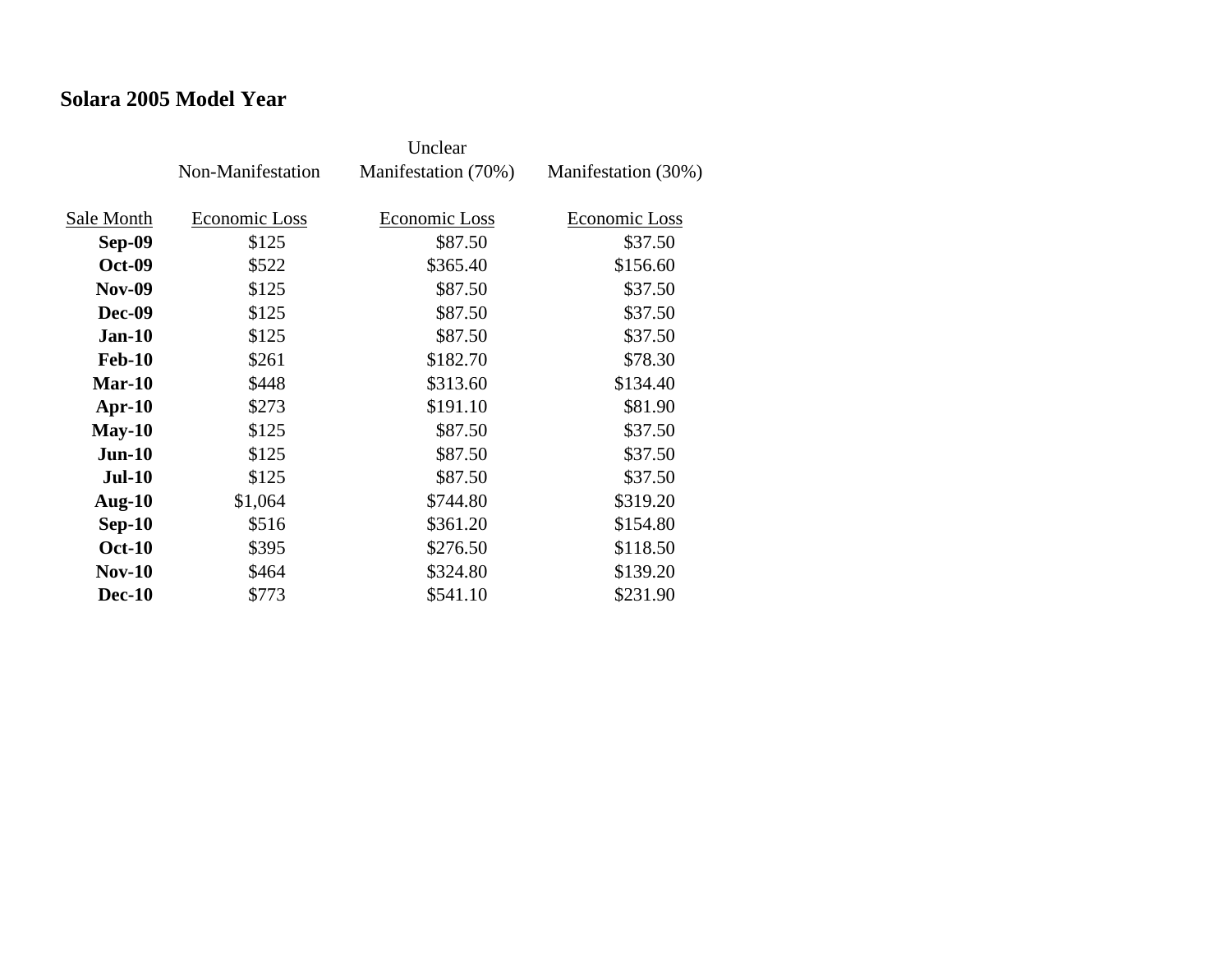### **Solara 2006 Model Year**

|               | Non-Manifestation | Manifestation (70%) | Manifestation (30%) |
|---------------|-------------------|---------------------|---------------------|
| Sale Month    | Economic Loss     | Economic Loss       | Economic Loss       |
|               |                   |                     |                     |
| Sep-09        | \$125             | \$87.50             | \$37.50             |
| <b>Oct-09</b> | \$125             | \$87.50             | \$37.50             |
| <b>Nov-09</b> | \$125             | \$87.50             | \$37.50             |
| <b>Dec-09</b> | \$125             | \$87.50             | \$37.50             |
| $Jan-10$      | \$125             | \$87.50             | \$37.50             |
| <b>Feb-10</b> | \$125             | \$87.50             | \$37.50             |
| $Mar-10$      | \$528             | \$369.60            | \$158.40            |
| $Apr-10$      | \$125             | \$87.50             | \$37.50             |
| $May-10$      | \$125             | \$87.50             | \$37.50             |
| $Jun-10$      | \$125             | \$87.50             | \$37.50             |
| <b>Jul-10</b> | \$125             | \$87.50             | \$37.50             |
| Aug- $10$     | \$125             | \$87.50             | \$37.50             |
| $Sep-10$      | \$125             | \$87.50             | \$37.50             |
| <b>Oct-10</b> | \$125             | \$87.50             | \$37.50             |
| $Nov-10$      | \$125             | \$87.50             | \$37.50             |
| <b>Dec-10</b> | \$331             | \$231.70            | \$99.30             |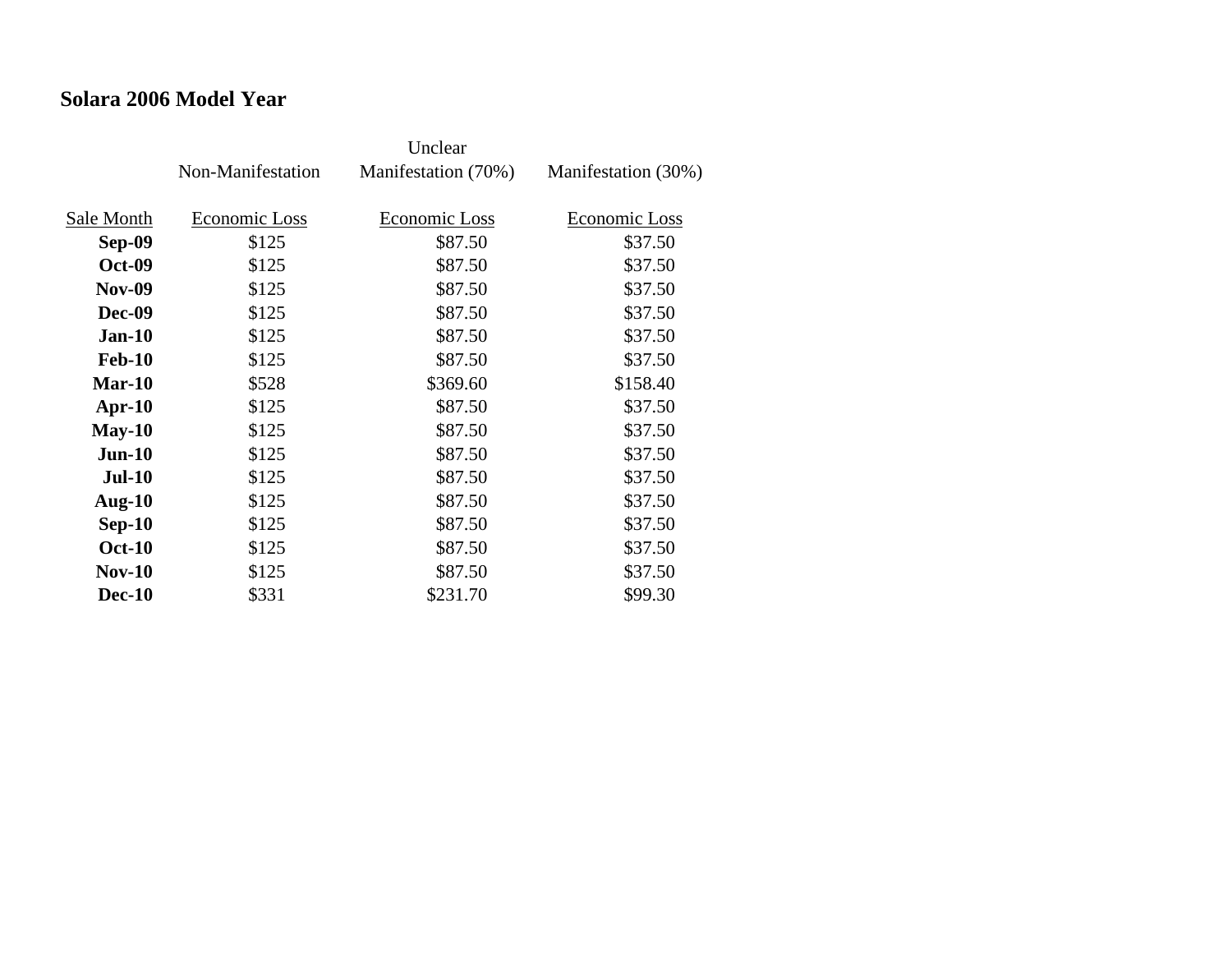### **Solara 2007 Model Year**

|               | Non-Manifestation | Manifestation (70%) | Manifestation (30%) |
|---------------|-------------------|---------------------|---------------------|
| Sale Month    | Economic Loss     | Economic Loss       | Economic Loss       |
| Sep-09        | \$125             | \$87.50             | \$37.50             |
| <b>Oct-09</b> | \$705             | \$493.50            | \$211.50            |
| <b>Nov-09</b> | \$761             | \$532.70            | \$228.30            |
| <b>Dec-09</b> | \$125             | \$87.50             | \$37.50             |
| $Jan-10$      | \$125             | \$87.50             | \$37.50             |
| <b>Feb-10</b> | \$393             | \$275.10            | \$117.90            |
| $Mar-10$      | \$125             | \$87.50             | \$37.50             |
| $Apr-10$      | \$125             | \$87.50             | \$37.50             |
| $May-10$      | \$125             | \$87.50             | \$37.50             |
| $Jun-10$      | \$125             | \$87.50             | \$37.50             |
| <b>Jul-10</b> | \$125             | \$87.50             | \$37.50             |
| Aug- $10$     | \$125             | \$87.50             | \$37.50             |
| $Sep-10$      | \$125             | \$87.50             | \$37.50             |
| <b>Oct-10</b> | \$125             | \$87.50             | \$37.50             |
| $Nov-10$      | \$125             | \$87.50             | \$37.50             |
| <b>Dec-10</b> | \$125             | \$87.50             | \$37.50             |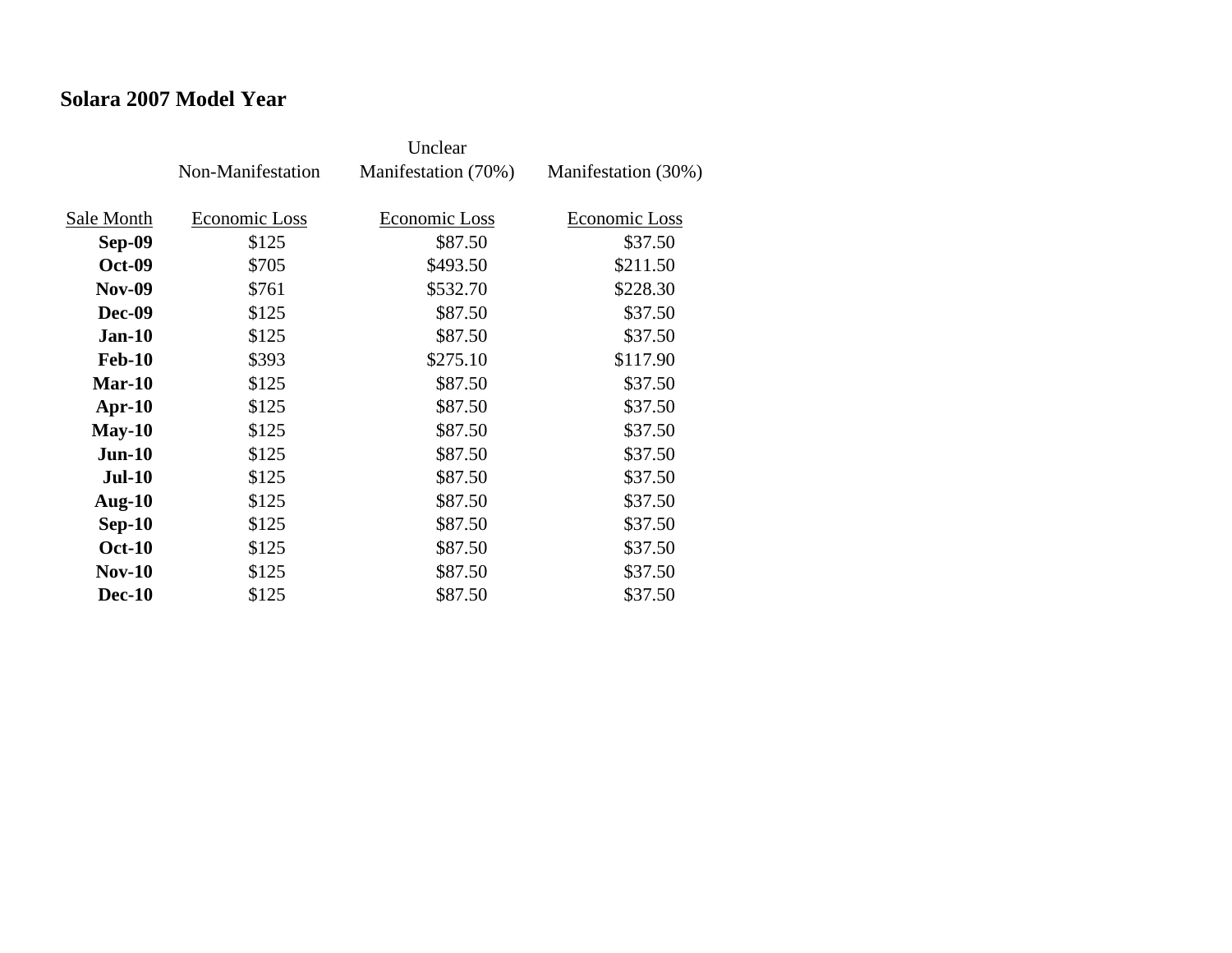#### **Solara 2008 Model Year**

|               | Non-Manifestation | Manifestation (70%) | Manifestation (30%) |
|---------------|-------------------|---------------------|---------------------|
|               |                   |                     |                     |
| Sale Month    | Economic Loss     | Economic Loss       | Economic Loss       |
| Sep-09        | \$720             | \$504.00            | \$216.00            |
| <b>Oct-09</b> | \$125             | \$87.50             | \$37.50             |
| <b>Nov-09</b> | \$125             | \$87.50             | \$37.50             |
| <b>Dec-09</b> | \$125             | \$87.50             | \$37.50             |
| $Jan-10$      | \$125             | \$87.50             | \$37.50             |
| <b>Feb-10</b> | \$1,673           | \$1,171.10          | \$501.90            |
| Mar-10        | \$1,313           | \$919.10            | \$393.90            |
| $Apr-10$      | \$1,658           | \$1,160.60          | \$497.40            |
| $May-10$      | \$1,184           | \$828.80            | \$355.20            |
| $Jun-10$      | \$125             | \$87.50             | \$37.50             |
| <b>Jul-10</b> | \$656             | \$459.20            | \$196.80            |
| Aug- $10$     | \$125             | \$87.50             | \$37.50             |
| $Sep-10$      | \$125             | \$87.50             | \$37.50             |
| <b>Oct-10</b> | \$692             | \$484.40            | \$207.60            |
| $Nov-10$      | \$455             | \$318.50            | \$136.50            |
| <b>Dec-10</b> | \$302             | \$211.40            | \$90.60             |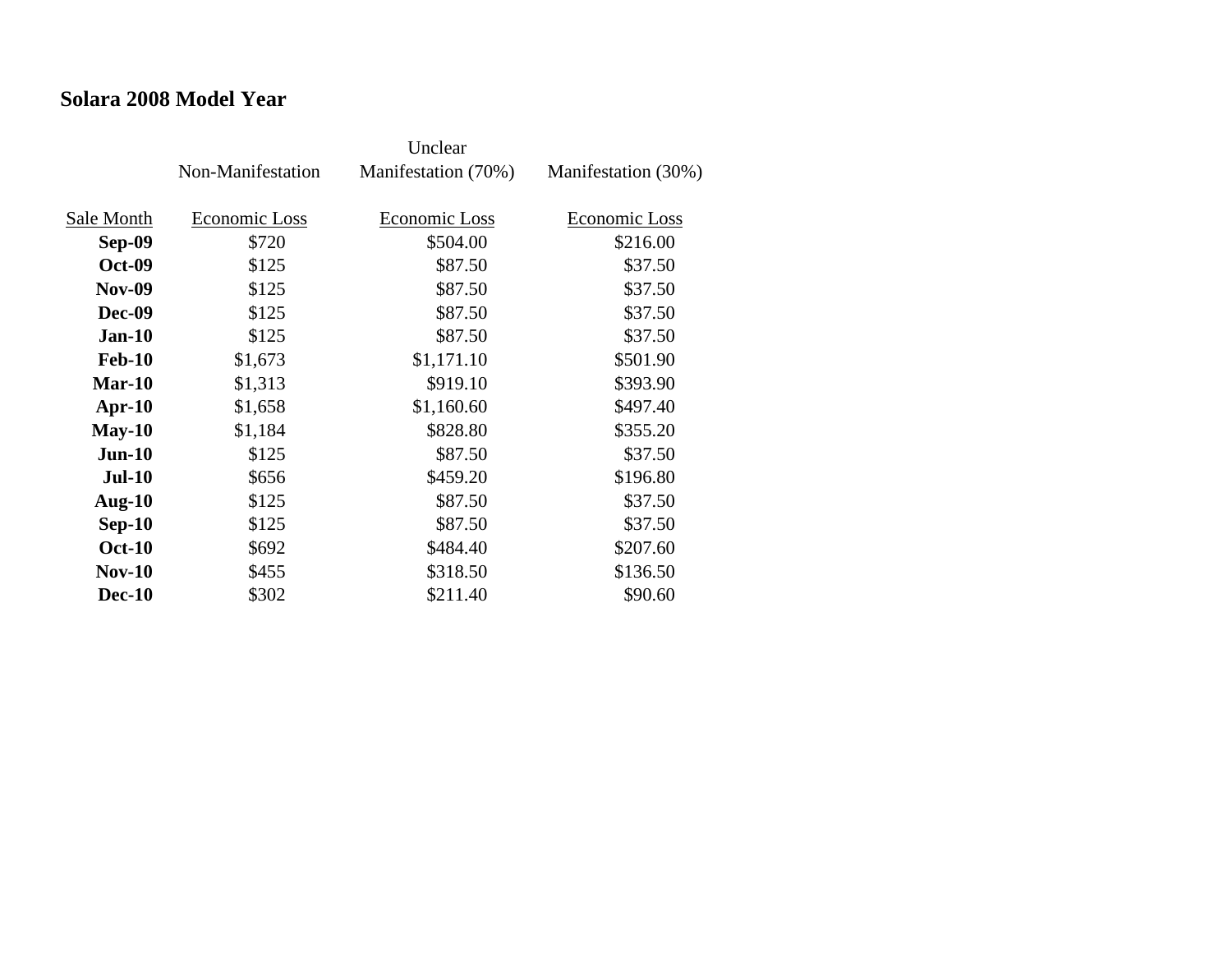# **Venza 2009 Model Year**

|               | Non-Manifestation | Manifestation (70%) | Manifestation (30%) |
|---------------|-------------------|---------------------|---------------------|
| Sale Month    | Economic Loss     | Economic Loss       | Economic Loss       |
|               |                   |                     |                     |
| Sep-09        | \$542             | \$379.40            | \$162.60            |
| <b>Oct-09</b> | \$125             | \$87.50             | \$37.50             |
| <b>Nov-09</b> | \$125             | \$87.50             | \$37.50             |
| <b>Dec-09</b> | \$125             | \$87.50             | \$37.50             |
| $Jan-10$      | \$125             | \$87.50             | \$37.50             |
| <b>Feb-10</b> | \$125             | \$87.50             | \$37.50             |
| Mar-10        | \$125             | \$87.50             | \$37.50             |
| $Apr-10$      | \$125             | \$87.50             | \$37.50             |
| $May-10$      | \$125             | \$87.50             | \$37.50             |
| $Jun-10$      | \$125             | \$87.50             | \$37.50             |
| <b>Jul-10</b> | \$125             | \$87.50             | \$37.50             |
| Aug- $10$     | \$125             | \$87.50             | \$37.50             |
| $Sep-10$      | \$125             | \$87.50             | \$37.50             |
| <b>Oct-10</b> | \$125             | \$87.50             | \$37.50             |
| $Nov-10$      | \$125             | \$87.50             | \$37.50             |
| <b>Dec-10</b> | \$125             | \$87.50             | \$37.50             |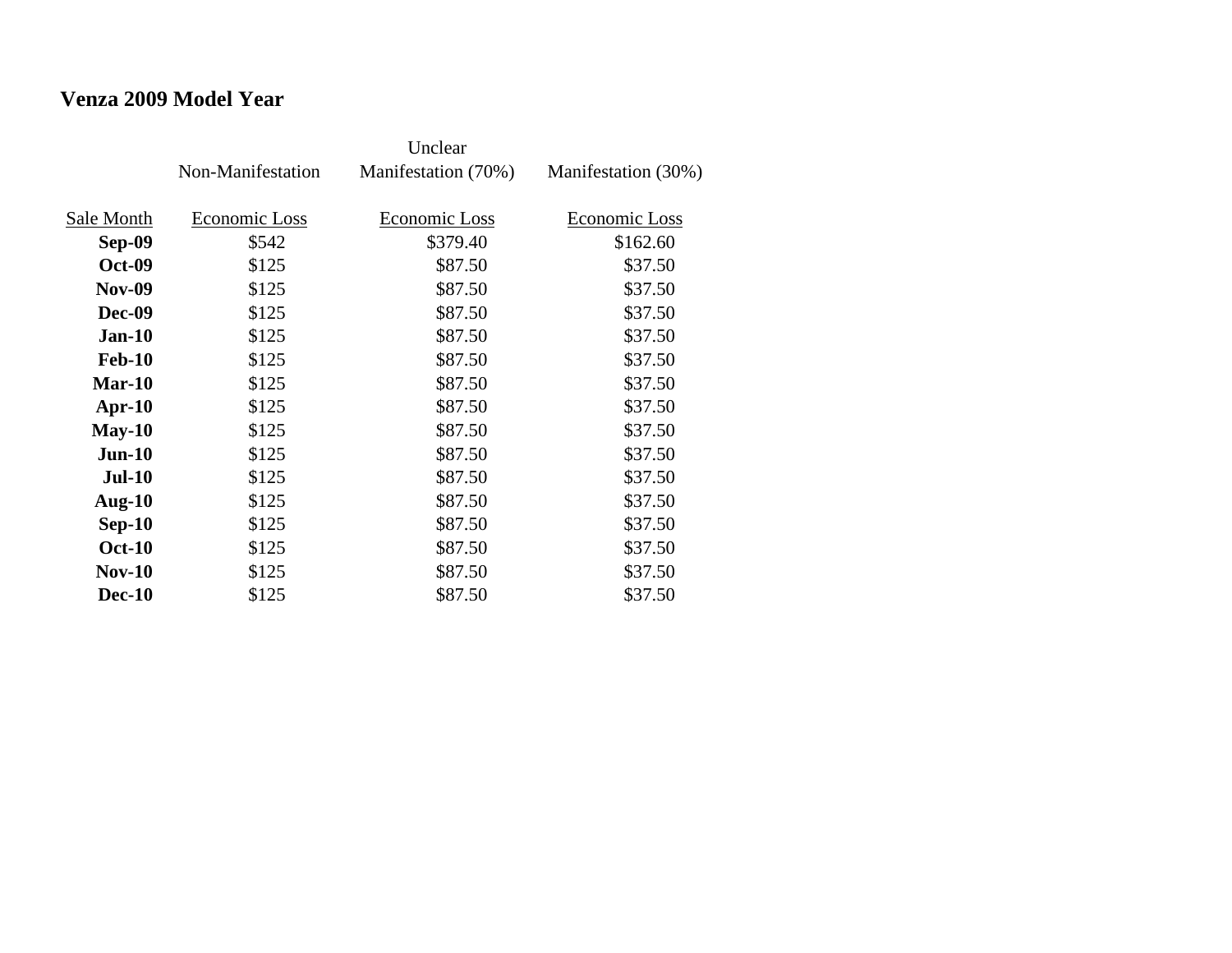# **Venza 2010 Model Year**

|               | Non-Manifestation | Manifestation (70%) | Manifestation (30%) |
|---------------|-------------------|---------------------|---------------------|
| Sale Month    | Economic Loss     | Economic Loss       | Economic Loss       |
| Sep-09        | \$125             | \$87.50             | \$37.50             |
|               |                   |                     |                     |
| <b>Oct-09</b> | \$125             | \$87.50             | \$37.50             |
| <b>Nov-09</b> | \$125             | \$87.50             | \$37.50             |
| <b>Dec-09</b> | \$125             | \$87.50             | \$37.50             |
| $Jan-10$      | \$125             | \$87.50             | \$37.50             |
| <b>Feb-10</b> | \$125             | \$87.50             | \$37.50             |
| Mar-10        | \$125             | \$87.50             | \$37.50             |
| $Apr-10$      | \$125             | \$87.50             | \$37.50             |
| $May-10$      | \$125             | \$87.50             | \$37.50             |
| $Jun-10$      | \$125             | \$87.50             | \$37.50             |
| <b>Jul-10</b> | \$125             | \$87.50             | \$37.50             |
| Aug- $10$     | \$125             | \$87.50             | \$37.50             |
| $Sep-10$      | \$125             | \$87.50             | \$37.50             |
| <b>Oct-10</b> | \$125             | \$87.50             | \$37.50             |
| $Nov-10$      | \$125             | \$87.50             | \$37.50             |
| <b>Dec-10</b> | \$125             | \$87.50             | \$37.50             |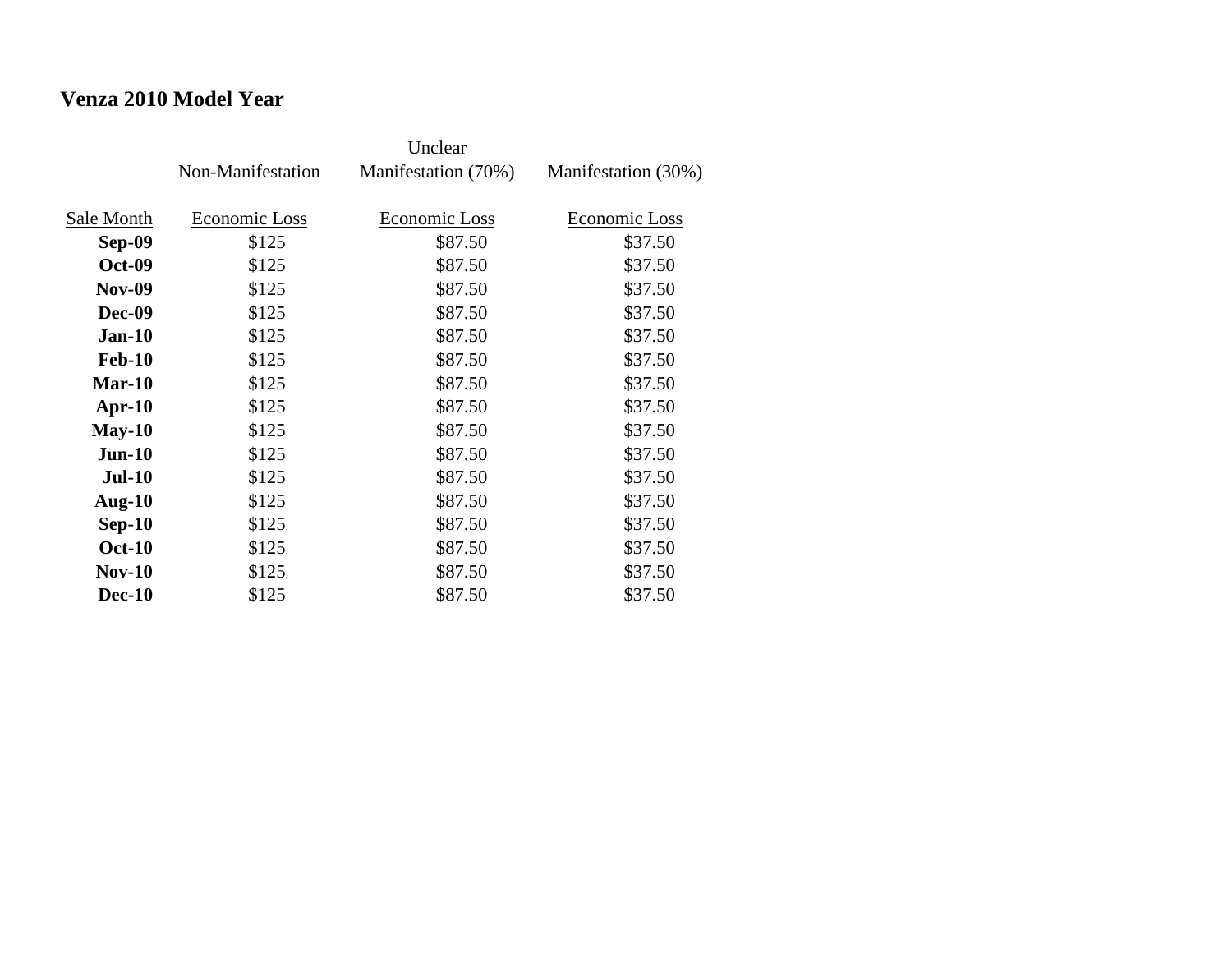#### **Scion xD 2008 Model Year**

|               | Non-Manifestation | Manifestation (70%) | Manifestation (30%) |
|---------------|-------------------|---------------------|---------------------|
| Sale Month    | Economic Loss     | Economic Loss       | Economic Loss       |
| Sep-09        | \$125             | \$87.50             | \$37.50             |
| <b>Oct-09</b> | \$125             | \$87.50             | \$37.50             |
| <b>Nov-09</b> | \$125             | \$87.50             | \$37.50             |
| <b>Dec-09</b> | \$125             | \$87.50             | \$37.50             |
| $Jan-10$      | \$125             | \$87.50             | \$37.50             |
| <b>Feb-10</b> | \$125             | \$87.50             | \$37.50             |
| Mar-10        | \$416             | \$291.20            | \$124.80            |
| $Apr-10$      | \$125             | \$87.50             | \$37.50             |
| $May-10$      | \$232             | \$162.40            | \$69.60             |
| $Jun-10$      | \$125             | \$87.50             | \$37.50             |
| $Jul-10$      | \$125             | \$87.50             | \$37.50             |
| Aug- $10$     | \$125             | \$87.50             | \$37.50             |
| $Sep-10$      | \$125             | \$87.50             | \$37.50             |
| <b>Oct-10</b> | \$125             | \$87.50             | \$37.50             |
| $Nov-10$      | \$125             | \$87.50             | \$37.50             |
| <b>Dec-10</b> | \$125             | \$87.50             | \$37.50             |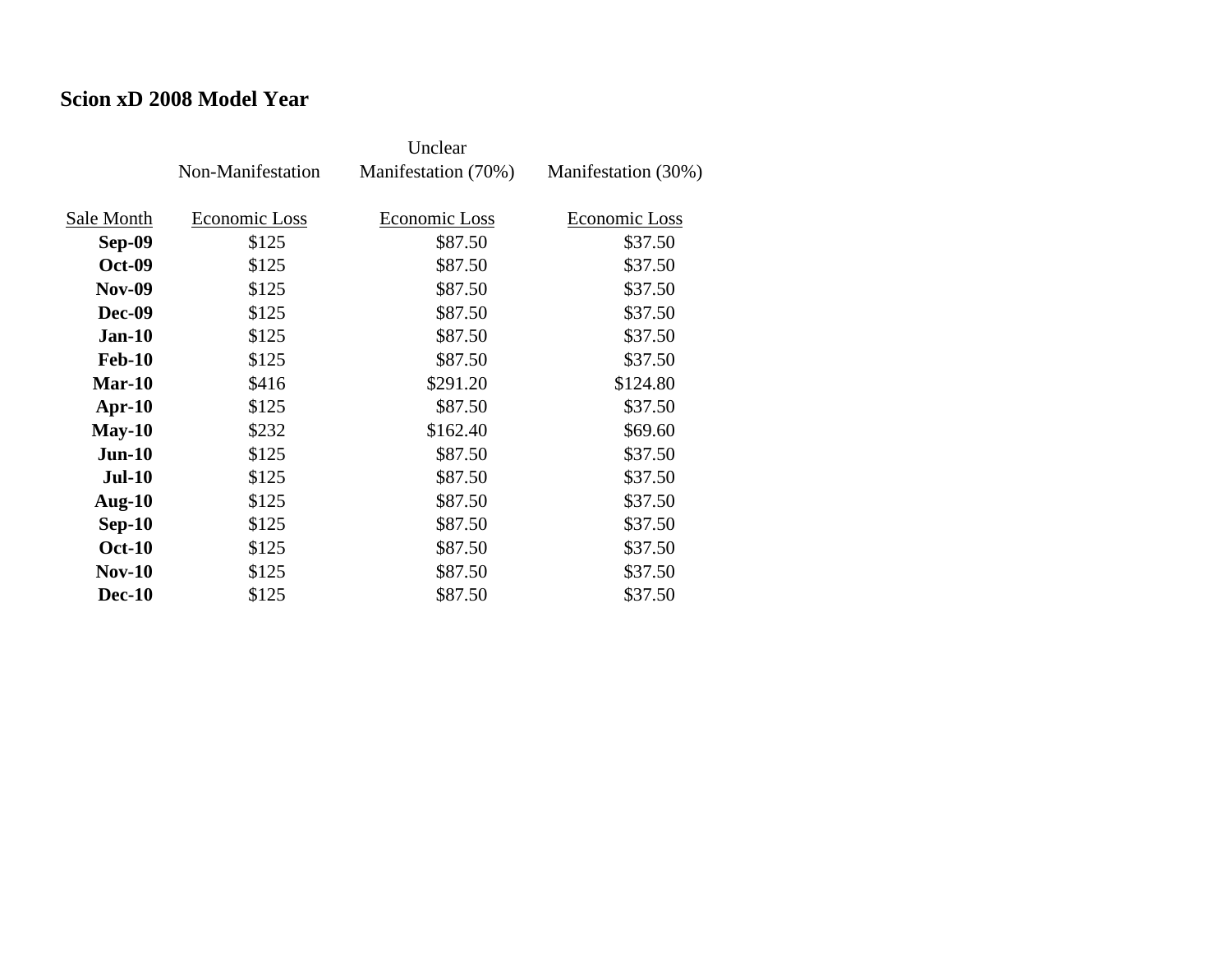#### **Scion xD 2009 Model Year**

|               | Non-Manifestation | Manifestation (70%) | Manifestation (30%) |
|---------------|-------------------|---------------------|---------------------|
| Sale Month    | Economic Loss     | Economic Loss       | Economic Loss       |
|               |                   |                     |                     |
| Sep-09        | \$125             | \$87.50             | \$37.50             |
| <b>Oct-09</b> | \$125             | \$87.50             | \$37.50             |
| <b>Nov-09</b> | \$125             | \$87.50             | \$37.50             |
| <b>Dec-09</b> | \$125             | \$87.50             | \$37.50             |
| $Jan-10$      | \$125             | \$87.50             | \$37.50             |
| <b>Feb-10</b> | \$125             | \$87.50             | \$37.50             |
| Mar-10        | \$125             | \$87.50             | \$37.50             |
| $Apr-10$      | \$526             | \$368.20            | \$157.80            |
| $May-10$      | \$125             | \$87.50             | \$37.50             |
| $Jun-10$      | \$125             | \$87.50             | \$37.50             |
| <b>Jul-10</b> | \$125             | \$87.50             | \$37.50             |
| Aug- $10$     | \$125             | \$87.50             | \$37.50             |
| $Sep-10$      | \$125             | \$87.50             | \$37.50             |
| <b>Oct-10</b> | \$125             | \$87.50             | \$37.50             |
| $Nov-10$      | \$125             | \$87.50             | \$37.50             |
| <b>Dec-10</b> | \$125             | \$87.50             | \$37.50             |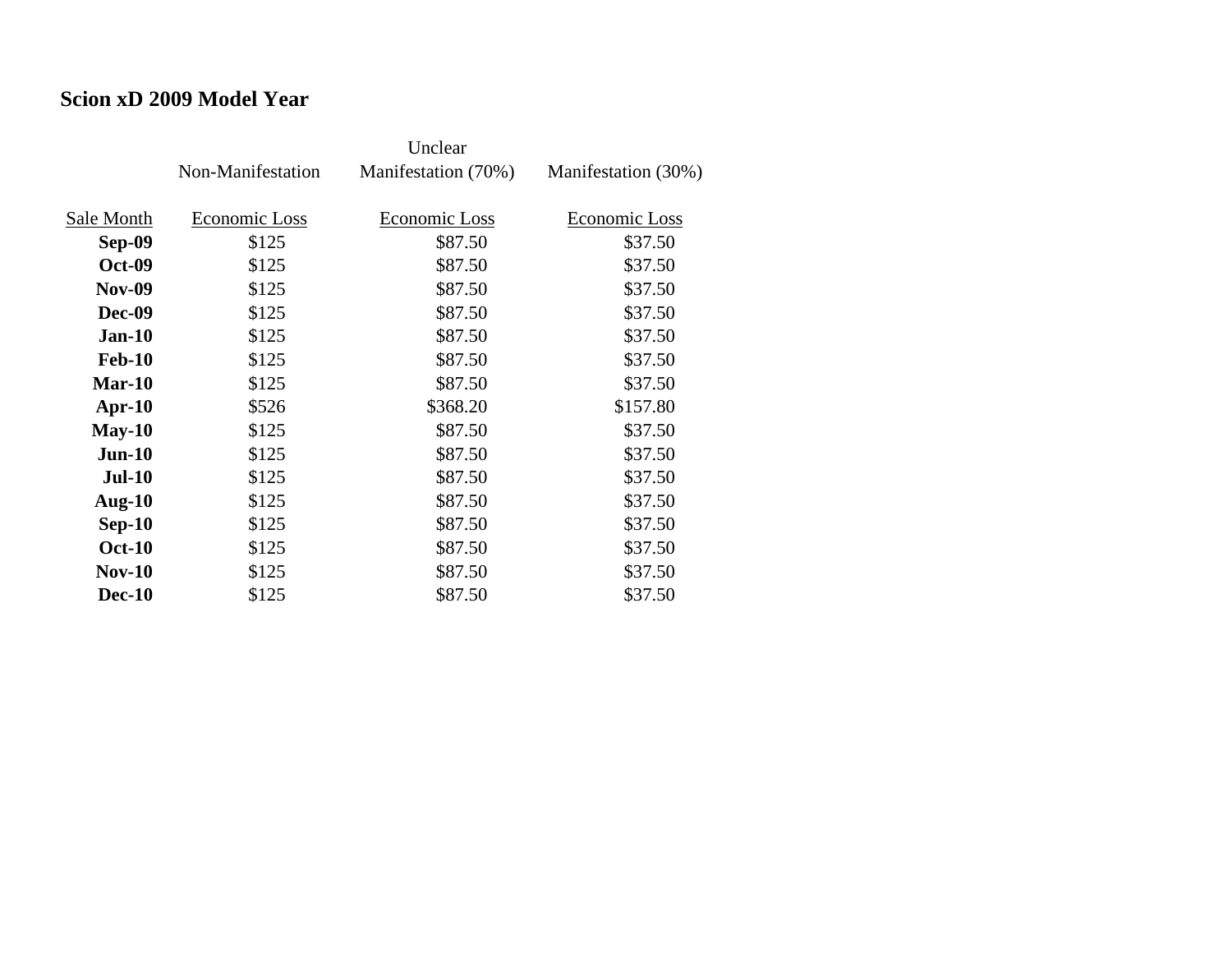#### **Scion xD 2010 Model Year**

|               |                   | Unclear             |                     |
|---------------|-------------------|---------------------|---------------------|
|               | Non-Manifestation | Manifestation (70%) | Manifestation (30%) |
|               |                   |                     |                     |
| Sale Month    | Economic Loss     | Economic Loss       | Economic Loss       |
| Sep-09        | \$125             | \$87.50             | \$37.50             |
| <b>Oct-09</b> | \$125             | \$87.50             | \$37.50             |
| <b>Nov-09</b> | \$125             | \$87.50             | \$37.50             |
| Dec-09        | \$125             | \$87.50             | \$37.50             |
| <b>Jan-10</b> | \$125             | \$87.50             | \$37.50             |
| <b>Feb-10</b> | \$125             | \$87.50             | \$37.50             |
| $Mar-10$      | \$125             | \$87.50             | \$37.50             |
| $Apr-10$      | \$125             | \$87.50             | \$37.50             |
| $May-10$      | \$125             | \$87.50             | \$37.50             |
| $Jun-10$      | \$125             | \$87.50             | \$37.50             |
| <b>Jul-10</b> | \$125             | \$87.50             | \$37.50             |
| Aug- $10$     | \$125             | \$87.50             | \$37.50             |
| $Sep-10$      | \$125             | \$87.50             | \$37.50             |
| <b>Oct-10</b> | \$125             | \$87.50             | \$37.50             |
| $Nov-10$      | \$125             | \$87.50             | \$37.50             |
| <b>Dec-10</b> | \$125             | \$87.50             | \$37.50             |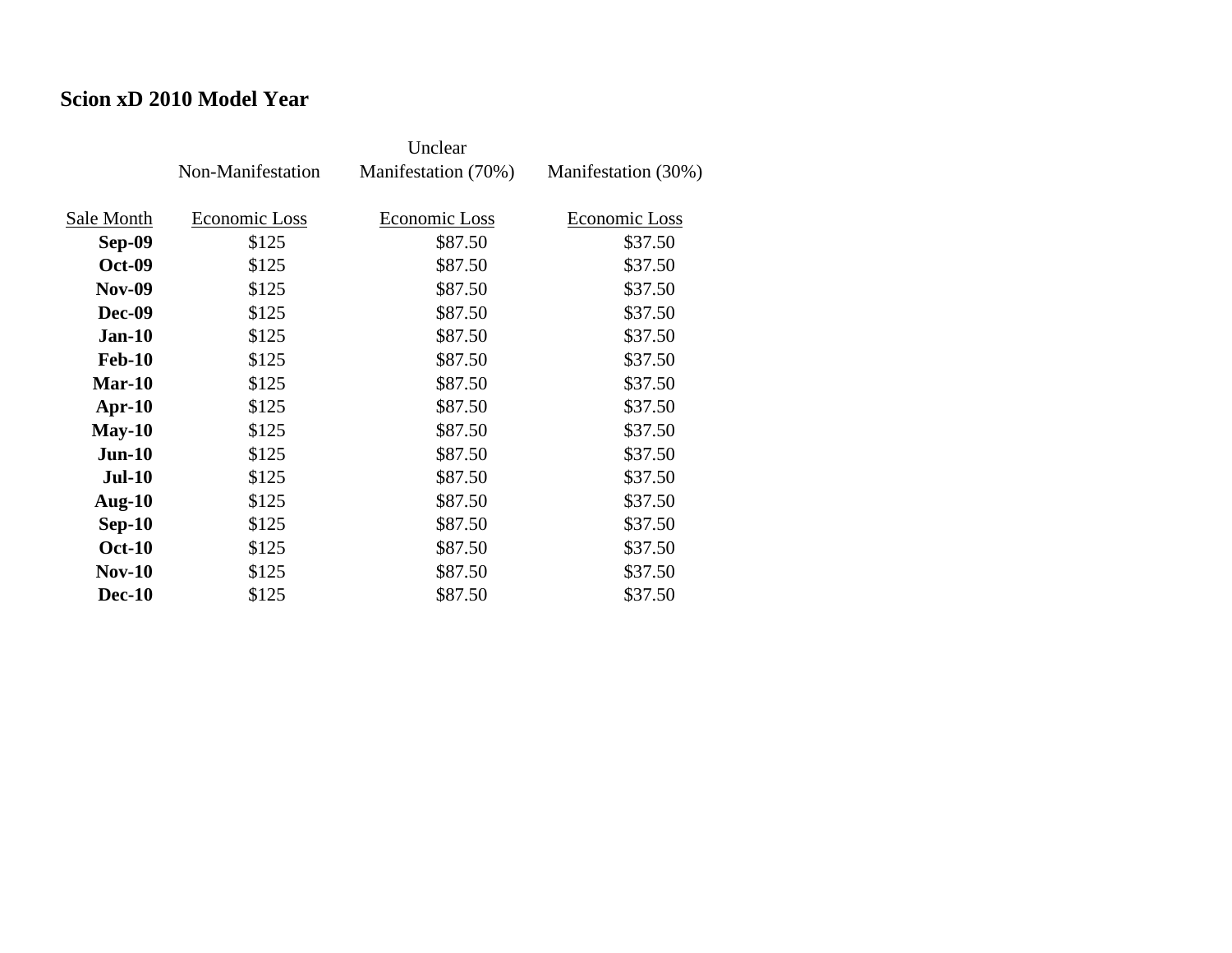# **Yaris 2007 Model Year**

|               | Non-Manifestation | Manifestation (70%) | Manifestation (30%) |
|---------------|-------------------|---------------------|---------------------|
| Sale Month    | Economic Loss     | Economic Loss       | Economic Loss       |
| Sep-09        | \$125             | \$87.50             | \$37.50             |
|               |                   |                     |                     |
| <b>Oct-09</b> | \$280             | \$196.00            | \$84.00             |
| <b>Nov-09</b> | \$451             | \$315.70            | \$135.30            |
| <b>Dec-09</b> | \$125             | \$87.50             | \$37.50             |
| $Jan-10$      | \$176             | \$123.20            | \$52.80             |
| <b>Feb-10</b> | \$221             | \$154.70            | \$66.30             |
| Mar-10        | \$722             | \$505.40            | \$216.60            |
| $Apr-10$      | \$338             | \$236.60            | \$101.40            |
| $May-10$      | \$125             | \$87.50             | \$37.50             |
| $Jun-10$      | \$125             | \$87.50             | \$37.50             |
| <b>Jul-10</b> | \$444             | \$310.80            | \$133.20            |
| Aug- $10$     | \$125             | \$87.50             | \$37.50             |
| $Sep-10$      | \$125             | \$87.50             | \$37.50             |
| <b>Oct-10</b> | \$125             | \$87.50             | \$37.50             |
| $Nov-10$      | \$125             | \$87.50             | \$37.50             |
| <b>Dec-10</b> | \$125             | \$87.50             | \$37.50             |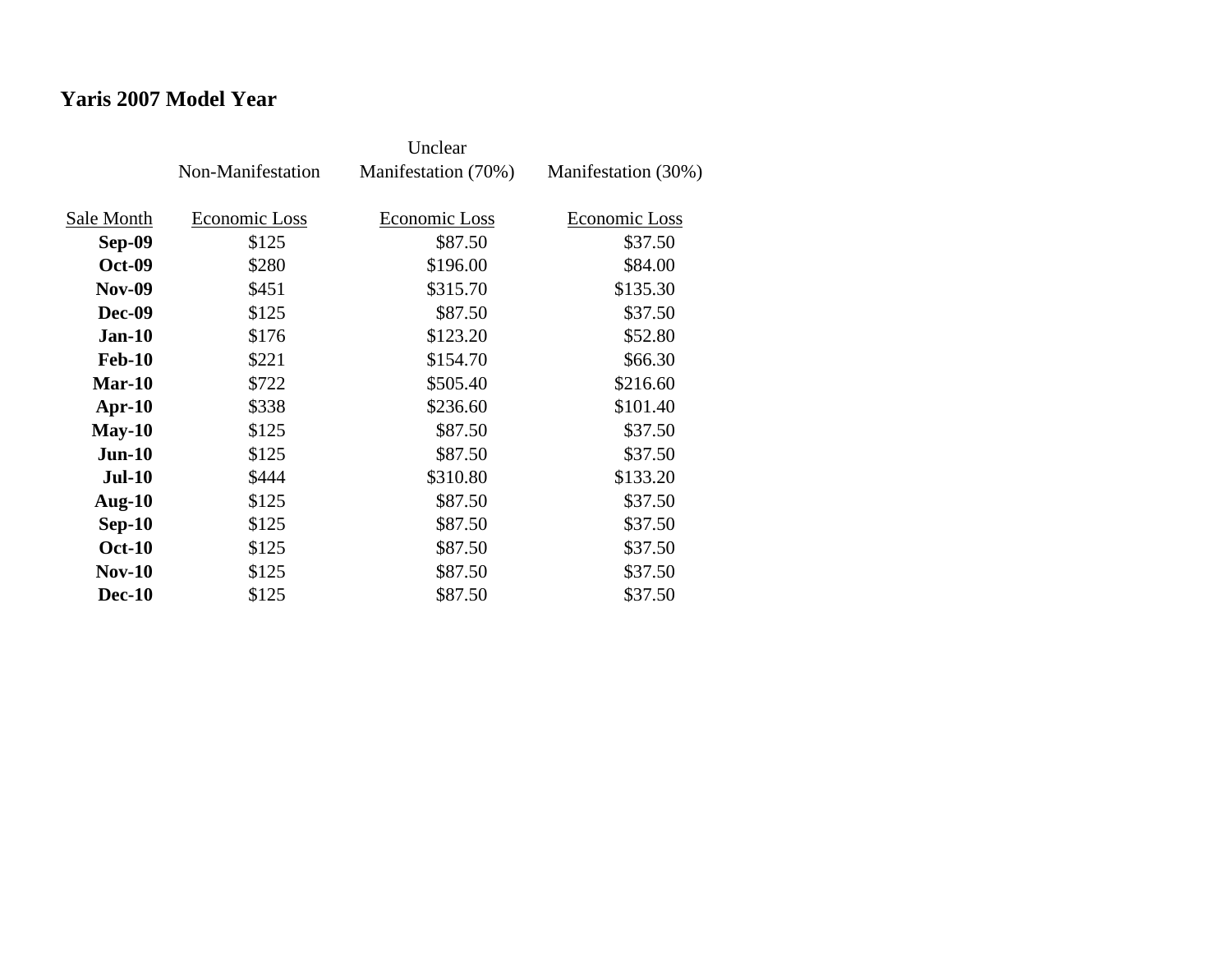# **Yaris 2008 Model Year**

|               | Non-Manifestation | Manifestation (70%) | Manifestation (30%) |
|---------------|-------------------|---------------------|---------------------|
|               |                   |                     |                     |
| Sale Month    | Economic Loss     | Economic Loss       | Economic Loss       |
| Sep-09        | \$125             | \$87.50             | \$37.50             |
| <b>Oct-09</b> | \$125             | \$87.50             | \$37.50             |
| <b>Nov-09</b> | \$125             | \$87.50             | \$37.50             |
| <b>Dec-09</b> | \$125             | \$87.50             | \$37.50             |
| <b>Jan-10</b> | \$125             | \$87.50             | \$37.50             |
| <b>Feb-10</b> | \$413             | \$289.10            | \$123.90            |
| Mar-10        | \$725             | \$507.50            | \$217.50            |
| $Apr-10$      | \$1,032           | \$722.40            | \$309.60            |
| $May-10$      | \$413             | \$289.10            | \$123.90            |
| $Jun-10$      | \$284             | \$198.80            | \$85.20             |
| <b>Jul-10</b> | \$191             | \$133.70            | \$57.30             |
| Aug- $10$     | \$125             | \$87.50             | \$37.50             |
| $Sep-10$      | \$233             | \$163.10            | \$69.90             |
| <b>Oct-10</b> | \$125             | \$87.50             | \$37.50             |
| $Nov-10$      | \$391             | \$273.70            | \$117.30            |
| <b>Dec-10</b> | \$125             | \$87.50             | \$37.50             |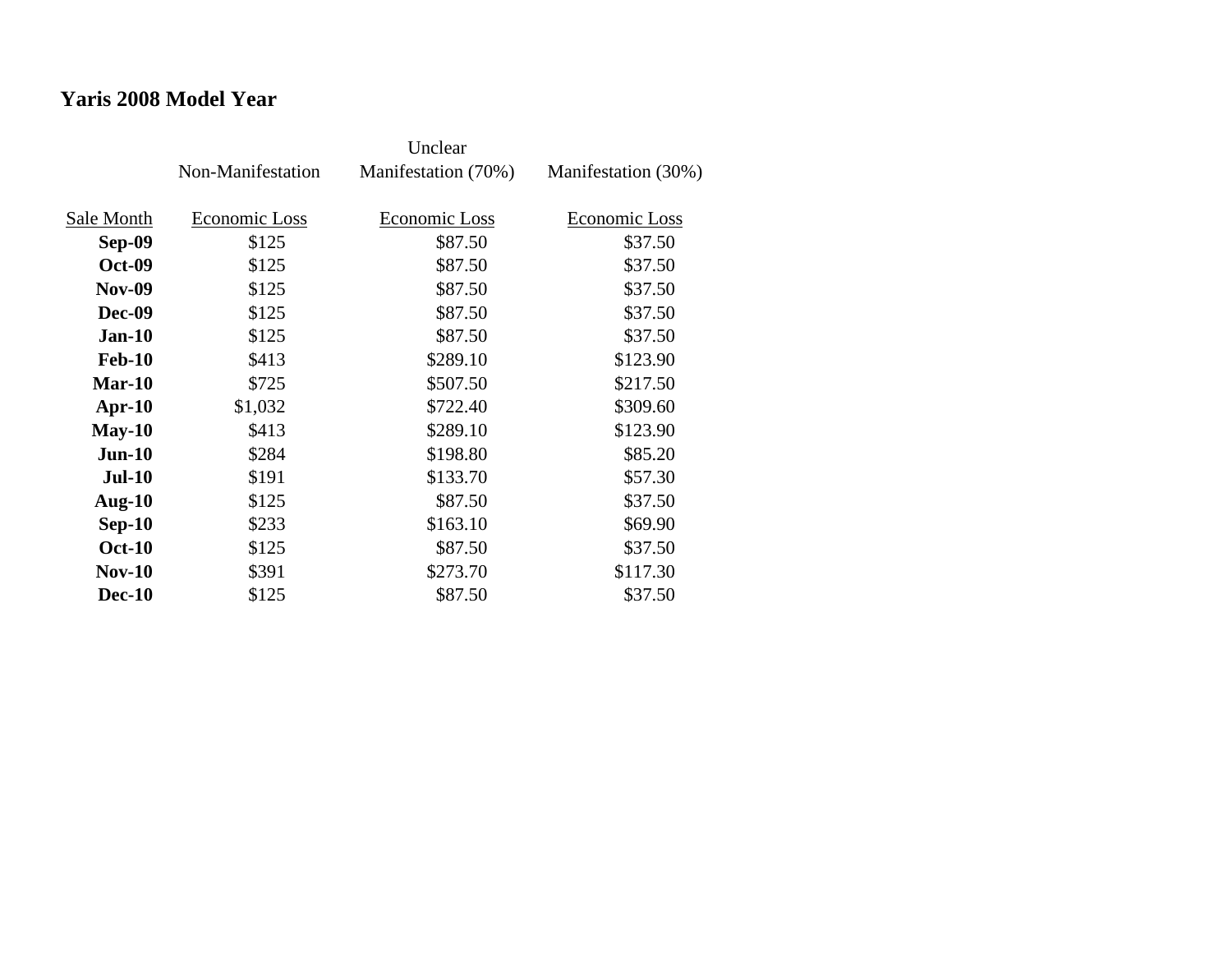# **Yaris 2009 Model Year**

|               | Non-Manifestation | Manifestation (70%) | Manifestation (30%) |
|---------------|-------------------|---------------------|---------------------|
| Sale Month    | Economic Loss     | Economic Loss       | Economic Loss       |
| Sep-09        | \$125             | \$87.50             | \$37.50             |
|               |                   |                     |                     |
| <b>Oct-09</b> | \$125             | \$87.50             | \$37.50             |
| <b>Nov-09</b> | \$125             | \$87.50             | \$37.50             |
| <b>Dec-09</b> | \$125             | \$87.50             | \$37.50             |
| <b>Jan-10</b> | \$125             | \$87.50             | \$37.50             |
| <b>Feb-10</b> | \$125             | \$87.50             | \$37.50             |
| Mar-10        | \$988             | \$691.60            | \$296.40            |
| Apr- $10$     | \$125             | \$87.50             | \$37.50             |
| $May-10$      | \$309             | \$216.30            | \$92.70             |
| $Jun-10$      | \$125             | \$87.50             | \$37.50             |
| <b>Jul-10</b> | \$125             | \$87.50             | \$37.50             |
| Aug- $10$     | \$125             | \$87.50             | \$37.50             |
| $Sep-10$      | \$125             | \$87.50             | \$37.50             |
| <b>Oct-10</b> | \$125             | \$87.50             | \$37.50             |
| <b>Nov-10</b> | \$125             | \$87.50             | \$37.50             |
| <b>Dec-10</b> | \$125             | \$87.50             | \$37.50             |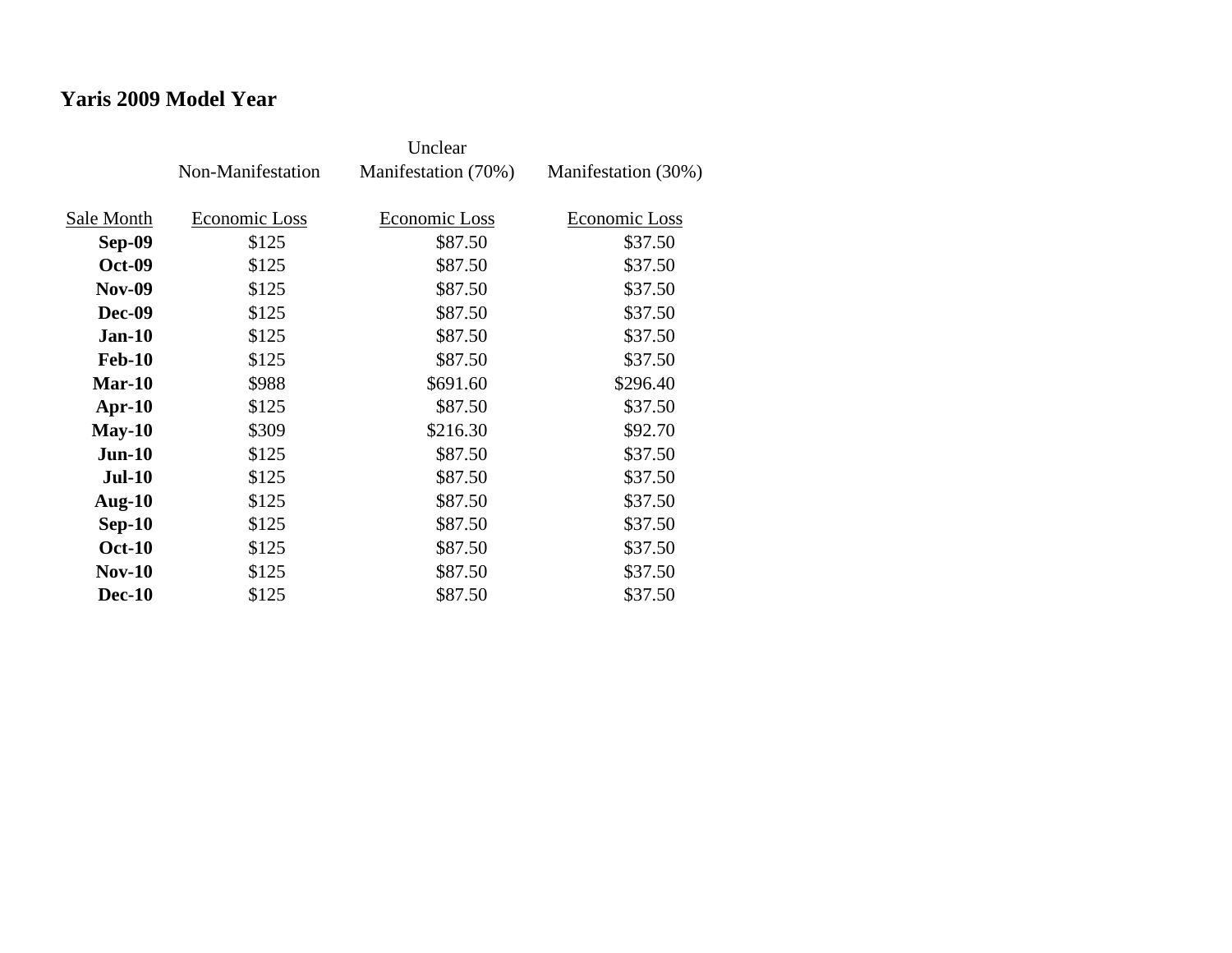# **Yaris 2010 Model Year**

|               | Non-Manifestation | Manifestation (70%) | Manifestation (30%) |
|---------------|-------------------|---------------------|---------------------|
| Sale Month    | Economic Loss     | Economic Loss       | Economic Loss       |
| Sep-09        | \$125             | \$87.50             | \$37.50             |
| <b>Oct-09</b> | \$125             | \$87.50             | \$37.50             |
| <b>Nov-09</b> | \$125             | \$87.50             | \$37.50             |
| <b>Dec-09</b> | \$125             | \$87.50             | \$37.50             |
| $Jan-10$      | \$125             | \$87.50             | \$37.50             |
| <b>Feb-10</b> | \$125             | \$87.50             | \$37.50             |
| Mar-10        | \$125             | \$87.50             | \$37.50             |
| $Apr-10$      | \$125             | \$87.50             | \$37.50             |
| $May-10$      | \$125             | \$87.50             | \$37.50             |
| $Jun-10$      | \$125             | \$87.50             | \$37.50             |
| <b>Jul-10</b> | \$125             | \$87.50             | \$37.50             |
| Aug- $10$     | \$125             | \$87.50             | \$37.50             |
| $Sep-10$      | \$125             | \$87.50             | \$37.50             |
| <b>Oct-10</b> | \$125             | \$87.50             | \$37.50             |
| <b>Nov-10</b> | \$125             | \$87.50             | \$37.50             |
| <b>Dec-10</b> | \$125             | \$87.50             | \$37.50             |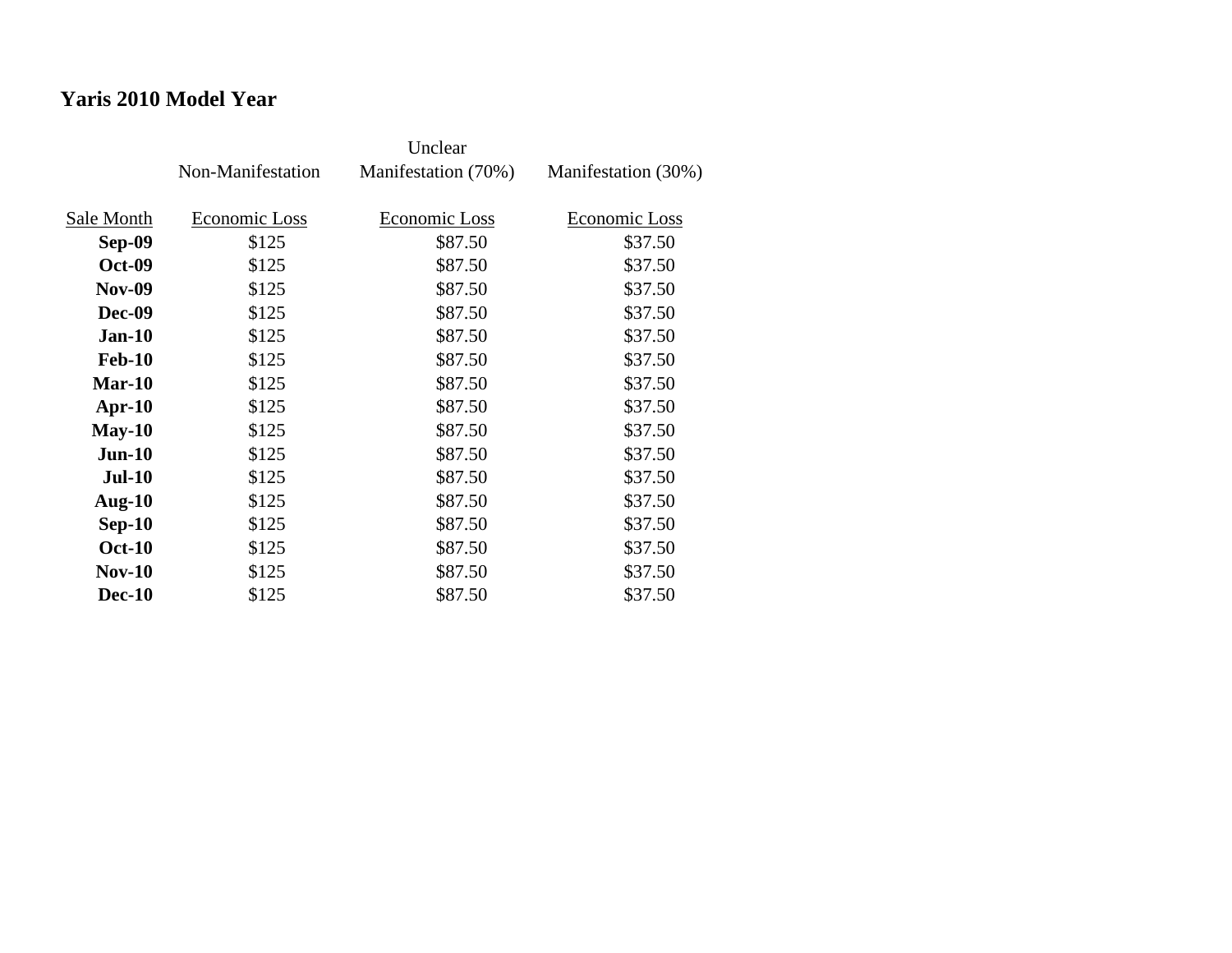## **Lexus ES 2002 Model Year**

|               | Non-Manifestation | Manifestation (70%) | Manifestation (30%) |
|---------------|-------------------|---------------------|---------------------|
| Sale Month    | Economic Loss     | Economic Loss       | Economic Loss       |
| Sep-09        | \$125             | \$87.50             | \$37.50             |
| <b>Oct-09</b> | \$125             | \$87.50             | \$37.50             |
| <b>Nov-09</b> | \$125             | \$87.50             | \$37.50             |
| <b>Dec-09</b> | \$125             | \$87.50             | \$37.50             |
| <b>Jan-10</b> | \$125             | \$87.50             | \$37.50             |
| <b>Feb-10</b> | \$125             | \$87.50             | \$37.50             |
| $Mar-10$      | \$125             | \$87.50             | \$37.50             |
| $Apr-10$      | \$125             | \$87.50             | \$37.50             |
| $May-10$      | \$125             | \$87.50             | \$37.50             |
| $Jun-10$      | \$125             | \$87.50             | \$37.50             |
| <b>Jul-10</b> | \$125             | \$87.50             | \$37.50             |
| Aug- $10$     | \$125             | \$87.50             | \$37.50             |
| $Sep-10$      | \$125             | \$87.50             | \$37.50             |
| <b>Oct-10</b> | \$125             | \$87.50             | \$37.50             |
| $Nov-10$      | \$125             | \$87.50             | \$37.50             |
| <b>Dec-10</b> | \$125             | \$87.50             | \$37.50             |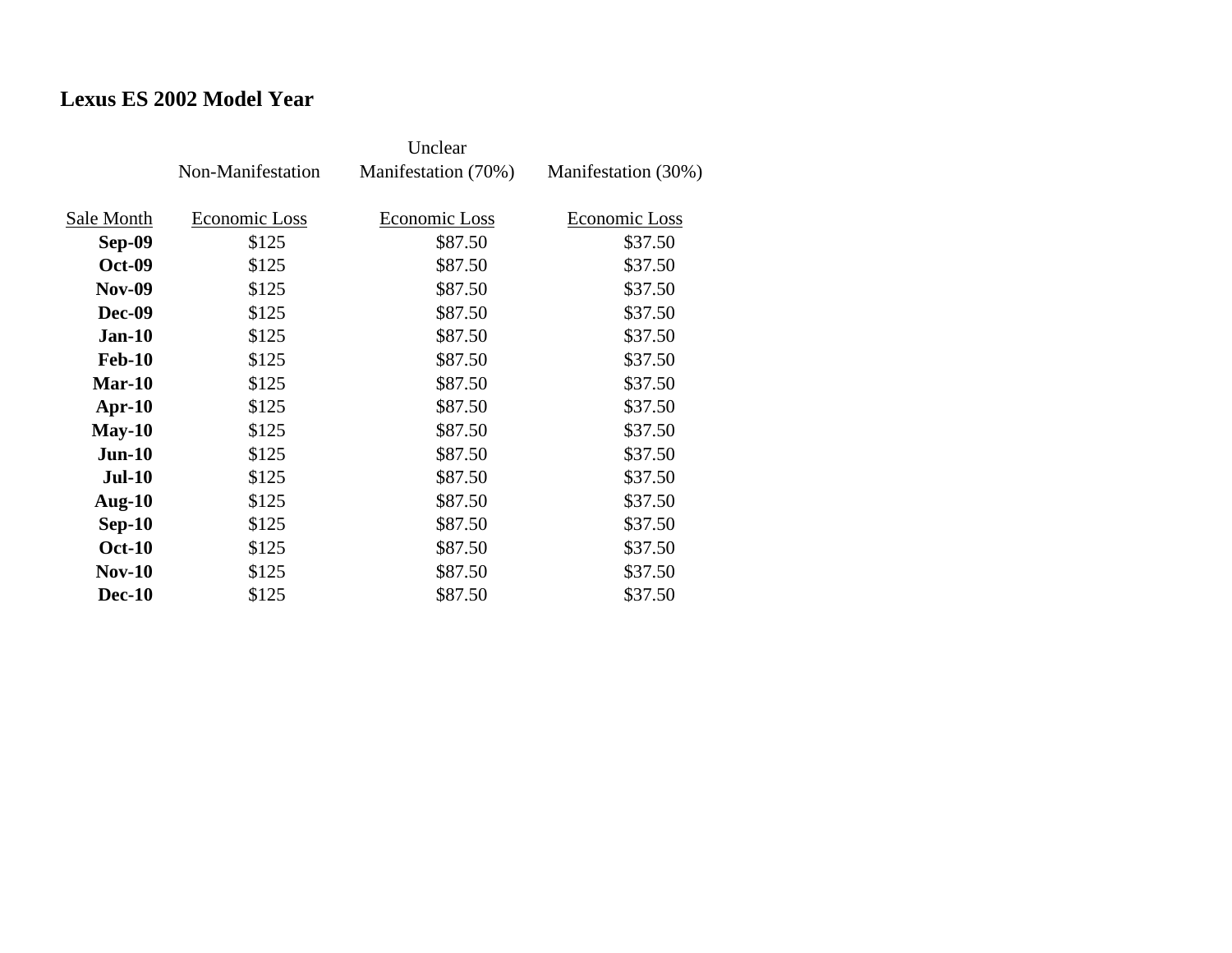## **Lexus ES 2003 Model Year**

|               | Non-Manifestation | Manifestation (70%)  | Manifestation (30%) |
|---------------|-------------------|----------------------|---------------------|
| Sale Month    | Economic Loss     | <b>Economic Loss</b> | Economic Loss       |
| <b>Sep-09</b> | \$836             | \$585.20             | \$250.80            |
| <b>Oct-09</b> | \$440             | \$308.00             | \$132.00            |
| <b>Nov-09</b> |                   | \$124.60             | \$53.40             |
|               | \$178             |                      |                     |
| <b>Dec-09</b> | \$125             | \$87.50              | \$37.50             |
| $Jan-10$      | \$647             | \$452.90             | \$194.10            |
| <b>Feb-10</b> | \$125             | \$87.50              | \$37.50             |
| $Mar-10$      | \$125             | \$87.50              | \$37.50             |
| $Apr-10$      | \$186             | \$130.20             | \$55.80             |
| $May-10$      | \$125             | \$87.50              | \$37.50             |
| $Jun-10$      | \$250             | \$175.00             | \$75.00             |
| <b>Jul-10</b> | \$278             | \$194.60             | \$83.40             |
| Aug- $10$     | \$125             | \$87.50              | \$37.50             |
| $Sep-10$      | \$125             | \$87.50              | \$37.50             |
| <b>Oct-10</b> | \$125             | \$87.50              | \$37.50             |
| $Nov-10$      | \$125             | \$87.50              | \$37.50             |
| <b>Dec-10</b> | \$125             | \$87.50              | \$37.50             |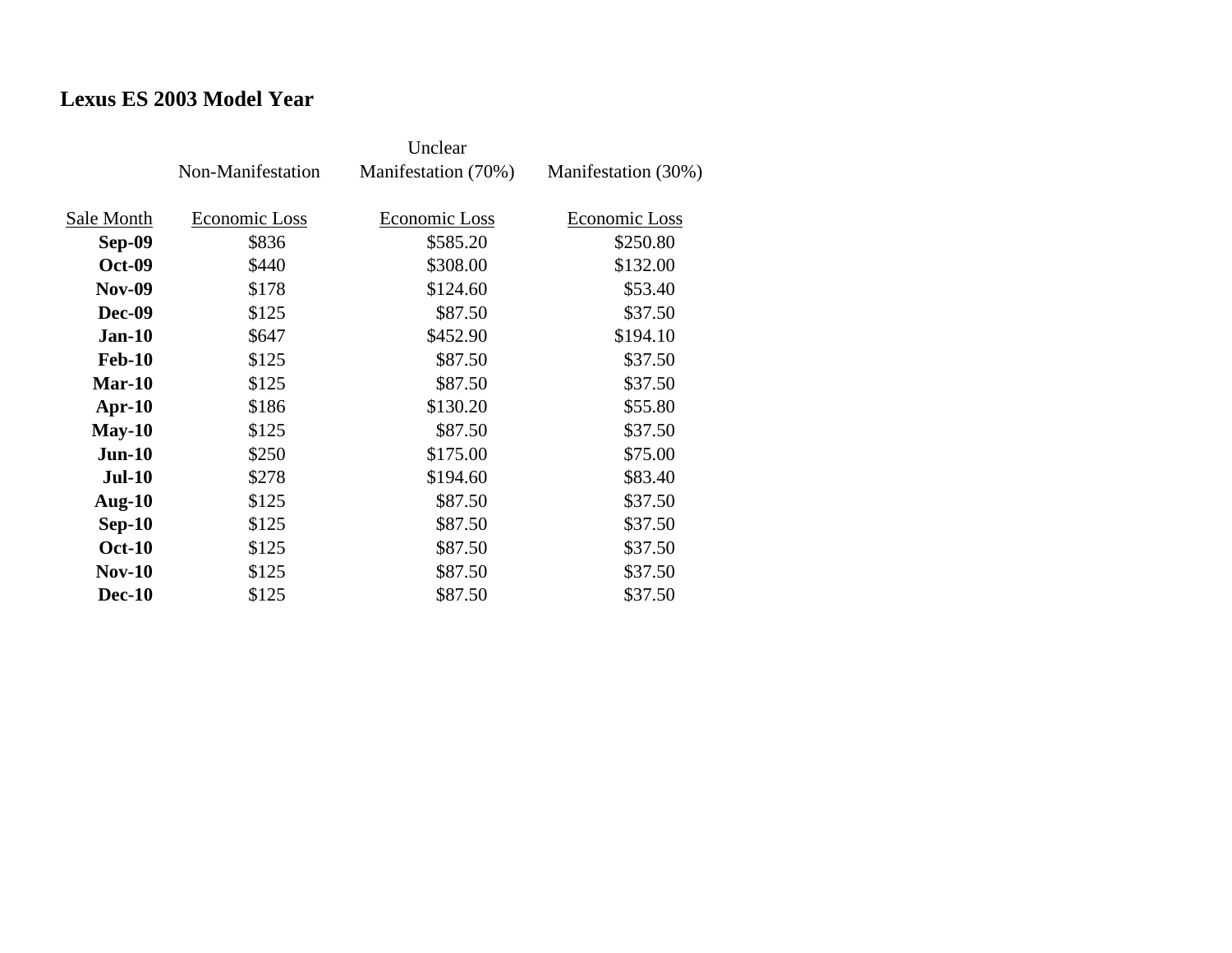## **Lexus ES 2004 Model Year**

|               | Non-Manifestation | Manifestation (70%) | Manifestation (30%) |
|---------------|-------------------|---------------------|---------------------|
| Sale Month    | Economic Loss     | Economic Loss       | Economic Loss       |
| Sep-09        | \$125             | \$87.50             | \$37.50             |
| <b>Oct-09</b> | \$468             | \$327.60            | \$140.40            |
| <b>Nov-09</b> | \$125             | \$87.50             | \$37.50             |
| Dec-09        | \$125             | \$87.50             | \$37.50             |
| <b>Jan-10</b> | \$534             | \$373.80            | \$160.20            |
| <b>Feb-10</b> | \$125             | \$87.50             | \$37.50             |
| $Mar-10$      | \$125             | \$87.50             | \$37.50             |
| $Apr-10$      | \$125             | \$87.50             | \$37.50             |
| $May-10$      | \$125             | \$87.50             | \$37.50             |
| $Jun-10$      | \$125             | \$87.50             | \$37.50             |
| <b>Jul-10</b> | \$125             | \$87.50             | \$37.50             |
| Aug- $10$     | \$125             | \$87.50             | \$37.50             |
| $Sep-10$      | \$125             | \$87.50             | \$37.50             |
| <b>Oct-10</b> | \$125             | \$87.50             | \$37.50             |
| <b>Nov-10</b> | \$125             | \$87.50             | \$37.50             |
| <b>Dec-10</b> | \$125             | \$87.50             | \$37.50             |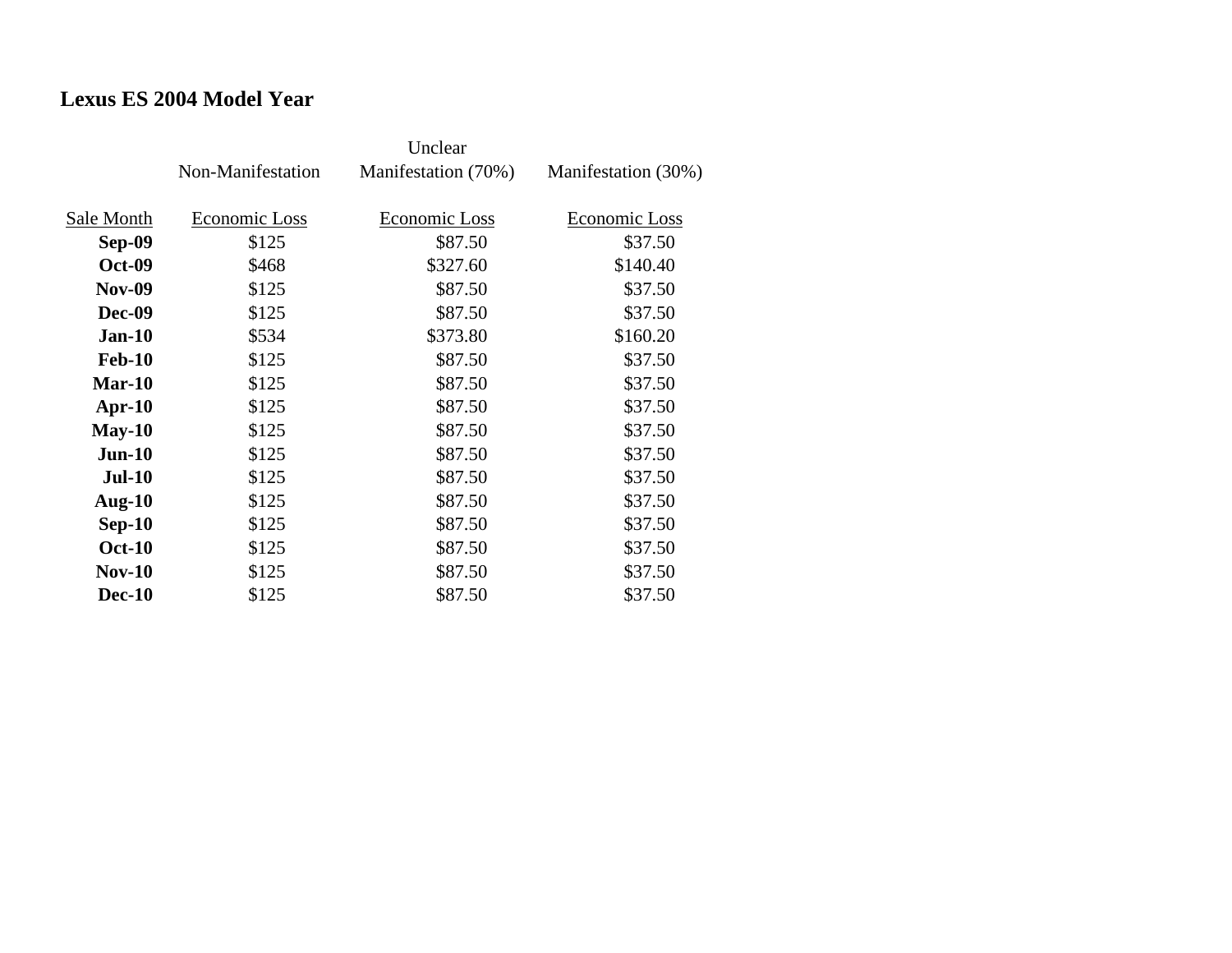## **Lexus ES 2005 Model Year**

|               | Non-Manifestation | Manifestation (70%) | Manifestation (30%) |
|---------------|-------------------|---------------------|---------------------|
| Sale Month    | Economic Loss     | Economic Loss       | Economic Loss       |
| <b>Sep-09</b> | \$125             | \$87.50             | \$37.50             |
| <b>Oct-09</b> | \$125             | \$87.50             | \$37.50             |
| <b>Nov-09</b> | \$218             | \$152.60            | \$65.40             |
| <b>Dec-09</b> | \$125             | \$87.50             | \$37.50             |
| <b>Jan-10</b> | \$196             | \$137.20            | \$58.80             |
| <b>Feb-10</b> | \$125             | \$87.50             | \$37.50             |
| $Mar-10$      | \$125             | \$87.50             | \$37.50             |
| $Apr-10$      | \$212             | \$148.40            | \$63.60             |
| $May-10$      | \$125             | \$87.50             | \$37.50             |
| $Jun-10$      | \$125             | \$87.50             | \$37.50             |
| $Jul-10$      | \$125             | \$87.50             | \$37.50             |
| Aug- $10$     | \$125             | \$87.50             | \$37.50             |
| $Sep-10$      | \$125             | \$87.50             | \$37.50             |
| <b>Oct-10</b> | \$125             | \$87.50             | \$37.50             |
| $Nov-10$      | \$125             | \$87.50             | \$37.50             |
| <b>Dec-10</b> | \$125             | \$87.50             | \$37.50             |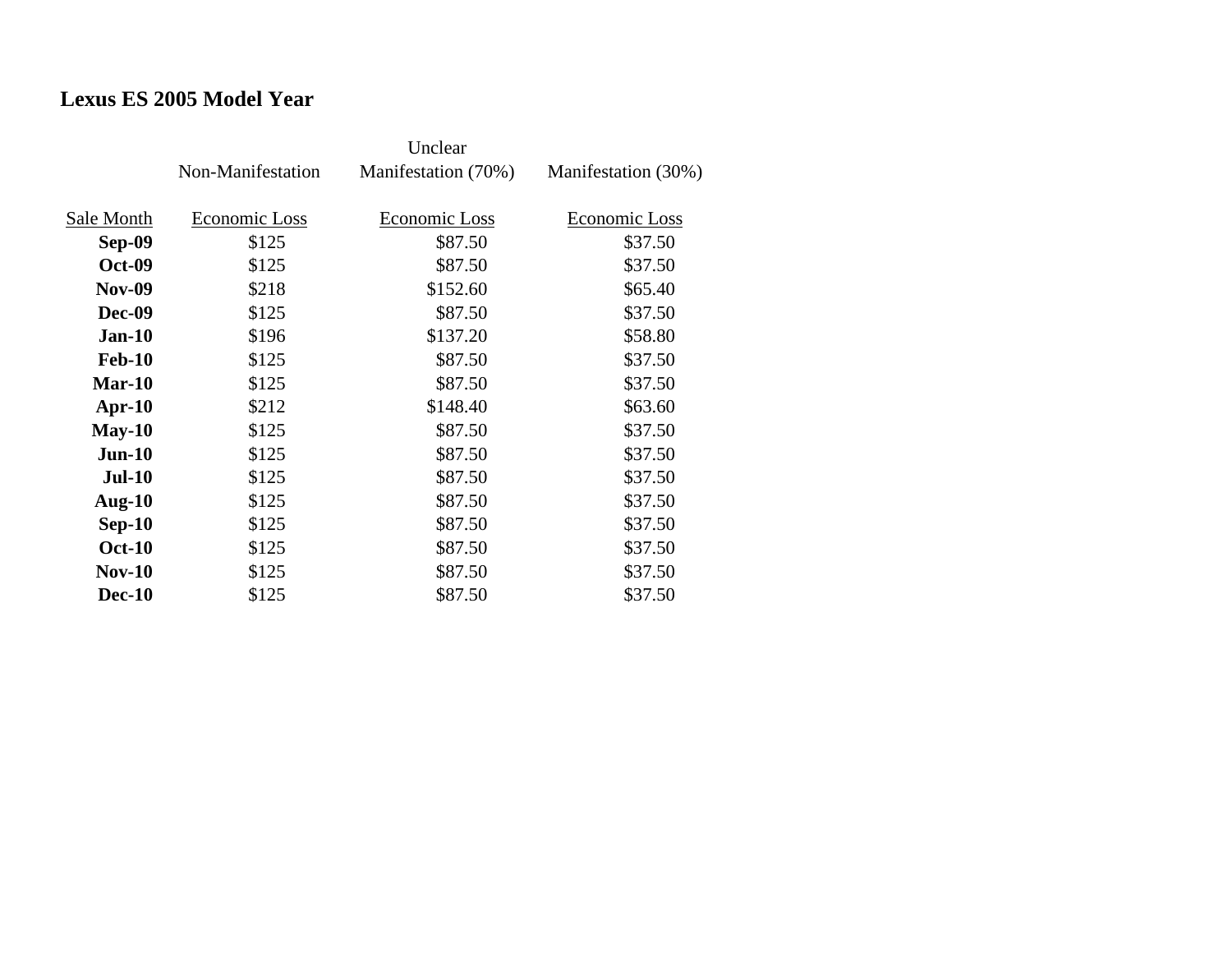## **Lexus ES 2006 Model Year**

|               | Non-Manifestation | Manifestation (70%) | Manifestation (30%) |
|---------------|-------------------|---------------------|---------------------|
| Sale Month    | Economic Loss     | Economic Loss       | Economic Loss       |
|               |                   |                     |                     |
| Sep-09        | \$360             | \$252.00            | \$108.00            |
| <b>Oct-09</b> | \$247             | \$172.90            | \$74.10             |
| <b>Nov-09</b> | \$281             | \$196.70            | \$84.30             |
| Dec-09        | \$196             | \$137.20            | \$58.80             |
| <b>Jan-10</b> | \$224             | \$156.80            | \$67.20             |
| <b>Feb-10</b> | \$544             | \$380.80            | \$163.20            |
| $Mar-10$      | \$795             | \$556.50            | \$238.50            |
| $Apr-10$      | \$671             | \$469.70            | \$201.30            |
| $May-10$      | \$277             | \$193.90            | \$83.10             |
| $Jun-10$      | \$404             | \$282.80            | \$121.20            |
| <b>Jul-10</b> | \$125             | \$87.50             | \$37.50             |
| Aug- $10$     | \$125             | \$87.50             | \$37.50             |
| $Sep-10$      | \$634             | \$443.80            | \$190.20            |
| <b>Oct-10</b> | \$125             | \$87.50             | \$37.50             |
| $Nov-10$      | \$1,149           | \$804.30            | \$344.70            |
| <b>Dec-10</b> | \$553             | \$387.10            | \$165.90            |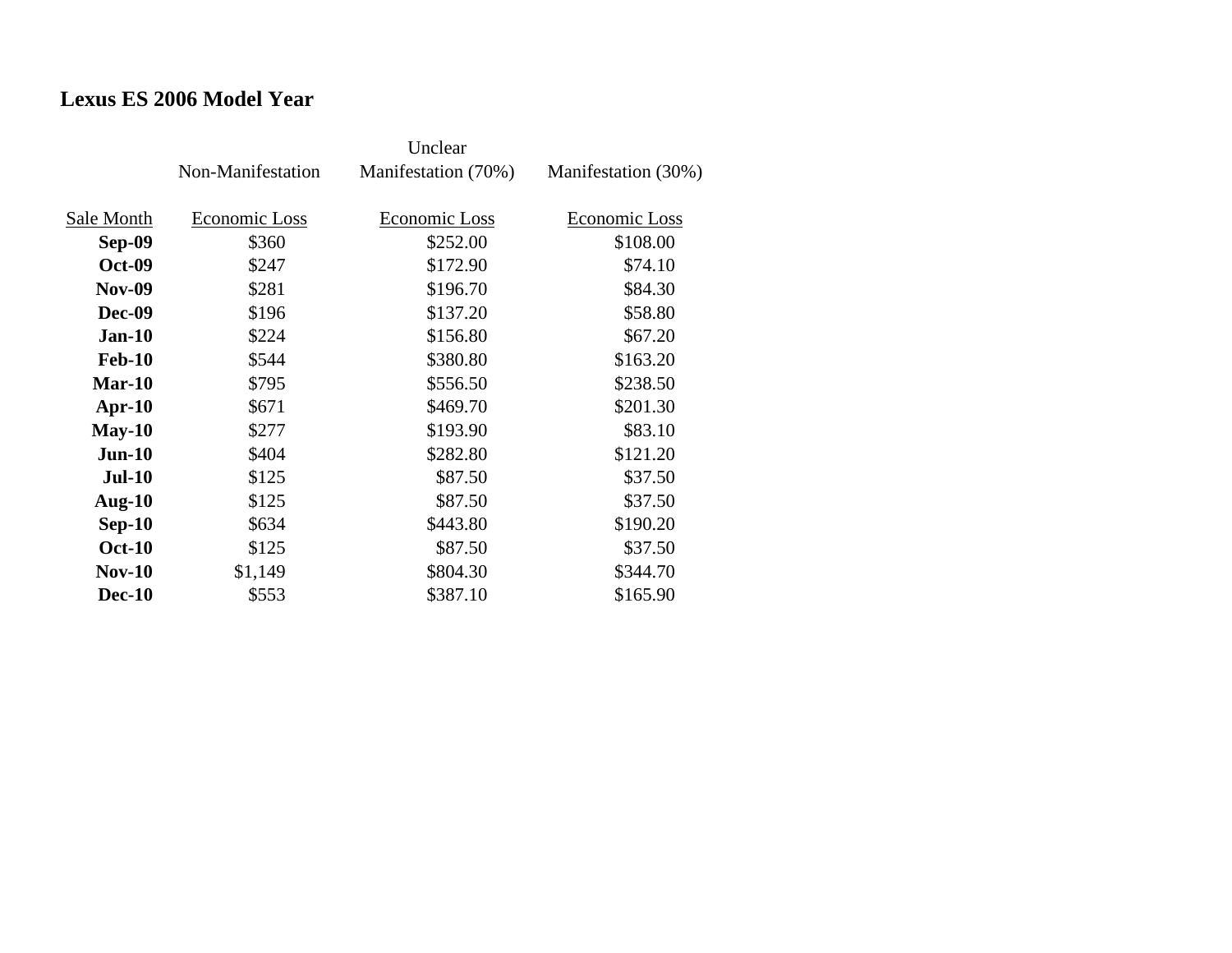## **Lexus ES 2007 Model Year**

|               | Non-Manifestation | Manifestation (70%)  | Manifestation (30%) |
|---------------|-------------------|----------------------|---------------------|
| Sale Month    | Economic Loss     | <b>Economic Loss</b> | Economic Loss       |
| Sep-09        | \$125             | \$87.50              | \$37.50             |
| <b>Oct-09</b> | \$125             | \$87.50              | \$37.50             |
| <b>Nov-09</b> | \$125             | \$87.50              | \$37.50             |
|               |                   |                      |                     |
| <b>Dec-09</b> | \$125             | \$87.50              | \$37.50             |
| $Jan-10$      | \$412             | \$288.40             | \$123.60            |
| <b>Feb-10</b> | \$1,065           | \$745.50             | \$319.50            |
| $Mar-10$      | \$1,581           | \$1,106.70           | \$474.30            |
| $Apr-10$      | \$1,165           | \$815.50             | \$349.50            |
| $May-10$      | \$1,137           | \$795.90             | \$341.10            |
| $Jun-10$      | \$1,117           | \$781.90             | \$335.10            |
| <b>Jul-10</b> | \$831             | \$581.70             | \$249.30            |
| Aug- $10$     | \$586             | \$410.20             | \$175.80            |
| $Sep-10$      | \$395             | \$276.50             | \$118.50            |
| <b>Oct-10</b> | \$125             | \$87.50              | \$37.50             |
| $Nov-10$      | \$125             | \$87.50              | \$37.50             |
| <b>Dec-10</b> | \$327             | \$228.90             | \$98.10             |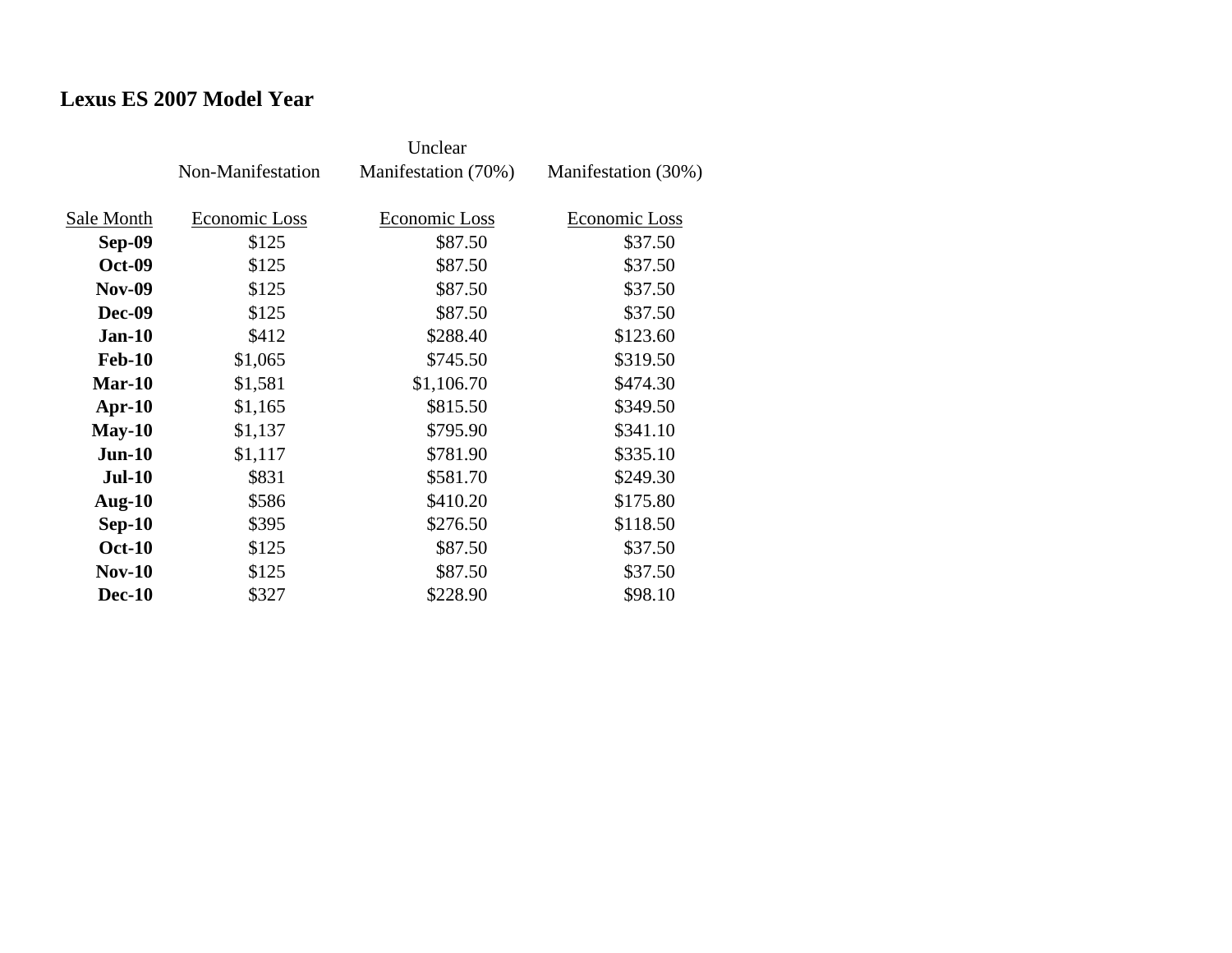## **Lexus ES 2008 Model Year**

|               | Non-Manifestation | Manifestation (70%)  | Manifestation (30%) |
|---------------|-------------------|----------------------|---------------------|
| Sale Month    | Economic Loss     | <b>Economic Loss</b> | Economic Loss       |
|               |                   |                      |                     |
| Sep-09        | \$125             | \$87.50              | \$37.50             |
| <b>Oct-09</b> | \$125             | \$87.50              | \$37.50             |
| <b>Nov-09</b> | \$125             | \$87.50              | \$37.50             |
| <b>Dec-09</b> | \$1,129           | \$790.30             | \$338.70            |
| $Jan-10$      | \$125             | \$87.50              | \$37.50             |
| <b>Feb-10</b> | \$421             | \$294.70             | \$126.30            |
| $Mar-10$      | \$1,285           | \$899.50             | \$385.50            |
| $Apr-10$      | \$547             | \$382.90             | \$164.10            |
| $May-10$      | \$375             | \$262.50             | \$112.50            |
| $Jun-10$      | \$616             | \$431.20             | \$184.80            |
| <b>Jul-10</b> | \$125             | \$87.50              | \$37.50             |
| Aug- $10$     | \$517             | \$361.90             | \$155.10            |
| $Sep-10$      | \$337             | \$235.90             | \$101.10            |
| <b>Oct-10</b> | \$125             | \$87.50              | \$37.50             |
| $Nov-10$      | \$125             | \$87.50              | \$37.50             |
| <b>Dec-10</b> | \$247             | \$172.90             | \$74.10             |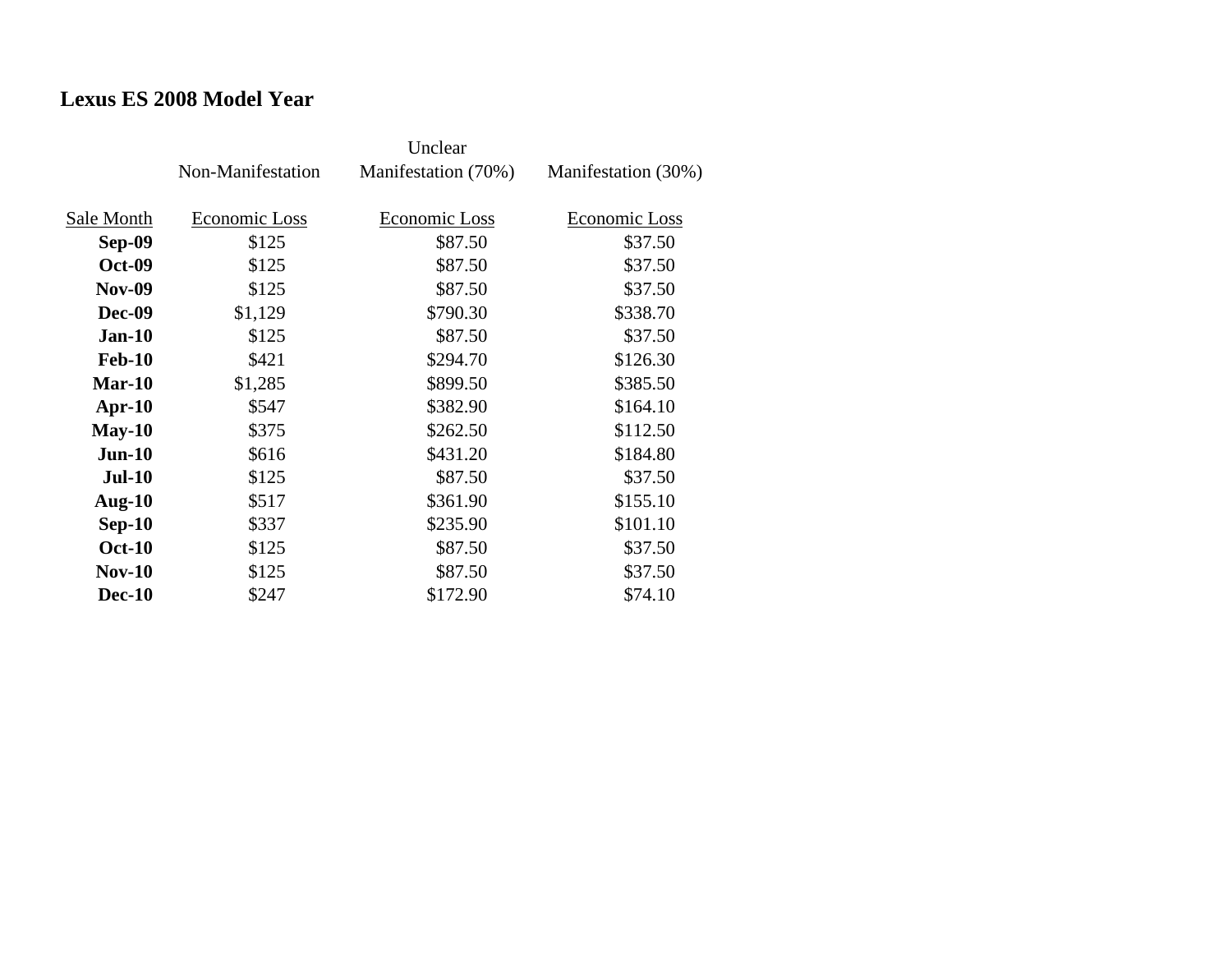## **Lexus ES 2009 Model Year**

|               | Non-Manifestation | Manifestation (70%) | Manifestation (30%) |
|---------------|-------------------|---------------------|---------------------|
| Sale Month    | Economic Loss     | Economic Loss       | Economic Loss       |
| Sep-09        | \$125             | \$87.50             | \$37.50             |
| <b>Oct-09</b> | \$125             | \$87.50             | \$37.50             |
| <b>Nov-09</b> | \$125             | \$87.50             | \$37.50             |
| Dec-09        | \$300             | \$210.00            | \$90.00             |
| <b>Jan-10</b> | \$666             | \$466.20            | \$199.80            |
| <b>Feb-10</b> | \$1,050           | \$735.00            | \$315.00            |
| $Mar-10$      | \$1,119           | \$783.30            | \$335.70            |
| Apr- $10$     | \$125             | \$87.50             | \$37.50             |
| $May-10$      | \$125             | \$87.50             | \$37.50             |
| $Jun-10$      | \$125             | \$87.50             | \$37.50             |
| <b>Jul-10</b> | \$125             | \$87.50             | \$37.50             |
| Aug- $10$     | \$1,121           | \$784.70            | \$336.30            |
| $Sep-10$      | \$125             | \$87.50             | \$37.50             |
| <b>Oct-10</b> | \$125             | \$87.50             | \$37.50             |
| $Nov-10$      | \$125             | \$87.50             | \$37.50             |
| <b>Dec-10</b> | \$125             | \$87.50             | \$37.50             |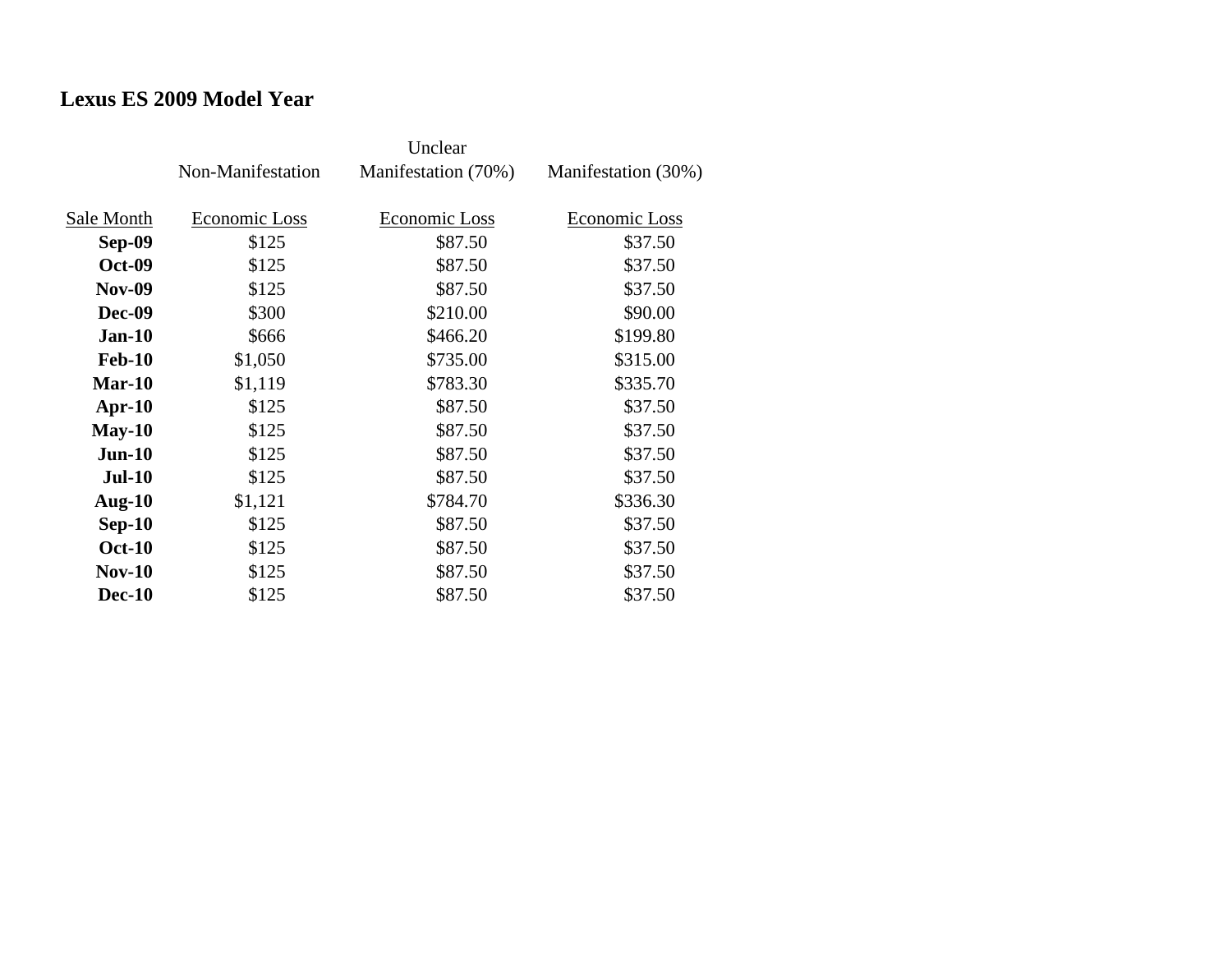## **Lexus ES 2010 Model Year**

|               | Non-Manifestation | Manifestation (70%) | Manifestation (30%) |
|---------------|-------------------|---------------------|---------------------|
| Sale Month    | Economic Loss     | Economic Loss       | Economic Loss       |
| Sep-09        | \$125             | \$87.50             | \$37.50             |
| <b>Oct-09</b> | \$125             | \$87.50             | \$37.50             |
| <b>Nov-09</b> | \$125             | \$87.50             | \$37.50             |
| Dec-09        | \$125             | \$87.50             | \$37.50             |
| <b>Jan-10</b> | \$125             | \$87.50             | \$37.50             |
| <b>Feb-10</b> | \$125             | \$87.50             | \$37.50             |
| $Mar-10$      | \$125             | \$87.50             | \$37.50             |
| $Apr-10$      | \$125             | \$87.50             | \$37.50             |
| $May-10$      | \$125             | \$87.50             | \$37.50             |
| $Jun-10$      | \$125             | \$87.50             | \$37.50             |
| <b>Jul-10</b> | \$125             | \$87.50             | \$37.50             |
| Aug- $10$     | \$125             | \$87.50             | \$37.50             |
| $Sep-10$      | \$125             | \$87.50             | \$37.50             |
| <b>Oct-10</b> | \$125             | \$87.50             | \$37.50             |
| <b>Nov-10</b> | \$125             | \$87.50             | \$37.50             |
| <b>Dec-10</b> | \$125             | \$87.50             | \$37.50             |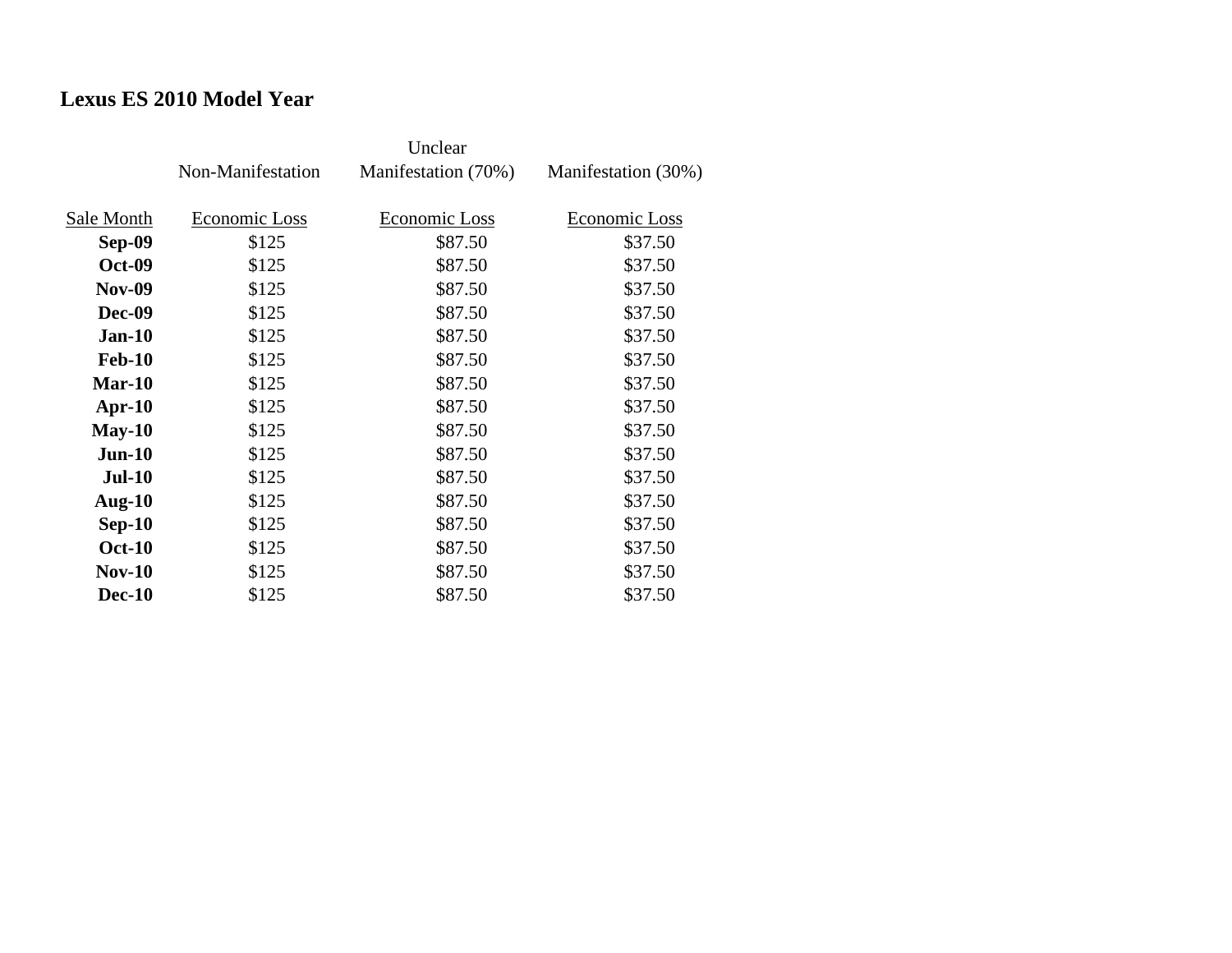## **Lexus IS 2001 Model Year**

|               | Non-Manifestation | Manifestation (70%) | Manifestation (30%) |
|---------------|-------------------|---------------------|---------------------|
| Sale Month    | Economic Loss     | Economic Loss       | Economic Loss       |
| Sep-09        | \$125             | \$87.50             | \$37.50             |
| <b>Oct-09</b> | \$125             | \$87.50             | \$37.50             |
| <b>Nov-09</b> | \$125             | \$87.50             | \$37.50             |
| <b>Dec-09</b> | \$335             | \$234.50            | \$100.50            |
| $Jan-10$      | \$125             | \$87.50             | \$37.50             |
| <b>Feb-10</b> | \$125             | \$87.50             | \$37.50             |
| $Mar-10$      | \$125             | \$87.50             | \$37.50             |
| $Apr-10$      | \$125             | \$87.50             | \$37.50             |
| $May-10$      | \$125             | \$87.50             | \$37.50             |
| $Jun-10$      | \$125             | \$87.50             | \$37.50             |
| <b>Jul-10</b> | \$125             | \$87.50             | \$37.50             |
| Aug- $10$     | \$125             | \$87.50             | \$37.50             |
| $Sep-10$      | \$125             | \$87.50             | \$37.50             |
| <b>Oct-10</b> | \$125             | \$87.50             | \$37.50             |
| $Nov-10$      | \$125             | \$87.50             | \$37.50             |
| <b>Dec-10</b> | \$125             | \$87.50             | \$37.50             |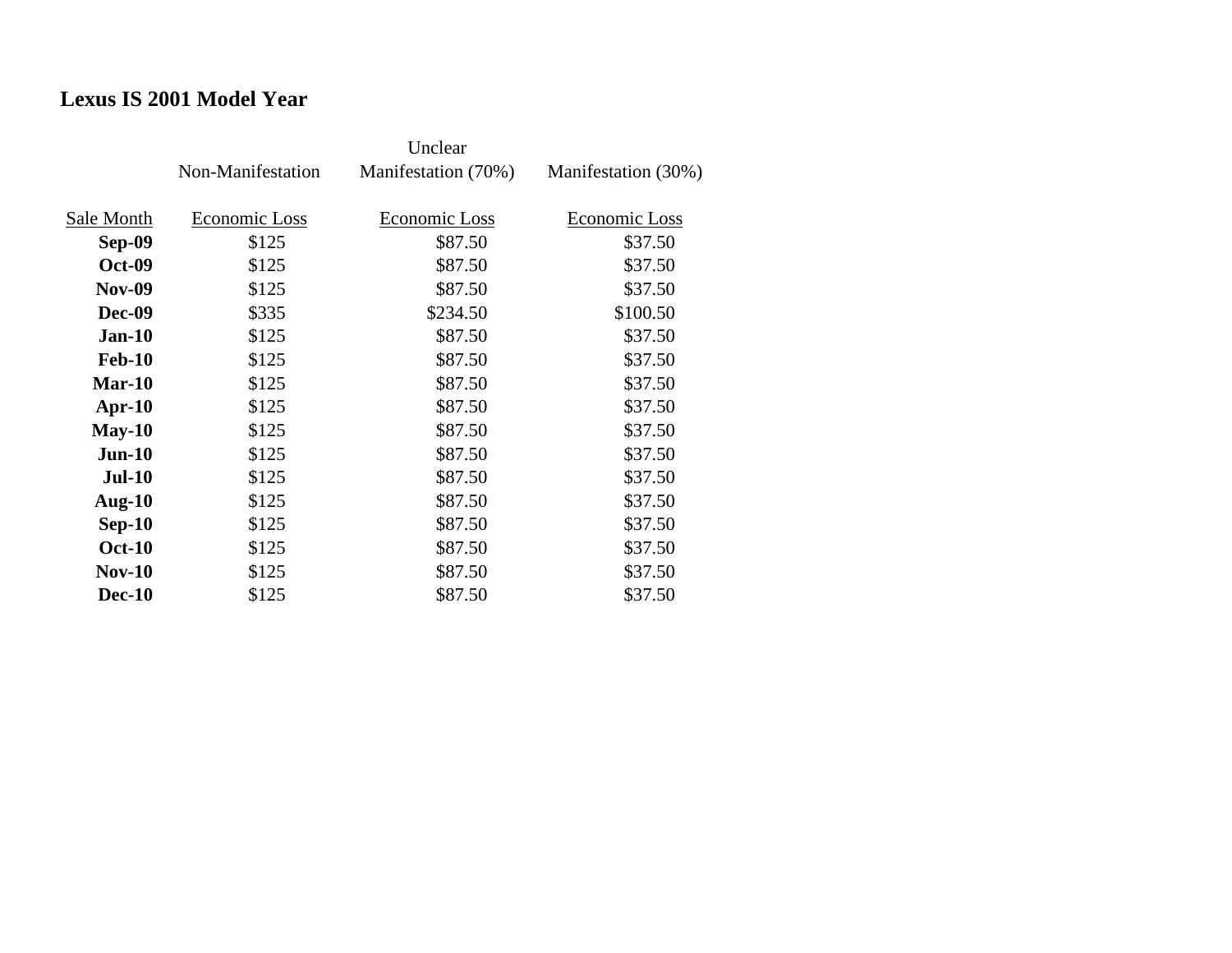## **Lexus IS 2002 Model Year**

|               | Non-Manifestation | Manifestation (70%) | Manifestation (30%) |
|---------------|-------------------|---------------------|---------------------|
|               |                   |                     |                     |
| Sale Month    | Economic Loss     | Economic Loss       | Economic Loss       |
| Sep-09        | \$379             | \$265.30            | \$113.70            |
| <b>Oct-09</b> | \$125             | \$87.50             | \$37.50             |
| <b>Nov-09</b> | \$441             | \$308.70            | \$132.30            |
| <b>Dec-09</b> | \$125             | \$87.50             | \$37.50             |
| <b>Jan-10</b> | \$125             | \$87.50             | \$37.50             |
| <b>Feb-10</b> | \$125             | \$87.50             | \$37.50             |
| $Mar-10$      | \$125             | \$87.50             | \$37.50             |
| $Apr-10$      | \$125             | \$87.50             | \$37.50             |
| $May-10$      | \$125             | \$87.50             | \$37.50             |
| $Jun-10$      | \$125             | \$87.50             | \$37.50             |
| <b>Jul-10</b> | \$125             | \$87.50             | \$37.50             |
| Aug- $10$     | \$125             | \$87.50             | \$37.50             |
| $Sep-10$      | \$304             | \$212.80            | \$91.20             |
| <b>Oct-10</b> | \$125             | \$87.50             | \$37.50             |
| $Nov-10$      | \$125             | \$87.50             | \$37.50             |
| <b>Dec-10</b> | \$125             | \$87.50             | \$37.50             |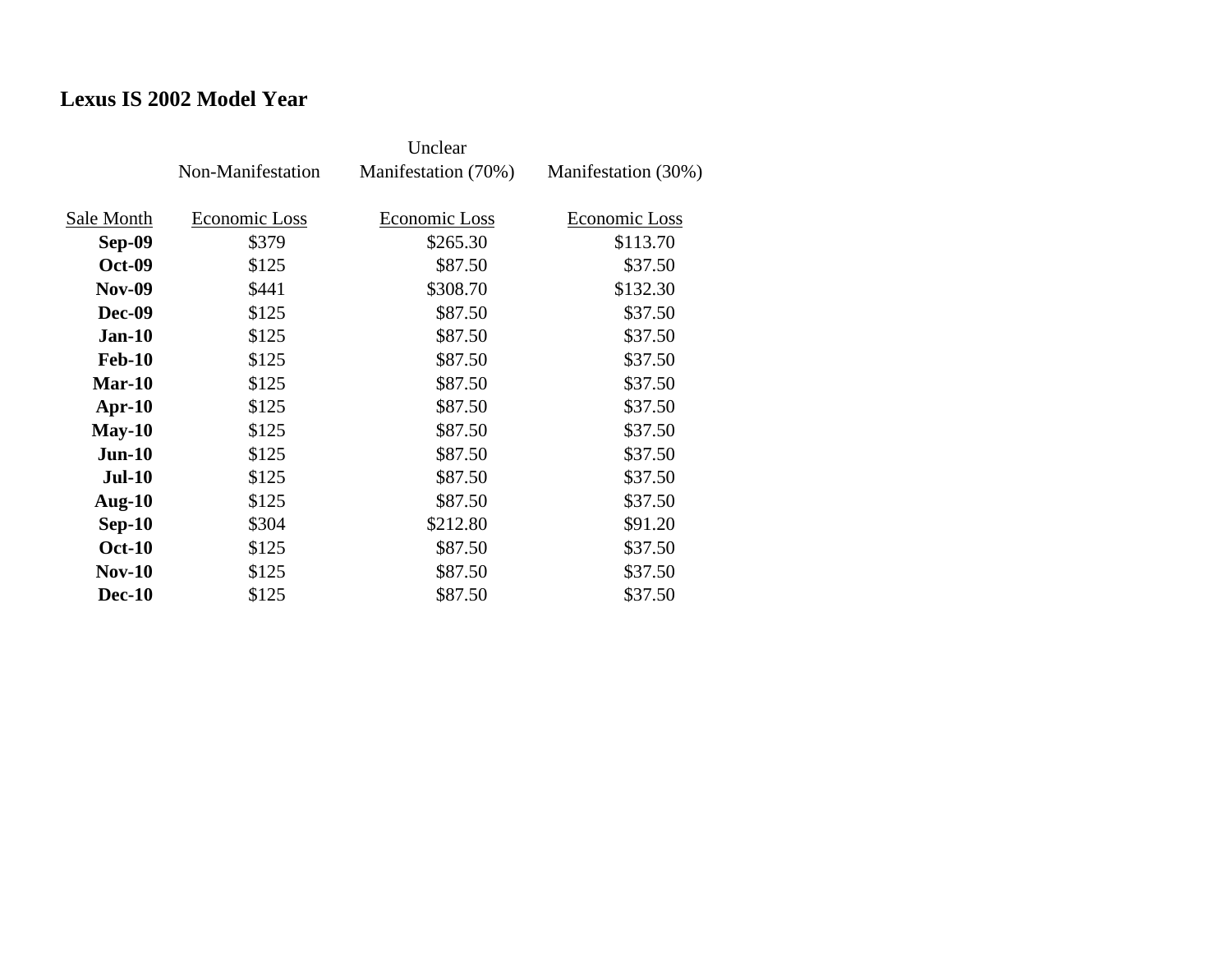## **Lexus IS 2003 Model Year**

|               | Non-Manifestation | Manifestation (70%) | Manifestation (30%) |
|---------------|-------------------|---------------------|---------------------|
| Sale Month    | Economic Loss     | Economic Loss       | Economic Loss       |
| Sep-09        | \$125             | \$87.50             | \$37.50             |
| <b>Oct-09</b> | \$125             | \$87.50             | \$37.50             |
| <b>Nov-09</b> | \$659             | \$461.30            | \$197.70            |
| Dec-09        | \$125             | \$87.50             | \$37.50             |
| <b>Jan-10</b> | \$497             | \$347.90            | \$149.10            |
| <b>Feb-10</b> | \$125             | \$87.50             | \$37.50             |
| $Mar-10$      | \$381             | \$266.70            | \$114.30            |
| $Apr-10$      | \$125             | \$87.50             | \$37.50             |
| $May-10$      | \$418             | \$292.60            | \$125.40            |
| $Jun-10$      | \$125             | \$87.50             | \$37.50             |
| <b>Jul-10</b> | \$637             | \$445.90            | \$191.10            |
| Aug- $10$     | \$661             | \$462.70            | \$198.30            |
| $Sep-10$      | \$528             | \$369.60            | \$158.40            |
| <b>Oct-10</b> | \$125             | \$87.50             | \$37.50             |
| $Nov-10$      | \$982             | \$687.40            | \$294.60            |
| <b>Dec-10</b> | \$346             | \$242.20            | \$103.80            |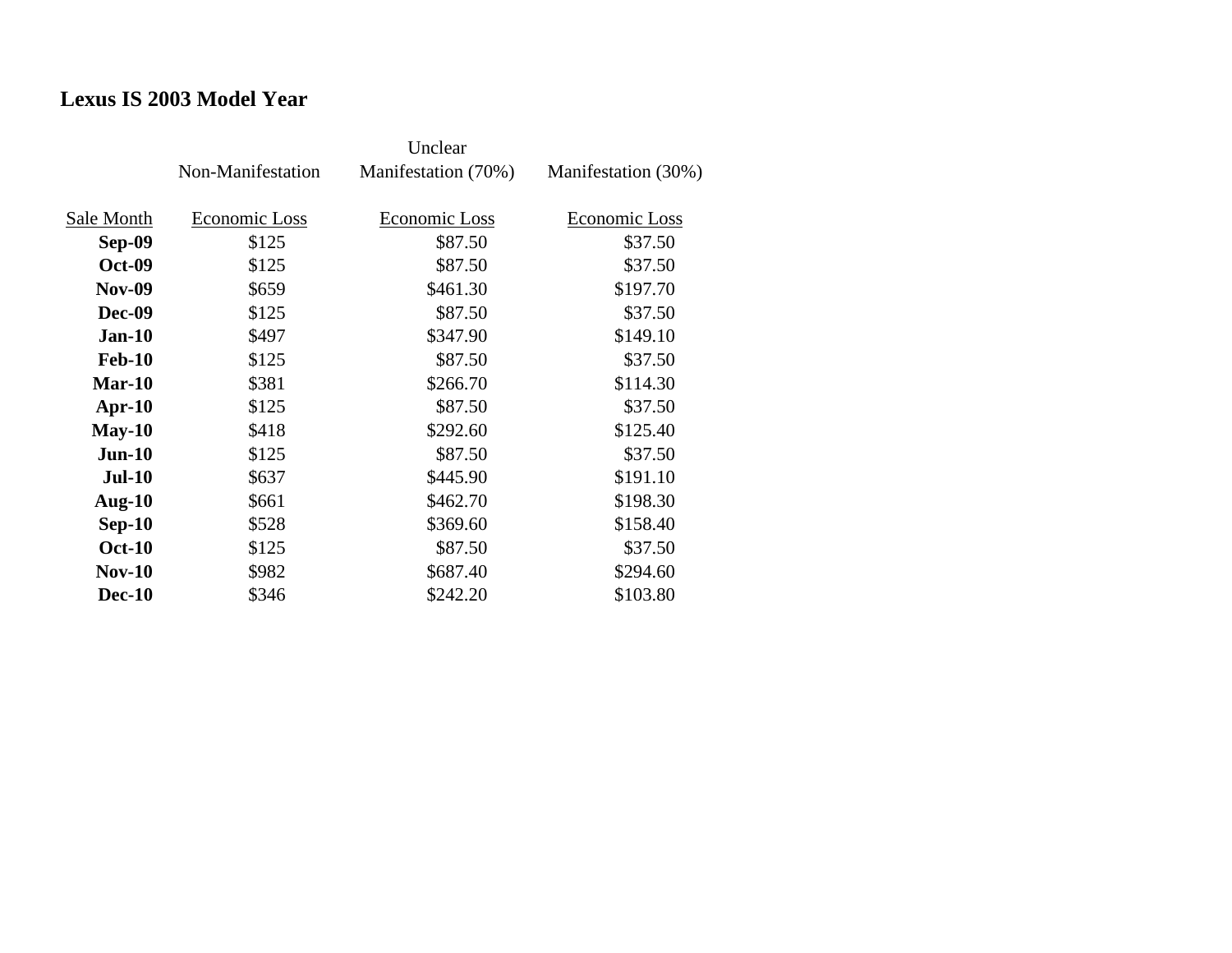#### **Lexus IS 2004 Model Year**

|               | Non-Manifestation | Manifestation (70%) | Manifestation (30%) |
|---------------|-------------------|---------------------|---------------------|
| Sale Month    | Economic Loss     | Economic Loss       | Economic Loss       |
| Sep-09        | \$296             | \$207.20            | \$88.80             |
| <b>Oct-09</b> | \$125             | \$87.50             | \$37.50             |
| <b>Nov-09</b> | \$125             | \$87.50             | \$37.50             |
| Dec-09        | \$356             | \$249.20            | \$106.80            |
| $Jan-10$      | \$125             | \$87.50             | \$37.50             |
| <b>Feb-10</b> | \$147             | \$102.90            | \$44.10             |
| $Mar-10$      | \$125             | \$87.50             | \$37.50             |
| $Apr-10$      | \$422             | \$295.40            | \$126.60            |
| $May-10$      | \$147             | \$102.90            | \$44.10             |
| $Jun-10$      | \$125             | \$87.50             | \$37.50             |
| <b>Jul-10</b> | \$125             | \$87.50             | \$37.50             |
| Aug- $10$     | \$125             | \$87.50             | \$37.50             |
| $Sep-10$      | \$412             | \$288.40            | \$123.60            |
| <b>Oct-10</b> | \$125             | \$87.50             | \$37.50             |
| $Nov-10$      | \$125             | \$87.50             | \$37.50             |
| <b>Dec-10</b> | \$810             | \$567.00            | \$243.00            |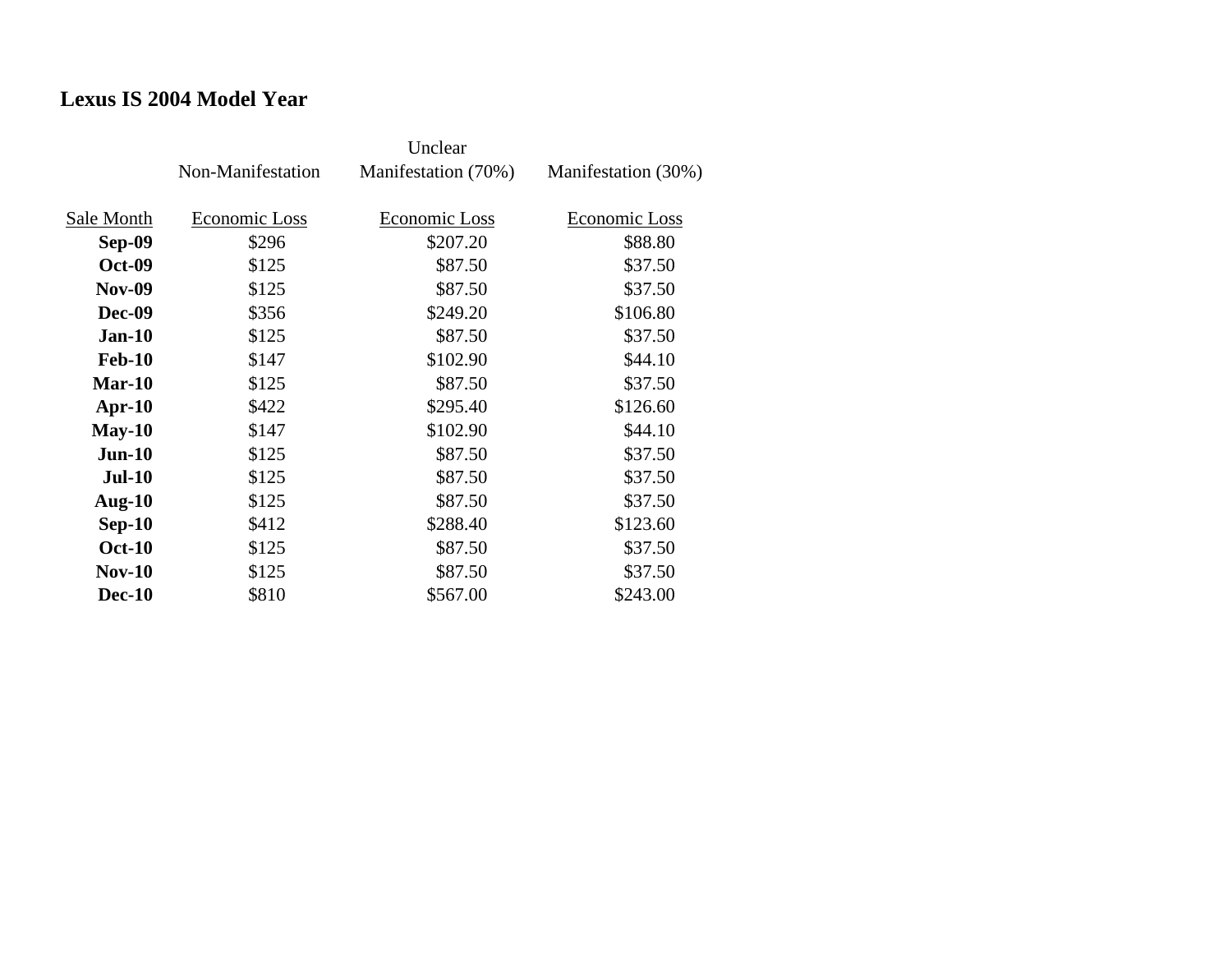## **Lexus IS 2005 Model Year**

|               | Non-Manifestation | Manifestation (70%) | Manifestation (30%) |
|---------------|-------------------|---------------------|---------------------|
| Sale Month    | Economic Loss     | Economic Loss       | Economic Loss       |
| <b>Sep-09</b> | \$388             | \$271.60            | \$116.40            |
| <b>Oct-09</b> | \$521             | \$364.70            | \$156.30            |
| <b>Nov-09</b> | \$540             | \$378.00            | \$162.00            |
| <b>Dec-09</b> | \$526             | \$368.20            | \$157.80            |
| $Jan-10$      | \$125             | \$87.50             | \$37.50             |
| <b>Feb-10</b> | \$125             | \$87.50             | \$37.50             |
| $Mar-10$      | \$834             | \$583.80            | \$250.20            |
| Apr- $10$     | \$1,025           | \$717.50            | \$307.50            |
| $May-10$      | \$125             | \$87.50             | \$37.50             |
| $Jun-10$      | \$125             | \$87.50             | \$37.50             |
| <b>Jul-10</b> | \$484             | \$338.80            | \$145.20            |
| Aug- $10$     | \$125             | \$87.50             | \$37.50             |
| $Sep-10$      | \$482             | \$337.40            | \$144.60            |
| <b>Oct-10</b> | \$125             | \$87.50             | \$37.50             |
| $Nov-10$      | \$125             | \$87.50             | \$37.50             |
| <b>Dec-10</b> | \$125             | \$87.50             | \$37.50             |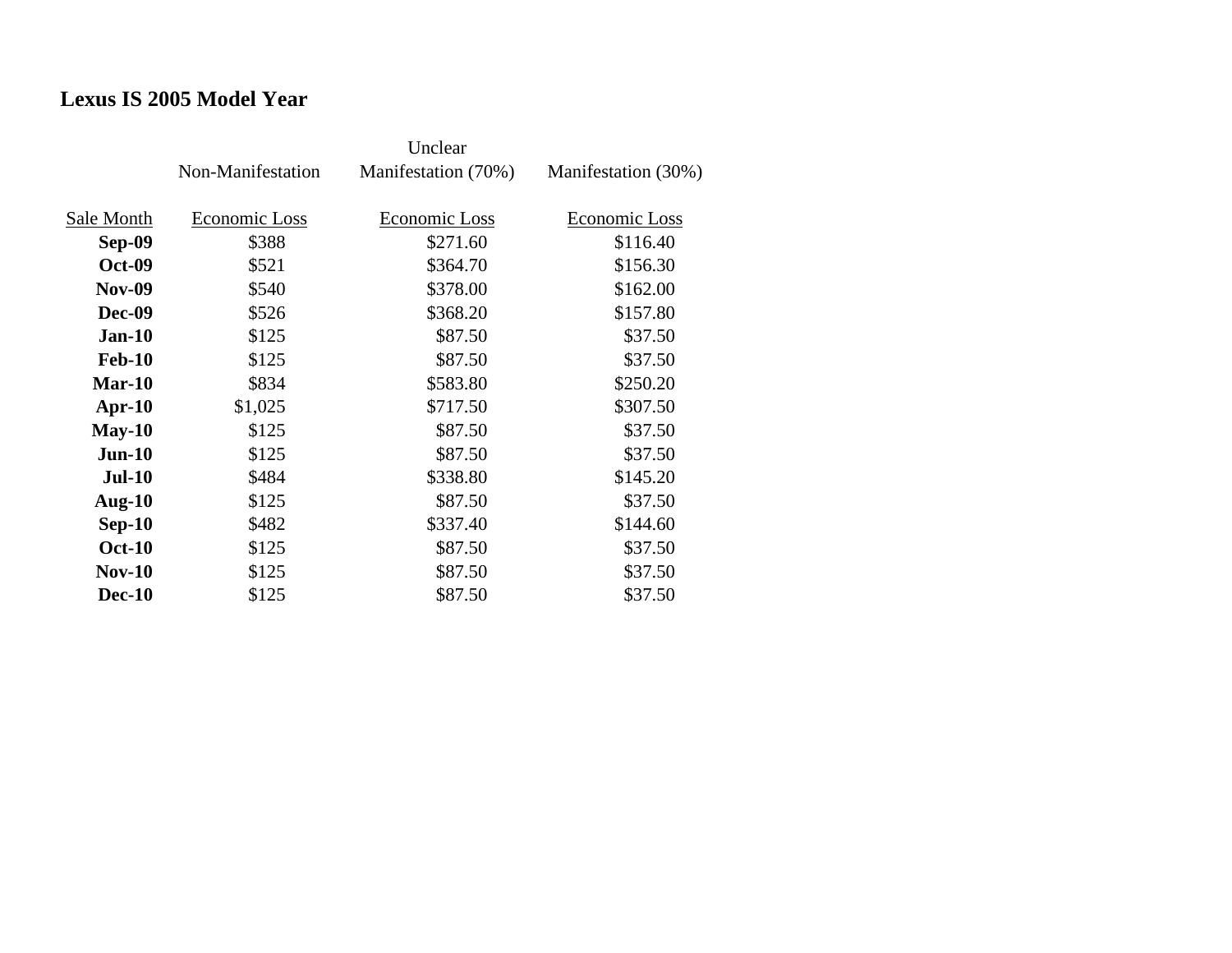#### **Lexus IS 2006 Model Year**

|               | Non-Manifestation | Manifestation (70%) | Manifestation (30%) |
|---------------|-------------------|---------------------|---------------------|
| Sale Month    | Economic Loss     | Economic Loss       | Economic Loss       |
| Sep-09        | \$125             | \$87.50             | \$37.50             |
| <b>Oct-09</b> | \$125             | \$87.50             | \$37.50             |
| <b>Nov-09</b> | \$125             | \$87.50             | \$37.50             |
| Dec-09        | \$125             | \$87.50             | \$37.50             |
| $Jan-10$      | \$125             | \$87.50             | \$37.50             |
| <b>Feb-10</b> | \$469             | \$328.30            | \$140.70            |
| $Mar-10$      | \$1,040           | \$728.00            | \$312.00            |
| $Apr-10$      | \$636             | \$445.20            | \$190.80            |
| $May-10$      | \$1,054           | \$737.80            | \$316.20            |
| $Jun-10$      | \$444             | \$310.80            | \$133.20            |
| <b>Jul-10</b> | \$125             | \$87.50             | \$37.50             |
| Aug- $10$     | \$125             | \$87.50             | \$37.50             |
| $Sep-10$      | \$125             | \$87.50             | \$37.50             |
| <b>Oct-10</b> | \$950             | \$665.00            | \$285.00            |
| $Nov-10$      | \$212             | \$148.40            | \$63.60             |
| <b>Dec-10</b> | \$389             | \$272.30            | \$116.70            |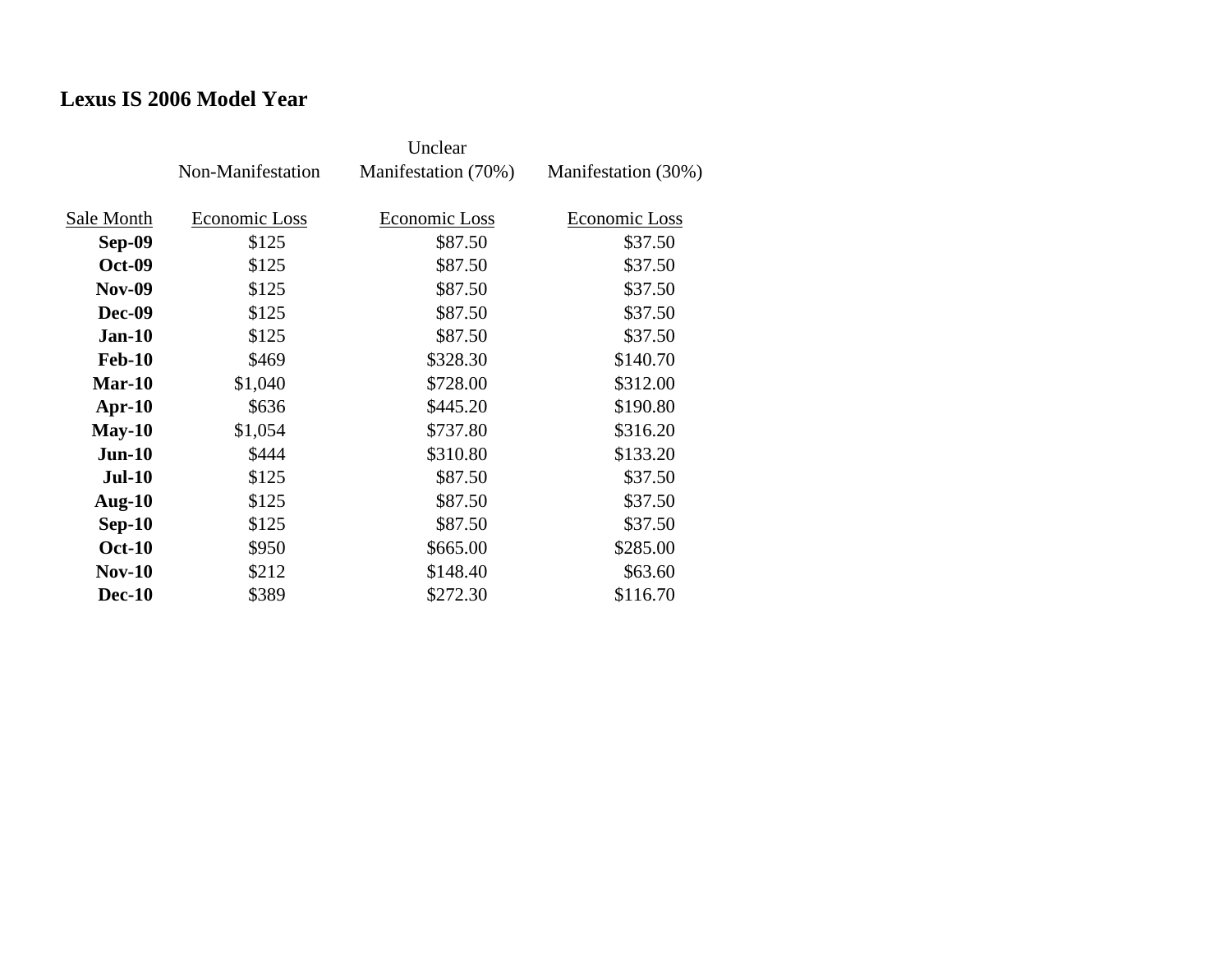## **Lexus IS 2007 Model Year**

|               | Non-Manifestation | Manifestation (70%) | Manifestation (30%) |
|---------------|-------------------|---------------------|---------------------|
| Sale Month    | Economic Loss     | Economic Loss       | Economic Loss       |
| Sep-09        | \$125             | \$87.50             | \$37.50             |
| <b>Oct-09</b> | \$125             | \$87.50             | \$37.50             |
| <b>Nov-09</b> | \$125             | \$87.50             | \$37.50             |
| <b>Dec-09</b> | \$125             | \$87.50             | \$37.50             |
| $Jan-10$      | \$125             | \$87.50             | \$37.50             |
| <b>Feb-10</b> | \$351             | \$245.70            | \$105.30            |
| $Mar-10$      | \$763             | \$534.10            | \$228.90            |
| $Apr-10$      | \$621             | \$434.70            | \$186.30            |
| $May-10$      | \$437             | \$305.90            | \$131.10            |
| $Jun-10$      | \$265             | \$185.50            | \$79.50             |
| <b>Jul-10</b> | \$125             | \$87.50             | \$37.50             |
| Aug- $10$     | \$142             | \$99.40             | \$42.60             |
| $Sep-10$      | \$125             | \$87.50             | \$37.50             |
| <b>Oct-10</b> | \$249             | \$174.30            | \$74.70             |
| $Nov-10$      | \$125             | \$87.50             | \$37.50             |
| <b>Dec-10</b> | \$125             | \$87.50             | \$37.50             |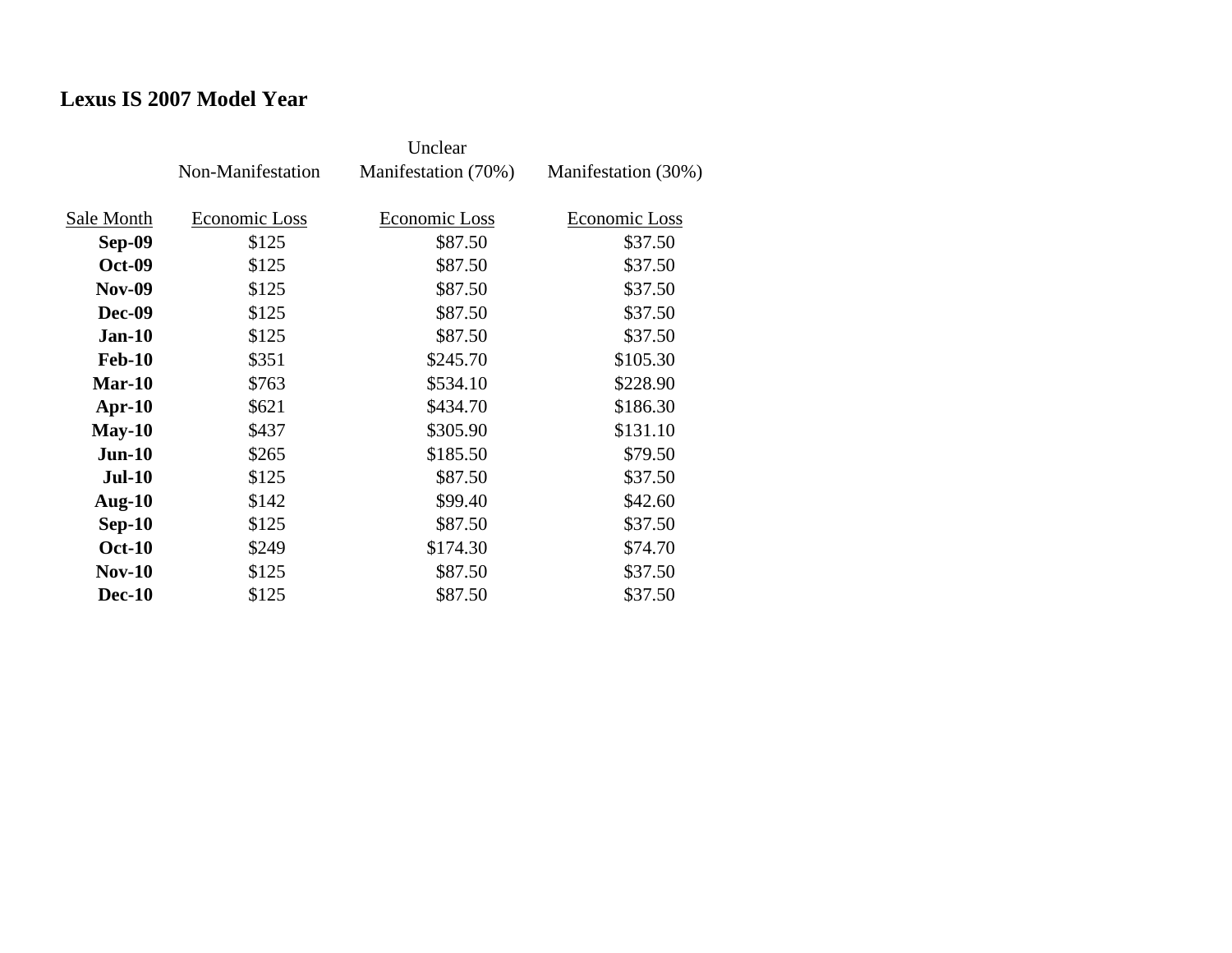#### **Lexus IS 2008 Model Year**

|               | Non-Manifestation | Manifestation (70%) | Manifestation (30%) |
|---------------|-------------------|---------------------|---------------------|
| Sale Month    | Economic Loss     | Economic Loss       | Economic Loss       |
| Sep-09        | \$125             | \$87.50             | \$37.50             |
| <b>Oct-09</b> | \$125             | \$87.50             | \$37.50             |
| <b>Nov-09</b> | \$125             | \$87.50             | \$37.50             |
| <b>Dec-09</b> | \$125             | \$87.50             | \$37.50             |
| $Jan-10$      | \$125             | \$87.50             | \$37.50             |
| <b>Feb-10</b> | \$788             | \$551.60            | \$236.40            |
| $Mar-10$      | \$724             | \$506.80            | \$217.20            |
| $Apr-10$      | \$309             | \$216.30            | \$92.70             |
| $May-10$      | \$385             | \$269.50            | \$115.50            |
| $Jun-10$      | \$125             | \$87.50             | \$37.50             |
| <b>Jul-10</b> | \$125             | \$87.50             | \$37.50             |
| Aug- $10$     | \$125             | \$87.50             | \$37.50             |
| $Sep-10$      | \$125             | \$87.50             | \$37.50             |
| <b>Oct-10</b> | \$125             | \$87.50             | \$37.50             |
| $Nov-10$      | \$125             | \$87.50             | \$37.50             |
| <b>Dec-10</b> | \$125             | \$87.50             | \$37.50             |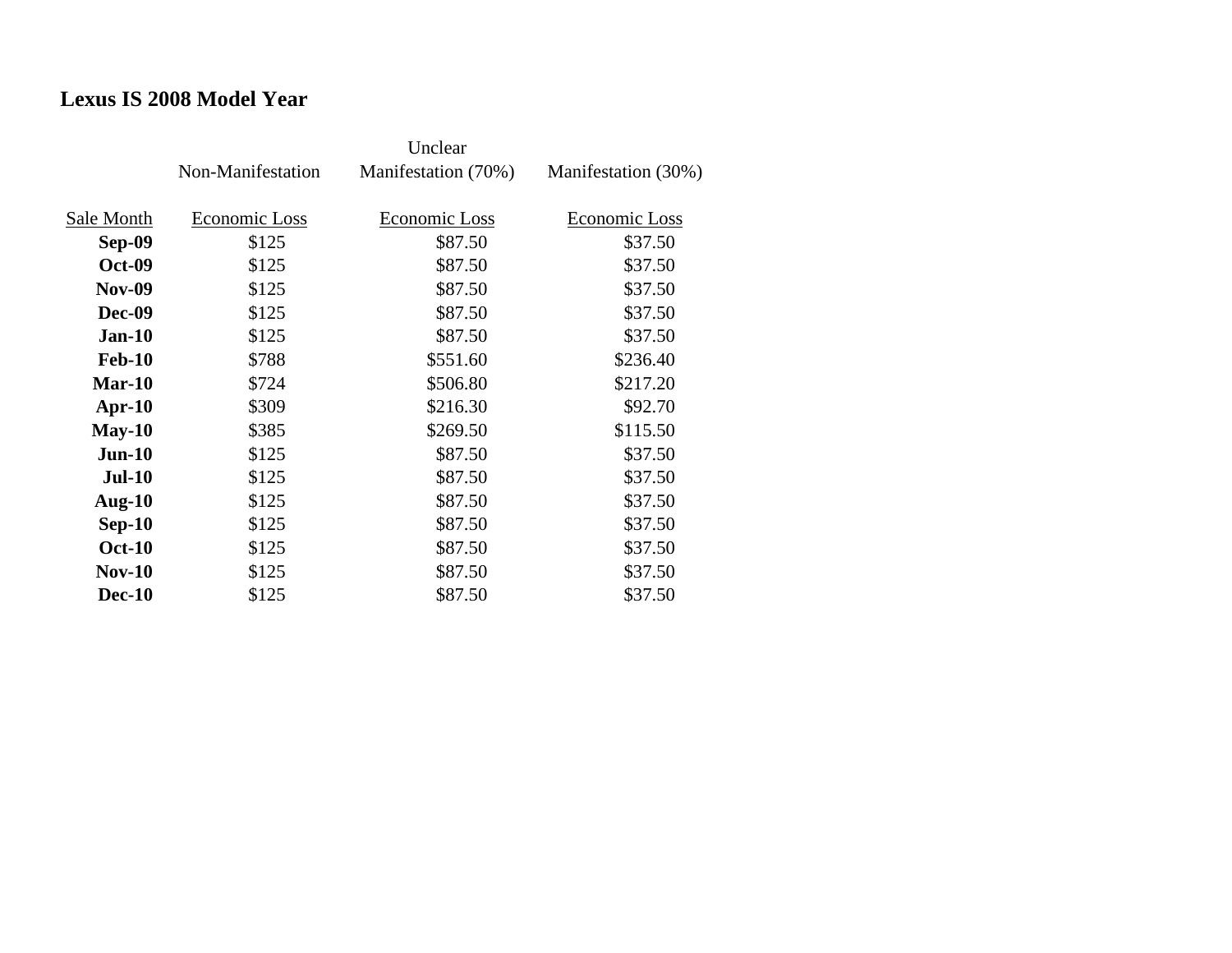#### **Lexus IS 2009 Model Year**

|               | Non-Manifestation | Manifestation (70%) | Manifestation (30%) |
|---------------|-------------------|---------------------|---------------------|
| Sale Month    | Economic Loss     | Economic Loss       | Economic Loss       |
| Sep-09        | \$836             | \$585.20            | \$250.80            |
| <b>Oct-09</b> | \$125             | \$87.50             | \$37.50             |
| <b>Nov-09</b> |                   |                     |                     |
|               | \$125             | \$87.50             | \$37.50             |
| Dec-09        | \$125             | \$87.50             | \$37.50             |
| <b>Jan-10</b> | \$125             | \$87.50             | \$37.50             |
| <b>Feb-10</b> | \$801             | \$560.70            | \$240.30            |
| $Mar-10$      | \$606             | \$424.20            | \$181.80            |
| $Apr-10$      | \$1,441           | \$1,008.70          | \$432.30            |
| $May-10$      | \$707             | \$494.90            | \$212.10            |
| $Jun-10$      | \$125             | \$87.50             | \$37.50             |
| <b>Jul-10</b> | \$125             | \$87.50             | \$37.50             |
| Aug- $10$     | \$368             | \$257.60            | \$110.40            |
| $Sep-10$      | \$125             | \$87.50             | \$37.50             |
| <b>Oct-10</b> | \$125             | \$87.50             | \$37.50             |
| $Nov-10$      | \$1,061           | \$742.70            | \$318.30            |
| <b>Dec-10</b> | \$125             | \$87.50             | \$37.50             |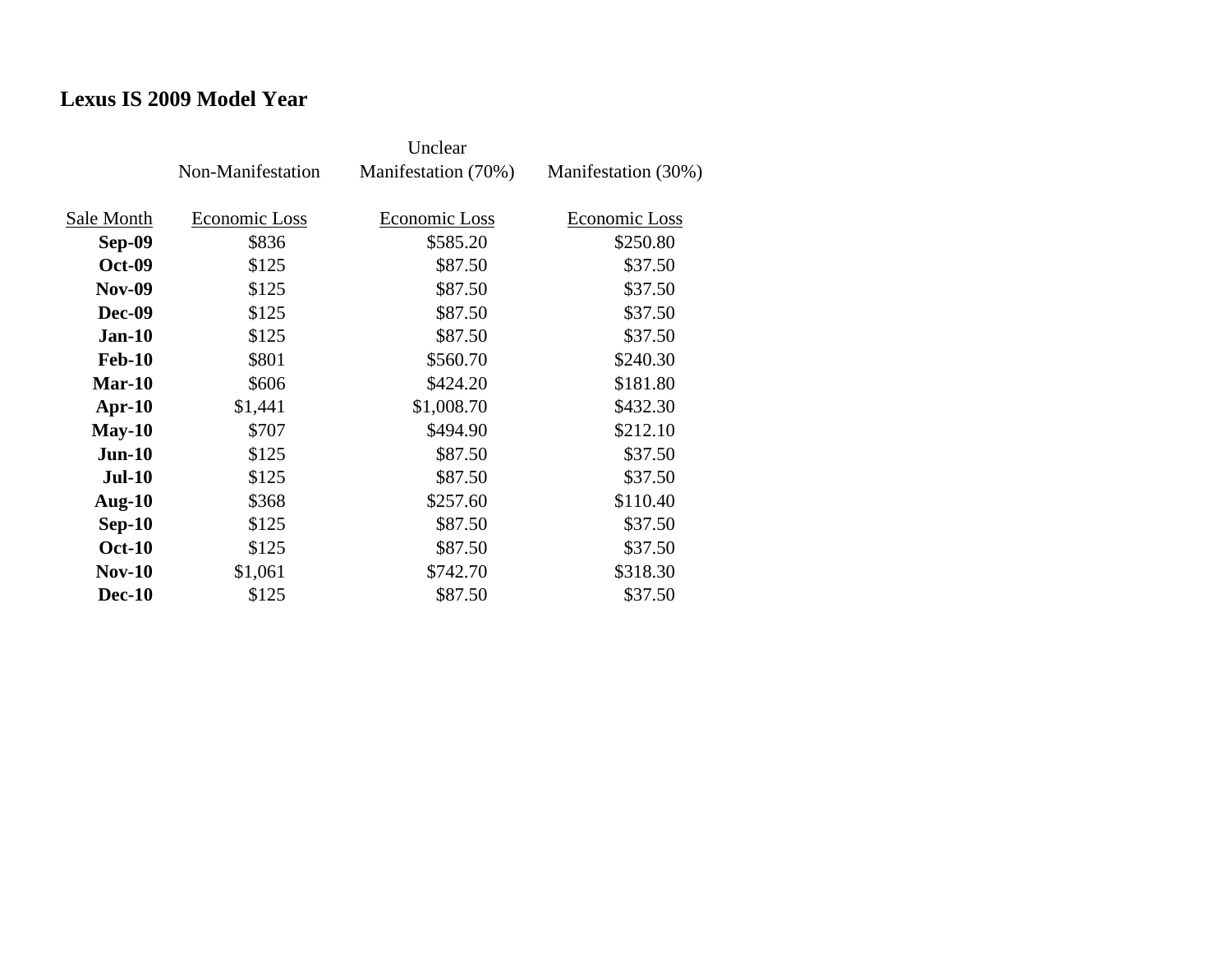## **Lexus IS 2010 Model Year**

|               | Non-Manifestation | Manifestation (70%) | Manifestation (30%) |
|---------------|-------------------|---------------------|---------------------|
| Sale Month    | Economic Loss     | Economic Loss       | Economic Loss       |
| Sep-09        | \$125             | \$87.50             | \$37.50             |
| <b>Oct-09</b> | \$125             | \$87.50             | \$37.50             |
| <b>Nov-09</b> | \$125             | \$87.50             | \$37.50             |
| <b>Dec-09</b> | \$125             | \$87.50             | \$37.50             |
| $Jan-10$      | \$125             | \$87.50             | \$37.50             |
| <b>Feb-10</b> | \$125             | \$87.50             | \$37.50             |
| Mar-10        | \$125             | \$87.50             | \$37.50             |
| $Apr-10$      | \$125             | \$87.50             | \$37.50             |
| $May-10$      | \$125             | \$87.50             | \$37.50             |
| $Jun-10$      | \$125             | \$87.50             | \$37.50             |
| $Jul-10$      | \$125             | \$87.50             | \$37.50             |
| Aug- $10$     | \$125             | \$87.50             | \$37.50             |
| $Sep-10$      | \$125             | \$87.50             | \$37.50             |
| <b>Oct-10</b> | \$125             | \$87.50             | \$37.50             |
| $Nov-10$      | \$125             | \$87.50             | \$37.50             |
| <b>Dec-10</b> | \$125             | \$87.50             | \$37.50             |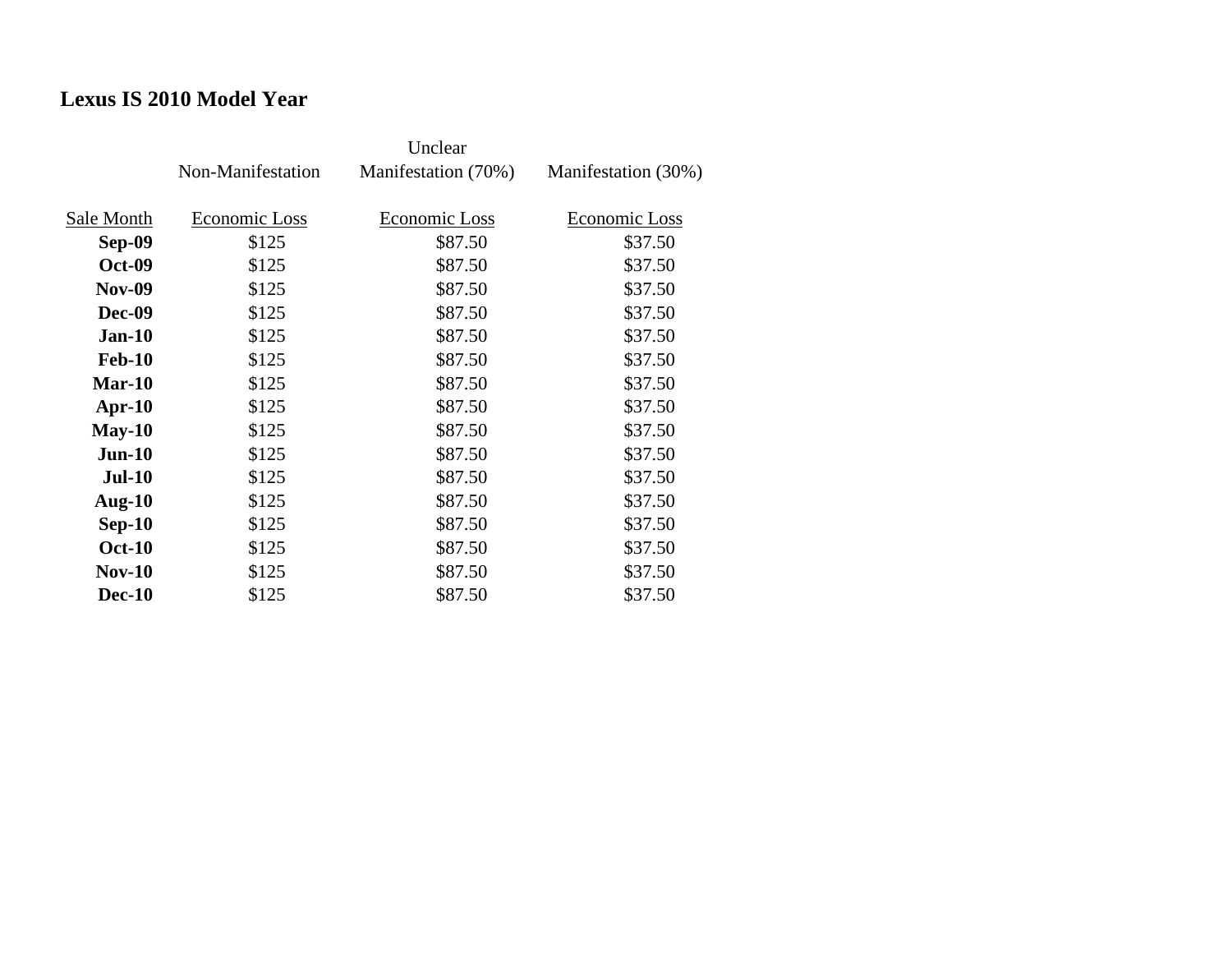## **Lexus HS 2010 Model Year**

|               | Non-Manifestation | Manifestation (70%) | Manifestation (30%) |
|---------------|-------------------|---------------------|---------------------|
| Sale Month    | Economic Loss     | Economic Loss       | Economic Loss       |
| <b>Sep-09</b> | \$125             | \$87.50             | \$37.50             |
| <b>Oct-09</b> | \$125             | \$87.50             | \$37.50             |
| <b>Nov-09</b> | \$125             | \$87.50             | \$37.50             |
| <b>Dec-09</b> | \$125             | \$87.50             | \$37.50             |
| <b>Jan-10</b> | \$125             | \$87.50             | \$37.50             |
| <b>Feb-10</b> | \$125             | \$87.50             | \$37.50             |
| $Mar-10$      | \$125             | \$87.50             | \$37.50             |
| $Apr-10$      | \$125             | \$87.50             | \$37.50             |
| $May-10$      | \$125             | \$87.50             | \$37.50             |
| $Jun-10$      | \$125             | \$87.50             | \$37.50             |
| $Jul-10$      | \$125             | \$87.50             | \$37.50             |
| Aug- $10$     | \$125             | \$87.50             | \$37.50             |
| $Sep-10$      | \$125             | \$87.50             | \$37.50             |
| <b>Oct-10</b> | \$125             | \$87.50             | \$37.50             |
| $Nov-10$      | \$125             | \$87.50             | \$37.50             |
| <b>Dec-10</b> | \$125             | \$87.50             | \$37.50             |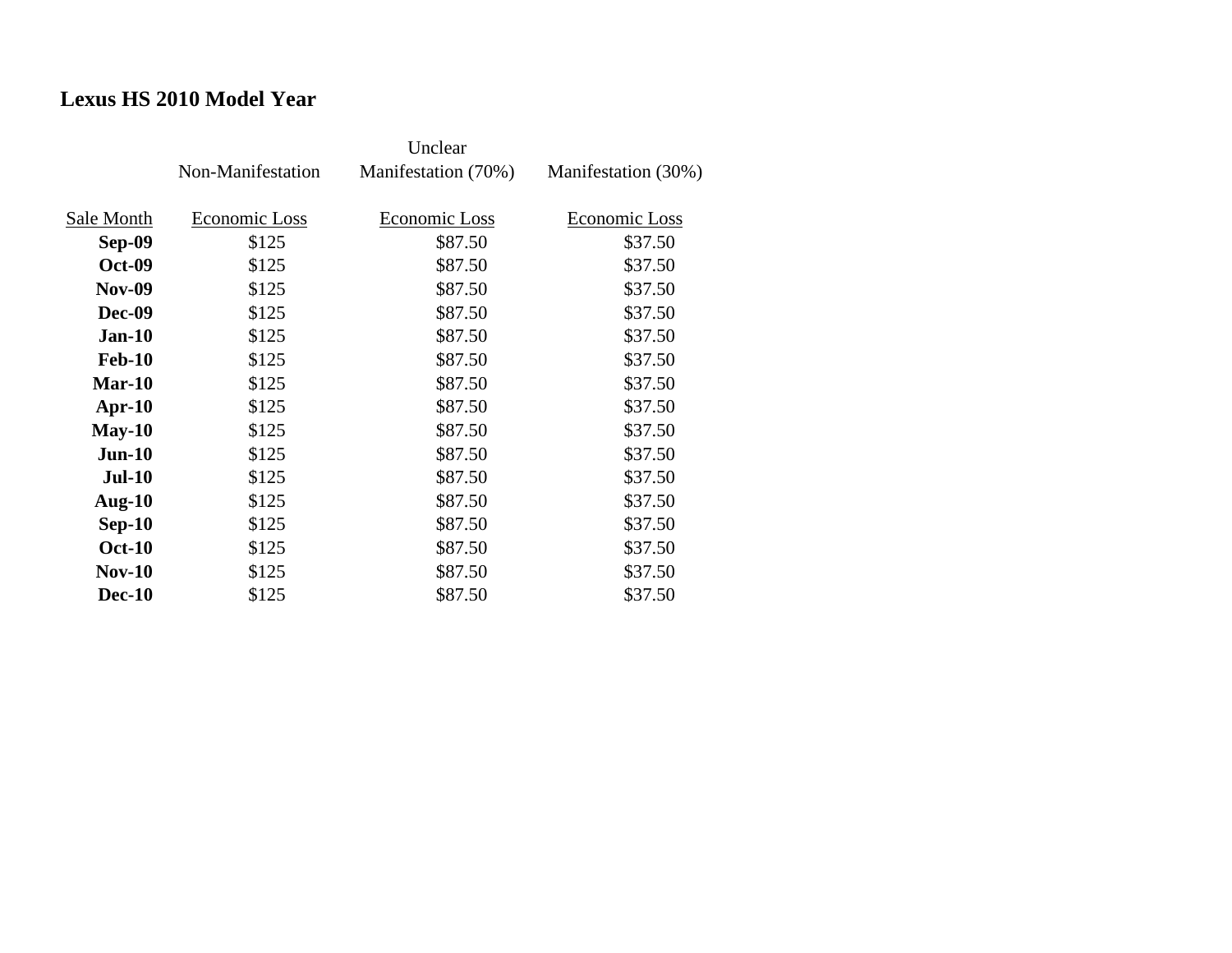#### **Tacoma Double 4x2 Prerunner 2003 Model Year**

|               | Non-Manifestation | Manifestation (70%) | Manifestation (30%) |
|---------------|-------------------|---------------------|---------------------|
|               |                   |                     |                     |
| Sale Month    | Economic Loss     | Economic Loss       | Economic Loss       |
| Sep-09        | \$125             | \$87.50             | \$37.50             |
| <b>Oct-09</b> | \$125             | \$87.50             | \$37.50             |
| <b>Nov-09</b> | \$435             | \$304.50            | \$130.50            |
| Dec-09        | \$359             | \$251.30            | \$107.70            |
| $Jan-10$      | \$125             | \$87.50             | \$37.50             |
| <b>Feb-10</b> | \$125             | \$87.50             | \$37.50             |
| $Mar-10$      | \$125             | \$87.50             | \$37.50             |
| Apr- $10$     | \$468             | \$327.60            | \$140.40            |
| $May-10$      | \$125             | \$87.50             | \$37.50             |
| $Jun-10$      | \$668             | \$467.60            | \$200.40            |
| <b>Jul-10</b> | \$125             | \$87.50             | \$37.50             |
| Aug- $10$     | \$125             | \$87.50             | \$37.50             |
| $Sep-10$      | \$125             | \$87.50             | \$37.50             |
| <b>Oct-10</b> | \$437             | \$305.90            | \$131.10            |
| $Nov-10$      | \$125             | \$87.50             | \$37.50             |
| <b>Dec-10</b> | \$523             | \$366.10            | \$156.90            |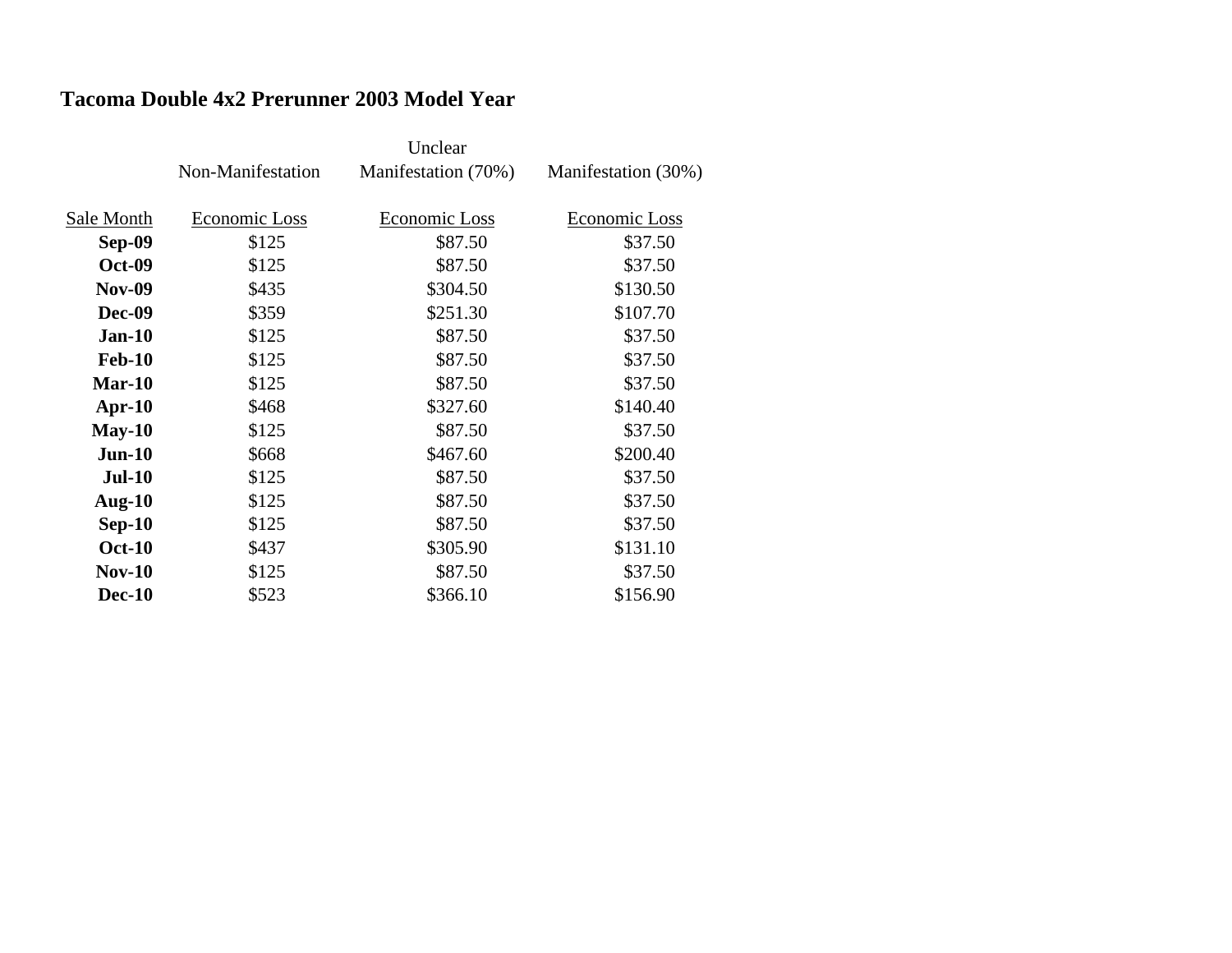#### **Tacoma Double 4x2 Prerunner 2004 Model Year**

|               | Non-Manifestation | Manifestation (70%) | Manifestation (30%) |
|---------------|-------------------|---------------------|---------------------|
|               |                   |                     |                     |
| Sale Month    | Economic Loss     | Economic Loss       | Economic Loss       |
| <b>Sep-09</b> | \$125             | \$87.50             | \$37.50             |
| <b>Oct-09</b> | \$125             | \$87.50             | \$37.50             |
| <b>Nov-09</b> | \$125             | \$87.50             | \$37.50             |
| Dec-09        | \$125             | \$87.50             | \$37.50             |
| $Jan-10$      | \$125             | \$87.50             | \$37.50             |
| <b>Feb-10</b> | \$125             | \$87.50             | \$37.50             |
| $Mar-10$      | \$125             | \$87.50             | \$37.50             |
| $Apr-10$      | \$125             | \$87.50             | \$37.50             |
| $May-10$      | \$125             | \$87.50             | \$37.50             |
| $Jun-10$      | \$125             | \$87.50             | \$37.50             |
| <b>Jul-10</b> | \$125             | \$87.50             | \$37.50             |
| Aug- $10$     | \$302             | \$211.40            | \$90.60             |
| $Sep-10$      | \$125             | \$87.50             | \$37.50             |
| <b>Oct-10</b> | \$857             | \$599.90            | \$257.10            |
| $Nov-10$      | \$125             | \$87.50             | \$37.50             |
| <b>Dec-10</b> | \$125             | \$87.50             | \$37.50             |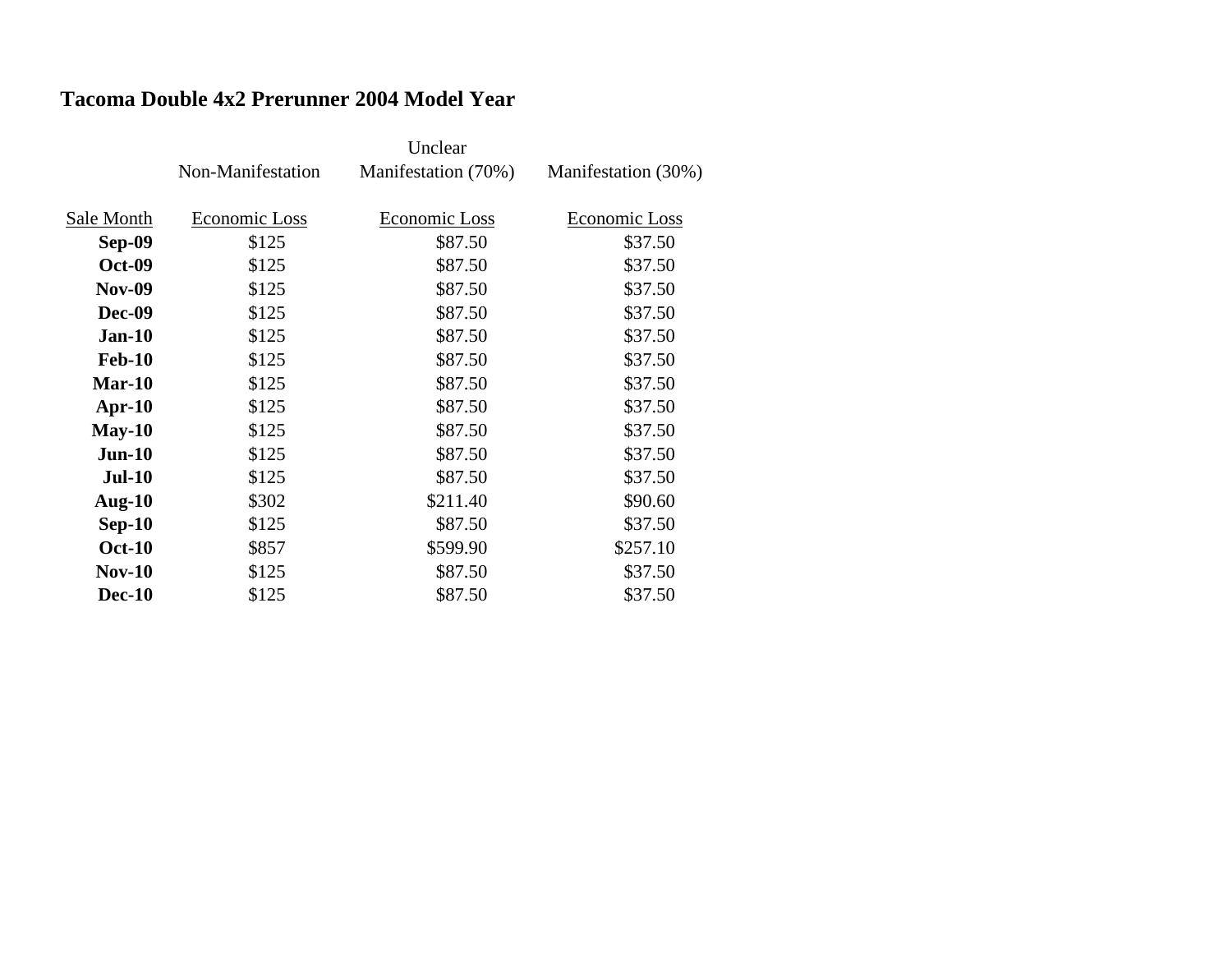#### **Tacoma Double 4x2 Prerunner 2005 Model Year**

|               | Non-Manifestation | Manifestation (70%) | Manifestation (30%) |
|---------------|-------------------|---------------------|---------------------|
|               |                   |                     |                     |
| Sale Month    | Economic Loss     | Economic Loss       | Economic Loss       |
| <b>Sep-09</b> | \$125             | \$87.50             | \$37.50             |
| <b>Oct-09</b> | \$125             | \$87.50             | \$37.50             |
| <b>Nov-09</b> | \$125             | \$87.50             | \$37.50             |
| <b>Dec-09</b> | \$502             | \$351.40            | \$150.60            |
| <b>Jan-10</b> | \$125             | \$87.50             | \$37.50             |
| <b>Feb-10</b> | \$125             | \$87.50             | \$37.50             |
| $Mar-10$      | \$338             | \$236.60            | \$101.40            |
| $Apr-10$      | \$125             | \$87.50             | \$37.50             |
| $May-10$      | \$125             | \$87.50             | \$37.50             |
| $Jun-10$      | \$125             | \$87.50             | \$37.50             |
| <b>Jul-10</b> | \$125             | \$87.50             | \$37.50             |
| <b>Aug-10</b> | \$125             | \$87.50             | \$37.50             |
| $Sep-10$      | \$125             | \$87.50             | \$37.50             |
| <b>Oct-10</b> | \$581             | \$406.70            | \$174.30            |
| $Nov-10$      | \$125             | \$87.50             | \$37.50             |
| <b>Dec-10</b> | \$125             | \$87.50             | \$37.50             |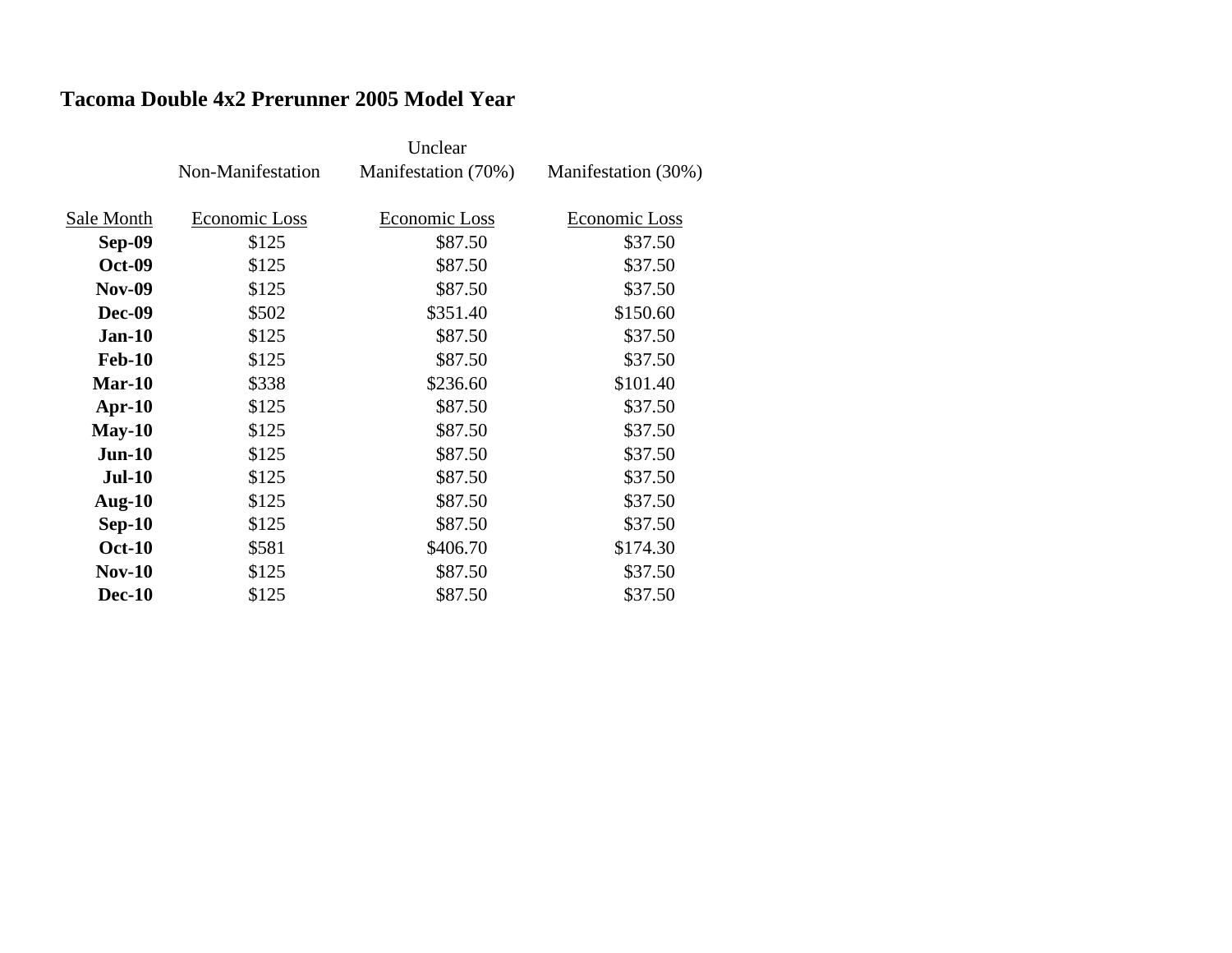#### **Tacoma Double 4x2 Prerunner 2006 Model Year**

|               | Non-Manifestation | Manifestation (70%) | Manifestation (30%) |
|---------------|-------------------|---------------------|---------------------|
|               |                   |                     |                     |
| Sale Month    | Economic Loss     | Economic Loss       | Economic Loss       |
| <b>Sep-09</b> | \$125             | \$87.50             | \$37.50             |
| <b>Oct-09</b> | \$125             | \$87.50             | \$37.50             |
| <b>Nov-09</b> | \$125             | \$87.50             | \$37.50             |
| <b>Dec-09</b> | \$125             | \$87.50             | \$37.50             |
| <b>Jan-10</b> | \$125             | \$87.50             | \$37.50             |
| <b>Feb-10</b> | \$125             | \$87.50             | \$37.50             |
| $Mar-10$      | \$2,127           | \$1,488.90          | \$638.10            |
| $Apr-10$      | \$125             | \$87.50             | \$37.50             |
| $May-10$      | \$125             | \$87.50             | \$37.50             |
| $Jun-10$      | \$125             | \$87.50             | \$37.50             |
| <b>Jul-10</b> | \$125             | \$87.50             | \$37.50             |
| <b>Aug-10</b> | \$629             | \$440.30            | \$188.70            |
| $Sep-10$      | \$125             | \$87.50             | \$37.50             |
| <b>Oct-10</b> | \$125             | \$87.50             | \$37.50             |
| $Nov-10$      | \$125             | \$87.50             | \$37.50             |
| <b>Dec-10</b> | \$291             | \$203.70            | \$87.30             |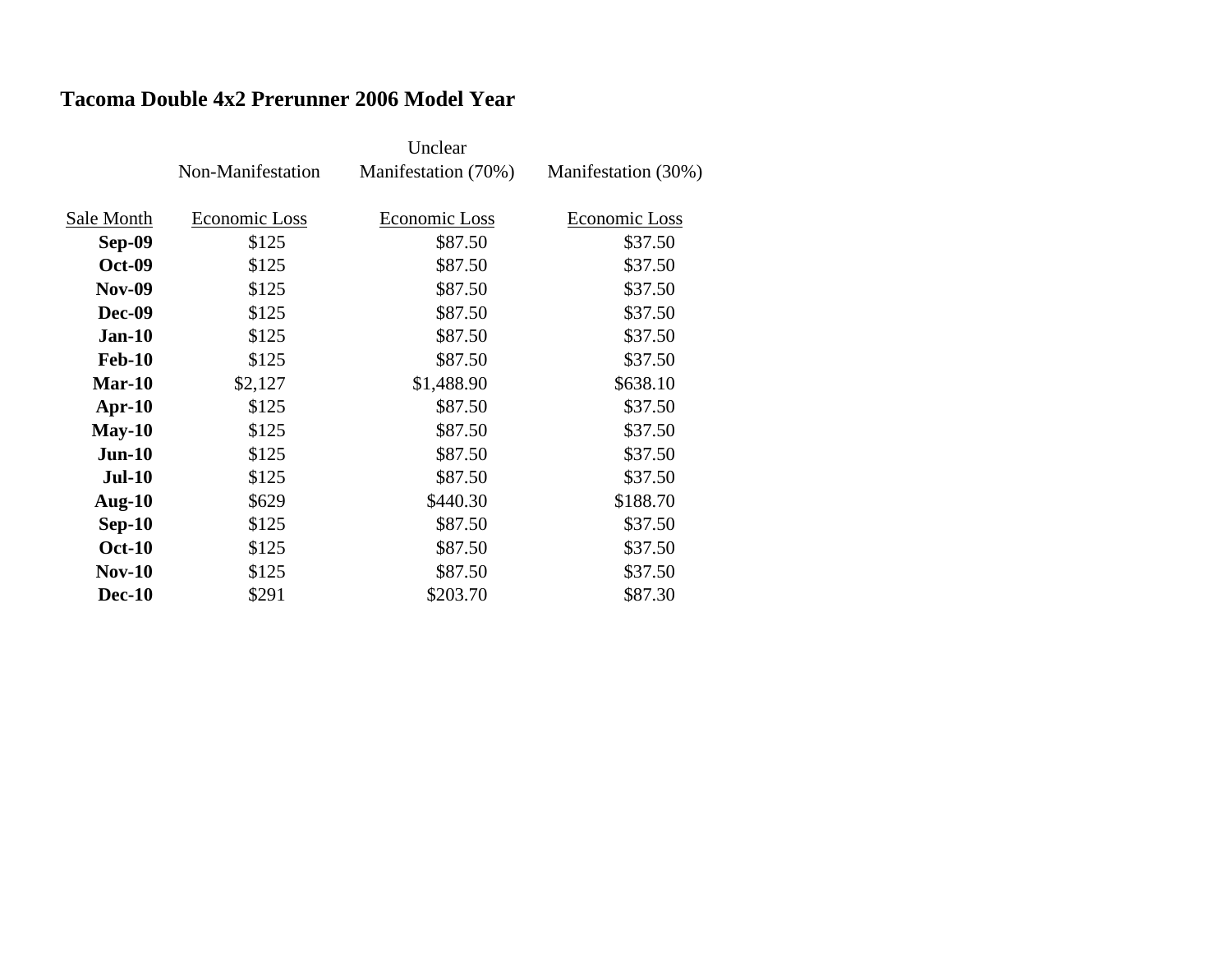#### **Tacoma Double 4x2 Prerunner 2007 Model Year**

|               | Non-Manifestation | Manifestation (70%) | Manifestation (30%) |
|---------------|-------------------|---------------------|---------------------|
|               |                   |                     |                     |
| Sale Month    | Economic Loss     | Economic Loss       | Economic Loss       |
| Sep-09        | \$125             | \$87.50             | \$37.50             |
| <b>Oct-09</b> | \$125             | \$87.50             | \$37.50             |
| <b>Nov-09</b> | \$125             | \$87.50             | \$37.50             |
| Dec-09        | \$125             | \$87.50             | \$37.50             |
| $Jan-10$      | \$125             | \$87.50             | \$37.50             |
| <b>Feb-10</b> | \$299             | \$209.30            | \$89.70             |
| Mar-10        | \$1,413           | \$989.10            | \$423.90            |
| $Apr-10$      | \$768             | \$537.60            | \$230.40            |
| $May-10$      | \$2,233           | \$1,563.10          | \$669.90            |
| $Jun-10$      | \$125             | \$87.50             | \$37.50             |
| <b>Jul-10</b> | \$125             | \$87.50             | \$37.50             |
| Aug- $10$     | \$400             | \$280.00            | \$120.00            |
| $Sep-10$      | \$125             | \$87.50             | \$37.50             |
| <b>Oct-10</b> | \$125             | \$87.50             | \$37.50             |
| $Nov-10$      | \$347             | \$242.90            | \$104.10            |
| <b>Dec-10</b> | \$804             | \$562.80            | \$241.20            |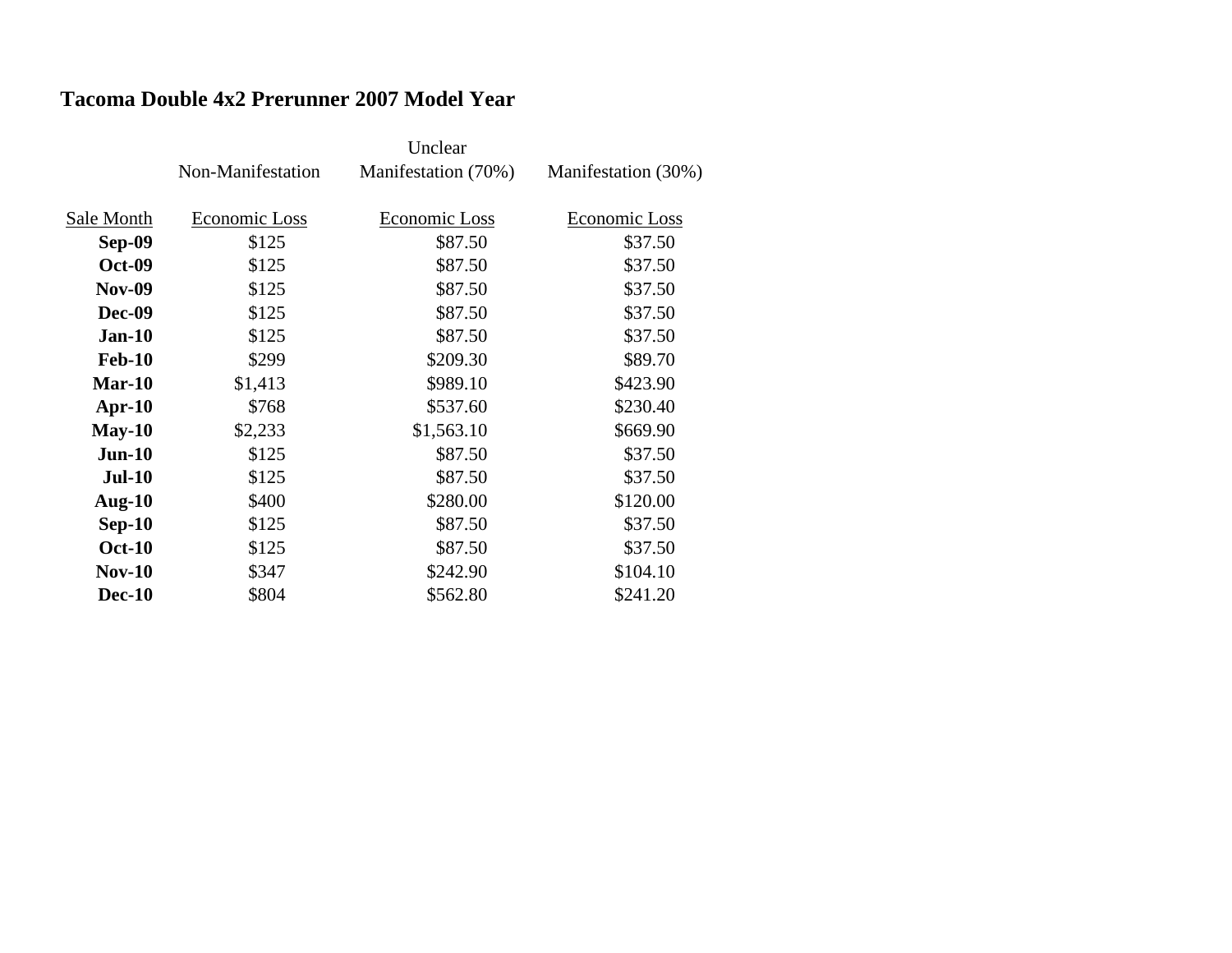#### **Tacoma Double 4x2 Prerunner 2008 Model Year**

|               | Non-Manifestation | Manifestation (70%) | Manifestation (30%) |
|---------------|-------------------|---------------------|---------------------|
|               |                   |                     |                     |
| Sale Month    | Economic Loss     | Economic Loss       | Economic Loss       |
| <b>Sep-09</b> | \$125             | \$87.50             | \$37.50             |
| <b>Oct-09</b> | \$125             | \$87.50             | \$37.50             |
| <b>Nov-09</b> | \$125             | \$87.50             | \$37.50             |
| <b>Dec-09</b> | \$324             | \$226.80            | \$97.20             |
| <b>Jan-10</b> | \$830             | \$581.00            | \$249.00            |
| <b>Feb-10</b> | \$125             | \$87.50             | \$37.50             |
| $Mar-10$      | \$1,994           | \$1,395.80          | \$598.20            |
| $Apr-10$      | \$1,312           | \$918.40            | \$393.60            |
| $May-10$      | \$847             | \$592.90            | \$254.10            |
| $Jun-10$      | \$424             | \$296.80            | \$127.20            |
| <b>Jul-10</b> | \$354             | \$247.80            | \$106.20            |
| <b>Aug-10</b> | \$883             | \$618.10            | \$264.90            |
| $Sep-10$      | \$125             | \$87.50             | \$37.50             |
| <b>Oct-10</b> | \$125             | \$87.50             | \$37.50             |
| $Nov-10$      | \$526             | \$368.20            | \$157.80            |
| <b>Dec-10</b> | \$665             | \$465.50            | \$199.50            |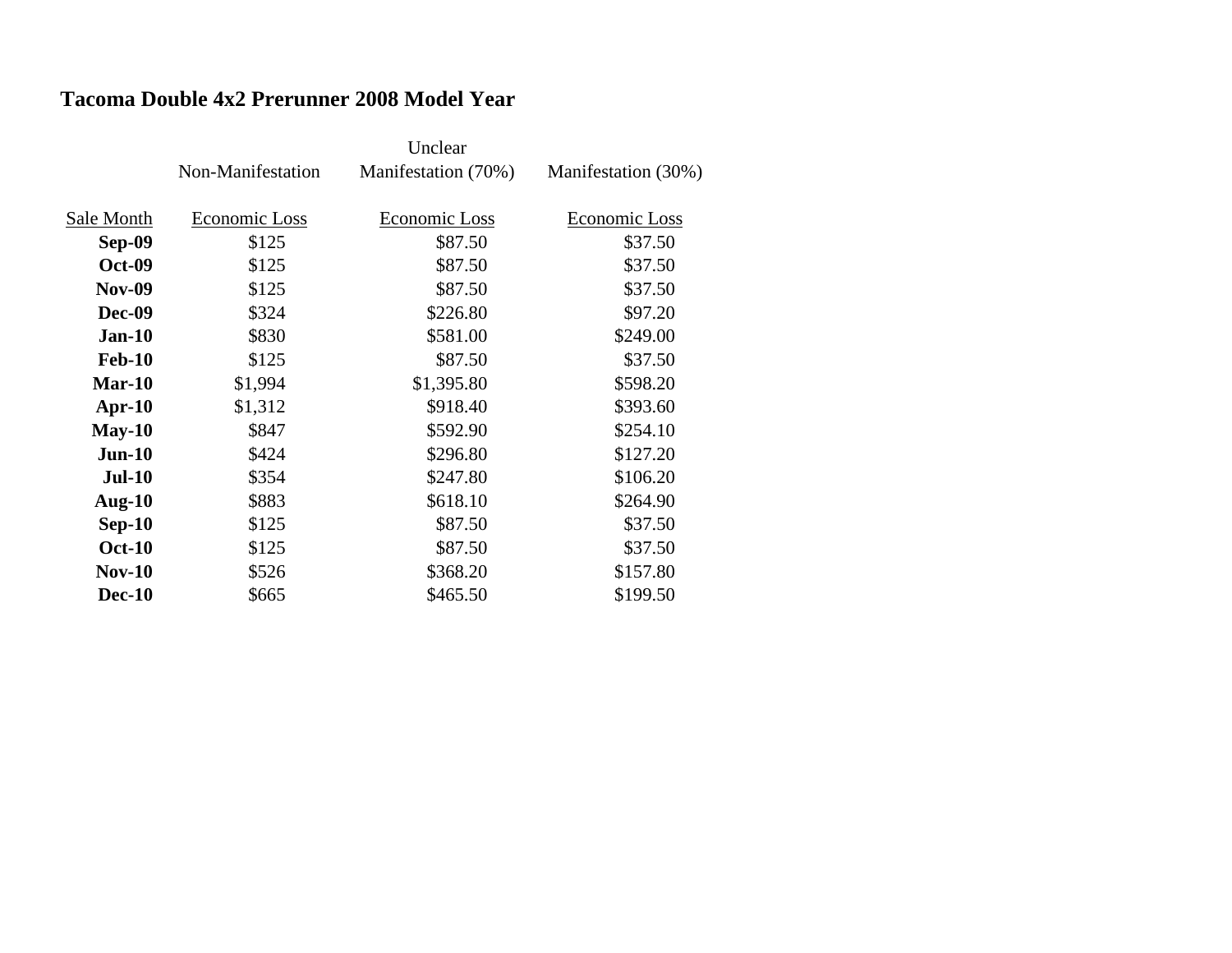#### **Tacoma Double 4x2 Prerunner 2009 Model Year**

|               | Non-Manifestation | Manifestation (70%) | Manifestation (30%) |
|---------------|-------------------|---------------------|---------------------|
|               |                   |                     |                     |
| Sale Month    | Economic Loss     | Economic Loss       | Economic Loss       |
| Sep-09        | \$125             | \$87.50             | \$37.50             |
| <b>Oct-09</b> | \$125             | \$87.50             | \$37.50             |
| <b>Nov-09</b> | \$125             | \$87.50             | \$37.50             |
| Dec-09        | \$125             | \$87.50             | \$37.50             |
| $Jan-10$      | \$125             | \$87.50             | \$37.50             |
| <b>Feb-10</b> | \$125             | \$87.50             | \$37.50             |
| Mar-10        | \$125             | \$87.50             | \$37.50             |
| $Apr-10$      | \$125             | \$87.50             | \$37.50             |
| $May-10$      | \$125             | \$87.50             | \$37.50             |
| $Jun-10$      | \$125             | \$87.50             | \$37.50             |
| <b>Jul-10</b> | \$125             | \$87.50             | \$37.50             |
| Aug- $10$     | \$125             | \$87.50             | \$37.50             |
| $Sep-10$      | \$125             | \$87.50             | \$37.50             |
| <b>Oct-10</b> | \$125             | \$87.50             | \$37.50             |
| $Nov-10$      | \$125             | \$87.50             | \$37.50             |
| <b>Dec-10</b> | \$125             | \$87.50             | \$37.50             |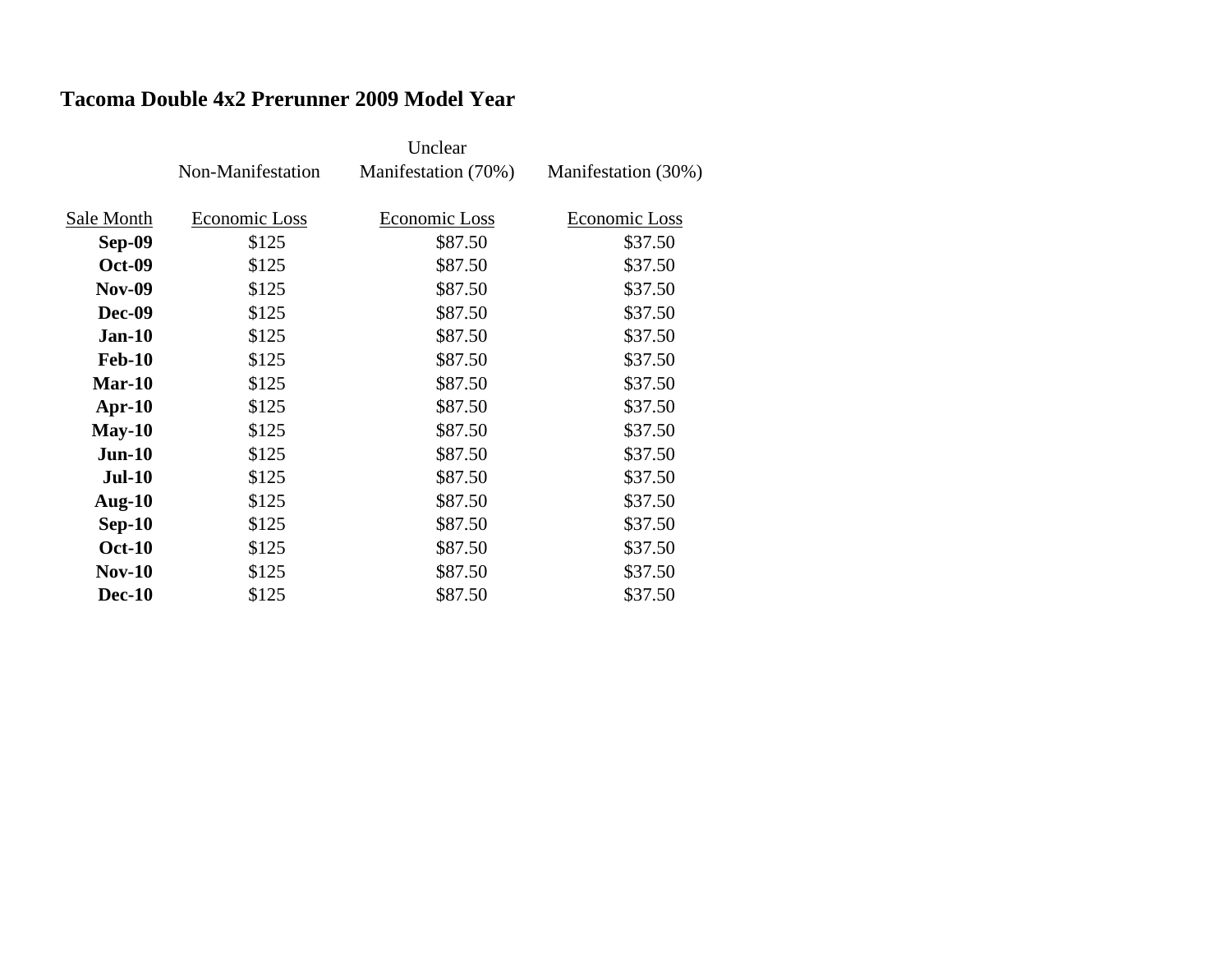### **Tacoma Double 4x2 Prerunner 2010 Model Year**

|               | Non-Manifestation | Manifestation (70%) | Manifestation (30%) |
|---------------|-------------------|---------------------|---------------------|
|               |                   |                     |                     |
| Sale Month    | Economic Loss     | Economic Loss       | Economic Loss       |
| Sep-09        | \$125             | \$87.50             | \$37.50             |
| <b>Oct-09</b> | \$125             | \$87.50             | \$37.50             |
| <b>Nov-09</b> | \$125             | \$87.50             | \$37.50             |
| Dec-09        | \$125             | \$87.50             | \$37.50             |
| $Jan-10$      | \$125             | \$87.50             | \$37.50             |
| <b>Feb-10</b> | \$125             | \$87.50             | \$37.50             |
| Mar-10        | \$125             | \$87.50             | \$37.50             |
| $Apr-10$      | \$125             | \$87.50             | \$37.50             |
| $May-10$      | \$125             | \$87.50             | \$37.50             |
| $Jun-10$      | \$125             | \$87.50             | \$37.50             |
| <b>Jul-10</b> | \$125             | \$87.50             | \$37.50             |
| Aug- $10$     | \$125             | \$87.50             | \$37.50             |
| $Sep-10$      | \$125             | \$87.50             | \$37.50             |
| <b>Oct-10</b> | \$125             | \$87.50             | \$37.50             |
| $Nov-10$      | \$125             | \$87.50             | \$37.50             |
| <b>Dec-10</b> | \$125             | \$87.50             | \$37.50             |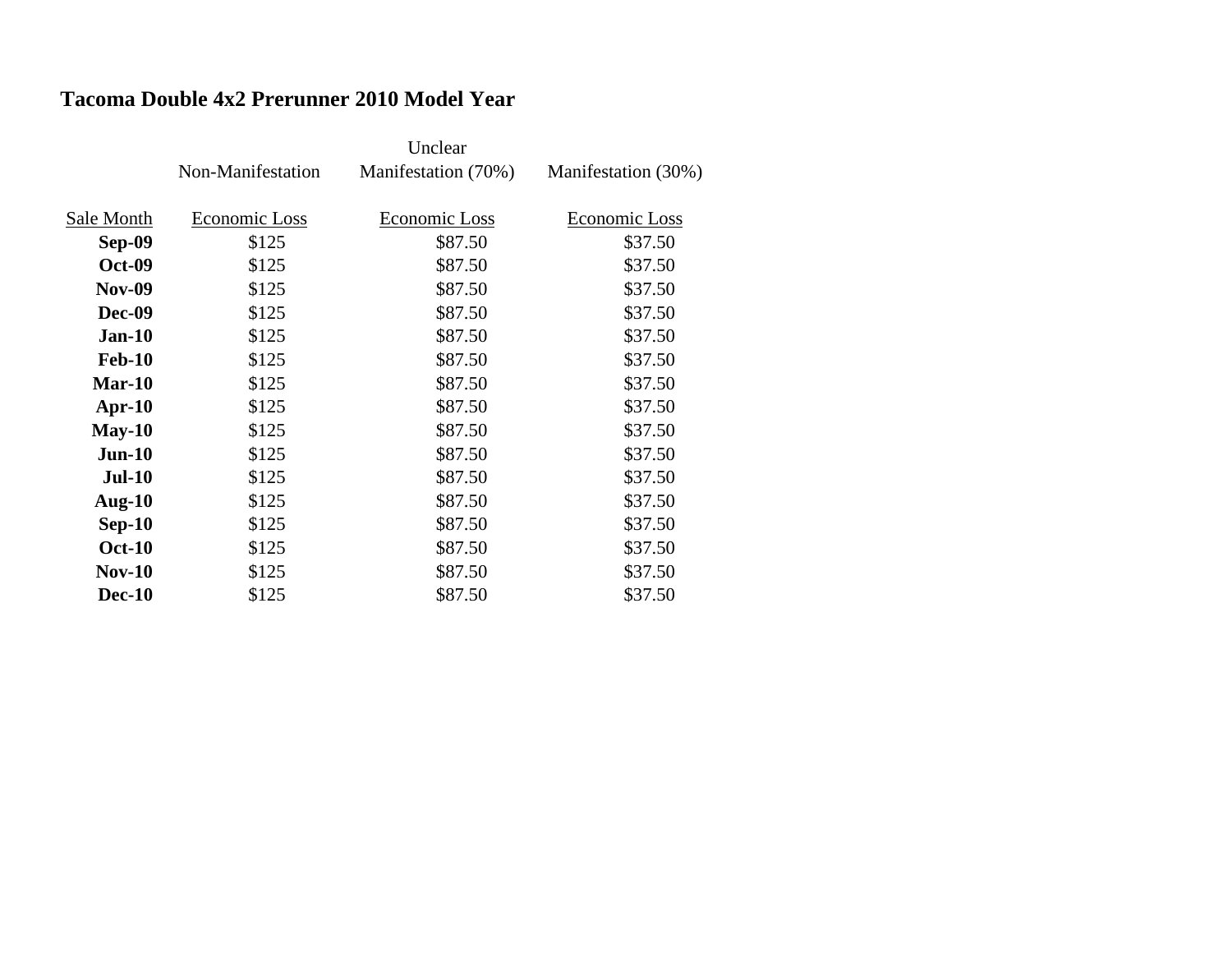#### **Tacoma Xtracab 4x2 Prerunner 2003 Model Year**

|               | Non-Manifestation | Manifestation (70%) | Manifestation (30%) |
|---------------|-------------------|---------------------|---------------------|
|               |                   |                     |                     |
| Sale Month    | Economic Loss     | Economic Loss       | Economic Loss       |
| Sep-09        | \$125             | \$87.50             | \$37.50             |
| <b>Oct-09</b> | \$125             | \$87.50             | \$37.50             |
| <b>Nov-09</b> | \$358             | \$250.60            | \$107.40            |
| Dec-09        | \$296             | \$207.20            | \$88.80             |
| $Jan-10$      | \$125             | \$87.50             | \$37.50             |
| <b>Feb-10</b> | \$125             | \$87.50             | \$37.50             |
| Mar-10        | \$125             | \$87.50             | \$37.50             |
| Apr- $10$     | \$384             | \$268.80            | \$115.20            |
| $May-10$      | \$125             | \$87.50             | \$37.50             |
| $Jun-10$      | \$548             | \$383.60            | \$164.40            |
| <b>Jul-10</b> | \$125             | \$87.50             | \$37.50             |
| Aug- $10$     | \$125             | \$87.50             | \$37.50             |
| $Sep-10$      | \$125             | \$87.50             | \$37.50             |
| <b>Oct-10</b> | \$357             | \$249.90            | \$107.10            |
| $Nov-10$      | \$125             | \$87.50             | \$37.50             |
| <b>Dec-10</b> | \$424             | \$296.80            | \$127.20            |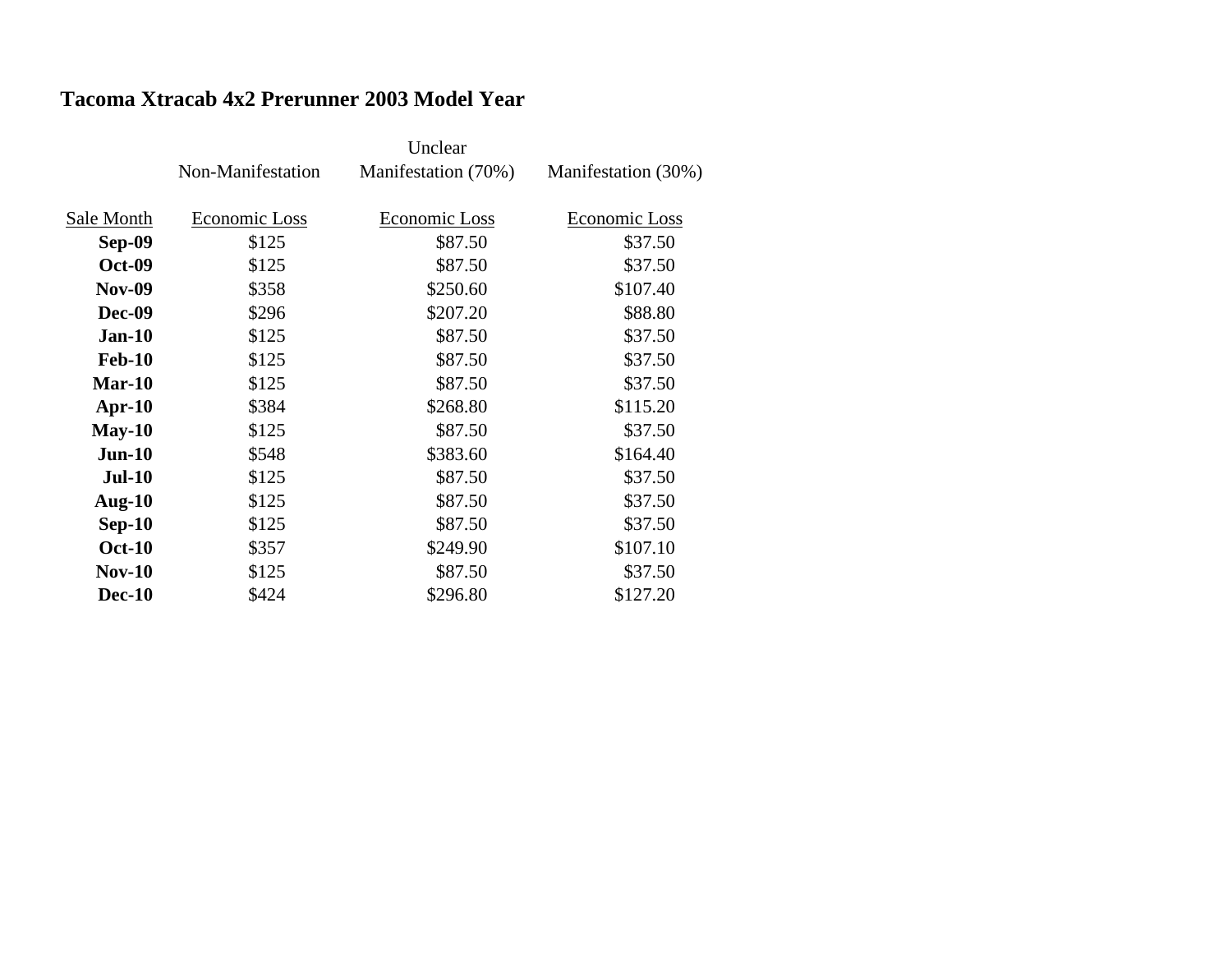#### **Tacoma Xtracab 4x2 Prerunner 2004 Model Year**

|               | Non-Manifestation | Manifestation (70%) | Manifestation (30%) |
|---------------|-------------------|---------------------|---------------------|
|               |                   |                     |                     |
| Sale Month    | Economic Loss     | Economic Loss       | Economic Loss       |
| <b>Sep-09</b> | \$125             | \$87.50             | \$37.50             |
| <b>Oct-09</b> | \$125             | \$87.50             | \$37.50             |
| <b>Nov-09</b> | \$125             | \$87.50             | \$37.50             |
| Dec-09        | \$125             | \$87.50             | \$37.50             |
| <b>Jan-10</b> | \$125             | \$87.50             | \$37.50             |
| <b>Feb-10</b> | \$125             | \$87.50             | \$37.50             |
| $Mar-10$      | \$125             | \$87.50             | \$37.50             |
| Apr- $10$     | \$125             | \$87.50             | \$37.50             |
| $May-10$      | \$125             | \$87.50             | \$37.50             |
| $Jun-10$      | \$125             | \$87.50             | \$37.50             |
| <b>Jul-10</b> | \$125             | \$87.50             | \$37.50             |
| Aug- $10$     | \$248             | \$173.60            | \$74.40             |
| $Sep-10$      | \$125             | \$87.50             | \$37.50             |
| <b>Oct-10</b> | \$701             | \$490.70            | \$210.30            |
| $Nov-10$      | \$125             | \$87.50             | \$37.50             |
| <b>Dec-10</b> | \$125             | \$87.50             | \$37.50             |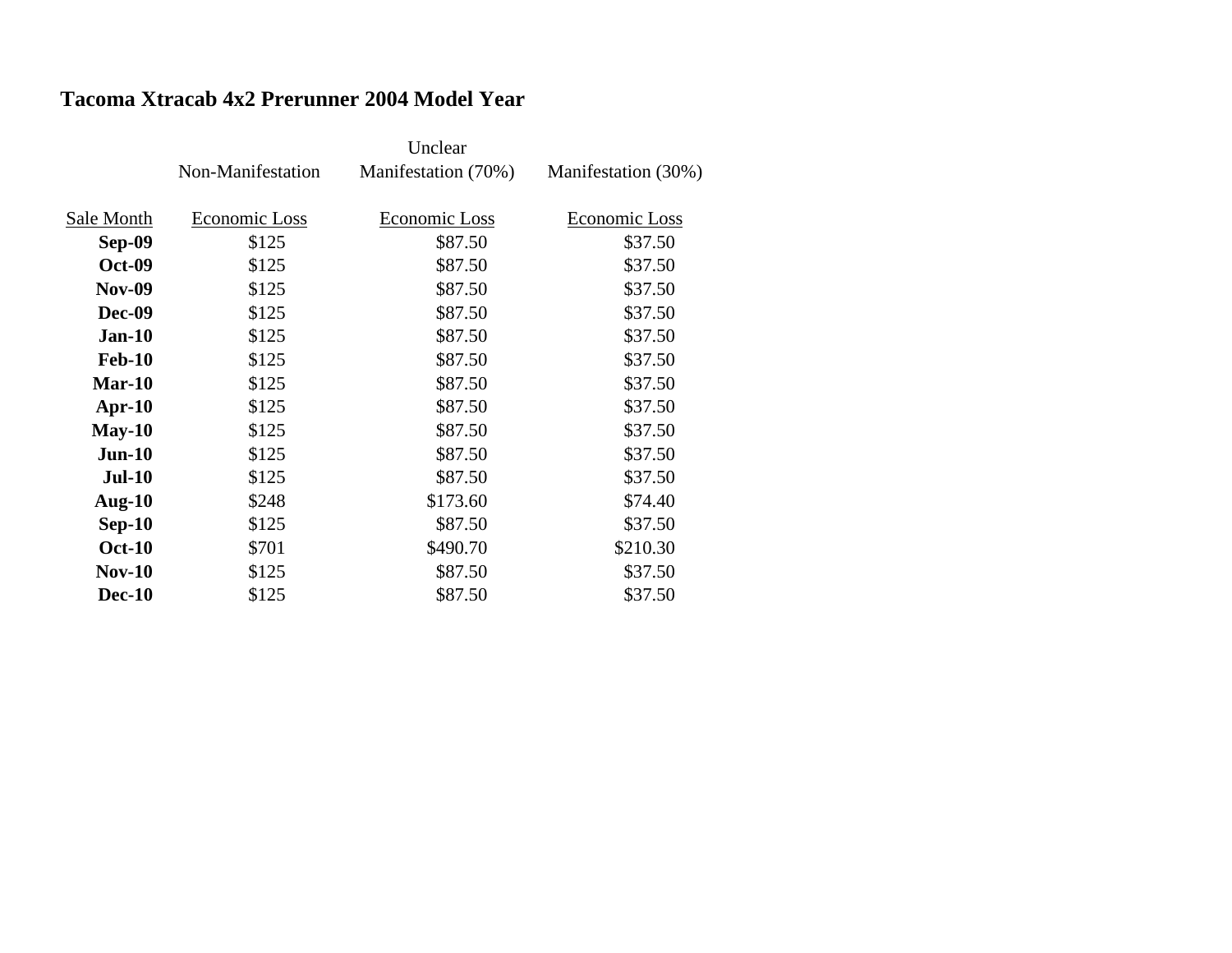# **Tacoma Regular 4x2 Prerunner 2003 Model Year**

|               | Non-Manifestation | Manifestation (70%) | Manifestation (30%) |
|---------------|-------------------|---------------------|---------------------|
|               |                   |                     |                     |
| Sale Month    | Economic Loss     | Economic Loss       | Economic Loss       |
| Sep-09        | \$125             | \$87.50             | \$37.50             |
| <b>Oct-09</b> | \$125             | \$87.50             | \$37.50             |
| <b>Nov-09</b> | \$272             | \$190.40            | \$81.60             |
| <b>Dec-09</b> | \$225             | \$157.50            | \$67.50             |
| $Jan-10$      | \$125             | \$87.50             | \$37.50             |
| <b>Feb-10</b> | \$125             | \$87.50             | \$37.50             |
| $Mar-10$      | \$125             | \$87.50             | \$37.50             |
| $Apr-10$      | \$291             | \$203.70            | \$87.30             |
| $May-10$      | \$125             | \$87.50             | \$37.50             |
| $Jun-10$      | \$420             | \$294.00            | \$126.00            |
| <b>Jul-10</b> | \$125             | \$87.50             | \$37.50             |
| Aug- $10$     | \$125             | \$87.50             | \$37.50             |
| $Sep-10$      | \$125             | \$87.50             | \$37.50             |
| <b>Oct-10</b> | \$274             | \$191.80            | \$82.20             |
| $Nov-10$      | \$125             | \$87.50             | \$37.50             |
| <b>Dec-10</b> | \$323             | \$226.10            | \$96.90             |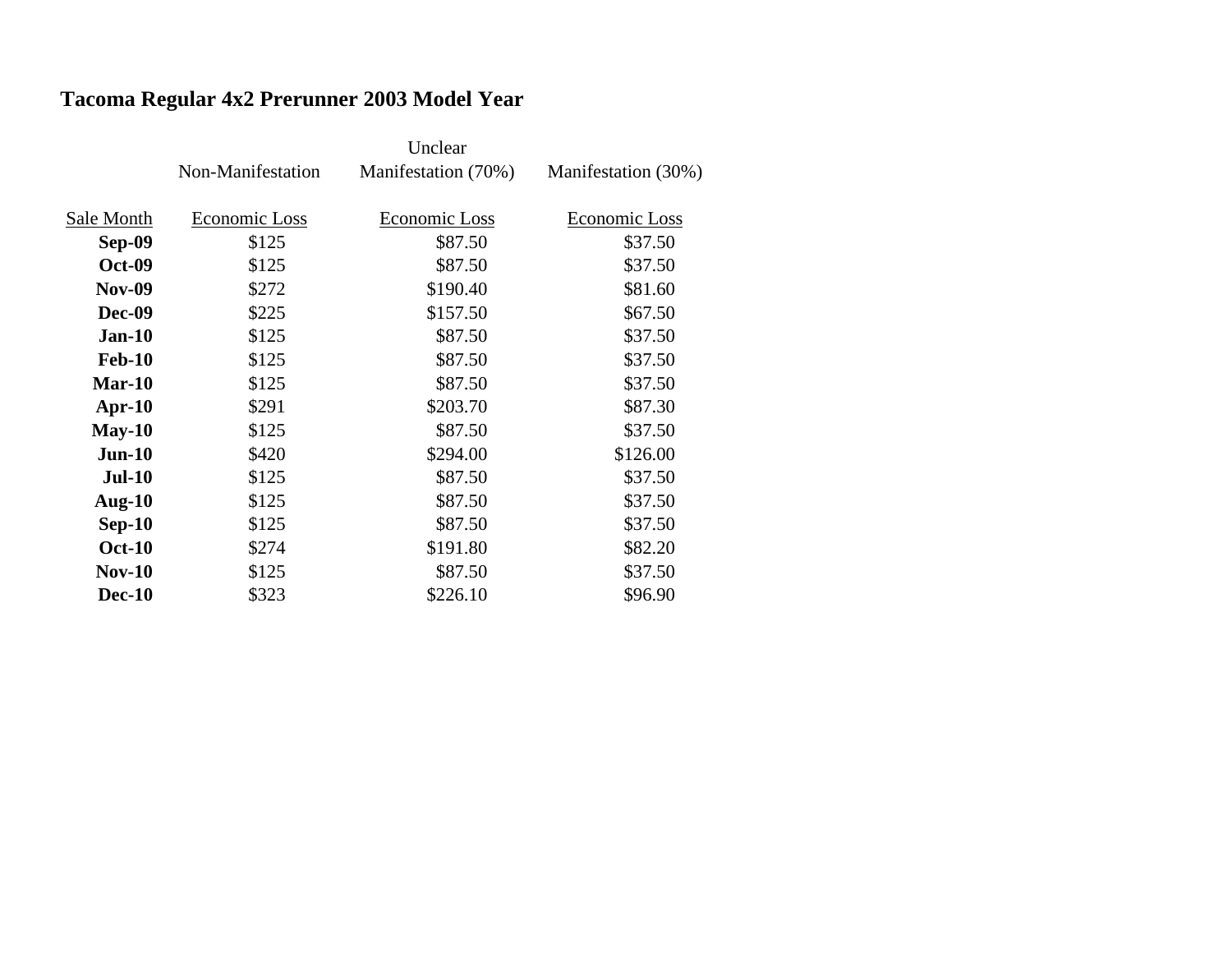## **Tacoma Regular 4x2 Prerunner 2004 Model Year**

|               | Non-Manifestation | Manifestation (70%) | Manifestation (30%) |
|---------------|-------------------|---------------------|---------------------|
|               |                   |                     |                     |
| Sale Month    | Economic Loss     | Economic Loss       | Economic Loss       |
| Sep-09        | \$125             | \$87.50             | \$37.50             |
| <b>Oct-09</b> | \$125             | \$87.50             | \$37.50             |
| <b>Nov-09</b> | \$125             | \$87.50             | \$37.50             |
| <b>Dec-09</b> | \$125             | \$87.50             | \$37.50             |
| $Jan-10$      | \$125             | \$87.50             | \$37.50             |
| <b>Feb-10</b> | \$125             | \$87.50             | \$37.50             |
| $Mar-10$      | \$125             | \$87.50             | \$37.50             |
| $Apr-10$      | \$125             | \$87.50             | \$37.50             |
| $May-10$      | \$125             | \$87.50             | \$37.50             |
| $Jun-10$      | \$125             | \$87.50             | \$37.50             |
| <b>Jul-10</b> | \$125             | \$87.50             | \$37.50             |
| Aug- $10$     | \$193             | \$135.10            | \$57.90             |
| $Sep-10$      | \$125             | \$87.50             | \$37.50             |
| <b>Oct-10</b> | \$542             | \$379.40            | \$162.60            |
| $Nov-10$      | \$125             | \$87.50             | \$37.50             |
| <b>Dec-10</b> | \$125             | \$87.50             | \$37.50             |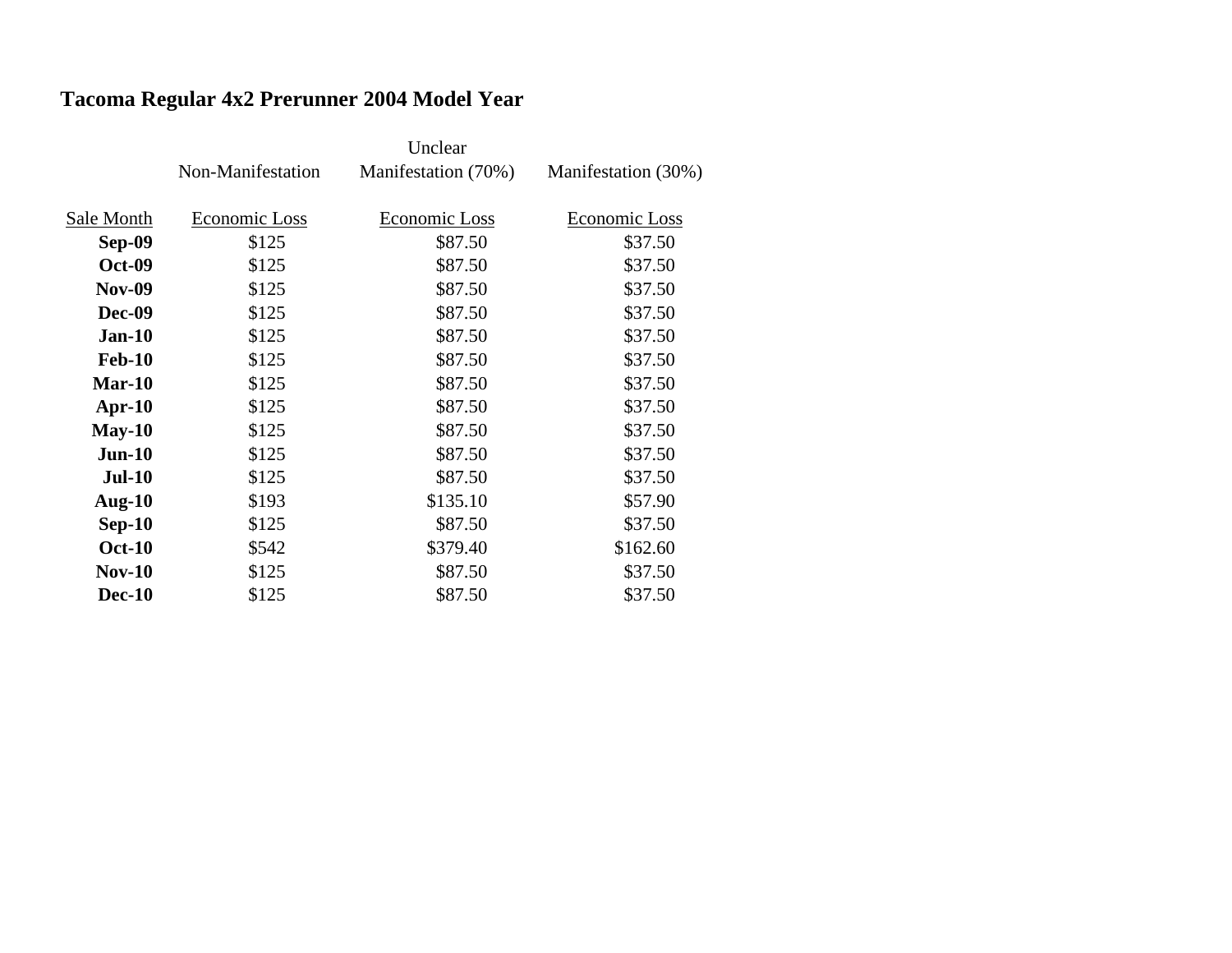# **Tacoma Regular 4x2 Prerunner 2005 Model Year**

|               | Non-Manifestation | Manifestation (70%) | Manifestation (30%) |
|---------------|-------------------|---------------------|---------------------|
|               |                   |                     |                     |
| Sale Month    | Economic Loss     | Economic Loss       | Economic Loss       |
| <b>Sep-09</b> | \$125             | \$87.50             | \$37.50             |
| <b>Oct-09</b> | \$125             | \$87.50             | \$37.50             |
| <b>Nov-09</b> | \$125             | \$87.50             | \$37.50             |
| <b>Dec-09</b> | \$302             | \$211.40            | \$90.60             |
| $Jan-10$      | \$125             | \$87.50             | \$37.50             |
| <b>Feb-10</b> | \$125             | \$87.50             | \$37.50             |
| $Mar-10$      | \$199             | \$139.30            | \$59.70             |
| Apr- $10$     | \$125             | \$87.50             | \$37.50             |
| $May-10$      | \$125             | \$87.50             | \$37.50             |
| $Jun-10$      | \$125             | \$87.50             | \$37.50             |
| <b>Jul-10</b> | \$125             | \$87.50             | \$37.50             |
| Aug- $10$     | \$125             | \$87.50             | \$37.50             |
| $Sep-10$      | \$125             | \$87.50             | \$37.50             |
| <b>Oct-10</b> | \$343             | \$240.10            | \$102.90            |
| <b>Nov-10</b> | \$125             | \$87.50             | \$37.50             |
| <b>Dec-10</b> | \$125             | \$87.50             | \$37.50             |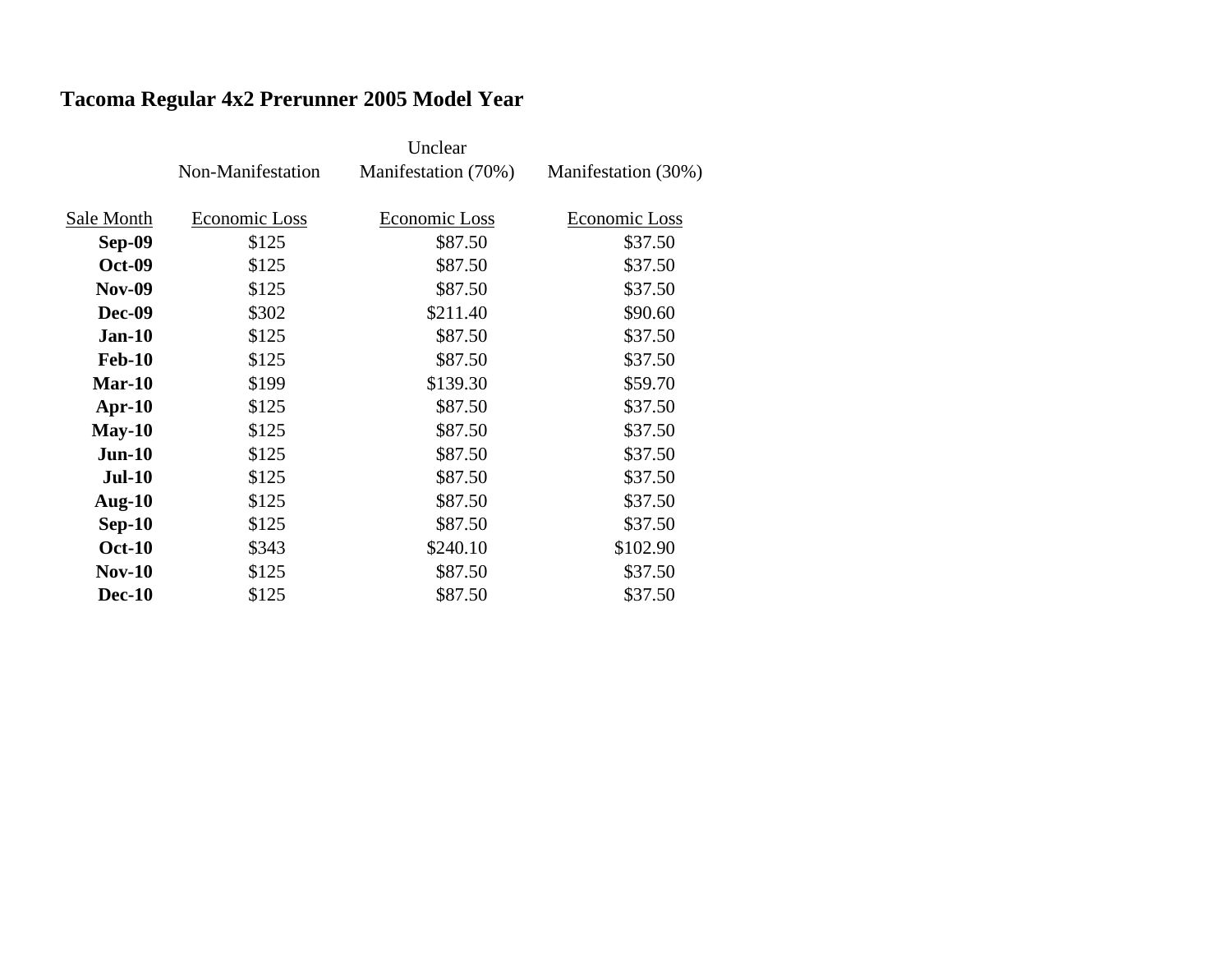# **Tacoma Regular 4x2 Prerunner 2006 Model Year**

|               | Non-Manifestation | Manifestation (70%) | Manifestation (30%) |
|---------------|-------------------|---------------------|---------------------|
|               |                   |                     |                     |
| Sale Month    | Economic Loss     | Economic Loss       | Economic Loss       |
| Sep-09        | \$125             | \$87.50             | \$37.50             |
| <b>Oct-09</b> | \$125             | \$87.50             | \$37.50             |
| <b>Nov-09</b> | \$125             | \$87.50             | \$37.50             |
| Dec-09        | \$125             | \$87.50             | \$37.50             |
| $Jan-10$      | \$125             | \$87.50             | \$37.50             |
| <b>Feb-10</b> | \$125             | \$87.50             | \$37.50             |
| Mar-10        | \$1,270           | \$889.00            | \$381.00            |
| $Apr-10$      | \$125             | \$87.50             | \$37.50             |
| $May-10$      | \$125             | \$87.50             | \$37.50             |
| $Jun-10$      | \$125             | \$87.50             | \$37.50             |
| <b>Jul-10</b> | \$125             | \$87.50             | \$37.50             |
| Aug- $10$     | \$372             | \$260.40            | \$111.60            |
| $Sep-10$      | \$125             | \$87.50             | \$37.50             |
| <b>Oct-10</b> | \$125             | \$87.50             | \$37.50             |
| $Nov-10$      | \$125             | \$87.50             | \$37.50             |
| <b>Dec-10</b> | \$174             | \$121.80            | \$52.20             |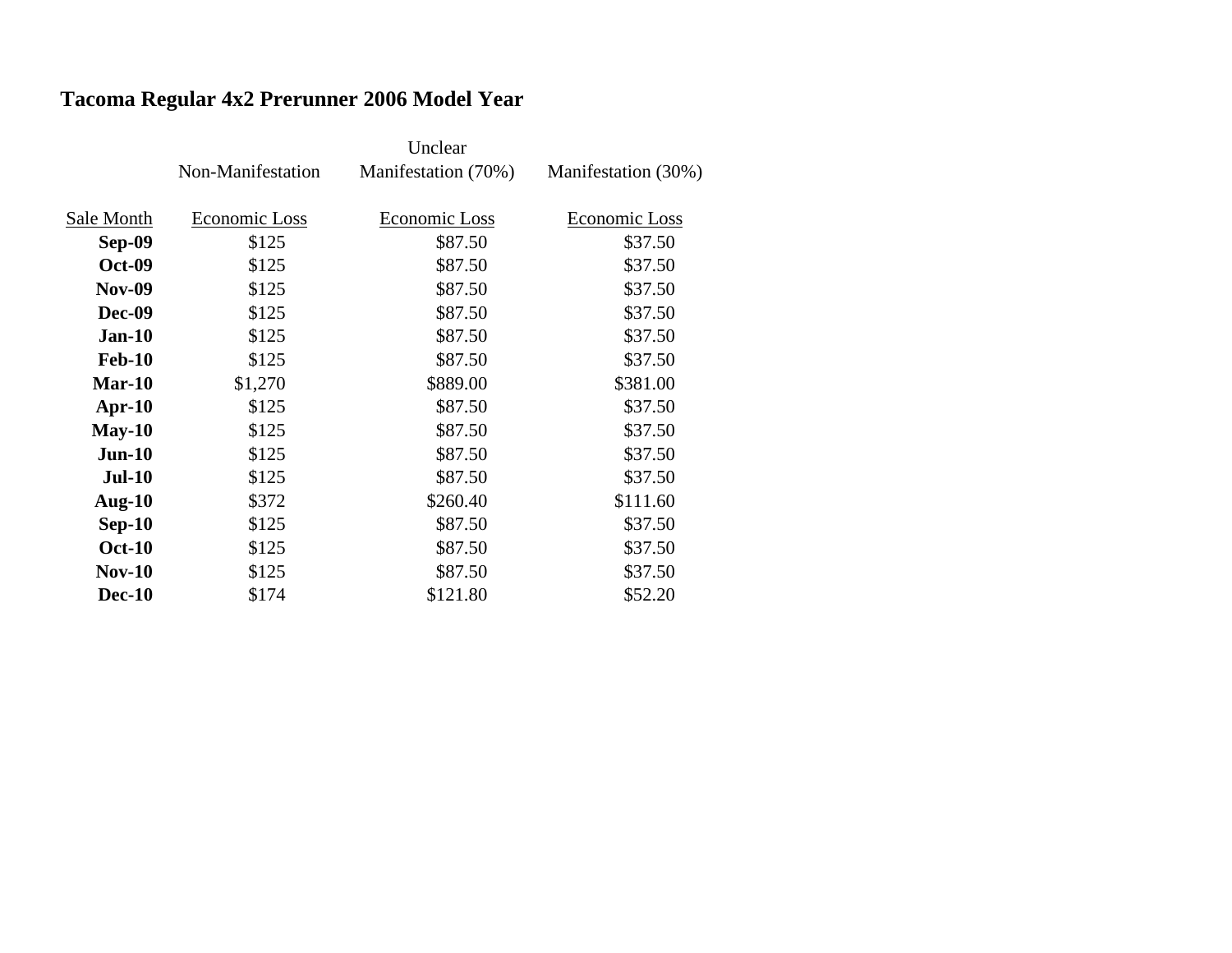# **Tacoma Regular 4x2 Prerunner 2007 Model Year**

|               | Non-Manifestation | Manifestation (70%) | Manifestation (30%) |
|---------------|-------------------|---------------------|---------------------|
|               |                   |                     |                     |
| Sale Month    | Economic Loss     | Economic Loss       | Economic Loss       |
| Sep-09        | \$125             | \$87.50             | \$37.50             |
| <b>Oct-09</b> | \$125             | \$87.50             | \$37.50             |
| <b>Nov-09</b> | \$125             | \$87.50             | \$37.50             |
| <b>Dec-09</b> | \$125             | \$87.50             | \$37.50             |
| $Jan-10$      | \$125             | \$87.50             | \$37.50             |
| <b>Feb-10</b> | \$183             | \$128.10            | \$54.90             |
| Mar-10        | \$846             | \$592.20            | \$253.80            |
| Apr- $10$     | \$461             | \$322.70            | \$138.30            |
| $May-10$      | \$1,338           | \$936.60            | \$401.40            |
| $Jun-10$      | \$125             | \$87.50             | \$37.50             |
| $Jul-10$      | \$125             | \$87.50             | \$37.50             |
| Aug- $10$     | \$240             | \$168.00            | \$72.00             |
| $Sep-10$      | \$125             | \$87.50             | \$37.50             |
| <b>Oct-10</b> | \$125             | \$87.50             | \$37.50             |
| $Nov-10$      | \$209             | \$146.30            | \$62.70             |
| <b>Dec-10</b> | \$482             | \$337.40            | \$144.60            |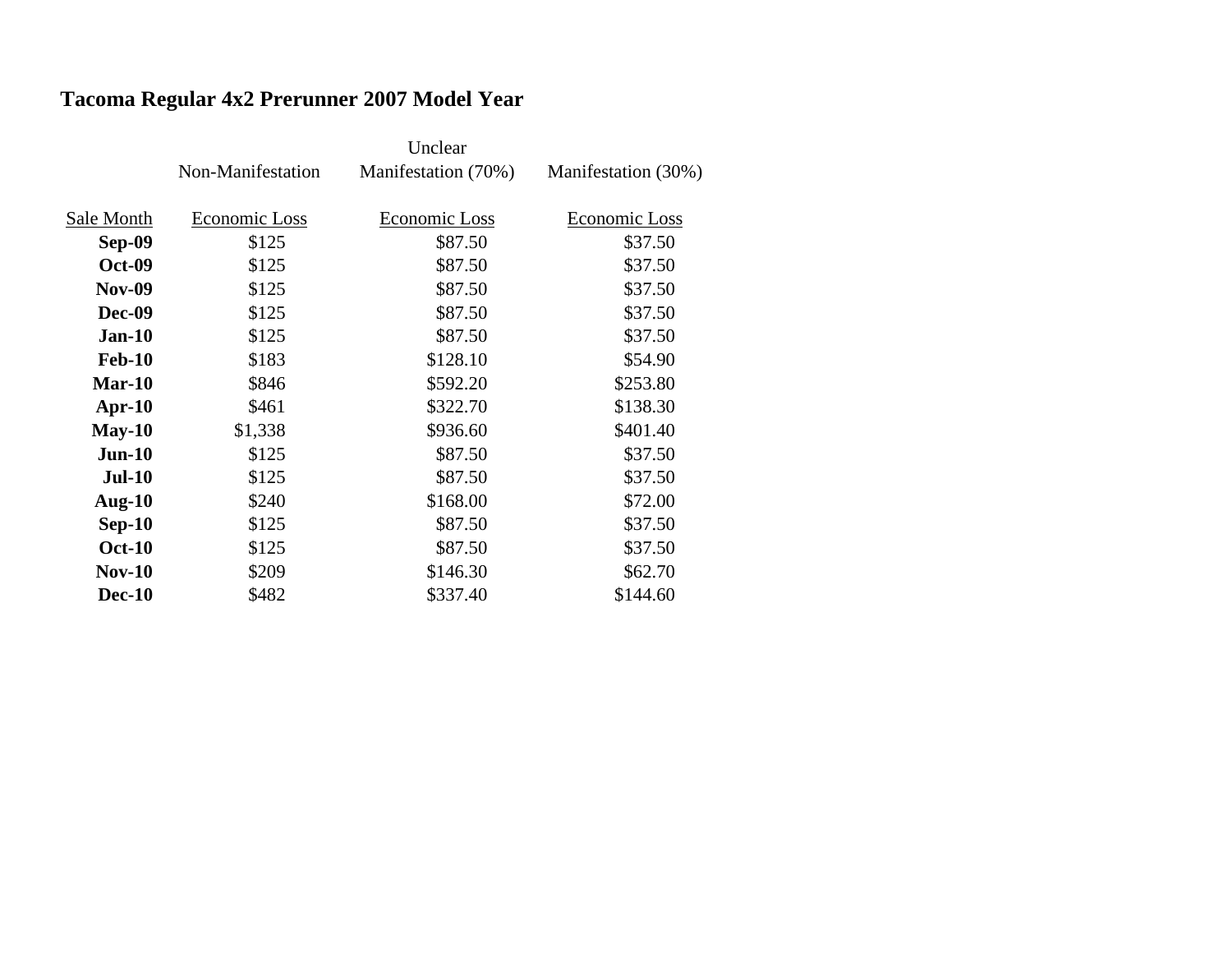# **Tacoma Regular 4x2 Prerunner 2008 Model Year**

|               | Non-Manifestation | Manifestation (70%) | Manifestation (30%) |
|---------------|-------------------|---------------------|---------------------|
|               |                   |                     |                     |
| Sale Month    | Economic Loss     | Economic Loss       | Economic Loss       |
| <b>Sep-09</b> | \$125             | \$87.50             | \$37.50             |
| <b>Oct-09</b> | \$125             | \$87.50             | \$37.50             |
| <b>Nov-09</b> | \$125             | \$87.50             | \$37.50             |
| <b>Dec-09</b> | \$204             | \$142.80            | \$61.20             |
| $Jan-10$      | \$519             | \$363.30            | \$155.70            |
| <b>Feb-10</b> | \$125             | \$87.50             | \$37.50             |
| $Mar-10$      | \$1,230           | \$861.00            | \$369.00            |
| $Apr-10$      | \$808             | \$565.60            | \$242.40            |
| $May-10$      | \$519             | \$363.30            | \$155.70            |
| $Jun-10$      | \$260             | \$182.00            | \$78.00             |
| <b>Jul-10</b> | \$218             | \$152.60            | \$65.40             |
| Aug- $10$     | \$544             | \$380.80            | \$163.20            |
| $Sep-10$      | \$125             | \$87.50             | \$37.50             |
| <b>Oct-10</b> | \$125             | \$87.50             | \$37.50             |
| $Nov-10$      | \$327             | \$228.90            | \$98.10             |
| <b>Dec-10</b> | \$411             | \$287.70            | \$123.30            |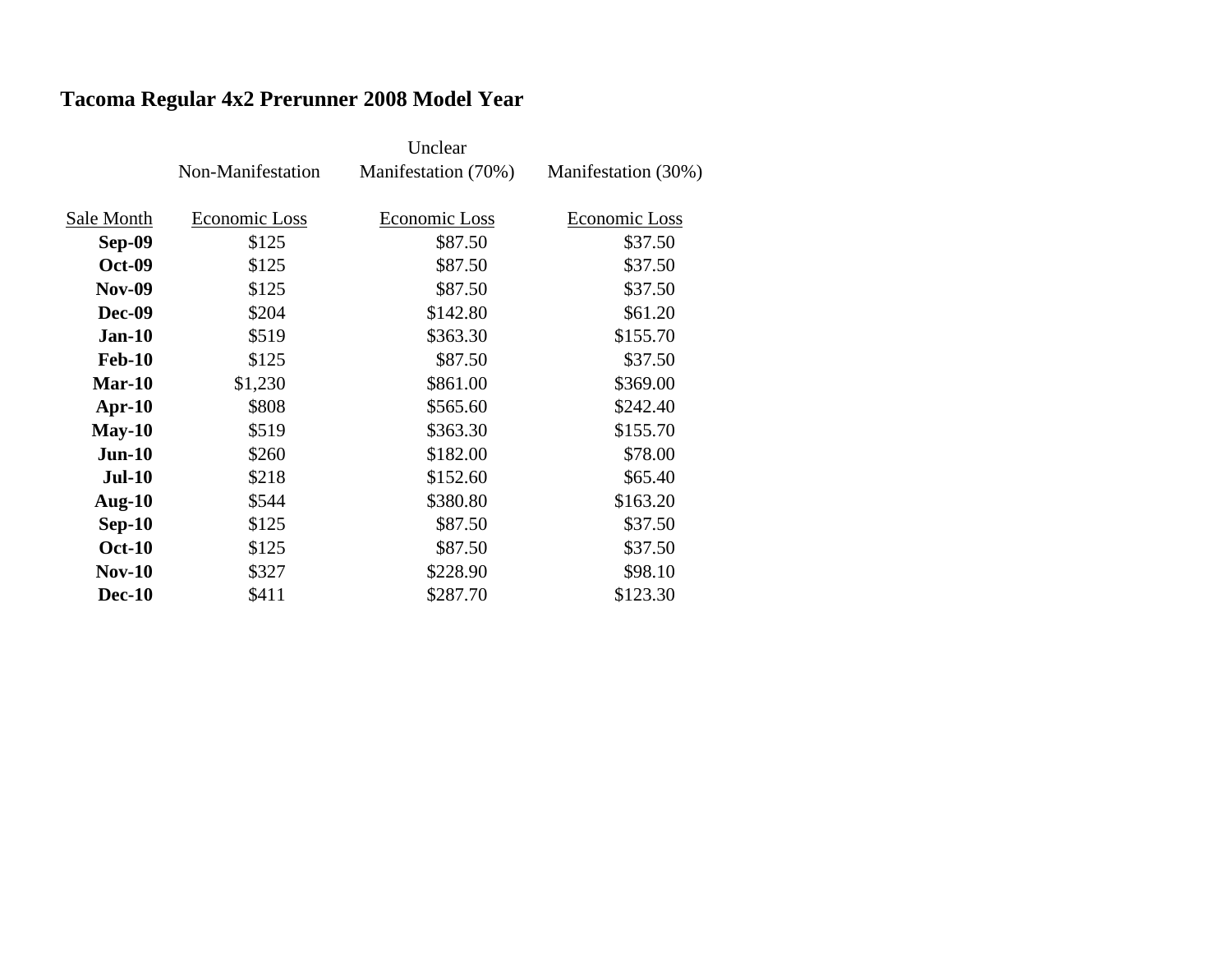## **Tacoma Regular 4x2 Prerunner 2009 Model Year**

|               |                   | Unclear             |                     |
|---------------|-------------------|---------------------|---------------------|
|               | Non-Manifestation | Manifestation (70%) | Manifestation (30%) |
|               |                   |                     |                     |
| Sale Month    | Economic Loss     | Economic Loss       | Economic Loss       |
| <b>Sep-09</b> | \$125             | \$87.50             | \$37.50             |
| <b>Oct-09</b> | \$125             | \$87.50             | \$37.50             |
| <b>Nov-09</b> | \$125             | \$87.50             | \$37.50             |
| <b>Dec-09</b> | \$125             | \$87.50             | \$37.50             |
| $Jan-10$      | \$125             | \$87.50             | \$37.50             |
| <b>Feb-10</b> | \$125             | \$87.50             | \$37.50             |
| $Mar-10$      | \$125             | \$87.50             | \$37.50             |
| $Apr-10$      | \$125             | \$87.50             | \$37.50             |
| $May-10$      | \$125             | \$87.50             | \$37.50             |
| $Jun-10$      | \$125             | \$87.50             | \$37.50             |
| <b>Jul-10</b> | \$125             | \$87.50             | \$37.50             |
| Aug- $10$     | \$125             | \$87.50             | \$37.50             |
| $Sep-10$      | \$125             | \$87.50             | \$37.50             |
| <b>Oct-10</b> | \$125             | \$87.50             | \$37.50             |
| $Nov-10$      | \$125             | \$87.50             | \$37.50             |
| <b>Dec-10</b> | \$125             | \$87.50             | \$37.50             |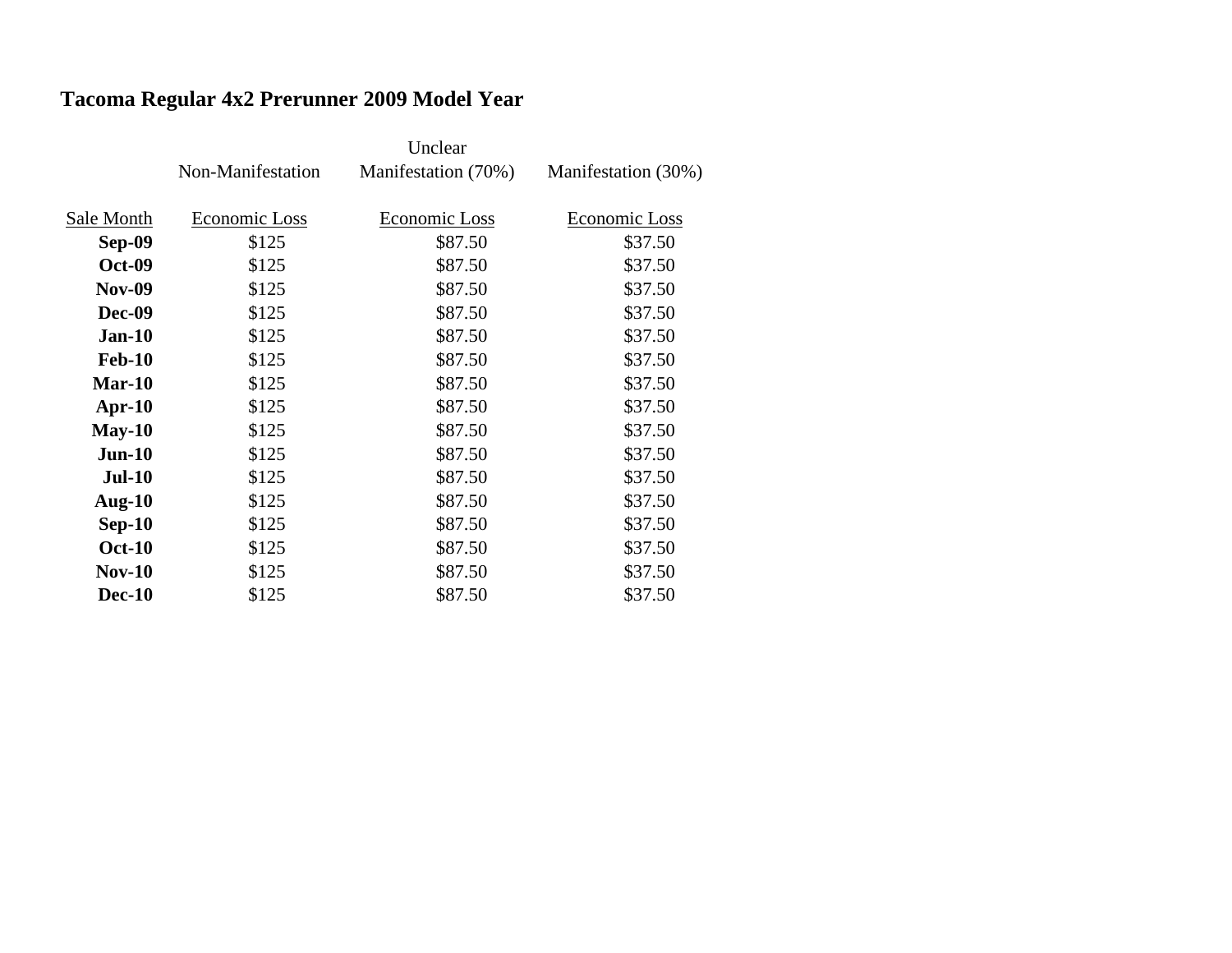# **Tacoma Regular 4x2 Prerunner 2010 Model Year**

|               | Non-Manifestation | Manifestation (70%) | Manifestation (30%) |
|---------------|-------------------|---------------------|---------------------|
|               |                   |                     |                     |
| Sale Month    | Economic Loss     | Economic Loss       | Economic Loss       |
| <b>Sep-09</b> | \$125             | \$87.50             | \$37.50             |
| <b>Oct-09</b> | \$125             | \$87.50             | \$37.50             |
| <b>Nov-09</b> | \$125             | \$87.50             | \$37.50             |
| <b>Dec-09</b> | \$125             | \$87.50             | \$37.50             |
| $Jan-10$      | \$125             | \$87.50             | \$37.50             |
| <b>Feb-10</b> | \$125             | \$87.50             | \$37.50             |
| $Mar-10$      | \$125             | \$87.50             | \$37.50             |
| Apr- $10$     | \$125             | \$87.50             | \$37.50             |
| $May-10$      | \$125             | \$87.50             | \$37.50             |
| $Jun-10$      | \$125             | \$87.50             | \$37.50             |
| <b>Jul-10</b> | \$125             | \$87.50             | \$37.50             |
| Aug- $10$     | \$125             | \$87.50             | \$37.50             |
| $Sep-10$      | \$125             | \$87.50             | \$37.50             |
| <b>Oct-10</b> | \$125             | \$87.50             | \$37.50             |
| <b>Nov-10</b> | \$125             | \$87.50             | \$37.50             |
| <b>Dec-10</b> | \$125             | \$87.50             | \$37.50             |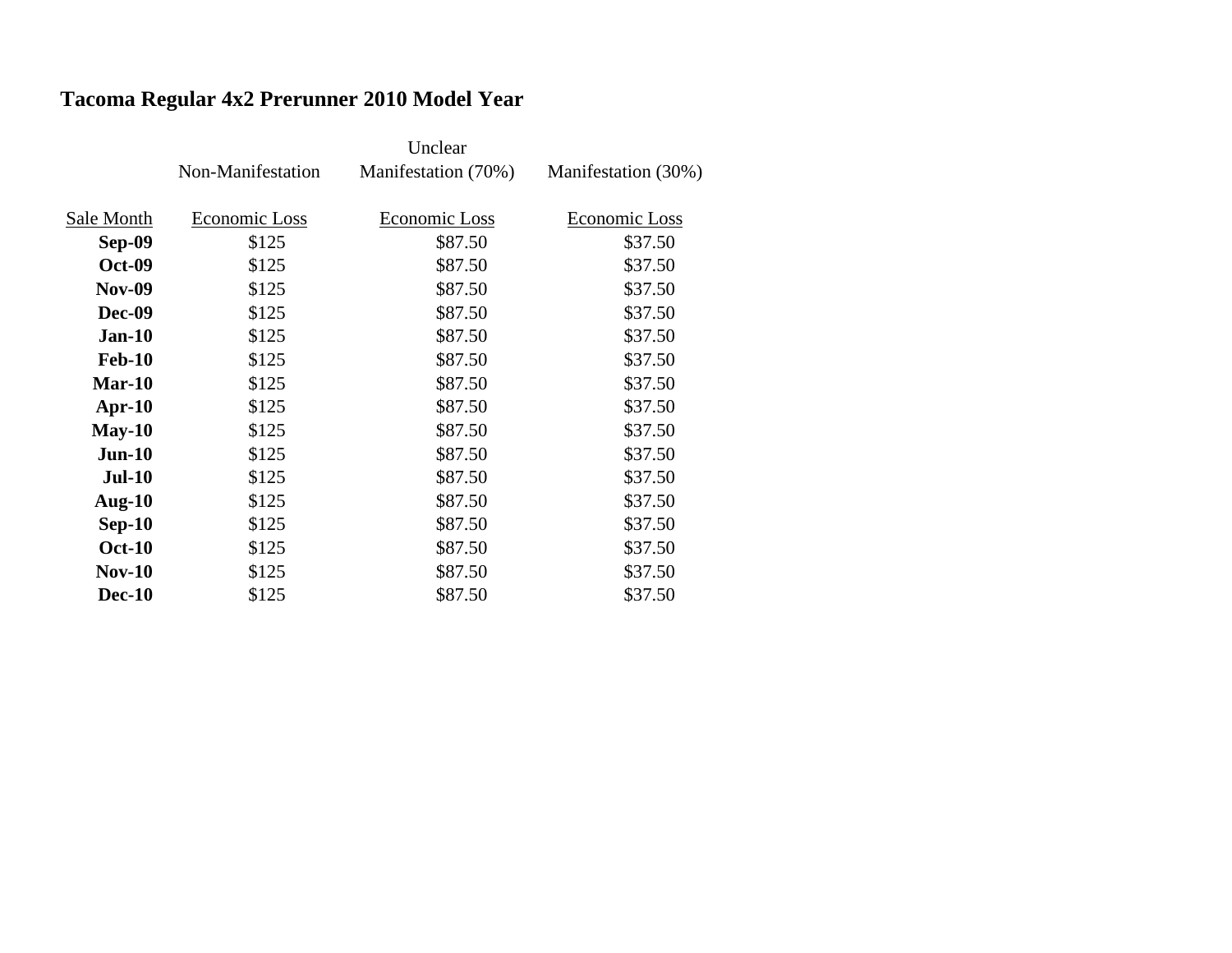### **Tacoma Access 4x2 Prerunner 2005 Model Year**

|               | Non-Manifestation | Manifestation (70%) | Manifestation (30%) |
|---------------|-------------------|---------------------|---------------------|
|               |                   |                     |                     |
| Sale Month    | Economic Loss     | Economic Loss       | Economic Loss       |
| <b>Sep-09</b> | \$125             | \$87.50             | \$37.50             |
| <b>Oct-09</b> | \$125             | \$87.50             | \$37.50             |
| <b>Nov-09</b> | \$125             | \$87.50             | \$37.50             |
| Dec-09        | \$405             | \$283.50            | \$121.50            |
| <b>Jan-10</b> | \$125             | \$87.50             | \$37.50             |
| <b>Feb-10</b> | \$125             | \$87.50             | \$37.50             |
| $Mar-10$      | \$271             | \$189.70            | \$81.30             |
| Apr- $10$     | \$125             | \$87.50             | \$37.50             |
| $May-10$      | \$125             | \$87.50             | \$37.50             |
| $Jun-10$      | \$125             | \$87.50             | \$37.50             |
| <b>Jul-10</b> | \$125             | \$87.50             | \$37.50             |
| Aug- $10$     | \$125             | \$87.50             | \$37.50             |
| $Sep-10$      | \$125             | \$87.50             | \$37.50             |
| <b>Oct-10</b> | \$466             | \$326.20            | \$139.80            |
| $Nov-10$      | \$125             | \$87.50             | \$37.50             |
| <b>Dec-10</b> | \$125             | \$87.50             | \$37.50             |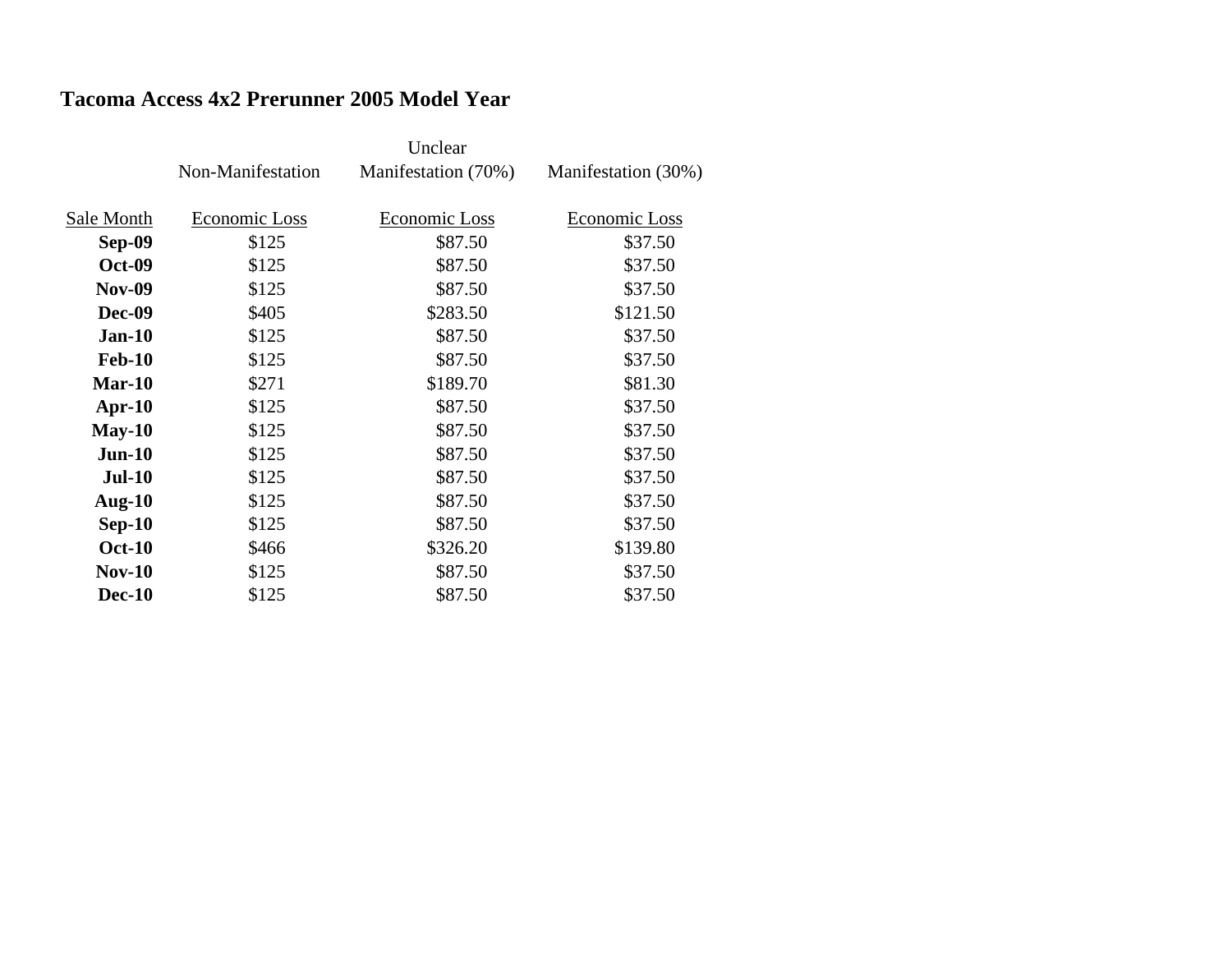### **Tacoma Access 4x2 Prerunner 2006 Model Year**

|               |                   | Unclear             |                     |
|---------------|-------------------|---------------------|---------------------|
|               | Non-Manifestation | Manifestation (70%) | Manifestation (30%) |
|               |                   |                     |                     |
| Sale Month    | Economic Loss     | Economic Loss       | Economic Loss       |
| Sep-09        | \$125             | \$87.50             | \$37.50             |
| <b>Oct-09</b> | \$125             | \$87.50             | \$37.50             |
| <b>Nov-09</b> | \$125             | \$87.50             | \$37.50             |
| <b>Dec-09</b> | \$125             | \$87.50             | \$37.50             |
| <b>Jan-10</b> | \$125             | \$87.50             | \$37.50             |
| <b>Feb-10</b> | \$125             | \$87.50             | \$37.50             |
| $Mar-10$      | \$1,704           | \$1,192.80          | \$511.20            |
| $Apr-10$      | \$125             | \$87.50             | \$37.50             |
| $May-10$      | \$125             | \$87.50             | \$37.50             |
| $Jun-10$      | \$125             | \$87.50             | \$37.50             |
| $Jul-10$      | \$125             | \$87.50             | \$37.50             |
| Aug- $10$     | \$506             | \$354.20            | \$151.80            |
| $Sep-10$      | \$125             | \$87.50             | \$37.50             |
| <b>Oct-10</b> | \$125             | \$87.50             | \$37.50             |
| $Nov-10$      | \$125             | \$87.50             | \$37.50             |
| <b>Dec-10</b> | \$235             | \$164.50            | \$70.50             |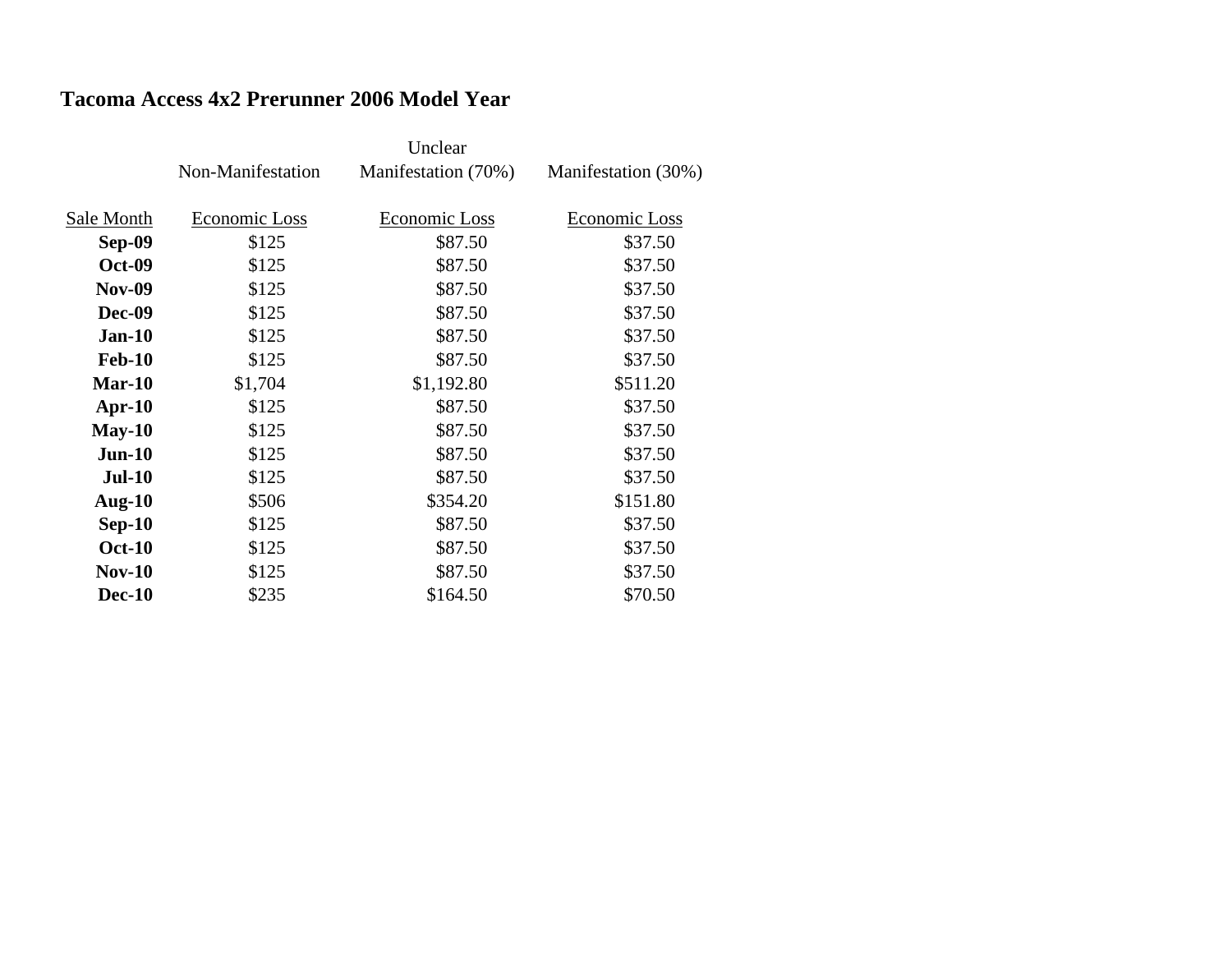### **Tacoma Access 4x2 Prerunner 2007 Model Year**

|               | Non-Manifestation | Manifestation (70%) | Manifestation (30%) |
|---------------|-------------------|---------------------|---------------------|
|               |                   |                     |                     |
| Sale Month    | Economic Loss     | Economic Loss       | Economic Loss       |
| <b>Sep-09</b> | \$125             | \$87.50             | \$37.50             |
| <b>Oct-09</b> | \$125             | \$87.50             | \$37.50             |
| <b>Nov-09</b> | \$125             | \$87.50             | \$37.50             |
| <b>Dec-09</b> | \$125             | \$87.50             | \$37.50             |
| <b>Jan-10</b> | \$125             | \$87.50             | \$37.50             |
| <b>Feb-10</b> | \$241             | \$168.70            | \$72.30             |
| $Mar-10$      | \$1,128           | \$789.60            | \$338.40            |
| $Apr-10$      | \$621             | \$434.70            | \$186.30            |
| $May-10$      | \$1,822           | \$1,275.40          | \$546.60            |
| $Jun-10$      | \$125             | \$87.50             | \$37.50             |
| <b>Jul-10</b> | \$125             | \$87.50             | \$37.50             |
| <b>Aug-10</b> | \$326             | \$228.20            | \$97.80             |
| $Sep-10$      | \$125             | \$87.50             | \$37.50             |
| <b>Oct-10</b> | \$125             | \$87.50             | \$37.50             |
| $Nov-10$      | \$284             | \$198.80            | \$85.20             |
| <b>Dec-10</b> | \$656             | \$459.20            | \$196.80            |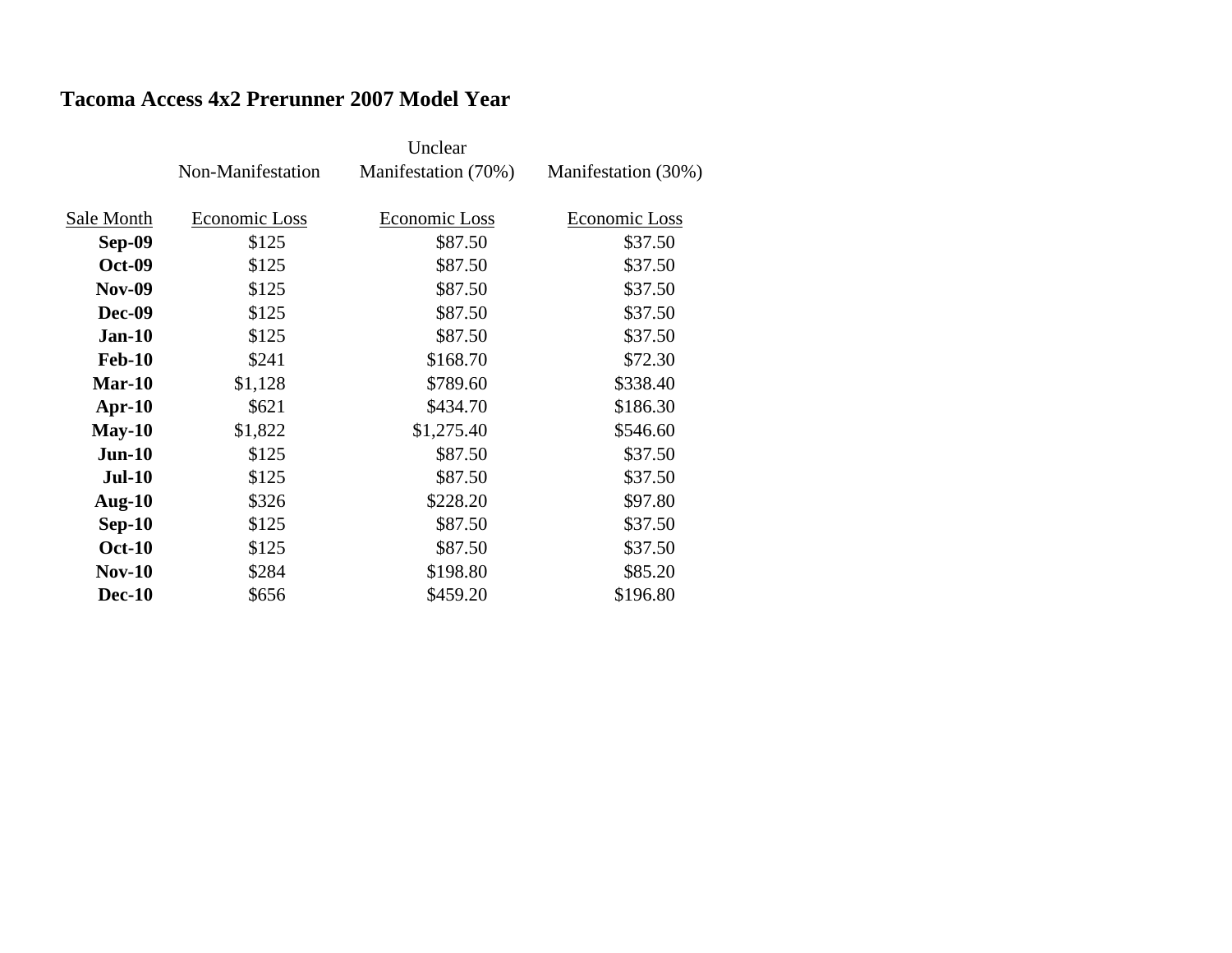### **Tacoma Access 4x2 Prerunner 2008 Model Year**

|               | Non-Manifestation | Manifestation (70%) | Manifestation (30%) |
|---------------|-------------------|---------------------|---------------------|
|               |                   |                     |                     |
| Sale Month    | Economic Loss     | Economic Loss       | Economic Loss       |
| Sep-09        | \$125             | \$87.50             | \$37.50             |
| <b>Oct-09</b> | \$125             | \$87.50             | \$37.50             |
| <b>Nov-09</b> | \$125             | \$87.50             | \$37.50             |
| <b>Dec-09</b> | \$268             | \$187.60            | \$80.40             |
| <b>Jan-10</b> | \$685             | \$479.50            | \$205.50            |
| <b>Feb-10</b> | \$125             | \$87.50             | \$37.50             |
| Mar-10        | \$1,639           | \$1,147.30          | \$491.70            |
| $Apr-10$      | \$1,078           | \$754.60            | \$323.40            |
| $May-10$      | \$698             | \$488.60            | \$209.40            |
| $Jun-10$      | \$350             | \$245.00            | \$105.00            |
| $Jul-10$      | \$292             | \$204.40            | \$87.60             |
| Aug- $10$     | \$729             | \$510.30            | \$218.70            |
| $Sep-10$      | \$125             | \$87.50             | \$37.50             |
| <b>Oct-10</b> | \$125             | \$87.50             | \$37.50             |
| $Nov-10$      | \$436             | \$305.20            | \$130.80            |
| <b>Dec-10</b> | \$550             | \$385.00            | \$165.00            |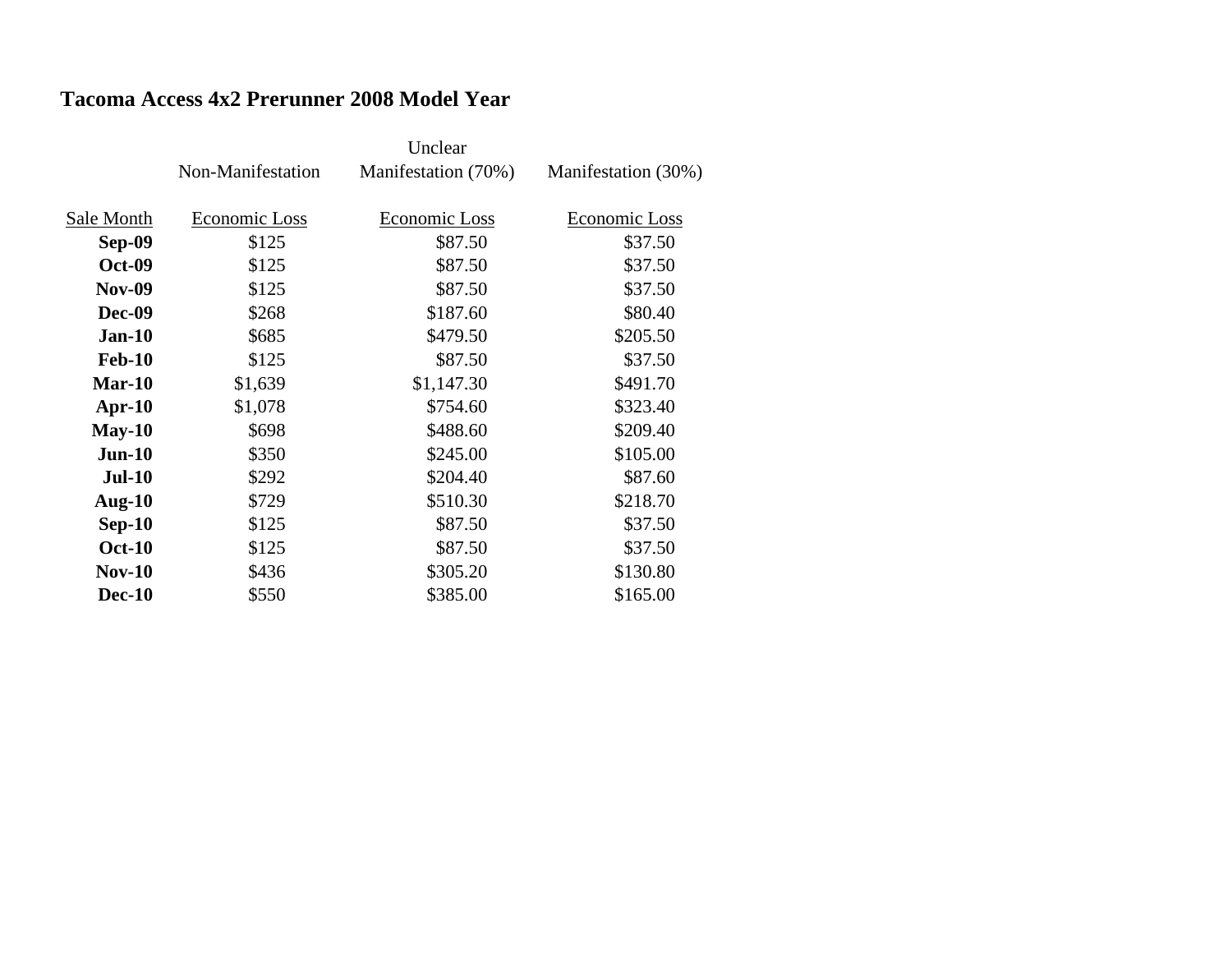### **Tacoma Access 4x2 Prerunner 2009 Model Year**

|               |                   | Unclear             |                     |
|---------------|-------------------|---------------------|---------------------|
|               | Non-Manifestation | Manifestation (70%) | Manifestation (30%) |
|               |                   |                     |                     |
| Sale Month    | Economic Loss     | Economic Loss       | Economic Loss       |
| <b>Sep-09</b> | \$125             | \$87.50             | \$37.50             |
| <b>Oct-09</b> | \$125             | \$87.50             | \$37.50             |
| <b>Nov-09</b> | \$125             | \$87.50             | \$37.50             |
| <b>Dec-09</b> | \$125             | \$87.50             | \$37.50             |
| <b>Jan-10</b> | \$125             | \$87.50             | \$37.50             |
| <b>Feb-10</b> | \$125             | \$87.50             | \$37.50             |
| $Mar-10$      | \$125             | \$87.50             | \$37.50             |
| $Apr-10$      | \$125             | \$87.50             | \$37.50             |
| $May-10$      | \$125             | \$87.50             | \$37.50             |
| $Jun-10$      | \$125             | \$87.50             | \$37.50             |
| <b>Jul-10</b> | \$125             | \$87.50             | \$37.50             |
| <b>Aug-10</b> | \$125             | \$87.50             | \$37.50             |
| $Sep-10$      | \$125             | \$87.50             | \$37.50             |
| <b>Oct-10</b> | \$125             | \$87.50             | \$37.50             |
| $Nov-10$      | \$125             | \$87.50             | \$37.50             |
| <b>Dec-10</b> | \$125             | \$87.50             | \$37.50             |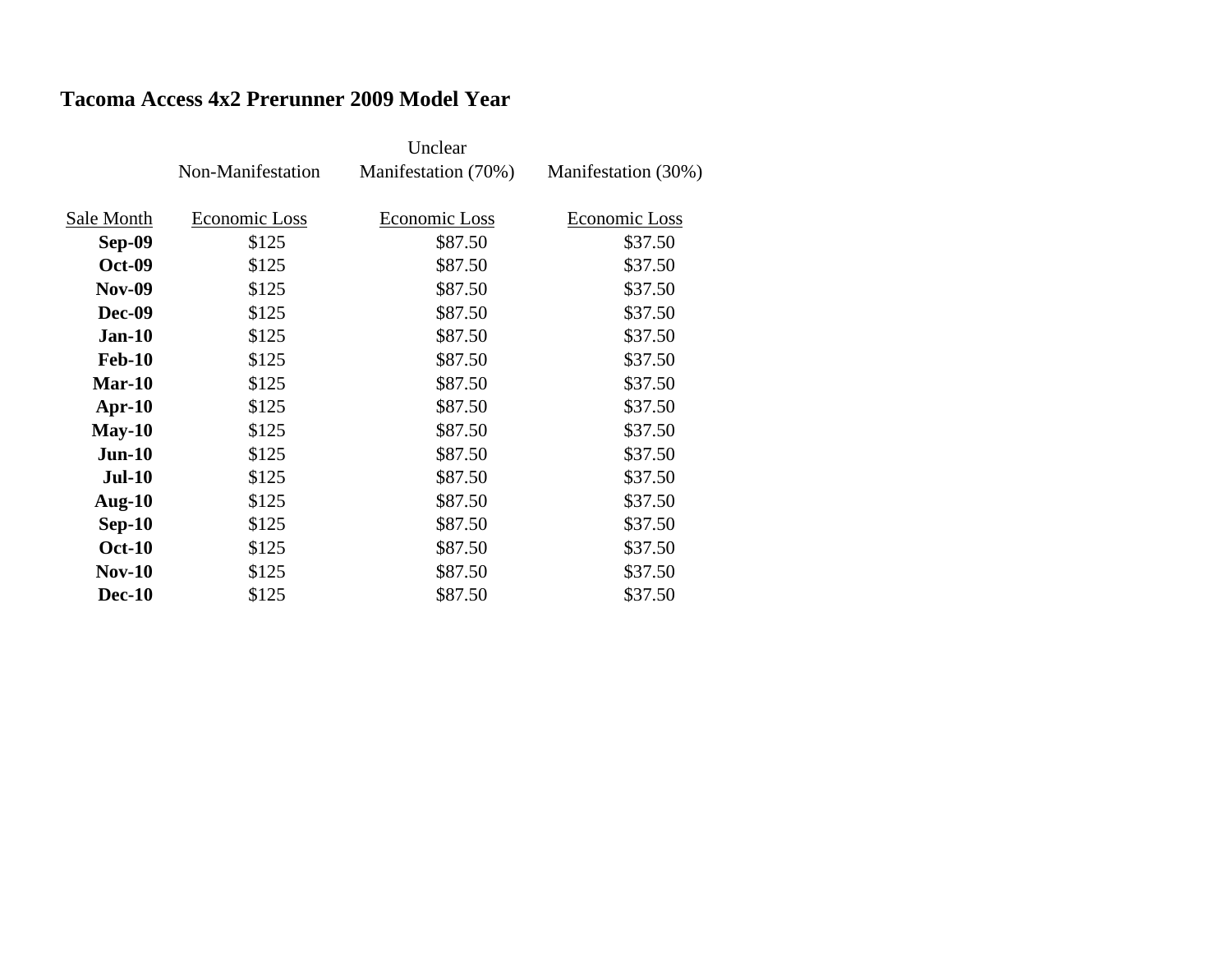### **Tacoma Access 4x2 Prerunner 2010 Model Year**

|               |                   | Unclear             |                     |
|---------------|-------------------|---------------------|---------------------|
|               | Non-Manifestation | Manifestation (70%) | Manifestation (30%) |
|               |                   |                     |                     |
| Sale Month    | Economic Loss     | Economic Loss       | Economic Loss       |
| <b>Sep-09</b> | \$125             | \$87.50             | \$37.50             |
| <b>Oct-09</b> | \$125             | \$87.50             | \$37.50             |
| <b>Nov-09</b> | \$125             | \$87.50             | \$37.50             |
| <b>Dec-09</b> | \$125             | \$87.50             | \$37.50             |
| <b>Jan-10</b> | \$125             | \$87.50             | \$37.50             |
| <b>Feb-10</b> | \$125             | \$87.50             | \$37.50             |
| $Mar-10$      | \$125             | \$87.50             | \$37.50             |
| $Apr-10$      | \$125             | \$87.50             | \$37.50             |
| $May-10$      | \$125             | \$87.50             | \$37.50             |
| $Jun-10$      | \$125             | \$87.50             | \$37.50             |
| <b>Jul-10</b> | \$125             | \$87.50             | \$37.50             |
| <b>Aug-10</b> | \$125             | \$87.50             | \$37.50             |
| $Sep-10$      | \$125             | \$87.50             | \$37.50             |
| <b>Oct-10</b> | \$125             | \$87.50             | \$37.50             |
| $Nov-10$      | \$125             | \$87.50             | \$37.50             |
| <b>Dec-10</b> | \$125             | \$87.50             | \$37.50             |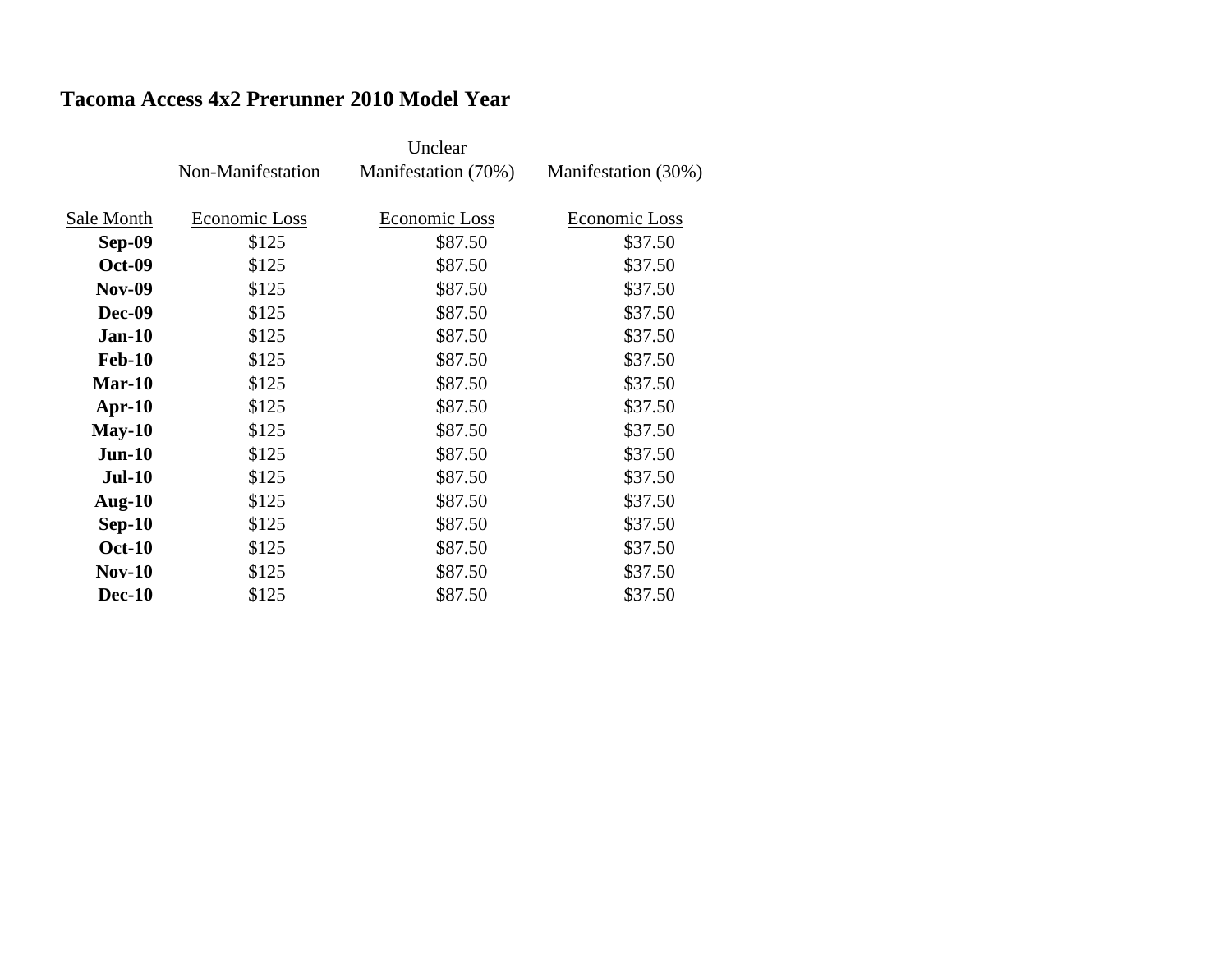#### **Tacoma Xtracab 4x2 2003 Model Year**

|               | Non-Manifestation | Manifestation (70%) | Manifestation (30%) |
|---------------|-------------------|---------------------|---------------------|
| Sale Month    | Economic Loss     | Economic Loss       | Economic Loss       |
| <b>Sep-09</b> | \$125             | \$87.50             | \$37.50             |
| <b>Oct-09</b> | \$125             | \$87.50             | \$37.50             |
| <b>Nov-09</b> | \$296             | \$207.20            | \$88.80             |
| <b>Dec-09</b> | \$244             | \$170.80            | \$73.20             |
| $Jan-10$      | \$125             | \$87.50             | \$37.50             |
| <b>Feb-10</b> | \$125             | \$87.50             | \$37.50             |
| $Mar-10$      | \$125             | \$87.50             | \$37.50             |
|               |                   |                     |                     |
| $Apr-10$      | \$317             | \$221.90            | \$95.10             |
| $May-10$      | \$125             | \$87.50             | \$37.50             |
| $Jun-10$      | \$452             | \$316.40            | \$135.60            |
| $Jul-10$      | \$125             | \$87.50             | \$37.50             |
| Aug- $10$     | \$125             | \$87.50             | \$37.50             |
| $Sep-10$      | \$125             | \$87.50             | \$37.50             |
| <b>Oct-10</b> | \$293             | \$205.10            | \$87.90             |
| <b>Nov-10</b> | \$125             | \$87.50             | \$37.50             |
| <b>Dec-10</b> | \$348             | \$243.60            | \$104.40            |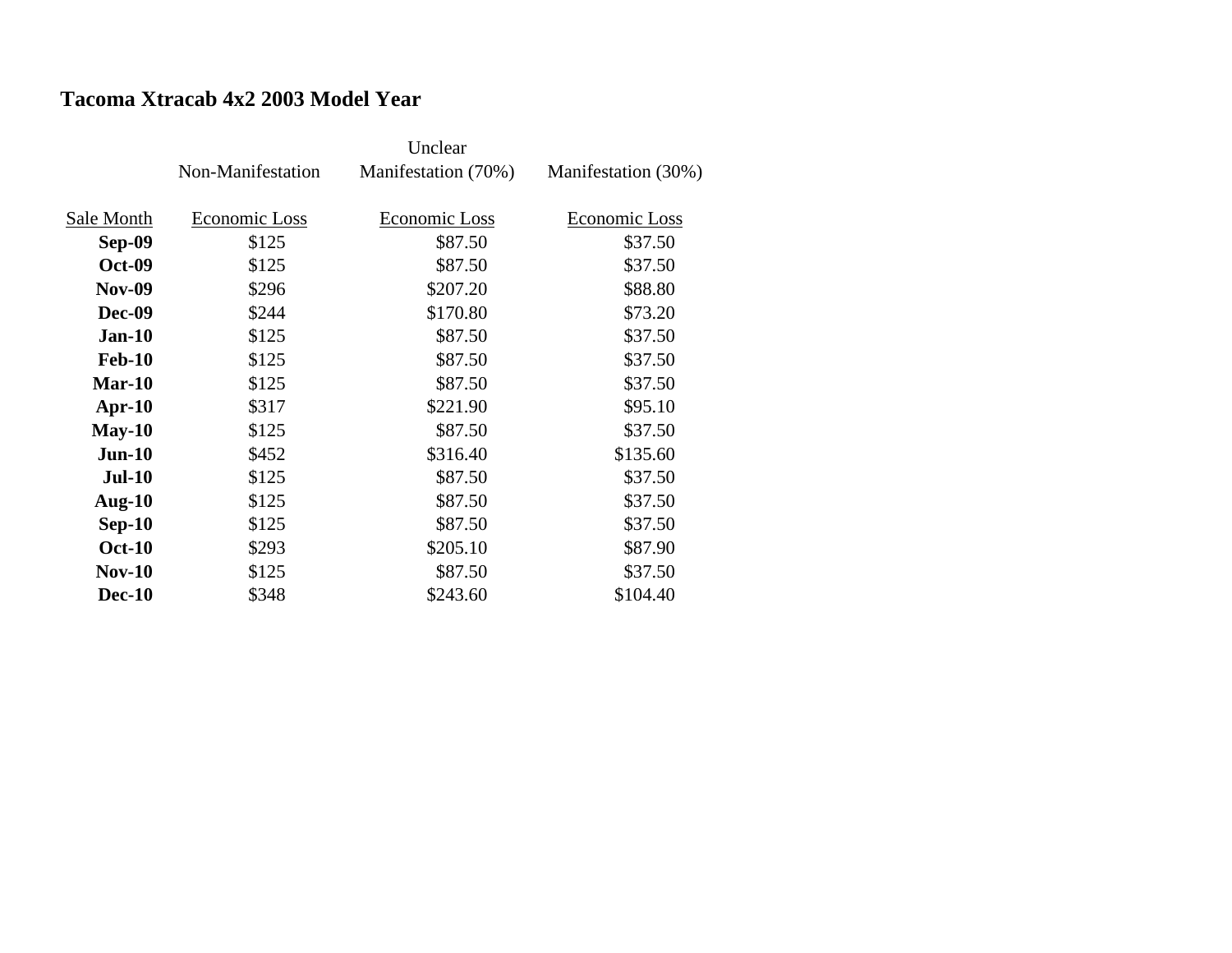#### **Tacoma Xtracab 4x2 2004 Model Year**

|               | Non-Manifestation | Manifestation (70%) | Manifestation (30%) |
|---------------|-------------------|---------------------|---------------------|
| Sale Month    | Economic Loss     | Economic Loss       | Economic Loss       |
| <b>Sep-09</b> | \$125             | \$87.50             | \$37.50             |
| <b>Oct-09</b> | \$125             | \$87.50             | \$37.50             |
| <b>Nov-09</b> | \$125             | \$87.50             | \$37.50             |
| <b>Dec-09</b> | \$125             | \$87.50             | \$37.50             |
| $Jan-10$      | \$125             | \$87.50             | \$37.50             |
| <b>Feb-10</b> | \$125             | \$87.50             | \$37.50             |
| $Mar-10$      | \$125             | \$87.50             | \$37.50             |
| $Apr-10$      | \$125             | \$87.50             | \$37.50             |
| $May-10$      | \$125             | \$87.50             | \$37.50             |
| $Jun-10$      | \$125             | \$87.50             | \$37.50             |
| <b>Jul-10</b> | \$125             | \$87.50             | \$37.50             |
| Aug- $10$     | \$203             | \$142.10            | \$60.90             |
| $Sep-10$      | \$125             | \$87.50             | \$37.50             |
| <b>Oct-10</b> | \$569             | \$398.30            | \$170.70            |
| <b>Nov-10</b> | \$125             | \$87.50             | \$37.50             |
| <b>Dec-10</b> | \$125             | \$87.50             | \$37.50             |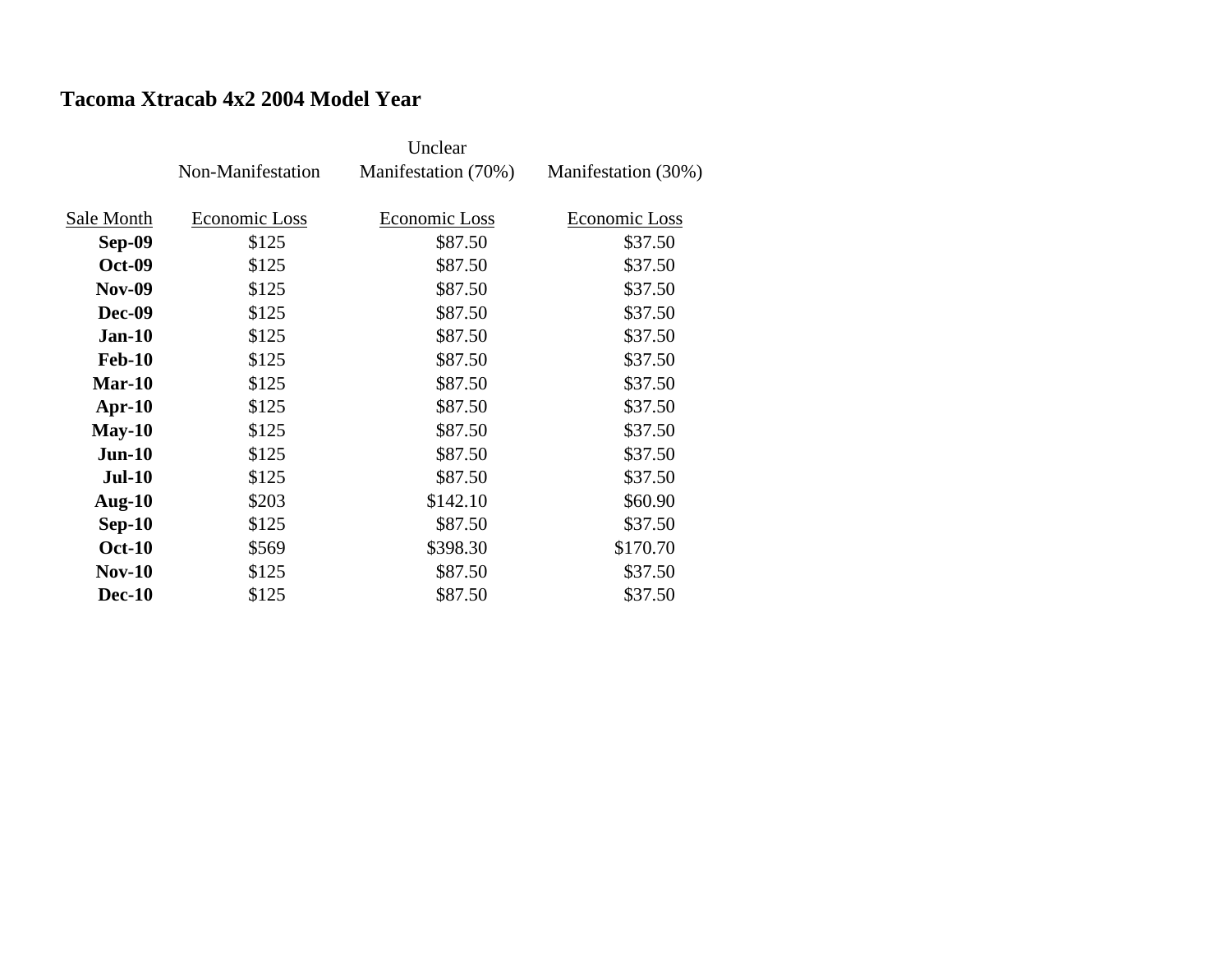## **Tacoma Regular 4x2 2003 Model Year**

|               | Non-Manifestation | Manifestation (70%) | Manifestation (30%) |
|---------------|-------------------|---------------------|---------------------|
|               |                   |                     |                     |
| Sale Month    | Economic Loss     | Economic Loss       | Economic Loss       |
| <b>Sep-09</b> | \$125             | \$87.50             | \$37.50             |
| <b>Oct-09</b> | \$125             | \$87.50             | \$37.50             |
| <b>Nov-09</b> | \$229             | \$160.30            | \$68.70             |
| <b>Dec-09</b> | \$189             | \$132.30            | \$56.70             |
| $Jan-10$      | \$125             | \$87.50             | \$37.50             |
| <b>Feb-10</b> | \$125             | \$87.50             | \$37.50             |
| $Mar-10$      | \$125             | \$87.50             | \$37.50             |
| $Apr-10$      | \$244             | \$170.80            | \$73.20             |
| $May-10$      | \$125             | \$87.50             | \$37.50             |
| $Jun-10$      | \$352             | \$246.40            | \$105.60            |
| <b>Jul-10</b> | \$125             | \$87.50             | \$37.50             |
| Aug- $10$     | \$125             | \$87.50             | \$37.50             |
| $Sep-10$      | \$125             | \$87.50             | \$37.50             |
| <b>Oct-10</b> | \$229             | \$160.30            | \$68.70             |
| $Nov-10$      | \$125             | \$87.50             | \$37.50             |
| <b>Dec-10</b> | \$269             | \$188.30            | \$80.70             |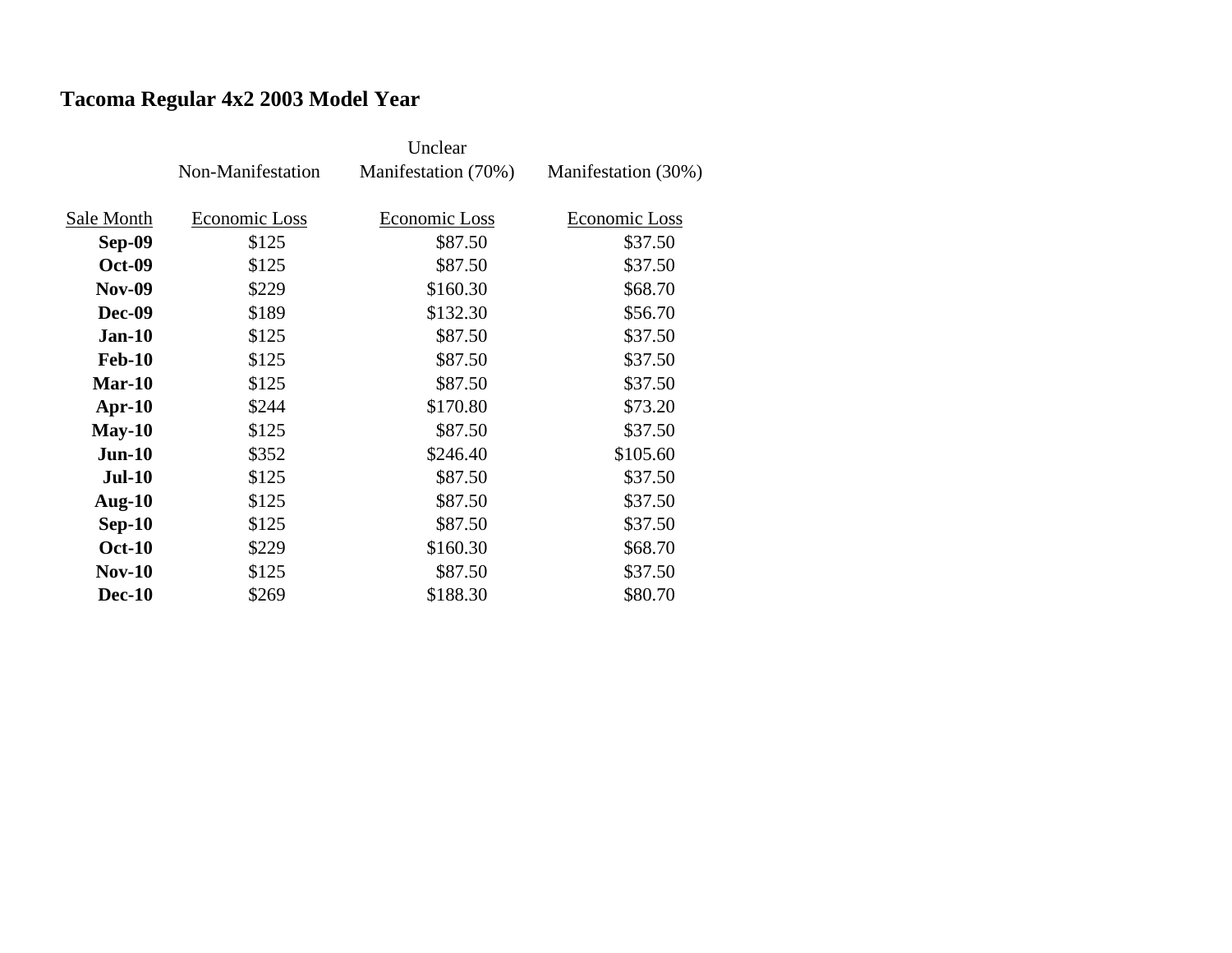## **Tacoma Regular 4x2 2004 Model Year**

|               | Non-Manifestation | Manifestation (70%) | Manifestation (30%) |
|---------------|-------------------|---------------------|---------------------|
|               |                   |                     |                     |
| Sale Month    | Economic Loss     | Economic Loss       | Economic Loss       |
| <b>Sep-09</b> | \$125             | \$87.50             | \$37.50             |
| <b>Oct-09</b> | \$125             | \$87.50             | \$37.50             |
| <b>Nov-09</b> | \$125             | \$87.50             | \$37.50             |
| <b>Dec-09</b> | \$125             | \$87.50             | \$37.50             |
| $Jan-10$      | \$125             | \$87.50             | \$37.50             |
| <b>Feb-10</b> | \$125             | \$87.50             | \$37.50             |
| $Mar-10$      | \$125             | \$87.50             | \$37.50             |
| Apr- $10$     | \$125             | \$87.50             | \$37.50             |
| $May-10$      | \$125             | \$87.50             | \$37.50             |
| $Jun-10$      | \$125             | \$87.50             | \$37.50             |
| $Jul-10$      | \$125             | \$87.50             | \$37.50             |
| Aug- $10$     | \$159             | \$111.30            | \$47.70             |
| $Sep-10$      | \$125             | \$87.50             | \$37.50             |
| <b>Oct-10</b> | \$446             | \$312.20            | \$133.80            |
| <b>Nov-10</b> | \$125             | \$87.50             | \$37.50             |
| <b>Dec-10</b> | \$125             | \$87.50             | \$37.50             |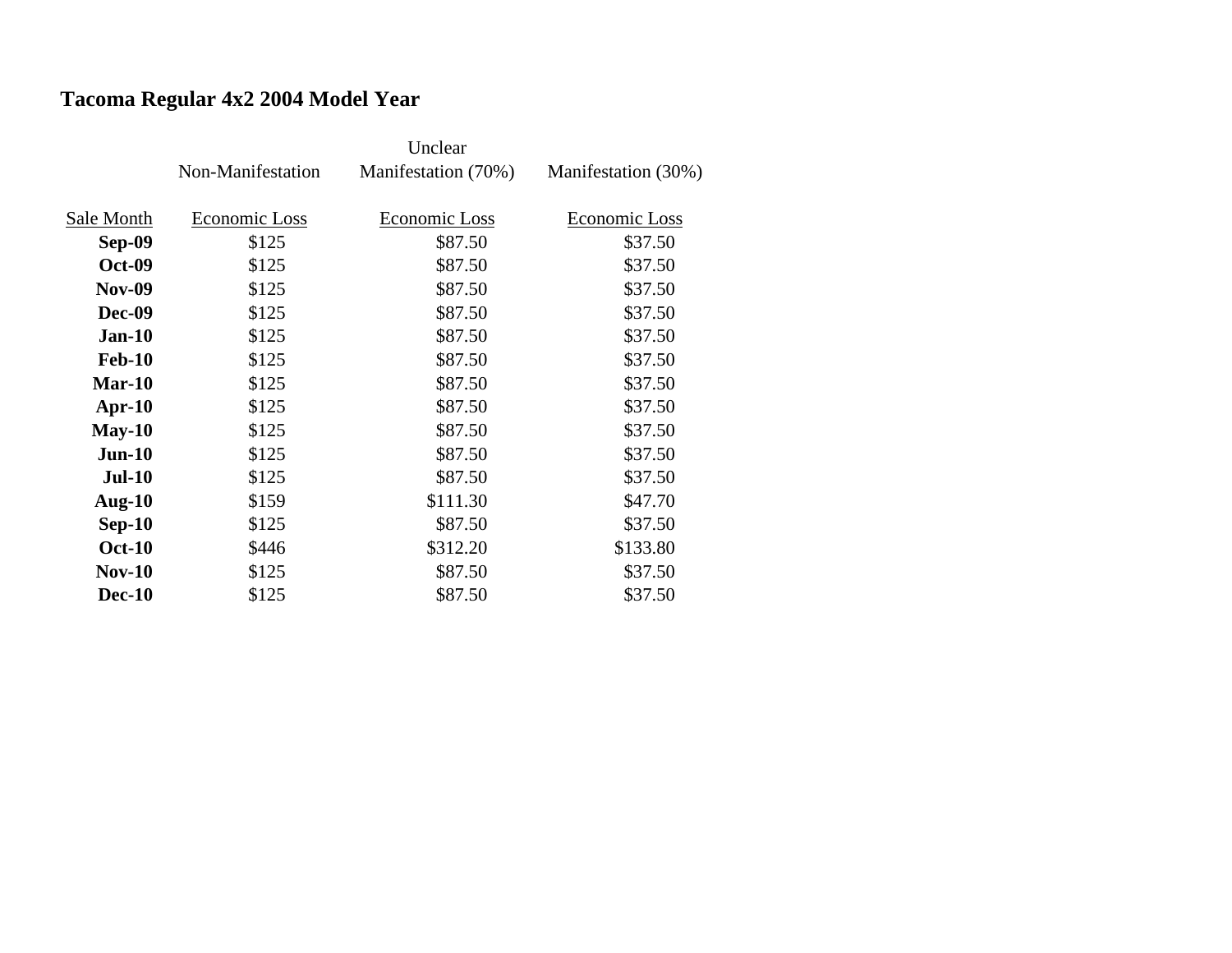## **Tacoma Regular 4x2 2005 Model Year**

|               | Non-Manifestation | Manifestation (70%) | Manifestation (30%) |
|---------------|-------------------|---------------------|---------------------|
|               |                   |                     |                     |
| Sale Month    | Economic Loss     | Economic Loss       | Economic Loss       |
| Sep-09        | \$125             | \$87.50             | \$37.50             |
| <b>Oct-09</b> | \$125             | \$87.50             | \$37.50             |
| <b>Nov-09</b> | \$125             | \$87.50             | \$37.50             |
| <b>Dec-09</b> | \$282             | \$197.40            | \$84.60             |
| $Jan-10$      | \$125             | \$87.50             | \$37.50             |
| <b>Feb-10</b> | \$125             | \$87.50             | \$37.50             |
| $Mar-10$      | \$185             | \$129.50            | \$55.50             |
| $Apr-10$      | \$125             | \$87.50             | \$37.50             |
| $May-10$      | \$125             | \$87.50             | \$37.50             |
| $Jun-10$      | \$125             | \$87.50             | \$37.50             |
| <b>Jul-10</b> | \$125             | \$87.50             | \$37.50             |
| Aug- $10$     | \$125             | \$87.50             | \$37.50             |
| $Sep-10$      | \$125             | \$87.50             | \$37.50             |
| <b>Oct-10</b> | \$318             | \$222.60            | \$95.40             |
| $Nov-10$      | \$125             | \$87.50             | \$37.50             |
| <b>Dec-10</b> | \$125             | \$87.50             | \$37.50             |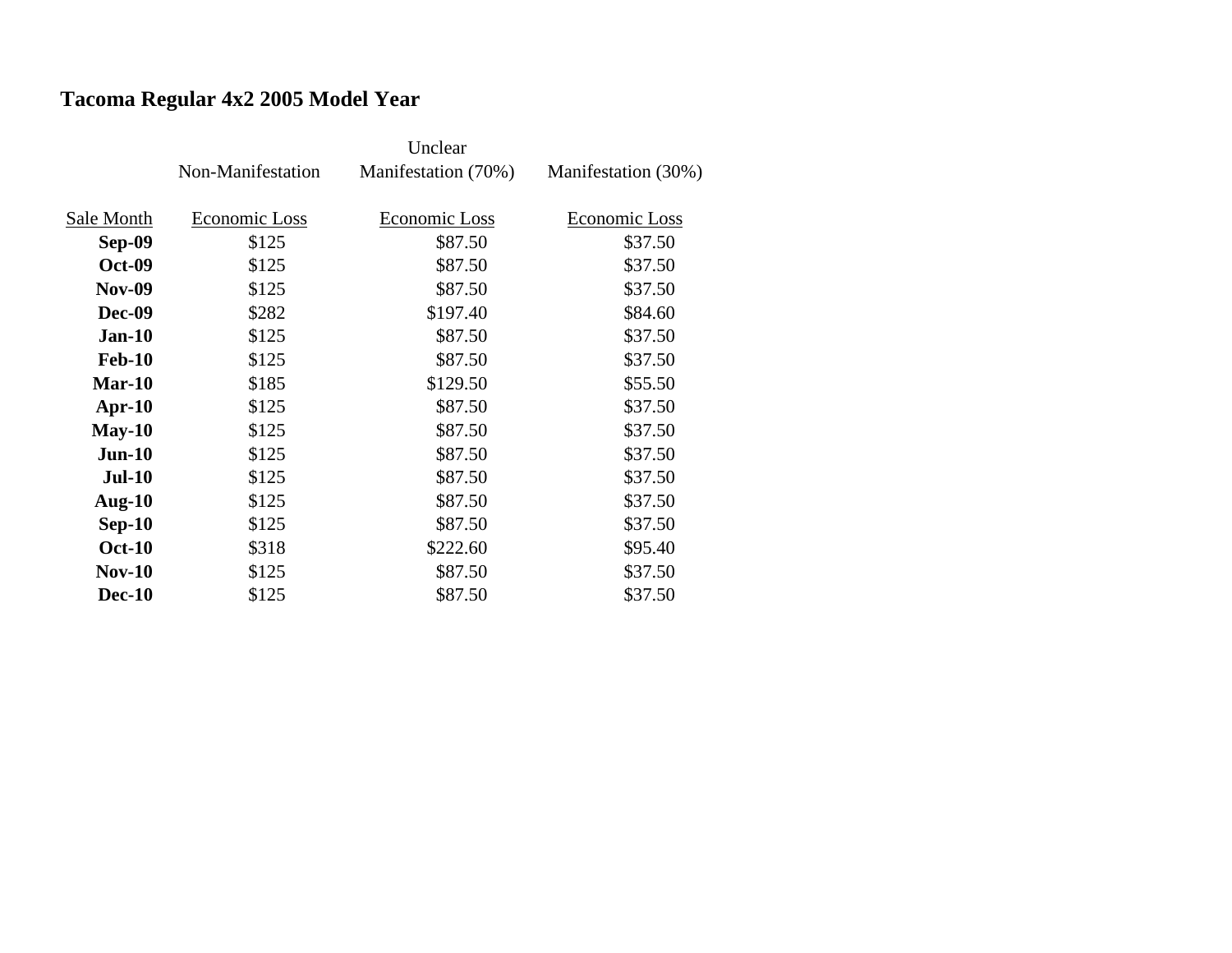## **Tacoma Regular 4x2 2006 Model Year**

|               | Non-Manifestation | Manifestation (70%) | Manifestation (30%) |
|---------------|-------------------|---------------------|---------------------|
| Sale Month    | Economic Loss     | Economic Loss       | Economic Loss       |
| <b>Sep-09</b> | \$125             | \$87.50             | \$37.50             |
| <b>Oct-09</b> | \$125             | \$87.50             | \$37.50             |
| <b>Nov-09</b> | \$125             | \$87.50             | \$37.50             |
| <b>Dec-09</b> | \$125             | \$87.50             | \$37.50             |
| $Jan-10$      | \$125             | \$87.50             | \$37.50             |
| <b>Feb-10</b> | \$125             | \$87.50             | \$37.50             |
| $Mar-10$      | \$1,194           | \$835.80            | \$358.20            |
| $Apr-10$      | \$125             | \$87.50             | \$37.50             |
| $May-10$      | \$125             | \$87.50             | \$37.50             |
| $Jun-10$      | \$125             | \$87.50             | \$37.50             |
| <b>Jul-10</b> | \$125             | \$87.50             | \$37.50             |
| Aug- $10$     | \$348             | \$243.60            | \$104.40            |
| $Sep-10$      | \$125             | \$87.50             | \$37.50             |
| <b>Oct-10</b> | \$125             | \$87.50             | \$37.50             |
| <b>Nov-10</b> | \$125             | \$87.50             | \$37.50             |
| <b>Dec-10</b> | \$163             | \$114.10            | \$48.90             |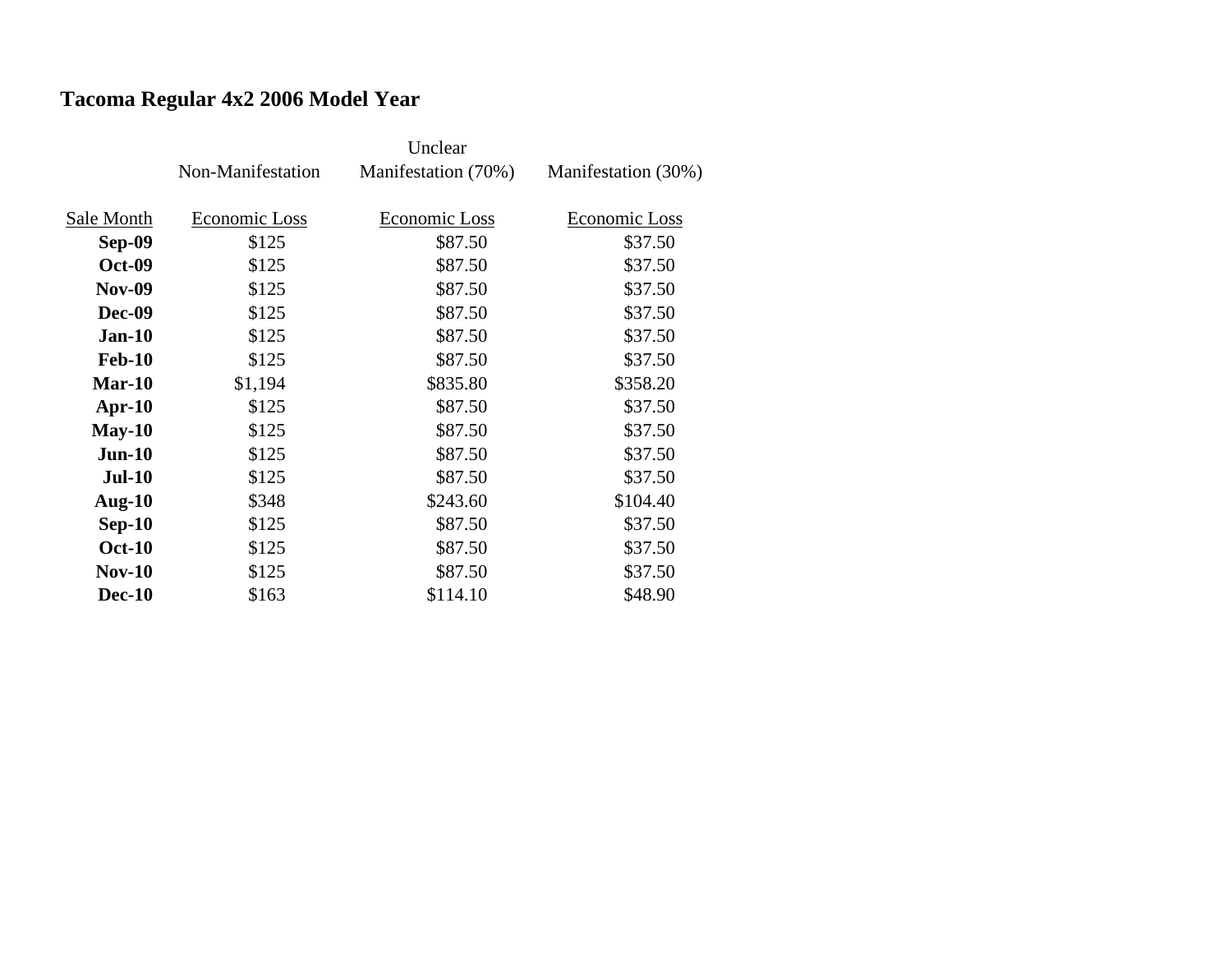## **Tacoma Regular 4x2 2007 Model Year**

|               | Non-Manifestation | Manifestation (70%) | Manifestation (30%) |
|---------------|-------------------|---------------------|---------------------|
|               |                   |                     |                     |
| Sale Month    | Economic Loss     | Economic Loss       | Economic Loss       |
| <b>Sep-09</b> | \$125             | \$87.50             | \$37.50             |
| <b>Oct-09</b> | \$125             | \$87.50             | \$37.50             |
| <b>Nov-09</b> | \$125             | \$87.50             | \$37.50             |
| <b>Dec-09</b> | \$125             | \$87.50             | \$37.50             |
| $Jan-10$      | \$125             | \$87.50             | \$37.50             |
| <b>Feb-10</b> | \$173             | \$121.10            | \$51.90             |
| <b>Mar-10</b> | \$796             | \$557.20            | \$238.80            |
| $Apr-10$      | \$434             | \$303.80            | \$130.20            |
| $May-10$      | \$1,259           | \$881.30            | \$377.70            |
| $Jun-10$      | \$125             | \$87.50             | \$37.50             |
| <b>Jul-10</b> | \$125             | \$87.50             | \$37.50             |
| Aug- $10$     | \$226             | \$158.20            | \$67.80             |
| $Sep-10$      | \$125             | \$87.50             | \$37.50             |
| <b>Oct-10</b> | \$125             | \$87.50             | \$37.50             |
| <b>Nov-10</b> | \$197             | \$137.90            | \$59.10             |
| <b>Dec-10</b> | \$453             | \$317.10            | \$135.90            |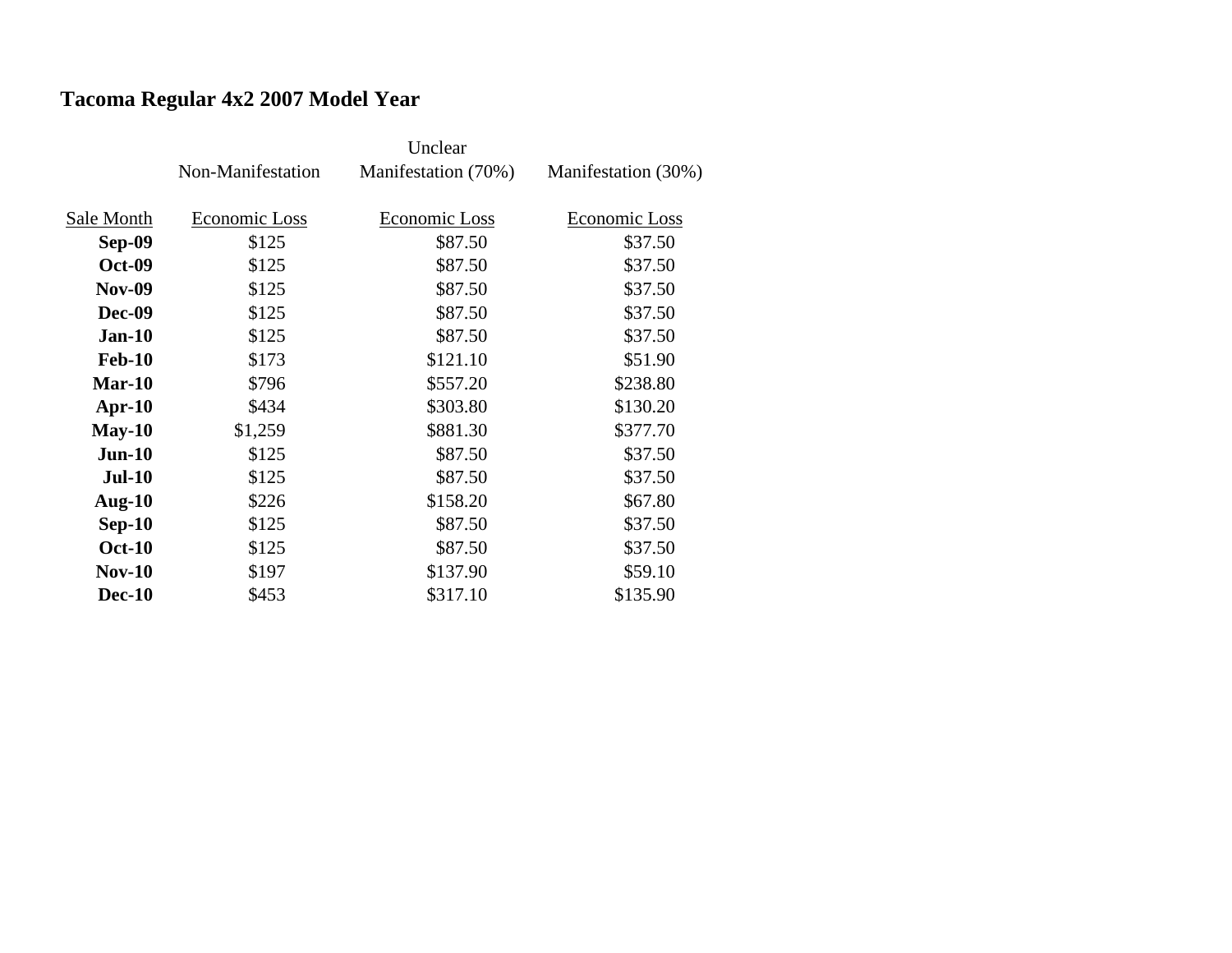## **Tacoma Regular 4x2 2008 Model Year**

|               | Non-Manifestation | Manifestation (70%) | Manifestation (30%) |
|---------------|-------------------|---------------------|---------------------|
|               |                   |                     |                     |
| Sale Month    | Economic Loss     | Economic Loss       | Economic Loss       |
| <b>Sep-09</b> | \$125             | \$87.50             | \$37.50             |
| <b>Oct-09</b> | \$125             | \$87.50             | \$37.50             |
| <b>Nov-09</b> | \$125             | \$87.50             | \$37.50             |
| <b>Dec-09</b> | \$195             | \$136.50            | \$58.50             |
| $Jan-10$      | \$496             | \$347.20            | \$148.80            |
| <b>Feb-10</b> | \$125             | \$87.50             | \$37.50             |
| $Mar-10$      | \$1,162           | \$813.40            | \$348.60            |
| $Apr-10$      | \$763             | \$534.10            | \$228.90            |
| $May-10$      | \$489             | \$342.30            | \$146.70            |
| $Jun-10$      | \$246             | \$172.20            | \$73.80             |
| <b>Jul-10</b> | \$206             | \$144.20            | \$61.80             |
| Aug- $10$     | \$513             | \$359.10            | \$153.90            |
| $Sep-10$      | \$125             | \$87.50             | \$37.50             |
| <b>Oct-10</b> | \$125             | \$87.50             | \$37.50             |
| $Nov-10$      | \$308             | \$215.60            | \$92.40             |
| <b>Dec-10</b> | \$388             | \$271.60            | \$116.40            |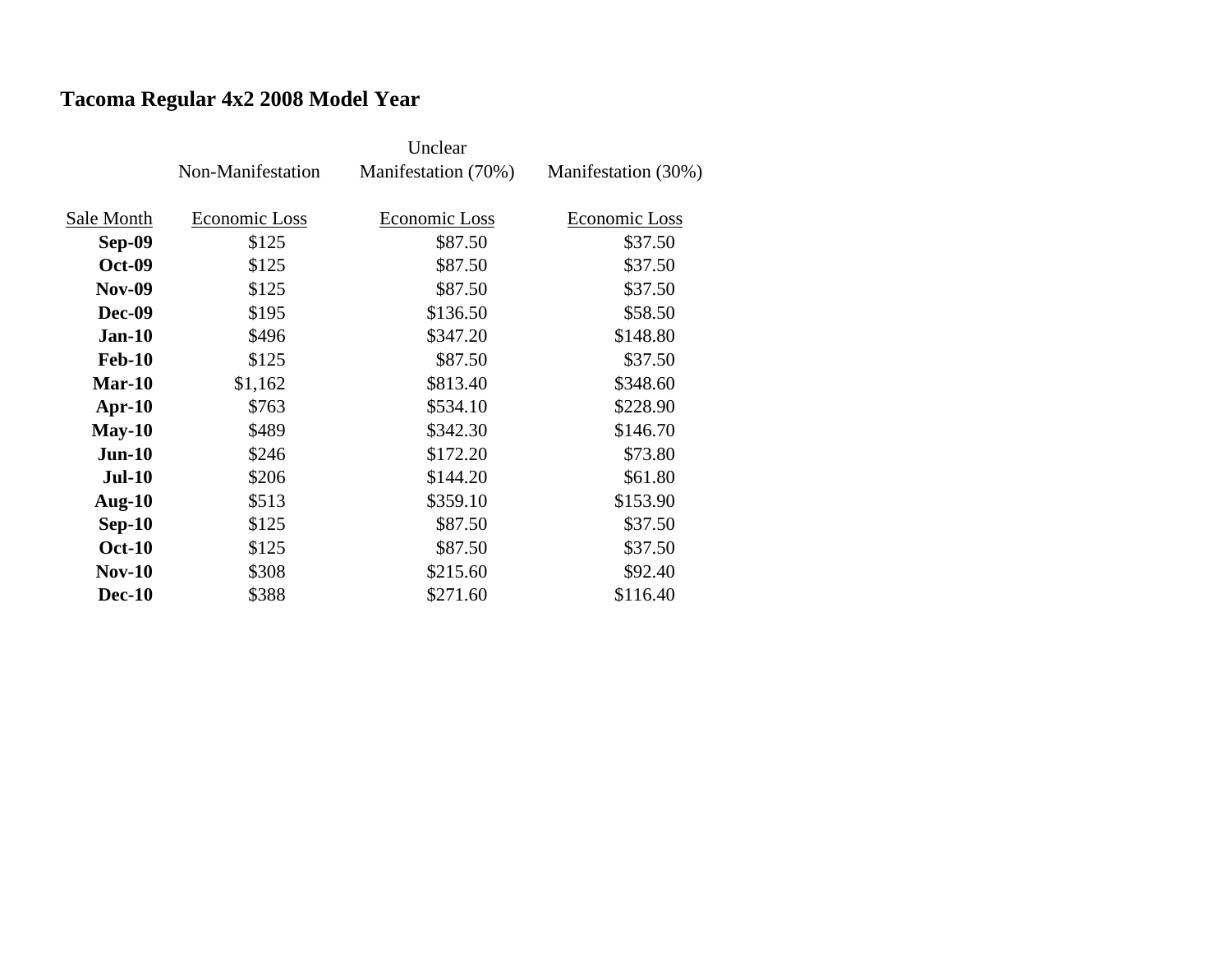## **Tacoma Regular 4x2 2009 Model Year**

|               | Non-Manifestation | Manifestation (70%) | Manifestation (30%) |
|---------------|-------------------|---------------------|---------------------|
|               |                   |                     |                     |
| Sale Month    | Economic Loss     | Economic Loss       | Economic Loss       |
| Sep-09        | \$125             | \$87.50             | \$37.50             |
| <b>Oct-09</b> | \$125             | \$87.50             | \$37.50             |
| <b>Nov-09</b> | \$125             | \$87.50             | \$37.50             |
| <b>Dec-09</b> | \$125             | \$87.50             | \$37.50             |
| $Jan-10$      | \$125             | \$87.50             | \$37.50             |
| <b>Feb-10</b> | \$125             | \$87.50             | \$37.50             |
| $Mar-10$      | \$125             | \$87.50             | \$37.50             |
| $Apr-10$      | \$125             | \$87.50             | \$37.50             |
| $May-10$      | \$125             | \$87.50             | \$37.50             |
| $Jun-10$      | \$125             | \$87.50             | \$37.50             |
| <b>Jul-10</b> | \$125             | \$87.50             | \$37.50             |
| Aug- $10$     | \$125             | \$87.50             | \$37.50             |
| $Sep-10$      | \$125             | \$87.50             | \$37.50             |
| <b>Oct-10</b> | \$125             | \$87.50             | \$37.50             |
| <b>Nov-10</b> | \$125             | \$87.50             | \$37.50             |
| <b>Dec-10</b> | \$125             | \$87.50             | \$37.50             |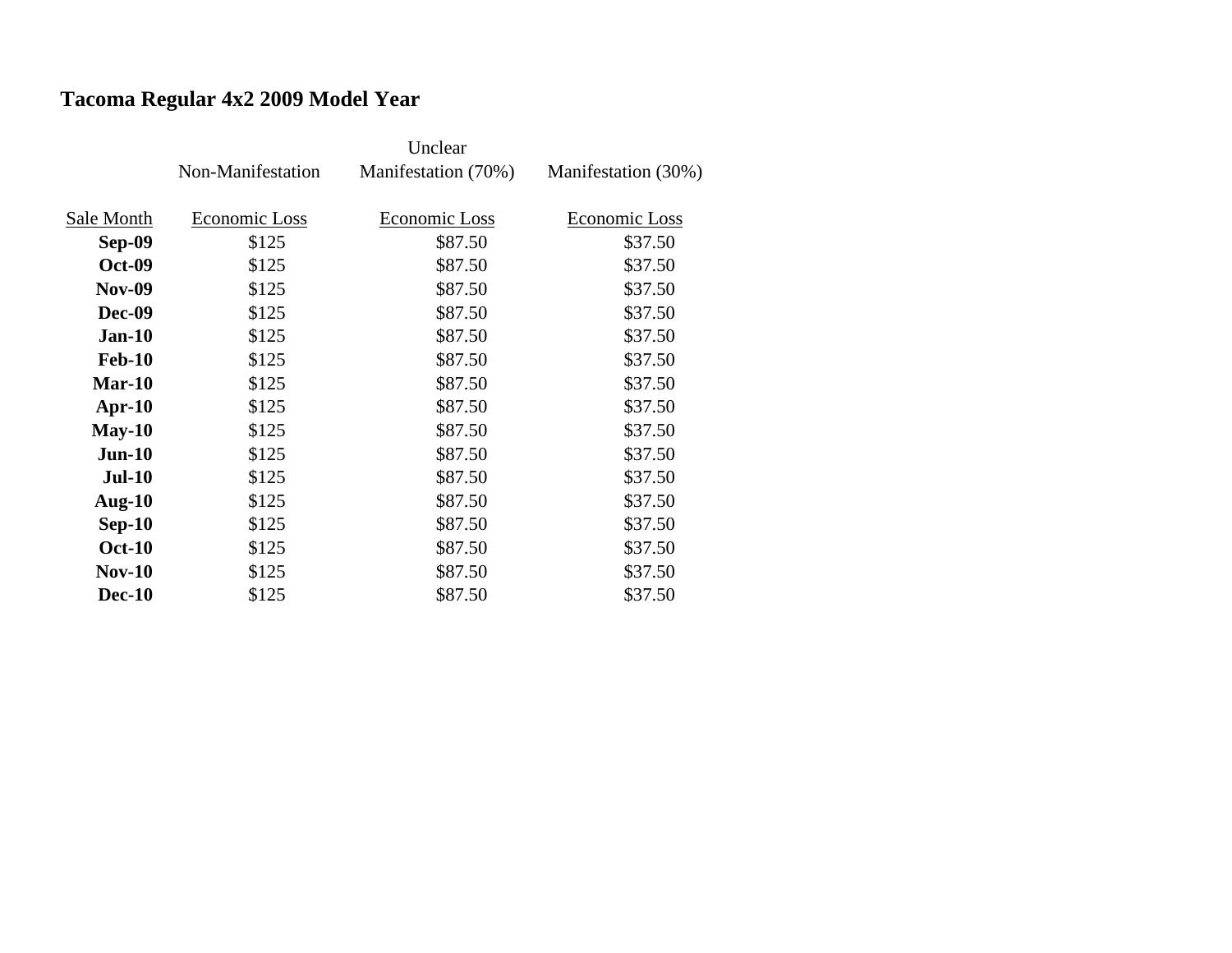## **Tacoma Regular 4x2 2010 Model Year**

|               | Non-Manifestation | Manifestation (70%) | Manifestation (30%) |
|---------------|-------------------|---------------------|---------------------|
|               |                   |                     |                     |
| Sale Month    | Economic Loss     | Economic Loss       | Economic Loss       |
| Sep-09        | \$125             | \$87.50             | \$37.50             |
| <b>Oct-09</b> | \$125             | \$87.50             | \$37.50             |
| <b>Nov-09</b> | \$125             | \$87.50             | \$37.50             |
| <b>Dec-09</b> | \$125             | \$87.50             | \$37.50             |
| $Jan-10$      | \$125             | \$87.50             | \$37.50             |
| <b>Feb-10</b> | \$125             | \$87.50             | \$37.50             |
| $Mar-10$      | \$125             | \$87.50             | \$37.50             |
| $Apr-10$      | \$125             | \$87.50             | \$37.50             |
| $May-10$      | \$125             | \$87.50             | \$37.50             |
| $Jun-10$      | \$125             | \$87.50             | \$37.50             |
| <b>Jul-10</b> | \$125             | \$87.50             | \$37.50             |
| Aug- $10$     | \$125             | \$87.50             | \$37.50             |
| $Sep-10$      | \$125             | \$87.50             | \$37.50             |
| <b>Oct-10</b> | \$125             | \$87.50             | \$37.50             |
| $Nov-10$      | \$125             | \$87.50             | \$37.50             |
| <b>Dec-10</b> | \$125             | \$87.50             | \$37.50             |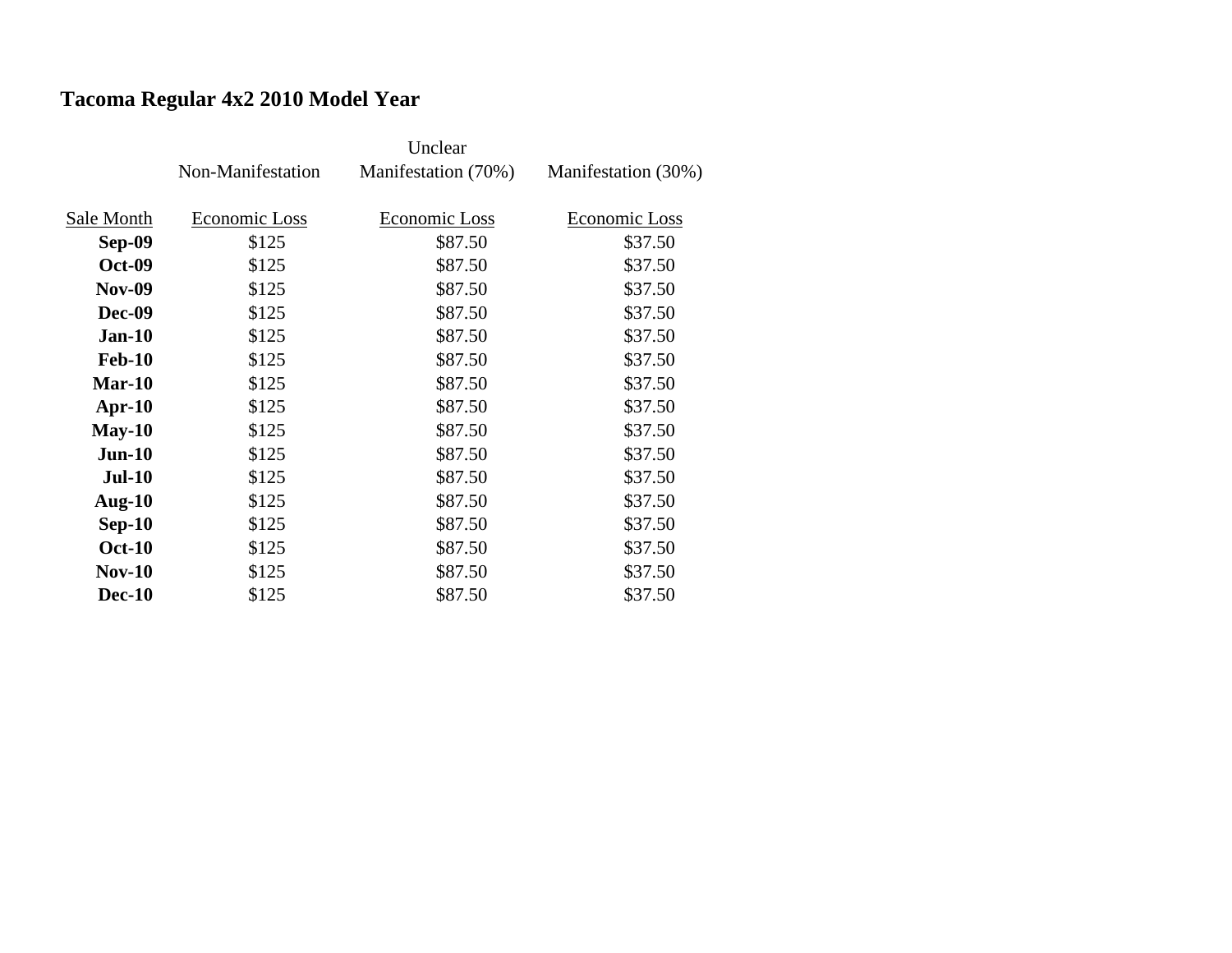### **Tacoma Access 4x2 2005 Model Year**

|               | Non-Manifestation | Manifestation (70%) | Manifestation (30%) |
|---------------|-------------------|---------------------|---------------------|
|               |                   |                     |                     |
| Sale Month    | Economic Loss     | Economic Loss       | Economic Loss       |
| <b>Sep-09</b> | \$125             | \$87.50             | \$37.50             |
| <b>Oct-09</b> | \$125             | \$87.50             | \$37.50             |
| <b>Nov-09</b> | \$125             | \$87.50             | \$37.50             |
| <b>Dec-09</b> | \$399             | \$279.30            | \$119.70            |
| $Jan-10$      | \$125             | \$87.50             | \$37.50             |
| <b>Feb-10</b> | \$125             | \$87.50             | \$37.50             |
| <b>Mar-10</b> | \$265             | \$185.50            | \$79.50             |
| $Apr-10$      | \$125             | \$87.50             | \$37.50             |
| $May-10$      | \$125             | \$87.50             | \$37.50             |
| $Jun-10$      | \$125             | \$87.50             | \$37.50             |
| <b>Jul-10</b> | \$125             | \$87.50             | \$37.50             |
| Aug- $10$     | \$125             | \$87.50             | \$37.50             |
| $Sep-10$      | \$125             | \$87.50             | \$37.50             |
| <b>Oct-10</b> | \$455             | \$318.50            | \$136.50            |
| <b>Nov-10</b> | \$125             | \$87.50             | \$37.50             |
| <b>Dec-10</b> | \$125             | \$87.50             | \$37.50             |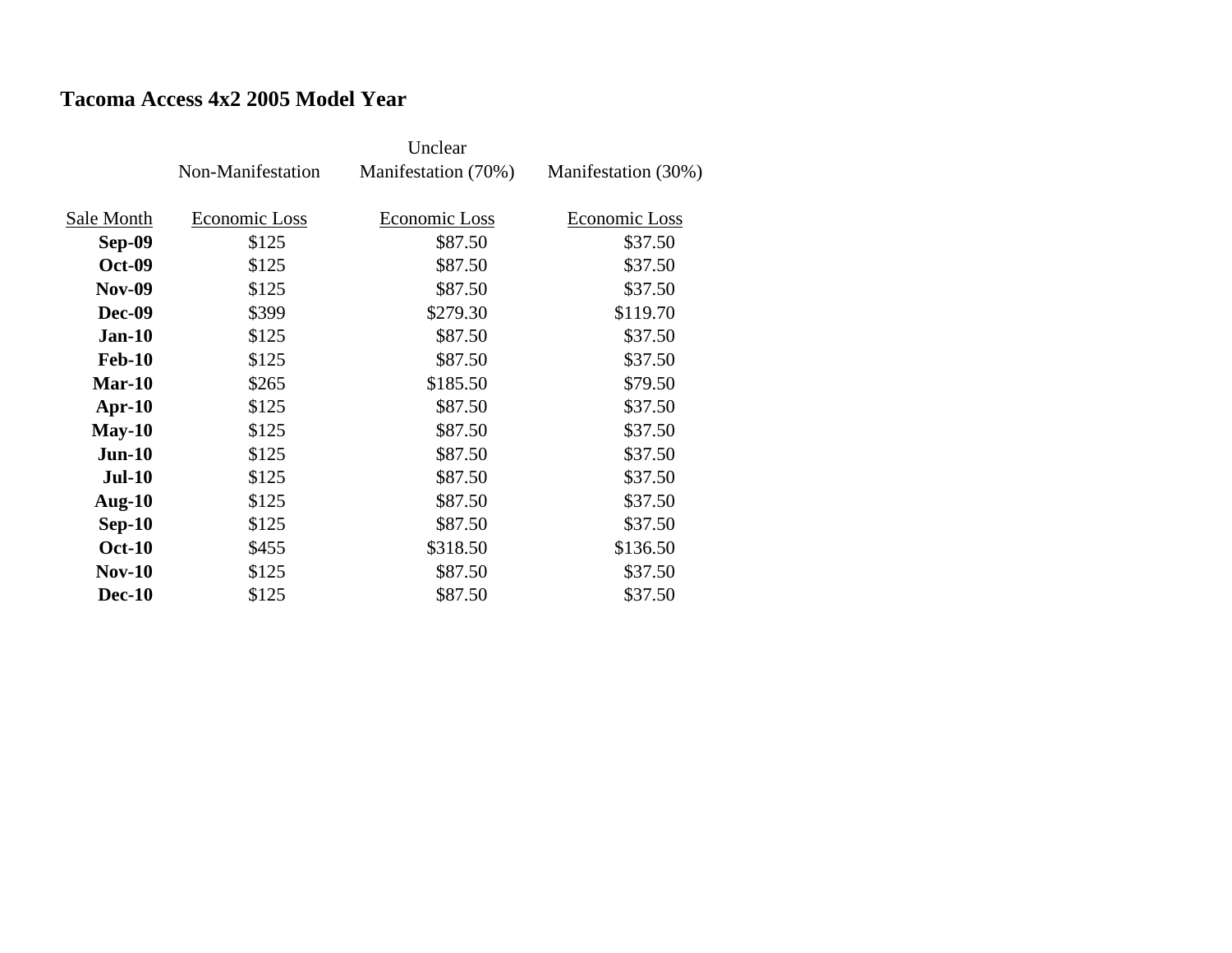### **Tacoma Access 4x2 2006 Model Year**

|               | Non-Manifestation | Manifestation (70%) | Manifestation (30%) |
|---------------|-------------------|---------------------|---------------------|
| Sale Month    | Economic Loss     | Economic Loss       | Economic Loss       |
| <b>Sep-09</b> | \$125             | \$87.50             | \$37.50             |
|               |                   |                     |                     |
| <b>Oct-09</b> | \$125             | \$87.50             | \$37.50             |
| <b>Nov-09</b> | \$125             | \$87.50             | \$37.50             |
| <b>Dec-09</b> | \$125             | \$87.50             | \$37.50             |
| $Jan-10$      | \$125             | \$87.50             | \$37.50             |
| <b>Feb-10</b> | \$125             | \$87.50             | \$37.50             |
| $Mar-10$      | \$1,682           | \$1,177.40          | \$504.60            |
| $Apr-10$      | \$125             | \$87.50             | \$37.50             |
| $May-10$      | \$125             | \$87.50             | \$37.50             |
| $Jun-10$      | \$125             | \$87.50             | \$37.50             |
| <b>Jul-10</b> | \$125             | \$87.50             | \$37.50             |
| Aug- $10$     | \$497             | \$347.90            | \$149.10            |
| $Sep-10$      | \$125             | \$87.50             | \$37.50             |
| <b>Oct-10</b> | \$125             | \$87.50             | \$37.50             |
| <b>Nov-10</b> | \$125             | \$87.50             | \$37.50             |
| <b>Dec-10</b> | \$231             | \$161.70            | \$69.30             |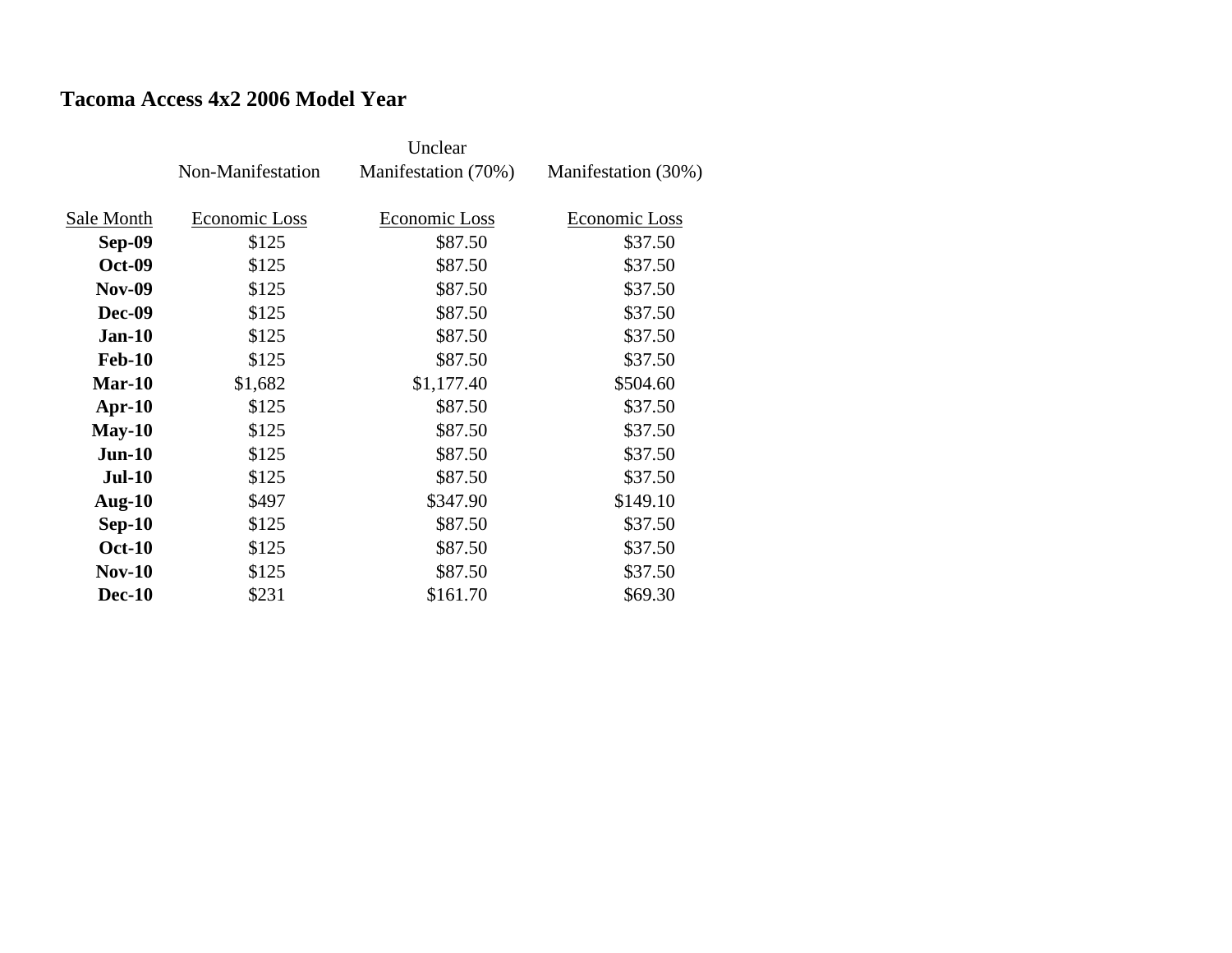### **Tacoma Access 4x2 2007 Model Year**

|               | Non-Manifestation | Manifestation (70%) | Manifestation (30%) |
|---------------|-------------------|---------------------|---------------------|
| Sale Month    | Economic Loss     | Economic Loss       | Economic Loss       |
| <b>Sep-09</b> | \$125             | \$87.50             | \$37.50             |
| <b>Oct-09</b> | \$125             | \$87.50             | \$37.50             |
|               |                   |                     |                     |
| <b>Nov-09</b> | \$125             | \$87.50             | \$37.50             |
| <b>Dec-09</b> | \$125             | \$87.50             | \$37.50             |
| $Jan-10$      | \$125             | \$87.50             | \$37.50             |
| <b>Feb-10</b> | \$238             | \$166.60            | \$71.40             |
| $Mar-10$      | \$1,113           | \$779.10            | \$333.90            |
| $Apr-10$      | \$613             | \$429.10            | \$183.90            |
| $May-10$      | \$1,792           | \$1,254.40          | \$537.60            |
| $Jun-10$      | \$125             | \$87.50             | \$37.50             |
| $Jul-10$      | \$125             | \$87.50             | \$37.50             |
| Aug- $10$     | \$321             | \$224.70            | \$96.30             |
| $Sep-10$      | \$125             | \$87.50             | \$37.50             |
| <b>Oct-10</b> | \$125             | \$87.50             | \$37.50             |
| <b>Nov-10</b> | \$279             | \$195.30            | \$83.70             |
| <b>Dec-10</b> | \$645             | \$451.50            | \$193.50            |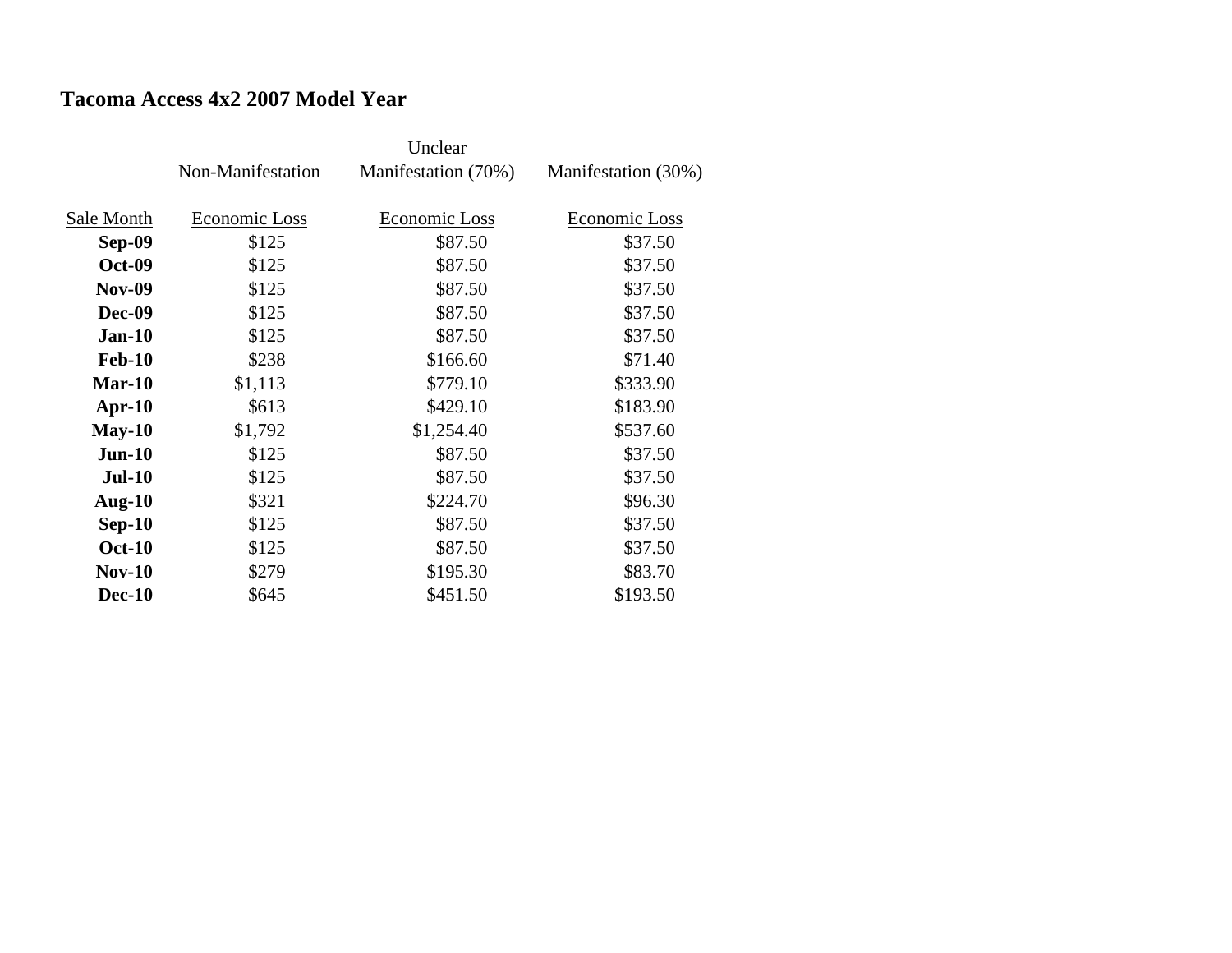### **Tacoma Access 4x2 2008 Model Year**

|               | Non-Manifestation | Manifestation (70%) | Manifestation (30%) |
|---------------|-------------------|---------------------|---------------------|
| Sale Month    | Economic Loss     | Economic Loss       | Economic Loss       |
|               |                   |                     |                     |
| Sep-09        | \$125             | \$87.50             | \$37.50             |
| <b>Oct-09</b> | \$125             | \$87.50             | \$37.50             |
| <b>Nov-09</b> | \$125             | \$87.50             | \$37.50             |
| <b>Dec-09</b> | \$269             | \$188.30            | \$80.70             |
| $Jan-10$      | \$685             | \$479.50            | \$205.50            |
| <b>Feb-10</b> | \$125             | \$87.50             | \$37.50             |
| $Mar-10$      | \$1,621           | \$1,134.70          | \$486.30            |
| $Apr-10$      | \$1,066           | \$746.20            | \$319.80            |
| $May-10$      | \$689             | \$482.30            | \$206.70            |
| $Jun-10$      | \$345             | \$241.50            | \$103.50            |
| <b>Jul-10</b> | \$288             | \$201.60            | \$86.40             |
| Aug- $10$     | \$719             | \$503.30            | \$215.70            |
| $Sep-10$      | \$125             | \$87.50             | \$37.50             |
| <b>Oct-10</b> | \$125             | \$87.50             | \$37.50             |
| $Nov-10$      | \$429             | \$300.30            | \$128.70            |
| <b>Dec-10</b> | \$542             | \$379.40            | \$162.60            |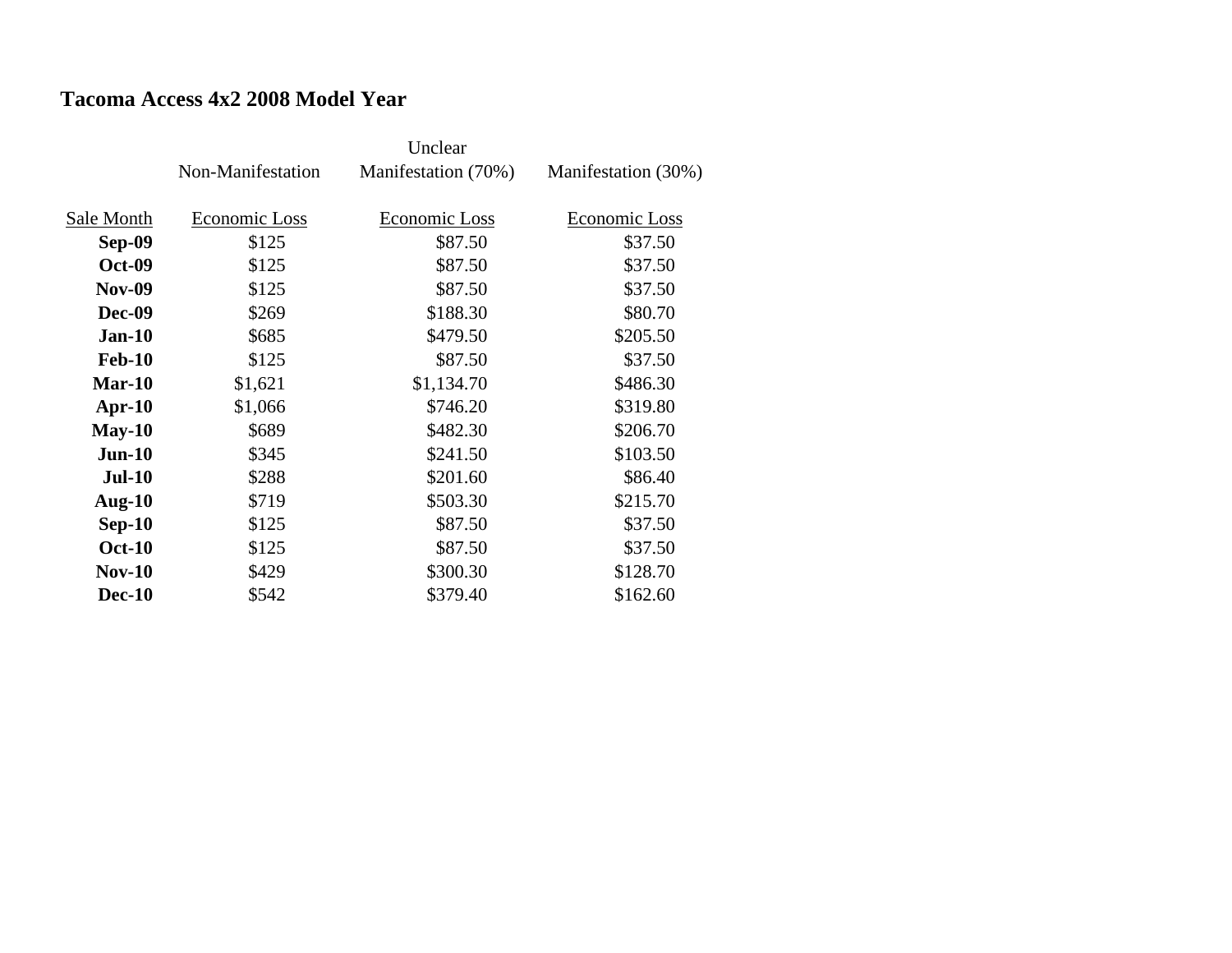#### **Tacoma Access 4x2 2009 Model Year**

|               | Non-Manifestation | Manifestation (70%) | Manifestation (30%) |
|---------------|-------------------|---------------------|---------------------|
| Sale Month    | Economic Loss     | Economic Loss       | Economic Loss       |
| <b>Sep-09</b> | \$125             | \$87.50             | \$37.50             |
| <b>Oct-09</b> | \$125             | \$87.50             | \$37.50             |
| <b>Nov-09</b> | \$125             | \$87.50             | \$37.50             |
| <b>Dec-09</b> | \$125             | \$87.50             | \$37.50             |
| $Jan-10$      | \$125             | \$87.50             | \$37.50             |
| <b>Feb-10</b> | \$125             | \$87.50             | \$37.50             |
| Mar-10        | \$125             | \$87.50             | \$37.50             |
| $Apr-10$      | \$125             | \$87.50             | \$37.50             |
| $May-10$      | \$125             | \$87.50             | \$37.50             |
| $Jun-10$      | \$125             | \$87.50             | \$37.50             |
| <b>Jul-10</b> | \$125             | \$87.50             | \$37.50             |
| Aug- $10$     | \$125             | \$87.50             | \$37.50             |
| $Sep-10$      | \$125             | \$87.50             | \$37.50             |
| <b>Oct-10</b> | \$125             | \$87.50             | \$37.50             |
| <b>Nov-10</b> | \$125             | \$87.50             | \$37.50             |
| <b>Dec-10</b> | \$125             | \$87.50             | \$37.50             |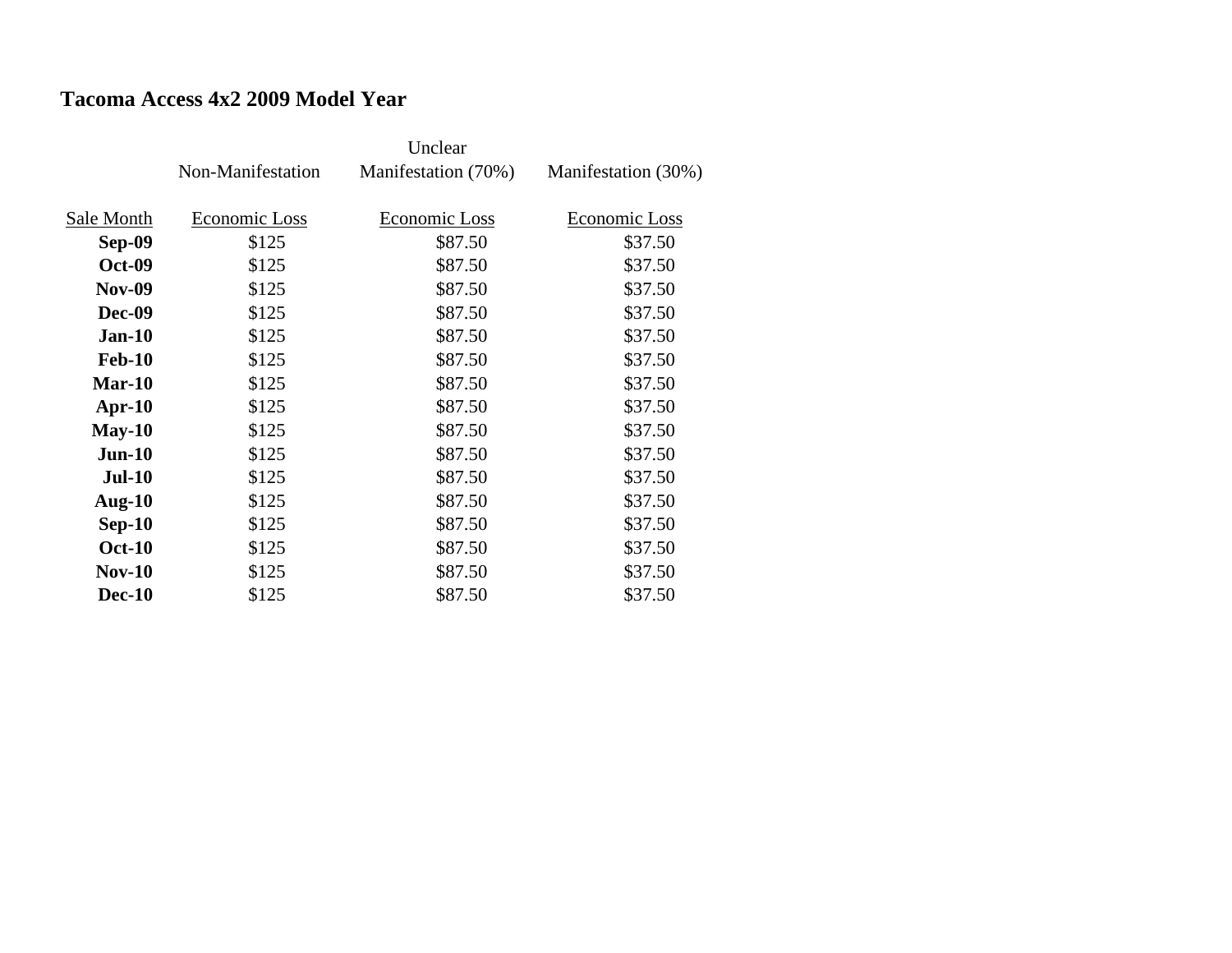### **Tacoma Access 4x2 2010 Model Year**

|               | Non-Manifestation | Manifestation (70%) | Manifestation (30%) |
|---------------|-------------------|---------------------|---------------------|
|               |                   |                     |                     |
| Sale Month    | Economic Loss     | Economic Loss       | Economic Loss       |
| <b>Sep-09</b> | \$125             | \$87.50             | \$37.50             |
| <b>Oct-09</b> | \$125             | \$87.50             | \$37.50             |
| <b>Nov-09</b> | \$125             | \$87.50             | \$37.50             |
| <b>Dec-09</b> | \$125             | \$87.50             | \$37.50             |
| $Jan-10$      | \$125             | \$87.50             | \$37.50             |
| <b>Feb-10</b> | \$125             | \$87.50             | \$37.50             |
| Mar-10        | \$125             | \$87.50             | \$37.50             |
| $Apr-10$      | \$125             | \$87.50             | \$37.50             |
| $May-10$      | \$125             | \$87.50             | \$37.50             |
| $Jun-10$      | \$125             | \$87.50             | \$37.50             |
| <b>Jul-10</b> | \$125             | \$87.50             | \$37.50             |
| Aug- $10$     | \$125             | \$87.50             | \$37.50             |
| $Sep-10$      | \$125             | \$87.50             | \$37.50             |
| <b>Oct-10</b> | \$125             | \$87.50             | \$37.50             |
| <b>Nov-10</b> | \$125             | \$87.50             | \$37.50             |
| <b>Dec-10</b> | \$125             | \$87.50             | \$37.50             |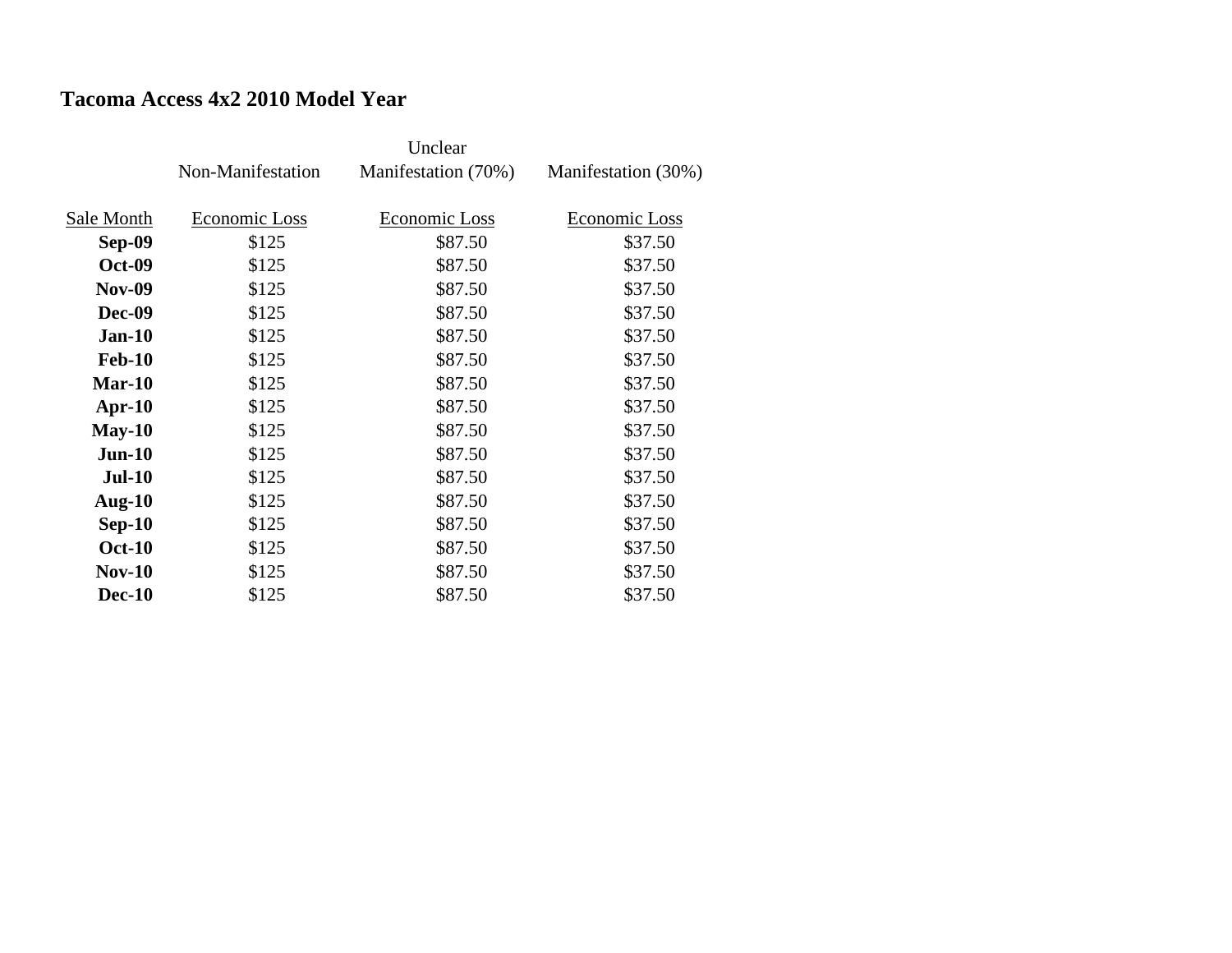### **Celica 2003 Model Year**

|               | Non-Manifestation | Manifestation (70%) | Manifestation (30%) |
|---------------|-------------------|---------------------|---------------------|
| Sale Month    | Economic Loss     | Economic Loss       | Economic Loss       |
| Sep-09        | \$426             | \$298.20            | \$127.80            |
| <b>Oct-09</b> | \$125             | \$87.50             | \$37.50             |
| <b>Nov-09</b> | \$622             | \$435.40            | \$186.60            |
| <b>Dec-09</b> | \$125             | \$87.50             | \$37.50             |
| $Jan-10$      | \$125             | \$87.50             | \$37.50             |
| <b>Feb-10</b> | \$125             | \$87.50             | \$37.50             |
| $Mar-10$      | \$125             | \$87.50             | \$37.50             |
| $Apr-10$      | \$125             | \$87.50             | \$37.50             |
| $May-10$      | \$125             | \$87.50             | \$37.50             |
| $Jun-10$      | \$125             | \$87.50             | \$37.50             |
| <b>Jul-10</b> | \$125             | \$87.50             | \$37.50             |
| Aug- $10$     | \$125             | \$87.50             | \$37.50             |
| $Sep-10$      | \$271             | \$189.70            | \$81.30             |
| <b>Oct-10</b> | \$125             | \$87.50             | \$37.50             |
| $Nov-10$      | \$125             | \$87.50             | \$37.50             |
| <b>Dec-10</b> | \$125             | \$87.50             | \$37.50             |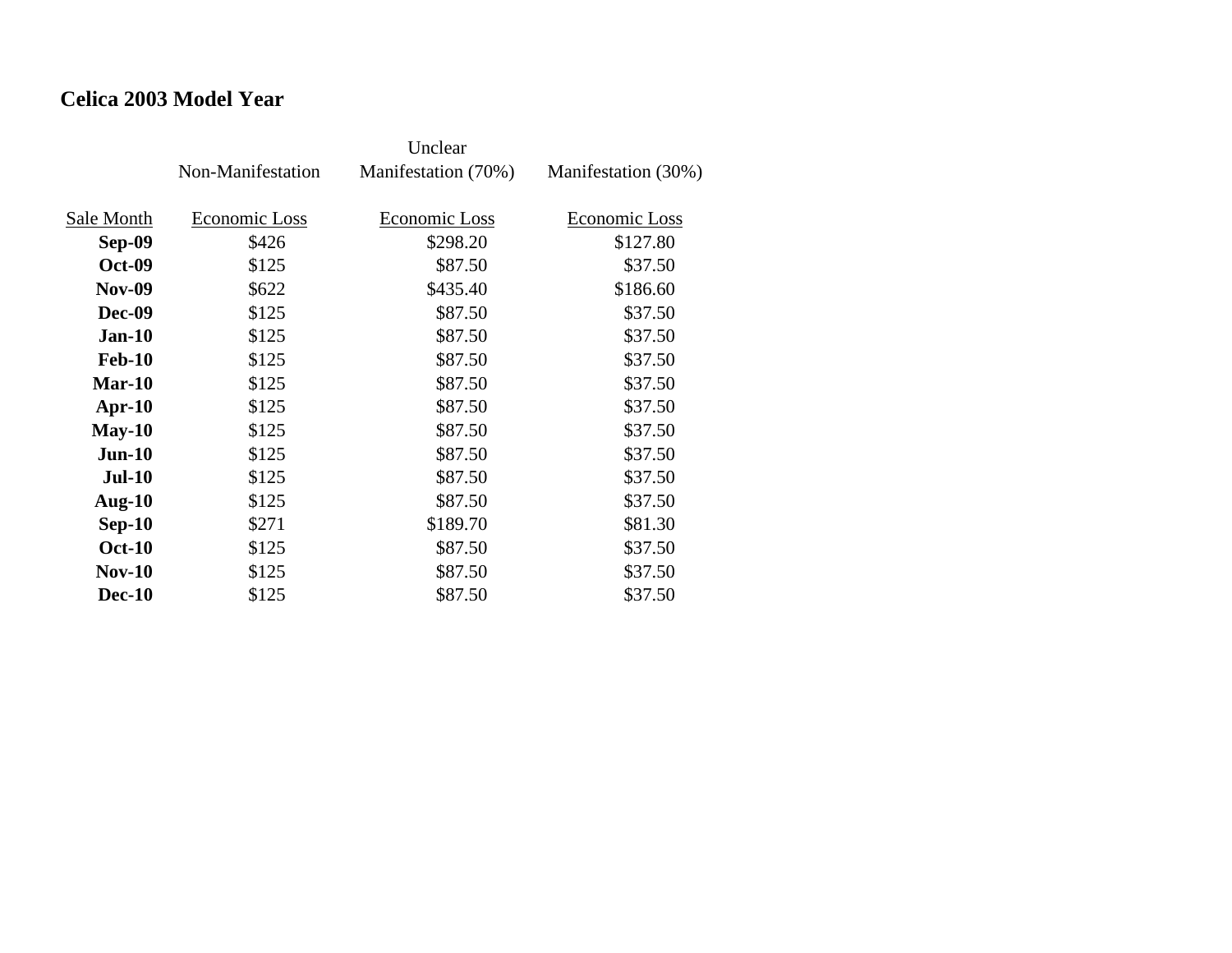### **Celica 2004 Model Year**

|               | Non-Manifestation | Manifestation (70%) | Manifestation (30%) |
|---------------|-------------------|---------------------|---------------------|
| Sale Month    | Economic Loss     | Economic Loss       | Economic Loss       |
| Sep-09        | \$125             | \$87.50             | \$37.50             |
| <b>Oct-09</b> | \$125             | \$87.50             | \$37.50             |
| <b>Nov-09</b> | \$125             | \$87.50             | \$37.50             |
| <b>Dec-09</b> | \$125             | \$87.50             | \$37.50             |
| <b>Jan-10</b> | \$125             | \$87.50             | \$37.50             |
| <b>Feb-10</b> | \$125             | \$87.50             | \$37.50             |
| Mar-10        | \$125             | \$87.50             | \$37.50             |
| $Apr-10$      | \$213             | \$149.10            | \$63.90             |
| $May-10$      | \$125             | \$87.50             | \$37.50             |
| $Jun-10$      | \$279             | \$195.30            | \$83.70             |
| $Jul-10$      | \$125             | \$87.50             | \$37.50             |
| Aug- $10$     | \$125             | \$87.50             | \$37.50             |
| $Sep-10$      | \$313             | \$219.10            | \$93.90             |
| <b>Oct-10</b> | \$125             | \$87.50             | \$37.50             |
| $Nov-10$      | \$305             | \$213.50            | \$91.50             |
| <b>Dec-10</b> | \$125             | \$87.50             | \$37.50             |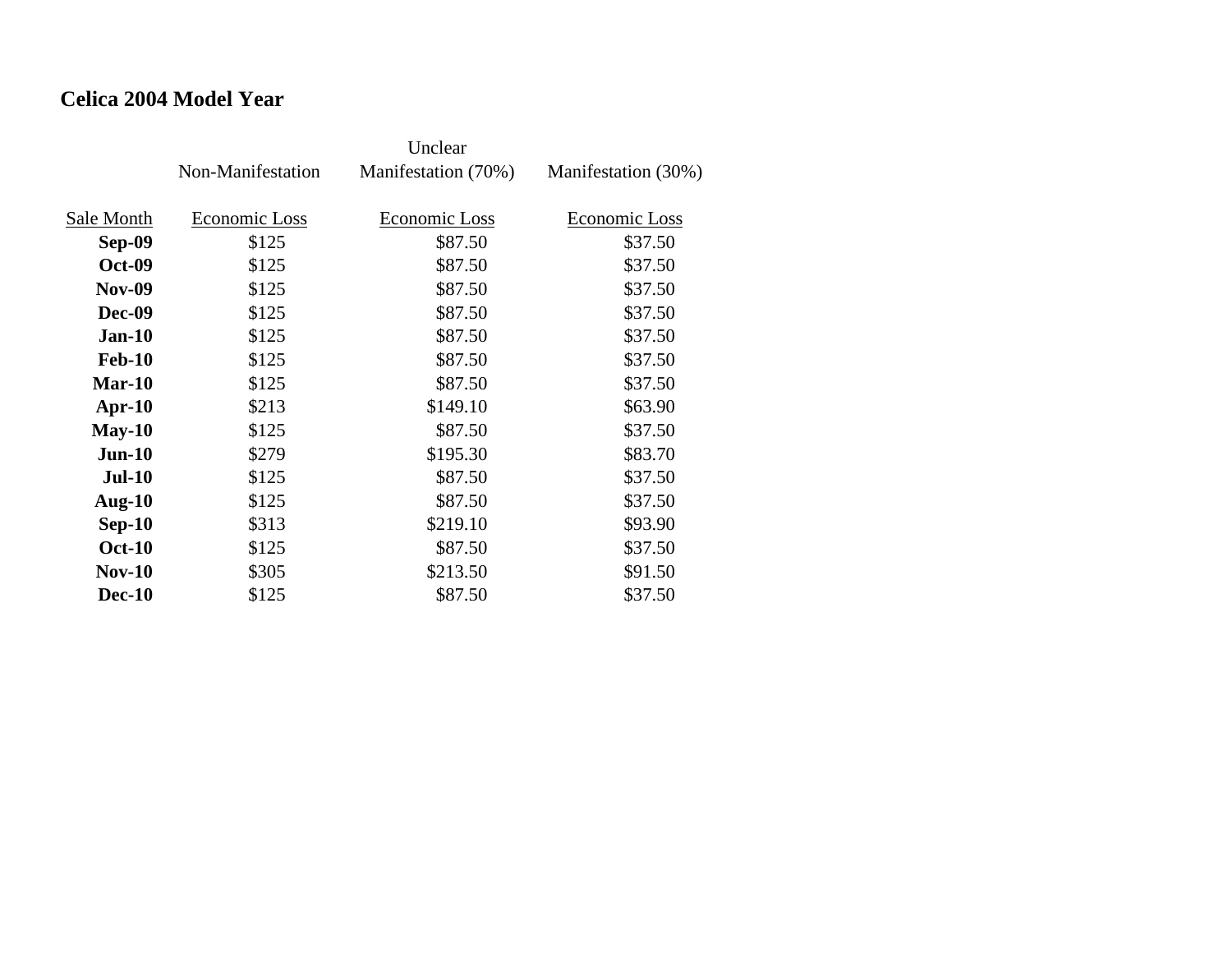### **Celica 2005 Model Year**

|               | Non-Manifestation | Manifestation (70%) | Manifestation (30%) |
|---------------|-------------------|---------------------|---------------------|
| Sale Month    | Economic Loss     | Economic Loss       | Economic Loss       |
| Sep-09        | \$125             | \$87.50             | \$37.50             |
| <b>Oct-09</b> | \$125             | \$87.50             | \$37.50             |
| <b>Nov-09</b> | \$125             | \$87.50             | \$37.50             |
| Dec-09        | \$125             | \$87.50             | \$37.50             |
| $Jan-10$      | \$125             | \$87.50             | \$37.50             |
| <b>Feb-10</b> | \$393             | \$275.10            | \$117.90            |
| $Mar-10$      | \$385             | \$269.50            | \$115.50            |
| $Apr-10$      | \$208             | \$145.60            | \$62.40             |
| $May-10$      | \$819             | \$573.30            | \$245.70            |
| $Jun-10$      | \$250             | \$175.00            | \$75.00             |
| <b>Jul-10</b> | \$205             | \$143.50            | \$61.50             |
| Aug- $10$     | \$125             | \$87.50             | \$37.50             |
| $Sep-10$      | \$375             | \$262.50            | \$112.50            |
| <b>Oct-10</b> | \$229             | \$160.30            | \$68.70             |
| $Nov-10$      | \$194             | \$135.80            | \$58.20             |
| <b>Dec-10</b> | \$125             | \$87.50             | \$37.50             |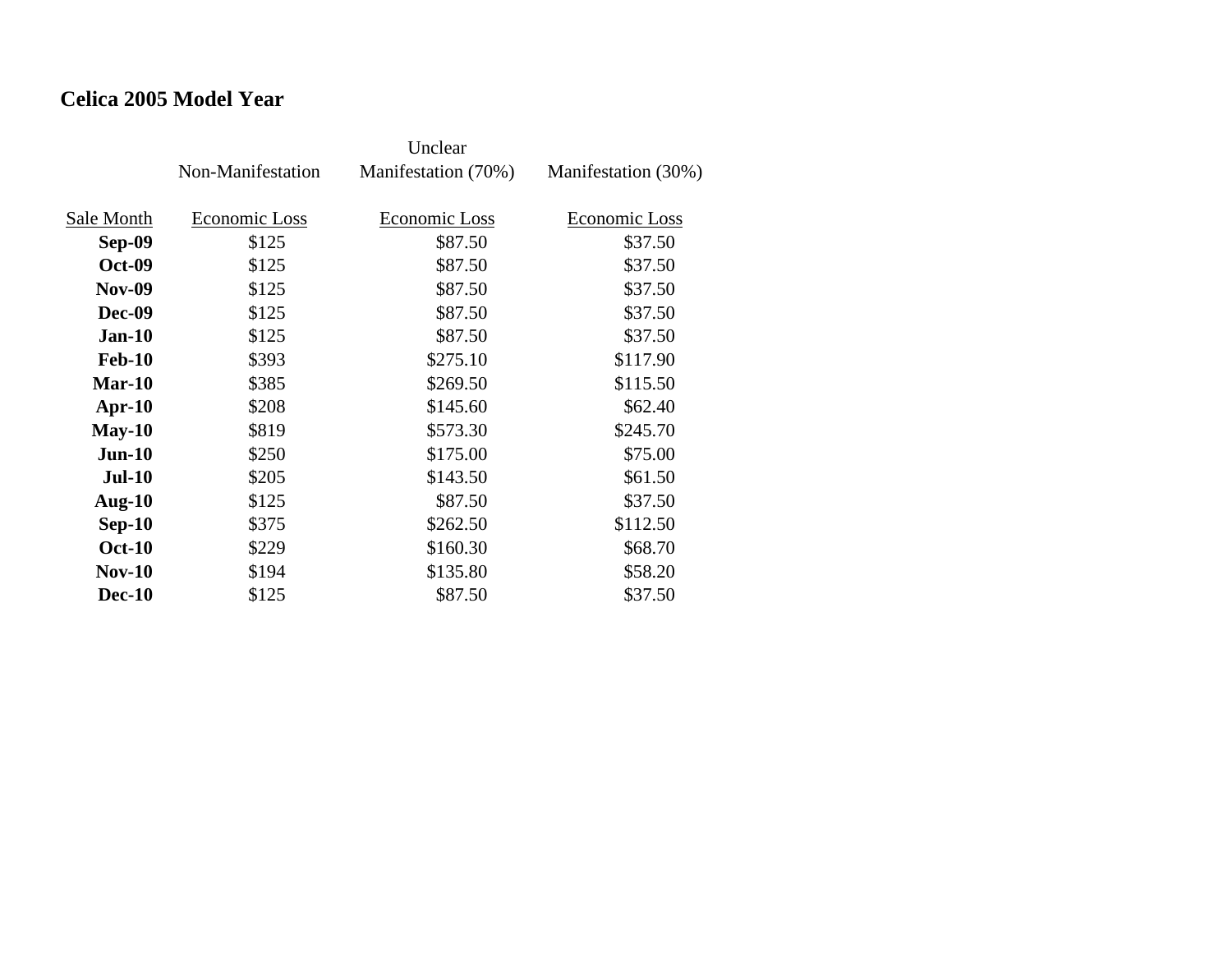# **MR2 Spyder 2001 Model Year**

|               | Non-Manifestation | Manifestation (70%) | Manifestation (30%) |
|---------------|-------------------|---------------------|---------------------|
| Sale Month    | Economic Loss     | Economic Loss       | Economic Loss       |
| <b>Sep-09</b> | \$168             | \$117.60            | \$50.40             |
| <b>Oct-09</b> | \$125             | \$87.50             | \$37.50             |
| <b>Nov-09</b> | \$125             | \$87.50             | \$37.50             |
| <b>Dec-09</b> | \$125             | \$87.50             | \$37.50             |
| $Jan-10$      | \$125             | \$87.50             | \$37.50             |
| <b>Feb-10</b> | \$259             | \$181.30            | \$77.70             |
| $Mar-10$      | \$142             | \$99.40             | \$42.60             |
| $Apr-10$      | \$125             | \$87.50             | \$37.50             |
| $May-10$      | \$242             | \$169.40            | \$72.60             |
| $Jun-10$      | \$125             | \$87.50             | \$37.50             |
| <b>Jul-10</b> | \$125             | \$87.50             | \$37.50             |
| Aug- $10$     | \$125             | \$87.50             | \$37.50             |
| $Sep-10$      | \$125             | \$87.50             | \$37.50             |
| <b>Oct-10</b> | \$125             | \$87.50             | \$37.50             |
| <b>Nov-10</b> | \$125             | \$87.50             | \$37.50             |
| <b>Dec-10</b> | \$125             | \$87.50             | \$37.50             |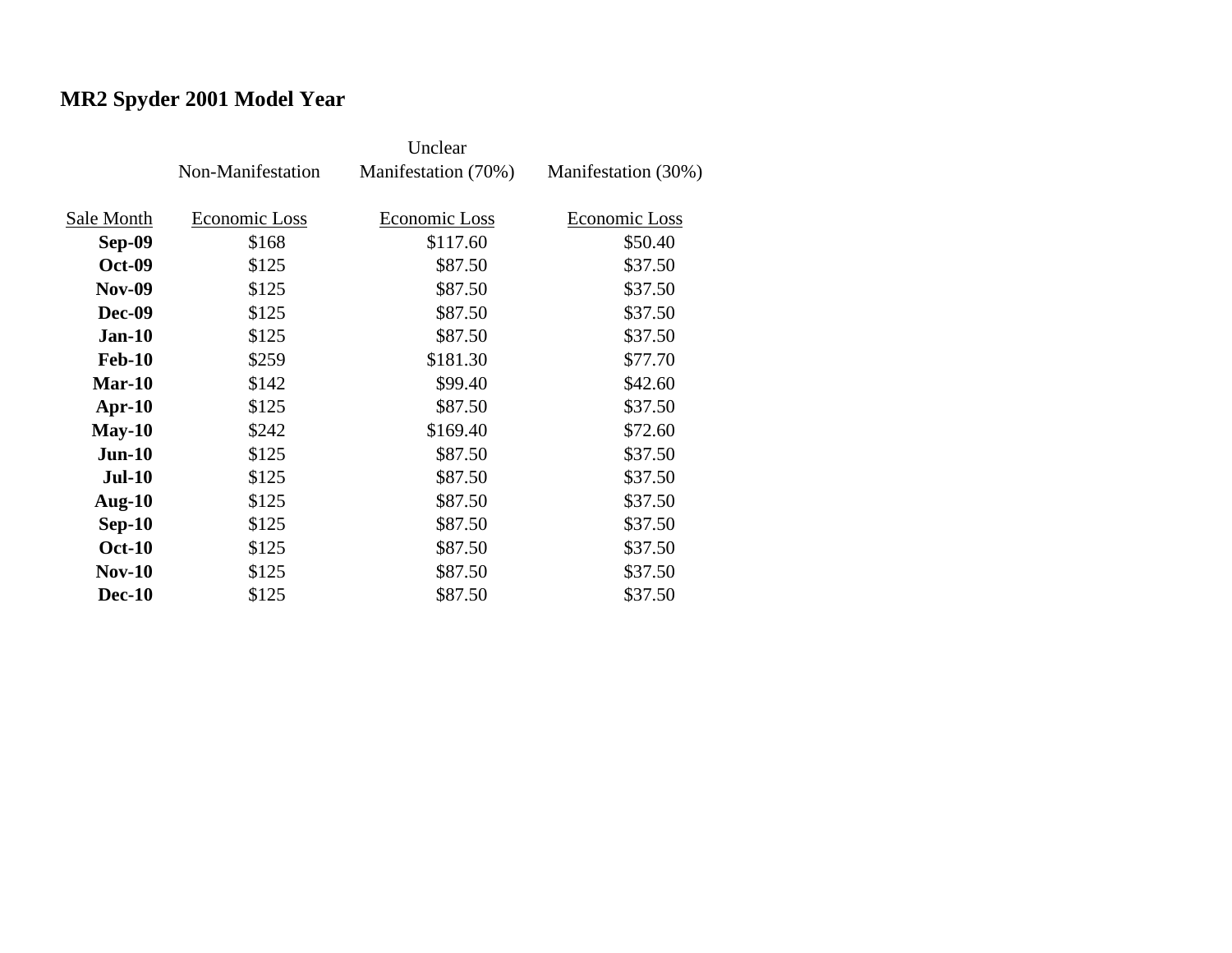# **MR2 Spyder 2002 Model Year**

|               | Non-Manifestation | Manifestation (70%) | Manifestation (30%) |
|---------------|-------------------|---------------------|---------------------|
|               |                   |                     |                     |
| Sale Month    | Economic Loss     | Economic Loss       | Economic Loss       |
| <b>Sep-09</b> | \$125             | \$87.50             | \$37.50             |
| <b>Oct-09</b> | \$311             | \$217.70            | \$93.30             |
| <b>Nov-09</b> | \$125             | \$87.50             | \$37.50             |
| <b>Dec-09</b> | \$125             | \$87.50             | \$37.50             |
| $Jan-10$      | \$125             | \$87.50             | \$37.50             |
| <b>Feb-10</b> | \$125             | \$87.50             | \$37.50             |
| $Mar-10$      | \$125             | \$87.50             | \$37.50             |
| $Apr-10$      | \$125             | \$87.50             | \$37.50             |
| $May-10$      | \$125             | \$87.50             | \$37.50             |
| $Jun-10$      | \$125             | \$87.50             | \$37.50             |
| <b>Jul-10</b> | \$284             | \$198.80            | \$85.20             |
| Aug- $10$     | \$125             | \$87.50             | \$37.50             |
| $Sep-10$      | \$125             | \$87.50             | \$37.50             |
| <b>Oct-10</b> | \$125             | \$87.50             | \$37.50             |
| $Nov-10$      | \$125             | \$87.50             | \$37.50             |
| <b>Dec-10</b> | \$125             | \$87.50             | \$37.50             |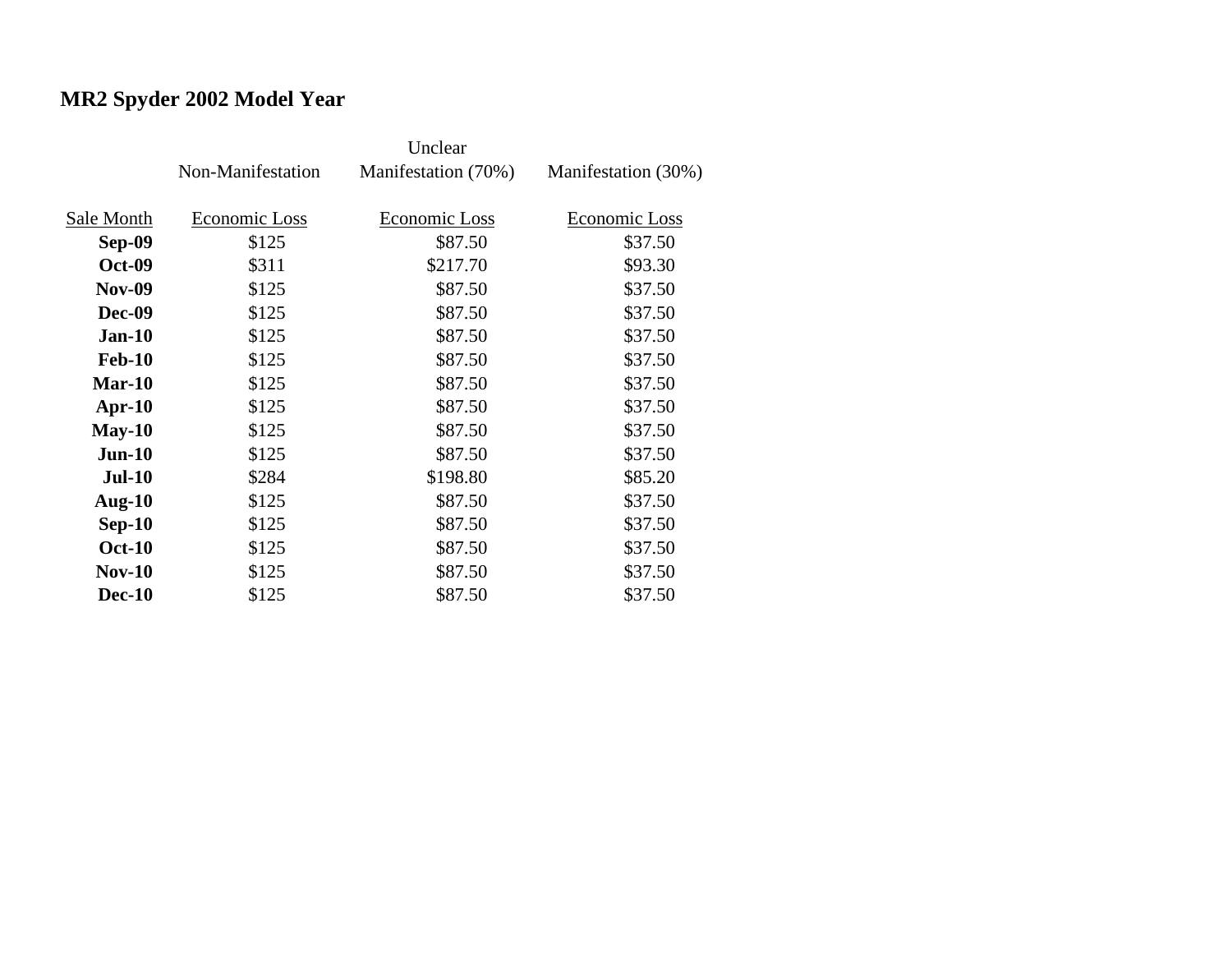# **MR2 Spyder 2003 Model Year**

|               | Non-Manifestation | Manifestation (70%) | Manifestation (30%) |
|---------------|-------------------|---------------------|---------------------|
| Sale Month    | Economic Loss     | Economic Loss       | Economic Loss       |
|               |                   |                     |                     |
| Sep-09        | \$216             | \$151.20            | \$64.80             |
| <b>Oct-09</b> | \$368             | \$257.60            | \$110.40            |
| <b>Nov-09</b> | \$125             | \$87.50             | \$37.50             |
| <b>Dec-09</b> | \$305             | \$213.50            | \$91.50             |
| $Jan-10$      | \$125             | \$87.50             | \$37.50             |
| <b>Feb-10</b> | \$125             | \$87.50             | \$37.50             |
| $Mar-10$      | \$668             | \$467.60            | \$200.40            |
| $Apr-10$      | \$125             | \$87.50             | \$37.50             |
| $May-10$      | \$350             | \$245.00            | \$105.00            |
| $Jun-10$      | \$125             | \$87.50             | \$37.50             |
| $Jul-10$      | \$125             | \$87.50             | \$37.50             |
| Aug- $10$     | \$125             | \$87.50             | \$37.50             |
| $Sep-10$      | \$125             | \$87.50             | \$37.50             |
| <b>Oct-10</b> | \$125             | \$87.50             | \$37.50             |
| <b>Nov-10</b> | \$125             | \$87.50             | \$37.50             |
| <b>Dec-10</b> | \$311             | \$217.70            | \$93.30             |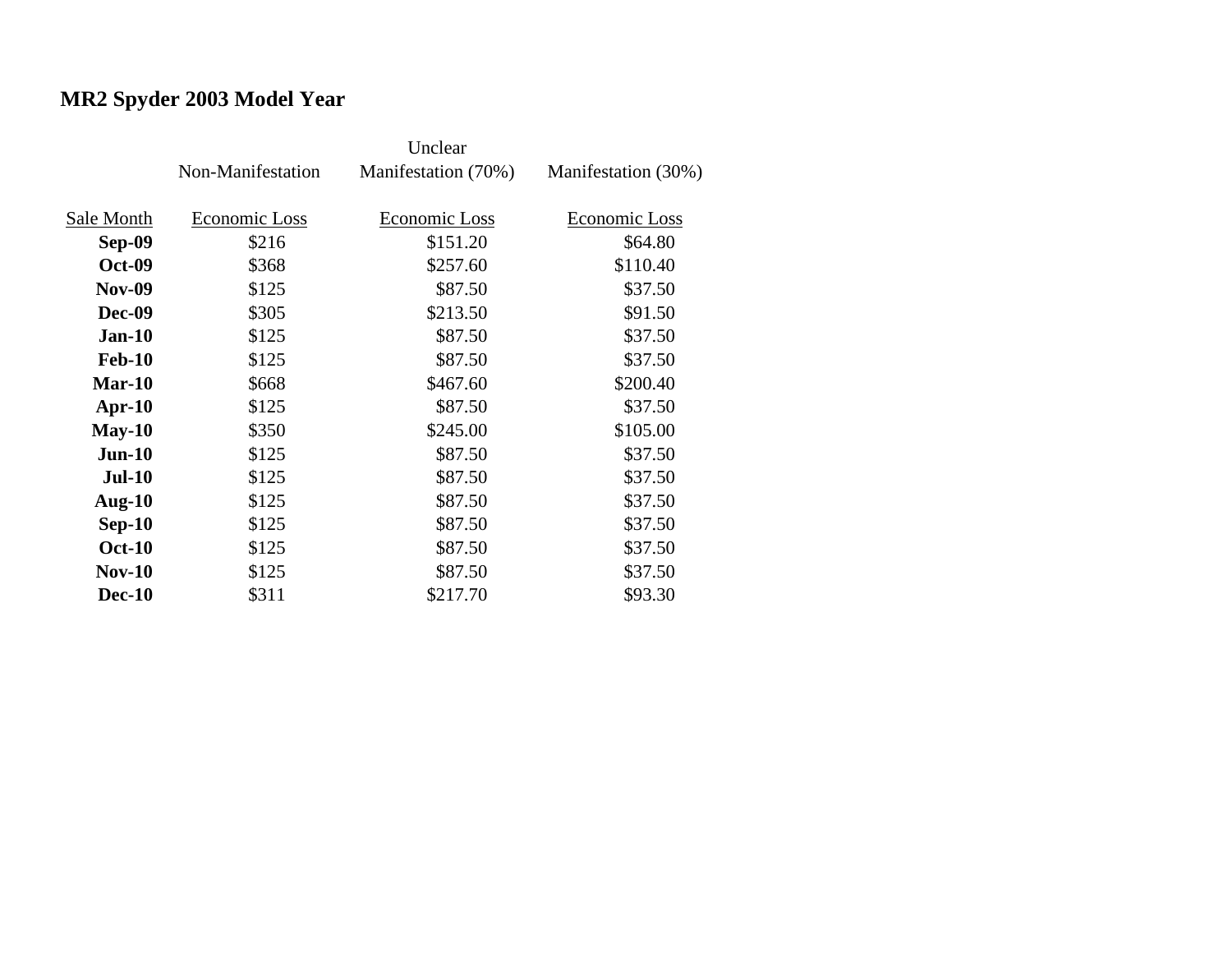# **MR2 Spyder 2004 Model Year**

|               | Non-Manifestation | Manifestation (70%) | Manifestation (30%) |
|---------------|-------------------|---------------------|---------------------|
| Sale Month    | Economic Loss     | Economic Loss       | Economic Loss       |
| Sep-09        | \$125             | \$87.50             | \$37.50             |
| <b>Oct-09</b> | \$125             | \$87.50             | \$37.50             |
| <b>Nov-09</b> | \$125             | \$87.50             | \$37.50             |
| <b>Dec-09</b> | \$125             | \$87.50             | \$37.50             |
| $Jan-10$      | \$125             | \$87.50             | \$37.50             |
| <b>Feb-10</b> | \$125             | \$87.50             | \$37.50             |
| $Mar-10$      | \$125             | \$87.50             | \$37.50             |
| $Apr-10$      | \$125             | \$87.50             | \$37.50             |
| $May-10$      | \$125             | \$87.50             | \$37.50             |
| $Jun-10$      | \$417             | \$291.90            | \$125.10            |
| $Jul-10$      | \$125             | \$87.50             | \$37.50             |
| Aug- $10$     | \$125             | \$87.50             | \$37.50             |
| $Sep-10$      | \$416             | \$291.20            | \$124.80            |
| <b>Oct-10</b> | \$125             | \$87.50             | \$37.50             |
| <b>Nov-10</b> | \$125             | \$87.50             | \$37.50             |
| <b>Dec-10</b> | \$125             | \$87.50             | \$37.50             |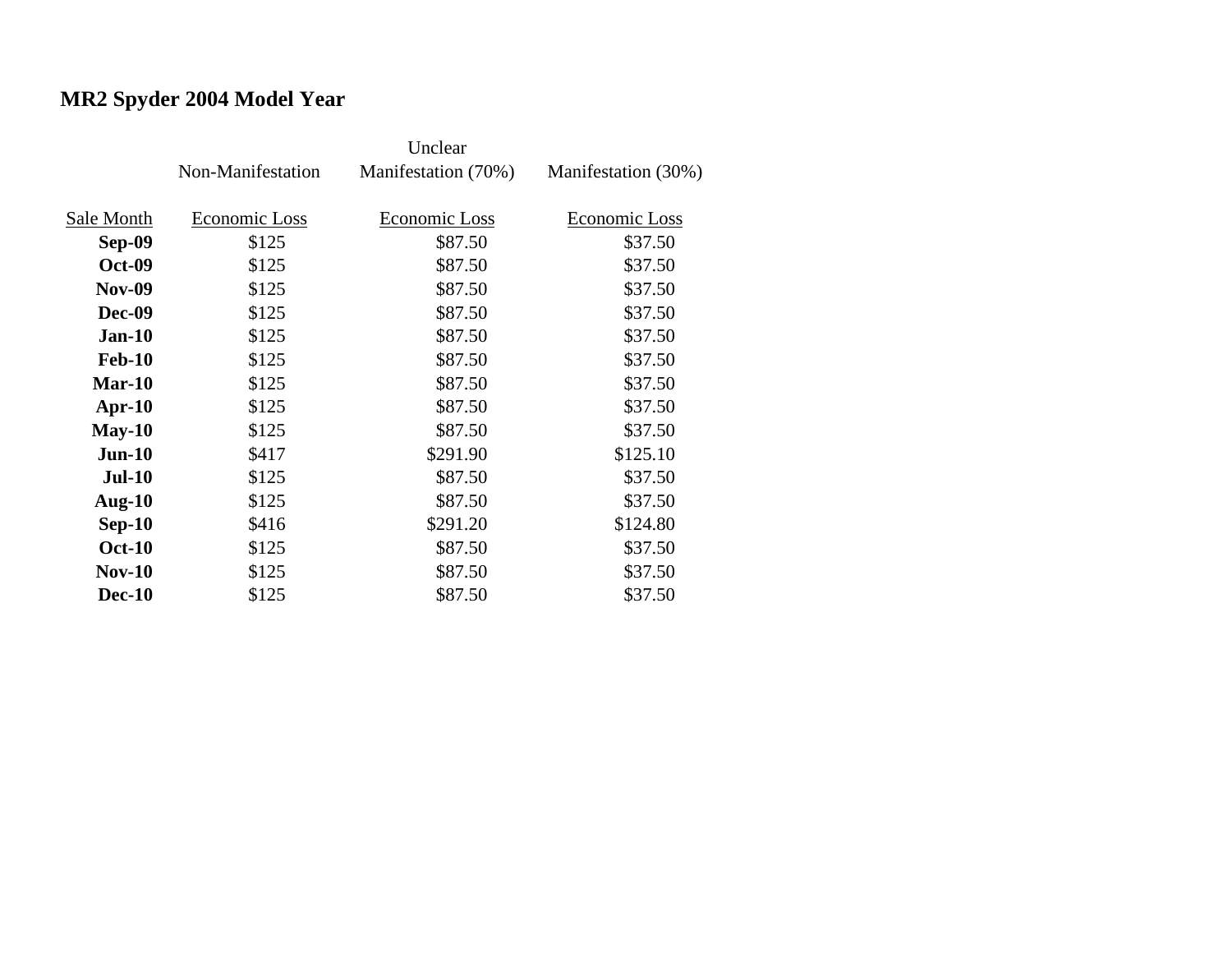# **MR2 Spyder 2005 Model Year**

|               | Non-Manifestation | Manifestation (70%)  | Manifestation (30%) |
|---------------|-------------------|----------------------|---------------------|
| Sale Month    | Economic Loss     | <b>Economic Loss</b> | Economic Loss       |
| <b>Sep-09</b> | \$490             | \$343.00             | \$147.00            |
| <b>Oct-09</b> | \$125             | \$87.50              | \$37.50             |
| <b>Nov-09</b> | \$125             | \$87.50              | \$37.50             |
| <b>Dec-09</b> | \$125             | \$87.50              | \$37.50             |
| $Jan-10$      | \$125             | \$87.50              | \$37.50             |
| <b>Feb-10</b> | \$125             | \$87.50              | \$37.50             |
| $Mar-10$      | \$125             | \$87.50              | \$37.50             |
| $Apr-10$      | \$125             | \$87.50              | \$37.50             |
| $May-10$      | \$125             | \$87.50              | \$37.50             |
| $Jun-10$      | \$125             | \$87.50              | \$37.50             |
| <b>Jul-10</b> | \$469             | \$328.30             | \$140.70            |
| Aug- $10$     | \$125             | \$87.50              | \$37.50             |
| $Sep-10$      | \$125             | \$87.50              | \$37.50             |
| <b>Oct-10</b> | \$458             | \$320.60             | \$137.40            |
| <b>Nov-10</b> | \$454             | \$317.80             | \$136.20            |
| <b>Dec-10</b> | \$125             | \$87.50              | \$37.50             |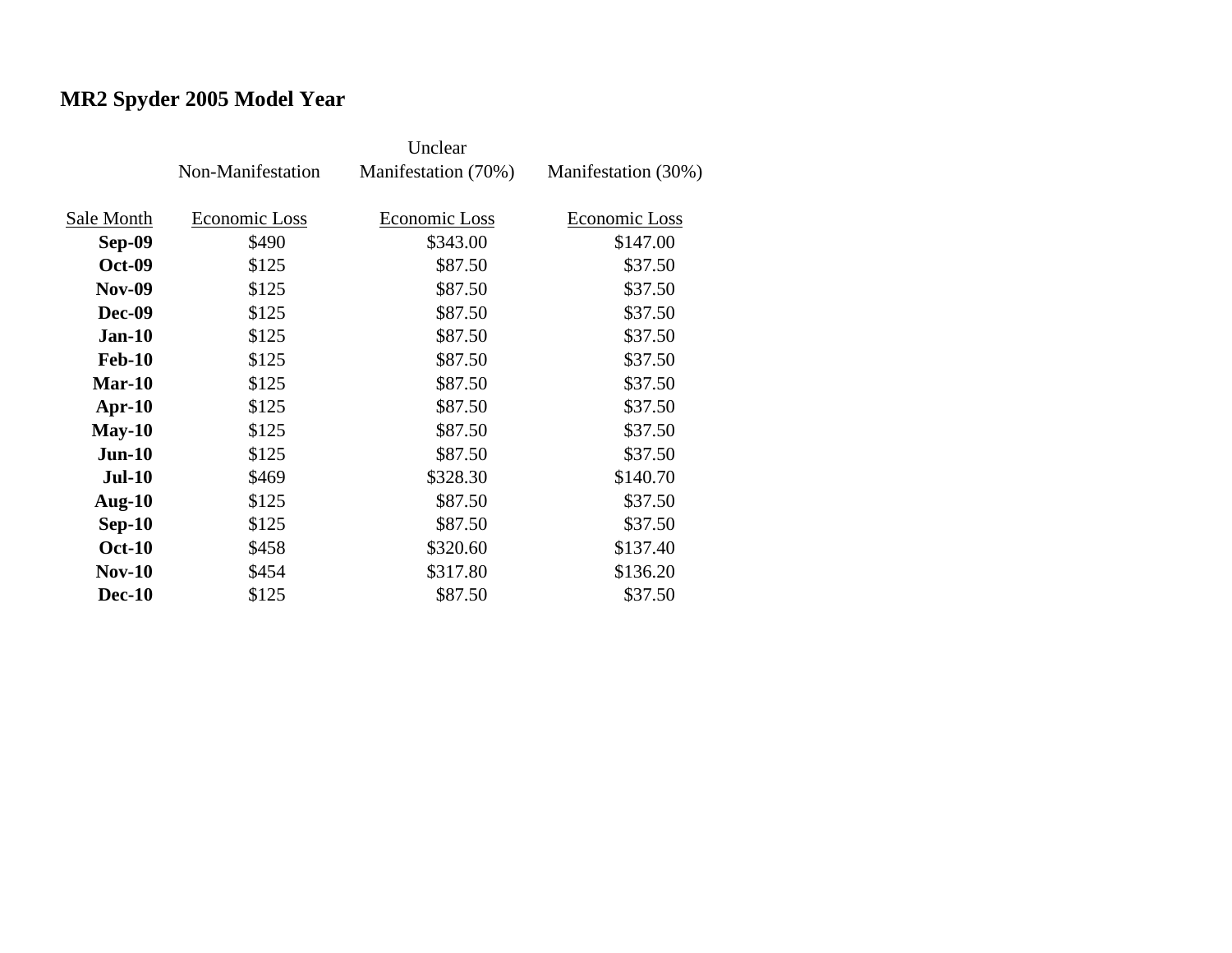### **Scion tC 2005 Model Year**

|               | Non-Manifestation | Manifestation (70%) | Manifestation (30%) |
|---------------|-------------------|---------------------|---------------------|
|               |                   |                     |                     |
| Sale Month    | Economic Loss     | Economic Loss       | Economic Loss       |
| Sep-09        | \$125             | \$87.50             | \$37.50             |
| <b>Oct-09</b> | \$125             | \$87.50             | \$37.50             |
| <b>Nov-09</b> | \$125             | \$87.50             | \$37.50             |
| Dec-09        | \$125             | \$87.50             | \$37.50             |
| <b>Jan-10</b> | \$125             | \$87.50             | \$37.50             |
| <b>Feb-10</b> | \$125             | \$87.50             | \$37.50             |
| $Mar-10$      | \$125             | \$87.50             | \$37.50             |
| $Apr-10$      | \$125             | \$87.50             | \$37.50             |
| $May-10$      | \$125             | \$87.50             | \$37.50             |
| $Jun-10$      | \$125             | \$87.50             | \$37.50             |
| <b>Jul-10</b> | \$125             | \$87.50             | \$37.50             |
| Aug- $10$     | \$125             | \$87.50             | \$37.50             |
| $Sep-10$      | \$125             | \$87.50             | \$37.50             |
| <b>Oct-10</b> | \$125             | \$87.50             | \$37.50             |
| $Nov-10$      | \$125             | \$87.50             | \$37.50             |
| <b>Dec-10</b> | \$125             | \$87.50             | \$37.50             |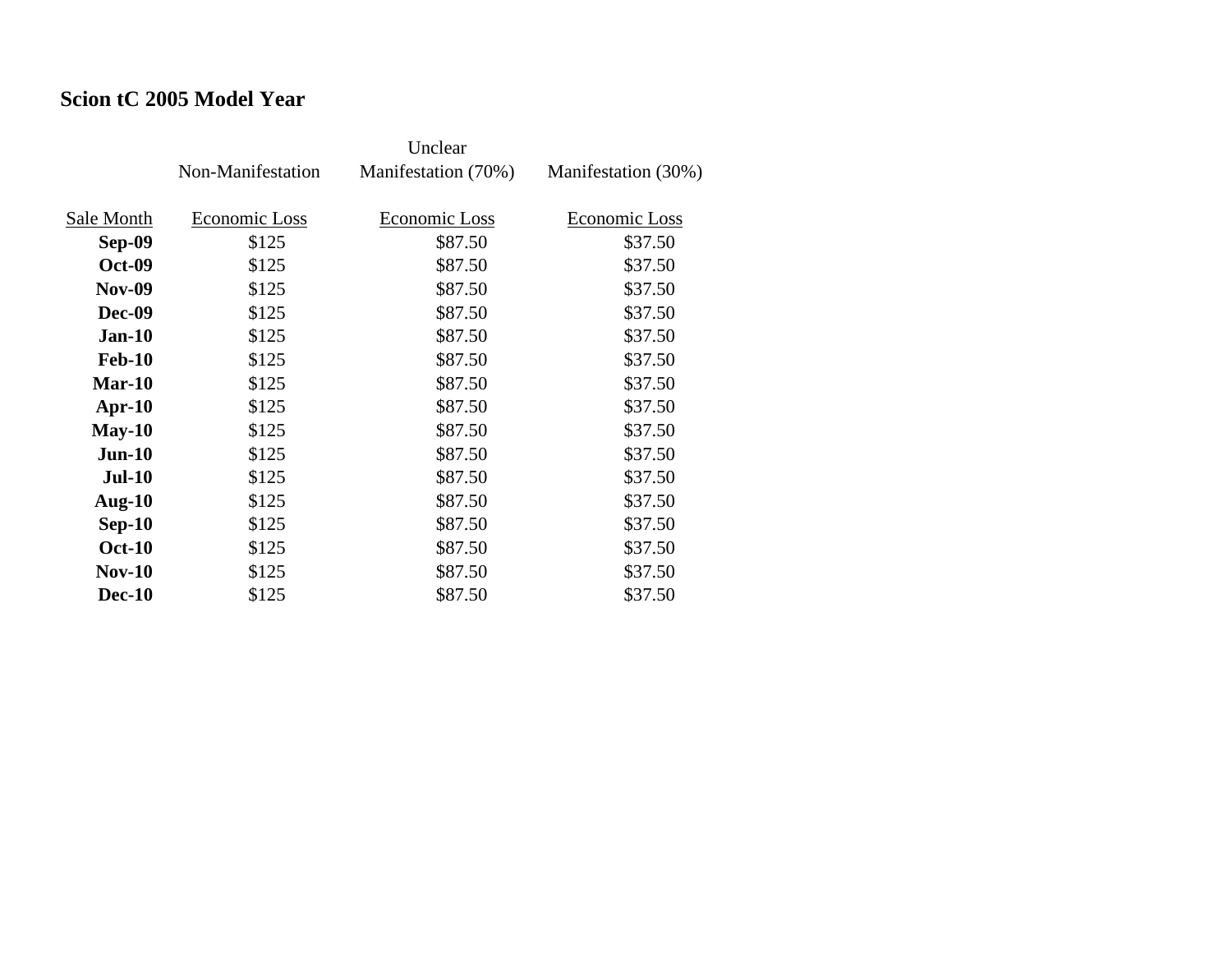### **Scion tC 2006 Model Year**

|               | Non-Manifestation | Manifestation (70%) | Manifestation (30%) |
|---------------|-------------------|---------------------|---------------------|
| Sale Month    | Economic Loss     | Economic Loss       | Economic Loss       |
| Sep-09        | \$125             | \$87.50             | \$37.50             |
| <b>Oct-09</b> | \$125             | \$87.50             | \$37.50             |
| <b>Nov-09</b> | \$125             | \$87.50             | \$37.50             |
| <b>Dec-09</b> | \$125             | \$87.50             | \$37.50             |
| $Jan-10$      | \$125             | \$87.50             | \$37.50             |
| <b>Feb-10</b> | \$125             | \$87.50             | \$37.50             |
| Mar-10        | \$125             | \$87.50             | \$37.50             |
| $Apr-10$      | \$125             | \$87.50             | \$37.50             |
| $May-10$      | \$125             | \$87.50             | \$37.50             |
| $Jun-10$      | \$972             | \$680.40            | \$291.60            |
| $Jul-10$      | \$125             | \$87.50             | \$37.50             |
| Aug- $10$     | \$125             | \$87.50             | \$37.50             |
| $Sep-10$      | \$125             | \$87.50             | \$37.50             |
| <b>Oct-10</b> | \$125             | \$87.50             | \$37.50             |
| $Nov-10$      | \$125             | \$87.50             | \$37.50             |
| <b>Dec-10</b> | \$125             | \$87.50             | \$37.50             |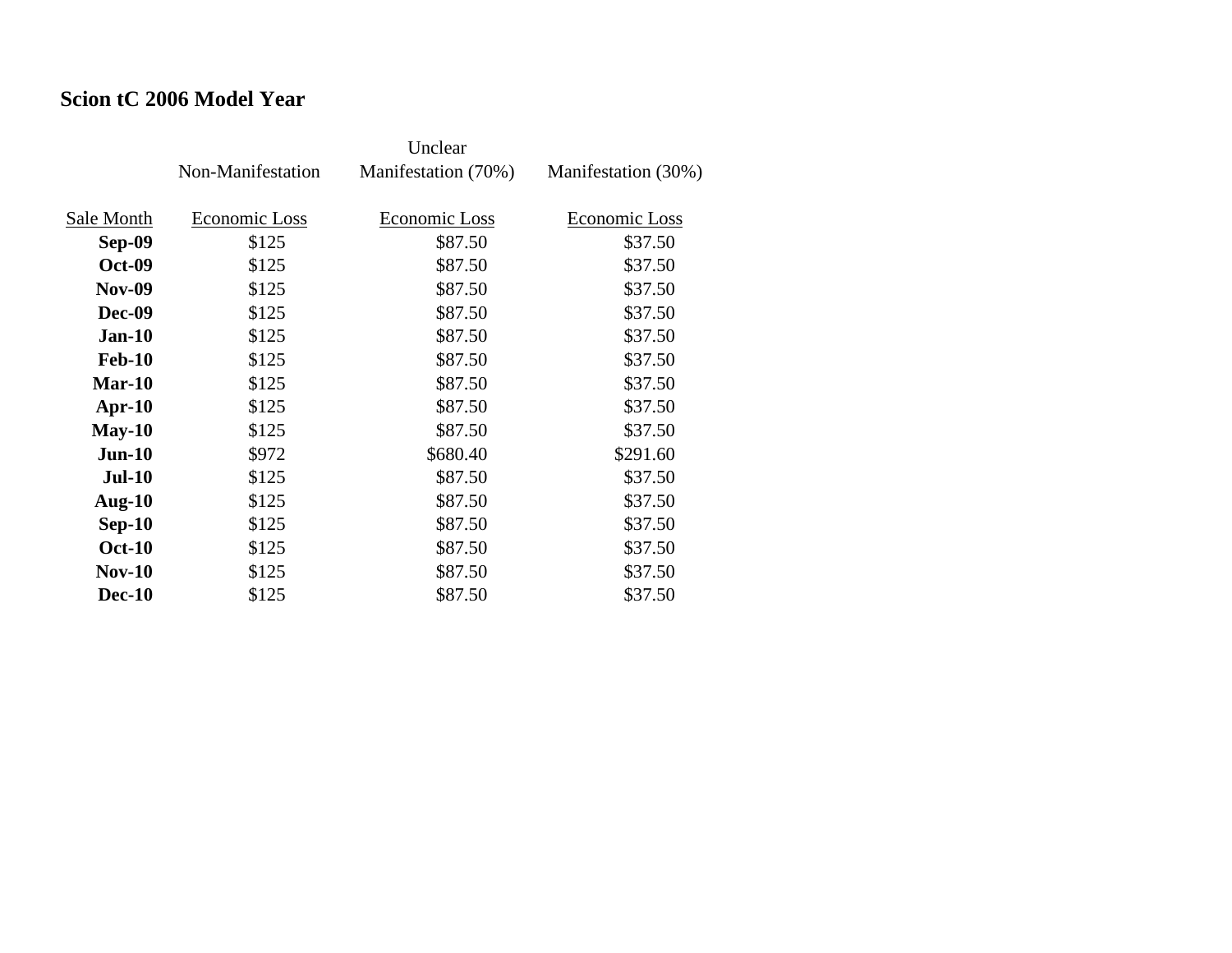### **Scion tC 2007 Model Year**

|               | Non-Manifestation | Manifestation (70%) | Manifestation (30%) |
|---------------|-------------------|---------------------|---------------------|
| Sale Month    | Economic Loss     | Economic Loss       | Economic Loss       |
| Sep-09        | \$125             | \$87.50             | \$37.50             |
| <b>Oct-09</b> | \$125             | \$87.50             | \$37.50             |
| <b>Nov-09</b> | \$125             | \$87.50             | \$37.50             |
| Dec-09        | \$125             | \$87.50             | \$37.50             |
| $Jan-10$      | \$125             | \$87.50             | \$37.50             |
| <b>Feb-10</b> | \$125             | \$87.50             | \$37.50             |
| $Mar-10$      | \$125             | \$87.50             | \$37.50             |
| $Apr-10$      | \$515             | \$360.50            | \$154.50            |
| $May-10$      | \$304             | \$212.80            | \$91.20             |
| $Jun-10$      | \$125             | \$87.50             | \$37.50             |
| <b>Jul-10</b> | \$259             | \$181.30            | \$77.70             |
| Aug- $10$     | \$125             | \$87.50             | \$37.50             |
| $Sep-10$      | \$125             | \$87.50             | \$37.50             |
| <b>Oct-10</b> | \$125             | \$87.50             | \$37.50             |
| $Nov-10$      | \$350             | \$245.00            | \$105.00            |
| <b>Dec-10</b> | \$125             | \$87.50             | \$37.50             |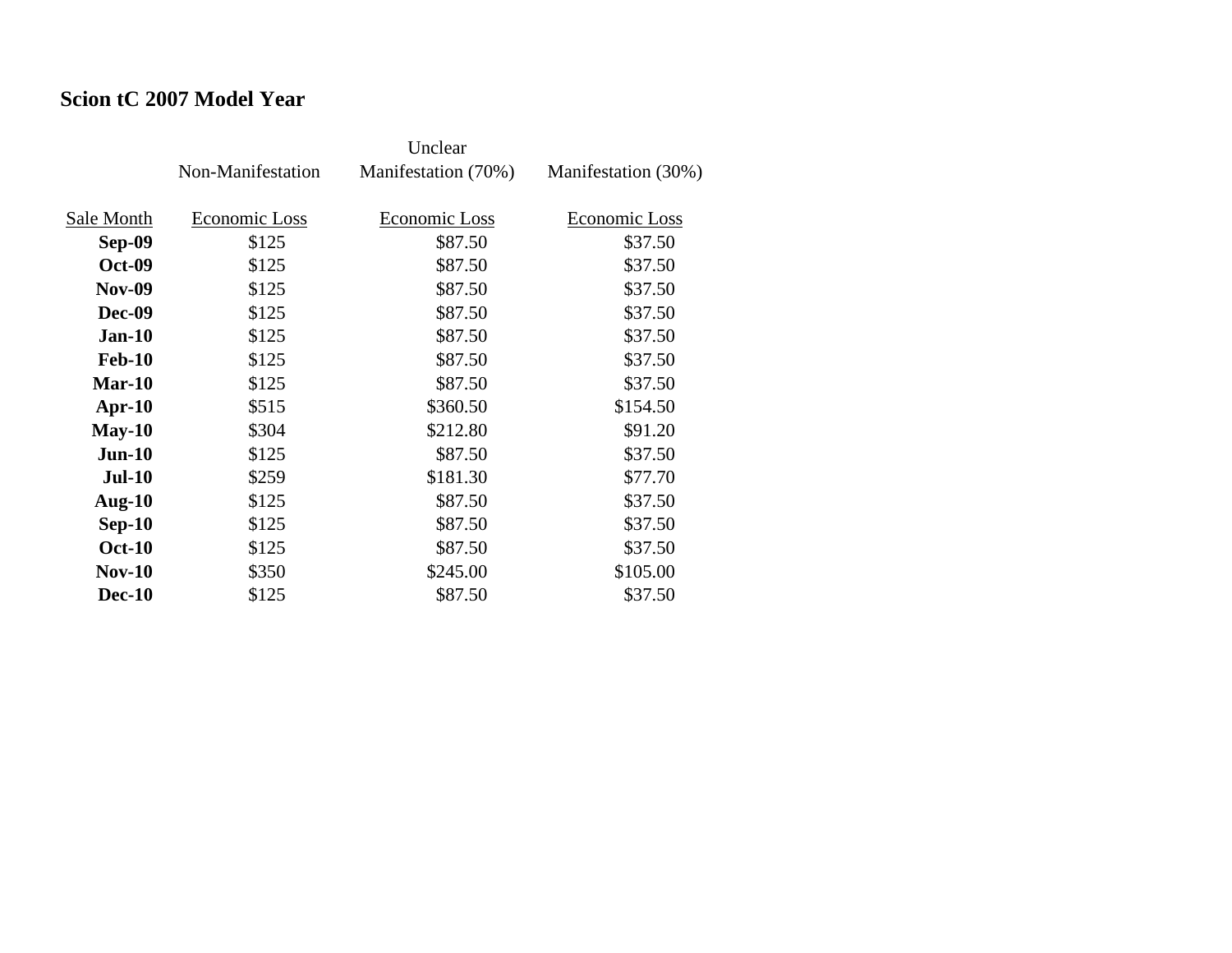#### **Scion tC 2008 Model Year**

|               | Non-Manifestation | Manifestation (70%) | Manifestation (30%) |
|---------------|-------------------|---------------------|---------------------|
| Sale Month    | Economic Loss     | Economic Loss       | Economic Loss       |
| Sep-09        | \$125             | \$87.50             | \$37.50             |
| <b>Oct-09</b> | \$125             | \$87.50             | \$37.50             |
| <b>Nov-09</b> | \$125             | \$87.50             | \$37.50             |
| <b>Dec-09</b> | \$125             | \$87.50             | \$37.50             |
| $Jan-10$      | \$125             | \$87.50             | \$37.50             |
| <b>Feb-10</b> | \$125             | \$87.50             | \$37.50             |
| $Mar-10$      | \$431             | \$301.70            | \$129.30            |
| $Apr-10$      | \$1,133           | \$793.10            | \$339.90            |
| $May-10$      | \$278             | \$194.60            | \$83.40             |
| $Jun-10$      | \$125             | \$87.50             | \$37.50             |
| <b>Jul-10</b> | \$125             | \$87.50             | \$37.50             |
| Aug- $10$     | \$125             | \$87.50             | \$37.50             |
| $Sep-10$      | \$125             | \$87.50             | \$37.50             |
| <b>Oct-10</b> | \$125             | \$87.50             | \$37.50             |
| $Nov-10$      | \$125             | \$87.50             | \$37.50             |
| <b>Dec-10</b> | \$125             | \$87.50             | \$37.50             |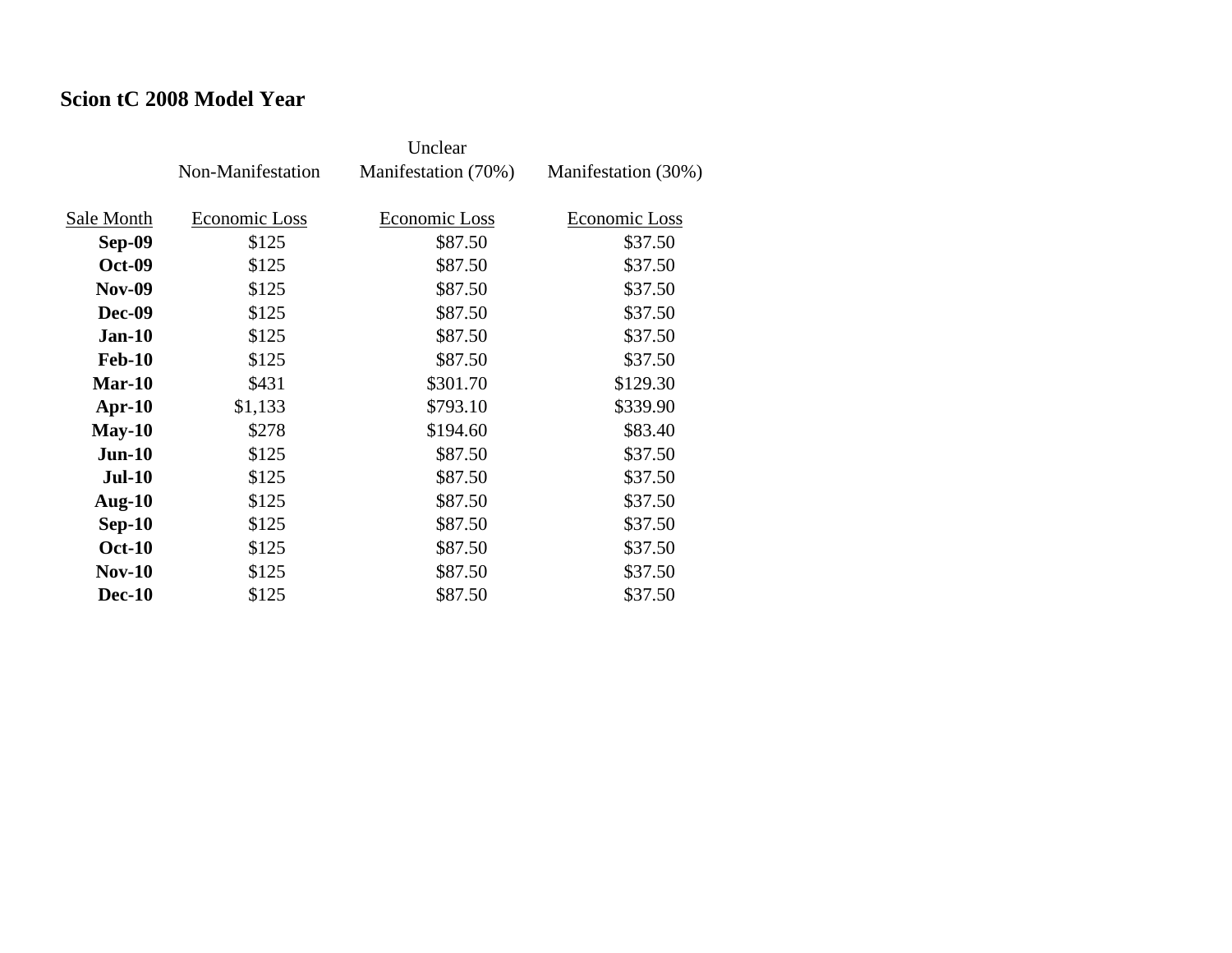#### **Scion tC 2009 Model Year**

|               | Non-Manifestation | Manifestation (70%) | Manifestation (30%) |
|---------------|-------------------|---------------------|---------------------|
| Sale Month    | Economic Loss     | Economic Loss       | Economic Loss       |
|               |                   |                     |                     |
| Sep-09        | \$125             | \$87.50             | \$37.50             |
| <b>Oct-09</b> | \$125             | \$87.50             | \$37.50             |
| <b>Nov-09</b> | \$125             | \$87.50             | \$37.50             |
| <b>Dec-09</b> | \$125             | \$87.50             | \$37.50             |
| $Jan-10$      | \$125             | \$87.50             | \$37.50             |
| <b>Feb-10</b> | \$125             | \$87.50             | \$37.50             |
| Mar-10        | \$2,483           | \$1,738.10          | \$744.90            |
| $Apr-10$      | \$125             | \$87.50             | \$37.50             |
| $May-10$      | \$125             | \$87.50             | \$37.50             |
| $Jun-10$      | \$560             | \$392.00            | \$168.00            |
| <b>Jul-10</b> | \$125             | \$87.50             | \$37.50             |
| Aug- $10$     | \$125             | \$87.50             | \$37.50             |
| $Sep-10$      | \$125             | \$87.50             | \$37.50             |
| <b>Oct-10</b> | \$125             | \$87.50             | \$37.50             |
| $Nov-10$      | \$125             | \$87.50             | \$37.50             |
| <b>Dec-10</b> | \$125             | \$87.50             | \$37.50             |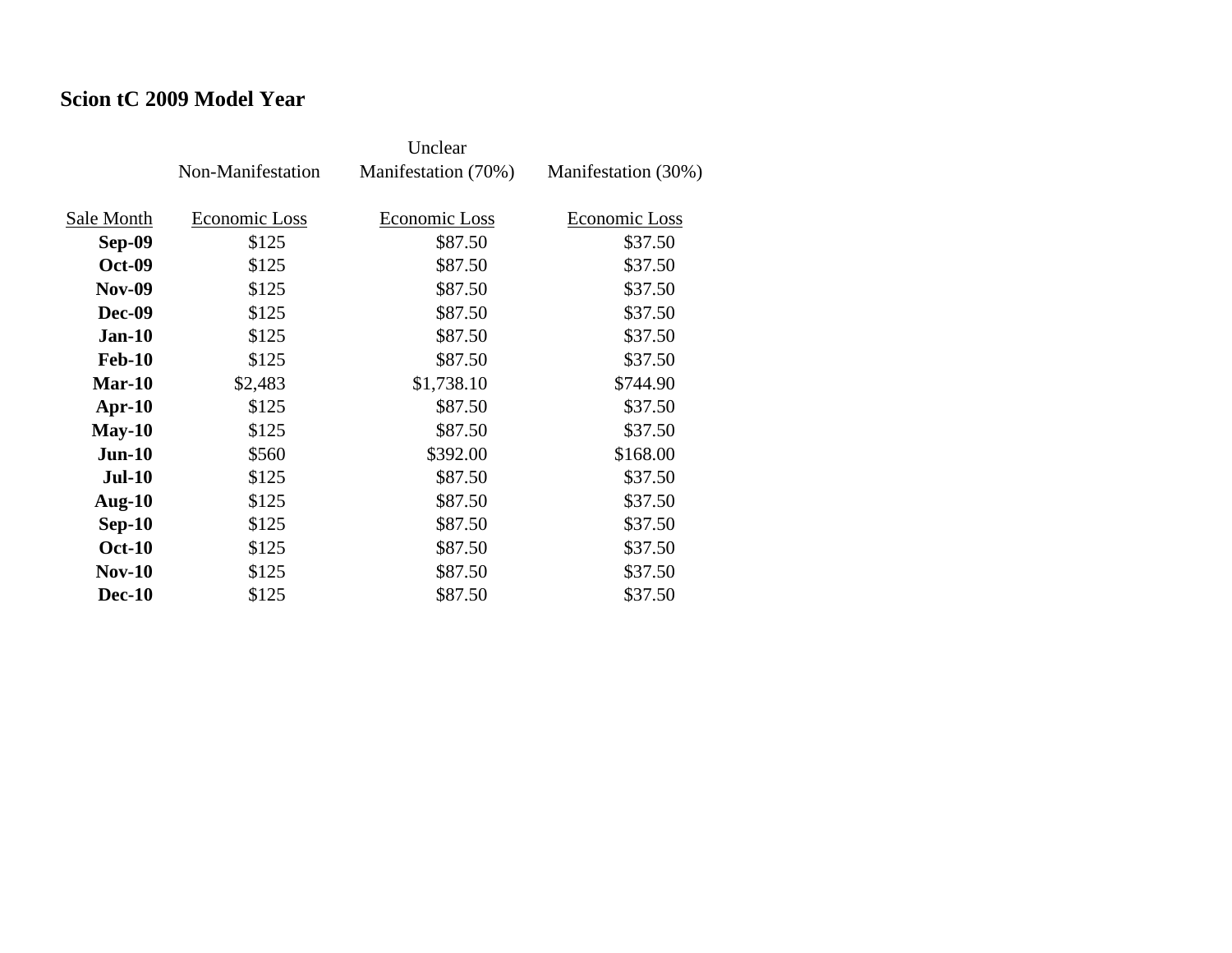### **Scion tC 2010 Model Year**

|               | Non-Manifestation | Manifestation (70%) | Manifestation (30%) |
|---------------|-------------------|---------------------|---------------------|
|               |                   |                     |                     |
| Sale Month    | Economic Loss     | Economic Loss       | Economic Loss       |
| Sep-09        | \$125             | \$87.50             | \$37.50             |
| <b>Oct-09</b> | \$125             | \$87.50             | \$37.50             |
| <b>Nov-09</b> | \$125             | \$87.50             | \$37.50             |
| Dec-09        | \$125             | \$87.50             | \$37.50             |
| <b>Jan-10</b> | \$125             | \$87.50             | \$37.50             |
| <b>Feb-10</b> | \$125             | \$87.50             | \$37.50             |
| $Mar-10$      | \$125             | \$87.50             | \$37.50             |
| $Apr-10$      | \$125             | \$87.50             | \$37.50             |
| $May-10$      | \$125             | \$87.50             | \$37.50             |
| $Jun-10$      | \$125             | \$87.50             | \$37.50             |
| <b>Jul-10</b> | \$125             | \$87.50             | \$37.50             |
| Aug- $10$     | \$125             | \$87.50             | \$37.50             |
| $Sep-10$      | \$125             | \$87.50             | \$37.50             |
| <b>Oct-10</b> | \$125             | \$87.50             | \$37.50             |
| $Nov-10$      | \$125             | \$87.50             | \$37.50             |
| <b>Dec-10</b> | \$125             | \$87.50             | \$37.50             |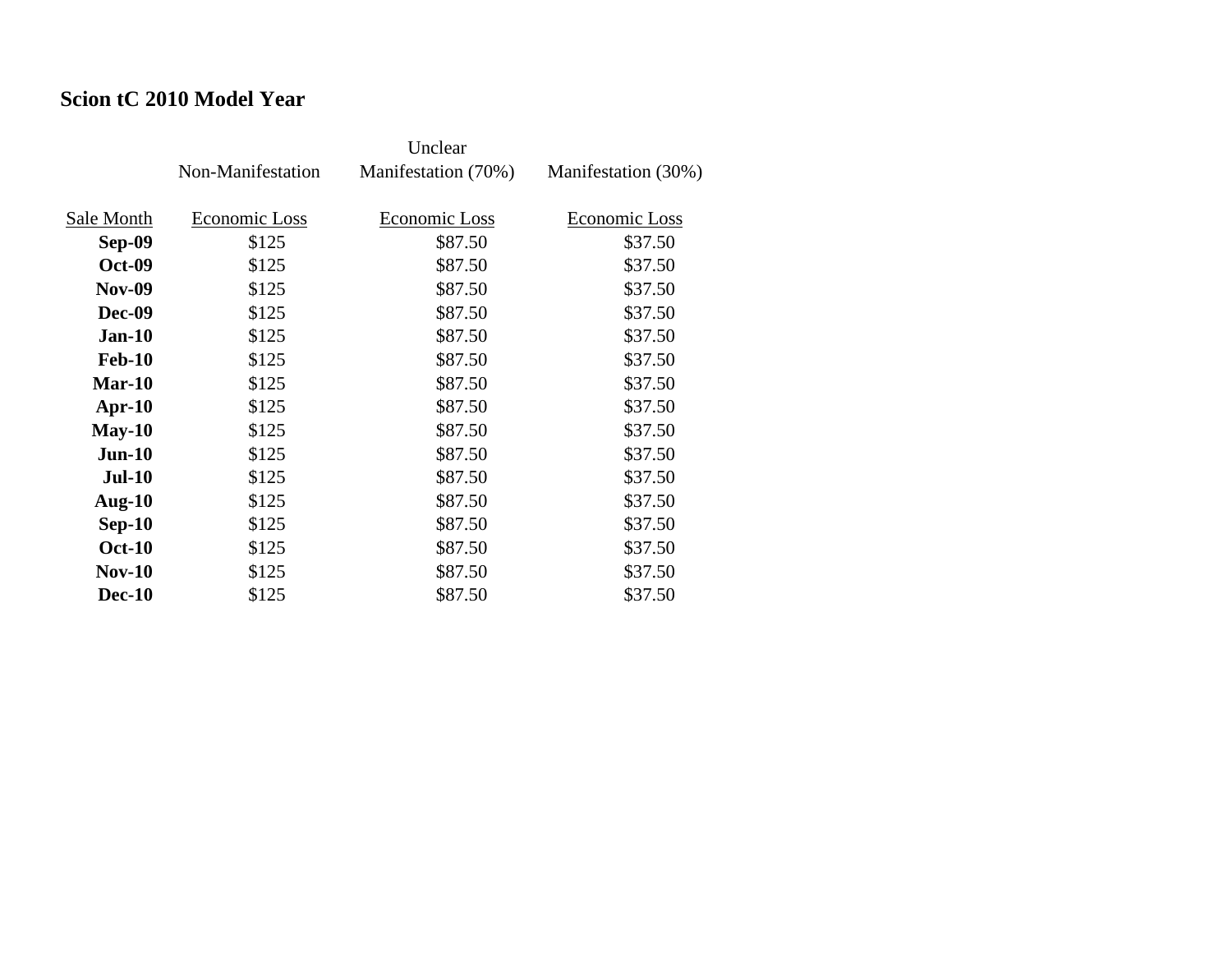#### **Scion xB 2008 Model Year**

|               | Non-Manifestation | Manifestation (70%) | Manifestation (30%) |
|---------------|-------------------|---------------------|---------------------|
| Sale Month    | Economic Loss     | Economic Loss       | Economic Loss       |
|               | \$125             | \$87.50             | \$37.50             |
| Sep-09        |                   |                     |                     |
| <b>Oct-09</b> | \$125             | \$87.50             | \$37.50             |
| <b>Nov-09</b> | \$125             | \$87.50             | \$37.50             |
| <b>Dec-09</b> | \$125             | \$87.50             | \$37.50             |
| $Jan-10$      | \$125             | \$87.50             | \$37.50             |
| <b>Feb-10</b> | \$192             | \$134.40            | \$57.60             |
| $Mar-10$      | \$490             | \$343.00            | \$147.00            |
| $Apr-10$      | \$125             | \$87.50             | \$37.50             |
| $May-10$      | \$125             | \$87.50             | \$37.50             |
| $Jun-10$      | \$125             | \$87.50             | \$37.50             |
| <b>Jul-10</b> | \$125             | \$87.50             | \$37.50             |
| Aug- $10$     | \$125             | \$87.50             | \$37.50             |
| $Sep-10$      | \$125             | \$87.50             | \$37.50             |
| <b>Oct-10</b> | \$125             | \$87.50             | \$37.50             |
| $Nov-10$      | \$409             | \$286.30            | \$122.70            |
| <b>Dec-10</b> | \$228             | \$159.60            | \$68.40             |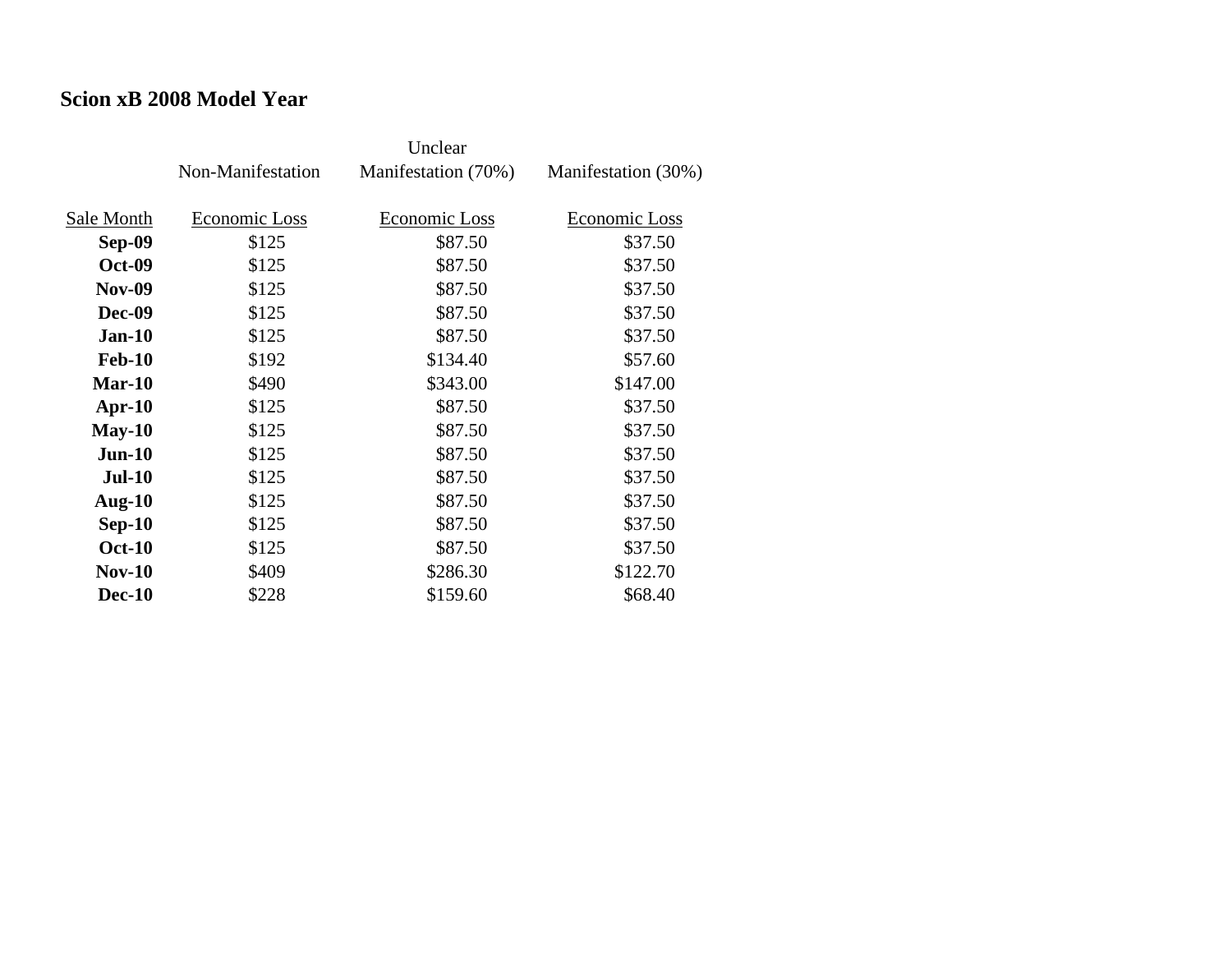#### **Scion xB 2009 Model Year**

|               | Non-Manifestation | Manifestation (70%) | Manifestation (30%) |
|---------------|-------------------|---------------------|---------------------|
|               |                   |                     |                     |
| Sale Month    | Economic Loss     | Economic Loss       | Economic Loss       |
| Sep-09        | \$125             | \$87.50             | \$37.50             |
| <b>Oct-09</b> | \$125             | \$87.50             | \$37.50             |
| <b>Nov-09</b> | \$125             | \$87.50             | \$37.50             |
| <b>Dec-09</b> | \$125             | \$87.50             | \$37.50             |
| $Jan-10$      | \$125             | \$87.50             | \$37.50             |
| <b>Feb-10</b> | \$125             | \$87.50             | \$37.50             |
| $Mar-10$      | \$125             | \$87.50             | \$37.50             |
| $Apr-10$      | \$125             | \$87.50             | \$37.50             |
| $May-10$      | \$125             | \$87.50             | \$37.50             |
| $Jun-10$      | \$125             | \$87.50             | \$37.50             |
| <b>Jul-10</b> | \$125             | \$87.50             | \$37.50             |
| Aug- $10$     | \$125             | \$87.50             | \$37.50             |
| $Sep-10$      | \$125             | \$87.50             | \$37.50             |
| <b>Oct-10</b> | \$125             | \$87.50             | \$37.50             |
| $Nov-10$      | \$125             | \$87.50             | \$37.50             |
| <b>Dec-10</b> | \$125             | \$87.50             | \$37.50             |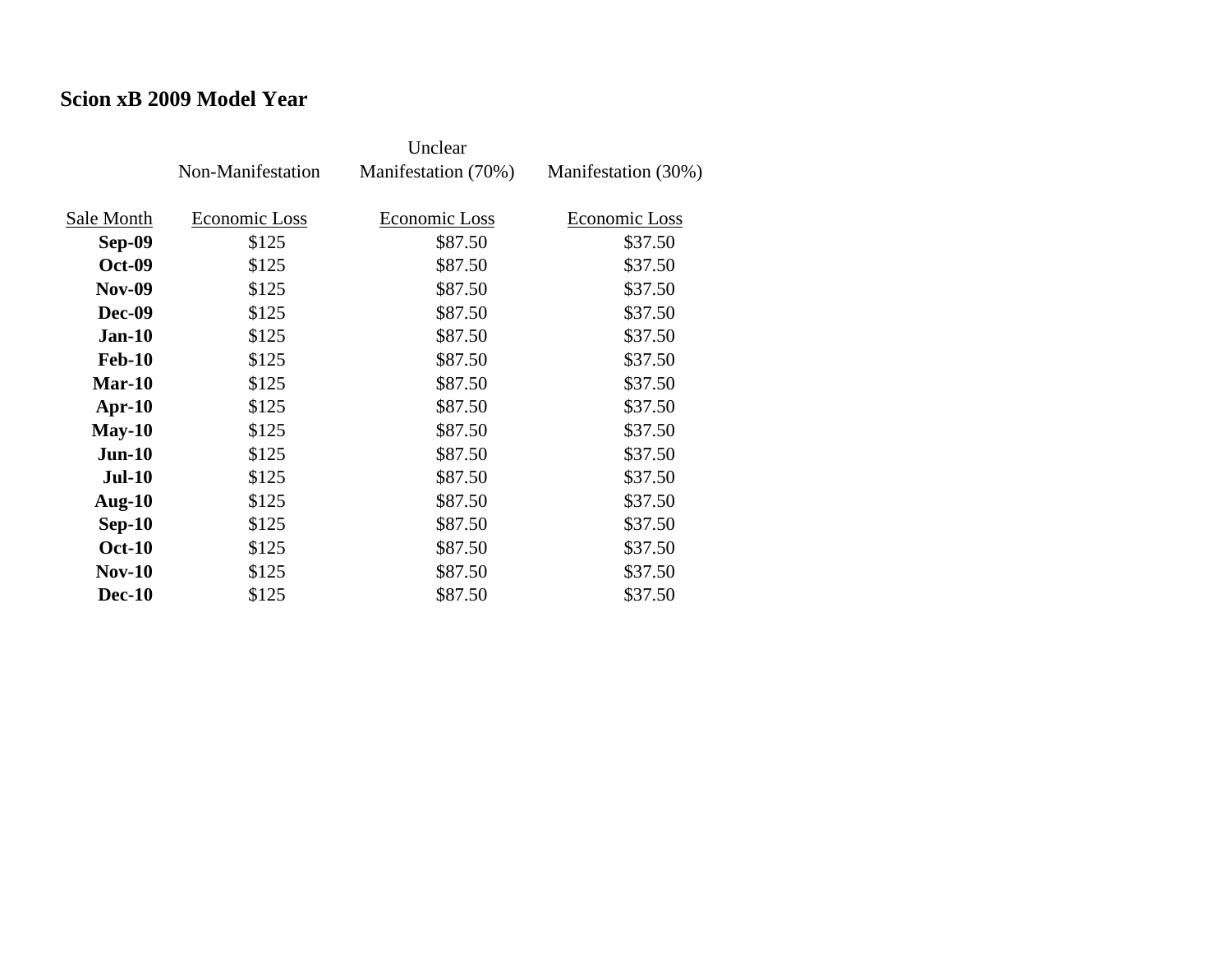#### **Scion xB 2010 Model Year**

|               | Non-Manifestation | Manifestation (70%) | Manifestation (30%) |
|---------------|-------------------|---------------------|---------------------|
| Sale Month    | Economic Loss     | Economic Loss       | Economic Loss       |
| Sep-09        | \$125             | \$87.50             | \$37.50             |
| <b>Oct-09</b> | \$125             | \$87.50             | \$37.50             |
| <b>Nov-09</b> | \$125             | \$87.50             | \$37.50             |
| <b>Dec-09</b> | \$125             | \$87.50             | \$37.50             |
| $Jan-10$      | \$125             | \$87.50             | \$37.50             |
| <b>Feb-10</b> | \$125             | \$87.50             | \$37.50             |
| $Mar-10$      | \$125             | \$87.50             | \$37.50             |
| Apr- $10$     | \$125             | \$87.50             | \$37.50             |
| $May-10$      | \$125             | \$87.50             | \$37.50             |
| $Jun-10$      | \$125             | \$87.50             | \$37.50             |
| <b>Jul-10</b> | \$125             | \$87.50             | \$37.50             |
| Aug- $10$     | \$125             | \$87.50             | \$37.50             |
| $Sep-10$      | \$125             | \$87.50             | \$37.50             |
| <b>Oct-10</b> | \$125             | \$87.50             | \$37.50             |
| <b>Nov-10</b> | \$125             | \$87.50             | \$37.50             |
| <b>Dec-10</b> | \$125             | \$87.50             | \$37.50             |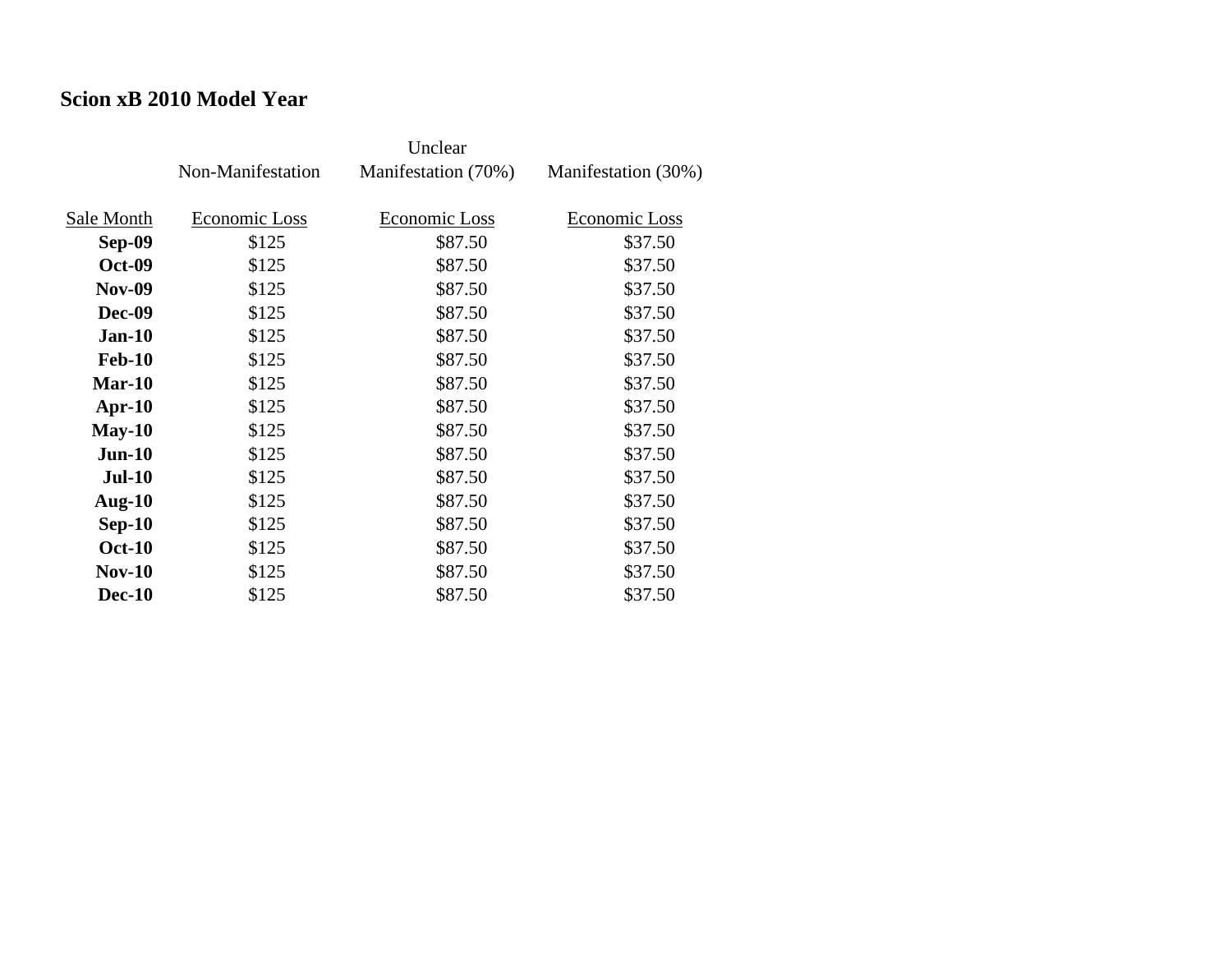## **Matrix 2005 Model Year**

|               | Non-Manifestation | Manifestation (70%) | Manifestation (30%) |
|---------------|-------------------|---------------------|---------------------|
| Sale Month    | Economic Loss     | Economic Loss       | Economic Loss       |
| Sep-09        | \$125             | \$87.50             | \$37.50             |
|               |                   |                     |                     |
| <b>Oct-09</b> | \$125             | \$87.50             | \$37.50             |
| <b>Nov-09</b> | \$125             | \$87.50             | \$37.50             |
| <b>Dec-09</b> | \$125             | \$87.50             | \$37.50             |
| $Jan-10$      | \$125             | \$87.50             | \$37.50             |
| <b>Feb-10</b> | \$125             | \$87.50             | \$37.50             |
| Mar-10        | \$125             | \$87.50             | \$37.50             |
| $Apr-10$      | \$125             | \$87.50             | \$37.50             |
| $May-10$      | \$125             | \$87.50             | \$37.50             |
| $Jun-10$      | \$125             | \$87.50             | \$37.50             |
| <b>Jul-10</b> | \$125             | \$87.50             | \$37.50             |
| Aug- $10$     | \$125             | \$87.50             | \$37.50             |
| $Sep-10$      | \$125             | \$87.50             | \$37.50             |
| <b>Oct-10</b> | \$125             | \$87.50             | \$37.50             |
| $Nov-10$      | \$125             | \$87.50             | \$37.50             |
| <b>Dec-10</b> | \$125             | \$87.50             | \$37.50             |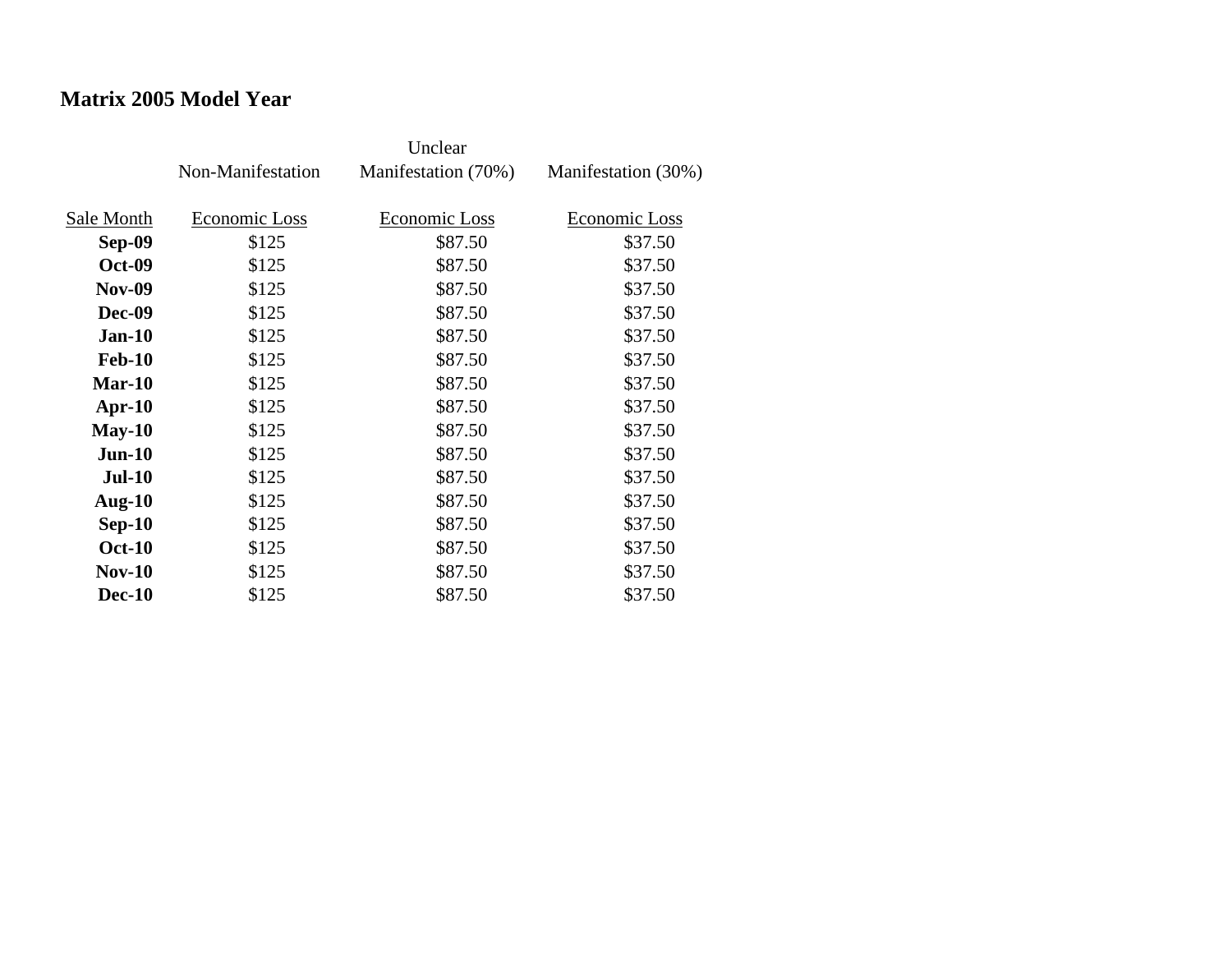### **Matrix 2006 Model Year**

|               | Non-Manifestation | Manifestation (70%) | Manifestation (30%) |
|---------------|-------------------|---------------------|---------------------|
| Sale Month    | Economic Loss     | Economic Loss       | Economic Loss       |
| Sep-09        | \$125             | \$87.50             | \$37.50             |
| <b>Oct-09</b> | \$125             | \$87.50             | \$37.50             |
| <b>Nov-09</b> | \$125             | \$87.50             | \$37.50             |
| <b>Dec-09</b> | \$125             | \$87.50             | \$37.50             |
| $Jan-10$      | \$125             | \$87.50             | \$37.50             |
| <b>Feb-10</b> | \$125             | \$87.50             | \$37.50             |
| $Mar-10$      | \$271             | \$189.70            | \$81.30             |
| $Apr-10$      | \$346             | \$242.20            | \$103.80            |
| $May-10$      | \$125             | \$87.50             | \$37.50             |
| $Jun-10$      | \$125             | \$87.50             | \$37.50             |
| <b>Jul-10</b> | \$125             | \$87.50             | \$37.50             |
| Aug- $10$     | \$125             | \$87.50             | \$37.50             |
| $Sep-10$      | \$125             | \$87.50             | \$37.50             |
| <b>Oct-10</b> | \$125             | \$87.50             | \$37.50             |
| $Nov-10$      | \$125             | \$87.50             | \$37.50             |
| <b>Dec-10</b> | \$125             | \$87.50             | \$37.50             |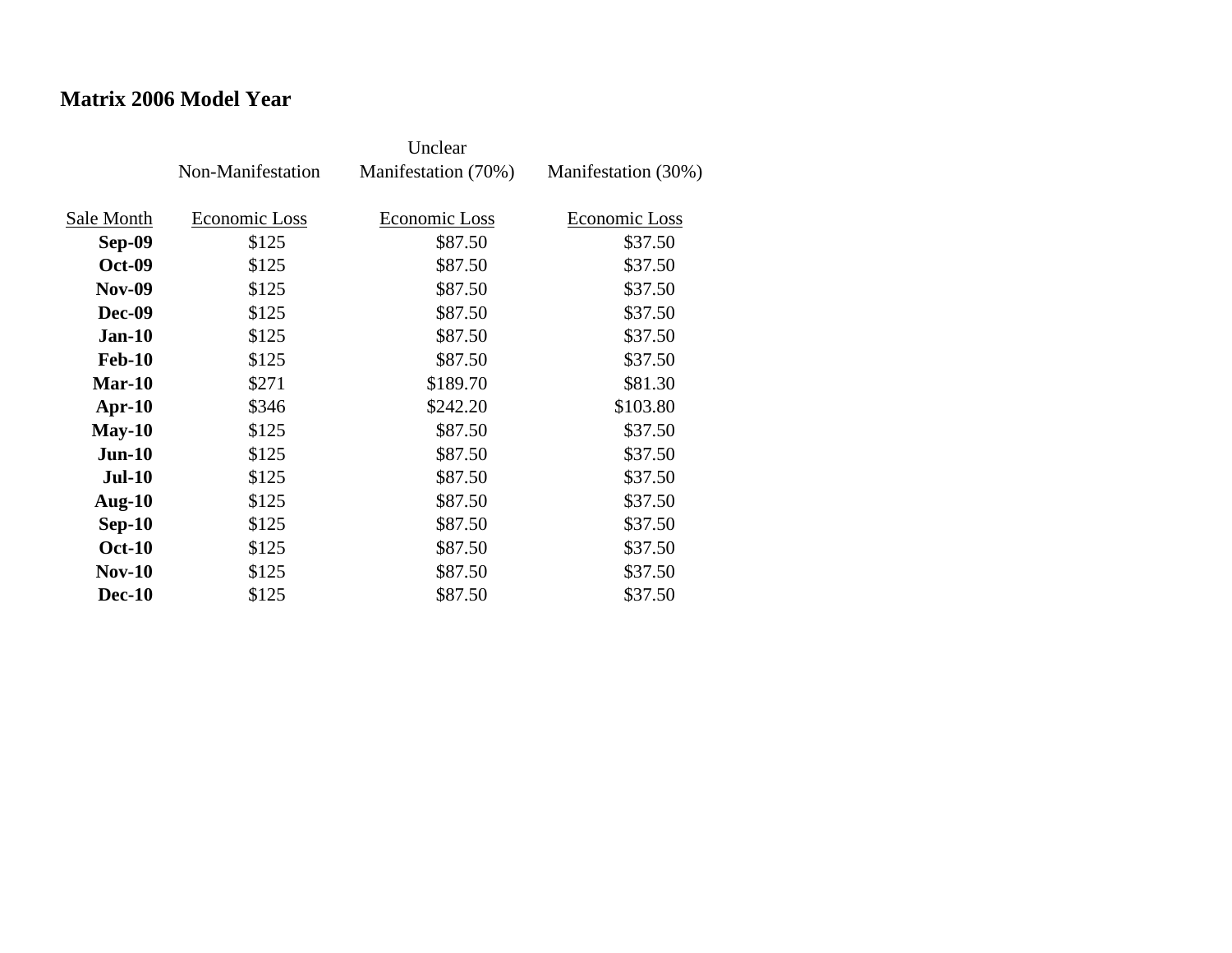## **Matrix 2007 Model Year**

|               | Non-Manifestation | Manifestation (70%) | Manifestation (30%) |
|---------------|-------------------|---------------------|---------------------|
| Sale Month    | Economic Loss     | Economic Loss       | Economic Loss       |
| Sep-09        | \$125             | \$87.50             | \$37.50             |
| <b>Oct-09</b> | \$125             | \$87.50             | \$37.50             |
| <b>Nov-09</b> | \$443             | \$310.10            | \$132.90            |
| Dec-09        | \$468             | \$327.60            | \$140.40            |
| $Jan-10$      | \$125             | \$87.50             | \$37.50             |
| <b>Feb-10</b> | \$438             | \$306.60            | \$131.40            |
| $Mar-10$      | \$757             | \$529.90            | \$227.10            |
| $Apr-10$      | \$476             | \$333.20            | \$142.80            |
| $May-10$      | \$443             | \$310.10            | \$132.90            |
| $Jun-10$      | \$249             | \$174.30            | \$74.70             |
| <b>Jul-10</b> | \$283             | \$198.10            | \$84.90             |
| Aug- $10$     | \$517             | \$361.90            | \$155.10            |
| $Sep-10$      | \$125             | \$87.50             | \$37.50             |
| <b>Oct-10</b> | \$125             | \$87.50             | \$37.50             |
| $Nov-10$      | \$475             | \$332.50            | \$142.50            |
| <b>Dec-10</b> | \$921             | \$644.70            | \$276.30            |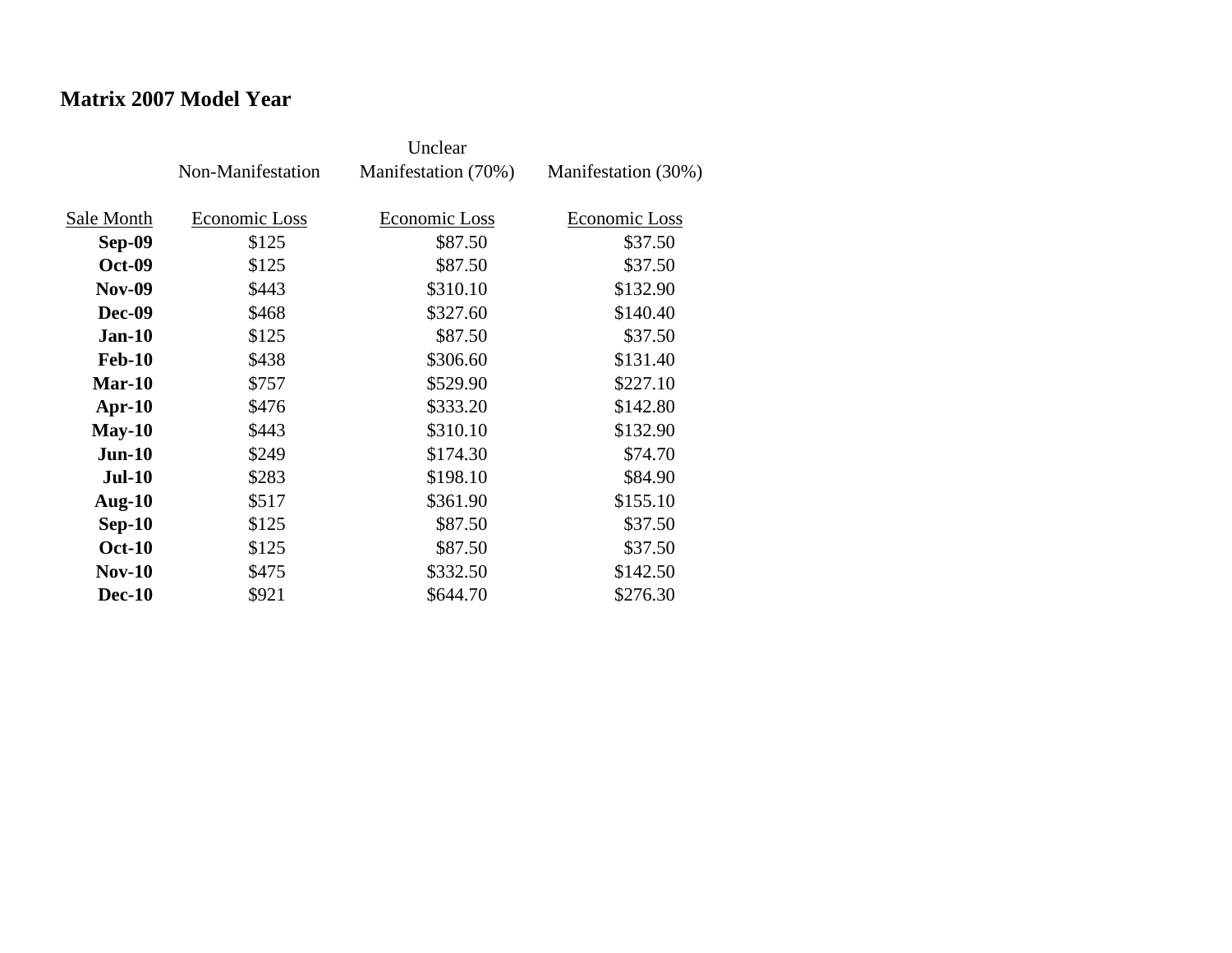### **Matrix 2008 Model Year**

|               | Non-Manifestation | Manifestation (70%) | Manifestation (30%) |
|---------------|-------------------|---------------------|---------------------|
| Sale Month    | Economic Loss     | Economic Loss       | Economic Loss       |
| Sep-09        | \$125             | \$87.50             | \$37.50             |
| <b>Oct-09</b> | \$125             | \$87.50             | \$37.50             |
| <b>Nov-09</b> | \$125             | \$87.50             | \$37.50             |
| Dec-09        | \$430             | \$301.00            | \$129.00            |
| <b>Jan-10</b> | \$125             | \$87.50             | \$37.50             |
| <b>Feb-10</b> | \$278             | \$194.60            | \$83.40             |
| $Mar-10$      | \$568             | \$397.60            | \$170.40            |
| Apr- $10$     | \$474             | \$331.80            | \$142.20            |
| $May-10$      | \$743             | \$520.10            | \$222.90            |
| $Jun-10$      | \$125             | \$87.50             | \$37.50             |
| <b>Jul-10</b> | \$125             | \$87.50             | \$37.50             |
| Aug- $10$     | \$763             | \$534.10            | \$228.90            |
| $Sep-10$      | \$365             | \$255.50            | \$109.50            |
| <b>Oct-10</b> | \$125             | \$87.50             | \$37.50             |
| $Nov-10$      | \$125             | \$87.50             | \$37.50             |
| <b>Dec-10</b> | \$435             | \$304.50            | \$130.50            |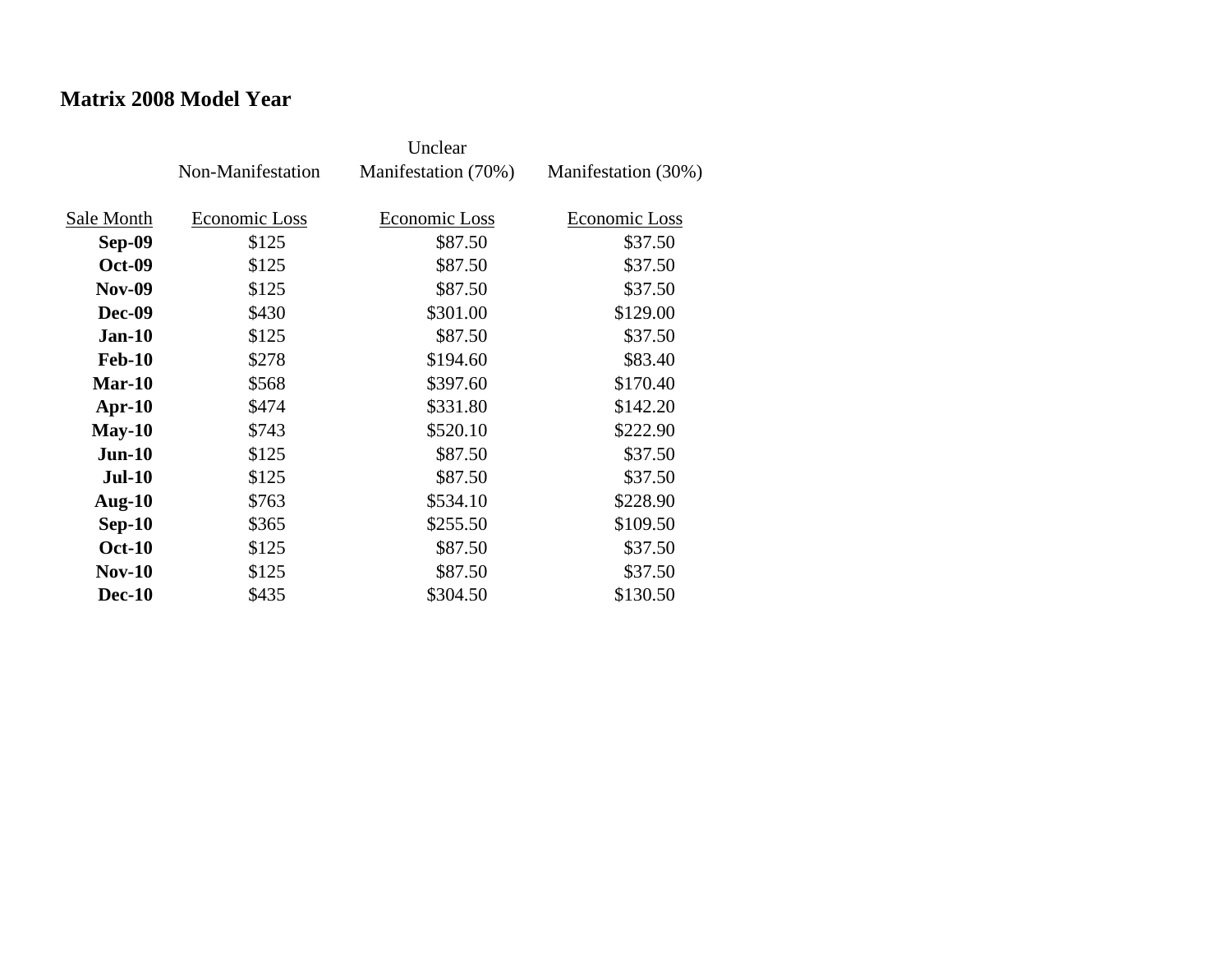### **Matrix 2009 Model Year**

|               | Non-Manifestation | Manifestation (70%) | Manifestation (30%) |
|---------------|-------------------|---------------------|---------------------|
| Sale Month    | Economic Loss     | Economic Loss       | Economic Loss       |
| Sep-09        | \$125             | \$87.50             | \$37.50             |
| <b>Oct-09</b> | \$125             | \$87.50             | \$37.50             |
| <b>Nov-09</b> | \$125             | \$87.50             | \$37.50             |
| <b>Dec-09</b> | \$125             | \$87.50             | \$37.50             |
| $Jan-10$      | \$125             | \$87.50             | \$37.50             |
| <b>Feb-10</b> | \$125             | \$87.50             | \$37.50             |
| Mar-10        | \$990             | \$693.00            | \$297.00            |
| $Apr-10$      | \$881             | \$616.70            | \$264.30            |
| $May-10$      | \$1,963           | \$1,374.10          | \$588.90            |
| $Jun-10$      | \$125             | \$87.50             | \$37.50             |
| $Jul-10$      | \$125             | \$87.50             | \$37.50             |
| Aug- $10$     | \$228             | \$159.60            | \$68.40             |
| $Sep-10$      | \$125             | \$87.50             | \$37.50             |
| <b>Oct-10</b> | \$125             | \$87.50             | \$37.50             |
| $Nov-10$      | \$125             | \$87.50             | \$37.50             |
| <b>Dec-10</b> | \$331             | \$231.70            | \$99.30             |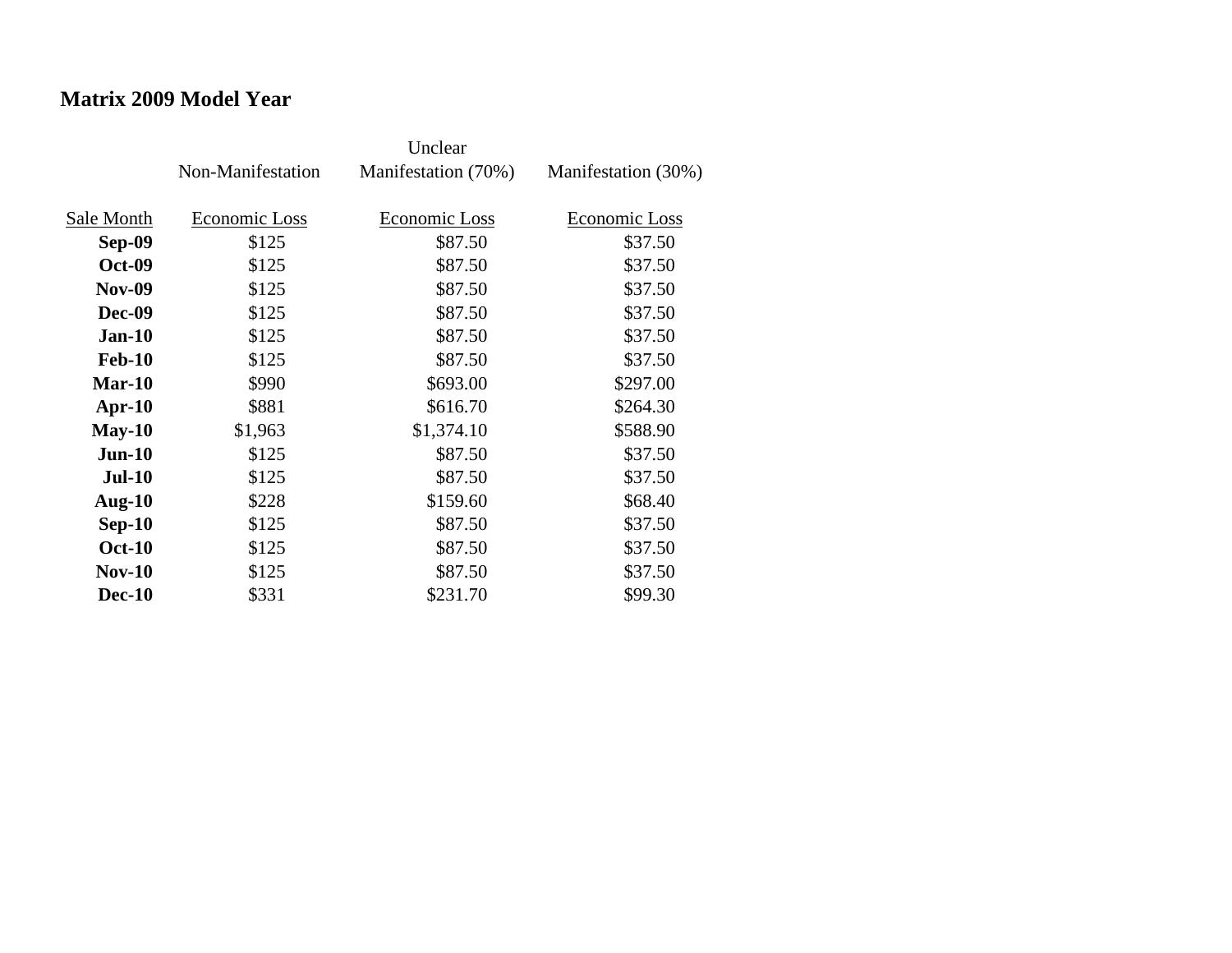## **Matrix 2010 Model Year**

|               | Non-Manifestation | Manifestation (70%) | Manifestation (30%) |
|---------------|-------------------|---------------------|---------------------|
| Sale Month    | Economic Loss     | Economic Loss       | Economic Loss       |
| Sep-09        | \$125             | \$87.50             | \$37.50             |
|               |                   |                     |                     |
| <b>Oct-09</b> | \$125             | \$87.50             | \$37.50             |
| <b>Nov-09</b> | \$125             | \$87.50             | \$37.50             |
| <b>Dec-09</b> | \$125             | \$87.50             | \$37.50             |
| $Jan-10$      | \$125             | \$87.50             | \$37.50             |
| <b>Feb-10</b> | \$125             | \$87.50             | \$37.50             |
| Mar-10        | \$125             | \$87.50             | \$37.50             |
| $Apr-10$      | \$125             | \$87.50             | \$37.50             |
| $May-10$      | \$125             | \$87.50             | \$37.50             |
| $Jun-10$      | \$125             | \$87.50             | \$37.50             |
| <b>Jul-10</b> | \$125             | \$87.50             | \$37.50             |
| Aug- $10$     | \$125             | \$87.50             | \$37.50             |
| $Sep-10$      | \$125             | \$87.50             | \$37.50             |
| <b>Oct-10</b> | \$125             | \$87.50             | \$37.50             |
| $Nov-10$      | \$125             | \$87.50             | \$37.50             |
| <b>Dec-10</b> | \$125             | \$87.50             | \$37.50             |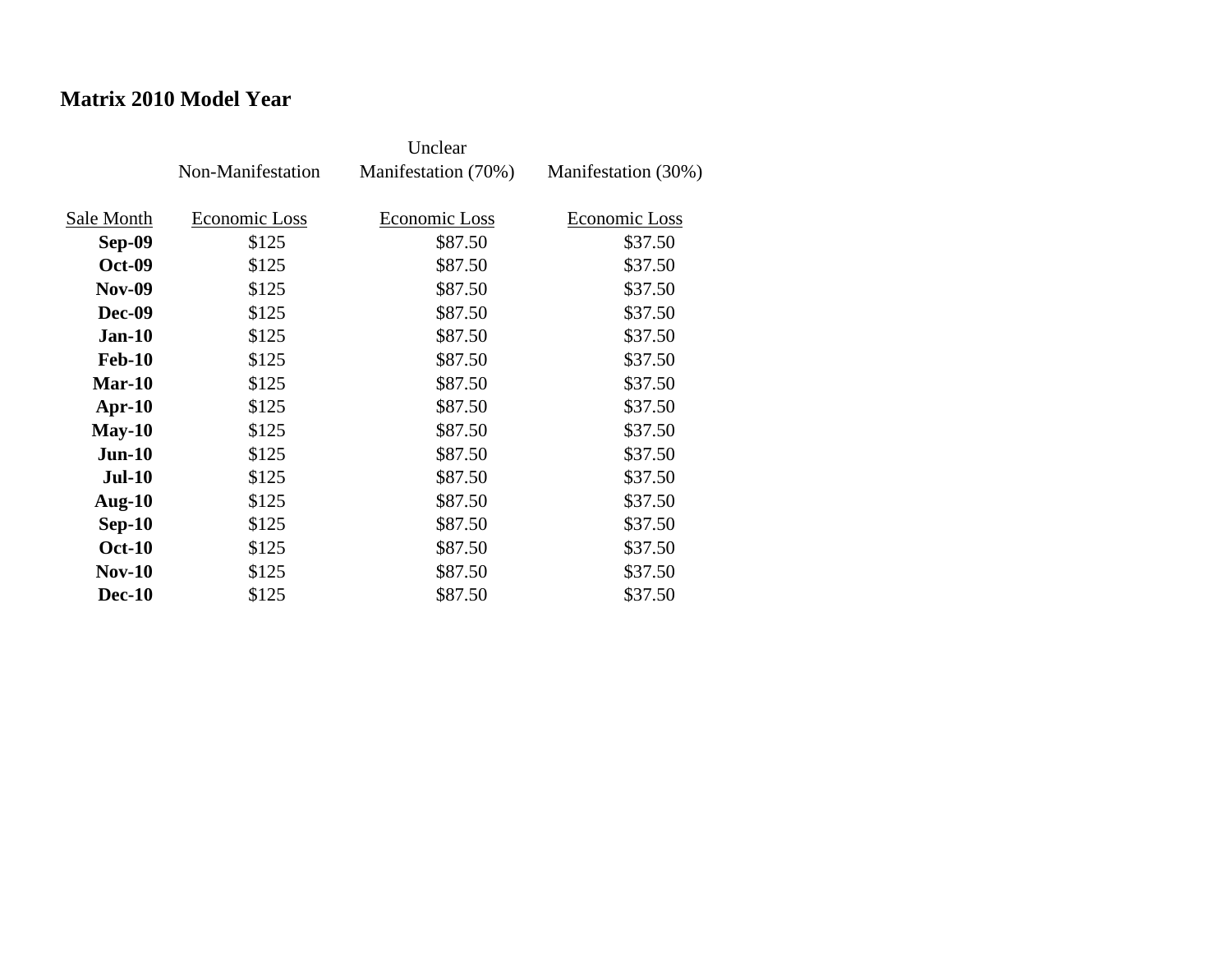### **Corolla 2005 Model Year**

|               | Non-Manifestation | Manifestation (70%) | Manifestation (30%) |
|---------------|-------------------|---------------------|---------------------|
| Sale Month    | Economic Loss     | Economic Loss       | Economic Loss       |
| Sep-09        | \$125             | \$87.50             | \$37.50             |
| <b>Oct-09</b> | \$125             | \$87.50             | \$37.50             |
| <b>Nov-09</b> | \$125             | \$87.50             | \$37.50             |
| Dec-09        | \$125             | \$87.50             | \$37.50             |
| $Jan-10$      | \$125             | \$87.50             | \$37.50             |
| <b>Feb-10</b> | \$125             | \$87.50             | \$37.50             |
| $Mar-10$      | \$125             | \$87.50             | \$37.50             |
| $Apr-10$      | \$125             | \$87.50             | \$37.50             |
| $May-10$      | \$125             | \$87.50             | \$37.50             |
| $Jun-10$      | \$125             | \$87.50             | \$37.50             |
| <b>Jul-10</b> | \$125             | \$87.50             | \$37.50             |
| Aug- $10$     | \$125             | \$87.50             | \$37.50             |
| $Sep-10$      | \$125             | \$87.50             | \$37.50             |
| <b>Oct-10</b> | \$125             | \$87.50             | \$37.50             |
| $Nov-10$      | \$125             | \$87.50             | \$37.50             |
| <b>Dec-10</b> | \$125             | \$87.50             | \$37.50             |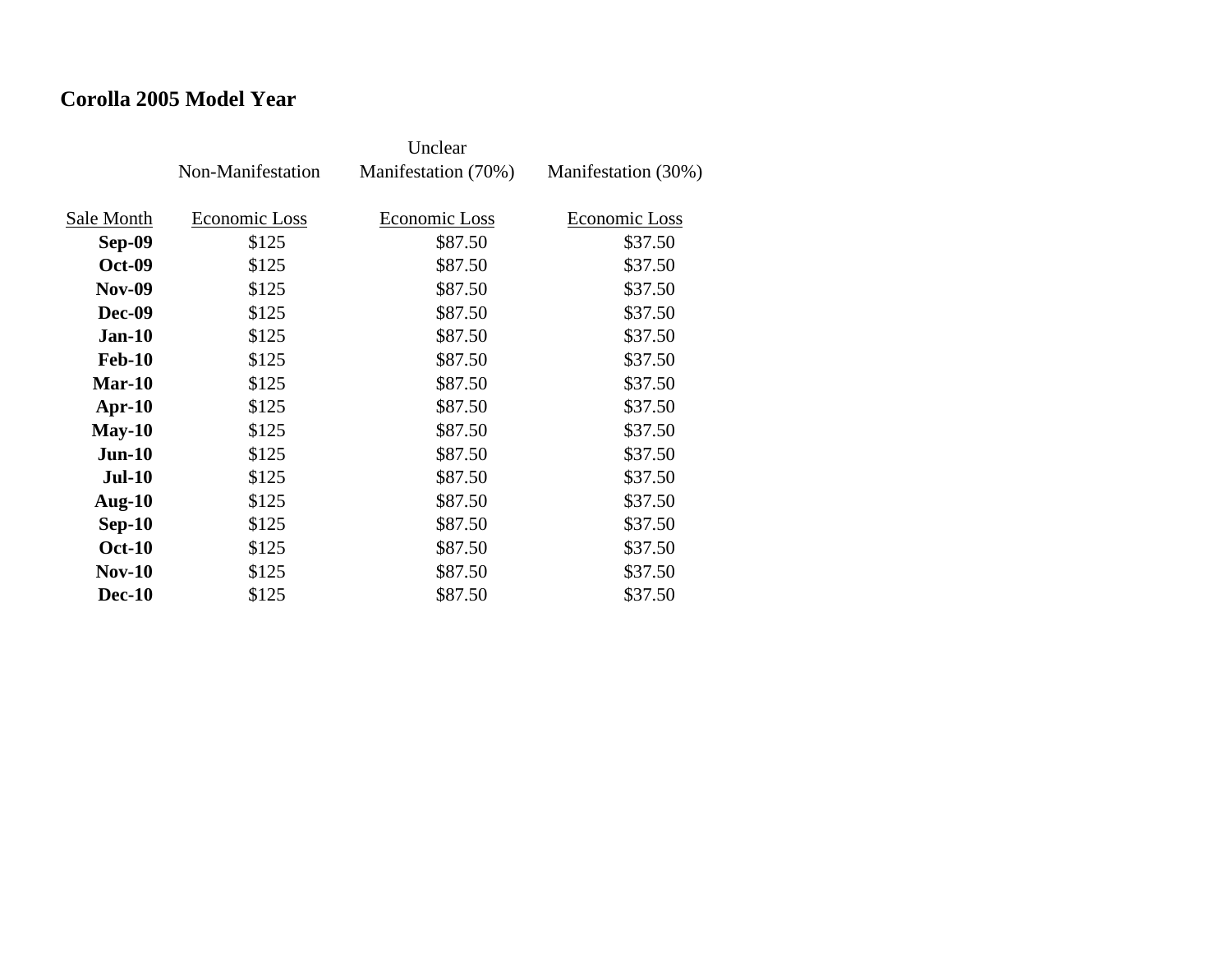### **Corolla 2006 Model Year**

|               | Non-Manifestation | Manifestation (70%) | Manifestation (30%) |
|---------------|-------------------|---------------------|---------------------|
| Sale Month    | Economic Loss     | Economic Loss       | Economic Loss       |
| Sep-09        | \$125             | \$87.50             | \$37.50             |
| <b>Oct-09</b> | \$125             | \$87.50             | \$37.50             |
| <b>Nov-09</b> | \$125             | \$87.50             | \$37.50             |
| Dec-09        | \$125             | \$87.50             | \$37.50             |
| $Jan-10$      | \$125             | \$87.50             | \$37.50             |
| <b>Feb-10</b> | \$125             | \$87.50             | \$37.50             |
| $Mar-10$      | \$270             | \$189.00            | \$81.00             |
| $Apr-10$      | \$173             | \$121.10            | \$51.90             |
| $May-10$      | \$125             | \$87.50             | \$37.50             |
| $Jun-10$      | \$125             | \$87.50             | \$37.50             |
| <b>Jul-10</b> | \$125             | \$87.50             | \$37.50             |
| Aug- $10$     | \$125             | \$87.50             | \$37.50             |
| $Sep-10$      | \$125             | \$87.50             | \$37.50             |
| <b>Oct-10</b> | \$125             | \$87.50             | \$37.50             |
| $Nov-10$      | \$125             | \$87.50             | \$37.50             |
| <b>Dec-10</b> | \$125             | \$87.50             | \$37.50             |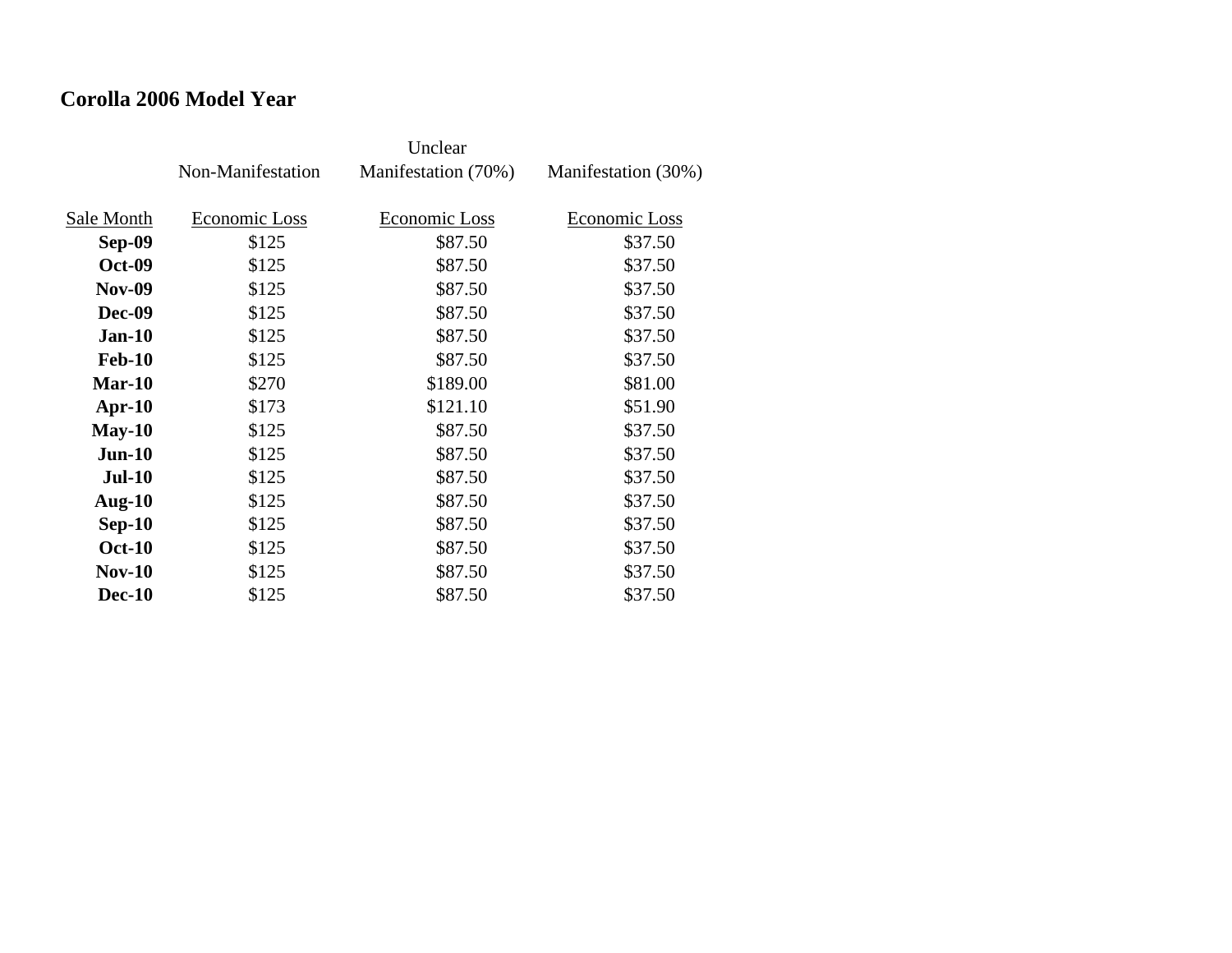### **Corolla 2007 Model Year**

|               | Non-Manifestation | Manifestation (70%) | Manifestation (30%) |
|---------------|-------------------|---------------------|---------------------|
| Sale Month    | Economic Loss     | Economic Loss       | Economic Loss       |
| Sep-09        | \$125             | \$87.50             | \$37.50             |
| <b>Oct-09</b> | \$125             | \$87.50             | \$37.50             |
| <b>Nov-09</b> | \$215             | \$150.50            | \$64.50             |
| <b>Dec-09</b> | \$125             | \$87.50             | \$37.50             |
| $Jan-10$      | \$125             | \$87.50             | \$37.50             |
| <b>Feb-10</b> | \$417             | \$291.90            | \$125.10            |
| $Mar-10$      | \$901             | \$630.70            | \$270.30            |
| $Apr-10$      | \$912             | \$638.40            | \$273.60            |
| $May-10$      | \$704             | \$492.80            | \$211.20            |
| $Jun-10$      | \$787             | \$550.90            | \$236.10            |
| <b>Jul-10</b> | \$369             | \$258.30            | \$110.70            |
| Aug- $10$     | \$454             | \$317.80            | \$136.20            |
| $Sep-10$      | \$227             | \$158.90            | \$68.10             |
| <b>Oct-10</b> | \$159             | \$111.30            | \$47.70             |
| <b>Nov-10</b> | \$125             | \$87.50             | \$37.50             |
| <b>Dec-10</b> | \$157             | \$109.90            | \$47.10             |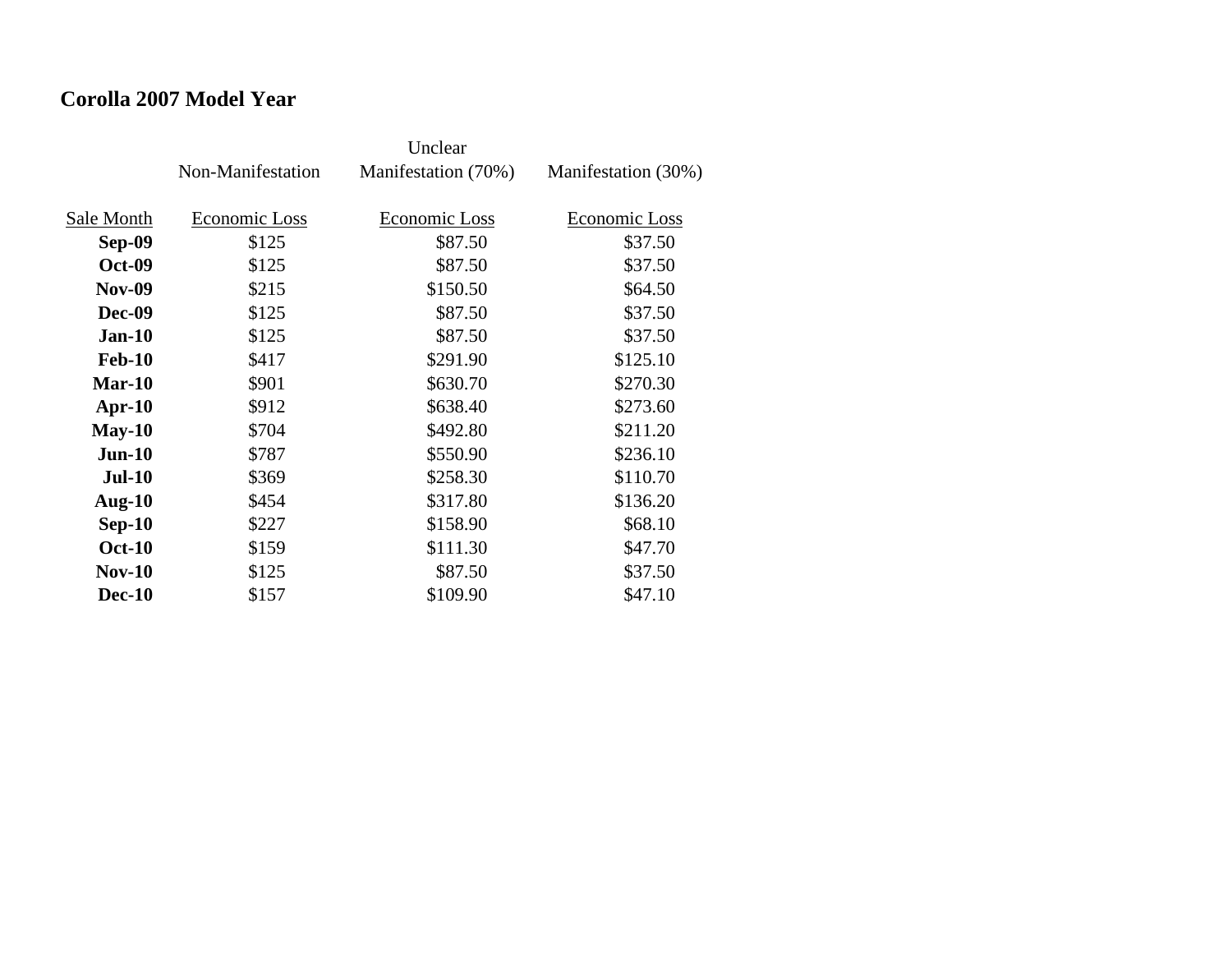### **Corolla 2008 Model Year**

|               | Non-Manifestation | Manifestation (70%) | Manifestation (30%) |
|---------------|-------------------|---------------------|---------------------|
| Sale Month    | Economic Loss     | Economic Loss       | Economic Loss       |
| Sep-09        | \$125             | \$87.50             | \$37.50             |
| <b>Oct-09</b> | \$125             | \$87.50             | \$37.50             |
| <b>Nov-09</b> | \$125             | \$87.50             | \$37.50             |
| <b>Dec-09</b> | \$240             | \$168.00            | \$72.00             |
| <b>Jan-10</b> | \$125             | \$87.50             | \$37.50             |
| <b>Feb-10</b> | \$689             | \$482.30            | \$206.70            |
| Mar-10        | \$1,304           | \$912.80            | \$391.20            |
| $Apr-10$      | \$1,363           | \$954.10            | \$408.90            |
| $May-10$      | \$1,069           | \$748.30            | \$320.70            |
| $Jun-10$      | \$854             | \$597.80            | \$256.20            |
| $Jul-10$      | \$129             | \$90.30             | \$38.70             |
| Aug- $10$     | \$702             | \$491.40            | \$210.60            |
| $Sep-10$      | \$731             | \$511.70            | \$219.30            |
| <b>Oct-10</b> | \$392             | \$274.40            | \$117.60            |
| $Nov-10$      | \$534             | \$373.80            | \$160.20            |
| <b>Dec-10</b> | \$149             | \$104.30            | \$44.70             |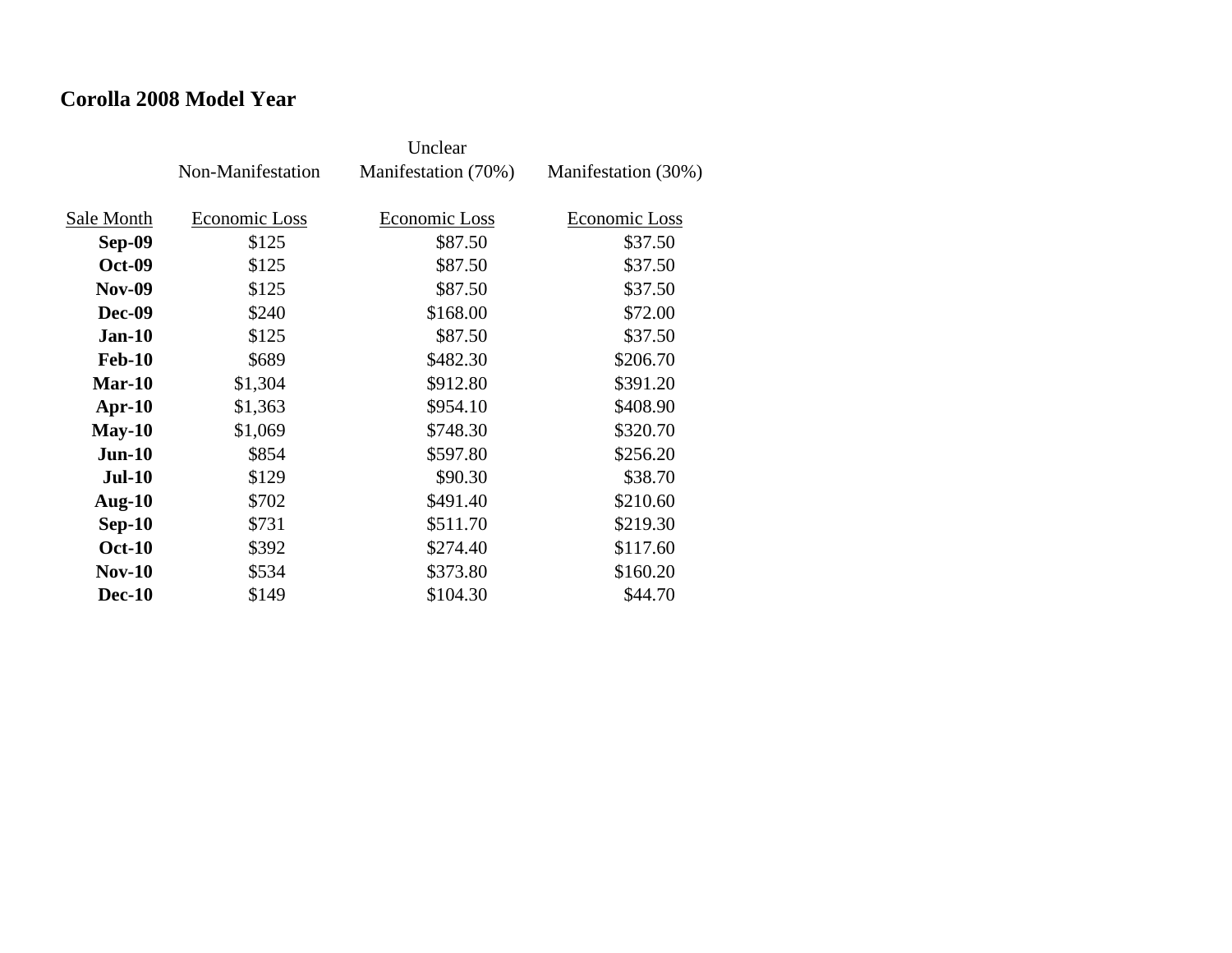### **Corolla 2009 Model Year**

|               | Non-Manifestation | Manifestation (70%) | Manifestation (30%) |
|---------------|-------------------|---------------------|---------------------|
| Sale Month    | Economic Loss     | Economic Loss       | Economic Loss       |
| Sep-09        | \$125             | \$87.50             | \$37.50             |
| <b>Oct-09</b> | \$125             | \$87.50             | \$37.50             |
| <b>Nov-09</b> | \$125             | \$87.50             | \$37.50             |
| <b>Dec-09</b> | \$125             | \$87.50             | \$37.50             |
| <b>Jan-10</b> | \$125             | \$87.50             | \$37.50             |
| <b>Feb-10</b> | \$790             | \$553.00            | \$237.00            |
| $Mar-10$      | \$870             | \$609.00            | \$261.00            |
| $Apr-10$      | \$887             | \$620.90            | \$266.10            |
| $May-10$      | \$651             | \$455.70            | \$195.30            |
| $Jun-10$      | \$223             | \$156.10            | \$66.90             |
| $Jul-10$      | \$201             | \$140.70            | \$60.30             |
| Aug- $10$     | \$366             | \$256.20            | \$109.80            |
| $Sep-10$      | \$269             | \$188.30            | \$80.70             |
| <b>Oct-10</b> | \$125             | \$87.50             | \$37.50             |
| <b>Nov-10</b> | \$125             | \$87.50             | \$37.50             |
| <b>Dec-10</b> | \$125             | \$87.50             | \$37.50             |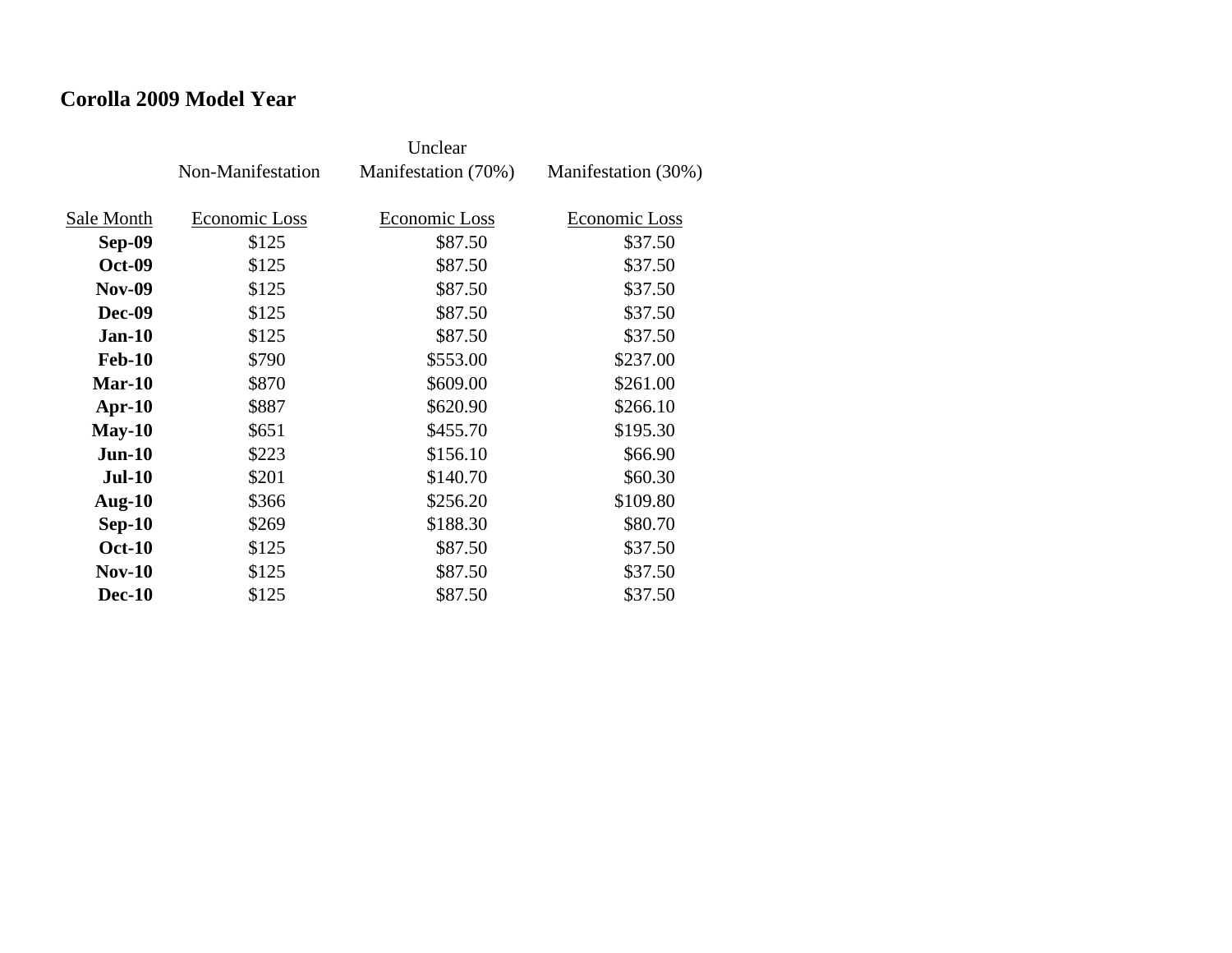### **Corolla 2010 Model Year**

|               | Non-Manifestation | Manifestation (70%) | Manifestation (30%) |
|---------------|-------------------|---------------------|---------------------|
| Sale Month    | Economic Loss     | Economic Loss       | Economic Loss       |
| Sep-09        | \$125             | \$87.50             | \$37.50             |
| <b>Oct-09</b> | \$125             | \$87.50             | \$37.50             |
| <b>Nov-09</b> | \$125             | \$87.50             | \$37.50             |
| Dec-09        | \$125             | \$87.50             | \$37.50             |
| $Jan-10$      | \$125             | \$87.50             | \$37.50             |
| <b>Feb-10</b> | \$125             | \$87.50             | \$37.50             |
| $Mar-10$      | \$125             | \$87.50             | \$37.50             |
| $Apr-10$      | \$125             | \$87.50             | \$37.50             |
| $May-10$      | \$125             | \$87.50             | \$37.50             |
| $Jun-10$      | \$125             | \$87.50             | \$37.50             |
| <b>Jul-10</b> | \$125             | \$87.50             | \$37.50             |
| Aug- $10$     | \$125             | \$87.50             | \$37.50             |
| $Sep-10$      | \$125             | \$87.50             | \$37.50             |
| <b>Oct-10</b> | \$125             | \$87.50             | \$37.50             |
| $Nov-10$      | \$125             | \$87.50             | \$37.50             |
| <b>Dec-10</b> | \$125             | \$87.50             | \$37.50             |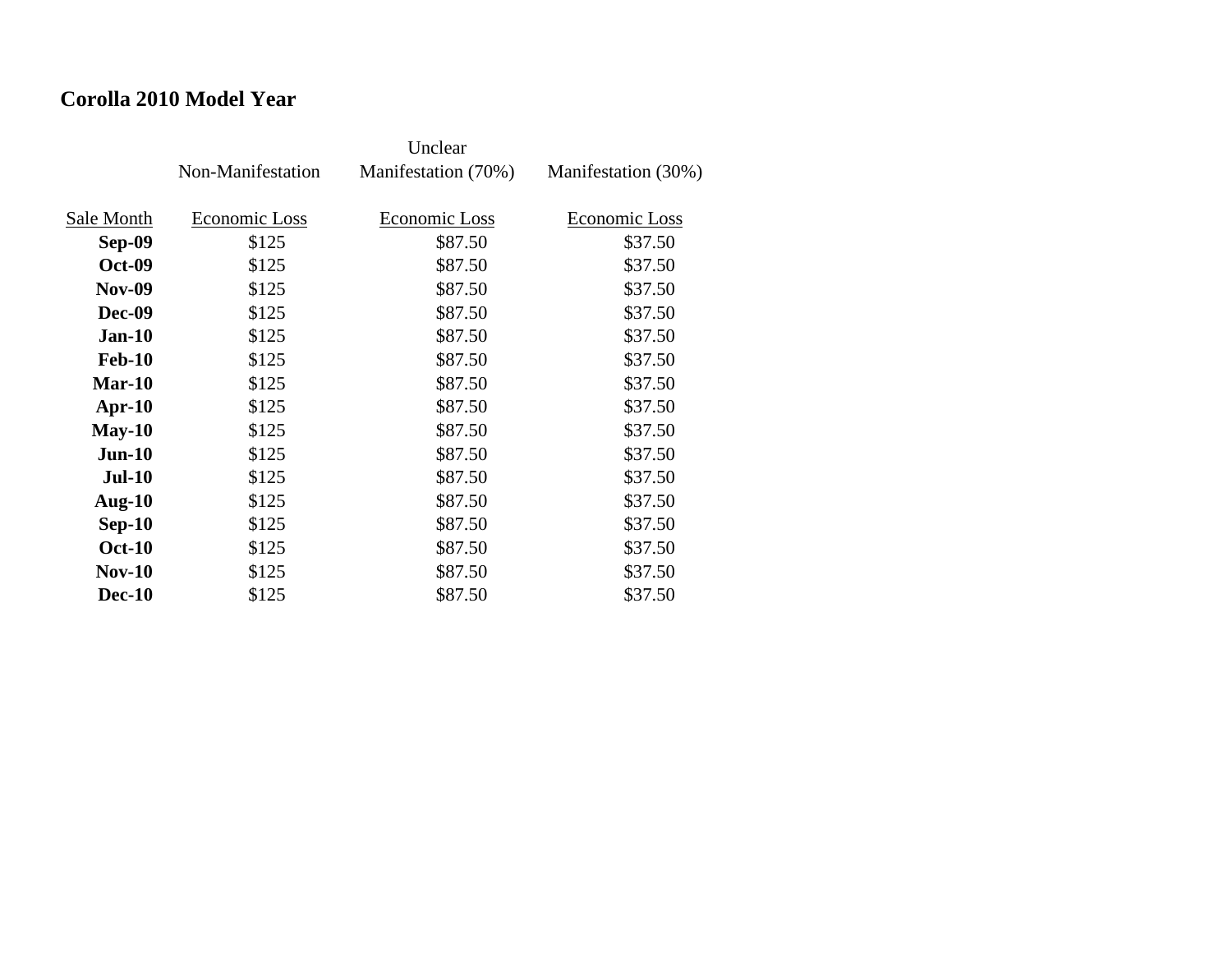# **Tundra Regular 4x4 2000 Model Year**

|               | Non-Manifestation | Manifestation (70%) | Manifestation (30%) |
|---------------|-------------------|---------------------|---------------------|
|               |                   |                     |                     |
| Sale Month    | Economic Loss     | Economic Loss       | Economic Loss       |
| <b>Sep-09</b> | \$222             | \$155.40            | \$66.60             |
| <b>Oct-09</b> | \$125             | \$87.50             | \$37.50             |
| <b>Nov-09</b> | \$317             | \$221.90            | \$95.10             |
| <b>Dec-09</b> | \$125             | \$87.50             | \$37.50             |
| $Jan-10$      | \$125             | \$87.50             | \$37.50             |
| <b>Feb-10</b> | \$175             | \$122.50            | \$52.50             |
| <b>Mar-10</b> | \$125             | \$87.50             | \$37.50             |
| $Apr-10$      | \$125             | \$87.50             | \$37.50             |
| $May-10$      | \$125             | \$87.50             | \$37.50             |
| $Jun-10$      | \$125             | \$87.50             | \$37.50             |
| <b>Jul-10</b> | \$217             | \$151.90            | \$65.10             |
| Aug- $10$     | \$125             | \$87.50             | \$37.50             |
| $Sep-10$      | \$125             | \$87.50             | \$37.50             |
| <b>Oct-10</b> | \$217             | \$151.90            | \$65.10             |
| <b>Nov-10</b> | \$125             | \$87.50             | \$37.50             |
| <b>Dec-10</b> | \$217             | \$151.90            | \$65.10             |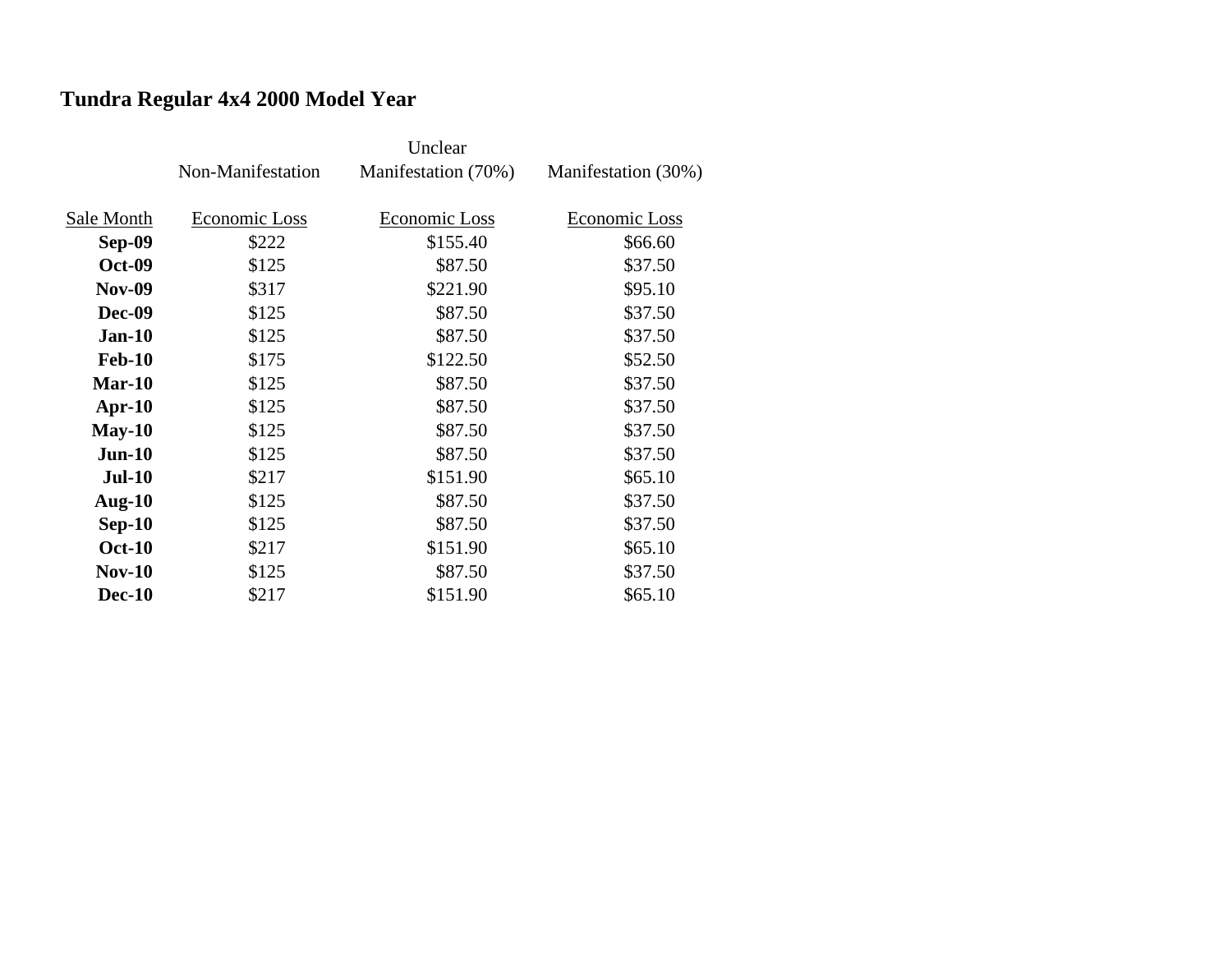# **Tundra Regular 4x4 2001 Model Year**

|               | Non-Manifestation | Manifestation (70%) | Manifestation (30%) |
|---------------|-------------------|---------------------|---------------------|
|               |                   |                     |                     |
| Sale Month    | Economic Loss     | Economic Loss       | Economic Loss       |
| <b>Sep-09</b> | \$157             | \$109.90            | \$47.10             |
| <b>Oct-09</b> | \$263             | \$184.10            | \$78.90             |
| <b>Nov-09</b> | \$125             | \$87.50             | \$37.50             |
| <b>Dec-09</b> | \$125             | \$87.50             | \$37.50             |
| $Jan-10$      | \$125             | \$87.50             | \$37.50             |
| <b>Feb-10</b> | \$125             | \$87.50             | \$37.50             |
| $Mar-10$      | \$263             | \$184.10            | \$78.90             |
| $Apr-10$      | \$125             | \$87.50             | \$37.50             |
| $May-10$      | \$125             | \$87.50             | \$37.50             |
| $Jun-10$      | \$125             | \$87.50             | \$37.50             |
| <b>Jul-10</b> | \$125             | \$87.50             | \$37.50             |
| Aug- $10$     | \$286             | \$200.20            | \$85.80             |
| $Sep-10$      | \$125             | \$87.50             | \$37.50             |
| <b>Oct-10</b> | \$125             | \$87.50             | \$37.50             |
| $Nov-10$      | \$125             | \$87.50             | \$37.50             |
| <b>Dec-10</b> | \$125             | \$87.50             | \$37.50             |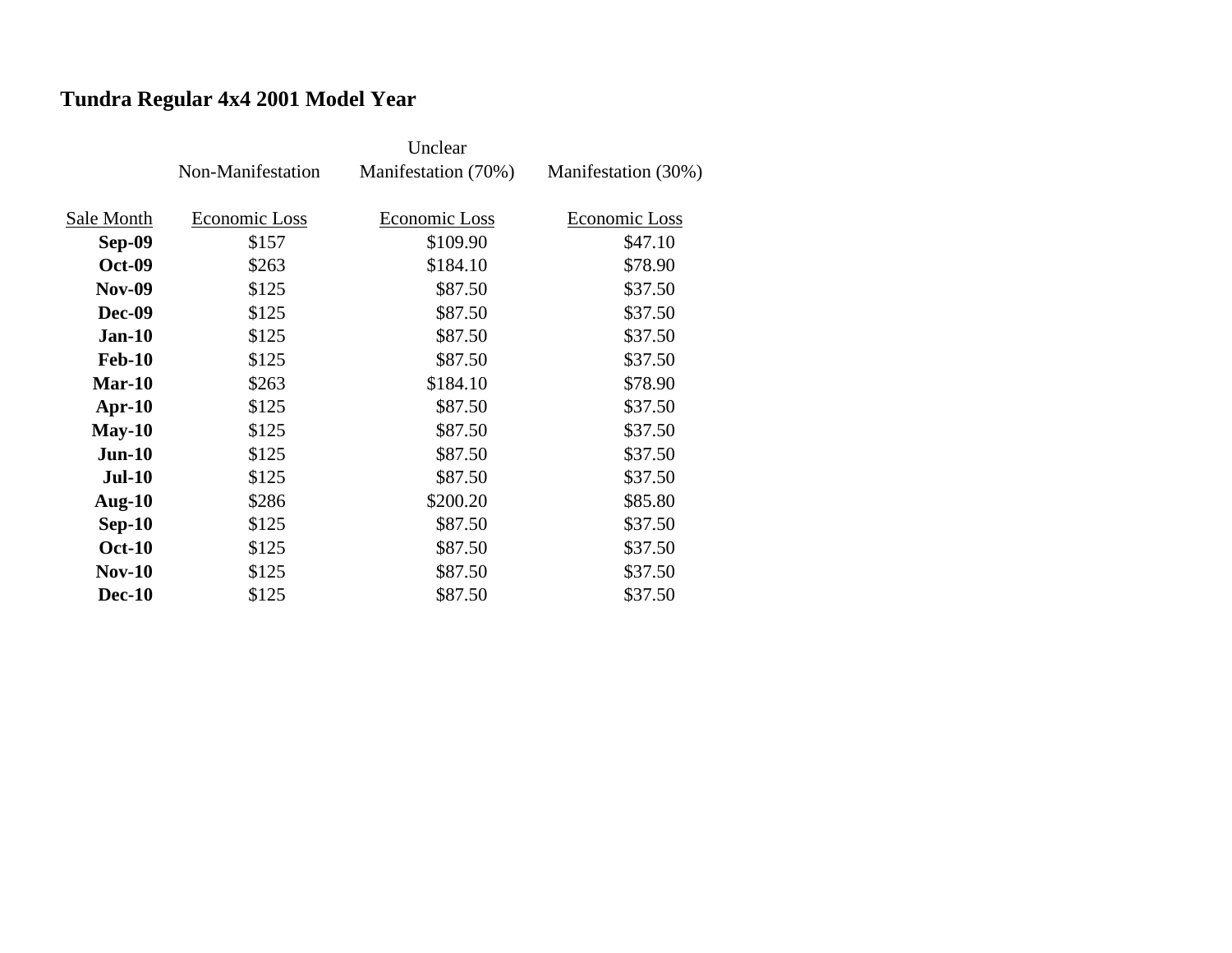# **Tundra Regular 4x4 2002 Model Year**

|               | Non-Manifestation | Manifestation (70%) | Manifestation (30%) |
|---------------|-------------------|---------------------|---------------------|
|               |                   |                     |                     |
| Sale Month    | Economic Loss     | Economic Loss       | Economic Loss       |
| Sep-09        | \$308             | \$215.60            | \$92.40             |
| <b>Oct-09</b> | \$329             | \$230.30            | \$98.70             |
| <b>Nov-09</b> | \$125             | \$87.50             | \$37.50             |
| <b>Dec-09</b> | \$335             | \$234.50            | \$100.50            |
| $Jan-10$      | \$228             | \$159.60            | \$68.40             |
| <b>Feb-10</b> | \$125             | \$87.50             | \$37.50             |
| $Mar-10$      | \$125             | \$87.50             | \$37.50             |
| $Apr-10$      | \$125             | \$87.50             | \$37.50             |
| $May-10$      | \$125             | \$87.50             | \$37.50             |
| $Jun-10$      | \$229             | \$160.30            | \$68.70             |
| <b>Jul-10</b> | \$362             | \$253.40            | \$108.60            |
| Aug- $10$     | \$314             | \$219.80            | \$94.20             |
| $Sep-10$      | \$125             | \$87.50             | \$37.50             |
| <b>Oct-10</b> | \$304             | \$212.80            | \$91.20             |
| $Nov-10$      | \$125             | \$87.50             | \$37.50             |
| <b>Dec-10</b> | \$562             | \$393.40            | \$168.60            |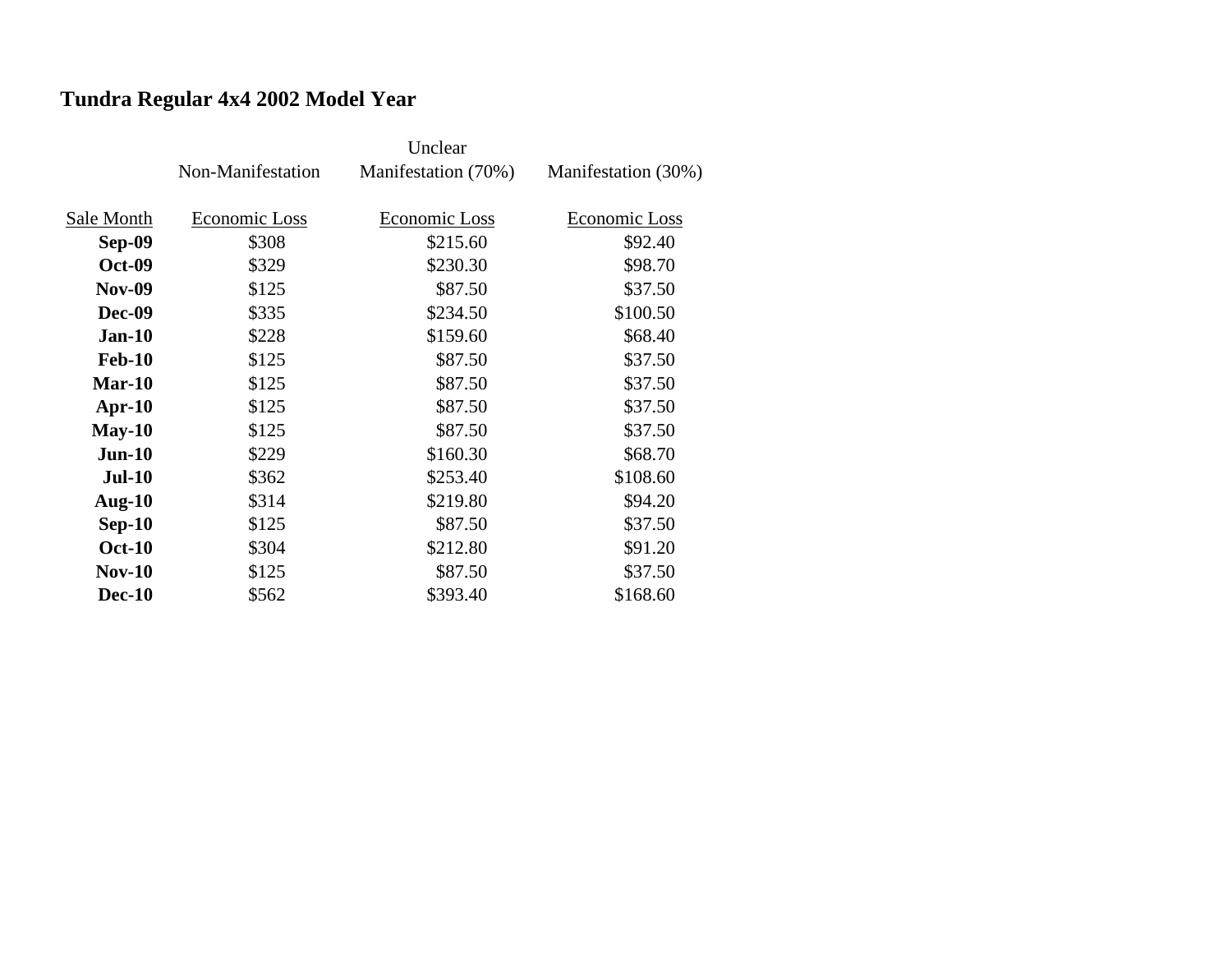# **Tundra Regular 4x4 2003 Model Year**

|               | Non-Manifestation | Manifestation (70%) | Manifestation (30%) |
|---------------|-------------------|---------------------|---------------------|
|               |                   |                     |                     |
| Sale Month    | Economic Loss     | Economic Loss       | Economic Loss       |
| <b>Sep-09</b> | \$364             | \$254.80            | \$109.20            |
| <b>Oct-09</b> | \$389             | \$272.30            | \$116.70            |
| <b>Nov-09</b> | \$408             | \$285.60            | \$122.40            |
| <b>Dec-09</b> | \$125             | \$87.50             | \$37.50             |
| $Jan-10$      | \$125             | \$87.50             | \$37.50             |
| <b>Feb-10</b> | \$125             | \$87.50             | \$37.50             |
| $Mar-10$      | \$125             | \$87.50             | \$37.50             |
| $Apr-10$      | \$209             | \$146.30            | \$62.70             |
| $May-10$      | \$1,040           | \$728.00            | \$312.00            |
| $Jun-10$      | \$125             | \$87.50             | \$37.50             |
| <b>Jul-10</b> | \$125             | \$87.50             | \$37.50             |
| Aug- $10$     | \$375             | \$262.50            | \$112.50            |
| $Sep-10$      | \$125             | \$87.50             | \$37.50             |
| <b>Oct-10</b> | \$125             | \$87.50             | \$37.50             |
| $Nov-10$      | \$125             | \$87.50             | \$37.50             |
| <b>Dec-10</b> | \$125             | \$87.50             | \$37.50             |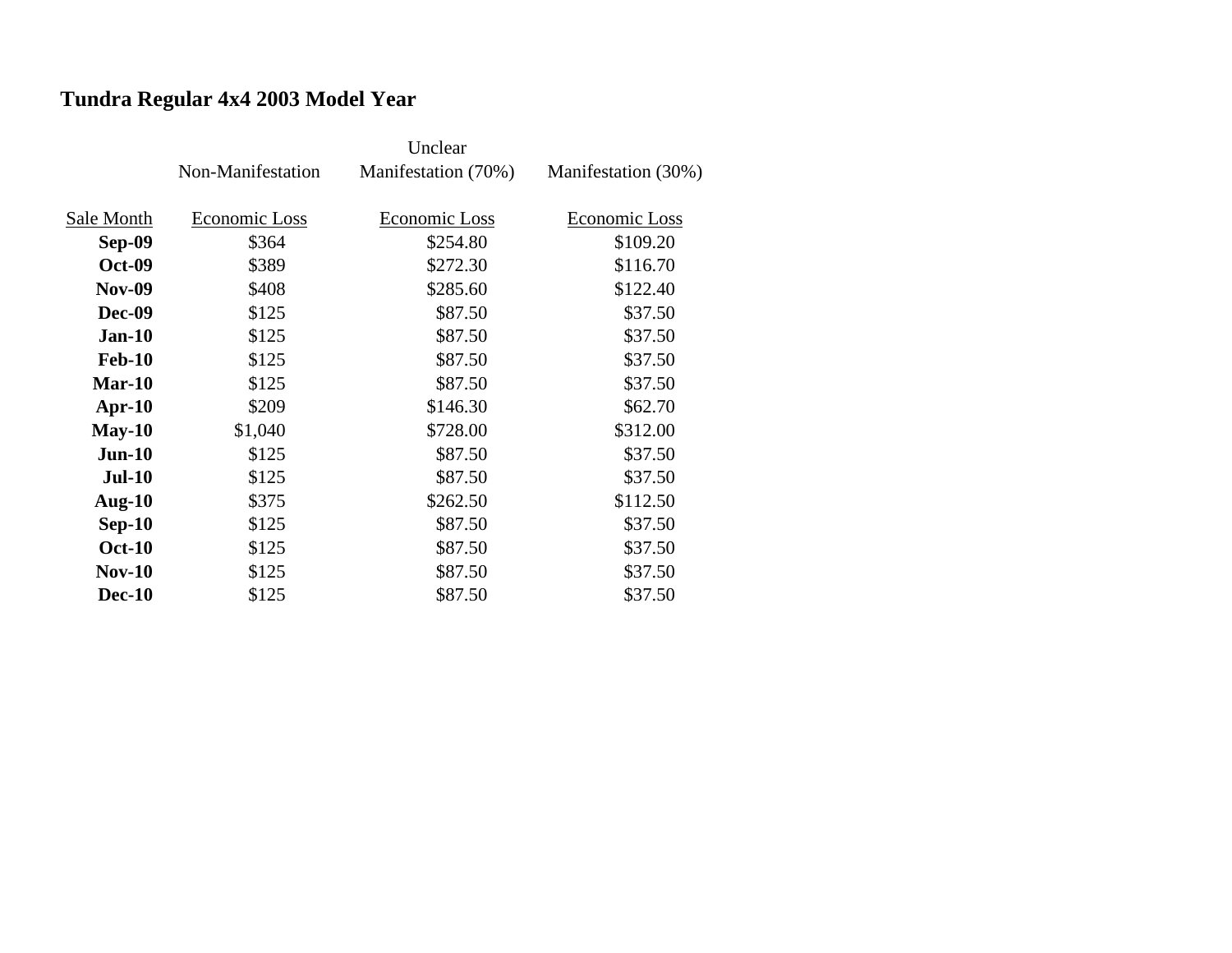# **Tundra Regular 4x4 2004 Model Year**

|               | Non-Manifestation | Manifestation (70%) | Manifestation (30%) |
|---------------|-------------------|---------------------|---------------------|
| Sale Month    | Economic Loss     | Economic Loss       | Economic Loss       |
| <b>Sep-09</b> | \$125             | \$87.50             | \$37.50             |
|               |                   |                     |                     |
| <b>Oct-09</b> | \$125             | \$87.50             | \$37.50             |
| <b>Nov-09</b> | \$125             | \$87.50             | \$37.50             |
| <b>Dec-09</b> | \$125             | \$87.50             | \$37.50             |
| $Jan-10$      | \$125             | \$87.50             | \$37.50             |
| <b>Feb-10</b> | \$125             | \$87.50             | \$37.50             |
| $Mar-10$      | \$1,225           | \$857.50            | \$367.50            |
| $Apr-10$      | \$481             | \$336.70            | \$144.30            |
| $May-10$      | \$1,001           | \$700.70            | \$300.30            |
| $Jun-10$      | \$1,259           | \$881.30            | \$377.70            |
| $Jul-10$      | \$605             | \$423.50            | \$181.50            |
| Aug- $10$     | \$802             | \$561.40            | \$240.60            |
| $Sep-10$      | \$344             | \$240.80            | \$103.20            |
| <b>Oct-10</b> | \$125             | \$87.50             | \$37.50             |
| <b>Nov-10</b> | \$385             | \$269.50            | \$115.50            |
| <b>Dec-10</b> | \$823             | \$576.10            | \$246.90            |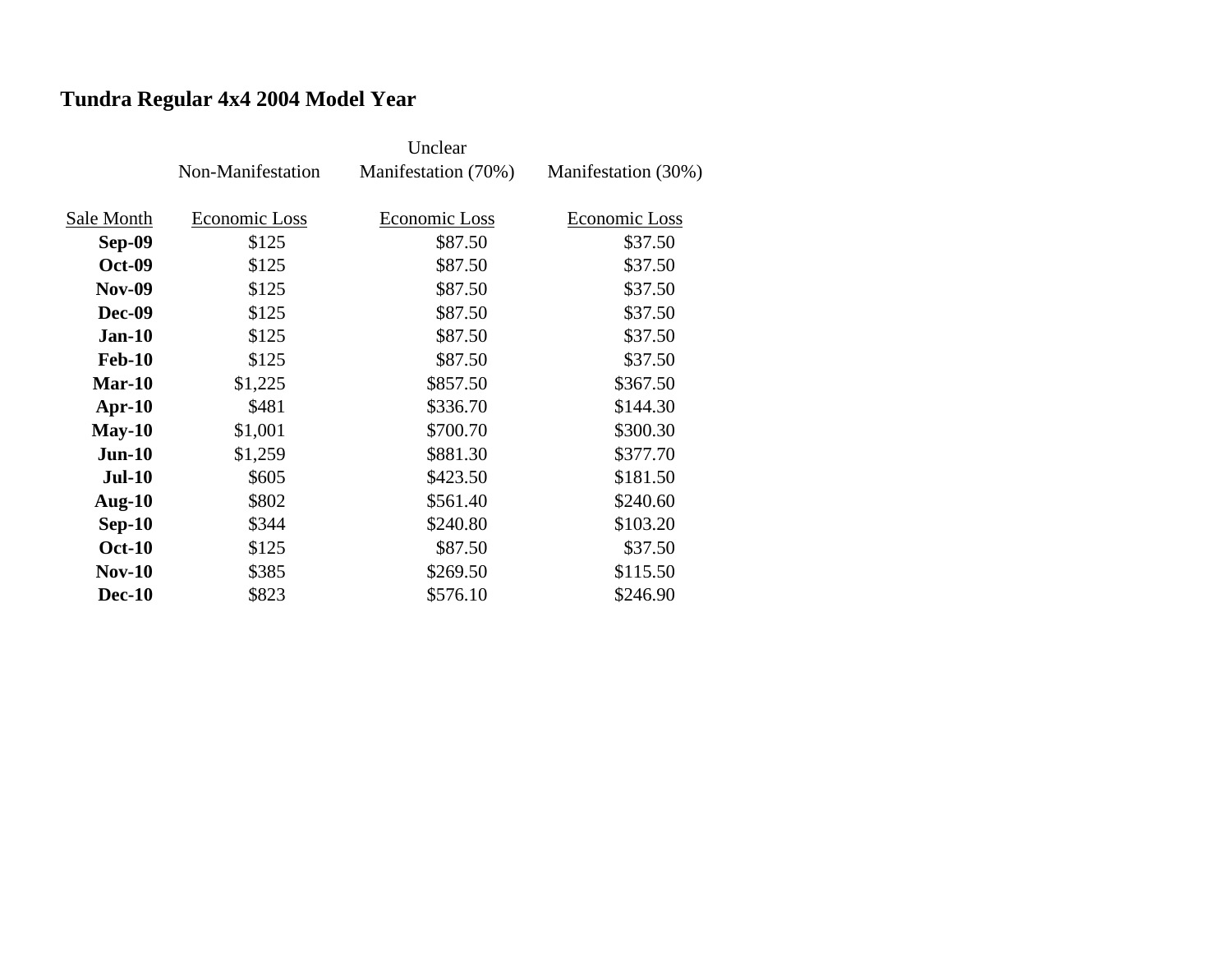# **Tundra Regular 4x4 2005 Model Year**

|               | Non-Manifestation | Manifestation (70%) | Manifestation (30%) |
|---------------|-------------------|---------------------|---------------------|
|               |                   |                     |                     |
| Sale Month    | Economic Loss     | Economic Loss       | Economic Loss       |
| <b>Sep-09</b> | \$125             | \$87.50             | \$37.50             |
| <b>Oct-09</b> | \$952             | \$666.40            | \$285.60            |
| <b>Nov-09</b> | \$125             | \$87.50             | \$37.50             |
| <b>Dec-09</b> | \$125             | \$87.50             | \$37.50             |
| $Jan-10$      | \$230             | \$161.00            | \$69.00             |
| <b>Feb-10</b> | \$125             | \$87.50             | \$37.50             |
| $Mar-10$      | \$1,287           | \$900.90            | \$386.10            |
| $Apr-10$      | \$125             | \$87.50             | \$37.50             |
| $May-10$      | \$973             | \$681.10            | \$291.90            |
| $Jun-10$      | \$1,673           | \$1,171.10          | \$501.90            |
| <b>Jul-10</b> | \$703             | \$492.10            | \$210.90            |
| Aug- $10$     | \$125             | \$87.50             | \$37.50             |
| $Sep-10$      | \$456             | \$319.20            | \$136.80            |
| <b>Oct-10</b> | \$125             | \$87.50             | \$37.50             |
| <b>Nov-10</b> | \$125             | \$87.50             | \$37.50             |
| <b>Dec-10</b> | \$494             | \$345.80            | \$148.20            |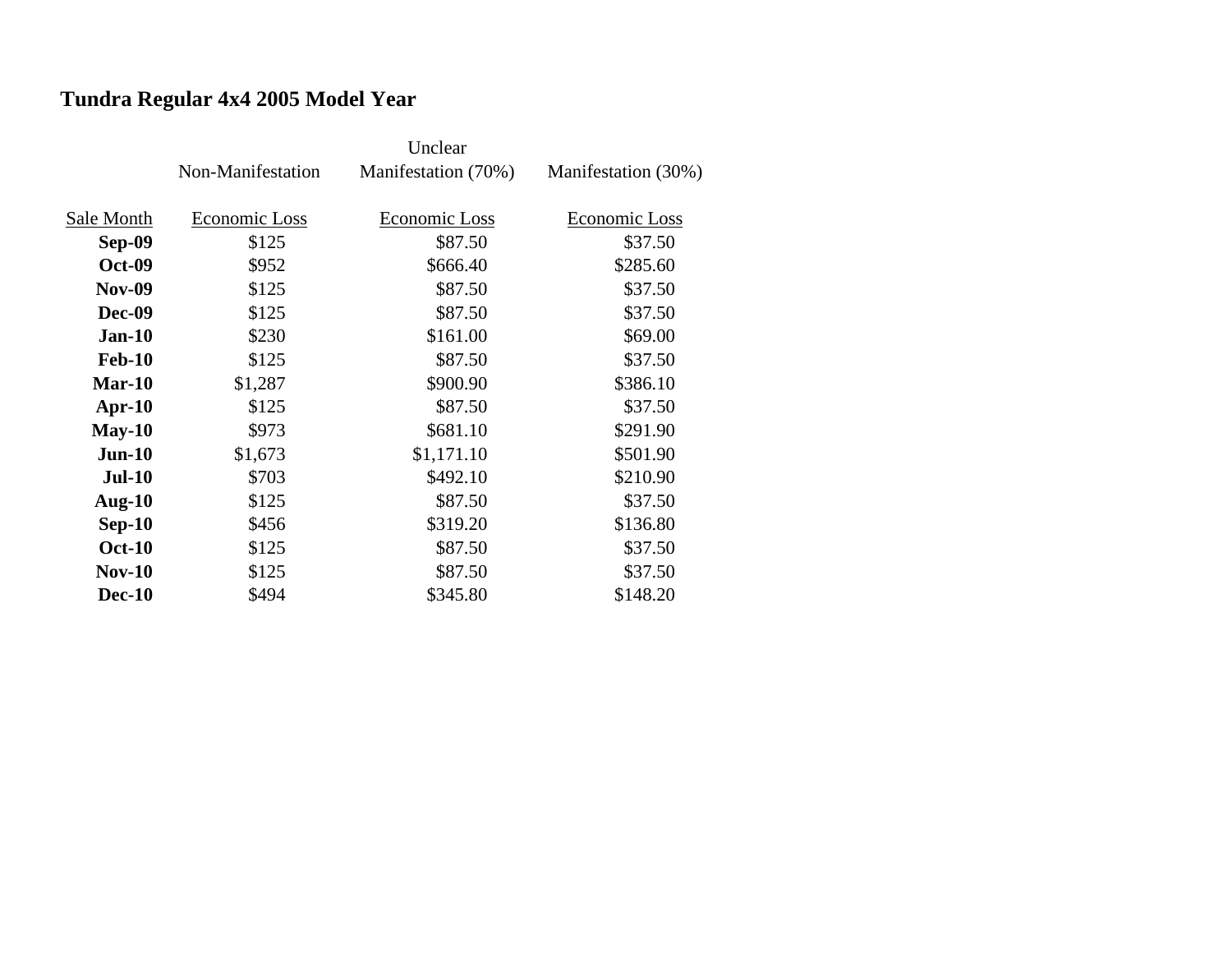# **Tundra Regular 4x4 2006 Model Year**

|               | Non-Manifestation | Manifestation (70%) | Manifestation (30%) |
|---------------|-------------------|---------------------|---------------------|
|               |                   |                     |                     |
| Sale Month    | Economic Loss     | Economic Loss       | Economic Loss       |
| <b>Sep-09</b> | \$125             | \$87.50             | \$37.50             |
| <b>Oct-09</b> | \$125             | \$87.50             | \$37.50             |
| <b>Nov-09</b> | \$259             | \$181.30            | \$77.70             |
| <b>Dec-09</b> | \$125             | \$87.50             | \$37.50             |
| $Jan-10$      | \$229             | \$160.30            | \$68.70             |
| <b>Feb-10</b> | \$125             | \$87.50             | \$37.50             |
| $Mar-10$      | \$447             | \$312.90            | \$134.10            |
| $Apr-10$      | \$558             | \$390.60            | \$167.40            |
| $May-10$      | \$508             | \$355.60            | \$152.40            |
| $Jun-10$      | \$538             | \$376.60            | \$161.40            |
| <b>Jul-10</b> | \$125             | \$87.50             | \$37.50             |
| Aug- $10$     | \$284             | \$198.80            | \$85.20             |
| $Sep-10$      | \$125             | \$87.50             | \$37.50             |
| <b>Oct-10</b> | \$125             | \$87.50             | \$37.50             |
| $Nov-10$      | \$220             | \$154.00            | \$66.00             |
| <b>Dec-10</b> | \$335             | \$234.50            | \$100.50            |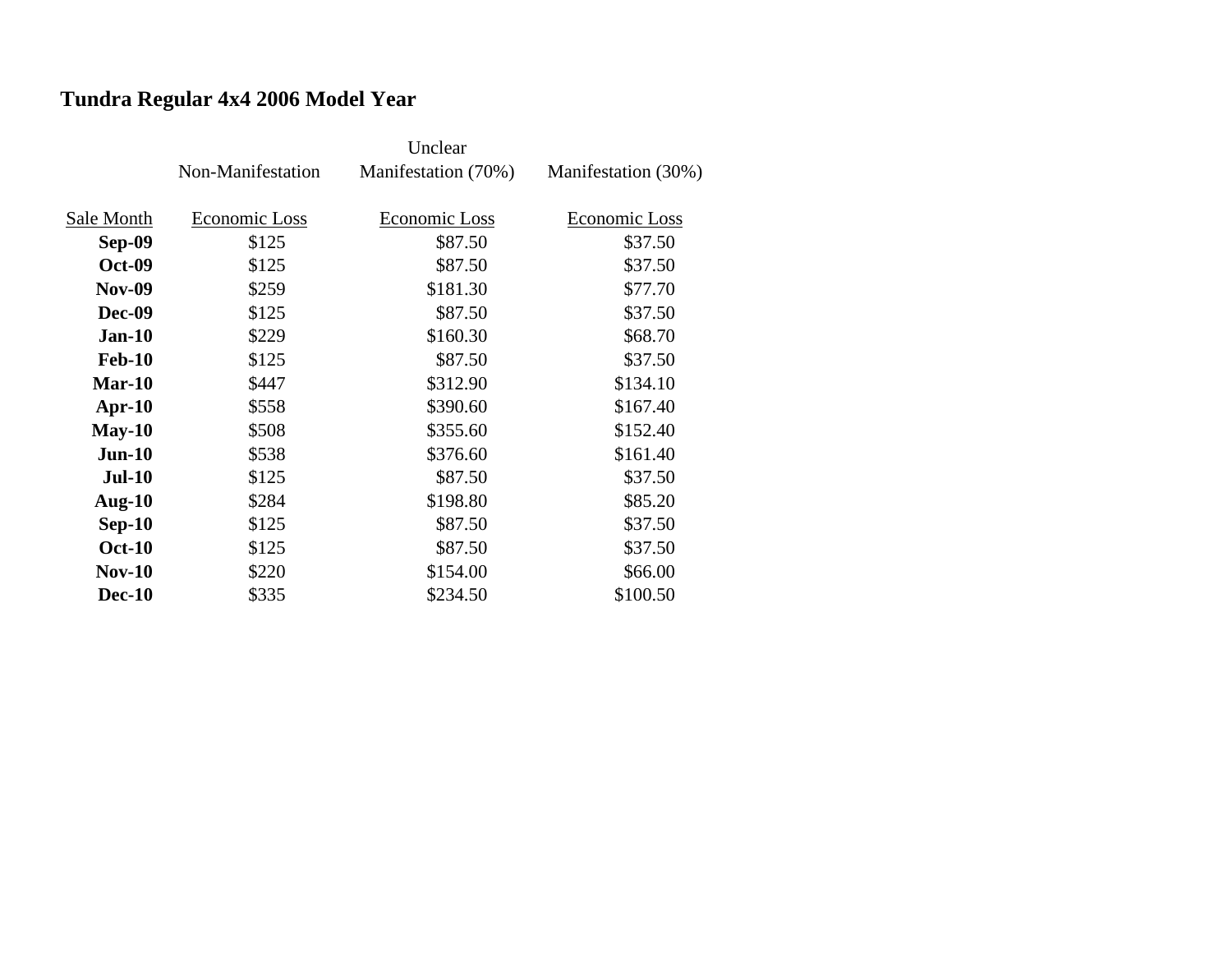# **Tundra Regular 4x4 2007 Model Year**

|               | Non-Manifestation | Manifestation (70%) | Manifestation (30%) |
|---------------|-------------------|---------------------|---------------------|
|               |                   |                     |                     |
| Sale Month    | Economic Loss     | Economic Loss       | Economic Loss       |
| <b>Sep-09</b> | \$125             | \$87.50             | \$37.50             |
| <b>Oct-09</b> | \$435             | \$304.50            | \$130.50            |
| <b>Nov-09</b> | \$350             | \$245.00            | \$105.00            |
| <b>Dec-09</b> | \$919             | \$643.30            | \$275.70            |
| $Jan-10$      | \$554             | \$387.80            | \$166.20            |
| <b>Feb-10</b> | \$370             | \$259.00            | \$111.00            |
| $Mar-10$      | \$2,285           | \$1,599.50          | \$685.50            |
| $Apr-10$      | \$2,728           | \$1,909.60          | \$818.40            |
| $May-10$      | \$2,167           | \$1,516.90          | \$650.10            |
| $Jun-10$      | \$1,569           | \$1,098.30          | \$470.70            |
| <b>Jul-10</b> | \$1,060           | \$742.00            | \$318.00            |
| Aug- $10$     | \$493             | \$345.10            | \$147.90            |
| $Sep-10$      | \$1,641           | \$1,148.70          | \$492.30            |
| <b>Oct-10</b> | \$438             | \$306.60            | \$131.40            |
| $Nov-10$      | \$801             | \$560.70            | \$240.30            |
| <b>Dec-10</b> | \$603             | \$422.10            | \$180.90            |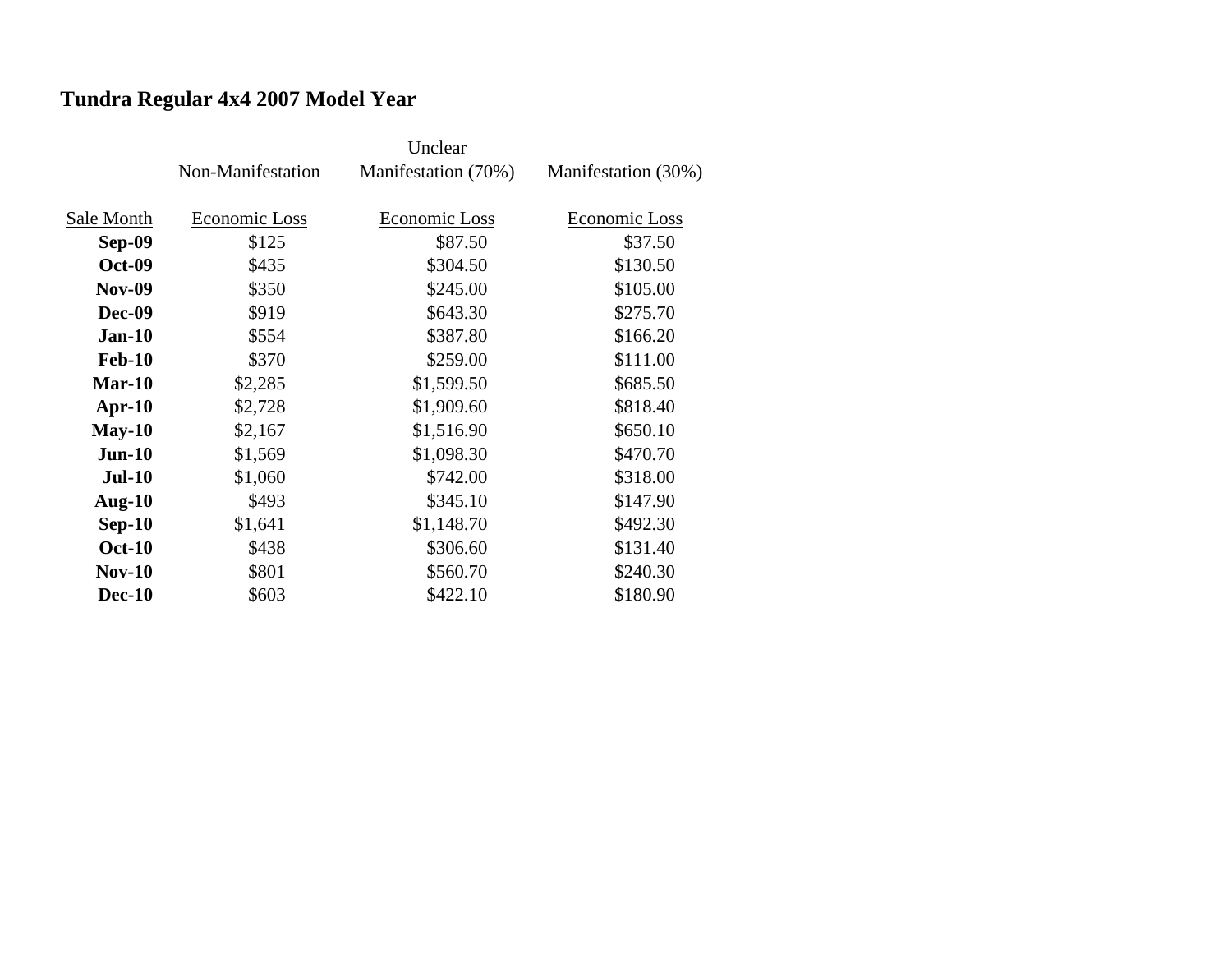# **Tundra Regular 4x4 2008 Model Year**

|               | Non-Manifestation | Manifestation (70%) | Manifestation (30%) |
|---------------|-------------------|---------------------|---------------------|
|               |                   |                     |                     |
| Sale Month    | Economic Loss     | Economic Loss       | Economic Loss       |
| <b>Sep-09</b> | \$125             | \$87.50             | \$37.50             |
| <b>Oct-09</b> | \$125             | \$87.50             | \$37.50             |
| <b>Nov-09</b> | \$690             | \$483.00            | \$207.00            |
| <b>Dec-09</b> | \$125             | \$87.50             | \$37.50             |
| $Jan-10$      | \$831             | \$581.70            | \$249.30            |
| <b>Feb-10</b> | \$1,546           | \$1,082.20          | \$463.80            |
| <b>Mar-10</b> | \$2,303           | \$1,612.10          | \$690.90            |
| $Apr-10$      | \$1,283           | \$898.10            | \$384.90            |
| $May-10$      | \$1,085           | \$759.50            | \$325.50            |
| $Jun-10$      | \$1,907           | \$1,334.90          | \$572.10            |
| <b>Jul-10</b> | \$1,175           | \$822.50            | \$352.50            |
| Aug- $10$     | \$363             | \$254.10            | \$108.90            |
| $Sep-10$      | \$809             | \$566.30            | \$242.70            |
| <b>Oct-10</b> | \$800             | \$560.00            | \$240.00            |
| <b>Nov-10</b> | \$431             | \$301.70            | \$129.30            |
| <b>Dec-10</b> | \$1,067           | \$746.90            | \$320.10            |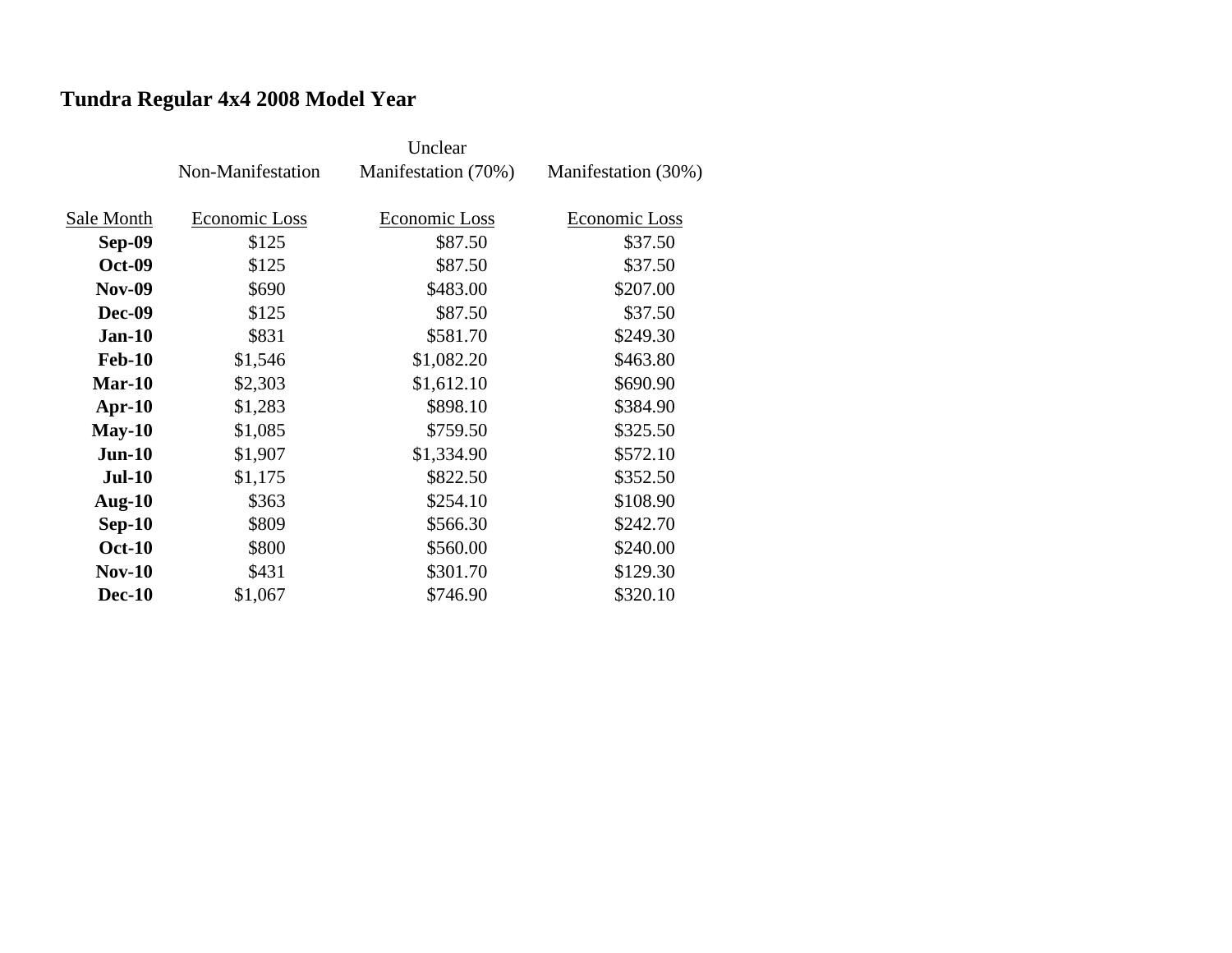# **Tundra Regular 4x4 2009 Model Year**

|               | Non-Manifestation | Manifestation (70%) | Manifestation (30%) |
|---------------|-------------------|---------------------|---------------------|
|               |                   |                     |                     |
| Sale Month    | Economic Loss     | Economic Loss       | Economic Loss       |
| <b>Sep-09</b> | \$125             | \$87.50             | \$37.50             |
| <b>Oct-09</b> | \$125             | \$87.50             | \$37.50             |
| <b>Nov-09</b> | \$841             | \$588.70            | \$252.30            |
| <b>Dec-09</b> | \$125             | \$87.50             | \$37.50             |
| $Jan-10$      | \$125             | \$87.50             | \$37.50             |
| <b>Feb-10</b> | \$1,258           | \$880.60            | \$377.40            |
| $Mar-10$      | \$1,679           | \$1,175.30          | \$503.70            |
| $Apr-10$      | \$125             | \$87.50             | \$37.50             |
| $May-10$      | \$1,670           | \$1,169.00          | \$501.00            |
| $Jun-10$      | \$1,679           | \$1,175.30          | \$503.70            |
| <b>Jul-10</b> | \$125             | \$87.50             | \$37.50             |
| Aug- $10$     | \$1,540           | \$1,078.00          | \$462.00            |
| $Sep-10$      | \$125             | \$87.50             | \$37.50             |
| <b>Oct-10</b> | \$831             | \$581.70            | \$249.30            |
| $Nov-10$      | \$421             | \$294.70            | \$126.30            |
| <b>Dec-10</b> | \$125             | \$87.50             | \$37.50             |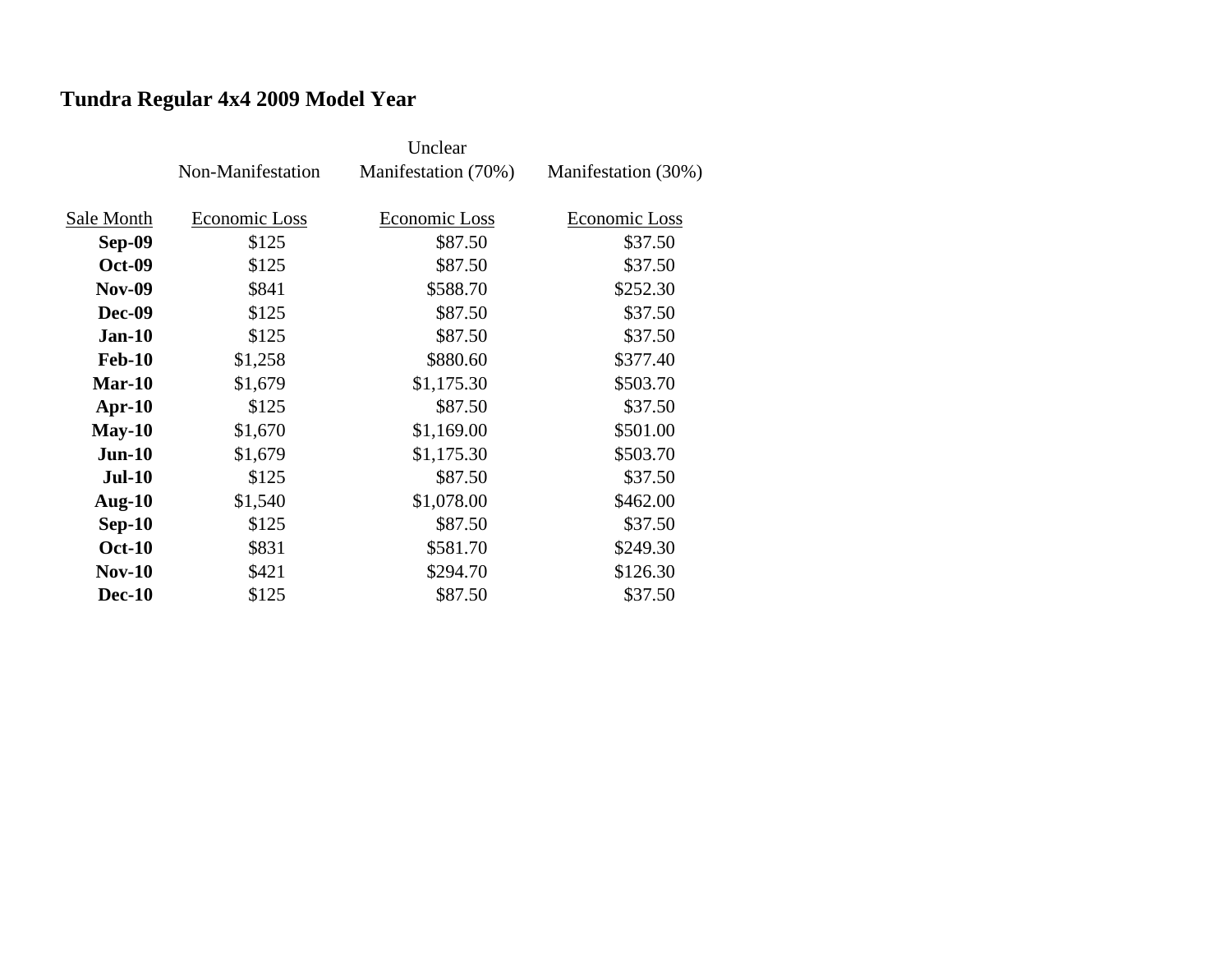# **Tundra Regular 4x4 2010 Model Year**

|               | Non-Manifestation | Manifestation (70%) | Manifestation (30%) |
|---------------|-------------------|---------------------|---------------------|
|               |                   |                     |                     |
| Sale Month    | Economic Loss     | Economic Loss       | Economic Loss       |
| Sep-09        | \$125             | \$87.50             | \$37.50             |
| <b>Oct-09</b> | \$125             | \$87.50             | \$37.50             |
| <b>Nov-09</b> | \$125             | \$87.50             | \$37.50             |
| <b>Dec-09</b> | \$125             | \$87.50             | \$37.50             |
| $Jan-10$      | \$125             | \$87.50             | \$37.50             |
| <b>Feb-10</b> | \$125             | \$87.50             | \$37.50             |
| Mar-10        | \$125             | \$87.50             | \$37.50             |
| $Apr-10$      | \$125             | \$87.50             | \$37.50             |
| $May-10$      | \$125             | \$87.50             | \$37.50             |
| $Jun-10$      | \$125             | \$87.50             | \$37.50             |
| <b>Jul-10</b> | \$125             | \$87.50             | \$37.50             |
| Aug- $10$     | \$125             | \$87.50             | \$37.50             |
| $Sep-10$      | \$125             | \$87.50             | \$37.50             |
| <b>Oct-10</b> | \$125             | \$87.50             | \$37.50             |
| <b>Nov-10</b> | \$125             | \$87.50             | \$37.50             |
| <b>Dec-10</b> | \$125             | \$87.50             | \$37.50             |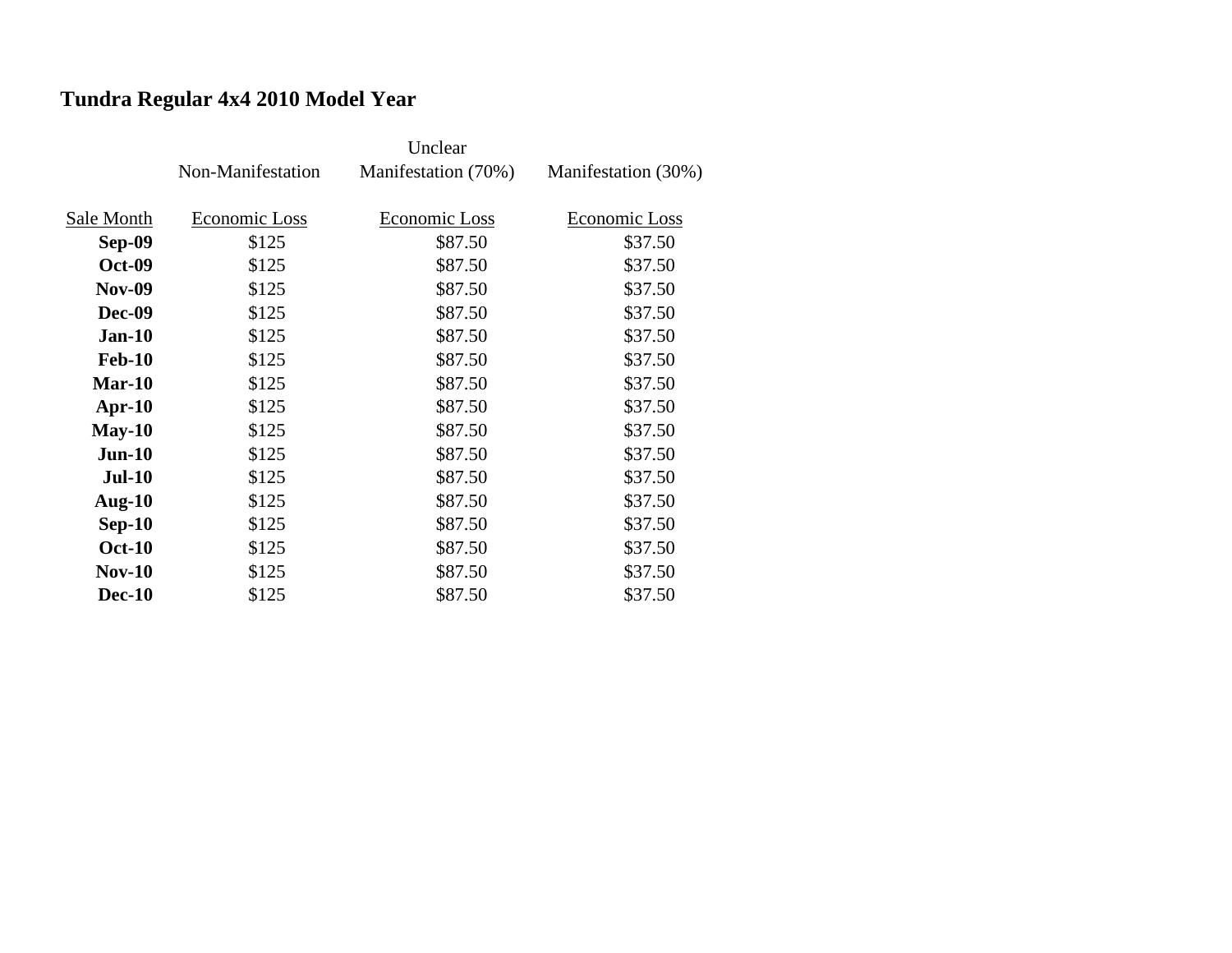## **Tundra Double 4x4 2004 Model Year**

|               | Non-Manifestation | Manifestation (70%) | Manifestation (30%) |
|---------------|-------------------|---------------------|---------------------|
| Sale Month    | Economic Loss     | Economic Loss       | Economic Loss       |
| <b>Sep-09</b> | \$125             | \$87.50             | \$37.50             |
| <b>Oct-09</b> | \$125             | \$87.50             | \$37.50             |
| <b>Nov-09</b> | \$125             | \$87.50             | \$37.50             |
| <b>Dec-09</b> | \$125             | \$87.50             | \$37.50             |
| $Jan-10$      | \$125             | \$87.50             | \$37.50             |
| <b>Feb-10</b> | \$125             | \$87.50             | \$37.50             |
| $Mar-10$      | \$1,584           | \$1,108.80          | \$475.20            |
| $Apr-10$      | \$623             | \$436.10            | \$186.90            |
| $May-10$      | \$1,297           | \$907.90            | \$389.10            |
| $Jun-10$      | \$1,631           | \$1,141.70          | \$489.30            |
| <b>Jul-10</b> | \$800             | \$560.00            | \$240.00            |
| Aug- $10$     | \$1,053           | \$737.10            | \$315.90            |
| $Sep-10$      | \$452             | \$316.40            | \$135.60            |
| <b>Oct-10</b> | \$125             | \$87.50             | \$37.50             |
| <b>Nov-10</b> | \$506             | \$354.20            | \$151.80            |
| <b>Dec-10</b> | \$1,088           | \$761.60            | \$326.40            |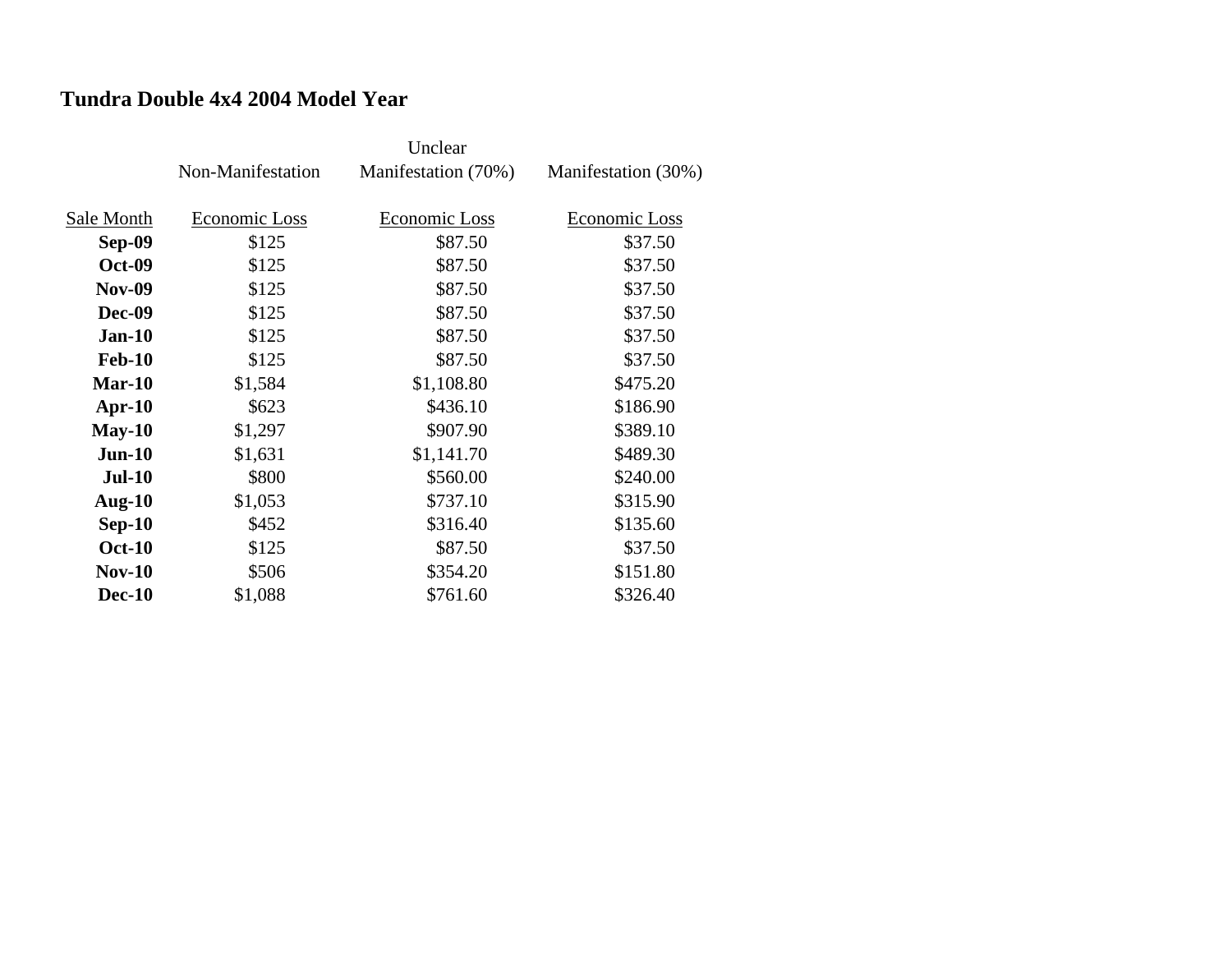### **Tundra Double 4x4 2005 Model Year**

|               | Non-Manifestation | Manifestation (70%) | Manifestation (30%) |
|---------------|-------------------|---------------------|---------------------|
|               |                   |                     |                     |
| Sale Month    | Economic Loss     | Economic Loss       | Economic Loss       |
| <b>Sep-09</b> | \$125             | \$87.50             | \$37.50             |
| <b>Oct-09</b> | \$1,258           | \$880.60            | \$377.40            |
| <b>Nov-09</b> | \$125             | \$87.50             | \$37.50             |
| <b>Dec-09</b> | \$125             | \$87.50             | \$37.50             |
| $Jan-10$      | \$317             | \$221.90            | \$95.10             |
| <b>Feb-10</b> | \$125             | \$87.50             | \$37.50             |
| $Mar-10$      | \$1,861           | \$1,302.70          | \$558.30            |
| $Apr-10$      | \$125             | \$87.50             | \$37.50             |
| $May-10$      | \$1,399           | \$979.30            | \$419.70            |
| $Jun-10$      | \$2,387           | \$1,670.90          | \$716.10            |
| <b>Jul-10</b> | \$1,002           | \$701.40            | \$300.60            |
| Aug- $10$     | \$125             | \$87.50             | \$37.50             |
| $Sep-10$      | \$656             | \$459.20            | \$196.80            |
| <b>Oct-10</b> | \$125             | \$87.50             | \$37.50             |
| <b>Nov-10</b> | \$125             | \$87.50             | \$37.50             |
| <b>Dec-10</b> | \$711             | \$497.70            | \$213.30            |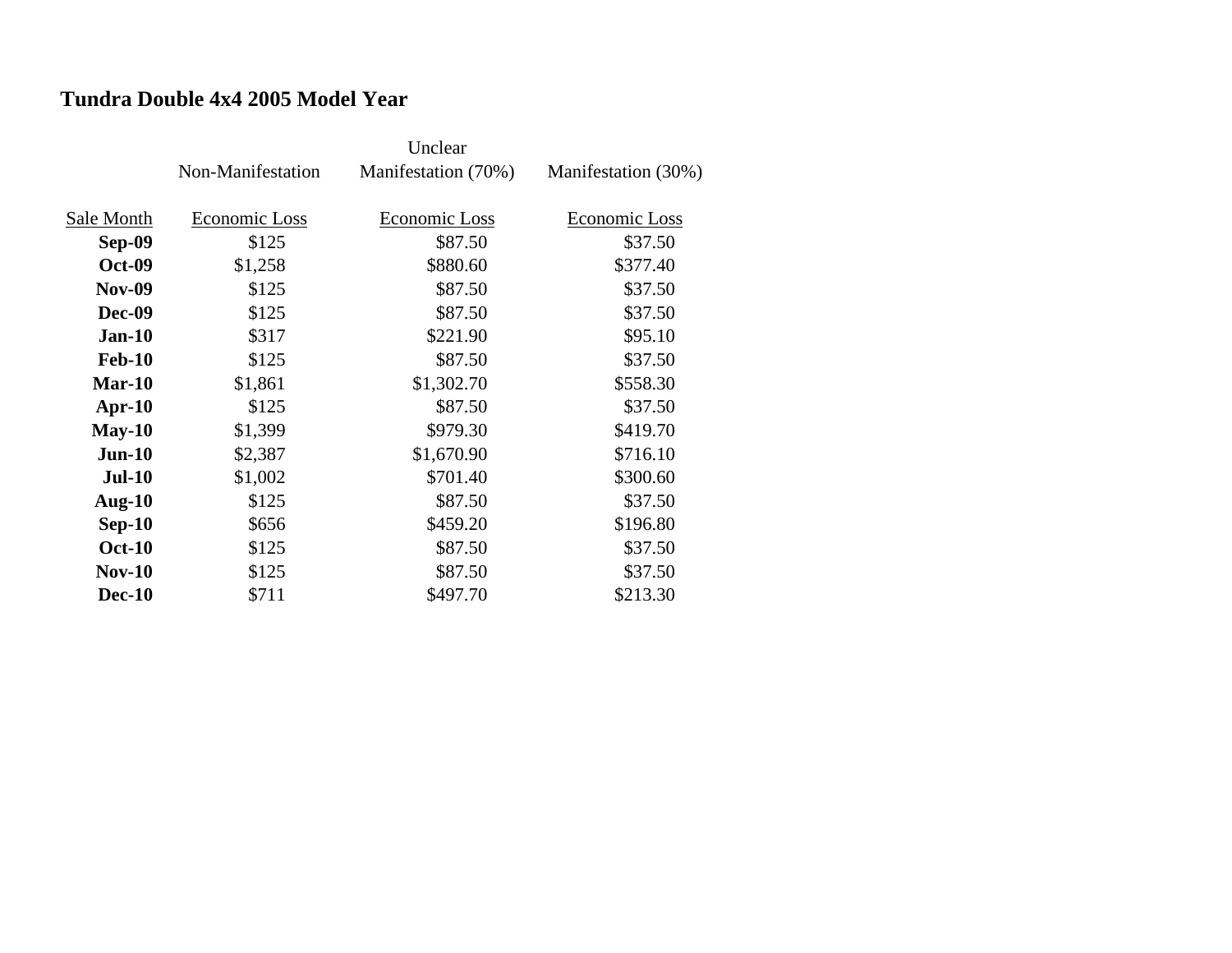### **Tundra Double 4x4 2006 Model Year**

|               |                   | Unclear             |                     |
|---------------|-------------------|---------------------|---------------------|
|               | Non-Manifestation | Manifestation (70%) | Manifestation (30%) |
|               |                   |                     |                     |
| Sale Month    | Economic Loss     | Economic Loss       | Economic Loss       |
| <b>Sep-09</b> | \$125             | \$87.50             | \$37.50             |
| <b>Oct-09</b> | \$125             | \$87.50             | \$37.50             |
| <b>Nov-09</b> | \$357             | \$249.90            | \$107.10            |
| <b>Dec-09</b> | \$125             | \$87.50             | \$37.50             |
| $Jan-10$      | \$325             | \$227.50            | \$97.50             |
| <b>Feb-10</b> | \$125             | \$87.50             | \$37.50             |
| $Mar-10$      | \$651             | \$455.70            | \$195.30            |
| $Apr-10$      | \$813             | \$569.10            | \$243.90            |
| $May-10$      | \$735             | \$514.50            | \$220.50            |
| $Jun-10$      | \$770             | \$539.00            | \$231.00            |
| <b>Jul-10</b> | \$125             | \$87.50             | \$37.50             |
| Aug- $10$     | \$409             | \$286.30            | \$122.70            |
| $Sep-10$      | \$125             | \$87.50             | \$37.50             |
| <b>Oct-10</b> | \$125             | \$87.50             | \$37.50             |
| $Nov-10$      | \$320             | \$224.00            | \$96.00             |
| <b>Dec-10</b> | \$487             | \$340.90            | \$146.10            |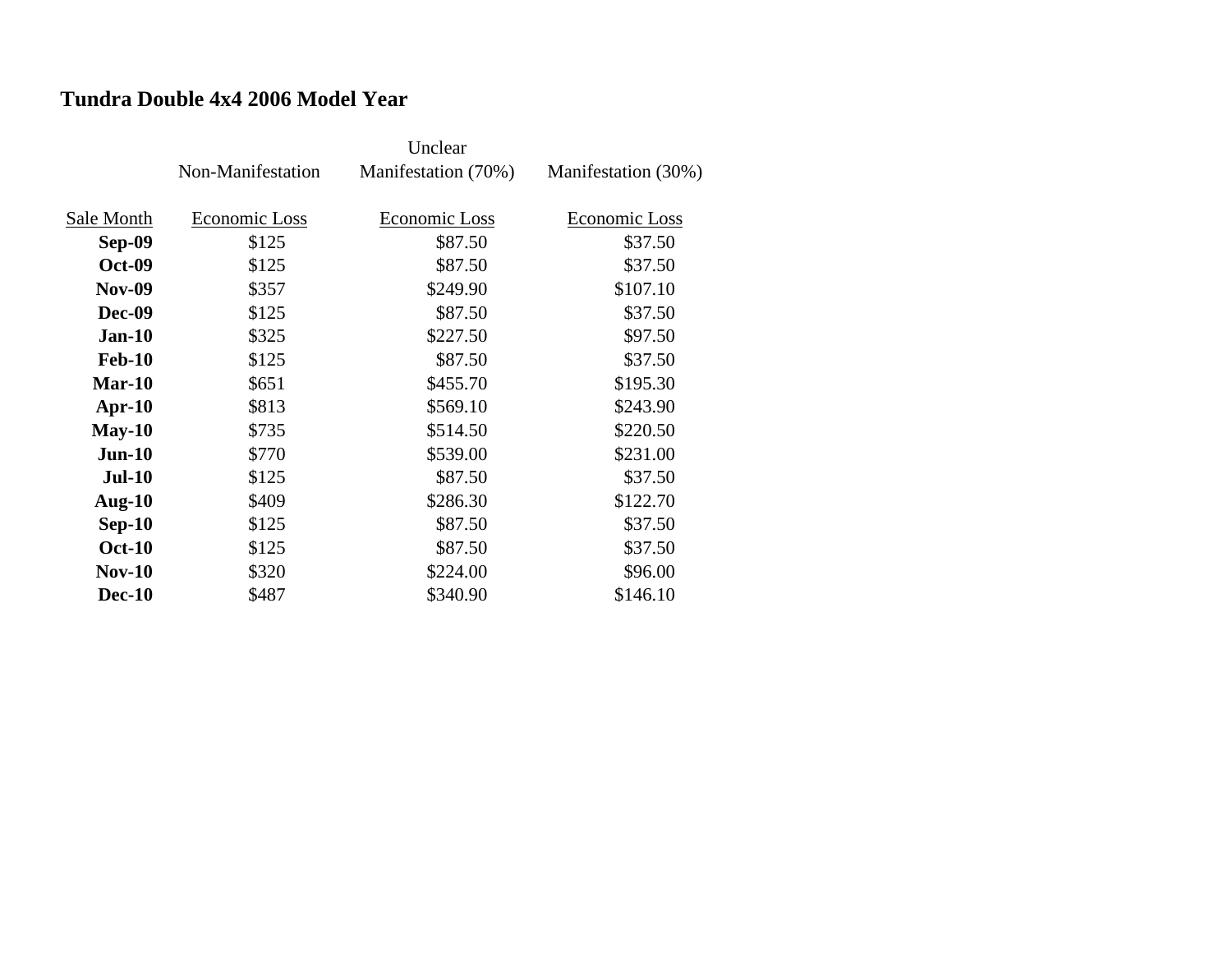### **Tundra Double 4x4 2007 Model Year**

|               | Non-Manifestation | Manifestation (70%) | Manifestation (30%) |
|---------------|-------------------|---------------------|---------------------|
|               |                   |                     |                     |
| Sale Month    | Economic Loss     | Economic Loss       | Economic Loss       |
| <b>Sep-09</b> | \$125             | \$87.50             | \$37.50             |
| <b>Oct-09</b> | \$554             | \$387.80            | \$166.20            |
| <b>Nov-09</b> | \$446             | \$312.20            | \$133.80            |
| <b>Dec-09</b> | \$1,173           | \$821.10            | \$351.90            |
| $Jan-10$      | \$720             | \$504.00            | \$216.00            |
| <b>Feb-10</b> | \$485             | \$339.50            | \$145.50            |
| $Mar-10$      | \$3,031           | \$2,121.70          | \$909.30            |
| $Apr-10$      | \$3,590           | \$2,513.00          | \$1,077.00          |
| $May-10$      | \$2,846           | \$1,992.20          | \$853.80            |
| $Jun-10$      | \$2,056           | \$1,439.20          | \$616.80            |
| <b>Jul-10</b> | \$1,392           | \$974.40            | \$417.60            |
| Aug- $10$     | \$648             | \$453.60            | \$194.40            |
| $Sep-10$      | \$2,162           | \$1,513.40          | \$648.60            |
| <b>Oct-10</b> | \$576             | \$403.20            | \$172.80            |
| <b>Nov-10</b> | \$1,056           | \$739.20            | \$316.80            |
| <b>Dec-10</b> | \$795             | \$556.50            | \$238.50            |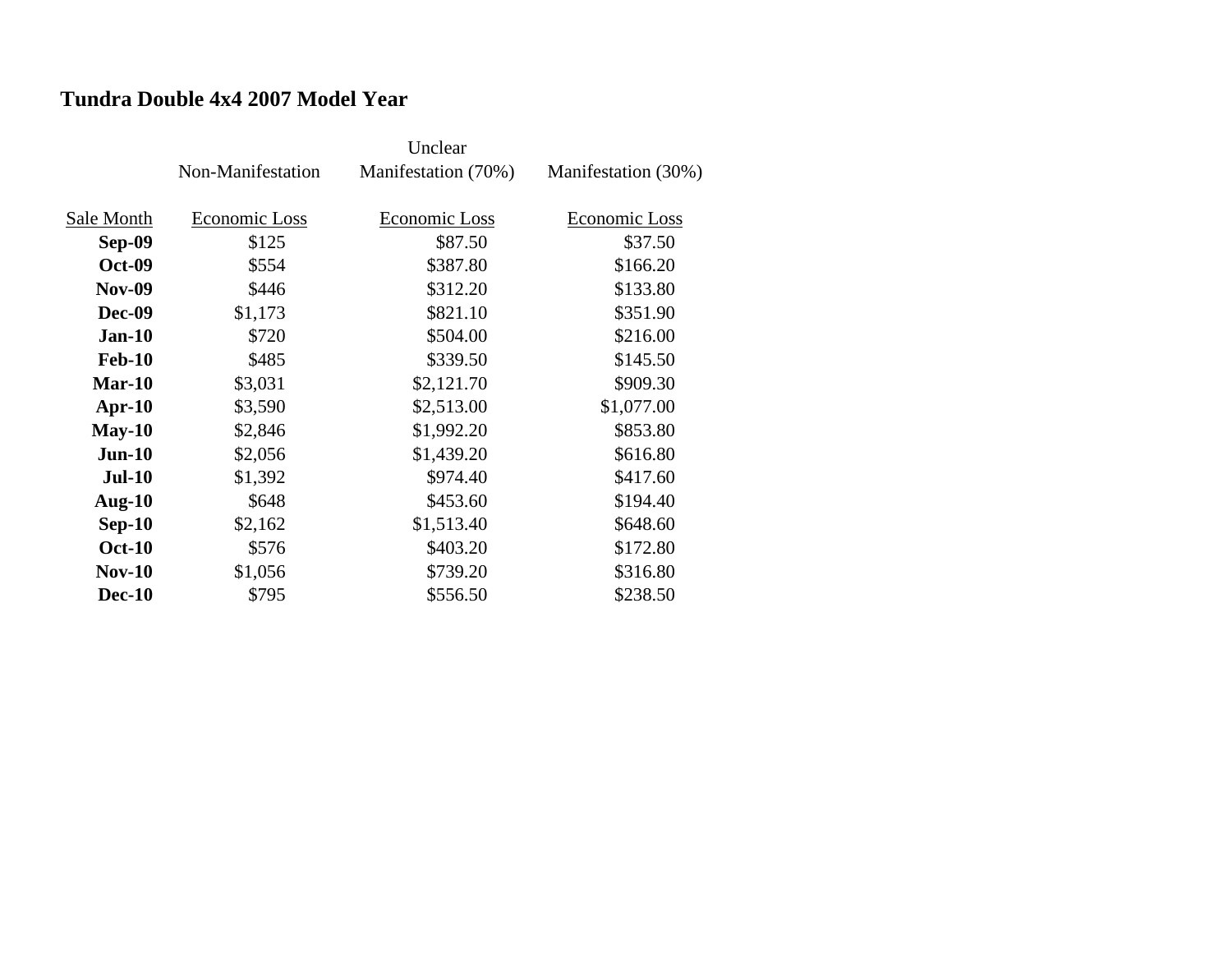## **Tundra Double 4x4 2008 Model Year**

|               | Non-Manifestation | Manifestation (70%) | Manifestation (30%) |
|---------------|-------------------|---------------------|---------------------|
| Sale Month    | Economic Loss     | Economic Loss       | Economic Loss       |
| <b>Sep-09</b> | \$125             | \$87.50             | \$37.50             |
| <b>Oct-09</b> | \$125             | \$87.50             | \$37.50             |
| <b>Nov-09</b> | \$855             | \$598.50            | \$256.50            |
| <b>Dec-09</b> | \$125             | \$87.50             | \$37.50             |
| $Jan-10$      | \$1,046           | \$732.20            | \$313.80            |
| <b>Feb-10</b> | \$1,968           | \$1,377.60          | \$590.40            |
| $Mar-10$      | \$2,966           | \$2,076.20          | \$889.80            |
| $Apr-10$      | \$1,652           | \$1,156.40          | \$495.60            |
| $May-10$      | \$1,395           | \$976.50            | \$418.50            |
| $Jun-10$      | \$2,456           | \$1,719.20          | \$736.80            |
| <b>Jul-10</b> | \$1,513           | \$1,059.10          | \$453.90            |
| Aug- $10$     | \$468             | \$327.60            | \$140.40            |
| $Sep-10$      | \$1,040           | \$728.00            | \$312.00            |
| <b>Oct-10</b> | \$1,028           | \$719.60            | \$308.40            |
| <b>Nov-10</b> | \$554             | \$387.80            | \$166.20            |
| <b>Dec-10</b> | \$1,372           | \$960.40            | \$411.60            |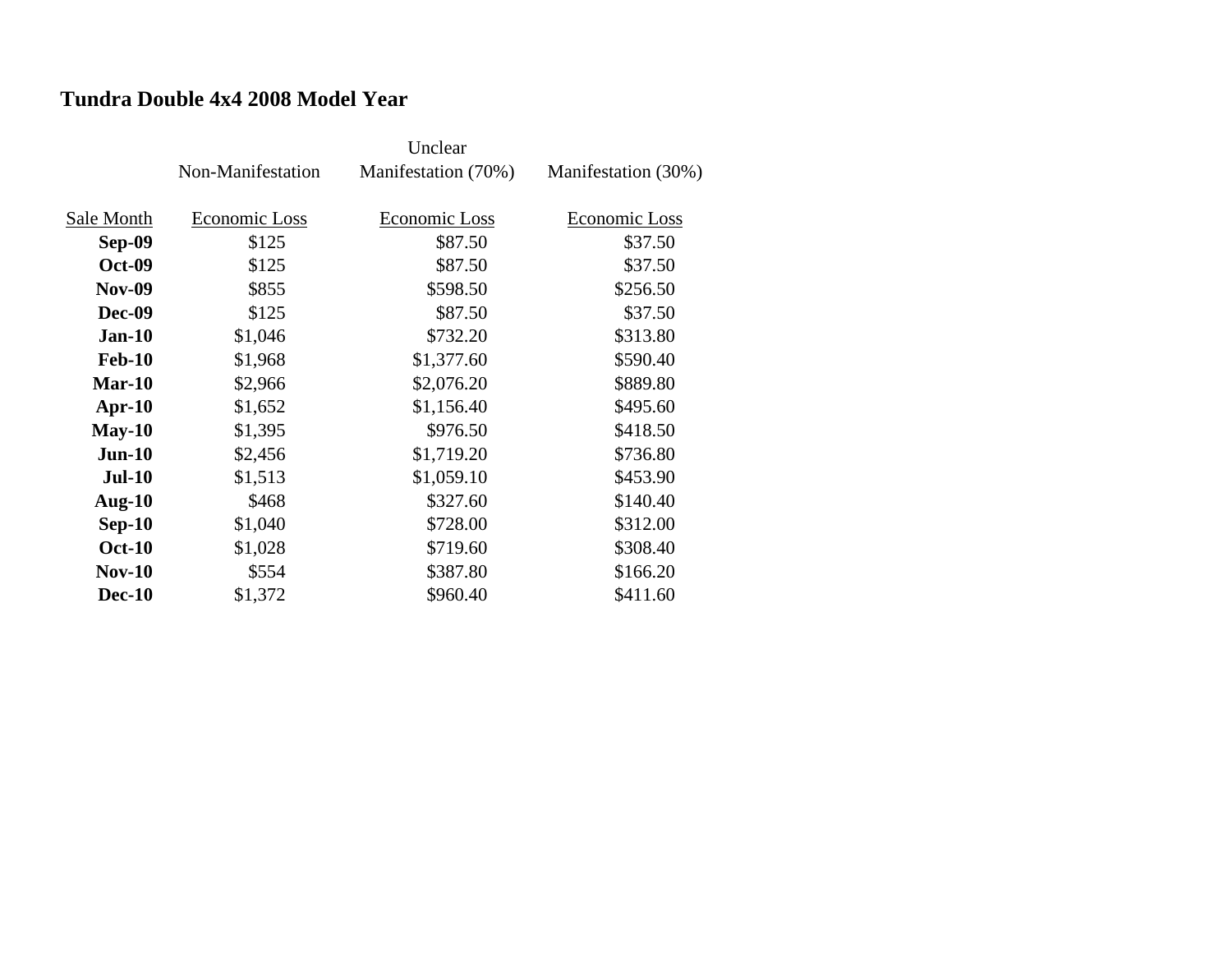### **Tundra Double 4x4 2009 Model Year**

|               | Non-Manifestation | Manifestation (70%) | Manifestation (30%) |
|---------------|-------------------|---------------------|---------------------|
|               |                   |                     |                     |
| Sale Month    | Economic Loss     | Economic Loss       | Economic Loss       |
| <b>Sep-09</b> | \$125             | \$87.50             | \$37.50             |
| <b>Oct-09</b> | \$125             | \$87.50             | \$37.50             |
| <b>Nov-09</b> | \$1,056           | \$739.20            | \$316.80            |
| <b>Dec-09</b> | \$125             | \$87.50             | \$37.50             |
| $Jan-10$      | \$125             | \$87.50             | \$37.50             |
| <b>Feb-10</b> | \$1,521           | \$1,064.70          | \$456.30            |
| $Mar-10$      | \$1,963           | \$1,374.10          | \$588.90            |
| Apr- $10$     | \$125             | \$87.50             | \$37.50             |
| $May-10$      | \$2,056           | \$1,439.20          | \$616.80            |
| $Jun-10$      | \$2,065           | \$1,445.50          | \$619.50            |
| <b>Jul-10</b> | \$125             | \$87.50             | \$37.50             |
| Aug- $10$     | \$1,898           | \$1,328.60          | \$569.40            |
| $Sep-10$      | \$125             | \$87.50             | \$37.50             |
| <b>Oct-10</b> | \$1,025           | \$717.50            | \$307.50            |
| $Nov-10$      | \$520             | \$364.00            | \$156.00            |
| <b>Dec-10</b> | \$125             | \$87.50             | \$37.50             |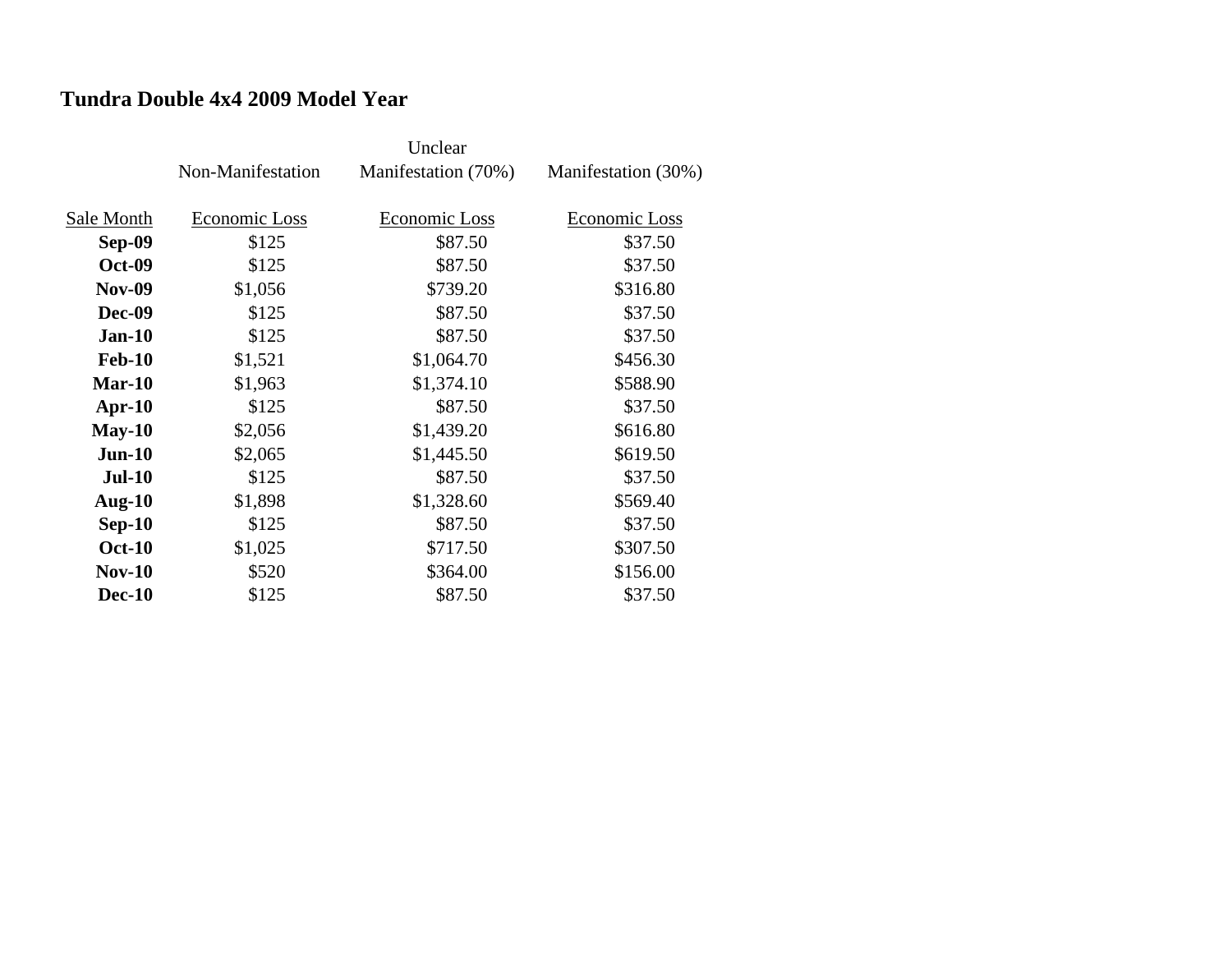### **Tundra Double 4x4 2010 Model Year**

|               | Non-Manifestation | Manifestation (70%) | Manifestation (30%) |
|---------------|-------------------|---------------------|---------------------|
|               |                   |                     |                     |
| Sale Month    | Economic Loss     | Economic Loss       | Economic Loss       |
| <b>Sep-09</b> | \$125             | \$87.50             | \$37.50             |
| <b>Oct-09</b> | \$125             | \$87.50             | \$37.50             |
| <b>Nov-09</b> | \$125             | \$87.50             | \$37.50             |
| <b>Dec-09</b> | \$125             | \$87.50             | \$37.50             |
| $Jan-10$      | \$125             | \$87.50             | \$37.50             |
| <b>Feb-10</b> | \$125             | \$87.50             | \$37.50             |
| Mar-10        | \$125             | \$87.50             | \$37.50             |
| $Apr-10$      | \$125             | \$87.50             | \$37.50             |
| $May-10$      | \$125             | \$87.50             | \$37.50             |
| $Jun-10$      | \$125             | \$87.50             | \$37.50             |
| <b>Jul-10</b> | \$125             | \$87.50             | \$37.50             |
| Aug- $10$     | \$125             | \$87.50             | \$37.50             |
| $Sep-10$      | \$125             | \$87.50             | \$37.50             |
| <b>Oct-10</b> | \$125             | \$87.50             | \$37.50             |
| <b>Nov-10</b> | \$125             | \$87.50             | \$37.50             |
| <b>Dec-10</b> | \$125             | \$87.50             | \$37.50             |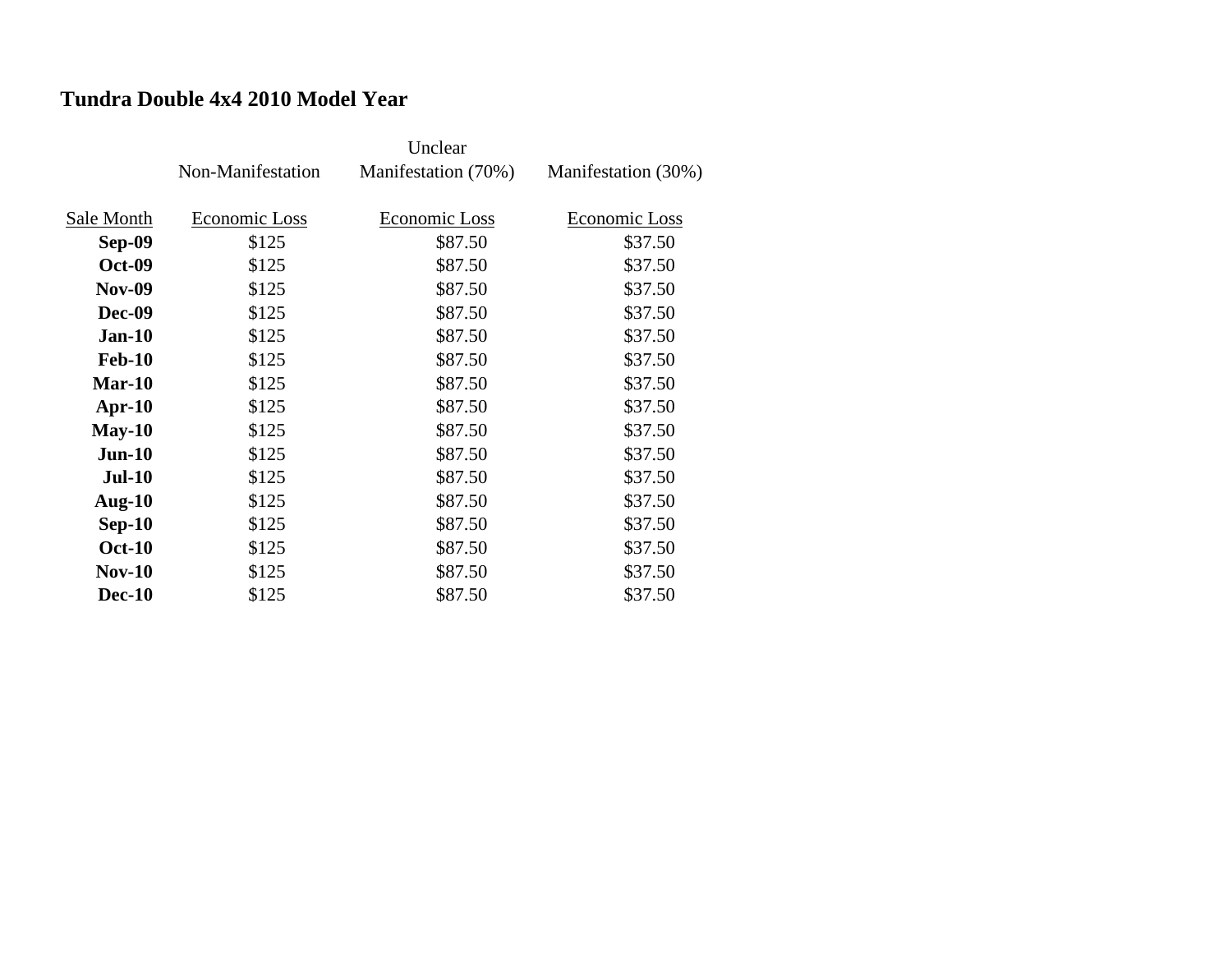## **Tundra Crewmax 4x4 2007 Model Year**

|               |                   | Unclear              |                     |
|---------------|-------------------|----------------------|---------------------|
|               | Non-Manifestation | Manifestation (70%)  | Manifestation (30%) |
|               |                   |                      |                     |
| Sale Month    | Economic Loss     | <b>Economic Loss</b> | Economic Loss       |
| <b>Sep-09</b> | \$125             | \$87.50              | \$37.50             |
| <b>Oct-09</b> | \$627             | \$438.90             | \$188.10            |
| <b>Nov-09</b> | \$510             | \$357.00             | \$153.00            |
| <b>Dec-09</b> | \$1,341           | \$938.70             | \$402.30            |
| $Jan-10$      | \$823             | \$576.10             | \$246.90            |
| <b>Feb-10</b> | \$548             | \$383.60             | \$164.40            |
| $Mar-10$      | \$3,441           | \$2,408.70           | \$1,032.30          |
| $Apr-10$      | \$4,080           | \$2,856.00           | \$1,224.00          |
| $May-10$      | \$3,237           | \$2,265.90           | \$971.10            |
| $Jun-10$      | \$2,338           | \$1,636.60           | \$701.40            |
| $Jul-10$      | \$1,585           | \$1,109.50           | \$475.50            |
| Aug- $10$     | \$738             | \$516.60             | \$221.40            |
| $Sep-10$      | \$2,464           | \$1,724.80           | \$739.20            |
| <b>Oct-10</b> | \$656             | \$459.20             | \$196.80            |
| $Nov-10$      | \$1,203           | \$842.10             | \$360.90            |
| <b>Dec-10</b> | \$905             | \$633.50             | \$271.50            |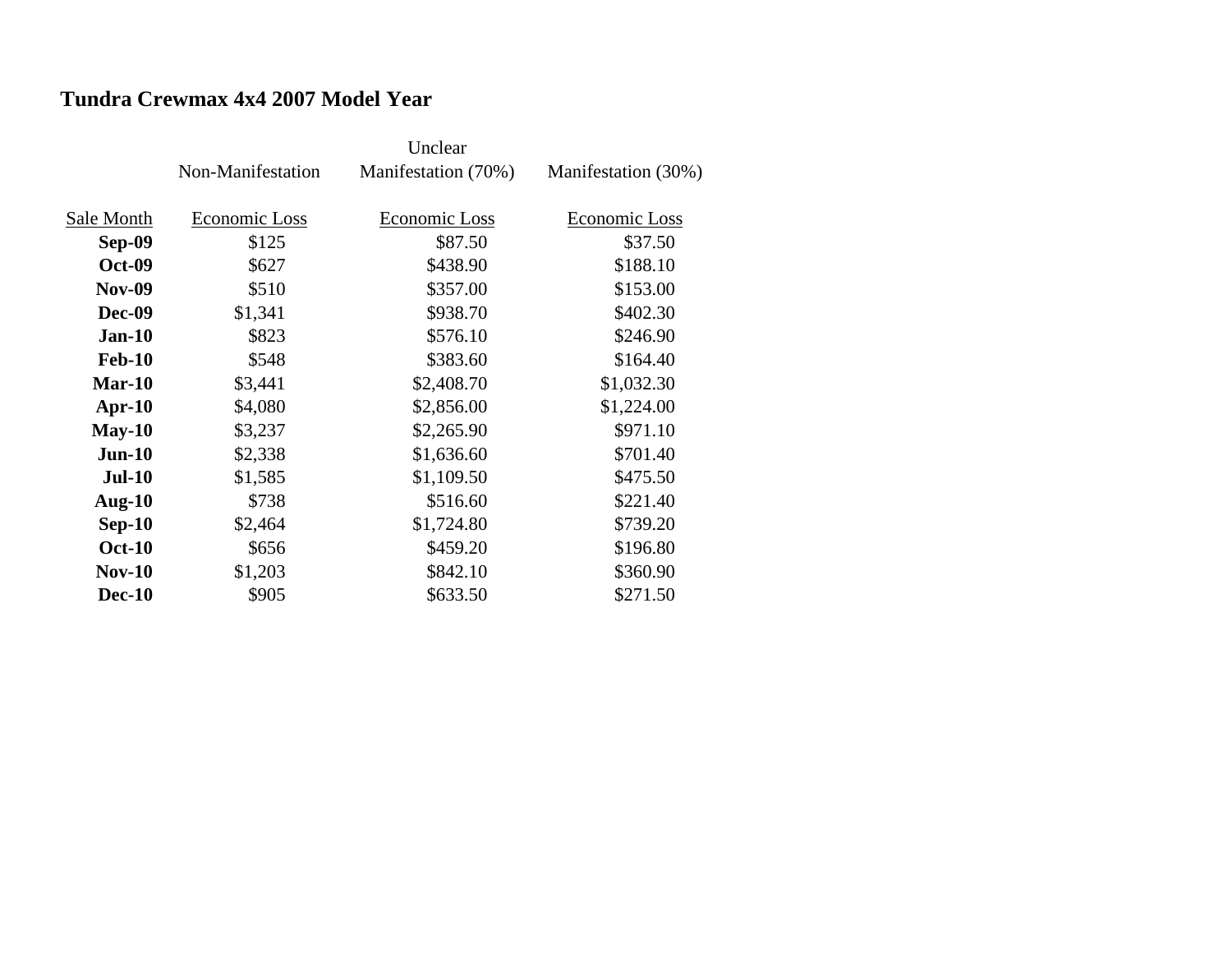## **Tundra Crewmax 4x4 2008 Model Year**

|               | Non-Manifestation | Manifestation (70%) | Manifestation (30%) |
|---------------|-------------------|---------------------|---------------------|
| Sale Month    | Economic Loss     | Economic Loss       | Economic Loss       |
| <b>Sep-09</b> | \$125             | \$87.50             | \$37.50             |
| <b>Oct-09</b> | \$125             | \$87.50             | \$37.50             |
| <b>Nov-09</b> | \$994             | \$695.80            | \$298.20            |
| <b>Dec-09</b> | \$125             | \$87.50             | \$37.50             |
| $Jan-10$      | \$1,220           | \$854.00            | \$366.00            |
| <b>Feb-10</b> | \$2,261           | \$1,582.70          | \$678.30            |
| $Mar-10$      | \$3,403           | \$2,382.10          | \$1,020.90          |
| $Apr-10$      | \$1,895           | \$1,326.50          | \$568.50            |
| $May-10$      | \$1,602           | \$1,121.40          | \$480.60            |
| $Jun-10$      | \$2,821           | \$1,974.70          | \$846.30            |
| <b>Jul-10</b> | \$1,740           | \$1,218.00          | \$522.00            |
| Aug- $10$     | \$538             | \$376.60            | \$161.40            |
| $Sep-10$      | \$1,196           | \$837.20            | \$358.80            |
| <b>Oct-10</b> | \$1,182           | \$827.40            | \$354.60            |
| $Nov-10$      | \$636             | \$445.20            | \$190.80            |
| <b>Dec-10</b> | \$1,578           | \$1,104.60          | \$473.40            |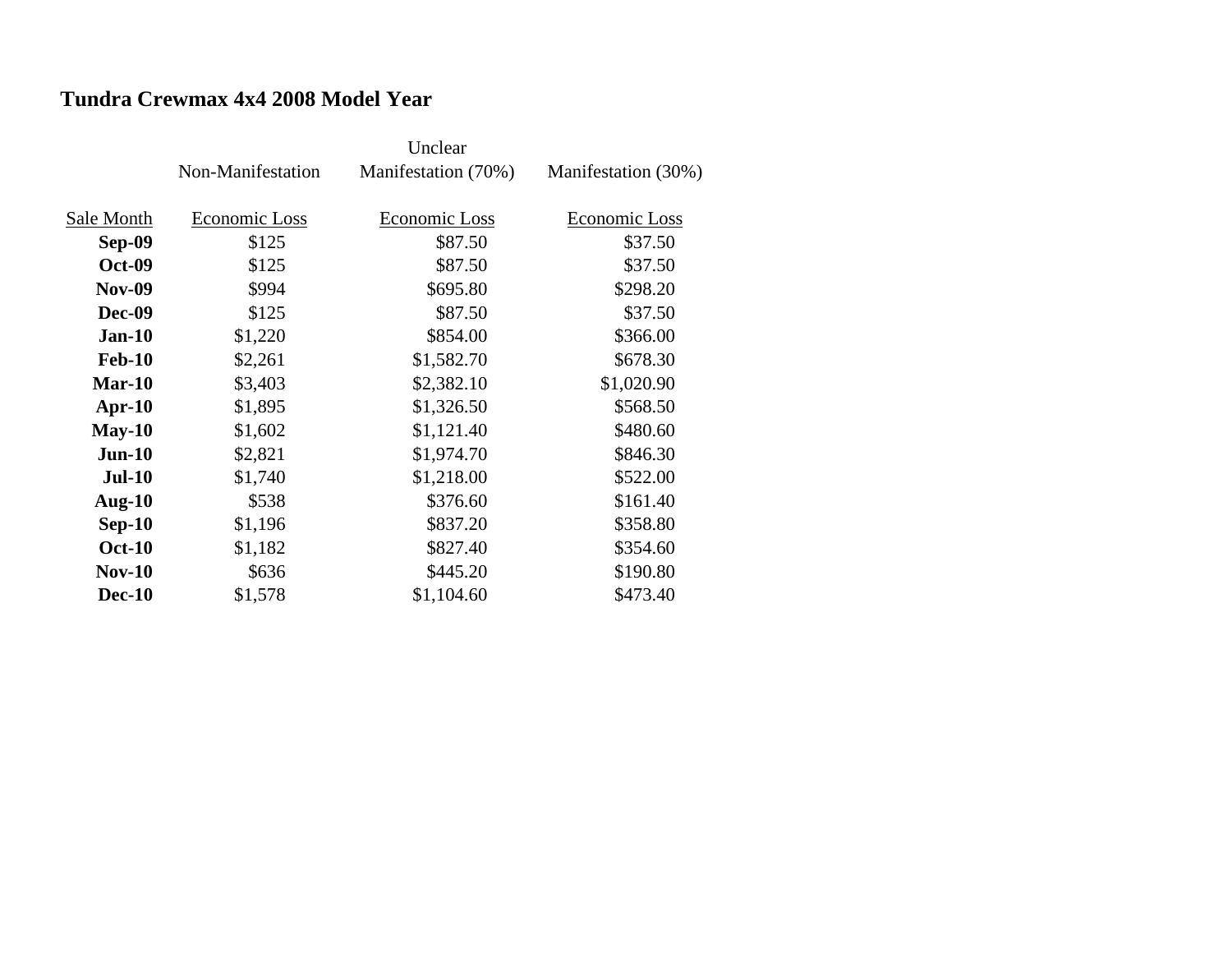## **Tundra Crewmax 4x4 2009 Model Year**

|               | Non-Manifestation | Manifestation (70%) | Manifestation (30%) |
|---------------|-------------------|---------------------|---------------------|
| Sale Month    | Economic Loss     | Economic Loss       | Economic Loss       |
|               |                   |                     |                     |
| Sep-09        | \$125             | \$87.50             | \$37.50             |
| <b>Oct-09</b> | \$125             | \$87.50             | \$37.50             |
| <b>Nov-09</b> | \$1,249           | \$874.30            | \$374.70            |
| <b>Dec-09</b> | \$125             | \$87.50             | \$37.50             |
| $Jan-10$      | \$125             | \$87.50             | \$37.50             |
| <b>Feb-10</b> | \$1,869           | \$1,308.30          | \$560.70            |
| Mar-10        | \$2,497           | \$1,747.90          | \$749.10            |
| $Apr-10$      | \$125             | \$87.50             | \$37.50             |
| $May-10$      | \$2,396           | \$1,677.20          | \$718.80            |
| $Jun-10$      | \$2,404           | \$1,682.80          | \$721.20            |
| <b>Jul-10</b> | \$125             | \$87.50             | \$37.50             |
| Aug- $10$     | \$2,212           | \$1,548.40          | \$663.60            |
| $Sep-10$      | \$125             | \$87.50             | \$37.50             |
| <b>Oct-10</b> | \$1,195           | \$836.50            | \$358.50            |
| $Nov-10$      | \$607             | \$424.90            | \$182.10            |
| <b>Dec-10</b> | \$125             | \$87.50             | \$37.50             |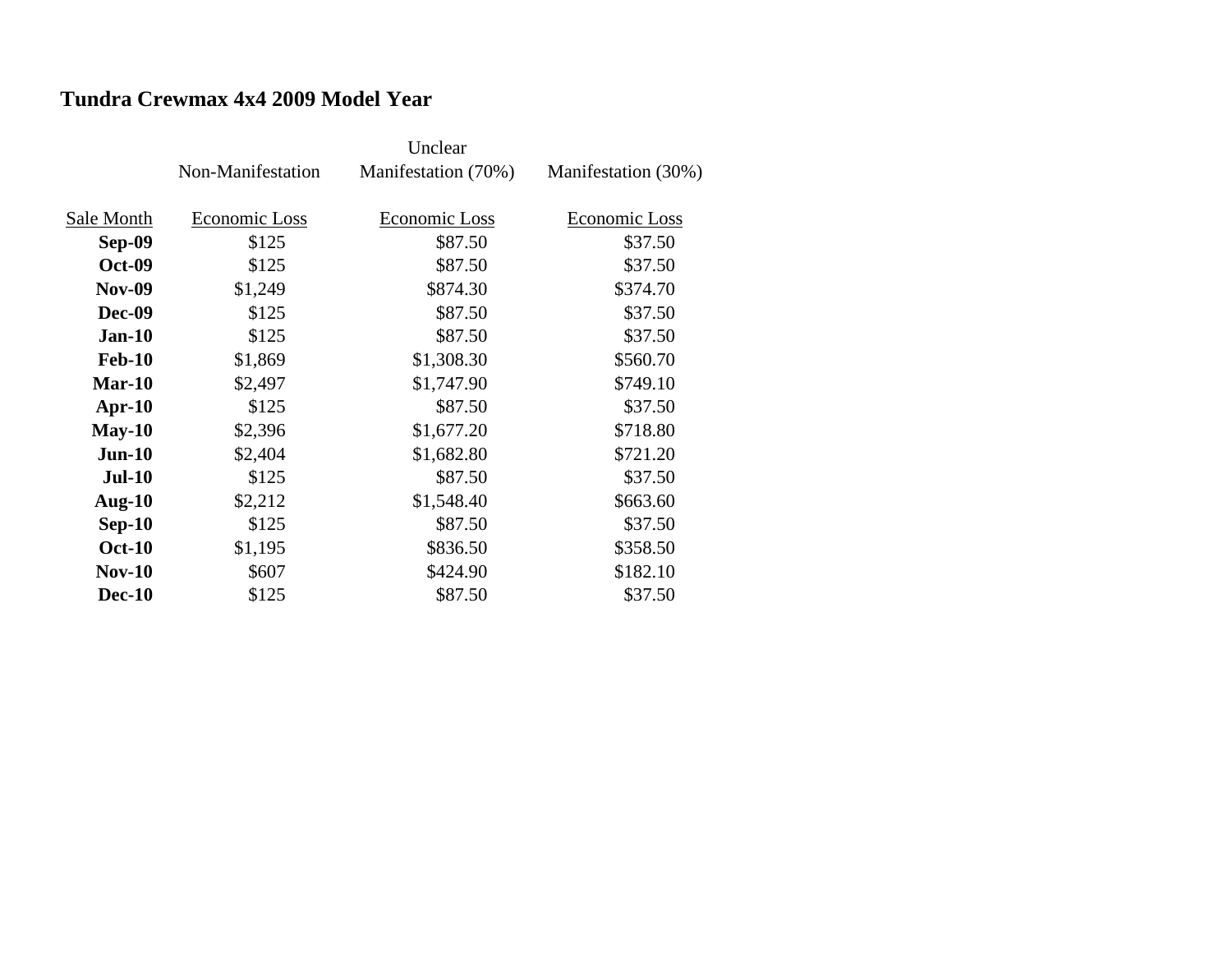## **Tundra Crewmax 4x4 2010 Model Year**

|               | Non-Manifestation | Manifestation (70%) | Manifestation (30%) |
|---------------|-------------------|---------------------|---------------------|
|               |                   |                     |                     |
| Sale Month    | Economic Loss     | Economic Loss       | Economic Loss       |
| Sep-09        | \$125             | \$87.50             | \$37.50             |
| <b>Oct-09</b> | \$125             | \$87.50             | \$37.50             |
| <b>Nov-09</b> | \$125             | \$87.50             | \$37.50             |
| <b>Dec-09</b> | \$125             | \$87.50             | \$37.50             |
| $Jan-10$      | \$125             | \$87.50             | \$37.50             |
| <b>Feb-10</b> | \$125             | \$87.50             | \$37.50             |
| $Mar-10$      | \$125             | \$87.50             | \$37.50             |
| $Apr-10$      | \$125             | \$87.50             | \$37.50             |
| $May-10$      | \$125             | \$87.50             | \$37.50             |
| $Jun-10$      | \$125             | \$87.50             | \$37.50             |
| <b>Jul-10</b> | \$125             | \$87.50             | \$37.50             |
| Aug- $10$     | \$125             | \$87.50             | \$37.50             |
| $Sep-10$      | \$125             | \$87.50             | \$37.50             |
| <b>Oct-10</b> | \$125             | \$87.50             | \$37.50             |
| $Nov-10$      | \$125             | \$87.50             | \$37.50             |
| <b>Dec-10</b> | \$125             | \$87.50             | \$37.50             |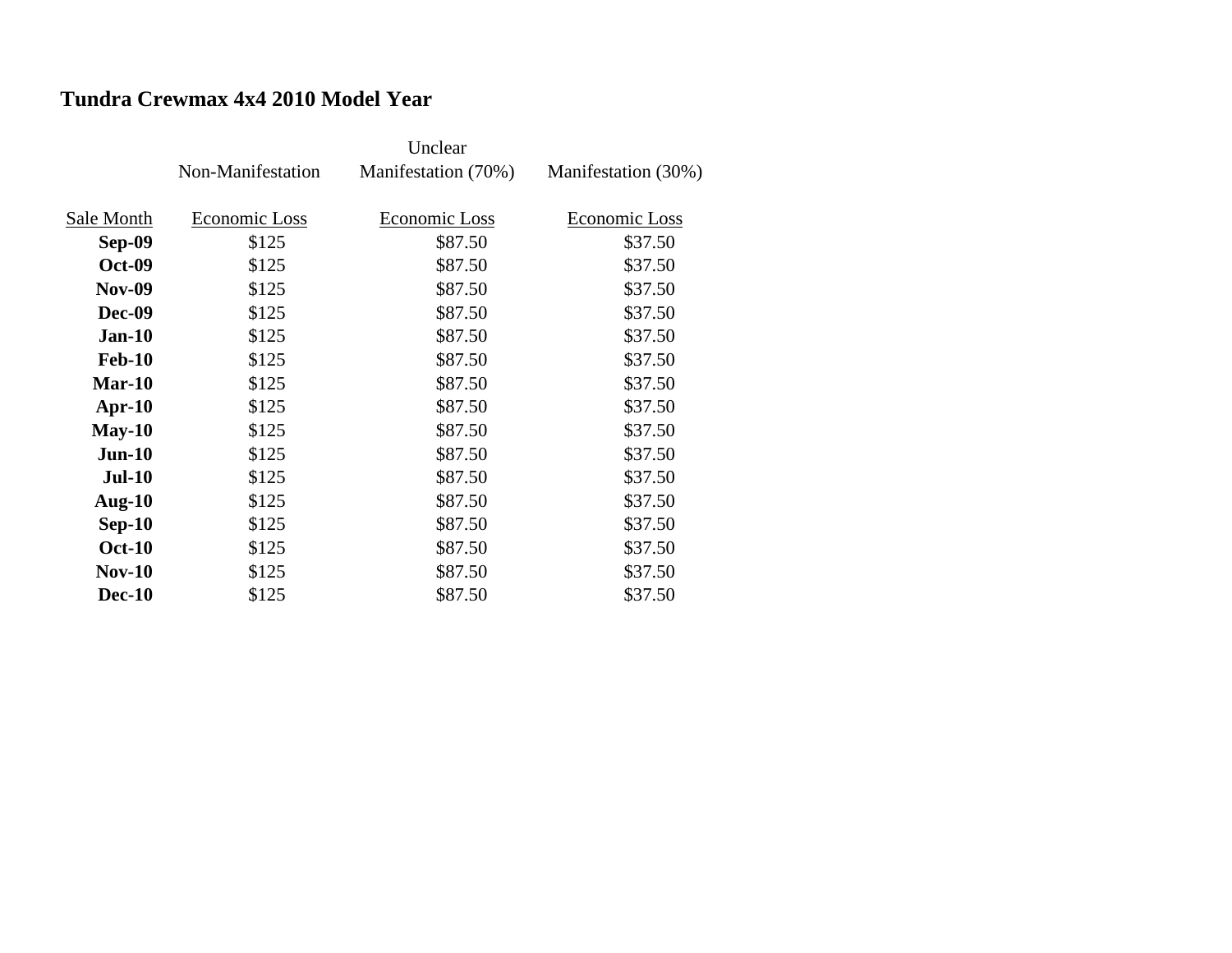## **Tundra Access 4x4 2000 Model Year**

|               | Non-Manifestation | Manifestation (70%) | Manifestation (30%) |
|---------------|-------------------|---------------------|---------------------|
|               |                   |                     |                     |
| Sale Month    | Economic Loss     | Economic Loss       | Economic Loss       |
| Sep-09        | \$274             | \$191.80            | \$82.20             |
| <b>Oct-09</b> | \$125             | \$87.50             | \$37.50             |
| <b>Nov-09</b> | \$392             | \$274.40            | \$117.60            |
| <b>Dec-09</b> | \$125             | \$87.50             | \$37.50             |
| $Jan-10$      | \$125             | \$87.50             | \$37.50             |
| <b>Feb-10</b> | \$217             | \$151.90            | \$65.10             |
| $Mar-10$      | \$125             | \$87.50             | \$37.50             |
| $Apr-10$      | \$125             | \$87.50             | \$37.50             |
| $May-10$      | \$125             | \$87.50             | \$37.50             |
| $Jun-10$      | \$125             | \$87.50             | \$37.50             |
| <b>Jul-10</b> | \$272             | \$190.40            | \$81.60             |
| Aug- $10$     | \$125             | \$87.50             | \$37.50             |
| $Sep-10$      | \$125             | \$87.50             | \$37.50             |
| <b>Oct-10</b> | \$272             | \$190.40            | \$81.60             |
| $Nov-10$      | \$125             | \$87.50             | \$37.50             |
| <b>Dec-10</b> | \$272             | \$190.40            | \$81.60             |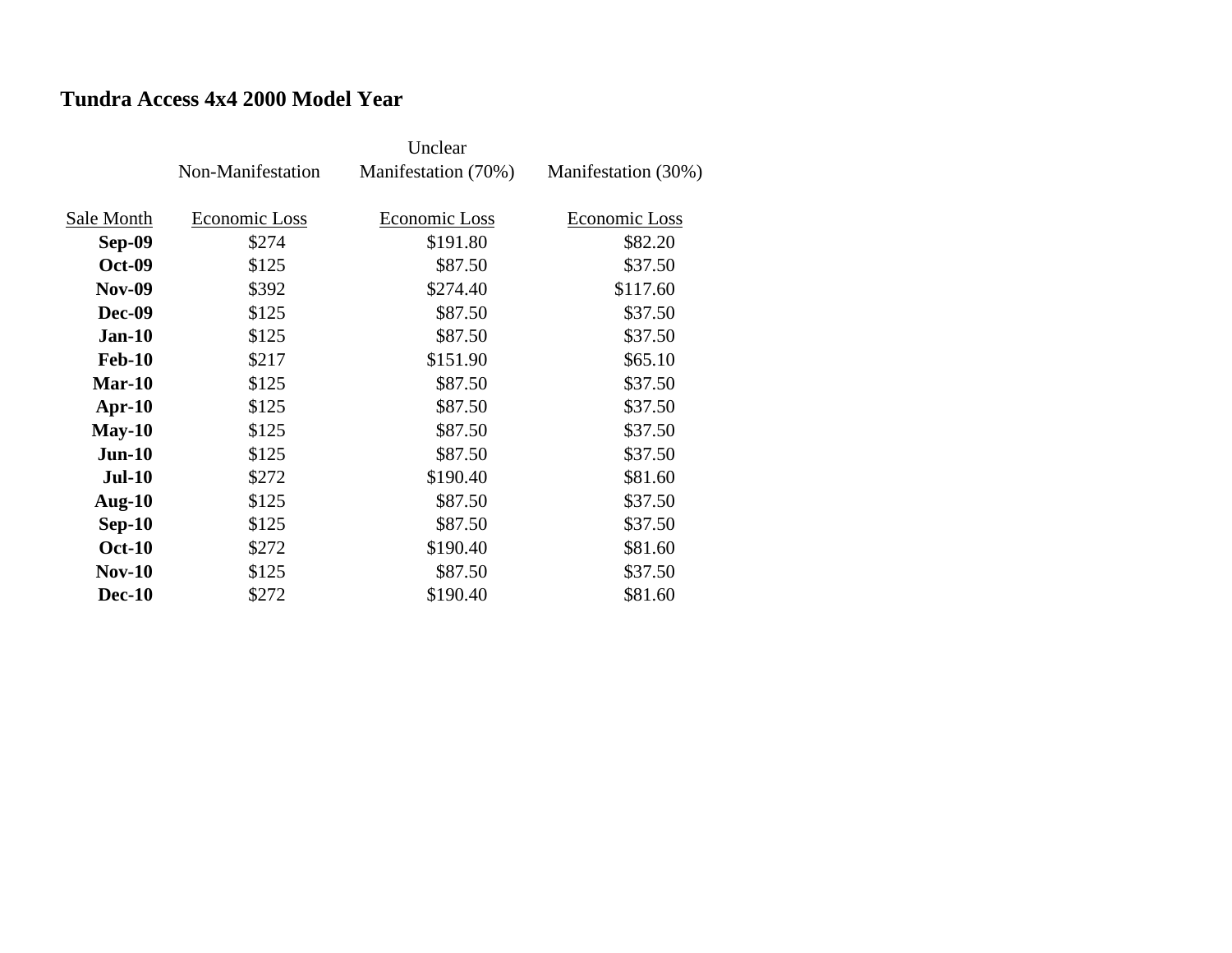## **Tundra Access 4x4 2001 Model Year**

|               | Non-Manifestation | Manifestation (70%) | Manifestation (30%) |
|---------------|-------------------|---------------------|---------------------|
| Sale Month    | Economic Loss     | Economic Loss       | Economic Loss       |
|               |                   |                     |                     |
| Sep-09        | \$188             | \$131.60            | \$56.40             |
| <b>Oct-09</b> | \$316             | \$221.20            | \$94.80             |
| <b>Nov-09</b> | \$125             | \$87.50             | \$37.50             |
| <b>Dec-09</b> | \$125             | \$87.50             | \$37.50             |
| $Jan-10$      | \$125             | \$87.50             | \$37.50             |
| <b>Feb-10</b> | \$125             | \$87.50             | \$37.50             |
| $Mar-10$      | \$316             | \$221.20            | \$94.80             |
| $Apr-10$      | \$125             | \$87.50             | \$37.50             |
| $May-10$      | \$125             | \$87.50             | \$37.50             |
| $Jun-10$      | \$125             | \$87.50             | \$37.50             |
| <b>Jul-10</b> | \$125             | \$87.50             | \$37.50             |
| Aug- $10$     | \$354             | \$247.80            | \$106.20            |
| $Sep-10$      | \$125             | \$87.50             | \$37.50             |
| <b>Oct-10</b> | \$125             | \$87.50             | \$37.50             |
| $Nov-10$      | \$125             | \$87.50             | \$37.50             |
| <b>Dec-10</b> | \$125             | \$87.50             | \$37.50             |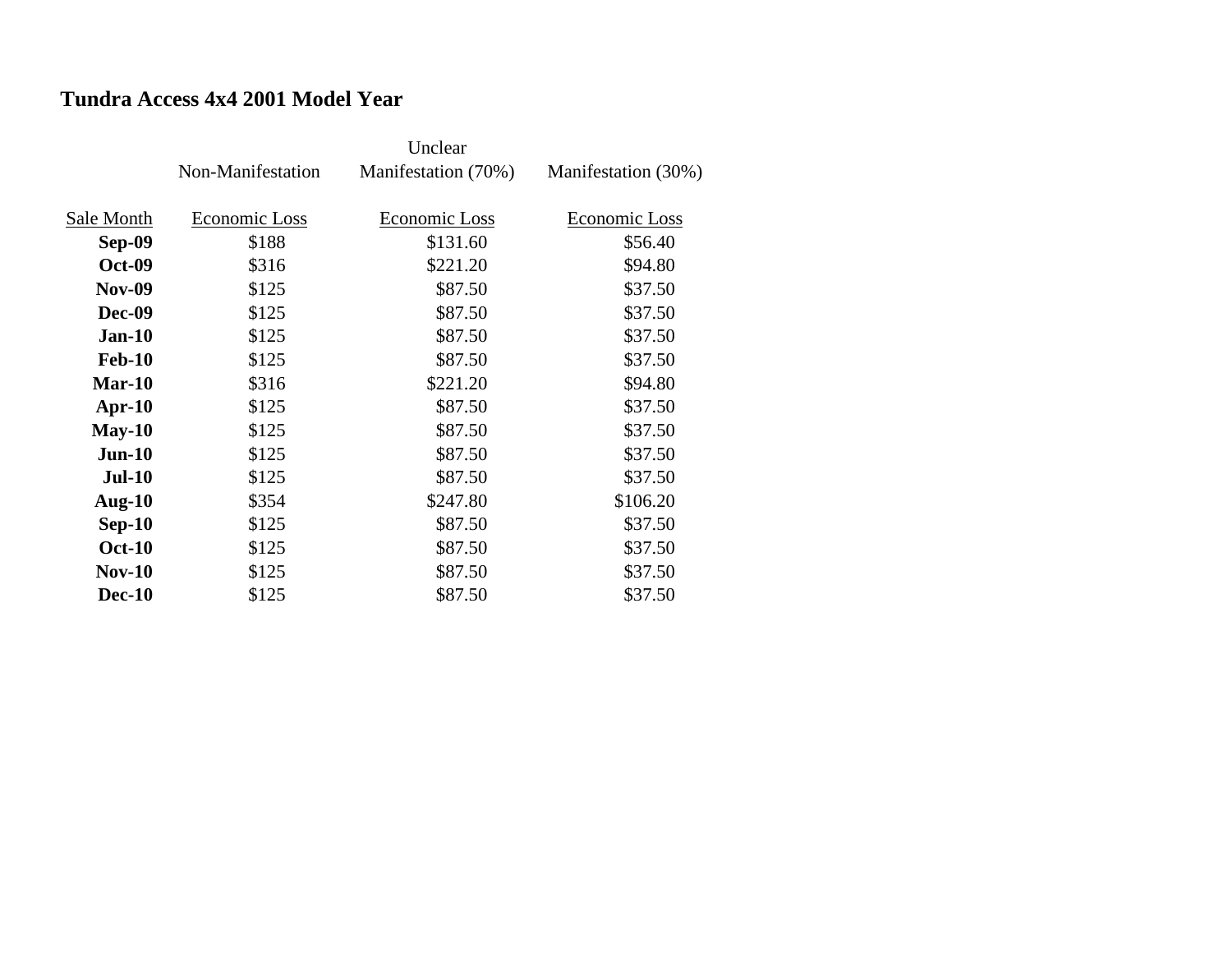## **Tundra Access 4x4 2002 Model Year**

|               |                   | Unclear             |                     |
|---------------|-------------------|---------------------|---------------------|
|               | Non-Manifestation | Manifestation (70%) | Manifestation (30%) |
|               |                   |                     |                     |
| Sale Month    | Economic Loss     | Economic Loss       | Economic Loss       |
| Sep-09        | \$351             | \$245.70            | \$105.30            |
| <b>Oct-09</b> | \$372             | \$260.40            | \$111.60            |
| <b>Nov-09</b> | \$125             | \$87.50             | \$37.50             |
| <b>Dec-09</b> | \$385             | \$269.50            | \$115.50            |
| $Jan-10$      | \$262             | \$183.40            | \$78.60             |
| <b>Feb-10</b> | \$125             | \$87.50             | \$37.50             |
| $Mar-10$      | \$125             | \$87.50             | \$37.50             |
| $Apr-10$      | \$125             | \$87.50             | \$37.50             |
| $May-10$      | \$125             | \$87.50             | \$37.50             |
| $Jun-10$      | \$274             | \$191.80            | \$82.20             |
| <b>Jul-10</b> | \$432             | \$302.40            | \$129.60            |
| Aug- $10$     | \$375             | \$262.50            | \$112.50            |
| $Sep-10$      | \$135             | \$94.50             | \$40.50             |
| <b>Oct-10</b> | \$360             | \$252.00            | \$108.00            |
| $Nov-10$      | \$125             | \$87.50             | \$37.50             |
| <b>Dec-10</b> | \$666             | \$466.20            | \$199.80            |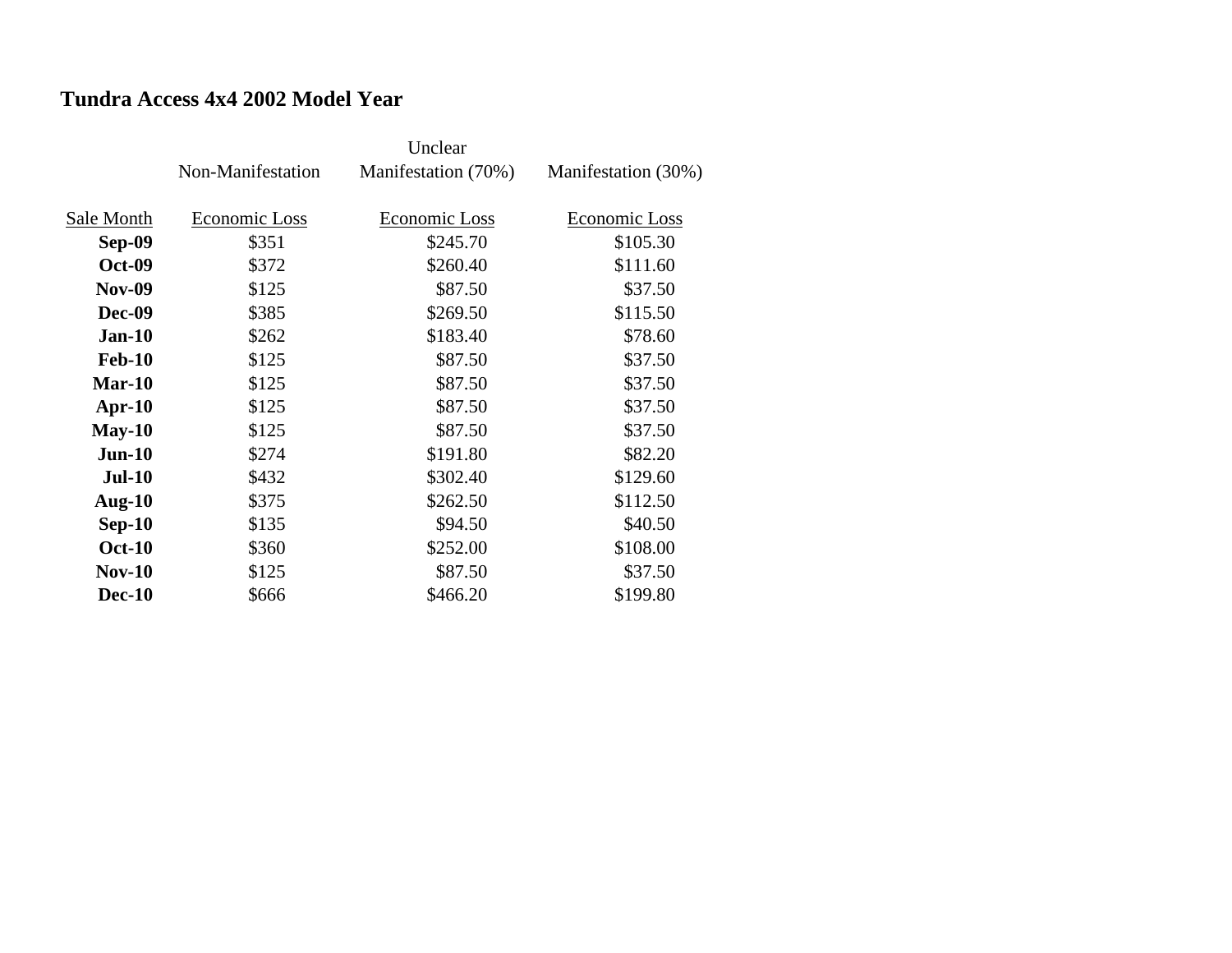## **Tundra Access 4x4 2003 Model Year**

|               | Non-Manifestation | Manifestation (70%) | Manifestation (30%) |
|---------------|-------------------|---------------------|---------------------|
| Sale Month    | Economic Loss     | Economic Loss       | Economic Loss       |
|               |                   |                     |                     |
| Sep-09        | \$409             | \$286.30            | \$122.70            |
| <b>Oct-09</b> | \$434             | \$303.80            | \$130.20            |
| <b>Nov-09</b> | \$455             | \$318.50            | \$136.50            |
| <b>Dec-09</b> | \$125             | \$87.50             | \$37.50             |
| $Jan-10$      | \$125             | \$87.50             | \$37.50             |
| <b>Feb-10</b> | \$125             | \$87.50             | \$37.50             |
| $Mar-10$      | \$125             | \$87.50             | \$37.50             |
| $Apr-10$      | \$243             | \$170.10            | \$72.90             |
| $May-10$      | \$1,207           | \$844.90            | \$362.10            |
| $Jun-10$      | \$125             | \$87.50             | \$37.50             |
| <b>Jul-10</b> | \$125             | \$87.50             | \$37.50             |
| <b>Aug-10</b> | \$435             | \$304.50            | \$130.50            |
| $Sep-10$      | \$125             | \$87.50             | \$37.50             |
| <b>Oct-10</b> | \$125             | \$87.50             | \$37.50             |
| $Nov-10$      | \$125             | \$87.50             | \$37.50             |
| <b>Dec-10</b> | \$125             | \$87.50             | \$37.50             |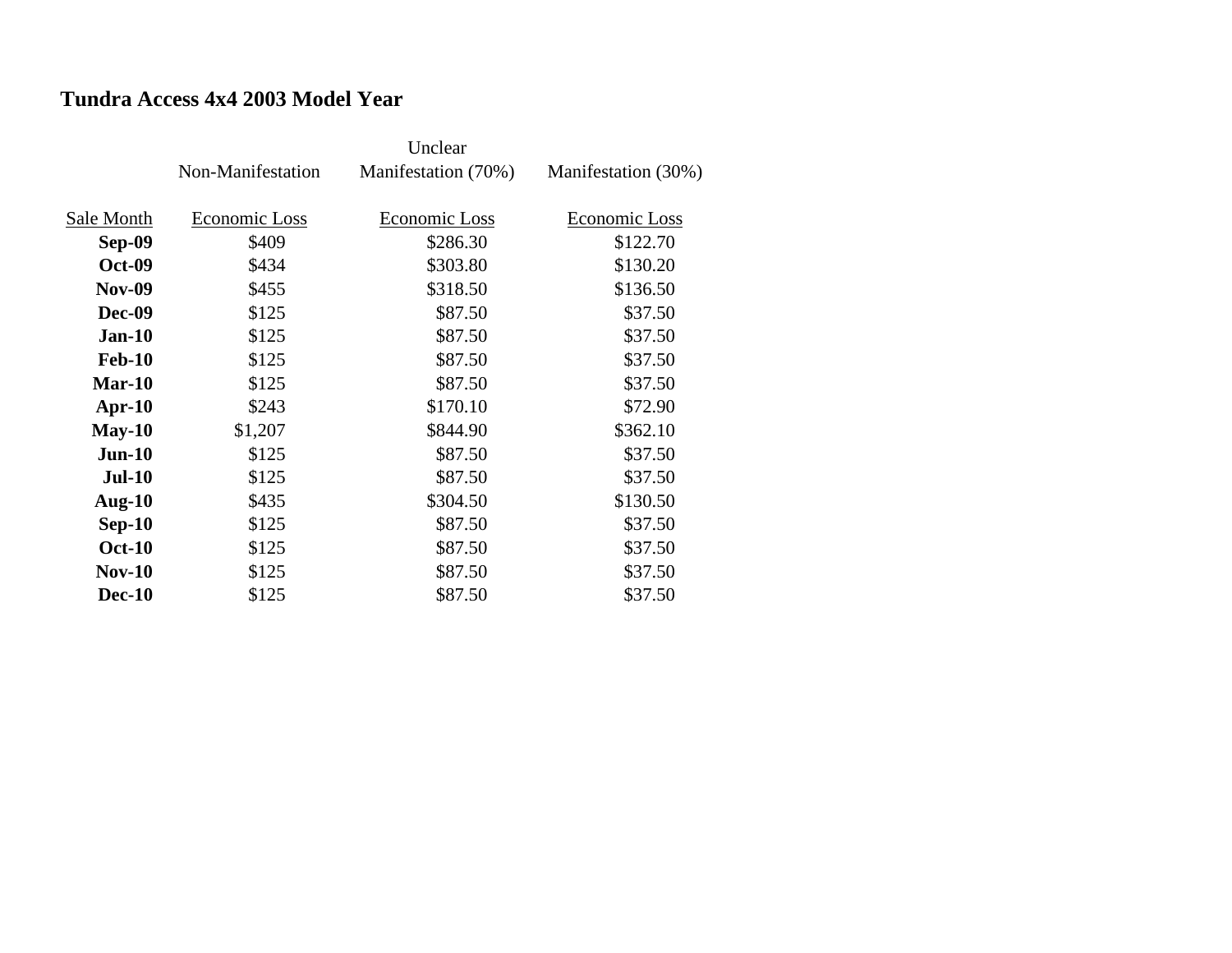## **Tundra Access 4x4 2004 Model Year**

|               | Non-Manifestation | Manifestation (70%) | Manifestation (30%) |
|---------------|-------------------|---------------------|---------------------|
| Sale Month    | Economic Loss     | Economic Loss       | Economic Loss       |
| <b>Sep-09</b> | \$125             | \$87.50             | \$37.50             |
| <b>Oct-09</b> | \$125             | \$87.50             | \$37.50             |
| <b>Nov-09</b> | \$125             | \$87.50             | \$37.50             |
| <b>Dec-09</b> | \$125             | \$87.50             | \$37.50             |
| $Jan-10$      | \$125             | \$87.50             | \$37.50             |
| <b>Feb-10</b> | \$125             | \$87.50             | \$37.50             |
| Mar-10        | \$1,434           | \$1,003.80          | \$430.20            |
| $Apr-10$      | \$562             | \$393.40            | \$168.60            |
| $May-10$      | \$1,170           | \$819.00            | \$351.00            |
| $Jun-10$      | \$1,471           | \$1,029.70          | \$441.30            |
| <b>Jul-10</b> | \$709             | \$496.30            | \$212.70            |
| Aug- $10$     | \$940             | \$658.00            | \$282.00            |
| $Sep-10$      | \$403             | \$282.10            | \$120.90            |
| <b>Oct-10</b> | \$125             | \$87.50             | \$37.50             |
| <b>Nov-10</b> | \$451             | \$315.70            | \$135.30            |
| <b>Dec-10</b> | \$970             | \$679.00            | \$291.00            |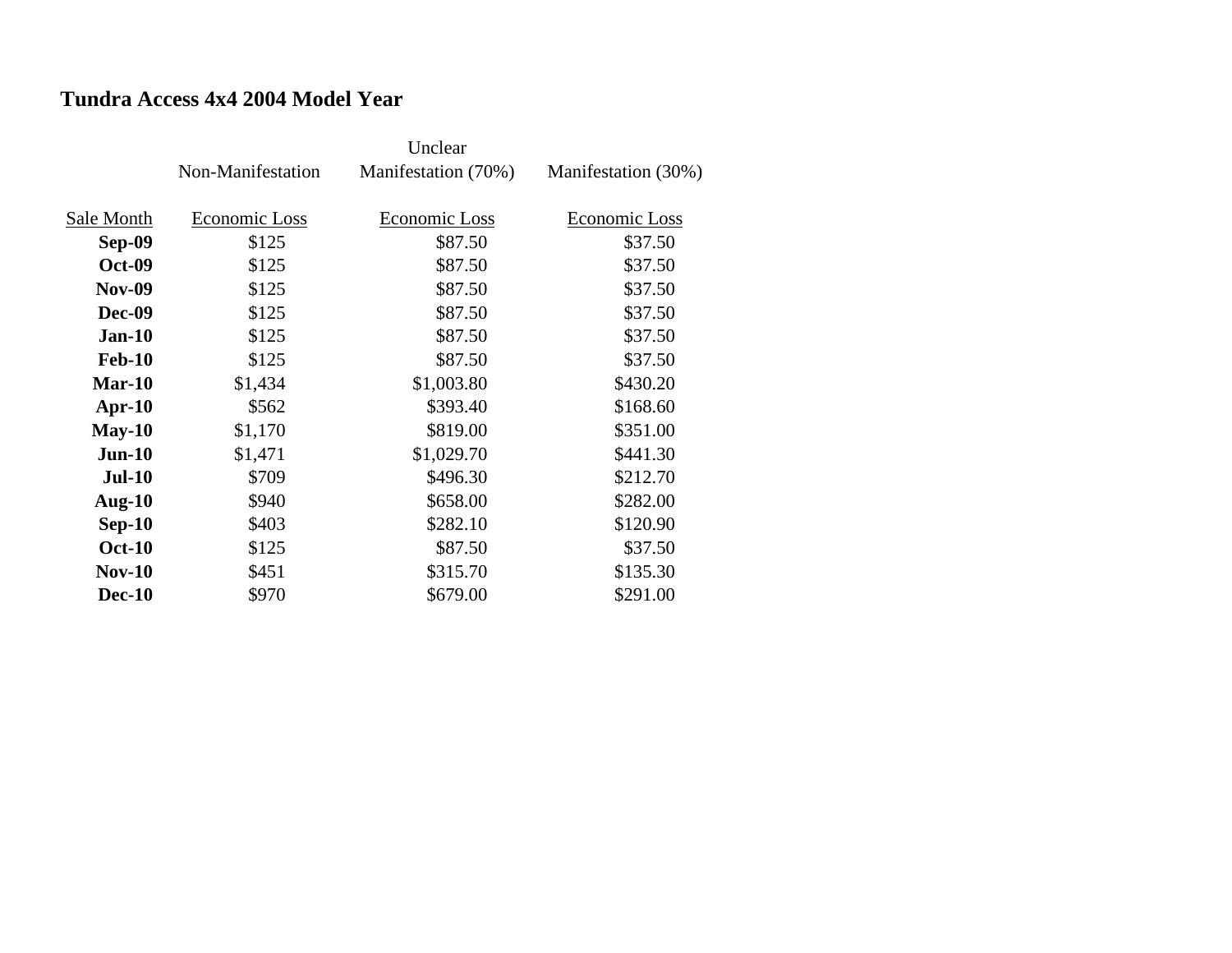## **Tundra Access 4x4 2005 Model Year**

|               | Non-Manifestation | Manifestation (70%) | Manifestation (30%) |
|---------------|-------------------|---------------------|---------------------|
|               |                   |                     |                     |
| Sale Month    | Economic Loss     | Economic Loss       | Economic Loss       |
| Sep-09        | \$125             | \$87.50             | \$37.50             |
| <b>Oct-09</b> | \$1,152           | \$806.40            | \$345.60            |
| <b>Nov-09</b> | \$125             | \$87.50             | \$37.50             |
| <b>Dec-09</b> | \$125             | \$87.50             | \$37.50             |
| $Jan-10$      | \$291             | \$203.70            | \$87.30             |
| <b>Feb-10</b> | \$125             | \$87.50             | \$37.50             |
| Mar-10        | \$1,700           | \$1,190.00          | \$510.00            |
| $Apr-10$      | \$125             | \$87.50             | \$37.50             |
| $May-10$      | \$1,273           | \$891.10            | \$381.90            |
| $Jun-10$      | \$2,171           | \$1,519.70          | \$651.30            |
| <b>Jul-10</b> | \$912             | \$638.40            | \$273.60            |
| Aug- $10$     | \$125             | \$87.50             | \$37.50             |
| $Sep-10$      | \$596             | \$417.20            | \$178.80            |
| <b>Oct-10</b> | \$125             | \$87.50             | \$37.50             |
| <b>Nov-10</b> | \$125             | \$87.50             | \$37.50             |
| <b>Dec-10</b> | \$646             | \$452.20            | \$193.80            |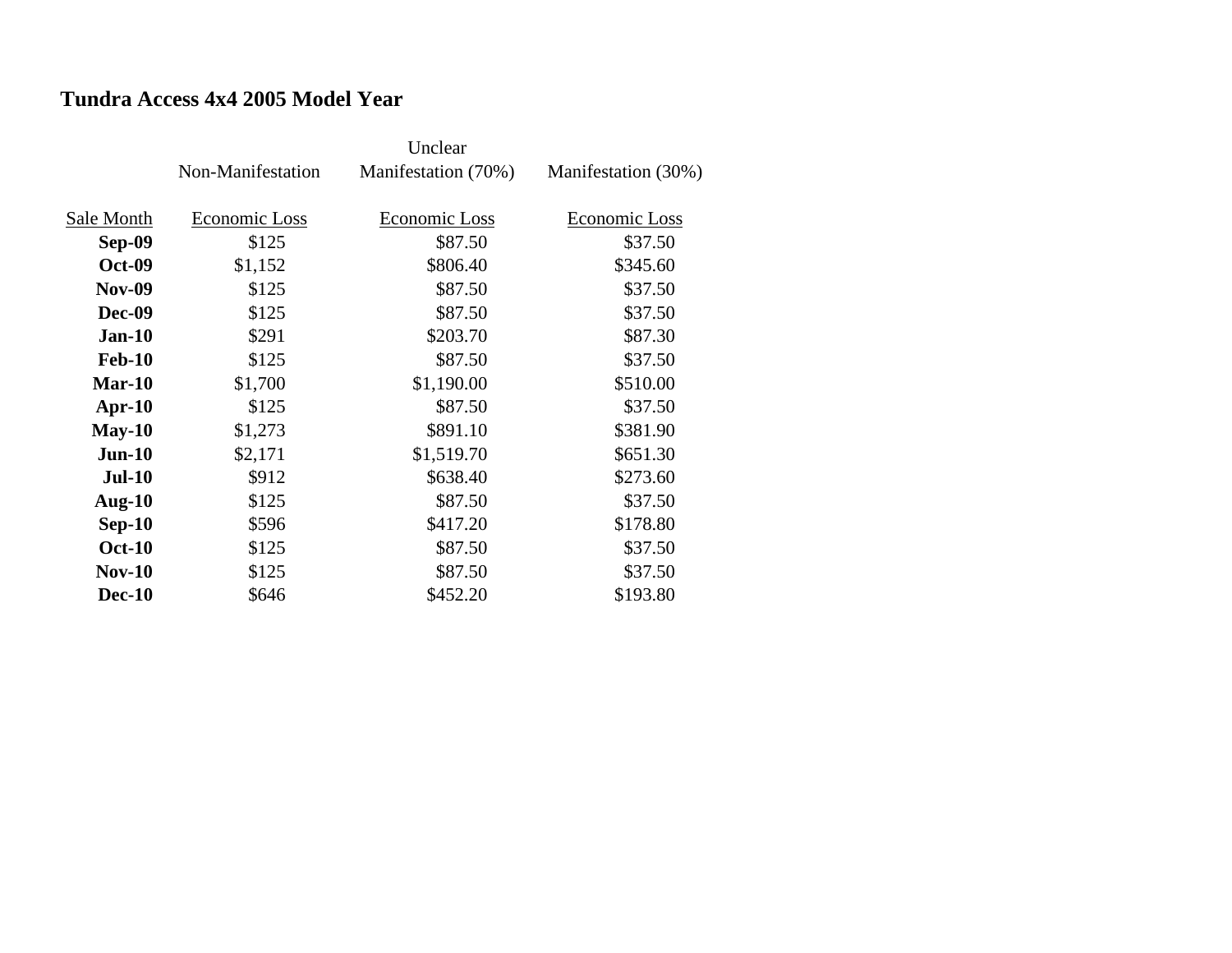## **Tundra Access 4x4 2006 Model Year**

|               |                   | Unclear             |                     |
|---------------|-------------------|---------------------|---------------------|
|               | Non-Manifestation | Manifestation (70%) | Manifestation (30%) |
|               |                   |                     |                     |
| Sale Month    | Economic Loss     | Economic Loss       | Economic Loss       |
| <b>Sep-09</b> | \$125             | \$87.50             | \$37.50             |
| <b>Oct-09</b> | \$125             | \$87.50             | \$37.50             |
| <b>Nov-09</b> | \$323             | \$226.10            | \$96.90             |
| <b>Dec-09</b> | \$125             | \$87.50             | \$37.50             |
| $Jan-10$      | \$294             | \$205.80            | \$88.20             |
| <b>Feb-10</b> | \$125             | \$87.50             | \$37.50             |
| $Mar-10$      | \$594             | \$415.80            | \$178.20            |
| $Apr-10$      | \$741             | \$518.70            | \$222.30            |
| $May-10$      | \$669             | \$468.30            | \$200.70            |
| $Jun-10$      | \$701             | \$490.70            | \$210.30            |
| <b>Jul-10</b> | \$125             | \$87.50             | \$37.50             |
| Aug- $10$     | \$372             | \$260.40            | \$111.60            |
| $Sep-10$      | \$125             | \$87.50             | \$37.50             |
| <b>Oct-10</b> | \$125             | \$87.50             | \$37.50             |
| $Nov-10$      | \$290             | \$203.00            | \$87.00             |
| <b>Dec-10</b> | \$441             | \$308.70            | \$132.30            |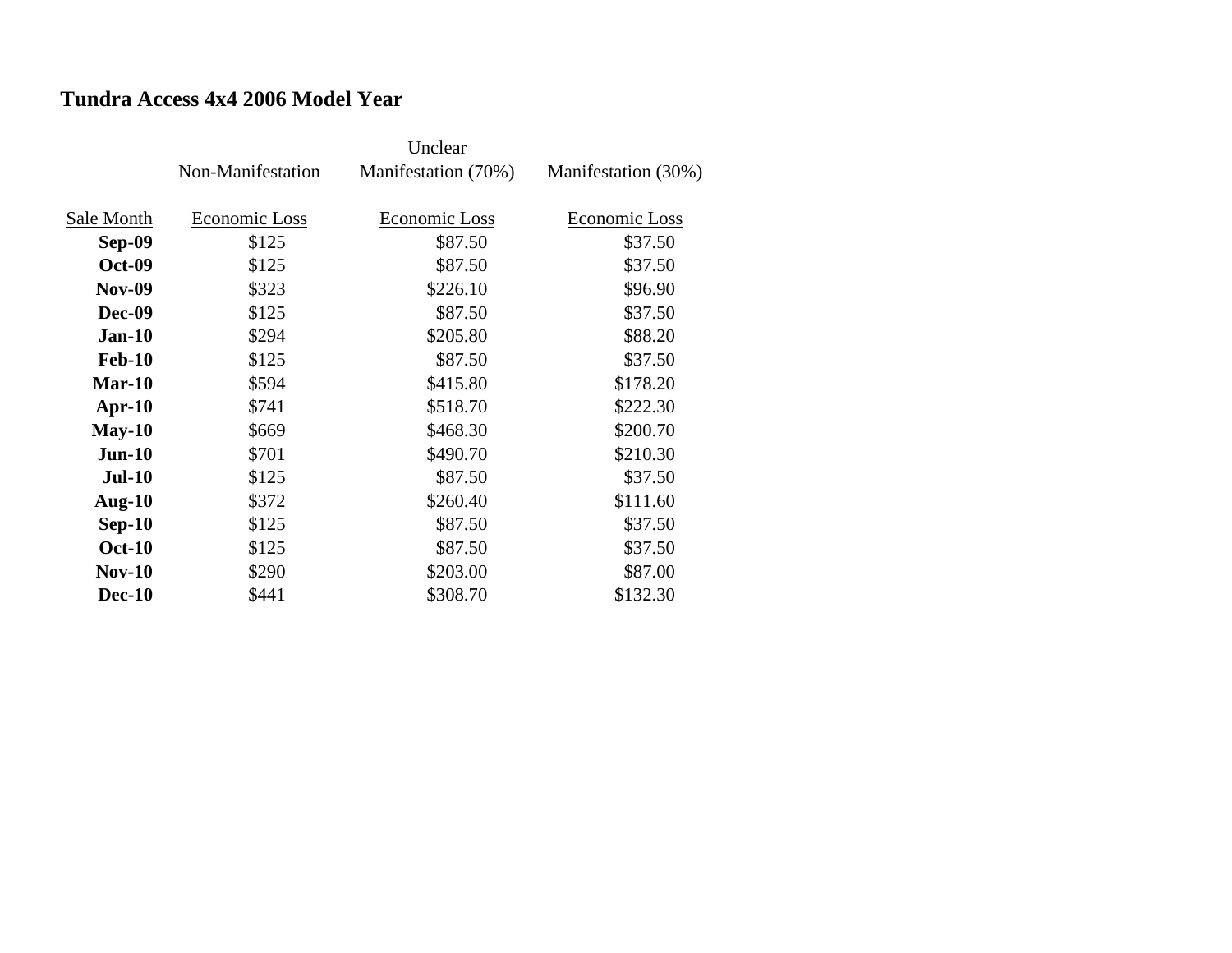# **Tundra Regular 4x2 2000 Model Year**

|               | Non-Manifestation | Manifestation (70%) | Manifestation (30%) |
|---------------|-------------------|---------------------|---------------------|
|               |                   |                     |                     |
| Sale Month    | Economic Loss     | Economic Loss       | Economic Loss       |
| Sep-09        | \$215             | \$150.50            | \$64.50             |
| <b>Oct-09</b> | \$146             | \$102.20            | \$43.80             |
| <b>Nov-09</b> | \$125             | \$87.50             | \$37.50             |
| <b>Dec-09</b> | \$125             | \$87.50             | \$37.50             |
| $Jan-10$      | \$125             | \$87.50             | \$37.50             |
| <b>Feb-10</b> | \$125             | \$87.50             | \$37.50             |
| $Mar-10$      | \$125             | \$87.50             | \$37.50             |
| $Apr-10$      | \$125             | \$87.50             | \$37.50             |
| $May-10$      | \$125             | \$87.50             | \$37.50             |
| $Jun-10$      | \$125             | \$87.50             | \$37.50             |
| <b>Jul-10</b> | \$125             | \$87.50             | \$37.50             |
| Aug- $10$     | \$125             | \$87.50             | \$37.50             |
| $Sep-10$      | \$139             | \$97.30             | \$41.70             |
| <b>Oct-10</b> | \$139             | \$97.30             | \$41.70             |
| $Nov-10$      | \$125             | \$87.50             | \$37.50             |
| <b>Dec-10</b> | \$125             | \$87.50             | \$37.50             |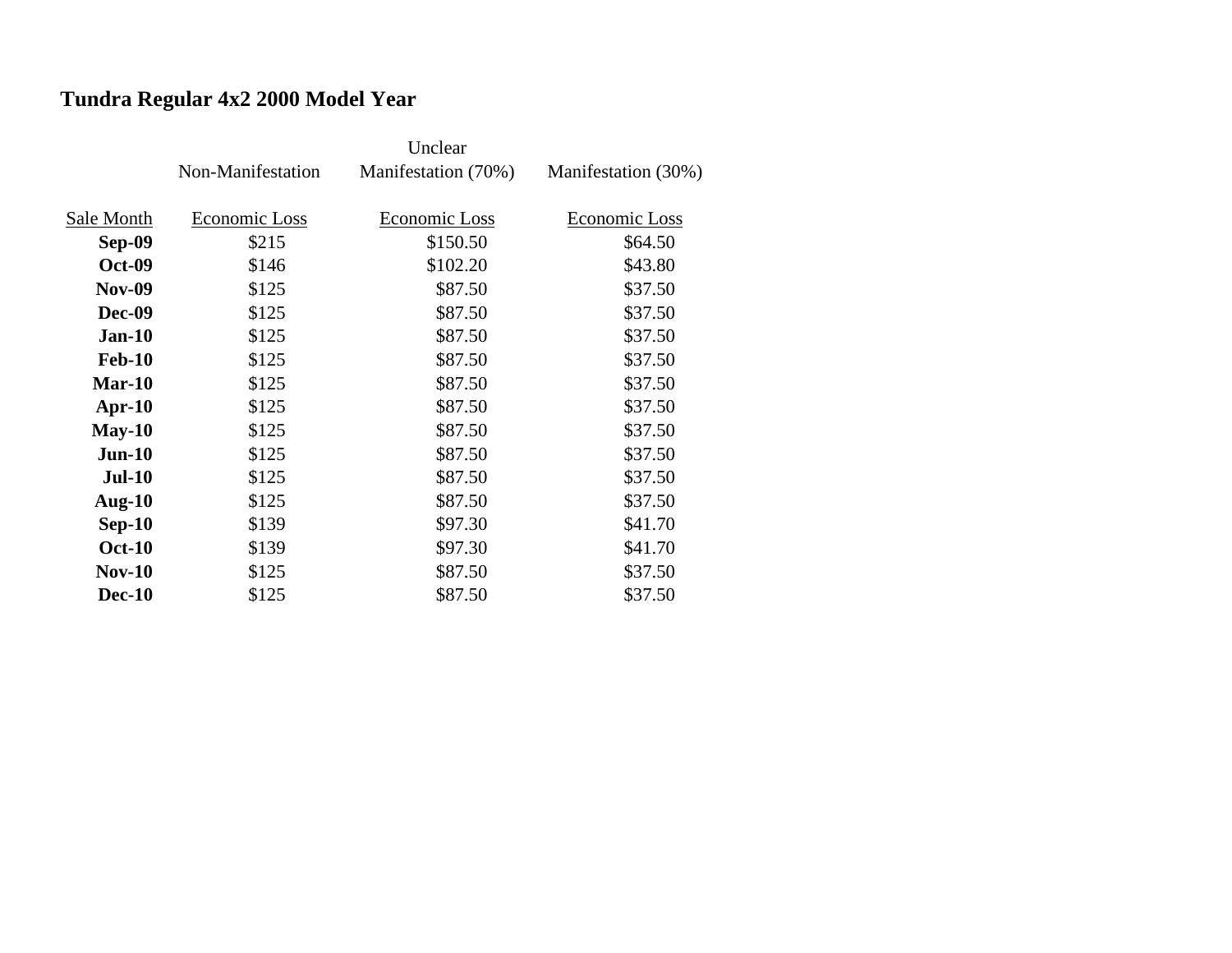# **Tundra Regular 4x2 2001 Model Year**

|               | Non-Manifestation | Manifestation (70%) | Manifestation (30%) |
|---------------|-------------------|---------------------|---------------------|
|               |                   |                     |                     |
| Sale Month    | Economic Loss     | Economic Loss       | Economic Loss       |
| <b>Sep-09</b> | \$176             | \$123.20            | \$52.80             |
| <b>Oct-09</b> | \$125             | \$87.50             | \$37.50             |
| <b>Nov-09</b> | \$125             | \$87.50             | \$37.50             |
| <b>Dec-09</b> | \$176             | \$123.20            | \$52.80             |
| $Jan-10$      | \$125             | \$87.50             | \$37.50             |
| <b>Feb-10</b> | \$125             | \$87.50             | \$37.50             |
| Mar-10        | \$125             | \$87.50             | \$37.50             |
| $Apr-10$      | \$125             | \$87.50             | \$37.50             |
| $May-10$      | \$125             | \$87.50             | \$37.50             |
| $Jun-10$      | \$166             | \$116.20            | \$49.80             |
| <b>Jul-10</b> | \$125             | \$87.50             | \$37.50             |
| Aug- $10$     | \$166             | \$116.20            | \$49.80             |
| $Sep-10$      | \$166             | \$116.20            | \$49.80             |
| <b>Oct-10</b> | \$166             | \$116.20            | \$49.80             |
| <b>Nov-10</b> | \$125             | \$87.50             | \$37.50             |
| <b>Dec-10</b> | \$420             | \$294.00            | \$126.00            |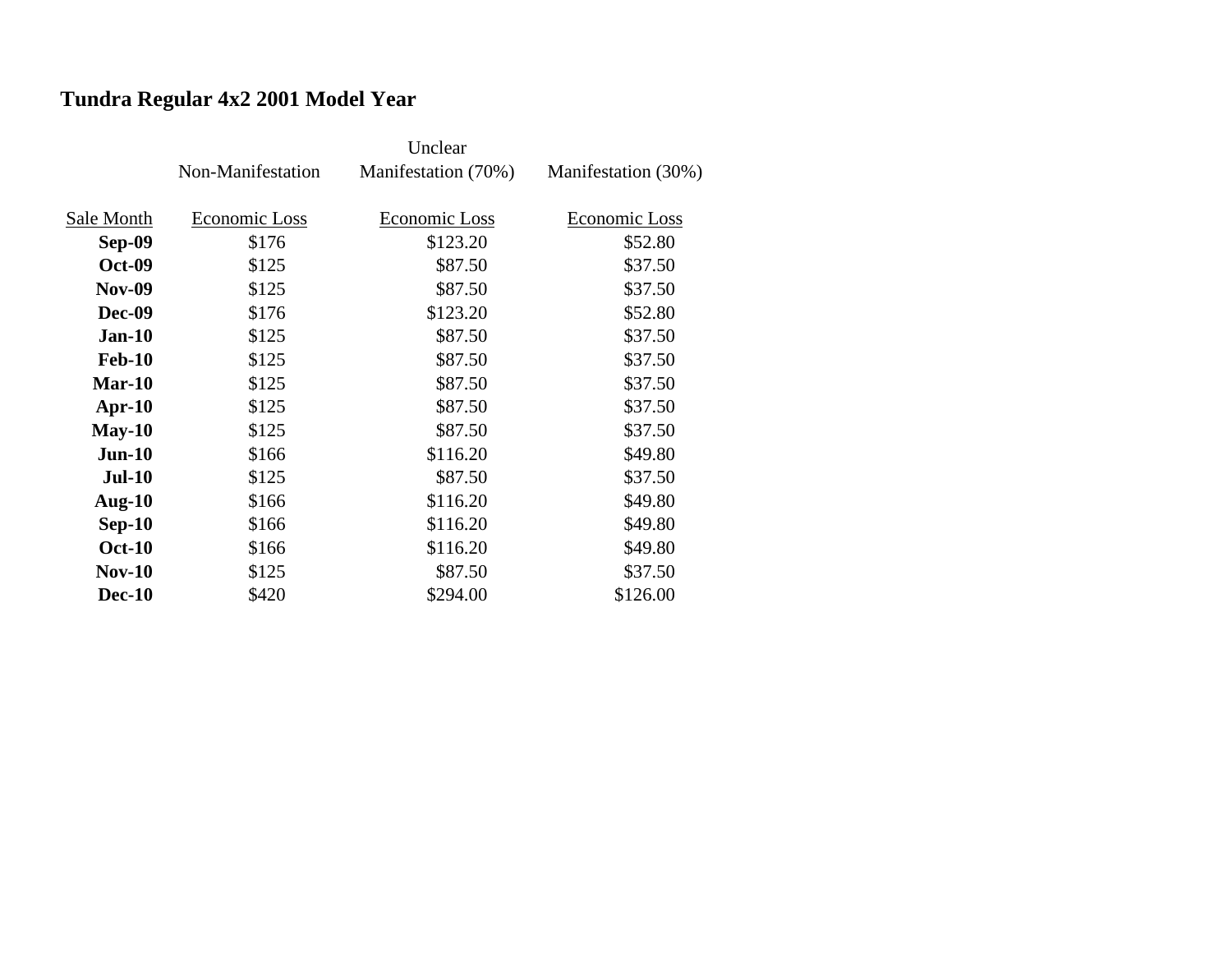# **Tundra Regular 4x2 2002 Model Year**

|               | Non-Manifestation | Manifestation (70%) | Manifestation (30%) |
|---------------|-------------------|---------------------|---------------------|
|               |                   |                     |                     |
| Sale Month    | Economic Loss     | Economic Loss       | Economic Loss       |
| <b>Sep-09</b> | \$202             | \$141.40            | \$60.60             |
| <b>Oct-09</b> | \$125             | \$87.50             | \$37.50             |
| <b>Nov-09</b> | \$125             | \$87.50             | \$37.50             |
| <b>Dec-09</b> | \$125             | \$87.50             | \$37.50             |
| $Jan-10$      | \$125             | \$87.50             | \$37.50             |
| <b>Feb-10</b> | \$228             | \$159.60            | \$68.40             |
| <b>Mar-10</b> | \$125             | \$87.50             | \$37.50             |
| $Apr-10$      | \$125             | \$87.50             | \$37.50             |
| $May-10$      | \$202             | \$141.40            | \$60.60             |
| $Jun-10$      | \$125             | \$87.50             | \$37.50             |
| <b>Jul-10</b> | \$125             | \$87.50             | \$37.50             |
| Aug- $10$     | \$125             | \$87.50             | \$37.50             |
| $Sep-10$      | \$125             | \$87.50             | \$37.50             |
| <b>Oct-10</b> | \$125             | \$87.50             | \$37.50             |
| <b>Nov-10</b> | \$125             | \$87.50             | \$37.50             |
| <b>Dec-10</b> | \$178             | \$124.60            | \$53.40             |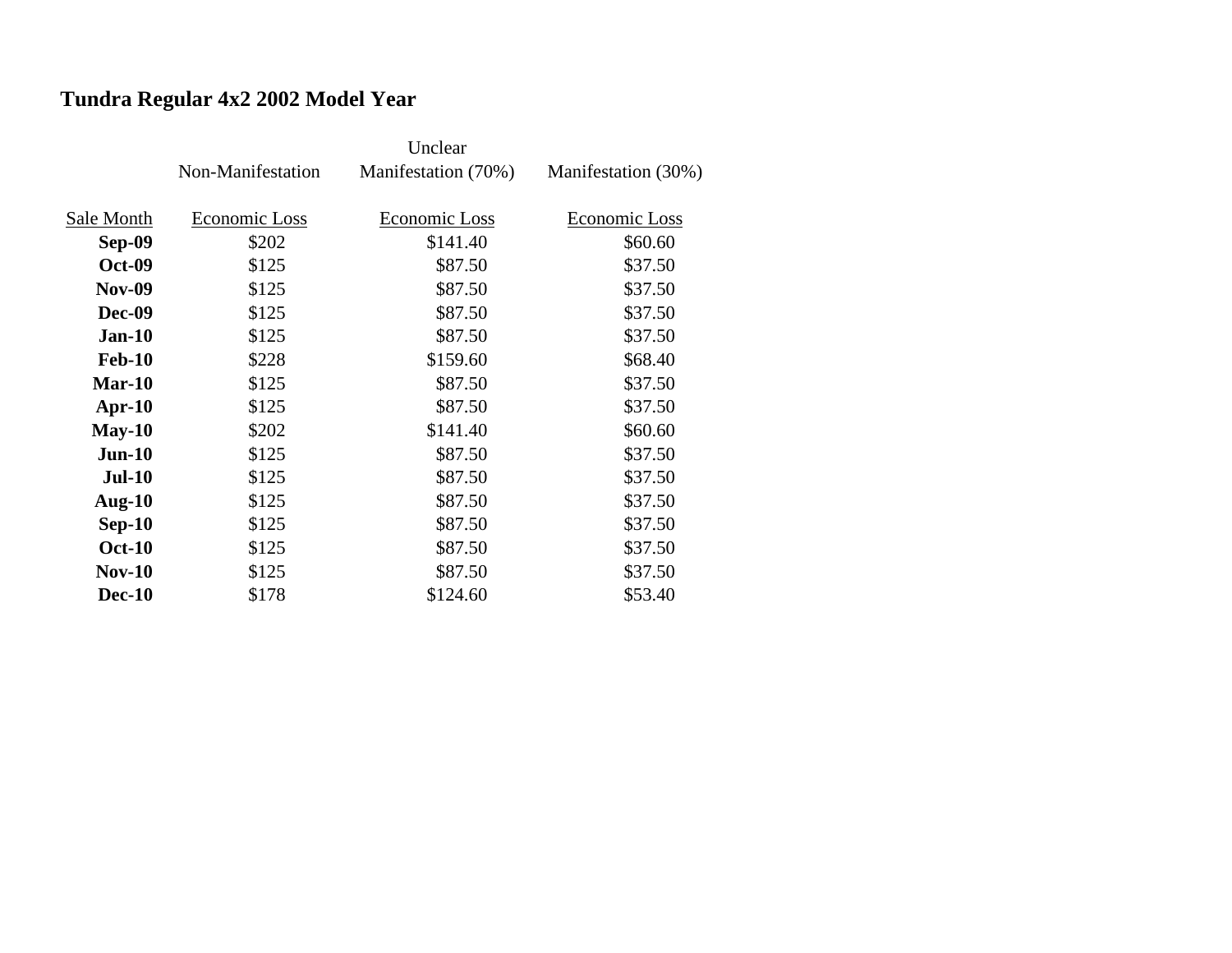# **Tundra Regular 4x2 2003 Model Year**

|               | Non-Manifestation | Manifestation (70%) | Manifestation (30%) |
|---------------|-------------------|---------------------|---------------------|
|               |                   |                     |                     |
| Sale Month    | Economic Loss     | Economic Loss       | Economic Loss       |
| <b>Sep-09</b> | \$353             | \$247.10            | \$105.90            |
| <b>Oct-09</b> | \$125             | \$87.50             | \$37.50             |
| <b>Nov-09</b> | \$201             | \$140.70            | \$60.30             |
| <b>Dec-09</b> | \$125             | \$87.50             | \$37.50             |
| $Jan-10$      | \$125             | \$87.50             | \$37.50             |
| <b>Feb-10</b> | \$125             | \$87.50             | \$37.50             |
| <b>Mar-10</b> | \$125             | \$87.50             | \$37.50             |
| $Apr-10$      | \$125             | \$87.50             | \$37.50             |
| $May-10$      | \$125             | \$87.50             | \$37.50             |
| $Jun-10$      | \$125             | \$87.50             | \$37.50             |
| <b>Jul-10</b> | \$125             | \$87.50             | \$37.50             |
| Aug- $10$     | \$247             | \$172.90            | \$74.10             |
| $Sep-10$      | \$125             | \$87.50             | \$37.50             |
| <b>Oct-10</b> | \$125             | \$87.50             | \$37.50             |
| <b>Nov-10</b> | \$125             | \$87.50             | \$37.50             |
| <b>Dec-10</b> | \$223             | \$156.10            | \$66.90             |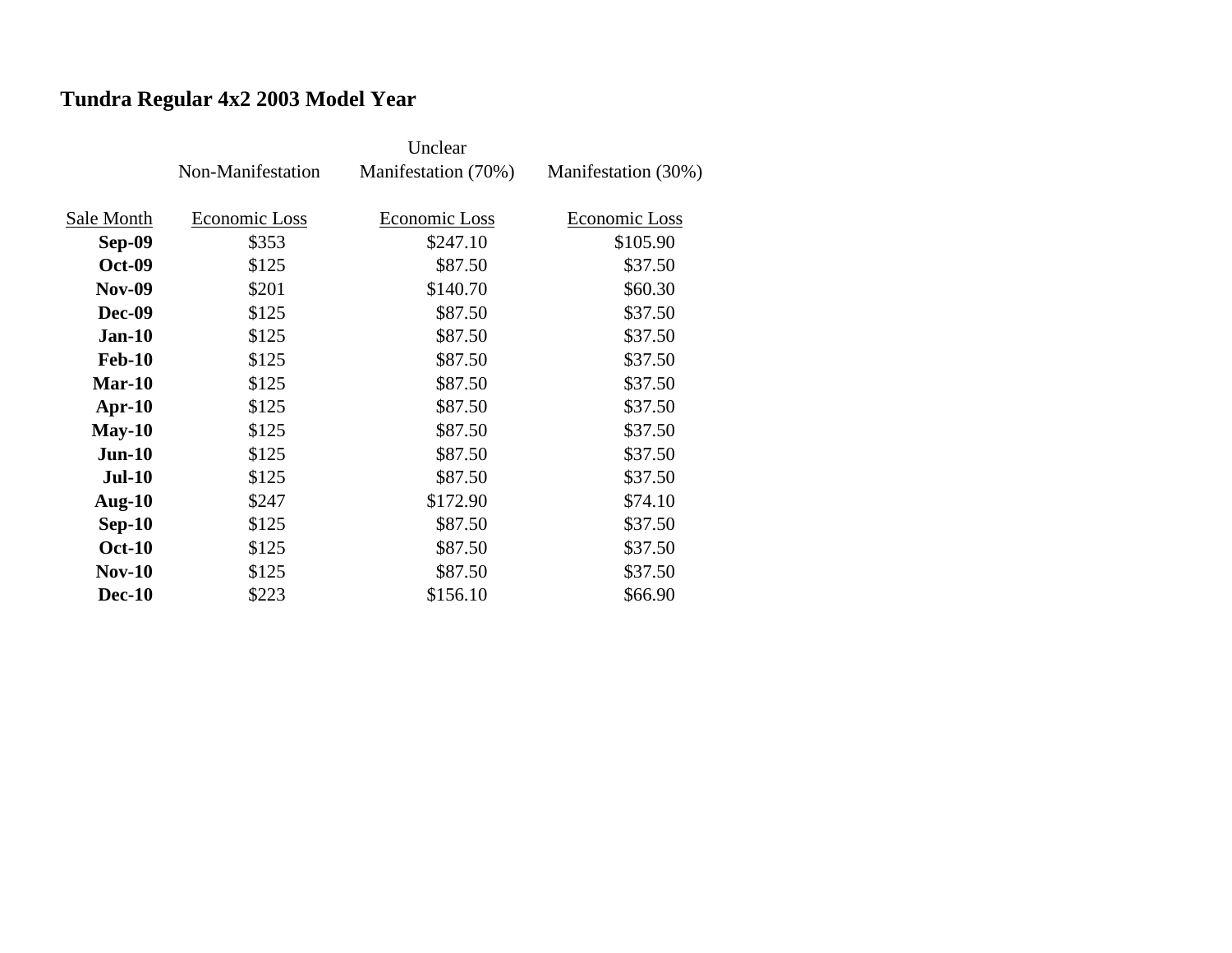# **Tundra Regular 4x2 2004 Model Year**

|               | Non-Manifestation | Manifestation (70%) | Manifestation (30%) |
|---------------|-------------------|---------------------|---------------------|
|               |                   |                     |                     |
| Sale Month    | Economic Loss     | Economic Loss       | Economic Loss       |
| <b>Sep-09</b> | \$125             | \$87.50             | \$37.50             |
| <b>Oct-09</b> | \$125             | \$87.50             | \$37.50             |
| <b>Nov-09</b> | \$125             | \$87.50             | \$37.50             |
| <b>Dec-09</b> | \$125             | \$87.50             | \$37.50             |
| $Jan-10$      | \$322             | \$225.40            | \$96.60             |
| <b>Feb-10</b> | \$125             | \$87.50             | \$37.50             |
| $Mar-10$      | \$405             | \$283.50            | \$121.50            |
| $Apr-10$      | \$311             | \$217.70            | \$93.30             |
| $May-10$      | \$268             | \$187.60            | \$80.40             |
| $Jun-10$      | \$567             | \$396.90            | \$170.10            |
| <b>Jul-10</b> | \$259             | \$181.30            | \$77.70             |
| Aug- $10$     | \$125             | \$87.50             | \$37.50             |
| $Sep-10$      | \$157             | \$109.90            | \$47.10             |
| <b>Oct-10</b> | \$125             | \$87.50             | \$37.50             |
| $Nov-10$      | \$125             | \$87.50             | \$37.50             |
| <b>Dec-10</b> | \$125             | \$87.50             | \$37.50             |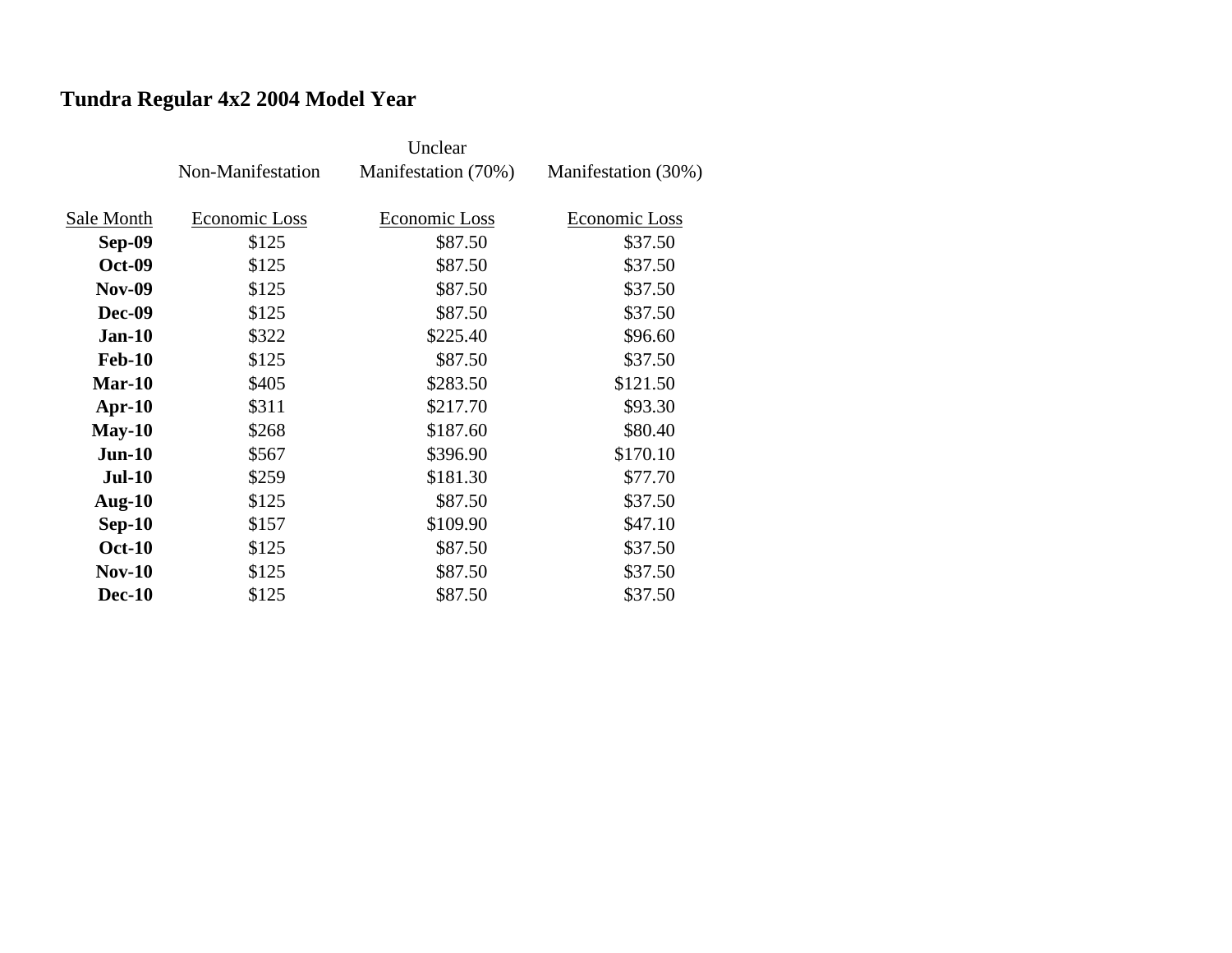# **Tundra Regular 4x2 2005 Model Year**

|               | Non-Manifestation | Manifestation (70%) | Manifestation (30%) |
|---------------|-------------------|---------------------|---------------------|
|               |                   |                     |                     |
| Sale Month    | Economic Loss     | Economic Loss       | Economic Loss       |
| Sep-09        | \$125             | \$87.50             | \$37.50             |
| <b>Oct-09</b> | \$125             | \$87.50             | \$37.50             |
| <b>Nov-09</b> | \$125             | \$87.50             | \$37.50             |
| <b>Dec-09</b> | \$125             | \$87.50             | \$37.50             |
| $Jan-10$      | \$125             | \$87.50             | \$37.50             |
| <b>Feb-10</b> | \$125             | \$87.50             | \$37.50             |
| $Mar-10$      | \$571             | \$399.70            | \$171.30            |
| $Apr-10$      | \$125             | \$87.50             | \$37.50             |
| $May-10$      | \$125             | \$87.50             | \$37.50             |
| $Jun-10$      | \$125             | \$87.50             | \$37.50             |
| <b>Jul-10</b> | \$125             | \$87.50             | \$37.50             |
| Aug- $10$     | \$125             | \$87.50             | \$37.50             |
| $Sep-10$      | \$125             | \$87.50             | \$37.50             |
| <b>Oct-10</b> | \$125             | \$87.50             | \$37.50             |
| $Nov-10$      | \$125             | \$87.50             | \$37.50             |
| <b>Dec-10</b> | \$125             | \$87.50             | \$37.50             |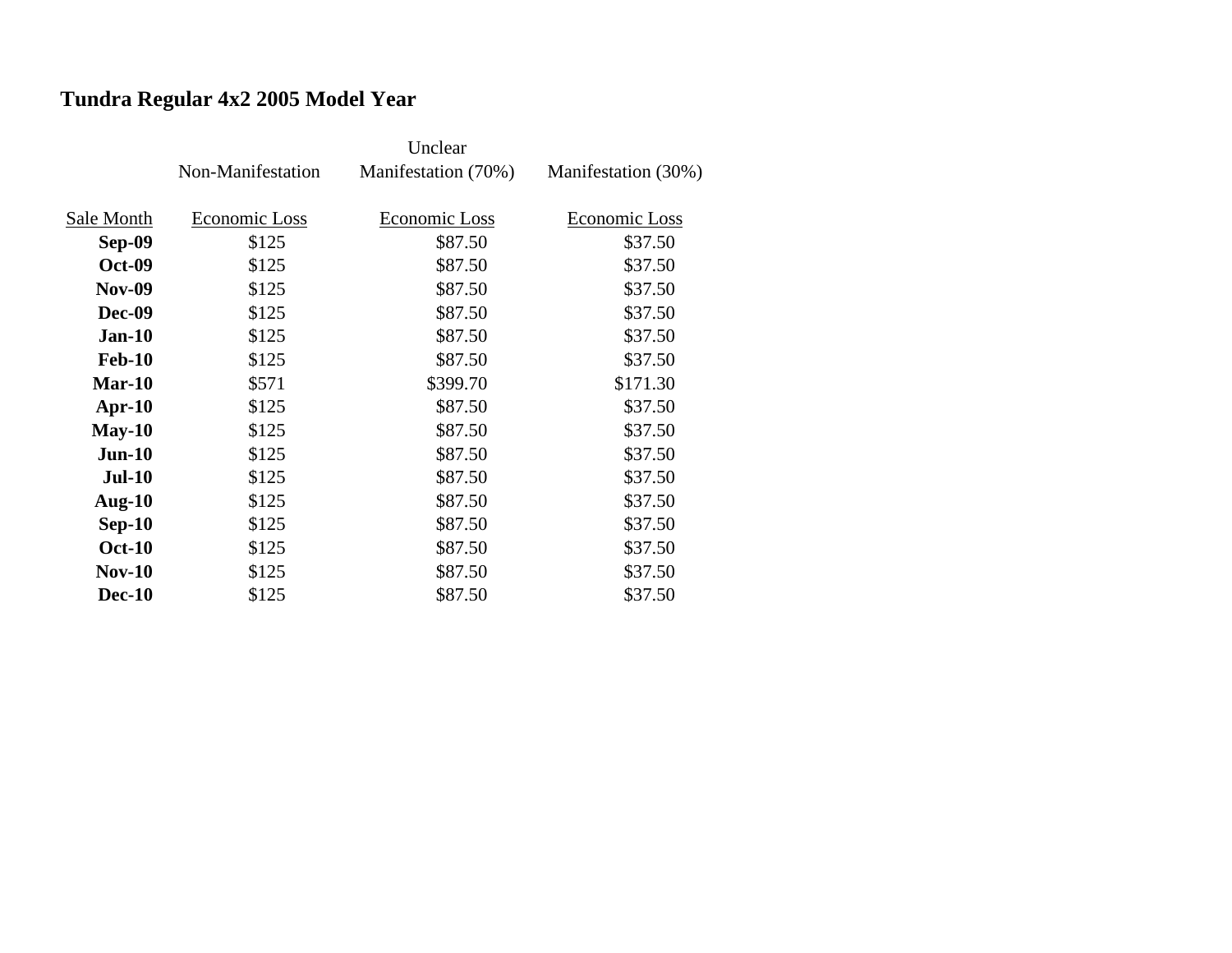# **Tundra Regular 4x2 2006 Model Year**

|               | Non-Manifestation | Manifestation (70%) | Manifestation (30%) |
|---------------|-------------------|---------------------|---------------------|
|               |                   |                     |                     |
| Sale Month    | Economic Loss     | Economic Loss       | Economic Loss       |
| Sep-09        | \$125             | \$87.50             | \$37.50             |
| <b>Oct-09</b> | \$125             | \$87.50             | \$37.50             |
| <b>Nov-09</b> | \$125             | \$87.50             | \$37.50             |
| <b>Dec-09</b> | \$125             | \$87.50             | \$37.50             |
| $Jan-10$      | \$125             | \$87.50             | \$37.50             |
| <b>Feb-10</b> | \$125             | \$87.50             | \$37.50             |
| $Mar-10$      | \$230             | \$161.00            | \$69.00             |
| $Apr-10$      | \$235             | \$164.50            | \$70.50             |
| $May-10$      | \$428             | \$299.60            | \$128.40            |
| $Jun-10$      | \$125             | \$87.50             | \$37.50             |
| <b>Jul-10</b> | \$125             | \$87.50             | \$37.50             |
| Aug- $10$     | \$125             | \$87.50             | \$37.50             |
| $Sep-10$      | \$125             | \$87.50             | \$37.50             |
| <b>Oct-10</b> | \$125             | \$87.50             | \$37.50             |
| $Nov-10$      | \$125             | \$87.50             | \$37.50             |
| <b>Dec-10</b> | \$125             | \$87.50             | \$37.50             |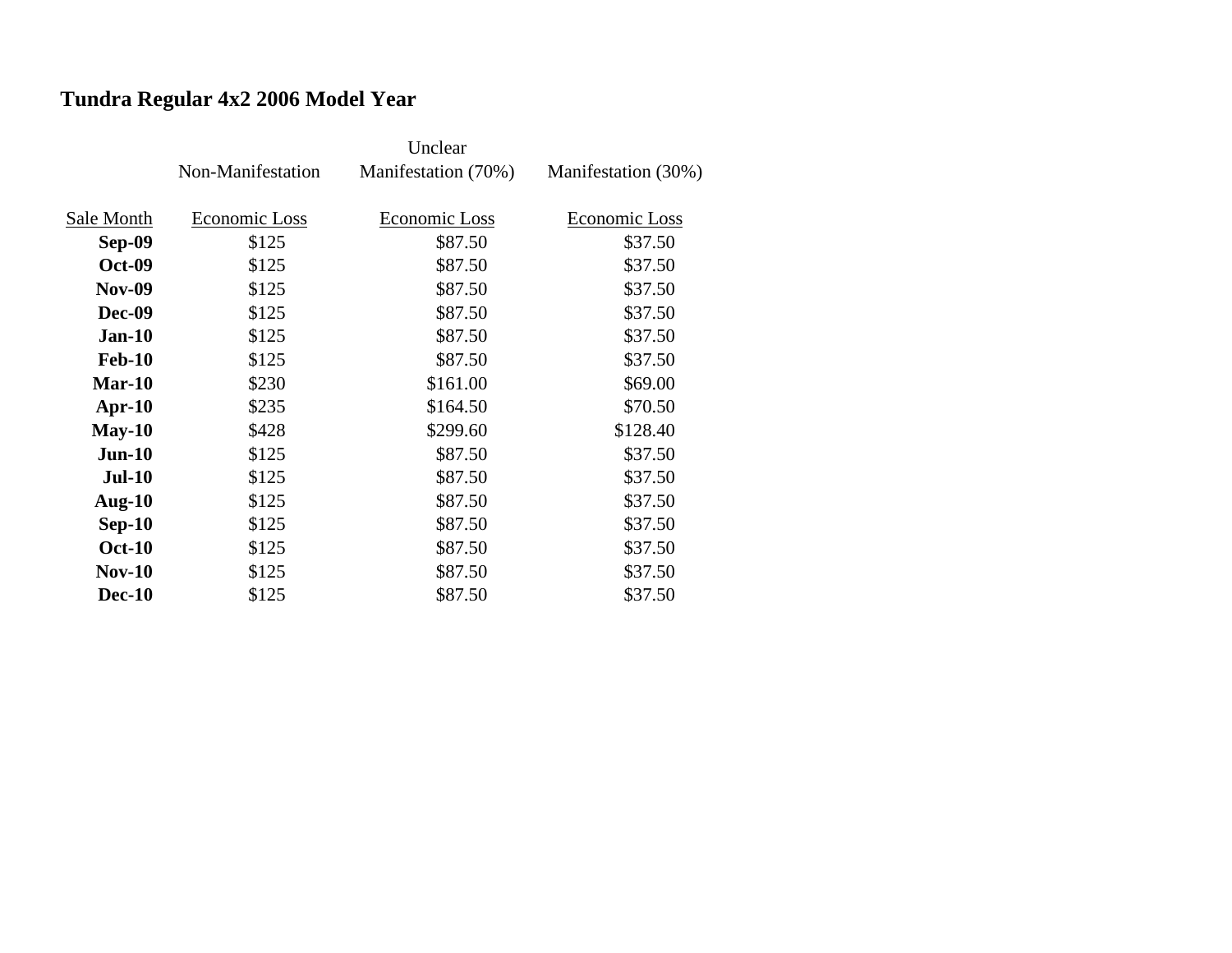# **Tundra Regular 4x2 2007 Model Year**

|               | Non-Manifestation | Manifestation (70%) | Manifestation (30%) |
|---------------|-------------------|---------------------|---------------------|
|               |                   |                     |                     |
| Sale Month    | Economic Loss     | Economic Loss       | Economic Loss       |
| Sep-09        | \$125             | \$87.50             | \$37.50             |
| <b>Oct-09</b> | \$125             | \$87.50             | \$37.50             |
| <b>Nov-09</b> | \$125             | \$87.50             | \$37.50             |
| <b>Dec-09</b> | \$125             | \$87.50             | \$37.50             |
| $Jan-10$      | \$125             | \$87.50             | \$37.50             |
| <b>Feb-10</b> | \$618             | \$432.60            | \$185.40            |
| $Mar-10$      | \$806             | \$564.20            | \$241.80            |
| $Apr-10$      | \$1,090           | \$763.00            | \$327.00            |
| $May-10$      | \$496             | \$347.20            | \$148.80            |
| $Jun-10$      | \$390             | \$273.00            | \$117.00            |
| <b>Jul-10</b> | \$125             | \$87.50             | \$37.50             |
| Aug- $10$     | \$125             | \$87.50             | \$37.50             |
| $Sep-10$      | \$125             | \$87.50             | \$37.50             |
| <b>Oct-10</b> | \$125             | \$87.50             | \$37.50             |
| $Nov-10$      | \$125             | \$87.50             | \$37.50             |
| <b>Dec-10</b> | \$125             | \$87.50             | \$37.50             |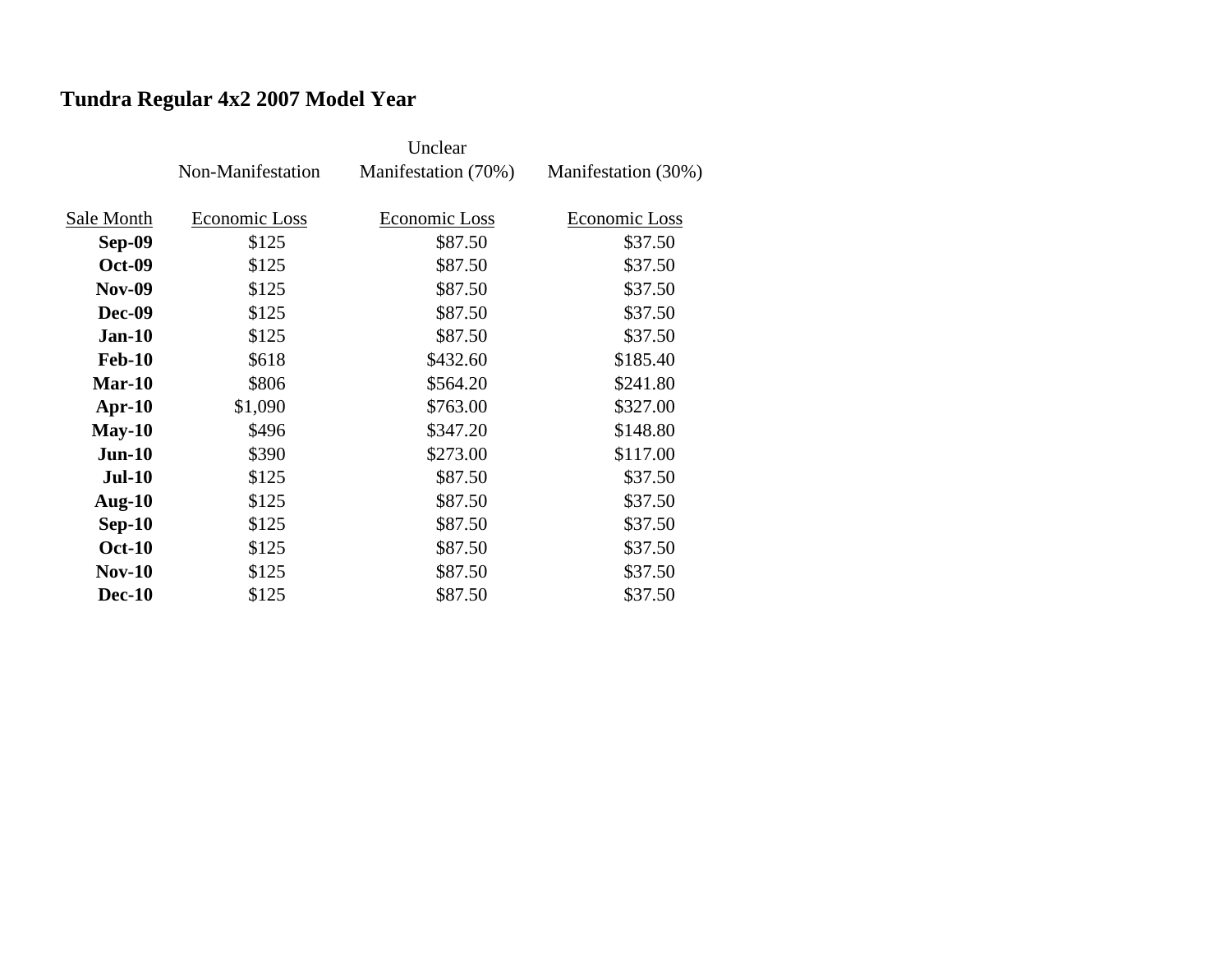# **Tundra Regular 4x2 2008 Model Year**

|               | Non-Manifestation | Manifestation (70%) | Manifestation (30%) |
|---------------|-------------------|---------------------|---------------------|
|               |                   |                     |                     |
| Sale Month    | Economic Loss     | Economic Loss       | Economic Loss       |
| Sep-09        | \$125             | \$87.50             | \$37.50             |
| <b>Oct-09</b> | \$125             | \$87.50             | \$37.50             |
| <b>Nov-09</b> | \$315             | \$220.50            | \$94.50             |
| <b>Dec-09</b> | \$125             | \$87.50             | \$37.50             |
| $Jan-10$      | \$125             | \$87.50             | \$37.50             |
| <b>Feb-10</b> | \$491             | \$343.70            | \$147.30            |
| Mar-10        | \$1,508           | \$1,055.60          | \$452.40            |
| $Apr-10$      | \$1,446           | \$1,012.20          | \$433.80            |
| $May-10$      | \$1,467           | \$1,026.90          | \$440.10            |
| $Jun-10$      | \$658             | \$460.60            | \$197.40            |
| <b>Jul-10</b> | \$183             | \$128.10            | \$54.90             |
| Aug- $10$     | \$258             | \$180.60            | \$77.40             |
| $Sep-10$      | \$125             | \$87.50             | \$37.50             |
| <b>Oct-10</b> | \$125             | \$87.50             | \$37.50             |
| <b>Nov-10</b> | \$125             | \$87.50             | \$37.50             |
| <b>Dec-10</b> | \$125             | \$87.50             | \$37.50             |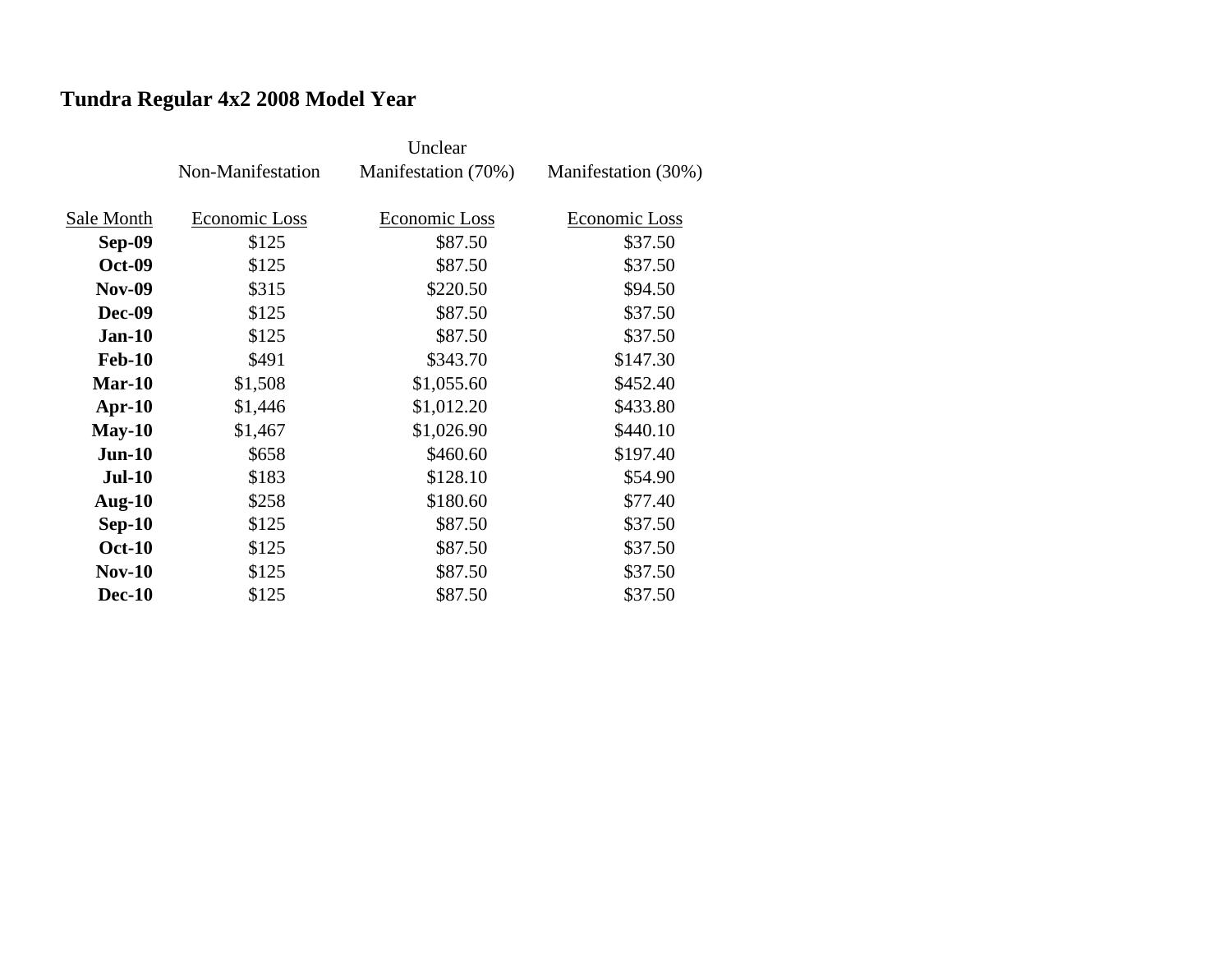# **Tundra Regular 4x2 2009 Model Year**

|               | Non-Manifestation | Manifestation (70%) | Manifestation (30%) |
|---------------|-------------------|---------------------|---------------------|
|               |                   |                     |                     |
| Sale Month    | Economic Loss     | Economic Loss       | Economic Loss       |
| <b>Sep-09</b> | \$1,029           | \$720.30            | \$308.70            |
| <b>Oct-09</b> | \$125             | \$87.50             | \$37.50             |
| <b>Nov-09</b> | \$1,028           | \$719.60            | \$308.40            |
| <b>Dec-09</b> | \$125             | \$87.50             | \$37.50             |
| $Jan-10$      | \$125             | \$87.50             | \$37.50             |
| <b>Feb-10</b> | \$652             | \$456.40            | \$195.60            |
| $Mar-10$      | \$1,668           | \$1,167.60          | \$500.40            |
| $Apr-10$      | \$694             | \$485.80            | \$208.20            |
| $May-10$      | \$1,514           | \$1,059.80          | \$454.20            |
| $Jun-10$      | \$1,149           | \$804.30            | \$344.70            |
| <b>Jul-10</b> | \$996             | \$697.20            | \$298.80            |
| Aug- $10$     | \$263             | \$184.10            | \$78.90             |
| $Sep-10$      | \$651             | \$455.70            | \$195.30            |
| <b>Oct-10</b> | \$125             | \$87.50             | \$37.50             |
| <b>Nov-10</b> | \$125             | \$87.50             | \$37.50             |
| <b>Dec-10</b> | \$125             | \$87.50             | \$37.50             |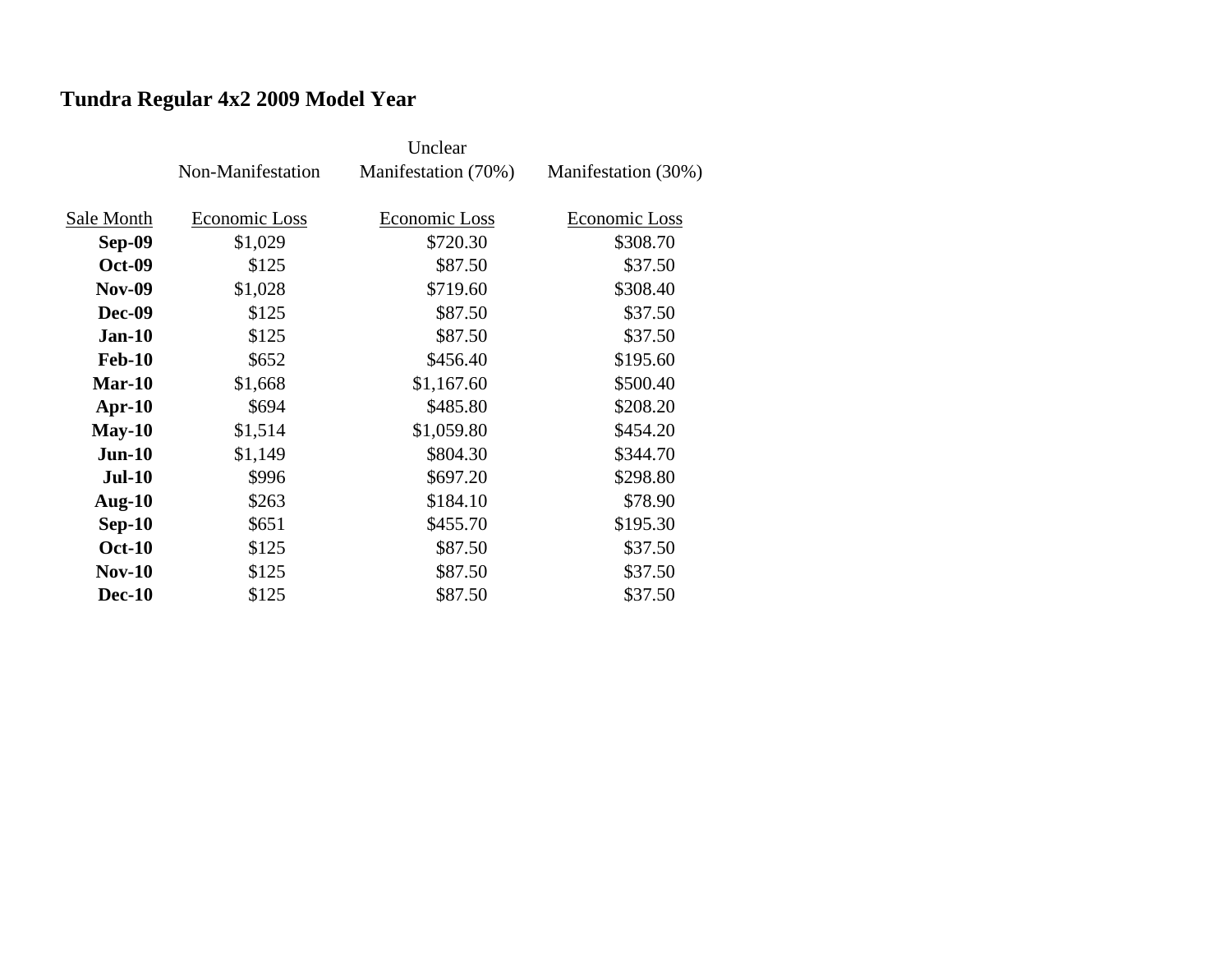# **Tundra Regular 4x2 2010 Model Year**

|               | Non-Manifestation | Manifestation (70%) | Manifestation (30%) |
|---------------|-------------------|---------------------|---------------------|
|               |                   |                     |                     |
| Sale Month    | Economic Loss     | Economic Loss       | Economic Loss       |
| Sep-09        | \$125             | \$87.50             | \$37.50             |
| <b>Oct-09</b> | \$125             | \$87.50             | \$37.50             |
| <b>Nov-09</b> | \$125             | \$87.50             | \$37.50             |
| <b>Dec-09</b> | \$125             | \$87.50             | \$37.50             |
| $Jan-10$      | \$125             | \$87.50             | \$37.50             |
| <b>Feb-10</b> | \$125             | \$87.50             | \$37.50             |
| $Mar-10$      | \$125             | \$87.50             | \$37.50             |
| $Apr-10$      | \$125             | \$87.50             | \$37.50             |
| $May-10$      | \$125             | \$87.50             | \$37.50             |
| $Jun-10$      | \$125             | \$87.50             | \$37.50             |
| <b>Jul-10</b> | \$125             | \$87.50             | \$37.50             |
| Aug- $10$     | \$125             | \$87.50             | \$37.50             |
| $Sep-10$      | \$125             | \$87.50             | \$37.50             |
| <b>Oct-10</b> | \$125             | \$87.50             | \$37.50             |
| $Nov-10$      | \$125             | \$87.50             | \$37.50             |
| <b>Dec-10</b> | \$125             | \$87.50             | \$37.50             |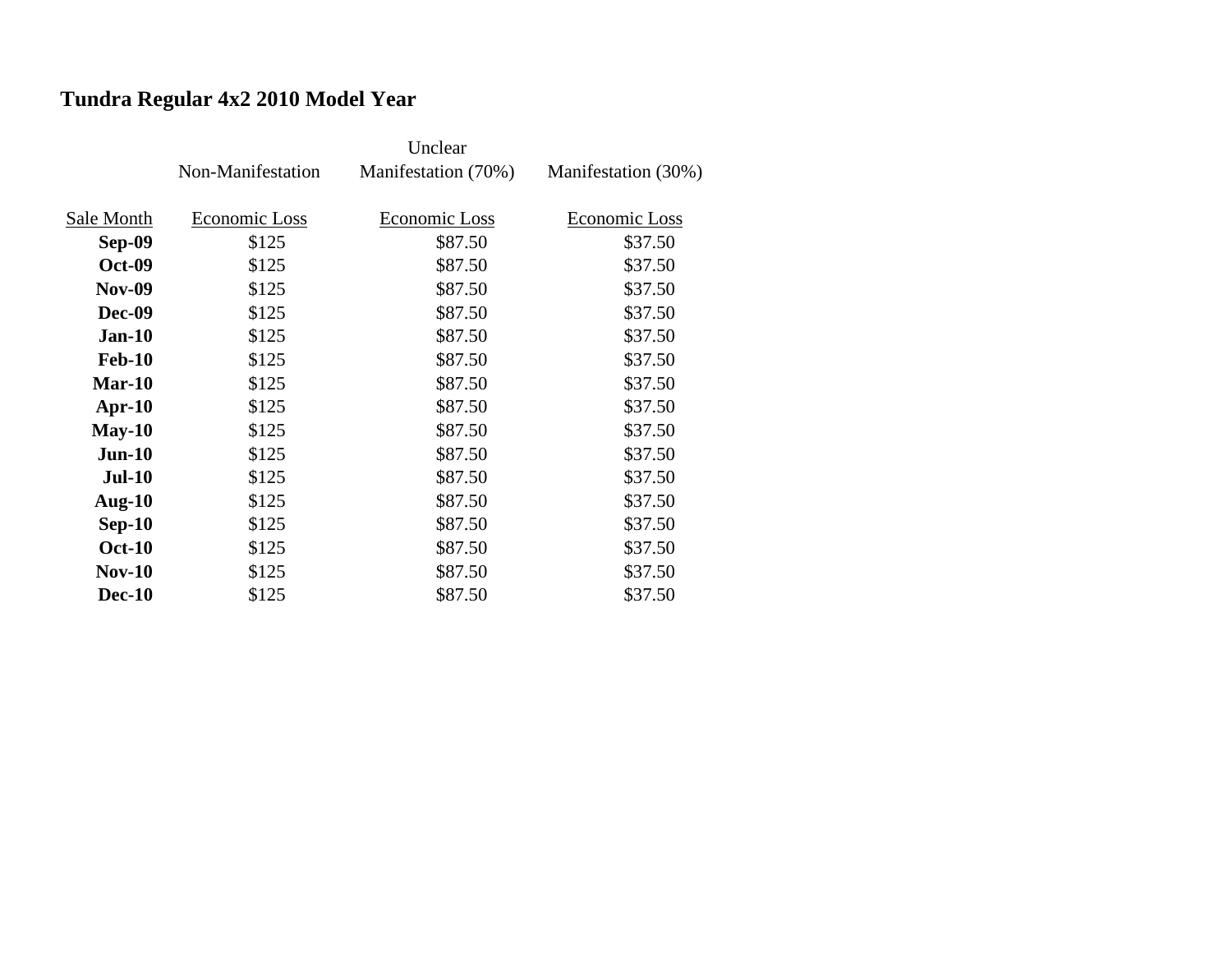### **Tundra Double 4x2 2004 Model Year**

|               | Non-Manifestation | Manifestation (70%) | Manifestation (30%) |
|---------------|-------------------|---------------------|---------------------|
|               |                   |                     |                     |
| Sale Month    | Economic Loss     | Economic Loss       | Economic Loss       |
| <b>Sep-09</b> | \$125             | \$87.50             | \$37.50             |
| <b>Oct-09</b> | \$125             | \$87.50             | \$37.50             |
| <b>Nov-09</b> | \$125             | \$87.50             | \$37.50             |
| <b>Dec-09</b> | \$125             | \$87.50             | \$37.50             |
| $Jan-10$      | \$510             | \$357.00            | \$153.00            |
| <b>Feb-10</b> | \$125             | \$87.50             | \$37.50             |
| <b>Mar-10</b> | \$690             | \$483.00            | \$207.00            |
| $Apr-10$      | \$541             | \$378.70            | \$162.30            |
| $May-10$      | \$465             | \$325.50            | \$139.50            |
| $Jun-10$      | \$985             | \$689.50            | \$295.50            |
| <b>Jul-10</b> | \$465             | \$325.50            | \$139.50            |
| Aug- $10$     | \$125             | \$87.50             | \$37.50             |
| $Sep-10$      | \$281             | \$196.70            | \$84.30             |
| <b>Oct-10</b> | \$125             | \$87.50             | \$37.50             |
| <b>Nov-10</b> | \$125             | \$87.50             | \$37.50             |
| <b>Dec-10</b> | \$125             | \$87.50             | \$37.50             |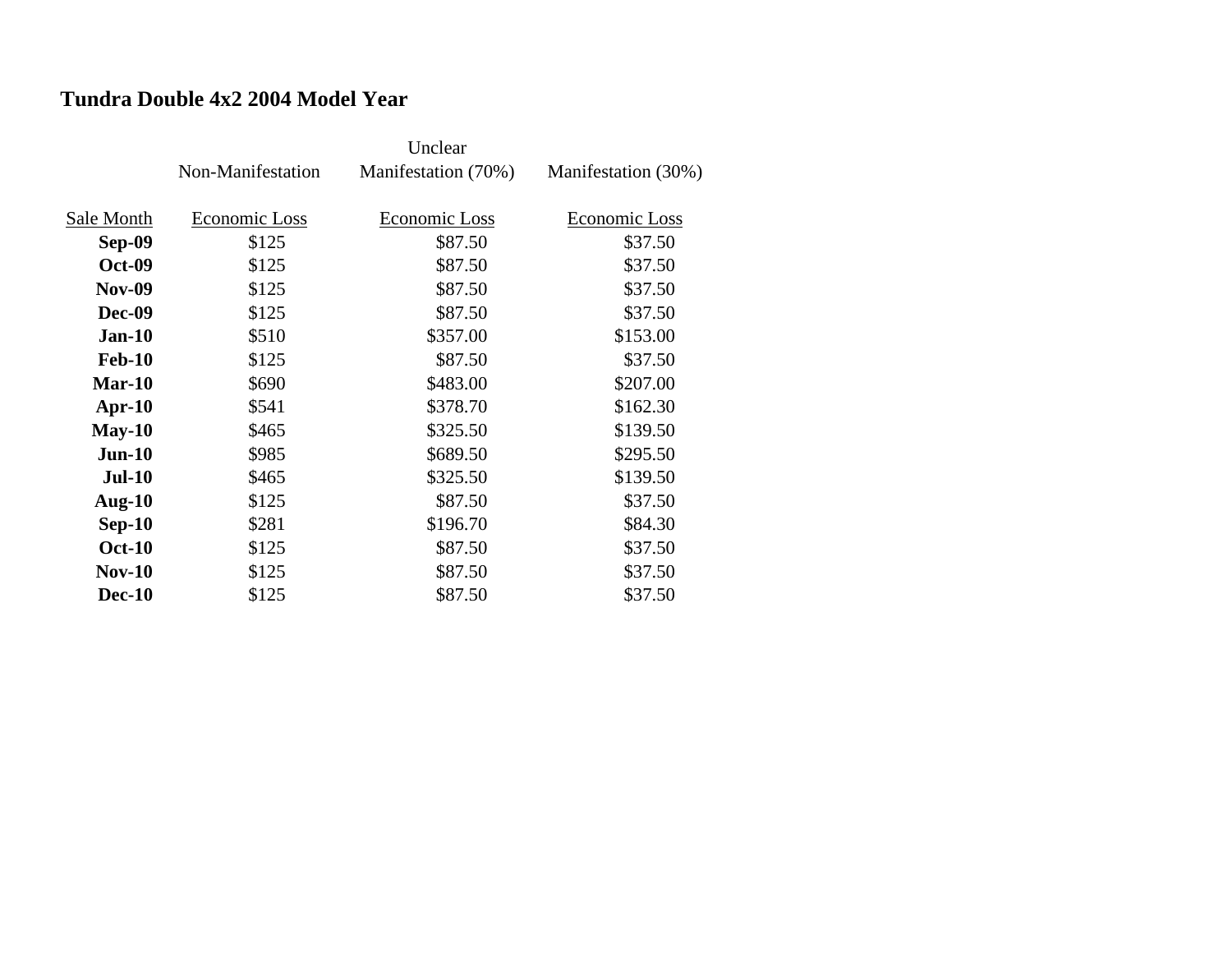### **Tundra Double 4x2 2005 Model Year**

|               | Non-Manifestation | Manifestation (70%) | Manifestation (30%) |
|---------------|-------------------|---------------------|---------------------|
|               |                   |                     |                     |
| Sale Month    | Economic Loss     | Economic Loss       | Economic Loss       |
| <b>Sep-09</b> | \$125             | \$87.50             | \$37.50             |
| <b>Oct-09</b> | \$125             | \$87.50             | \$37.50             |
| <b>Nov-09</b> | \$125             | \$87.50             | \$37.50             |
| <b>Dec-09</b> | \$125             | \$87.50             | \$37.50             |
| $Jan-10$      | \$125             | \$87.50             | \$37.50             |
| <b>Feb-10</b> | \$125             | \$87.50             | \$37.50             |
| Mar-10        | \$965             | \$675.50            | \$289.50            |
| $Apr-10$      | \$125             | \$87.50             | \$37.50             |
| $May-10$      | \$125             | \$87.50             | \$37.50             |
| $Jun-10$      | \$125             | \$87.50             | \$37.50             |
| <b>Jul-10</b> | \$125             | \$87.50             | \$37.50             |
| Aug- $10$     | \$125             | \$87.50             | \$37.50             |
| $Sep-10$      | \$125             | \$87.50             | \$37.50             |
| <b>Oct-10</b> | \$125             | \$87.50             | \$37.50             |
| <b>Nov-10</b> | \$125             | \$87.50             | \$37.50             |
| <b>Dec-10</b> | \$125             | \$87.50             | \$37.50             |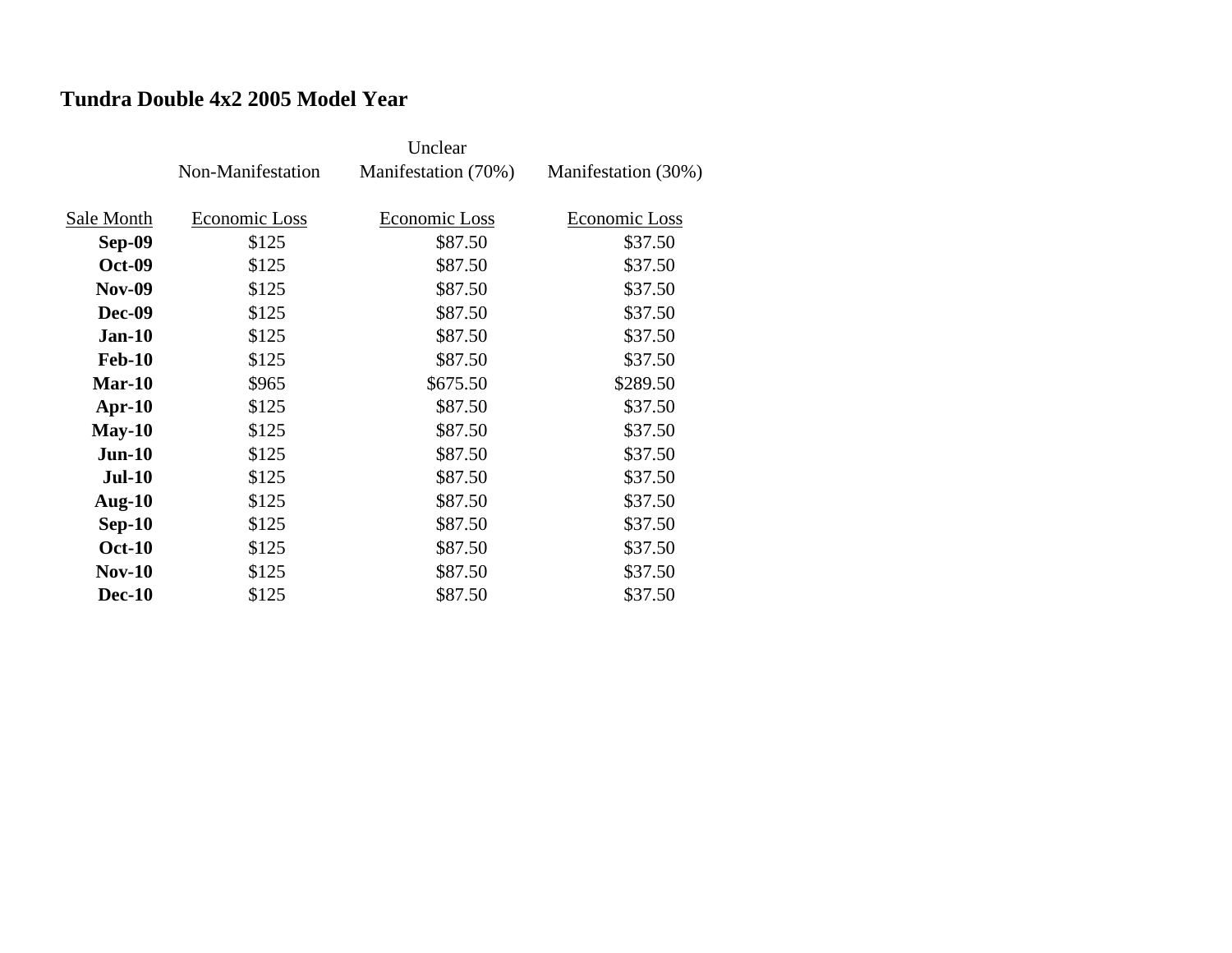### **Tundra Double 4x2 2006 Model Year**

|               |                   | Unclear             |                     |
|---------------|-------------------|---------------------|---------------------|
|               | Non-Manifestation | Manifestation (70%) | Manifestation (30%) |
|               |                   |                     |                     |
| Sale Month    | Economic Loss     | Economic Loss       | Economic Loss       |
| <b>Sep-09</b> | \$125             | \$87.50             | \$37.50             |
| <b>Oct-09</b> | \$125             | \$87.50             | \$37.50             |
| <b>Nov-09</b> | \$125             | \$87.50             | \$37.50             |
| <b>Dec-09</b> | \$125             | \$87.50             | \$37.50             |
| $Jan-10$      | \$125             | \$87.50             | \$37.50             |
| <b>Feb-10</b> | \$125             | \$87.50             | \$37.50             |
| $Mar-10$      | \$386             | \$270.20            | \$115.80            |
| $Apr-10$      | \$397             | \$277.90            | \$119.10            |
| $May-10$      | \$717             | \$501.90            | \$215.10            |
| $Jun-10$      | \$125             | \$87.50             | \$37.50             |
| <b>Jul-10</b> | \$125             | \$87.50             | \$37.50             |
| Aug- $10$     | \$125             | \$87.50             | \$37.50             |
| $Sep-10$      | \$125             | \$87.50             | \$37.50             |
| <b>Oct-10</b> | \$125             | \$87.50             | \$37.50             |
| $Nov-10$      | \$125             | \$87.50             | \$37.50             |
| <b>Dec-10</b> | \$125             | \$87.50             | \$37.50             |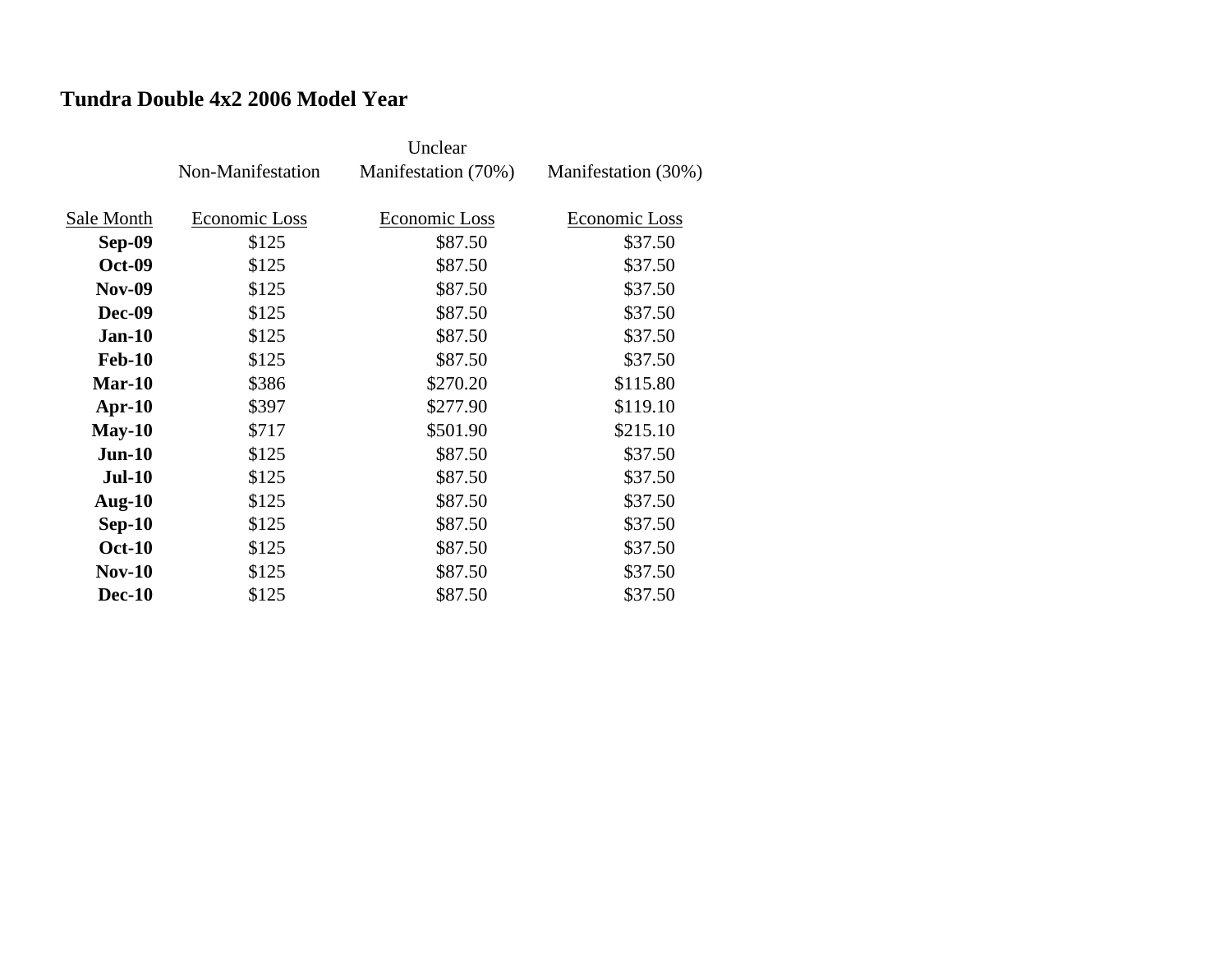### **Tundra Double 4x2 2007 Model Year**

|               | Non-Manifestation | Manifestation (70%) | Manifestation (30%) |
|---------------|-------------------|---------------------|---------------------|
|               |                   |                     |                     |
| Sale Month    | Economic Loss     | Economic Loss       | Economic Loss       |
| <b>Sep-09</b> | \$125             | \$87.50             | \$37.50             |
| <b>Oct-09</b> | \$125             | \$87.50             | \$37.50             |
| <b>Nov-09</b> | \$125             | \$87.50             | \$37.50             |
| <b>Dec-09</b> | \$125             | \$87.50             | \$37.50             |
| $Jan-10$      | \$125             | \$87.50             | \$37.50             |
| <b>Feb-10</b> | \$859             | \$601.30            | \$257.70            |
| $Mar-10$      | \$1,142           | \$799.40            | \$342.60            |
| $Apr-10$      | \$1,529           | \$1,070.30          | \$458.70            |
| $May-10$      | \$694             | \$485.80            | \$208.20            |
| $Jun-10$      | \$545             | \$381.50            | \$163.50            |
| <b>Jul-10</b> | \$125             | \$87.50             | \$37.50             |
| Aug- $10$     | \$125             | \$87.50             | \$37.50             |
| $Sep-10$      | \$125             | \$87.50             | \$37.50             |
| <b>Oct-10</b> | \$125             | \$87.50             | \$37.50             |
| <b>Nov-10</b> | \$125             | \$87.50             | \$37.50             |
| <b>Dec-10</b> | \$125             | \$87.50             | \$37.50             |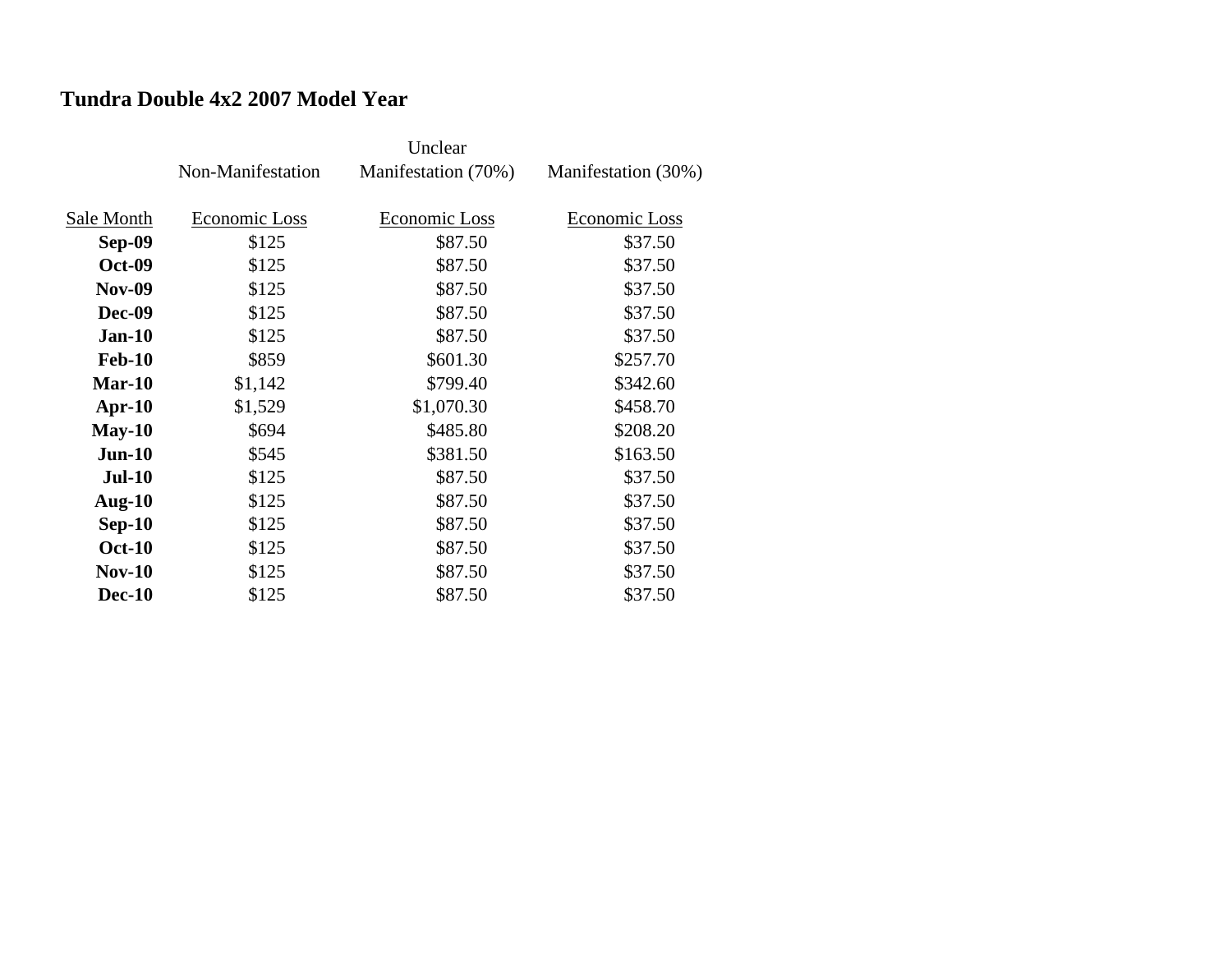### **Tundra Double 4x2 2008 Model Year**

|               | Non-Manifestation | Manifestation (70%) | Manifestation (30%) |
|---------------|-------------------|---------------------|---------------------|
| Sale Month    | Economic Loss     | Economic Loss       | Economic Loss       |
| Sep-09        | \$125             | \$87.50             | \$37.50             |
|               |                   |                     |                     |
| <b>Oct-09</b> | \$125             | \$87.50             | \$37.50             |
| <b>Nov-09</b> | \$408             | \$285.60            | \$122.40            |
| <b>Dec-09</b> | \$125             | \$87.50             | \$37.50             |
| $Jan-10$      | \$125             | \$87.50             | \$37.50             |
| <b>Feb-10</b> | \$664             | \$464.80            | \$199.20            |
| $Mar-10$      | \$2,079           | \$1,455.30          | \$623.70            |
| $Apr-10$      | \$1,996           | \$1,397.20          | \$598.80            |
| $May-10$      | \$2,019           | \$1,413.30          | \$605.70            |
| $Jun-10$      | \$907             | \$634.90            | \$272.10            |
| <b>Jul-10</b> | \$252             | \$176.40            | \$75.60             |
| Aug- $10$     | \$357             | \$249.90            | \$107.10            |
| $Sep-10$      | \$125             | \$87.50             | \$37.50             |
| <b>Oct-10</b> | \$125             | \$87.50             | \$37.50             |
| <b>Nov-10</b> | \$125             | \$87.50             | \$37.50             |
| <b>Dec-10</b> | \$125             | \$87.50             | \$37.50             |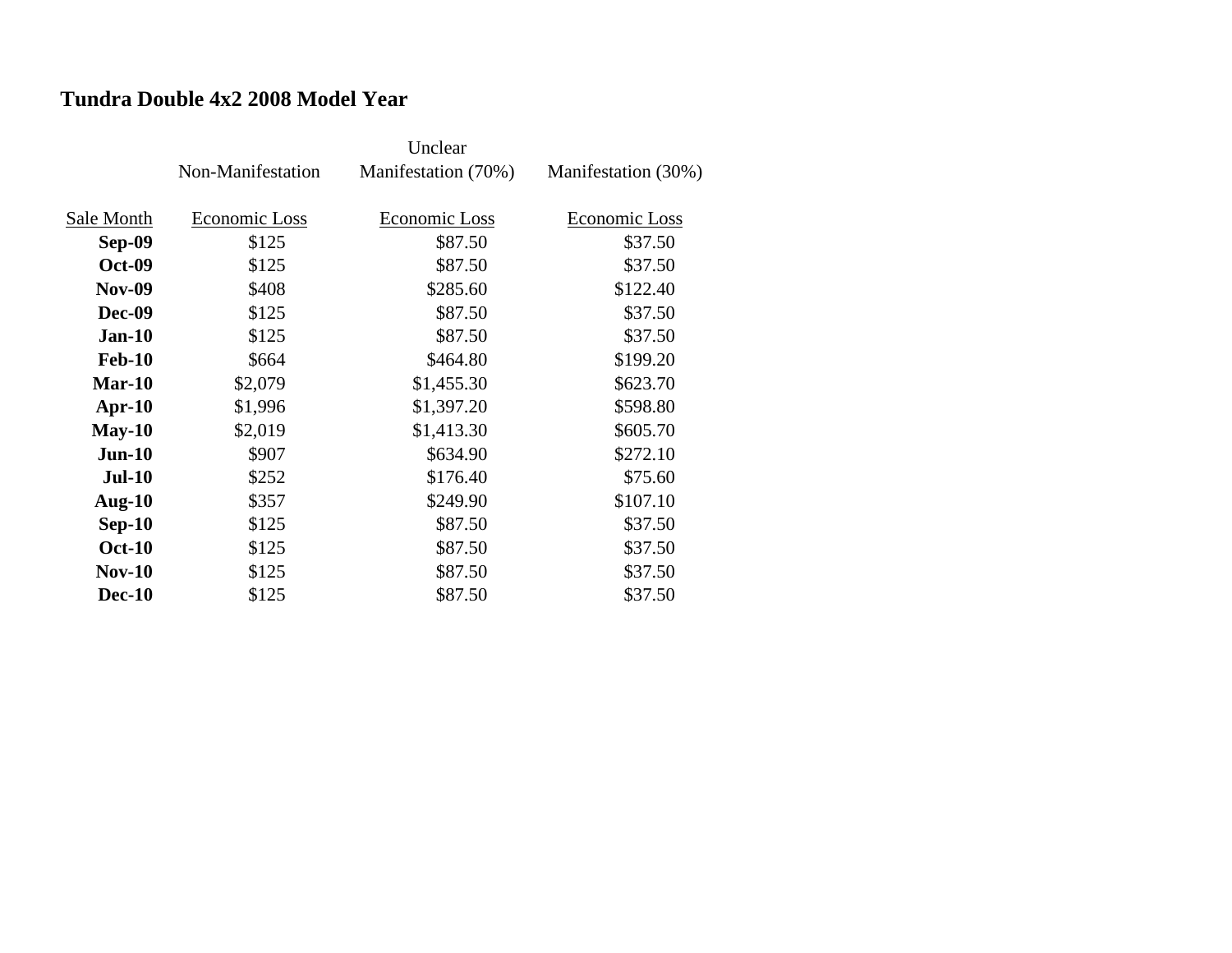#### **Tundra Double 4x2 2009 Model Year**

|               | Non-Manifestation | Manifestation (70%) | Manifestation (30%) |
|---------------|-------------------|---------------------|---------------------|
|               |                   |                     |                     |
| Sale Month    | Economic Loss     | Economic Loss       | Economic Loss       |
| <b>Sep-09</b> | \$1,436           | \$1,005.20          | \$430.80            |
| <b>Oct-09</b> | \$125             | \$87.50             | \$37.50             |
| <b>Nov-09</b> | \$1,435           | \$1,004.50          | \$430.50            |
| <b>Dec-09</b> | \$125             | \$87.50             | \$37.50             |
| $Jan-10$      | \$125             | \$87.50             | \$37.50             |
| <b>Feb-10</b> | \$855             | \$598.50            | \$256.50            |
| $Mar-10$      | \$2,097           | \$1,467.90          | \$629.10            |
| $Apr-10$      | \$926             | \$648.20            | \$277.80            |
| $May-10$      | \$1,949           | \$1,364.30          | \$584.70            |
| $Jun-10$      | \$1,479           | \$1,035.30          | \$443.70            |
| <b>Jul-10</b> | \$1,283           | \$898.10            | \$384.90            |
| Aug- $10$     | \$338             | \$236.60            | \$101.40            |
| $Sep-10$      | \$841             | \$588.70            | \$252.30            |
| <b>Oct-10</b> | \$125             | \$87.50             | \$37.50             |
| <b>Nov-10</b> | \$125             | \$87.50             | \$37.50             |
| <b>Dec-10</b> | \$125             | \$87.50             | \$37.50             |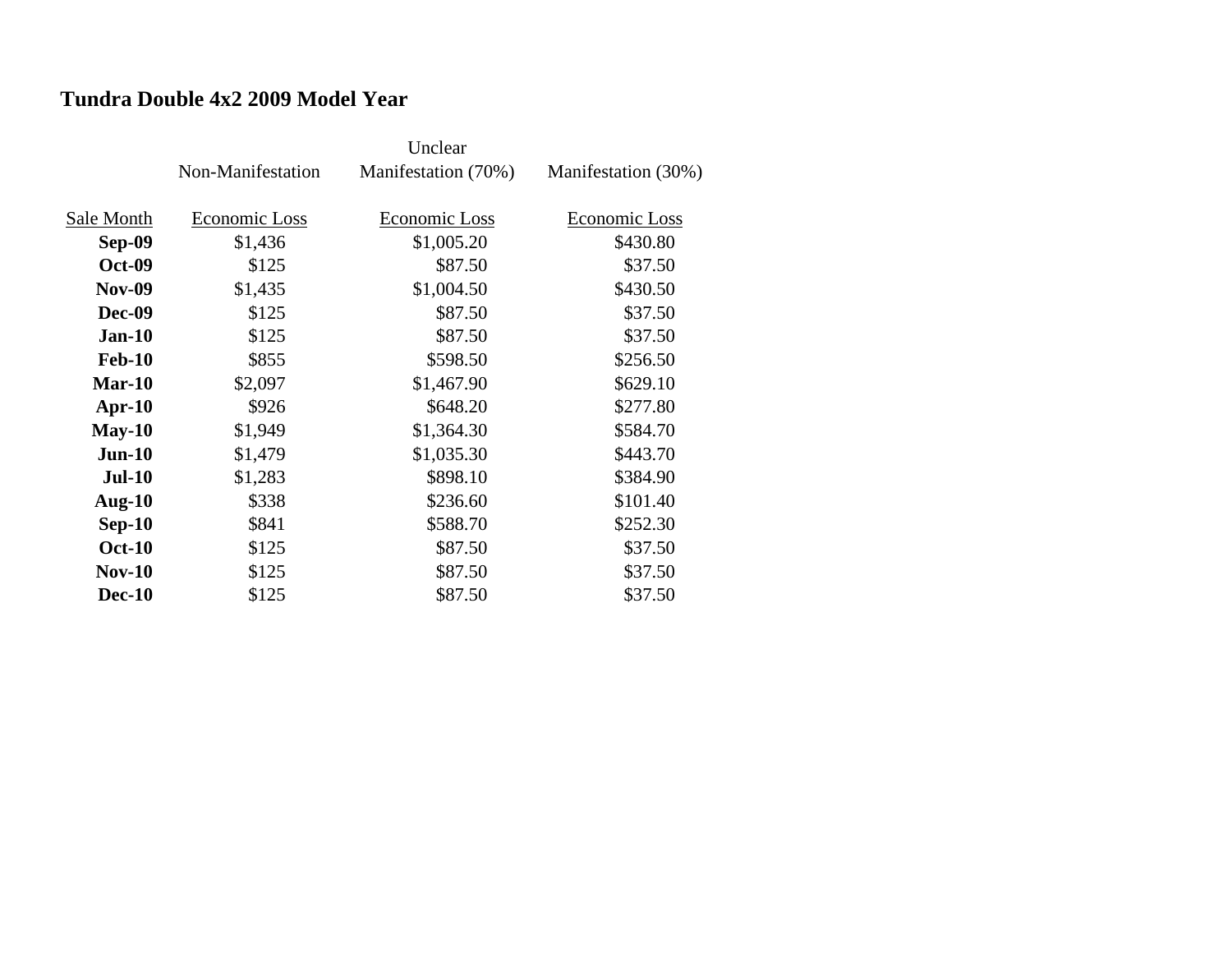### **Tundra Double 4x2 2010 Model Year**

|               | Non-Manifestation | Manifestation (70%) | Manifestation (30%) |
|---------------|-------------------|---------------------|---------------------|
|               |                   |                     |                     |
| Sale Month    | Economic Loss     | Economic Loss       | Economic Loss       |
| Sep-09        | \$125             | \$87.50             | \$37.50             |
| <b>Oct-09</b> | \$125             | \$87.50             | \$37.50             |
| <b>Nov-09</b> | \$125             | \$87.50             | \$37.50             |
| <b>Dec-09</b> | \$125             | \$87.50             | \$37.50             |
| $Jan-10$      | \$125             | \$87.50             | \$37.50             |
| <b>Feb-10</b> | \$125             | \$87.50             | \$37.50             |
| $Mar-10$      | \$125             | \$87.50             | \$37.50             |
| $Apr-10$      | \$125             | \$87.50             | \$37.50             |
| $May-10$      | \$125             | \$87.50             | \$37.50             |
| $Jun-10$      | \$125             | \$87.50             | \$37.50             |
| <b>Jul-10</b> | \$125             | \$87.50             | \$37.50             |
| Aug- $10$     | \$125             | \$87.50             | \$37.50             |
| $Sep-10$      | \$125             | \$87.50             | \$37.50             |
| <b>Oct-10</b> | \$125             | \$87.50             | \$37.50             |
| $Nov-10$      | \$125             | \$87.50             | \$37.50             |
| <b>Dec-10</b> | \$125             | \$87.50             | \$37.50             |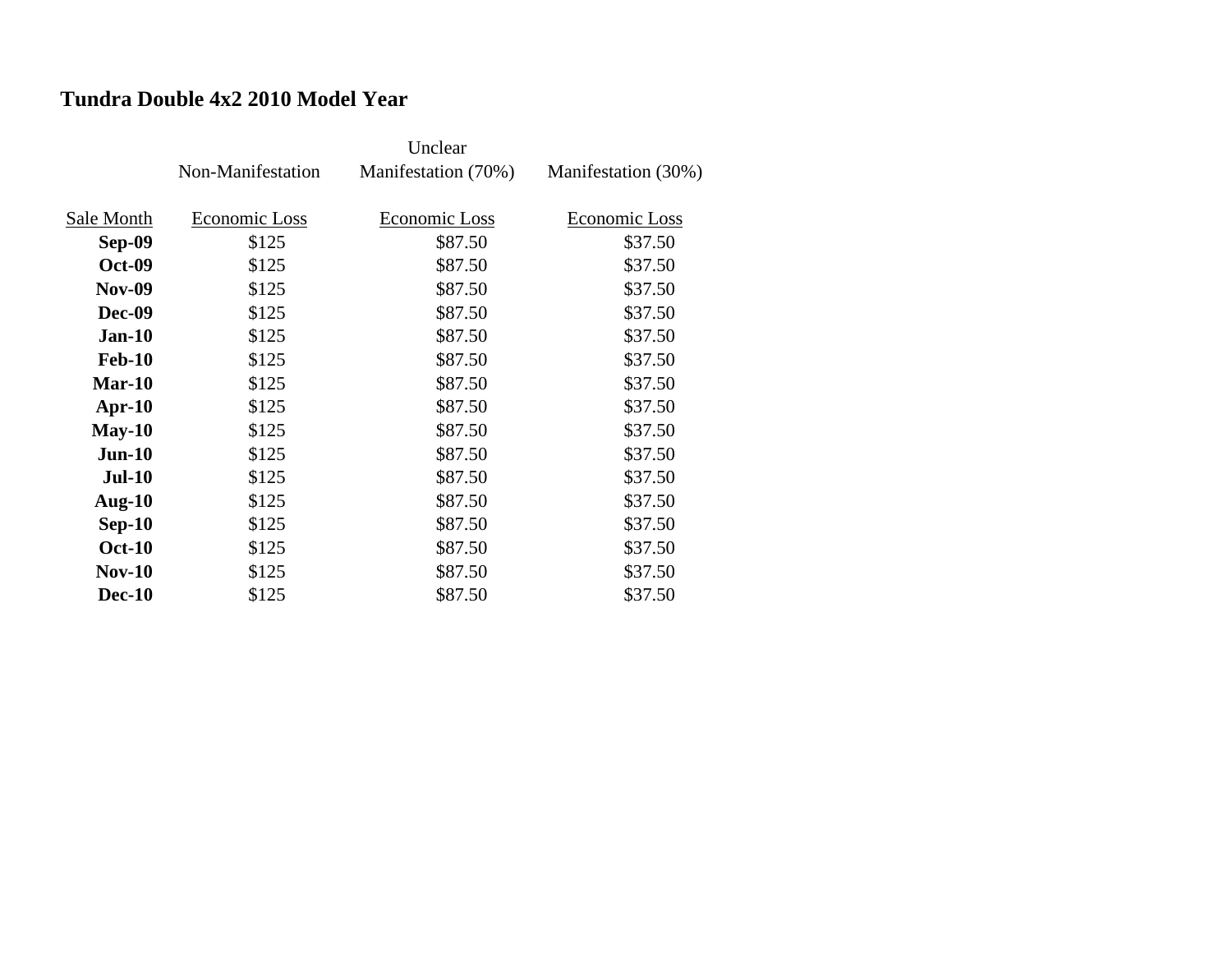## **Tundra Crewmax 4x2 2007 Model Year**

|               | Non-Manifestation | Manifestation (70%) | Manifestation (30%) |
|---------------|-------------------|---------------------|---------------------|
|               |                   |                     |                     |
| Sale Month    | Economic Loss     | Economic Loss       | Economic Loss       |
| <b>Sep-09</b> | \$125             | \$87.50             | \$37.50             |
| <b>Oct-09</b> | \$125             | \$87.50             | \$37.50             |
| <b>Nov-09</b> | \$125             | \$87.50             | \$37.50             |
| <b>Dec-09</b> | \$125             | \$87.50             | \$37.50             |
| $Jan-10$      | \$125             | \$87.50             | \$37.50             |
| <b>Feb-10</b> | \$1,015           | \$710.50            | \$304.50            |
| $Mar-10$      | \$1,357           | \$949.90            | \$407.10            |
| $Apr-10$      | \$1,819           | \$1,273.30          | \$545.70            |
| $May-10$      | \$825             | \$577.50            | \$247.50            |
| $Jun-10$      | \$648             | \$453.60            | \$194.40            |
| <b>Jul-10</b> | \$125             | \$87.50             | \$37.50             |
| Aug- $10$     | \$125             | \$87.50             | \$37.50             |
| $Sep-10$      | \$125             | \$87.50             | \$37.50             |
| <b>Oct-10</b> | \$125             | \$87.50             | \$37.50             |
| $Nov-10$      | \$125             | \$87.50             | \$37.50             |
| <b>Dec-10</b> | \$125             | \$87.50             | \$37.50             |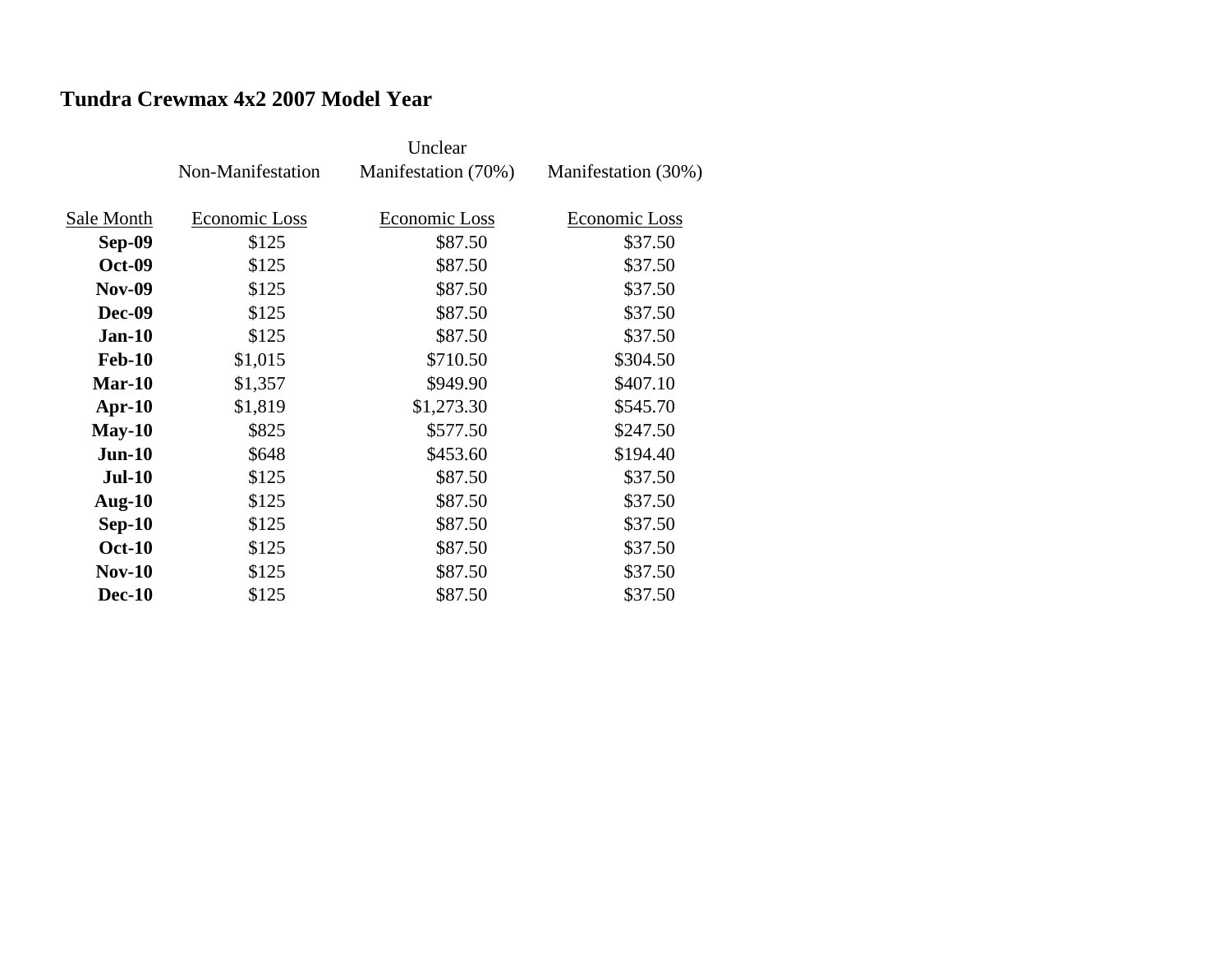## **Tundra Crewmax 4x2 2008 Model Year**

|               | Non-Manifestation | Manifestation (70%) | Manifestation (30%) |
|---------------|-------------------|---------------------|---------------------|
|               |                   |                     |                     |
| Sale Month    | Economic Loss     | Economic Loss       | Economic Loss       |
| Sep-09        | \$125             | \$87.50             | \$37.50             |
| <b>Oct-09</b> | \$125             | \$87.50             | \$37.50             |
| <b>Nov-09</b> | \$491             | \$343.70            | \$147.30            |
| <b>Dec-09</b> | \$125             | \$87.50             | \$37.50             |
| $Jan-10$      | \$125             | \$87.50             | \$37.50             |
| <b>Feb-10</b> | \$791             | \$553.70            | \$237.30            |
| $Mar-10$      | \$2,478           | \$1,734.60          | \$743.40            |
| $Apr-10$      | \$2,378           | \$1,664.60          | \$713.40            |
| $May-10$      | \$2,406           | \$1,684.20          | \$721.80            |
| $Jun-10$      | \$1,082           | \$757.40            | \$324.60            |
| <b>Jul-10</b> | \$302             | \$211.40            | \$90.60             |
| Aug- $10$     | \$427             | \$298.90            | \$128.10            |
| $Sep-10$      | \$125             | \$87.50             | \$37.50             |
| <b>Oct-10</b> | \$125             | \$87.50             | \$37.50             |
| $Nov-10$      | \$125             | \$87.50             | \$37.50             |
| <b>Dec-10</b> | \$125             | \$87.50             | \$37.50             |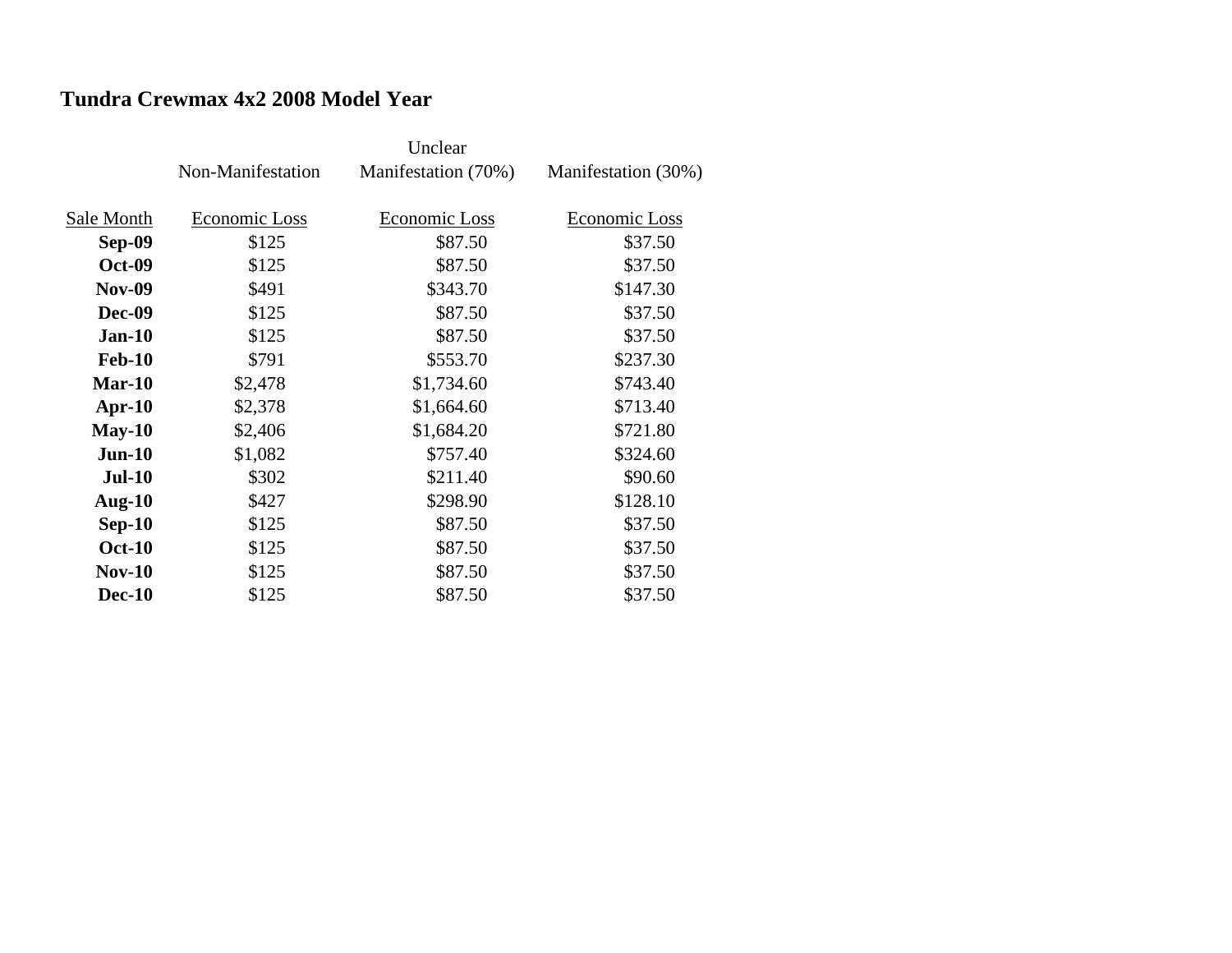### **Tundra Crewmax 4x2 2009 Model Year**

|               | Non-Manifestation | Manifestation (70%) | Manifestation (30%) |
|---------------|-------------------|---------------------|---------------------|
|               |                   |                     |                     |
| Sale Month    | Economic Loss     | Economic Loss       | Economic Loss       |
| Sep-09        | \$1,678           | \$1,174.60          | \$503.40            |
| <b>Oct-09</b> | \$125             | \$87.50             | \$37.50             |
| <b>Nov-09</b> | \$1,677           | \$1,173.90          | \$503.10            |
| <b>Dec-09</b> | \$125             | \$87.50             | \$37.50             |
| $Jan-10$      | \$125             | \$87.50             | \$37.50             |
| <b>Feb-10</b> | \$1,059           | \$741.30            | \$317.70            |
| $Mar-10$      | \$2,719           | \$1,903.30          | \$815.70            |
| $Apr-10$      | \$1,128           | \$789.60            | \$338.40            |
| $May-10$      | \$2,366           | \$1,656.20          | \$709.80            |
| $Jun-10$      | \$1,796           | \$1,257.20          | \$538.80            |
| <b>Jul-10</b> | \$1,558           | \$1,090.60          | \$467.40            |
| Aug- $10$     | \$410             | \$287.00            | \$123.00            |
| $Sep-10$      | \$1,024           | \$716.80            | \$307.20            |
| <b>Oct-10</b> | \$125             | \$87.50             | \$37.50             |
| <b>Nov-10</b> | \$125             | \$87.50             | \$37.50             |
| <b>Dec-10</b> | \$125             | \$87.50             | \$37.50             |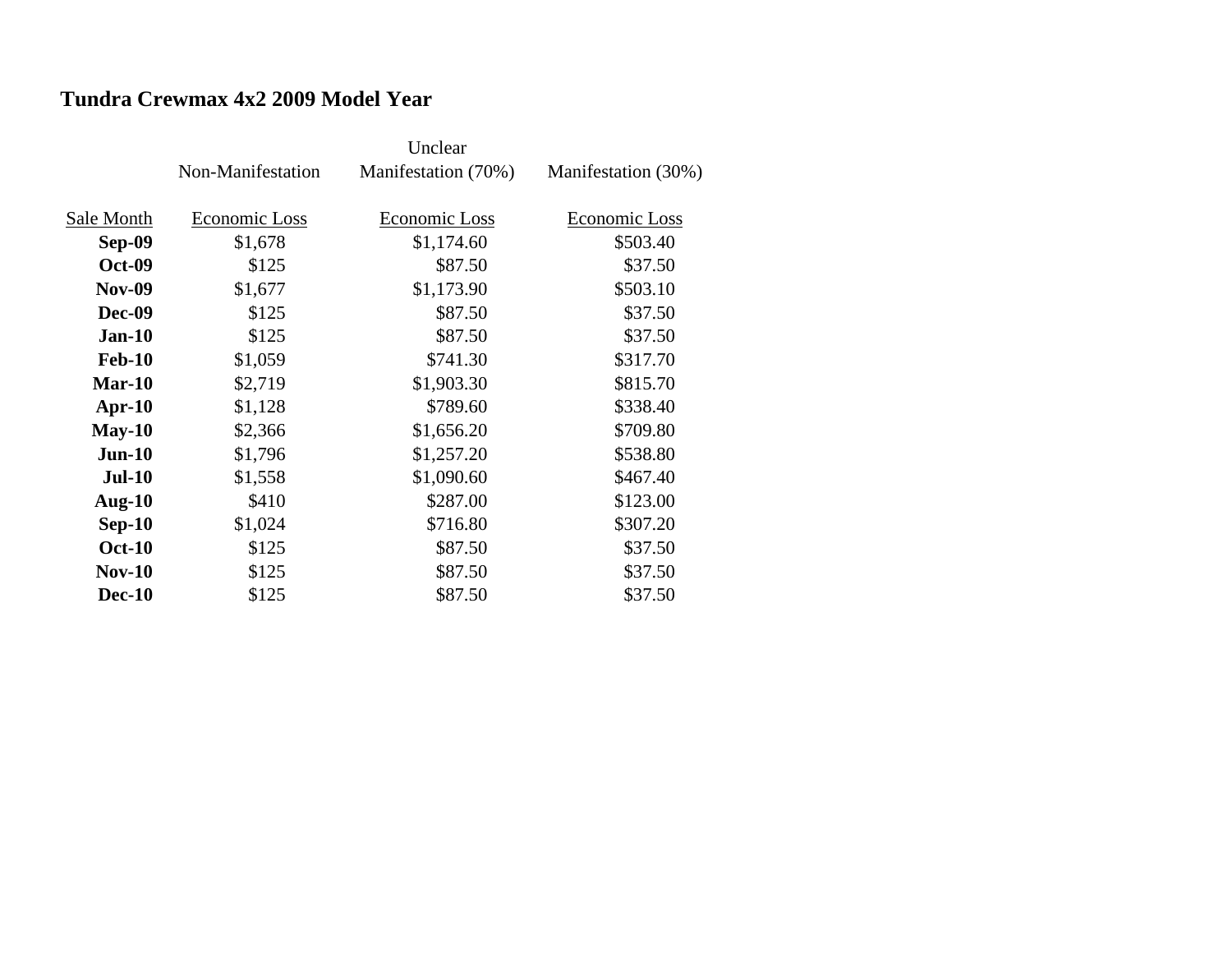## **Tundra Crewmax 4x2 2010 Model Year**

|               | Non-Manifestation | Manifestation (70%) | Manifestation (30%) |
|---------------|-------------------|---------------------|---------------------|
|               |                   |                     |                     |
| Sale Month    | Economic Loss     | Economic Loss       | Economic Loss       |
| Sep-09        | \$125             | \$87.50             | \$37.50             |
| <b>Oct-09</b> | \$125             | \$87.50             | \$37.50             |
| <b>Nov-09</b> | \$125             | \$87.50             | \$37.50             |
| <b>Dec-09</b> | \$125             | \$87.50             | \$37.50             |
| $Jan-10$      | \$125             | \$87.50             | \$37.50             |
| <b>Feb-10</b> | \$125             | \$87.50             | \$37.50             |
| $Mar-10$      | \$125             | \$87.50             | \$37.50             |
| $Apr-10$      | \$125             | \$87.50             | \$37.50             |
| $May-10$      | \$125             | \$87.50             | \$37.50             |
| $Jun-10$      | \$125             | \$87.50             | \$37.50             |
| <b>Jul-10</b> | \$125             | \$87.50             | \$37.50             |
| Aug- $10$     | \$125             | \$87.50             | \$37.50             |
| $Sep-10$      | \$125             | \$87.50             | \$37.50             |
| <b>Oct-10</b> | \$125             | \$87.50             | \$37.50             |
| $Nov-10$      | \$125             | \$87.50             | \$37.50             |
| <b>Dec-10</b> | \$125             | \$87.50             | \$37.50             |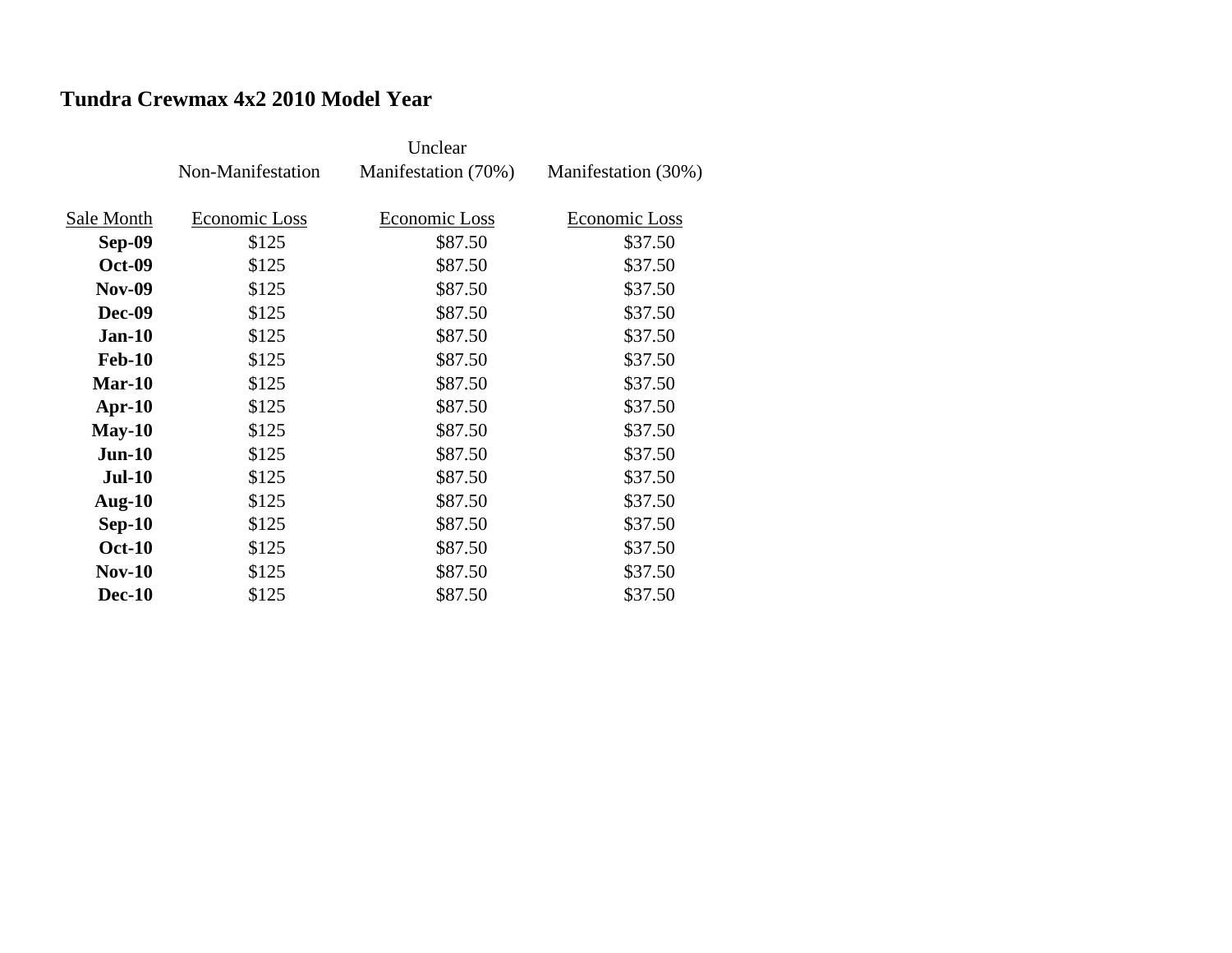## **Tundra Access 4x2 2000 Model Year**

|               | Non-Manifestation | Manifestation (70%) | Manifestation (30%) |
|---------------|-------------------|---------------------|---------------------|
|               |                   |                     |                     |
| Sale Month    | Economic Loss     | Economic Loss       | Economic Loss       |
| <b>Sep-09</b> | \$334             | \$233.80            | \$100.20            |
| <b>Oct-09</b> | \$226             | \$158.20            | \$67.80             |
| <b>Nov-09</b> | \$125             | \$87.50             | \$37.50             |
| <b>Dec-09</b> | \$125             | \$87.50             | \$37.50             |
| $Jan-10$      | \$125             | \$87.50             | \$37.50             |
| <b>Feb-10</b> | \$125             | \$87.50             | \$37.50             |
| $Mar-10$      | \$125             | \$87.50             | \$37.50             |
| $Apr-10$      | \$125             | \$87.50             | \$37.50             |
| $May-10$      | \$125             | \$87.50             | \$37.50             |
| $Jun-10$      | \$125             | \$87.50             | \$37.50             |
| <b>Jul-10</b> | \$125             | \$87.50             | \$37.50             |
| Aug- $10$     | \$125             | \$87.50             | \$37.50             |
| $Sep-10$      | \$226             | \$158.20            | \$67.80             |
| <b>Oct-10</b> | \$226             | \$158.20            | \$67.80             |
| $Nov-10$      | \$125             | \$87.50             | \$37.50             |
| <b>Dec-10</b> | \$125             | \$87.50             | \$37.50             |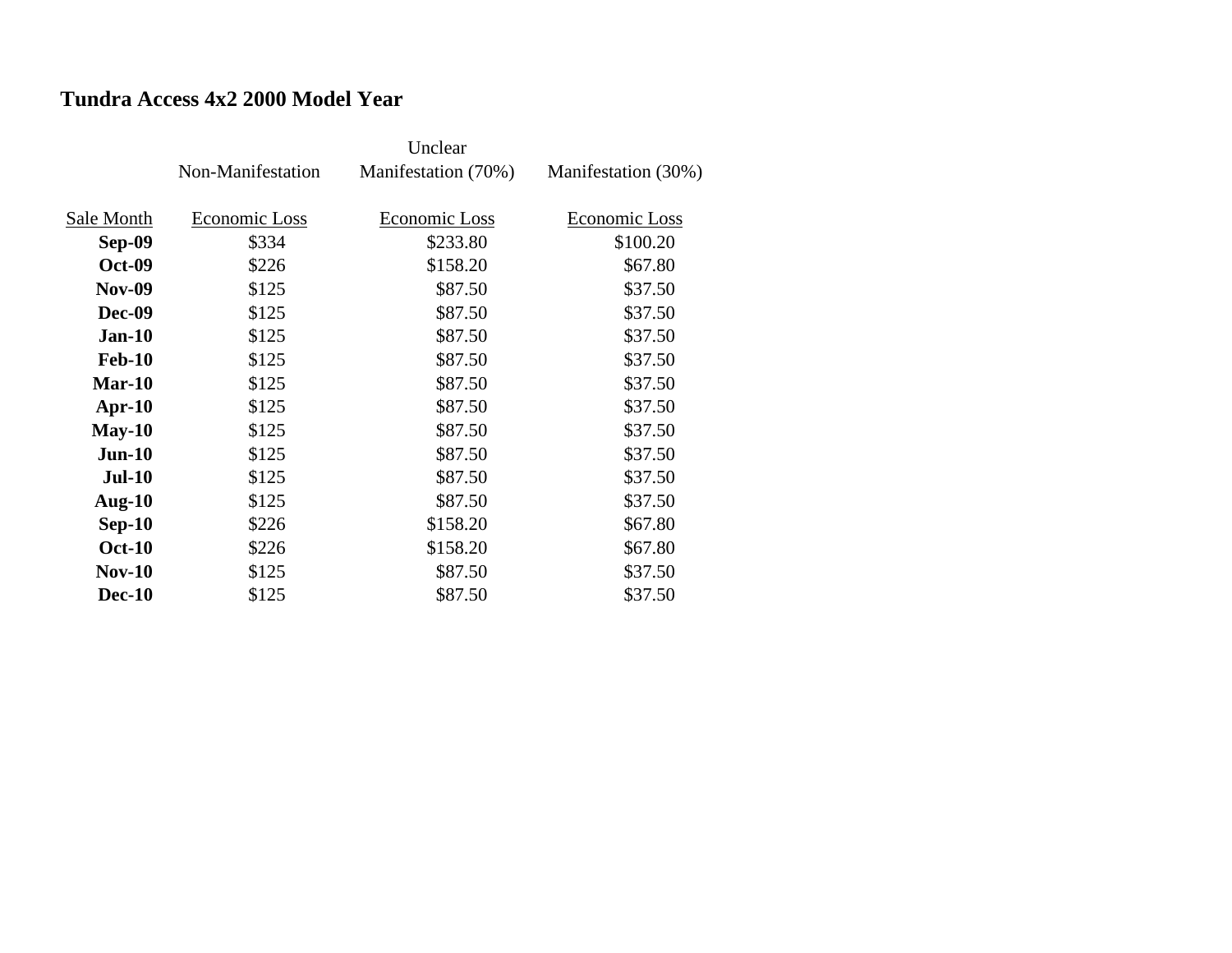## **Tundra Access 4x2 2001 Model Year**

|               | Non-Manifestation | Manifestation (70%) | Manifestation (30%) |
|---------------|-------------------|---------------------|---------------------|
| Sale Month    | Economic Loss     | Economic Loss       | Economic Loss       |
| Sep-09        | \$264             | \$184.80            | \$79.20             |
| <b>Oct-09</b> | \$125             | \$87.50             | \$37.50             |
| <b>Nov-09</b> | \$125             | \$87.50             | \$37.50             |
| <b>Dec-09</b> | \$264             | \$184.80            | \$79.20             |
| $Jan-10$      | \$125             | \$87.50             | \$37.50             |
| <b>Feb-10</b> | \$125             | \$87.50             | \$37.50             |
| Mar-10        | \$125             | \$87.50             | \$37.50             |
| $Apr-10$      | \$125             | \$87.50             | \$37.50             |
| $May-10$      | \$125             | \$87.50             | \$37.50             |
| $Jun-10$      | \$263             | \$184.10            | \$78.90             |
| <b>Jul-10</b> | \$125             | \$87.50             | \$37.50             |
| Aug- $10$     | \$263             | \$184.10            | \$78.90             |
| $Sep-10$      | \$260             | \$182.00            | \$78.00             |
| <b>Oct-10</b> | \$260             | \$182.00            | \$78.00             |
| <b>Nov-10</b> | \$125             | \$87.50             | \$37.50             |
| <b>Dec-10</b> | \$657             | \$459.90            | \$197.10            |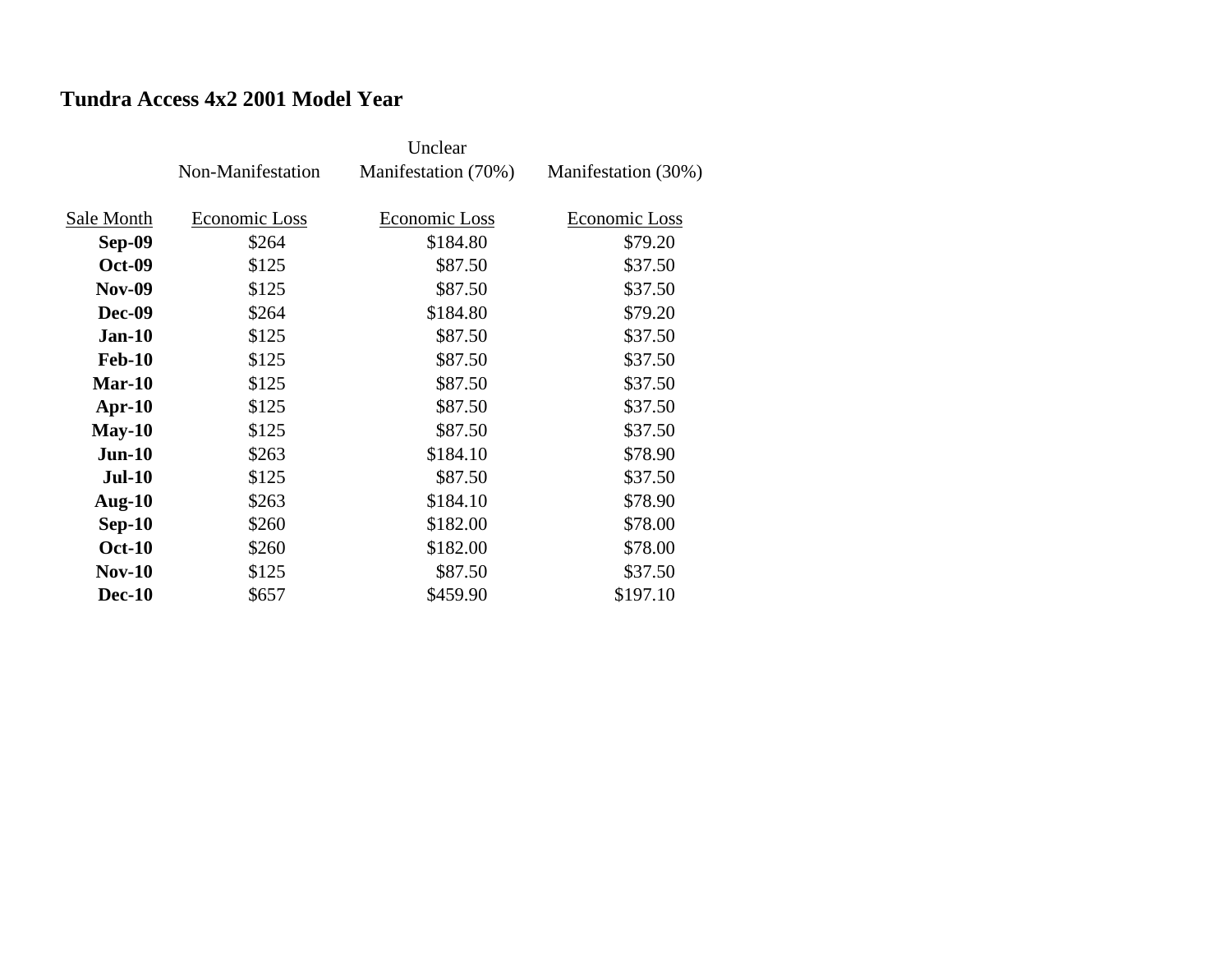## **Tundra Access 4x2 2002 Model Year**

|               | Non-Manifestation | Manifestation (70%) | Manifestation (30%) |
|---------------|-------------------|---------------------|---------------------|
| Sale Month    | Economic Loss     | Economic Loss       | Economic Loss       |
| Sep-09        | \$289             | \$202.30            | \$86.70             |
| <b>Oct-09</b> | \$125             | \$87.50             | \$37.50             |
| <b>Nov-09</b> | \$125             | \$87.50             | \$37.50             |
| <b>Dec-09</b> | \$125             | \$87.50             | \$37.50             |
| $Jan-10$      | \$125             | \$87.50             | \$37.50             |
| <b>Feb-10</b> | \$320             | \$224.00            | \$96.00             |
| $Mar-10$      | \$125             | \$87.50             | \$37.50             |
| $Apr-10$      | \$125             | \$87.50             | \$37.50             |
| $May-10$      | \$308             | \$215.60            | \$92.40             |
| $Jun-10$      | \$125             | \$87.50             | \$37.50             |
| <b>Jul-10</b> | \$125             | \$87.50             | \$37.50             |
| Aug- $10$     | \$125             | \$87.50             | \$37.50             |
| $Sep-10$      | \$125             | \$87.50             | \$37.50             |
| <b>Oct-10</b> | \$125             | \$87.50             | \$37.50             |
| $Nov-10$      | \$125             | \$87.50             | \$37.50             |
| <b>Dec-10</b> | \$266             | \$186.20            | \$79.80             |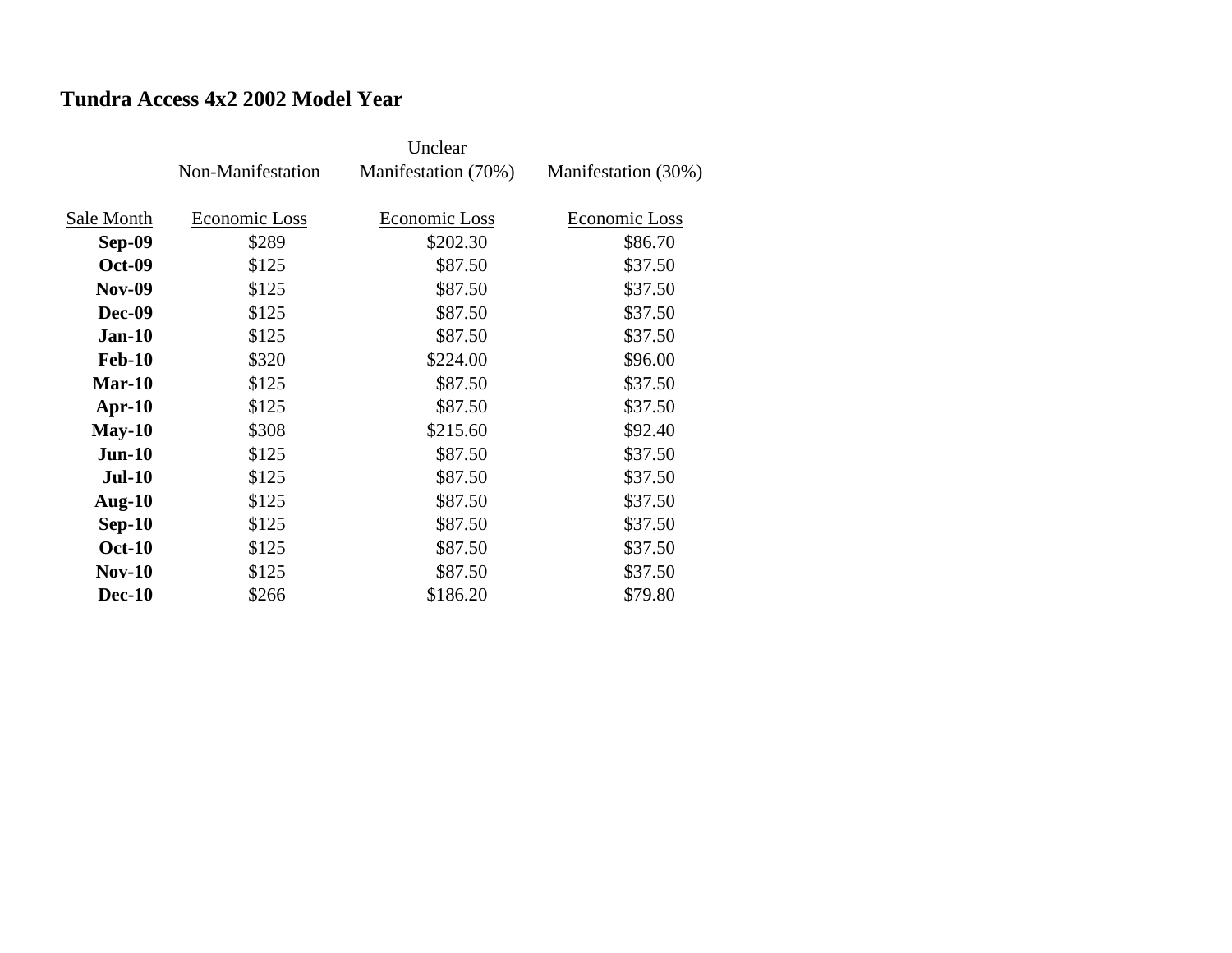## **Tundra Access 4x2 2003 Model Year**

|               | Non-Manifestation | Manifestation (70%) | Manifestation (30%) |
|---------------|-------------------|---------------------|---------------------|
|               |                   |                     |                     |
| Sale Month    | Economic Loss     | Economic Loss       | Economic Loss       |
| Sep-09        | \$504             | \$352.80            | \$151.20            |
| <b>Oct-09</b> | \$125             | \$87.50             | \$37.50             |
| <b>Nov-09</b> | \$273             | \$191.10            | \$81.90             |
| <b>Dec-09</b> | \$125             | \$87.50             | \$37.50             |
| $Jan-10$      | \$125             | \$87.50             | \$37.50             |
| <b>Feb-10</b> | \$125             | \$87.50             | \$37.50             |
| $Mar-10$      | \$125             | \$87.50             | \$37.50             |
| $Apr-10$      | \$125             | \$87.50             | \$37.50             |
| $May-10$      | \$125             | \$87.50             | \$37.50             |
| $Jun-10$      | \$125             | \$87.50             | \$37.50             |
| <b>Jul-10</b> | \$125             | \$87.50             | \$37.50             |
| Aug- $10$     | \$365             | \$255.50            | \$109.50            |
| $Sep-10$      | \$125             | \$87.50             | \$37.50             |
| <b>Oct-10</b> | \$125             | \$87.50             | \$37.50             |
| $Nov-10$      | \$125             | \$87.50             | \$37.50             |
| <b>Dec-10</b> | \$337             | \$235.90            | \$101.10            |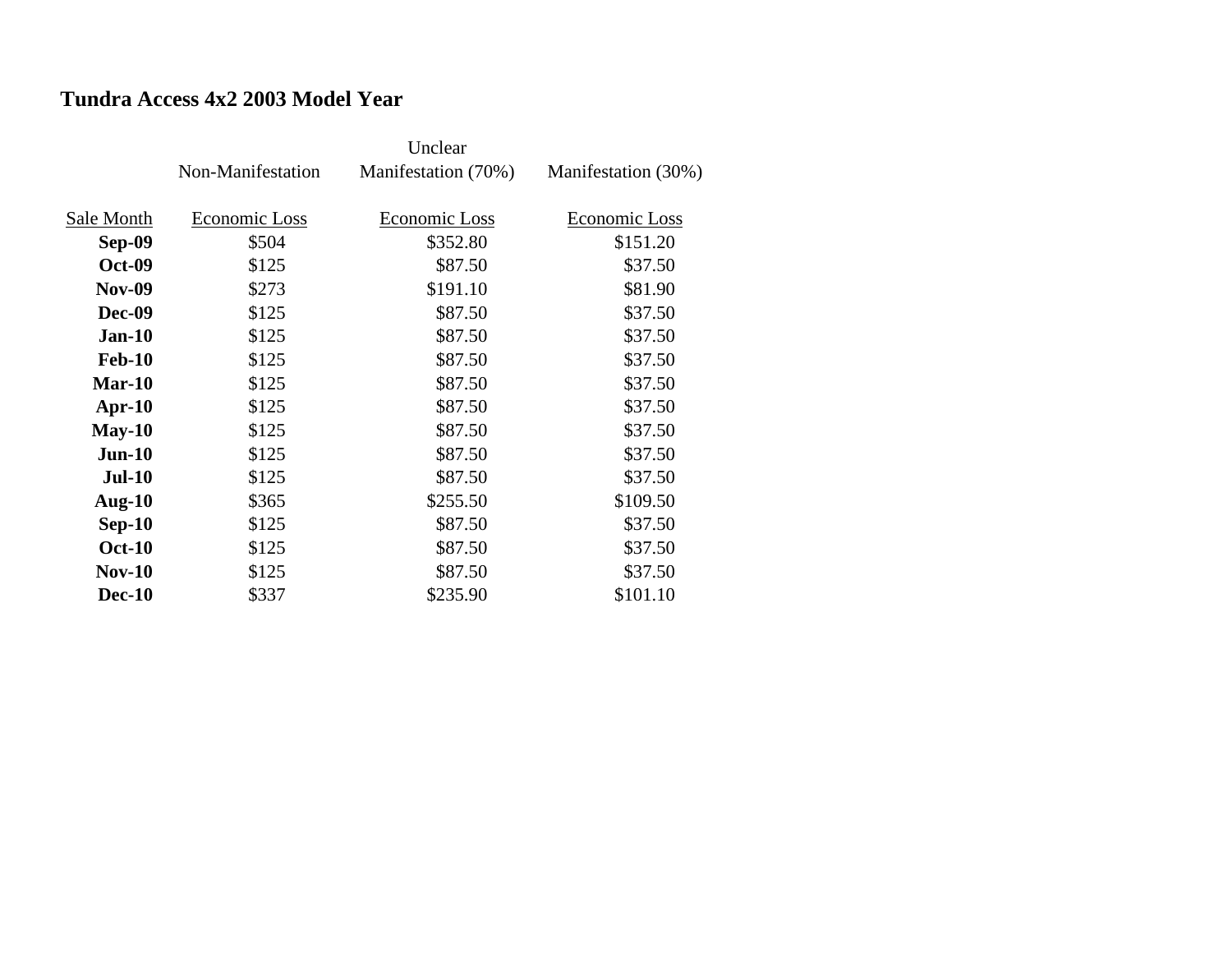## **Tundra Access 4x2 2004 Model Year**

|               | Non-Manifestation | Manifestation (70%) | Manifestation (30%) |
|---------------|-------------------|---------------------|---------------------|
|               |                   |                     |                     |
| Sale Month    | Economic Loss     | Economic Loss       | Economic Loss       |
| Sep-09        | \$125             | \$87.50             | \$37.50             |
| <b>Oct-09</b> | \$125             | \$87.50             | \$37.50             |
| <b>Nov-09</b> | \$125             | \$87.50             | \$37.50             |
| <b>Dec-09</b> | \$125             | \$87.50             | \$37.50             |
| $Jan-10$      | \$454             | \$317.80            | \$136.20            |
| <b>Feb-10</b> | \$125             | \$87.50             | \$37.50             |
| $Mar-10$      | \$611             | \$427.70            | \$183.30            |
| $Apr-10$      | \$475             | \$332.50            | \$142.50            |
| $May-10$      | \$408             | \$285.60            | \$122.40            |
| $Jun-10$      | \$866             | \$606.20            | \$259.80            |
| <b>Jul-10</b> | \$400             | \$280.00            | \$120.00            |
| Aug- $10$     | \$125             | \$87.50             | \$37.50             |
| $Sep-10$      | \$244             | \$170.80            | \$73.20             |
| <b>Oct-10</b> | \$125             | \$87.50             | \$37.50             |
| $Nov-10$      | \$125             | \$87.50             | \$37.50             |
| <b>Dec-10</b> | \$125             | \$87.50             | \$37.50             |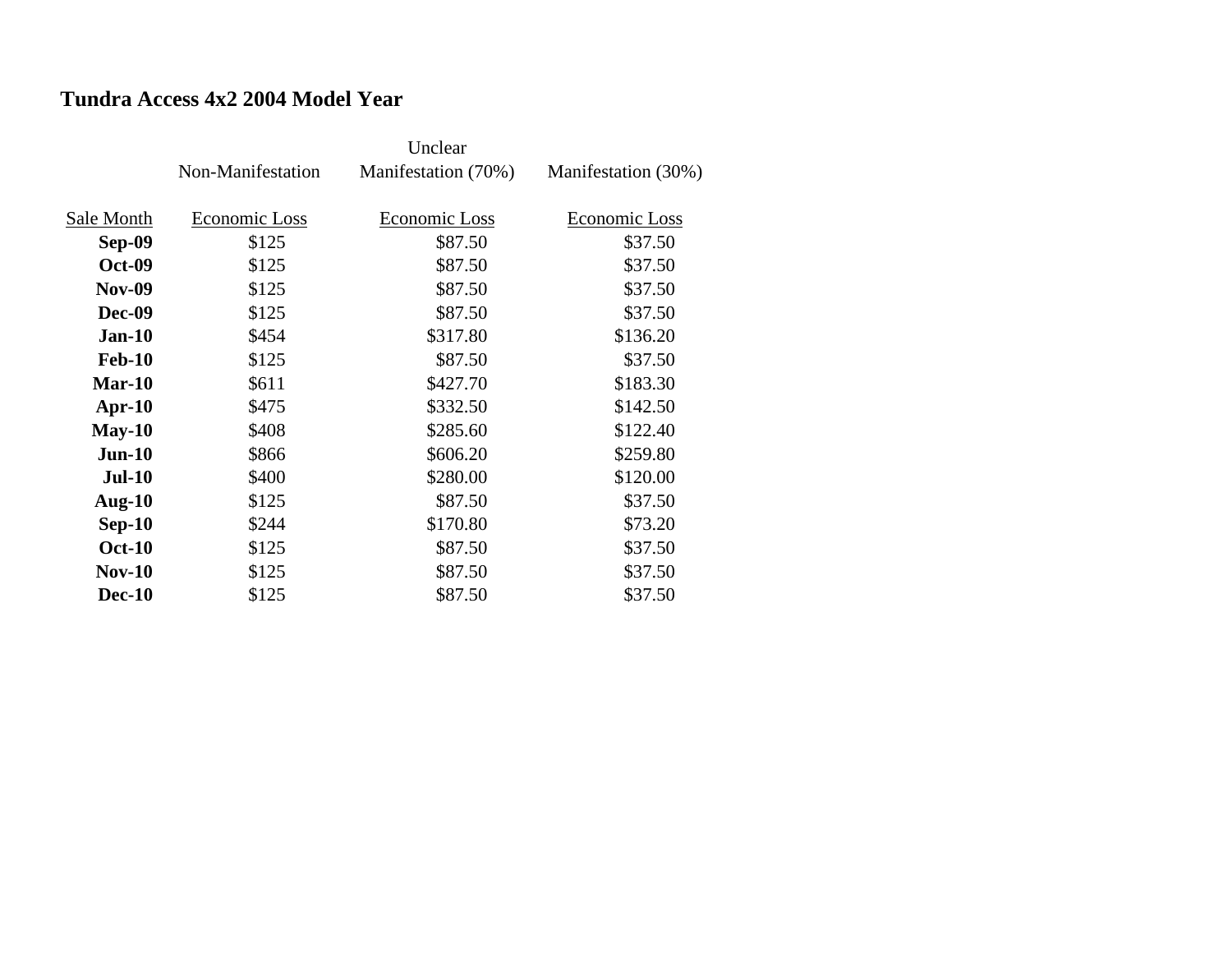## **Tundra Access 4x2 2005 Model Year**

|               | Non-Manifestation | Manifestation (70%) | Manifestation (30%) |
|---------------|-------------------|---------------------|---------------------|
|               |                   |                     |                     |
| Sale Month    | Economic Loss     | Economic Loss       | Economic Loss       |
| Sep-09        | \$125             | \$87.50             | \$37.50             |
| <b>Oct-09</b> | \$125             | \$87.50             | \$37.50             |
| <b>Nov-09</b> | \$125             | \$87.50             | \$37.50             |
| <b>Dec-09</b> | \$125             | \$87.50             | \$37.50             |
| $Jan-10$      | \$125             | \$87.50             | \$37.50             |
| <b>Feb-10</b> | \$125             | \$87.50             | \$37.50             |
| $Mar-10$      | \$833             | \$583.10            | \$249.90            |
| $Apr-10$      | \$125             | \$87.50             | \$37.50             |
| $May-10$      | \$125             | \$87.50             | \$37.50             |
| $Jun-10$      | \$125             | \$87.50             | \$37.50             |
| <b>Jul-10</b> | \$125             | \$87.50             | \$37.50             |
| Aug- $10$     | \$125             | \$87.50             | \$37.50             |
| $Sep-10$      | \$125             | \$87.50             | \$37.50             |
| <b>Oct-10</b> | \$125             | \$87.50             | \$37.50             |
| $Nov-10$      | \$125             | \$87.50             | \$37.50             |
| <b>Dec-10</b> | \$125             | \$87.50             | \$37.50             |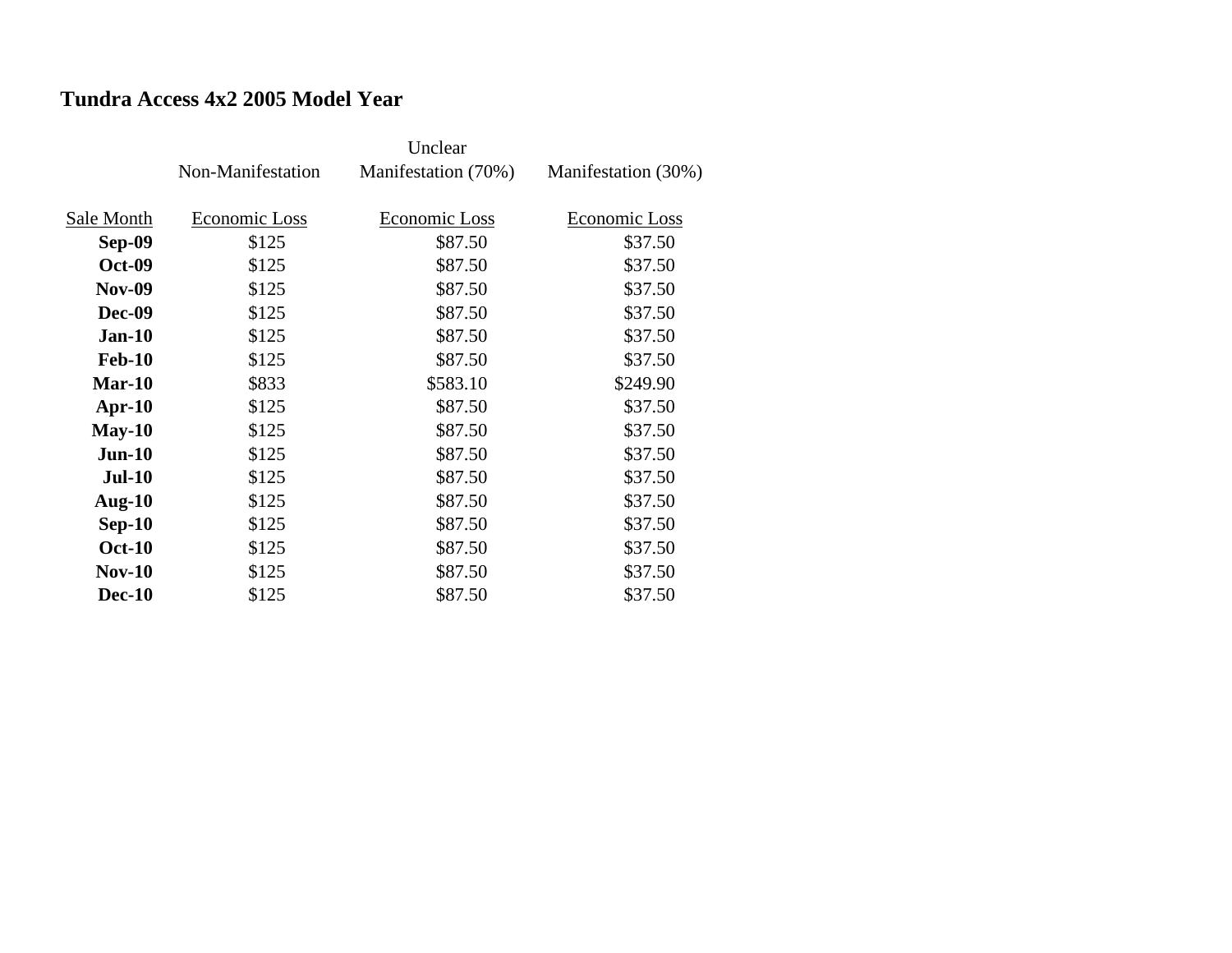## **Tundra Access 4x2 2006 Model Year**

|               | Non-Manifestation | Manifestation (70%) | Manifestation (30%) |
|---------------|-------------------|---------------------|---------------------|
|               |                   |                     |                     |
| Sale Month    | Economic Loss     | Economic Loss       | Economic Loss       |
| Sep-09        | \$125             | \$87.50             | \$37.50             |
| <b>Oct-09</b> | \$125             | \$87.50             | \$37.50             |
| <b>Nov-09</b> | \$125             | \$87.50             | \$37.50             |
| <b>Dec-09</b> | \$125             | \$87.50             | \$37.50             |
| $Jan-10$      | \$125             | \$87.50             | \$37.50             |
| <b>Feb-10</b> | \$125             | \$87.50             | \$37.50             |
| $Mar-10$      | \$334             | \$233.80            | \$100.20            |
| $Apr-10$      | \$342             | \$239.40            | \$102.60            |
| $May-10$      | \$617             | \$431.90            | \$185.10            |
| $Jun-10$      | \$125             | \$87.50             | \$37.50             |
| <b>Jul-10</b> | \$125             | \$87.50             | \$37.50             |
| Aug- $10$     | \$125             | \$87.50             | \$37.50             |
| $Sep-10$      | \$125             | \$87.50             | \$37.50             |
| <b>Oct-10</b> | \$125             | \$87.50             | \$37.50             |
| $Nov-10$      | \$125             | \$87.50             | \$37.50             |
| <b>Dec-10</b> | \$125             | \$87.50             | \$37.50             |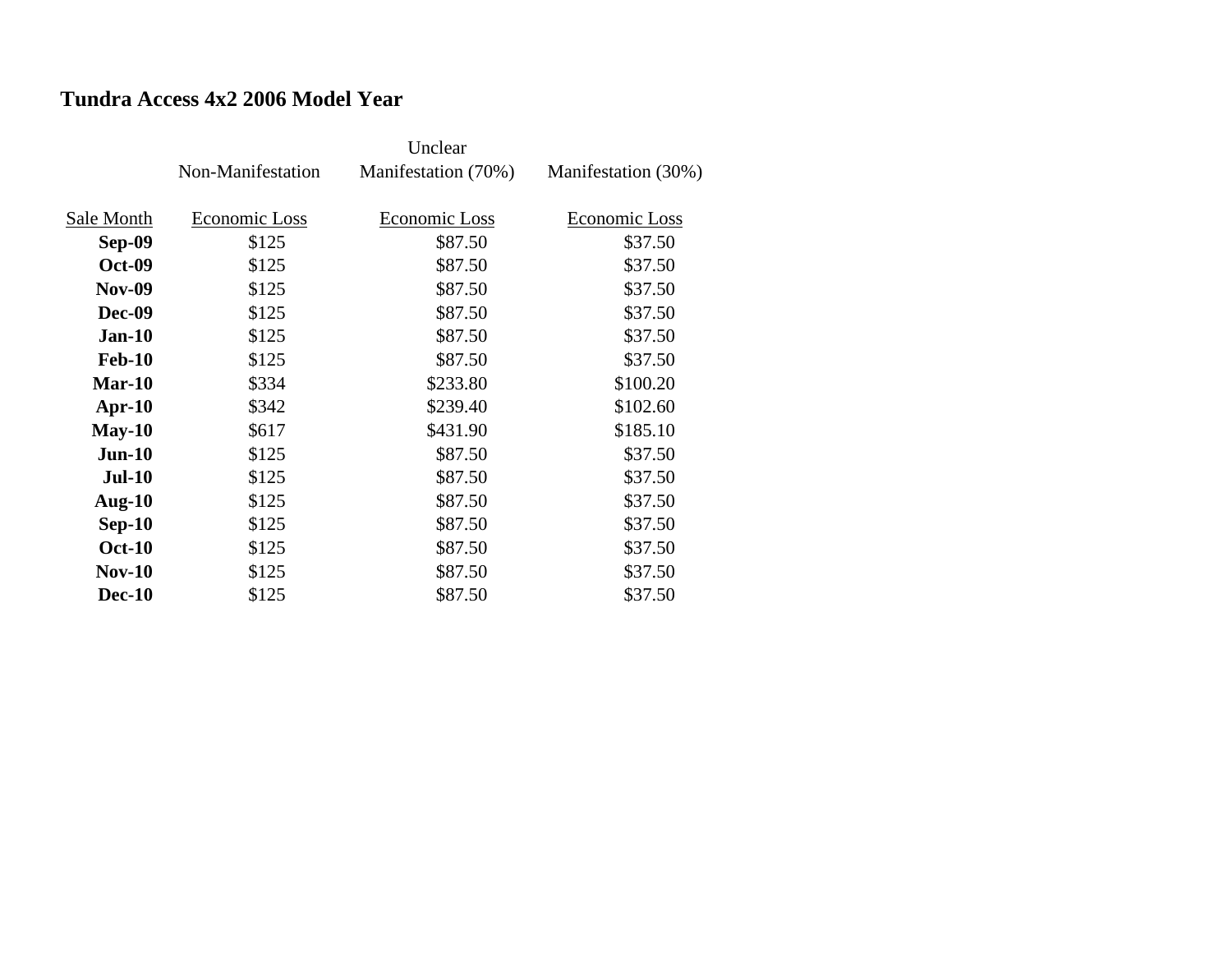#### **Tacoma Double 4x4 2003 Model Year**

|               | Non-Manifestation | Manifestation (70%) | Manifestation (30%) |
|---------------|-------------------|---------------------|---------------------|
| Sale Month    | Economic Loss     | Economic Loss       | Economic Loss       |
|               |                   |                     |                     |
| Sep-09        | \$125             | \$87.50             | \$37.50             |
| <b>Oct-09</b> | \$125             | \$87.50             | \$37.50             |
| <b>Nov-09</b> | \$902             | \$631.40            | \$270.60            |
| <b>Dec-09</b> | \$125             | \$87.50             | \$37.50             |
| $Jan-10$      | \$125             | \$87.50             | \$37.50             |
| <b>Feb-10</b> | \$125             | \$87.50             | \$37.50             |
| $Mar-10$      | \$125             | \$87.50             | \$37.50             |
| $Apr-10$      | \$535             | \$374.50            | \$160.50            |
| $May-10$      | \$125             | \$87.50             | \$37.50             |
| $Jun-10$      | \$503             | \$352.10            | \$150.90            |
| <b>Jul-10</b> | \$125             | \$87.50             | \$37.50             |
| Aug- $10$     | \$125             | \$87.50             | \$37.50             |
| $Sep-10$      | \$125             | \$87.50             | \$37.50             |
| <b>Oct-10</b> | \$1,145           | \$801.50            | \$343.50            |
| $Nov-10$      | \$484             | \$338.80            | \$145.20            |
| <b>Dec-10</b> | \$125             | \$87.50             | \$37.50             |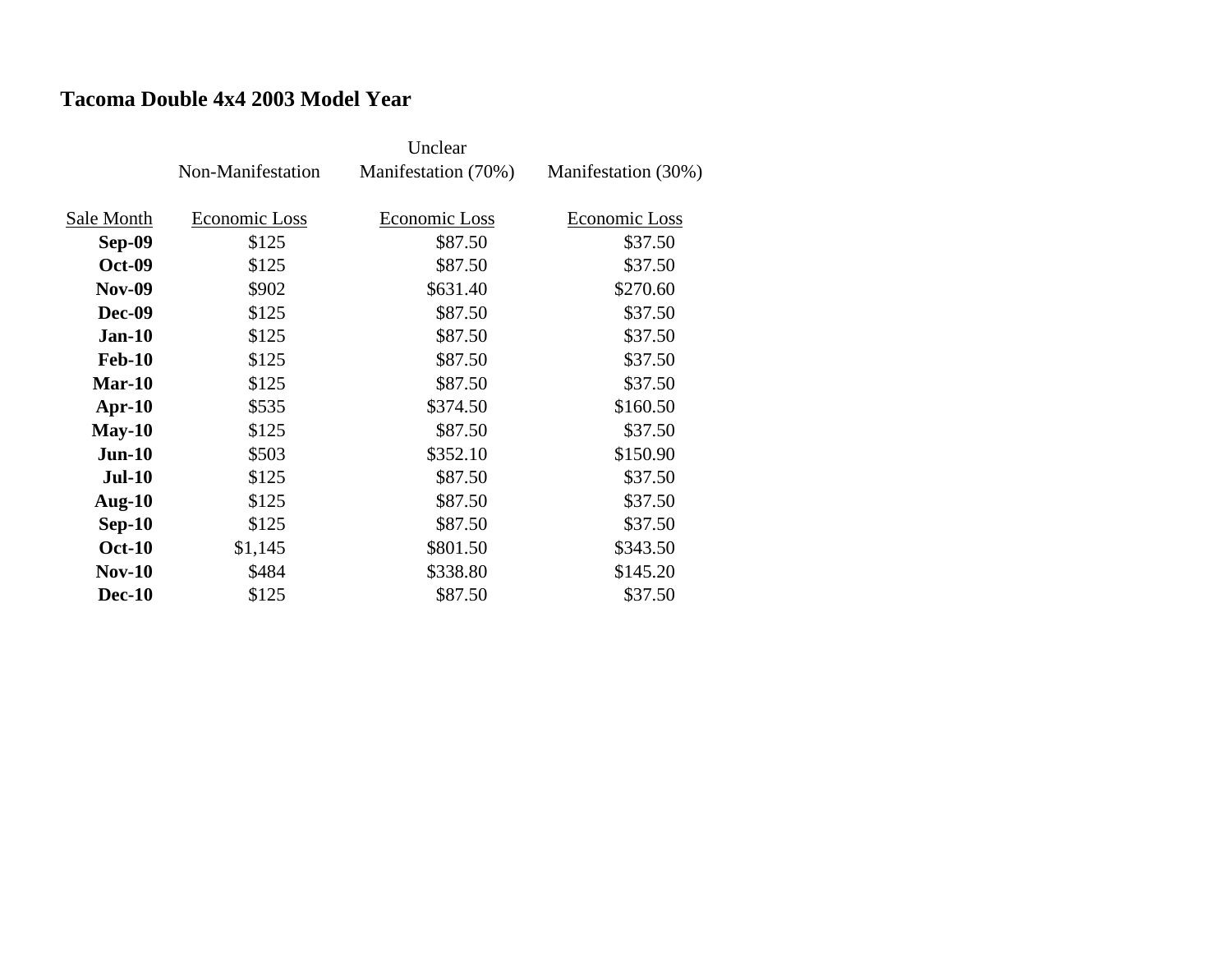#### **Tacoma Double 4x4 2004 Model Year**

|               | Non-Manifestation | Manifestation (70%) | Manifestation (30%) |
|---------------|-------------------|---------------------|---------------------|
| Sale Month    | Economic Loss     | Economic Loss       | Economic Loss       |
|               |                   |                     |                     |
| Sep-09        | \$757             | \$529.90            | \$227.10            |
| <b>Oct-09</b> | \$125             | \$87.50             | \$37.50             |
| <b>Nov-09</b> | \$125             | \$87.50             | \$37.50             |
| <b>Dec-09</b> | \$125             | \$87.50             | \$37.50             |
| $Jan-10$      | \$125             | \$87.50             | \$37.50             |
| <b>Feb-10</b> | \$125             | \$87.50             | \$37.50             |
| Mar-10        | \$125             | \$87.50             | \$37.50             |
| $Apr-10$      | \$439             | \$307.30            | \$131.70            |
| $May-10$      | \$125             | \$87.50             | \$37.50             |
| $Jun-10$      | \$1,189           | \$832.30            | \$356.70            |
| $Jul-10$      | \$816             | \$571.20            | \$244.80            |
| Aug- $10$     | \$125             | \$87.50             | \$37.50             |
| $Sep-10$      | \$603             | \$422.10            | \$180.90            |
| <b>Oct-10</b> | \$125             | \$87.50             | \$37.50             |
| <b>Nov-10</b> | \$125             | \$87.50             | \$37.50             |
| <b>Dec-10</b> | \$125             | \$87.50             | \$37.50             |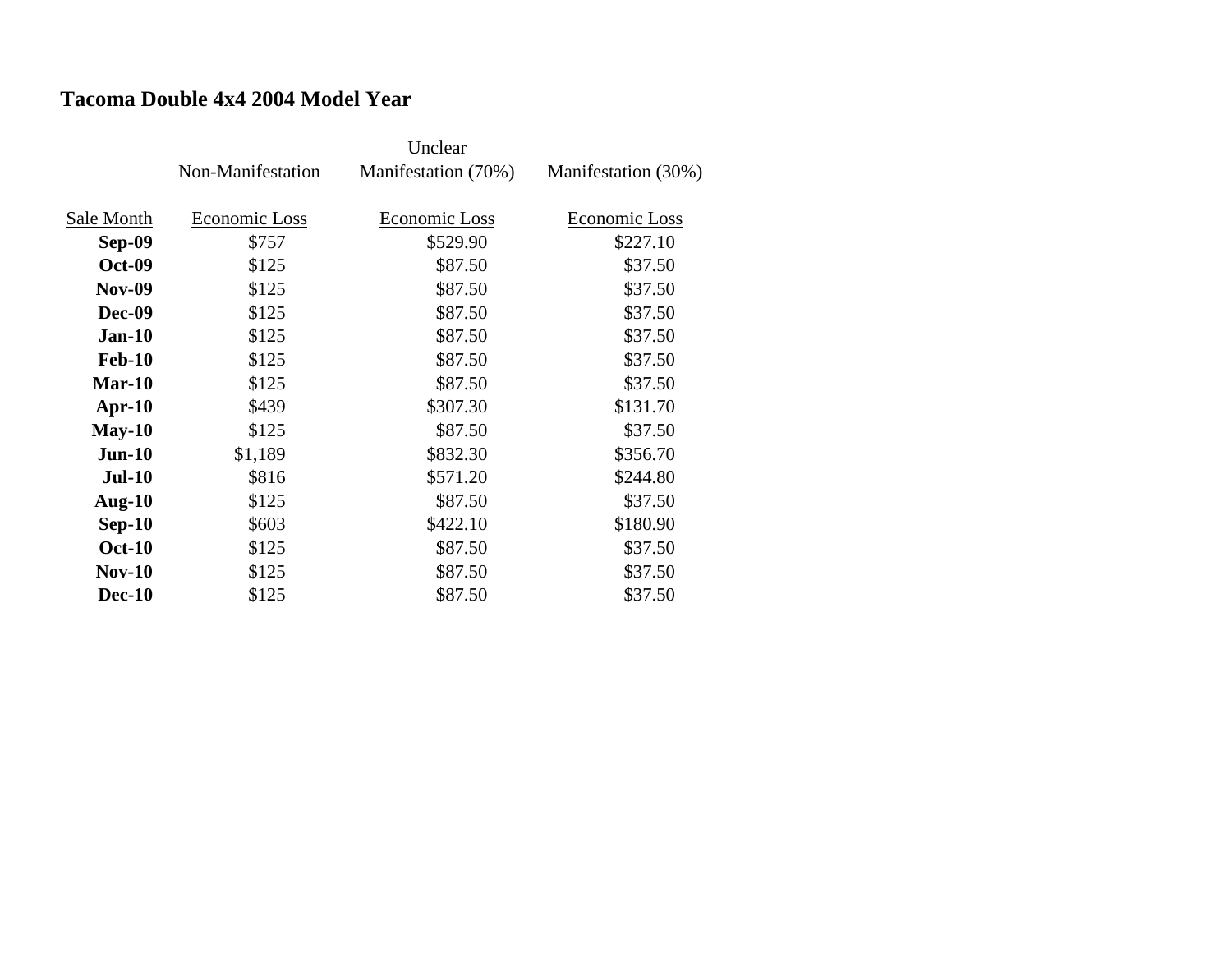#### **Tacoma Double 4x4 2005 Model Year**

|               | Non-Manifestation | Manifestation (70%) | Manifestation (30%) |
|---------------|-------------------|---------------------|---------------------|
| Sale Month    | Economic Loss     | Economic Loss       | Economic Loss       |
| Sep-09        | \$491             | \$343.70            | \$147.30            |
| <b>Oct-09</b> | \$125             | \$87.50             | \$37.50             |
| <b>Nov-09</b> | \$125             | \$87.50             | \$37.50             |
| <b>Dec-09</b> | \$125             | \$87.50             | \$37.50             |
| $Jan-10$      | \$125             | \$87.50             | \$37.50             |
| <b>Feb-10</b> | \$125             | \$87.50             | \$37.50             |
| Mar-10        | \$539             | \$377.30            | \$161.70            |
| $Apr-10$      | \$567             | \$396.90            | \$170.10            |
| $May-10$      | \$893             | \$625.10            | \$267.90            |
| $Jun-10$      | \$431             | \$301.70            | \$129.30            |
| <b>Jul-10</b> | \$394             | \$275.80            | \$118.20            |
| Aug- $10$     | \$455             | \$318.50            | \$136.50            |
| $Sep-10$      | \$385             | \$269.50            | \$115.50            |
| <b>Oct-10</b> | \$125             | \$87.50             | \$37.50             |
| <b>Nov-10</b> | \$528             | \$369.60            | \$158.40            |
| <b>Dec-10</b> | \$125             | \$87.50             | \$37.50             |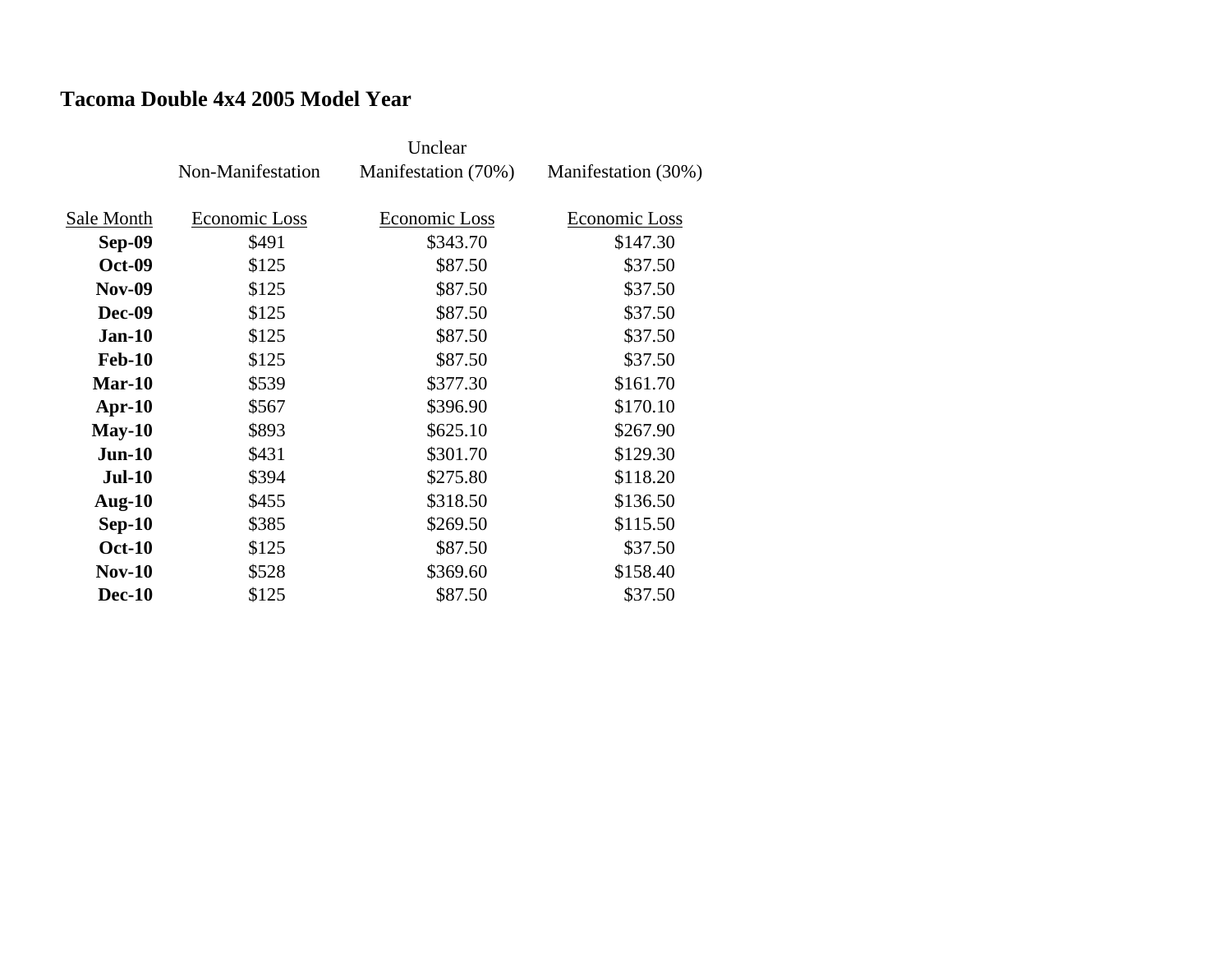#### **Tacoma Double 4x4 2006 Model Year**

|               | Non-Manifestation | Manifestation (70%) | Manifestation (30%) |
|---------------|-------------------|---------------------|---------------------|
| Sale Month    | Economic Loss     | Economic Loss       | Economic Loss       |
| <b>Sep-09</b> | \$125             | \$87.50             | \$37.50             |
| <b>Oct-09</b> | \$1,312           | \$918.40            | \$393.60            |
| <b>Nov-09</b> | \$125             | \$87.50             | \$37.50             |
| <b>Dec-09</b> | \$125             | \$87.50             | \$37.50             |
| $Jan-10$      | \$125             | \$87.50             | \$37.50             |
| <b>Feb-10</b> | \$125             | \$87.50             | \$37.50             |
| $Mar-10$      | \$1,398           | \$978.60            | \$419.40            |
| $Apr-10$      | \$1,006           | \$704.20            | \$301.80            |
| $May-10$      | \$870             | \$609.00            | \$261.00            |
| $Jun-10$      | \$1,250           | \$875.00            | \$375.00            |
| $Jul-10$      | \$660             | \$462.00            | \$198.00            |
| Aug- $10$     | \$442             | \$309.40            | \$132.60            |
| $Sep-10$      | \$793             | \$555.10            | \$237.90            |
| <b>Oct-10</b> | \$347             | \$242.90            | \$104.10            |
| $Nov-10$      | \$505             | \$353.50            | \$151.50            |
| <b>Dec-10</b> | \$665             | \$465.50            | \$199.50            |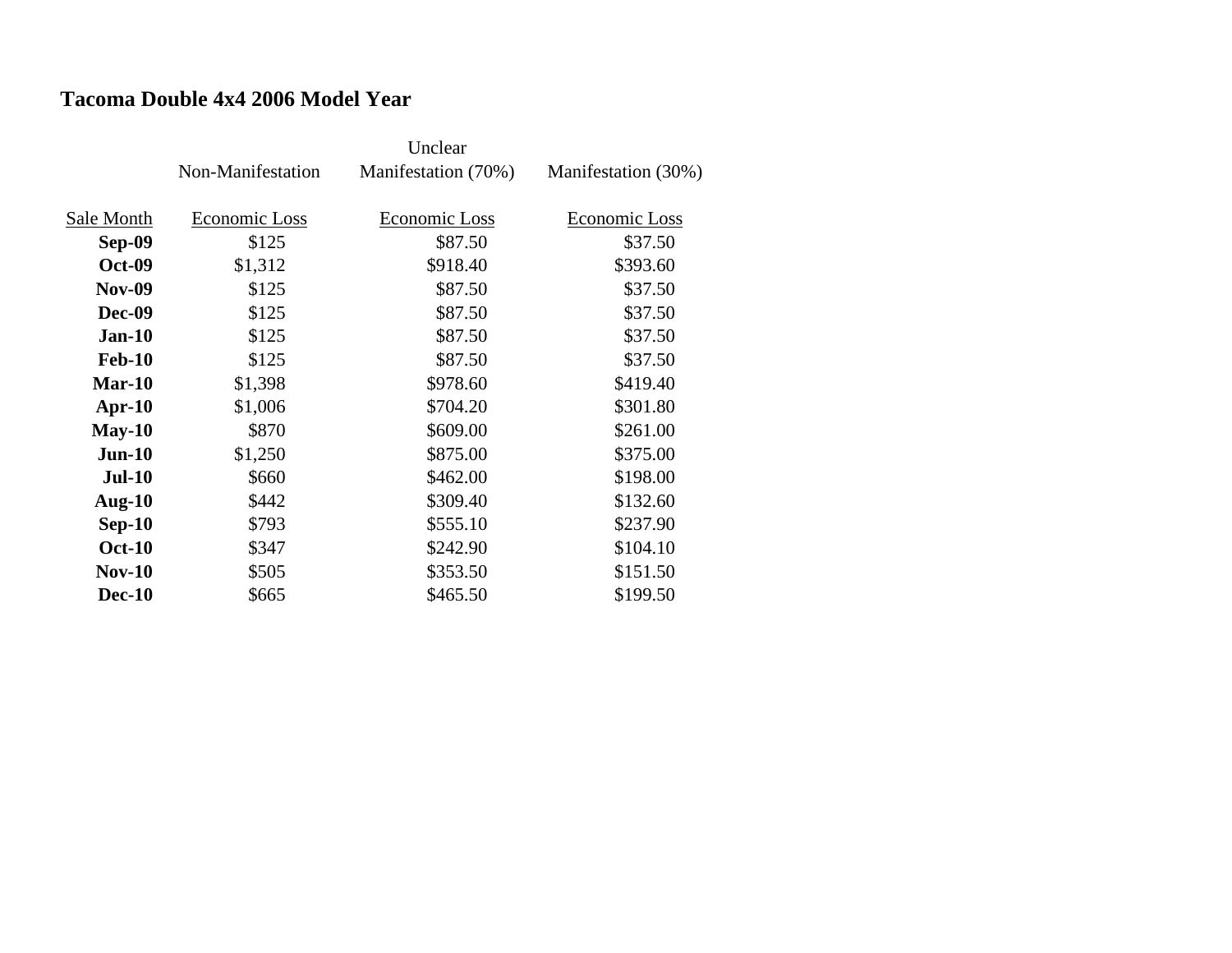#### **Tacoma Double 4x4 2007 Model Year**

|               | Non-Manifestation | Manifestation (70%) | Manifestation (30%) |
|---------------|-------------------|---------------------|---------------------|
| Sale Month    | Economic Loss     | Economic Loss       | Economic Loss       |
| Sep-09        | \$125             | \$87.50             | \$37.50             |
| <b>Oct-09</b> | \$125             | \$87.50             | \$37.50             |
| <b>Nov-09</b> | \$348             | \$243.60            | \$104.40            |
| <b>Dec-09</b> | \$514             | \$359.80            | \$154.20            |
| $Jan-10$      | \$125             | \$87.50             | \$37.50             |
| <b>Feb-10</b> | \$125             | \$87.50             | \$37.50             |
| $Mar-10$      | \$1,267           | \$886.90            | \$380.10            |
| $Apr-10$      | \$2,073           | \$1,451.10          | \$621.90            |
| $May-10$      | \$1,477           | \$1,033.90          | \$443.10            |
| $Jun-10$      | \$678             | \$474.60            | \$203.40            |
| <b>Jul-10</b> | \$756             | \$529.20            | \$226.80            |
| Aug- $10$     | \$1,931           | \$1,351.70          | \$579.30            |
| $Sep-10$      | \$516             | \$361.20            | \$154.80            |
| <b>Oct-10</b> | \$125             | \$87.50             | \$37.50             |
| <b>Nov-10</b> | \$125             | \$87.50             | \$37.50             |
| <b>Dec-10</b> | \$1,394           | \$975.80            | \$418.20            |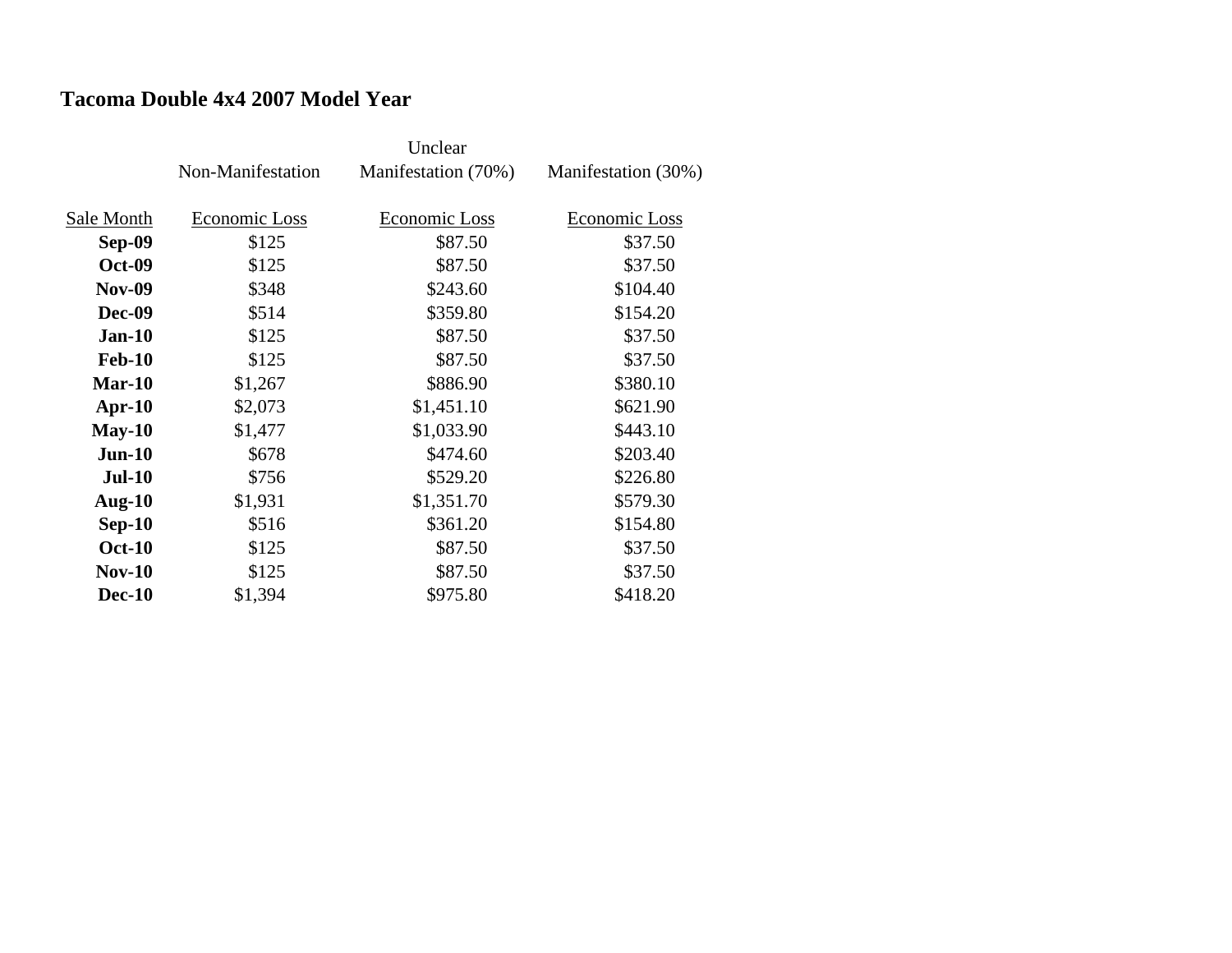### **Tacoma Double 4x4 2008 Model Year**

|               | Non-Manifestation | Manifestation (70%) | Manifestation (30%) |
|---------------|-------------------|---------------------|---------------------|
| Sale Month    | Economic Loss     | Economic Loss       | Economic Loss       |
| Sep-09        | \$125             | \$87.50             | \$37.50             |
| <b>Oct-09</b> | \$125             | \$87.50             | \$37.50             |
| <b>Nov-09</b> | \$125             | \$87.50             | \$37.50             |
| <b>Dec-09</b> | \$125             | \$87.50             | \$37.50             |
| $Jan-10$      | \$611             | \$427.70            | \$183.30            |
| <b>Feb-10</b> | \$418             | \$292.60            | \$125.40            |
| $Mar-10$      | \$1,687           | \$1,180.90          | \$506.10            |
| $Apr-10$      | \$797             | \$557.90            | \$239.10            |
| $May-10$      | \$1,357           | \$949.90            | \$407.10            |
| $Jun-10$      | \$688             | \$481.60            | \$206.40            |
| $Jul-10$      | \$730             | \$511.00            | \$219.00            |
| Aug- $10$     | \$1,067           | \$746.90            | \$320.10            |
| $Sep-10$      | \$747             | \$522.90            | \$224.10            |
| <b>Oct-10</b> | \$490             | \$343.00            | \$147.00            |
| <b>Nov-10</b> | \$435             | \$304.50            | \$130.50            |
| <b>Dec-10</b> | \$125             | \$87.50             | \$37.50             |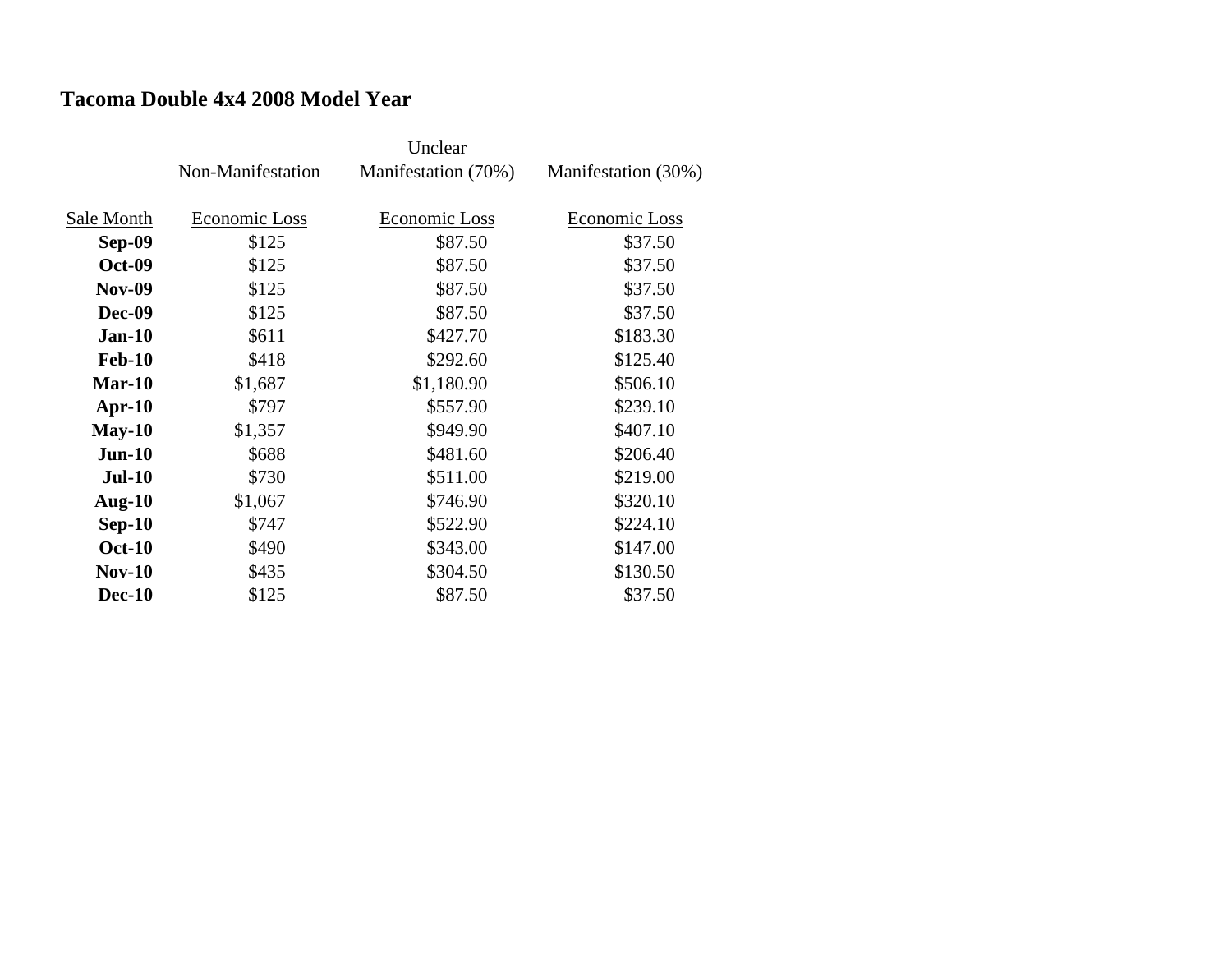#### **Tacoma Double 4x4 2009 Model Year**

|               | Non-Manifestation | Manifestation (70%) | Manifestation (30%) |
|---------------|-------------------|---------------------|---------------------|
| Sale Month    | Economic Loss     | Economic Loss       | Economic Loss       |
| Sep-09        | \$125             | \$87.50             | \$37.50             |
| <b>Oct-09</b> | \$125             | \$87.50             | \$37.50             |
| <b>Nov-09</b> | \$125             | \$87.50             | \$37.50             |
| <b>Dec-09</b> | \$791             | \$553.70            | \$237.30            |
| $Jan-10$      | \$125             | \$87.50             | \$37.50             |
| <b>Feb-10</b> | \$125             | \$87.50             | \$37.50             |
| $Mar-10$      | \$1,937           | \$1,355.90          | \$581.10            |
| $Apr-10$      | \$471             | \$329.70            | \$141.30            |
| $May-10$      | \$589             | \$412.30            | \$176.70            |
| $Jun-10$      | \$1,825           | \$1,277.50          | \$547.50            |
| $Jul-10$      | \$1,509           | \$1,056.30          | \$452.70            |
| Aug- $10$     | \$451             | \$315.70            | \$135.30            |
| $Sep-10$      | \$578             | \$404.60            | \$173.40            |
| <b>Oct-10</b> | \$125             | \$87.50             | \$37.50             |
| <b>Nov-10</b> | \$125             | \$87.50             | \$37.50             |
| <b>Dec-10</b> | \$125             | \$87.50             | \$37.50             |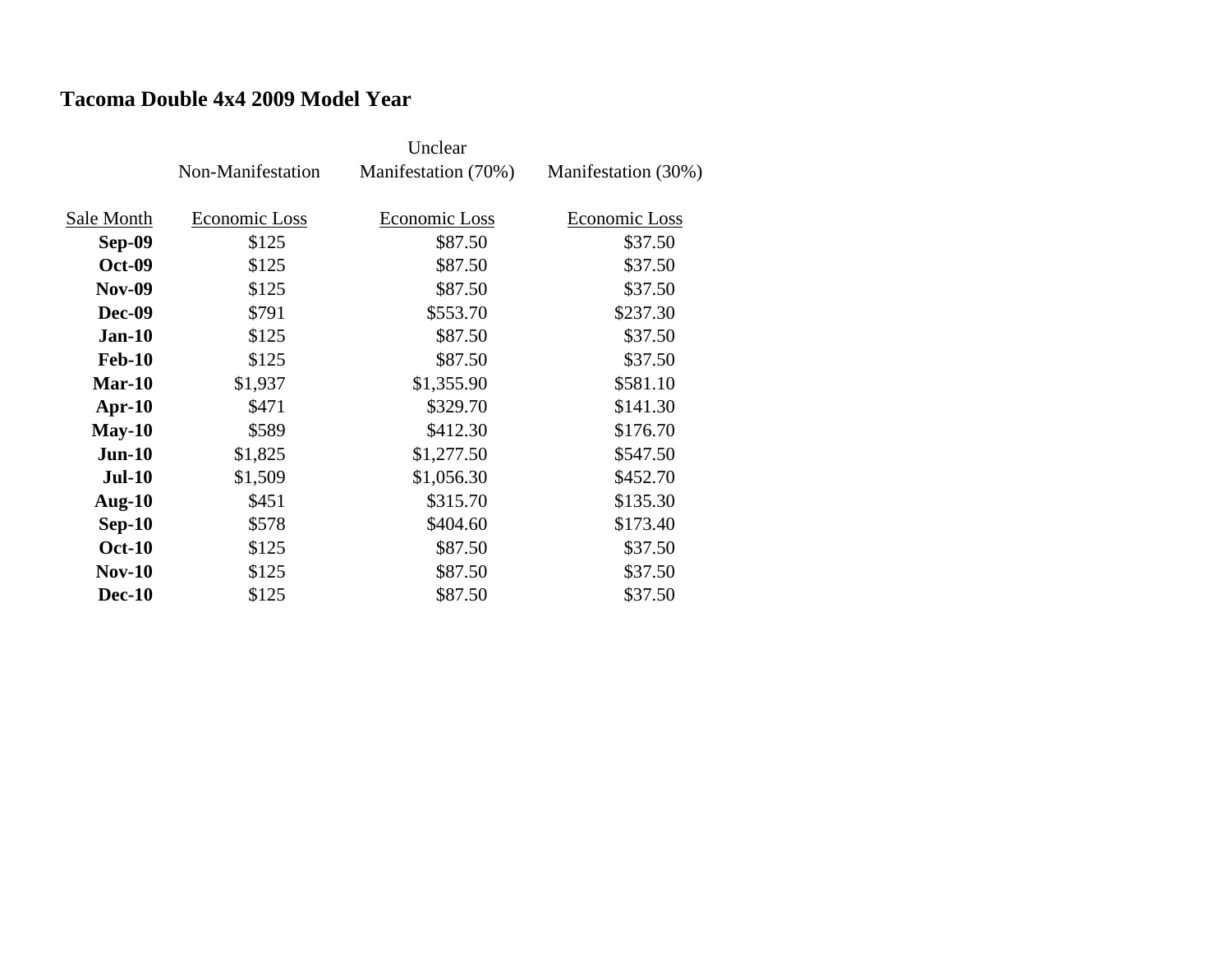#### **Tacoma Double 4x4 2010 Model Year**

|               | Non-Manifestation | Manifestation (70%) | Manifestation (30%) |
|---------------|-------------------|---------------------|---------------------|
| Sale Month    | Economic Loss     | Economic Loss       | Economic Loss       |
| Sep-09        | \$125             | \$87.50             | \$37.50             |
| <b>Oct-09</b> | \$125             | \$87.50             | \$37.50             |
| <b>Nov-09</b> | \$125             | \$87.50             | \$37.50             |
| <b>Dec-09</b> | \$125             | \$87.50             | \$37.50             |
| $Jan-10$      | \$125             | \$87.50             | \$37.50             |
| <b>Feb-10</b> | \$125             | \$87.50             | \$37.50             |
| $Mar-10$      | \$125             | \$87.50             | \$37.50             |
| $Apr-10$      | \$125             | \$87.50             | \$37.50             |
| $May-10$      | \$125             | \$87.50             | \$37.50             |
| $Jun-10$      | \$125             | \$87.50             | \$37.50             |
| <b>Jul-10</b> | \$125             | \$87.50             | \$37.50             |
| Aug- $10$     | \$125             | \$87.50             | \$37.50             |
| $Sep-10$      | \$125             | \$87.50             | \$37.50             |
| <b>Oct-10</b> | \$125             | \$87.50             | \$37.50             |
| $Nov-10$      | \$125             | \$87.50             | \$37.50             |
| <b>Dec-10</b> | \$125             | \$87.50             | \$37.50             |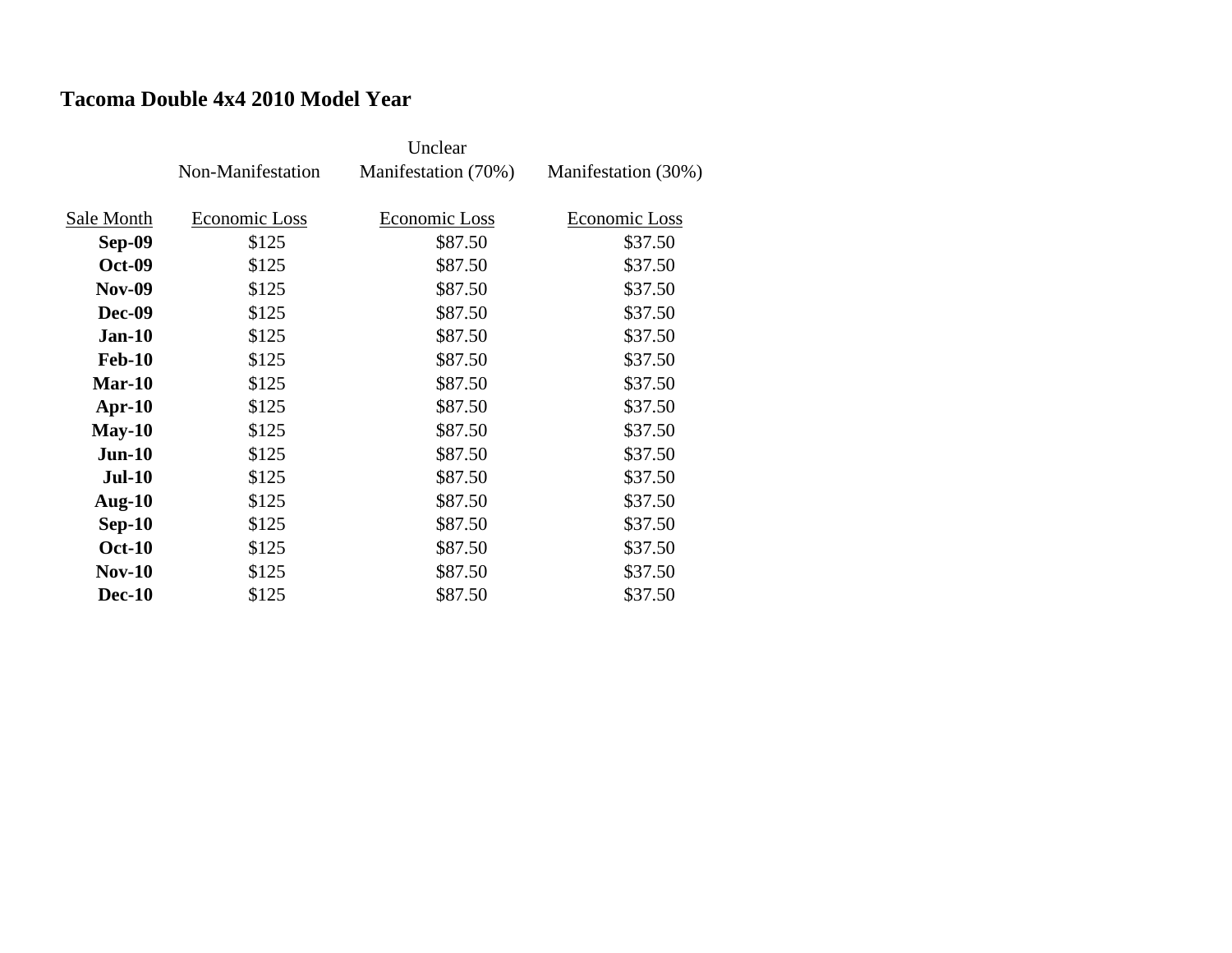### **Tacoma Xtracab 4x4 2003 Model Year**

|               | Non-Manifestation | Manifestation (70%) | Manifestation (30%) |
|---------------|-------------------|---------------------|---------------------|
| Sale Month    | Economic Loss     | Economic Loss       | Economic Loss       |
| <b>Sep-09</b> | \$125             | \$87.50             | \$37.50             |
| <b>Oct-09</b> | \$125             | \$87.50             | \$37.50             |
| <b>Nov-09</b> | \$751             | \$525.70            | \$225.30            |
| <b>Dec-09</b> | \$125             | \$87.50             | \$37.50             |
| $Jan-10$      | \$125             | \$87.50             | \$37.50             |
| <b>Feb-10</b> | \$125             | \$87.50             | \$37.50             |
| $Mar-10$      | \$125             | \$87.50             | \$37.50             |
| $Apr-10$      | \$445             | \$311.50            | \$133.50            |
| $May-10$      | \$125             | \$87.50             | \$37.50             |
| $Jun-10$      | \$417             | \$291.90            | \$125.10            |
| <b>Jul-10</b> | \$125             | \$87.50             | \$37.50             |
| Aug- $10$     | \$125             | \$87.50             | \$37.50             |
| $Sep-10$      | \$125             | \$87.50             | \$37.50             |
| <b>Oct-10</b> | \$944             | \$660.80            | \$283.20            |
| <b>Nov-10</b> | \$399             | \$279.30            | \$119.70            |
| <b>Dec-10</b> | \$125             | \$87.50             | \$37.50             |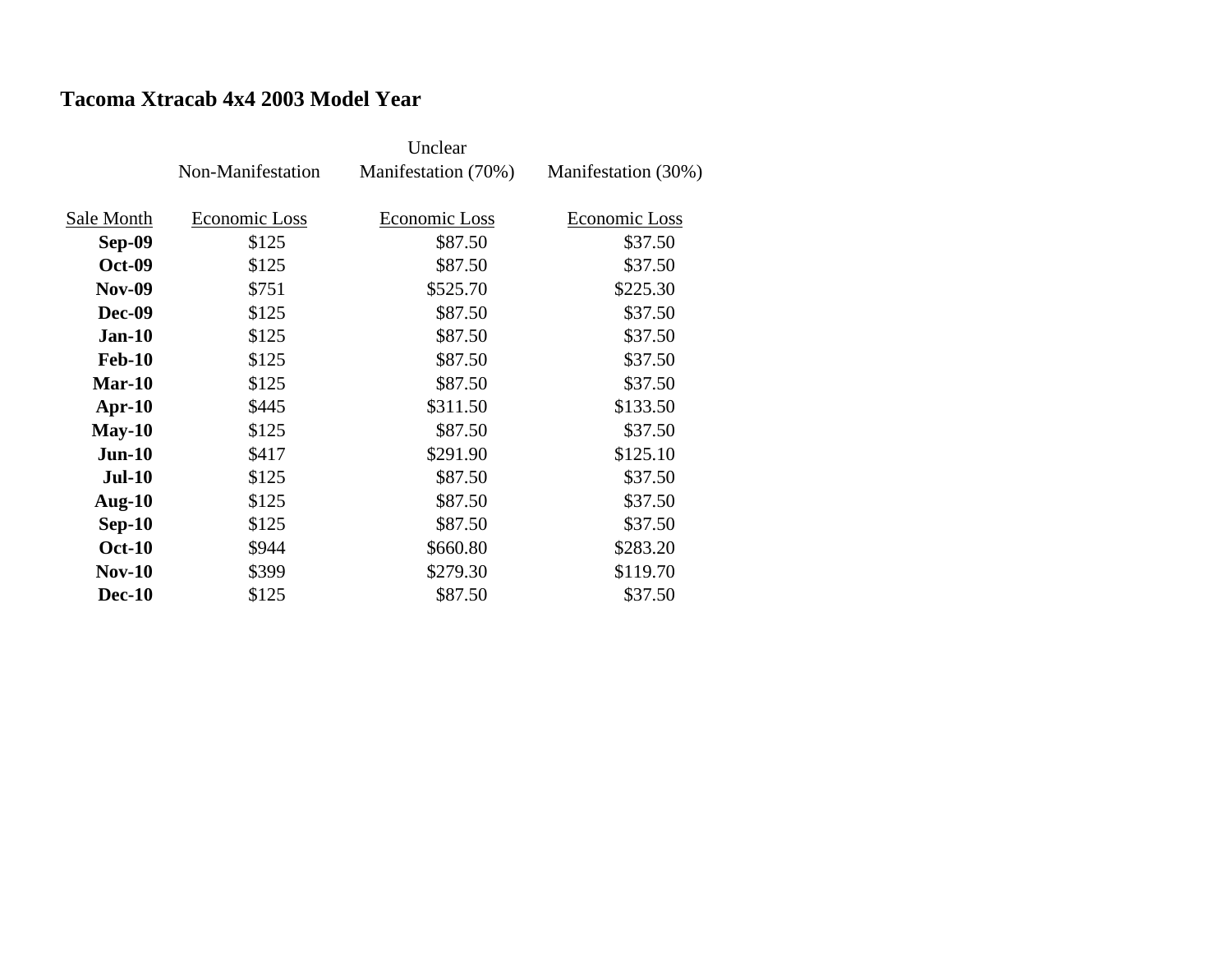#### **Tacoma Xtracab 4x4 2004 Model Year**

|               | Non-Manifestation | Manifestation (70%) | Manifestation (30%) |
|---------------|-------------------|---------------------|---------------------|
| Sale Month    | Economic Loss     | Economic Loss       | Economic Loss       |
| <b>Sep-09</b> | \$628             | \$439.60            | \$188.40            |
| <b>Oct-09</b> | \$125             | \$87.50             | \$37.50             |
| <b>Nov-09</b> | \$125             | \$87.50             | \$37.50             |
| <b>Dec-09</b> | \$125             | \$87.50             | \$37.50             |
| $Jan-10$      | \$125             | \$87.50             | \$37.50             |
| <b>Feb-10</b> | \$125             | \$87.50             | \$37.50             |
| $Mar-10$      | \$125             | \$87.50             | \$37.50             |
| $Apr-10$      | \$361             | \$252.70            | \$108.30            |
| $May-10$      | \$125             | \$87.50             | \$37.50             |
| $Jun-10$      | \$977             | \$683.90            | \$293.10            |
| <b>Jul-10</b> | \$672             | \$470.40            | \$201.60            |
| Aug- $10$     | \$125             | \$87.50             | \$37.50             |
| $Sep-10$      | \$496             | \$347.20            | \$148.80            |
| <b>Oct-10</b> | \$125             | \$87.50             | \$37.50             |
| <b>Nov-10</b> | \$125             | \$87.50             | \$37.50             |
| <b>Dec-10</b> | \$125             | \$87.50             | \$37.50             |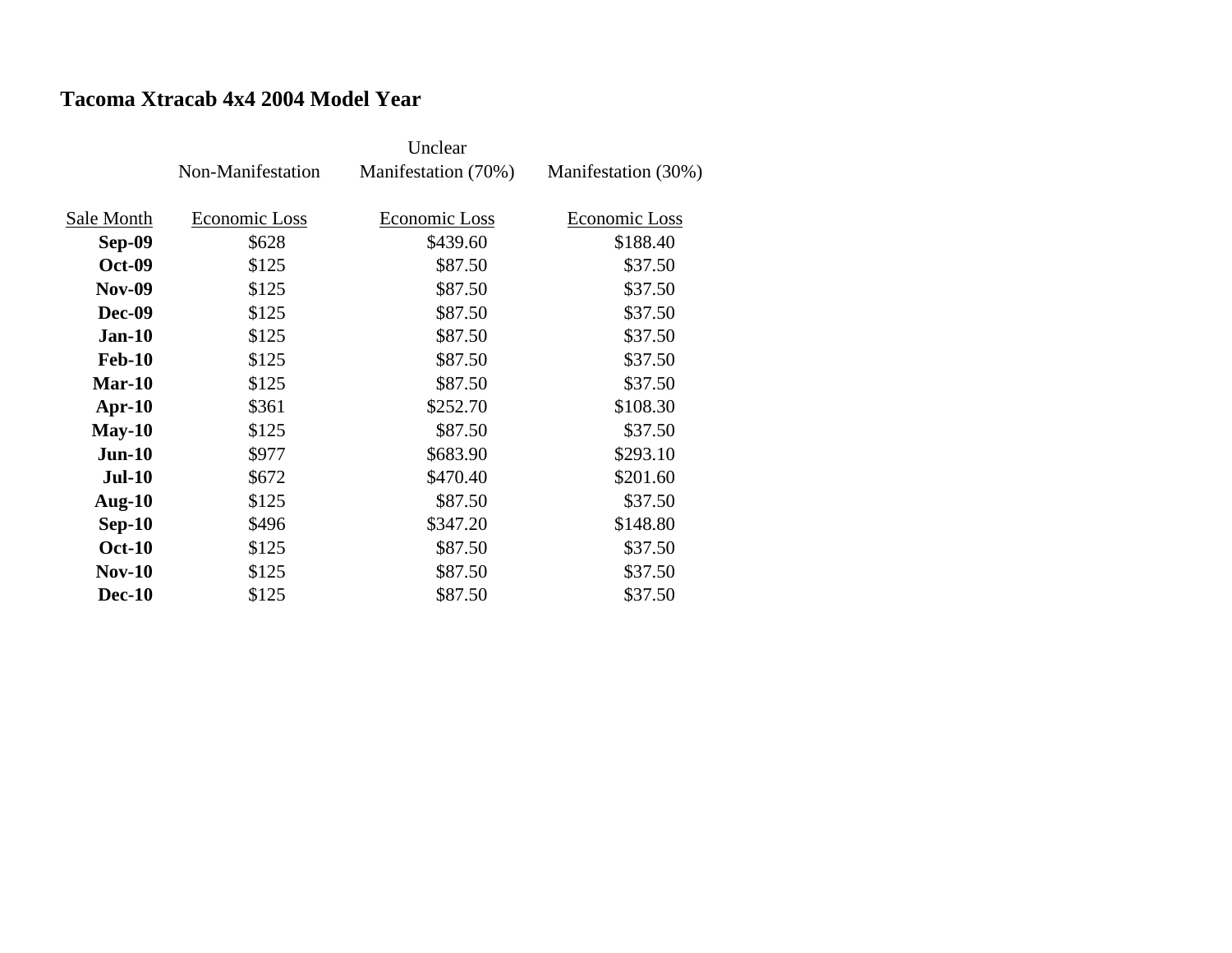# **Tacoma Regular 4x4 2003 Model Year**

|               | Non-Manifestation | Manifestation (70%) | Manifestation (30%) |
|---------------|-------------------|---------------------|---------------------|
|               |                   |                     |                     |
| Sale Month    | Economic Loss     | Economic Loss       | Economic Loss       |
| <b>Sep-09</b> | \$125             | \$87.50             | \$37.50             |
| <b>Oct-09</b> | \$125             | \$87.50             | \$37.50             |
| <b>Nov-09</b> | \$559             | \$391.30            | \$167.70            |
| <b>Dec-09</b> | \$125             | \$87.50             | \$37.50             |
| $Jan-10$      | \$125             | \$87.50             | \$37.50             |
| <b>Feb-10</b> | \$125             | \$87.50             | \$37.50             |
| $Mar-10$      | \$125             | \$87.50             | \$37.50             |
| $Apr-10$      | \$330             | \$231.00            | \$99.00             |
| $May-10$      | \$125             | \$87.50             | \$37.50             |
| $Jun-10$      | \$312             | \$218.40            | \$93.60             |
| <b>Jul-10</b> | \$125             | \$87.50             | \$37.50             |
| Aug- $10$     | \$125             | \$87.50             | \$37.50             |
| $Sep-10$      | \$125             | \$87.50             | \$37.50             |
| <b>Oct-10</b> | \$714             | \$499.80            | \$214.20            |
| $Nov-10$      | \$301             | \$210.70            | \$90.30             |
| <b>Dec-10</b> | \$125             | \$87.50             | \$37.50             |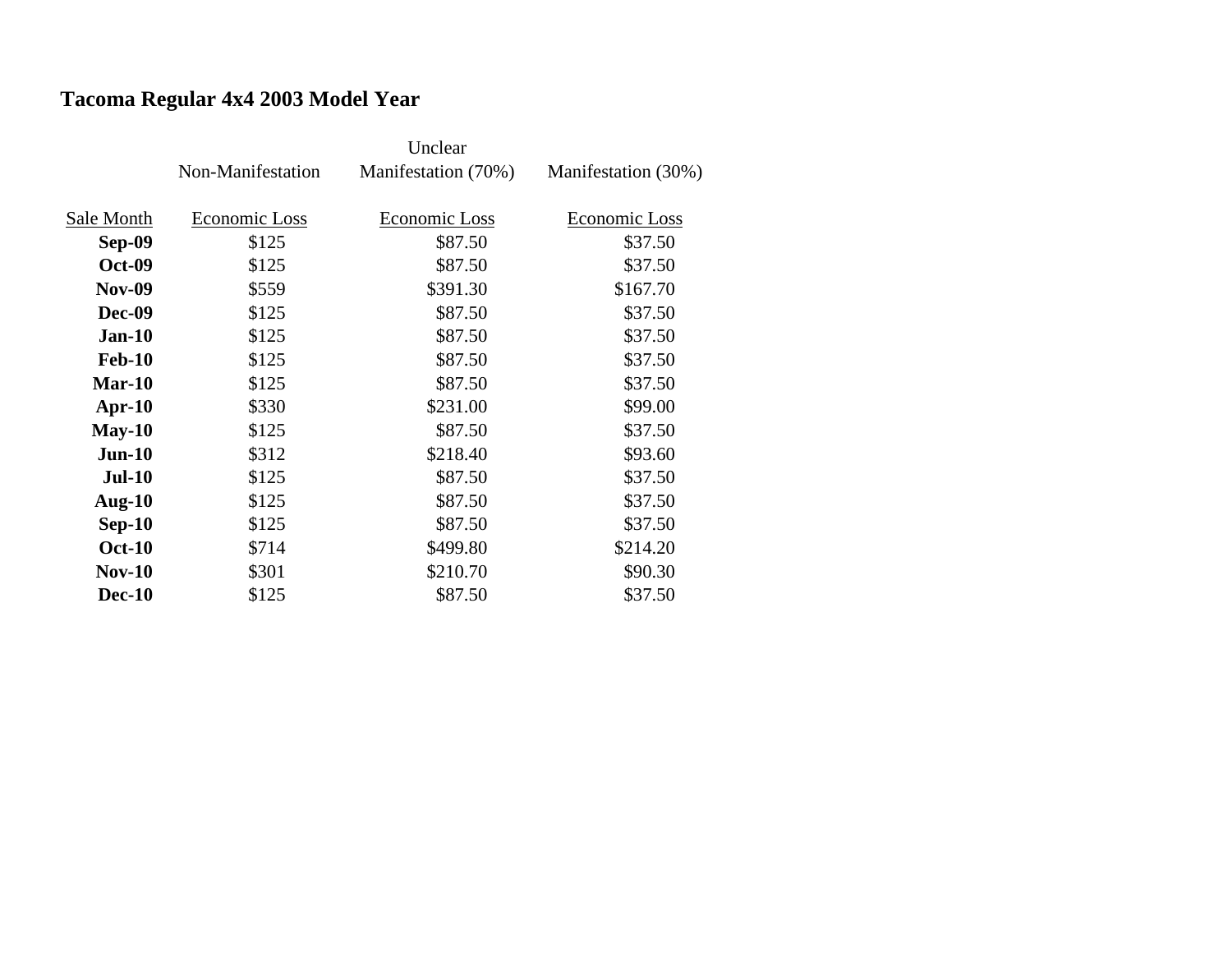# **Tacoma Regular 4x4 2004 Model Year**

|               | Non-Manifestation | Manifestation (70%) | Manifestation (30%) |
|---------------|-------------------|---------------------|---------------------|
|               |                   |                     |                     |
| Sale Month    | Economic Loss     | Economic Loss       | Economic Loss       |
| <b>Sep-09</b> | \$463             | \$324.10            | \$138.90            |
| <b>Oct-09</b> | \$125             | \$87.50             | \$37.50             |
| <b>Nov-09</b> | \$125             | \$87.50             | \$37.50             |
| <b>Dec-09</b> | \$125             | \$87.50             | \$37.50             |
| $Jan-10$      | \$125             | \$87.50             | \$37.50             |
| <b>Feb-10</b> | \$125             | \$87.50             | \$37.50             |
| $Mar-10$      | \$125             | \$87.50             | \$37.50             |
| $Apr-10$      | \$270             | \$189.00            | \$81.00             |
| $May-10$      | \$125             | \$87.50             | \$37.50             |
| $Jun-10$      | \$741             | \$518.70            | \$222.30            |
| <b>Jul-10</b> | \$511             | \$357.70            | \$153.30            |
| Aug- $10$     | \$125             | \$87.50             | \$37.50             |
| $Sep-10$      | \$376             | \$263.20            | \$112.80            |
| <b>Oct-10</b> | \$125             | \$87.50             | \$37.50             |
| $Nov-10$      | \$125             | \$87.50             | \$37.50             |
| <b>Dec-10</b> | \$125             | \$87.50             | \$37.50             |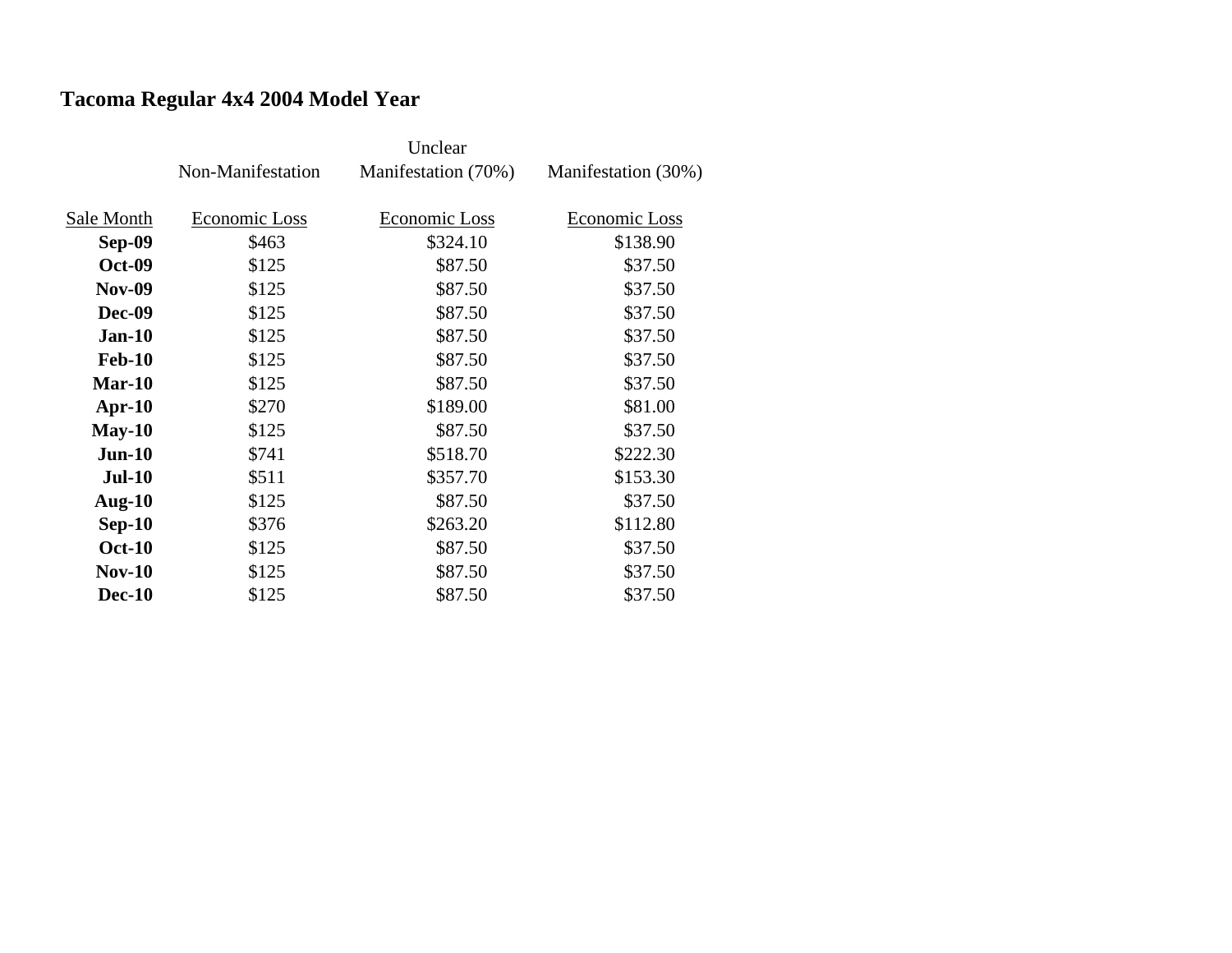# **Tacoma Regular 4x4 2005 Model Year**

|               |                   | Unclear             |                     |
|---------------|-------------------|---------------------|---------------------|
|               | Non-Manifestation | Manifestation (70%) | Manifestation (30%) |
|               |                   |                     |                     |
| Sale Month    | Economic Loss     | Economic Loss       | Economic Loss       |
| <b>Sep-09</b> | \$315             | \$220.50            | \$94.50             |
| <b>Oct-09</b> | \$125             | \$87.50             | \$37.50             |
| <b>Nov-09</b> | \$125             | \$87.50             | \$37.50             |
| <b>Dec-09</b> | \$125             | \$87.50             | \$37.50             |
| $Jan-10$      | \$125             | \$87.50             | \$37.50             |
| <b>Feb-10</b> | \$125             | \$87.50             | \$37.50             |
| $Mar-10$      | \$347             | \$242.90            | \$104.10            |
| $Apr-10$      | \$365             | \$255.50            | \$109.50            |
| $May-10$      | \$581             | \$406.70            | \$174.30            |
| $Jun-10$      | \$280             | \$196.00            | \$84.00             |
| <b>Jul-10</b> | \$255             | \$178.50            | \$76.50             |
| Aug- $10$     | \$295             | \$206.50            | \$88.50             |
| $Sep-10$      | \$249             | \$174.30            | \$74.70             |
| <b>Oct-10</b> | \$125             | \$87.50             | \$37.50             |
| $Nov-10$      | \$342             | \$239.40            | \$102.60            |
| <b>Dec-10</b> | \$125             | \$87.50             | \$37.50             |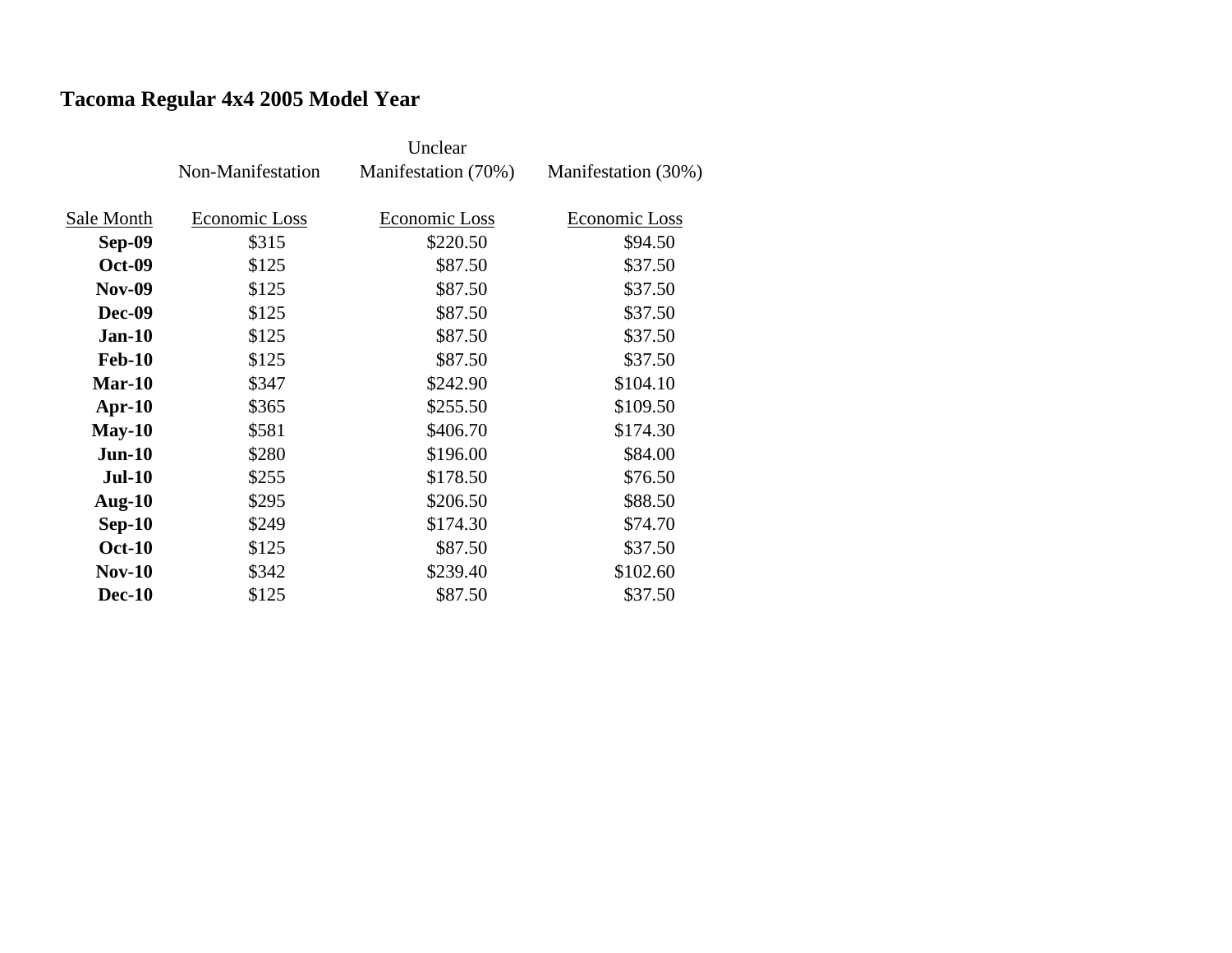# **Tacoma Regular 4x4 2006 Model Year**

|               | Non-Manifestation | Manifestation (70%) | Manifestation (30%) |
|---------------|-------------------|---------------------|---------------------|
|               |                   |                     |                     |
| Sale Month    | Economic Loss     | Economic Loss       | Economic Loss       |
| Sep-09        | \$125             | \$87.50             | \$37.50             |
| <b>Oct-09</b> | \$860             | \$602.00            | \$258.00            |
| <b>Nov-09</b> | \$125             | \$87.50             | \$37.50             |
| <b>Dec-09</b> | \$125             | \$87.50             | \$37.50             |
| $Jan-10$      | \$125             | \$87.50             | \$37.50             |
| <b>Feb-10</b> | \$125             | \$87.50             | \$37.50             |
| $Mar-10$      | \$907             | \$634.90            | \$272.10            |
| $Apr-10$      | \$648             | \$453.60            | \$194.40            |
| $May-10$      | \$560             | \$392.00            | \$168.00            |
| $Jun-10$      | \$804             | \$562.80            | \$241.20            |
| <b>Jul-10</b> | \$424             | \$296.80            | \$127.20            |
| Aug- $10$     | \$284             | \$198.80            | \$85.20             |
| $Sep-10$      | \$510             | \$357.00            | \$153.00            |
| <b>Oct-10</b> | \$225             | \$157.50            | \$67.50             |
| $Nov-10$      | \$326             | \$228.20            | \$97.80             |
| <b>Dec-10</b> | \$430             | \$301.00            | \$129.00            |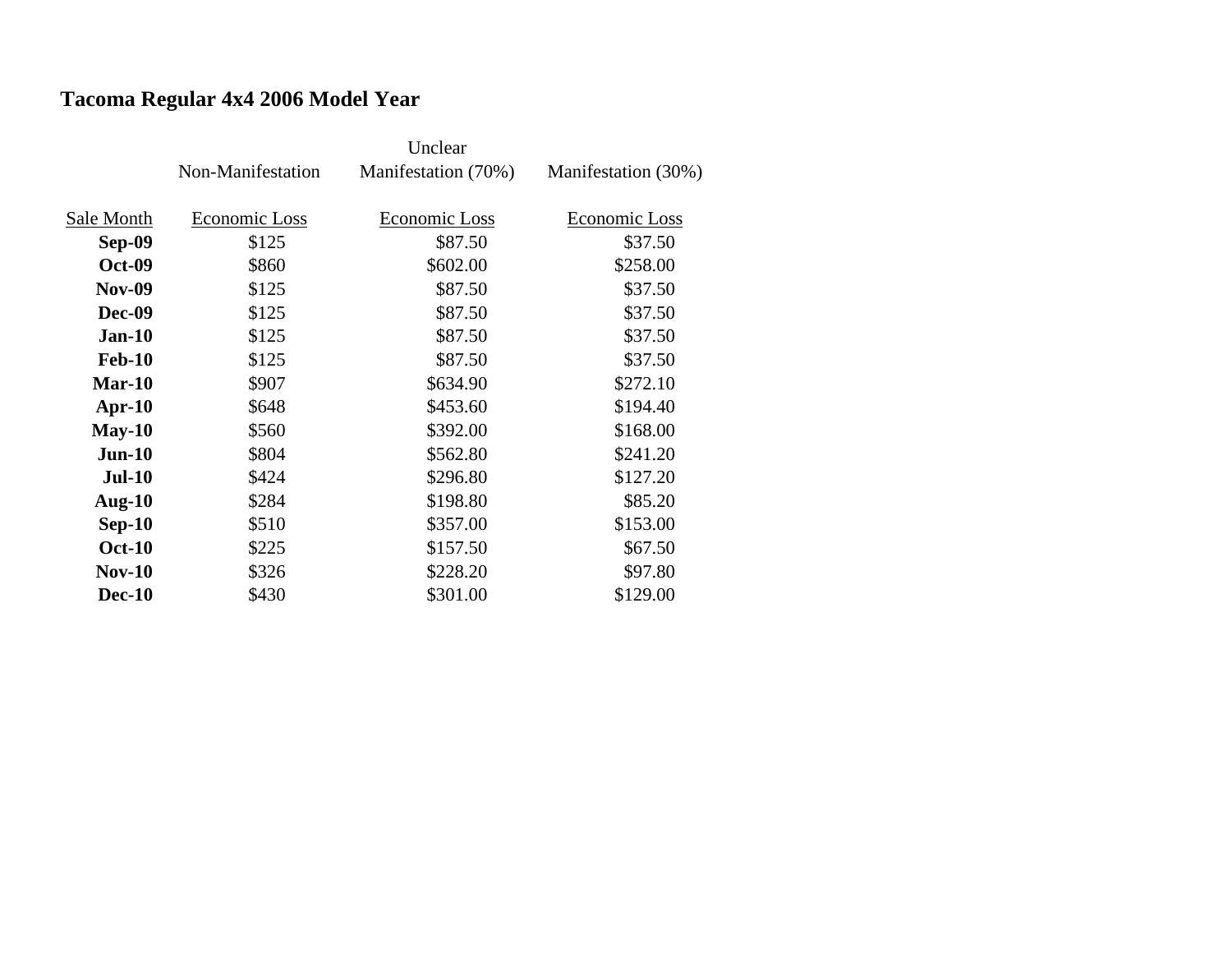# **Tacoma Regular 4x4 2007 Model Year**

|               |                   | Unclear              |                     |
|---------------|-------------------|----------------------|---------------------|
|               | Non-Manifestation | Manifestation (70%)  | Manifestation (30%) |
|               |                   |                      |                     |
| Sale Month    | Economic Loss     | <b>Economic Loss</b> | Economic Loss       |
| <b>Sep-09</b> | \$125             | \$87.50              | \$37.50             |
| <b>Oct-09</b> | \$125             | \$87.50              | \$37.50             |
| <b>Nov-09</b> | \$229             | \$160.30             | \$68.70             |
| <b>Dec-09</b> | \$339             | \$237.30             | \$101.70            |
| $Jan-10$      | \$125             | \$87.50              | \$37.50             |
| <b>Feb-10</b> | \$125             | \$87.50              | \$37.50             |
| $Mar-10$      | \$818             | \$572.60             | \$245.40            |
| $Apr-10$      | \$1,343           | \$940.10             | \$402.90            |
| $May-10$      | \$956             | \$669.20             | \$286.80            |
| $Jun-10$      | \$439             | \$307.30             | \$131.70            |
| $Jul-10$      | \$489             | \$342.30             | \$146.70            |
| Aug- $10$     | \$1,251           | \$875.70             | \$375.30            |
| $Sep-10$      | \$334             | \$233.80             | \$100.20            |
| <b>Oct-10</b> | \$125             | \$87.50              | \$37.50             |
| $Nov-10$      | \$125             | \$87.50              | \$37.50             |
| <b>Dec-10</b> | \$903             | \$632.10             | \$270.90            |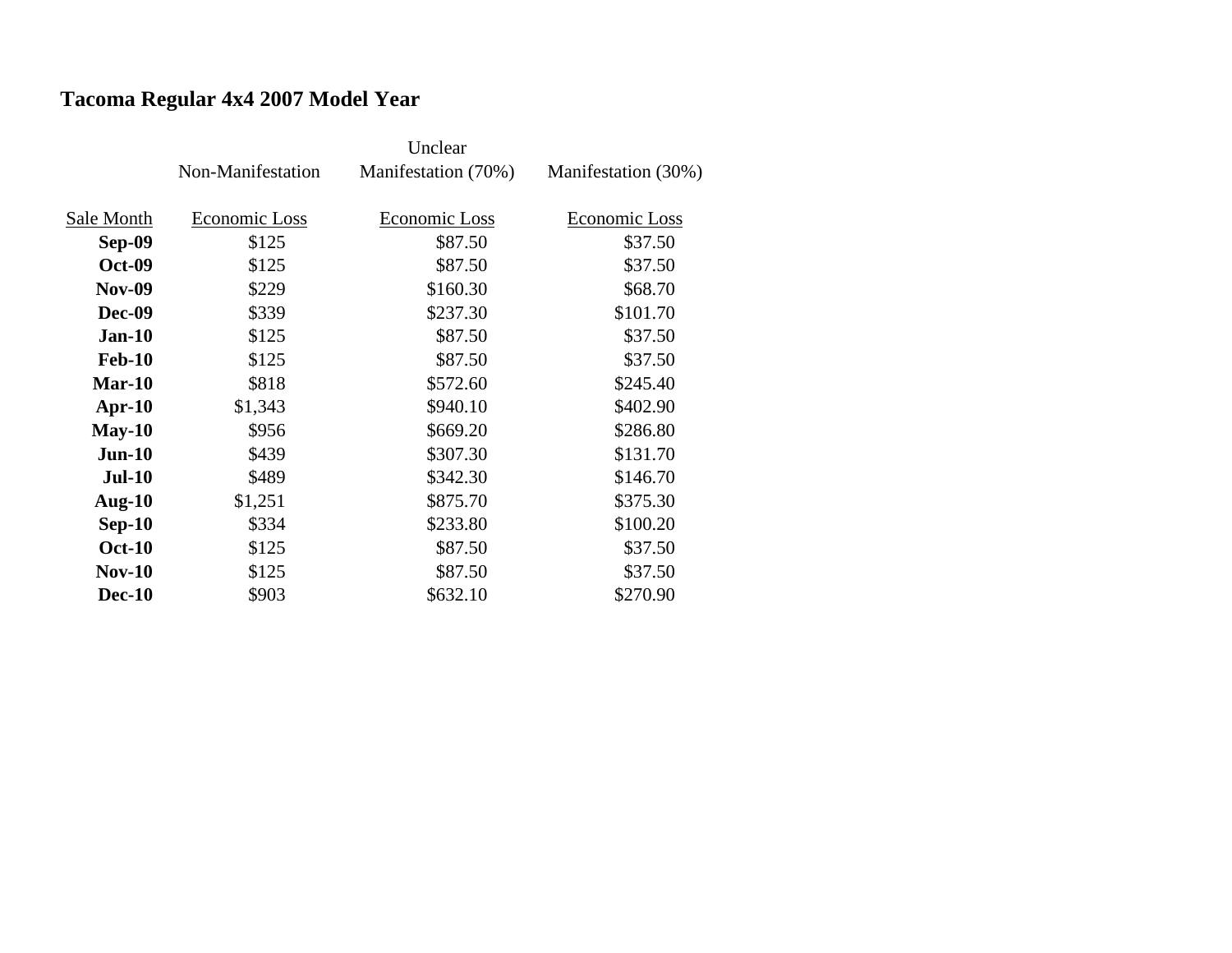# **Tacoma Regular 4x4 2008 Model Year**

|               | Non-Manifestation | Manifestation (70%) | Manifestation (30%) |
|---------------|-------------------|---------------------|---------------------|
|               |                   |                     |                     |
| Sale Month    | Economic Loss     | Economic Loss       | Economic Loss       |
| <b>Sep-09</b> | \$125             | \$87.50             | \$37.50             |
| <b>Oct-09</b> | \$125             | \$87.50             | \$37.50             |
| <b>Nov-09</b> | \$125             | \$87.50             | \$37.50             |
| <b>Dec-09</b> | \$125             | \$87.50             | \$37.50             |
| $Jan-10$      | \$409             | \$286.30            | \$122.70            |
| <b>Feb-10</b> | \$277             | \$193.90            | \$83.10             |
| $Mar-10$      | \$1,115           | \$780.50            | \$334.50            |
| $Apr-10$      | \$525             | \$367.50            | \$157.50            |
| $May-10$      | \$892             | \$624.40            | \$267.60            |
| $Jun-10$      | \$452             | \$316.40            | \$135.60            |
| <b>Jul-10</b> | \$480             | \$336.00            | \$144.00            |
| Aug- $10$     | \$702             | \$491.40            | \$210.60            |
| $Sep-10$      | \$492             | \$344.40            | \$147.60            |
| <b>Oct-10</b> | \$326             | \$228.20            | \$97.80             |
| $Nov-10$      | \$289             | \$202.30            | \$86.70             |
| <b>Dec-10</b> | \$125             | \$87.50             | \$37.50             |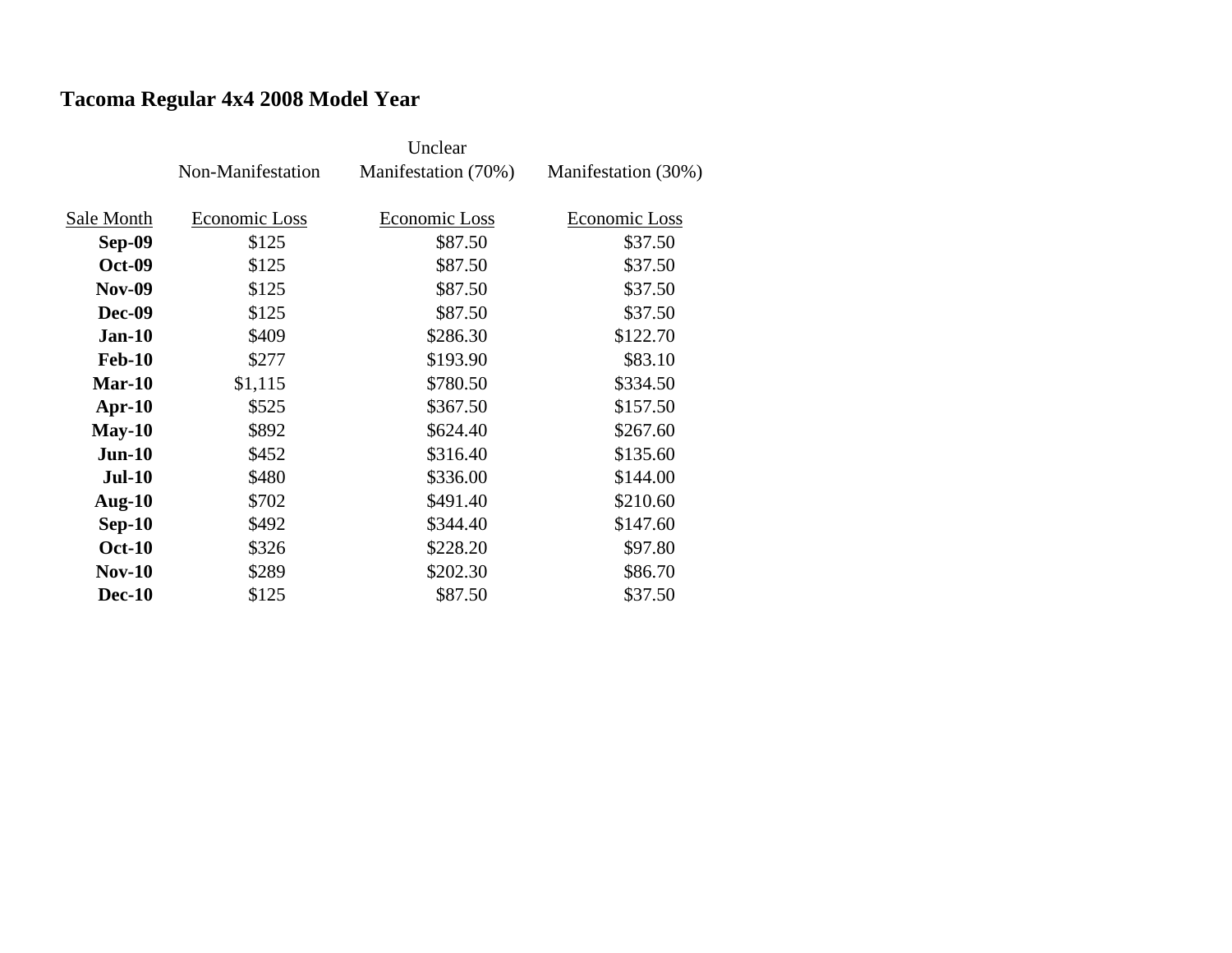# **Tacoma Regular 4x4 2009 Model Year**

|               | Non-Manifestation | Manifestation (70%) | Manifestation (30%) |
|---------------|-------------------|---------------------|---------------------|
|               |                   |                     |                     |
| Sale Month    | Economic Loss     | Economic Loss       | Economic Loss       |
| Sep-09        | \$125             | \$87.50             | \$37.50             |
| <b>Oct-09</b> | \$125             | \$87.50             | \$37.50             |
| <b>Nov-09</b> | \$125             | \$87.50             | \$37.50             |
| <b>Dec-09</b> | \$548             | \$383.60            | \$164.40            |
| $Jan-10$      | \$125             | \$87.50             | \$37.50             |
| <b>Feb-10</b> | \$125             | \$87.50             | \$37.50             |
| Mar-10        | \$1,315           | \$920.50            | \$394.50            |
| $Apr-10$      | \$317             | \$221.90            | \$95.10             |
| $May-10$      | \$396             | \$277.20            | \$118.80            |
| $Jun-10$      | \$1,237           | \$865.90            | \$371.10            |
| <b>Jul-10</b> | \$1,023           | \$716.10            | \$306.90            |
| Aug- $10$     | \$306             | \$214.20            | \$91.80             |
| $Sep-10$      | \$391             | \$273.70            | \$117.30            |
| <b>Oct-10</b> | \$125             | \$87.50             | \$37.50             |
| <b>Nov-10</b> | \$125             | \$87.50             | \$37.50             |
| <b>Dec-10</b> | \$125             | \$87.50             | \$37.50             |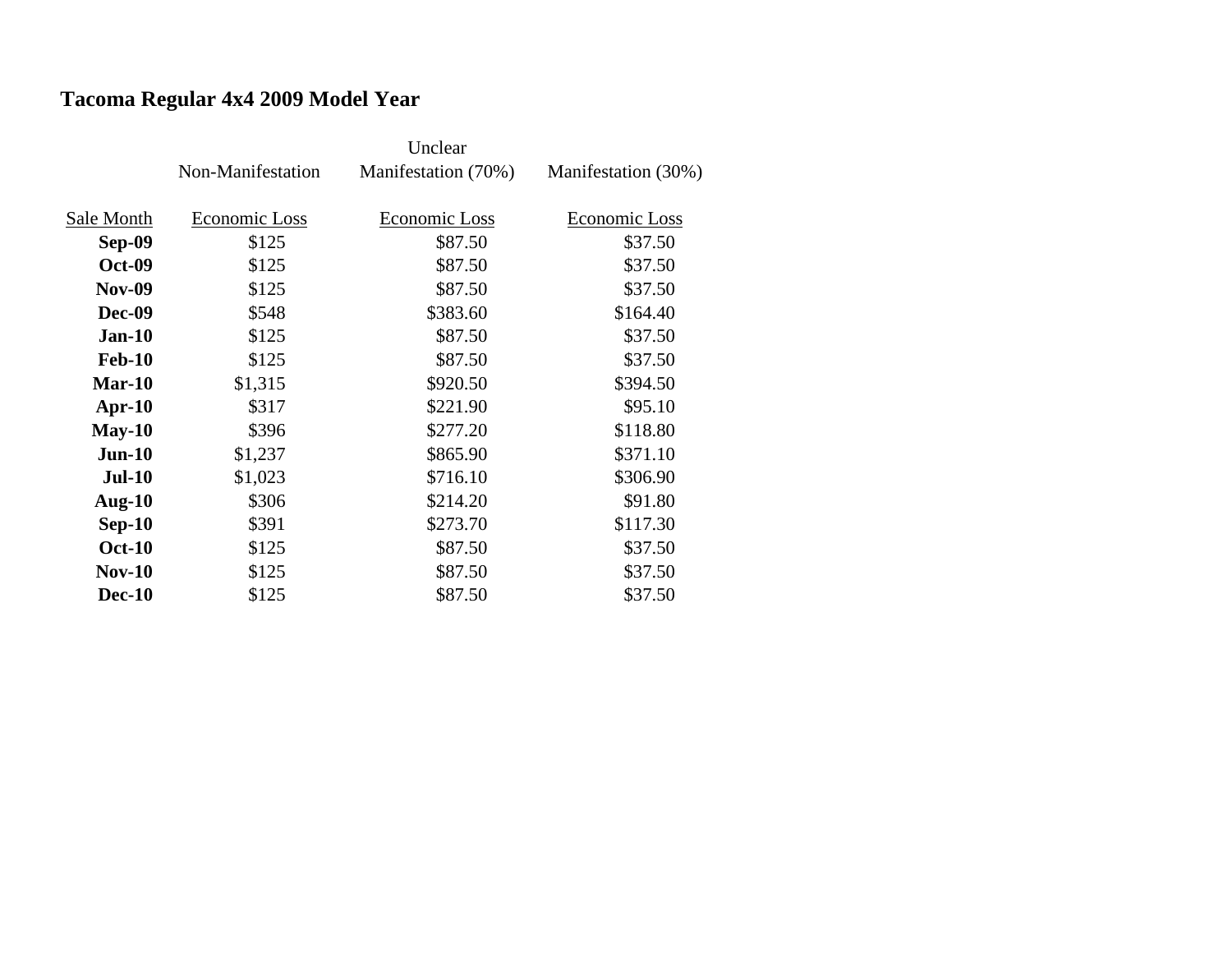# **Tacoma Regular 4x4 2010 Model Year**

|               |                   | Unclear             |                     |
|---------------|-------------------|---------------------|---------------------|
|               | Non-Manifestation | Manifestation (70%) | Manifestation (30%) |
|               |                   |                     |                     |
| Sale Month    | Economic Loss     | Economic Loss       | Economic Loss       |
| <b>Sep-09</b> | \$125             | \$87.50             | \$37.50             |
| <b>Oct-09</b> | \$125             | \$87.50             | \$37.50             |
| <b>Nov-09</b> | \$125             | \$87.50             | \$37.50             |
| <b>Dec-09</b> | \$125             | \$87.50             | \$37.50             |
| $Jan-10$      | \$125             | \$87.50             | \$37.50             |
| <b>Feb-10</b> | \$125             | \$87.50             | \$37.50             |
| $Mar-10$      | \$125             | \$87.50             | \$37.50             |
| $Apr-10$      | \$125             | \$87.50             | \$37.50             |
| $May-10$      | \$125             | \$87.50             | \$37.50             |
| $Jun-10$      | \$125             | \$87.50             | \$37.50             |
| <b>Jul-10</b> | \$125             | \$87.50             | \$37.50             |
| Aug- $10$     | \$125             | \$87.50             | \$37.50             |
| $Sep-10$      | \$125             | \$87.50             | \$37.50             |
| <b>Oct-10</b> | \$125             | \$87.50             | \$37.50             |
| $Nov-10$      | \$125             | \$87.50             | \$37.50             |
| <b>Dec-10</b> | \$125             | \$87.50             | \$37.50             |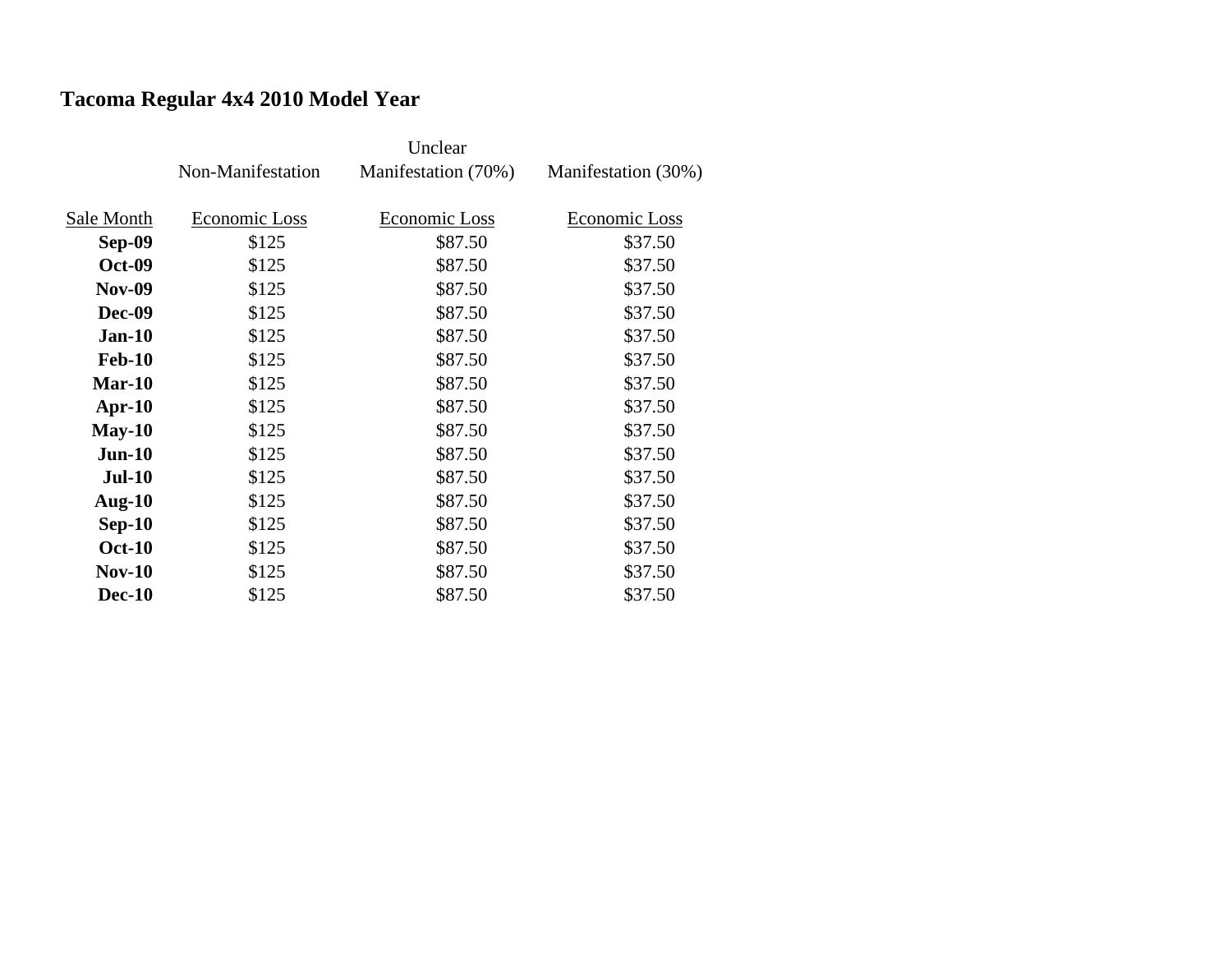## **Tacoma Access 4x4 2005 Model Year**

|               |                   | Unclear             |                     |
|---------------|-------------------|---------------------|---------------------|
|               | Non-Manifestation | Manifestation (70%) | Manifestation (30%) |
|               |                   |                     |                     |
| Sale Month    | Economic Loss     | Economic Loss       | Economic Loss       |
| <b>Sep-09</b> | \$407             | \$284.90            | \$122.10            |
| <b>Oct-09</b> | \$125             | \$87.50             | \$37.50             |
| <b>Nov-09</b> | \$125             | \$87.50             | \$37.50             |
| <b>Dec-09</b> | \$125             | \$87.50             | \$37.50             |
| $Jan-10$      | \$125             | \$87.50             | \$37.50             |
| <b>Feb-10</b> | \$125             | \$87.50             | \$37.50             |
| $Mar-10$      | \$447             | \$312.90            | \$134.10            |
| $Apr-10$      | \$470             | \$329.00            | \$141.00            |
| $May-10$      | \$743             | \$520.10            | \$222.90            |
| $Jun-10$      | \$359             | \$251.30            | \$107.70            |
| <b>Jul-10</b> | \$327             | \$228.90            | \$98.10             |
| Aug- $10$     | \$378             | \$264.60            | \$113.40            |
| $Sep-10$      | \$320             | \$224.00            | \$96.00             |
| <b>Oct-10</b> | \$125             | \$87.50             | \$37.50             |
| $Nov-10$      | \$438             | \$306.60            | \$131.40            |
| <b>Dec-10</b> | \$125             | \$87.50             | \$37.50             |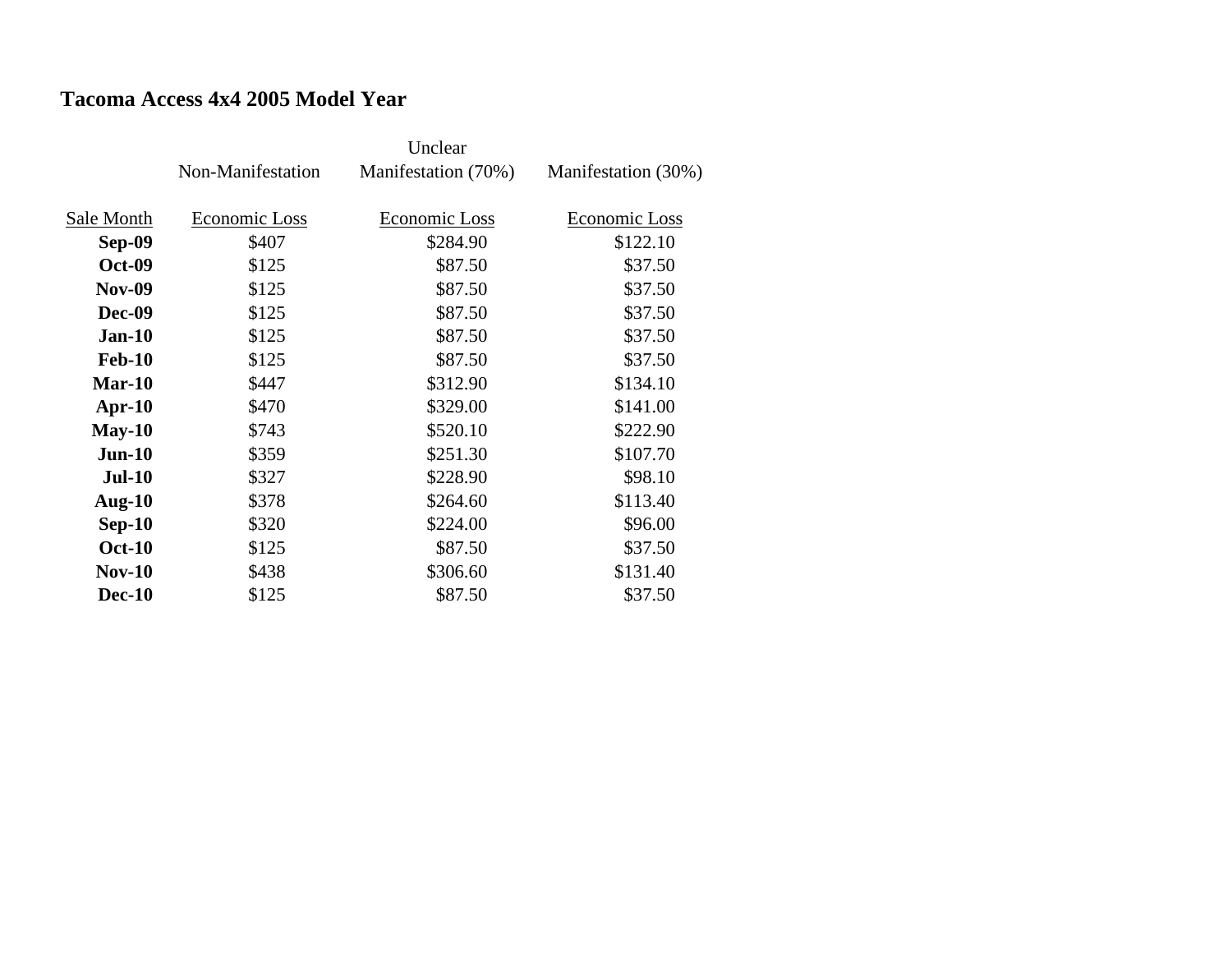## **Tacoma Access 4x4 2006 Model Year**

|               | Non-Manifestation | Manifestation (70%) | Manifestation (30%) |
|---------------|-------------------|---------------------|---------------------|
| Sale Month    | Economic Loss     | Economic Loss       | Economic Loss       |
| Sep-09        | \$125             | \$87.50             | \$37.50             |
| <b>Oct-09</b> | \$1,089           | \$762.30            | \$326.70            |
| <b>Nov-09</b> | \$125             | \$87.50             | \$37.50             |
| <b>Dec-09</b> | \$125             | \$87.50             | \$37.50             |
| $Jan-10$      | \$125             | \$87.50             | \$37.50             |
| <b>Feb-10</b> | \$125             | \$87.50             | \$37.50             |
| $Mar-10$      | \$1,155           | \$808.50            | \$346.50            |
| $Apr-10$      | \$829             | \$580.30            | \$248.70            |
| $May-10$      | \$722             | \$505.40            | \$216.60            |
| $Jun-10$      | \$1,037           | \$725.90            | \$311.10            |
| $Jul-10$      | \$547             | \$382.90            | \$164.10            |
| Aug- $10$     | \$367             | \$256.90            | \$110.10            |
| $Sep-10$      | \$657             | \$459.90            | \$197.10            |
| <b>Oct-10</b> | \$289             | \$202.30            | \$86.70             |
| <b>Nov-10</b> | \$419             | \$293.30            | \$125.70            |
| <b>Dec-10</b> | \$553             | \$387.10            | \$165.90            |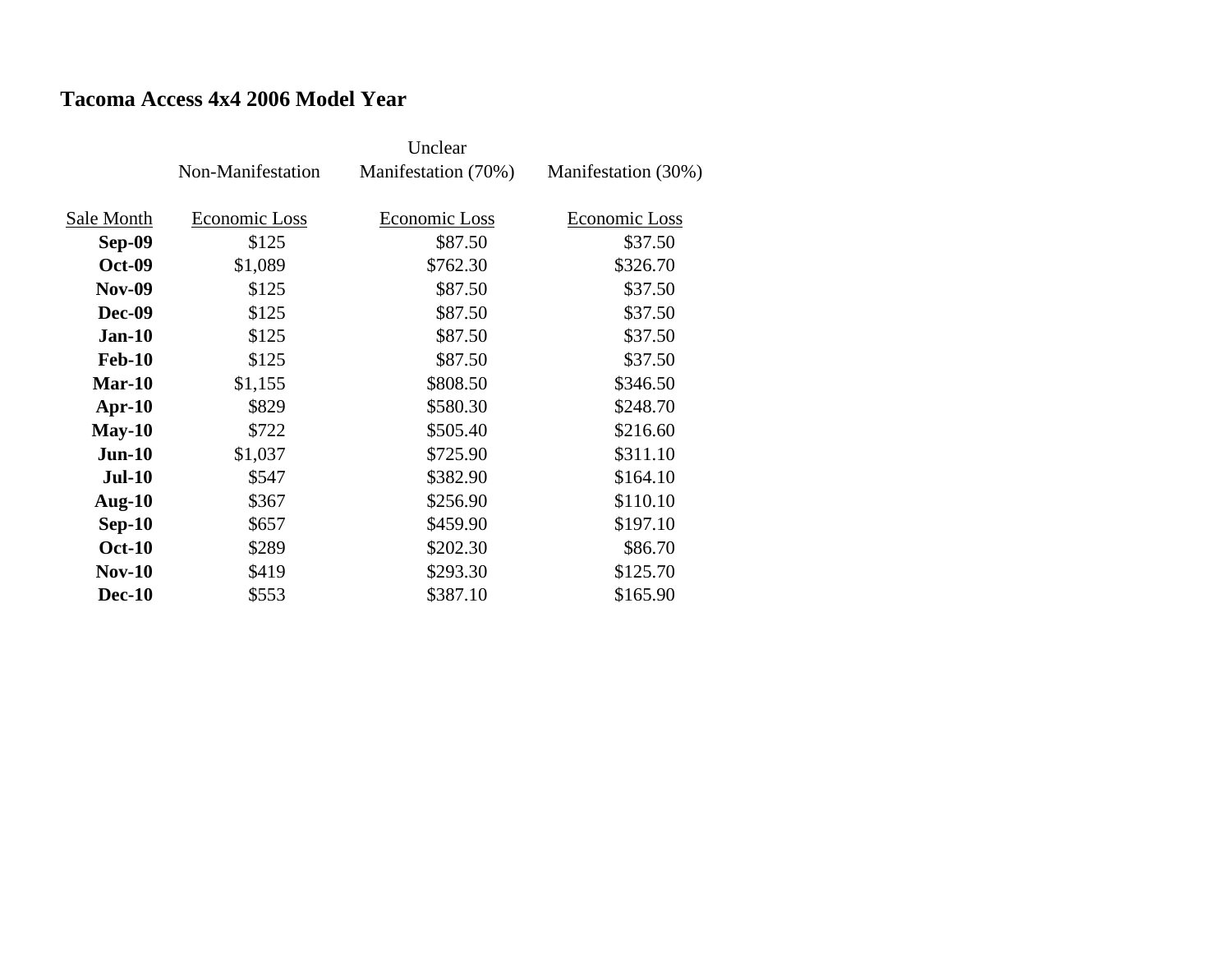## **Tacoma Access 4x4 2007 Model Year**

|               | Non-Manifestation | Manifestation (70%) | Manifestation (30%) |
|---------------|-------------------|---------------------|---------------------|
| Sale Month    | Economic Loss     | Economic Loss       | Economic Loss       |
| Sep-09        | \$125             | \$87.50             | \$37.50             |
| <b>Oct-09</b> | \$125             | \$87.50             | \$37.50             |
| <b>Nov-09</b> | \$288             | \$201.60            | \$86.40             |
| <b>Dec-09</b> | \$425             | \$297.50            | \$127.50            |
| $Jan-10$      | \$125             | \$87.50             | \$37.50             |
| <b>Feb-10</b> | \$125             | \$87.50             | \$37.50             |
| $Mar-10$      | \$1,042           | \$729.40            | \$312.60            |
| $Apr-10$      | \$1,722           | \$1,205.40          | \$516.60            |
| $May-10$      | \$1,238           | \$866.60            | \$371.40            |
| $Jun-10$      | \$568             | \$397.60            | \$170.40            |
| $Jul-10$      | \$633             | \$443.10            | \$189.90            |
| Aug- $10$     | \$1,619           | \$1,133.30          | \$485.70            |
| $Sep-10$      | \$433             | \$303.10            | \$129.90            |
| <b>Oct-10</b> | \$125             | \$87.50             | \$37.50             |
| <b>Nov-10</b> | \$125             | \$87.50             | \$37.50             |
| <b>Dec-10</b> | \$1,165           | \$815.50            | \$349.50            |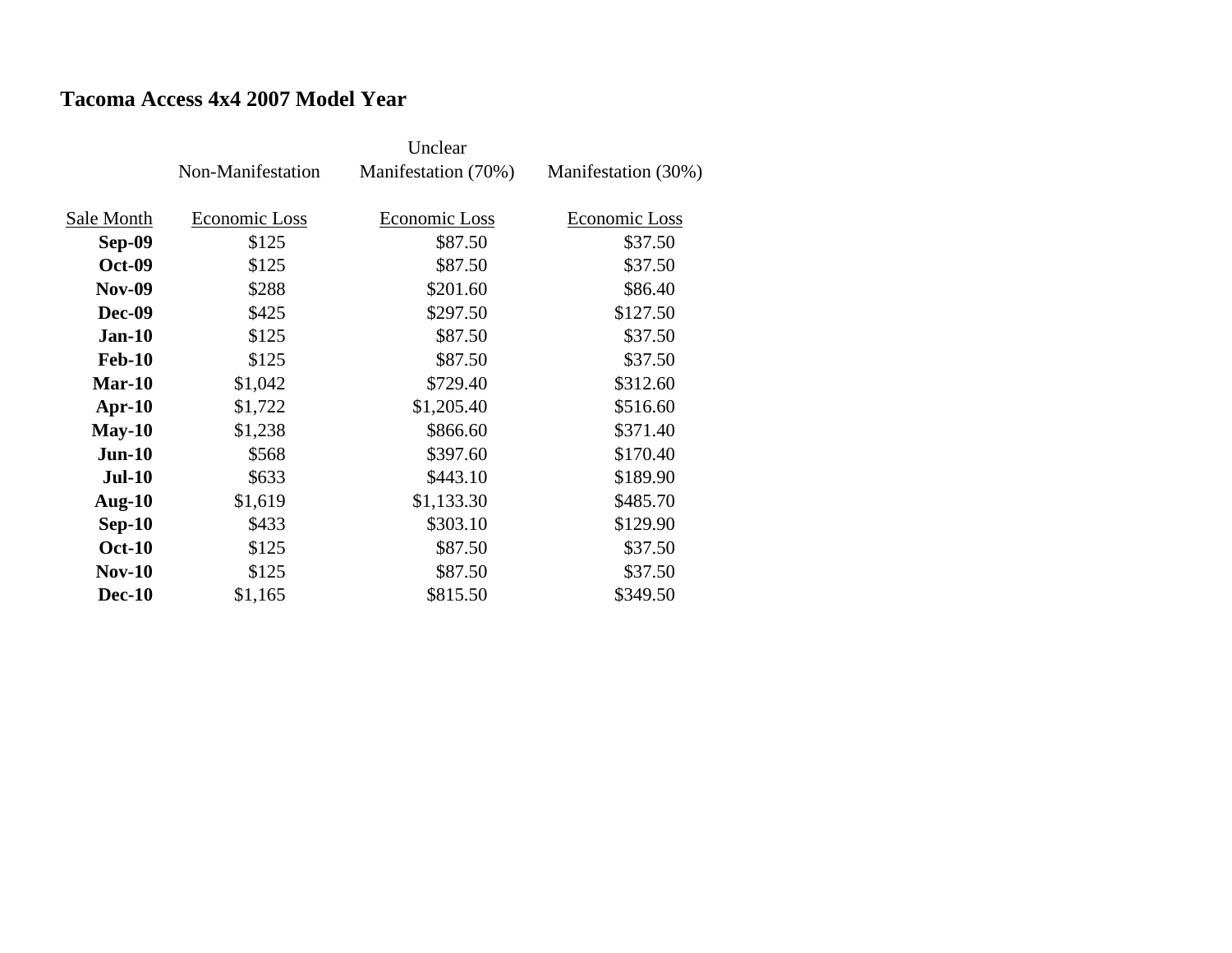## **Tacoma Access 4x4 2008 Model Year**

|               | Non-Manifestation | Manifestation (70%) | Manifestation (30%) |
|---------------|-------------------|---------------------|---------------------|
| Sale Month    | Economic Loss     | Economic Loss       | Economic Loss       |
| Sep-09        | \$125             | \$87.50             | \$37.50             |
| <b>Oct-09</b> | \$125             | \$87.50             | \$37.50             |
| <b>Nov-09</b> | \$125             | \$87.50             | \$37.50             |
| <b>Dec-09</b> | \$125             | \$87.50             | \$37.50             |
| $Jan-10$      | \$517             | \$361.90            | \$155.10            |
| <b>Feb-10</b> | \$352             | \$246.40            | \$105.60            |
|               |                   |                     |                     |
| Mar-10        | \$1,421           | \$994.70            | \$426.30            |
| $Apr-10$      | \$670             | \$469.00            | \$201.00            |
| $May-10$      | \$1,147           | \$802.90            | \$344.10            |
| $Jun-10$      | \$581             | \$406.70            | \$174.30            |
| <b>Jul-10</b> | \$617             | \$431.90            | \$185.10            |
| Aug- $10$     | \$902             | \$631.40            | \$270.60            |
| $Sep-10$      | \$632             | \$442.40            | \$189.60            |
| <b>Oct-10</b> | \$415             | \$290.50            | \$124.50            |
| <b>Nov-10</b> | \$369             | \$258.30            | \$110.70            |
| <b>Dec-10</b> | \$125             | \$87.50             | \$37.50             |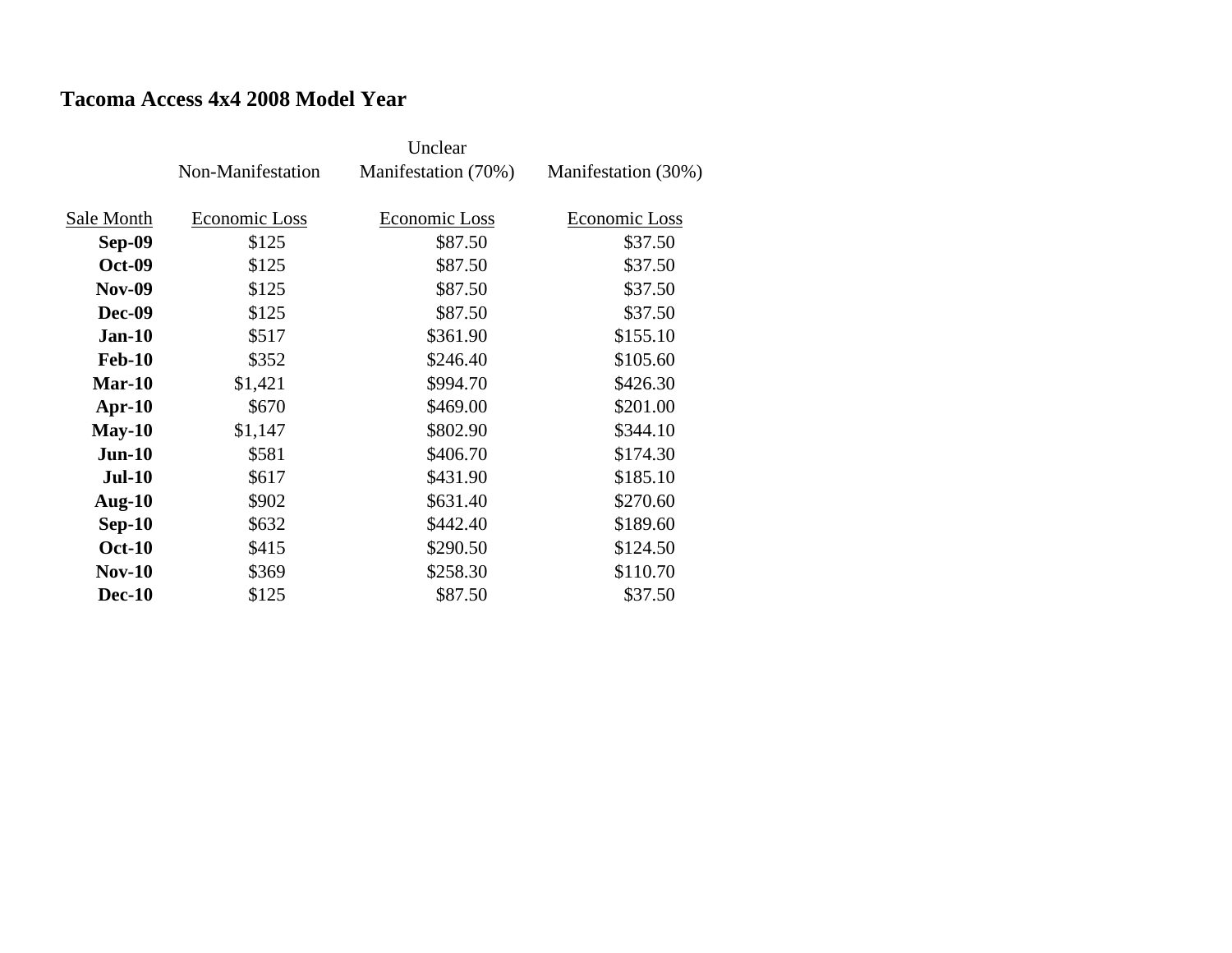### **Tacoma Access 4x4 2009 Model Year**

|               | Non-Manifestation | Manifestation (70%) | Manifestation (30%) |
|---------------|-------------------|---------------------|---------------------|
|               |                   |                     |                     |
| Sale Month    | Economic Loss     | Economic Loss       | Economic Loss       |
| Sep-09        | \$125             | \$87.50             | \$37.50             |
| <b>Oct-09</b> | \$125             | \$87.50             | \$37.50             |
| <b>Nov-09</b> | \$125             | \$87.50             | \$37.50             |
| <b>Dec-09</b> | \$692             | \$484.40            | \$207.60            |
| $Jan-10$      | \$125             | \$87.50             | \$37.50             |
| <b>Feb-10</b> | \$125             | \$87.50             | \$37.50             |
| Mar-10        | \$1,683           | \$1,178.10          | \$504.90            |
| $Apr-10$      | \$408             | \$285.60            | \$122.40            |
| $May-10$      | \$510             | \$357.00            | \$153.00            |
| $Jun-10$      | \$1,582           | \$1,107.40          | \$474.60            |
| <b>Jul-10</b> | \$1,309           | \$916.30            | \$392.70            |
| Aug- $10$     | \$391             | \$273.70            | \$117.30            |
| $Sep-10$      | \$501             | \$350.70            | \$150.30            |
| <b>Oct-10</b> | \$125             | \$87.50             | \$37.50             |
| <b>Nov-10</b> | \$125             | \$87.50             | \$37.50             |
| <b>Dec-10</b> | \$125             | \$87.50             | \$37.50             |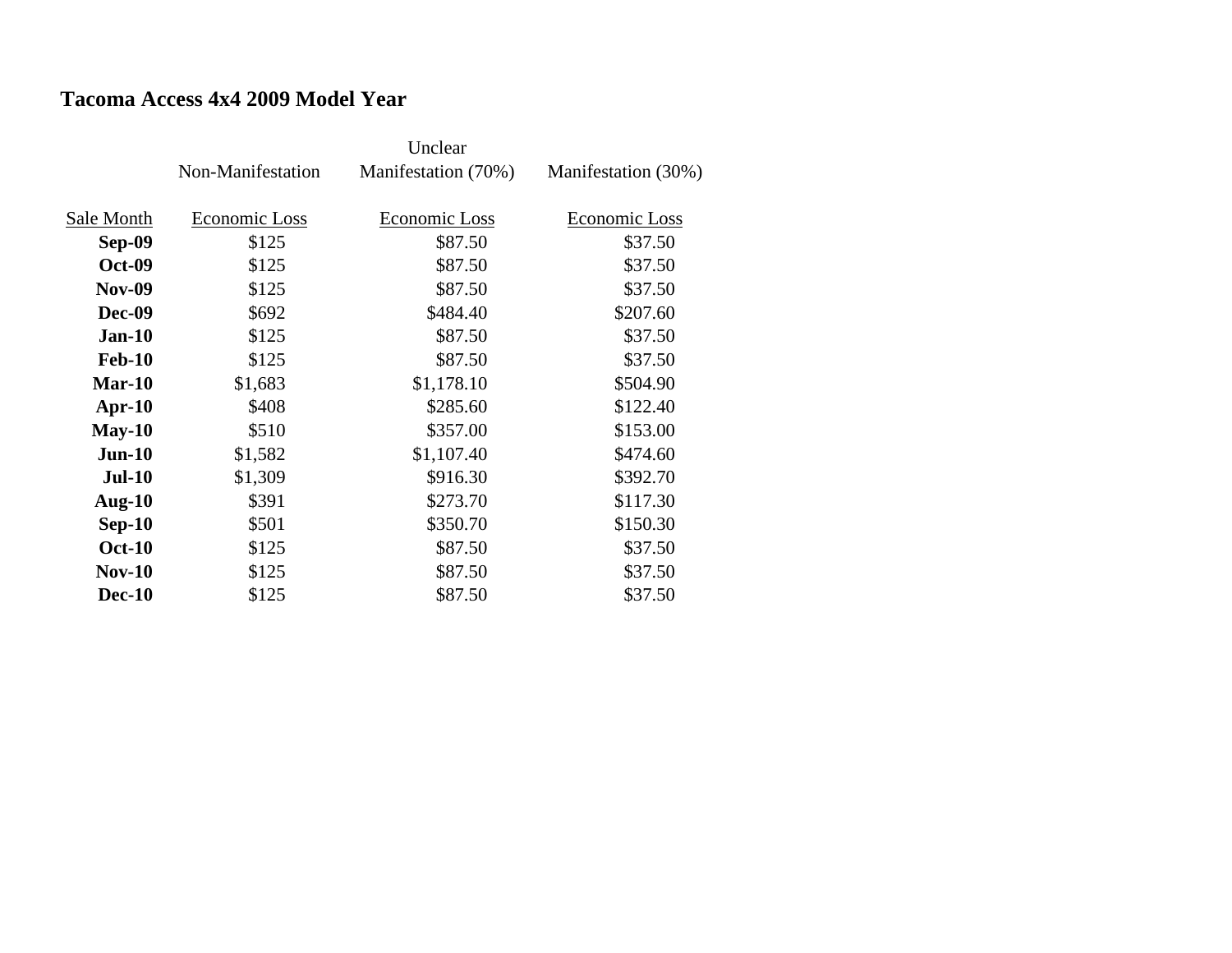## **Tacoma Access 4x4 2010 Model Year**

|               | Non-Manifestation | Manifestation (70%) | Manifestation (30%) |
|---------------|-------------------|---------------------|---------------------|
|               |                   |                     |                     |
| Sale Month    | Economic Loss     | Economic Loss       | Economic Loss       |
| Sep-09        | \$125             | \$87.50             | \$37.50             |
| <b>Oct-09</b> | \$125             | \$87.50             | \$37.50             |
| <b>Nov-09</b> | \$125             | \$87.50             | \$37.50             |
| <b>Dec-09</b> | \$125             | \$87.50             | \$37.50             |
| $Jan-10$      | \$125             | \$87.50             | \$37.50             |
| <b>Feb-10</b> | \$125             | \$87.50             | \$37.50             |
| Mar-10        | \$125             | \$87.50             | \$37.50             |
| $Apr-10$      | \$125             | \$87.50             | \$37.50             |
| $May-10$      | \$125             | \$87.50             | \$37.50             |
| $Jun-10$      | \$125             | \$87.50             | \$37.50             |
| <b>Jul-10</b> | \$125             | \$87.50             | \$37.50             |
| Aug- $10$     | \$125             | \$87.50             | \$37.50             |
| $Sep-10$      | \$125             | \$87.50             | \$37.50             |
| <b>Oct-10</b> | \$125             | \$87.50             | \$37.50             |
| <b>Nov-10</b> | \$125             | \$87.50             | \$37.50             |
| <b>Dec-10</b> | \$125             | \$87.50             | \$37.50             |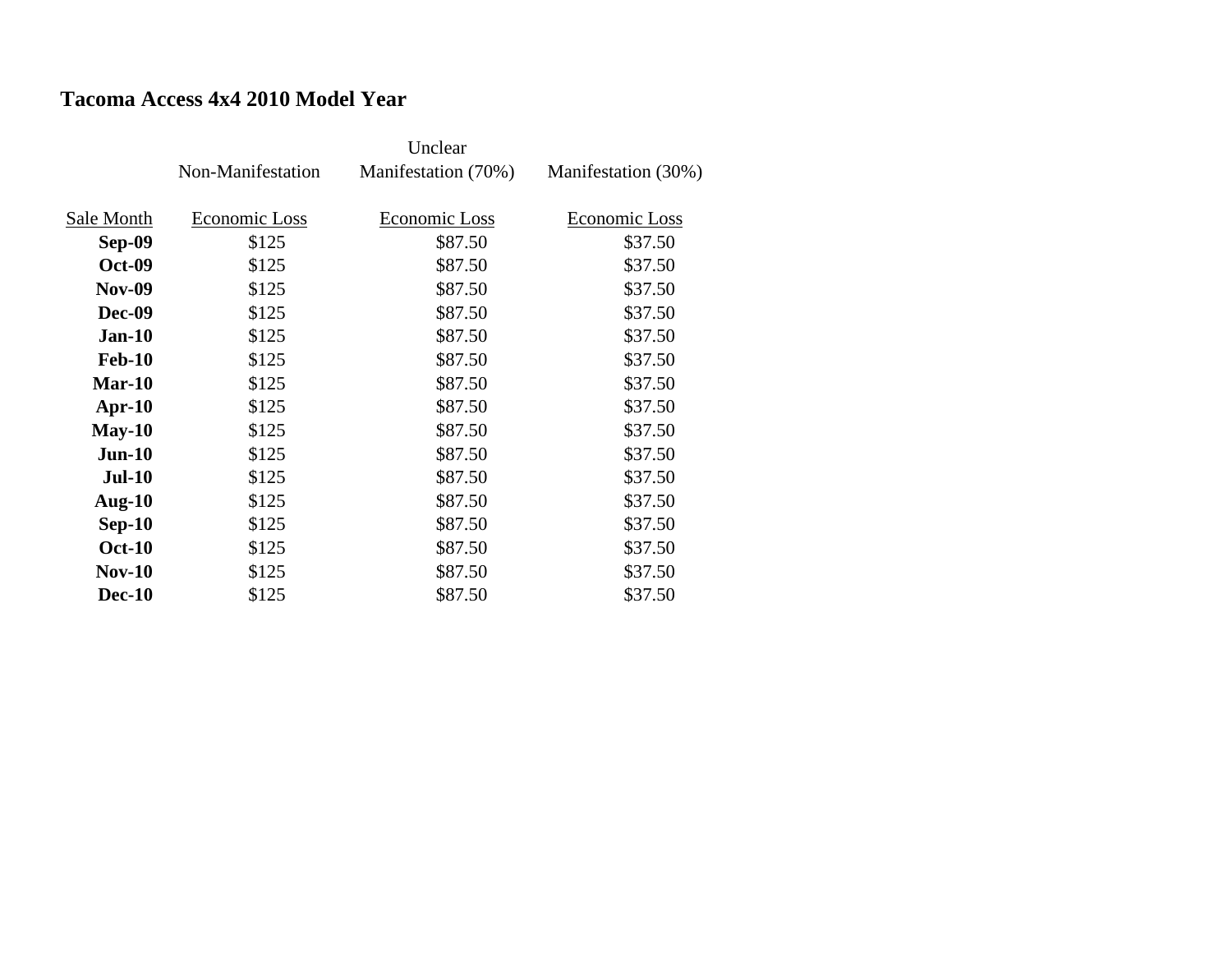# **Highlander Hybrid 4x4 2006 Model Year**

|               | Non-Manifestation | Manifestation (70%) | Manifestation (30%) |
|---------------|-------------------|---------------------|---------------------|
| Sale Month    | Economic Loss     | Economic Loss       | Economic Loss       |
| <b>Sep-09</b> | \$125             | \$87.50             | \$37.50             |
| <b>Oct-09</b> | \$125             | \$87.50             | \$37.50             |
| <b>Nov-09</b> | \$125             | \$87.50             | \$37.50             |
| <b>Dec-09</b> | \$125             | \$87.50             | \$37.50             |
| $Jan-10$      | \$125             | \$87.50             | \$37.50             |
| <b>Feb-10</b> | \$635             | \$444.50            | \$190.50            |
| $Mar-10$      | \$1,650           | \$1,155.00          | \$495.00            |
| $Apr-10$      | \$1,324           | \$926.80            | \$397.20            |
| $May-10$      | \$2,644           | \$1,850.80          | \$793.20            |
| $Jun-10$      | \$1,232           | \$862.40            | \$369.60            |
| <b>Jul-10</b> | \$1,888           | \$1,321.60          | \$566.40            |
| Aug- $10$     | \$2,519           | \$1,763.30          | \$755.70            |
| $Sep-10$      | \$2,592           | \$1,814.40          | \$777.60            |
| <b>Oct-10</b> | \$1,413           | \$989.10            | \$423.90            |
| <b>Nov-10</b> | \$1,611           | \$1,127.70          | \$483.30            |
| <b>Dec-10</b> | \$1,470           | \$1,029.00          | \$441.00            |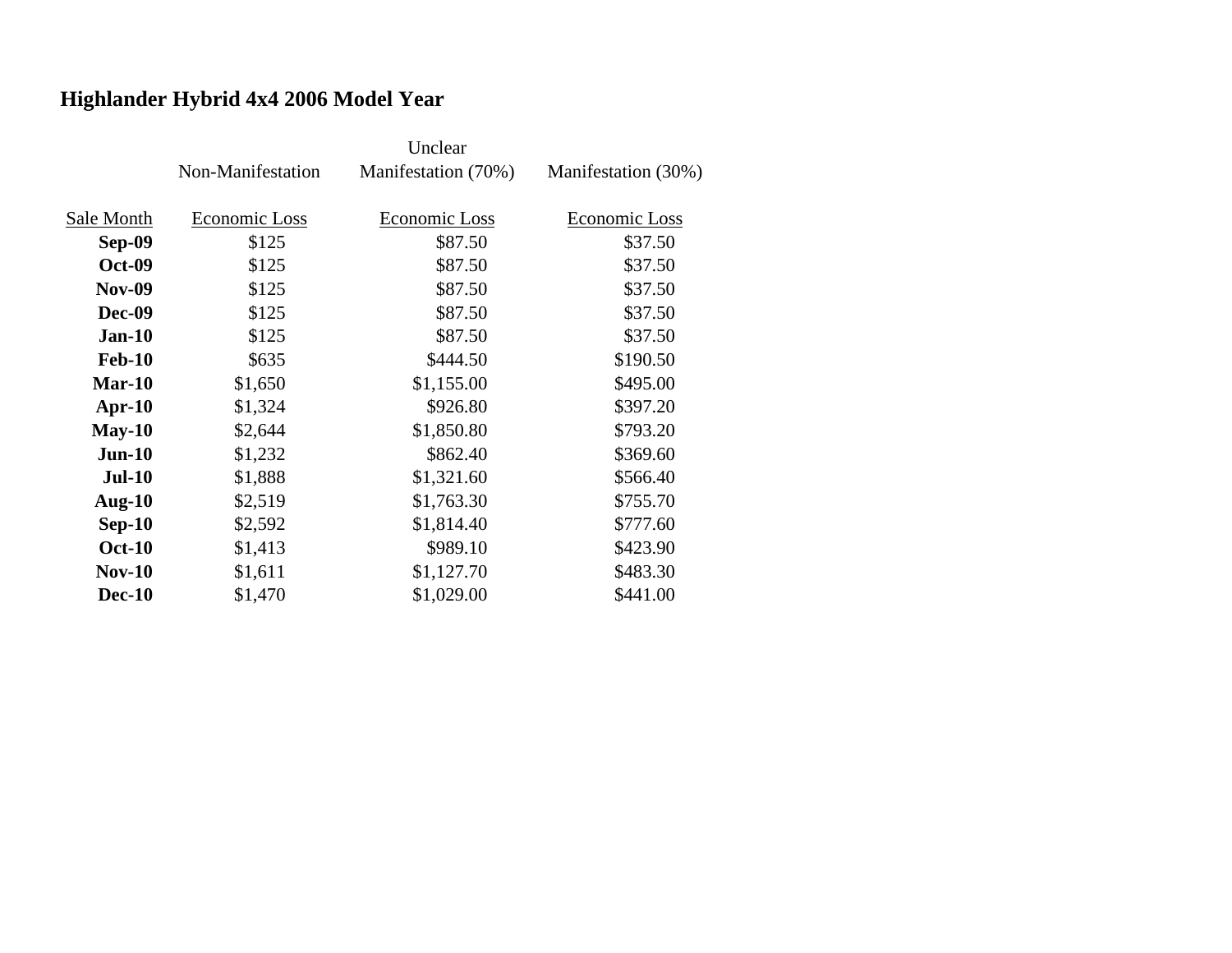# **Highlander Hybrid 4x4 2007 Model Year**

|               | Non-Manifestation | Manifestation (70%)  | Manifestation (30%) |
|---------------|-------------------|----------------------|---------------------|
| Sale Month    | Economic Loss     | <b>Economic Loss</b> | Economic Loss       |
|               |                   |                      |                     |
| <b>Sep-09</b> | \$125             | \$87.50              | \$37.50             |
| <b>Oct-09</b> | \$125             | \$87.50              | \$37.50             |
| <b>Nov-09</b> | \$125             | \$87.50              | \$37.50             |
| <b>Dec-09</b> | \$125             | \$87.50              | \$37.50             |
| $Jan-10$      | \$125             | \$87.50              | \$37.50             |
| <b>Feb-10</b> | \$373             | \$261.10             | \$111.90            |
| $Mar-10$      | \$1,743           | \$1,220.10           | \$522.90            |
| $Apr-10$      | \$1,660           | \$1,162.00           | \$498.00            |
| $May-10$      | \$125             | \$87.50              | \$37.50             |
| $Jun-10$      | \$125             | \$87.50              | \$37.50             |
| <b>Jul-10</b> | \$125             | \$87.50              | \$37.50             |
| Aug- $10$     | \$1,547           | \$1,082.90           | \$464.10            |
| $Sep-10$      | \$557             | \$389.90             | \$167.10            |
| <b>Oct-10</b> | \$1,322           | \$925.40             | \$396.60            |
| $Nov-10$      | \$510             | \$357.00             | \$153.00            |
| <b>Dec-10</b> | \$125             | \$87.50              | \$37.50             |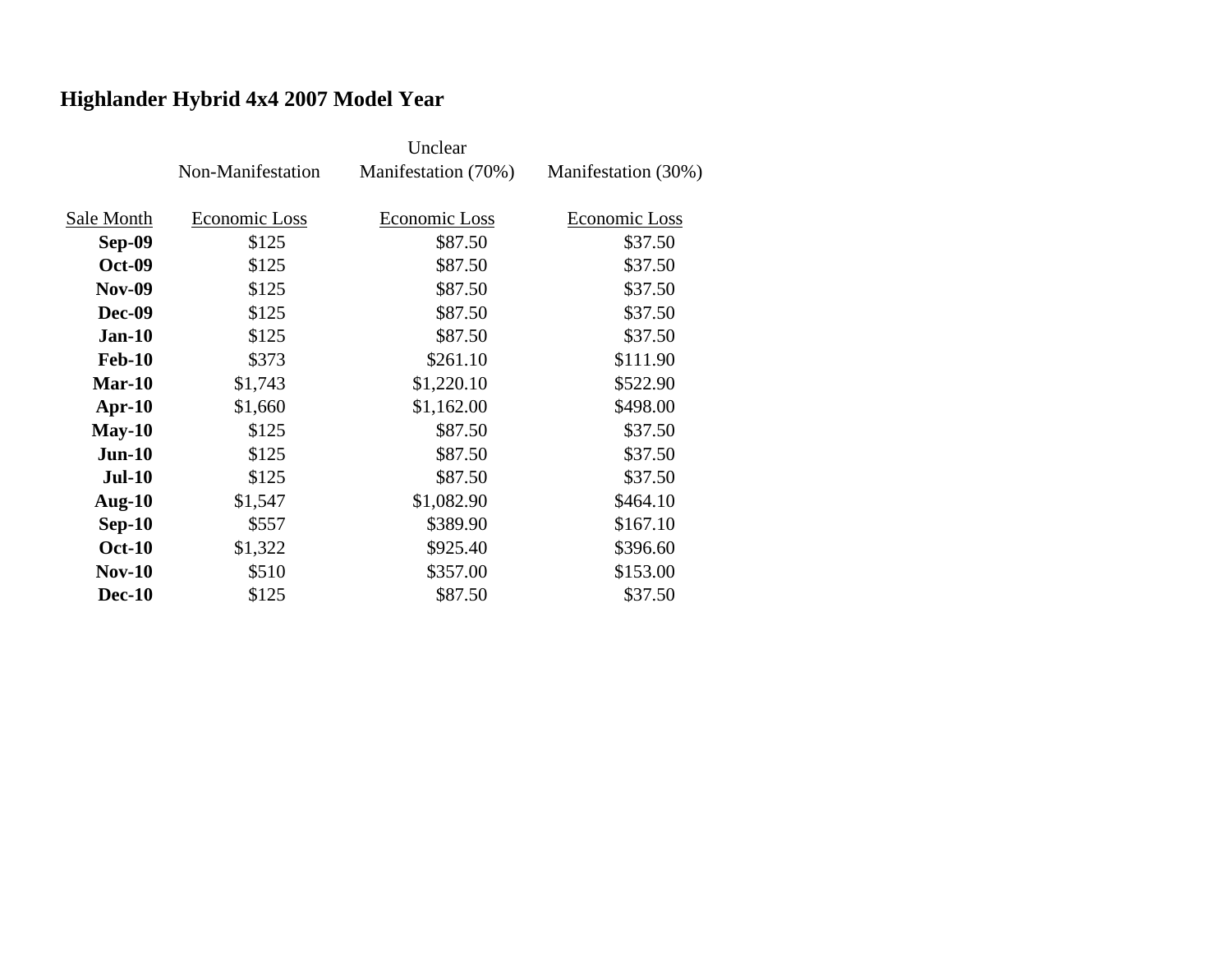# **Highlander Hybrid 4x4 2008 Model Year**

|               | Non-Manifestation | Manifestation (70%) | Manifestation (30%) |
|---------------|-------------------|---------------------|---------------------|
| Sale Month    | Economic Loss     | Economic Loss       |                     |
|               |                   |                     | Economic Loss       |
| <b>Sep-09</b> | \$860             | \$602.00            | \$258.00            |
| <b>Oct-09</b> | \$850             | \$595.00            | \$255.00            |
| <b>Nov-09</b> | \$1,236           | \$865.20            | \$370.80            |
| <b>Dec-09</b> | \$1,096           | \$767.20            | \$328.80            |
| $Jan-10$      | \$769             | \$538.30            | \$230.70            |
| <b>Feb-10</b> | \$1,841           | \$1,288.70          | \$552.30            |
| $Mar-10$      | \$3,635           | \$2,544.50          | \$1,090.50          |
| $Apr-10$      | \$3,241           | \$2,268.70          | \$972.30            |
| $May-10$      | \$2,566           | \$1,796.20          | \$769.80            |
| $Jun-10$      | \$1,772           | \$1,240.40          | \$531.60            |
| $Jul-10$      | \$565             | \$395.50            | \$169.50            |
| Aug- $10$     | \$1,241           | \$868.70            | \$372.30            |
| $Sep-10$      | \$125             | \$87.50             | \$37.50             |
| <b>Oct-10</b> | \$362             | \$253.40            | \$108.60            |
| $Nov-10$      | \$125             | \$87.50             | \$37.50             |
| <b>Dec-10</b> | \$125             | \$87.50             | \$37.50             |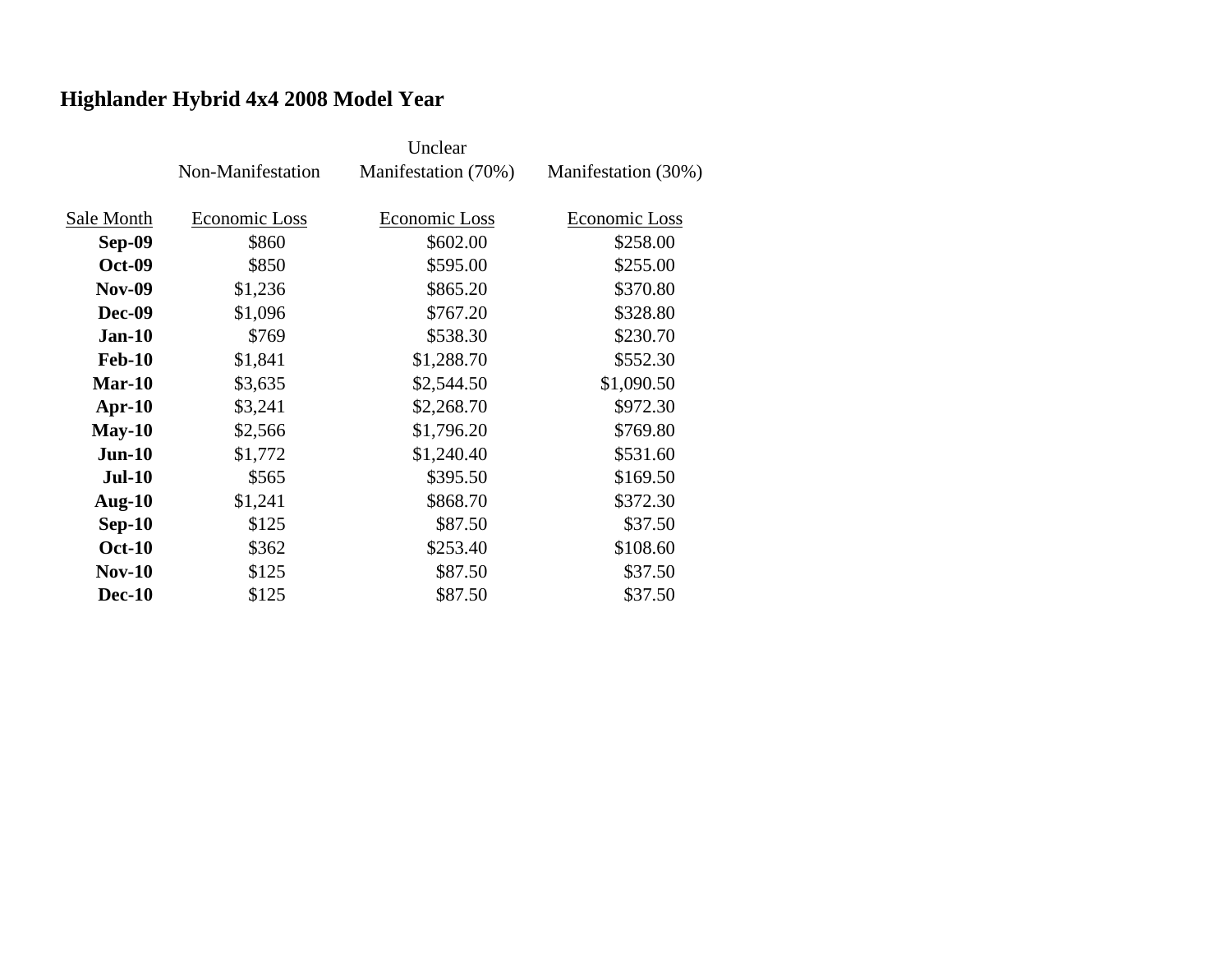# **Highlander Hybrid 4x4 2009 Model Year**

|               | Non-Manifestation | Manifestation (70%) | Manifestation (30%) |
|---------------|-------------------|---------------------|---------------------|
| Sale Month    | Economic Loss     | Economic Loss       | Economic Loss       |
| Sep-09        | \$453             | \$317.10            | \$135.90            |
| <b>Oct-09</b> | \$125             | \$87.50             | \$37.50             |
| <b>Nov-09</b> | \$125             | \$87.50             | \$37.50             |
| <b>Dec-09</b> | \$125             | \$87.50             | \$37.50             |
| $Jan-10$      | \$125             | \$87.50             | \$37.50             |
| <b>Feb-10</b> | \$519             | \$363.30            | \$155.70            |
| $Mar-10$      | \$1,760           | \$1,232.00          | \$528.00            |
| $Apr-10$      | \$2,261           | \$1,582.70          | \$678.30            |
| $May-10$      | \$1,858           | \$1,300.60          | \$557.40            |
| $Jun-10$      | \$125             | \$87.50             | \$37.50             |
| $Jul-10$      | \$125             | \$87.50             | \$37.50             |
| Aug- $10$     | \$125             | \$87.50             | \$37.50             |
| $Sep-10$      | \$125             | \$87.50             | \$37.50             |
| <b>Oct-10</b> | \$125             | \$87.50             | \$37.50             |
| <b>Nov-10</b> | \$125             | \$87.50             | \$37.50             |
| <b>Dec-10</b> | \$125             | \$87.50             | \$37.50             |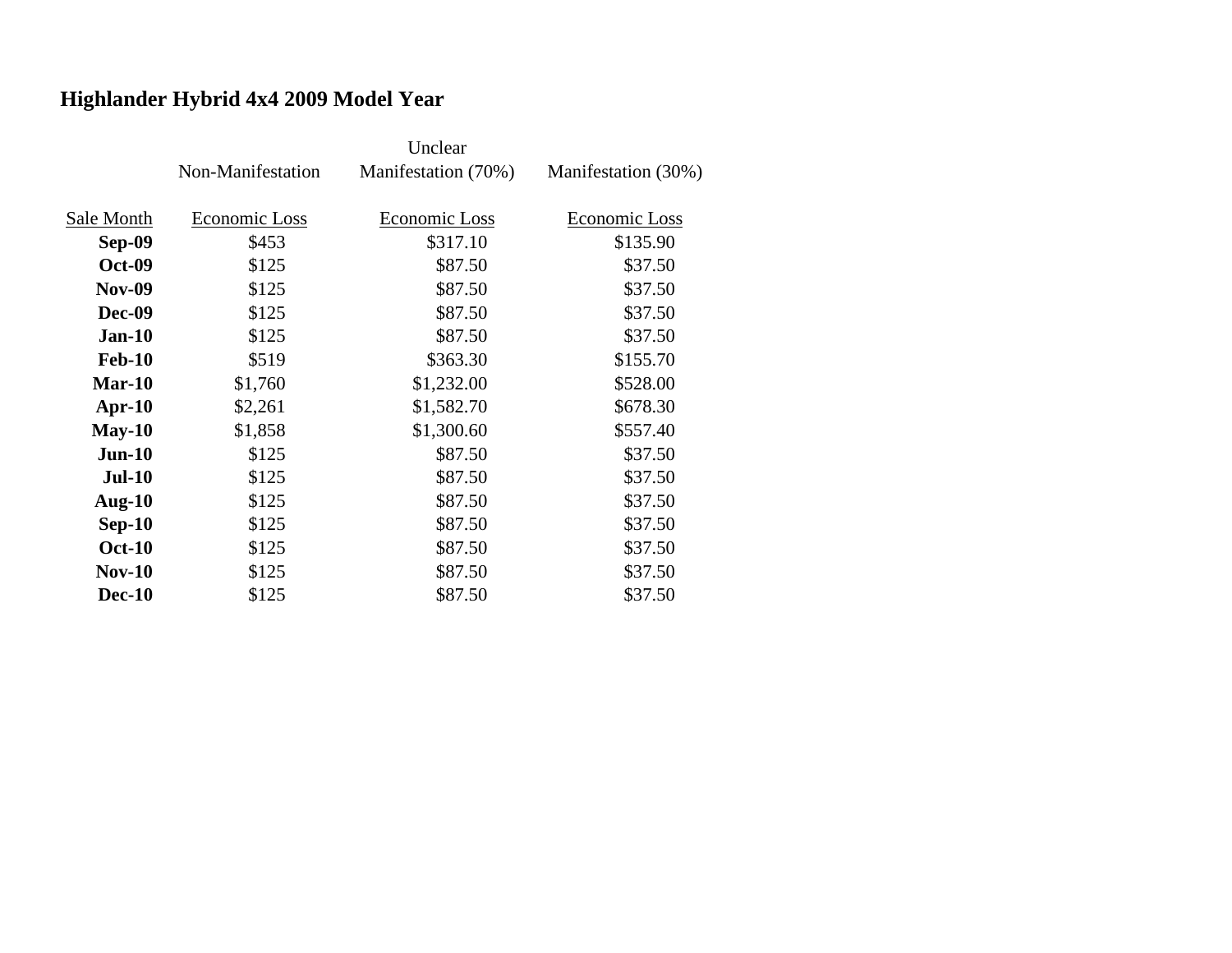# **Highlander Hybrid 4x4 2010 Model Year**

|               | Non-Manifestation | Manifestation (70%) | Manifestation (30%) |
|---------------|-------------------|---------------------|---------------------|
| Sale Month    | Economic Loss     | Economic Loss       | Economic Loss       |
| Sep-09        | \$125             | \$87.50             | \$37.50             |
| <b>Oct-09</b> | \$125             | \$87.50             | \$37.50             |
| <b>Nov-09</b> | \$125             | \$87.50             | \$37.50             |
| <b>Dec-09</b> | \$125             | \$87.50             | \$37.50             |
| $Jan-10$      | \$125             | \$87.50             | \$37.50             |
| <b>Feb-10</b> | \$125             | \$87.50             | \$37.50             |
| $Mar-10$      | \$125             | \$87.50             | \$37.50             |
| $Apr-10$      | \$125             | \$87.50             | \$37.50             |
| $May-10$      | \$125             | \$87.50             | \$37.50             |
| $Jun-10$      | \$125             | \$87.50             | \$37.50             |
| <b>Jul-10</b> | \$125             | \$87.50             | \$37.50             |
| Aug- $10$     | \$125             | \$87.50             | \$37.50             |
| $Sep-10$      | \$125             | \$87.50             | \$37.50             |
| <b>Oct-10</b> | \$125             | \$87.50             | \$37.50             |
| $Nov-10$      | \$125             | \$87.50             | \$37.50             |
| <b>Dec-10</b> | \$125             | \$87.50             | \$37.50             |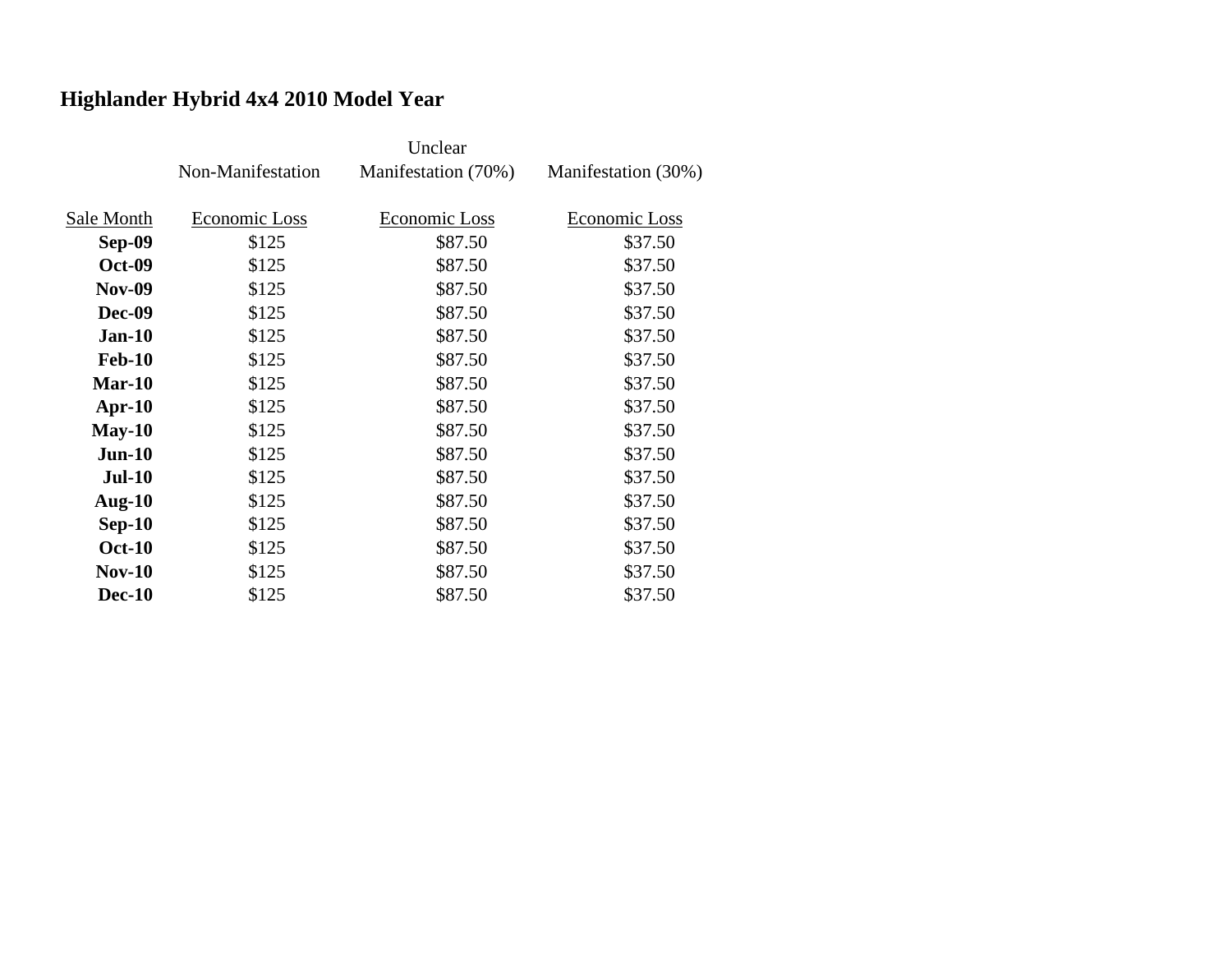# **Highlander Hybrid 4x2 2006 Model Year**

|               | Non-Manifestation | Manifestation (70%) | Manifestation (30%) |
|---------------|-------------------|---------------------|---------------------|
| Sale Month    | Economic Loss     | Economic Loss       | Economic Loss       |
| Sep-09        | \$125             | \$87.50             | \$37.50             |
| <b>Oct-09</b> | \$125             | \$87.50             | \$37.50             |
| <b>Nov-09</b> | \$125             | \$87.50             | \$37.50             |
| <b>Dec-09</b> | \$125             | \$87.50             | \$37.50             |
| $Jan-10$      | \$125             | \$87.50             | \$37.50             |
| <b>Feb-10</b> | \$594             | \$415.80            | \$178.20            |
| $Mar-10$      | \$1,547           | \$1,082.90          | \$464.10            |
| $Apr-10$      | \$1,238           | \$866.60            | \$371.40            |
| $May-10$      | \$2,476           | \$1,733.20          | \$742.80            |
| $Jun-10$      | \$1,156           | \$809.20            | \$346.80            |
| <b>Jul-10</b> | \$1,777           | \$1,243.90          | \$533.10            |
| Aug- $10$     | \$2,375           | \$1,662.50          | \$712.50            |
| $Sep-10$      | \$2,440           | \$1,708.00          | \$732.00            |
| <b>Oct-10</b> | \$1,329           | \$930.30            | \$398.70            |
| <b>Nov-10</b> | \$1,512           | \$1,058.40          | \$453.60            |
| <b>Dec-10</b> | \$1,379           | \$965.30            | \$413.70            |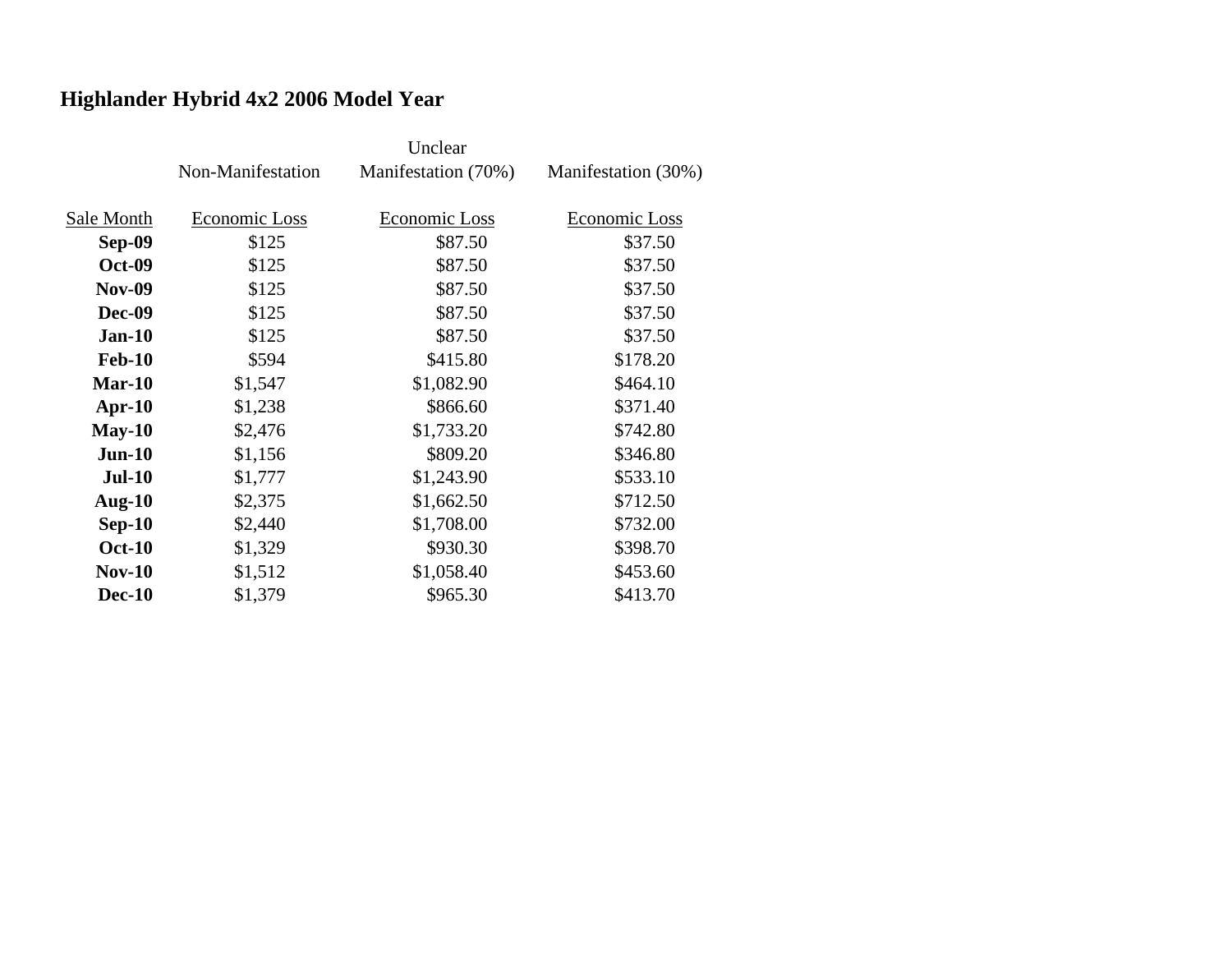# **Highlander Hybrid 4x2 2007 Model Year**

|               | Non-Manifestation | Manifestation (70%) | Manifestation (30%) |
|---------------|-------------------|---------------------|---------------------|
| Sale Month    | Economic Loss     | Economic Loss       | Economic Loss       |
| Sep-09        | \$125             | \$87.50             | \$37.50             |
| <b>Oct-09</b> | \$125             | \$87.50             | \$37.50             |
| <b>Nov-09</b> | \$125             | \$87.50             | \$37.50             |
| <b>Dec-09</b> | \$125             | \$87.50             | \$37.50             |
| $Jan-10$      | \$125             | \$87.50             | \$37.50             |
| <b>Feb-10</b> | \$353             | \$247.10            | \$105.90            |
| $Mar-10$      | \$1,648           | \$1,153.60          | \$494.40            |
| $Apr-10$      | \$1,575           | \$1,102.50          | \$472.50            |
| $May-10$      | \$125             | \$87.50             | \$37.50             |
| $Jun-10$      | \$125             | \$87.50             | \$37.50             |
| $Jul-10$      | \$125             | \$87.50             | \$37.50             |
| Aug- $10$     | \$1,471           | \$1,029.70          | \$441.30            |
| $Sep-10$      | \$530             | \$371.00            | \$159.00            |
| <b>Oct-10</b> | \$1,256           | \$879.20            | \$376.80            |
| $Nov-10$      | \$484             | \$338.80            | \$145.20            |
| <b>Dec-10</b> | \$125             | \$87.50             | \$37.50             |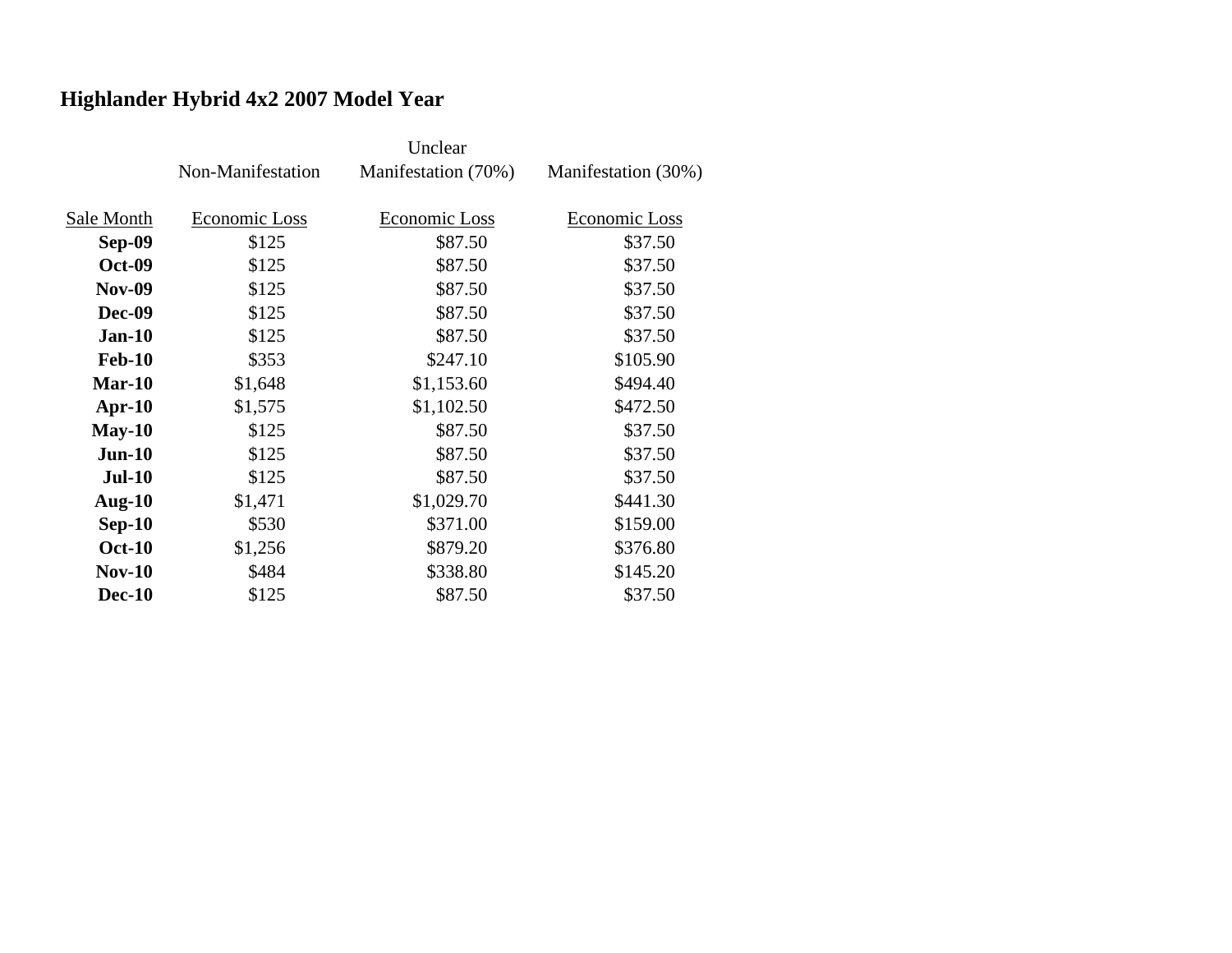## **Highlander 4x4 2004 Model Year**

|               | Non-Manifestation | Manifestation (70%) | Manifestation (30%) |
|---------------|-------------------|---------------------|---------------------|
|               |                   |                     |                     |
| Sale Month    | Economic Loss     | Economic Loss       | Economic Loss       |
| <b>Sep-09</b> | \$125             | \$87.50             | \$37.50             |
| <b>Oct-09</b> | \$125             | \$87.50             | \$37.50             |
| <b>Nov-09</b> | \$125             | \$87.50             | \$37.50             |
| <b>Dec-09</b> | \$125             | \$87.50             | \$37.50             |
| $Jan-10$      | \$125             | \$87.50             | \$37.50             |
| <b>Feb-10</b> | \$125             | \$87.50             | \$37.50             |
| $Mar-10$      | \$125             | \$87.50             | \$37.50             |
| $Apr-10$      | \$125             | \$87.50             | \$37.50             |
| $May-10$      | \$206             | \$144.20            | \$61.80             |
| $Jun-10$      | \$323             | \$226.10            | \$96.90             |
| <b>Jul-10</b> | \$645             | \$451.50            | \$193.50            |
| Aug- $10$     | \$650             | \$455.00            | \$195.00            |
| $Sep-10$      | \$125             | \$87.50             | \$37.50             |
| <b>Oct-10</b> | \$389             | \$272.30            | \$116.70            |
| $Nov-10$      | \$125             | \$87.50             | \$37.50             |
| <b>Dec-10</b> | \$125             | \$87.50             | \$37.50             |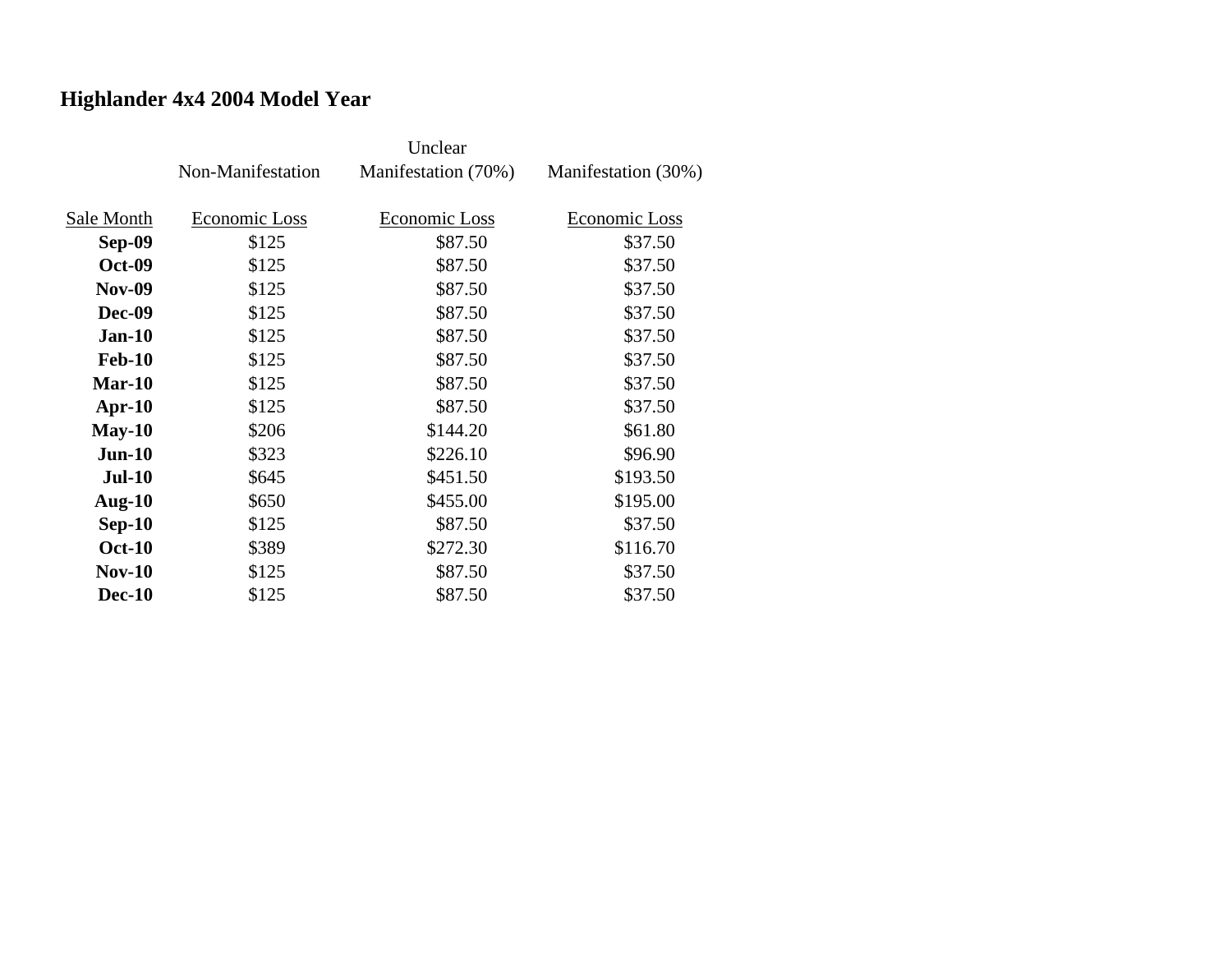## **Highlander 4x4 2005 Model Year**

|               | Non-Manifestation | Manifestation (70%) | Manifestation (30%) |
|---------------|-------------------|---------------------|---------------------|
| Sale Month    | Economic Loss     | Economic Loss       | Economic Loss       |
| Sep-09        | \$666             | \$466.20            | \$199.80            |
| <b>Oct-09</b> | \$376             | \$263.20            | \$112.80            |
| <b>Nov-09</b> | \$618             | \$432.60            | \$185.40            |
| <b>Dec-09</b> | \$1,281           | \$896.70            | \$384.30            |
| $Jan-10$      | \$125             | \$87.50             | \$37.50             |
| <b>Feb-10</b> | \$460             | \$322.00            | \$138.00            |
| $Mar-10$      | \$1,177           | \$823.90            | \$353.10            |
| $Apr-10$      | \$1,075           | \$752.50            | \$322.50            |
| $May-10$      | \$944             | \$660.80            | \$283.20            |
| $Jun-10$      | \$1,271           | \$889.70            | \$381.30            |
| <b>Jul-10</b> | \$572             | \$400.40            | \$171.60            |
| Aug- $10$     | \$505             | \$353.50            | \$151.50            |
| $Sep-10$      | \$399             | \$279.30            | \$119.70            |
| <b>Oct-10</b> | \$125             | \$87.50             | \$37.50             |
| $Nov-10$      | \$125             | \$87.50             | \$37.50             |
| <b>Dec-10</b> | \$125             | \$87.50             | \$37.50             |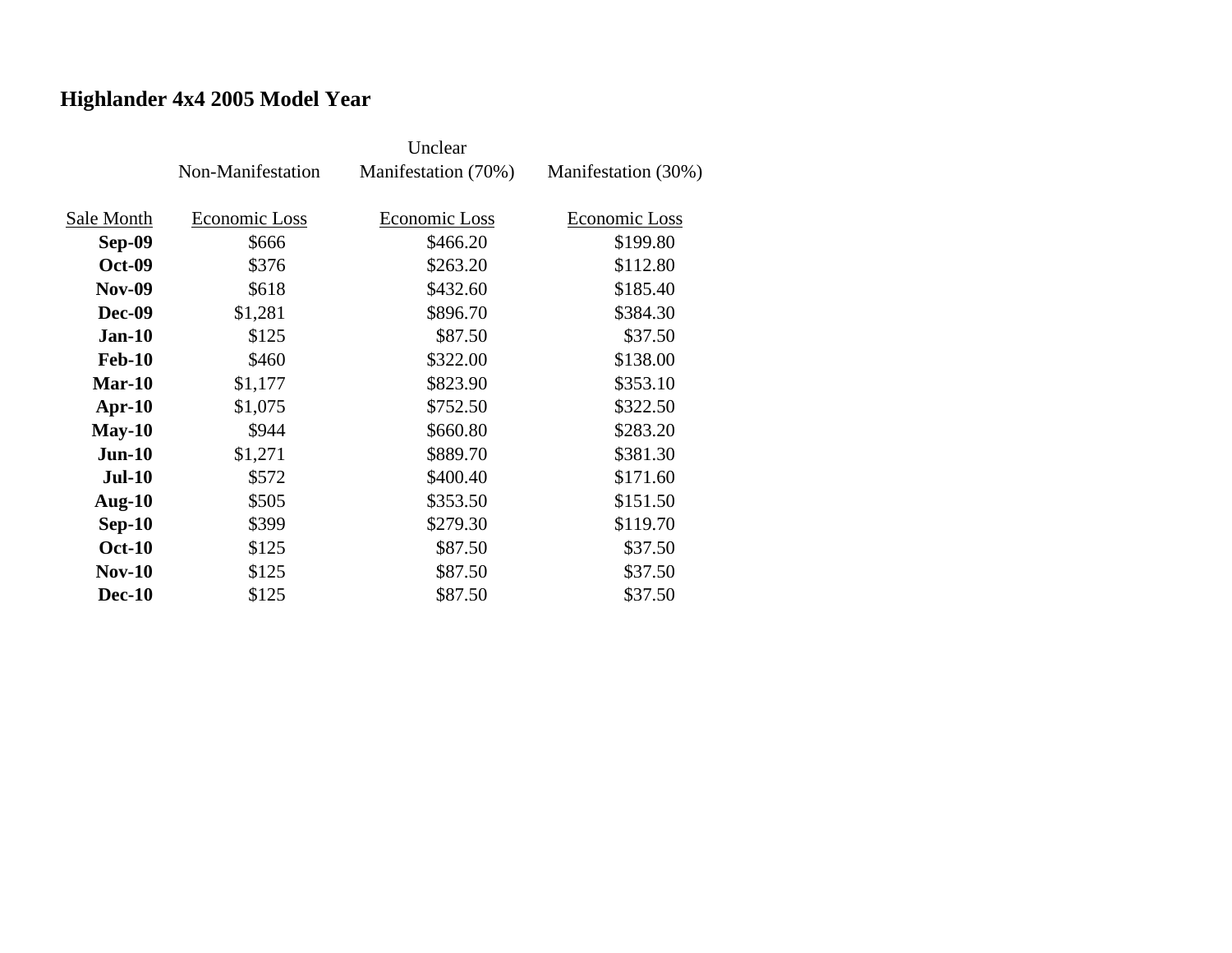## **Highlander 4x4 2006 Model Year**

|               | Non-Manifestation | Manifestation (70%) | Manifestation (30%) |
|---------------|-------------------|---------------------|---------------------|
| Sale Month    | Economic Loss     | Economic Loss       | Economic Loss       |
| Sep-09        | \$125             | \$87.50             | \$37.50             |
| <b>Oct-09</b> | \$125             | \$87.50             | \$37.50             |
| <b>Nov-09</b> | \$125             | \$87.50             | \$37.50             |
| <b>Dec-09</b> | \$125             | \$87.50             | \$37.50             |
| $Jan-10$      | \$125             | \$87.50             | \$37.50             |
| <b>Feb-10</b> | \$528             | \$369.60            | \$158.40            |
| $Mar-10$      | \$1,382           | \$967.40            | \$414.60            |
| $Apr-10$      | \$1,125           | \$787.50            | \$337.50            |
| $May-10$      | \$2,260           | \$1,582.00          | \$678.00            |
| $Jun-10$      | \$1,082           | \$757.40            | \$324.60            |
| <b>Jul-10</b> | \$1,660           | \$1,162.00          | \$498.00            |
| Aug- $10$     | \$2,216           | \$1,551.20          | \$664.80            |
| $Sep-10$      | \$2,289           | \$1,602.30          | \$686.70            |
| <b>Oct-10</b> | \$1,263           | \$884.10            | \$378.90            |
| <b>Nov-10</b> | \$1,456           | \$1,019.20          | \$436.80            |
| <b>Dec-10</b> | \$1,344           | \$940.80            | \$403.20            |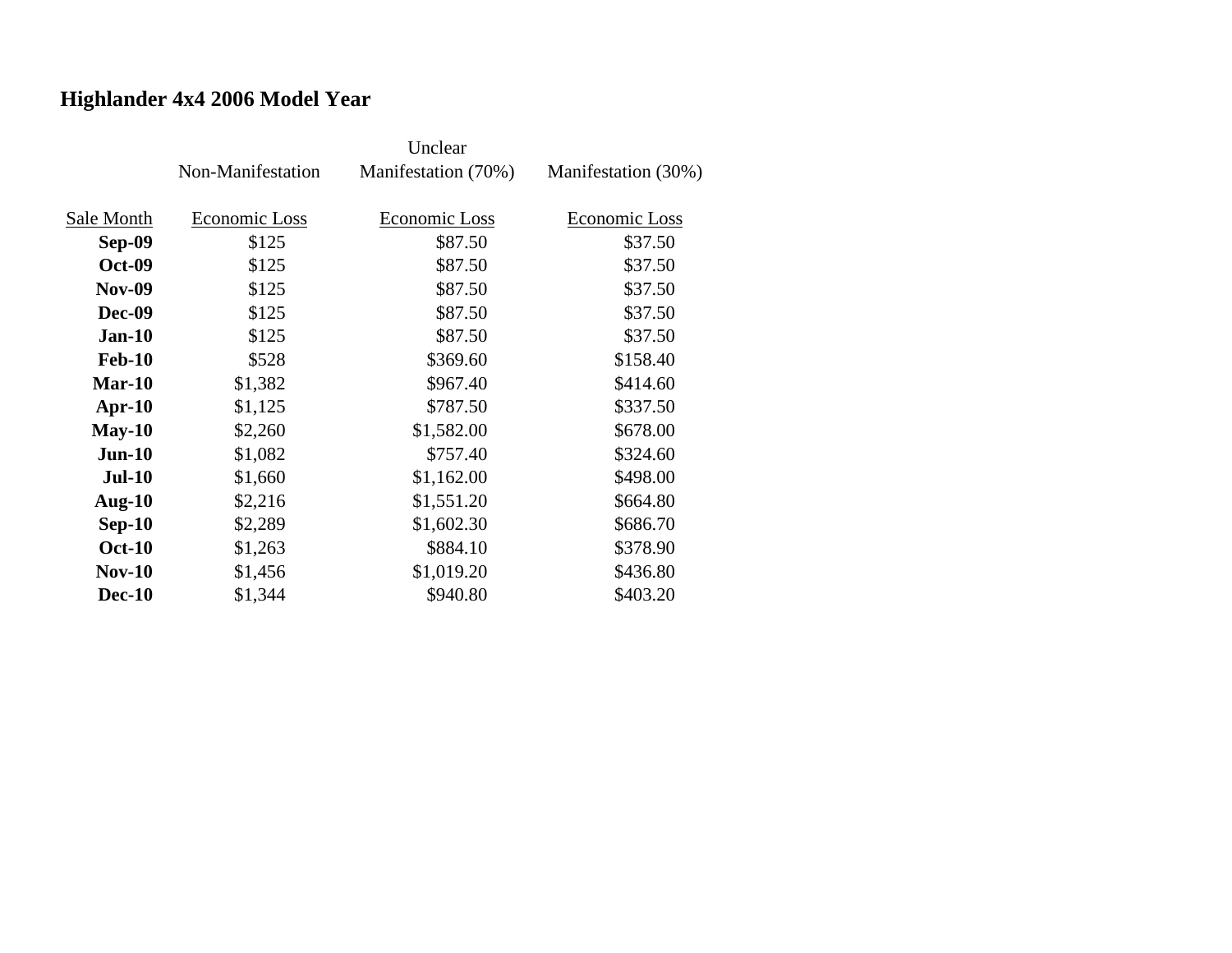## **Highlander 4x4 2007 Model Year**

|               | Non-Manifestation | Manifestation (70%)  | Manifestation (30%) |
|---------------|-------------------|----------------------|---------------------|
| Sale Month    | Economic Loss     | <b>Economic Loss</b> | Economic Loss       |
| Sep-09        | \$125             | \$87.50              | \$37.50             |
| <b>Oct-09</b> | \$125             | \$87.50              | \$37.50             |
| <b>Nov-09</b> | \$125             | \$87.50              | \$37.50             |
| <b>Dec-09</b> | \$125             | \$87.50              | \$37.50             |
| $Jan-10$      | \$125             | \$87.50              | \$37.50             |
| <b>Feb-10</b> | \$297             | \$207.90             | \$89.10             |
| $Mar-10$      |                   |                      |                     |
|               | \$1,400           | \$980.00             | \$420.00            |
| $Apr-10$      | \$1,358           | \$950.60             | \$407.40            |
| $May-10$      | \$125             | \$87.50              | \$37.50             |
| $Jun-10$      | \$125             | \$87.50              | \$37.50             |
| <b>Jul-10</b> | \$125             | \$87.50              | \$37.50             |
| Aug- $10$     | \$1,320           | \$924.00             | \$396.00            |
| $Sep-10$      | \$485             | \$339.50             | \$145.50            |
| <b>Oct-10</b> | \$1,162           | \$813.40             | \$348.60            |
| $Nov-10$      | \$452             | \$316.40             | \$135.60            |
| <b>Dec-10</b> | \$125             | \$87.50              | \$37.50             |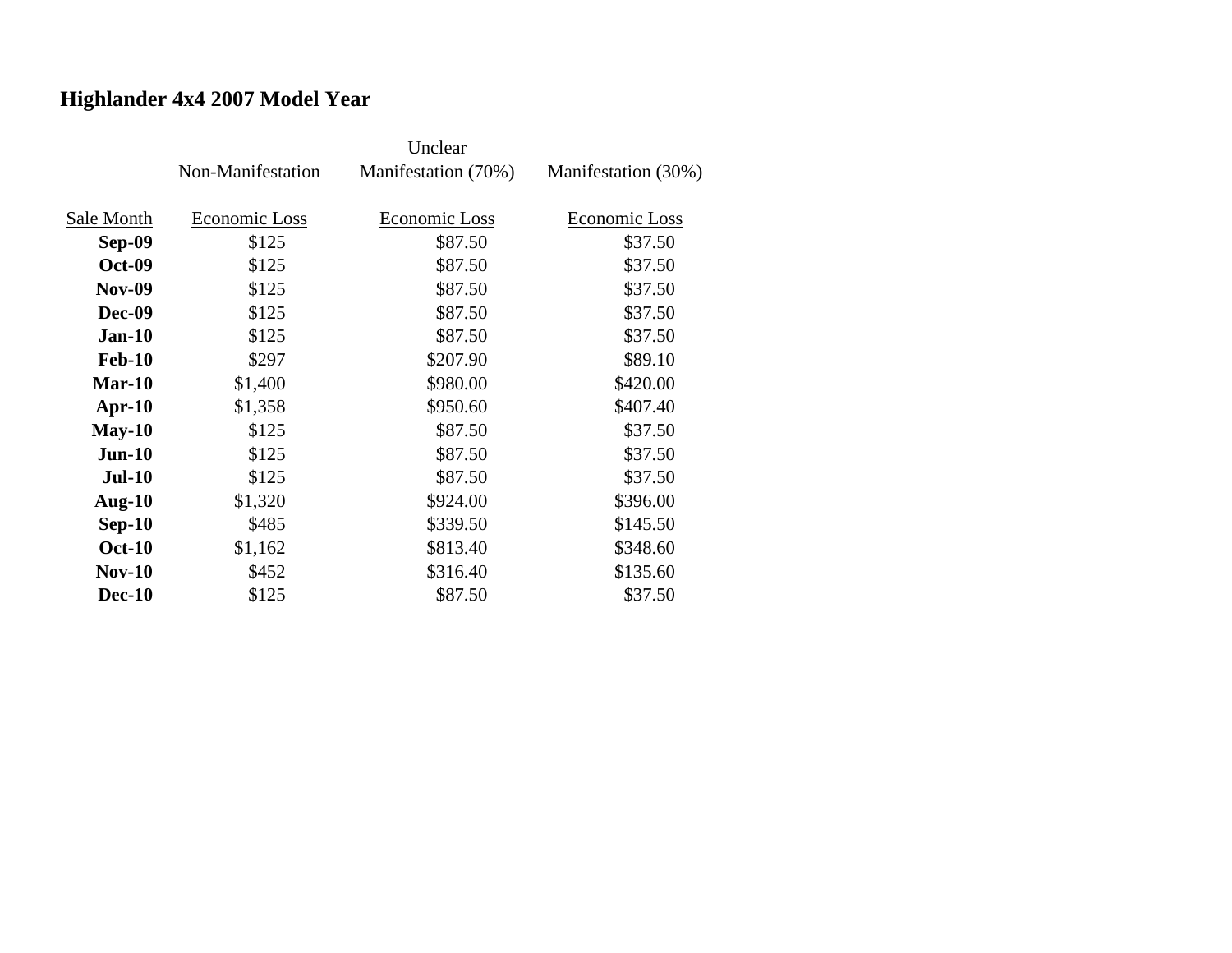## **Highlander 4x4 2008 Model Year**

|               | Non-Manifestation | Manifestation (70%) | Manifestation (30%) |
|---------------|-------------------|---------------------|---------------------|
|               |                   |                     |                     |
| Sale Month    | Economic Loss     | Economic Loss       | Economic Loss       |
| <b>Sep-09</b> | \$720             | \$504.00            | \$216.00            |
| <b>Oct-09</b> | \$717             | \$501.90            | \$215.10            |
| <b>Nov-09</b> | \$1,042           | \$729.40            | \$312.60            |
| <b>Dec-09</b> | \$923             | \$646.10            | \$276.90            |
| <b>Jan-10</b> | \$648             | \$453.60            | \$194.40            |
| <b>Feb-10</b> | \$1,539           | \$1,077.30          | \$461.70            |
| $Mar-10$      | \$3,038           | \$2,126.60          | \$911.40            |
| $Apr-10$      | \$2,696           | \$1,887.20          | \$808.80            |
| $May-10$      | \$2,142           | \$1,499.40          | \$642.60            |
| $Jun-10$      | \$1,493           | \$1,045.10          | \$447.90            |
| <b>Jul-10</b> | \$484             | \$338.80            | \$145.20            |
| Aug- $10$     | \$1,069           | \$748.30            | \$320.70            |
| $Sep-10$      | \$125             | \$87.50             | \$37.50             |
| <b>Oct-10</b> | \$320             | \$224.00            | \$96.00             |
| <b>Nov-10</b> | \$125             | \$87.50             | \$37.50             |
| <b>Dec-10</b> | \$125             | \$87.50             | \$37.50             |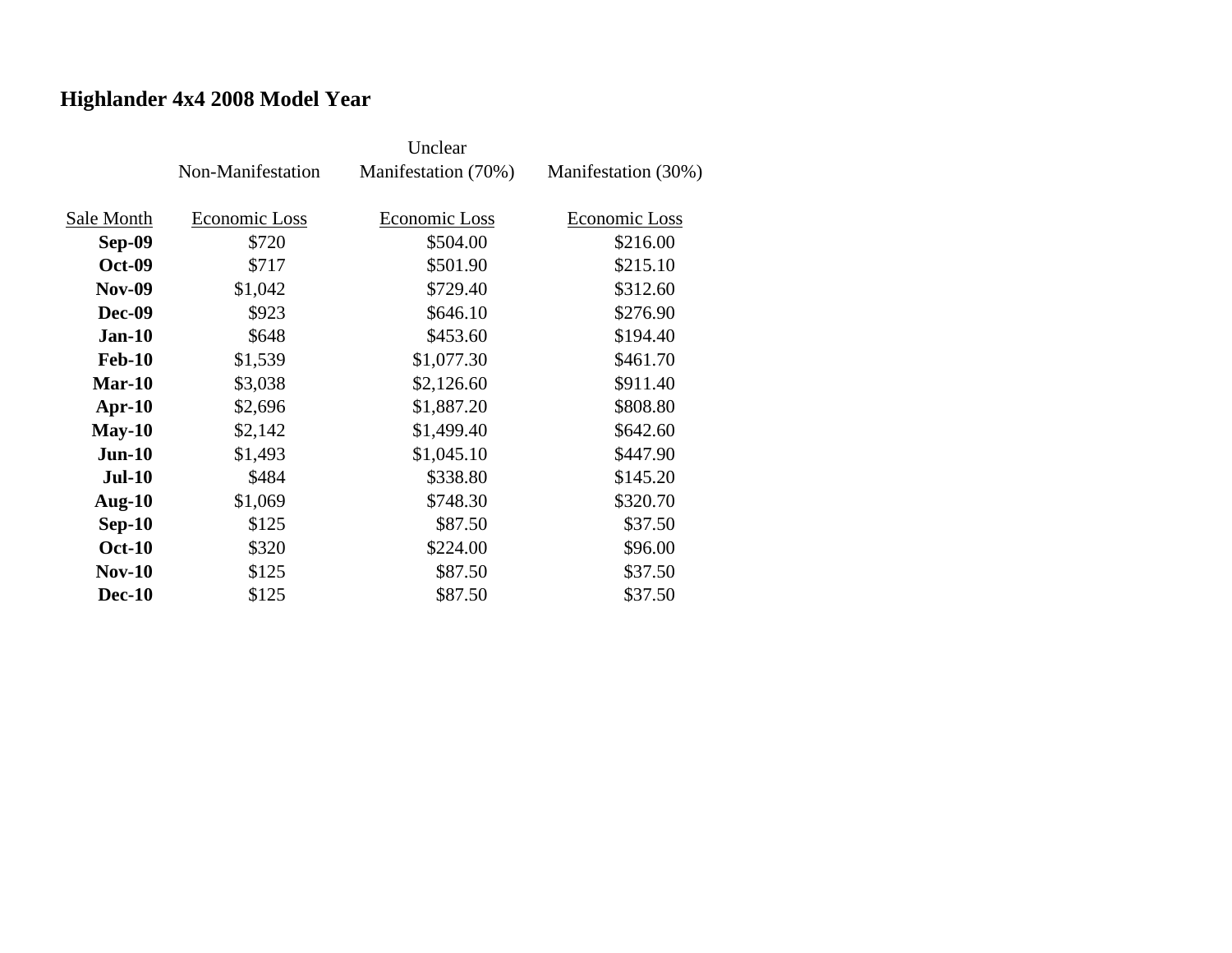## **Highlander 4x4 2009 Model Year**

|               | Non-Manifestation | Manifestation (70%) | Manifestation (30%) |
|---------------|-------------------|---------------------|---------------------|
| Sale Month    | Economic Loss     | Economic Loss       | Economic Loss       |
| <b>Sep-09</b> | \$340             | \$238.00            | \$102.00            |
| <b>Oct-09</b> | \$125             | \$87.50             | \$37.50             |
| <b>Nov-09</b> | \$125             | \$87.50             | \$37.50             |
| <b>Dec-09</b> | \$125             | \$87.50             | \$37.50             |
| $Jan-10$      | \$125             | \$87.50             | \$37.50             |
| <b>Feb-10</b> | \$445             | \$311.50            | \$133.50            |
| $Mar-10$      | \$1,475           | \$1,032.50          | \$442.50            |
| $Apr-10$      | \$1,916           | \$1,341.20          | \$574.80            |
| $May-10$      | \$1,580           | \$1,106.00          | \$474.00            |
| $Jun-10$      | \$125             | \$87.50             | \$37.50             |
| <b>Jul-10</b> | \$125             | \$87.50             | \$37.50             |
| Aug- $10$     | \$125             | \$87.50             | \$37.50             |
| $Sep-10$      | \$125             | \$87.50             | \$37.50             |
| <b>Oct-10</b> | \$125             | \$87.50             | \$37.50             |
| <b>Nov-10</b> | \$125             | \$87.50             | \$37.50             |
| <b>Dec-10</b> | \$125             | \$87.50             | \$37.50             |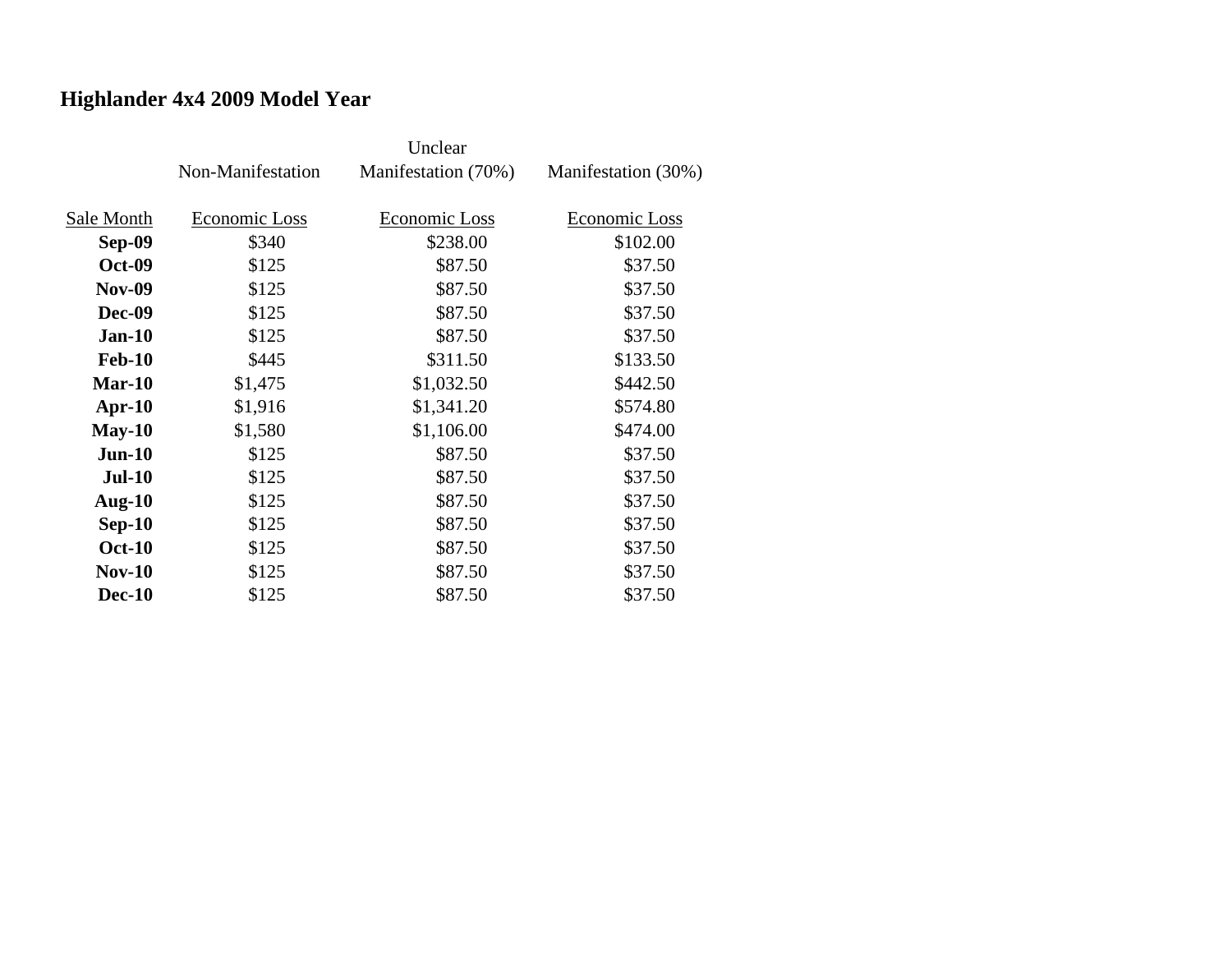## **Highlander 4x4 2010 Model Year**

|               | Non-Manifestation | Manifestation (70%) | Manifestation (30%) |
|---------------|-------------------|---------------------|---------------------|
|               |                   |                     |                     |
| Sale Month    | Economic Loss     | Economic Loss       | Economic Loss       |
| Sep-09        | \$125             | \$87.50             | \$37.50             |
| <b>Oct-09</b> | \$125             | \$87.50             | \$37.50             |
| <b>Nov-09</b> | \$125             | \$87.50             | \$37.50             |
| <b>Dec-09</b> | \$125             | \$87.50             | \$37.50             |
| $Jan-10$      | \$125             | \$87.50             | \$37.50             |
| <b>Feb-10</b> | \$125             | \$87.50             | \$37.50             |
| $Mar-10$      | \$125             | \$87.50             | \$37.50             |
| $Apr-10$      | \$125             | \$87.50             | \$37.50             |
| $May-10$      | \$125             | \$87.50             | \$37.50             |
| $Jun-10$      | \$125             | \$87.50             | \$37.50             |
| <b>Jul-10</b> | \$125             | \$87.50             | \$37.50             |
| Aug- $10$     | \$125             | \$87.50             | \$37.50             |
| $Sep-10$      | \$125             | \$87.50             | \$37.50             |
| <b>Oct-10</b> | \$125             | \$87.50             | \$37.50             |
| $Nov-10$      | \$125             | \$87.50             | \$37.50             |
| <b>Dec-10</b> | \$125             | \$87.50             | \$37.50             |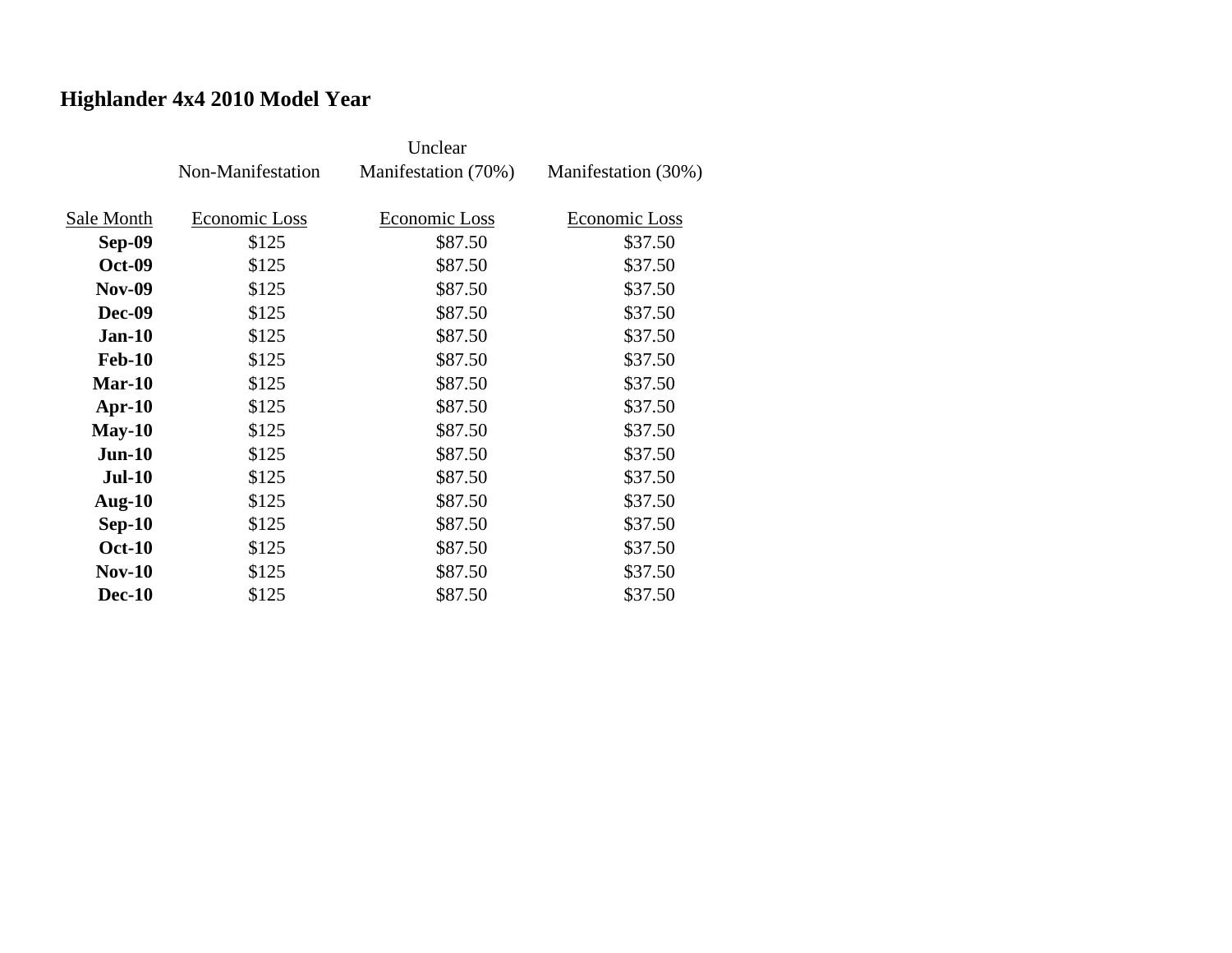## **Highlander 4x2 2004 Model Year**

|               | Non-Manifestation | Manifestation (70%) | Manifestation (30%) |
|---------------|-------------------|---------------------|---------------------|
|               |                   |                     |                     |
| Sale Month    | Economic Loss     | Economic Loss       | Economic Loss       |
| Sep-09        | \$125             | \$87.50             | \$37.50             |
| <b>Oct-09</b> | \$125             | \$87.50             | \$37.50             |
| <b>Nov-09</b> | \$125             | \$87.50             | \$37.50             |
| <b>Dec-09</b> | \$125             | \$87.50             | \$37.50             |
| $Jan-10$      | \$125             | \$87.50             | \$37.50             |
| <b>Feb-10</b> | \$125             | \$87.50             | \$37.50             |
| $Mar-10$      | \$125             | \$87.50             | \$37.50             |
| $Apr-10$      | \$125             | \$87.50             | \$37.50             |
| $May-10$      | \$185             | \$129.50            | \$55.50             |
| $Jun-10$      | \$294             | \$205.80            | \$88.20             |
| <b>Jul-10</b> | \$583             | \$408.10            | \$174.90            |
| Aug- $10$     | \$591             | \$413.70            | \$177.30            |
| $Sep-10$      | \$125             | \$87.50             | \$37.50             |
| <b>Oct-10</b> | \$354             | \$247.80            | \$106.20            |
| $Nov-10$      | \$125             | \$87.50             | \$37.50             |
| <b>Dec-10</b> | \$125             | \$87.50             | \$37.50             |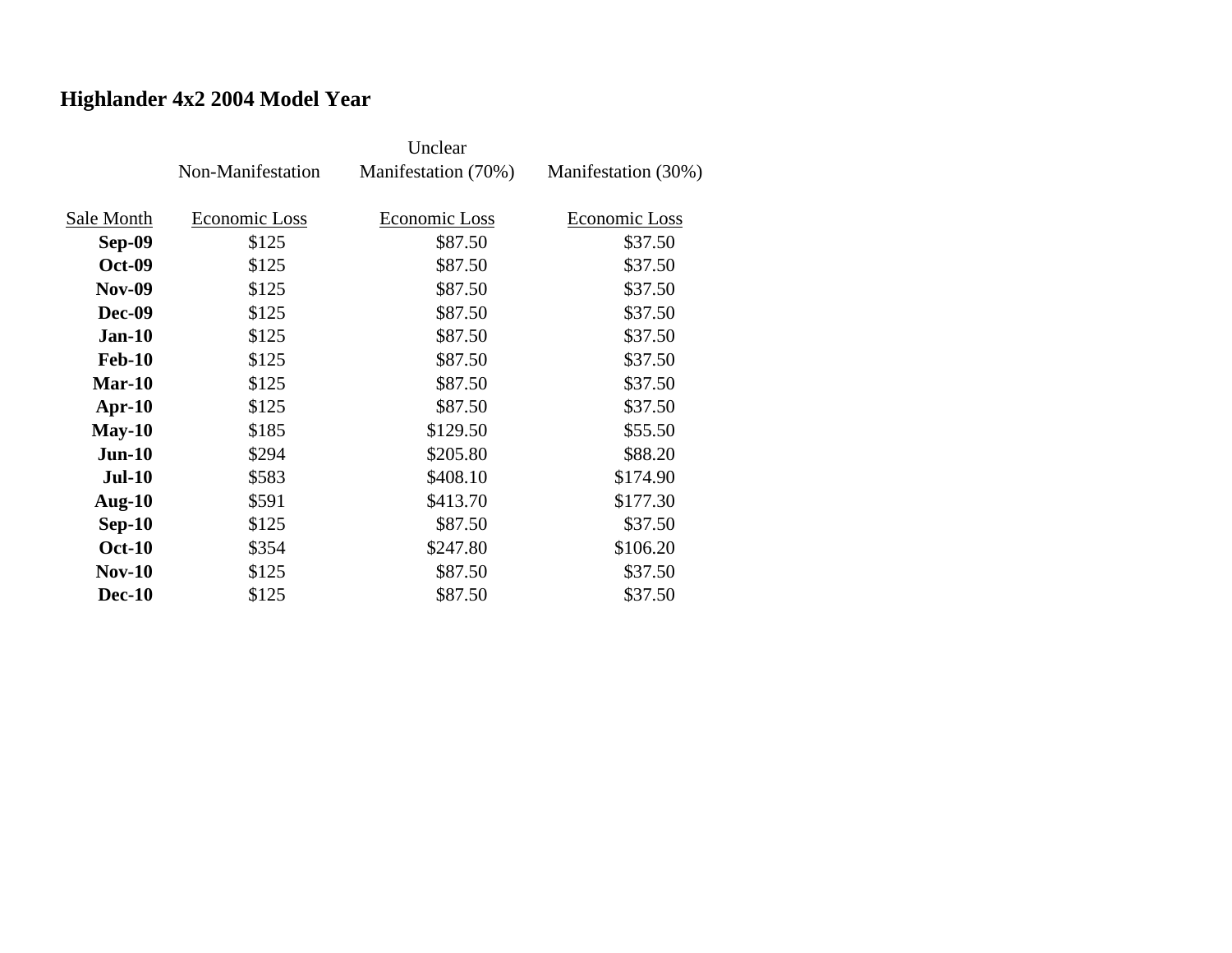## **Highlander 4x2 2005 Model Year**

|               | Non-Manifestation | Manifestation (70%) | Manifestation (30%) |
|---------------|-------------------|---------------------|---------------------|
| Sale Month    | Economic Loss     | Economic Loss       | Economic Loss       |
| <b>Sep-09</b> | \$609             | \$426.30            | \$182.70            |
| <b>Oct-09</b> | \$345             | \$241.50            | \$103.50            |
| <b>Nov-09</b> | \$570             | \$399.00            | \$171.00            |
| <b>Dec-09</b> | \$1,185           | \$829.50            | \$355.50            |
| $Jan-10$      | \$125             | \$87.50             | \$37.50             |
| <b>Feb-10</b> | \$412             | \$288.40            | \$123.60            |
| $Mar-10$      | \$1,057           | \$739.90            | \$317.10            |
| $Apr-10$      | \$965             | \$675.50            | \$289.50            |
| $May-10$      | \$848             | \$593.60            | \$254.40            |
| $Jun-10$      | \$1,142           | \$799.40            | \$342.60            |
| <b>Jul-10</b> | \$516             | \$361.20            | \$154.80            |
| Aug- $10$     | \$459             | \$321.30            | \$137.70            |
| $Sep-10$      | \$358             | \$250.60            | \$107.40            |
| <b>Oct-10</b> | \$125             | \$87.50             | \$37.50             |
| $Nov-10$      | \$125             | \$87.50             | \$37.50             |
| <b>Dec-10</b> | \$125             | \$87.50             | \$37.50             |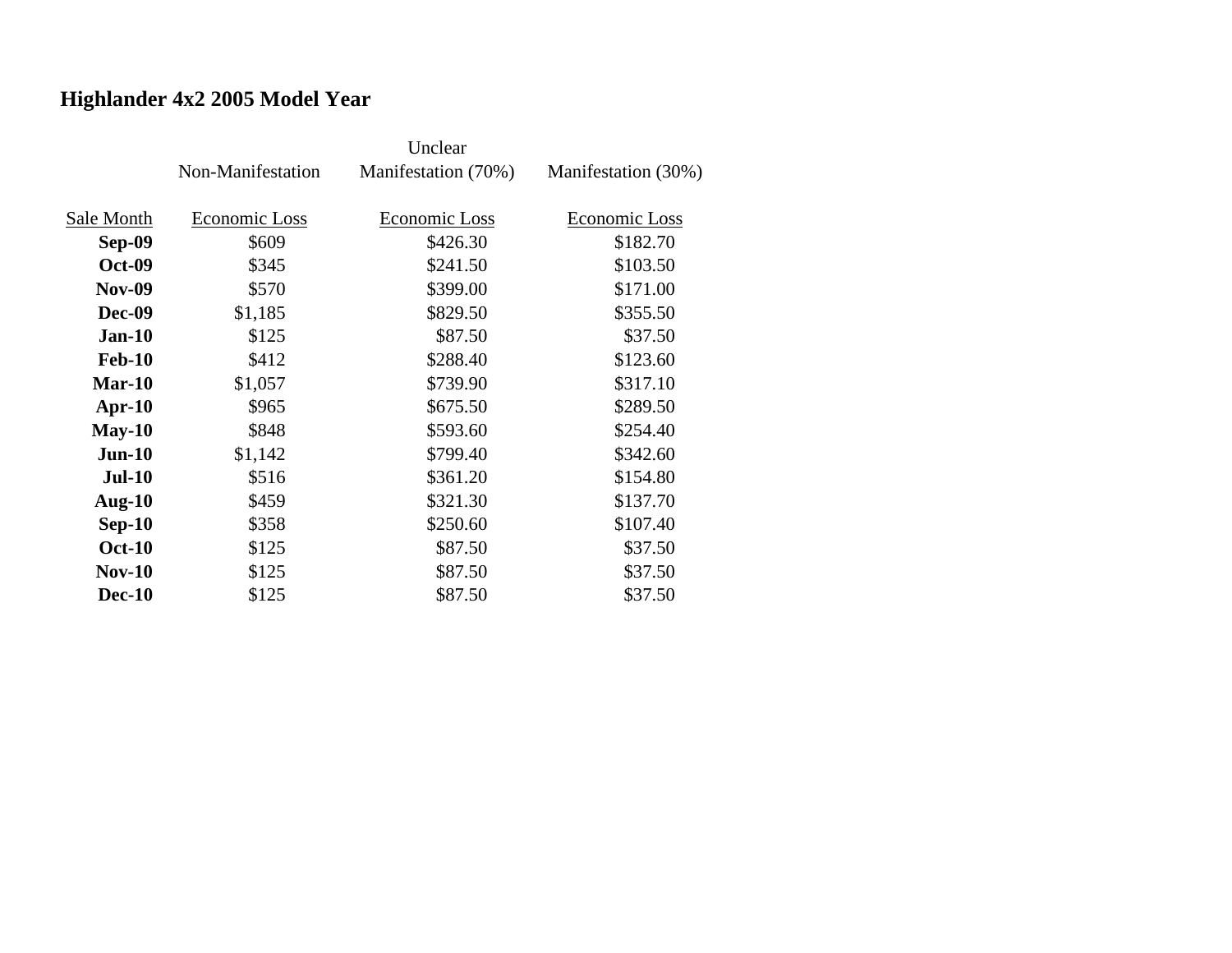## **Highlander 4x2 2006 Model Year**

|               | Non-Manifestation | Manifestation (70%) | Manifestation (30%) |
|---------------|-------------------|---------------------|---------------------|
| Sale Month    | Economic Loss     | Economic Loss       | Economic Loss       |
| <b>Sep-09</b> | \$125             | \$87.50             | \$37.50             |
| <b>Oct-09</b> | \$125             | \$87.50             | \$37.50             |
| <b>Nov-09</b> | \$125             | \$87.50             | \$37.50             |
| <b>Dec-09</b> | \$125             | \$87.50             | \$37.50             |
| $Jan-10$      | \$125             | \$87.50             | \$37.50             |
| <b>Feb-10</b> | \$480             | \$336.00            | \$144.00            |
| $Mar-10$      | \$1,265           | \$885.50            | \$379.50            |
| $Apr-10$      | \$1,025           | \$717.50            | \$307.50            |
| $May-10$      | \$2,067           | \$1,446.90          | \$620.10            |
| $Jun-10$      | \$992             | \$694.40            | \$297.60            |
| <b>Jul-10</b> | \$1,529           | \$1,070.30          | \$458.70            |
| Aug- $10$     | \$2,044           | \$1,430.80          | \$613.20            |
| $Sep-10$      | \$2,108           | \$1,475.60          | \$632.40            |
| <b>Oct-10</b> | \$1,162           | \$813.40            | \$348.60            |
| <b>Nov-10</b> | \$1,339           | \$937.30            | \$401.70            |
| <b>Dec-10</b> | \$1,233           | \$863.10            | \$369.90            |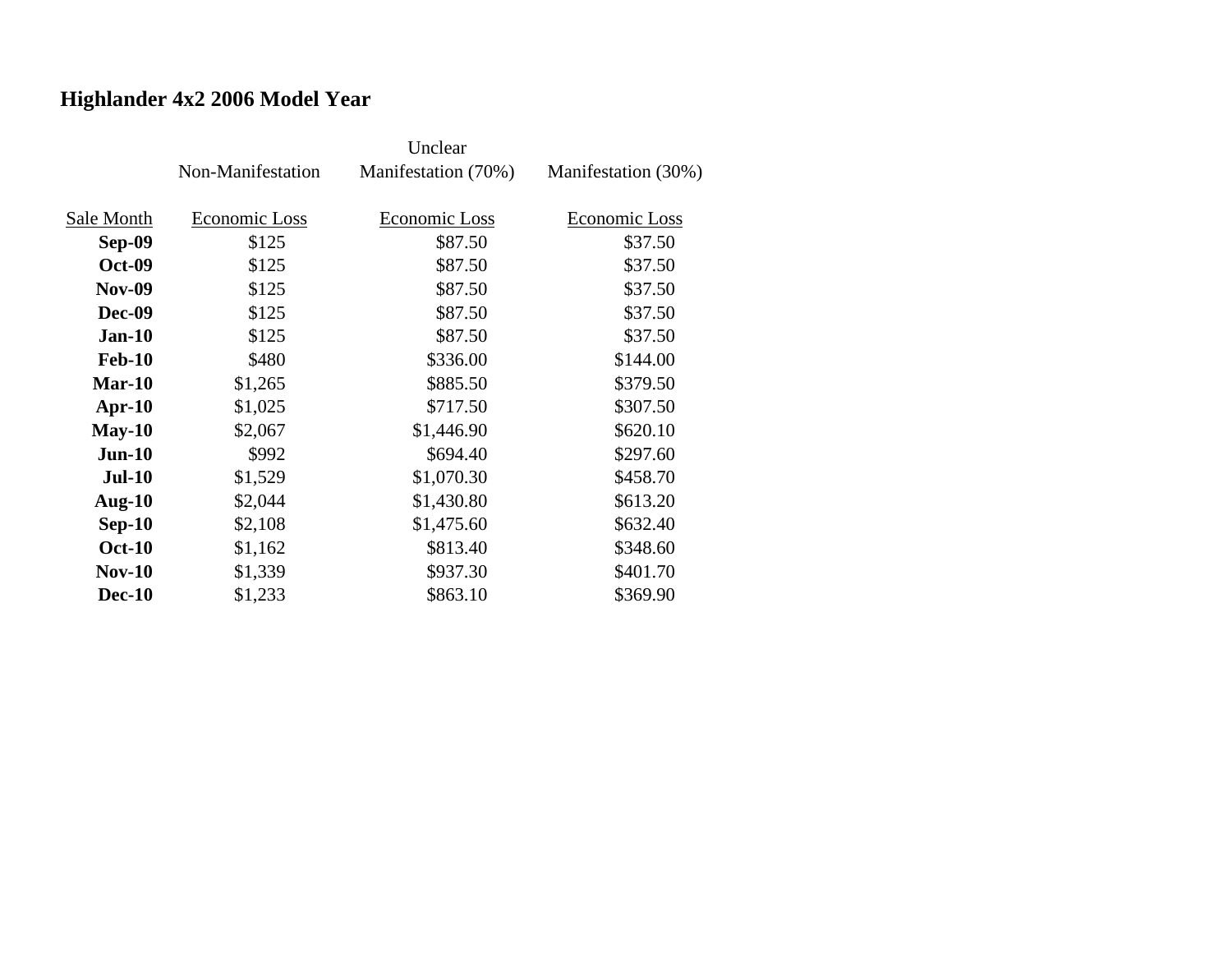## **Highlander 4x2 2007 Model Year**

|               | Non-Manifestation | Manifestation (70%)  | Manifestation (30%) |
|---------------|-------------------|----------------------|---------------------|
| Sale Month    | Economic Loss     | <b>Economic Loss</b> | Economic Loss       |
| Sep-09        | \$125             | \$87.50              | \$37.50             |
| <b>Oct-09</b> | \$125             | \$87.50              | \$37.50             |
| <b>Nov-09</b> | \$125             | \$87.50              | \$37.50             |
| <b>Dec-09</b> | \$125             | \$87.50              | \$37.50             |
| $Jan-10$      | \$125             | \$87.50              | \$37.50             |
| <b>Feb-10</b> | \$273             | \$191.10             | \$81.90             |
| $Mar-10$      | \$1,284           | \$898.80             | \$385.20            |
| $Apr-10$      | \$1,257           | \$879.90             | \$377.10            |
| $May-10$      | \$125             | \$87.50              | \$37.50             |
| $Jun-10$      | \$125             | \$87.50              | \$37.50             |
| <b>Jul-10</b> | \$125             | \$87.50              | \$37.50             |
| Aug- $10$     | \$1,227           | \$858.90             | \$368.10            |
| $Sep-10$      | \$451             | \$315.70             | \$135.30            |
| <b>Oct-10</b> | \$1,079           | \$755.30             | \$323.70            |
| $Nov-10$      | \$420             | \$294.00             | \$126.00            |
| <b>Dec-10</b> | \$125             | \$87.50              | \$37.50             |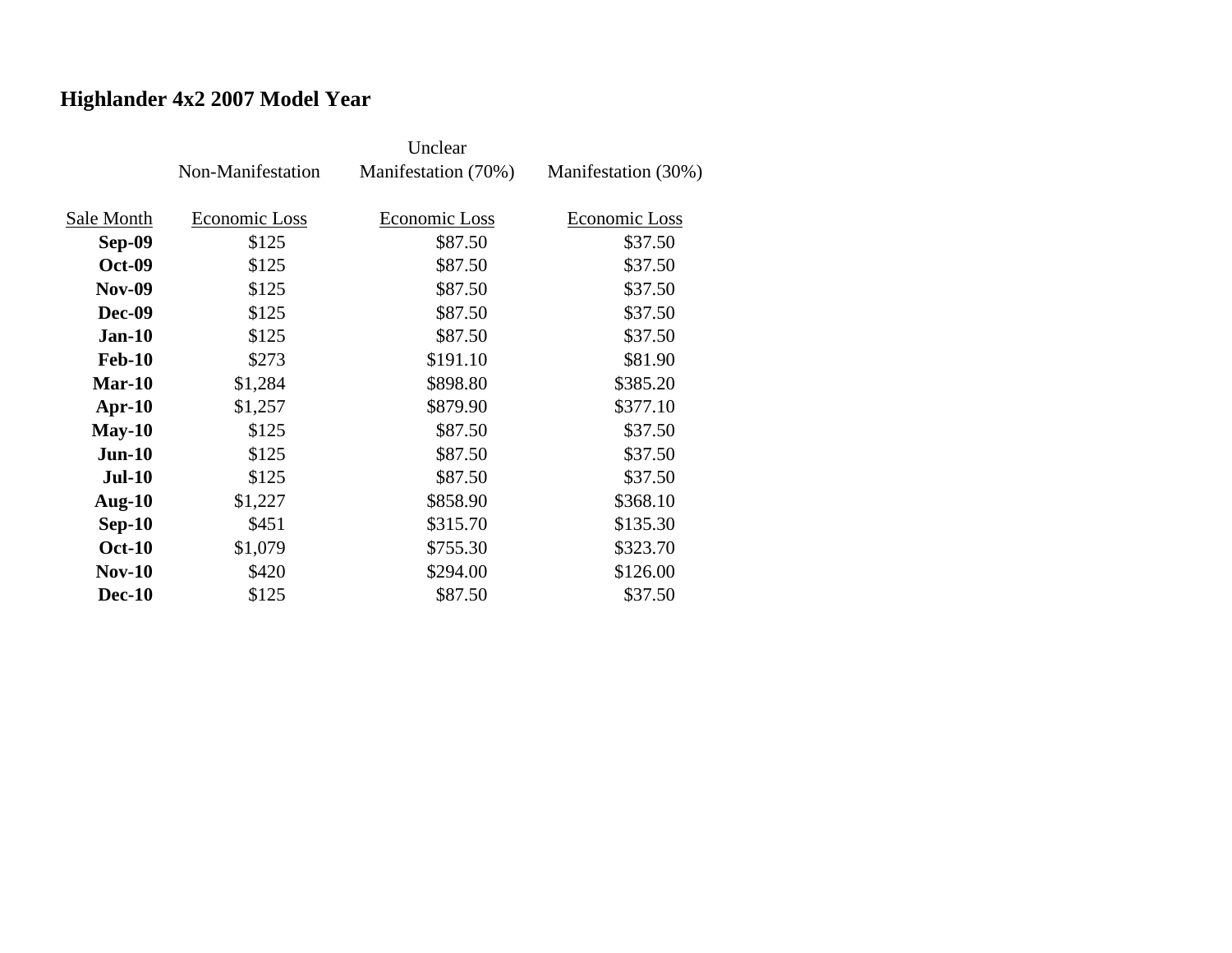## **Highlander 4x2 2008 Model Year**

|               | Non-Manifestation | Manifestation (70%) | Manifestation (30%) |
|---------------|-------------------|---------------------|---------------------|
|               |                   |                     |                     |
| Sale Month    | Economic Loss     | Economic Loss       | Economic Loss       |
| Sep-09        | \$692             | \$484.40            | \$207.60            |
| <b>Oct-09</b> | \$690             | \$483.00            | \$207.00            |
| <b>Nov-09</b> | \$1,004           | \$702.80            | \$301.20            |
| <b>Dec-09</b> | \$889             | \$622.30            | \$266.70            |
| $Jan-10$      | \$623             | \$436.10            | \$186.90            |
| <b>Feb-10</b> | \$1,455           | \$1,018.50          | \$436.50            |
| $Mar-10$      | \$2,874           | \$2,011.80          | \$862.20            |
| $Apr-10$      | \$2,550           | \$1,785.00          | \$765.00            |
| $May-10$      | \$2,025           | \$1,417.50          | \$607.50            |
| $Jun-10$      | \$1,414           | \$989.80            | \$424.20            |
| <b>Jul-10</b> | \$459             | \$321.30            | \$137.70            |
| Aug- $10$     | \$1,017           | \$711.90            | \$305.10            |
| $Sep-10$      | \$125             | \$87.50             | \$37.50             |
| <b>Oct-10</b> | \$302             | \$211.40            | \$90.60             |
| $Nov-10$      | \$125             | \$87.50             | \$37.50             |
| <b>Dec-10</b> | \$125             | \$87.50             | \$37.50             |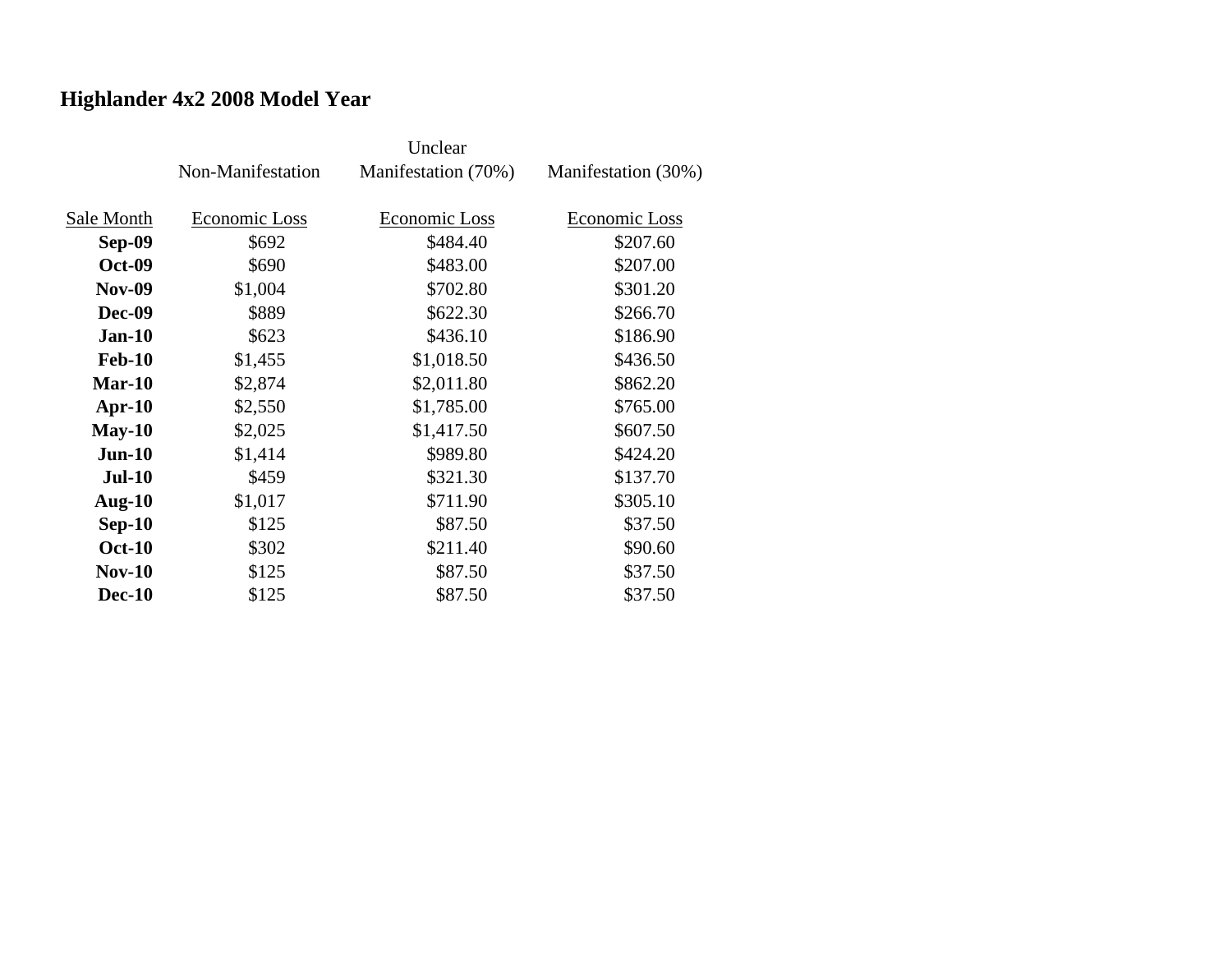## **Highlander 4x2 2009 Model Year**

|               | Non-Manifestation | Manifestation (70%) | Manifestation (30%) |
|---------------|-------------------|---------------------|---------------------|
| Sale Month    | Economic Loss     | Economic Loss       | Economic Loss       |
| <b>Sep-09</b> | \$326             | \$228.20            | \$97.80             |
| <b>Oct-09</b> | \$125             | \$87.50             | \$37.50             |
| <b>Nov-09</b> | \$125             | \$87.50             | \$37.50             |
| <b>Dec-09</b> | \$125             | \$87.50             | \$37.50             |
| $Jan-10$      | \$125             | \$87.50             | \$37.50             |
| <b>Feb-10</b> | \$393             | \$275.10            | \$117.90            |
| $Mar-10$      | \$1,302           | \$911.40            | \$390.60            |
| $Apr-10$      | \$1,725           | \$1,207.50          | \$517.50            |
| $May-10$      | \$1,427           | \$998.90            | \$428.10            |
| $Jun-10$      | \$125             | \$87.50             | \$37.50             |
| <b>Jul-10</b> | \$125             | \$87.50             | \$37.50             |
| Aug- $10$     | \$125             | \$87.50             | \$37.50             |
| $Sep-10$      | \$125             | \$87.50             | \$37.50             |
| <b>Oct-10</b> | \$125             | \$87.50             | \$37.50             |
| $Nov-10$      | \$125             | \$87.50             | \$37.50             |
| <b>Dec-10</b> | \$125             | \$87.50             | \$37.50             |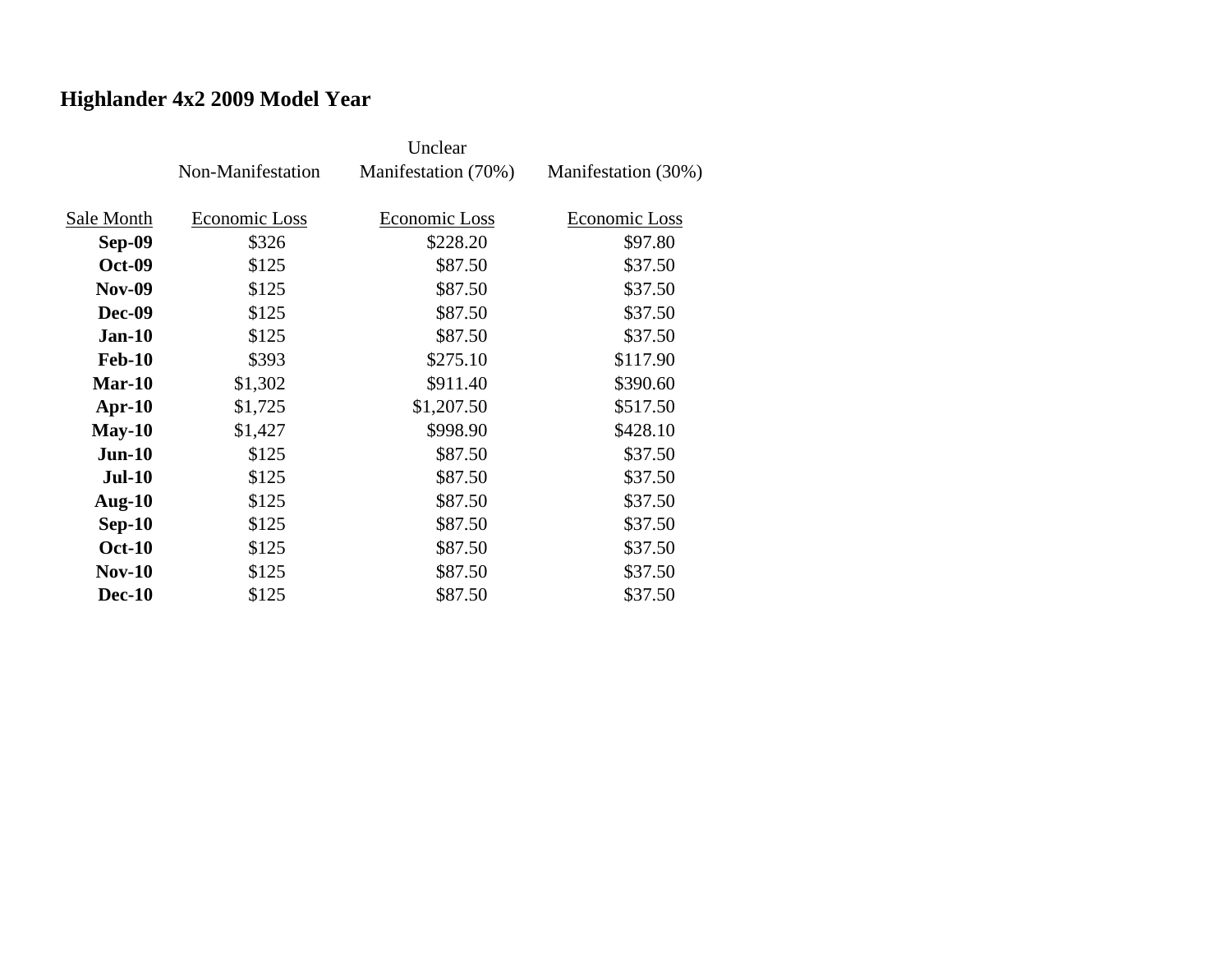## **Highlander 4x2 2010 Model Year**

|               | Non-Manifestation | Manifestation (70%) | Manifestation (30%) |
|---------------|-------------------|---------------------|---------------------|
| Sale Month    | Economic Loss     | Economic Loss       | Economic Loss       |
| Sep-09        | \$125             | \$87.50             | \$37.50             |
| <b>Oct-09</b> | \$125             | \$87.50             | \$37.50             |
| <b>Nov-09</b> | \$125             | \$87.50             | \$37.50             |
| <b>Dec-09</b> | \$125             | \$87.50             | \$37.50             |
| $Jan-10$      | \$125             | \$87.50             | \$37.50             |
| <b>Feb-10</b> | \$125             | \$87.50             | \$37.50             |
| $Mar-10$      | \$125             | \$87.50             | \$37.50             |
| $Apr-10$      | \$125             | \$87.50             | \$37.50             |
| $May-10$      | \$125             | \$87.50             | \$37.50             |
| $Jun-10$      | \$125             | \$87.50             | \$37.50             |
| <b>Jul-10</b> | \$125             | \$87.50             | \$37.50             |
| Aug- $10$     | \$125             | \$87.50             | \$37.50             |
| $Sep-10$      | \$125             | \$87.50             | \$37.50             |
| <b>Oct-10</b> | \$125             | \$87.50             | \$37.50             |
| $Nov-10$      | \$125             | \$87.50             | \$37.50             |
| <b>Dec-10</b> | \$125             | \$87.50             | \$37.50             |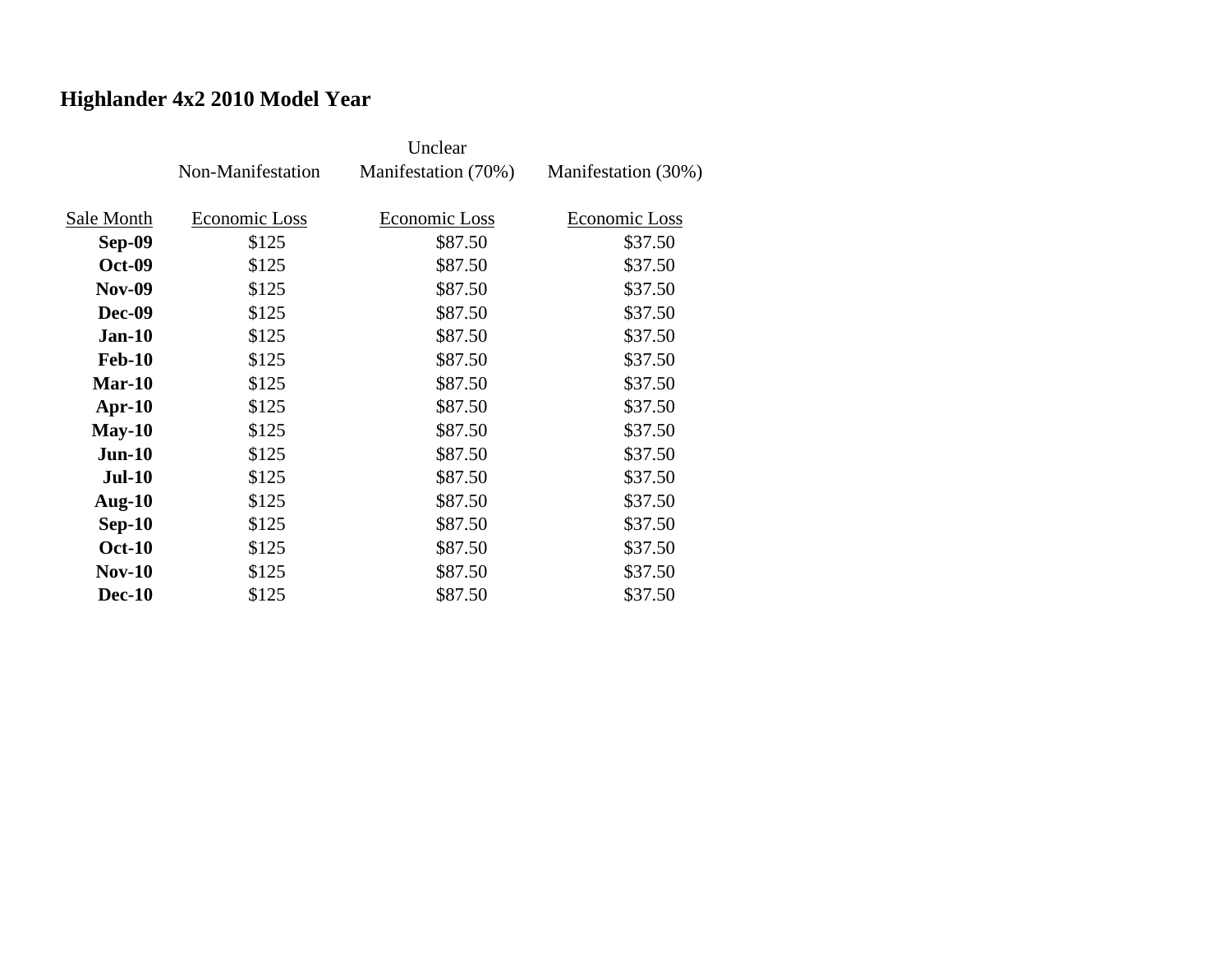### **4Runner 4x4 2001 Model Year**

|               | Non-Manifestation | Manifestation (70%) | Manifestation (30%) |
|---------------|-------------------|---------------------|---------------------|
|               |                   |                     |                     |
| Sale Month    | Economic Loss     | Economic Loss       | Economic Loss       |
| <b>Sep-09</b> | \$125             | \$87.50             | \$37.50             |
| <b>Oct-09</b> | \$845             | \$591.50            | \$253.50            |
| <b>Nov-09</b> | \$125             | \$87.50             | \$37.50             |
| <b>Dec-09</b> | \$125             | \$87.50             | \$37.50             |
| $Jan-10$      | \$125             | \$87.50             | \$37.50             |
| <b>Feb-10</b> | \$125             | \$87.50             | \$37.50             |
| $Mar-10$      | \$125             | \$87.50             | \$37.50             |
| Apr- $10$     | \$125             | \$87.50             | \$37.50             |
| $May-10$      | \$293             | \$205.10            | \$87.90             |
| $Jun-10$      | \$500             | \$350.00            | \$150.00            |
| <b>Jul-10</b> | \$324             | \$226.80            | \$97.20             |
| Aug- $10$     | \$125             | \$87.50             | \$37.50             |
| $Sep-10$      | \$125             | \$87.50             | \$37.50             |
| <b>Oct-10</b> | \$197             | \$137.90            | \$59.10             |
| $Nov-10$      | \$125             | \$87.50             | \$37.50             |
| <b>Dec-10</b> | \$125             | \$87.50             | \$37.50             |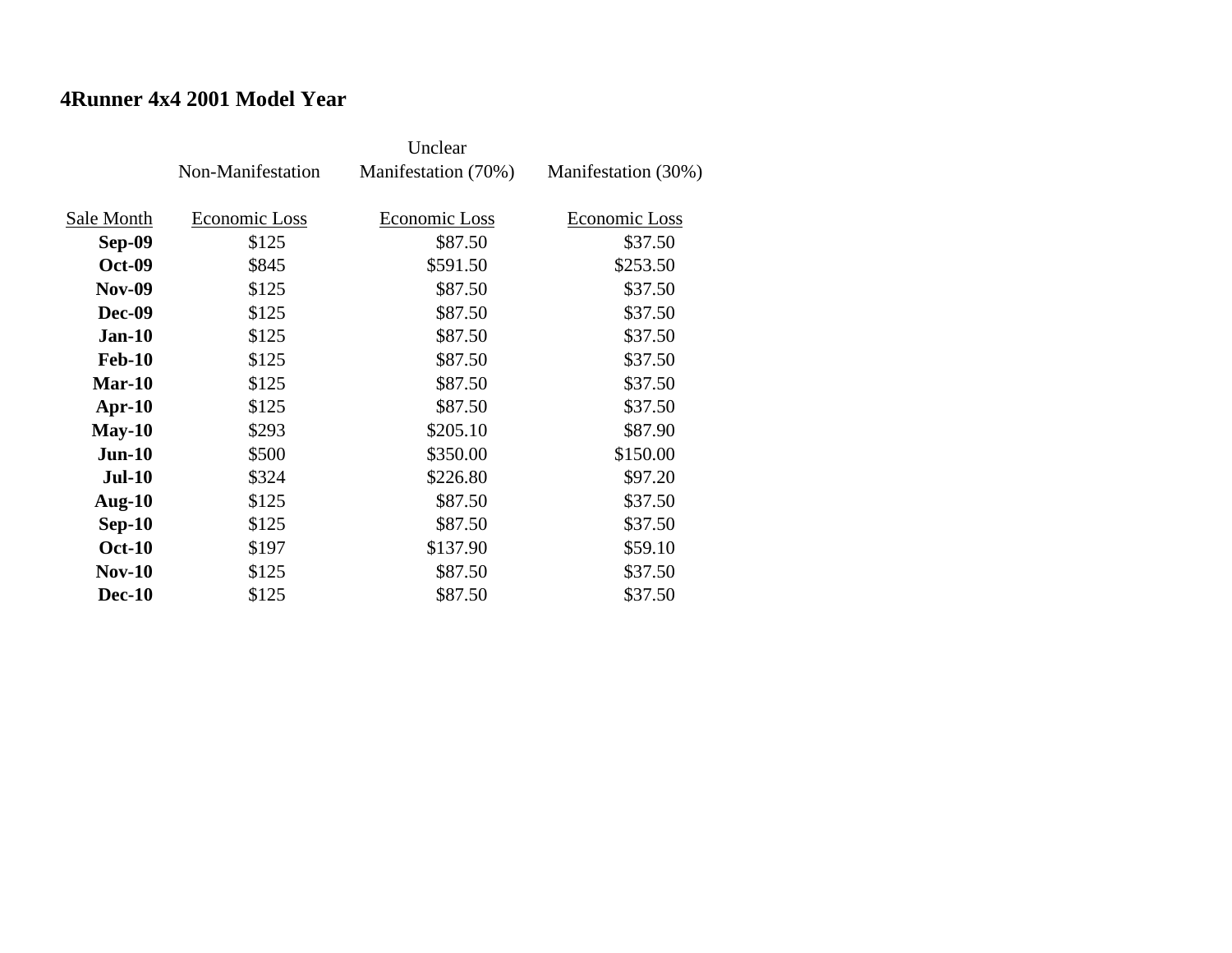#### **4Runner 4x4 2002 Model Year**

|               | Non-Manifestation | Manifestation (70%) | Manifestation (30%) |
|---------------|-------------------|---------------------|---------------------|
|               |                   |                     |                     |
| Sale Month    | Economic Loss     | Economic Loss       | Economic Loss       |
| <b>Sep-09</b> | \$432             | \$302.40            | \$129.60            |
| <b>Oct-09</b> | \$603             | \$422.10            | \$180.90            |
| <b>Nov-09</b> | \$712             | \$498.40            | \$213.60            |
| <b>Dec-09</b> | \$125             | \$87.50             | \$37.50             |
| $Jan-10$      | \$125             | \$87.50             | \$37.50             |
| <b>Feb-10</b> | \$731             | \$511.70            | \$219.30            |
| $Mar-10$      | \$536             | \$375.20            | \$160.80            |
| Apr- $10$     | \$416             | \$291.20            | \$124.80            |
| $May-10$      | \$667             | \$466.90            | \$200.10            |
| $Jun-10$      | \$318             | \$222.60            | \$95.40             |
| <b>Jul-10</b> | \$517             | \$361.90            | \$155.10            |
| Aug- $10$     | \$569             | \$398.30            | \$170.70            |
| $Sep-10$      | \$365             | \$255.50            | \$109.50            |
| <b>Oct-10</b> | \$125             | \$87.50             | \$37.50             |
| $Nov-10$      | \$345             | \$241.50            | \$103.50            |
| <b>Dec-10</b> | \$125             | \$87.50             | \$37.50             |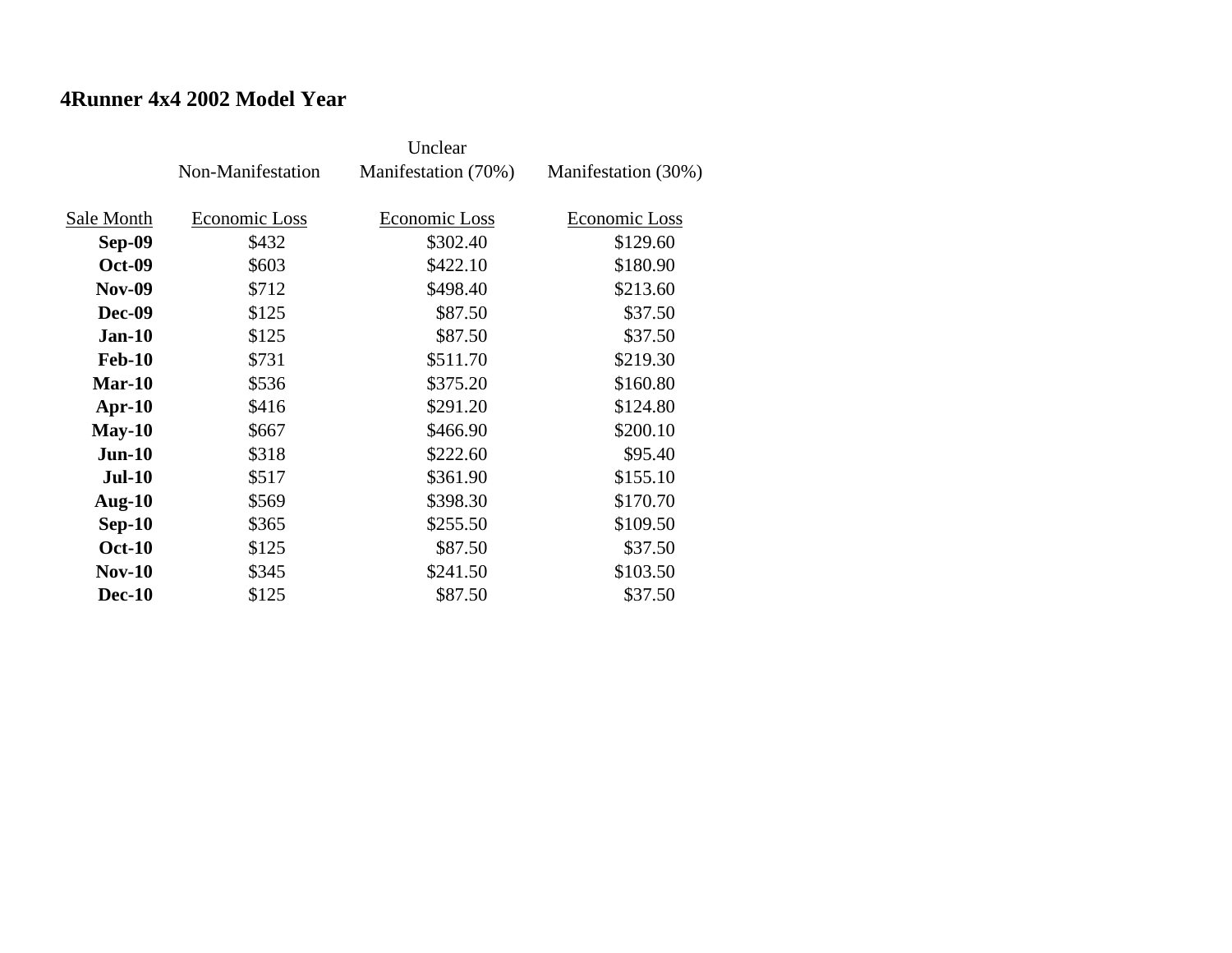### **4Runner 4x4 2003 Model Year**

|               | Non-Manifestation | Manifestation (70%) | Manifestation (30%) |
|---------------|-------------------|---------------------|---------------------|
|               |                   |                     |                     |
| Sale Month    | Economic Loss     | Economic Loss       | Economic Loss       |
| Sep-09        | \$125             | \$87.50             | \$37.50             |
| <b>Oct-09</b> | \$125             | \$87.50             | \$37.50             |
| <b>Nov-09</b> | \$125             | \$87.50             | \$37.50             |
| <b>Dec-09</b> | \$125             | \$87.50             | \$37.50             |
| $Jan-10$      | \$125             | \$87.50             | \$37.50             |
| <b>Feb-10</b> | \$592             | \$414.40            | \$177.60            |
| Mar-10        | \$125             | \$87.50             | \$37.50             |
| $Apr-10$      | \$125             | \$87.50             | \$37.50             |
| $May-10$      | \$421             | \$294.70            | \$126.30            |
| $Jun-10$      | \$125             | \$87.50             | \$37.50             |
| <b>Jul-10</b> | \$830             | \$581.00            | \$249.00            |
| Aug- $10$     | \$357             | \$249.90            | \$107.10            |
| $Sep-10$      | \$125             | \$87.50             | \$37.50             |
| <b>Oct-10</b> | \$125             | \$87.50             | \$37.50             |
| <b>Nov-10</b> | \$125             | \$87.50             | \$37.50             |
| <b>Dec-10</b> | \$125             | \$87.50             | \$37.50             |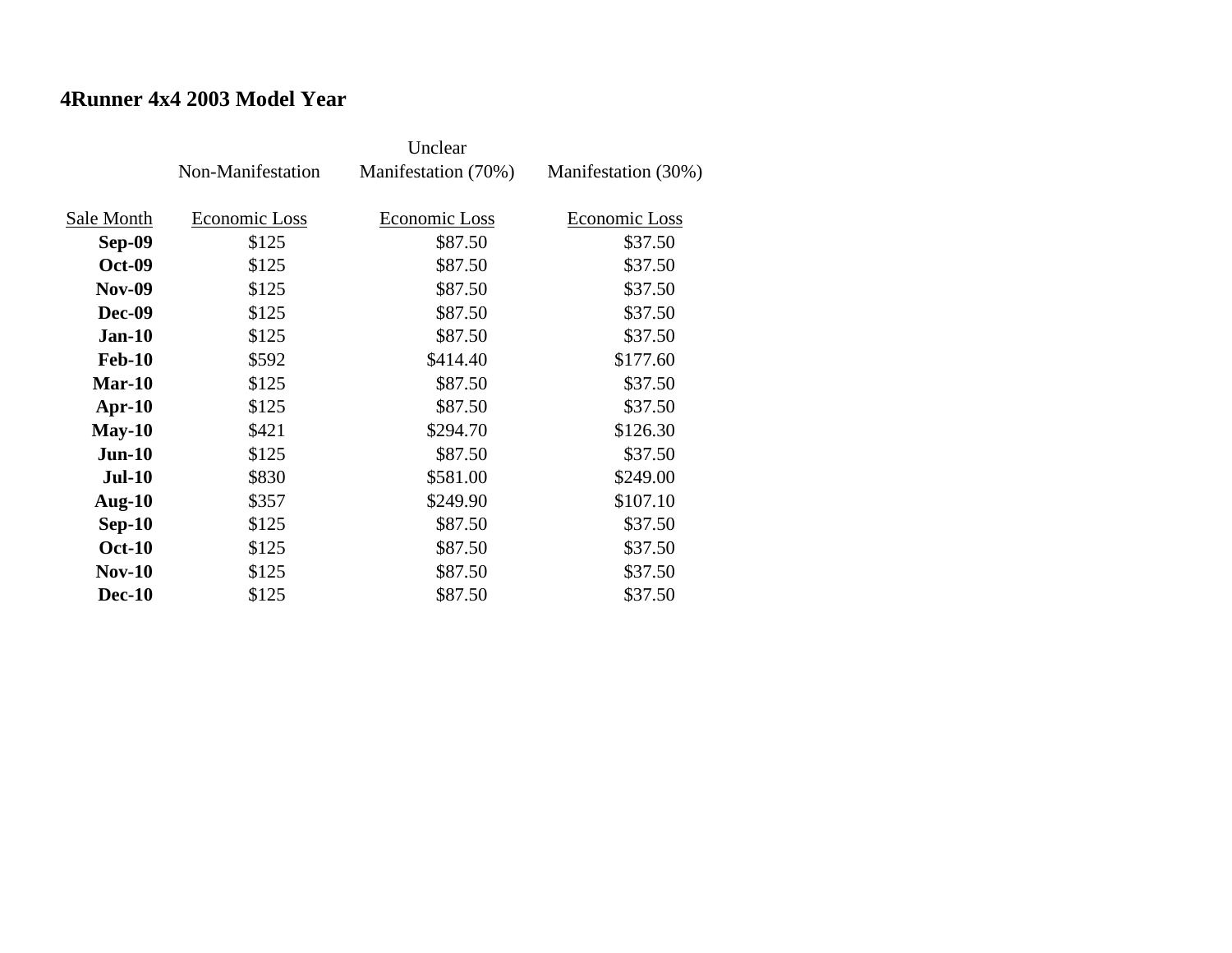#### **4Runner 4x4 2004 Model Year**

|               | Non-Manifestation | Manifestation (70%) | Manifestation (30%) |
|---------------|-------------------|---------------------|---------------------|
|               |                   |                     |                     |
| Sale Month    | Economic Loss     | Economic Loss       | Economic Loss       |
| Sep-09        | \$125             | \$87.50             | \$37.50             |
| <b>Oct-09</b> | \$125             | \$87.50             | \$37.50             |
| <b>Nov-09</b> | \$125             | \$87.50             | \$37.50             |
| <b>Dec-09</b> | \$125             | \$87.50             | \$37.50             |
| <b>Jan-10</b> | \$125             | \$87.50             | \$37.50             |
| <b>Feb-10</b> | \$125             | \$87.50             | \$37.50             |
| $Mar-10$      | \$125             | \$87.50             | \$37.50             |
| $Apr-10$      | \$125             | \$87.50             | \$37.50             |
| $May-10$      | \$125             | \$87.50             | \$37.50             |
| $Jun-10$      | \$507             | \$354.90            | \$152.10            |
| <b>Jul-10</b> | \$125             | \$87.50             | \$37.50             |
| Aug- $10$     | \$125             | \$87.50             | \$37.50             |
| $Sep-10$      | \$125             | \$87.50             | \$37.50             |
| <b>Oct-10</b> | \$125             | \$87.50             | \$37.50             |
| $Nov-10$      | \$256             | \$179.20            | \$76.80             |
| <b>Dec-10</b> | \$125             | \$87.50             | \$37.50             |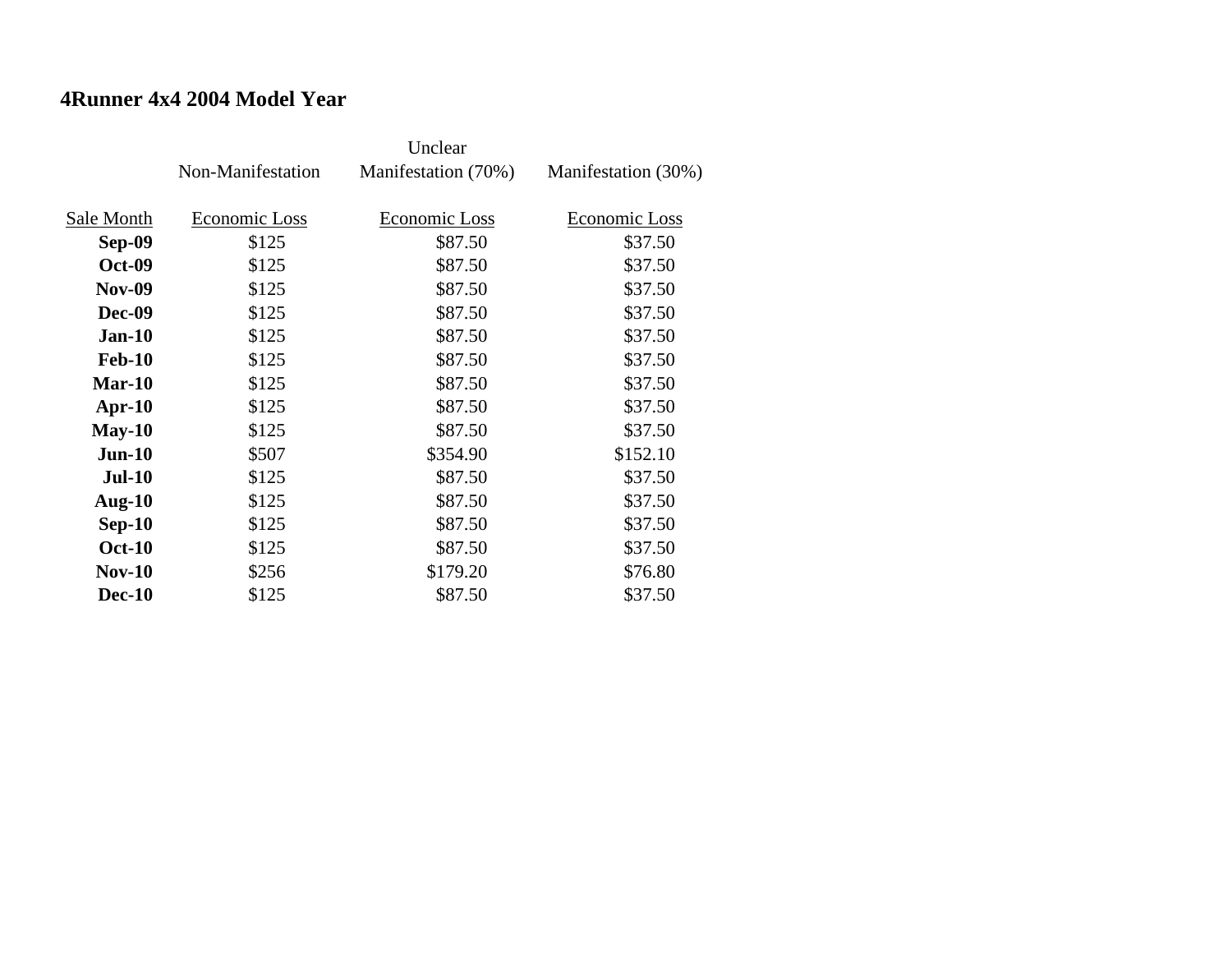### **4Runner 4x4 2005 Model Year**

|               | Non-Manifestation | Manifestation (70%) | Manifestation (30%) |
|---------------|-------------------|---------------------|---------------------|
|               |                   |                     |                     |
| Sale Month    | Economic Loss     | Economic Loss       | Economic Loss       |
| Sep-09        | \$125             | \$87.50             | \$37.50             |
| <b>Oct-09</b> | \$125             | \$87.50             | \$37.50             |
| <b>Nov-09</b> | \$125             | \$87.50             | \$37.50             |
| <b>Dec-09</b> | \$125             | \$87.50             | \$37.50             |
| $Jan-10$      | \$125             | \$87.50             | \$37.50             |
| <b>Feb-10</b> | \$125             | \$87.50             | \$37.50             |
| $Mar-10$      | \$654             | \$457.80            | \$196.20            |
| $Apr-10$      | \$267             | \$186.90            | \$80.10             |
| $May-10$      | \$276             | \$193.20            | \$82.80             |
| $Jun-10$      | \$580             | \$406.00            | \$174.00            |
| <b>Jul-10</b> | \$125             | \$87.50             | \$37.50             |
| Aug- $10$     | \$125             | \$87.50             | \$37.50             |
| $Sep-10$      | \$125             | \$87.50             | \$37.50             |
| <b>Oct-10</b> | \$125             | \$87.50             | \$37.50             |
| $Nov-10$      | \$125             | \$87.50             | \$37.50             |
| <b>Dec-10</b> | \$125             | \$87.50             | \$37.50             |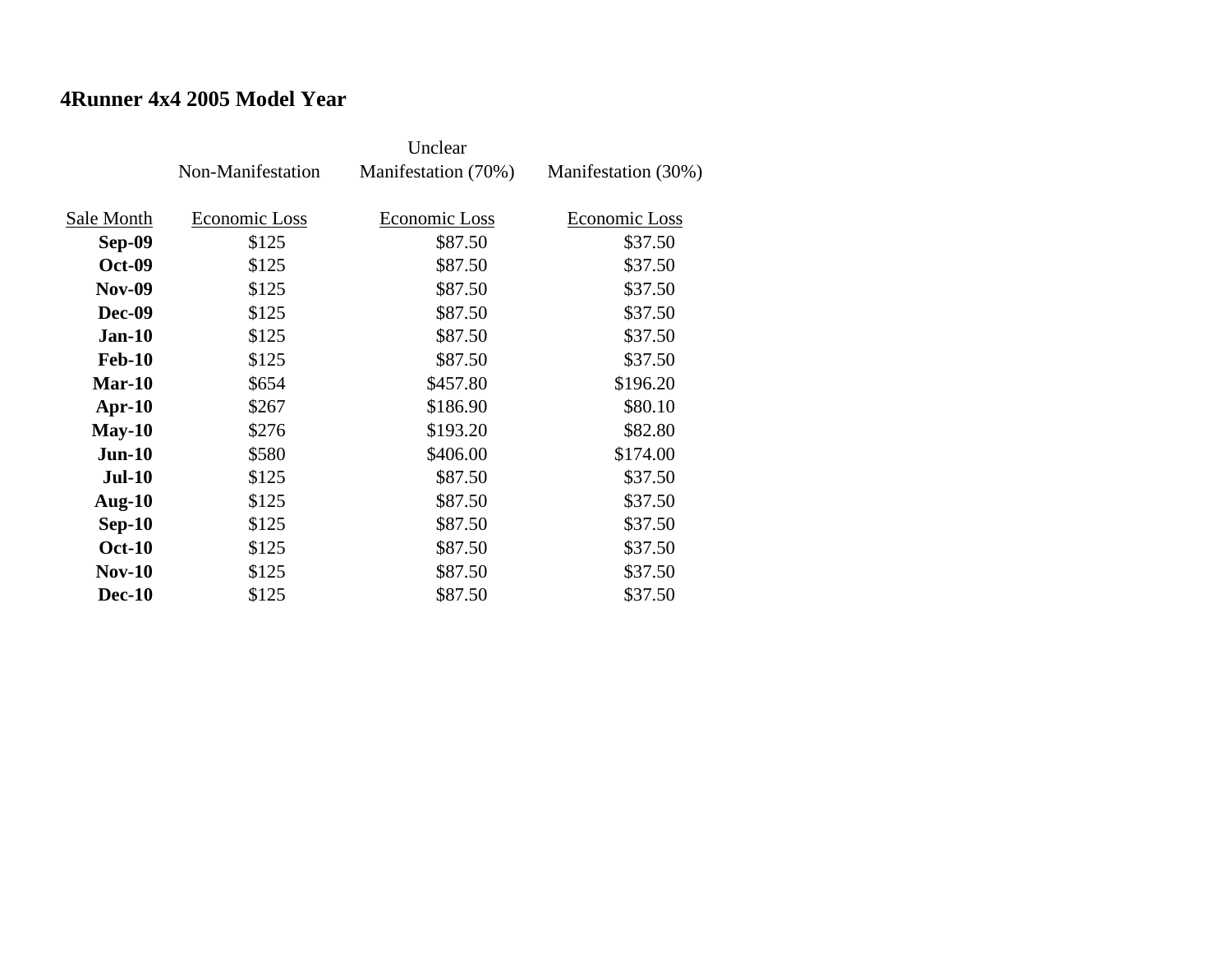#### **4Runner 4x4 2006 Model Year**

|               | Non-Manifestation | Manifestation (70%) | Manifestation (30%) |
|---------------|-------------------|---------------------|---------------------|
|               |                   |                     |                     |
| Sale Month    | Economic Loss     | Economic Loss       | Economic Loss       |
| <b>Sep-09</b> | \$125             | \$87.50             | \$37.50             |
| <b>Oct-09</b> | \$125             | \$87.50             | \$37.50             |
| <b>Nov-09</b> | \$125             | \$87.50             | \$37.50             |
| <b>Dec-09</b> | \$125             | \$87.50             | \$37.50             |
| $Jan-10$      | \$125             | \$87.50             | \$37.50             |
| <b>Feb-10</b> | \$125             | \$87.50             | \$37.50             |
| $Mar-10$      | \$966             | \$676.20            | \$289.80            |
| Apr- $10$     | \$483             | \$338.10            | \$144.90            |
| $May-10$      | \$125             | \$87.50             | \$37.50             |
| $Jun-10$      | \$125             | \$87.50             | \$37.50             |
| <b>Jul-10</b> | \$338             | \$236.60            | \$101.40            |
| Aug- $10$     | \$125             | \$87.50             | \$37.50             |
| $Sep-10$      | \$125             | \$87.50             | \$37.50             |
| <b>Oct-10</b> | \$125             | \$87.50             | \$37.50             |
| $Nov-10$      | \$125             | \$87.50             | \$37.50             |
| <b>Dec-10</b> | \$125             | \$87.50             | \$37.50             |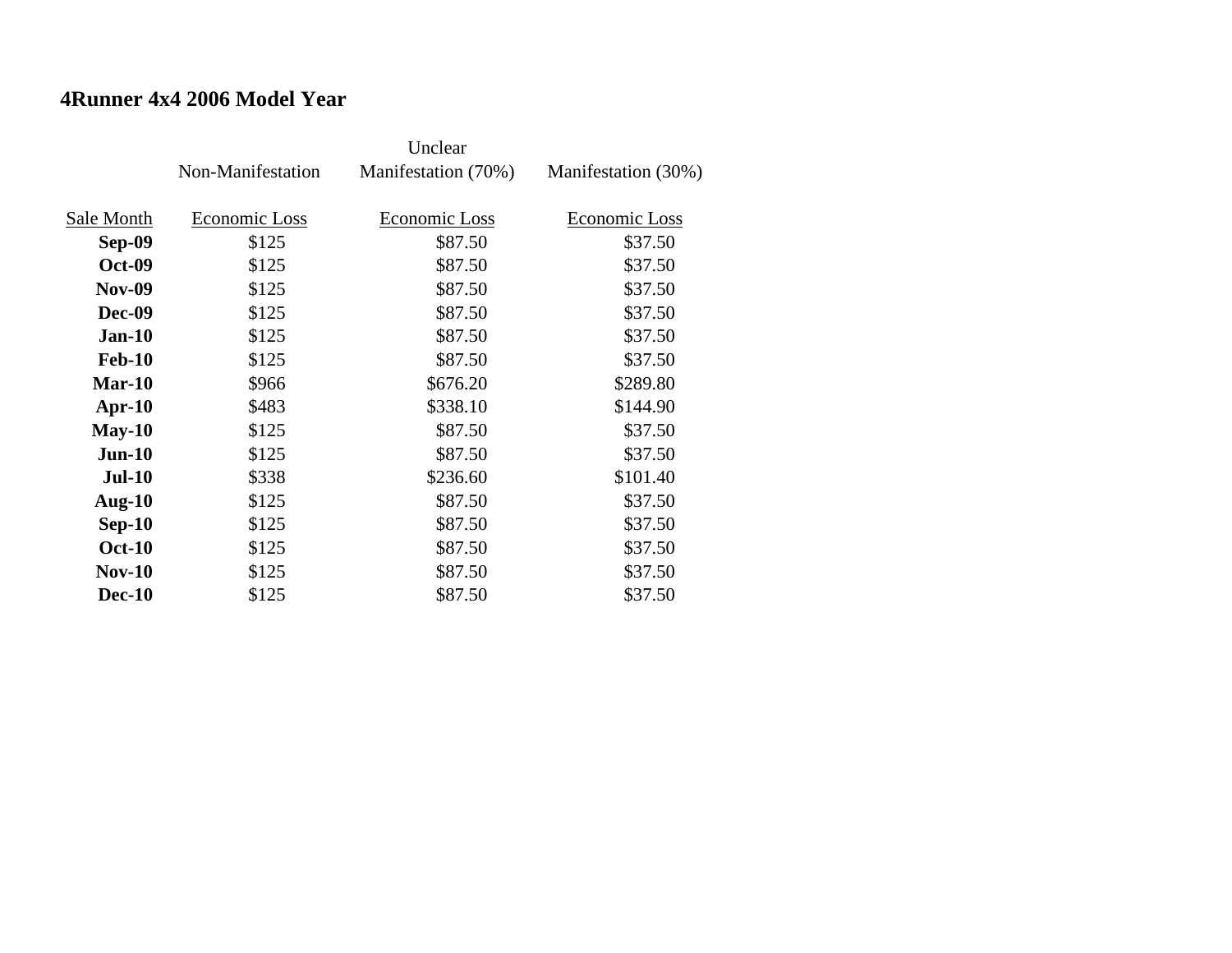#### **4Runner 4x4 2007 Model Year**

|               | Non-Manifestation | Manifestation (70%) | Manifestation (30%) |
|---------------|-------------------|---------------------|---------------------|
|               |                   |                     |                     |
| Sale Month    | Economic Loss     | Economic Loss       | Economic Loss       |
| Sep-09        | \$125             | \$87.50             | \$37.50             |
| <b>Oct-09</b> | \$125             | \$87.50             | \$37.50             |
| <b>Nov-09</b> | \$125             | \$87.50             | \$37.50             |
| <b>Dec-09</b> | \$125             | \$87.50             | \$37.50             |
| $Jan-10$      | \$125             | \$87.50             | \$37.50             |
| <b>Feb-10</b> | \$125             | \$87.50             | \$37.50             |
| $Mar-10$      | \$452             | \$316.40            | \$135.60            |
| $Apr-10$      | \$125             | \$87.50             | \$37.50             |
| $May-10$      | \$125             | \$87.50             | \$37.50             |
| $Jun-10$      | \$125             | \$87.50             | \$37.50             |
| <b>Jul-10</b> | \$125             | \$87.50             | \$37.50             |
| Aug- $10$     | \$125             | \$87.50             | \$37.50             |
| $Sep-10$      | \$125             | \$87.50             | \$37.50             |
| <b>Oct-10</b> | \$125             | \$87.50             | \$37.50             |
| $Nov-10$      | \$125             | \$87.50             | \$37.50             |
| <b>Dec-10</b> | \$125             | \$87.50             | \$37.50             |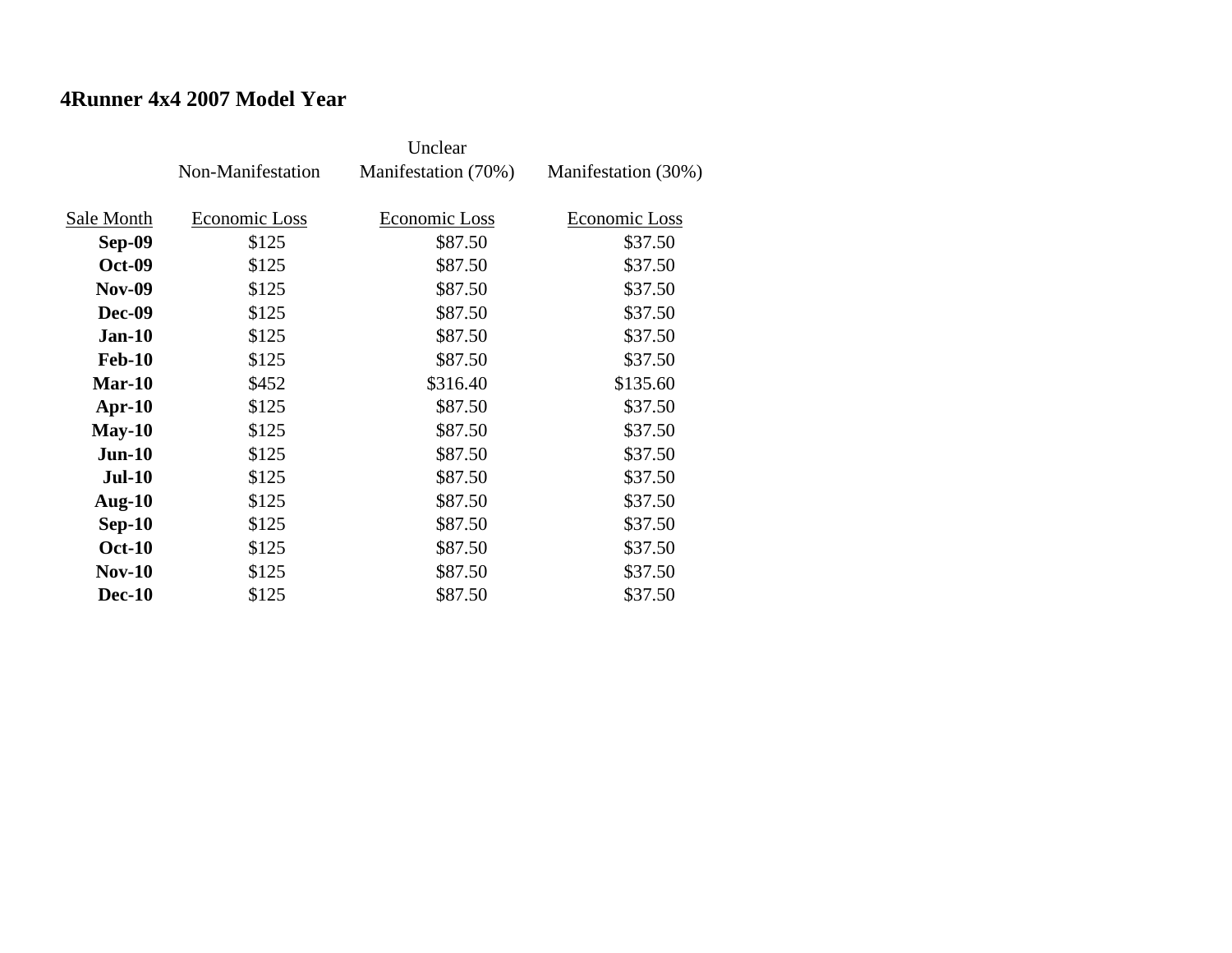### **4Runner 4x4 2008 Model Year**

|               | Non-Manifestation | Manifestation (70%) | Manifestation (30%) |
|---------------|-------------------|---------------------|---------------------|
|               |                   |                     |                     |
| Sale Month    | Economic Loss     | Economic Loss       | Economic Loss       |
| <b>Sep-09</b> | \$308             | \$215.60            | \$92.40             |
| <b>Oct-09</b> | \$615             | \$430.50            | \$184.50            |
| <b>Nov-09</b> | \$672             | \$470.40            | \$201.60            |
| <b>Dec-09</b> | \$529             | \$370.30            | \$158.70            |
| $Jan-10$      | \$1,088           | \$761.60            | \$326.40            |
| <b>Feb-10</b> | \$632             | \$442.40            | \$189.60            |
| <b>Mar-10</b> | \$1,671           | \$1,169.70          | \$501.30            |
| $Apr-10$      | \$925             | \$647.50            | \$277.50            |
| $May-10$      | \$454             | \$317.80            | \$136.20            |
| $Jun-10$      | \$125             | \$87.50             | \$37.50             |
| <b>Jul-10</b> | \$125             | \$87.50             | \$37.50             |
| Aug- $10$     | \$125             | \$87.50             | \$37.50             |
| $Sep-10$      | \$125             | \$87.50             | \$37.50             |
| <b>Oct-10</b> | \$125             | \$87.50             | \$37.50             |
| <b>Nov-10</b> | \$125             | \$87.50             | \$37.50             |
| <b>Dec-10</b> | \$125             | \$87.50             | \$37.50             |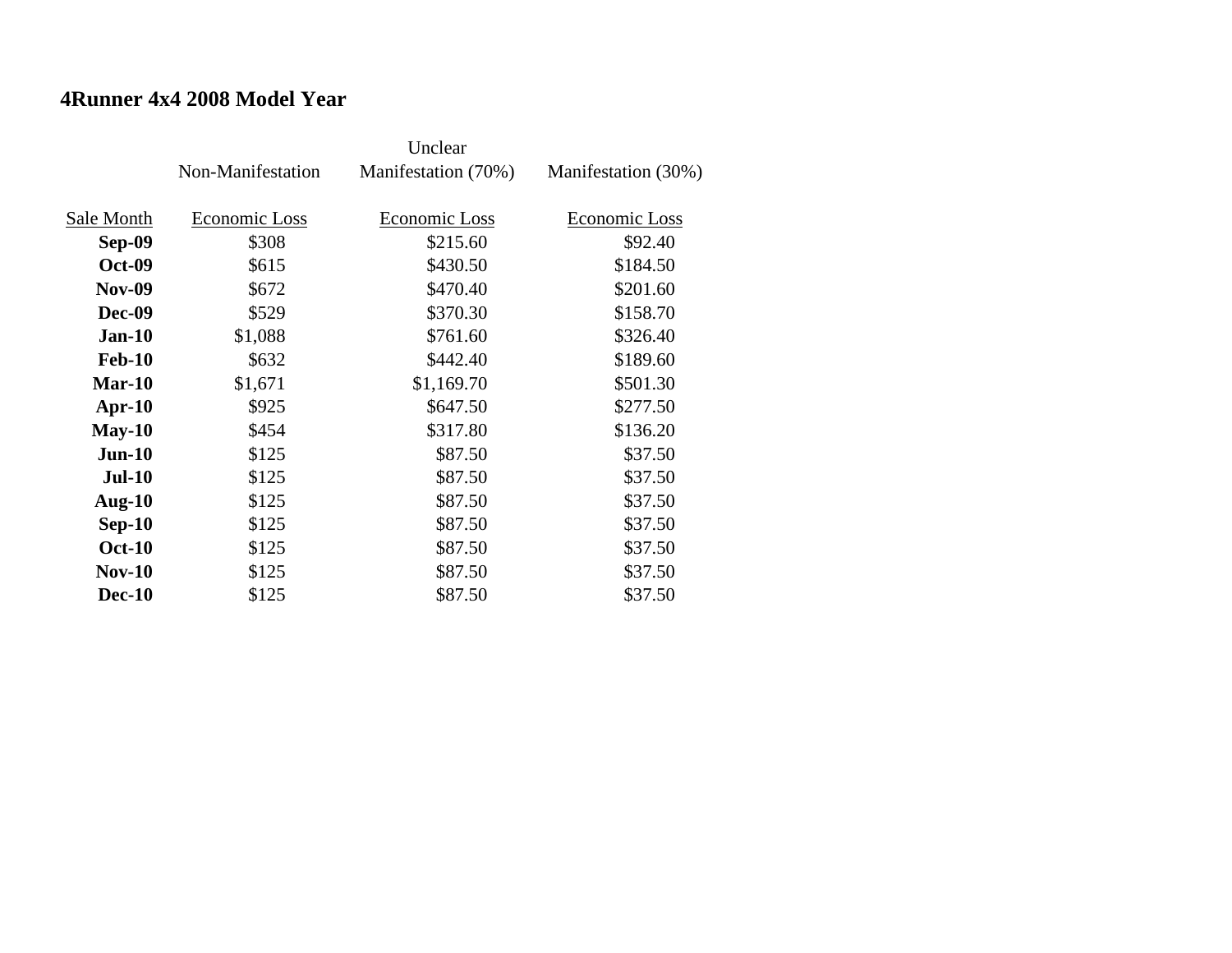#### **4Runner 4x4 2009 Model Year**

|               | Non-Manifestation | Manifestation (70%) | Manifestation (30%) |
|---------------|-------------------|---------------------|---------------------|
|               |                   |                     |                     |
| Sale Month    | Economic Loss     | Economic Loss       | Economic Loss       |
| Sep-09        | \$125             | \$87.50             | \$37.50             |
| <b>Oct-09</b> | \$1,046           | \$732.20            | \$313.80            |
| <b>Nov-09</b> | \$682             | \$477.40            | \$204.60            |
| <b>Dec-09</b> | \$125             | \$87.50             | \$37.50             |
| <b>Jan-10</b> | \$1,615           | \$1,130.50          | \$484.50            |
| <b>Feb-10</b> | \$1,975           | \$1,382.50          | \$592.50            |
| $Mar-10$      | \$125             | \$87.50             | \$37.50             |
| $Apr-10$      | \$125             | \$87.50             | \$37.50             |
| $May-10$      | \$376             | \$263.20            | \$112.80            |
| $Jun-10$      | \$125             | \$87.50             | \$37.50             |
| <b>Jul-10</b> | \$1,006           | \$704.20            | \$301.80            |
| Aug- $10$     | \$984             | \$688.80            | \$295.20            |
| $Sep-10$      | \$754             | \$527.80            | \$226.20            |
| <b>Oct-10</b> | \$125             | \$87.50             | \$37.50             |
| $Nov-10$      | \$125             | \$87.50             | \$37.50             |
| <b>Dec-10</b> | \$125             | \$87.50             | \$37.50             |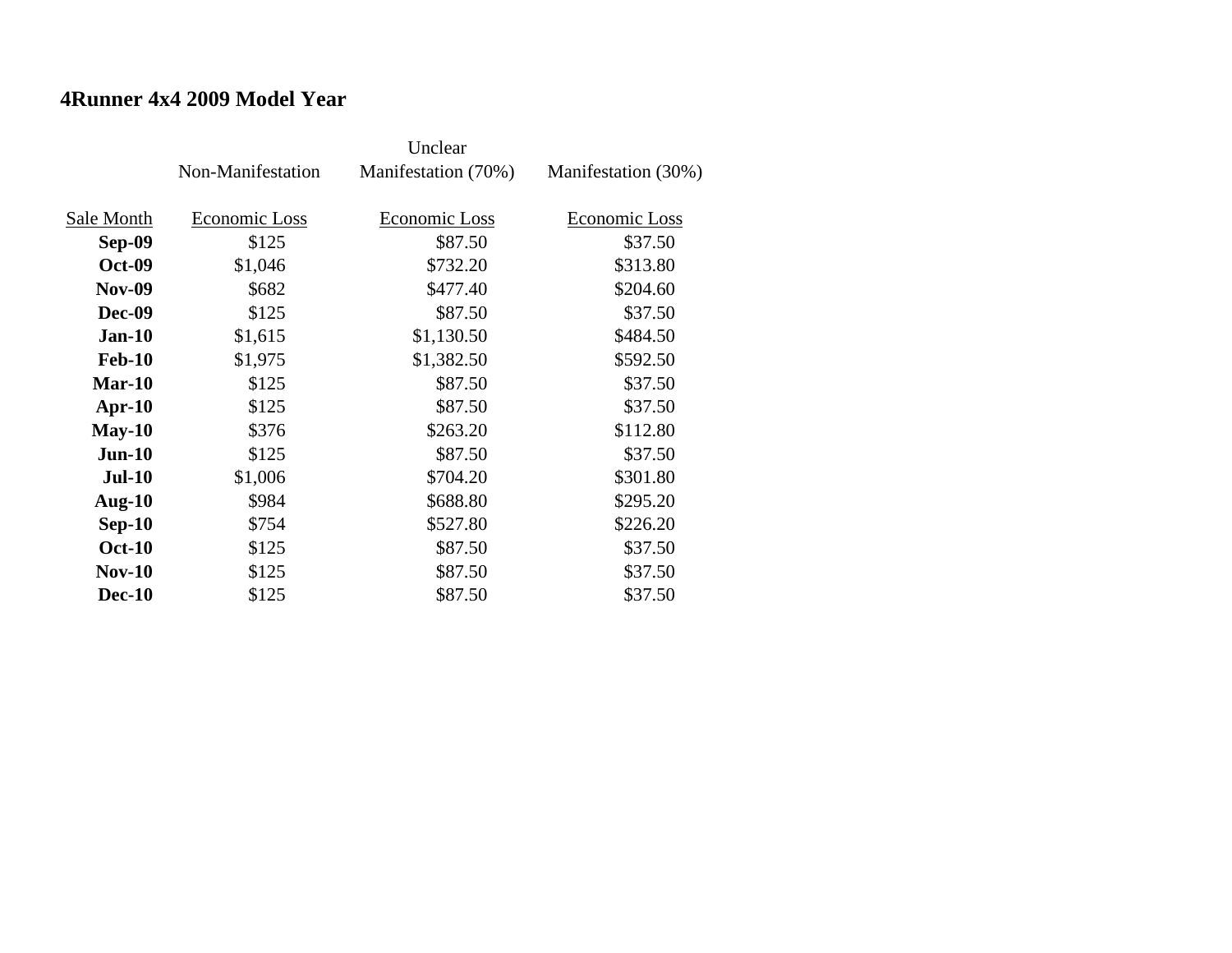### **4Runner 4x4 2010 Model Year**

|               | Non-Manifestation | Manifestation (70%) | Manifestation (30%) |
|---------------|-------------------|---------------------|---------------------|
|               |                   |                     |                     |
| Sale Month    | Economic Loss     | Economic Loss       | Economic Loss       |
| Sep-09        | \$125             | \$87.50             | \$37.50             |
| <b>Oct-09</b> | \$125             | \$87.50             | \$37.50             |
| <b>Nov-09</b> | \$125             | \$87.50             | \$37.50             |
| <b>Dec-09</b> | \$125             | \$87.50             | \$37.50             |
| $Jan-10$      | \$125             | \$87.50             | \$37.50             |
| <b>Feb-10</b> | \$125             | \$87.50             | \$37.50             |
| $Mar-10$      | \$125             | \$87.50             | \$37.50             |
| $Apr-10$      | \$125             | \$87.50             | \$37.50             |
| $May-10$      | \$125             | \$87.50             | \$37.50             |
| $Jun-10$      | \$125             | \$87.50             | \$37.50             |
| <b>Jul-10</b> | \$125             | \$87.50             | \$37.50             |
| Aug- $10$     | \$125             | \$87.50             | \$37.50             |
| $Sep-10$      | \$125             | \$87.50             | \$37.50             |
| <b>Oct-10</b> | \$125             | \$87.50             | \$37.50             |
| $Nov-10$      | \$125             | \$87.50             | \$37.50             |
| <b>Dec-10</b> | \$125             | \$87.50             | \$37.50             |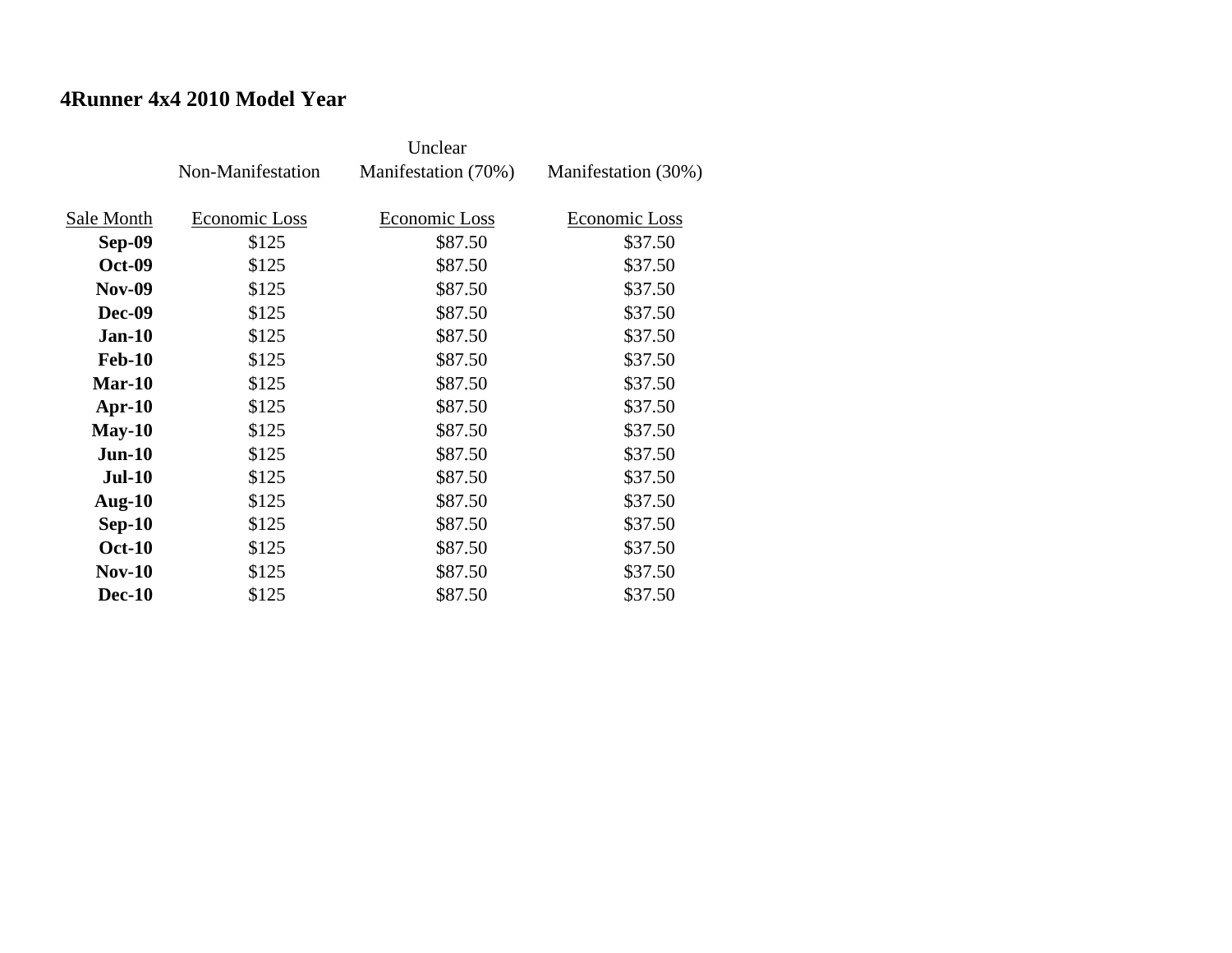### **4Runner 4x2 2001 Model Year**

|               | Non-Manifestation | Manifestation (70%) | Manifestation (30%) |
|---------------|-------------------|---------------------|---------------------|
|               |                   |                     |                     |
| Sale Month    | Economic Loss     | Economic Loss       | Economic Loss       |
| <b>Sep-09</b> | \$125             | \$87.50             | \$37.50             |
| <b>Oct-09</b> | \$794             | \$555.80            | \$238.20            |
| <b>Nov-09</b> | \$125             | \$87.50             | \$37.50             |
| <b>Dec-09</b> | \$125             | \$87.50             | \$37.50             |
| $Jan-10$      | \$125             | \$87.50             | \$37.50             |
| <b>Feb-10</b> | \$125             | \$87.50             | \$37.50             |
| $Mar-10$      | \$125             | \$87.50             | \$37.50             |
| $Apr-10$      | \$125             | \$87.50             | \$37.50             |
| $May-10$      | \$275             | \$192.50            | \$82.50             |
| $Jun-10$      | \$470             | \$329.00            | \$141.00            |
| <b>Jul-10</b> | \$305             | \$213.50            | \$91.50             |
| Aug- $10$     | \$125             | \$87.50             | \$37.50             |
| $Sep-10$      | \$125             | \$87.50             | \$37.50             |
| <b>Oct-10</b> | \$185             | \$129.50            | \$55.50             |
| $Nov-10$      | \$125             | \$87.50             | \$37.50             |
| <b>Dec-10</b> | \$125             | \$87.50             | \$37.50             |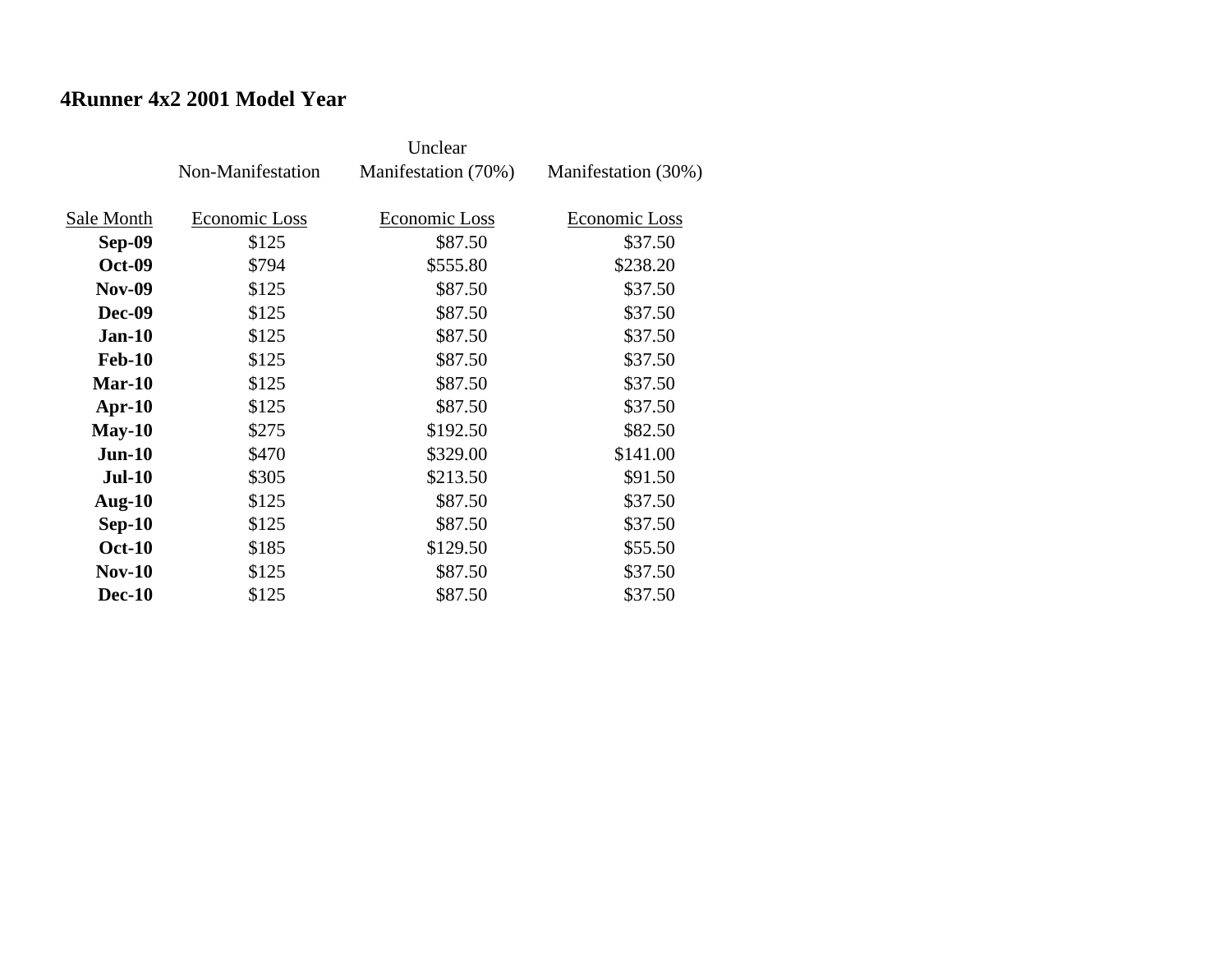### **4Runner 4x2 2002 Model Year**

|               | Non-Manifestation | Manifestation (70%) | Manifestation (30%) |
|---------------|-------------------|---------------------|---------------------|
|               |                   |                     |                     |
| Sale Month    | Economic Loss     | Economic Loss       | Economic Loss       |
| <b>Sep-09</b> | \$404             | \$282.80            | \$121.20            |
| <b>Oct-09</b> | \$564             | \$394.80            | \$169.20            |
| <b>Nov-09</b> | \$665             | \$465.50            | \$199.50            |
| <b>Dec-09</b> | \$125             | \$87.50             | \$37.50             |
| $Jan-10$      | \$125             | \$87.50             | \$37.50             |
| <b>Feb-10</b> | \$682             | \$477.40            | \$204.60            |
| <b>Mar-10</b> | \$500             | \$350.00            | \$150.00            |
| $Apr-10$      | \$389             | \$272.30            | \$116.70            |
| $May-10$      | \$622             | \$435.40            | \$186.60            |
| $Jun-10$      | \$297             | \$207.90            | \$89.10             |
| <b>Jul-10</b> | \$483             | \$338.10            | \$144.90            |
| Aug- $10$     | \$531             | \$371.70            | \$159.30            |
| $Sep-10$      | \$341             | \$238.70            | \$102.30            |
| <b>Oct-10</b> | \$125             | \$87.50             | \$37.50             |
| <b>Nov-10</b> | \$322             | \$225.40            | \$96.60             |
| <b>Dec-10</b> | \$125             | \$87.50             | \$37.50             |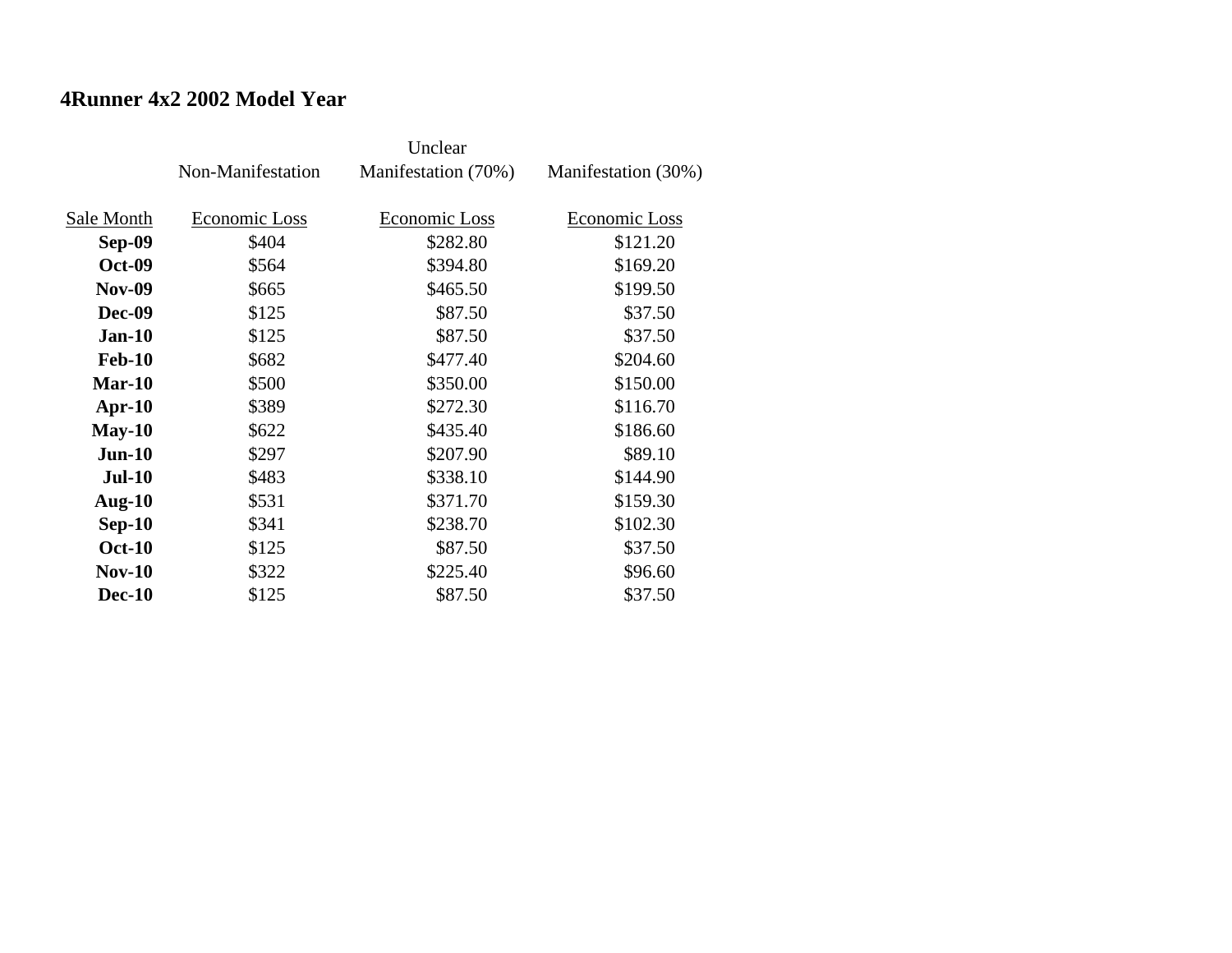### **4Runner 4x2 2003 Model Year**

|               | Non-Manifestation | Manifestation (70%)  | Manifestation (30%) |
|---------------|-------------------|----------------------|---------------------|
| Sale Month    | Economic Loss     | <b>Economic Loss</b> | Economic Loss       |
|               |                   |                      |                     |
| <b>Sep-09</b> | \$125             | \$87.50              | \$37.50             |
| <b>Oct-09</b> | \$125             | \$87.50              | \$37.50             |
| <b>Nov-09</b> | \$125             | \$87.50              | \$37.50             |
| <b>Dec-09</b> | \$125             | \$87.50              | \$37.50             |
| $Jan-10$      | \$125             | \$87.50              | \$37.50             |
| <b>Feb-10</b> | \$550             | \$385.00             | \$165.00            |
| $Mar-10$      | \$125             | \$87.50              | \$37.50             |
| $Apr-10$      | \$125             | \$87.50              | \$37.50             |
| $May-10$      | \$390             | \$273.00             | \$117.00            |
| $Jun-10$      | \$125             | \$87.50              | \$37.50             |
| <b>Jul-10</b> | \$768             | \$537.60             | \$230.40            |
| Aug- $10$     | \$331             | \$231.70             | \$99.30             |
| $Sep-10$      | \$125             | \$87.50              | \$37.50             |
| <b>Oct-10</b> | \$125             | \$87.50              | \$37.50             |
| $Nov-10$      | \$125             | \$87.50              | \$37.50             |
| <b>Dec-10</b> | \$125             | \$87.50              | \$37.50             |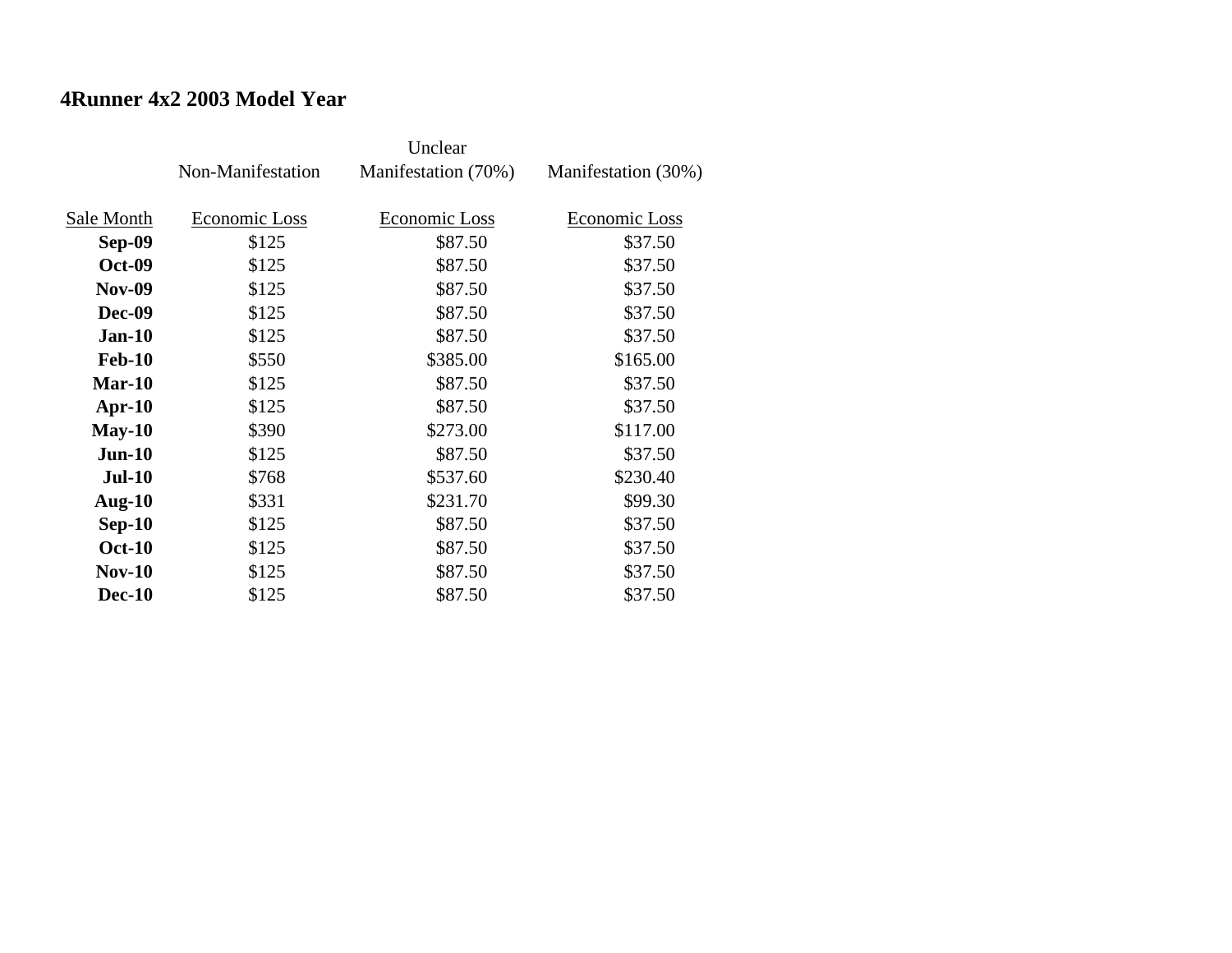### **4Runner 4x2 2004 Model Year**

|               | Non-Manifestation | Manifestation (70%) | Manifestation (30%) |
|---------------|-------------------|---------------------|---------------------|
|               |                   |                     |                     |
| Sale Month    | Economic Loss     | Economic Loss       | Economic Loss       |
| <b>Sep-09</b> | \$125             | \$87.50             | \$37.50             |
| <b>Oct-09</b> | \$125             | \$87.50             | \$37.50             |
| <b>Nov-09</b> | \$125             | \$87.50             | \$37.50             |
| <b>Dec-09</b> | \$125             | \$87.50             | \$37.50             |
| $Jan-10$      | \$125             | \$87.50             | \$37.50             |
| <b>Feb-10</b> | \$125             | \$87.50             | \$37.50             |
| $Mar-10$      | \$125             | \$87.50             | \$37.50             |
| $Apr-10$      | \$125             | \$87.50             | \$37.50             |
| $May-10$      | \$125             | \$87.50             | \$37.50             |
| $Jun-10$      | \$477             | \$333.90            | \$143.10            |
| <b>Jul-10</b> | \$125             | \$87.50             | \$37.50             |
| Aug- $10$     | \$125             | \$87.50             | \$37.50             |
| $Sep-10$      | \$125             | \$87.50             | \$37.50             |
| <b>Oct-10</b> | \$125             | \$87.50             | \$37.50             |
| $Nov-10$      | \$240             | \$168.00            | \$72.00             |
| <b>Dec-10</b> | \$125             | \$87.50             | \$37.50             |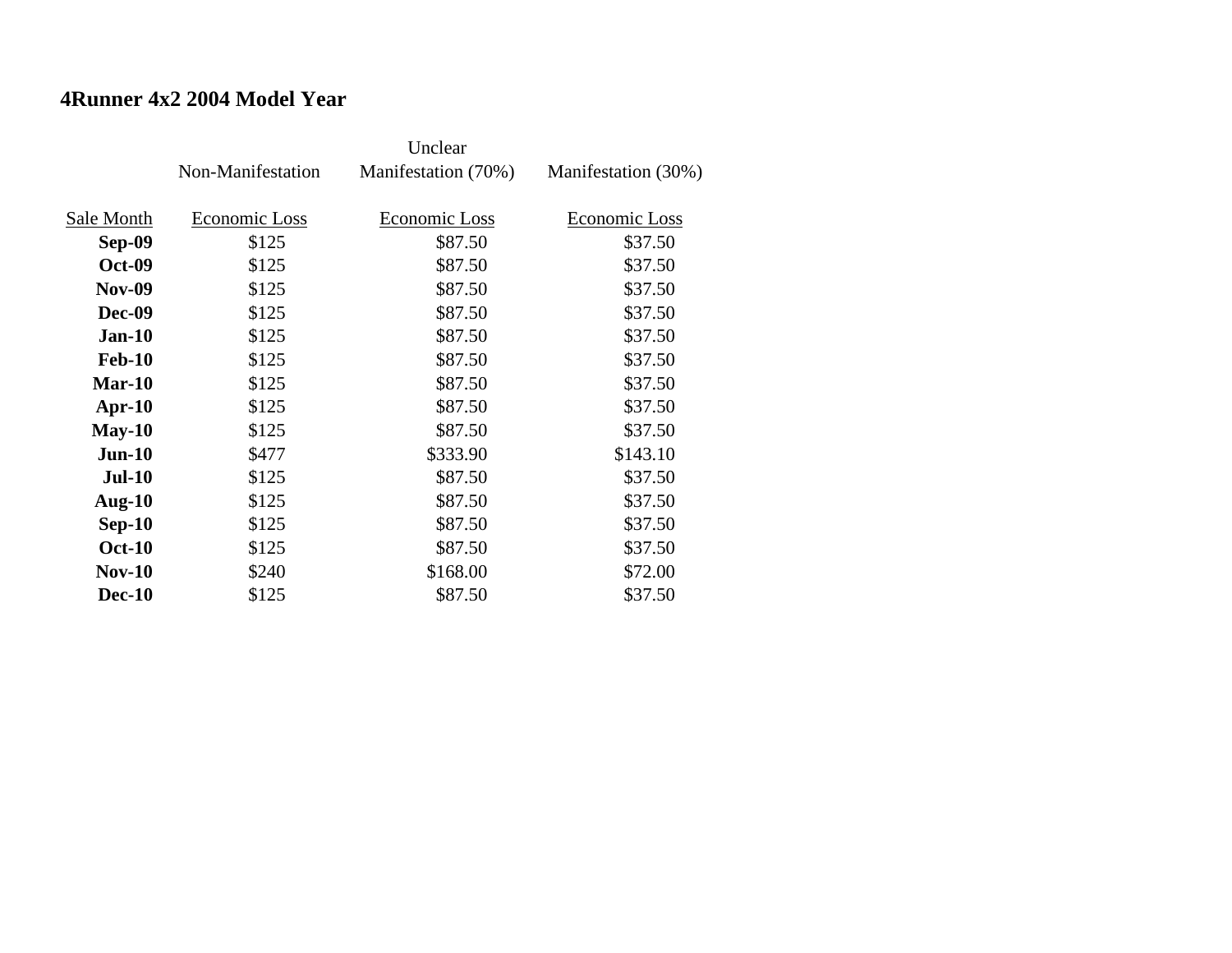### **4Runner 4x2 2005 Model Year**

|               | Non-Manifestation | Manifestation (70%) | Manifestation (30%) |
|---------------|-------------------|---------------------|---------------------|
|               |                   |                     |                     |
| Sale Month    | Economic Loss     | Economic Loss       | Economic Loss       |
| <b>Sep-09</b> | \$125             | \$87.50             | \$37.50             |
| <b>Oct-09</b> | \$125             | \$87.50             | \$37.50             |
| <b>Nov-09</b> | \$125             | \$87.50             | \$37.50             |
| <b>Dec-09</b> | \$125             | \$87.50             | \$37.50             |
| $Jan-10$      | \$125             | \$87.50             | \$37.50             |
| <b>Feb-10</b> | \$125             | \$87.50             | \$37.50             |
| $Mar-10$      | \$620             | \$434.00            | \$186.00            |
| $Apr-10$      | \$250             | \$175.00            | \$75.00             |
| $May-10$      | \$261             | \$182.70            | \$78.30             |
| $Jun-10$      | \$547             | \$382.90            | \$164.10            |
| <b>Jul-10</b> | \$125             | \$87.50             | \$37.50             |
| Aug- $10$     | \$125             | \$87.50             | \$37.50             |
| $Sep-10$      | \$125             | \$87.50             | \$37.50             |
| <b>Oct-10</b> | \$125             | \$87.50             | \$37.50             |
| $Nov-10$      | \$125             | \$87.50             | \$37.50             |
| <b>Dec-10</b> | \$125             | \$87.50             | \$37.50             |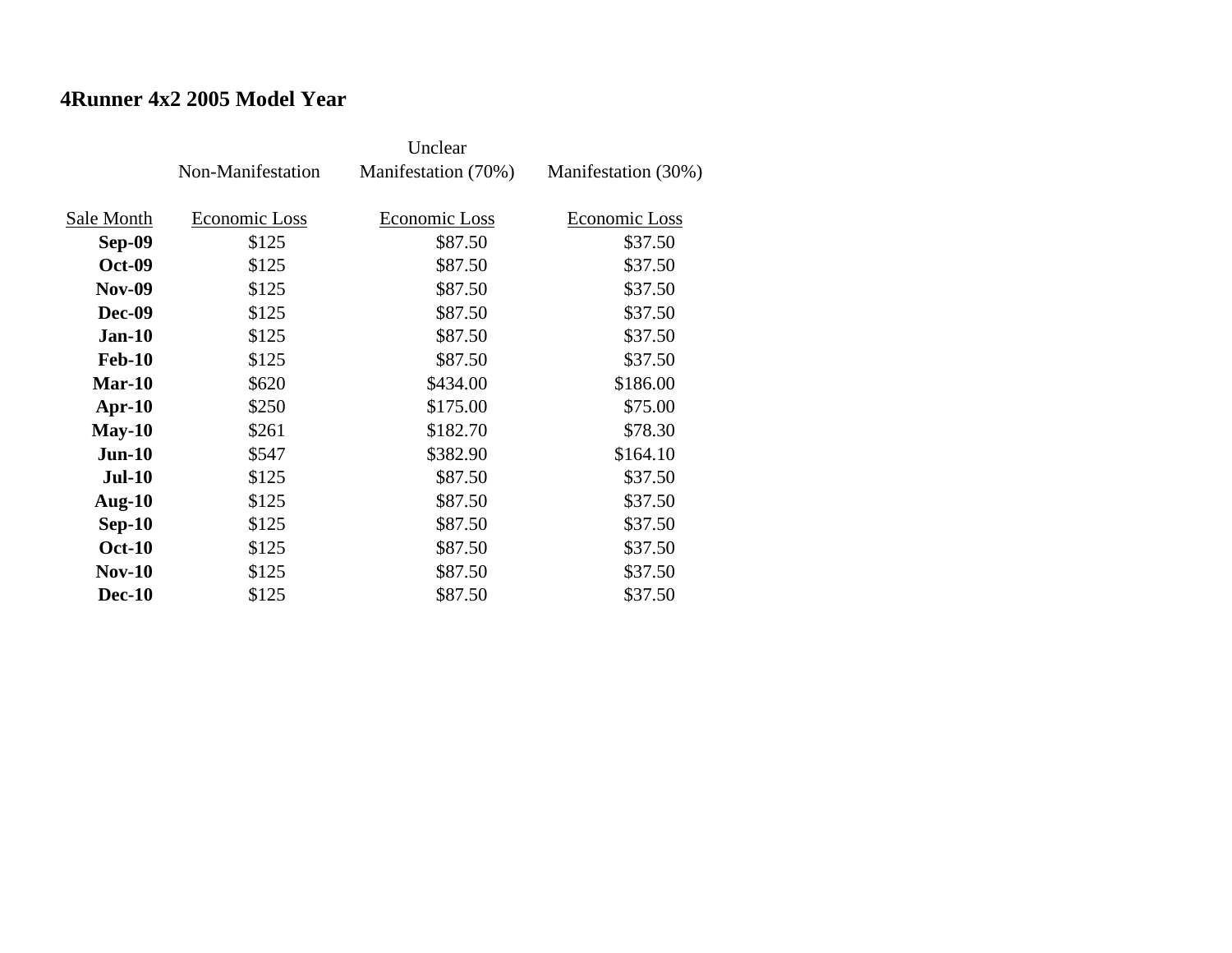#### **4Runner 4x2 2006 Model Year**

|               | Non-Manifestation | Manifestation (70%)  | Manifestation (30%) |
|---------------|-------------------|----------------------|---------------------|
| Sale Month    | Economic Loss     | <b>Economic Loss</b> | Economic Loss       |
| <b>Sep-09</b> | \$125             | \$87.50              | \$37.50             |
| <b>Oct-09</b> | \$125             | \$87.50              | \$37.50             |
| <b>Nov-09</b> | \$125             | \$87.50              | \$37.50             |
| <b>Dec-09</b> | \$125             | \$87.50              | \$37.50             |
| $Jan-10$      | \$125             | \$87.50              | \$37.50             |
| <b>Feb-10</b> | \$125             | \$87.50              | \$37.50             |
| $Mar-10$      | \$915             | \$640.50             | \$274.50            |
| $Apr-10$      | \$455             | \$318.50             | \$136.50            |
| $May-10$      | \$125             | \$87.50              | \$37.50             |
| $Jun-10$      | \$125             | \$87.50              | \$37.50             |
| <b>Jul-10</b> | \$318             | \$222.60             | \$95.40             |
| Aug- $10$     | \$125             | \$87.50              | \$37.50             |
| $Sep-10$      | \$125             | \$87.50              | \$37.50             |
| <b>Oct-10</b> | \$125             | \$87.50              | \$37.50             |
| $Nov-10$      | \$125             | \$87.50              | \$37.50             |
| <b>Dec-10</b> | \$125             | \$87.50              | \$37.50             |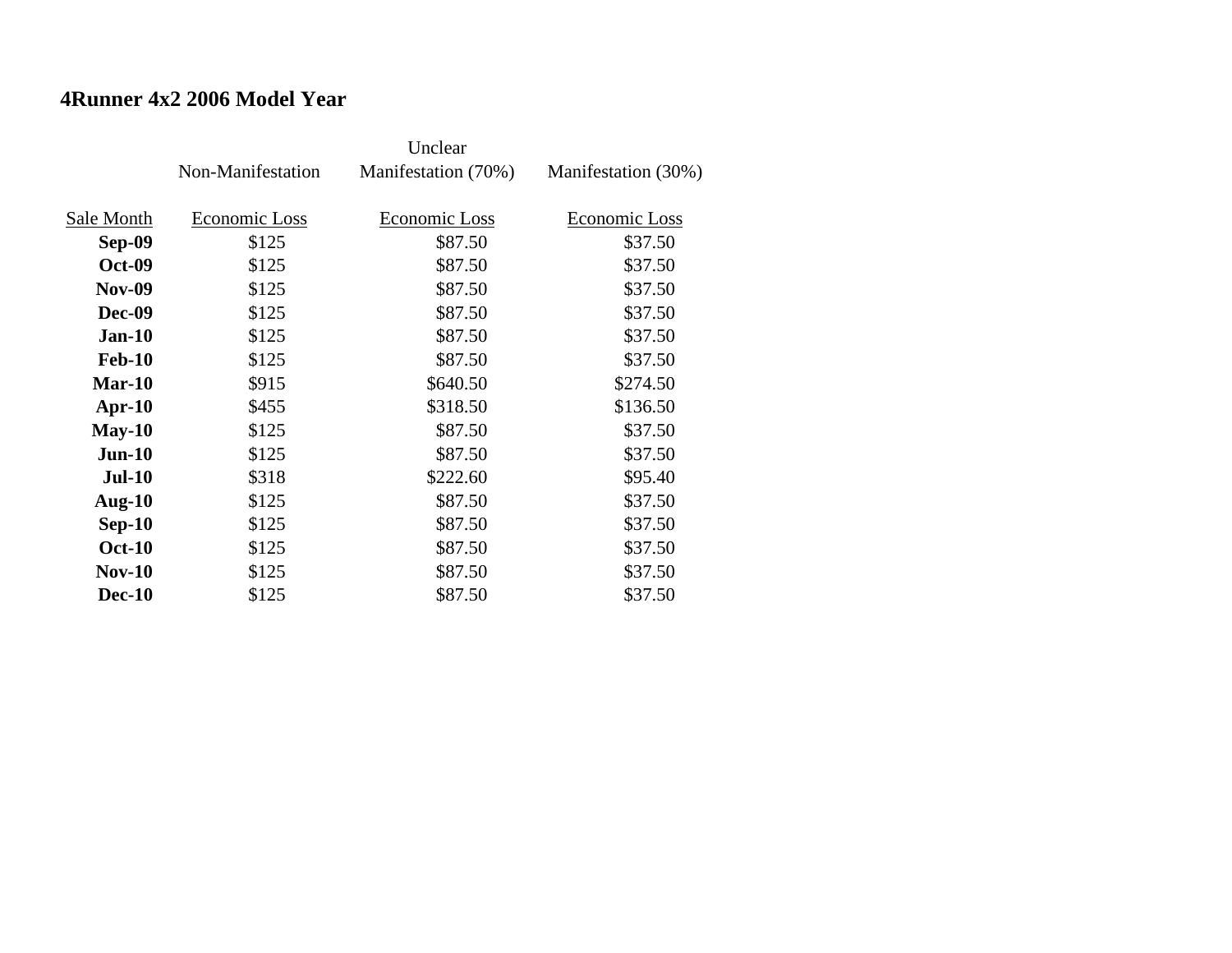#### **4Runner 4x2 2007 Model Year**

|               | Non-Manifestation | Manifestation (70%)  | Manifestation (30%) |
|---------------|-------------------|----------------------|---------------------|
| Sale Month    | Economic Loss     | <b>Economic Loss</b> | Economic Loss       |
|               |                   |                      |                     |
| <b>Sep-09</b> | \$125             | \$87.50              | \$37.50             |
| <b>Oct-09</b> | \$125             | \$87.50              | \$37.50             |
| <b>Nov-09</b> | \$125             | \$87.50              | \$37.50             |
| <b>Dec-09</b> | \$125             | \$87.50              | \$37.50             |
| $Jan-10$      | \$125             | \$87.50              | \$37.50             |
| <b>Feb-10</b> | \$125             | \$87.50              | \$37.50             |
| $Mar-10$      | \$427             | \$298.90             | \$128.10            |
| $Apr-10$      | \$125             | \$87.50              | \$37.50             |
| $May-10$      | \$125             | \$87.50              | \$37.50             |
| $Jun-10$      | \$125             | \$87.50              | \$37.50             |
| <b>Jul-10</b> | \$125             | \$87.50              | \$37.50             |
| Aug- $10$     | \$125             | \$87.50              | \$37.50             |
| $Sep-10$      | \$125             | \$87.50              | \$37.50             |
| <b>Oct-10</b> | \$125             | \$87.50              | \$37.50             |
| $Nov-10$      | \$125             | \$87.50              | \$37.50             |
| <b>Dec-10</b> | \$125             | \$87.50              | \$37.50             |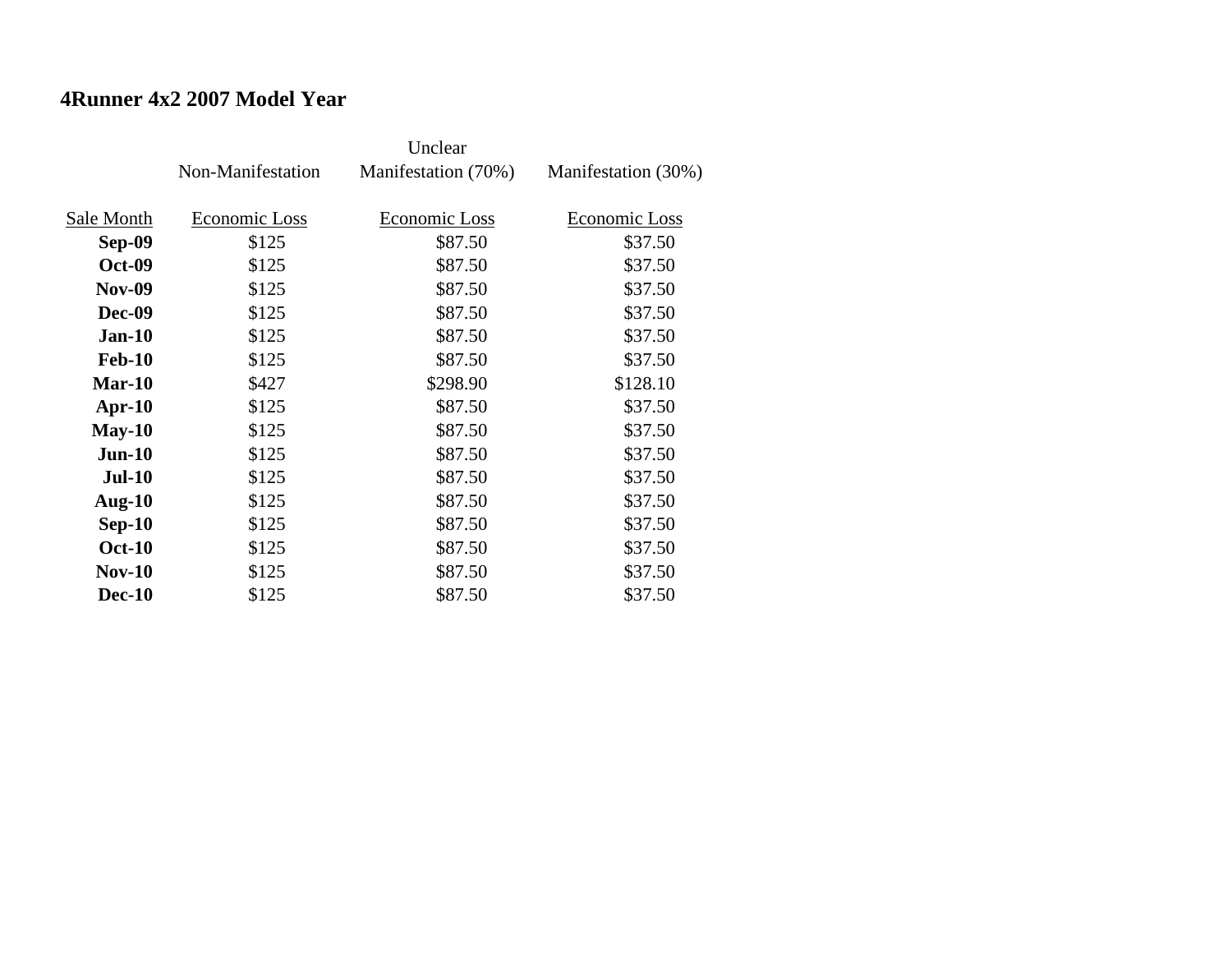#### **4Runner 4x2 2008 Model Year**

|               | Non-Manifestation | Manifestation (70%)  | Manifestation (30%) |
|---------------|-------------------|----------------------|---------------------|
| Sale Month    | Economic Loss     | <b>Economic Loss</b> | Economic Loss       |
|               |                   |                      |                     |
| <b>Sep-09</b> | \$292             | \$204.40             | \$87.60             |
| <b>Oct-09</b> | \$585             | \$409.50             | \$175.50            |
| <b>Nov-09</b> | \$639             | \$447.30             | \$191.70            |
| <b>Dec-09</b> | \$503             | \$352.10             | \$150.90            |
| $Jan-10$      | \$1,033           | \$723.10             | \$309.90            |
| <b>Feb-10</b> | \$600             | \$420.00             | \$180.00            |
| $Mar-10$      | \$1,590           | \$1,113.00           | \$477.00            |
| $Apr-10$      | \$874             | \$611.80             | \$262.20            |
| $May-10$      | \$429             | \$300.30             | \$128.70            |
| $Jun-10$      | \$125             | \$87.50              | \$37.50             |
| <b>Jul-10</b> | \$125             | \$87.50              | \$37.50             |
| Aug- $10$     | \$125             | \$87.50              | \$37.50             |
| $Sep-10$      | \$125             | \$87.50              | \$37.50             |
| <b>Oct-10</b> | \$125             | \$87.50              | \$37.50             |
| $Nov-10$      | \$125             | \$87.50              | \$37.50             |
| <b>Dec-10</b> | \$125             | \$87.50              | \$37.50             |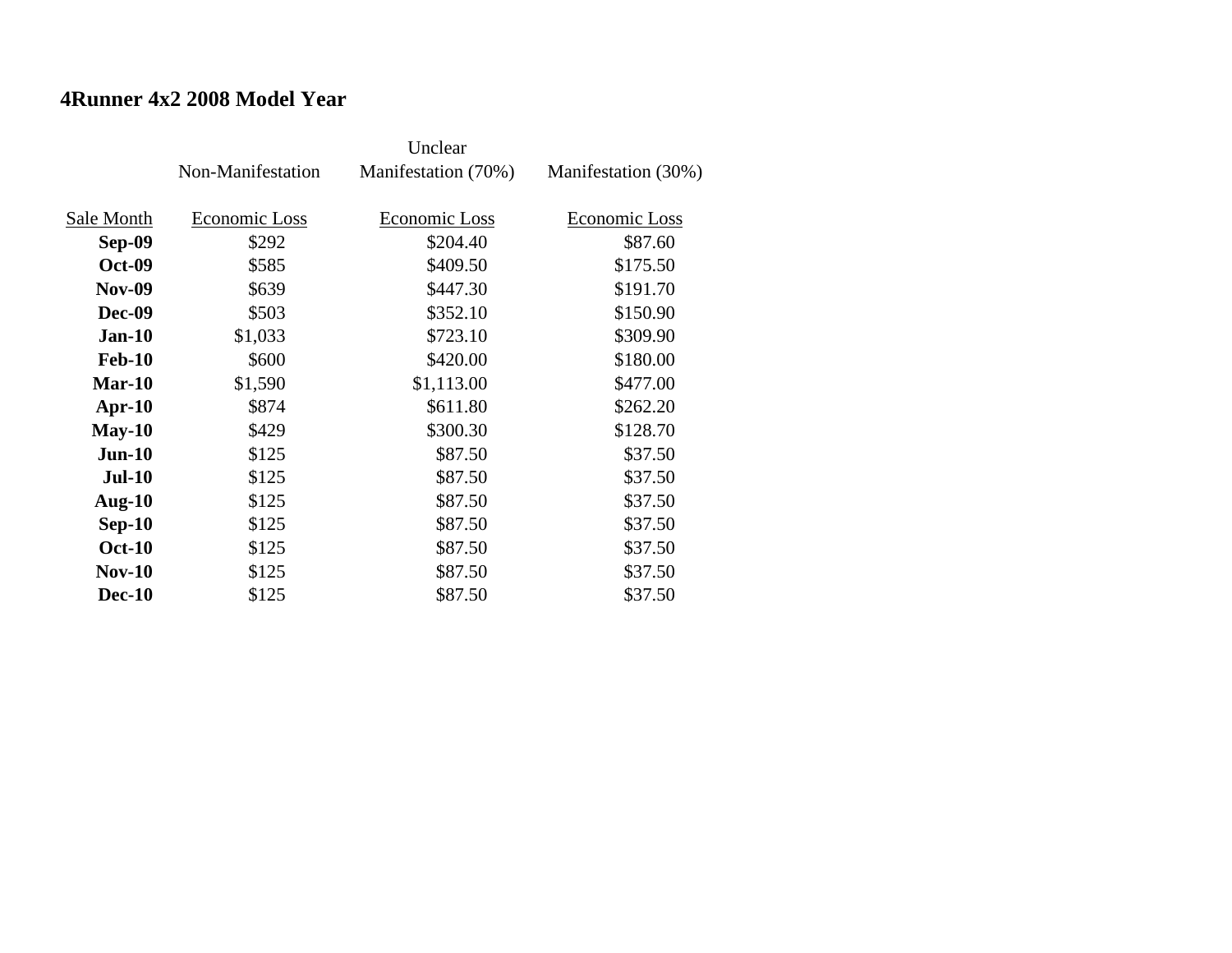#### **4Runner 4x2 2009 Model Year**

|               | Non-Manifestation | Manifestation (70%) | Manifestation (30%) |
|---------------|-------------------|---------------------|---------------------|
|               |                   |                     |                     |
| Sale Month    | Economic Loss     | Economic Loss       | Economic Loss       |
| <b>Sep-09</b> | \$125             | \$87.50             | \$37.50             |
| <b>Oct-09</b> | \$998             | \$698.60            | \$299.40            |
| <b>Nov-09</b> | \$646             | \$452.20            | \$193.80            |
| <b>Dec-09</b> | \$125             | \$87.50             | \$37.50             |
| $Jan-10$      | \$1,541           | \$1,078.70          | \$462.30            |
| <b>Feb-10</b> | \$1,883           | \$1,318.10          | \$564.90            |
| $Mar-10$      | \$125             | \$87.50             | \$37.50             |
| Apr- $10$     | \$125             | \$87.50             | \$37.50             |
| $May-10$      | \$353             | \$247.10            | \$105.90            |
| $Jun-10$      | \$125             | \$87.50             | \$37.50             |
| <b>Jul-10</b> | \$946             | \$662.20            | \$283.80            |
| Aug- $10$     | \$925             | \$647.50            | \$277.50            |
| $Sep-10$      | \$714             | \$499.80            | \$214.20            |
| <b>Oct-10</b> | \$125             | \$87.50             | \$37.50             |
| $Nov-10$      | \$125             | \$87.50             | \$37.50             |
| <b>Dec-10</b> | \$125             | \$87.50             | \$37.50             |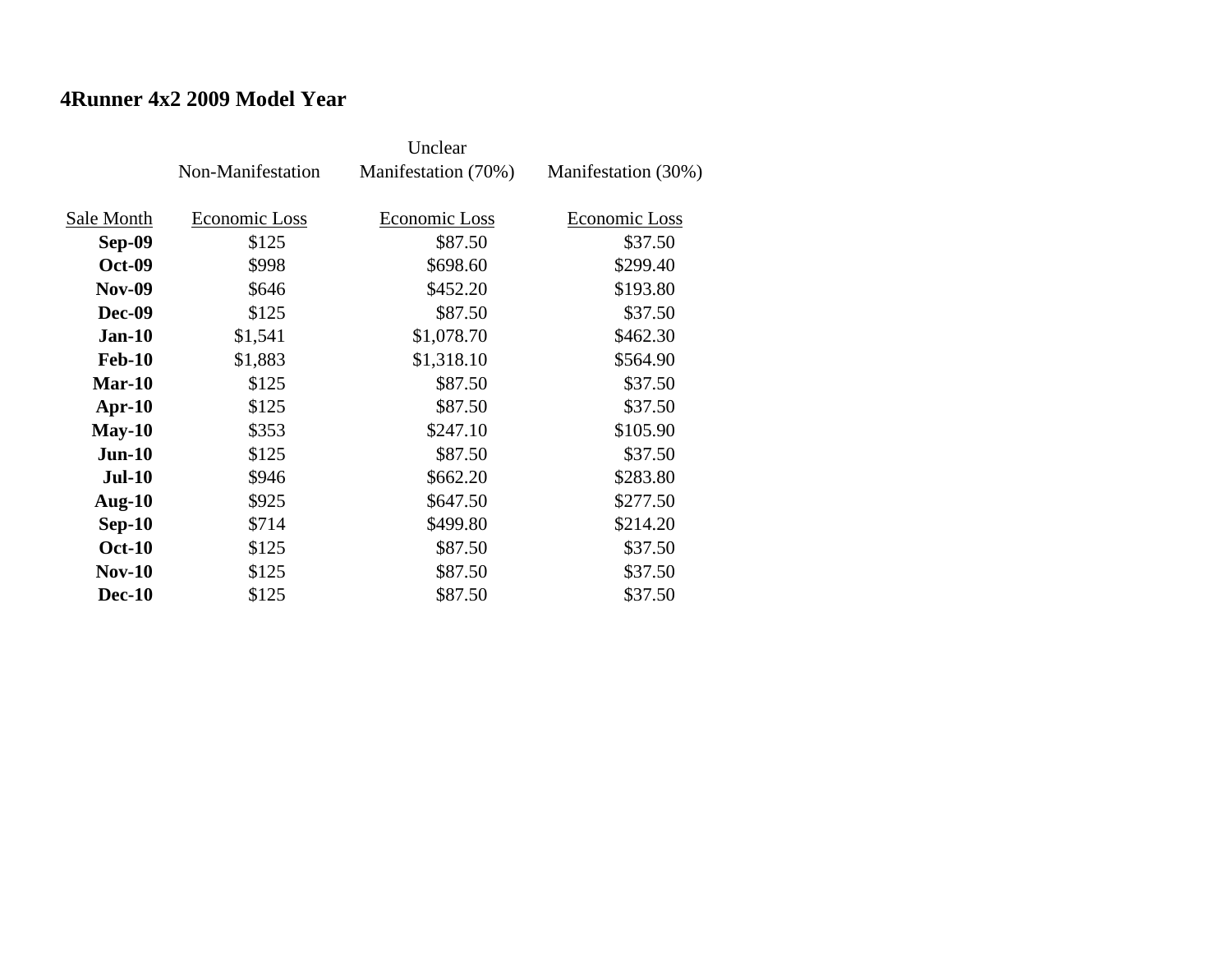#### **4Runner 4x2 2010 Model Year**

|               | Non-Manifestation | Manifestation (70%) | Manifestation (30%) |
|---------------|-------------------|---------------------|---------------------|
|               |                   |                     |                     |
| Sale Month    | Economic Loss     | Economic Loss       | Economic Loss       |
| Sep-09        | \$125             | \$87.50             | \$37.50             |
| <b>Oct-09</b> | \$125             | \$87.50             | \$37.50             |
| <b>Nov-09</b> | \$125             | \$87.50             | \$37.50             |
| <b>Dec-09</b> | \$125             | \$87.50             | \$37.50             |
| $Jan-10$      | \$125             | \$87.50             | \$37.50             |
| <b>Feb-10</b> | \$125             | \$87.50             | \$37.50             |
| $Mar-10$      | \$125             | \$87.50             | \$37.50             |
| $Apr-10$      | \$125             | \$87.50             | \$37.50             |
| $May-10$      | \$125             | \$87.50             | \$37.50             |
| $Jun-10$      | \$125             | \$87.50             | \$37.50             |
| <b>Jul-10</b> | \$125             | \$87.50             | \$37.50             |
| Aug- $10$     | \$125             | \$87.50             | \$37.50             |
| $Sep-10$      | \$125             | \$87.50             | \$37.50             |
| <b>Oct-10</b> | \$125             | \$87.50             | \$37.50             |
| $Nov-10$      | \$125             | \$87.50             | \$37.50             |
| <b>Dec-10</b> | \$125             | \$87.50             | \$37.50             |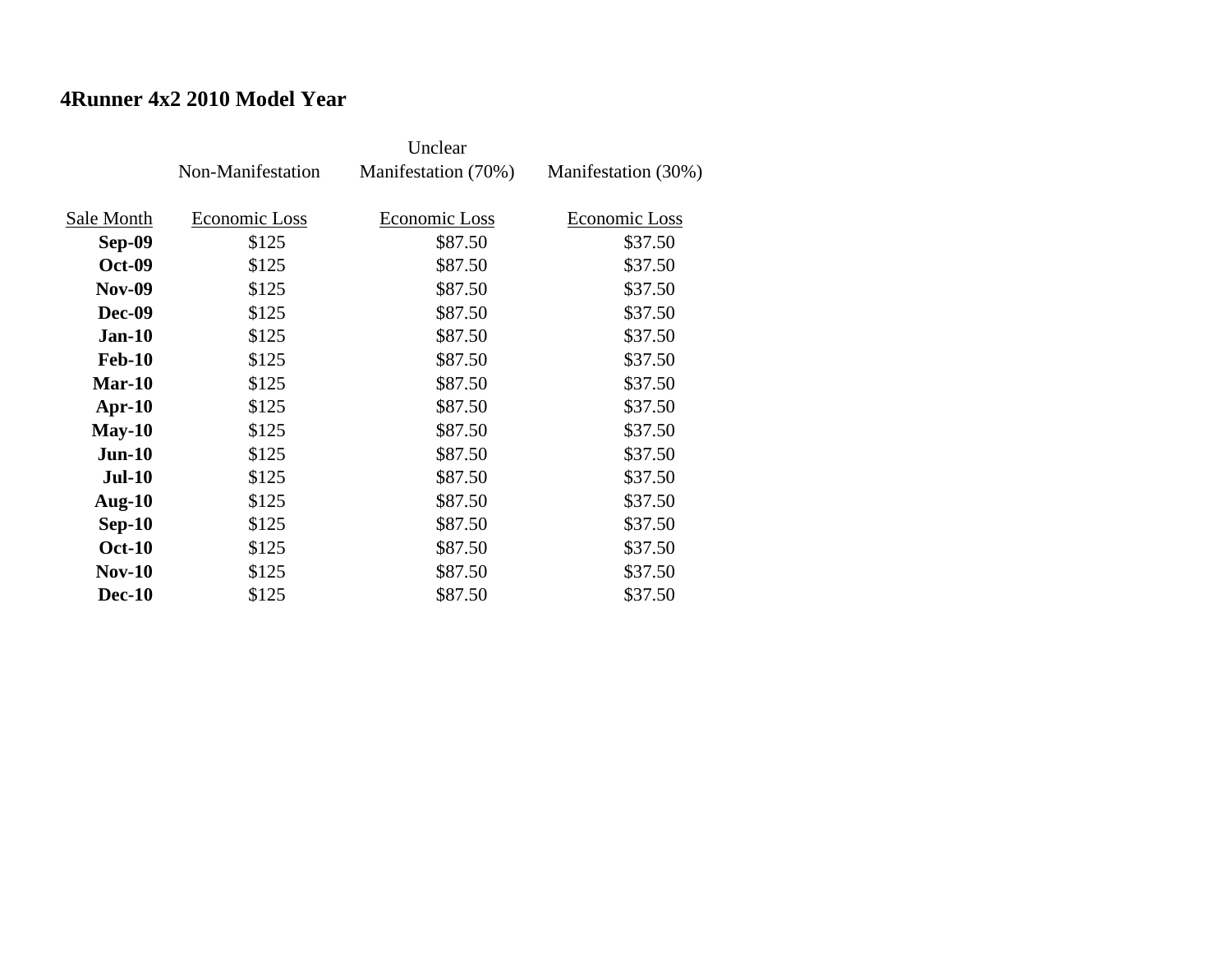# **FJ Cruiser 4x4 2007 Model Year**

|               | Non-Manifestation | Manifestation (70%) | Manifestation (30%) |
|---------------|-------------------|---------------------|---------------------|
| Sale Month    | Economic Loss     | Economic Loss       | Economic Loss       |
| Sep-09        | \$125             | \$87.50             | \$37.50             |
| <b>Oct-09</b> | \$125             | \$87.50             | \$37.50             |
| <b>Nov-09</b> | \$125             | \$87.50             | \$37.50             |
| <b>Dec-09</b> | \$125             | \$87.50             | \$37.50             |
| $Jan-10$      | \$125             | \$87.50             | \$37.50             |
| <b>Feb-10</b> | \$771             | \$539.70            | \$231.30            |
| $Mar-10$      | \$1,455           | \$1,018.50          | \$436.50            |
| $Apr-10$      | \$1,712           | \$1,198.40          | \$513.60            |
| $May-10$      | \$1,202           | \$841.40            | \$360.60            |
| $Jun-10$      | \$1,316           | \$921.20            | \$394.80            |
| <b>Jul-10</b> | \$689             | \$482.30            | \$206.70            |
| Aug- $10$     | \$388             | \$271.60            | \$116.40            |
| $Sep-10$      | \$501             | \$350.70            | \$150.30            |
| <b>Oct-10</b> | \$125             | \$87.50             | \$37.50             |
| $Nov-10$      | \$125             | \$87.50             | \$37.50             |
| <b>Dec-10</b> | \$125             | \$87.50             | \$37.50             |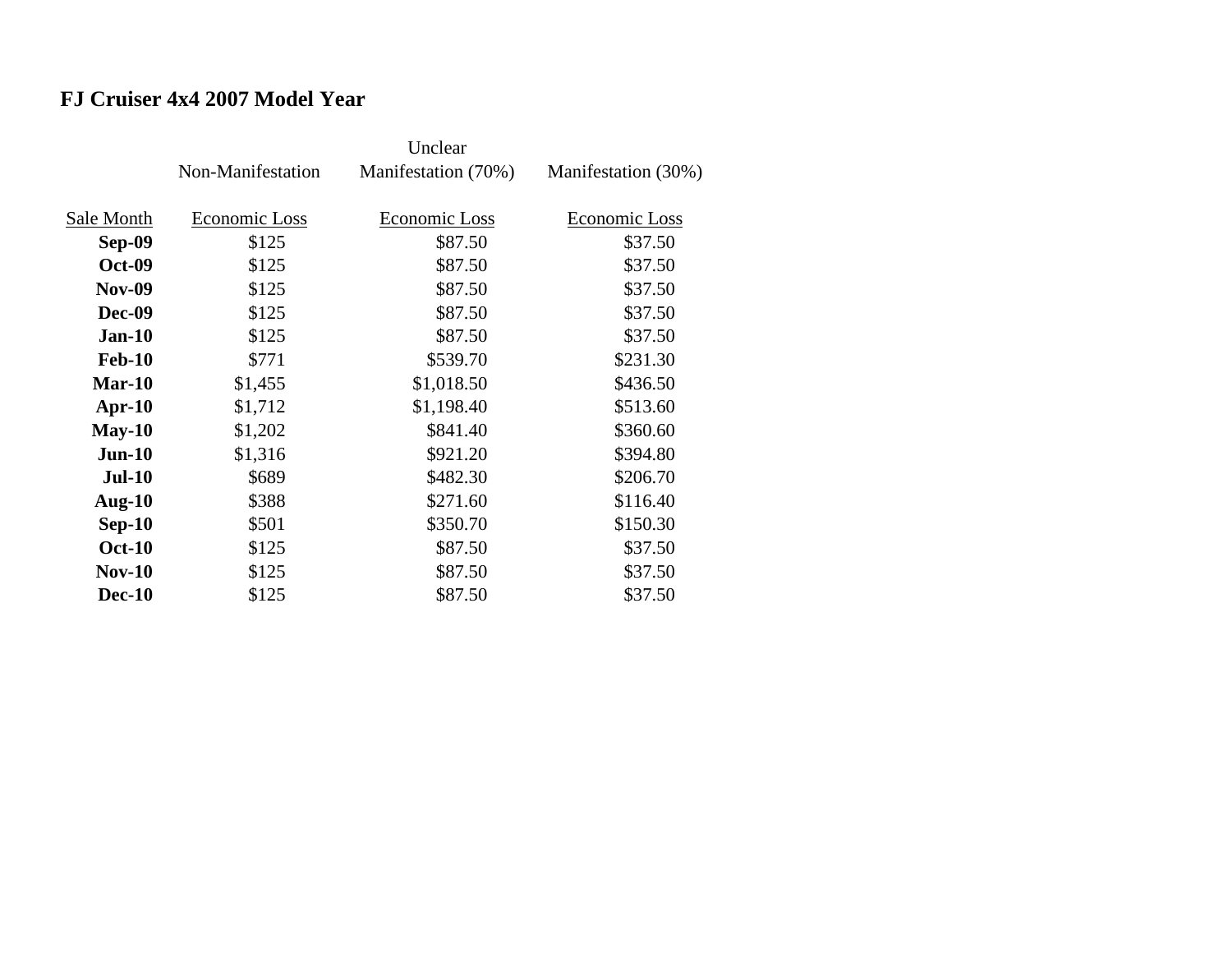# **FJ Cruiser 4x4 2008 Model Year**

|               | Non-Manifestation | Manifestation (70%) | Manifestation (30%) |
|---------------|-------------------|---------------------|---------------------|
| Sale Month    | Economic Loss     | Economic Loss       | Economic Loss       |
| <b>Sep-09</b> | \$125             | \$87.50             | \$37.50             |
| <b>Oct-09</b> | \$125             | \$87.50             | \$37.50             |
| <b>Nov-09</b> | \$125             | \$87.50             | \$37.50             |
| <b>Dec-09</b> | \$125             | \$87.50             | \$37.50             |
| <b>Jan-10</b> | \$125             | \$87.50             | \$37.50             |
| <b>Feb-10</b> | \$1,510           | \$1,057.00          | \$453.00            |
| $Mar-10$      | \$2,430           | \$1,701.00          | \$729.00            |
| Apr- $10$     | \$3,283           | \$2,298.10          | \$984.90            |
| $May-10$      | \$1,400           | \$980.00            | \$420.00            |
| $Jun-10$      | \$925             | \$647.50            | \$277.50            |
| <b>Jul-10</b> | \$1,027           | \$718.90            | \$308.10            |
| Aug- $10$     | \$506             | \$354.20            | \$151.80            |
| $Sep-10$      | \$125             | \$87.50             | \$37.50             |
| <b>Oct-10</b> | \$259             | \$181.30            | \$77.70             |
| $Nov-10$      | \$420             | \$294.00            | \$126.00            |
| <b>Dec-10</b> | \$538             | \$376.60            | \$161.40            |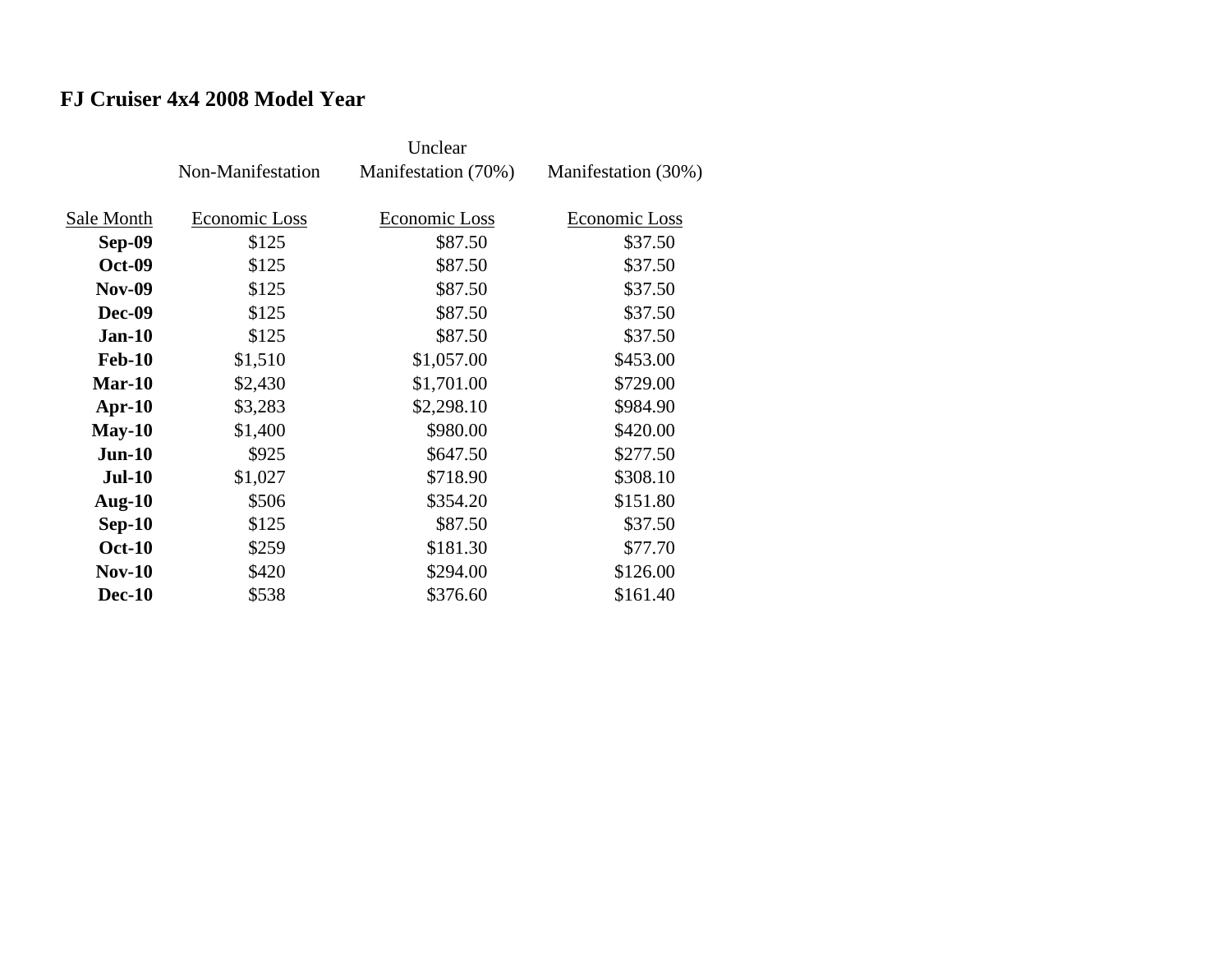#### **FJ Cruiser 4x4 2009 Model Year**

|               | Non-Manifestation | Manifestation (70%) | Manifestation (30%) |
|---------------|-------------------|---------------------|---------------------|
|               |                   |                     |                     |
| Sale Month    | Economic Loss     | Economic Loss       | Economic Loss       |
| <b>Sep-09</b> | \$125             | \$87.50             | \$37.50             |
| <b>Oct-09</b> | \$125             | \$87.50             | \$37.50             |
| <b>Nov-09</b> | \$125             | \$87.50             | \$37.50             |
| <b>Dec-09</b> | \$468             | \$327.60            | \$140.40            |
| $Jan-10$      | \$575             | \$402.50            | \$172.50            |
| <b>Feb-10</b> | \$563             | \$394.10            | \$168.90            |
| Mar-10        | \$1,412           | \$988.40            | \$423.60            |
| $Apr-10$      | \$1,913           | \$1,339.10          | \$573.90            |
| $May-10$      | \$976             | \$683.20            | \$292.80            |
| $Jun-10$      | \$125             | \$87.50             | \$37.50             |
| <b>Jul-10</b> | \$125             | \$87.50             | \$37.50             |
| Aug- $10$     | \$125             | \$87.50             | \$37.50             |
| $Sep-10$      | \$125             | \$87.50             | \$37.50             |
| <b>Oct-10</b> | \$125             | \$87.50             | \$37.50             |
| <b>Nov-10</b> | \$125             | \$87.50             | \$37.50             |
| <b>Dec-10</b> | \$300             | \$210.00            | \$90.00             |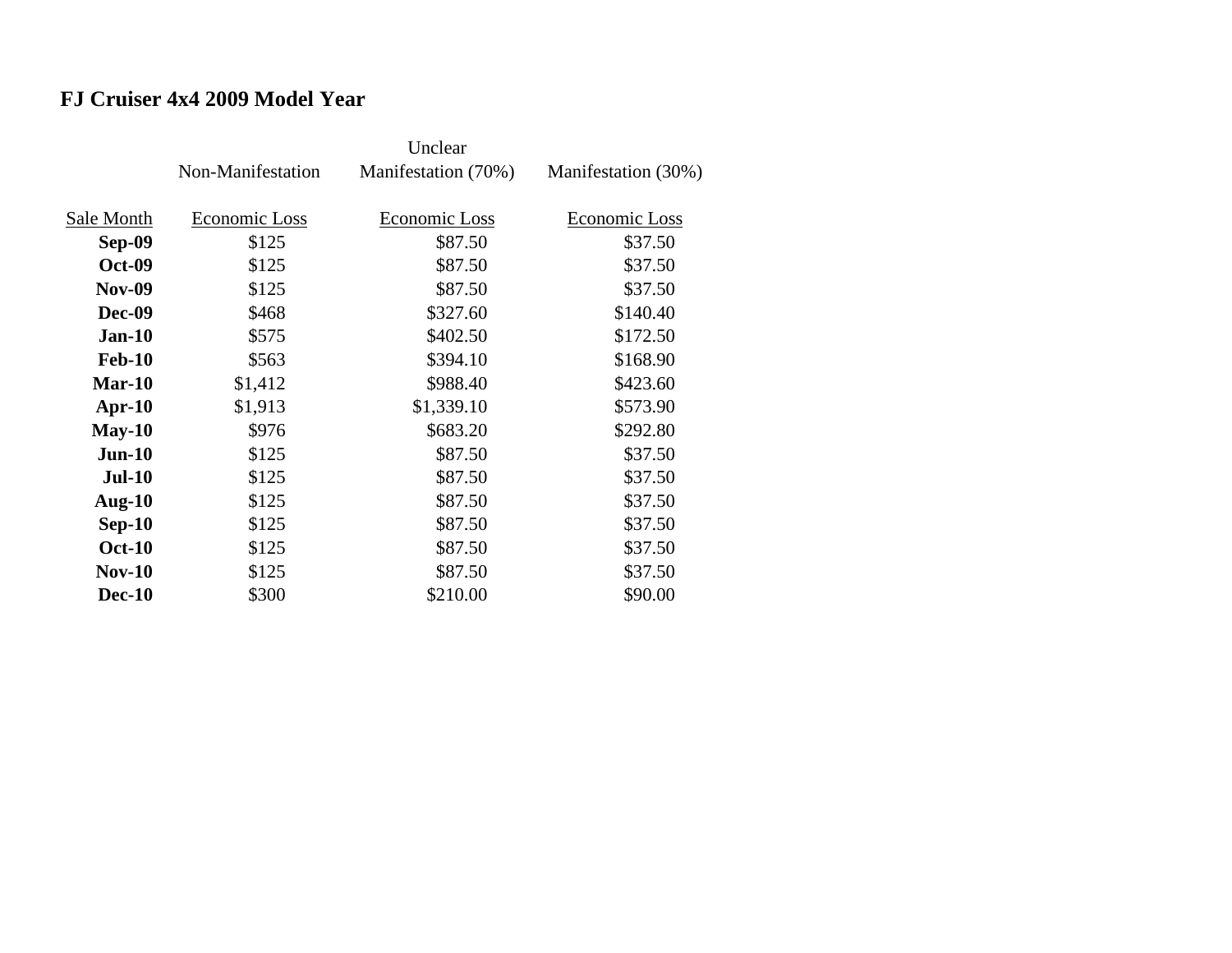# **FJ Cruiser 4x4 2010 Model Year**

|               | Non-Manifestation | Manifestation (70%) | Manifestation (30%) |
|---------------|-------------------|---------------------|---------------------|
|               |                   |                     |                     |
| Sale Month    | Economic Loss     | Economic Loss       | Economic Loss       |
| Sep-09        | \$125             | \$87.50             | \$37.50             |
| <b>Oct-09</b> | \$125             | \$87.50             | \$37.50             |
| <b>Nov-09</b> | \$125             | \$87.50             | \$37.50             |
| <b>Dec-09</b> | \$125             | \$87.50             | \$37.50             |
| $Jan-10$      | \$125             | \$87.50             | \$37.50             |
| <b>Feb-10</b> | \$125             | \$87.50             | \$37.50             |
| $Mar-10$      | \$125             | \$87.50             | \$37.50             |
| $Apr-10$      | \$125             | \$87.50             | \$37.50             |
| $May-10$      | \$125             | \$87.50             | \$37.50             |
| $Jun-10$      | \$125             | \$87.50             | \$37.50             |
| <b>Jul-10</b> | \$125             | \$87.50             | \$37.50             |
| Aug- $10$     | \$125             | \$87.50             | \$37.50             |
| $Sep-10$      | \$125             | \$87.50             | \$37.50             |
| <b>Oct-10</b> | \$125             | \$87.50             | \$37.50             |
| $Nov-10$      | \$125             | \$87.50             | \$37.50             |
| <b>Dec-10</b> | \$125             | \$87.50             | \$37.50             |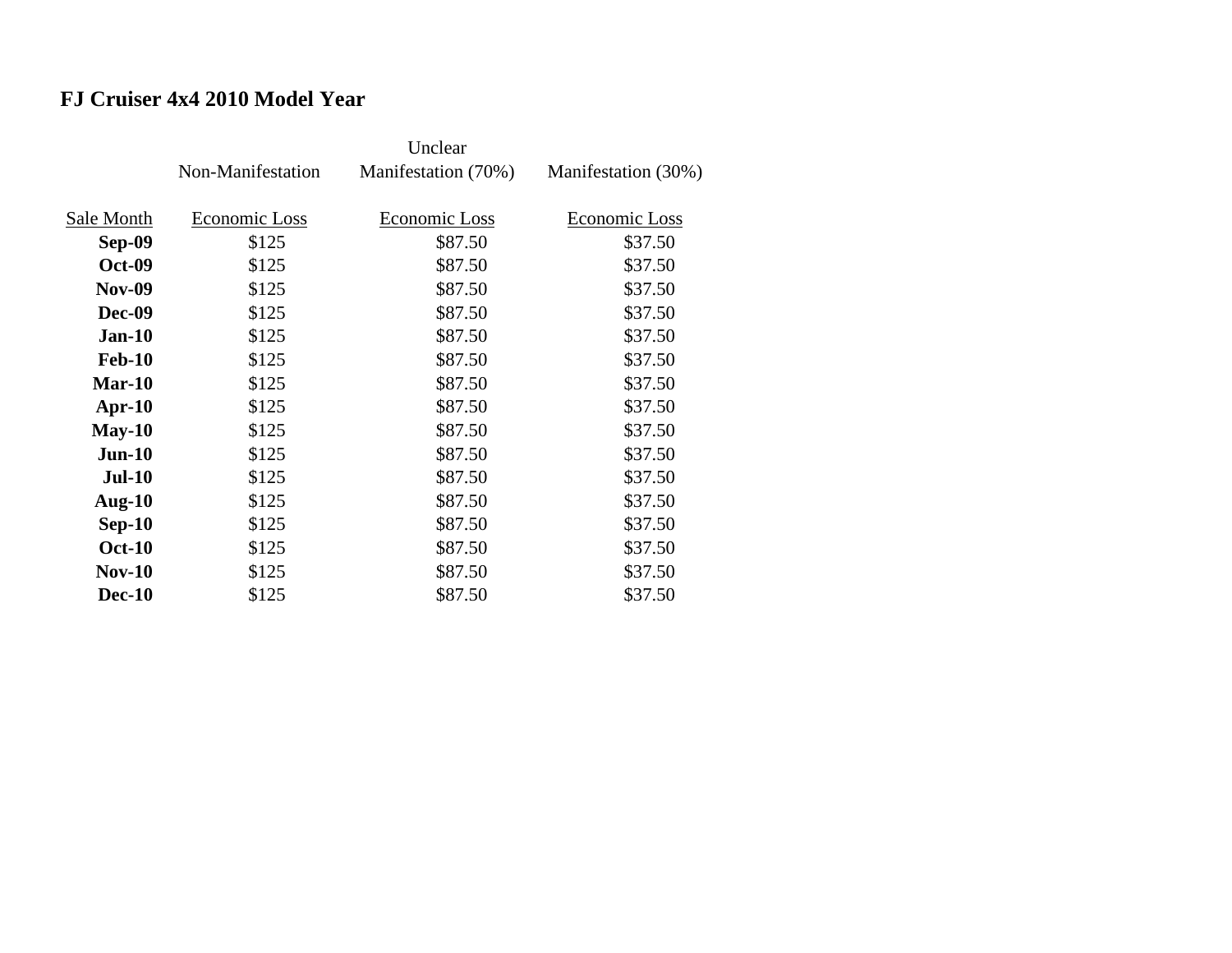# **FJ Cruiser 4x2 2007 Model Year**

|               | Non-Manifestation | Manifestation (70%) | Manifestation (30%) |
|---------------|-------------------|---------------------|---------------------|
|               |                   |                     |                     |
| Sale Month    | Economic Loss     | Economic Loss       | Economic Loss       |
| Sep-09        | \$125             | \$87.50             | \$37.50             |
| <b>Oct-09</b> | \$125             | \$87.50             | \$37.50             |
| <b>Nov-09</b> | \$125             | \$87.50             | \$37.50             |
| <b>Dec-09</b> | \$125             | \$87.50             | \$37.50             |
| $Jan-10$      | \$125             | \$87.50             | \$37.50             |
| <b>Feb-10</b> | \$731             | \$511.70            | \$219.30            |
| $Mar-10$      | \$1,382           | \$967.40            | \$414.60            |
| $Apr-10$      | \$1,627           | \$1,138.90          | \$488.10            |
| $May-10$      | \$1,144           | \$800.80            | \$343.20            |
| $Jun-10$      | \$1,250           | \$875.00            | \$375.00            |
| <b>Jul-10</b> | \$653             | \$457.10            | \$195.90            |
| Aug- $10$     | \$368             | \$257.60            | \$110.40            |
| $Sep-10$      | \$475             | \$332.50            | \$142.50            |
| <b>Oct-10</b> | \$125             | \$87.50             | \$37.50             |
| $Nov-10$      | \$125             | \$87.50             | \$37.50             |
| <b>Dec-10</b> | \$125             | \$87.50             | \$37.50             |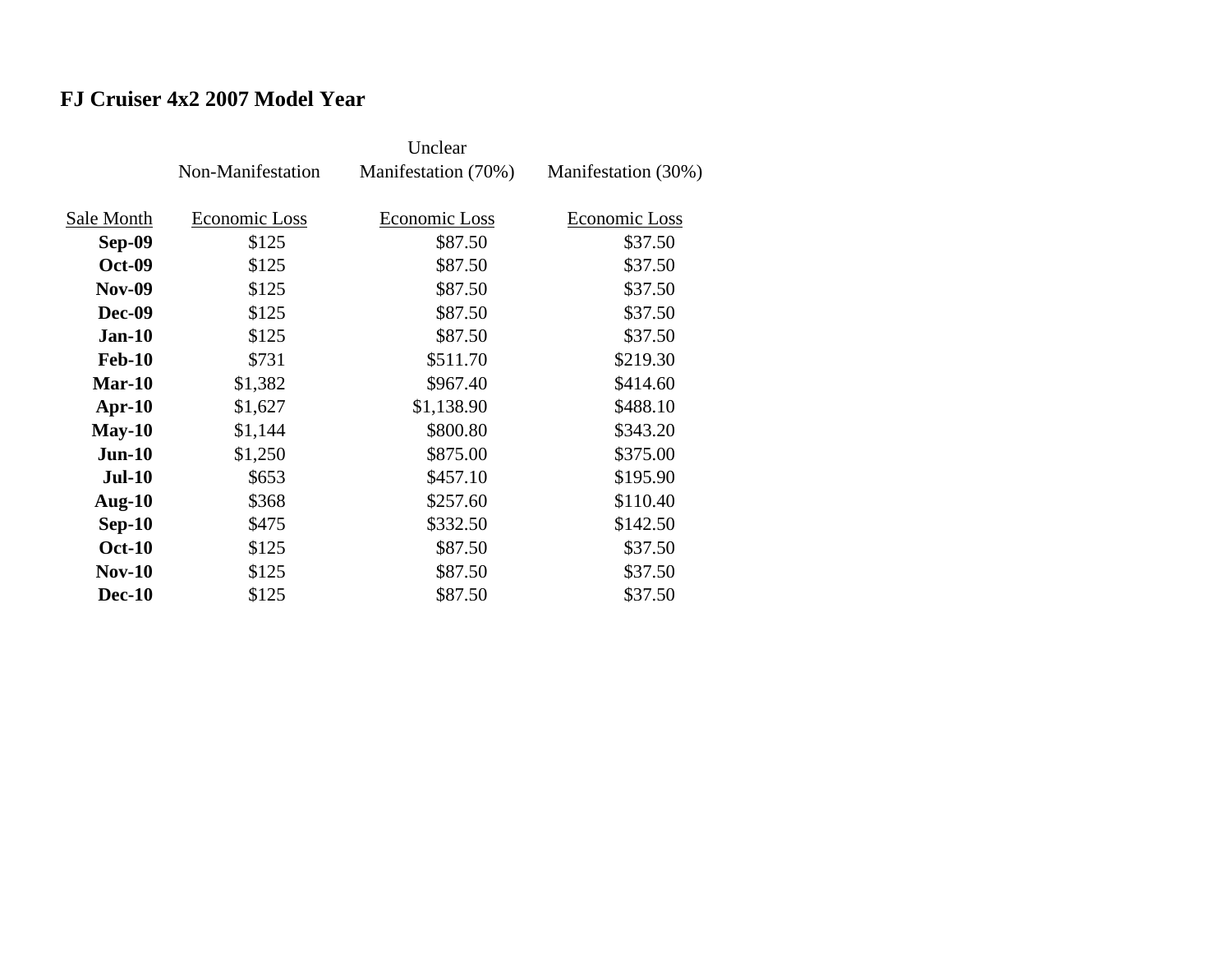# **FJ Cruiser 4x2 2008 Model Year**

|               | Non-Manifestation | Manifestation (70%) | Manifestation (30%) |
|---------------|-------------------|---------------------|---------------------|
|               |                   |                     |                     |
| Sale Month    | Economic Loss     | Economic Loss       | Economic Loss       |
| Sep-09        | \$125             | \$87.50             | \$37.50             |
| <b>Oct-09</b> | \$125             | \$87.50             | \$37.50             |
| <b>Nov-09</b> | \$125             | \$87.50             | \$37.50             |
| <b>Dec-09</b> | \$125             | \$87.50             | \$37.50             |
| $Jan-10$      | \$125             | \$87.50             | \$37.50             |
| <b>Feb-10</b> | \$1,427           | \$998.90            | \$428.10            |
| $Mar-10$      | \$2,296           | \$1,607.20          | \$688.80            |
| $Apr-10$      | \$3,104           | \$2,172.80          | \$931.20            |
| $May-10$      | \$1,322           | \$925.40            | \$396.60            |
| $Jun-10$      | \$872             | \$610.40            | \$261.60            |
| <b>Jul-10</b> | \$969             | \$678.30            | \$290.70            |
| Aug- $10$     | \$475             | \$332.50            | \$142.50            |
| $Sep-10$      | \$125             | \$87.50             | \$37.50             |
| <b>Oct-10</b> | \$243             | \$170.10            | \$72.90             |
| $Nov-10$      | \$398             | \$278.60            | \$119.40            |
| <b>Dec-10</b> | \$505             | \$353.50            | \$151.50            |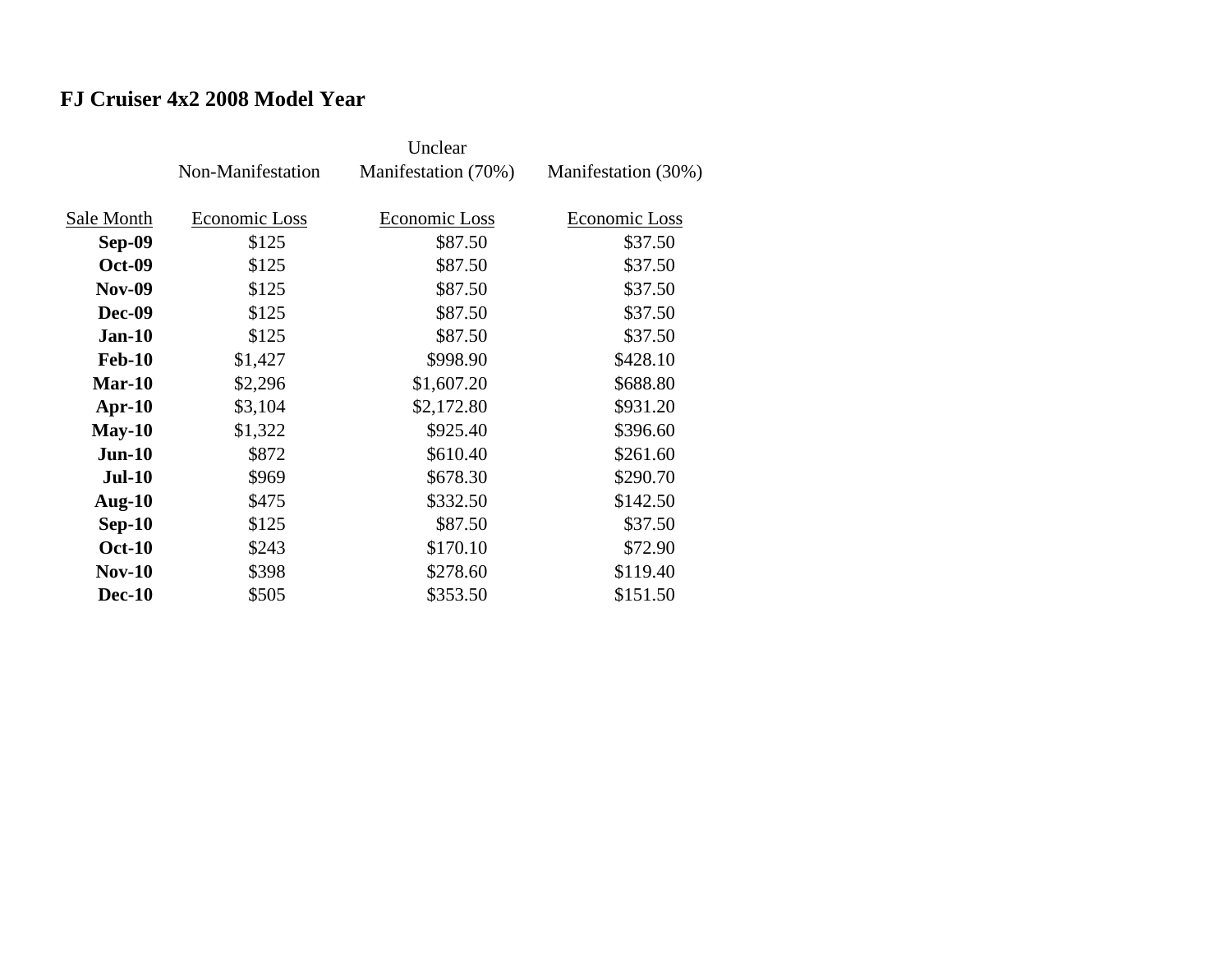# **FJ Cruiser 4x2 2009 Model Year**

|               | Non-Manifestation | Manifestation (70%) | Manifestation (30%) |
|---------------|-------------------|---------------------|---------------------|
|               |                   |                     |                     |
| Sale Month    | Economic Loss     | Economic Loss       | Economic Loss       |
| <b>Sep-09</b> | \$125             | \$87.50             | \$37.50             |
| <b>Oct-09</b> | \$125             | \$87.50             | \$37.50             |
| <b>Nov-09</b> | \$125             | \$87.50             | \$37.50             |
| <b>Dec-09</b> | \$434             | \$303.80            | \$130.20            |
| $Jan-10$      | \$538             | \$376.60            | \$161.40            |
| <b>Feb-10</b> | \$528             | \$369.60            | \$158.40            |
| Mar-10        | \$1,314           | \$919.80            | \$394.20            |
| $Apr-10$      | \$1,775           | \$1,242.50          | \$532.50            |
| $May-10$      | \$914             | \$639.80            | \$274.20            |
| $Jun-10$      | \$125             | \$87.50             | \$37.50             |
| <b>Jul-10</b> | \$125             | \$87.50             | \$37.50             |
| Aug- $10$     | \$125             | \$87.50             | \$37.50             |
| $Sep-10$      | \$125             | \$87.50             | \$37.50             |
| <b>Oct-10</b> | \$125             | \$87.50             | \$37.50             |
| <b>Nov-10</b> | \$125             | \$87.50             | \$37.50             |
| <b>Dec-10</b> | \$282             | \$197.40            | \$84.60             |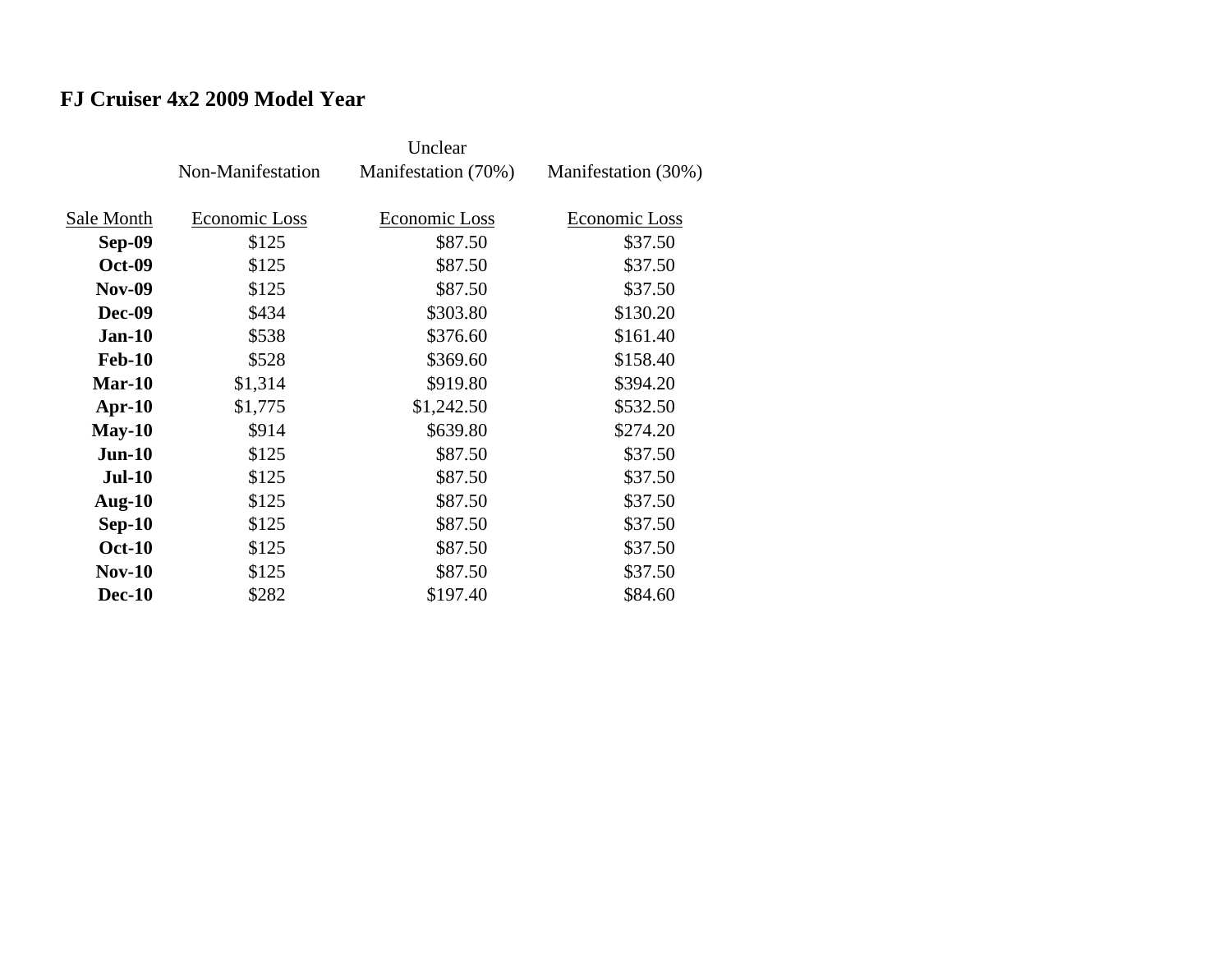# **FJ Cruiser 4x2 2010 Model Year**

|               | Non-Manifestation | Manifestation (70%) | Manifestation (30%) |
|---------------|-------------------|---------------------|---------------------|
|               |                   |                     |                     |
| Sale Month    | Economic Loss     | Economic Loss       | Economic Loss       |
| Sep-09        | \$125             | \$87.50             | \$37.50             |
| <b>Oct-09</b> | \$125             | \$87.50             | \$37.50             |
| <b>Nov-09</b> | \$125             | \$87.50             | \$37.50             |
| <b>Dec-09</b> | \$125             | \$87.50             | \$37.50             |
| $Jan-10$      | \$125             | \$87.50             | \$37.50             |
| <b>Feb-10</b> | \$125             | \$87.50             | \$37.50             |
| $Mar-10$      | \$125             | \$87.50             | \$37.50             |
| $Apr-10$      | \$125             | \$87.50             | \$37.50             |
| $May-10$      | \$125             | \$87.50             | \$37.50             |
| $Jun-10$      | \$125             | \$87.50             | \$37.50             |
| <b>Jul-10</b> | \$125             | \$87.50             | \$37.50             |
| Aug- $10$     | \$125             | \$87.50             | \$37.50             |
| $Sep-10$      | \$125             | \$87.50             | \$37.50             |
| <b>Oct-10</b> | \$125             | \$87.50             | \$37.50             |
| $Nov-10$      | \$125             | \$87.50             | \$37.50             |
| <b>Dec-10</b> | \$125             | \$87.50             | \$37.50             |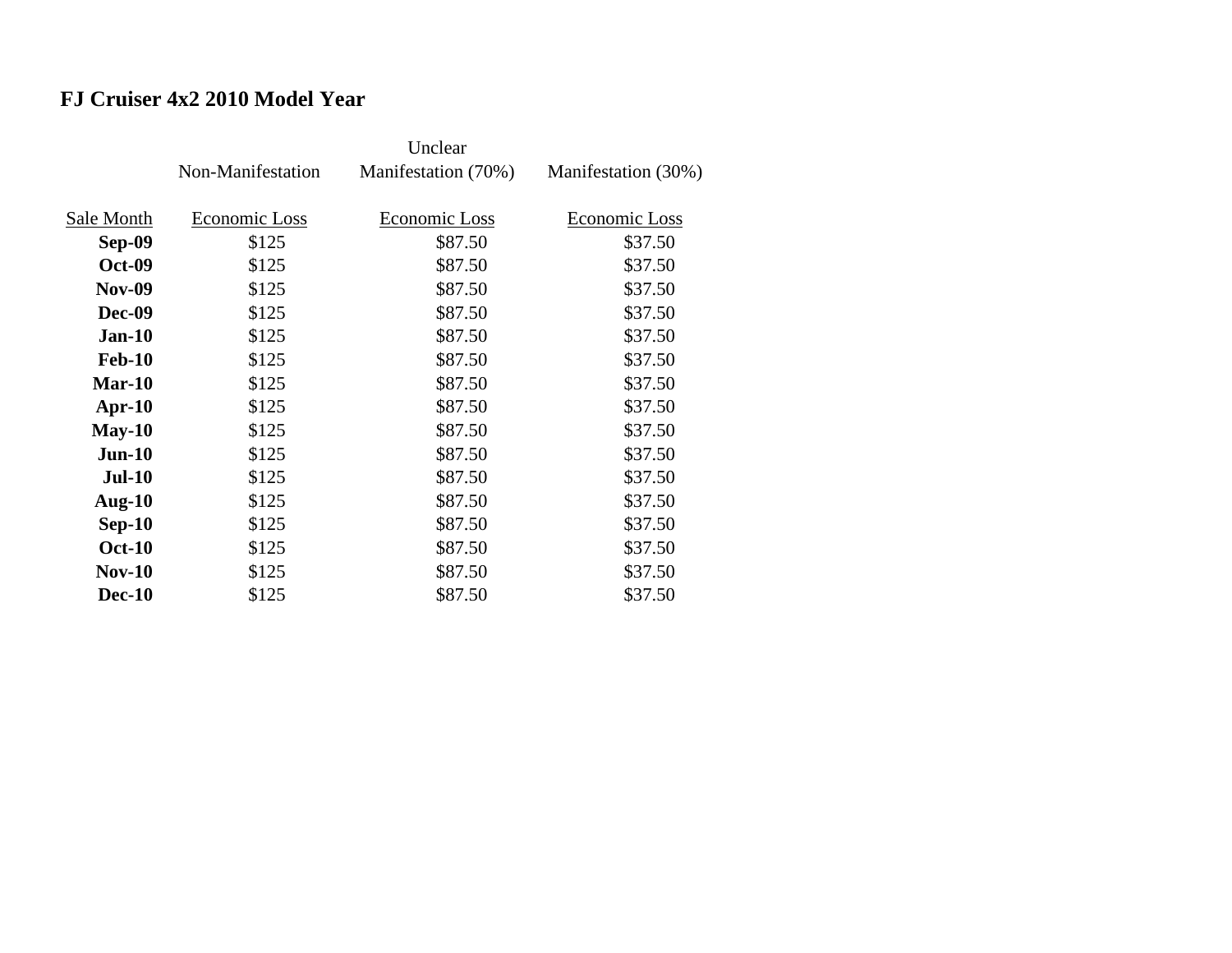# **RAV4 4x4 2004 Model Year**

|               | Non-Manifestation | Manifestation (70%) | Manifestation (30%) |
|---------------|-------------------|---------------------|---------------------|
| Sale Month    | Economic Loss     | Economic Loss       | Economic Loss       |
| Sep-09        | \$280             | \$196.00            | \$84.00             |
| <b>Oct-09</b> | \$260             | \$182.00            | \$78.00             |
| <b>Nov-09</b> | \$431             | \$301.70            | \$129.30            |
| Dec-09        | \$125             | \$87.50             | \$37.50             |
| <b>Jan-10</b> | \$125             | \$87.50             | \$37.50             |
| <b>Feb-10</b> | \$125             | \$87.50             | \$37.50             |
| $Mar-10$      | \$252             | \$176.40            | \$75.60             |
| Apr- $10$     | \$343             | \$240.10            | \$102.90            |
| $May-10$      | \$329             | \$230.30            | \$98.70             |
| $Jun-10$      | \$400             | \$280.00            | \$120.00            |
| <b>Jul-10</b> | \$1,472           | \$1,030.40          | \$441.60            |
| Aug- $10$     | \$825             | \$577.50            | \$247.50            |
| $Sep-10$      | \$1,654           | \$1,157.80          | \$496.20            |
| <b>Oct-10</b> | \$762             | \$533.40            | \$228.60            |
| $Nov-10$      | \$706             | \$494.20            | \$211.80            |
| <b>Dec-10</b> | \$224             | \$156.80            | \$67.20             |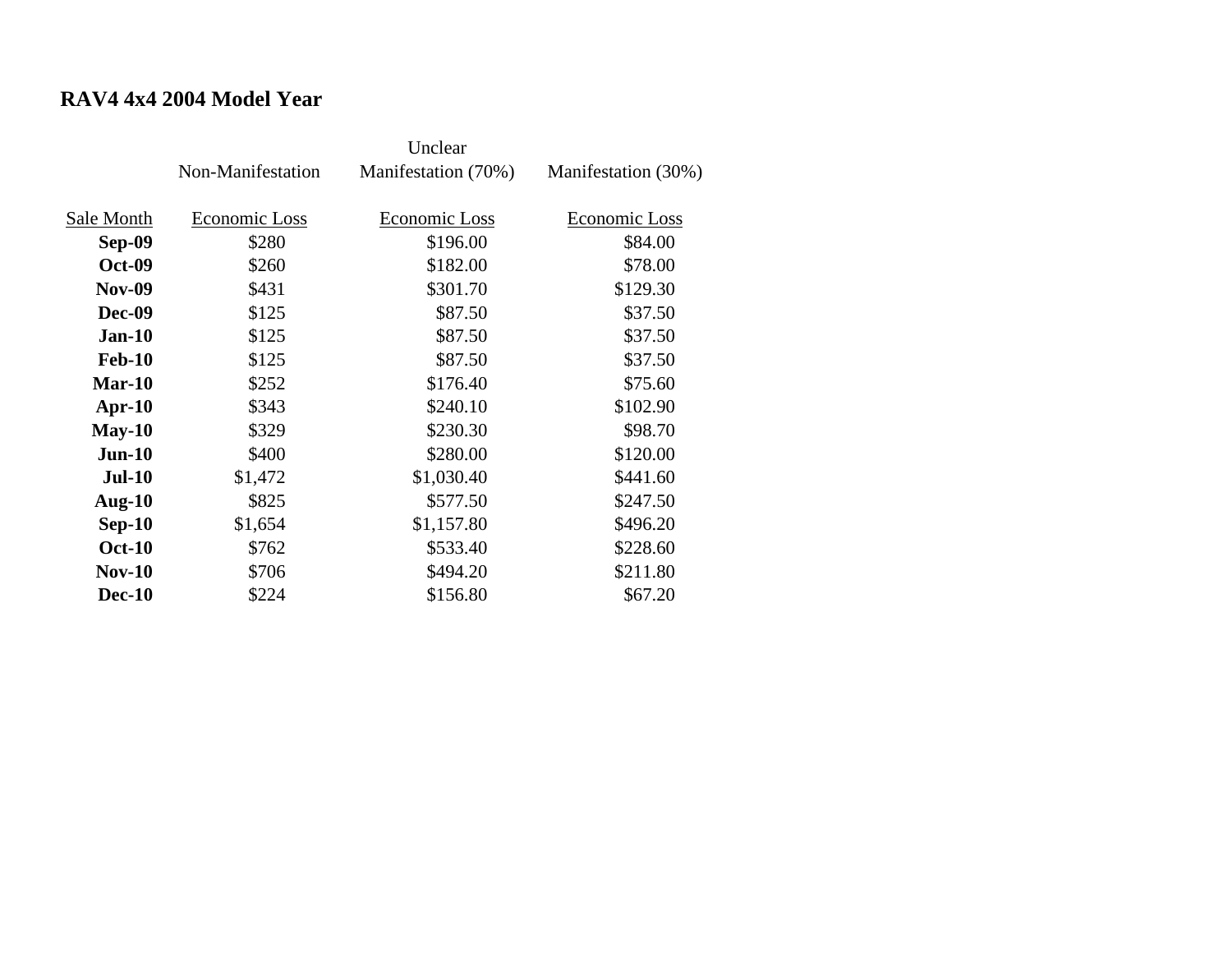# **RAV4 4x4 2005 Model Year**

|               | Non-Manifestation | Manifestation (70%) | Manifestation (30%) |
|---------------|-------------------|---------------------|---------------------|
| Sale Month    | Economic Loss     | Economic Loss       | Economic Loss       |
| Sep-09        | \$581             | \$406.70            | \$174.30            |
| <b>Oct-09</b> | \$712             | \$498.40            | \$213.60            |
| <b>Nov-09</b> | \$424             | \$296.80            | \$127.20            |
| Dec-09        | \$306             | \$214.20            | \$91.80             |
| <b>Jan-10</b> | \$179             | \$125.30            | \$53.70             |
| <b>Feb-10</b> | \$458             | \$320.60            | \$137.40            |
| $Mar-10$      | \$1,093           | \$765.10            | \$327.90            |
| Apr- $10$     | \$1,192           | \$834.40            | \$357.60            |
| $May-10$      | \$967             | \$676.90            | \$290.10            |
| $Jun-10$      | \$1,573           | \$1,101.10          | \$471.90            |
| <b>Jul-10</b> | \$397             | \$277.90            | \$119.10            |
| Aug- $10$     | \$358             | \$250.60            | \$107.40            |
| $Sep-10$      | \$356             | \$249.20            | \$106.80            |
| <b>Oct-10</b> | \$404             | \$282.80            | \$121.20            |
| <b>Nov-10</b> | \$217             | \$151.90            | \$65.10             |
| <b>Dec-10</b> | \$747             | \$522.90            | \$224.10            |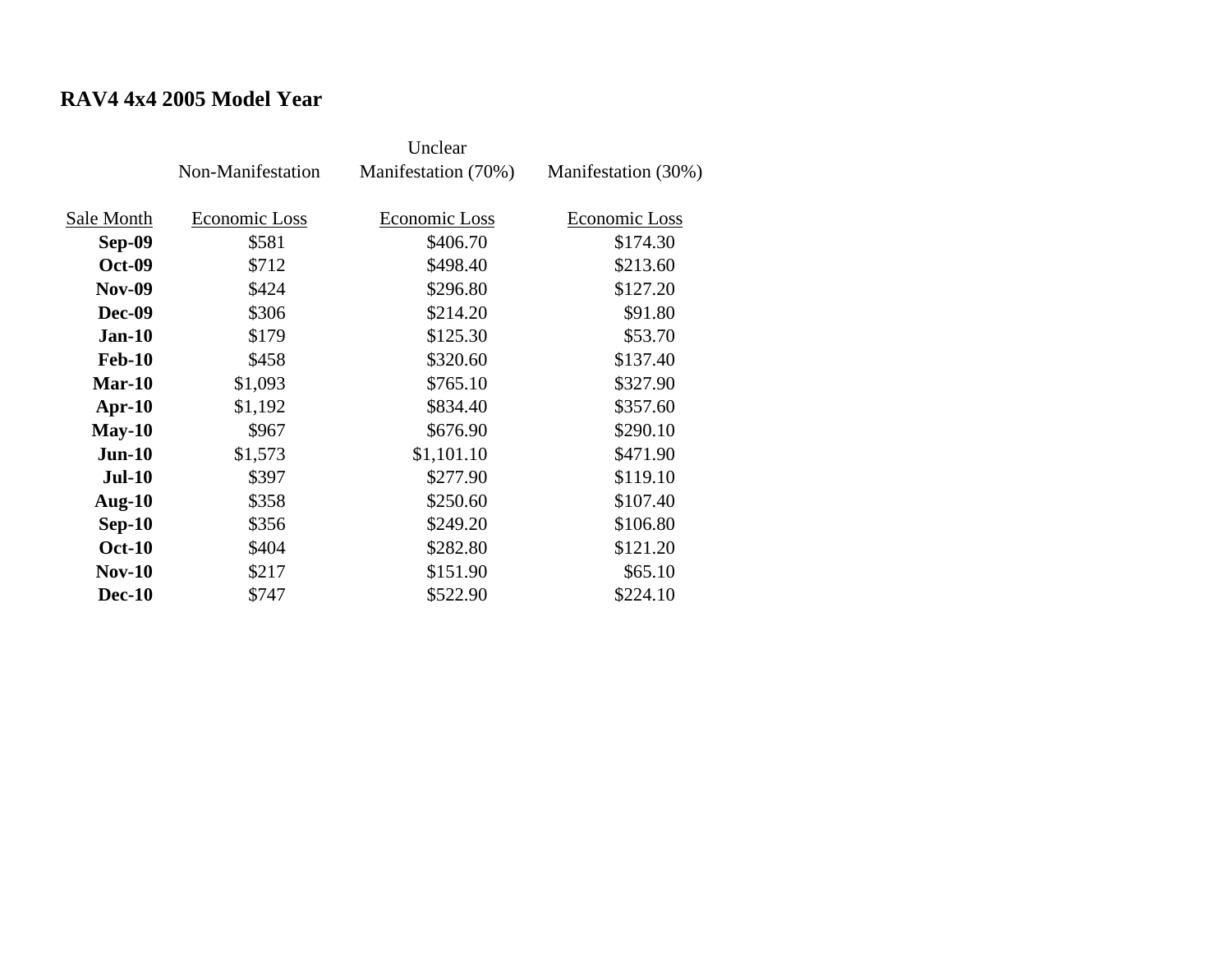# **RAV4 4x4 2006 Model Year**

|               | Non-Manifestation | Manifestation (70%)  | Manifestation (30%) |
|---------------|-------------------|----------------------|---------------------|
|               |                   |                      |                     |
| Sale Month    | Economic Loss     | <b>Economic Loss</b> | Economic Loss       |
| <b>Sep-09</b> | \$720             | \$504.00             | \$216.00            |
| <b>Oct-09</b> | \$369             | \$258.30             | \$110.70            |
| <b>Nov-09</b> | \$612             | \$428.40             | \$183.60            |
| <b>Dec-09</b> | \$599             | \$419.30             | \$179.70            |
| $Jan-10$      | \$196             | \$137.20             | \$58.80             |
| <b>Feb-10</b> | \$248             | \$173.60             | \$74.40             |
| $Mar-10$      | \$957             | \$669.90             | \$287.10            |
| $Apr-10$      | \$1,017           | \$711.90             | \$305.10            |
| $May-10$      | \$1,406           | \$984.20             | \$421.80            |
| $Jun-10$      | \$1,144           | \$800.80             | \$343.20            |
| <b>Jul-10</b> | \$743             | \$520.10             | \$222.90            |
| Aug- $10$     | \$767             | \$536.90             | \$230.10            |
| $Sep-10$      | \$342             | \$239.40             | \$102.60            |
| <b>Oct-10</b> | \$252             | \$176.40             | \$75.60             |
| $Nov-10$      | \$125             | \$87.50              | \$37.50             |
| <b>Dec-10</b> | \$125             | \$87.50              | \$37.50             |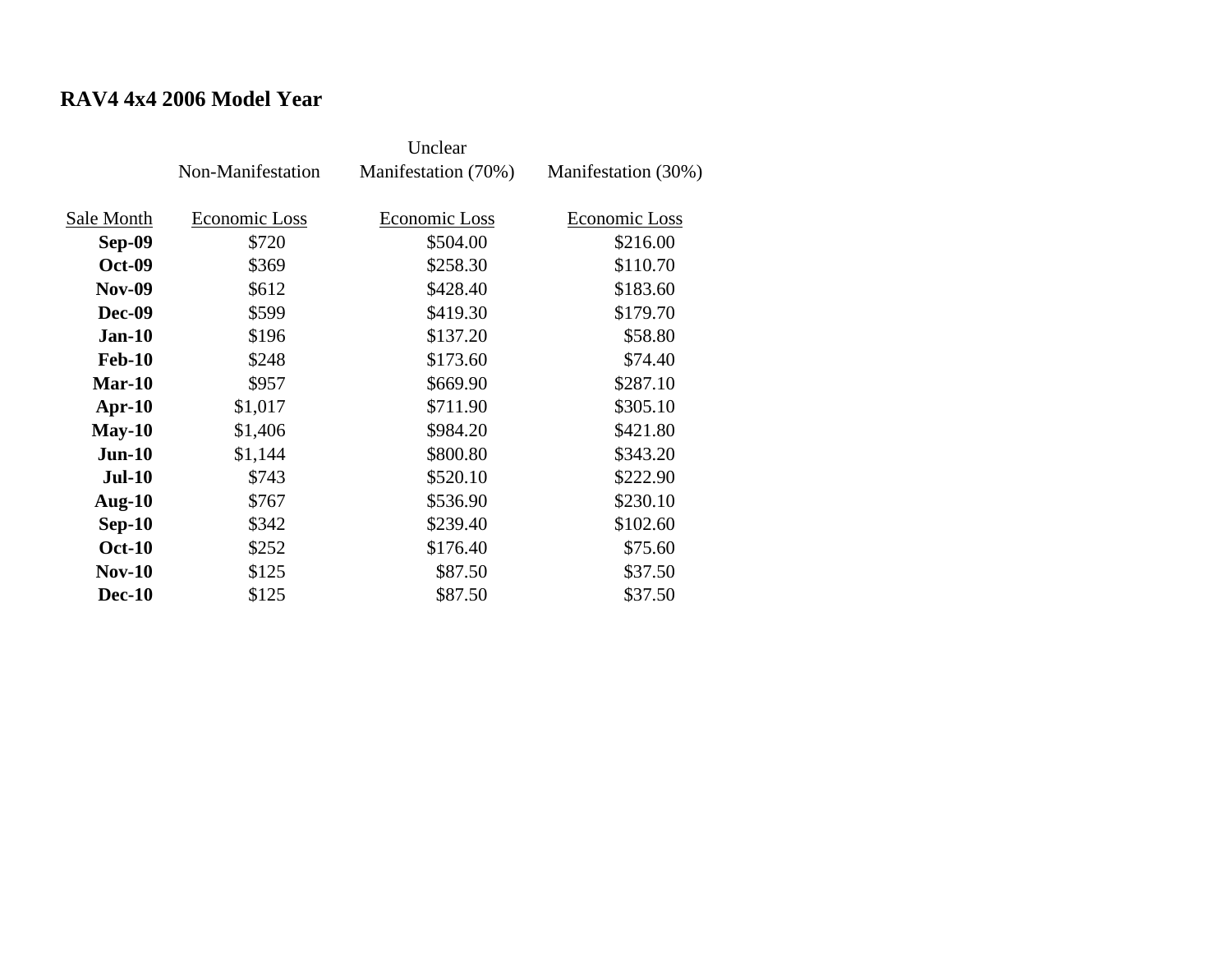# **RAV4 4x4 2007 Model Year**

|               | Non-Manifestation | Manifestation (70%)  | Manifestation (30%) |
|---------------|-------------------|----------------------|---------------------|
|               |                   |                      |                     |
| Sale Month    | Economic Loss     | <b>Economic Loss</b> | Economic Loss       |
| <b>Sep-09</b> | \$562             | \$393.40             | \$168.60            |
| <b>Oct-09</b> | \$1,062           | \$743.40             | \$318.60            |
| <b>Nov-09</b> | \$1,197           | \$837.90             | \$359.10            |
| <b>Dec-09</b> | \$1,157           | \$809.90             | \$347.10            |
| $Jan-10$      | \$147             | \$102.90             | \$44.10             |
| <b>Feb-10</b> | \$1,279           | \$895.30             | \$383.70            |
| $Mar-10$      | \$1,984           | \$1,388.80           | \$595.20            |
| $Apr-10$      | \$2,047           | \$1,432.90           | \$614.10            |
| $May-10$      | \$2,162           | \$1,513.40           | \$648.60            |
| $Jun-10$      | \$1,889           | \$1,322.30           | \$566.70            |
| <b>Jul-10</b> | \$1,591           | \$1,113.70           | \$477.30            |
| Aug- $10$     | \$1,259           | \$881.30             | \$377.70            |
| $Sep-10$      | \$1,037           | \$725.90             | \$311.10            |
| <b>Oct-10</b> | \$660             | \$462.00             | \$198.00            |
| $Nov-10$      | \$534             | \$373.80             | \$160.20            |
| <b>Dec-10</b> | \$430             | \$301.00             | \$129.00            |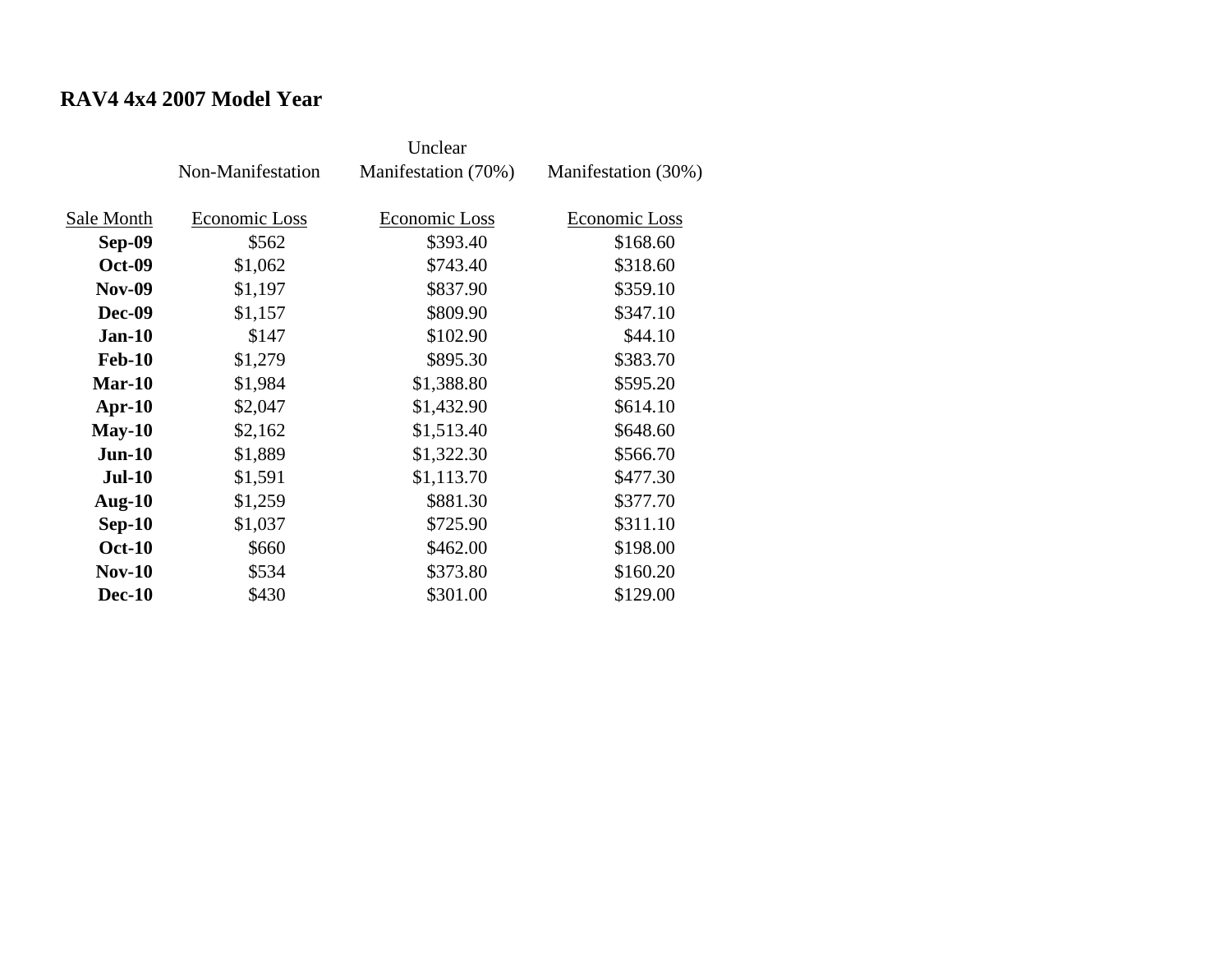# **RAV4 4x4 2008 Model Year**

|               | Non-Manifestation | Manifestation (70%) | Manifestation (30%) |
|---------------|-------------------|---------------------|---------------------|
| Sale Month    | Economic Loss     | Economic Loss       | Economic Loss       |
| Sep-09        | \$425             | \$297.50            | \$127.50            |
| <b>Oct-09</b> | \$909             | \$636.30            | \$272.70            |
| <b>Nov-09</b> | \$771             | \$539.70            | \$231.30            |
| <b>Dec-09</b> | \$756             | \$529.20            | \$226.80            |
| $Jan-10$      | \$125             | \$87.50             | \$37.50             |
| <b>Feb-10</b> | \$966             | \$676.20            | \$289.80            |
| $Mar-10$      | \$1,912           | \$1,338.40          | \$573.60            |
| $Apr-10$      | \$2,210           | \$1,547.00          | \$663.00            |
| $May-10$      | \$2,117           | \$1,481.90          | \$635.10            |
| $Jun-10$      | \$1,582           | \$1,107.40          | \$474.60            |
| <b>Jul-10</b> | \$1,503           | \$1,052.10          | \$450.90            |
| Aug- $10$     | \$1,416           | \$991.20            | \$424.80            |
| $Sep-10$      | \$1,164           | \$814.80            | \$349.20            |
| <b>Oct-10</b> | \$528             | \$369.60            | \$158.40            |
| <b>Nov-10</b> | \$125             | \$87.50             | \$37.50             |
| <b>Dec-10</b> | \$438             | \$306.60            | \$131.40            |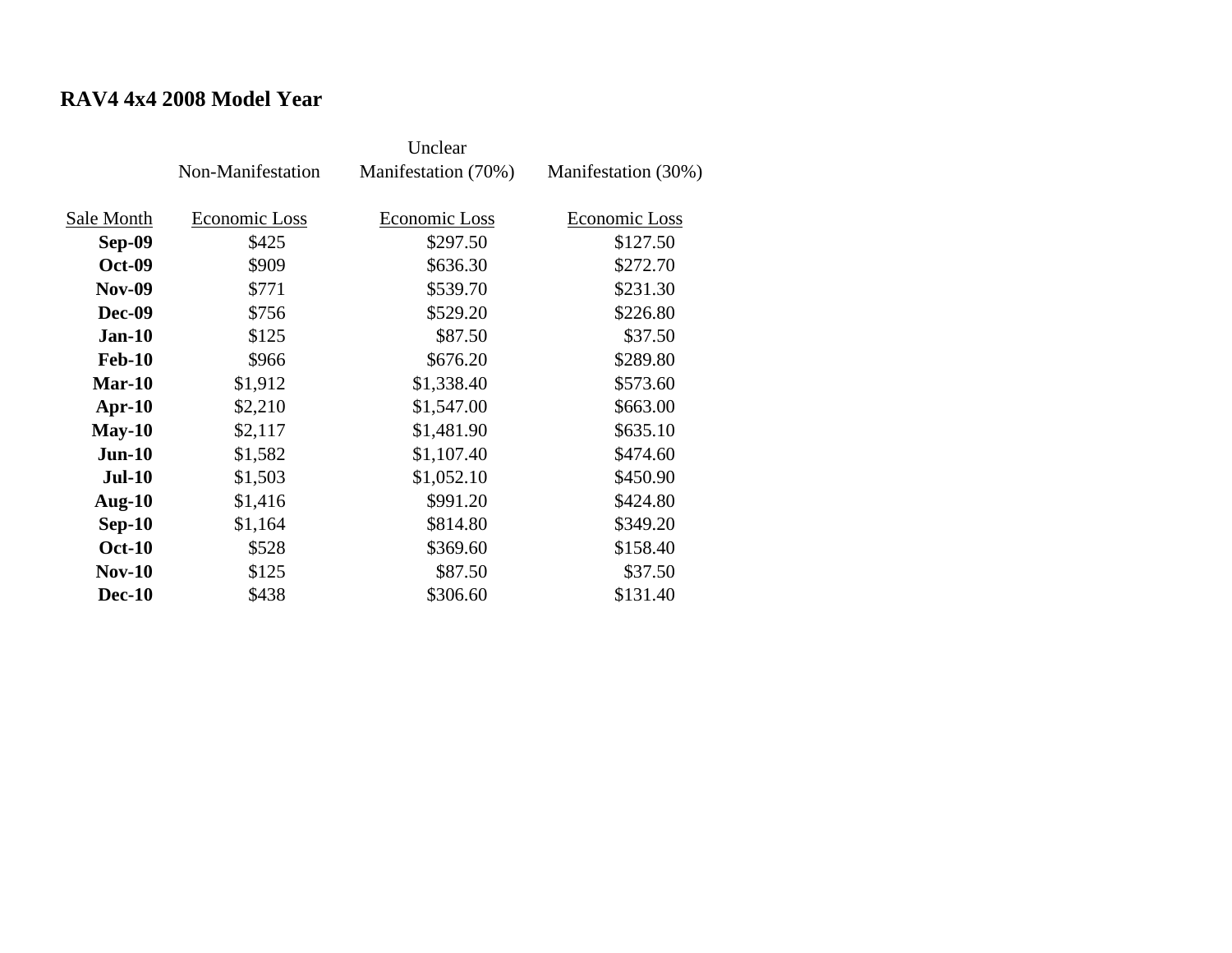# **RAV4 4x4 2009 Model Year**

|               | Non-Manifestation | Manifestation (70%) | Manifestation (30%) |
|---------------|-------------------|---------------------|---------------------|
| Sale Month    | Economic Loss     | Economic Loss       | Economic Loss       |
| Sep-09        | \$125             | \$87.50             | \$37.50             |
| <b>Oct-09</b> | \$541             | \$378.70            | \$162.30            |
| <b>Nov-09</b> | \$125             | \$87.50             | \$37.50             |
| Dec-09        | \$498             | \$348.60            | \$149.40            |
| $Jan-10$      | \$125             | \$87.50             | \$37.50             |
| <b>Feb-10</b> | \$278             | \$194.60            | \$83.40             |
| $Mar-10$      | \$2,213           | \$1,549.10          | \$663.90            |
| Apr- $10$     | \$2,688           | \$1,881.60          | \$806.40            |
| $May-10$      | \$1,937           | \$1,355.90          | \$581.10            |
| $Jun-10$      | \$1,524           | \$1,066.80          | \$457.20            |
| <b>Jul-10</b> | \$1,294           | \$905.80            | \$388.20            |
| Aug- $10$     | \$1,245           | \$871.50            | \$373.50            |
| $Sep-10$      | \$1,128           | \$789.60            | \$338.40            |
| <b>Oct-10</b> | \$678             | \$474.60            | \$203.40            |
| <b>Nov-10</b> | \$125             | \$87.50             | \$37.50             |
| <b>Dec-10</b> | \$125             | \$87.50             | \$37.50             |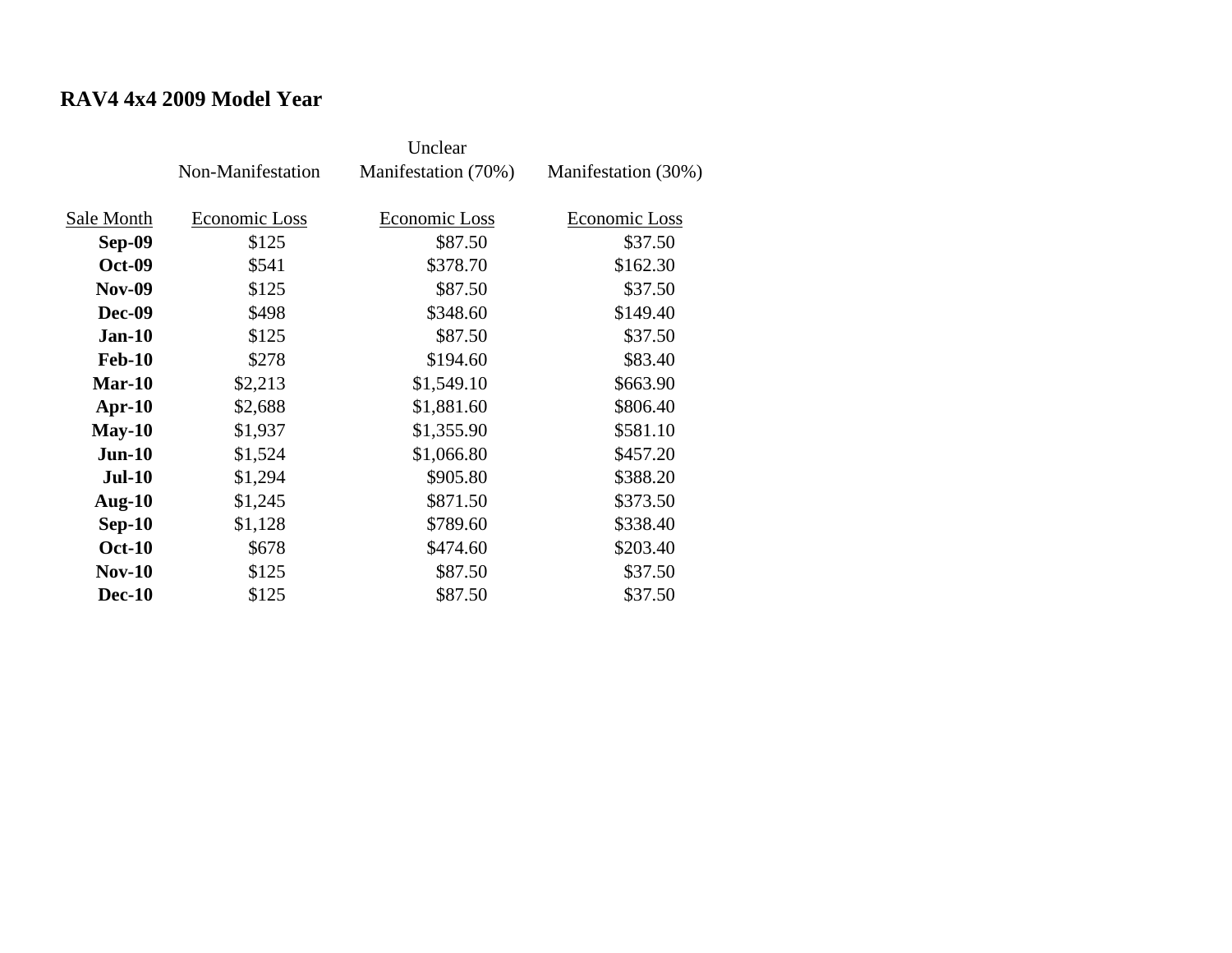# **RAV4 4x4 2010 Model Year**

|               | Non-Manifestation | Manifestation (70%) | Manifestation (30%) |
|---------------|-------------------|---------------------|---------------------|
| Sale Month    | Economic Loss     | Economic Loss       | Economic Loss       |
| Sep-09        | \$125             | \$87.50             | \$37.50             |
| <b>Oct-09</b> | \$125             | \$87.50             | \$37.50             |
| <b>Nov-09</b> | \$125             | \$87.50             | \$37.50             |
| <b>Dec-09</b> | \$125             | \$87.50             | \$37.50             |
| <b>Jan-10</b> | \$125             | \$87.50             | \$37.50             |
| <b>Feb-10</b> | \$125             | \$87.50             | \$37.50             |
| $Mar-10$      | \$125             | \$87.50             | \$37.50             |
| Apr- $10$     | \$125             | \$87.50             | \$37.50             |
| $May-10$      | \$125             | \$87.50             | \$37.50             |
| $Jun-10$      | \$125             | \$87.50             | \$37.50             |
| <b>Jul-10</b> | \$125             | \$87.50             | \$37.50             |
| Aug- $10$     | \$125             | \$87.50             | \$37.50             |
| $Sep-10$      | \$125             | \$87.50             | \$37.50             |
| <b>Oct-10</b> | \$125             | \$87.50             | \$37.50             |
| $Nov-10$      | \$125             | \$87.50             | \$37.50             |
| <b>Dec-10</b> | \$125             | \$87.50             | \$37.50             |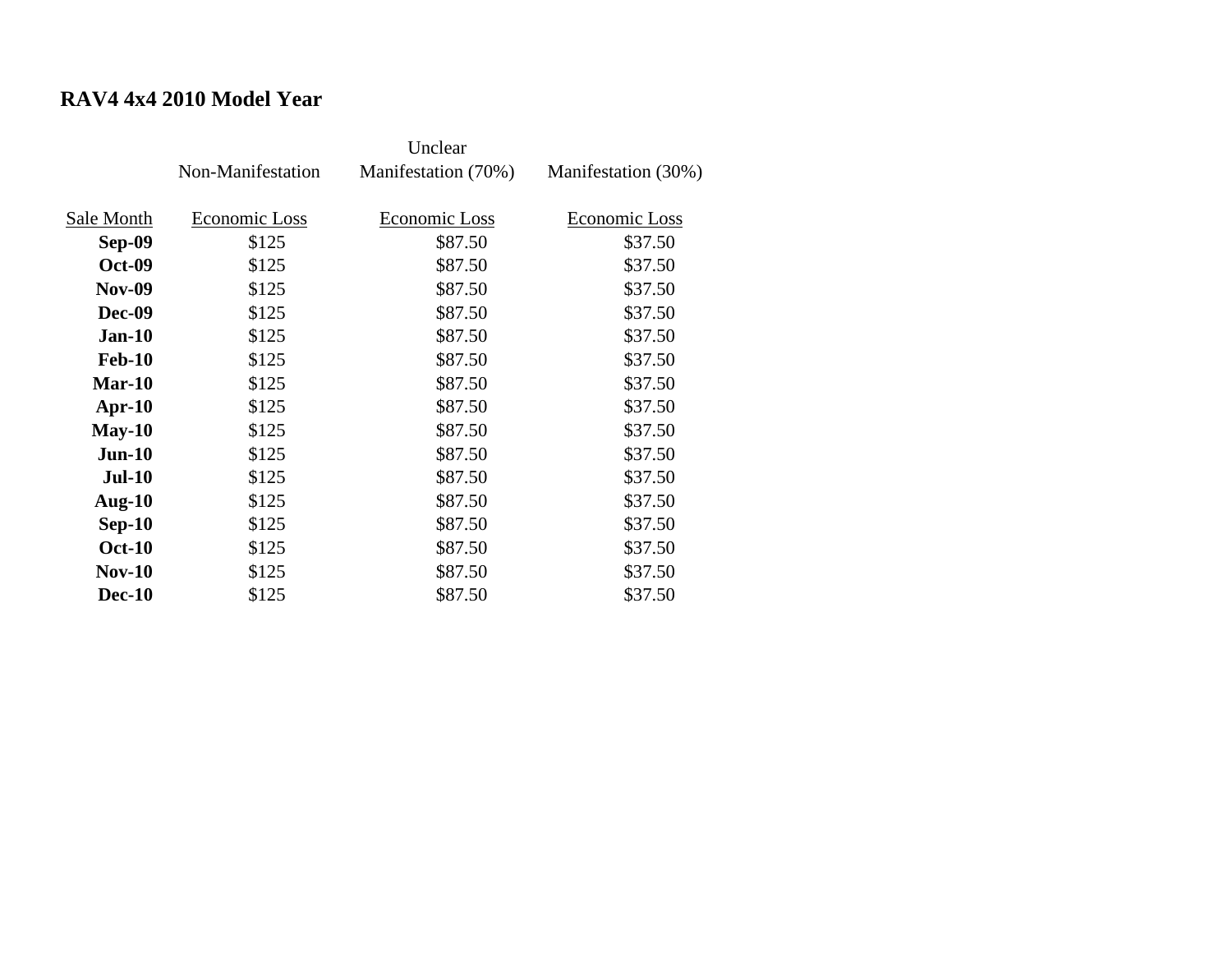# **RAV4 4x2 2004 Model Year**

|               | Non-Manifestation | Manifestation (70%) | Manifestation (30%) |
|---------------|-------------------|---------------------|---------------------|
| Sale Month    | Economic Loss     | Economic Loss       | Economic Loss       |
|               |                   |                     |                     |
| Sep-09        | \$258             | \$180.60            | \$77.40             |
| <b>Oct-09</b> | \$239             | \$167.30            | \$71.70             |
| <b>Nov-09</b> | \$399             | \$279.30            | \$119.70            |
| <b>Dec-09</b> | \$125             | \$87.50             | \$37.50             |
| $Jan-10$      | \$125             | \$87.50             | \$37.50             |
| <b>Feb-10</b> | \$125             | \$87.50             | \$37.50             |
| $Mar-10$      | \$232             | \$162.40            | \$69.60             |
| Apr- $10$     | \$316             | \$221.20            | \$94.80             |
| $May-10$      | \$303             | \$212.10            | \$90.90             |
| $Jun-10$      | \$367             | \$256.90            | \$110.10            |
| <b>Jul-10</b> | \$1,355           | \$948.50            | \$406.50            |
| Aug- $10$     | \$757             | \$529.90            | \$227.10            |
| $Sep-10$      | \$1,517           | \$1,061.90          | \$455.10            |
| <b>Oct-10</b> | \$697             | \$487.90            | \$209.10            |
| $Nov-10$      | \$647             | \$452.90            | \$194.10            |
| <b>Dec-10</b> | \$204             | \$142.80            | \$61.20             |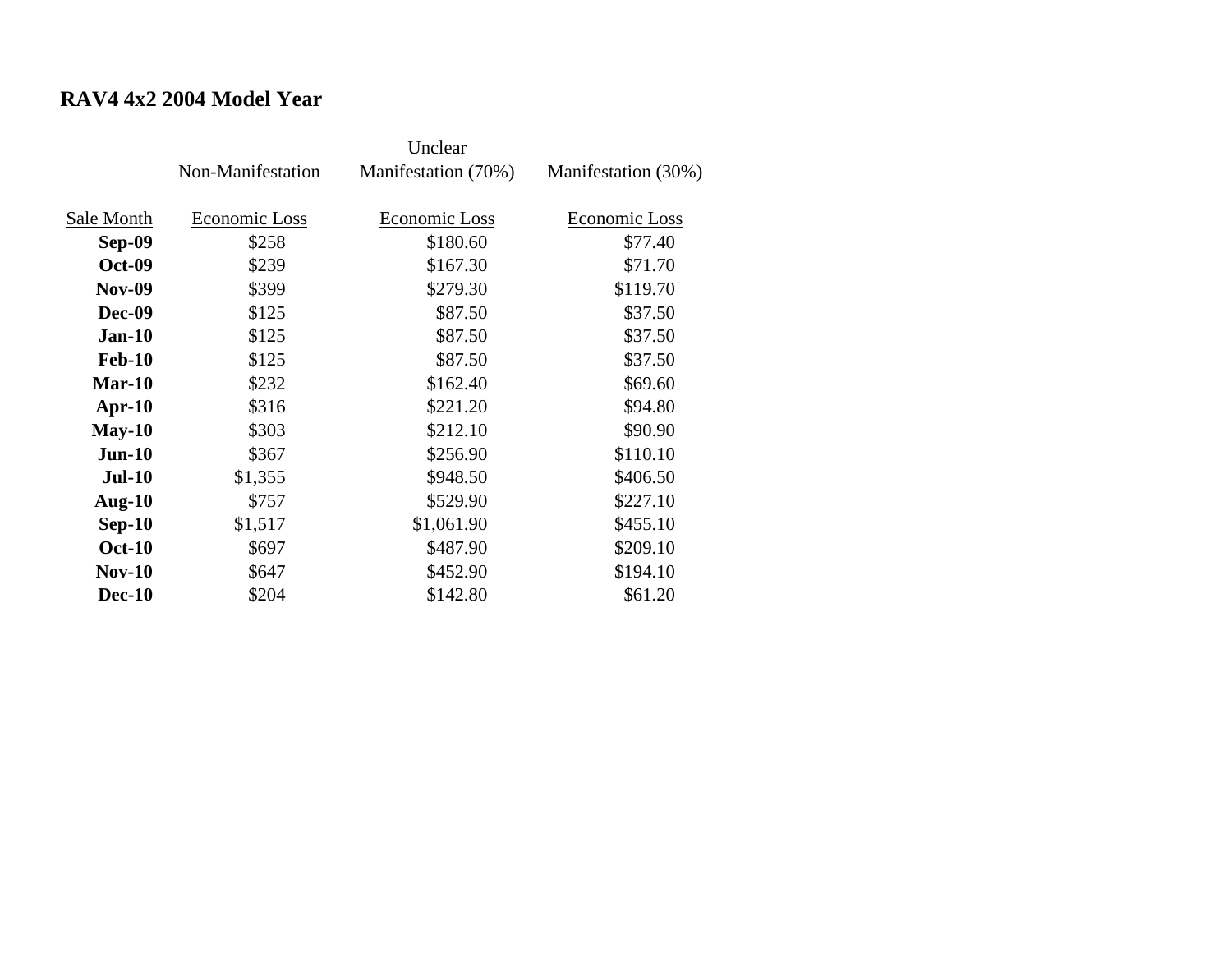# **RAV4 4x2 2005 Model Year**

|               | Non-Manifestation | Manifestation (70%) | Manifestation (30%) |
|---------------|-------------------|---------------------|---------------------|
| Sale Month    | Economic Loss     | Economic Loss       | Economic Loss       |
| <b>Sep-09</b> | \$535             | \$374.50            | \$160.50            |
| <b>Oct-09</b> | \$658             | \$460.60            | \$197.40            |
| <b>Nov-09</b> | \$391             | \$273.70            | \$117.30            |
| Dec-09        | \$282             | \$197.40            | \$84.60             |
| $Jan-10$      | \$165             | \$115.50            | \$49.50             |
| <b>Feb-10</b> | \$422             | \$295.40            | \$126.60            |
| $Mar-10$      | \$1,012           | \$708.40            | \$303.60            |
| Apr- $10$     | \$1,100           | \$770.00            | \$330.00            |
| $May-10$      | \$893             | \$625.10            | \$267.90            |
| $Jun-10$      | \$1,451           | \$1,015.70          | \$435.30            |
| $Jul-10$      | \$364             | \$254.80            | \$109.20            |
| Aug- $10$     | \$327             | \$228.90            | \$98.10             |
| $Sep-10$      | \$326             | \$228.20            | \$97.80             |
| <b>Oct-10</b> | \$369             | \$258.30            | \$110.70            |
| $Nov-10$      | \$199             | \$139.30            | \$59.70             |
| <b>Dec-10</b> | \$684             | \$478.80            | \$205.20            |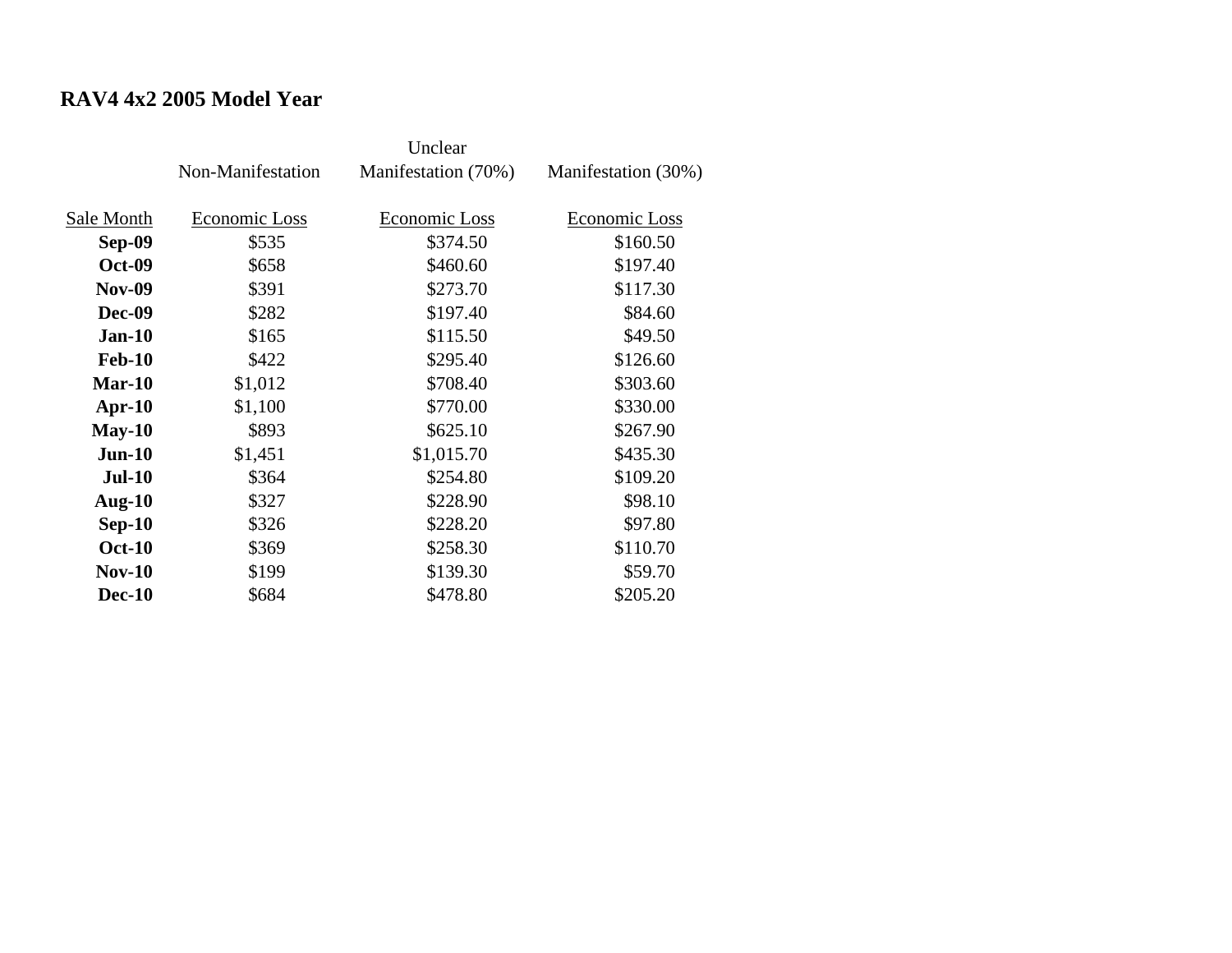#### **RAV4 4x2 2006 Model Year**

|               | Non-Manifestation | Manifestation (70%) | Manifestation (30%) |
|---------------|-------------------|---------------------|---------------------|
| Sale Month    | Economic Loss     | Economic Loss       | Economic Loss       |
| Sep-09        | \$671             | \$469.70            | \$201.30            |
| <b>Oct-09</b> | \$343             | \$240.10            | \$102.90            |
| <b>Nov-09</b> | \$572             | \$400.40            | \$171.60            |
| Dec-09        | \$560             | \$392.00            | \$168.00            |
| $Jan-10$      | \$183             | \$128.10            | \$54.90             |
| <b>Feb-10</b> | \$231             | \$161.70            | \$69.30             |
| $Mar-10$      | \$891             | \$623.70            | \$267.30            |
| Apr- $10$     | \$945             | \$661.50            | \$283.50            |
| $May-10$      | \$1,306           | \$914.20            | \$391.80            |
| $Jun-10$      | \$1,062           | \$743.40            | \$318.60            |
| <b>Jul-10</b> | \$687             | \$480.90            | \$206.10            |
| Aug- $10$     | \$710             | \$497.00            | \$213.00            |
| $Sep-10$      | \$316             | \$221.20            | \$94.80             |
| <b>Oct-10</b> | \$234             | \$163.80            | \$70.20             |
| <b>Nov-10</b> | \$125             | \$87.50             | \$37.50             |
| <b>Dec-10</b> | \$125             | \$87.50             | \$37.50             |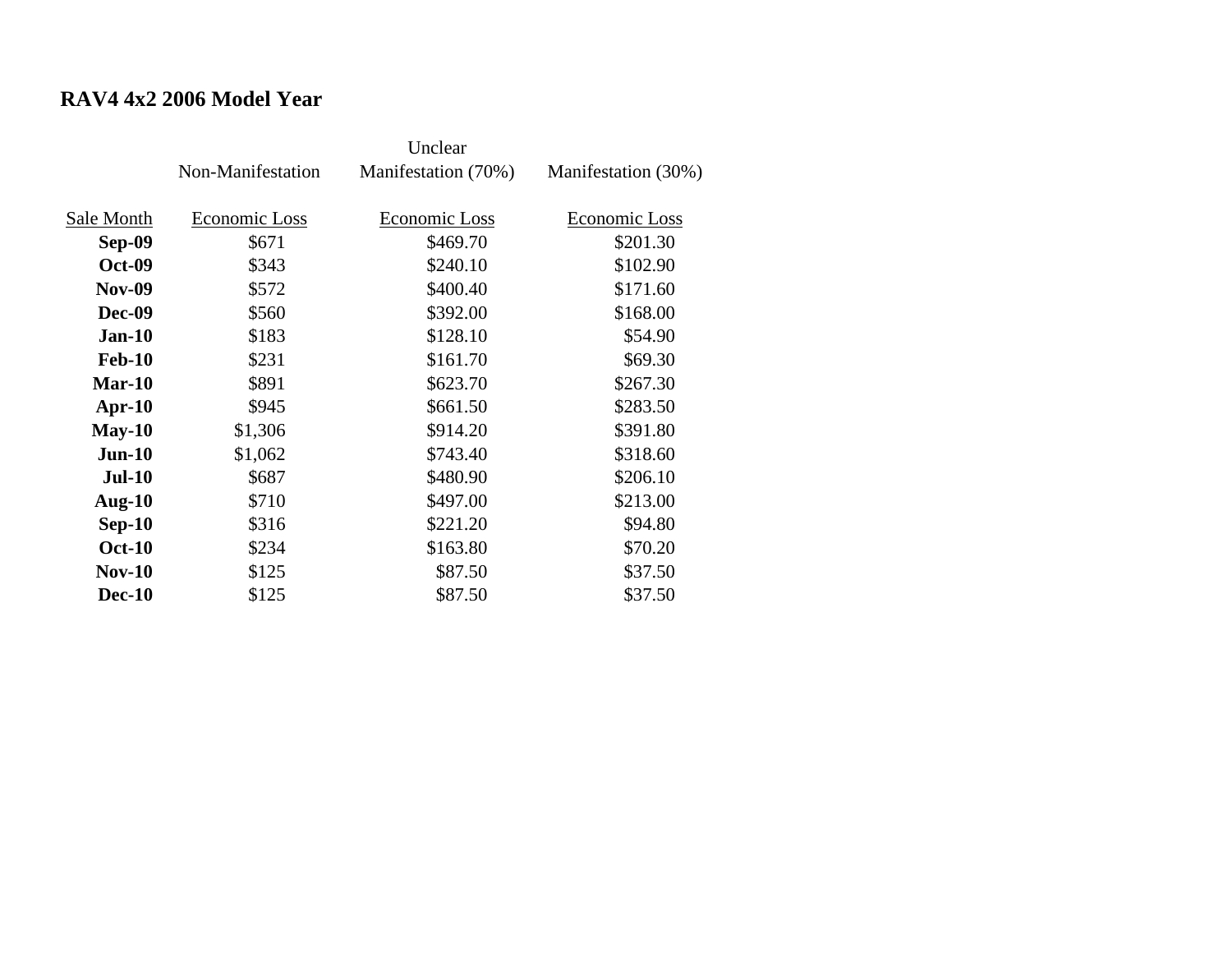# **RAV4 4x2 2007 Model Year**

|               | Non-Manifestation | Manifestation (70%)  | Manifestation (30%) |
|---------------|-------------------|----------------------|---------------------|
|               |                   |                      |                     |
| Sale Month    | Economic Loss     | <b>Economic Loss</b> | Economic Loss       |
| <b>Sep-09</b> | \$521             | \$364.70             | \$156.30            |
| <b>Oct-09</b> | \$991             | \$693.70             | \$297.30            |
| <b>Nov-09</b> | \$1,118           | \$782.60             | \$335.40            |
| <b>Dec-09</b> | \$1,083           | \$758.10             | \$324.90            |
| $Jan-10$      | \$136             | \$95.20              | \$40.80             |
| <b>Feb-10</b> | \$1,194           | \$835.80             | \$358.20            |
| $Mar-10$      | \$1,851           | \$1,295.70           | \$555.30            |
| $Apr-10$      | \$1,905           | \$1,333.50           | \$571.50            |
| $May-10$      | \$2,013           | \$1,409.10           | \$603.90            |
| $Jun-10$      | \$1,756           | \$1,229.20           | \$526.80            |
| <b>Jul-10</b> | \$1,475           | \$1,032.50           | \$442.50            |
| Aug- $10$     | \$1,171           | \$819.70             | \$351.30            |
| $Sep-10$      | \$964             | \$674.80             | \$289.20            |
| <b>Oct-10</b> | \$614             | \$429.80             | \$184.20            |
| $Nov-10$      | \$496             | \$347.20             | \$148.80            |
| <b>Dec-10</b> | \$399             | \$279.30             | \$119.70            |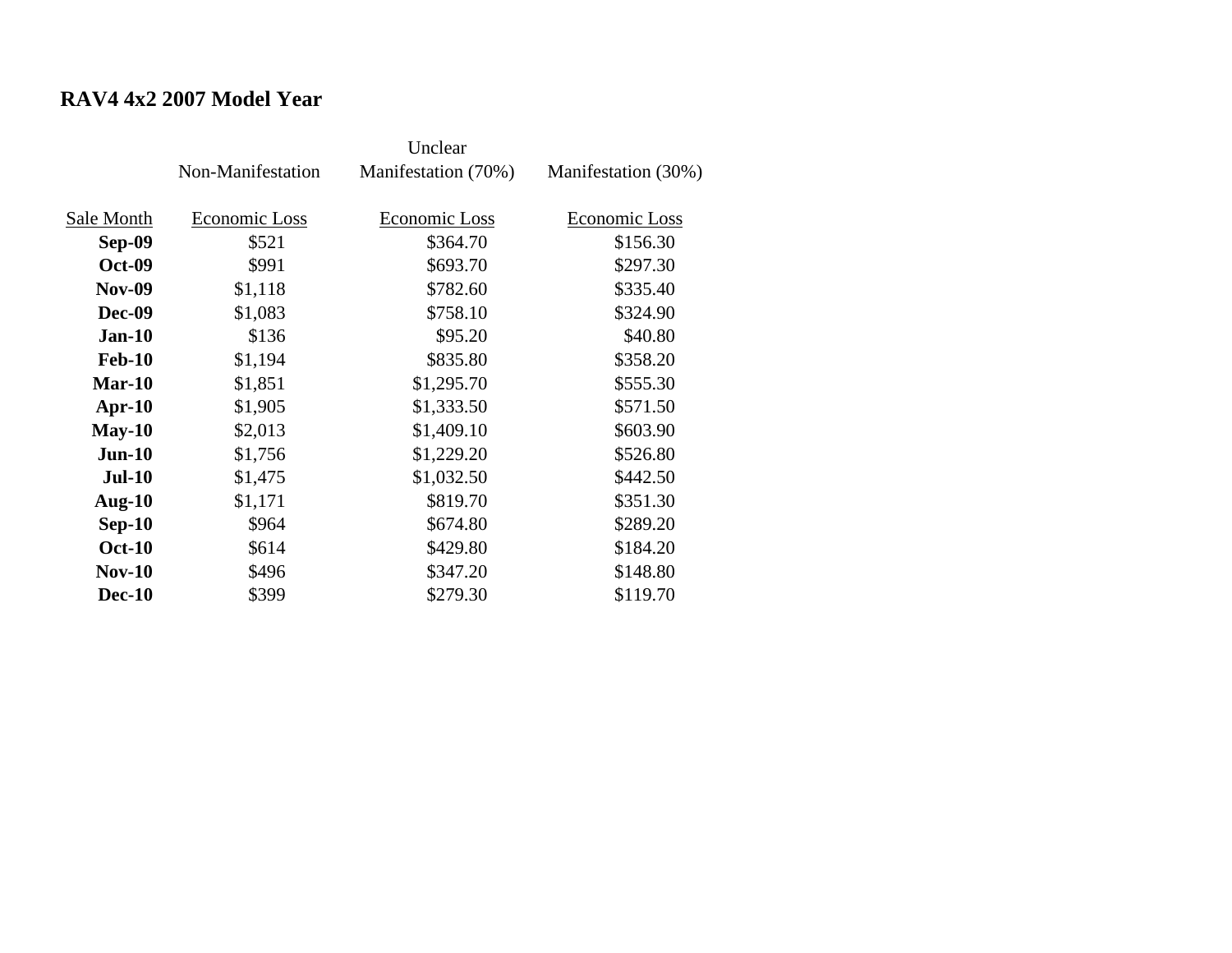#### **RAV4 4x2 2008 Model Year**

|               | Non-Manifestation | Manifestation (70%) | Manifestation (30%) |
|---------------|-------------------|---------------------|---------------------|
| Sale Month    | Economic Loss     | Economic Loss       | Economic Loss       |
| <b>Sep-09</b> | \$399             | \$279.30            | \$119.70            |
| <b>Oct-09</b> | \$855             | \$598.50            | \$256.50            |
| <b>Nov-09</b> | \$725             | \$507.50            | \$217.50            |
| Dec-09        | \$710             | \$497.00            | \$213.00            |
| $Jan-10$      | \$125             | \$87.50             | \$37.50             |
| <b>Feb-10</b> | \$900             | \$630.00            | \$270.00            |
| $Mar-10$      | \$1,779           | \$1,245.30          | \$533.70            |
| Apr- $10$     | \$2,064           | \$1,444.80          | \$619.20            |
| $May-10$      | \$1,976           | \$1,383.20          | \$592.80            |
| $Jun-10$      | \$1,474           | \$1,031.80          | \$442.20            |
| $Jul-10$      | \$1,398           | \$978.60            | \$419.40            |
| Aug- $10$     | \$1,318           | \$922.60            | \$395.40            |
| $Sep-10$      | \$1,084           | \$758.80            | \$325.20            |
| <b>Oct-10</b> | \$492             | \$344.40            | \$147.60            |
| $Nov-10$      | \$125             | \$87.50             | \$37.50             |
| <b>Dec-10</b> | \$407             | \$284.90            | \$122.10            |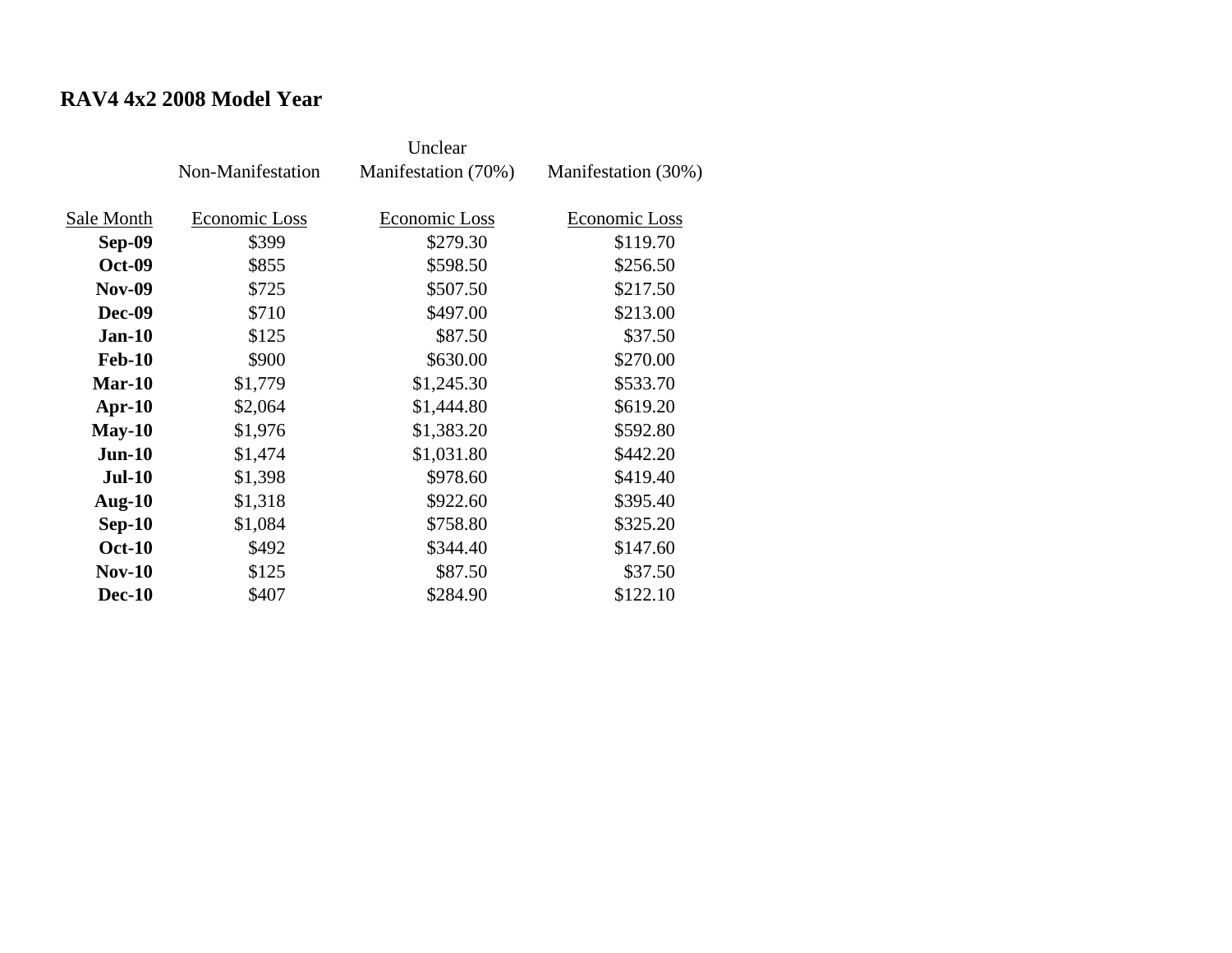#### **RAV4 4x2 2009 Model Year**

|               | Non-Manifestation | Manifestation (70%) | Manifestation (30%) |
|---------------|-------------------|---------------------|---------------------|
| Sale Month    | Economic Loss     | Economic Loss       | Economic Loss       |
| Sep-09        | \$125             | \$87.50             | \$37.50             |
| <b>Oct-09</b> | \$505             | \$353.50            | \$151.50            |
| <b>Nov-09</b> | \$125             | \$87.50             | \$37.50             |
| Dec-09        | \$459             | \$321.30            | \$137.70            |
| $Jan-10$      | \$125             | \$87.50             | \$37.50             |
| <b>Feb-10</b> | \$255             | \$178.50            | \$76.50             |
| $Mar-10$      | \$2,064           | \$1,444.80          | \$619.20            |
| Apr- $10$     | \$2,521           | \$1,764.70          | \$756.30            |
| $May-10$      | \$1,813           | \$1,269.10          | \$543.90            |
| $Jun-10$      | \$1,424           | \$996.80            | \$427.20            |
| <b>Jul-10</b> | \$1,211           | \$847.70            | \$363.30            |
| Aug- $10$     | \$1,168           | \$817.60            | \$350.40            |
| $Sep-10$      | \$1,058           | \$740.60            | \$317.40            |
| <b>Oct-10</b> | \$634             | \$443.80            | \$190.20            |
| <b>Nov-10</b> | \$125             | \$87.50             | \$37.50             |
| <b>Dec-10</b> | \$125             | \$87.50             | \$37.50             |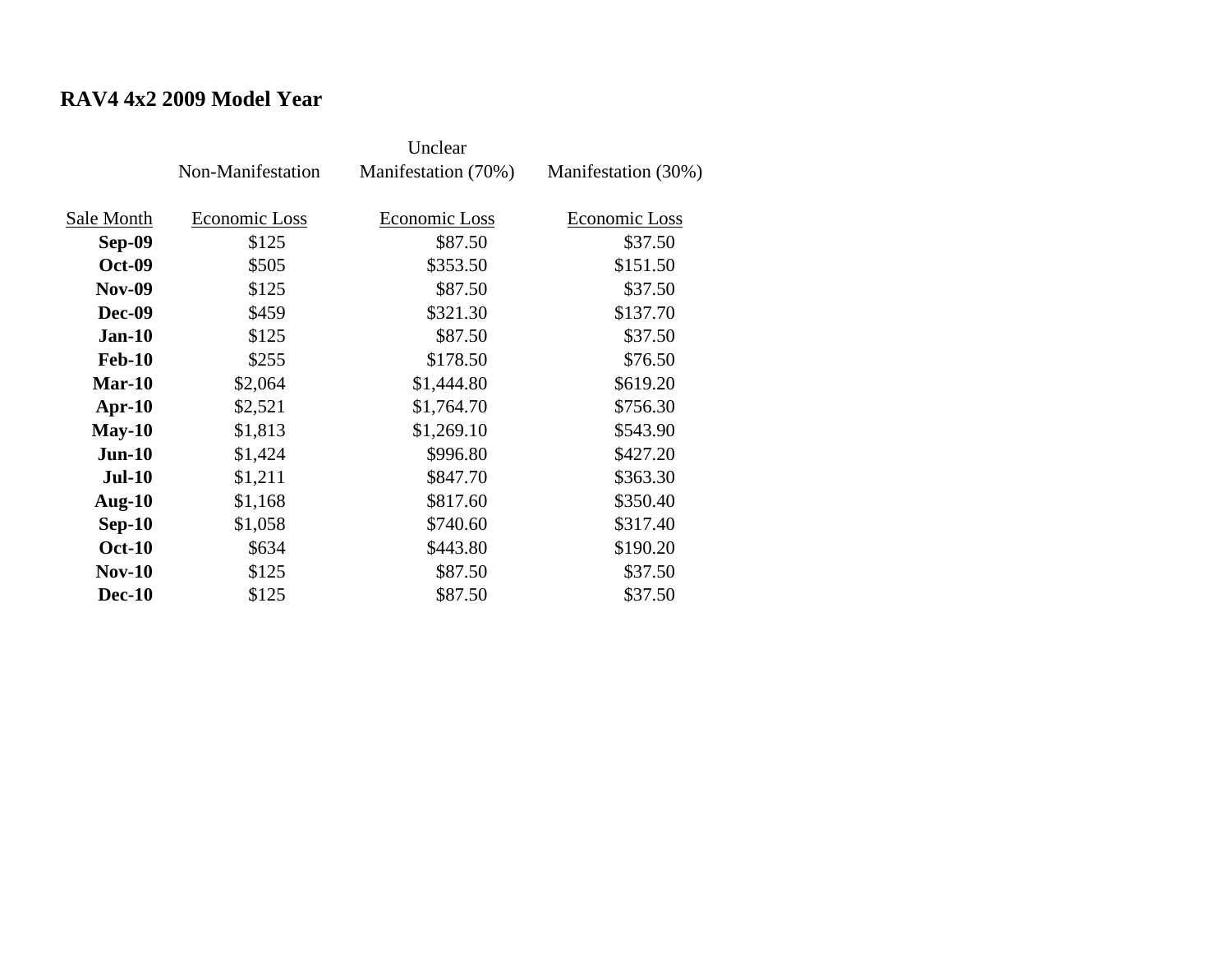# **RAV4 4x2 2010 Model Year**

|               | Non-Manifestation | Manifestation (70%) | Manifestation (30%) |
|---------------|-------------------|---------------------|---------------------|
| Sale Month    | Economic Loss     | Economic Loss       | Economic Loss       |
| Sep-09        | \$125             | \$87.50             | \$37.50             |
| <b>Oct-09</b> | \$125             | \$87.50             | \$37.50             |
| <b>Nov-09</b> | \$125             | \$87.50             | \$37.50             |
| Dec-09        | \$125             | \$87.50             | \$37.50             |
| <b>Jan-10</b> | \$125             | \$87.50             | \$37.50             |
| <b>Feb-10</b> | \$125             | \$87.50             | \$37.50             |
| $Mar-10$      | \$125             | \$87.50             | \$37.50             |
| Apr- $10$     | \$125             | \$87.50             | \$37.50             |
| $May-10$      | \$125             | \$87.50             | \$37.50             |
| $Jun-10$      | \$125             | \$87.50             | \$37.50             |
| <b>Jul-10</b> | \$125             | \$87.50             | \$37.50             |
| Aug- $10$     | \$125             | \$87.50             | \$37.50             |
| $Sep-10$      | \$125             | \$87.50             | \$37.50             |
| <b>Oct-10</b> | \$125             | \$87.50             | \$37.50             |
| <b>Nov-10</b> | \$125             | \$87.50             | \$37.50             |
| <b>Dec-10</b> | \$125             | \$87.50             | \$37.50             |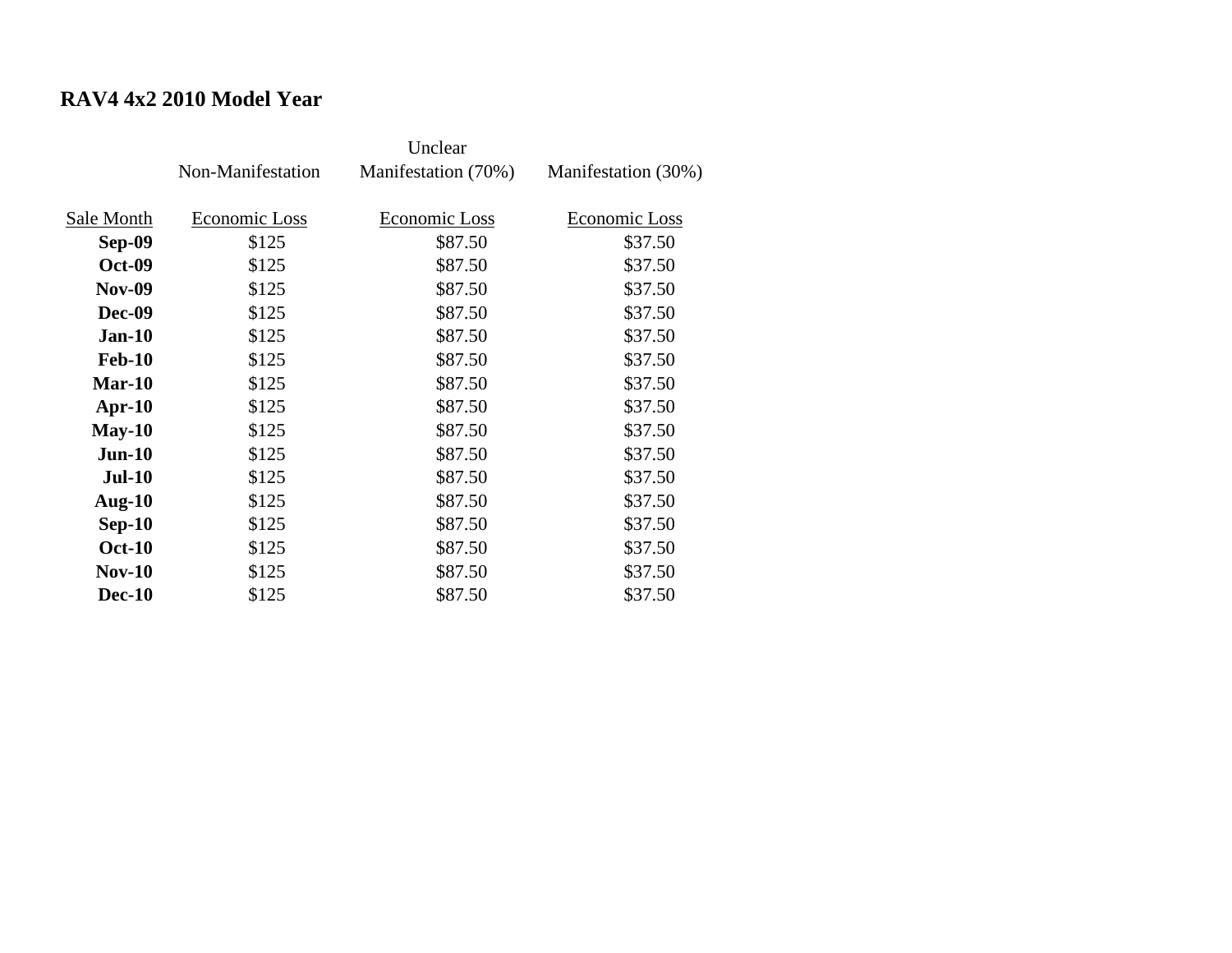# **Lexus SC 1998 Model Year**

|               | Non-Manifestation | Manifestation (70%) | Manifestation (30%) |
|---------------|-------------------|---------------------|---------------------|
| Sale Month    | Economic Loss     | Economic Loss       | Economic Loss       |
| Sep-09        | \$558             | \$390.60            | \$167.40            |
| <b>Oct-09</b> | \$125             | \$87.50             | \$37.50             |
| <b>Nov-09</b> | \$125             | \$87.50             | \$37.50             |
| Dec-09        | \$125             | \$87.50             | \$37.50             |
| <b>Jan-10</b> | \$125             | \$87.50             | \$37.50             |
| <b>Feb-10</b> | \$125             | \$87.50             | \$37.50             |
| $Mar-10$      | \$125             | \$87.50             | \$37.50             |
| Apr- $10$     | \$125             | \$87.50             | \$37.50             |
| $May-10$      | \$125             | \$87.50             | \$37.50             |
| $Jun-10$      | \$125             | \$87.50             | \$37.50             |
| <b>Jul-10</b> | \$266             | \$186.20            | \$79.80             |
| Aug- $10$     | \$125             | \$87.50             | \$37.50             |
| $Sep-10$      | \$555             | \$388.50            | \$166.50            |
| <b>Oct-10</b> | \$125             | \$87.50             | \$37.50             |
| $Nov-10$      | \$125             | \$87.50             | \$37.50             |
| <b>Dec-10</b> | \$125             | \$87.50             | \$37.50             |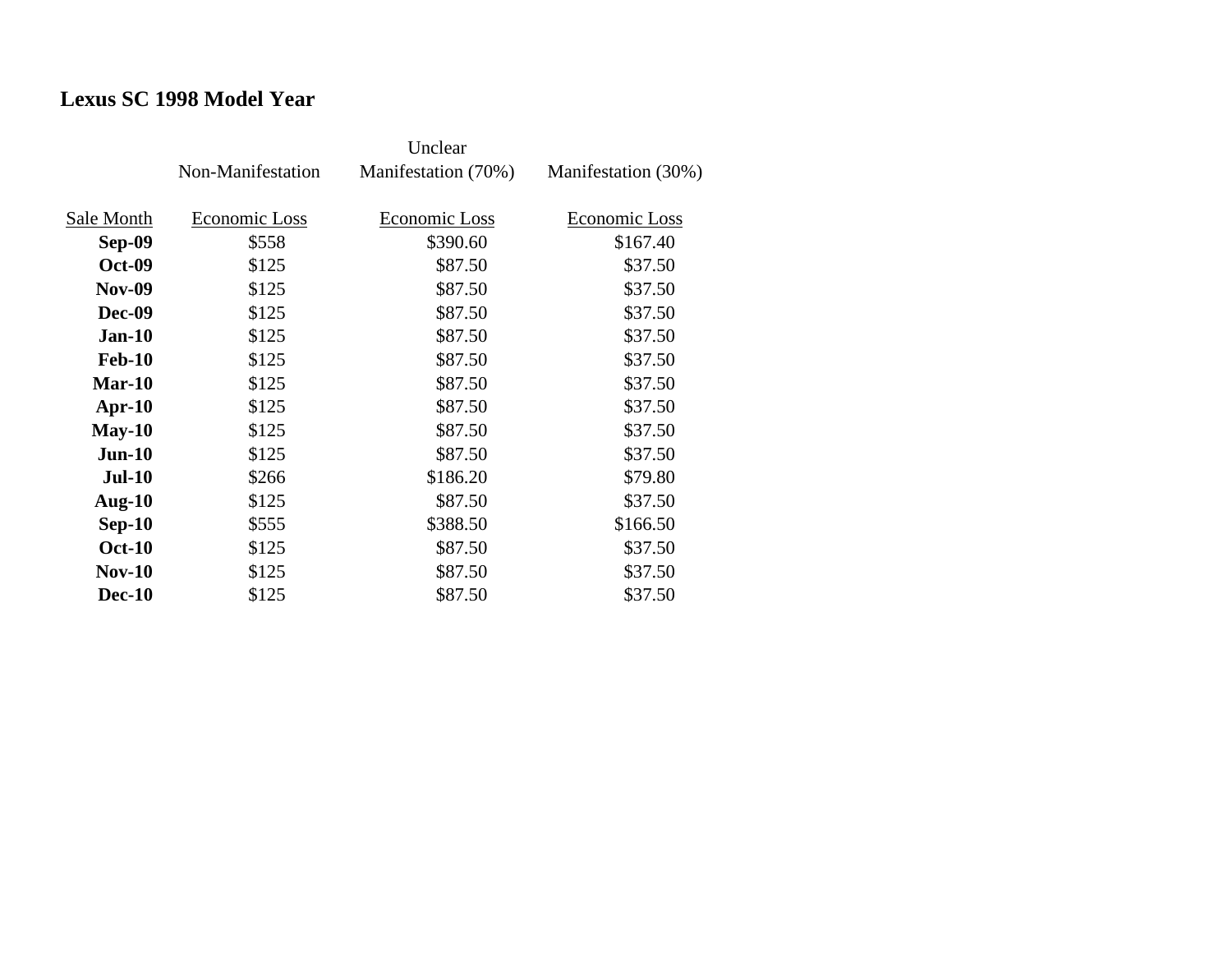# **Lexus SC 1999 Model Year**

|               | Non-Manifestation | Manifestation (70%) | Manifestation (30%) |
|---------------|-------------------|---------------------|---------------------|
| Sale Month    | Economic Loss     | Economic Loss       | Economic Loss       |
| Sep-09        | \$125             | \$87.50             | \$37.50             |
| <b>Oct-09</b> | \$125             | \$87.50             | \$37.50             |
| <b>Nov-09</b> | \$125             | \$87.50             | \$37.50             |
| Dec-09        | \$125             | \$87.50             | \$37.50             |
| $Jan-10$      | \$125             | \$87.50             | \$37.50             |
| <b>Feb-10</b> | \$125             | \$87.50             | \$37.50             |
| $Mar-10$      | \$125             | \$87.50             | \$37.50             |
| Apr- $10$     | \$125             | \$87.50             | \$37.50             |
| $May-10$      | \$299             | \$209.30            | \$89.70             |
| $Jun-10$      | \$125             | \$87.50             | \$37.50             |
| <b>Jul-10</b> | \$125             | \$87.50             | \$37.50             |
| Aug- $10$     | \$125             | \$87.50             | \$37.50             |
| $Sep-10$      | \$125             | \$87.50             | \$37.50             |
| <b>Oct-10</b> | \$298             | \$208.60            | \$89.40             |
| $Nov-10$      | \$298             | \$208.60            | \$89.40             |
| <b>Dec-10</b> | \$125             | \$87.50             | \$37.50             |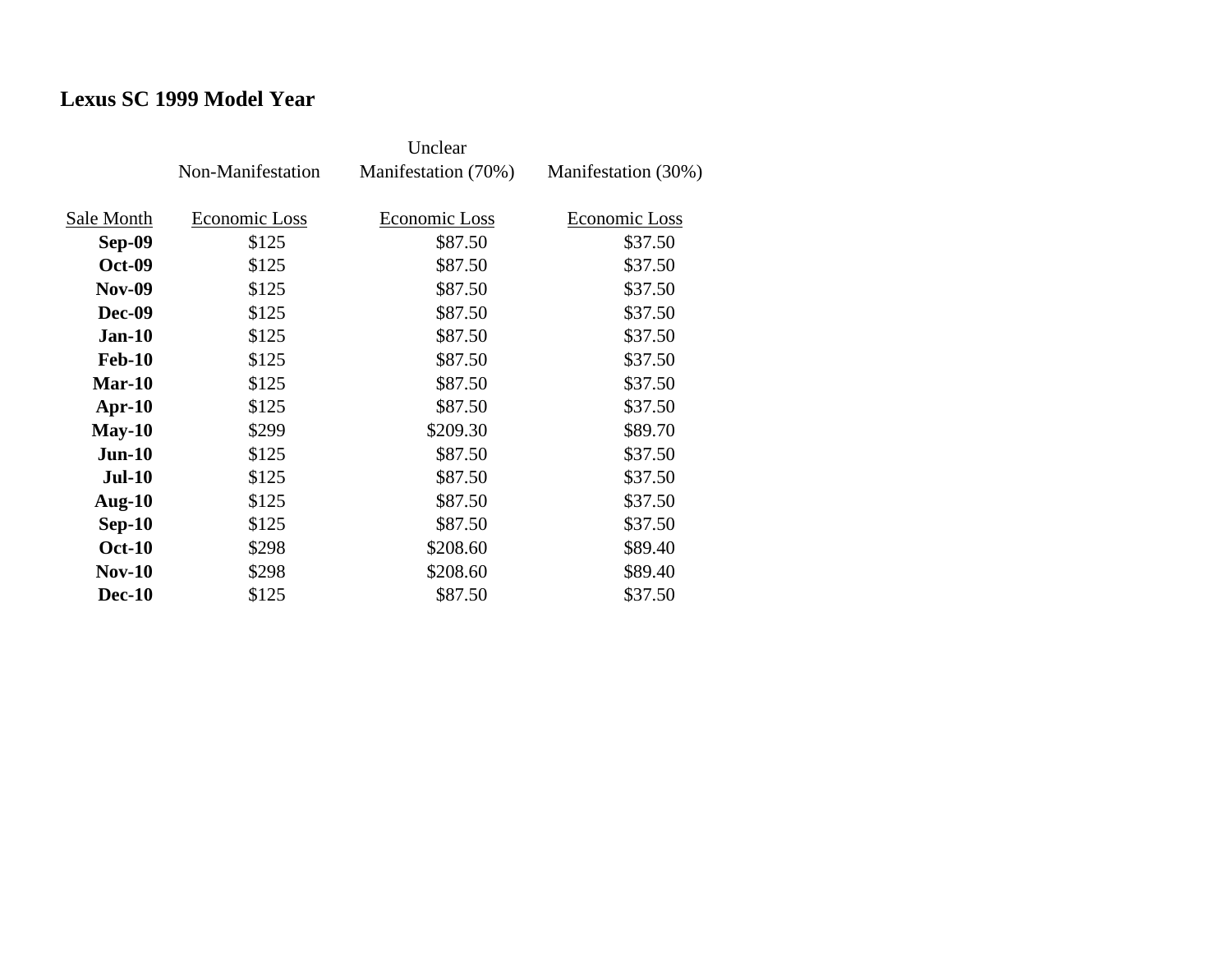# **Lexus SC 2000 Model Year**

|               | Non-Manifestation | Manifestation (70%) | Manifestation (30%) |
|---------------|-------------------|---------------------|---------------------|
| Sale Month    | Economic Loss     | Economic Loss       | Economic Loss       |
| <b>Sep-09</b> | \$125             | \$87.50             | \$37.50             |
| <b>Oct-09</b> | \$125             | \$87.50             | \$37.50             |
| <b>Nov-09</b> | \$125             | \$87.50             | \$37.50             |
| <b>Dec-09</b> | \$125             | \$87.50             | \$37.50             |
| $Jan-10$      | \$125             | \$87.50             | \$37.50             |
| <b>Feb-10</b> | \$125             | \$87.50             | \$37.50             |
| $Mar-10$      | \$348             | \$243.60            | \$104.40            |
| $Apr-10$      | \$125             | \$87.50             | \$37.50             |
| $May-10$      | \$125             | \$87.50             | \$37.50             |
| $Jun-10$      | \$125             | \$87.50             | \$37.50             |
| $Jul-10$      | \$125             | \$87.50             | \$37.50             |
| Aug- $10$     | \$125             | \$87.50             | \$37.50             |
| $Sep-10$      | \$322             | \$225.40            | \$96.60             |
| <b>Oct-10</b> | \$322             | \$225.40            | \$96.60             |
| $Nov-10$      | \$125             | \$87.50             | \$37.50             |
| <b>Dec-10</b> | \$125             | \$87.50             | \$37.50             |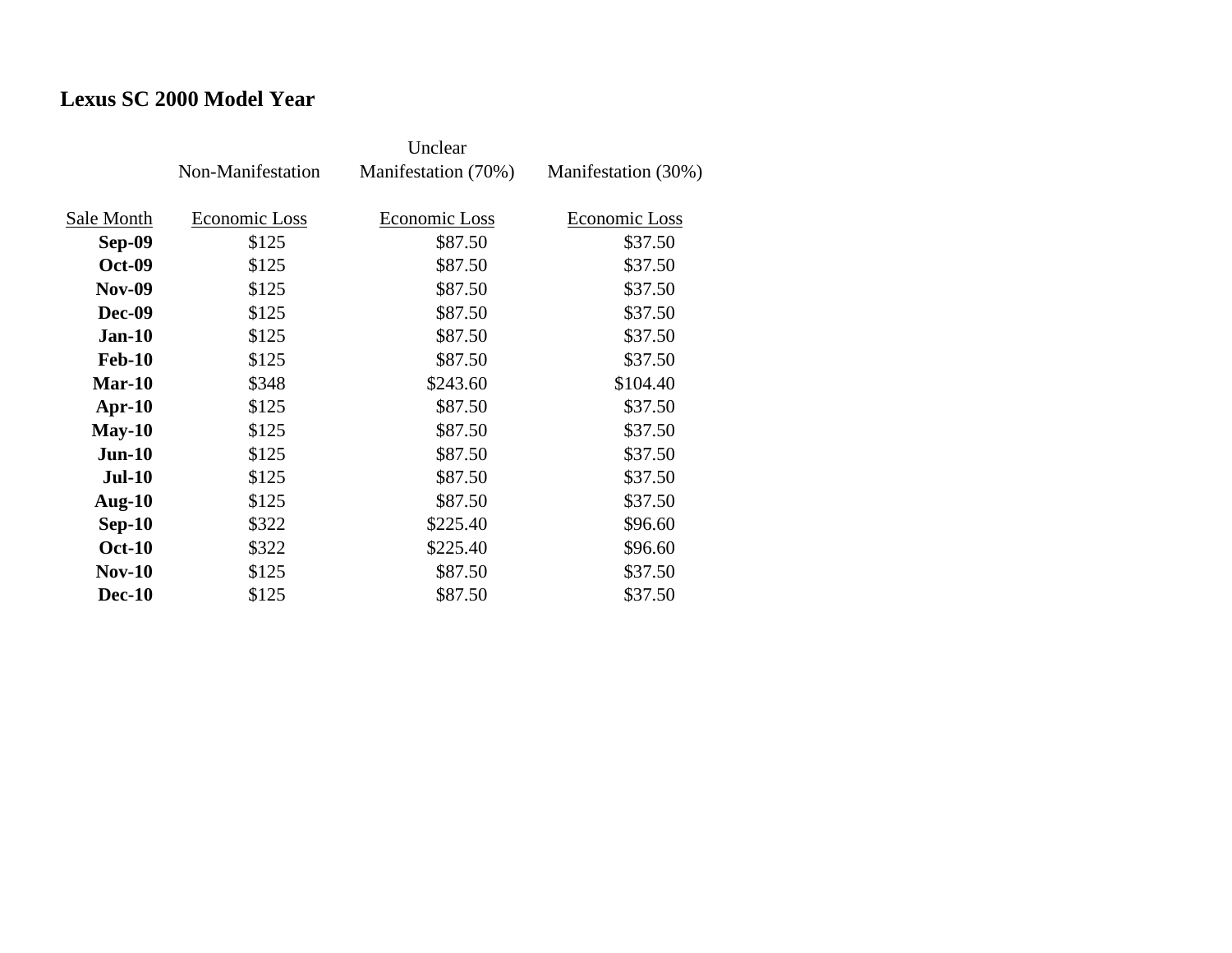# **Lexus SC 2002 Model Year**

|               | Non-Manifestation | Manifestation (70%) | Manifestation (30%) |
|---------------|-------------------|---------------------|---------------------|
| Sale Month    | Economic Loss     | Economic Loss       | Economic Loss       |
| <b>Sep-09</b> | \$125             | \$87.50             | \$37.50             |
| <b>Oct-09</b> | \$125             | \$87.50             | \$37.50             |
| <b>Nov-09</b> | \$125             | \$87.50             | \$37.50             |
| <b>Dec-09</b> | \$125             | \$87.50             | \$37.50             |
| <b>Jan-10</b> | \$125             | \$87.50             | \$37.50             |
| <b>Feb-10</b> | \$125             | \$87.50             | \$37.50             |
| $Mar-10$      | \$125             | \$87.50             | \$37.50             |
| $Apr-10$      | \$125             | \$87.50             | \$37.50             |
| $May-10$      | \$125             | \$87.50             | \$37.50             |
| $Jun-10$      | \$125             | \$87.50             | \$37.50             |
| $Jul-10$      | \$125             | \$87.50             | \$37.50             |
| Aug- $10$     | \$252             | \$176.40            | \$75.60             |
| $Sep-10$      | \$125             | \$87.50             | \$37.50             |
| <b>Oct-10</b> | \$125             | \$87.50             | \$37.50             |
| $Nov-10$      | \$125             | \$87.50             | \$37.50             |
| <b>Dec-10</b> | \$125             | \$87.50             | \$37.50             |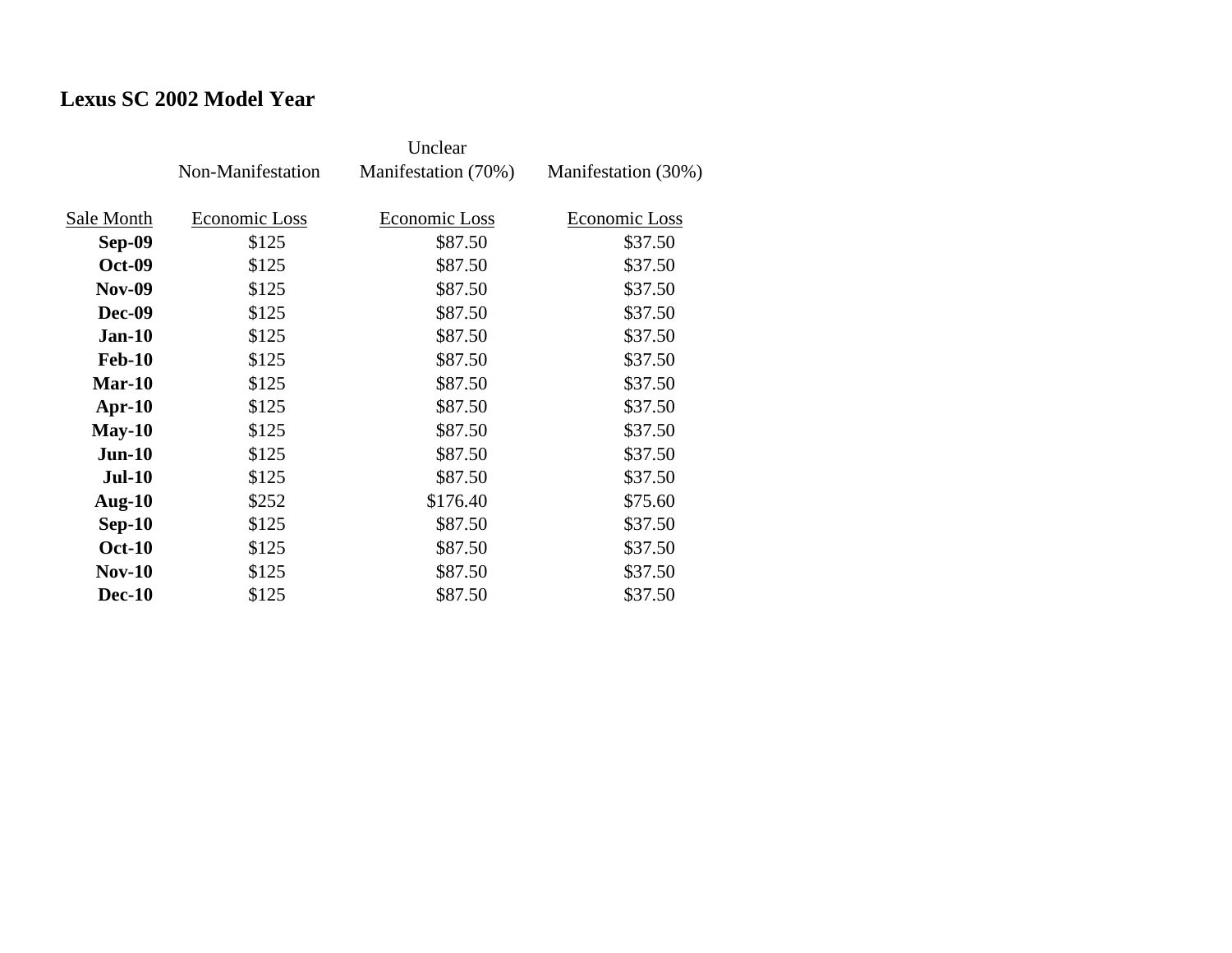# **Lexus SC 2003 Model Year**

|               | Non-Manifestation | Manifestation (70%) | Manifestation (30%) |
|---------------|-------------------|---------------------|---------------------|
| Sale Month    | Economic Loss     | Economic Loss       | Economic Loss       |
| Sep-09        | \$125             | \$87.50             | \$37.50             |
| <b>Oct-09</b> | \$125             | \$87.50             | \$37.50             |
| <b>Nov-09</b> | \$125             | \$87.50             | \$37.50             |
| Dec-09        | \$125             | \$87.50             | \$37.50             |
| $Jan-10$      | \$125             | \$87.50             | \$37.50             |
| <b>Feb-10</b> | \$583             | \$408.10            | \$174.90            |
| $Mar-10$      | \$125             | \$87.50             | \$37.50             |
| Apr- $10$     | \$125             | \$87.50             | \$37.50             |
| $May-10$      | \$125             | \$87.50             | \$37.50             |
| $Jun-10$      | \$125             | \$87.50             | \$37.50             |
| <b>Jul-10</b> | \$125             | \$87.50             | \$37.50             |
| Aug- $10$     | \$125             | \$87.50             | \$37.50             |
| $Sep-10$      | \$125             | \$87.50             | \$37.50             |
| <b>Oct-10</b> | \$125             | \$87.50             | \$37.50             |
| <b>Nov-10</b> | \$125             | \$87.50             | \$37.50             |
| <b>Dec-10</b> | \$125             | \$87.50             | \$37.50             |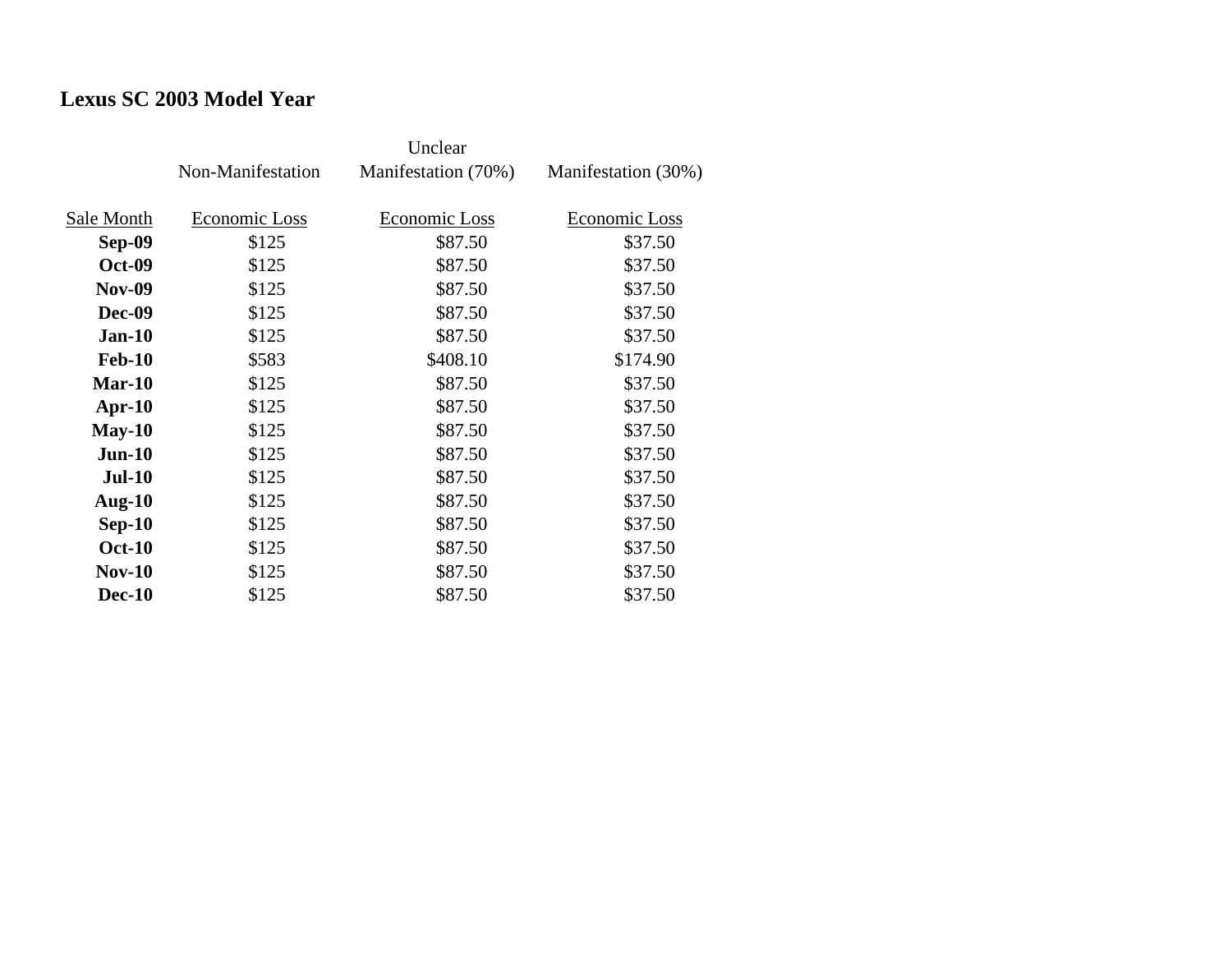# **Lexus SC 2004 Model Year**

|               | Non-Manifestation | Manifestation (70%) | Manifestation (30%) |
|---------------|-------------------|---------------------|---------------------|
| Sale Month    | Economic Loss     | Economic Loss       | Economic Loss       |
| <b>Sep-09</b> | \$125             | \$87.50             | \$37.50             |
| <b>Oct-09</b> | \$832             | \$582.40            | \$249.60            |
| <b>Nov-09</b> | \$607             | \$424.90            | \$182.10            |
| <b>Dec-09</b> | \$841             | \$588.70            | \$252.30            |
| $Jan-10$      | \$125             | \$87.50             | \$37.50             |
| <b>Feb-10</b> | \$125             | \$87.50             | \$37.50             |
| $Mar-10$      | \$125             | \$87.50             | \$37.50             |
| $Apr-10$      | \$262             | \$183.40            | \$78.60             |
| $May-10$      | \$125             | \$87.50             | \$37.50             |
| $Jun-10$      | \$775             | \$542.50            | \$232.50            |
| $Jul-10$      | \$125             | \$87.50             | \$37.50             |
| Aug- $10$     | \$784             | \$548.80            | \$235.20            |
| $Sep-10$      | \$125             | \$87.50             | \$37.50             |
| <b>Oct-10</b> | \$125             | \$87.50             | \$37.50             |
| $Nov-10$      | \$125             | \$87.50             | \$37.50             |
| <b>Dec-10</b> | \$125             | \$87.50             | \$37.50             |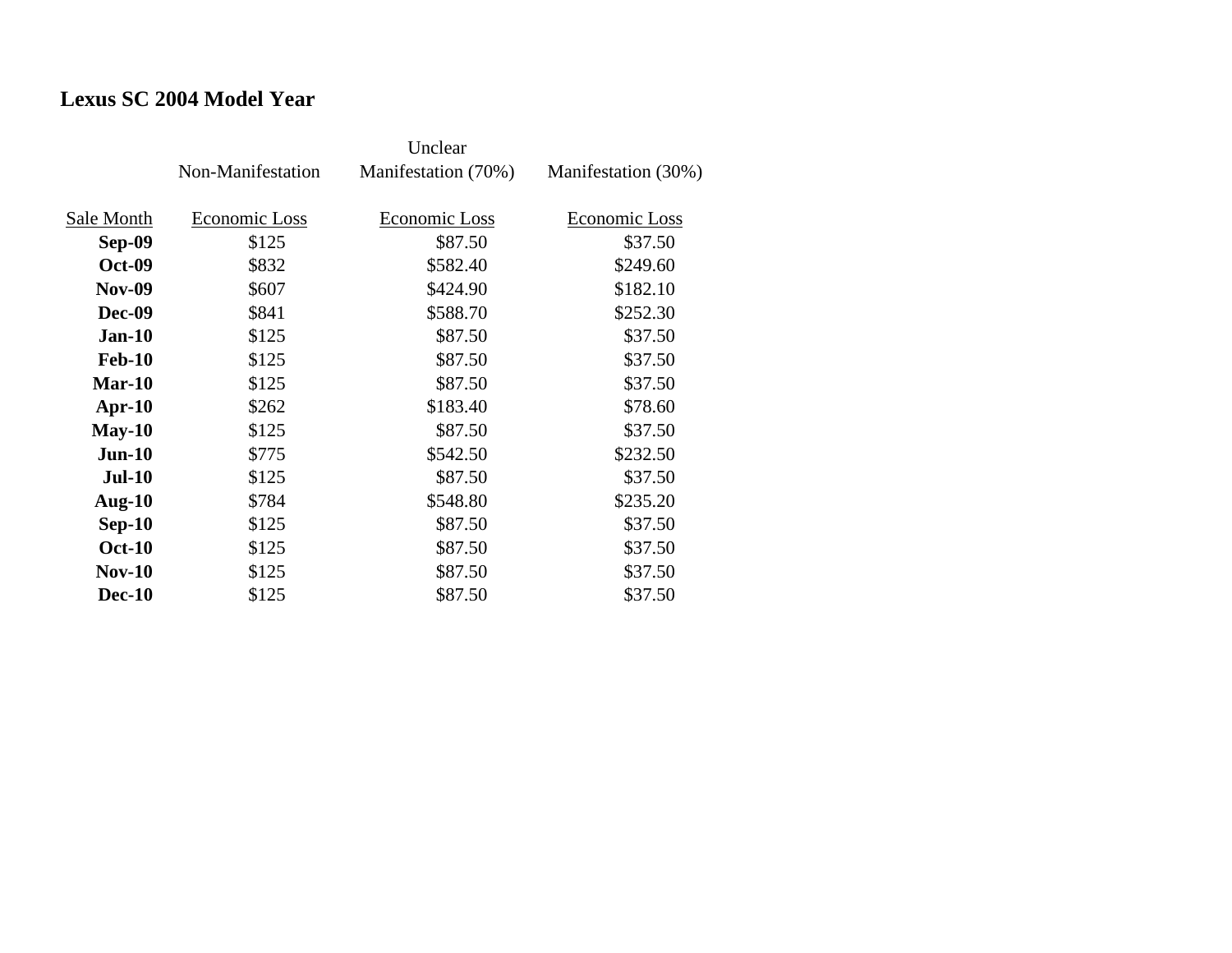# **Lexus SC 2005 Model Year**

|               | Non-Manifestation | Manifestation (70%) | Manifestation (30%) |
|---------------|-------------------|---------------------|---------------------|
| Sale Month    | Economic Loss     | Economic Loss       | Economic Loss       |
| <b>Sep-09</b> | \$125             | \$87.50             | \$37.50             |
| <b>Oct-09</b> | \$125             | \$87.50             | \$37.50             |
| <b>Nov-09</b> | \$735             | \$514.50            | \$220.50            |
| <b>Dec-09</b> | \$748             | \$523.60            | \$224.40            |
| $Jan-10$      | \$125             | \$87.50             | \$37.50             |
| <b>Feb-10</b> | \$1,590           | \$1,113.00          | \$477.00            |
| $Mar-10$      | \$125             | \$87.50             | \$37.50             |
| $Apr-10$      | \$916             | \$641.20            | \$274.80            |
| $May-10$      | \$978             | \$684.60            | \$293.40            |
| $Jun-10$      | \$125             | \$87.50             | \$37.50             |
| $Jul-10$      | \$740             | \$518.00            | \$222.00            |
| Aug- $10$     | \$125             | \$87.50             | \$37.50             |
| $Sep-10$      | \$125             | \$87.50             | \$37.50             |
| <b>Oct-10</b> | \$125             | \$87.50             | \$37.50             |
| $Nov-10$      | \$125             | \$87.50             | \$37.50             |
| <b>Dec-10</b> | \$371             | \$259.70            | \$111.30            |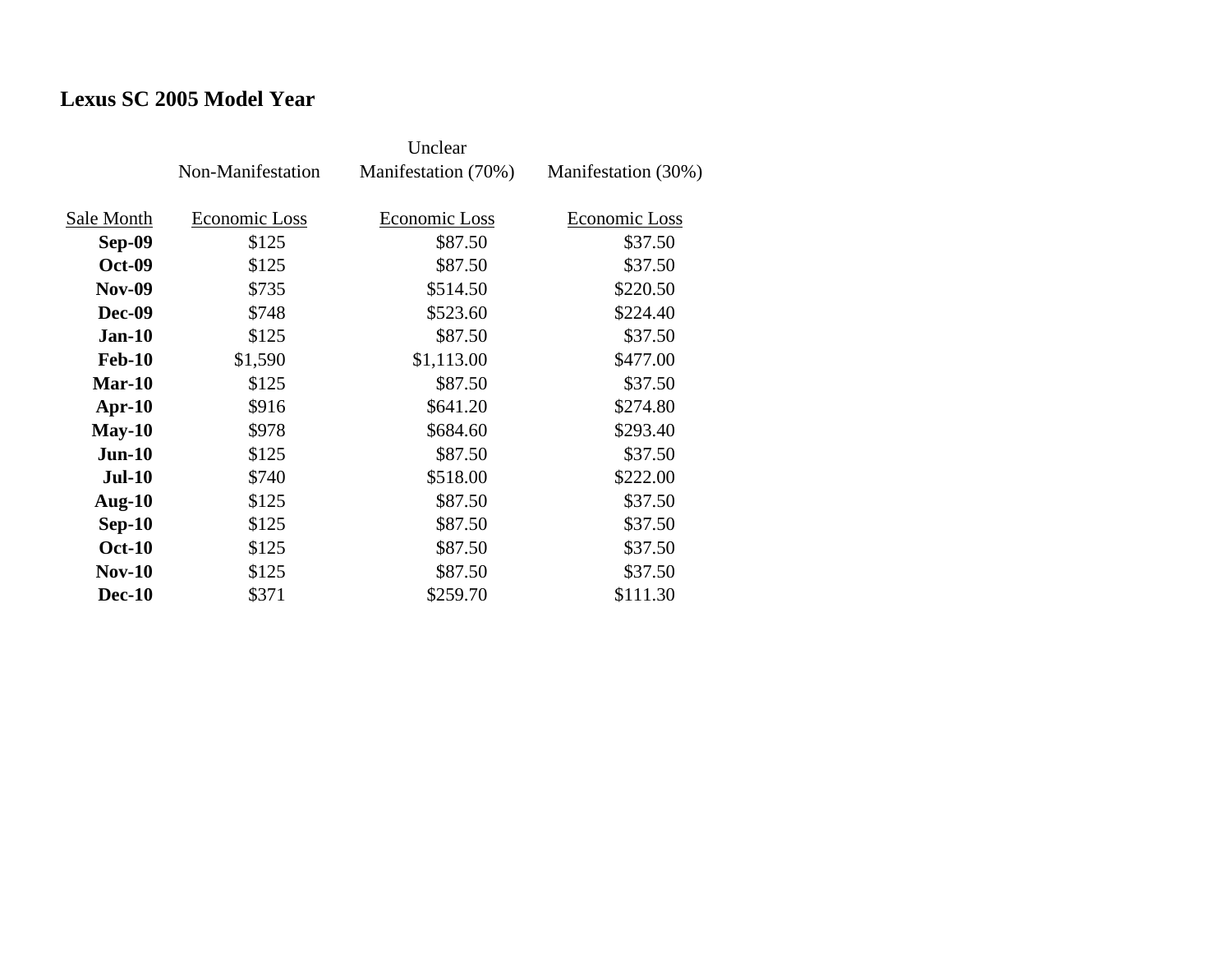# **Lexus SC 2006 Model Year**

|               | Unclear           |                     |                     |
|---------------|-------------------|---------------------|---------------------|
|               | Non-Manifestation | Manifestation (70%) | Manifestation (30%) |
| Sale Month    | Economic Loss     | Economic Loss       | Economic Loss       |
| <b>Sep-09</b> | \$125             | \$87.50             | \$37.50             |
| <b>Oct-09</b> | \$125             | \$87.50             | \$37.50             |
| <b>Nov-09</b> | \$125             | \$87.50             | \$37.50             |
| <b>Dec-09</b> | \$125             | \$87.50             | \$37.50             |
| <b>Jan-10</b> | \$1,959           | \$1,371.30          | \$587.70            |
| <b>Feb-10</b> | \$1,908           | \$1,335.60          | \$572.40            |
| $Mar-10$      | \$1,616           | \$1,131.20          | \$484.80            |
| $Apr-10$      | \$2,070           | \$1,449.00          | \$621.00            |
| $May-10$      | \$981             | \$686.70            | \$294.30            |
| $Jun-10$      | \$125             | \$87.50             | \$37.50             |
| <b>Jul-10</b> | \$712             | \$498.40            | \$213.60            |
| Aug- $10$     | \$965             | \$675.50            | \$289.50            |
| $Sep-10$      | \$529             | \$370.30            | \$158.70            |
| <b>Oct-10</b> | \$1,262           | \$883.40            | \$378.60            |
| <b>Nov-10</b> | \$896             | \$627.20            | \$268.80            |
| <b>Dec-10</b> | \$1,027           | \$718.90            | \$308.10            |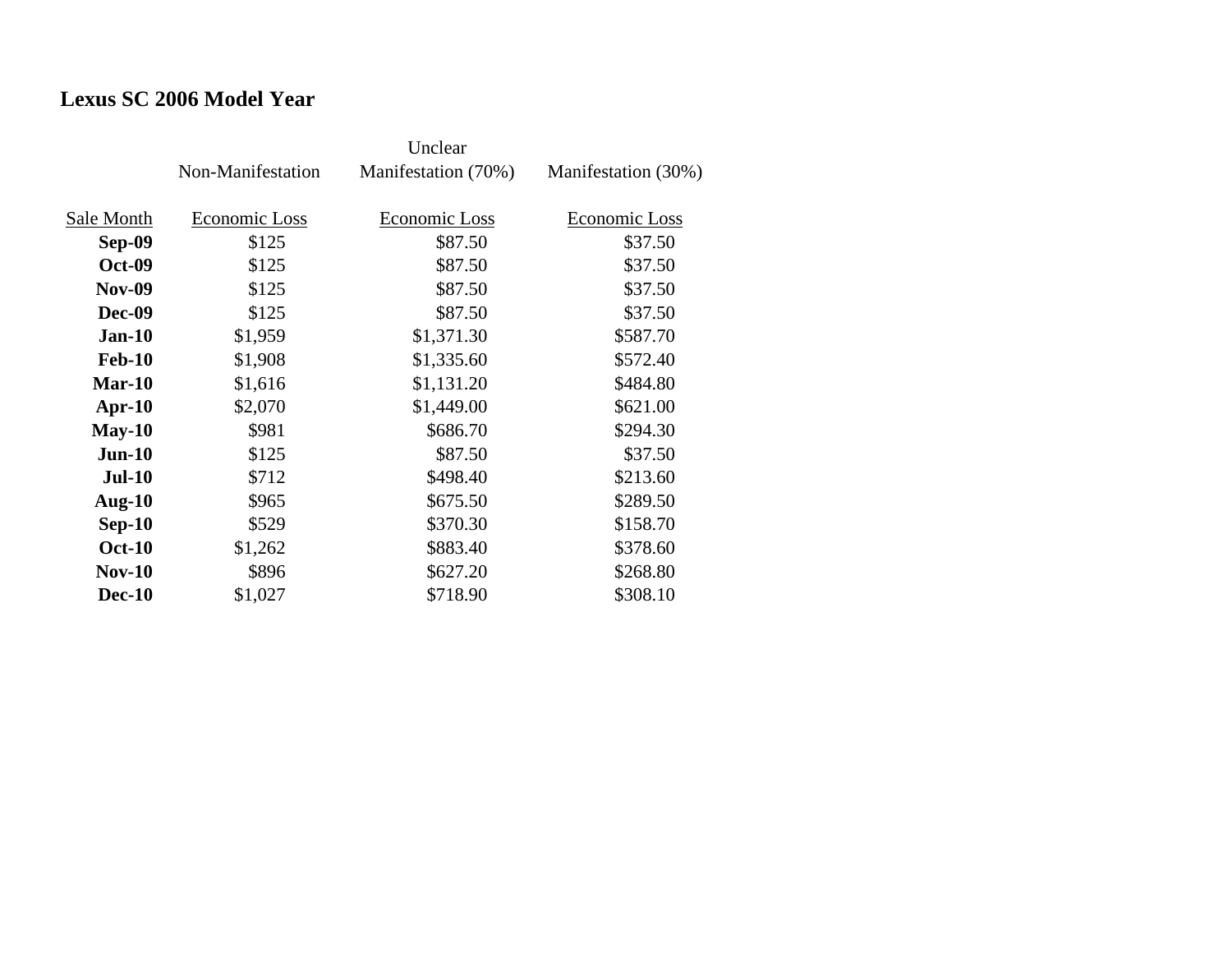# **Lexus SC 2007 Model Year**

|               | Non-Manifestation | Manifestation (70%) | Manifestation (30%) |
|---------------|-------------------|---------------------|---------------------|
| Sale Month    | Economic Loss     | Economic Loss       | Economic Loss       |
| Sep-09        | \$125             | \$87.50             | \$37.50             |
| <b>Oct-09</b> | \$125             | \$87.50             | \$37.50             |
| <b>Nov-09</b> | \$125             | \$87.50             | \$37.50             |
| Dec-09        | \$125             | \$87.50             | \$37.50             |
| $Jan-10$      | \$942             | \$659.40            | \$282.60            |
| <b>Feb-10</b> | \$840             | \$588.00            | \$252.00            |
| $Mar-10$      | \$1,858           | \$1,300.60          | \$557.40            |
| $Apr-10$      | \$125             | \$87.50             | \$37.50             |
| $May-10$      | \$125             | \$87.50             | \$37.50             |
| $Jun-10$      | \$125             | \$87.50             | \$37.50             |
| $Jul-10$      | \$983             | \$688.10            | \$294.90            |
| Aug- $10$     | \$125             | \$87.50             | \$37.50             |
| $Sep-10$      | \$516             | \$361.20            | \$154.80            |
| <b>Oct-10</b> | \$588             | \$411.60            | \$176.40            |
| $Nov-10$      | \$500             | \$350.00            | \$150.00            |
| <b>Dec-10</b> | \$125             | \$87.50             | \$37.50             |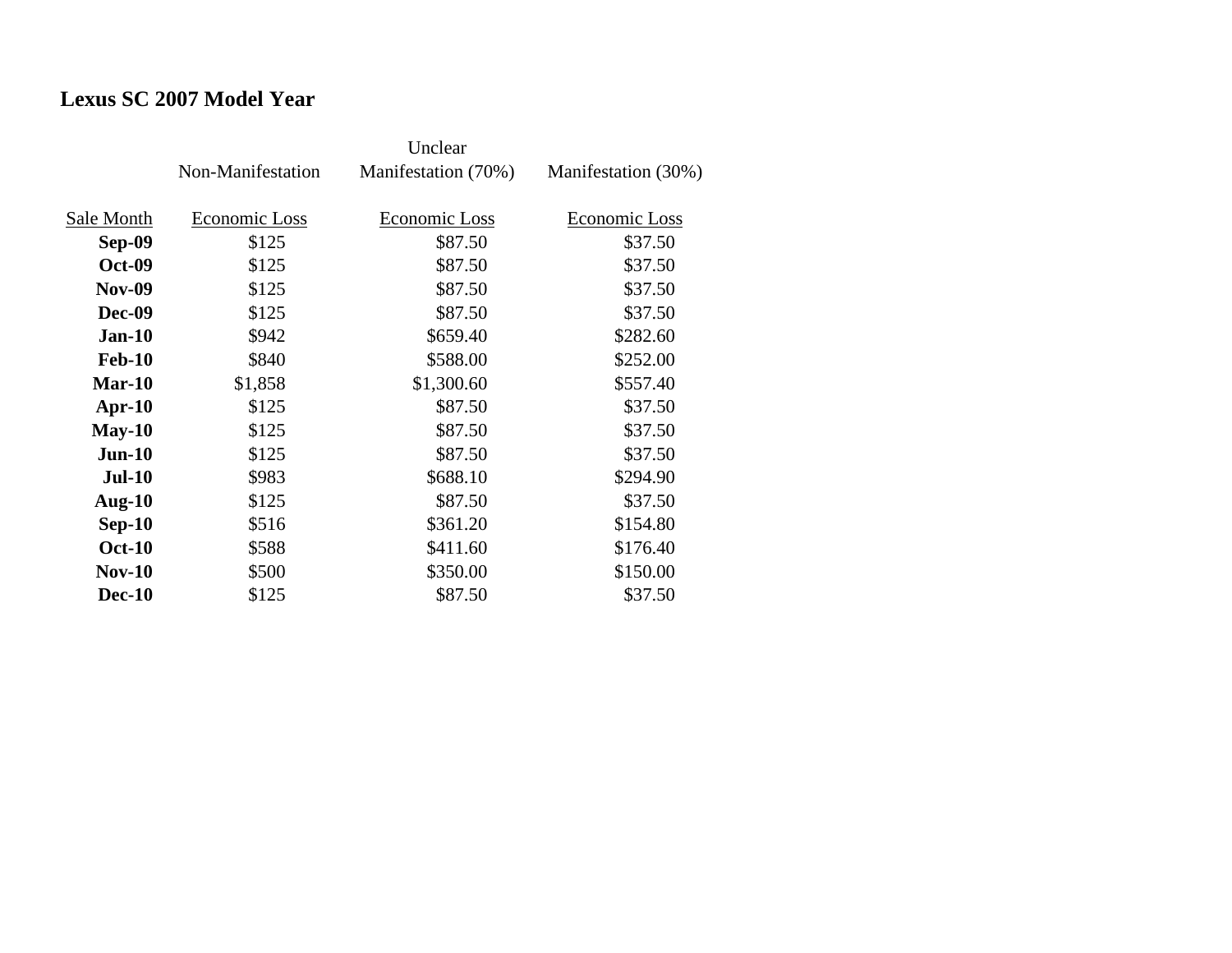### **Lexus SC 2008 Model Year**

|               | Non-Manifestation | Manifestation (70%) | Manifestation (30%) |
|---------------|-------------------|---------------------|---------------------|
| Sale Month    | Economic Loss     | Economic Loss       | Economic Loss       |
| Sep-09        | \$125             | \$87.50             | \$37.50             |
| <b>Oct-09</b> | \$125             | \$87.50             | \$37.50             |
| <b>Nov-09</b> | \$125             | \$87.50             | \$37.50             |
| <b>Dec-09</b> | \$125             | \$87.50             | \$37.50             |
| $Jan-10$      | \$125             | \$87.50             | \$37.50             |
| <b>Feb-10</b> | \$1,924           | \$1,346.80          | \$577.20            |
| Mar-10        | \$125             | \$87.50             | \$37.50             |
| $Apr-10$      | \$125             | \$87.50             | \$37.50             |
| $May-10$      | \$125             | \$87.50             | \$37.50             |
| $Jun-10$      | \$125             | \$87.50             | \$37.50             |
| $Jul-10$      | \$125             | \$87.50             | \$37.50             |
| Aug- $10$     | \$125             | \$87.50             | \$37.50             |
| $Sep-10$      | \$125             | \$87.50             | \$37.50             |
| <b>Oct-10</b> | \$2,310           | \$1,617.00          | \$693.00            |
| $Nov-10$      | \$125             | \$87.50             | \$37.50             |
| <b>Dec-10</b> | \$125             | \$87.50             | \$37.50             |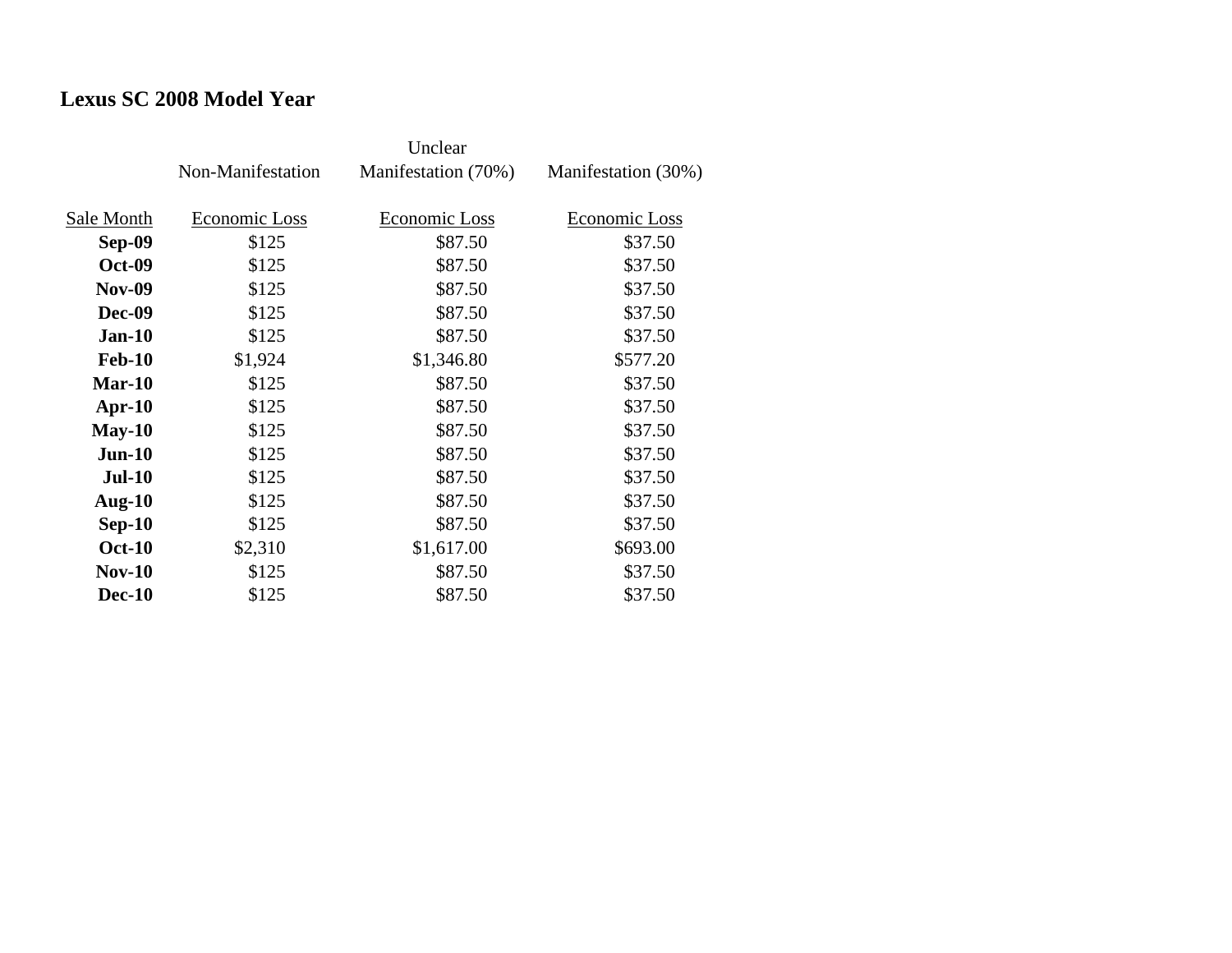### **Lexus SC 2009 Model Year**

|               | Non-Manifestation | Manifestation (70%) | Manifestation (30%) |
|---------------|-------------------|---------------------|---------------------|
|               |                   |                     |                     |
| Sale Month    | Economic Loss     | Economic Loss       | Economic Loss       |
| Sep-09        | \$125             | \$87.50             | \$37.50             |
| <b>Oct-09</b> | \$125             | \$87.50             | \$37.50             |
| <b>Nov-09</b> | \$845             | \$591.50            | \$253.50            |
| <b>Dec-09</b> | \$125             | \$87.50             | \$37.50             |
| $Jan-10$      | \$125             | \$87.50             | \$37.50             |
| <b>Feb-10</b> | \$125             | \$87.50             | \$37.50             |
| Mar-10        | \$125             | \$87.50             | \$37.50             |
| $Apr-10$      | \$125             | \$87.50             | \$37.50             |
| $May-10$      | \$125             | \$87.50             | \$37.50             |
| $Jun-10$      | \$125             | \$87.50             | \$37.50             |
| <b>Jul-10</b> | \$125             | \$87.50             | \$37.50             |
| Aug- $10$     | \$125             | \$87.50             | \$37.50             |
| $Sep-10$      | \$1,821           | \$1,274.70          | \$546.30            |
| <b>Oct-10</b> | \$125             | \$87.50             | \$37.50             |
| $Nov-10$      | \$1,765           | \$1,235.50          | \$529.50            |
| <b>Dec-10</b> | \$125             | \$87.50             | \$37.50             |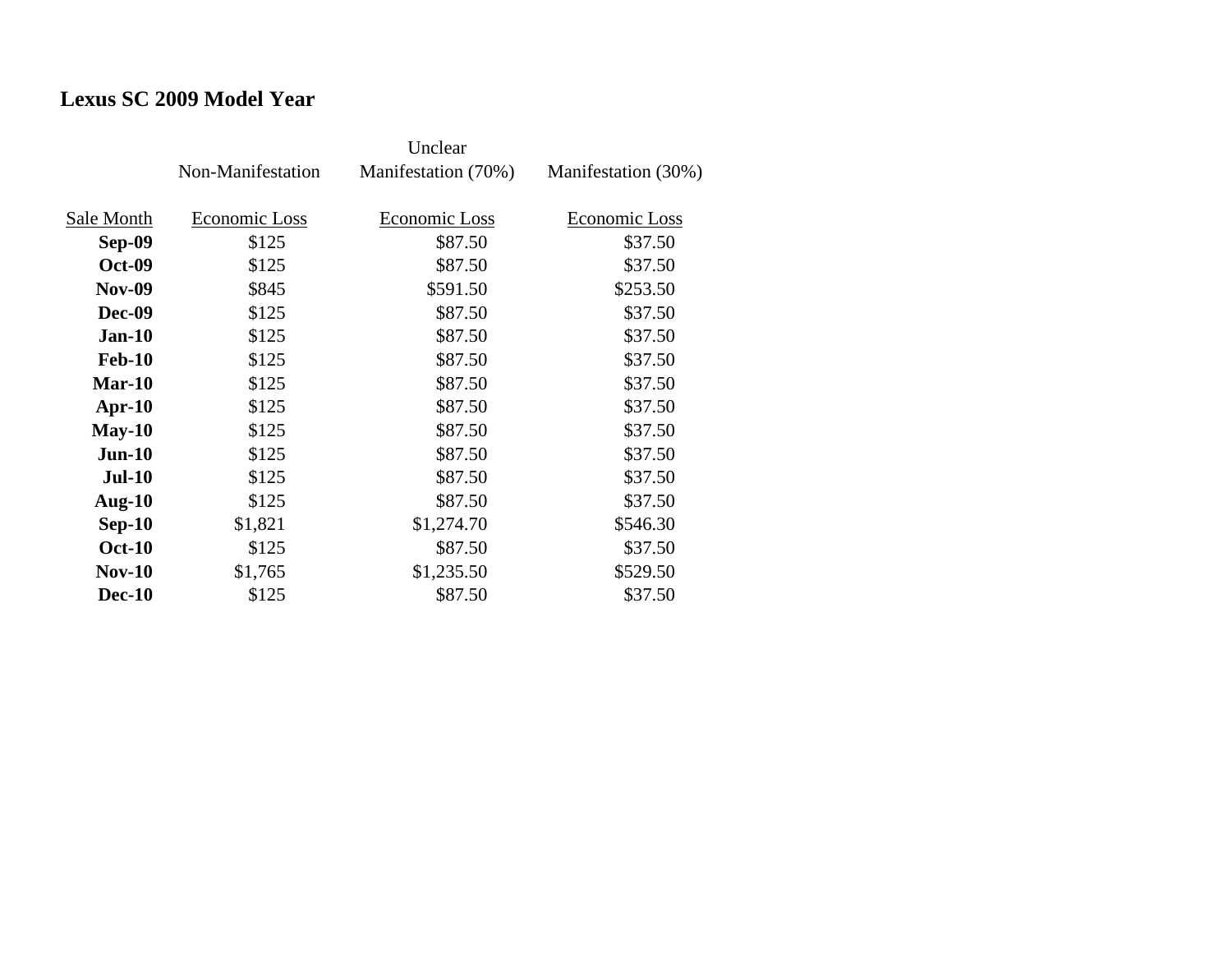### **Lexus SC 2010 Model Year**

|               | Non-Manifestation | Manifestation (70%) | Manifestation (30%) |
|---------------|-------------------|---------------------|---------------------|
| Sale Month    | Economic Loss     | Economic Loss       | Economic Loss       |
| Sep-09        | \$125             | \$87.50             | \$37.50             |
| <b>Oct-09</b> | \$125             | \$87.50             | \$37.50             |
| <b>Nov-09</b> | \$125             | \$87.50             | \$37.50             |
| Dec-09        | \$125             | \$87.50             | \$37.50             |
| <b>Jan-10</b> | \$125             | \$87.50             | \$37.50             |
| <b>Feb-10</b> | \$125             | \$87.50             | \$37.50             |
| $Mar-10$      | \$125             | \$87.50             | \$37.50             |
| $Apr-10$      | \$125             | \$87.50             | \$37.50             |
| $May-10$      | \$125             | \$87.50             | \$37.50             |
| $Jun-10$      | \$125             | \$87.50             | \$37.50             |
| $Jul-10$      | \$125             | \$87.50             | \$37.50             |
| Aug- $10$     | \$125             | \$87.50             | \$37.50             |
| $Sep-10$      | \$125             | \$87.50             | \$37.50             |
| <b>Oct-10</b> | \$125             | \$87.50             | \$37.50             |
| $Nov-10$      | \$125             | \$87.50             | \$37.50             |
| <b>Dec-10</b> | \$125             | \$87.50             | \$37.50             |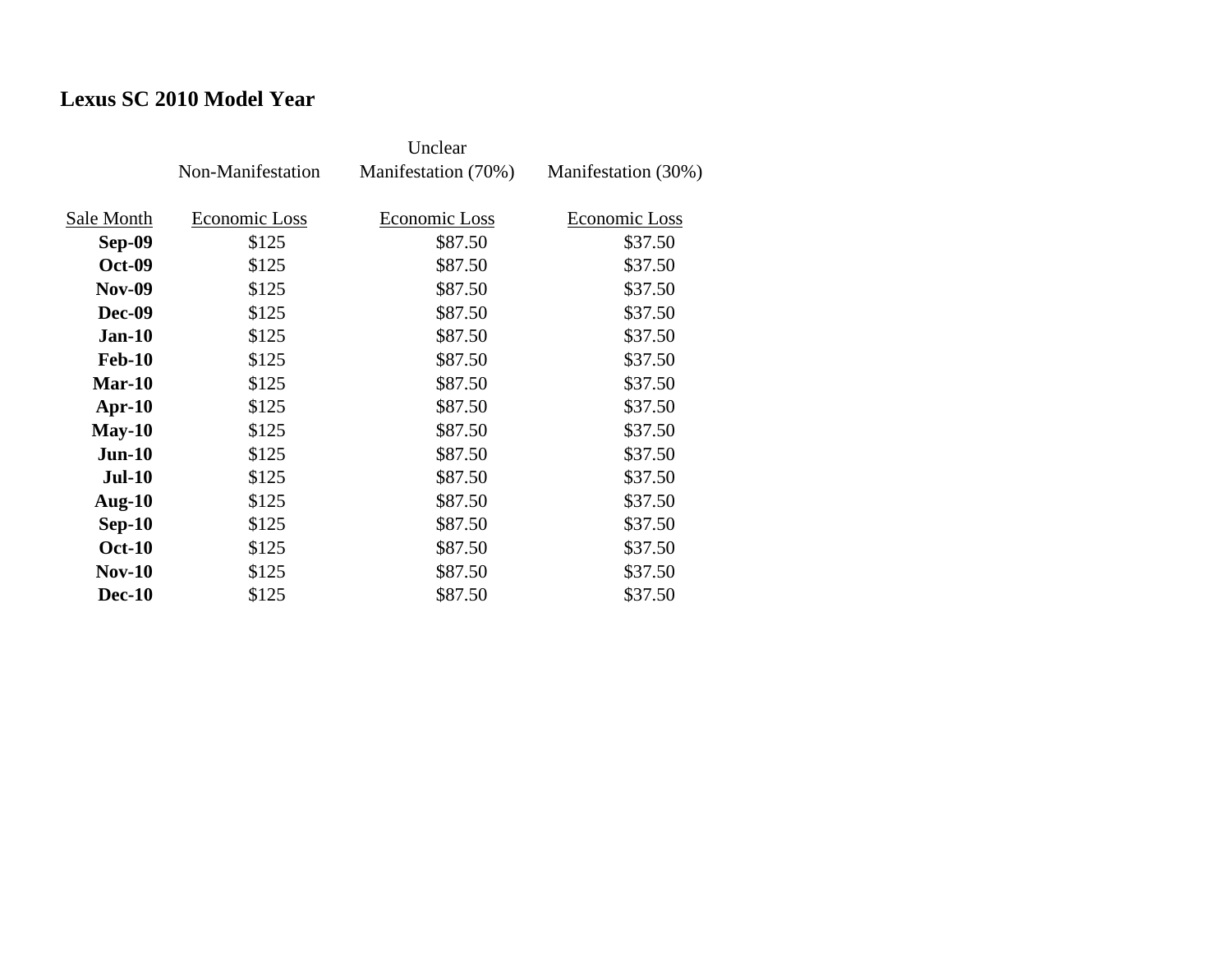### **Lexus LS 1998 Model Year**

|               | Non-Manifestation | Manifestation (70%) | Manifestation (30%) |
|---------------|-------------------|---------------------|---------------------|
| Sale Month    | Economic Loss     | Economic Loss       | Economic Loss       |
| Sep-09        | \$125             | \$87.50             | \$37.50             |
|               |                   |                     |                     |
| <b>Oct-09</b> | \$125             | \$87.50             | \$37.50             |
| <b>Nov-09</b> | \$125             | \$87.50             | \$37.50             |
| <b>Dec-09</b> | \$125             | \$87.50             | \$37.50             |
| $Jan-10$      | \$125             | \$87.50             | \$37.50             |
| <b>Feb-10</b> | \$125             | \$87.50             | \$37.50             |
| Mar-10        | \$125             | \$87.50             | \$37.50             |
| $Apr-10$      | \$125             | \$87.50             | \$37.50             |
| $May-10$      | \$125             | \$87.50             | \$37.50             |
| $Jun-10$      | \$125             | \$87.50             | \$37.50             |
| <b>Jul-10</b> | \$125             | \$87.50             | \$37.50             |
| Aug- $10$     | \$125             | \$87.50             | \$37.50             |
| $Sep-10$      | \$125             | \$87.50             | \$37.50             |
| <b>Oct-10</b> | \$125             | \$87.50             | \$37.50             |
| $Nov-10$      | \$125             | \$87.50             | \$37.50             |
| <b>Dec-10</b> | \$125             | \$87.50             | \$37.50             |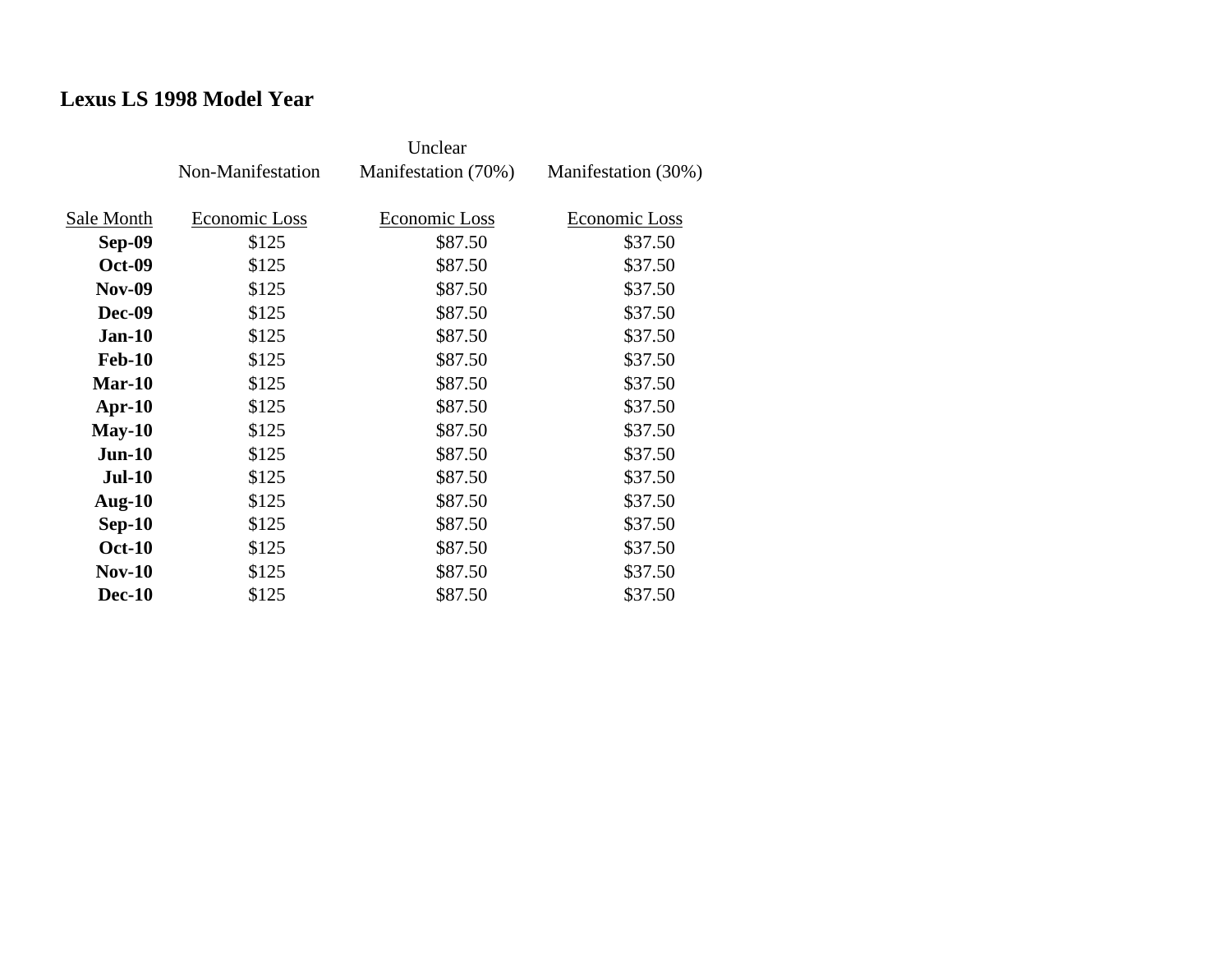### **Lexus LS 1999 Model Year**

|               | Non-Manifestation | Manifestation (70%) | Manifestation (30%) |
|---------------|-------------------|---------------------|---------------------|
|               |                   |                     |                     |
| Sale Month    | Economic Loss     | Economic Loss       | Economic Loss       |
| Sep-09        | \$125             | \$87.50             | \$37.50             |
| <b>Oct-09</b> | \$125             | \$87.50             | \$37.50             |
| <b>Nov-09</b> | \$125             | \$87.50             | \$37.50             |
| <b>Dec-09</b> | \$125             | \$87.50             | \$37.50             |
| $Jan-10$      | \$125             | \$87.50             | \$37.50             |
| <b>Feb-10</b> | \$125             | \$87.50             | \$37.50             |
| Mar-10        | \$125             | \$87.50             | \$37.50             |
| $Apr-10$      | \$125             | \$87.50             | \$37.50             |
| $May-10$      | \$343             | \$240.10            | \$102.90            |
| $Jun-10$      | \$125             | \$87.50             | \$37.50             |
| <b>Jul-10</b> | \$190             | \$133.00            | \$57.00             |
| Aug- $10$     | \$125             | \$87.50             | \$37.50             |
| $Sep-10$      | \$125             | \$87.50             | \$37.50             |
| <b>Oct-10</b> | \$125             | \$87.50             | \$37.50             |
| $Nov-10$      | \$125             | \$87.50             | \$37.50             |
| <b>Dec-10</b> | \$125             | \$87.50             | \$37.50             |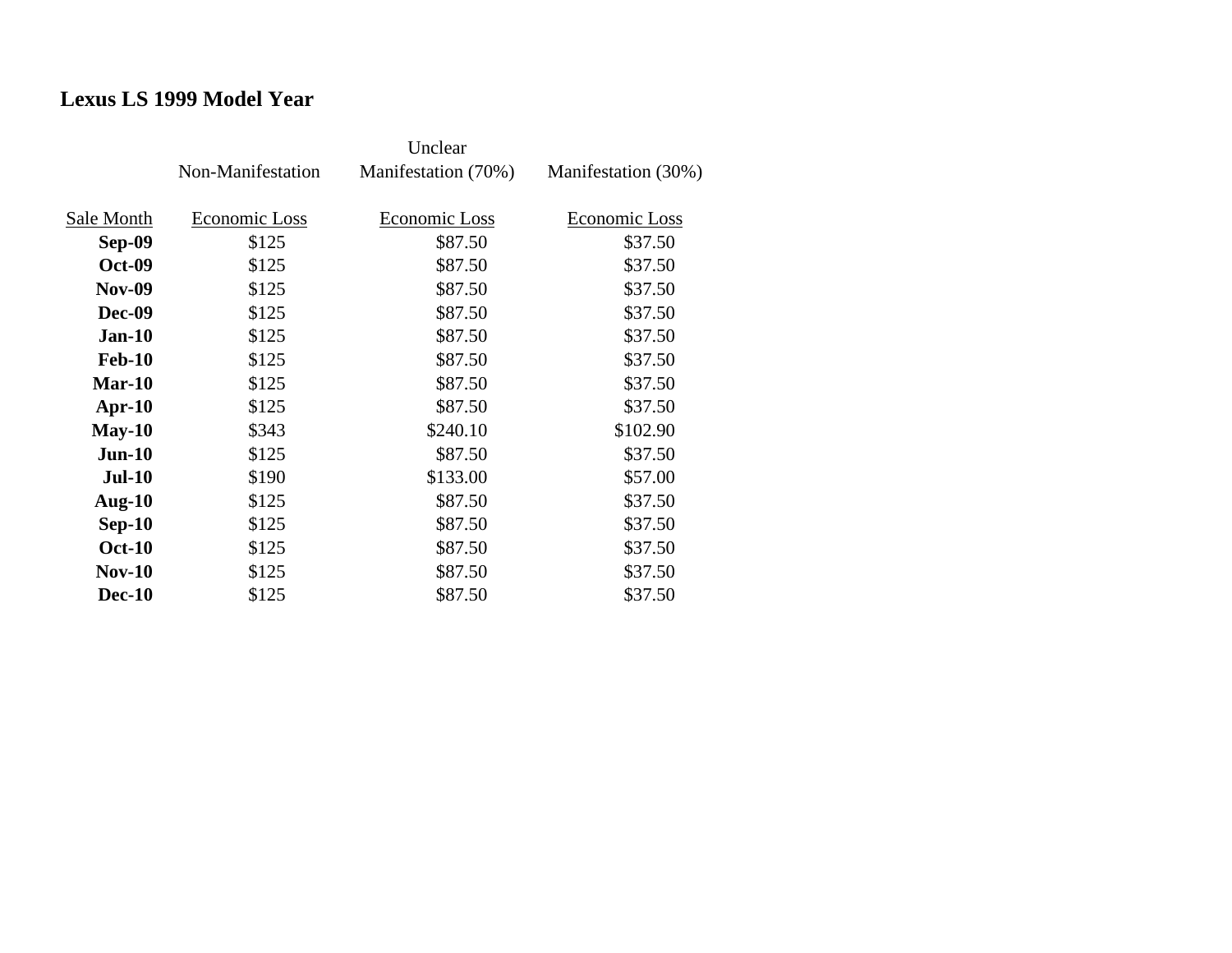## **Lexus LS 2000 Model Year**

|               | Non-Manifestation | Manifestation (70%) | Manifestation (30%) |
|---------------|-------------------|---------------------|---------------------|
| Sale Month    | Economic Loss     | Economic Loss       | Economic Loss       |
| Sep-09        | \$125             | \$87.50             | \$37.50             |
| <b>Oct-09</b> | \$125             | \$87.50             | \$37.50             |
| <b>Nov-09</b> | \$125             | \$87.50             | \$37.50             |
| <b>Dec-09</b> | \$125             | \$87.50             | \$37.50             |
| $Jan-10$      | \$311             | \$217.70            | \$93.30             |
| <b>Feb-10</b> | \$125             | \$87.50             | \$37.50             |
| $Mar-10$      | \$125             | \$87.50             | \$37.50             |
| $Apr-10$      | \$125             | \$87.50             | \$37.50             |
| $May-10$      | \$125             | \$87.50             | \$37.50             |
| $Jun-10$      | \$382             | \$267.40            | \$114.60            |
| <b>Jul-10</b> | \$125             | \$87.50             | \$37.50             |
| Aug- $10$     | \$382             | \$267.40            | \$114.60            |
| $Sep-10$      | \$125             | \$87.50             | \$37.50             |
| <b>Oct-10</b> | \$125             | \$87.50             | \$37.50             |
| $Nov-10$      | \$125             | \$87.50             | \$37.50             |
| <b>Dec-10</b> | \$125             | \$87.50             | \$37.50             |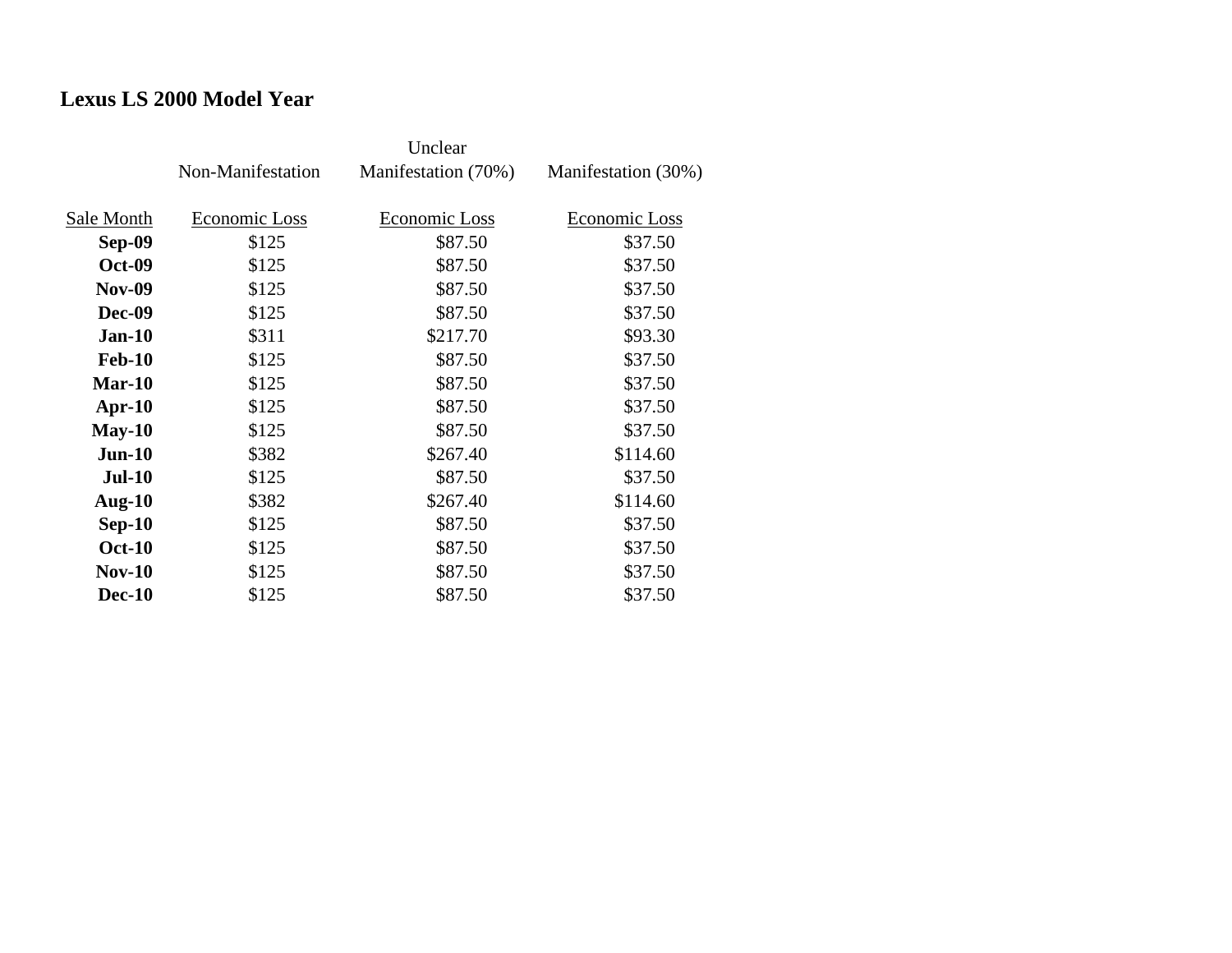# **Lexus LS 2001 Model Year**

|               | Non-Manifestation | Manifestation (70%) | Manifestation (30%) |
|---------------|-------------------|---------------------|---------------------|
| Sale Month    | Economic Loss     | Economic Loss       | Economic Loss       |
| <b>Sep-09</b> | \$125             | \$87.50             | \$37.50             |
| <b>Oct-09</b> | \$125             | \$87.50             | \$37.50             |
| <b>Nov-09</b> | \$125             | \$87.50             | \$37.50             |
| <b>Dec-09</b> | \$125             | \$87.50             | \$37.50             |
| <b>Jan-10</b> | \$125             | \$87.50             | \$37.50             |
| <b>Feb-10</b> | \$125             | \$87.50             | \$37.50             |
| $Mar-10$      | \$125             | \$87.50             | \$37.50             |
| $Apr-10$      | \$125             | \$87.50             | \$37.50             |
| $May-10$      | \$125             | \$87.50             | \$37.50             |
| $Jun-10$      | \$125             | \$87.50             | \$37.50             |
| $Jul-10$      | \$125             | \$87.50             | \$37.50             |
| Aug- $10$     | \$125             | \$87.50             | \$37.50             |
| $Sep-10$      | \$125             | \$87.50             | \$37.50             |
| <b>Oct-10</b> | \$125             | \$87.50             | \$37.50             |
| $Nov-10$      | \$125             | \$87.50             | \$37.50             |
| <b>Dec-10</b> | \$125             | \$87.50             | \$37.50             |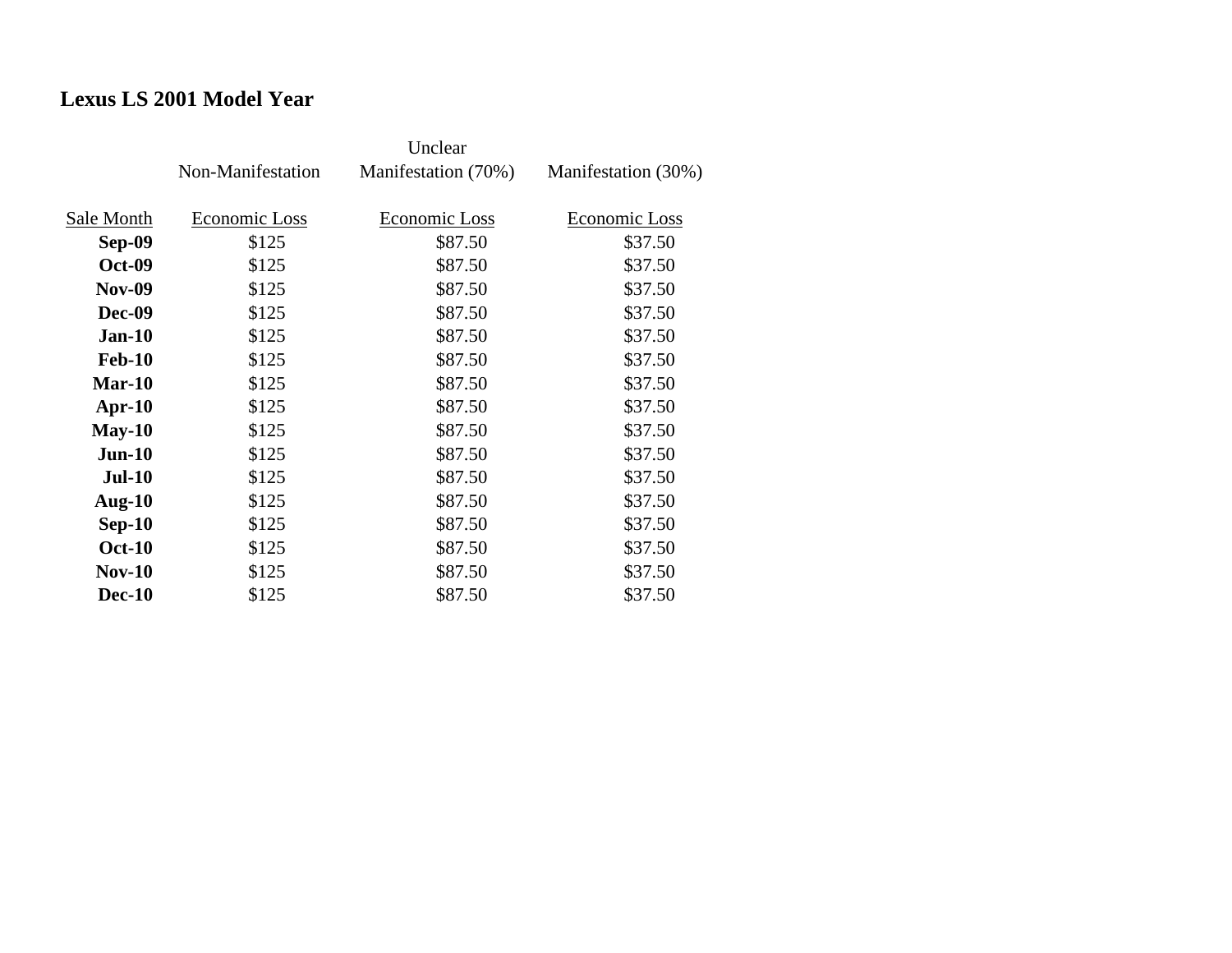## **Lexus LS 2002 Model Year**

|               | Non-Manifestation | Manifestation (70%) | Manifestation (30%) |
|---------------|-------------------|---------------------|---------------------|
| Sale Month    | Economic Loss     | Economic Loss       | Economic Loss       |
| Sep-09        | \$125             | \$87.50             | \$37.50             |
| <b>Oct-09</b> | \$125             | \$87.50             | \$37.50             |
| <b>Nov-09</b> | \$125             | \$87.50             | \$37.50             |
| Dec-09        | \$553             | \$387.10            | \$165.90            |
| <b>Jan-10</b> | \$125             | \$87.50             | \$37.50             |
| <b>Feb-10</b> | \$125             | \$87.50             | \$37.50             |
| $Mar-10$      | \$125             | \$87.50             | \$37.50             |
| Apr- $10$     | \$125             | \$87.50             | \$37.50             |
| $May-10$      | \$125             | \$87.50             | \$37.50             |
| $Jun-10$      | \$570             | \$399.00            | \$171.00            |
| <b>Jul-10</b> | \$125             | \$87.50             | \$37.50             |
| Aug- $10$     | \$125             | \$87.50             | \$37.50             |
| $Sep-10$      | \$511             | \$357.70            | \$153.30            |
| <b>Oct-10</b> | \$125             | \$87.50             | \$37.50             |
| $Nov-10$      | \$125             | \$87.50             | \$37.50             |
| <b>Dec-10</b> | \$125             | \$87.50             | \$37.50             |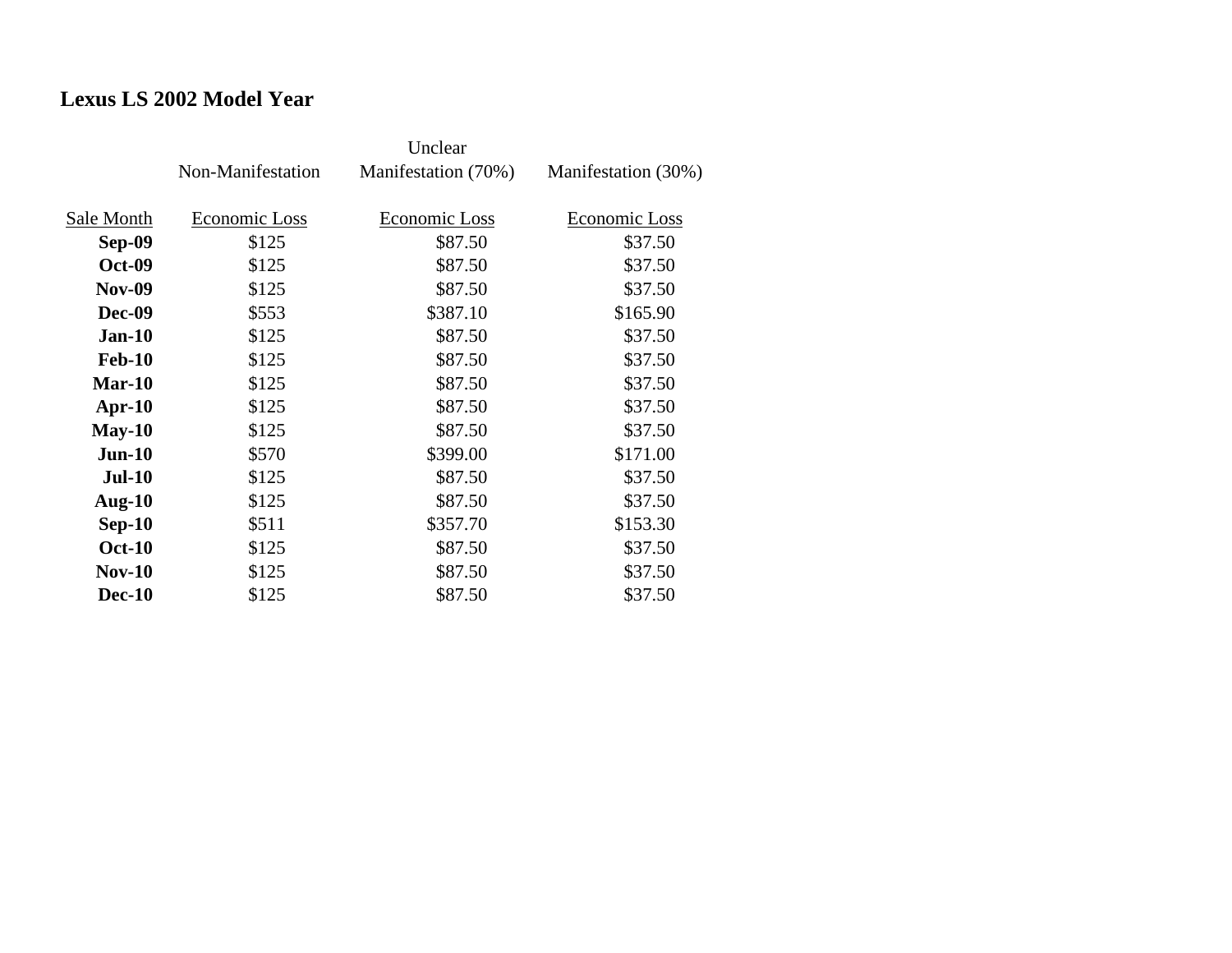# **Lexus LS 2003 Model Year**

|               | Non-Manifestation | Manifestation (70%) | Manifestation (30%) |
|---------------|-------------------|---------------------|---------------------|
| Sale Month    | Economic Loss     | Economic Loss       | Economic Loss       |
| Sep-09        | \$125             | \$87.50             | \$37.50             |
| <b>Oct-09</b> | \$125             | \$87.50             | \$37.50             |
| <b>Nov-09</b> | \$125             | \$87.50             | \$37.50             |
| Dec-09        | \$125             | \$87.50             | \$37.50             |
| <b>Jan-10</b> | \$125             | \$87.50             | \$37.50             |
| <b>Feb-10</b> | \$125             | \$87.50             | \$37.50             |
| $Mar-10$      | \$125             | \$87.50             | \$37.50             |
| $Apr-10$      | \$125             | \$87.50             | \$37.50             |
| $May-10$      | \$125             | \$87.50             | \$37.50             |
| $Jun-10$      | \$125             | \$87.50             | \$37.50             |
| <b>Jul-10</b> | \$125             | \$87.50             | \$37.50             |
| Aug- $10$     | \$125             | \$87.50             | \$37.50             |
| $Sep-10$      | \$125             | \$87.50             | \$37.50             |
| <b>Oct-10</b> | \$125             | \$87.50             | \$37.50             |
| <b>Nov-10</b> | \$125             | \$87.50             | \$37.50             |
| <b>Dec-10</b> | \$125             | \$87.50             | \$37.50             |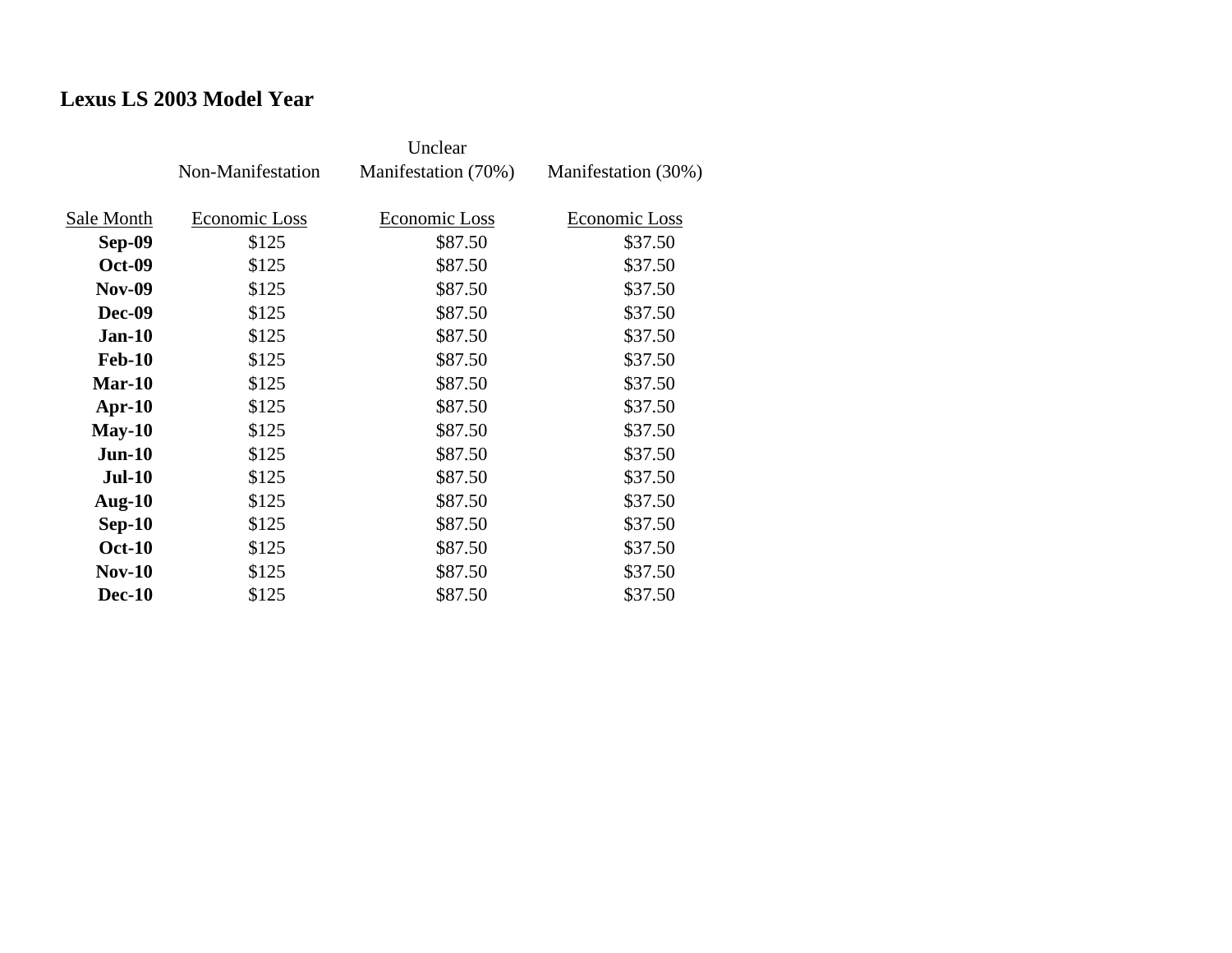## **Lexus LS 2004 Model Year**

|               | Non-Manifestation | Manifestation (70%) | Manifestation (30%) |
|---------------|-------------------|---------------------|---------------------|
| Sale Month    | Economic Loss     | Economic Loss       | Economic Loss       |
| Sep-09        | \$125             | \$87.50             | \$37.50             |
| <b>Oct-09</b> | \$125             | \$87.50             | \$37.50             |
| <b>Nov-09</b> | \$125             | \$87.50             | \$37.50             |
| <b>Dec-09</b> | \$125             | \$87.50             | \$37.50             |
| <b>Jan-10</b> | \$125             | \$87.50             | \$37.50             |
| <b>Feb-10</b> | \$125             | \$87.50             | \$37.50             |
| $Mar-10$      | \$125             | \$87.50             | \$37.50             |
| $Apr-10$      | \$125             | \$87.50             | \$37.50             |
| $May-10$      | \$125             | \$87.50             | \$37.50             |
| $Jun-10$      | \$125             | \$87.50             | \$37.50             |
| <b>Jul-10</b> | \$125             | \$87.50             | \$37.50             |
| Aug- $10$     | \$125             | \$87.50             | \$37.50             |
| $Sep-10$      | \$125             | \$87.50             | \$37.50             |
| <b>Oct-10</b> | \$125             | \$87.50             | \$37.50             |
| $Nov-10$      | \$125             | \$87.50             | \$37.50             |
| <b>Dec-10</b> | \$125             | \$87.50             | \$37.50             |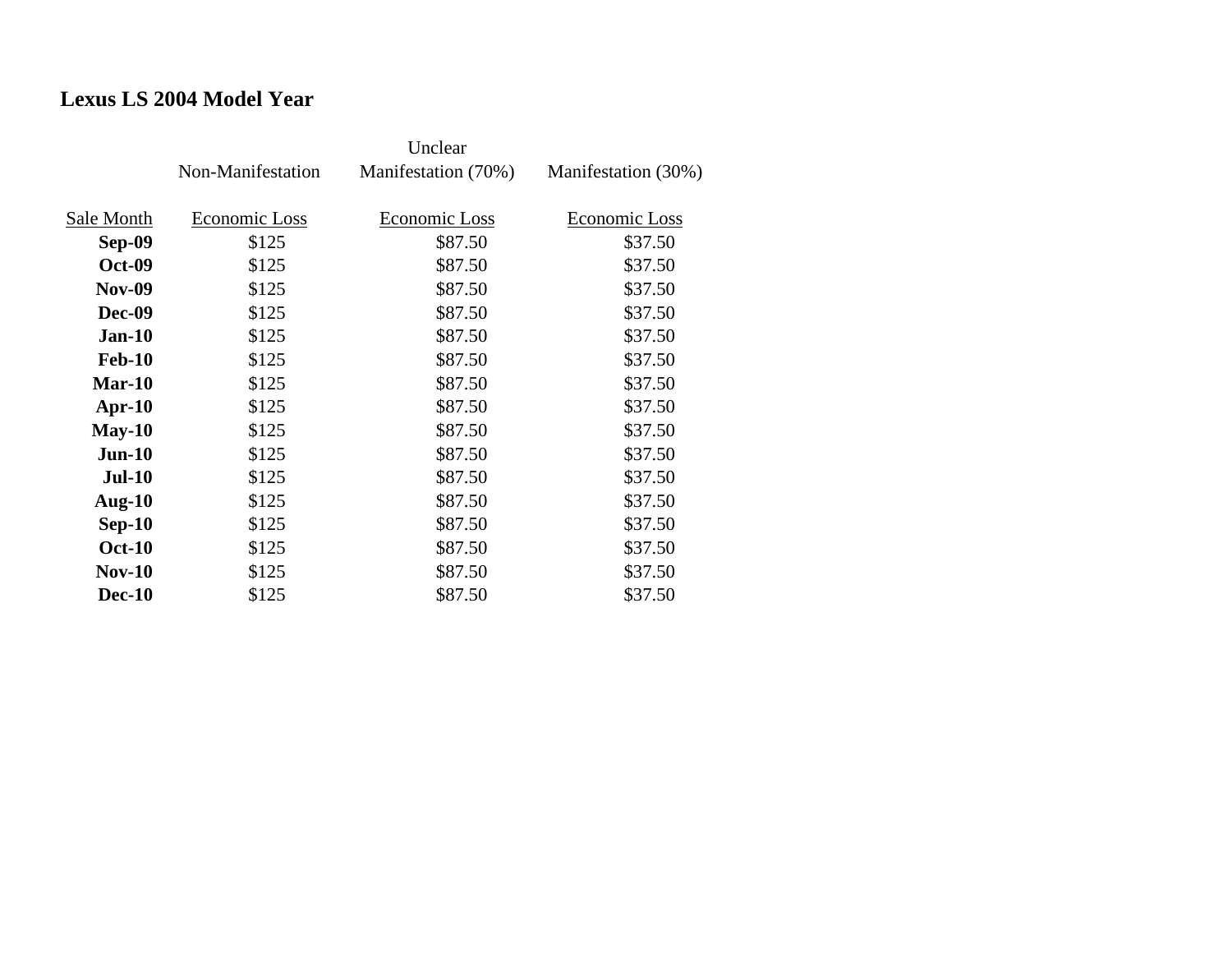# **Lexus LS 2005 Model Year**

|               | Non-Manifestation | Manifestation (70%) | Manifestation (30%) |
|---------------|-------------------|---------------------|---------------------|
| Sale Month    | Economic Loss     | Economic Loss       | Economic Loss       |
| <b>Sep-09</b> | \$125             | \$87.50             | \$37.50             |
| <b>Oct-09</b> | \$125             | \$87.50             | \$37.50             |
| <b>Nov-09</b> | \$125             | \$87.50             | \$37.50             |
| <b>Dec-09</b> | \$125             | \$87.50             | \$37.50             |
| <b>Jan-10</b> | \$125             | \$87.50             | \$37.50             |
| <b>Feb-10</b> | \$125             | \$87.50             | \$37.50             |
| $Mar-10$      | \$125             | \$87.50             | \$37.50             |
| Apr- $10$     | \$125             | \$87.50             | \$37.50             |
| $May-10$      | \$125             | \$87.50             | \$37.50             |
| $Jun-10$      | \$125             | \$87.50             | \$37.50             |
| $Jul-10$      | \$125             | \$87.50             | \$37.50             |
| Aug- $10$     | \$125             | \$87.50             | \$37.50             |
| $Sep-10$      | \$125             | \$87.50             | \$37.50             |
| <b>Oct-10</b> | \$125             | \$87.50             | \$37.50             |
| $Nov-10$      | \$125             | \$87.50             | \$37.50             |
| <b>Dec-10</b> | \$125             | \$87.50             | \$37.50             |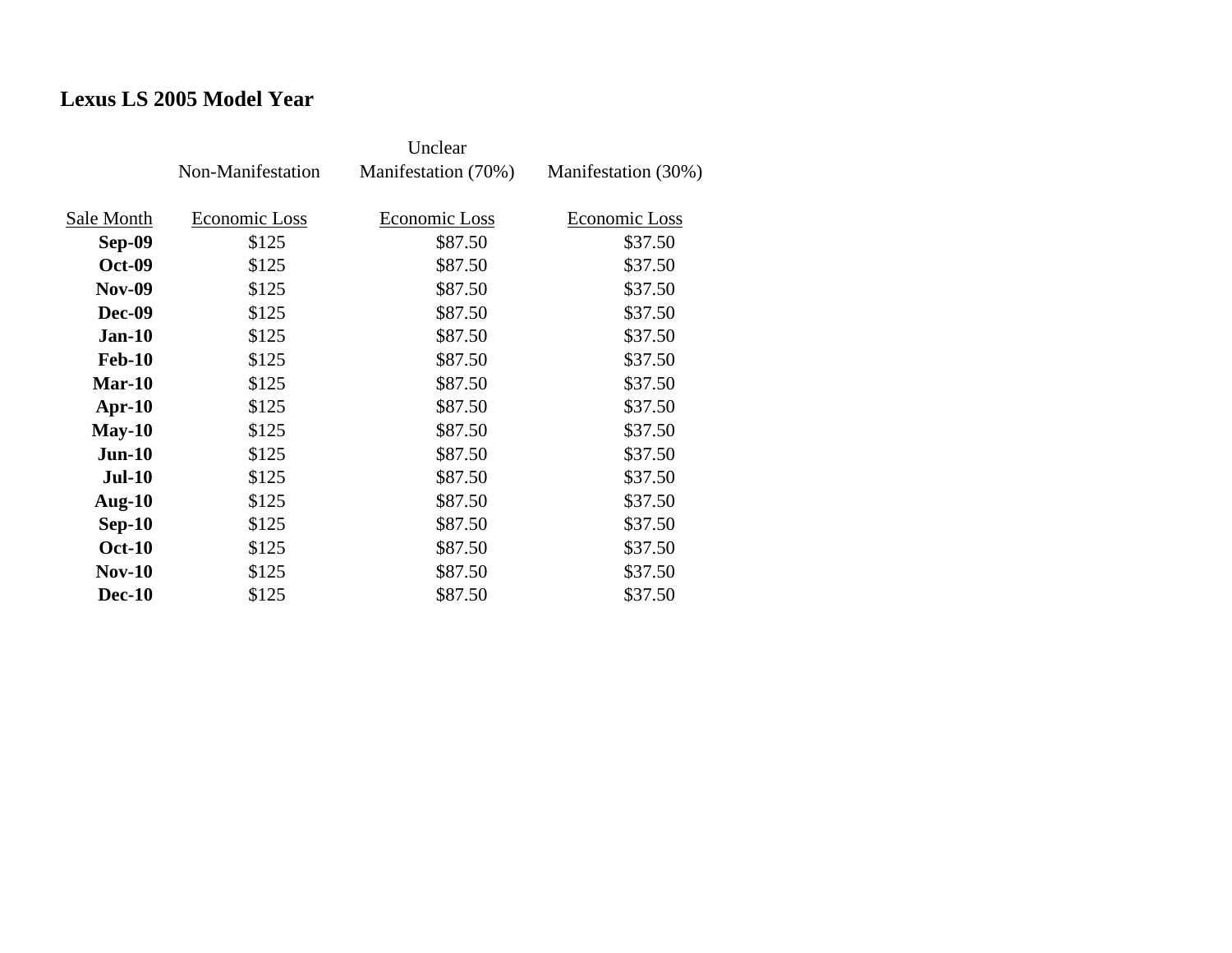## **Lexus LS 2006 Model Year**

|               | Non-Manifestation | Manifestation (70%) | Manifestation (30%) |
|---------------|-------------------|---------------------|---------------------|
| Sale Month    | Economic Loss     | Economic Loss       | Economic Loss       |
| Sep-09        | \$125             | \$87.50             | \$37.50             |
| <b>Oct-09</b> | \$125             | \$87.50             | \$37.50             |
| <b>Nov-09</b> | \$125             | \$87.50             | \$37.50             |
| <b>Dec-09</b> | \$125             | \$87.50             | \$37.50             |
| <b>Jan-10</b> | \$125             | \$87.50             | \$37.50             |
| <b>Feb-10</b> | \$125             | \$87.50             | \$37.50             |
| Mar-10        | \$125             | \$87.50             | \$37.50             |
| $Apr-10$      | \$125             | \$87.50             | \$37.50             |
| $May-10$      | \$1,014           | \$709.80            | \$304.20            |
| $Jun-10$      | \$125             | \$87.50             | \$37.50             |
| $Jul-10$      | \$125             | \$87.50             | \$37.50             |
| Aug- $10$     | \$765             | \$535.50            | \$229.50            |
| $Sep-10$      | \$125             | \$87.50             | \$37.50             |
| <b>Oct-10</b> | \$125             | \$87.50             | \$37.50             |
| $Nov-10$      | \$125             | \$87.50             | \$37.50             |
| <b>Dec-10</b> | \$125             | \$87.50             | \$37.50             |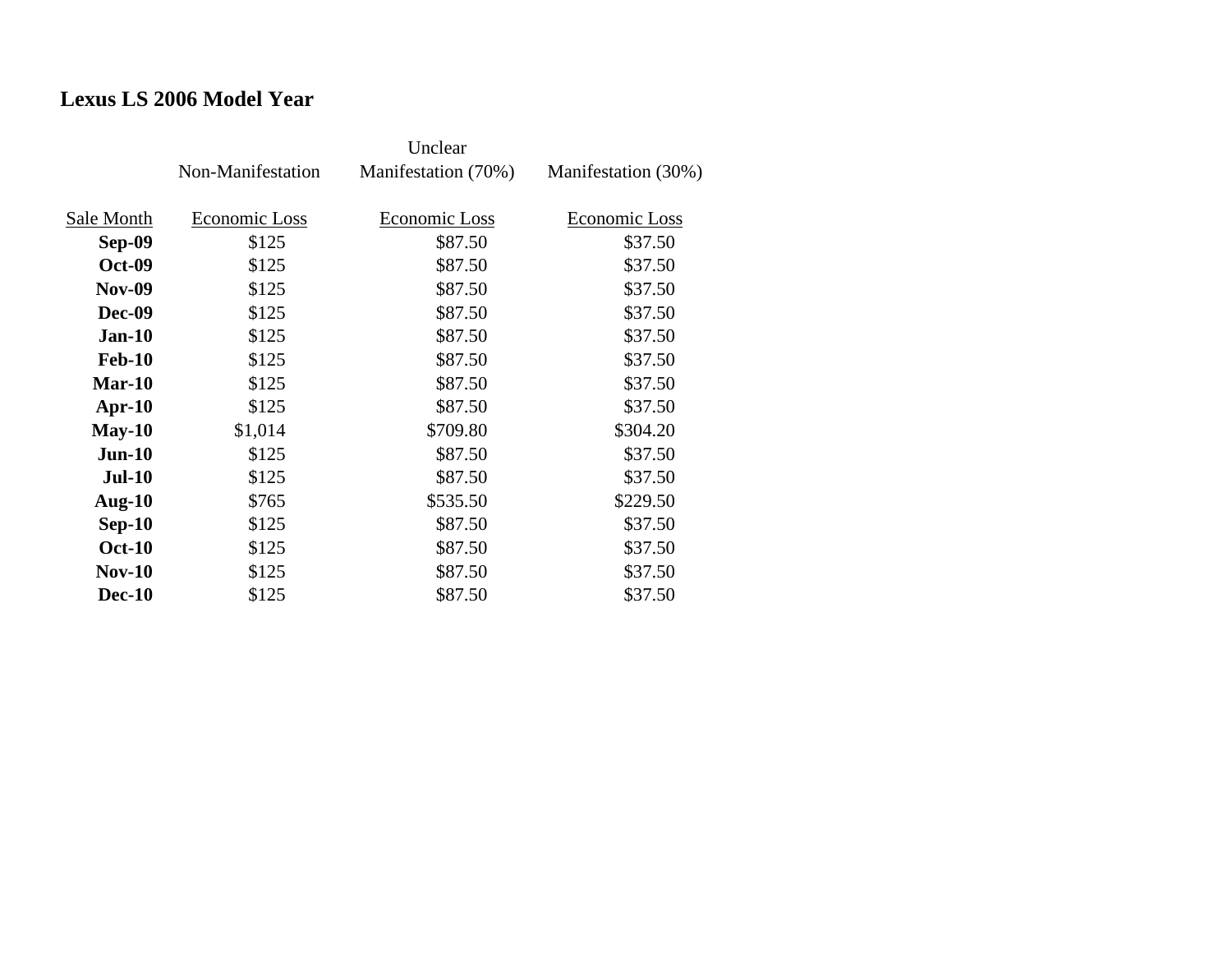### **Lexus LS 2007 Model Year**

|               | Non-Manifestation | Manifestation (70%) | Manifestation (30%) |
|---------------|-------------------|---------------------|---------------------|
| Sale Month    | Economic Loss     | Economic Loss       | Economic Loss       |
| <b>Sep-09</b> | \$125             | \$87.50             | \$37.50             |
| <b>Oct-09</b> | \$125             | \$87.50             | \$37.50             |
| <b>Nov-09</b> | \$125             | \$87.50             | \$37.50             |
| Dec-09        | \$125             | \$87.50             | \$37.50             |
| $Jan-10$      | \$125             | \$87.50             | \$37.50             |
| <b>Feb-10</b> | \$2,581           | \$1,806.70          | \$774.30            |
| $Mar-10$      | \$3,705           | \$2,593.50          | \$1,111.50          |
| Apr- $10$     | \$1,679           | \$1,175.30          | \$503.70            |
| $May-10$      | \$125             | \$87.50             | \$37.50             |
| $Jun-10$      | \$125             | \$87.50             | \$37.50             |
| <b>Jul-10</b> | \$125             | \$87.50             | \$37.50             |
| Aug- $10$     | \$125             | \$87.50             | \$37.50             |
| $Sep-10$      | \$125             | \$87.50             | \$37.50             |
| <b>Oct-10</b> | \$125             | \$87.50             | \$37.50             |
| <b>Nov-10</b> | \$125             | \$87.50             | \$37.50             |
| <b>Dec-10</b> | \$125             | \$87.50             | \$37.50             |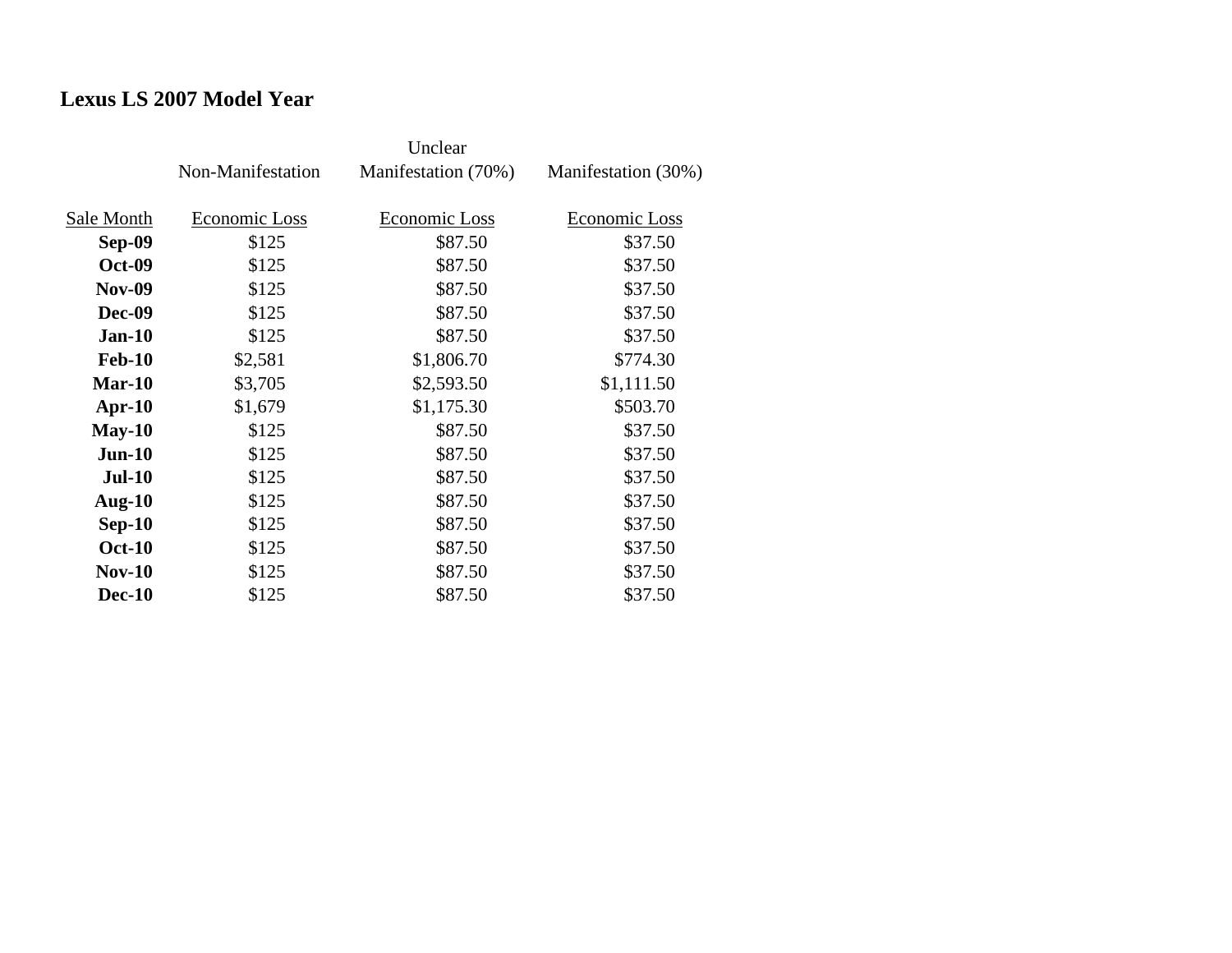### **Lexus LS 2008 Model Year**

|               | Non-Manifestation | Manifestation (70%) | Manifestation (30%) |
|---------------|-------------------|---------------------|---------------------|
| Sale Month    | Economic Loss     | Economic Loss       | Economic Loss       |
| <b>Sep-09</b> | \$125             | \$87.50             | \$37.50             |
| <b>Oct-09</b> | \$125             | \$87.50             | \$37.50             |
| <b>Nov-09</b> | \$125             | \$87.50             | \$37.50             |
| <b>Dec-09</b> | \$125             | \$87.50             | \$37.50             |
| $Jan-10$      | \$125             | \$87.50             | \$37.50             |
| <b>Feb-10</b> | \$2,805           | \$1,963.50          | \$841.50            |
| $Mar-10$      | \$2,197           | \$1,537.90          | \$659.10            |
| Apr- $10$     | \$1,311           | \$917.70            | \$393.30            |
| $May-10$      | \$3,411           | \$2,387.70          | \$1,023.30          |
| $Jun-10$      | \$1,521           | \$1,064.70          | \$456.30            |
| $Jul-10$      | \$125             | \$87.50             | \$37.50             |
| Aug- $10$     | \$1,148           | \$803.60            | \$344.40            |
| $Sep-10$      | \$125             | \$87.50             | \$37.50             |
| <b>Oct-10</b> | \$125             | \$87.50             | \$37.50             |
| <b>Nov-10</b> | \$828             | \$579.60            | \$248.40            |
| <b>Dec-10</b> | \$595             | \$416.50            | \$178.50            |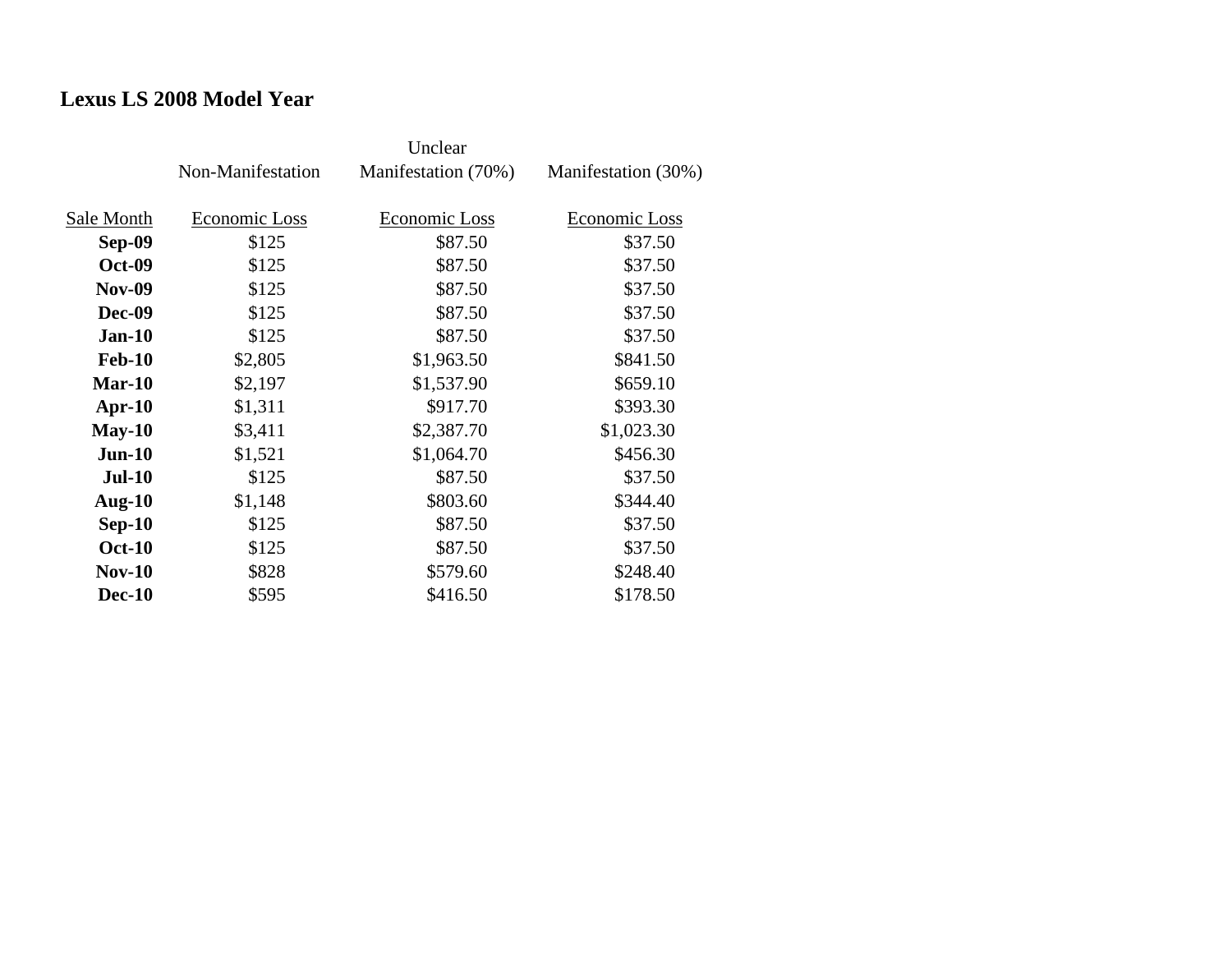### **Lexus LS 2009 Model Year**

|               | Non-Manifestation | Manifestation (70%) | Manifestation (30%) |
|---------------|-------------------|---------------------|---------------------|
| Sale Month    | Economic Loss     | Economic Loss       | Economic Loss       |
| <b>Sep-09</b> | \$2,387           | \$1,670.90          | \$716.10            |
| <b>Oct-09</b> | \$125             | \$87.50             | \$37.50             |
| <b>Nov-09</b> | \$125             | \$87.50             | \$37.50             |
| Dec-09        | \$4,626           | \$3,238.20          | \$1,387.80          |
| <b>Jan-10</b> | \$125             | \$87.50             | \$37.50             |
| <b>Feb-10</b> | \$1,857           | \$1,299.90          | \$557.10            |
| Mar-10        | \$2,786           | \$1,950.20          | \$835.80            |
| Apr- $10$     | \$2,113           | \$1,479.10          | \$633.90            |
| $May-10$      | \$125             | \$87.50             | \$37.50             |
| $Jun-10$      | \$1,022           | \$715.40            | \$306.60            |
| <b>Jul-10</b> | \$125             | \$87.50             | \$37.50             |
| Aug- $10$     | \$2,130           | \$1,491.00          | \$639.00            |
| $Sep-10$      | \$2,421           | \$1,694.70          | \$726.30            |
| <b>Oct-10</b> | \$125             | \$87.50             | \$37.50             |
| $Nov-10$      | \$1,342           | \$939.40            | \$402.60            |
| <b>Dec-10</b> | \$125             | \$87.50             | \$37.50             |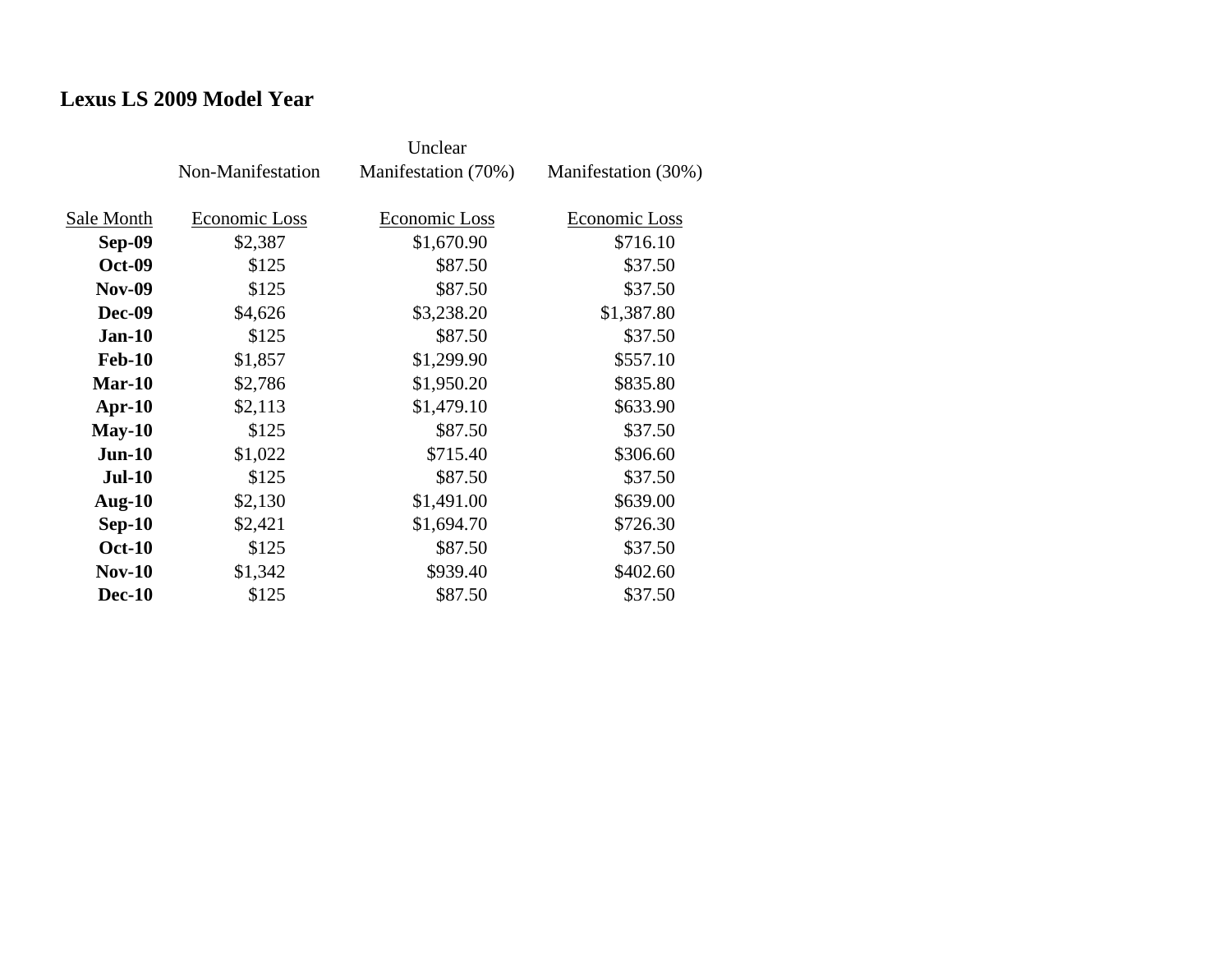# **Lexus LS 2010 Model Year**

|               | Non-Manifestation | Manifestation (70%) | Manifestation (30%) |
|---------------|-------------------|---------------------|---------------------|
| Sale Month    | Economic Loss     | Economic Loss       | Economic Loss       |
| Sep-09        | \$125             | \$87.50             | \$37.50             |
| <b>Oct-09</b> | \$125             | \$87.50             | \$37.50             |
| <b>Nov-09</b> | \$125             | \$87.50             | \$37.50             |
| Dec-09        | \$125             | \$87.50             | \$37.50             |
| <b>Jan-10</b> | \$125             | \$87.50             | \$37.50             |
| <b>Feb-10</b> | \$125             | \$87.50             | \$37.50             |
| $Mar-10$      | \$125             | \$87.50             | \$37.50             |
| $Apr-10$      | \$125             | \$87.50             | \$37.50             |
| $May-10$      | \$125             | \$87.50             | \$37.50             |
| $Jun-10$      | \$125             | \$87.50             | \$37.50             |
| <b>Jul-10</b> | \$125             | \$87.50             | \$37.50             |
| Aug- $10$     | \$125             | \$87.50             | \$37.50             |
| $Sep-10$      | \$125             | \$87.50             | \$37.50             |
| <b>Oct-10</b> | \$125             | \$87.50             | \$37.50             |
| $Nov-10$      | \$125             | \$87.50             | \$37.50             |
| <b>Dec-10</b> | \$125             | \$87.50             | \$37.50             |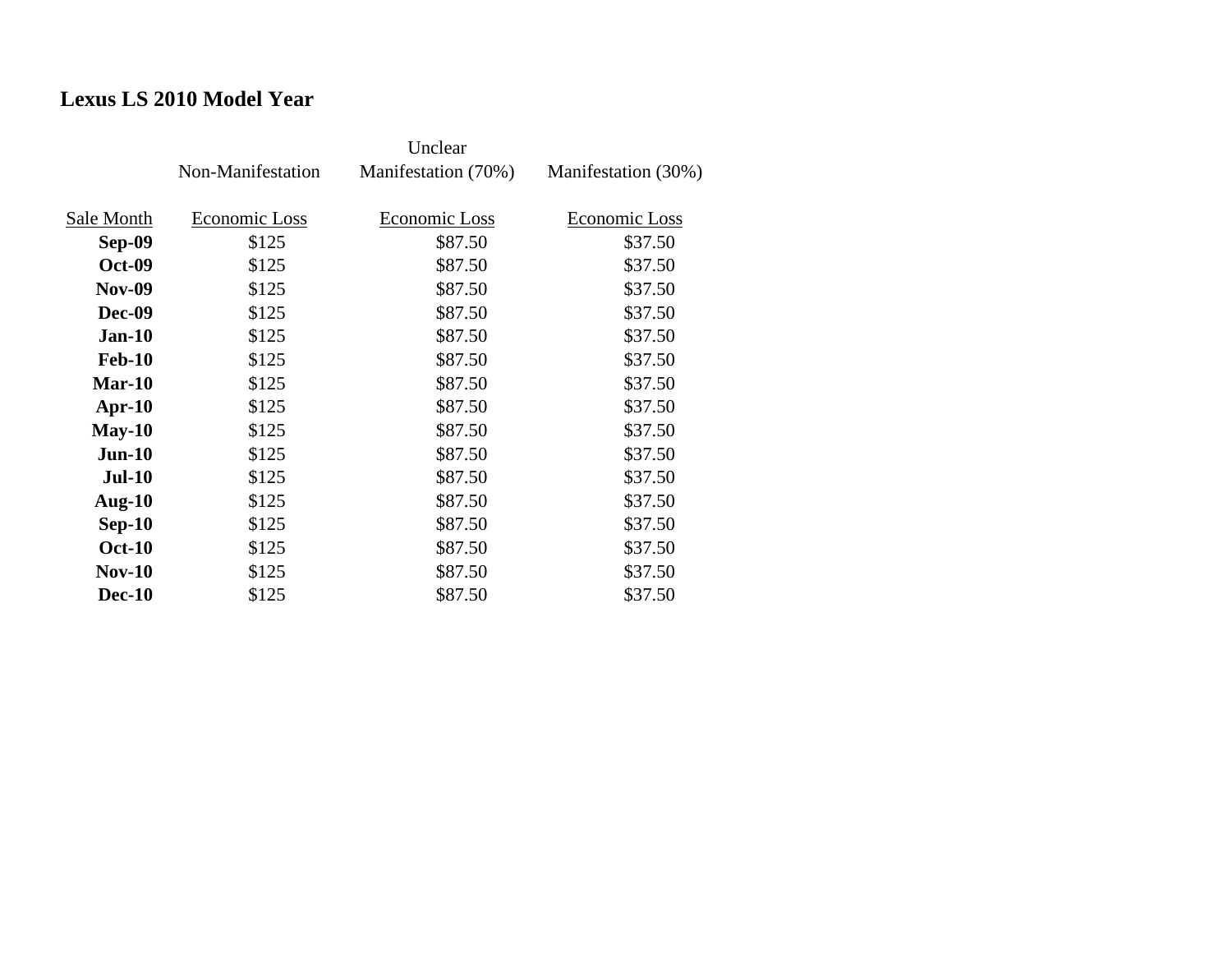# **Lexus GS Hybrid 2007 Model Year**

|               | Non-Manifestation | Manifestation (70%) | Manifestation (30%) |
|---------------|-------------------|---------------------|---------------------|
|               |                   |                     |                     |
| Sale Month    | Economic Loss     | Economic Loss       | Economic Loss       |
| <b>Sep-09</b> | \$125             | \$87.50             | \$37.50             |
| <b>Oct-09</b> | \$125             | \$87.50             | \$37.50             |
| <b>Nov-09</b> | \$125             | \$87.50             | \$37.50             |
| <b>Dec-09</b> | \$125             | \$87.50             | \$37.50             |
| $Jan-10$      | \$125             | \$87.50             | \$37.50             |
| <b>Feb-10</b> | \$401             | \$280.70            | \$120.30            |
| $Mar-10$      | \$1,178           | \$824.60            | \$353.40            |
| $Apr-10$      | \$1,277           | \$893.90            | \$383.10            |
| $May-10$      | \$1,417           | \$991.90            | \$425.10            |
| $Jun-10$      | \$1,112           | \$778.40            | \$333.60            |
| <b>Jul-10</b> | \$551             | \$385.70            | \$165.30            |
| Aug- $10$     | \$644             | \$450.80            | \$193.20            |
| $Sep-10$      | \$125             | \$87.50             | \$37.50             |
| <b>Oct-10</b> | \$125             | \$87.50             | \$37.50             |
| <b>Nov-10</b> | \$364             | \$254.80            | \$109.20            |
| <b>Dec-10</b> | \$125             | \$87.50             | \$37.50             |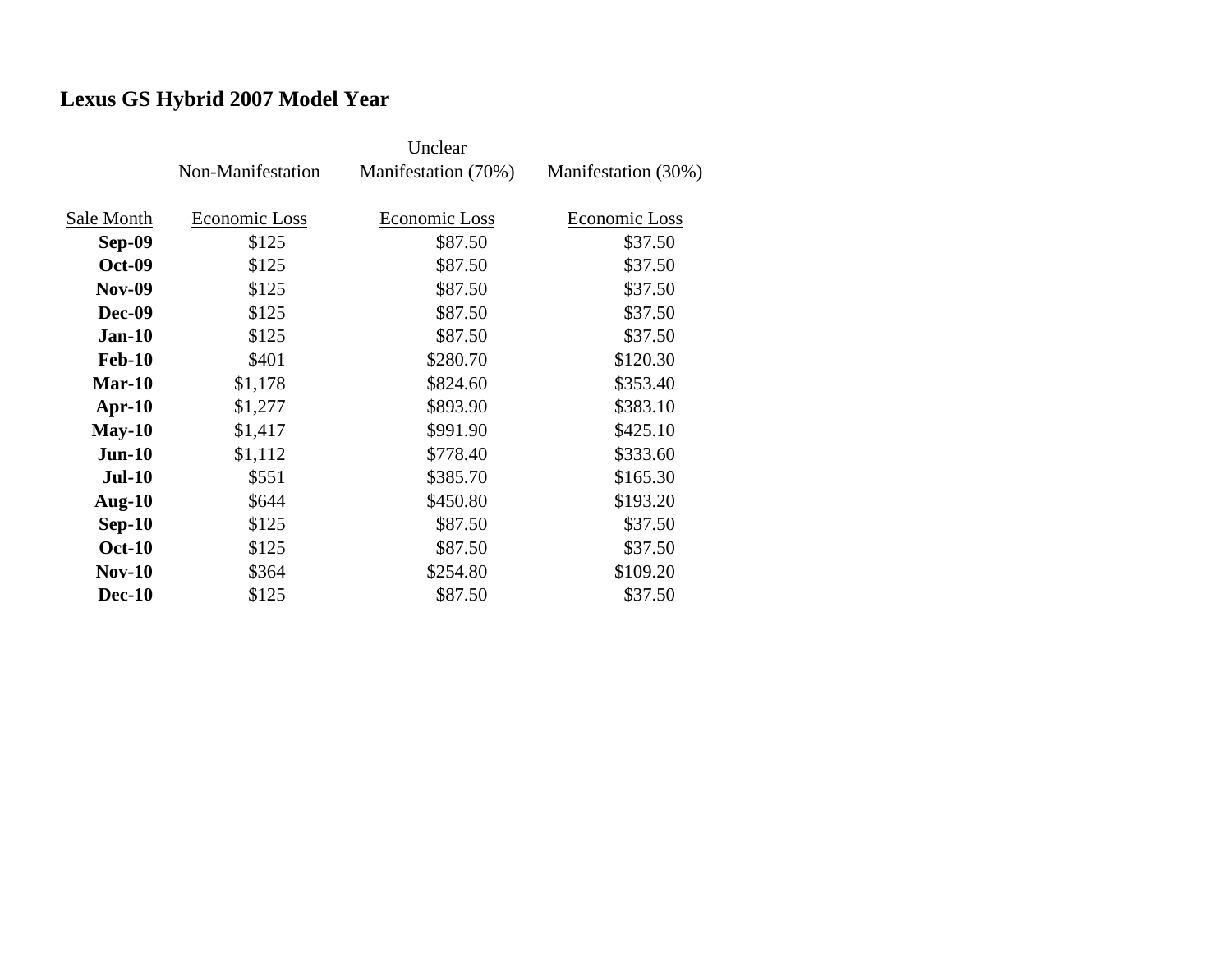# **Lexus GS Hybrid 2008 Model Year**

|               | Non-Manifestation | Manifestation (70%) | Manifestation (30%) |
|---------------|-------------------|---------------------|---------------------|
|               |                   |                     |                     |
| Sale Month    | Economic Loss     | Economic Loss       | Economic Loss       |
| <b>Sep-09</b> | \$125             | \$87.50             | \$37.50             |
| <b>Oct-09</b> | \$125             | \$87.50             | \$37.50             |
| <b>Nov-09</b> | \$125             | \$87.50             | \$37.50             |
| <b>Dec-09</b> | \$125             | \$87.50             | \$37.50             |
| $Jan-10$      | \$125             | \$87.50             | \$37.50             |
| <b>Feb-10</b> | \$881             | \$616.70            | \$264.30            |
| $Mar-10$      | \$125             | \$87.50             | \$37.50             |
| Apr- $10$     | \$983             | \$688.10            | \$294.90            |
| $May-10$      | \$1,532           | \$1,072.40          | \$459.60            |
| $Jun-10$      | \$1,235           | \$864.50            | \$370.50            |
| <b>Jul-10</b> | \$791             | \$553.70            | \$237.30            |
| Aug- $10$     | \$628             | \$439.60            | \$188.40            |
| $Sep-10$      | \$125             | \$87.50             | \$37.50             |
| <b>Oct-10</b> | \$125             | \$87.50             | \$37.50             |
| <b>Nov-10</b> | \$685             | \$479.50            | \$205.50            |
| <b>Dec-10</b> | \$125             | \$87.50             | \$37.50             |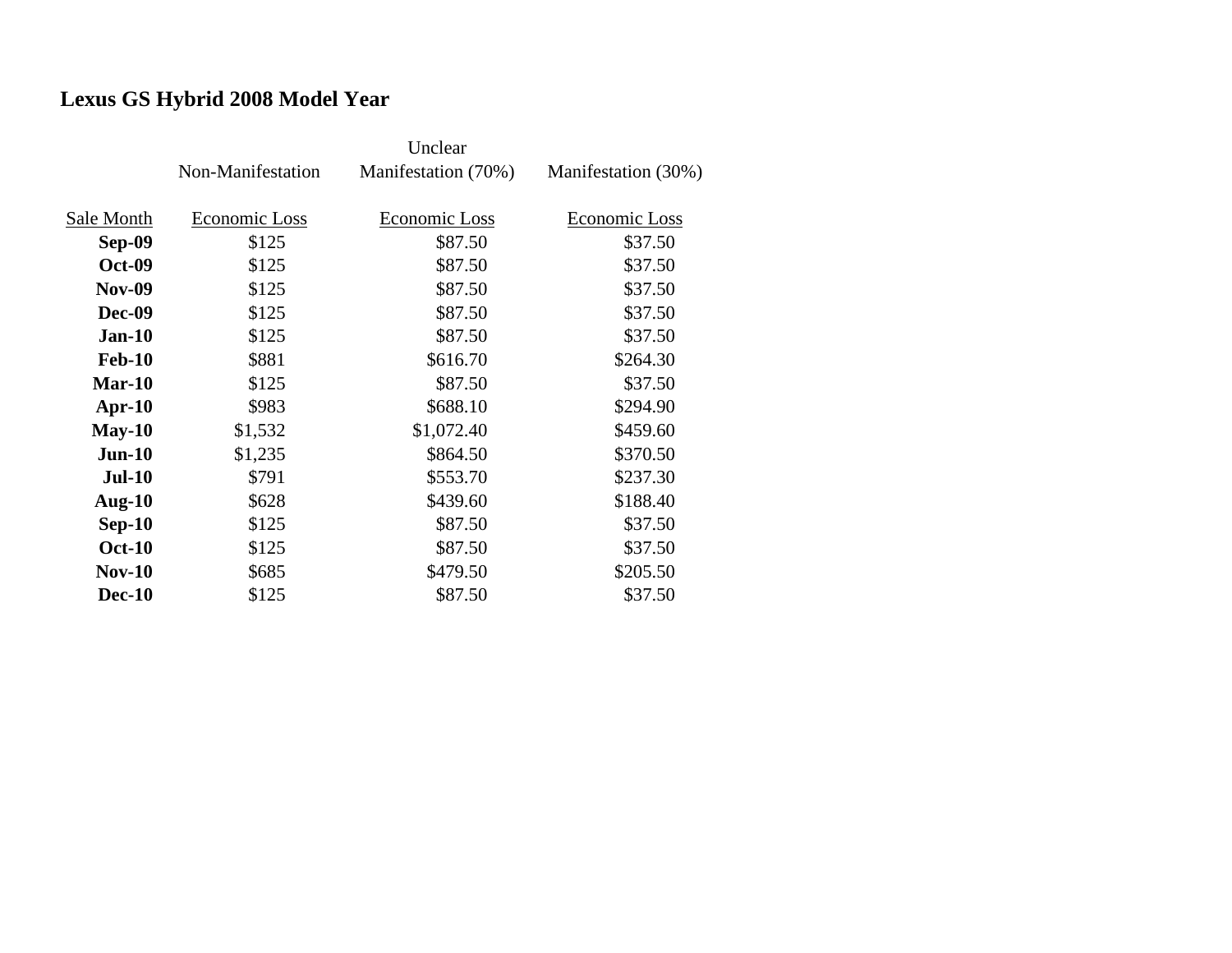# **Lexus GS Hybrid 2009 Model Year**

|               | Non-Manifestation | Manifestation (70%) | Manifestation (30%) |
|---------------|-------------------|---------------------|---------------------|
|               |                   |                     |                     |
| Sale Month    | Economic Loss     | Economic Loss       | Economic Loss       |
| Sep-09        | \$998             | \$698.60            | \$299.40            |
| <b>Oct-09</b> | \$125             | \$87.50             | \$37.50             |
| <b>Nov-09</b> | \$125             | \$87.50             | \$37.50             |
| <b>Dec-09</b> | \$1,350           | \$945.00            | \$405.00            |
| $Jan-10$      | \$125             | \$87.50             | \$37.50             |
| <b>Feb-10</b> | \$125             | \$87.50             | \$37.50             |
| $Mar-10$      | \$125             | \$87.50             | \$37.50             |
| Apr- $10$     | \$125             | \$87.50             | \$37.50             |
| $May-10$      | \$125             | \$87.50             | \$37.50             |
| $Jun-10$      | \$1,578           | \$1,104.60          | \$473.40            |
| <b>Jul-10</b> | \$1,293           | \$905.10            | \$387.90            |
| Aug- $10$     | \$125             | \$87.50             | \$37.50             |
| $Sep-10$      | \$125             | \$87.50             | \$37.50             |
| <b>Oct-10</b> | \$125             | \$87.50             | \$37.50             |
| <b>Nov-10</b> | \$125             | \$87.50             | \$37.50             |
| <b>Dec-10</b> | \$125             | \$87.50             | \$37.50             |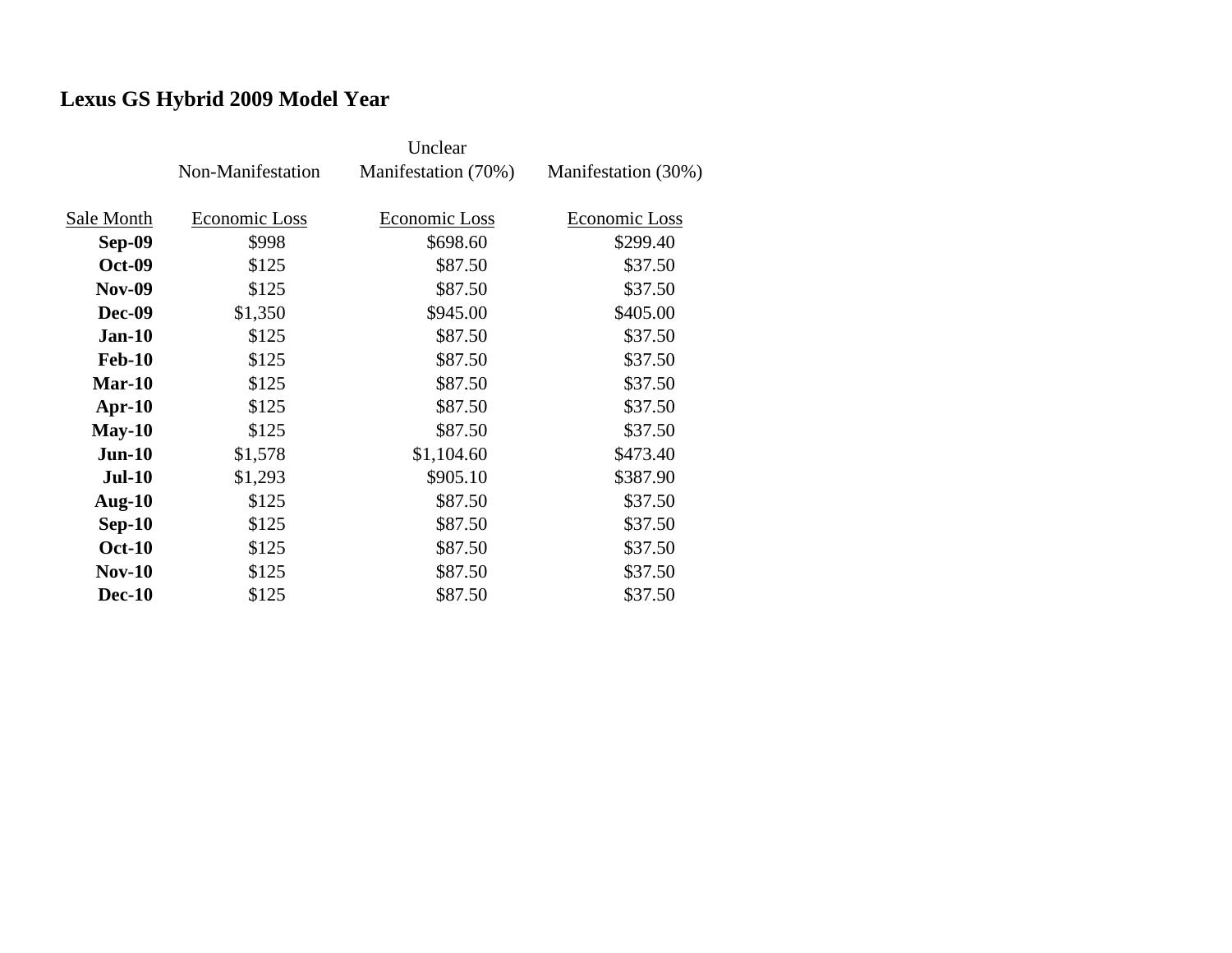# **Lexus GS Hybrid 2010 Model Year**

|               | Non-Manifestation | Manifestation (70%) | Manifestation (30%) |
|---------------|-------------------|---------------------|---------------------|
|               |                   |                     |                     |
| Sale Month    | Economic Loss     | Economic Loss       | Economic Loss       |
| Sep-09        | \$125             | \$87.50             | \$37.50             |
| <b>Oct-09</b> | \$125             | \$87.50             | \$37.50             |
| <b>Nov-09</b> | \$125             | \$87.50             | \$37.50             |
| <b>Dec-09</b> | \$125             | \$87.50             | \$37.50             |
| $Jan-10$      | \$125             | \$87.50             | \$37.50             |
| <b>Feb-10</b> | \$125             | \$87.50             | \$37.50             |
| $Mar-10$      | \$125             | \$87.50             | \$37.50             |
| $Apr-10$      | \$125             | \$87.50             | \$37.50             |
| $May-10$      | \$125             | \$87.50             | \$37.50             |
| $Jun-10$      | \$125             | \$87.50             | \$37.50             |
| <b>Jul-10</b> | \$125             | \$87.50             | \$37.50             |
| Aug- $10$     | \$125             | \$87.50             | \$37.50             |
| $Sep-10$      | \$125             | \$87.50             | \$37.50             |
| <b>Oct-10</b> | \$125             | \$87.50             | \$37.50             |
| <b>Nov-10</b> | \$125             | \$87.50             | \$37.50             |
| <b>Dec-10</b> | \$125             | \$87.50             | \$37.50             |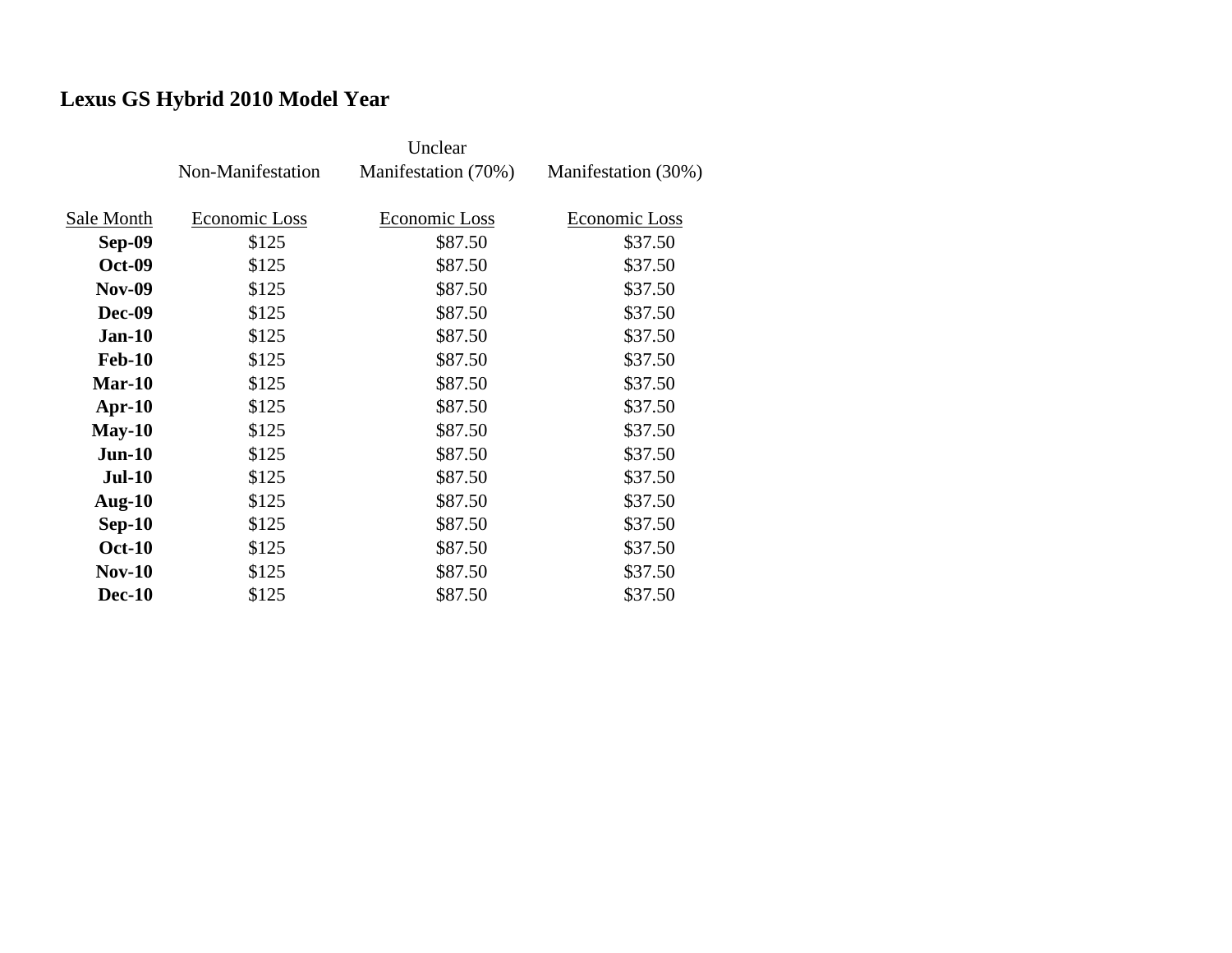# **Lexus GS 1998 Model Year**

|               | Non-Manifestation | Manifestation (70%) | Manifestation (30%) |
|---------------|-------------------|---------------------|---------------------|
| Sale Month    | Economic Loss     | Economic Loss       | Economic Loss       |
| <b>Sep-09</b> | \$125             | \$87.50             | \$37.50             |
| <b>Oct-09</b> | \$125             | \$87.50             | \$37.50             |
| <b>Nov-09</b> | \$125             | \$87.50             | \$37.50             |
| Dec-09        | \$125             | \$87.50             | \$37.50             |
| $Jan-10$      | \$125             | \$87.50             | \$37.50             |
| <b>Feb-10</b> | \$125             | \$87.50             | \$37.50             |
| $Mar-10$      | \$125             | \$87.50             | \$37.50             |
| Apr- $10$     | \$125             | \$87.50             | \$37.50             |
| $May-10$      | \$125             | \$87.50             | \$37.50             |
| $Jun-10$      | \$125             | \$87.50             | \$37.50             |
| <b>Jul-10</b> | \$125             | \$87.50             | \$37.50             |
| Aug- $10$     | \$125             | \$87.50             | \$37.50             |
| $Sep-10$      | \$125             | \$87.50             | \$37.50             |
| <b>Oct-10</b> | \$125             | \$87.50             | \$37.50             |
| <b>Nov-10</b> | \$125             | \$87.50             | \$37.50             |
| <b>Dec-10</b> | \$125             | \$87.50             | \$37.50             |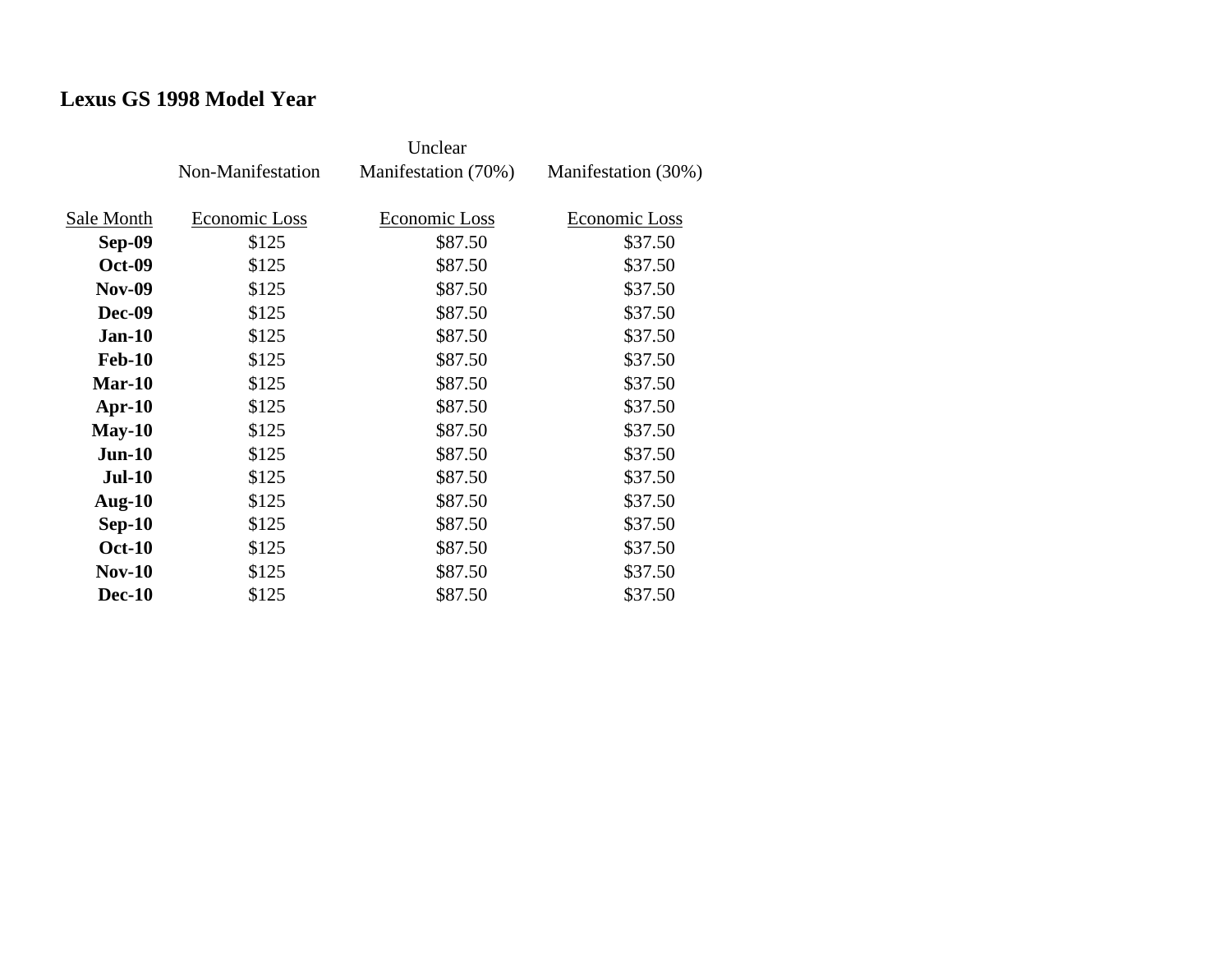# **Lexus GS 1999 Model Year**

|               | Non-Manifestation | Manifestation (70%) | Manifestation (30%) |
|---------------|-------------------|---------------------|---------------------|
| Sale Month    | Economic Loss     | Economic Loss       | Economic Loss       |
| <b>Sep-09</b> | \$125             | \$87.50             | \$37.50             |
| <b>Oct-09</b> | \$125             | \$87.50             | \$37.50             |
| <b>Nov-09</b> | \$125             | \$87.50             | \$37.50             |
| Dec-09        | \$125             | \$87.50             | \$37.50             |
| $Jan-10$      | \$125             | \$87.50             | \$37.50             |
| <b>Feb-10</b> | \$125             | \$87.50             | \$37.50             |
| $Mar-10$      | \$125             | \$87.50             | \$37.50             |
| $Apr-10$      | \$125             | \$87.50             | \$37.50             |
| $May-10$      | \$125             | \$87.50             | \$37.50             |
| $Jun-10$      | \$125             | \$87.50             | \$37.50             |
| <b>Jul-10</b> | \$125             | \$87.50             | \$37.50             |
| Aug- $10$     | \$302             | \$211.40            | \$90.60             |
| $Sep-10$      | \$125             | \$87.50             | \$37.50             |
| <b>Oct-10</b> | \$125             | \$87.50             | \$37.50             |
| <b>Nov-10</b> | \$125             | \$87.50             | \$37.50             |
| <b>Dec-10</b> | \$125             | \$87.50             | \$37.50             |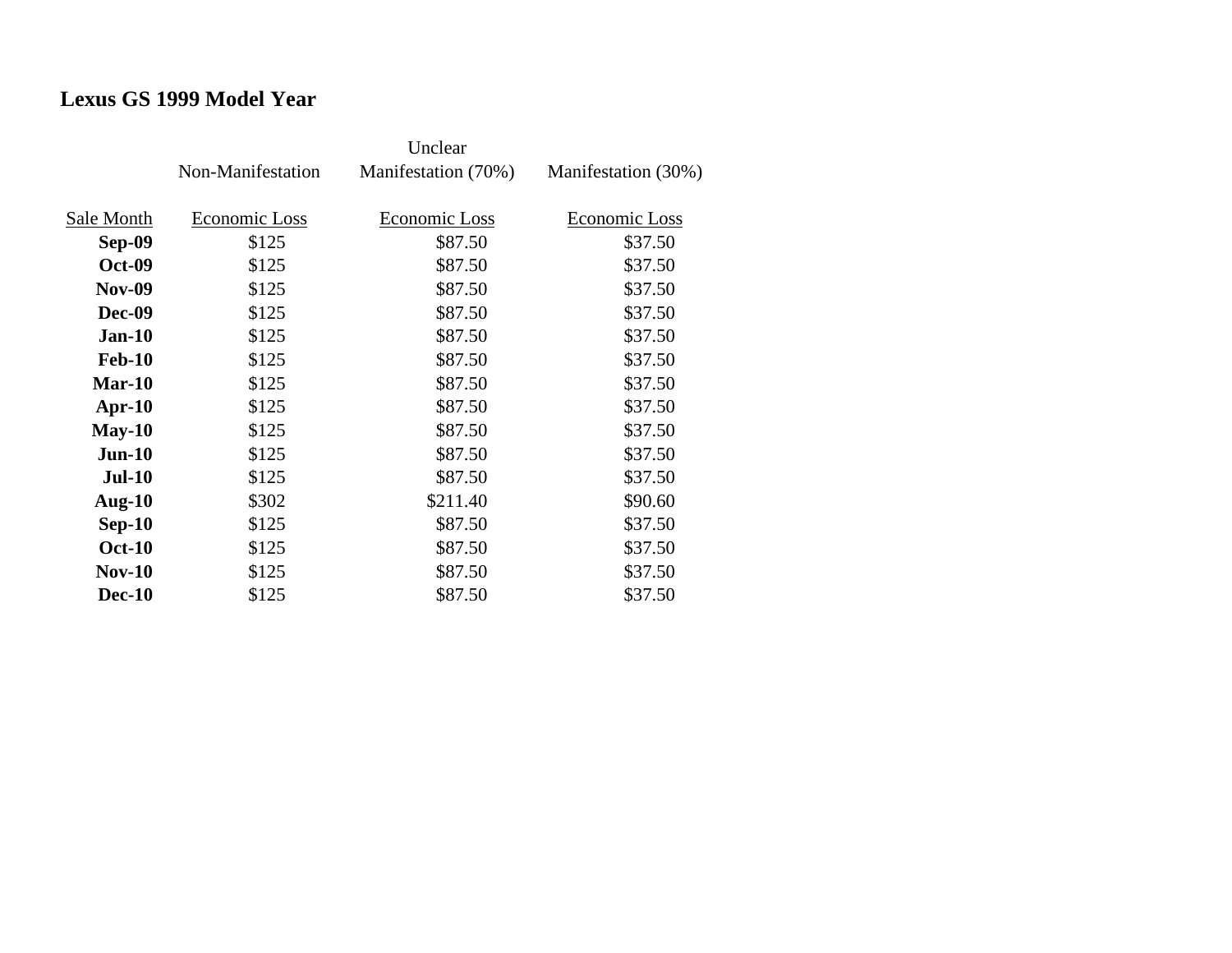# **Lexus GS 2000 Model Year**

|               | Non-Manifestation | Manifestation (70%) | Manifestation (30%) |
|---------------|-------------------|---------------------|---------------------|
| Sale Month    | Economic Loss     | Economic Loss       | Economic Loss       |
| <b>Sep-09</b> | \$125             | \$87.50             | \$37.50             |
| <b>Oct-09</b> | \$125             | \$87.50             | \$37.50             |
| <b>Nov-09</b> | \$125             | \$87.50             | \$37.50             |
| <b>Dec-09</b> | \$125             | \$87.50             | \$37.50             |
| $Jan-10$      | \$125             | \$87.50             | \$37.50             |
| <b>Feb-10</b> | \$125             | \$87.50             | \$37.50             |
| $Mar-10$      | \$125             | \$87.50             | \$37.50             |
| $Apr-10$      | \$125             | \$87.50             | \$37.50             |
| $May-10$      | \$125             | \$87.50             | \$37.50             |
| $Jun-10$      | \$125             | \$87.50             | \$37.50             |
| <b>Jul-10</b> | \$125             | \$87.50             | \$37.50             |
| Aug- $10$     | \$125             | \$87.50             | \$37.50             |
| $Sep-10$      | \$125             | \$87.50             | \$37.50             |
| <b>Oct-10</b> | \$125             | \$87.50             | \$37.50             |
| $Nov-10$      | \$125             | \$87.50             | \$37.50             |
| <b>Dec-10</b> | \$125             | \$87.50             | \$37.50             |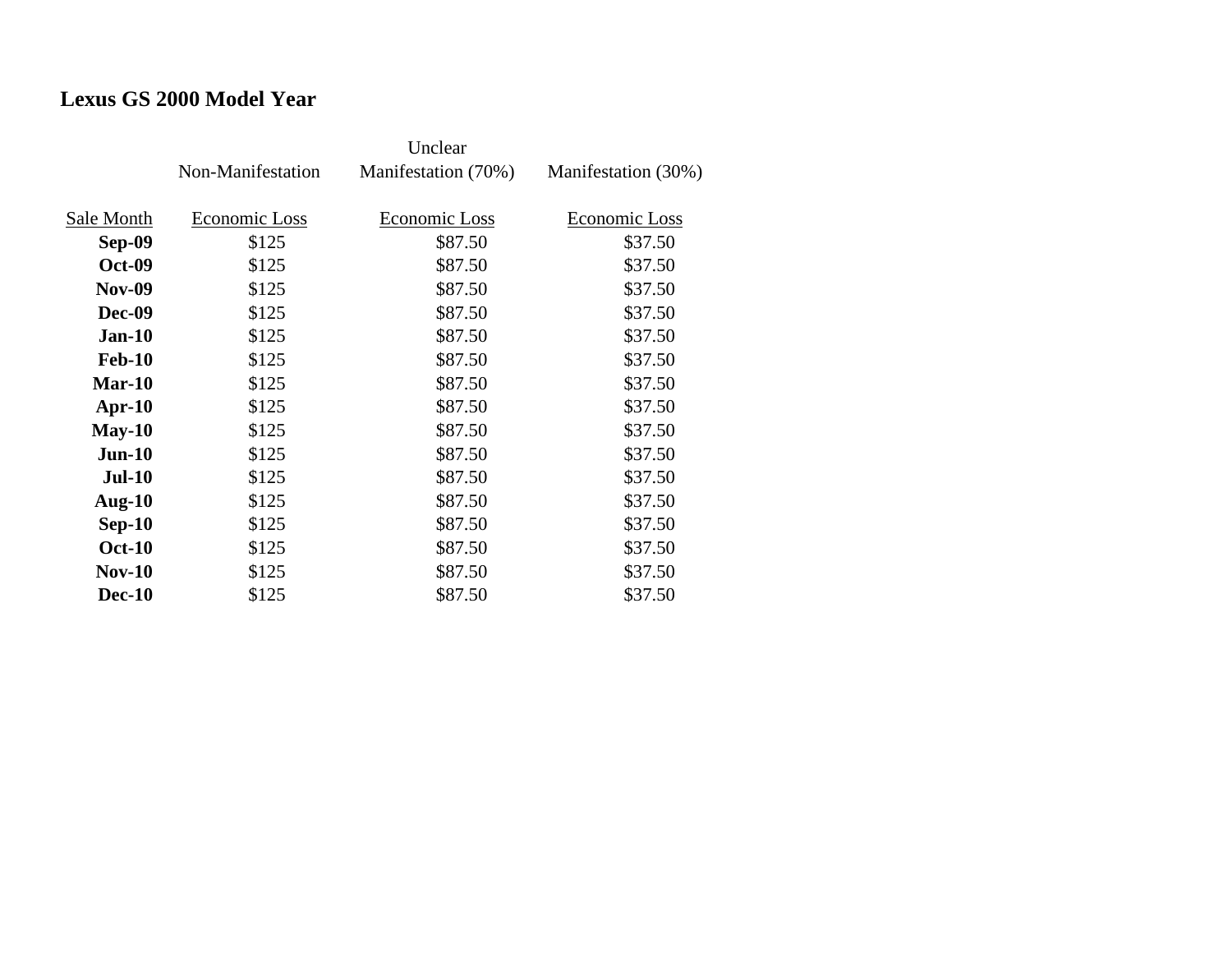# **Lexus GS 2001 Model Year**

|               | Non-Manifestation | Manifestation (70%) | Manifestation (30%) |
|---------------|-------------------|---------------------|---------------------|
| Sale Month    | Economic Loss     | Economic Loss       | Economic Loss       |
| <b>Sep-09</b> | \$125             | \$87.50             | \$37.50             |
| <b>Oct-09</b> | \$125             | \$87.50             | \$37.50             |
| <b>Nov-09</b> | \$125             | \$87.50             | \$37.50             |
| <b>Dec-09</b> | \$125             | \$87.50             | \$37.50             |
| <b>Jan-10</b> | \$125             | \$87.50             | \$37.50             |
| <b>Feb-10</b> | \$125             | \$87.50             | \$37.50             |
| $Mar-10$      | \$125             | \$87.50             | \$37.50             |
| Apr- $10$     | \$125             | \$87.50             | \$37.50             |
| $May-10$      | \$125             | \$87.50             | \$37.50             |
| $Jun-10$      | \$125             | \$87.50             | \$37.50             |
| $Jul-10$      | \$125             | \$87.50             | \$37.50             |
| Aug- $10$     | \$125             | \$87.50             | \$37.50             |
| $Sep-10$      | \$125             | \$87.50             | \$37.50             |
| <b>Oct-10</b> | \$125             | \$87.50             | \$37.50             |
| $Nov-10$      | \$125             | \$87.50             | \$37.50             |
| <b>Dec-10</b> | \$125             | \$87.50             | \$37.50             |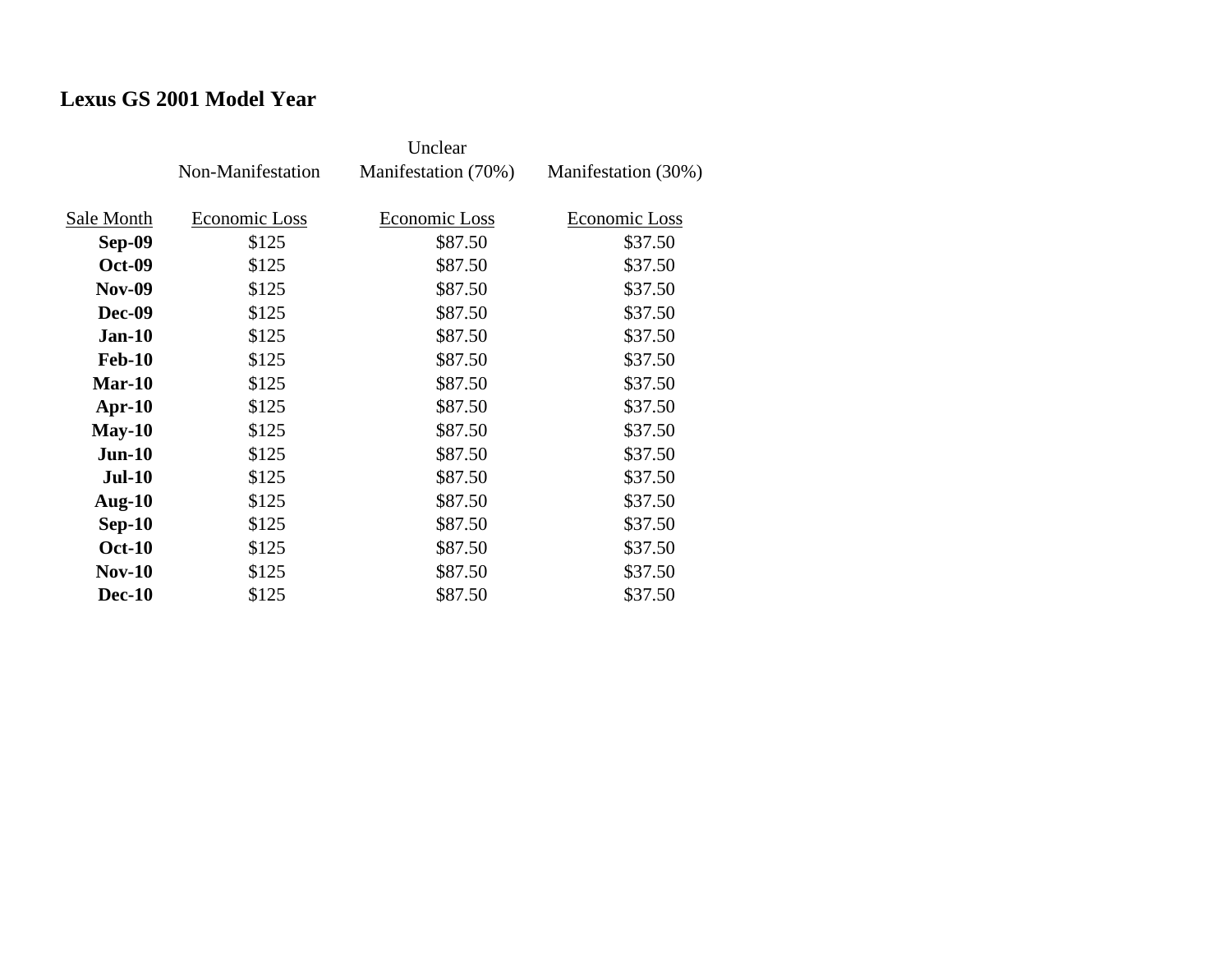# **Lexus GS 2002 Model Year**

|               | Non-Manifestation | Manifestation (70%) | Manifestation (30%) |
|---------------|-------------------|---------------------|---------------------|
| Sale Month    | Economic Loss     | Economic Loss       | Economic Loss       |
| <b>Sep-09</b> | \$125             | \$87.50             | \$37.50             |
| <b>Oct-09</b> | \$125             | \$87.50             | \$37.50             |
| <b>Nov-09</b> | \$125             | \$87.50             | \$37.50             |
| Dec-09        | \$125             | \$87.50             | \$37.50             |
| $Jan-10$      | \$125             | \$87.50             | \$37.50             |
| <b>Feb-10</b> | \$125             | \$87.50             | \$37.50             |
| $Mar-10$      | \$125             | \$87.50             | \$37.50             |
| $Apr-10$      | \$125             | \$87.50             | \$37.50             |
| $May-10$      | \$125             | \$87.50             | \$37.50             |
| $Jun-10$      | \$125             | \$87.50             | \$37.50             |
| <b>Jul-10</b> | \$125             | \$87.50             | \$37.50             |
| Aug- $10$     | \$125             | \$87.50             | \$37.50             |
| $Sep-10$      | \$125             | \$87.50             | \$37.50             |
| <b>Oct-10</b> | \$386             | \$270.20            | \$115.80            |
| <b>Nov-10</b> | \$125             | \$87.50             | \$37.50             |
| <b>Dec-10</b> | \$125             | \$87.50             | \$37.50             |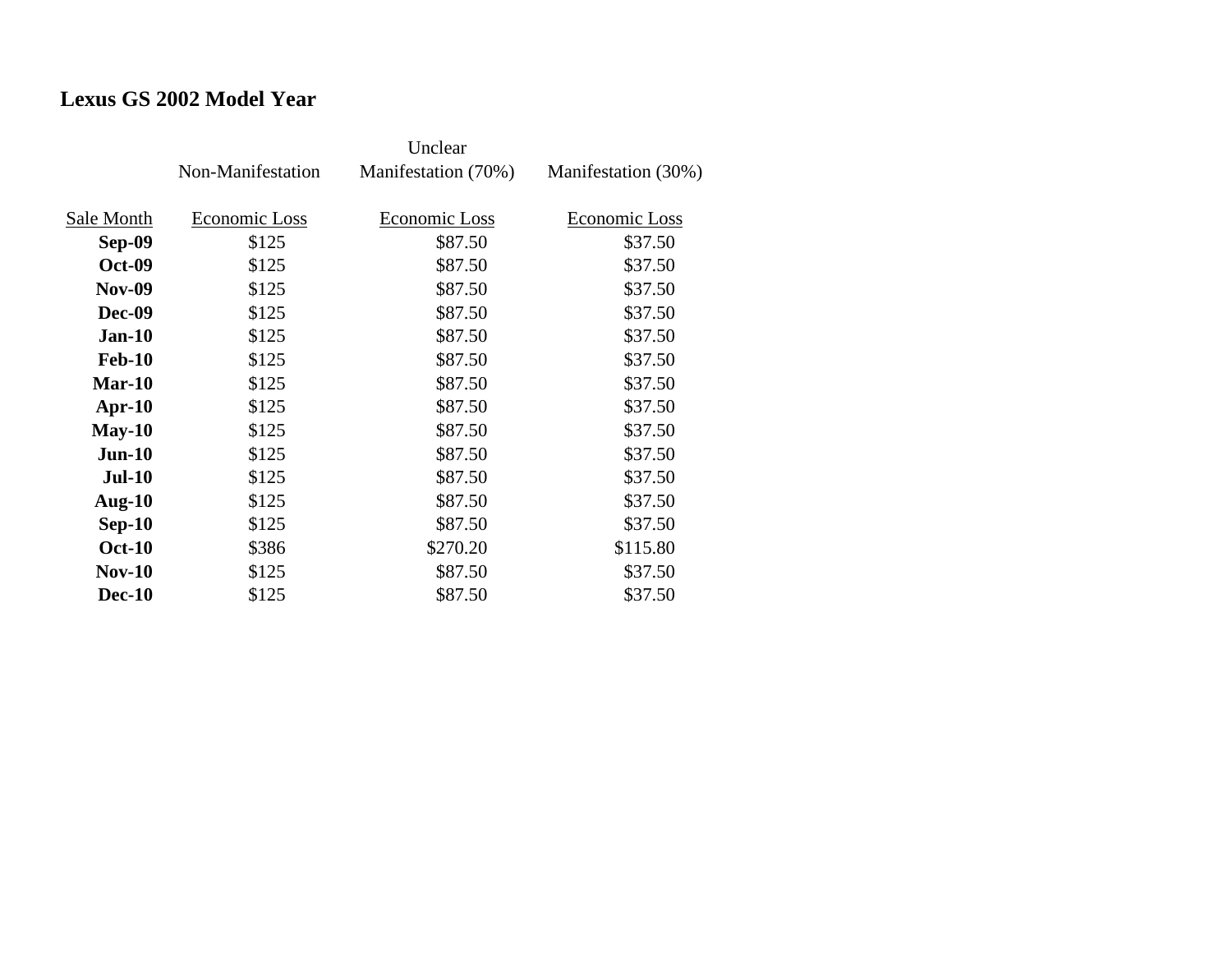# **Lexus GS 2003 Model Year**

|               | Non-Manifestation | Manifestation (70%) | Manifestation (30%) |
|---------------|-------------------|---------------------|---------------------|
| Sale Month    | Economic Loss     | Economic Loss       | Economic Loss       |
| Sep-09        | \$468             | \$327.60            | \$140.40            |
| <b>Oct-09</b> | \$125             | \$87.50             | \$37.50             |
| <b>Nov-09</b> | \$125             | \$87.50             | \$37.50             |
| Dec-09        | \$125             | \$87.50             | \$37.50             |
| $Jan-10$      | \$125             | \$87.50             | \$37.50             |
| <b>Feb-10</b> | \$125             | \$87.50             | \$37.50             |
| $Mar-10$      | \$125             | \$87.50             | \$37.50             |
| Apr- $10$     | \$125             | \$87.50             | \$37.50             |
| $May-10$      | \$125             | \$87.50             | \$37.50             |
| $Jun-10$      | \$125             | \$87.50             | \$37.50             |
| <b>Jul-10</b> | \$125             | \$87.50             | \$37.50             |
| Aug- $10$     | \$125             | \$87.50             | \$37.50             |
| $Sep-10$      | \$125             | \$87.50             | \$37.50             |
| <b>Oct-10</b> | \$125             | \$87.50             | \$37.50             |
| <b>Nov-10</b> | \$125             | \$87.50             | \$37.50             |
| <b>Dec-10</b> | \$125             | \$87.50             | \$37.50             |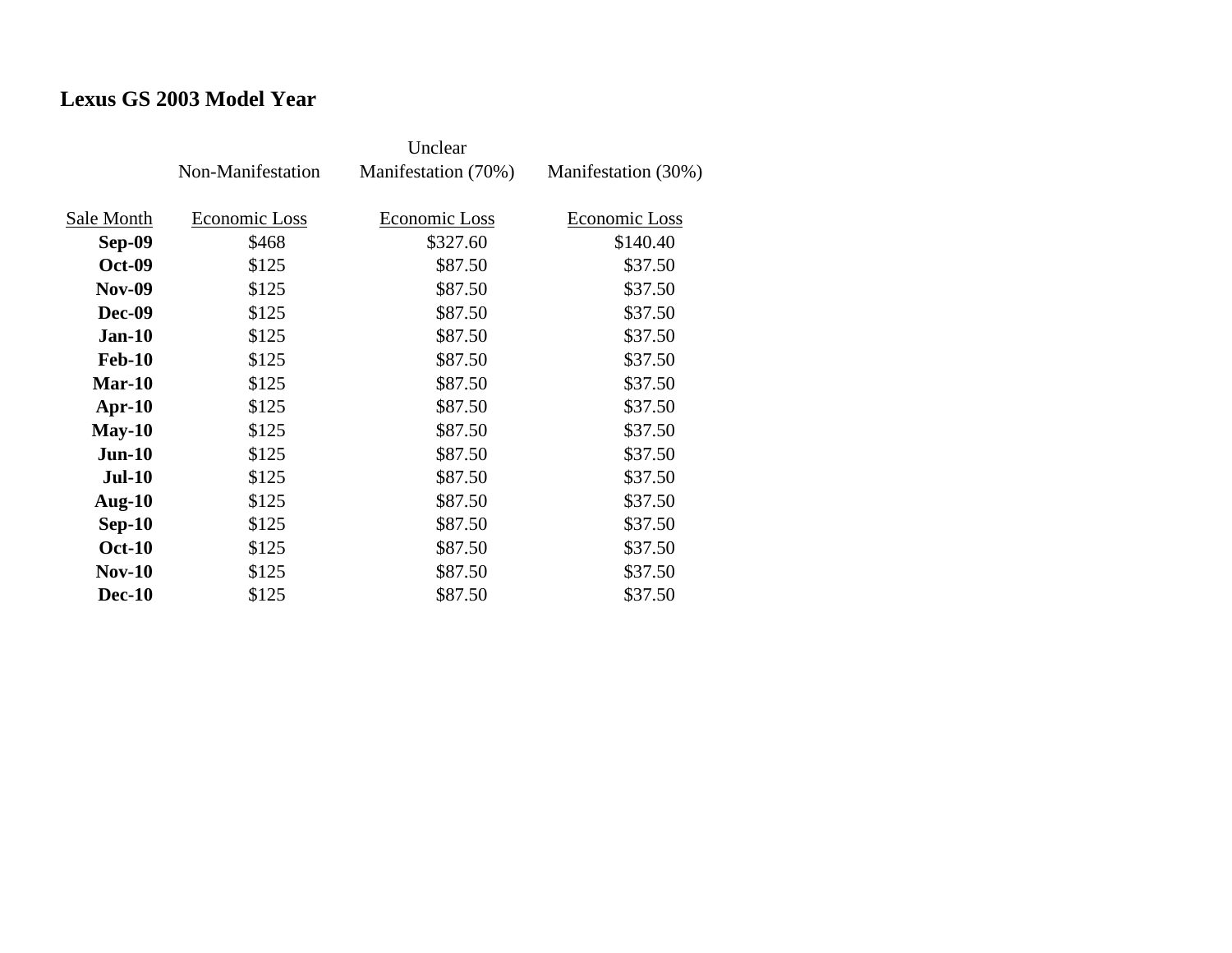## **Lexus GS 2004 Model Year**

|               | Non-Manifestation | Manifestation (70%)  | Manifestation (30%) |
|---------------|-------------------|----------------------|---------------------|
| Sale Month    | Economic Loss     | <b>Economic Loss</b> | Economic Loss       |
|               |                   |                      |                     |
| <b>Sep-09</b> | \$528             | \$369.60             | \$158.40            |
| <b>Oct-09</b> | \$359             | \$251.30             | \$107.70            |
| <b>Nov-09</b> | \$125             | \$87.50              | \$37.50             |
| <b>Dec-09</b> | \$1,109           | \$776.30             | \$332.70            |
| $Jan-10$      | \$329             | \$230.30             | \$98.70             |
| <b>Feb-10</b> | \$125             | \$87.50              | \$37.50             |
| $Mar-10$      | \$125             | \$87.50              | \$37.50             |
| $Apr-10$      | \$519             | \$363.30             | \$155.70            |
| $May-10$      | \$125             | \$87.50              | \$37.50             |
| $Jun-10$      | \$125             | \$87.50              | \$37.50             |
| <b>Jul-10</b> | \$609             | \$426.30             | \$182.70            |
| Aug- $10$     | \$125             | \$87.50              | \$37.50             |
| $Sep-10$      | \$125             | \$87.50              | \$37.50             |
| <b>Oct-10</b> | \$499             | \$349.30             | \$149.70            |
| $Nov-10$      | \$125             | \$87.50              | \$37.50             |
| <b>Dec-10</b> | \$457             | \$319.90             | \$137.10            |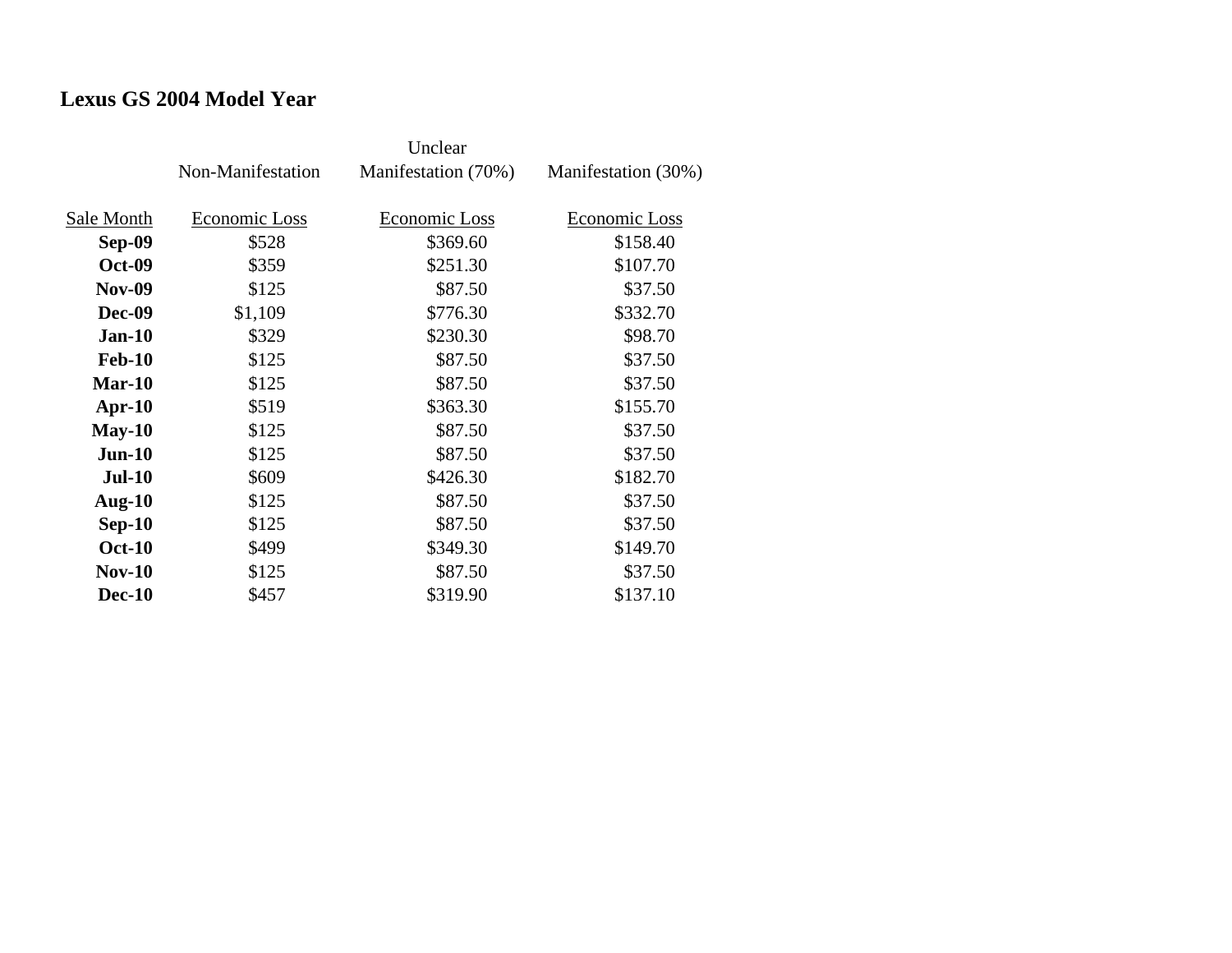# **Lexus GS 2005 Model Year**

|               | Non-Manifestation | Manifestation (70%) | Manifestation (30%) |
|---------------|-------------------|---------------------|---------------------|
| Sale Month    | Economic Loss     | Economic Loss       | Economic Loss       |
| <b>Sep-09</b> | \$436             | \$305.20            | \$130.80            |
| <b>Oct-09</b> | \$125             | \$87.50             | \$37.50             |
| <b>Nov-09</b> | \$616             | \$431.20            | \$184.80            |
| Dec-09        | \$125             | \$87.50             | \$37.50             |
| $Jan-10$      | \$125             | \$87.50             | \$37.50             |
| <b>Feb-10</b> | \$607             | \$424.90            | \$182.10            |
| $Mar-10$      | \$686             | \$480.20            | \$205.80            |
| Apr- $10$     | \$257             | \$179.90            | \$77.10             |
| $May-10$      | \$599             | \$419.30            | \$179.70            |
| $Jun-10$      | \$599             | \$419.30            | \$179.70            |
| $Jul-10$      | \$125             | \$87.50             | \$37.50             |
| Aug- $10$     | \$125             | \$87.50             | \$37.50             |
| $Sep-10$      | \$125             | \$87.50             | \$37.50             |
| <b>Oct-10</b> | \$461             | \$322.70            | \$138.30            |
| $Nov-10$      | \$125             | \$87.50             | \$37.50             |
| <b>Dec-10</b> | \$125             | \$87.50             | \$37.50             |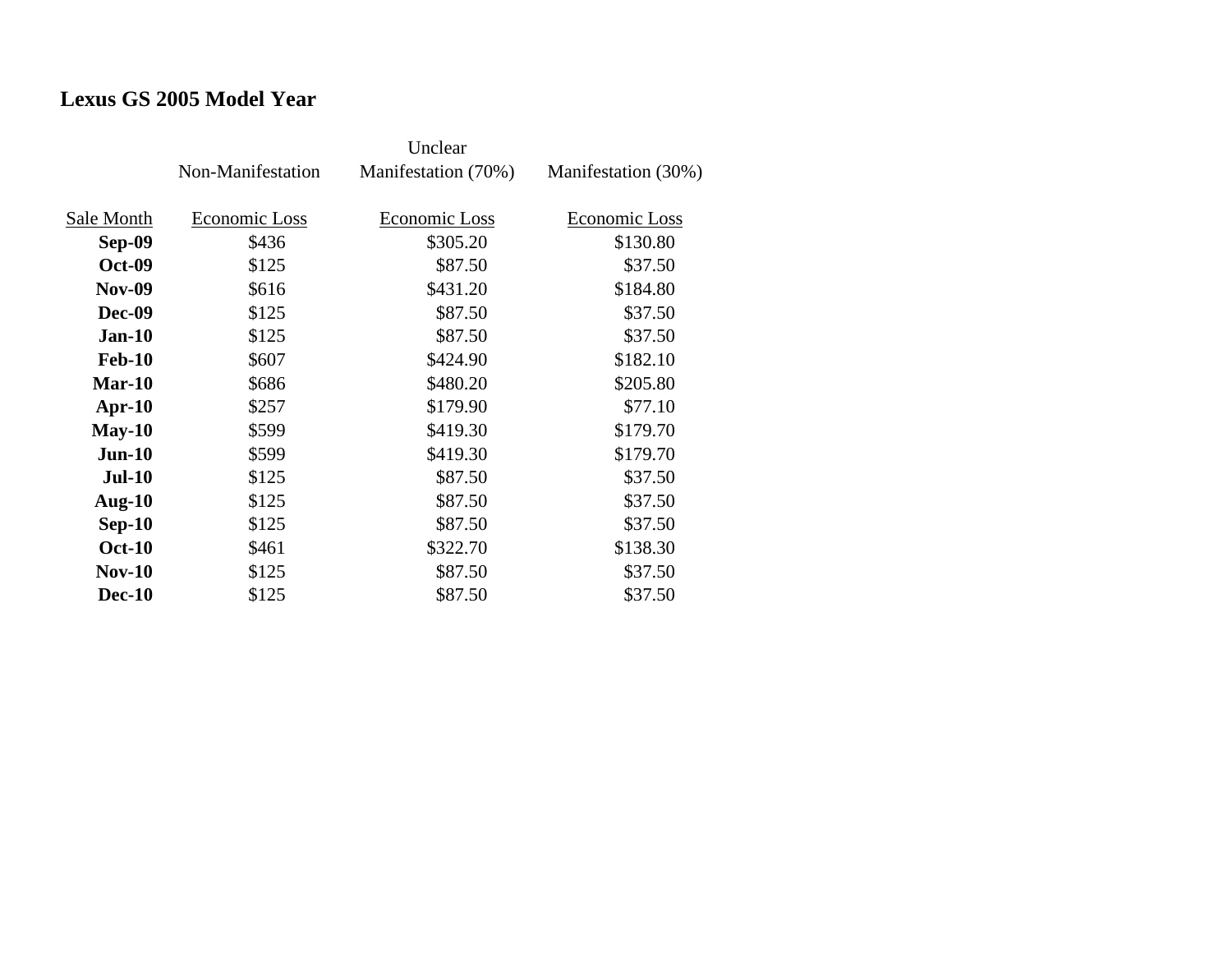# **Lexus GS 2006 Model Year**

|               | Non-Manifestation | Manifestation (70%)  | Manifestation (30%) |
|---------------|-------------------|----------------------|---------------------|
| Sale Month    | Economic Loss     | <b>Economic Loss</b> | Economic Loss       |
|               | \$125             | \$87.50              | \$37.50             |
| <b>Sep-09</b> |                   |                      |                     |
| <b>Oct-09</b> | \$125             | \$87.50              | \$37.50             |
| <b>Nov-09</b> | \$125             | \$87.50              | \$37.50             |
| <b>Dec-09</b> | \$125             | \$87.50              | \$37.50             |
| $Jan-10$      | \$221             | \$154.70             | \$66.30             |
| <b>Feb-10</b> | \$125             | \$87.50              | \$37.50             |
| $Mar-10$      | \$125             | \$87.50              | \$37.50             |
| $Apr-10$      | \$476             | \$333.20             | \$142.80            |
| $May-10$      | \$239             | \$167.30             | \$71.70             |
| $Jun-10$      | \$125             | \$87.50              | \$37.50             |
| <b>Jul-10</b> | \$125             | \$87.50              | \$37.50             |
| Aug- $10$     | \$125             | \$87.50              | \$37.50             |
| $Sep-10$      | \$125             | \$87.50              | \$37.50             |
| <b>Oct-10</b> | \$125             | \$87.50              | \$37.50             |
| $Nov-10$      | \$125             | \$87.50              | \$37.50             |
| <b>Dec-10</b> | \$125             | \$87.50              | \$37.50             |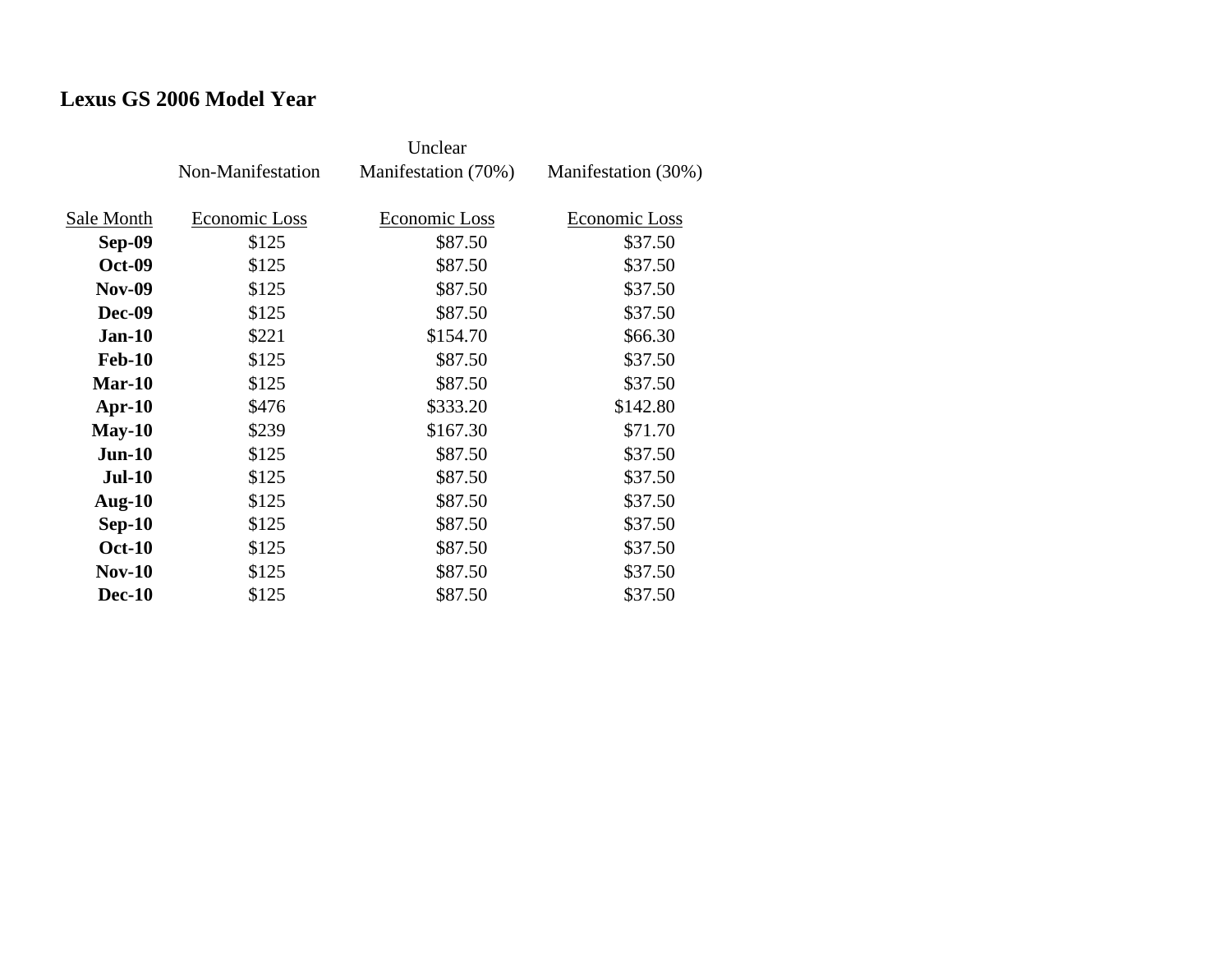# **Lexus GS 2007 Model Year**

|               | Non-Manifestation | Manifestation (70%) | Manifestation (30%) |
|---------------|-------------------|---------------------|---------------------|
| Sale Month    | Economic Loss     | Economic Loss       | Economic Loss       |
| <b>Sep-09</b> | \$125             | \$87.50             | \$37.50             |
| <b>Oct-09</b> | \$125             | \$87.50             | \$37.50             |
| <b>Nov-09</b> | \$125             | \$87.50             | \$37.50             |
| Dec-09        | \$125             | \$87.50             | \$37.50             |
| $Jan-10$      | \$125             | \$87.50             | \$37.50             |
| <b>Feb-10</b> | \$362             | \$253.40            | \$108.60            |
| $Mar-10$      | \$1,060           | \$742.00            | \$318.00            |
| Apr- $10$     | \$1,147           | \$802.90            | \$344.10            |
| $May-10$      | \$1,272           | \$890.40            | \$381.60            |
| $Jun-10$      | \$1,002           | \$701.40            | \$300.60            |
| $Jul-10$      | \$498             | \$348.60            | \$149.40            |
| Aug- $10$     | \$588             | \$411.60            | \$176.40            |
| $Sep-10$      | \$125             | \$87.50             | \$37.50             |
| <b>Oct-10</b> | \$125             | \$87.50             | \$37.50             |
| $Nov-10$      | \$336             | \$235.20            | \$100.80            |
| <b>Dec-10</b> | \$125             | \$87.50             | \$37.50             |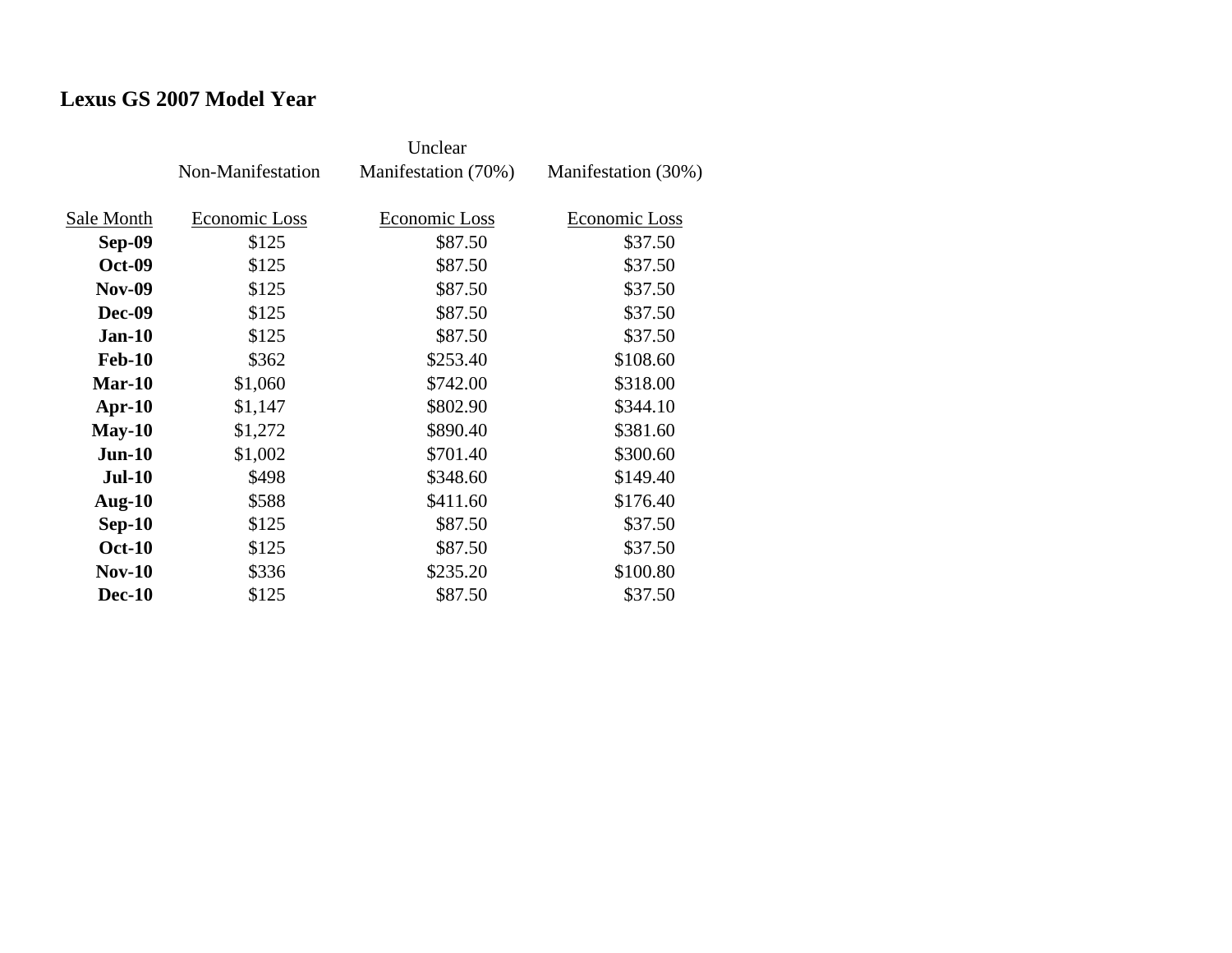# **Lexus GS 2008 Model Year**

|               | Non-Manifestation | Manifestation (70%) | Manifestation (30%) |
|---------------|-------------------|---------------------|---------------------|
| Sale Month    | Economic Loss     | Economic Loss       | Economic Loss       |
| <b>Sep-09</b> | \$125             | \$87.50             | \$37.50             |
| <b>Oct-09</b> | \$125             | \$87.50             | \$37.50             |
| <b>Nov-09</b> | \$125             | \$87.50             | \$37.50             |
| Dec-09        | \$125             | \$87.50             | \$37.50             |
| $Jan-10$      | \$125             | \$87.50             | \$37.50             |
| <b>Feb-10</b> | \$798             | \$558.60            | \$239.40            |
| $Mar-10$      | \$125             | \$87.50             | \$37.50             |
| Apr- $10$     | \$888             | \$621.60            | \$266.40            |
| $May-10$      | \$1,383           | \$968.10            | \$414.90            |
| $Jun-10$      | \$1,116           | \$781.20            | \$334.80            |
| $Jul-10$      | \$712             | \$498.40            | \$213.60            |
| Aug- $10$     | \$570             | \$399.00            | \$171.00            |
| $Sep-10$      | \$125             | \$87.50             | \$37.50             |
| <b>Oct-10</b> | \$125             | \$87.50             | \$37.50             |
| $Nov-10$      | \$629             | \$440.30            | \$188.70            |
| <b>Dec-10</b> | \$125             | \$87.50             | \$37.50             |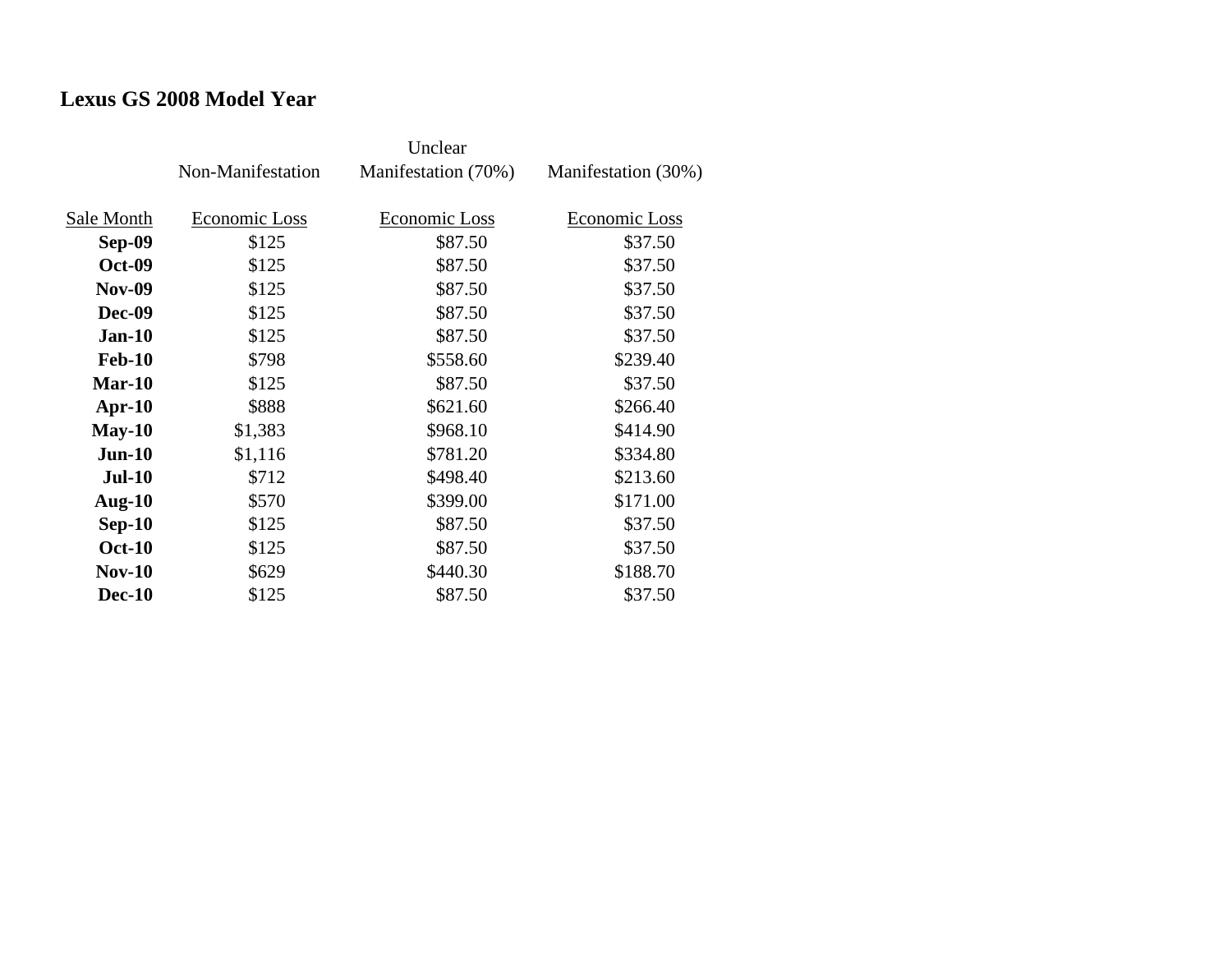## **Lexus GS 2009 Model Year**

|               | Non-Manifestation | Manifestation (70%) | Manifestation (30%) |
|---------------|-------------------|---------------------|---------------------|
| Sale Month    | Economic Loss     | Economic Loss       | Economic Loss       |
| <b>Sep-09</b> | \$864             | \$604.80            | \$259.20            |
| <b>Oct-09</b> | \$125             | \$87.50             | \$37.50             |
| <b>Nov-09</b> | \$125             | \$87.50             | \$37.50             |
| <b>Dec-09</b> | \$1,169           | \$818.30            | \$350.70            |
| $Jan-10$      | \$125             | \$87.50             | \$37.50             |
| <b>Feb-10</b> | \$125             | \$87.50             | \$37.50             |
| $Mar-10$      | \$125             | \$87.50             | \$37.50             |
| $Apr-10$      | \$125             | \$87.50             | \$37.50             |
| $May-10$      | \$125             | \$87.50             | \$37.50             |
| $Jun-10$      | \$1,404           | \$982.80            | \$421.20            |
| <b>Jul-10</b> | \$1,150           | \$805.00            | \$345.00            |
| Aug- $10$     | \$125             | \$87.50             | \$37.50             |
| $Sep-10$      | \$125             | \$87.50             | \$37.50             |
| <b>Oct-10</b> | \$125             | \$87.50             | \$37.50             |
| <b>Nov-10</b> | \$125             | \$87.50             | \$37.50             |
| <b>Dec-10</b> | \$125             | \$87.50             | \$37.50             |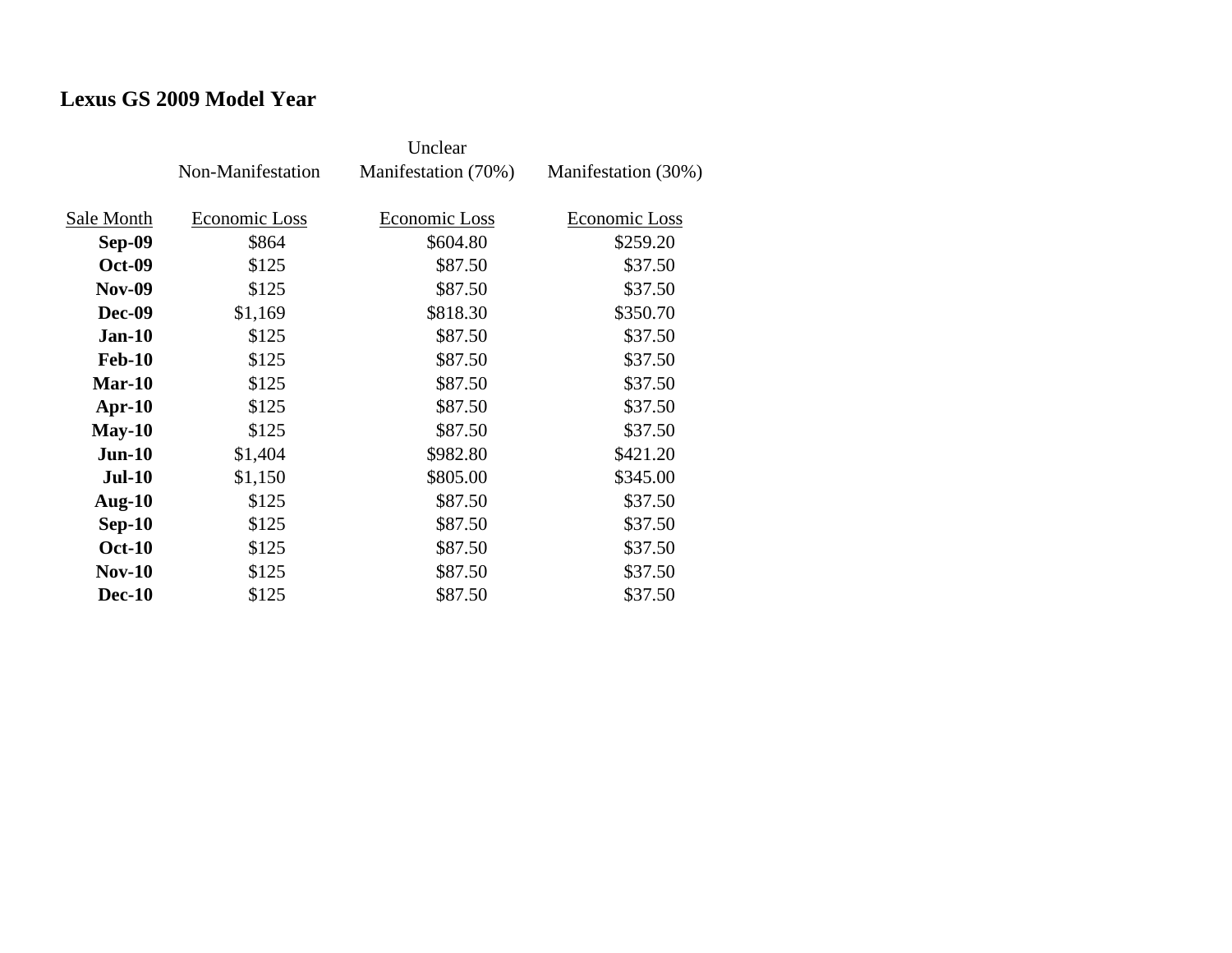# **Lexus GS 2010 Model Year**

|               | Non-Manifestation | Manifestation (70%) | Manifestation (30%) |
|---------------|-------------------|---------------------|---------------------|
| Sale Month    | Economic Loss     | Economic Loss       | Economic Loss       |
| Sep-09        | \$125             | \$87.50             | \$37.50             |
| <b>Oct-09</b> | \$125             | \$87.50             | \$37.50             |
| <b>Nov-09</b> | \$125             | \$87.50             | \$37.50             |
| Dec-09        | \$125             | \$87.50             | \$37.50             |
| $Jan-10$      | \$125             | \$87.50             | \$37.50             |
| <b>Feb-10</b> | \$125             | \$87.50             | \$37.50             |
| $Mar-10$      | \$125             | \$87.50             | \$37.50             |
| Apr- $10$     | \$125             | \$87.50             | \$37.50             |
| $May-10$      | \$125             | \$87.50             | \$37.50             |
| $Jun-10$      | \$125             | \$87.50             | \$37.50             |
| <b>Jul-10</b> | \$125             | \$87.50             | \$37.50             |
| Aug- $10$     | \$125             | \$87.50             | \$37.50             |
| $Sep-10$      | \$125             | \$87.50             | \$37.50             |
| <b>Oct-10</b> | \$125             | \$87.50             | \$37.50             |
| <b>Nov-10</b> | \$125             | \$87.50             | \$37.50             |
| <b>Dec-10</b> | \$125             | \$87.50             | \$37.50             |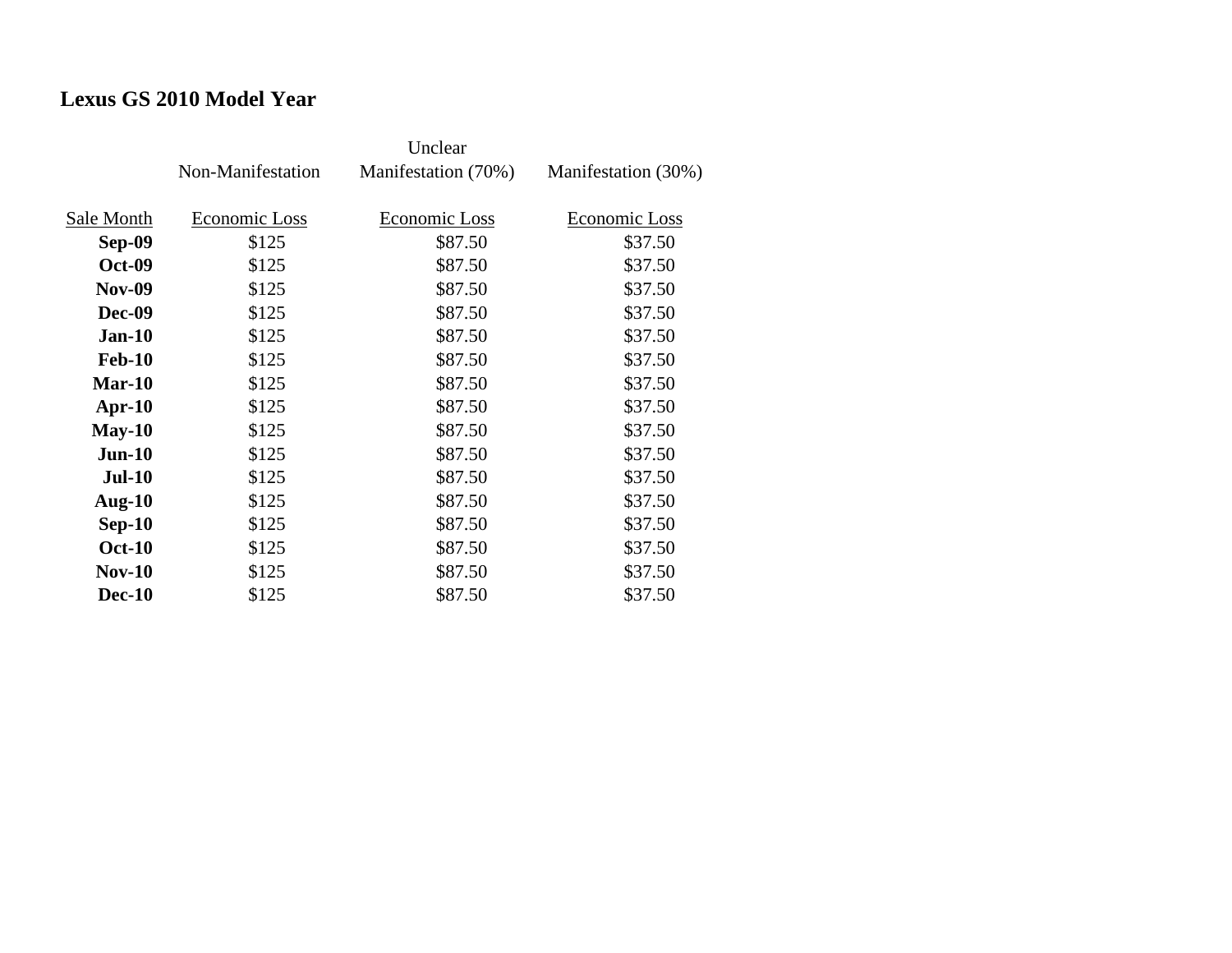#### **Sienna 2004 Model Year**

|               | Non-Manifestation | Manifestation (70%) | Manifestation (30%) |
|---------------|-------------------|---------------------|---------------------|
| Sale Month    | Economic Loss     | Economic Loss       | Economic Loss       |
| Sep-09        | \$125             | \$87.50             | \$37.50             |
|               |                   |                     |                     |
| <b>Oct-09</b> | \$125             | \$87.50             | \$37.50             |
| <b>Nov-09</b> | \$125             | \$87.50             | \$37.50             |
| <b>Dec-09</b> | \$220             | \$154.00            | \$66.00             |
| $Jan-10$      | \$125             | \$87.50             | \$37.50             |
| <b>Feb-10</b> | \$125             | \$87.50             | \$37.50             |
| Mar-10        | \$125             | \$87.50             | \$37.50             |
| $Apr-10$      | \$153             | \$107.10            | \$45.90             |
| $May-10$      | \$125             | \$87.50             | \$37.50             |
| $Jun-10$      | \$125             | \$87.50             | \$37.50             |
| <b>Jul-10</b> | \$125             | \$87.50             | \$37.50             |
| Aug- $10$     | \$125             | \$87.50             | \$37.50             |
| $Sep-10$      | \$125             | \$87.50             | \$37.50             |
| <b>Oct-10</b> | \$125             | \$87.50             | \$37.50             |
| $Nov-10$      | \$125             | \$87.50             | \$37.50             |
| <b>Dec-10</b> | \$125             | \$87.50             | \$37.50             |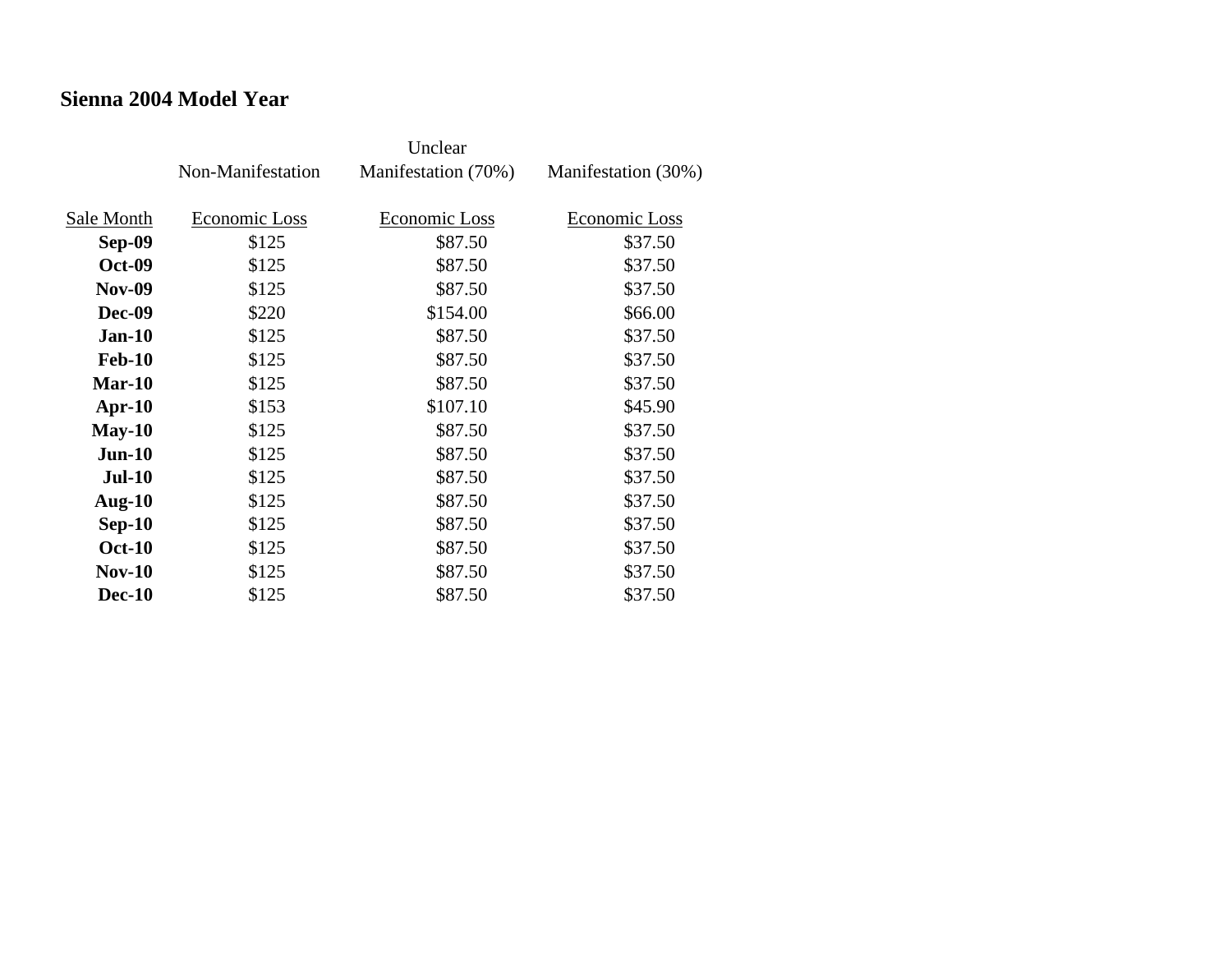### **Sienna 2005 Model Year**

|               | Non-Manifestation | Manifestation (70%) | Manifestation (30%) |
|---------------|-------------------|---------------------|---------------------|
| Sale Month    | Economic Loss     | Economic Loss       | Economic Loss       |
| Sep-09        | \$125             | \$87.50             | \$37.50             |
| <b>Oct-09</b> | \$125             | \$87.50             | \$37.50             |
| <b>Nov-09</b> | \$125             | \$87.50             | \$37.50             |
| <b>Dec-09</b> |                   | \$87.50             | \$37.50             |
|               | \$125             |                     |                     |
| <b>Jan-10</b> | \$125             | \$87.50             | \$37.50             |
| <b>Feb-10</b> | \$125             | \$87.50             | \$37.50             |
| Mar-10        | \$125             | \$87.50             | \$37.50             |
| Apr- $10$     | \$125             | \$87.50             | \$37.50             |
| $May-10$      | \$125             | \$87.50             | \$37.50             |
| $Jun-10$      | \$125             | \$87.50             | \$37.50             |
| <b>Jul-10</b> | \$125             | \$87.50             | \$37.50             |
| Aug- $10$     | \$125             | \$87.50             | \$37.50             |
| $Sep-10$      | \$125             | \$87.50             | \$37.50             |
| <b>Oct-10</b> | \$125             | \$87.50             | \$37.50             |
| <b>Nov-10</b> | \$125             | \$87.50             | \$37.50             |
| <b>Dec-10</b> | \$125             | \$87.50             | \$37.50             |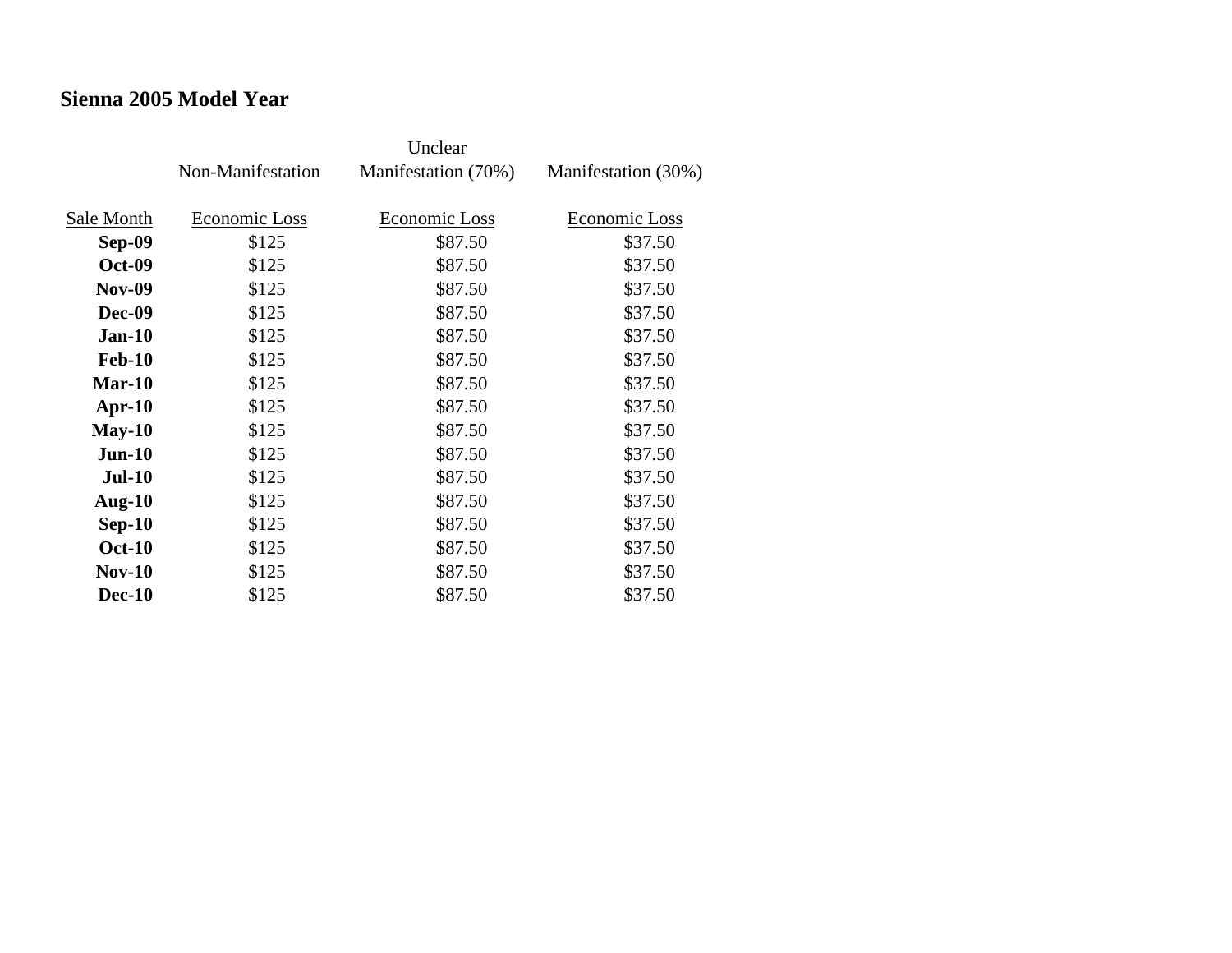#### **Sienna 2006 Model Year**

|               | Non-Manifestation | Manifestation (70%) | Manifestation (30%) |
|---------------|-------------------|---------------------|---------------------|
| Sale Month    | Economic Loss     | Economic Loss       | Economic Loss       |
|               |                   |                     |                     |
| Sep-09        | \$125             | \$87.50             | \$37.50             |
| <b>Oct-09</b> | \$125             | \$87.50             | \$37.50             |
| <b>Nov-09</b> | \$224             | \$156.80            | \$67.20             |
| <b>Dec-09</b> | \$125             | \$87.50             | \$37.50             |
| <b>Jan-10</b> | \$125             | \$87.50             | \$37.50             |
| <b>Feb-10</b> | \$418             | \$292.60            | \$125.40            |
| Mar-10        | \$576             | \$403.20            | \$172.80            |
| $Apr-10$      | \$847             | \$592.90            | \$254.10            |
| $May-10$      | \$247             | \$172.90            | \$74.10             |
| $Jun-10$      | \$383             | \$268.10            | \$114.90            |
| <b>Jul-10</b> | \$500             | \$350.00            | \$150.00            |
| Aug- $10$     | \$348             | \$243.60            | \$104.40            |
| $Sep-10$      | \$125             | \$87.50             | \$37.50             |
| <b>Oct-10</b> | \$125             | \$87.50             | \$37.50             |
| $Nov-10$      | \$125             | \$87.50             | \$37.50             |
| <b>Dec-10</b> | \$125             | \$87.50             | \$37.50             |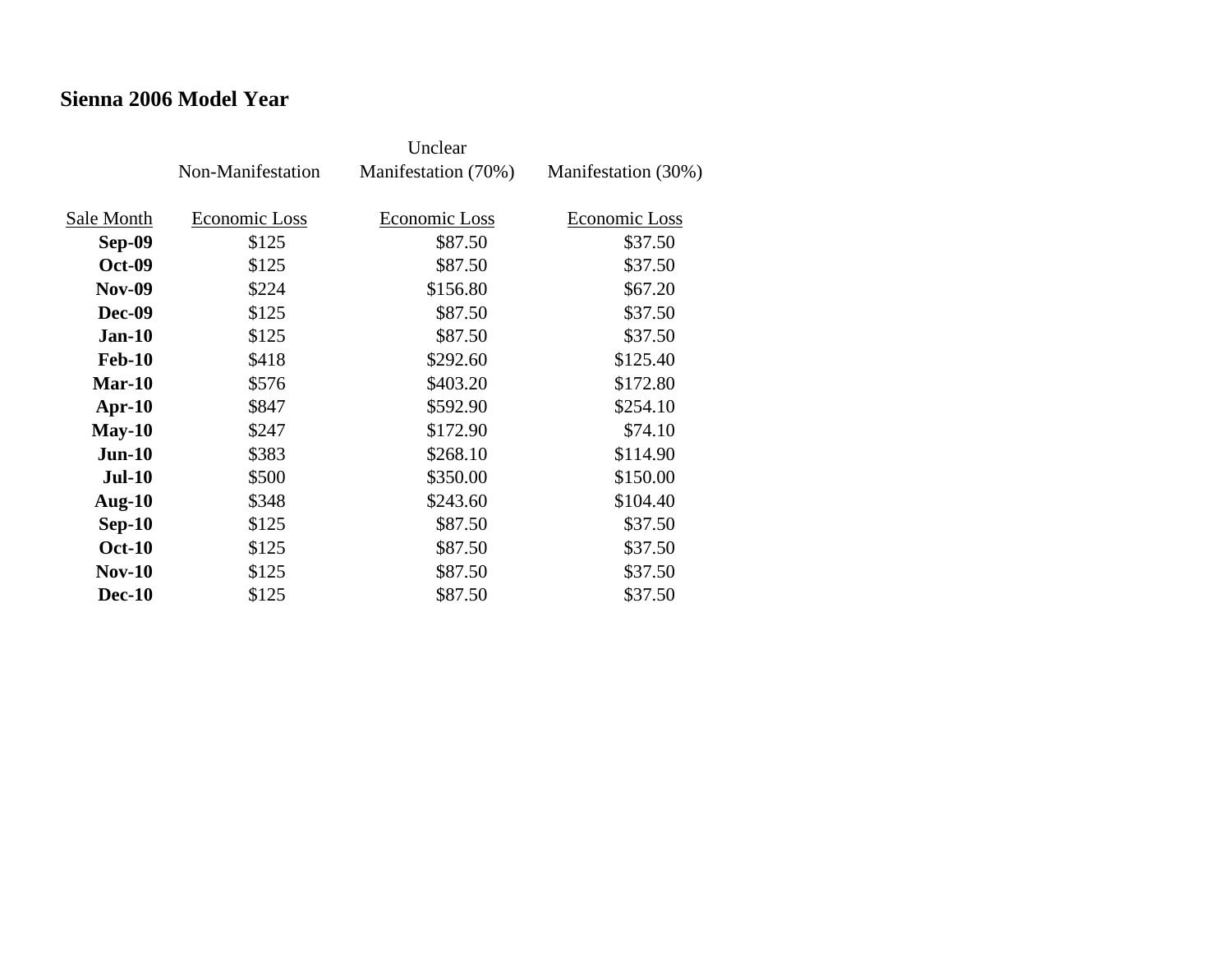#### **Sienna 2007 Model Year**

|               | Non-Manifestation | Manifestation (70%) | Manifestation (30%) |
|---------------|-------------------|---------------------|---------------------|
| Sale Month    | Economic Loss     | Economic Loss       | Economic Loss       |
| Sep-09        | \$125             | \$87.50             | \$37.50             |
| <b>Oct-09</b> | \$312             | \$218.40            | \$93.60             |
| <b>Nov-09</b> | \$391             | \$273.70            | \$117.30            |
| <b>Dec-09</b> | \$881             | \$616.70            | \$264.30            |
| $Jan-10$      | \$488             | \$341.60            | \$146.40            |
| <b>Feb-10</b> | \$633             | \$443.10            | \$189.90            |
| Mar-10        | \$1,163           | \$814.10            | \$348.90            |
| $Apr-10$      | \$649             | \$454.30            | \$194.70            |
| $May-10$      | \$125             | \$87.50             | \$37.50             |
| $Jun-10$      | \$125             | \$87.50             | \$37.50             |
| $Jul-10$      | \$125             | \$87.50             | \$37.50             |
| Aug- $10$     | \$125             | \$87.50             | \$37.50             |
| $Sep-10$      | \$125             | \$87.50             | \$37.50             |
| <b>Oct-10</b> | \$125             | \$87.50             | \$37.50             |
| $Nov-10$      | \$125             | \$87.50             | \$37.50             |
| <b>Dec-10</b> | \$125             | \$87.50             | \$37.50             |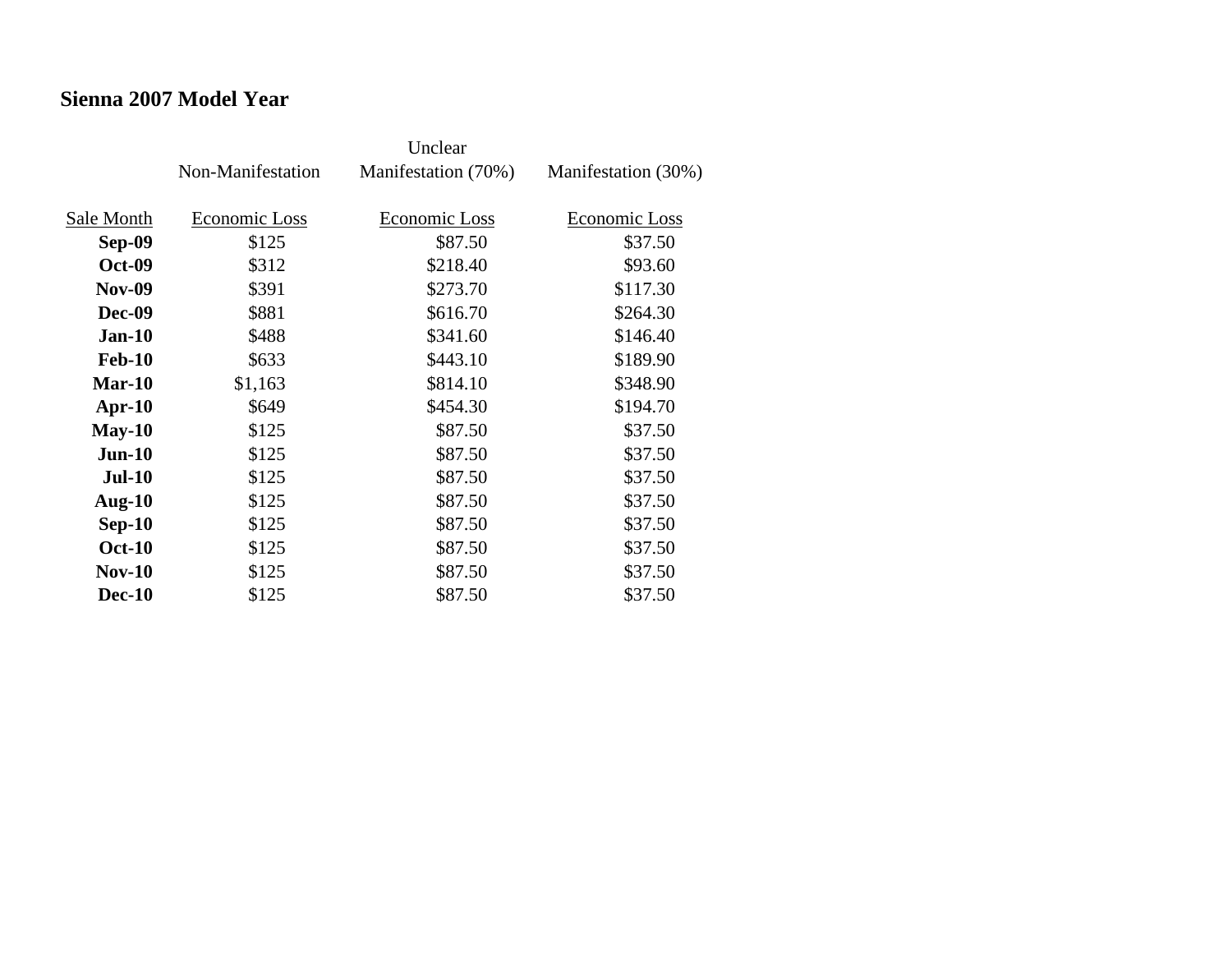#### **Sienna 2008 Model Year**

|               | Non-Manifestation | Manifestation (70%) | Manifestation (30%) |
|---------------|-------------------|---------------------|---------------------|
| Sale Month    | Economic Loss     | Economic Loss       | Economic Loss       |
| Sep-09        | \$1,523           | \$1,066.10          | \$456.90            |
| <b>Oct-09</b> | \$2,078           | \$1,454.60          | \$623.40            |
| <b>Nov-09</b> | \$2,487           | \$1,740.90          | \$746.10            |
| <b>Dec-09</b> | \$1,915           | \$1,340.50          | \$574.50            |
| $Jan-10$      | \$1,075           | \$752.50            | \$322.50            |
| <b>Feb-10</b> | \$1,926           | \$1,348.20          | \$577.80            |
| $Mar-10$      | \$2,128           | \$1,489.60          | \$638.40            |
| $Apr-10$      | \$2,532           | \$1,772.40          | \$759.60            |
| $May-10$      | \$941             | \$658.70            | \$282.30            |
| $Jun-10$      | \$1,575           | \$1,102.50          | \$472.50            |
| <b>Jul-10</b> | \$125             | \$87.50             | \$37.50             |
| Aug- $10$     | \$125             | \$87.50             | \$37.50             |
| $Sep-10$      | \$125             | \$87.50             | \$37.50             |
| <b>Oct-10</b> | \$125             | \$87.50             | \$37.50             |
| $Nov-10$      | \$125             | \$87.50             | \$37.50             |
| <b>Dec-10</b> | \$125             | \$87.50             | \$37.50             |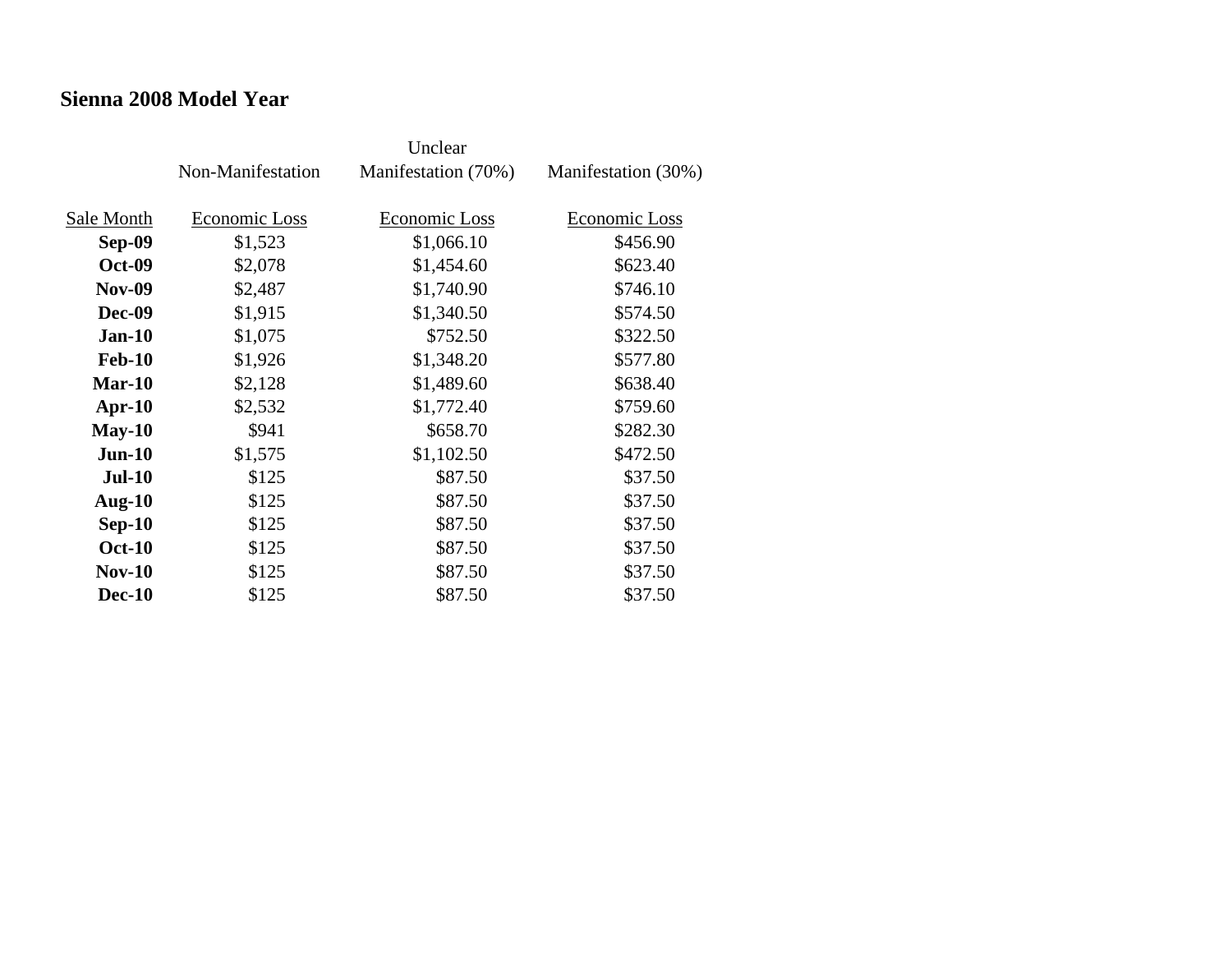#### **Sienna 2009 Model Year**

|               | Non-Manifestation | Manifestation (70%) | Manifestation (30%) |
|---------------|-------------------|---------------------|---------------------|
| Sale Month    | Economic Loss     | Economic Loss       | Economic Loss       |
|               |                   |                     |                     |
| Sep-09        | \$125             | \$87.50             | \$37.50             |
| <b>Oct-09</b> | \$125             | \$87.50             | \$37.50             |
| <b>Nov-09</b> | \$125             | \$87.50             | \$37.50             |
| <b>Dec-09</b> | \$125             | \$87.50             | \$37.50             |
| $Jan-10$      | \$125             | \$87.50             | \$37.50             |
| <b>Feb-10</b> | \$125             | \$87.50             | \$37.50             |
| Mar-10        | \$1,162           | \$813.40            | \$348.60            |
| $Apr-10$      | \$125             | \$87.50             | \$37.50             |
| $May-10$      | \$125             | \$87.50             | \$37.50             |
| $Jun-10$      | \$309             | \$216.30            | \$92.70             |
| <b>Jul-10</b> | \$125             | \$87.50             | \$37.50             |
| Aug- $10$     | \$125             | \$87.50             | \$37.50             |
| $Sep-10$      | \$125             | \$87.50             | \$37.50             |
| <b>Oct-10</b> | \$125             | \$87.50             | \$37.50             |
| $Nov-10$      | \$125             | \$87.50             | \$37.50             |
| <b>Dec-10</b> | \$125             | \$87.50             | \$37.50             |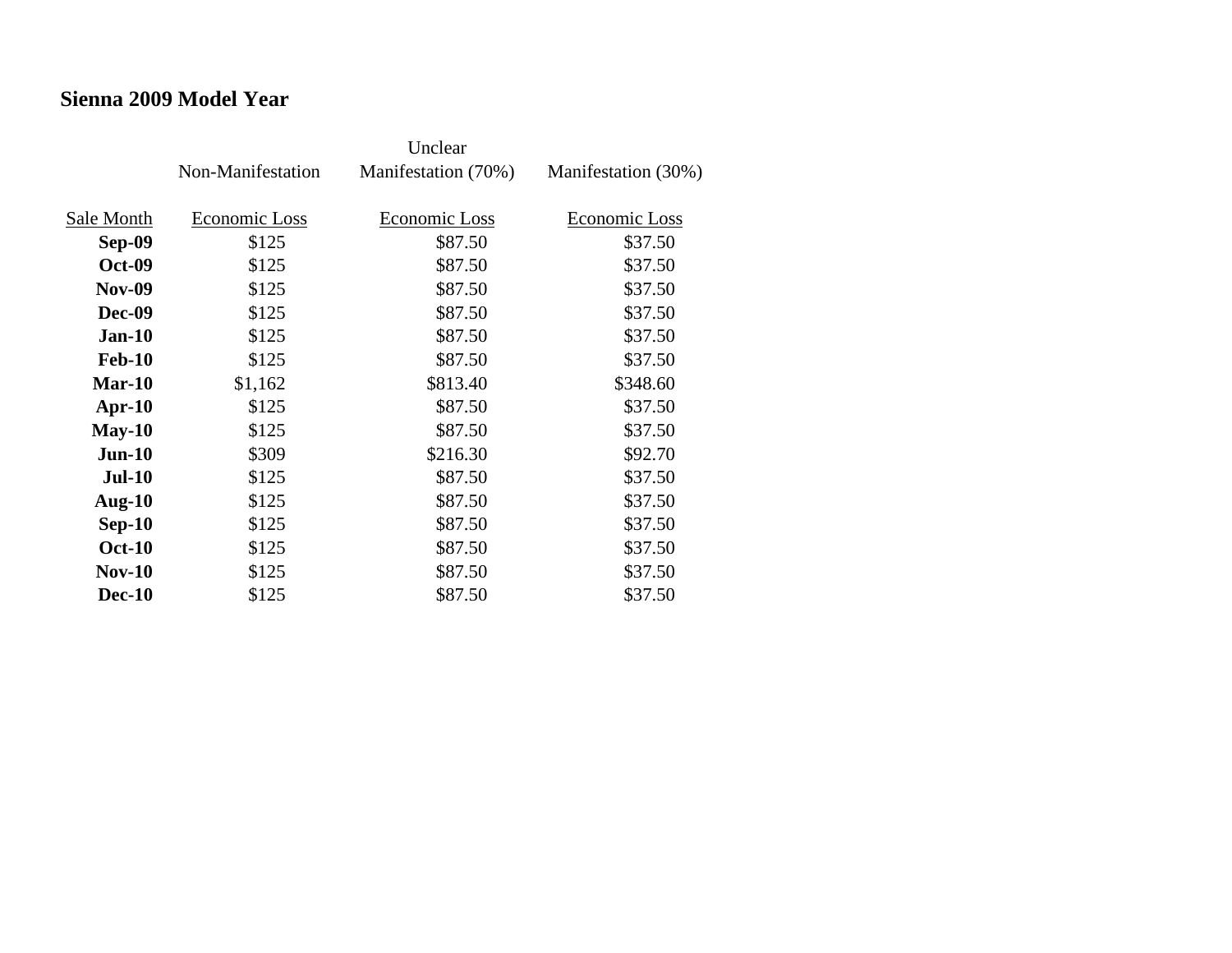#### **Sienna 2010 Model Year**

|               | Non-Manifestation | Manifestation (70%) | Manifestation (30%) |
|---------------|-------------------|---------------------|---------------------|
| Sale Month    | Economic Loss     | Economic Loss       | Economic Loss       |
| Sep-09        | \$125             | \$87.50             | \$37.50             |
|               |                   |                     |                     |
| <b>Oct-09</b> | \$125             | \$87.50             | \$37.50             |
| <b>Nov-09</b> | \$125             | \$87.50             | \$37.50             |
| <b>Dec-09</b> | \$125             | \$87.50             | \$37.50             |
| $Jan-10$      | \$125             | \$87.50             | \$37.50             |
| <b>Feb-10</b> | \$125             | \$87.50             | \$37.50             |
| Mar-10        | \$125             | \$87.50             | \$37.50             |
| $Apr-10$      | \$125             | \$87.50             | \$37.50             |
| $May-10$      | \$125             | \$87.50             | \$37.50             |
| $Jun-10$      | \$125             | \$87.50             | \$37.50             |
| <b>Jul-10</b> | \$125             | \$87.50             | \$37.50             |
| Aug- $10$     | \$125             | \$87.50             | \$37.50             |
| $Sep-10$      | \$125             | \$87.50             | \$37.50             |
| <b>Oct-10</b> | \$125             | \$87.50             | \$37.50             |
| $Nov-10$      | \$125             | \$87.50             | \$37.50             |
| <b>Dec-10</b> | \$125             | \$87.50             | \$37.50             |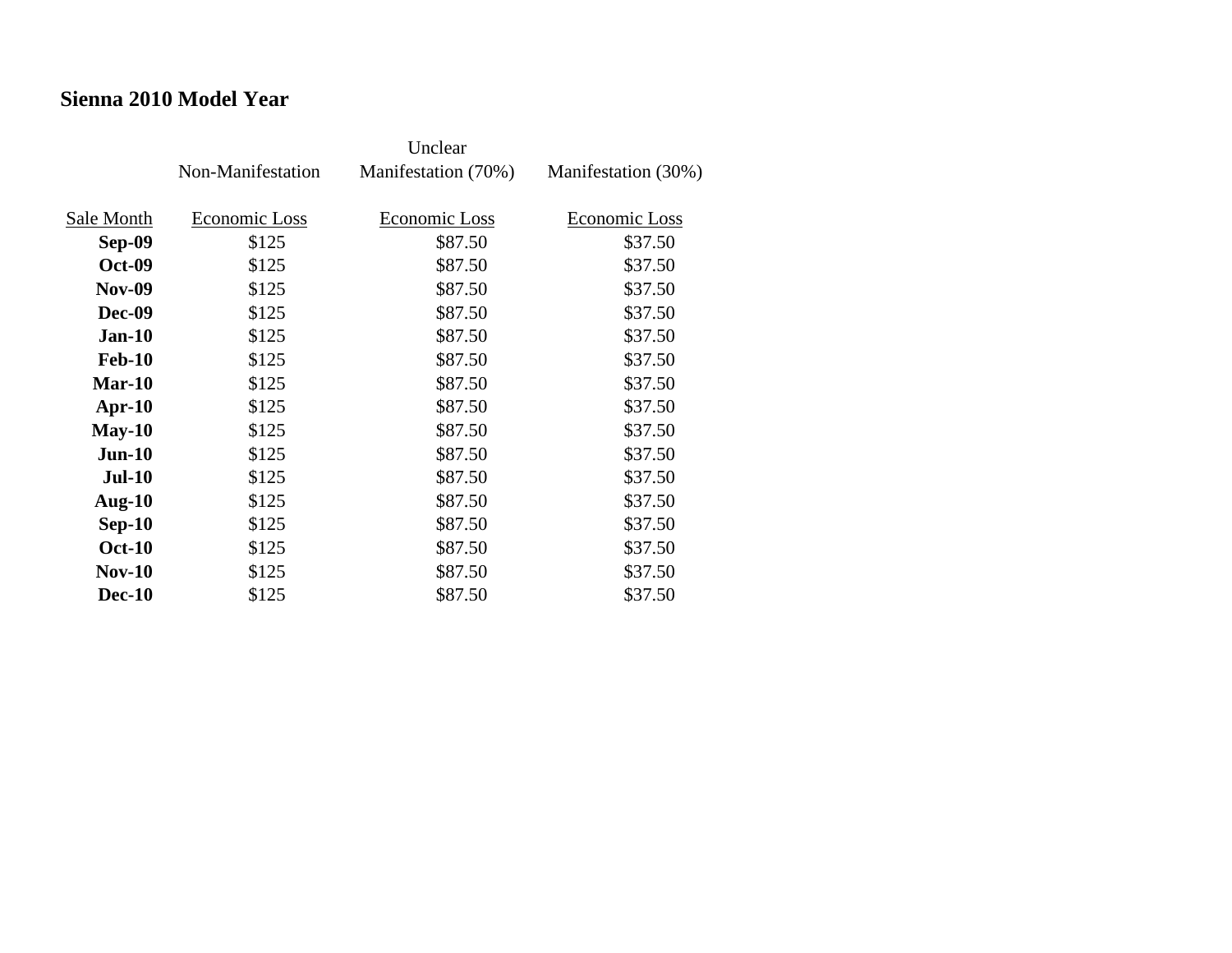## **Land Cruiser 1998 Model Year**

|               | Non-Manifestation | Manifestation (70%) | Manifestation (30%) |
|---------------|-------------------|---------------------|---------------------|
| Sale Month    | Economic Loss     | Economic Loss       | Economic Loss       |
| Sep-09        | \$125             | \$87.50             | \$37.50             |
| <b>Oct-09</b> | \$125             | \$87.50             | \$37.50             |
| <b>Nov-09</b> | \$125             | \$87.50             | \$37.50             |
| <b>Dec-09</b> | \$125             | \$87.50             | \$37.50             |
| $Jan-10$      | \$125             | \$87.50             | \$37.50             |
| <b>Feb-10</b> | \$125             | \$87.50             | \$37.50             |
| $Mar-10$      | \$125             | \$87.50             | \$37.50             |
| $Apr-10$      | \$125             | \$87.50             | \$37.50             |
| $May-10$      | \$125             | \$87.50             | \$37.50             |
| $Jun-10$      | \$125             | \$87.50             | \$37.50             |
| <b>Jul-10</b> | \$125             | \$87.50             | \$37.50             |
| Aug- $10$     | \$125             | \$87.50             | \$37.50             |
| $Sep-10$      | \$125             | \$87.50             | \$37.50             |
| <b>Oct-10</b> | \$125             | \$87.50             | \$37.50             |
| $Nov-10$      | \$125             | \$87.50             | \$37.50             |
| <b>Dec-10</b> | \$125             | \$87.50             | \$37.50             |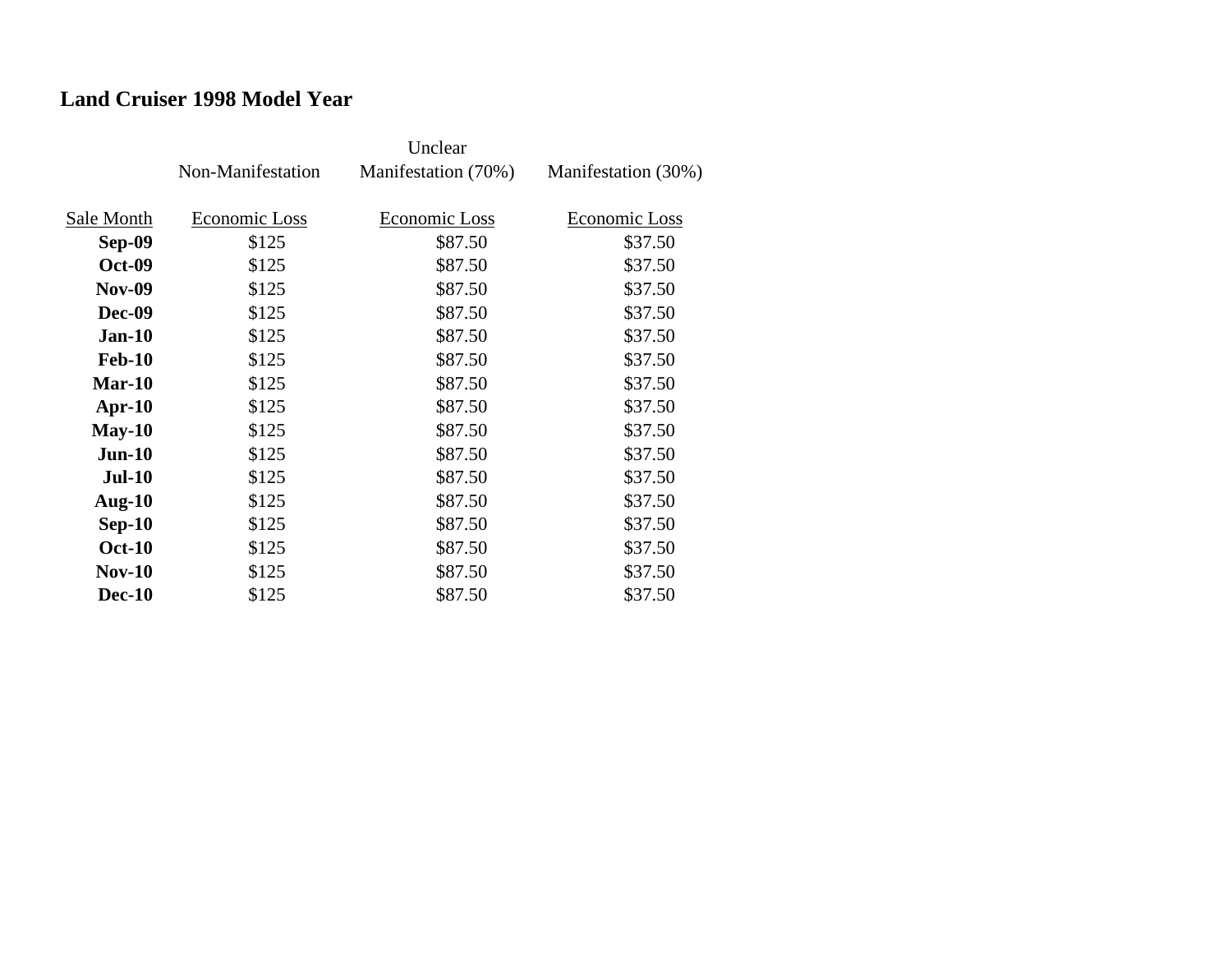### **Land Cruiser 1999 Model Year**

|               | Non-Manifestation | Manifestation (70%) | Manifestation (30%) |
|---------------|-------------------|---------------------|---------------------|
|               |                   |                     |                     |
| Sale Month    | Economic Loss     | Economic Loss       | Economic Loss       |
| Sep-09        | \$125             | \$87.50             | \$37.50             |
| <b>Oct-09</b> | \$125             | \$87.50             | \$37.50             |
| <b>Nov-09</b> | \$458             | \$320.60            | \$137.40            |
| <b>Dec-09</b> | \$125             | \$87.50             | \$37.50             |
| $Jan-10$      | \$125             | \$87.50             | \$37.50             |
| <b>Feb-10</b> | \$125             | \$87.50             | \$37.50             |
| $Mar-10$      | \$125             | \$87.50             | \$37.50             |
| $Apr-10$      | \$125             | \$87.50             | \$37.50             |
| $May-10$      | \$125             | \$87.50             | \$37.50             |
| $Jun-10$      | \$125             | \$87.50             | \$37.50             |
| <b>Jul-10</b> | \$125             | \$87.50             | \$37.50             |
| Aug- $10$     | \$125             | \$87.50             | \$37.50             |
| $Sep-10$      | \$150             | \$105.00            | \$45.00             |
| <b>Oct-10</b> | \$125             | \$87.50             | \$37.50             |
| $Nov-10$      | \$125             | \$87.50             | \$37.50             |
| <b>Dec-10</b> | \$125             | \$87.50             | \$37.50             |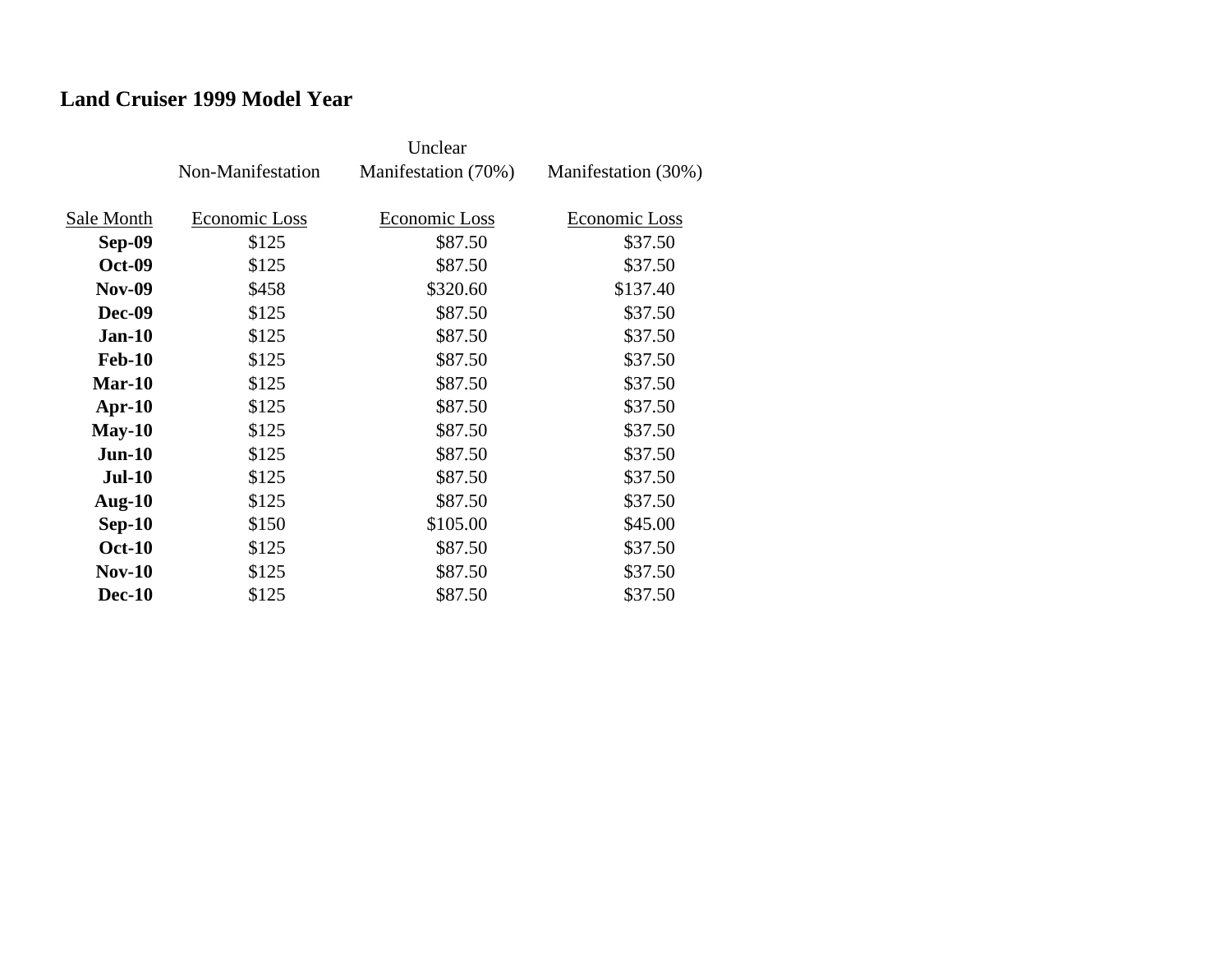## **Land Cruiser 2000 Model Year**

|               | Non-Manifestation | Manifestation (70%) | Manifestation (30%) |
|---------------|-------------------|---------------------|---------------------|
| Sale Month    | Economic Loss     | Economic Loss       | Economic Loss       |
| <b>Sep-09</b> | \$125             | \$87.50             | \$37.50             |
| <b>Oct-09</b> | \$125             | \$87.50             | \$37.50             |
| <b>Nov-09</b> | \$125             | \$87.50             | \$37.50             |
| <b>Dec-09</b> | \$125             | \$87.50             | \$37.50             |
| $Jan-10$      | \$125             | \$87.50             | \$37.50             |
| <b>Feb-10</b> | \$125             | \$87.50             | \$37.50             |
| $Mar-10$      | \$511             | \$357.70            | \$153.30            |
| Apr- $10$     | \$125             | \$87.50             | \$37.50             |
| $May-10$      | \$125             | \$87.50             | \$37.50             |
| $Jun-10$      | \$125             | \$87.50             | \$37.50             |
| <b>Jul-10</b> | \$125             | \$87.50             | \$37.50             |
| Aug- $10$     | \$125             | \$87.50             | \$37.50             |
| $Sep-10$      | \$125             | \$87.50             | \$37.50             |
| <b>Oct-10</b> | \$125             | \$87.50             | \$37.50             |
| $Nov-10$      | \$125             | \$87.50             | \$37.50             |
| <b>Dec-10</b> | \$125             | \$87.50             | \$37.50             |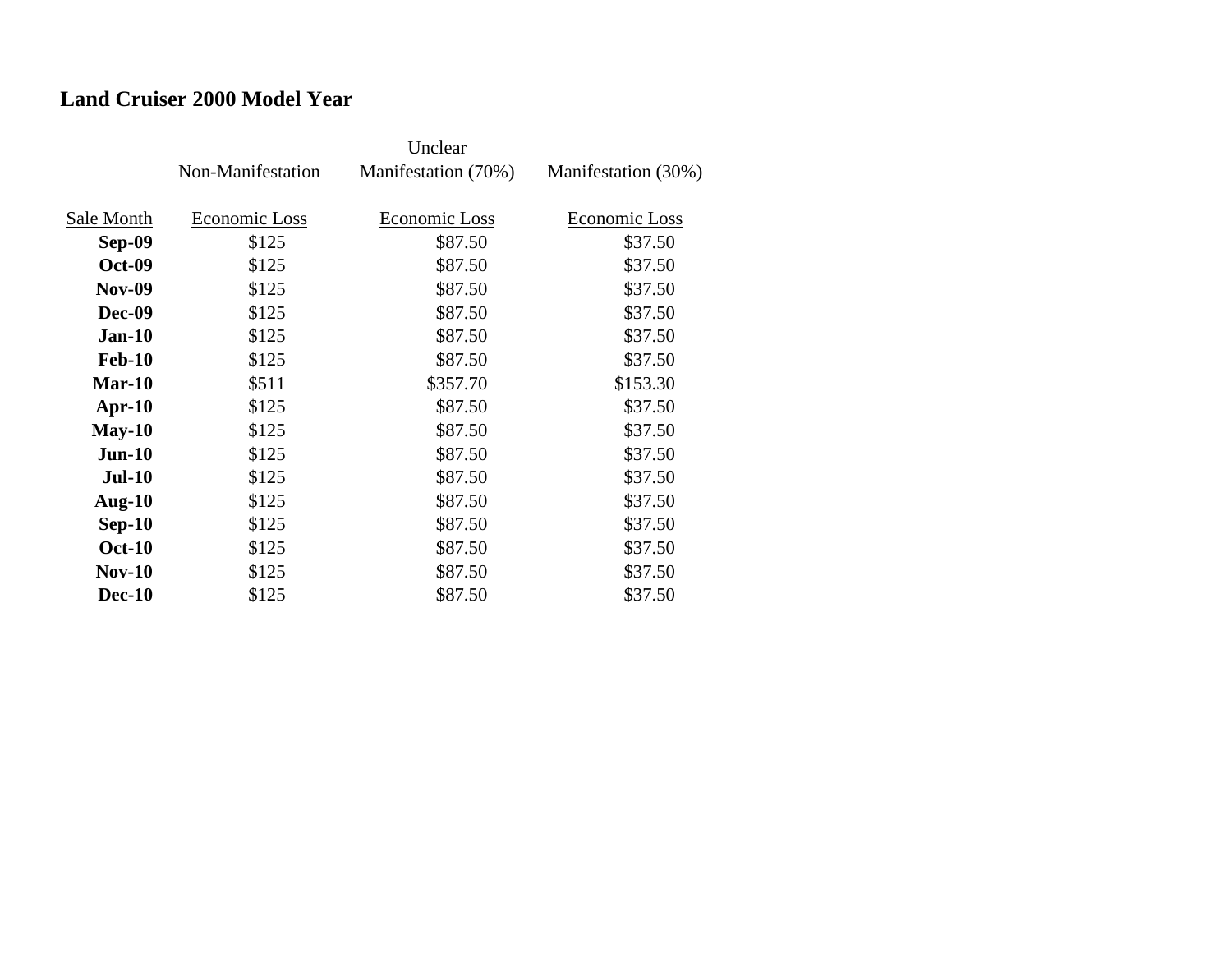## **Land Cruiser 2001 Model Year**

|               | Non-Manifestation | Manifestation (70%) | Manifestation (30%) |
|---------------|-------------------|---------------------|---------------------|
| Sale Month    | Economic Loss     | Economic Loss       | Economic Loss       |
|               |                   |                     |                     |
| Sep-09        | \$125             | \$87.50             | \$37.50             |
| <b>Oct-09</b> | \$125             | \$87.50             | \$37.50             |
| <b>Nov-09</b> | \$125             | \$87.50             | \$37.50             |
| <b>Dec-09</b> | \$125             | \$87.50             | \$37.50             |
| $Jan-10$      | \$125             | \$87.50             | \$37.50             |
| <b>Feb-10</b> | \$125             | \$87.50             | \$37.50             |
| $Mar-10$      | \$125             | \$87.50             | \$37.50             |
| $Apr-10$      | \$125             | \$87.50             | \$37.50             |
| $May-10$      | \$125             | \$87.50             | \$37.50             |
| $Jun-10$      | \$393             | \$275.10            | \$117.90            |
| <b>Jul-10</b> | \$125             | \$87.50             | \$37.50             |
| Aug- $10$     | \$125             | \$87.50             | \$37.50             |
| $Sep-10$      | \$125             | \$87.50             | \$37.50             |
| <b>Oct-10</b> | \$125             | \$87.50             | \$37.50             |
| $Nov-10$      | \$125             | \$87.50             | \$37.50             |
| <b>Dec-10</b> | \$125             | \$87.50             | \$37.50             |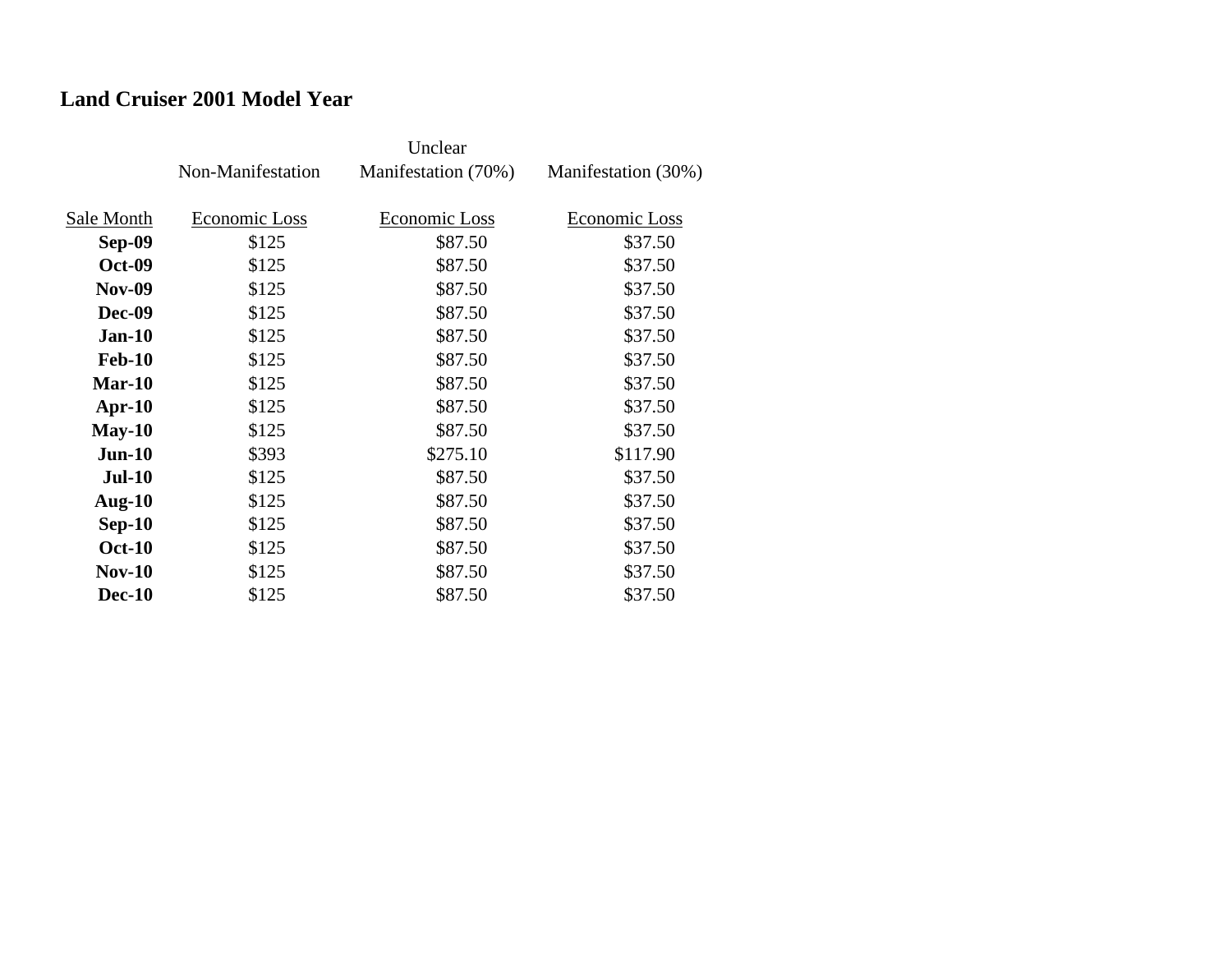## **Land Cruiser 2002 Model Year**

|               | Non-Manifestation | Manifestation (70%) | Manifestation (30%) |
|---------------|-------------------|---------------------|---------------------|
|               |                   |                     |                     |
| Sale Month    | Economic Loss     | Economic Loss       | Economic Loss       |
| Sep-09        | \$125             | \$87.50             | \$37.50             |
| <b>Oct-09</b> | \$125             | \$87.50             | \$37.50             |
| <b>Nov-09</b> | \$125             | \$87.50             | \$37.50             |
| <b>Dec-09</b> | \$125             | \$87.50             | \$37.50             |
| $Jan-10$      | \$125             | \$87.50             | \$37.50             |
| <b>Feb-10</b> | \$125             | \$87.50             | \$37.50             |
| Mar-10        | \$125             | \$87.50             | \$37.50             |
| $Apr-10$      | \$125             | \$87.50             | \$37.50             |
| $May-10$      | \$125             | \$87.50             | \$37.50             |
| $Jun-10$      | \$125             | \$87.50             | \$37.50             |
| <b>Jul-10</b> | \$125             | \$87.50             | \$37.50             |
| Aug- $10$     | \$125             | \$87.50             | \$37.50             |
| $Sep-10$      | \$125             | \$87.50             | \$37.50             |
| <b>Oct-10</b> | \$541             | \$378.70            | \$162.30            |
| <b>Nov-10</b> | \$125             | \$87.50             | \$37.50             |
| <b>Dec-10</b> | \$125             | \$87.50             | \$37.50             |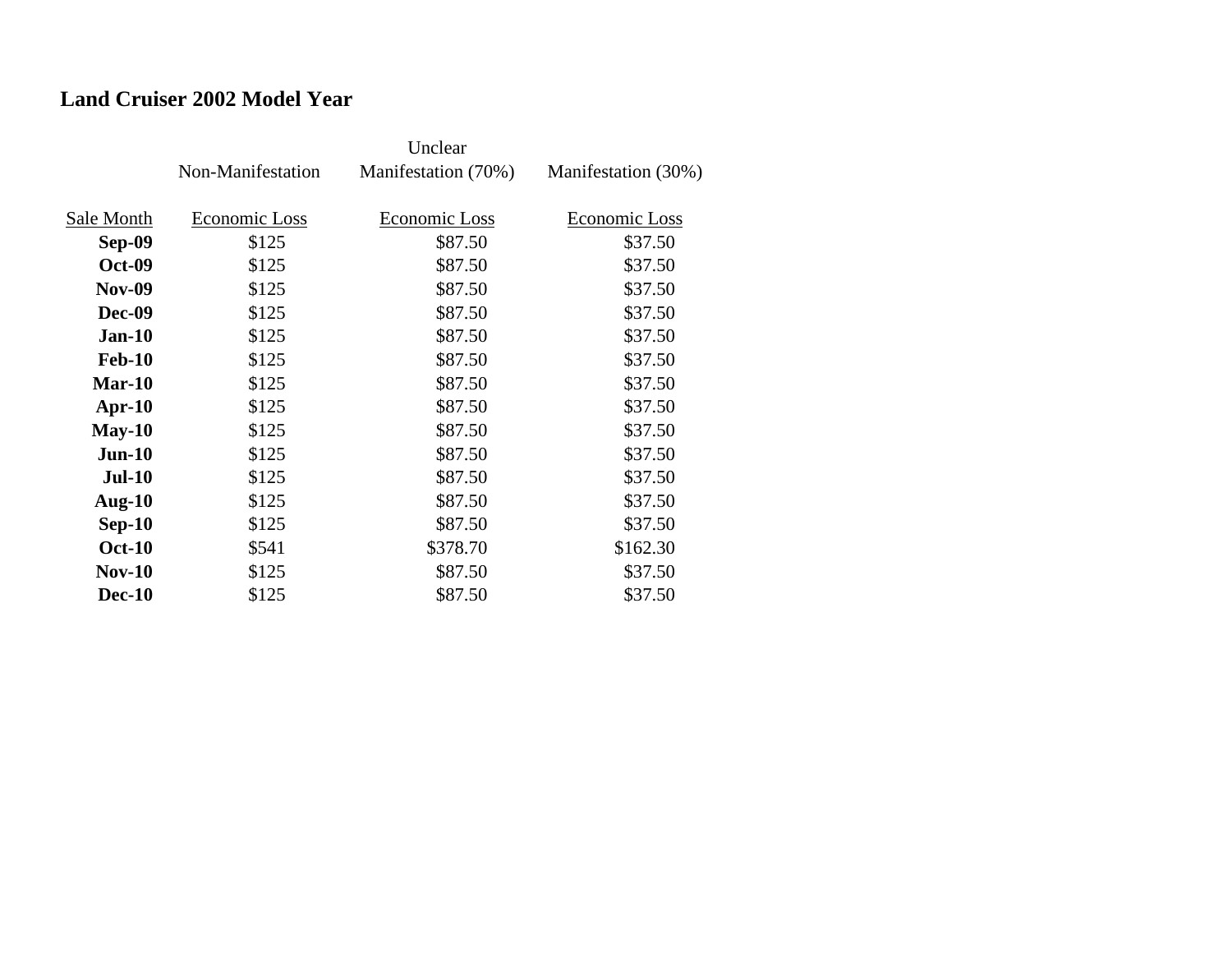## **Land Cruiser 2003 Model Year**

|               | Non-Manifestation | Manifestation (70%) | Manifestation (30%) |
|---------------|-------------------|---------------------|---------------------|
| Sale Month    | Economic Loss     | Economic Loss       | Economic Loss       |
| Sep-09        | \$598             | \$418.60            | \$179.40            |
| <b>Oct-09</b> | \$125             | \$87.50             | \$37.50             |
| <b>Nov-09</b> | \$125             | \$87.50             | \$37.50             |
| <b>Dec-09</b> | \$125             | \$87.50             | \$37.50             |
| $Jan-10$      | \$125             | \$87.50             | \$37.50             |
| <b>Feb-10</b> | \$810             | \$567.00            | \$243.00            |
| $Mar-10$      | \$125             | \$87.50             | \$37.50             |
| $Apr-10$      | \$125             | \$87.50             | \$37.50             |
| $May-10$      | \$125             | \$87.50             | \$37.50             |
| $Jun-10$      | \$125             | \$87.50             | \$37.50             |
| <b>Jul-10</b> | \$125             | \$87.50             | \$37.50             |
| Aug- $10$     | \$125             | \$87.50             | \$37.50             |
| $Sep-10$      | \$125             | \$87.50             | \$37.50             |
| <b>Oct-10</b> | \$125             | \$87.50             | \$37.50             |
| $Nov-10$      | \$125             | \$87.50             | \$37.50             |
| <b>Dec-10</b> | \$125             | \$87.50             | \$37.50             |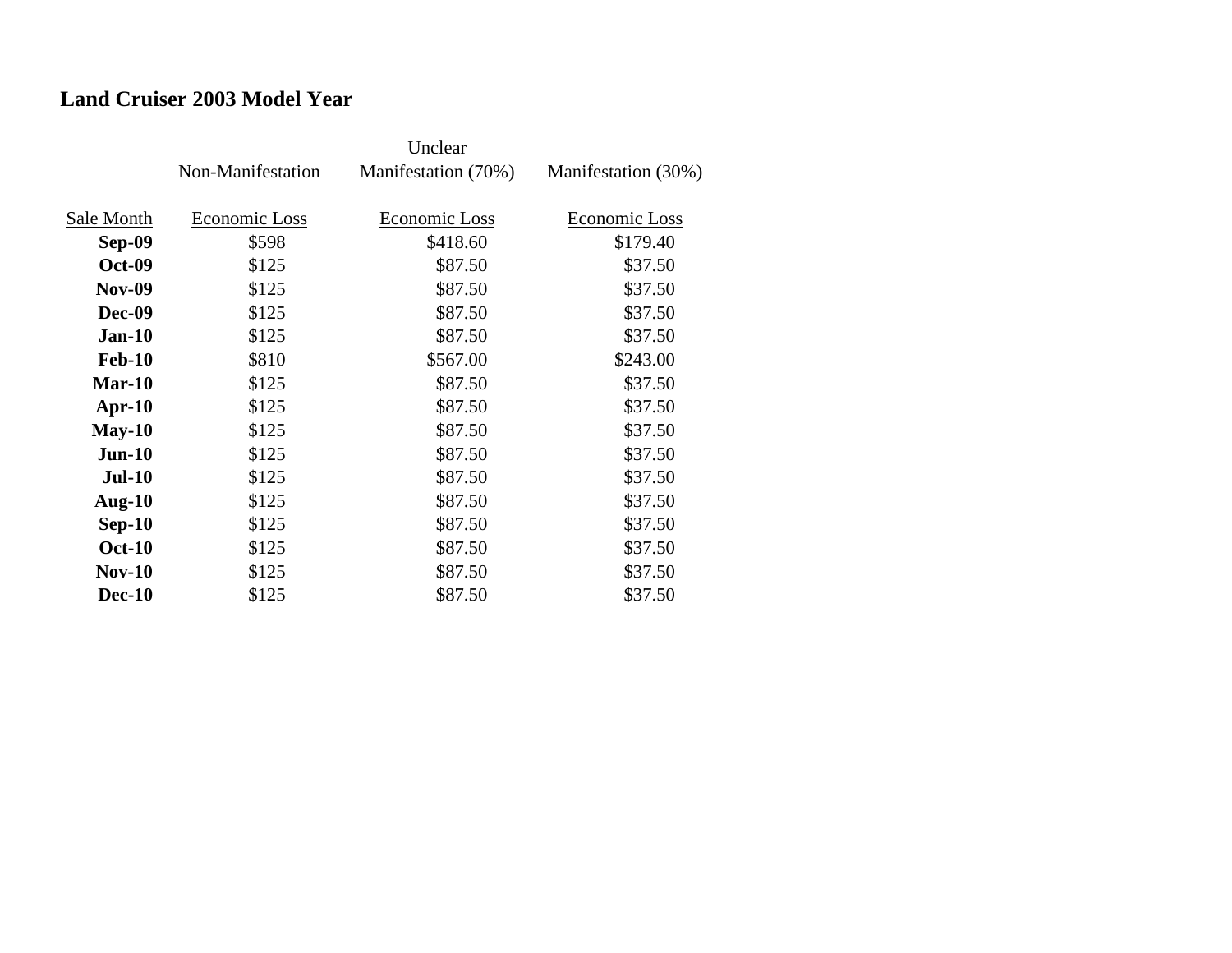#### **Land Cruiser 2004 Model Year**

|               | Non-Manifestation | Manifestation (70%) | Manifestation (30%) |
|---------------|-------------------|---------------------|---------------------|
|               |                   |                     |                     |
| Sale Month    | Economic Loss     | Economic Loss       | Economic Loss       |
| Sep-09        | \$375             | \$262.50            | \$112.50            |
| <b>Oct-09</b> | \$125             | \$87.50             | \$37.50             |
| <b>Nov-09</b> | \$125             | \$87.50             | \$37.50             |
| <b>Dec-09</b> | \$125             | \$87.50             | \$37.50             |
| $Jan-10$      | \$125             | \$87.50             | \$37.50             |
| <b>Feb-10</b> | \$953             | \$667.10            | \$285.90            |
| $Mar-10$      | \$1,689           | \$1,182.30          | \$506.70            |
| $Apr-10$      | \$125             | \$87.50             | \$37.50             |
| $May-10$      | \$568             | \$397.60            | \$170.40            |
| $Jun-10$      | \$848             | \$593.60            | \$254.40            |
| <b>Jul-10</b> | \$125             | \$87.50             | \$37.50             |
| Aug- $10$     | \$125             | \$87.50             | \$37.50             |
| $Sep-10$      | \$125             | \$87.50             | \$37.50             |
| <b>Oct-10</b> | \$125             | \$87.50             | \$37.50             |
| $Nov-10$      | \$125             | \$87.50             | \$37.50             |
| <b>Dec-10</b> | \$125             | \$87.50             | \$37.50             |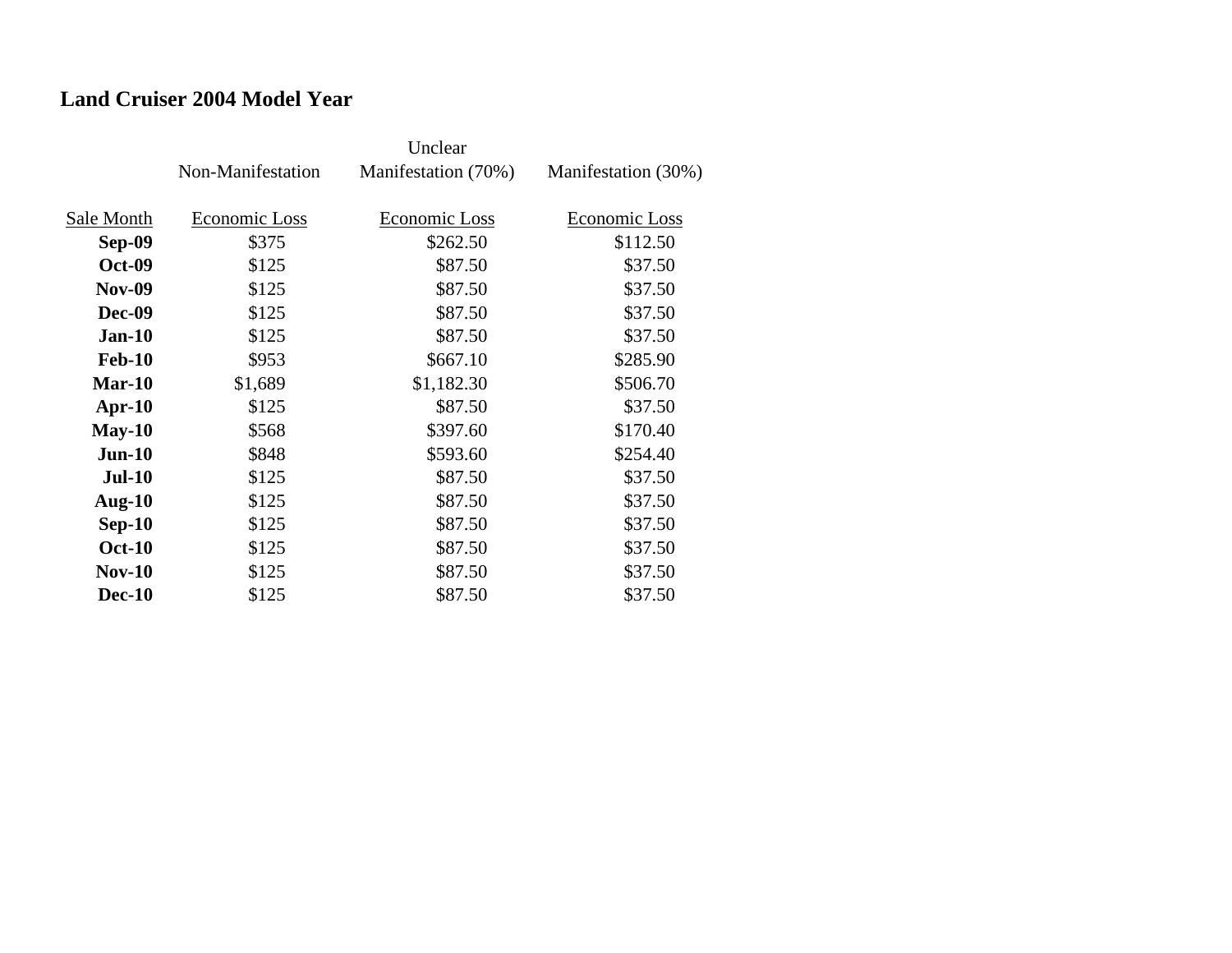## **Land Cruiser 2005 Model Year**

|               | Non-Manifestation | Manifestation (70%) | Manifestation (30%) |
|---------------|-------------------|---------------------|---------------------|
|               |                   |                     |                     |
| Sale Month    | Economic Loss     | Economic Loss       | Economic Loss       |
| Sep-09        | \$627             | \$438.90            | \$188.10            |
| <b>Oct-09</b> | \$541             | \$378.70            | \$162.30            |
| <b>Nov-09</b> | \$125             | \$87.50             | \$37.50             |
| <b>Dec-09</b> | \$582             | \$407.40            | \$174.60            |
| $Jan-10$      | \$125             | \$87.50             | \$37.50             |
| <b>Feb-10</b> | \$125             | \$87.50             | \$37.50             |
| $Mar-10$      | \$125             | \$87.50             | \$37.50             |
| $Apr-10$      | \$125             | \$87.50             | \$37.50             |
| $May-10$      | \$125             | \$87.50             | \$37.50             |
| $Jun-10$      | \$125             | \$87.50             | \$37.50             |
| <b>Jul-10</b> | \$125             | \$87.50             | \$37.50             |
| Aug- $10$     | \$125             | \$87.50             | \$37.50             |
| $Sep-10$      | \$125             | \$87.50             | \$37.50             |
| <b>Oct-10</b> | \$125             | \$87.50             | \$37.50             |
| $Nov-10$      | \$125             | \$87.50             | \$37.50             |
| <b>Dec-10</b> | \$125             | \$87.50             | \$37.50             |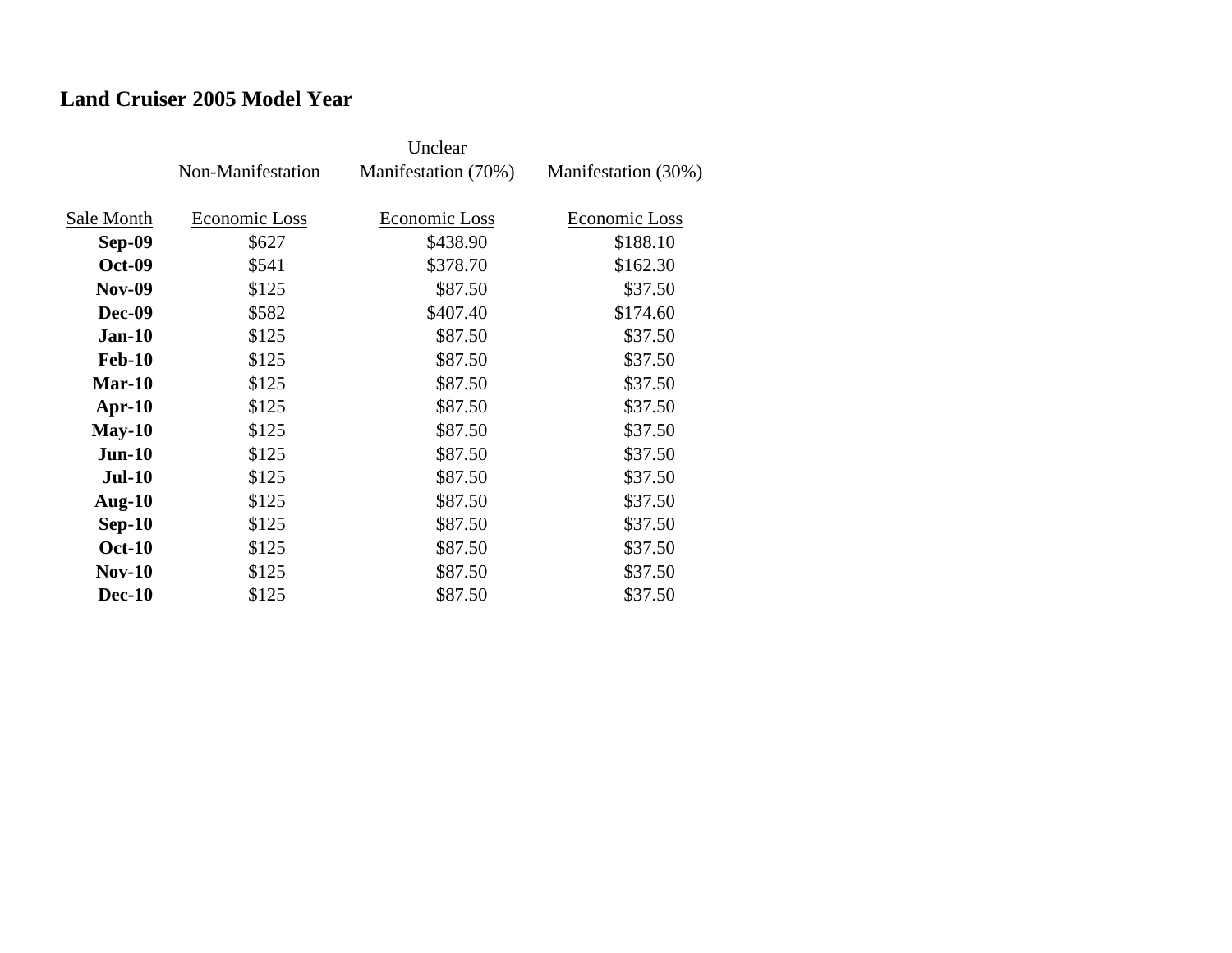#### **Land Cruiser 2006 Model Year**

|               | Non-Manifestation | Manifestation (70%) | Manifestation (30%) |
|---------------|-------------------|---------------------|---------------------|
| Sale Month    | Economic Loss     | Economic Loss       | Economic Loss       |
|               |                   |                     |                     |
| Sep-09        | \$1,201           | \$840.70            | \$360.30            |
| <b>Oct-09</b> | \$562             | \$393.40            | \$168.60            |
| <b>Nov-09</b> | \$125             | \$87.50             | \$37.50             |
| <b>Dec-09</b> | \$125             | \$87.50             | \$37.50             |
| $Jan-10$      | \$892             | \$624.40            | \$267.60            |
| <b>Feb-10</b> | \$125             | \$87.50             | \$37.50             |
| $Mar-10$      | \$625             | \$437.50            | \$187.50            |
| $Apr-10$      | \$125             | \$87.50             | \$37.50             |
| $May-10$      | \$1,695           | \$1,186.50          | \$508.50            |
| $Jun-10$      | \$125             | \$87.50             | \$37.50             |
| <b>Jul-10</b> | \$537             | \$375.90            | \$161.10            |
| Aug- $10$     | \$125             | \$87.50             | \$37.50             |
| $Sep-10$      | \$125             | \$87.50             | \$37.50             |
| <b>Oct-10</b> | \$125             | \$87.50             | \$37.50             |
| $Nov-10$      | \$125             | \$87.50             | \$37.50             |
| <b>Dec-10</b> | \$125             | \$87.50             | \$37.50             |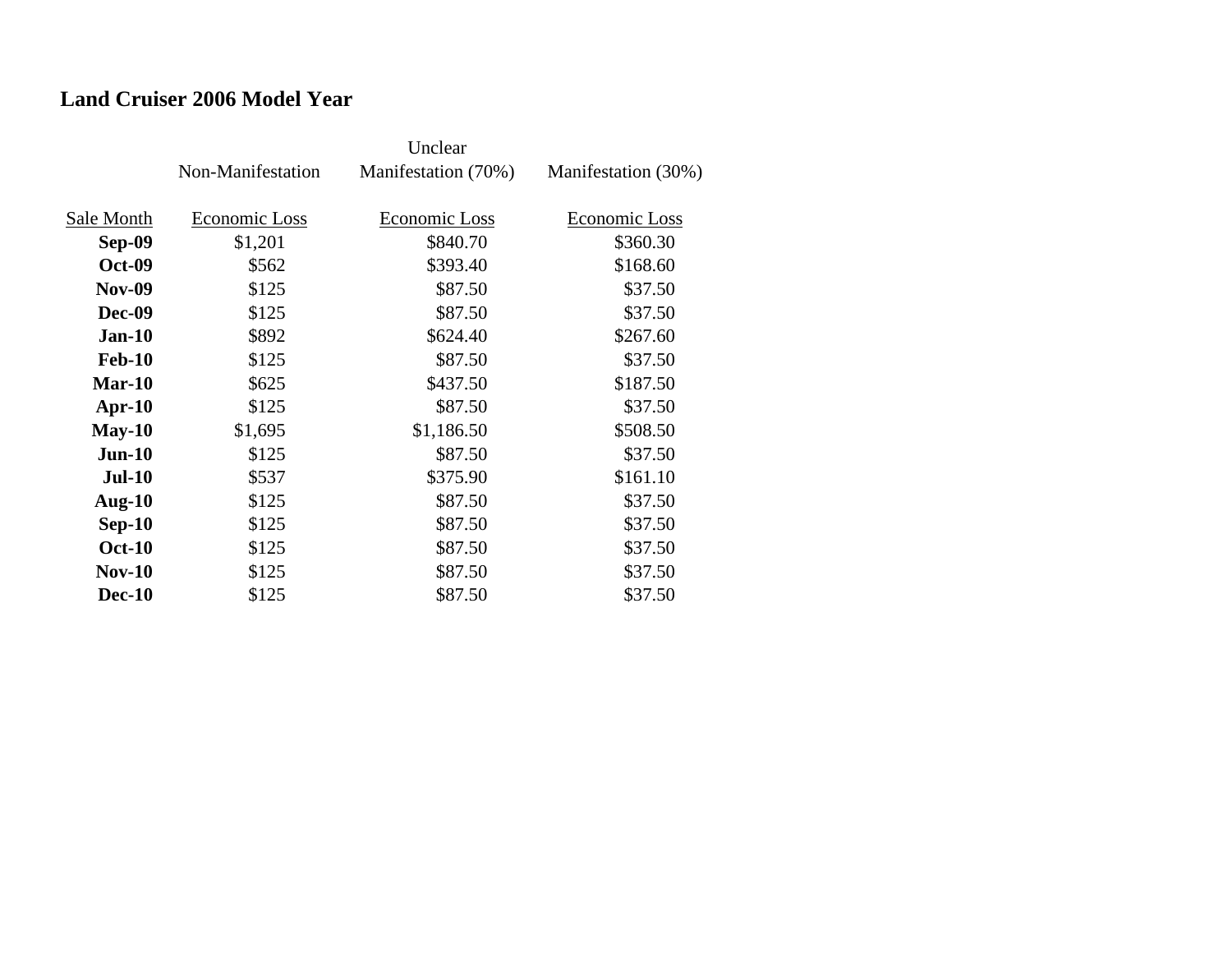### **Land Cruiser 2007 Model Year**

|               | Non-Manifestation | Manifestation (70%) | Manifestation (30%) |
|---------------|-------------------|---------------------|---------------------|
|               |                   |                     |                     |
| Sale Month    | Economic Loss     | Economic Loss       | Economic Loss       |
| <b>Sep-09</b> | \$1,745           | \$1,221.50          | \$523.50            |
| <b>Oct-09</b> | \$125             | \$87.50             | \$37.50             |
| <b>Nov-09</b> | \$125             | \$87.50             | \$37.50             |
| <b>Dec-09</b> | \$125             | \$87.50             | \$37.50             |
| $Jan-10$      | \$2,237           | \$1,565.90          | \$671.10            |
| <b>Feb-10</b> | \$125             | \$87.50             | \$37.50             |
| Mar-10        | \$125             | \$87.50             | \$37.50             |
| $Apr-10$      | \$866             | \$606.20            | \$259.80            |
| $May-10$      | \$2,891           | \$2,023.70          | \$867.30            |
| $Jun-10$      | \$125             | \$87.50             | \$37.50             |
| <b>Jul-10</b> | \$125             | \$87.50             | \$37.50             |
| Aug- $10$     | \$125             | \$87.50             | \$37.50             |
| $Sep-10$      | \$125             | \$87.50             | \$37.50             |
| <b>Oct-10</b> | \$125             | \$87.50             | \$37.50             |
| $Nov-10$      | \$125             | \$87.50             | \$37.50             |
| <b>Dec-10</b> | \$125             | \$87.50             | \$37.50             |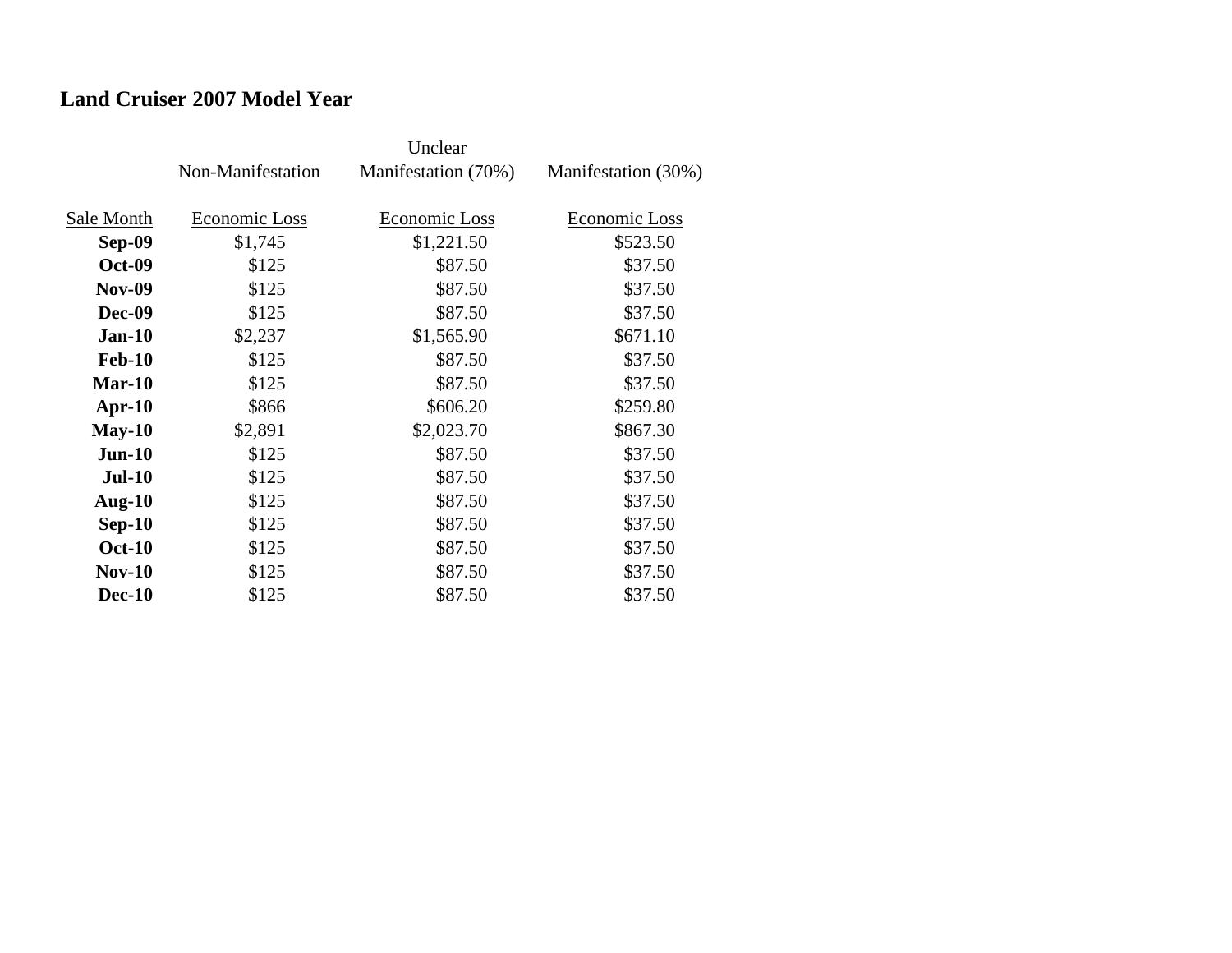### **Land Cruiser 2008 Model Year**

|               | Non-Manifestation | Manifestation (70%) | Manifestation (30%) |
|---------------|-------------------|---------------------|---------------------|
| Sale Month    | Economic Loss     | Economic Loss       | Economic Loss       |
| <b>Sep-09</b> | \$1,926           | \$1,348.20          | \$577.80            |
| <b>Oct-09</b> | \$125             | \$87.50             | \$37.50             |
| <b>Nov-09</b> | \$125             | \$87.50             | \$37.50             |
| <b>Dec-09</b> | \$125             | \$87.50             | \$37.50             |
| $Jan-10$      | \$3,115           | \$2,180.50          | \$934.50            |
| <b>Feb-10</b> | \$125             | \$87.50             | \$37.50             |
| $Mar-10$      | \$1,784           | \$1,248.80          | \$535.20            |
| $Apr-10$      | \$125             | \$87.50             | \$37.50             |
| $May-10$      | \$1,772           | \$1,240.40          | \$531.60            |
| $Jun-10$      | \$125             | \$87.50             | \$37.50             |
| <b>Jul-10</b> | \$125             | \$87.50             | \$37.50             |
| Aug- $10$     | \$125             | \$87.50             | \$37.50             |
| $Sep-10$      | \$125             | \$87.50             | \$37.50             |
| <b>Oct-10</b> | \$125             | \$87.50             | \$37.50             |
| <b>Nov-10</b> | \$125             | \$87.50             | \$37.50             |
| <b>Dec-10</b> | \$125             | \$87.50             | \$37.50             |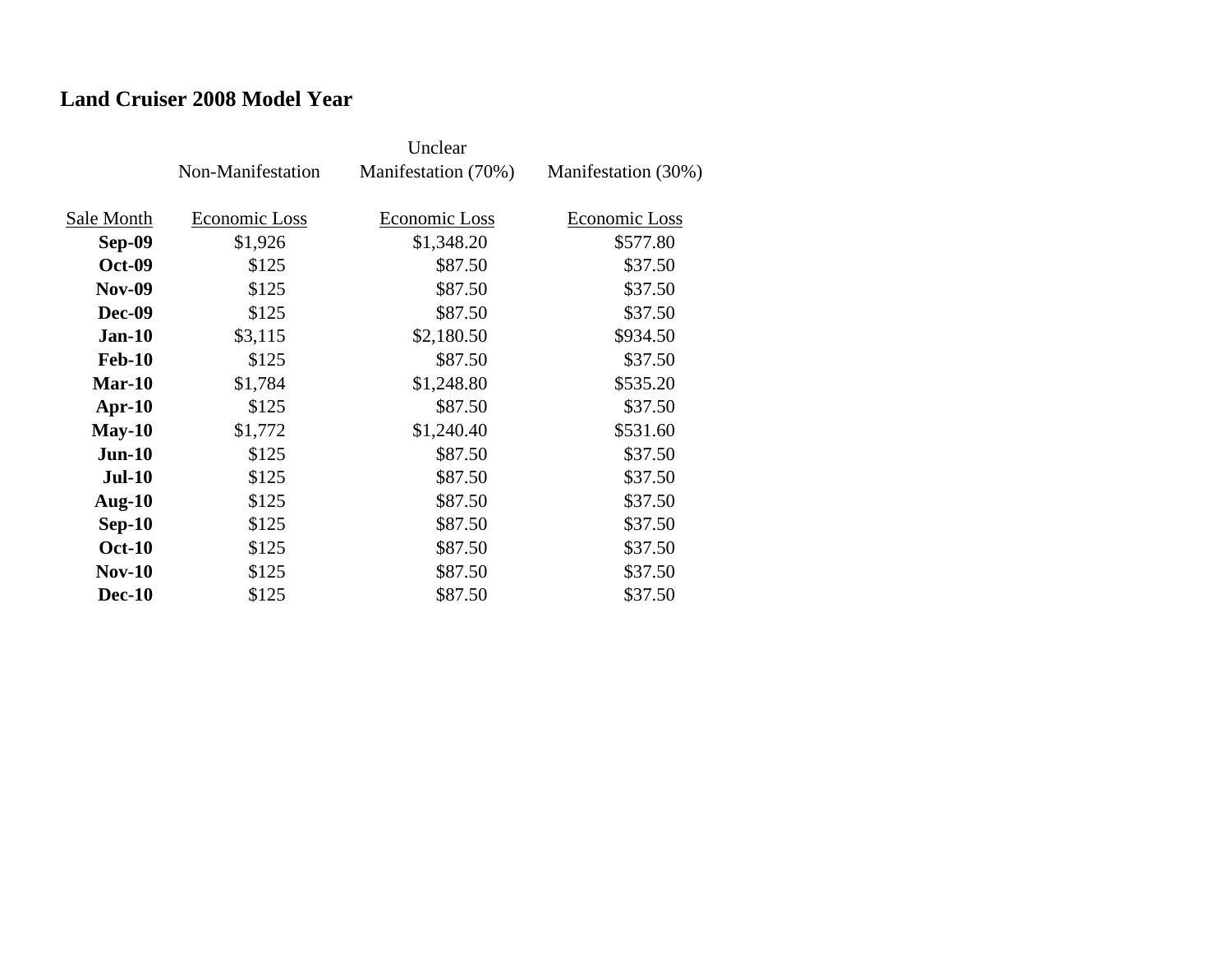### **Land Cruiser 2009 Model Year**

|               | Non-Manifestation | Manifestation (70%) | Manifestation (30%) |
|---------------|-------------------|---------------------|---------------------|
| Sale Month    | Economic Loss     | Economic Loss       | Economic Loss       |
| Sep-09        | \$125             | \$87.50             | \$37.50             |
| <b>Oct-09</b> | \$125             | \$87.50             | \$37.50             |
| <b>Nov-09</b> | \$125             | \$87.50             | \$37.50             |
| <b>Dec-09</b> | \$125             | \$87.50             | \$37.50             |
| $Jan-10$      | \$125             | \$87.50             | \$37.50             |
| <b>Feb-10</b> | \$125             | \$87.50             | \$37.50             |
| $Mar-10$      | \$125             | \$87.50             | \$37.50             |
| $Apr-10$      | \$125             | \$87.50             | \$37.50             |
| $May-10$      | \$125             | \$87.50             | \$37.50             |
| $Jun-10$      | \$125             | \$87.50             | \$37.50             |
| <b>Jul-10</b> | \$125             | \$87.50             | \$37.50             |
| Aug- $10$     | \$125             | \$87.50             | \$37.50             |
| $Sep-10$      | \$125             | \$87.50             | \$37.50             |
| <b>Oct-10</b> | \$125             | \$87.50             | \$37.50             |
| $Nov-10$      | \$125             | \$87.50             | \$37.50             |
| <b>Dec-10</b> | \$125             | \$87.50             | \$37.50             |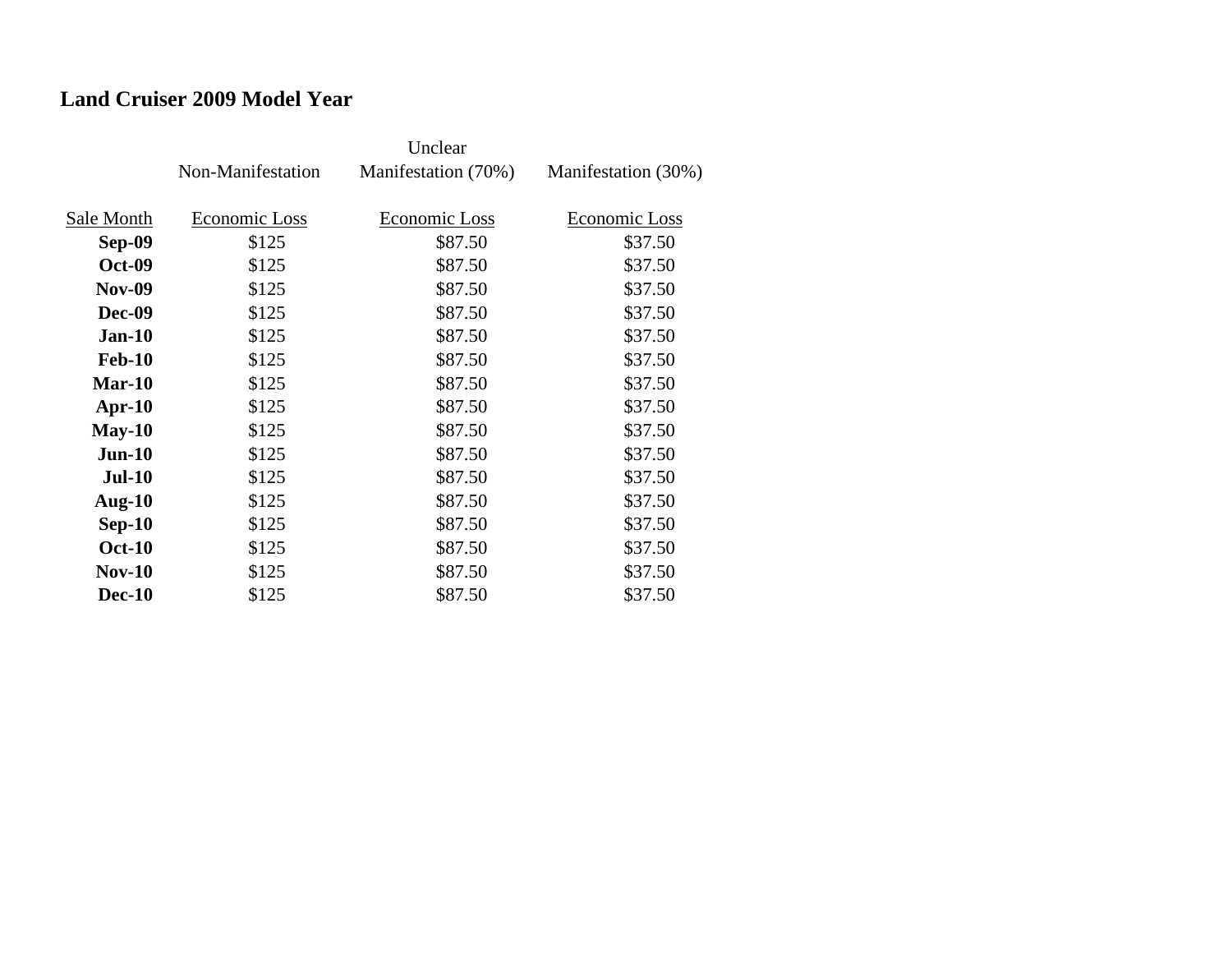## **Land Cruiser 2010 Model Year**

|               | Non-Manifestation | Manifestation (70%) | Manifestation (30%) |
|---------------|-------------------|---------------------|---------------------|
| Sale Month    | Economic Loss     | Economic Loss       | Economic Loss       |
| <b>Sep-09</b> | \$125             | \$87.50             | \$37.50             |
| <b>Oct-09</b> | \$125             | \$87.50             | \$37.50             |
| <b>Nov-09</b> | \$125             | \$87.50             | \$37.50             |
| <b>Dec-09</b> | \$125             | \$87.50             | \$37.50             |
| $Jan-10$      | \$125             | \$87.50             | \$37.50             |
| <b>Feb-10</b> | \$125             | \$87.50             | \$37.50             |
| Mar-10        | \$125             | \$87.50             | \$37.50             |
| $Apr-10$      | \$125             | \$87.50             | \$37.50             |
| $May-10$      | \$125             | \$87.50             | \$37.50             |
| $Jun-10$      | \$125             | \$87.50             | \$37.50             |
| <b>Jul-10</b> | \$125             | \$87.50             | \$37.50             |
| Aug- $10$     | \$125             | \$87.50             | \$37.50             |
| $Sep-10$      | \$125             | \$87.50             | \$37.50             |
| <b>Oct-10</b> | \$125             | \$87.50             | \$37.50             |
| <b>Nov-10</b> | \$125             | \$87.50             | \$37.50             |
| <b>Dec-10</b> | \$125             | \$87.50             | \$37.50             |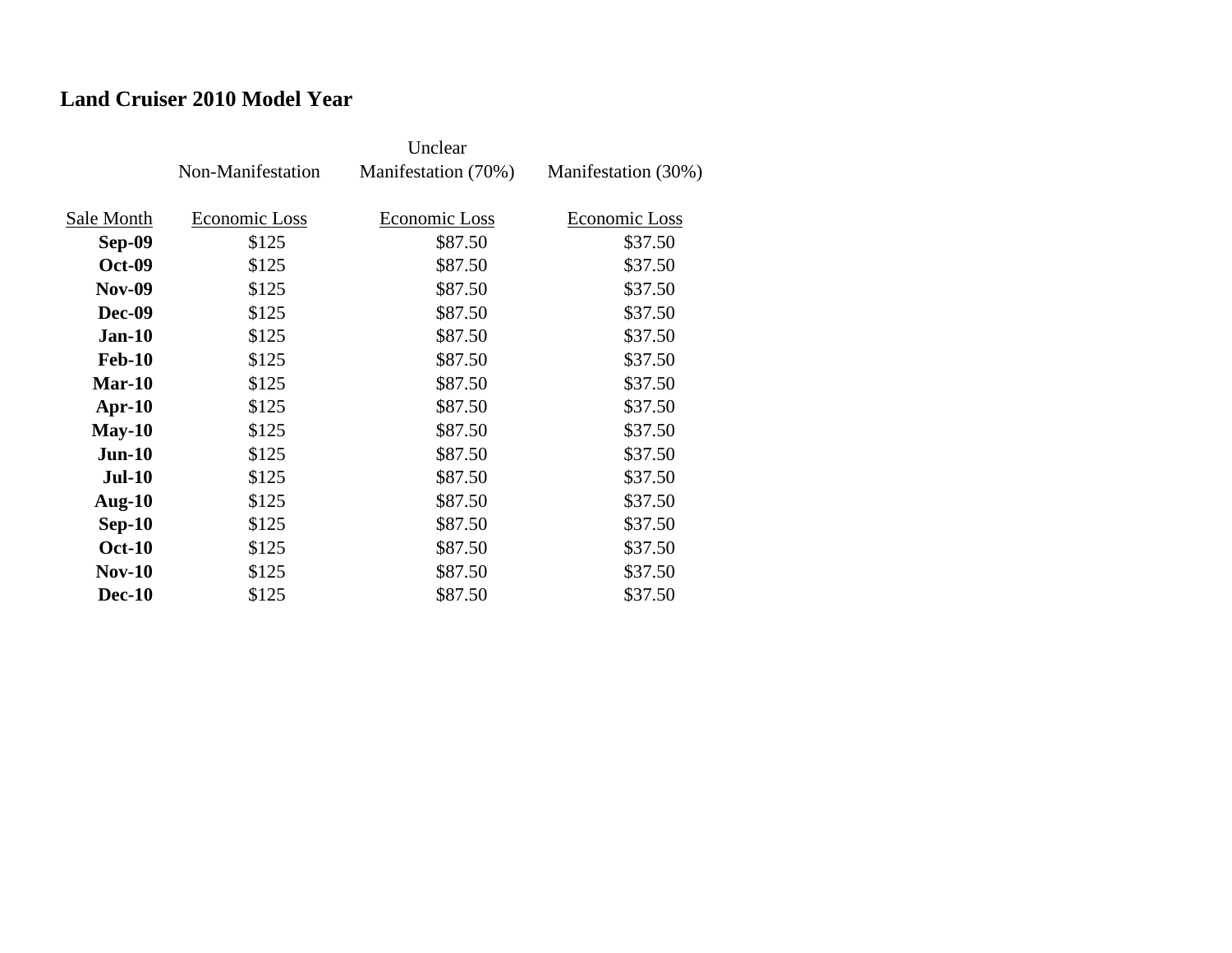# **Sequoia 2001 Model Year**

|               | Non-Manifestation | Manifestation (70%) | Manifestation (30%) |
|---------------|-------------------|---------------------|---------------------|
| Sale Month    | Economic Loss     | Economic Loss       | Economic Loss       |
| Sep-09        | \$125             | \$87.50             | \$37.50             |
| <b>Oct-09</b> | \$125             | \$87.50             | \$37.50             |
| <b>Nov-09</b> | \$125             | \$87.50             | \$37.50             |
| <b>Dec-09</b> | \$125             | \$87.50             | \$37.50             |
| $Jan-10$      | \$125             | \$87.50             | \$37.50             |
| <b>Feb-10</b> | \$125             | \$87.50             | \$37.50             |
| $Mar-10$      | \$285             | \$199.50            | \$85.50             |
| $Apr-10$      | \$350             | \$245.00            | \$105.00            |
| $May-10$      | \$201             | \$140.70            | \$60.30             |
| $Jun-10$      | \$383             | \$268.10            | \$114.90            |
| <b>Jul-10</b> | \$219             | \$153.30            | \$65.70             |
| Aug- $10$     | \$212             | \$148.40            | \$63.60             |
| $Sep-10$      | \$689             | \$482.30            | \$206.70            |
| <b>Oct-10</b> | \$125             | \$87.50             | \$37.50             |
| $Nov-10$      | \$125             | \$87.50             | \$37.50             |
| <b>Dec-10</b> | \$125             | \$87.50             | \$37.50             |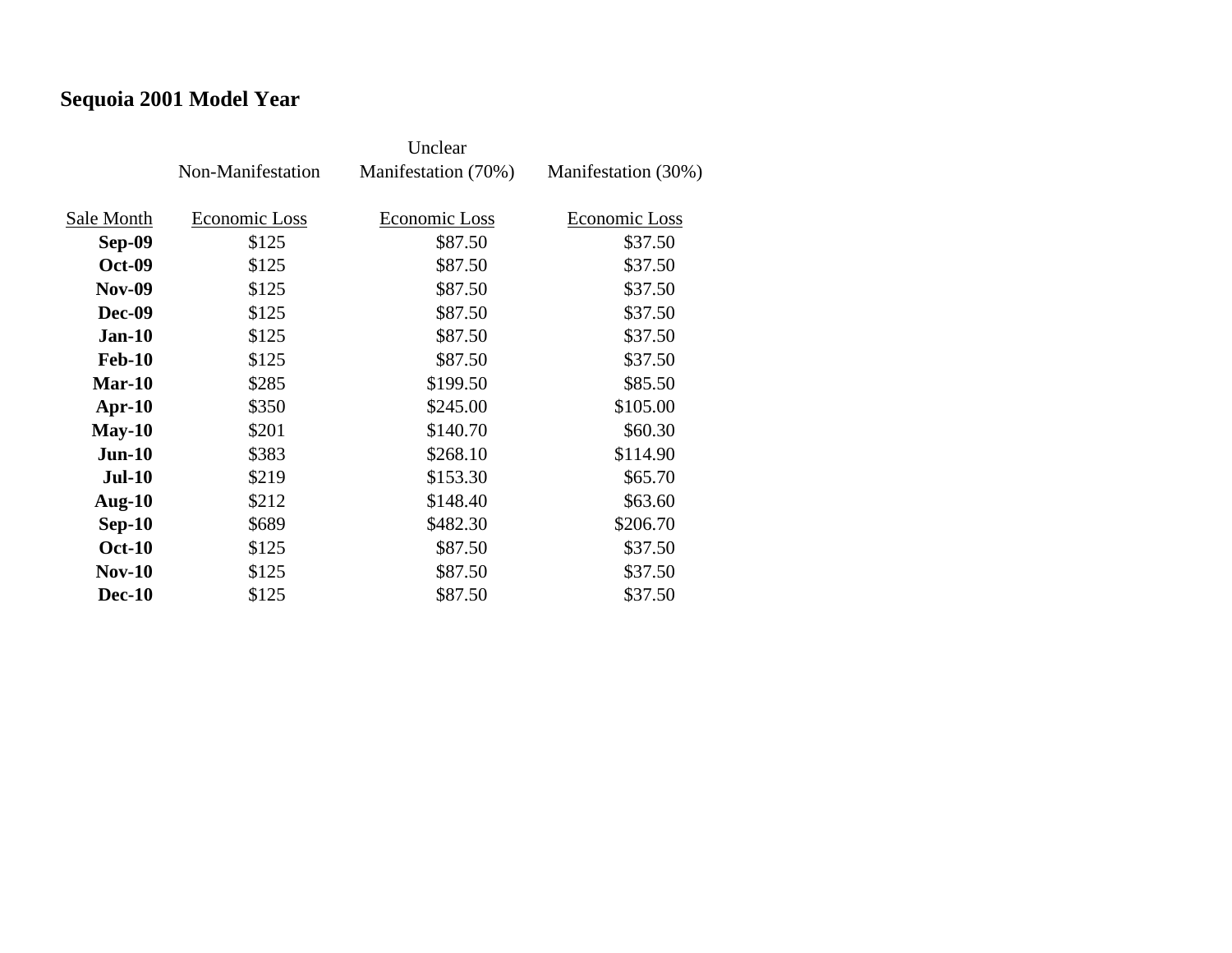# **Sequoia 2002 Model Year**

|               | Non-Manifestation | Manifestation (70%) | Manifestation (30%) |
|---------------|-------------------|---------------------|---------------------|
| Sale Month    | Economic Loss     | Economic Loss       | Economic Loss       |
|               |                   |                     |                     |
| Sep-09        | \$125             | \$87.50             | \$37.50             |
| <b>Oct-09</b> | \$125             | \$87.50             | \$37.50             |
| <b>Nov-09</b> | \$125             | \$87.50             | \$37.50             |
| Dec-09        | \$125             | \$87.50             | \$37.50             |
| <b>Jan-10</b> | \$292             | \$204.40            | \$87.60             |
| <b>Feb-10</b> | \$257             | \$179.90            | \$77.10             |
| $Mar-10$      | \$223             | \$156.10            | \$66.90             |
| $Apr-10$      | \$368             | \$257.60            | \$110.40            |
| $May-10$      | \$214             | \$149.80            | \$64.20             |
| $Jun-10$      | \$566             | \$396.20            | \$169.80            |
| <b>Jul-10</b> | \$336             | \$235.20            | \$100.80            |
| Aug- $10$     | \$125             | \$87.50             | \$37.50             |
| $Sep-10$      | \$125             | \$87.50             | \$37.50             |
| <b>Oct-10</b> | \$322             | \$225.40            | \$96.60             |
| $Nov-10$      | \$125             | \$87.50             | \$37.50             |
| <b>Dec-10</b> | \$125             | \$87.50             | \$37.50             |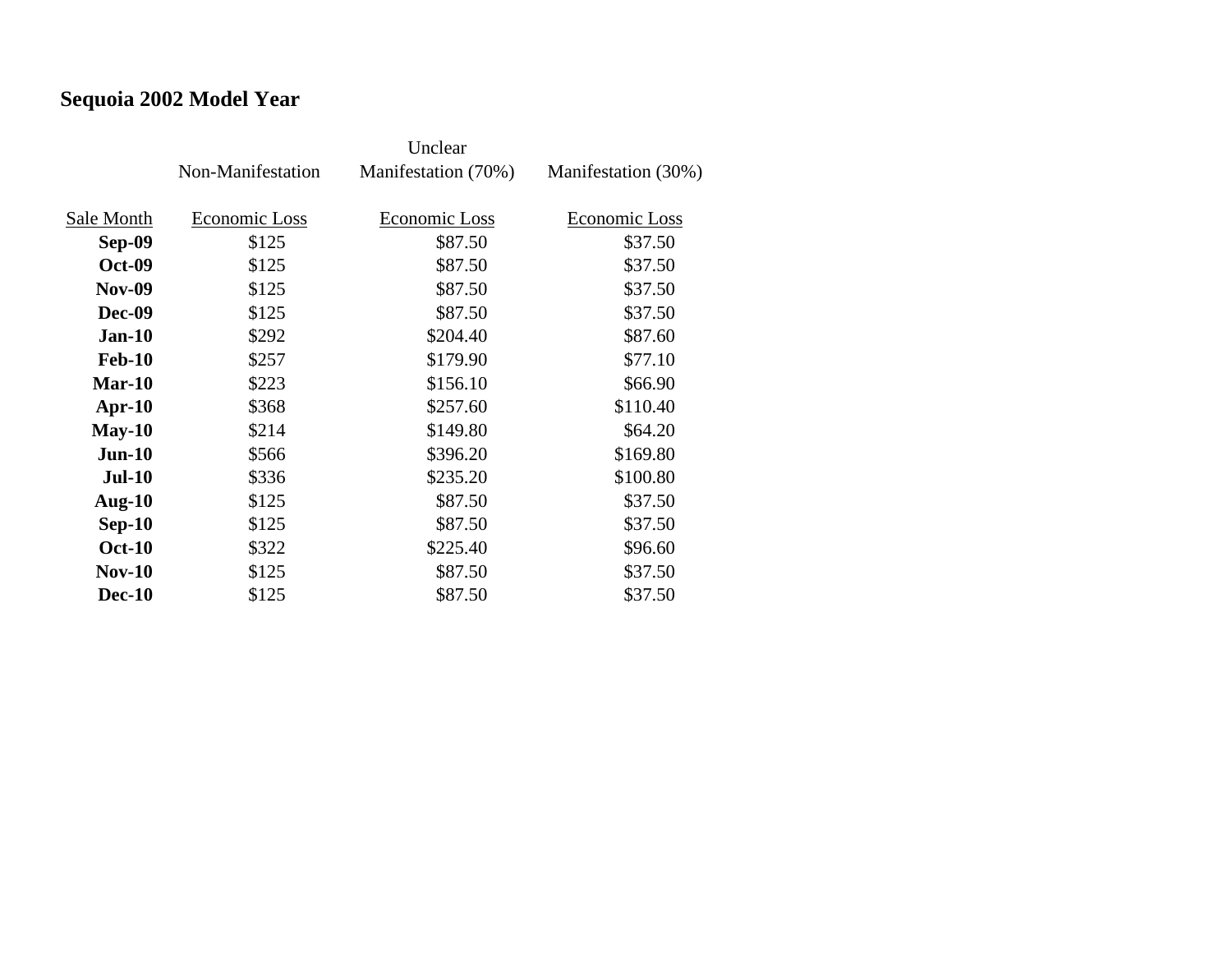# **Sequoia 2003 Model Year**

|               | Non-Manifestation | Manifestation (70%) | Manifestation (30%) |
|---------------|-------------------|---------------------|---------------------|
|               |                   |                     |                     |
| Sale Month    | Economic Loss     | Economic Loss       | Economic Loss       |
| Sep-09        | \$125             | \$87.50             | \$37.50             |
| <b>Oct-09</b> | \$356             | \$249.20            | \$106.80            |
| <b>Nov-09</b> | \$125             | \$87.50             | \$37.50             |
| <b>Dec-09</b> | \$125             | \$87.50             | \$37.50             |
| <b>Jan-10</b> | \$125             | \$87.50             | \$37.50             |
| <b>Feb-10</b> | \$682             | \$477.40            | \$204.60            |
| $Mar-10$      | \$443             | \$310.10            | \$132.90            |
| $Apr-10$      | \$1,168           | \$817.60            | \$350.40            |
| $May-10$      | \$931             | \$651.70            | \$279.30            |
| $Jun-10$      | \$952             | \$666.40            | \$285.60            |
| <b>Jul-10</b> | \$391             | \$273.70            | \$117.30            |
| Aug- $10$     | \$279             | \$195.30            | \$83.70             |
| $Sep-10$      | \$125             | \$87.50             | \$37.50             |
| <b>Oct-10</b> | \$339             | \$237.30            | \$101.70            |
| $Nov-10$      | \$305             | \$213.50            | \$91.50             |
| <b>Dec-10</b> | \$301             | \$210.70            | \$90.30             |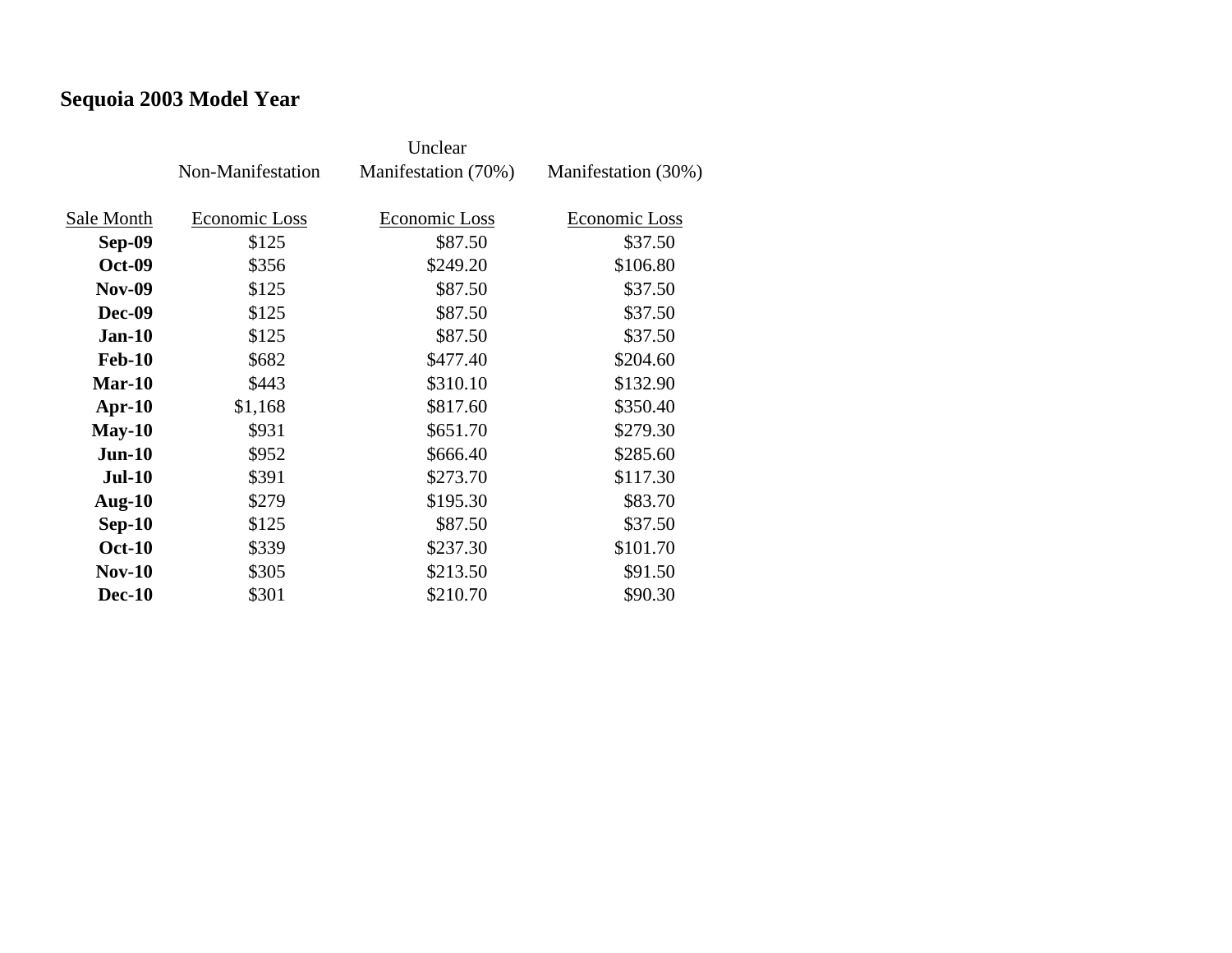# **Sequoia 2004 Model Year**

|               | Non-Manifestation | Manifestation (70%) | Manifestation (30%) |
|---------------|-------------------|---------------------|---------------------|
|               |                   |                     |                     |
| Sale Month    | Economic Loss     | Economic Loss       | Economic Loss       |
| Sep-09        | \$125             | \$87.50             | \$37.50             |
| <b>Oct-09</b> | \$125             | \$87.50             | \$37.50             |
| <b>Nov-09</b> | \$125             | \$87.50             | \$37.50             |
| Dec-09        | \$590             | \$413.00            | \$177.00            |
| <b>Jan-10</b> | \$679             | \$475.30            | \$203.70            |
| <b>Feb-10</b> | \$530             | \$371.00            | \$159.00            |
| $Mar-10$      | \$493             | \$345.10            | \$147.90            |
| $Apr-10$      | \$376             | \$263.20            | \$112.80            |
| $May-10$      | \$1,190           | \$833.00            | \$357.00            |
| $Jun-10$      | \$668             | \$467.60            | \$200.40            |
| <b>Jul-10</b> | \$579             | \$405.30            | \$173.70            |
| Aug- $10$     | \$689             | \$482.30            | \$206.70            |
| $Sep-10$      | \$125             | \$87.50             | \$37.50             |
| <b>Oct-10</b> | \$125             | \$87.50             | \$37.50             |
| <b>Nov-10</b> | \$125             | \$87.50             | \$37.50             |
| <b>Dec-10</b> | \$125             | \$87.50             | \$37.50             |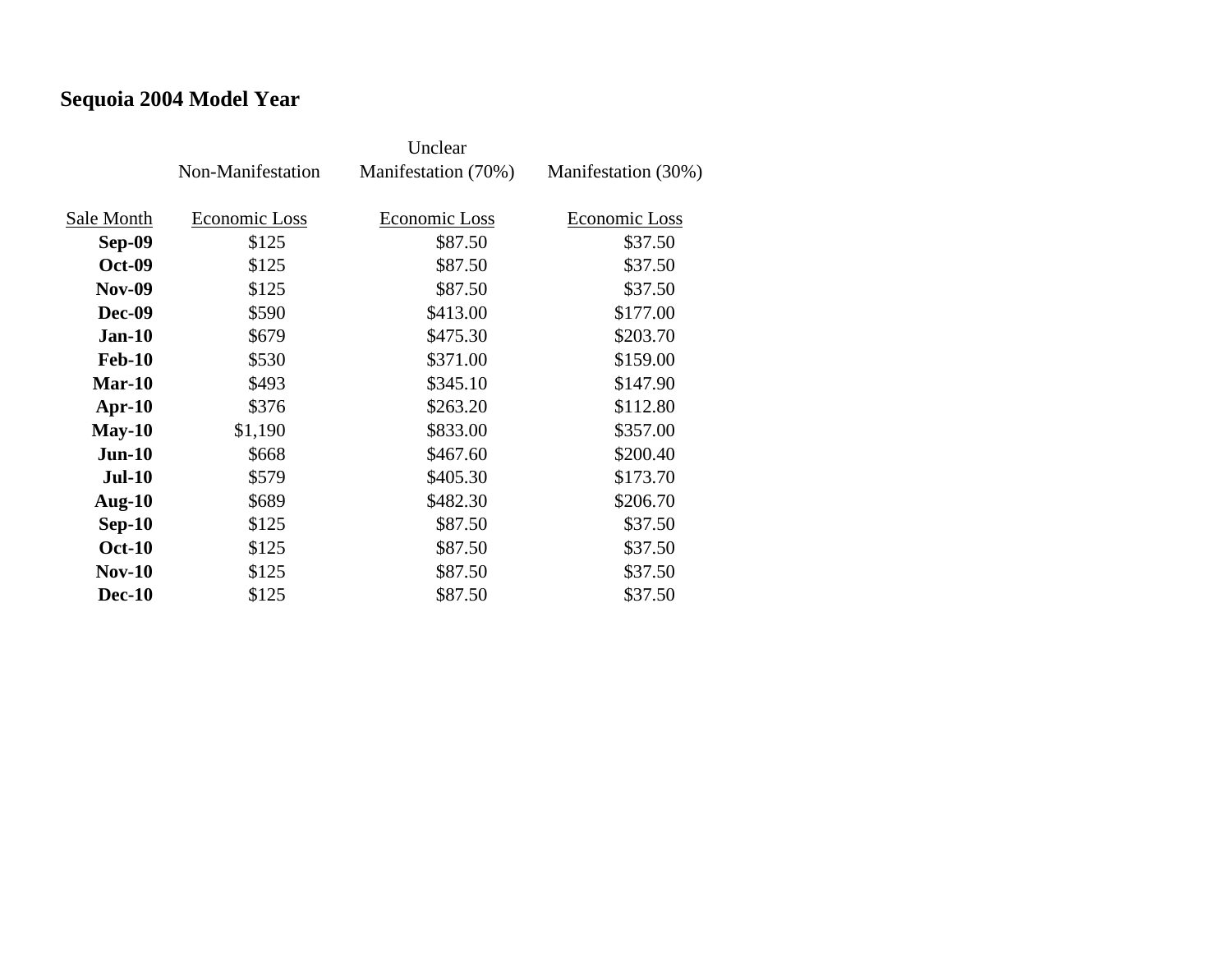# **Sequoia 2005 Model Year**

|               | Non-Manifestation | Manifestation (70%) | Manifestation (30%) |
|---------------|-------------------|---------------------|---------------------|
| Sale Month    | Economic Loss     | Economic Loss       | Economic Loss       |
|               |                   |                     |                     |
| Sep-09        | \$125             | \$87.50             | \$37.50             |
| <b>Oct-09</b> | \$125             | \$87.50             | \$37.50             |
| <b>Nov-09</b> | \$125             | \$87.50             | \$37.50             |
| <b>Dec-09</b> | \$125             | \$87.50             | \$37.50             |
| <b>Jan-10</b> | \$125             | \$87.50             | \$37.50             |
| <b>Feb-10</b> | \$574             | \$401.80            | \$172.20            |
| Mar-10        | \$1,055           | \$738.50            | \$316.50            |
| $Apr-10$      | \$125             | \$87.50             | \$37.50             |
| $May-10$      | \$814             | \$569.80            | \$244.20            |
| $Jun-10$      | \$399             | \$279.30            | \$119.70            |
| <b>Jul-10</b> | \$1,576           | \$1,103.20          | \$472.80            |
| Aug- $10$     | \$688             | \$481.60            | \$206.40            |
| $Sep-10$      | \$644             | \$450.80            | \$193.20            |
| <b>Oct-10</b> | \$311             | \$217.70            | \$93.30             |
| $Nov-10$      | \$125             | \$87.50             | \$37.50             |
| <b>Dec-10</b> | \$125             | \$87.50             | \$37.50             |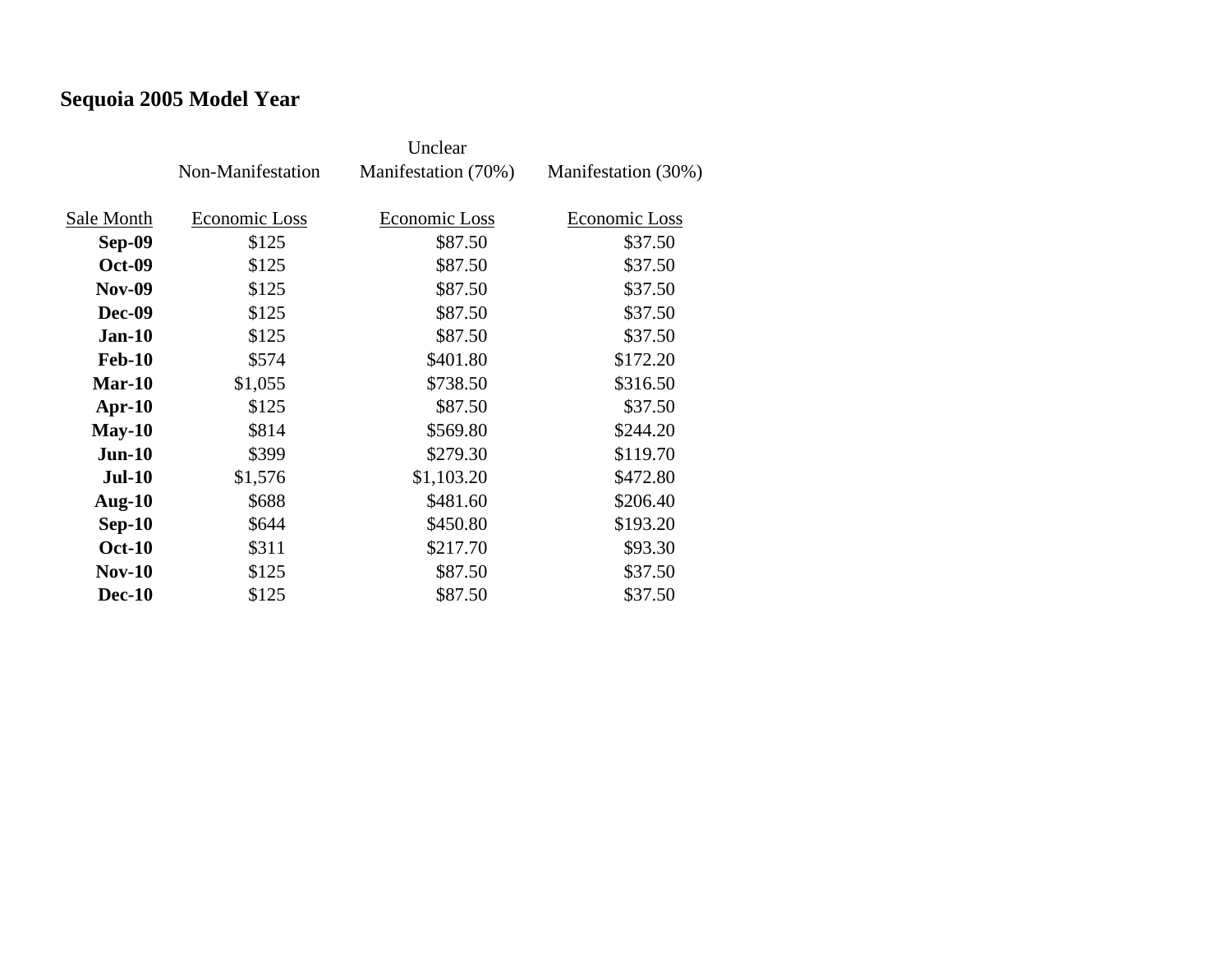# **Sequoia 2006 Model Year**

|               | Non-Manifestation | Manifestation (70%) | Manifestation (30%) |
|---------------|-------------------|---------------------|---------------------|
|               |                   |                     |                     |
| Sale Month    | Economic Loss     | Economic Loss       | Economic Loss       |
| Sep-09        | \$125             | \$87.50             | \$37.50             |
| <b>Oct-09</b> | \$125             | \$87.50             | \$37.50             |
| <b>Nov-09</b> | \$125             | \$87.50             | \$37.50             |
| Dec-09        | \$125             | \$87.50             | \$37.50             |
| <b>Jan-10</b> | \$125             | \$87.50             | \$37.50             |
| <b>Feb-10</b> | \$1,535           | \$1,074.50          | \$460.50            |
| $Mar-10$      | \$1,750           | \$1,225.00          | \$525.00            |
| $Apr-10$      | \$2,783           | \$1,948.10          | \$834.90            |
| $May-10$      | \$1,945           | \$1,361.50          | \$583.50            |
| $Jun-10$      | \$125             | \$87.50             | \$37.50             |
| <b>Jul-10</b> | \$518             | \$362.60            | \$155.40            |
| Aug- $10$     | \$483             | \$338.10            | \$144.90            |
| $Sep-10$      | \$125             | \$87.50             | \$37.50             |
| <b>Oct-10</b> | \$673             | \$471.10            | \$201.90            |
| $Nov-10$      | \$125             | \$87.50             | \$37.50             |
| <b>Dec-10</b> | \$125             | \$87.50             | \$37.50             |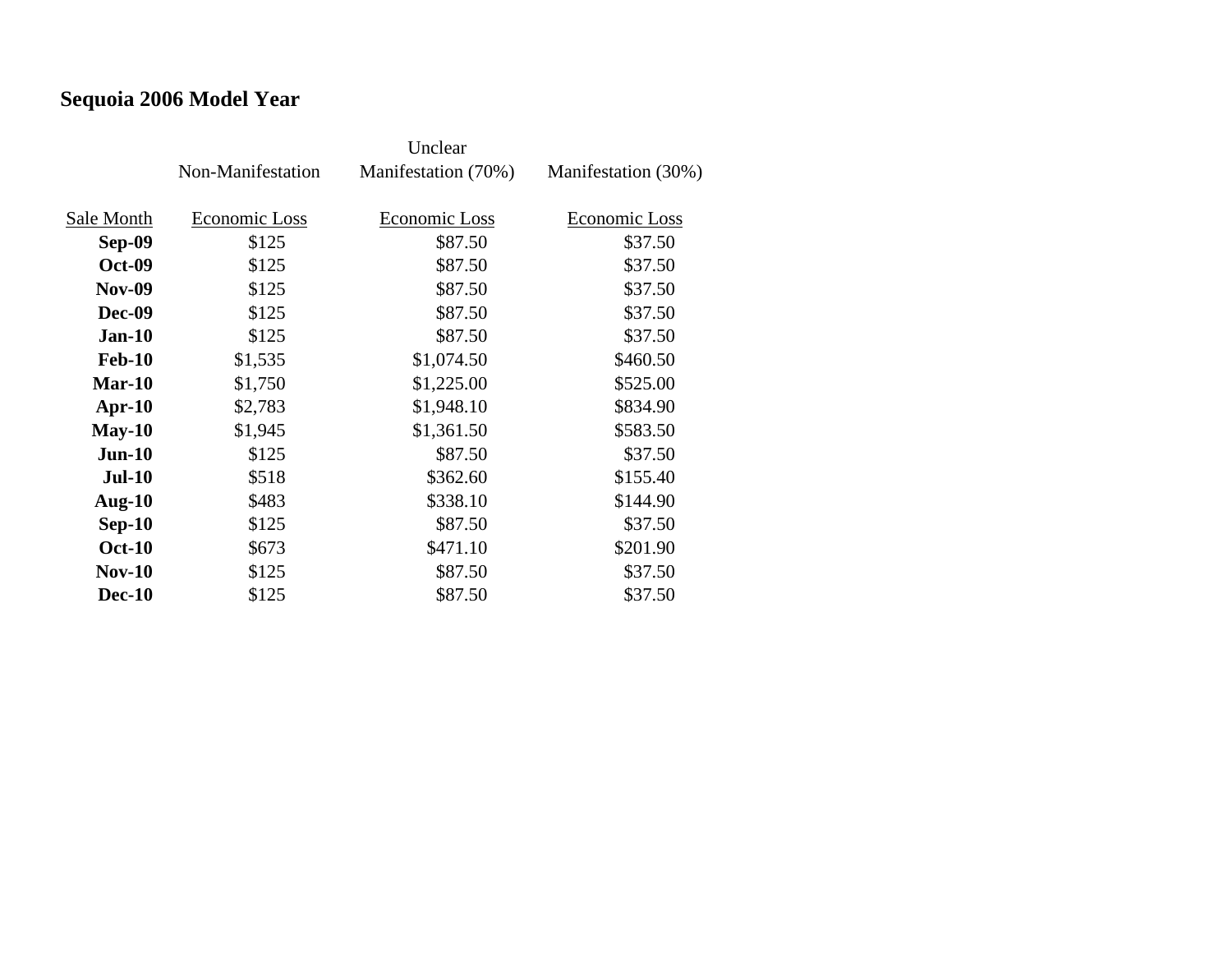# **Sequoia 2007 Model Year**

|               | Non-Manifestation | Manifestation (70%) | Manifestation (30%) |
|---------------|-------------------|---------------------|---------------------|
| Sale Month    | Economic Loss     | Economic Loss       | Economic Loss       |
| Sep-09        | \$125             | \$87.50             | \$37.50             |
| <b>Oct-09</b> | \$125             | \$87.50             | \$37.50             |
| <b>Nov-09</b> | \$125             | \$87.50             | \$37.50             |
| Dec-09        | \$125             | \$87.50             | \$37.50             |
| $Jan-10$      | \$125             | \$87.50             | \$37.50             |
| <b>Feb-10</b> | \$895             | \$626.50            | \$268.50            |
| $Mar-10$      | \$1,870           | \$1,309.00          | \$561.00            |
| $Apr-10$      | \$1,134           | \$793.80            | \$340.20            |
| $May-10$      | \$902             | \$631.40            | \$270.60            |
| $Jun-10$      | \$1,440           | \$1,008.00          | \$432.00            |
| $Jul-10$      | \$125             | \$87.50             | \$37.50             |
| <b>Aug-10</b> | \$703             | \$492.10            | \$210.90            |
| $Sep-10$      | \$125             | \$87.50             | \$37.50             |
| <b>Oct-10</b> | \$125             | \$87.50             | \$37.50             |
| $Nov-10$      | \$125             | \$87.50             | \$37.50             |
| <b>Dec-10</b> | \$125             | \$87.50             | \$37.50             |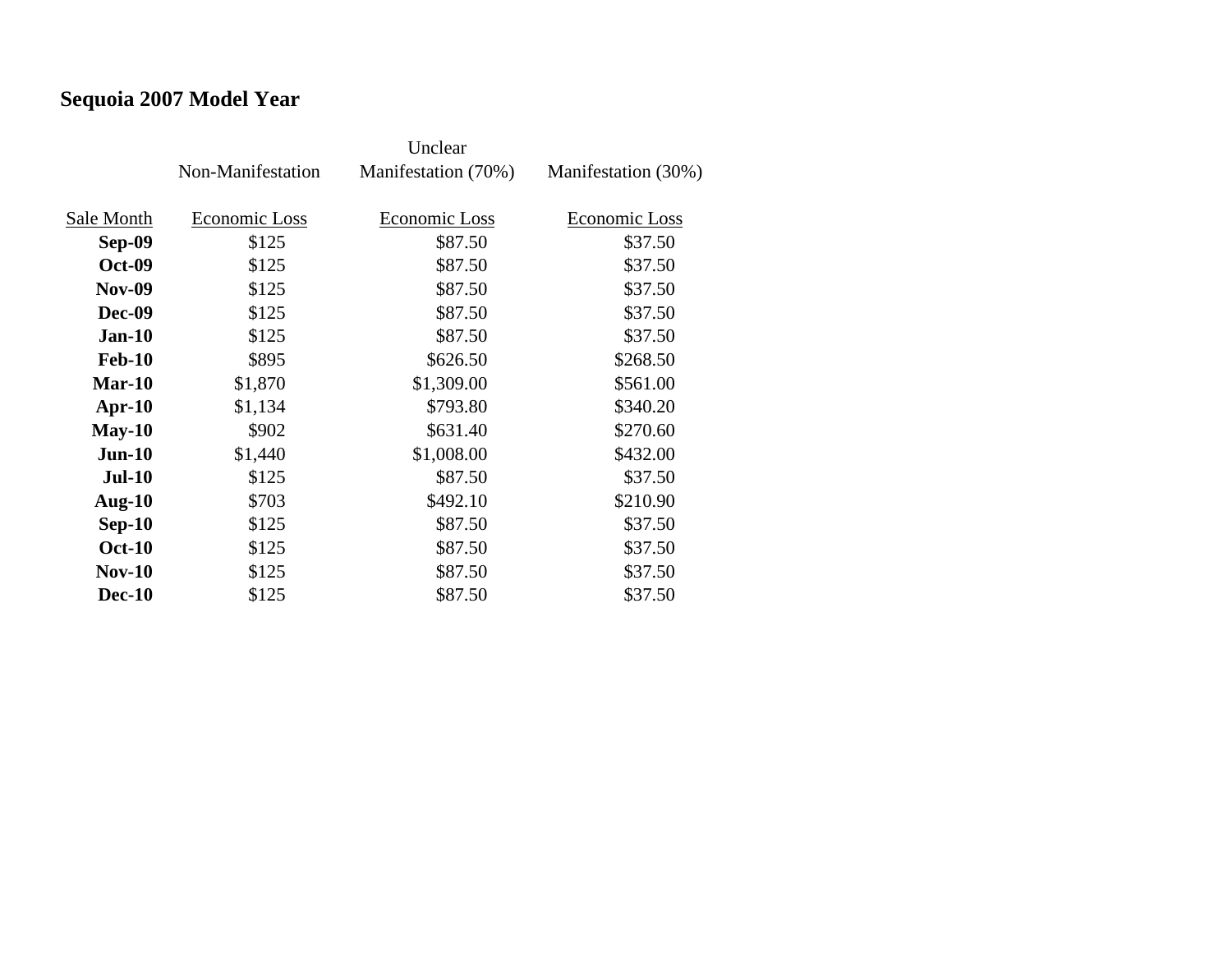# **Sequoia 2008 Model Year**

|               | Non-Manifestation | Manifestation (70%) | Manifestation (30%) |
|---------------|-------------------|---------------------|---------------------|
|               |                   |                     |                     |
| Sale Month    | Economic Loss     | Economic Loss       | Economic Loss       |
| Sep-09        | \$125             | \$87.50             | \$37.50             |
| <b>Oct-09</b> | \$1,014           | \$709.80            | \$304.20            |
| <b>Nov-09</b> | \$125             | \$87.50             | \$37.50             |
| Dec-09        | \$2,606           | \$1,824.20          | \$781.80            |
| <b>Jan-10</b> | \$965             | \$675.50            | \$289.50            |
| <b>Feb-10</b> | \$2,522           | \$1,765.40          | \$756.60            |
| $Mar-10$      | \$4,601           | \$3,220.70          | \$1,380.30          |
| $Apr-10$      | \$3,507           | \$2,454.90          | \$1,052.10          |
| $May-10$      | \$2,626           | \$1,838.20          | \$787.80            |
| $Jun-10$      | \$1,312           | \$918.40            | \$393.60            |
| <b>Jul-10</b> | \$1,407           | \$984.90            | \$422.10            |
| Aug- $10$     | \$709             | \$496.30            | \$212.70            |
| $Sep-10$      | \$125             | \$87.50             | \$37.50             |
| <b>Oct-10</b> | \$692             | \$484.40            | \$207.60            |
| <b>Nov-10</b> | \$2,185           | \$1,529.50          | \$655.50            |
| <b>Dec-10</b> | \$125             | \$87.50             | \$37.50             |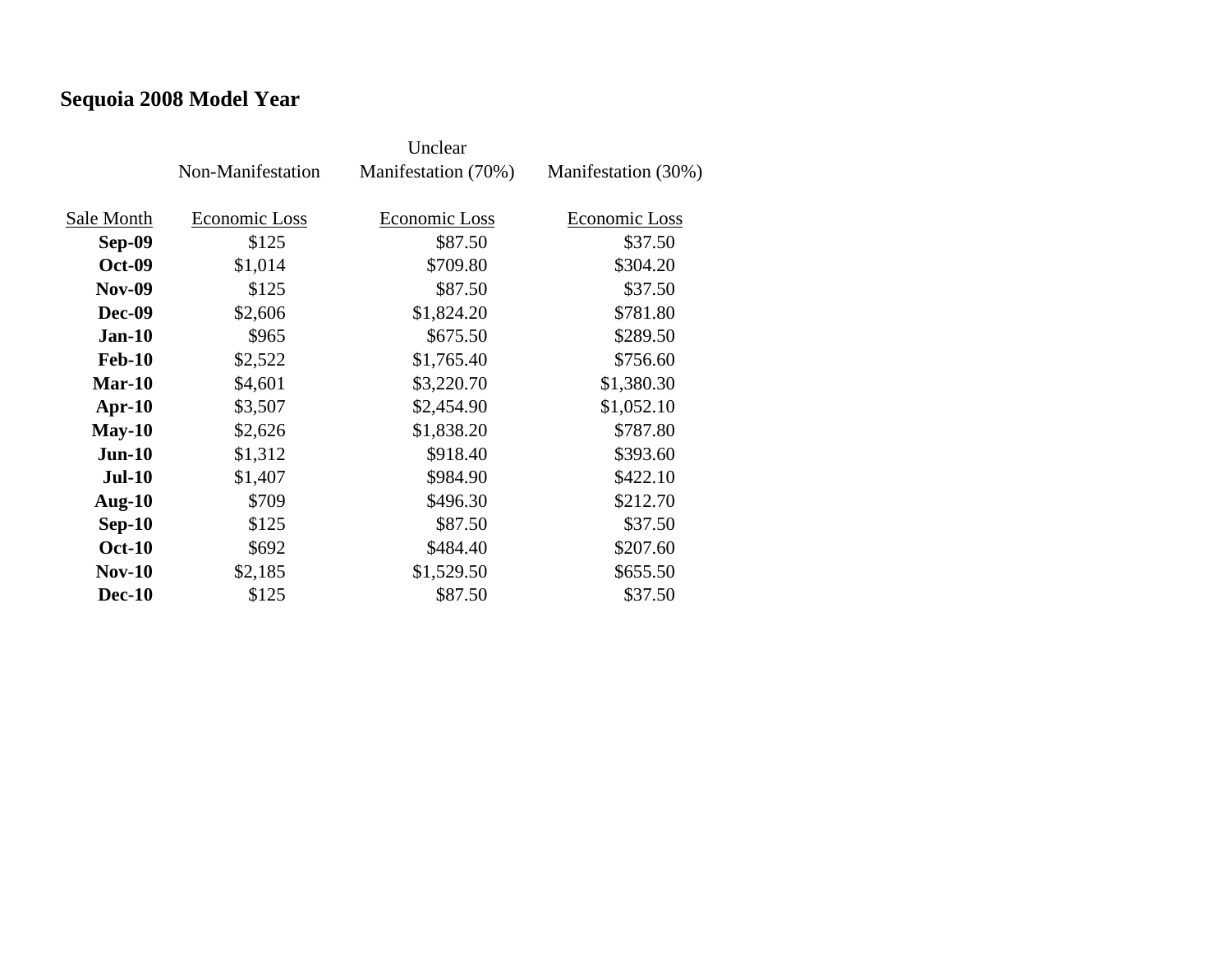# **Sequoia 2009 Model Year**

|               | Non-Manifestation | Manifestation (70%) | Manifestation (30%) |
|---------------|-------------------|---------------------|---------------------|
|               |                   |                     |                     |
| Sale Month    | Economic Loss     | Economic Loss       | Economic Loss       |
| Sep-09        | \$125             | \$87.50             | \$37.50             |
| <b>Oct-09</b> | \$125             | \$87.50             | \$37.50             |
| <b>Nov-09</b> | \$1,409           | \$986.30            | \$422.70            |
| <b>Dec-09</b> | \$125             | \$87.50             | \$37.50             |
| $Jan-10$      | \$125             | \$87.50             | \$37.50             |
| <b>Feb-10</b> | \$125             | \$87.50             | \$37.50             |
| Mar-10        | \$125             | \$87.50             | \$37.50             |
| $Apr-10$      | \$125             | \$87.50             | \$37.50             |
| $May-10$      | \$1,421           | \$994.70            | \$426.30            |
| $Jun-10$      | \$2,325           | \$1,627.50          | \$697.50            |
| <b>Jul-10</b> | \$125             | \$87.50             | \$37.50             |
| Aug- $10$     | \$1,433           | \$1,003.10          | \$429.90            |
| $Sep-10$      | \$1,084           | \$758.80            | \$325.20            |
| <b>Oct-10</b> | \$125             | \$87.50             | \$37.50             |
| $Nov-10$      | \$125             | \$87.50             | \$37.50             |
| <b>Dec-10</b> | \$125             | \$87.50             | \$37.50             |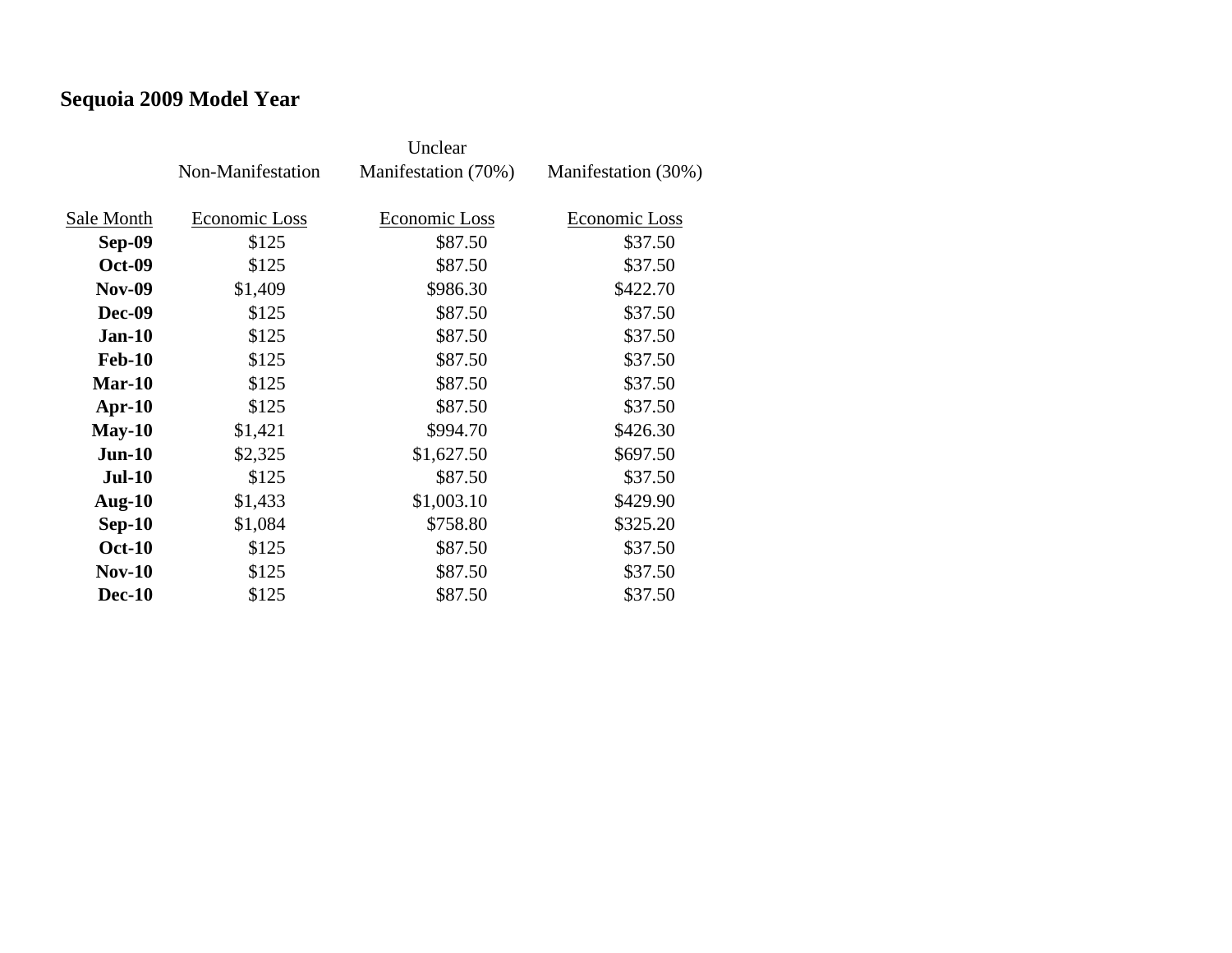# **Sequoia 2010 Model Year**

|               | Non-Manifestation | Manifestation (70%) | Manifestation (30%) |
|---------------|-------------------|---------------------|---------------------|
|               |                   |                     |                     |
| Sale Month    | Economic Loss     | Economic Loss       | Economic Loss       |
| Sep-09        | \$125             | \$87.50             | \$37.50             |
| <b>Oct-09</b> | \$125             | \$87.50             | \$37.50             |
| <b>Nov-09</b> | \$125             | \$87.50             | \$37.50             |
| Dec-09        | \$125             | \$87.50             | \$37.50             |
| $Jan-10$      | \$125             | \$87.50             | \$37.50             |
| <b>Feb-10</b> | \$125             | \$87.50             | \$37.50             |
| $Mar-10$      | \$125             | \$87.50             | \$37.50             |
| $Apr-10$      | \$125             | \$87.50             | \$37.50             |
| $May-10$      | \$125             | \$87.50             | \$37.50             |
| <b>Jun-10</b> | \$125             | \$87.50             | \$37.50             |
| <b>Jul-10</b> | \$125             | \$87.50             | \$37.50             |
| Aug- $10$     | \$125             | \$87.50             | \$37.50             |
| $Sep-10$      | \$125             | \$87.50             | \$37.50             |
| <b>Oct-10</b> | \$125             | \$87.50             | \$37.50             |
| $Nov-10$      | \$125             | \$87.50             | \$37.50             |
| <b>Dec-10</b> | \$125             | \$87.50             | \$37.50             |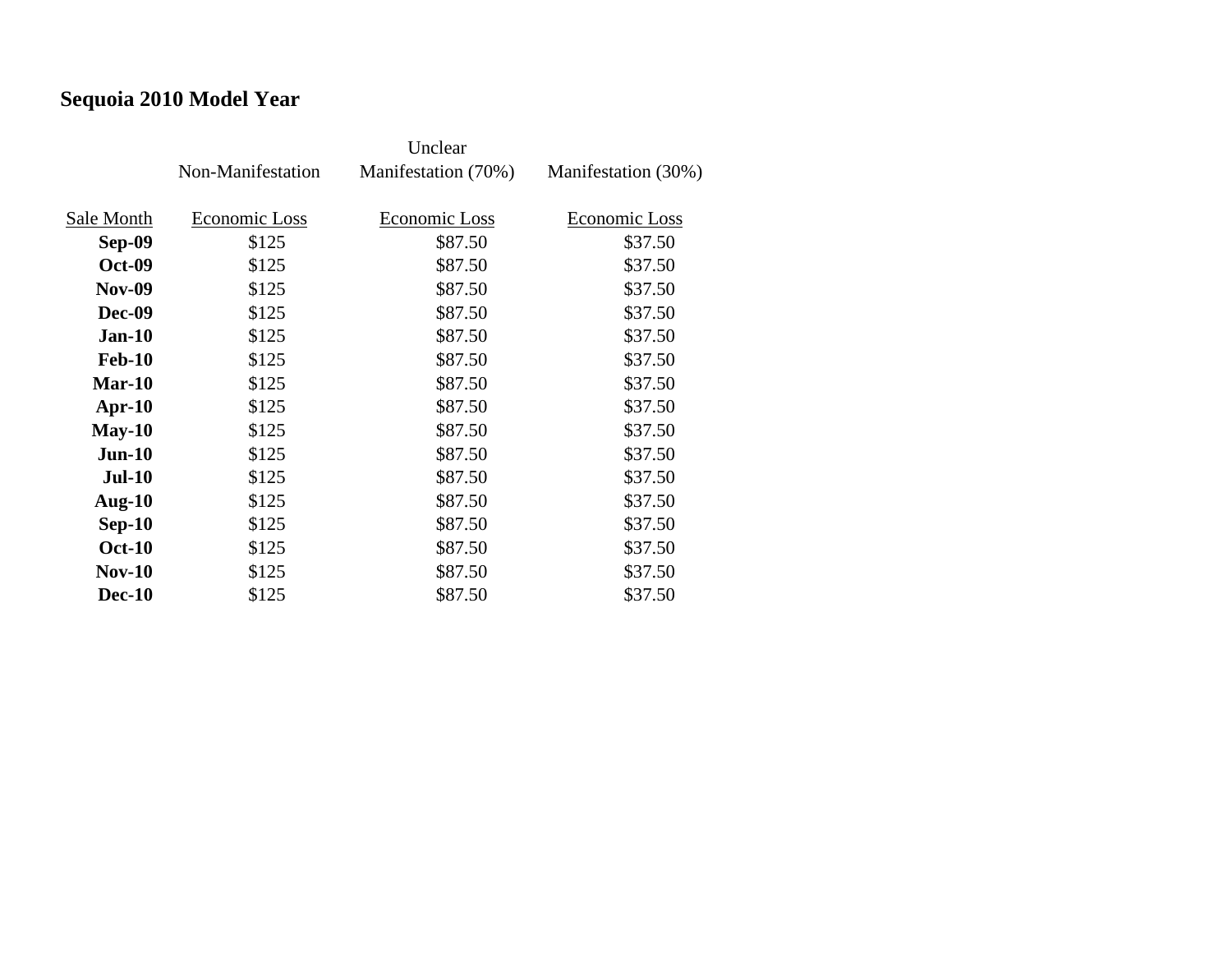## **Lexus LX 1998 Model Year**

|               | Non-Manifestation | Manifestation (70%) | Manifestation (30%) |
|---------------|-------------------|---------------------|---------------------|
| Sale Month    | Economic Loss     | Economic Loss       | Economic Loss       |
| Sep-09        | \$125             | \$87.50             | \$37.50             |
| <b>Oct-09</b> | \$125             | \$87.50             | \$37.50             |
| <b>Nov-09</b> | \$125             | \$87.50             | \$37.50             |
| <b>Dec-09</b> | \$125             | \$87.50             | \$37.50             |
| $Jan-10$      | \$125             | \$87.50             | \$37.50             |
| <b>Feb-10</b> | \$125             | \$87.50             | \$37.50             |
| $Mar-10$      | \$125             | \$87.50             | \$37.50             |
| $Apr-10$      | \$125             | \$87.50             | \$37.50             |
| $May-10$      | \$125             | \$87.50             | \$37.50             |
| $Jun-10$      | \$125             | \$87.50             | \$37.50             |
| <b>Jul-10</b> | \$125             | \$87.50             | \$37.50             |
| Aug- $10$     | \$125             | \$87.50             | \$37.50             |
| $Sep-10$      | \$125             | \$87.50             | \$37.50             |
| <b>Oct-10</b> | \$499             | \$349.30            | \$149.70            |
| $Nov-10$      | \$125             | \$87.50             | \$37.50             |
| <b>Dec-10</b> | \$125             | \$87.50             | \$37.50             |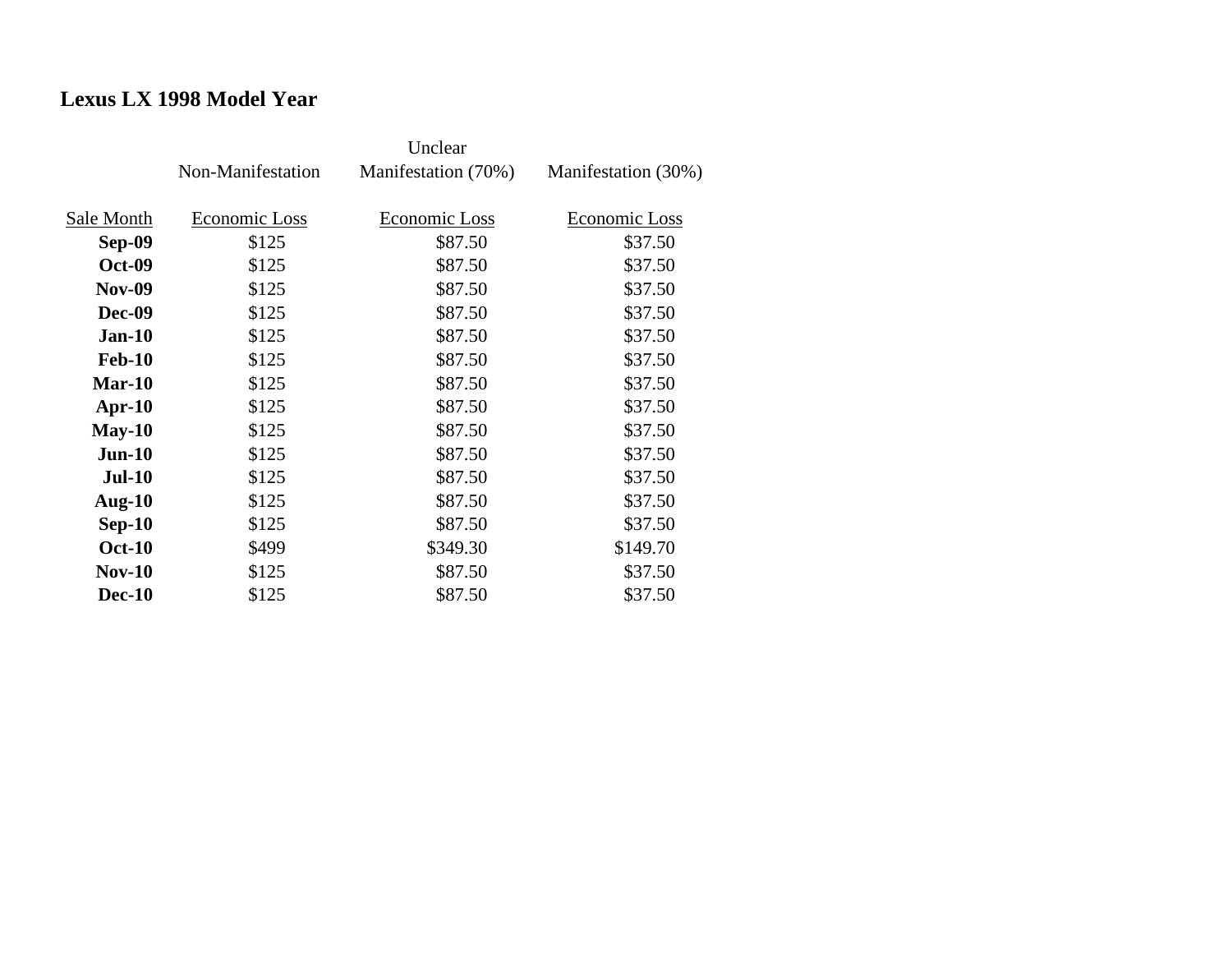## **Lexus LX 1999 Model Year**

|               | Non-Manifestation | Manifestation (70%) | Manifestation (30%) |
|---------------|-------------------|---------------------|---------------------|
| Sale Month    | Economic Loss     | Economic Loss       | Economic Loss       |
| Sep-09        | \$125             | \$87.50             | \$37.50             |
| <b>Oct-09</b> | \$125             | \$87.50             | \$37.50             |
| <b>Nov-09</b> | \$125             | \$87.50             | \$37.50             |
| <b>Dec-09</b> | \$125             | \$87.50             | \$37.50             |
| $Jan-10$      | \$125             | \$87.50             | \$37.50             |
| <b>Feb-10</b> | \$125             | \$87.50             | \$37.50             |
| Mar-10        | \$125             | \$87.50             | \$37.50             |
| $Apr-10$      | \$125             | \$87.50             | \$37.50             |
| $May-10$      | \$125             | \$87.50             | \$37.50             |
| $Jun-10$      | \$125             | \$87.50             | \$37.50             |
| <b>Jul-10</b> | \$125             | \$87.50             | \$37.50             |
| Aug- $10$     | \$125             | \$87.50             | \$37.50             |
| $Sep-10$      | \$125             | \$87.50             | \$37.50             |
| <b>Oct-10</b> | \$125             | \$87.50             | \$37.50             |
| <b>Nov-10</b> | \$125             | \$87.50             | \$37.50             |
| <b>Dec-10</b> | \$125             | \$87.50             | \$37.50             |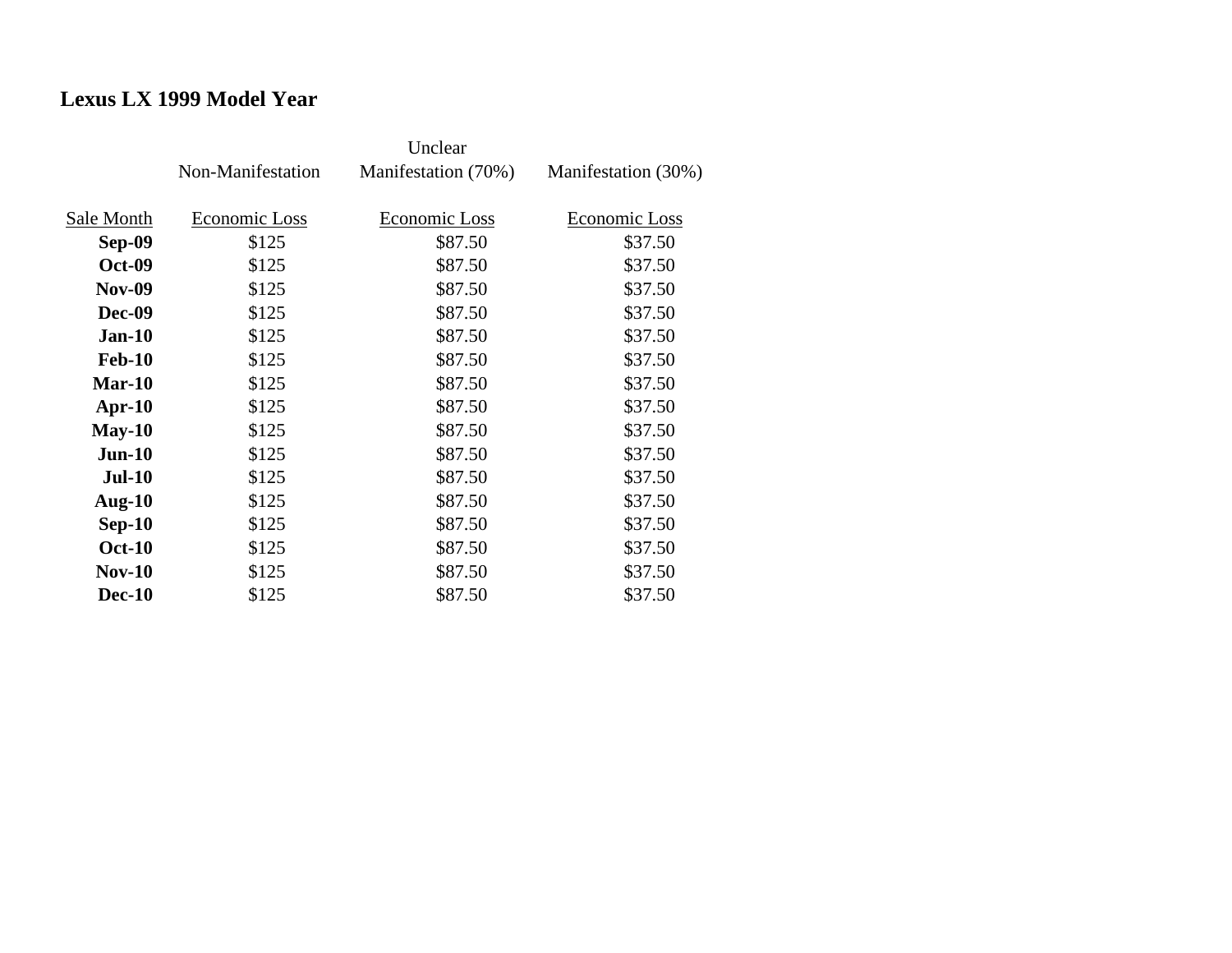## **Lexus LX 2000 Model Year**

|               | Non-Manifestation | Manifestation (70%) | Manifestation (30%) |
|---------------|-------------------|---------------------|---------------------|
| Sale Month    | Economic Loss     | Economic Loss       | Economic Loss       |
| <b>Sep-09</b> | \$125             | \$87.50             | \$37.50             |
| <b>Oct-09</b> | \$125             | \$87.50             | \$37.50             |
| <b>Nov-09</b> | \$125             | \$87.50             | \$37.50             |
| <b>Dec-09</b> | \$125             | \$87.50             | \$37.50             |
| <b>Jan-10</b> | \$125             | \$87.50             | \$37.50             |
| <b>Feb-10</b> | \$125             | \$87.50             | \$37.50             |
| $Mar-10$      | \$125             | \$87.50             | \$37.50             |
| $Apr-10$      | \$125             | \$87.50             | \$37.50             |
| $May-10$      | \$125             | \$87.50             | \$37.50             |
| $Jun-10$      | \$331             | \$231.70            | \$99.30             |
| $Jul-10$      | \$125             | \$87.50             | \$37.50             |
| Aug- $10$     | \$125             | \$87.50             | \$37.50             |
| $Sep-10$      | \$125             | \$87.50             | \$37.50             |
| <b>Oct-10</b> | \$125             | \$87.50             | \$37.50             |
| $Nov-10$      | \$125             | \$87.50             | \$37.50             |
| <b>Dec-10</b> | \$125             | \$87.50             | \$37.50             |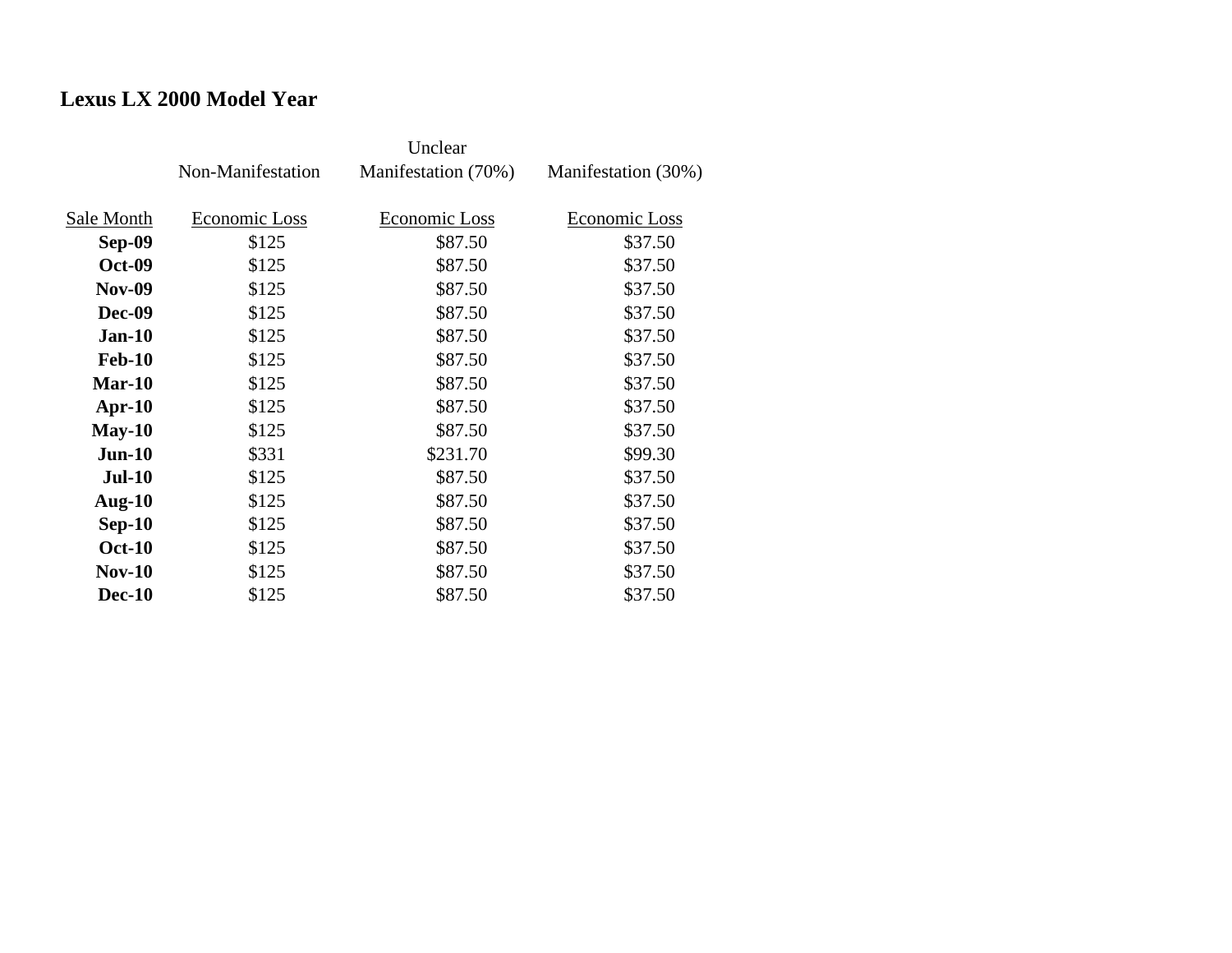## **Lexus LX 2001 Model Year**

|               | Non-Manifestation | Manifestation (70%) | Manifestation (30%) |
|---------------|-------------------|---------------------|---------------------|
| Sale Month    | Economic Loss     | Economic Loss       | Economic Loss       |
| Sep-09        | \$125             | \$87.50             | \$37.50             |
| <b>Oct-09</b> | \$125             | \$87.50             | \$37.50             |
| <b>Nov-09</b> | \$125             | \$87.50             | \$37.50             |
| Dec-09        | \$125             | \$87.50             | \$37.50             |
| $Jan-10$      | \$125             | \$87.50             | \$37.50             |
| <b>Feb-10</b> | \$125             | \$87.50             | \$37.50             |
| $Mar-10$      | \$125             | \$87.50             | \$37.50             |
| $Apr-10$      | \$125             | \$87.50             | \$37.50             |
| $May-10$      | \$125             | \$87.50             | \$37.50             |
| $Jun-10$      | \$125             | \$87.50             | \$37.50             |
| <b>Jul-10</b> | \$125             | \$87.50             | \$37.50             |
| Aug- $10$     | \$125             | \$87.50             | \$37.50             |
| $Sep-10$      | \$125             | \$87.50             | \$37.50             |
| <b>Oct-10</b> | \$125             | \$87.50             | \$37.50             |
| $Nov-10$      | \$125             | \$87.50             | \$37.50             |
| <b>Dec-10</b> | \$125             | \$87.50             | \$37.50             |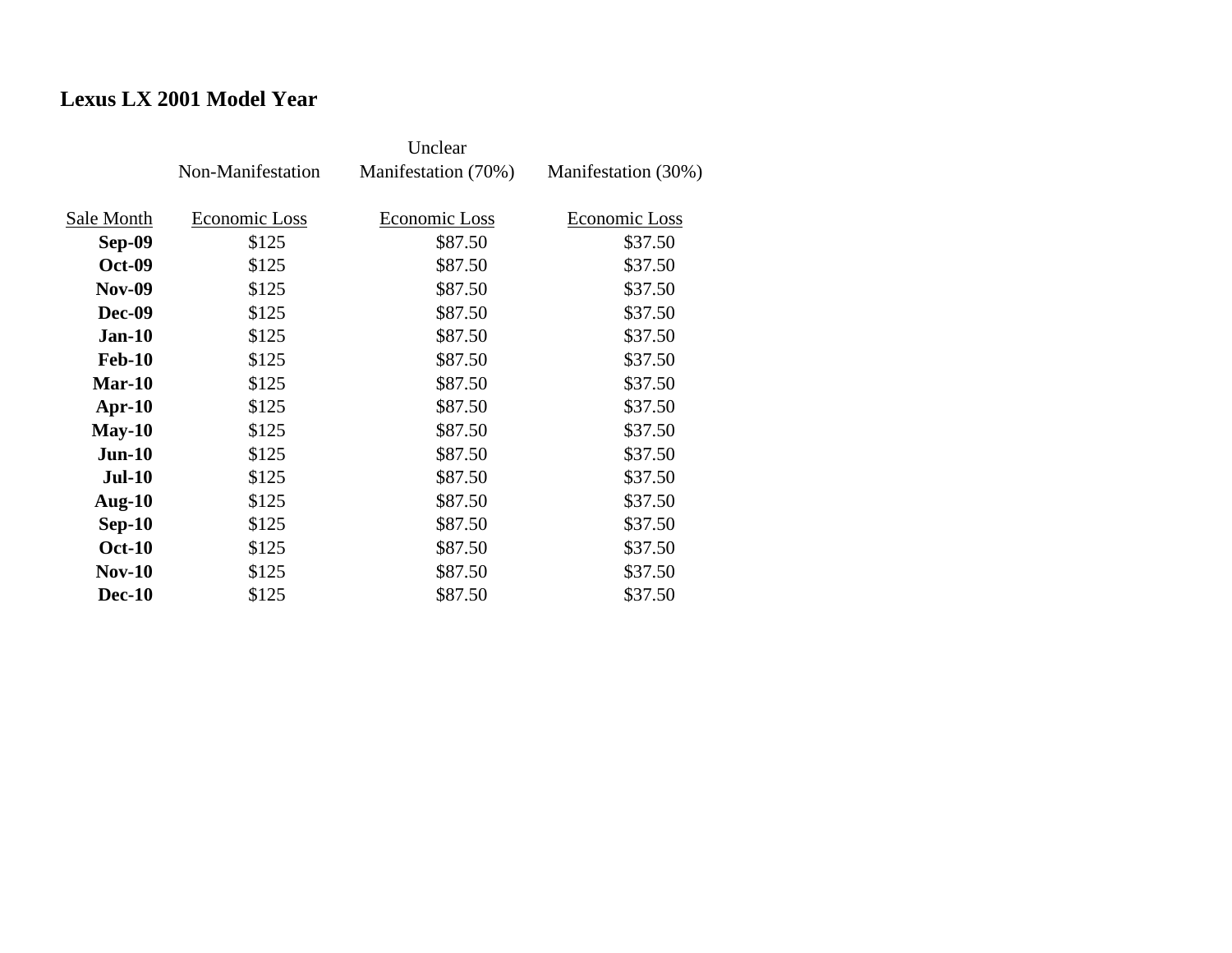## **Lexus LX 2002 Model Year**

|               | Non-Manifestation | Manifestation (70%) | Manifestation (30%) |
|---------------|-------------------|---------------------|---------------------|
| Sale Month    | Economic Loss     | Economic Loss       | Economic Loss       |
| Sep-09        | \$125             | \$87.50             | \$37.50             |
| <b>Oct-09</b> | \$125             | \$87.50             | \$37.50             |
| <b>Nov-09</b> | \$125             | \$87.50             | \$37.50             |
| Dec-09        | \$125             | \$87.50             | \$37.50             |
| <b>Jan-10</b> | \$125             | \$87.50             | \$37.50             |
| <b>Feb-10</b> | \$125             | \$87.50             | \$37.50             |
| $Mar-10$      | \$125             | \$87.50             | \$37.50             |
| $Apr-10$      | \$125             | \$87.50             | \$37.50             |
| $May-10$      | \$125             | \$87.50             | \$37.50             |
| $Jun-10$      | \$125             | \$87.50             | \$37.50             |
| <b>Jul-10</b> | \$125             | \$87.50             | \$37.50             |
| Aug- $10$     | \$125             | \$87.50             | \$37.50             |
| $Sep-10$      | \$125             | \$87.50             | \$37.50             |
| <b>Oct-10</b> | \$724             | \$506.80            | \$217.20            |
| <b>Nov-10</b> | \$125             | \$87.50             | \$37.50             |
| <b>Dec-10</b> | \$125             | \$87.50             | \$37.50             |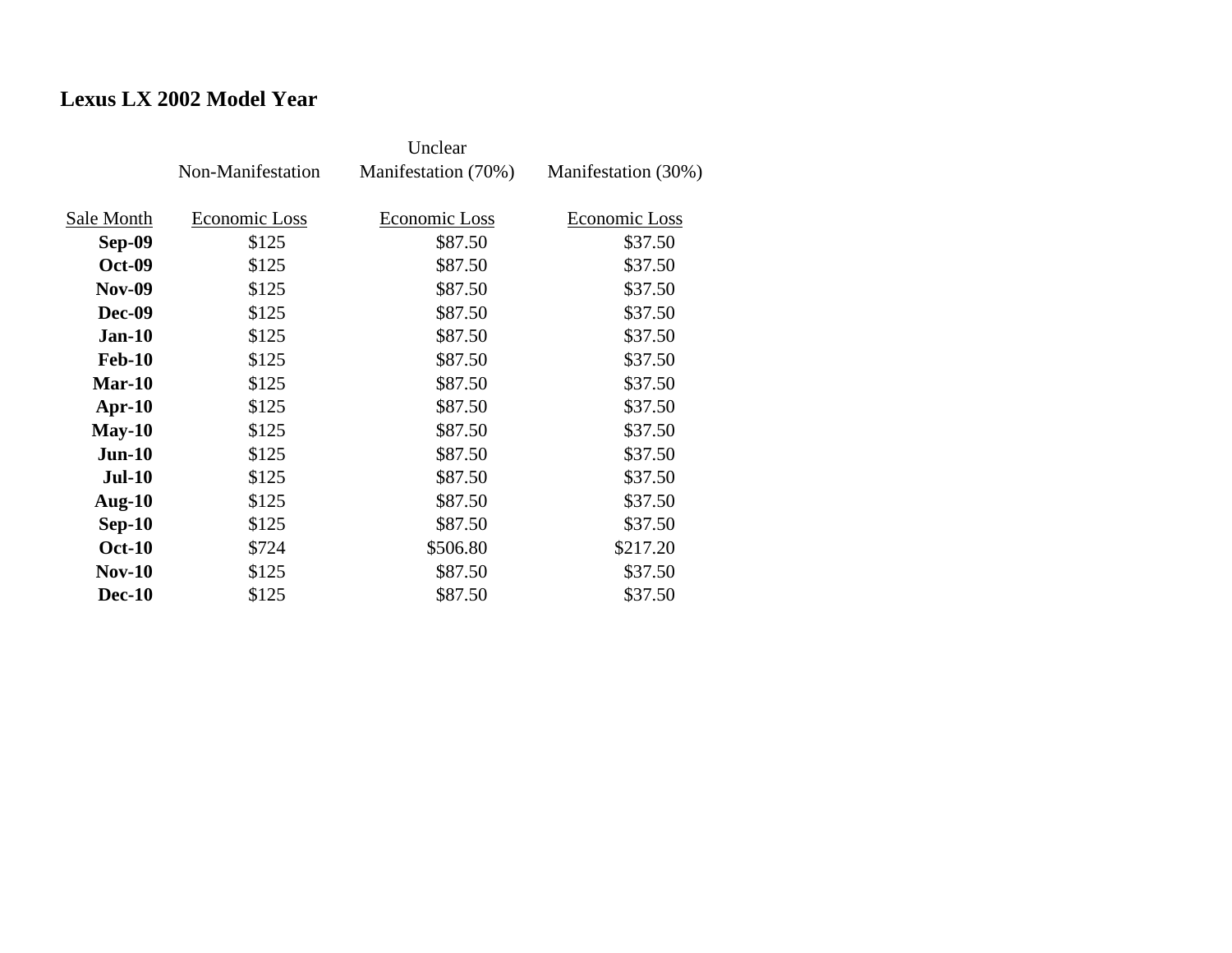## **Lexus LX 2003 Model Year**

|               | Non-Manifestation | Manifestation (70%) | Manifestation (30%) |
|---------------|-------------------|---------------------|---------------------|
| Sale Month    | Economic Loss     | Economic Loss       | Economic Loss       |
| Sep-09        | \$125             | \$87.50             | \$37.50             |
| <b>Oct-09</b> | \$125             | \$87.50             | \$37.50             |
| <b>Nov-09</b> | \$125             | \$87.50             | \$37.50             |
| Dec-09        | \$125             | \$87.50             | \$37.50             |
| $Jan-10$      | \$125             | \$87.50             | \$37.50             |
| <b>Feb-10</b> | \$125             | \$87.50             | \$37.50             |
| $Mar-10$      | \$125             | \$87.50             | \$37.50             |
| $Apr-10$      | \$125             | \$87.50             | \$37.50             |
| $May-10$      | \$125             | \$87.50             | \$37.50             |
| $Jun-10$      | \$125             | \$87.50             | \$37.50             |
| <b>Jul-10</b> | \$125             | \$87.50             | \$37.50             |
| Aug- $10$     | \$125             | \$87.50             | \$37.50             |
| $Sep-10$      | \$125             | \$87.50             | \$37.50             |
| <b>Oct-10</b> | \$125             | \$87.50             | \$37.50             |
| $Nov-10$      | \$125             | \$87.50             | \$37.50             |
| <b>Dec-10</b> | \$125             | \$87.50             | \$37.50             |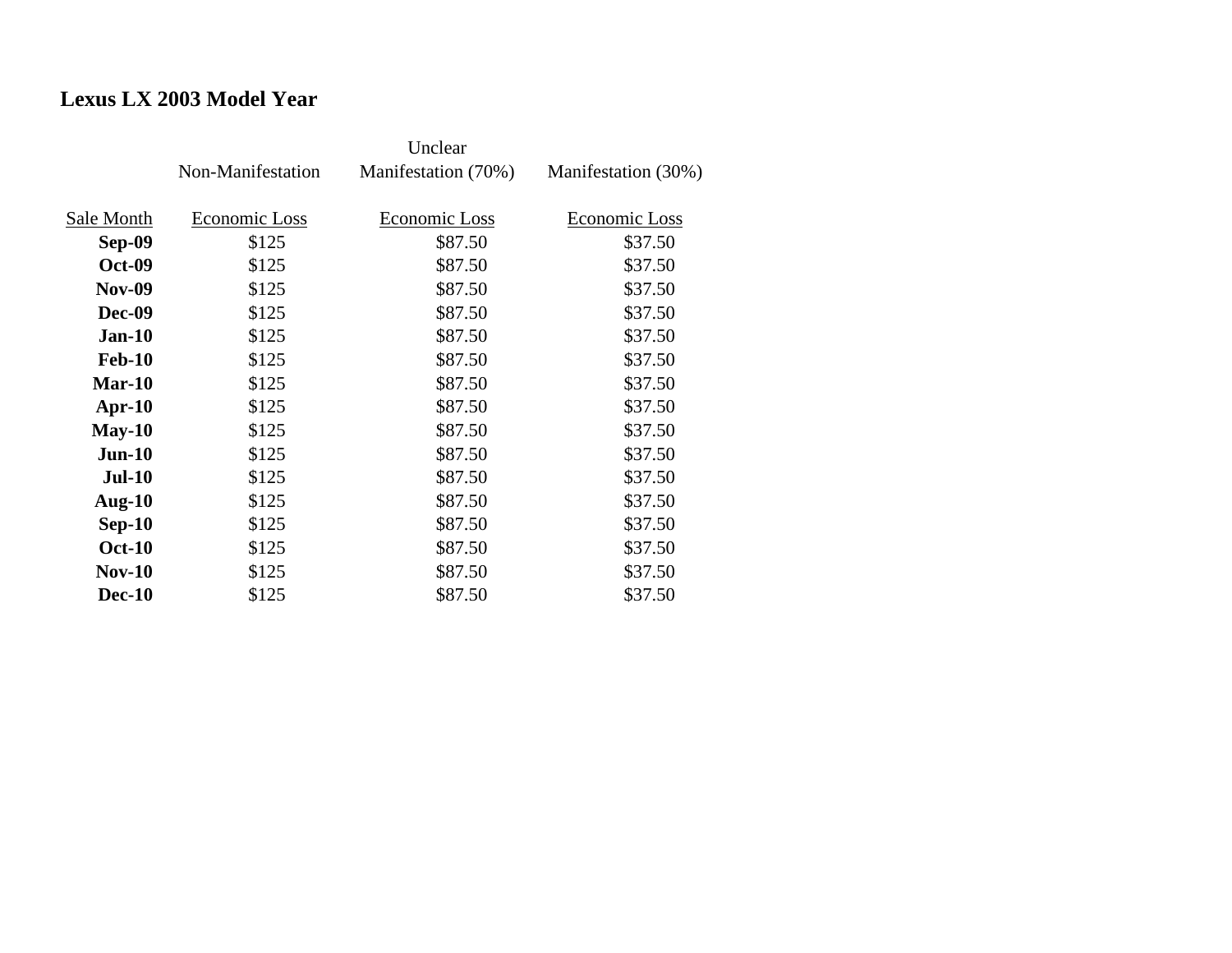## **Lexus LX 2004 Model Year**

|               | Non-Manifestation | Manifestation (70%) | Manifestation (30%) |
|---------------|-------------------|---------------------|---------------------|
| Sale Month    | Economic Loss     | Economic Loss       | Economic Loss       |
| Sep-09        | \$125             | \$87.50             | \$37.50             |
| <b>Oct-09</b> | \$125             | \$87.50             | \$37.50             |
| <b>Nov-09</b> | \$125             | \$87.50             | \$37.50             |
| Dec-09        | \$125             | \$87.50             | \$37.50             |
| $Jan-10$      | \$125             | \$87.50             | \$37.50             |
| <b>Feb-10</b> | \$125             | \$87.50             | \$37.50             |
| $Mar-10$      | \$125             | \$87.50             | \$37.50             |
| $Apr-10$      | \$125             | \$87.50             | \$37.50             |
| $May-10$      | \$125             | \$87.50             | \$37.50             |
| $Jun-10$      | \$125             | \$87.50             | \$37.50             |
| <b>Jul-10</b> | \$125             | \$87.50             | \$37.50             |
| Aug- $10$     | \$125             | \$87.50             | \$37.50             |
| $Sep-10$      | \$125             | \$87.50             | \$37.50             |
| <b>Oct-10</b> | \$125             | \$87.50             | \$37.50             |
| $Nov-10$      | \$125             | \$87.50             | \$37.50             |
| <b>Dec-10</b> | \$125             | \$87.50             | \$37.50             |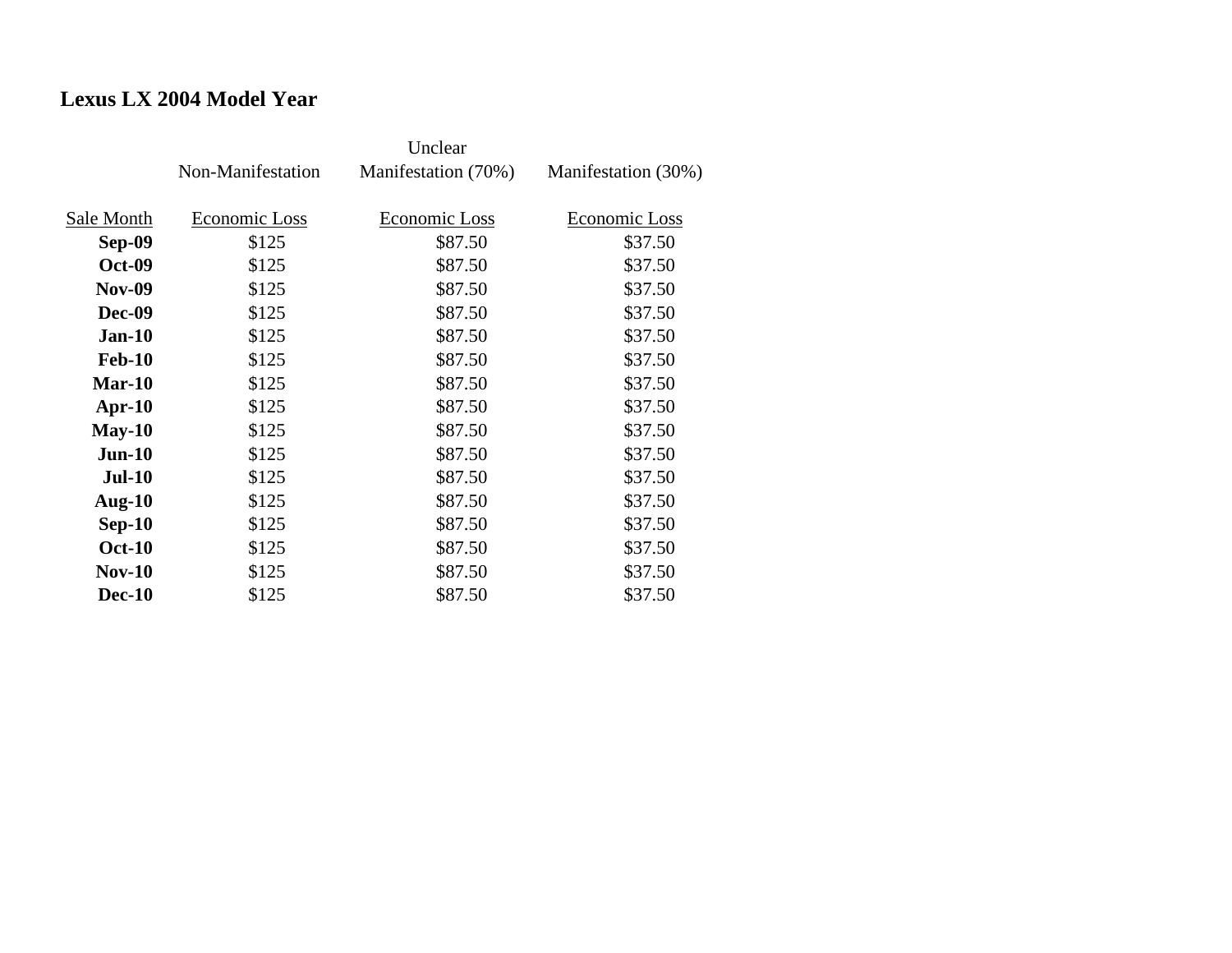## **Lexus LX 2005 Model Year**

|               | Non-Manifestation | Manifestation (70%)  | Manifestation (30%) |
|---------------|-------------------|----------------------|---------------------|
|               |                   |                      |                     |
| Sale Month    | Economic Loss     | <b>Economic Loss</b> | Economic Loss       |
| Sep-09        | \$1,378           | \$964.60             | \$413.40            |
| <b>Oct-09</b> | \$3,463           | \$2,424.10           | \$1,038.90          |
| <b>Nov-09</b> | \$2,010           | \$1,407.00           | \$603.00            |
| <b>Dec-09</b> | \$910             | \$637.00             | \$273.00            |
| $Jan-10$      | \$1,621           | \$1,134.70           | \$486.30            |
| <b>Feb-10</b> | \$125             | \$87.50              | \$37.50             |
| $Mar-10$      | \$1,214           | \$849.80             | \$364.20            |
| $Apr-10$      | \$1,202           | \$841.40             | \$360.60            |
| $May-10$      | \$125             | \$87.50              | \$37.50             |
| $Jun-10$      | \$125             | \$87.50              | \$37.50             |
| <b>Jul-10</b> | \$125             | \$87.50              | \$37.50             |
| Aug- $10$     | \$125             | \$87.50              | \$37.50             |
| $Sep-10$      | \$125             | \$87.50              | \$37.50             |
| <b>Oct-10</b> | \$125             | \$87.50              | \$37.50             |
| $Nov-10$      | \$784             | \$548.80             | \$235.20            |
| <b>Dec-10</b> | \$125             | \$87.50              | \$37.50             |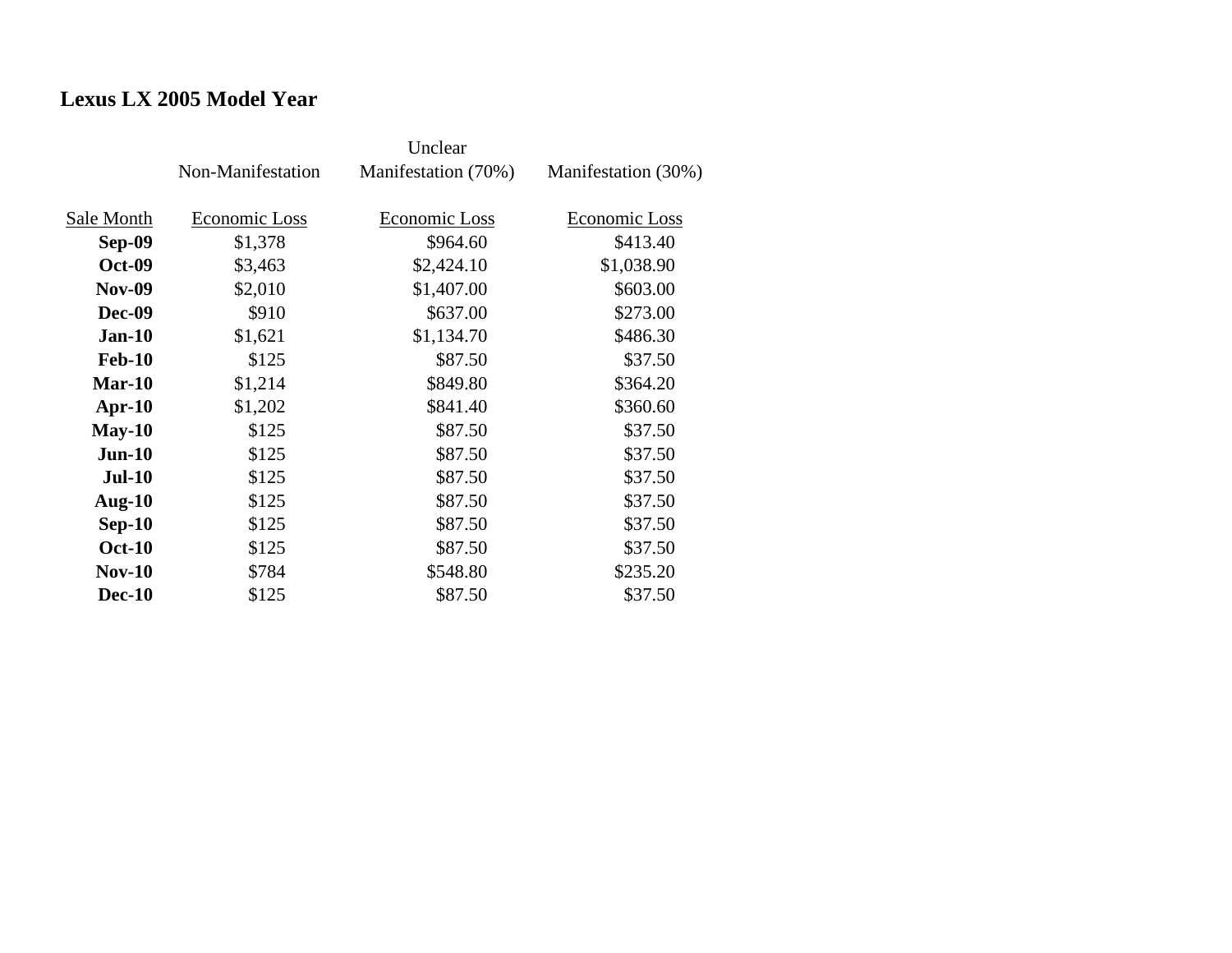## **Lexus LX 2006 Model Year**

|               | Non-Manifestation | Manifestation (70%) | Manifestation (30%) |
|---------------|-------------------|---------------------|---------------------|
| Sale Month    | Economic Loss     | Economic Loss       | Economic Loss       |
| Sep-09        | \$1,365           | \$955.50            | \$409.50            |
| <b>Oct-09</b> | \$1,593           | \$1,115.10          | \$477.90            |
| <b>Nov-09</b> | \$2,594           | \$1,815.80          | \$778.20            |
| Dec-09        | \$583             | \$408.10            | \$174.90            |
| $Jan-10$      | \$2,415           | \$1,690.50          | \$724.50            |
| <b>Feb-10</b> | \$2,463           | \$1,724.10          | \$738.90            |
| $Mar-10$      | \$1,101           | \$770.70            | \$330.30            |
| $Apr-10$      | \$2,459           | \$1,721.30          | \$737.70            |
| $May-10$      | \$3,285           | \$2,299.50          | \$985.50            |
| $Jun-10$      | \$726             | \$508.20            | \$217.80            |
| <b>Jul-10</b> | \$1,055           | \$738.50            | \$316.50            |
| Aug- $10$     | \$2,578           | \$1,804.60          | \$773.40            |
| $Sep-10$      | \$125             | \$87.50             | \$37.50             |
| <b>Oct-10</b> | \$125             | \$87.50             | \$37.50             |
| <b>Nov-10</b> | \$125             | \$87.50             | \$37.50             |
| <b>Dec-10</b> | \$125             | \$87.50             | \$37.50             |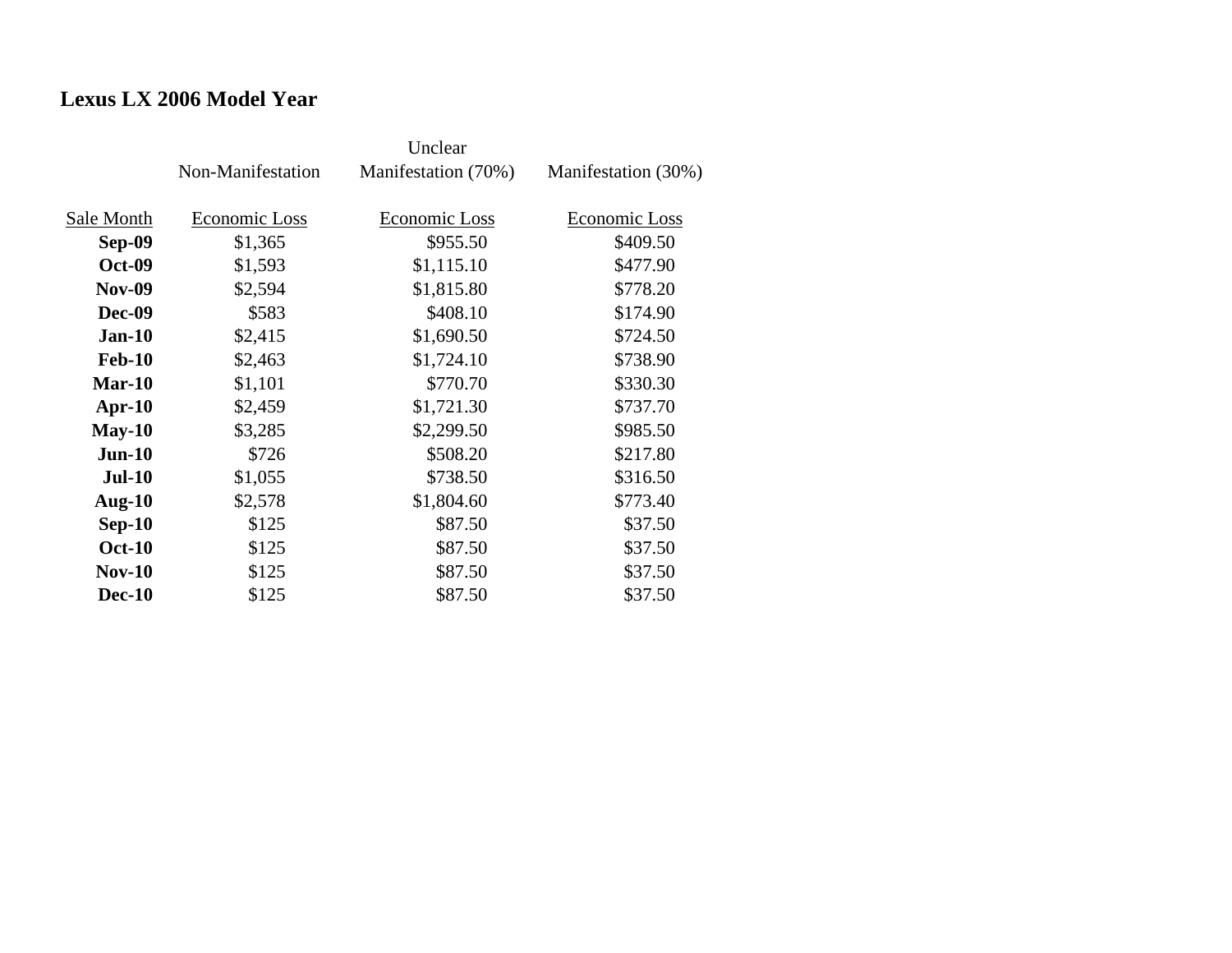## **Lexus LX 2007 Model Year**

|               | Non-Manifestation | Manifestation (70%) | Manifestation (30%) |
|---------------|-------------------|---------------------|---------------------|
| Sale Month    | Economic Loss     | Economic Loss       | Economic Loss       |
| <b>Sep-09</b> | \$3,724           | \$2,606.80          | \$1,117.20          |
| <b>Oct-09</b> | \$2,893           | \$2,025.10          | \$867.90            |
| <b>Nov-09</b> | \$125             | \$87.50             | \$37.50             |
| <b>Dec-09</b> | \$1,658           | \$1,160.60          | \$497.40            |
| $Jan-10$      | \$3,772           | \$2,640.40          | \$1,131.60          |
| <b>Feb-10</b> | \$2,869           | \$2,008.30          | \$860.70            |
| $Mar-10$      | \$5,977           | \$4,183.90          | \$1,793.10          |
| $Apr-10$      | \$3,214           | \$2,249.80          | \$964.20            |
| $May-10$      | \$1,572           | \$1,100.40          | \$471.60            |
| $Jun-10$      | \$1,072           | \$750.40            | \$321.60            |
| $Jul-10$      | \$1,137           | \$795.90            | \$341.10            |
| Aug- $10$     | \$1,339           | \$937.30            | \$401.70            |
| $Sep-10$      | \$125             | \$87.50             | \$37.50             |
| <b>Oct-10</b> | \$125             | \$87.50             | \$37.50             |
| $Nov-10$      | \$125             | \$87.50             | \$37.50             |
| <b>Dec-10</b> | \$125             | \$87.50             | \$37.50             |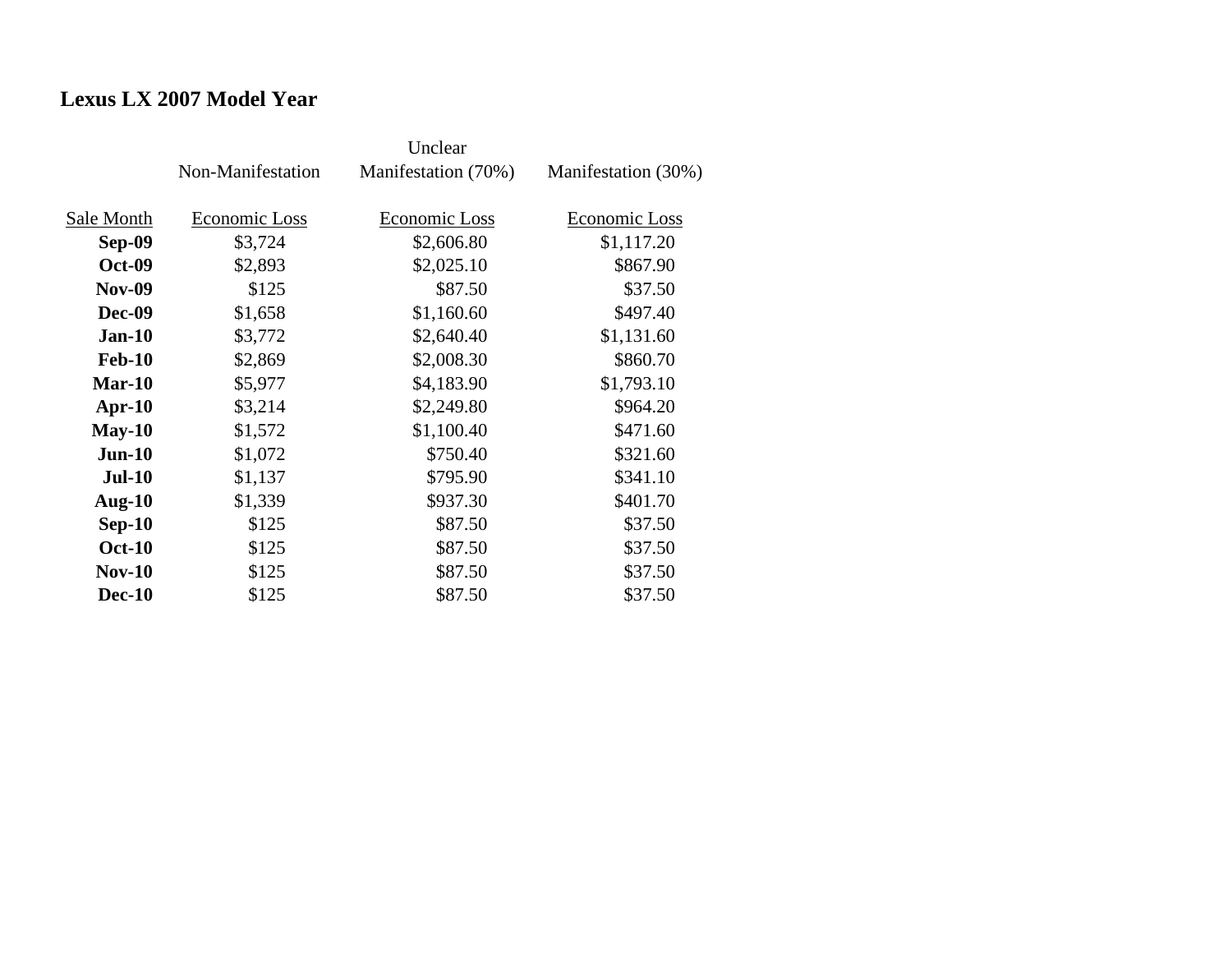## **Lexus LX 2008 Model Year**

|               | Non-Manifestation | Manifestation (70%) | Manifestation (30%) |
|---------------|-------------------|---------------------|---------------------|
| Sale Month    | Economic Loss     | Economic Loss       | Economic Loss       |
| <b>Sep-09</b> | \$3,716           | \$2,601.20          | \$1,114.80          |
| <b>Oct-09</b> | \$125             | \$87.50             | \$37.50             |
| <b>Nov-09</b> | \$125             | \$87.50             | \$37.50             |
| <b>Dec-09</b> | \$2,576           | \$1,803.20          | \$772.80            |
| $Jan-10$      | \$4,231           | \$2,961.70          | \$1,269.30          |
| <b>Feb-10</b> | \$3,911           | \$2,737.70          | \$1,173.30          |
| $Mar-10$      | \$3,167           | \$2,216.90          | \$950.10            |
| $Apr-10$      | \$1,761           | \$1,232.70          | \$528.30            |
| $May-10$      | \$4,056           | \$2,839.20          | \$1,216.80          |
| $Jun-10$      | \$3,449           | \$2,414.30          | \$1,034.70          |
| $Jul-10$      | \$2,614           | \$1,829.80          | \$784.20            |
| Aug- $10$     | \$1,344           | \$940.80            | \$403.20            |
| $Sep-10$      | \$1,741           | \$1,218.70          | \$522.30            |
| <b>Oct-10</b> | \$2,610           | \$1,827.00          | \$783.00            |
| $Nov-10$      | \$2,038           | \$1,426.60          | \$611.40            |
| <b>Dec-10</b> | \$125             | \$87.50             | \$37.50             |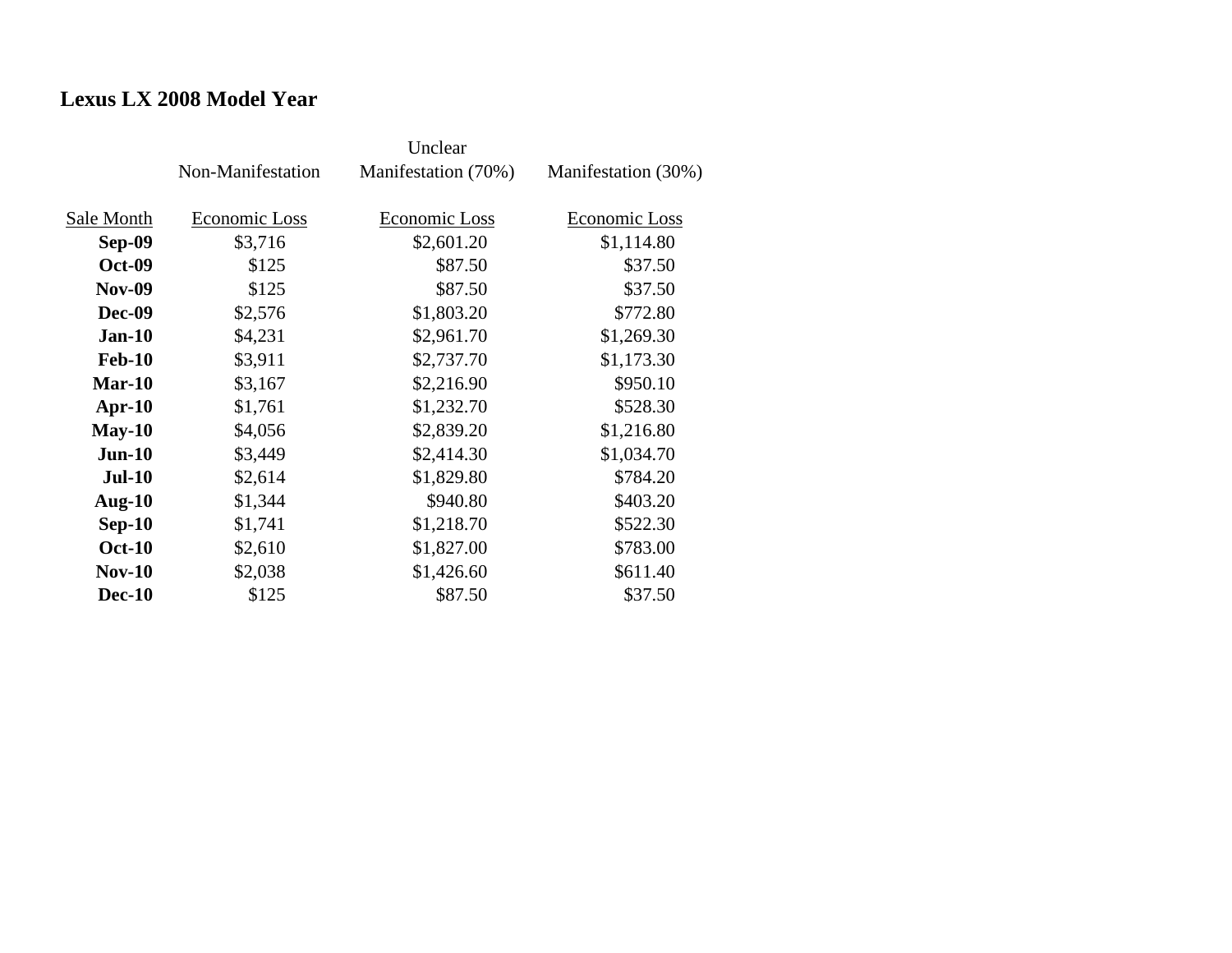## **Lexus LX 2009 Model Year**

|               | Non-Manifestation | Manifestation (70%) | Manifestation (30%) |
|---------------|-------------------|---------------------|---------------------|
| Sale Month    | Economic Loss     | Economic Loss       | Economic Loss       |
| <b>Sep-09</b> | \$125             | \$87.50             | \$37.50             |
| <b>Oct-09</b> | \$2,820           | \$1,974.00          | \$846.00            |
| <b>Nov-09</b> | \$125             | \$87.50             | \$37.50             |
| <b>Dec-09</b> | \$125             | \$87.50             | \$37.50             |
| $Jan-10$      | \$978             | \$684.60            | \$293.40            |
| <b>Feb-10</b> | \$1,163           | \$814.10            | \$348.90            |
| $Mar-10$      | \$1,397           | \$977.90            | \$419.10            |
| $Apr-10$      | \$1,758           | \$1,230.60          | \$527.40            |
| $May-10$      | \$841             | \$588.70            | \$252.30            |
| $Jun-10$      | \$125             | \$87.50             | \$37.50             |
| $Jul-10$      | \$2,794           | \$1,955.80          | \$838.20            |
| Aug- $10$     | \$2,647           | \$1,852.90          | \$794.10            |
| $Sep-10$      | \$125             | \$87.50             | \$37.50             |
| <b>Oct-10</b> | \$125             | \$87.50             | \$37.50             |
| $Nov-10$      | \$125             | \$87.50             | \$37.50             |
| <b>Dec-10</b> | \$125             | \$87.50             | \$37.50             |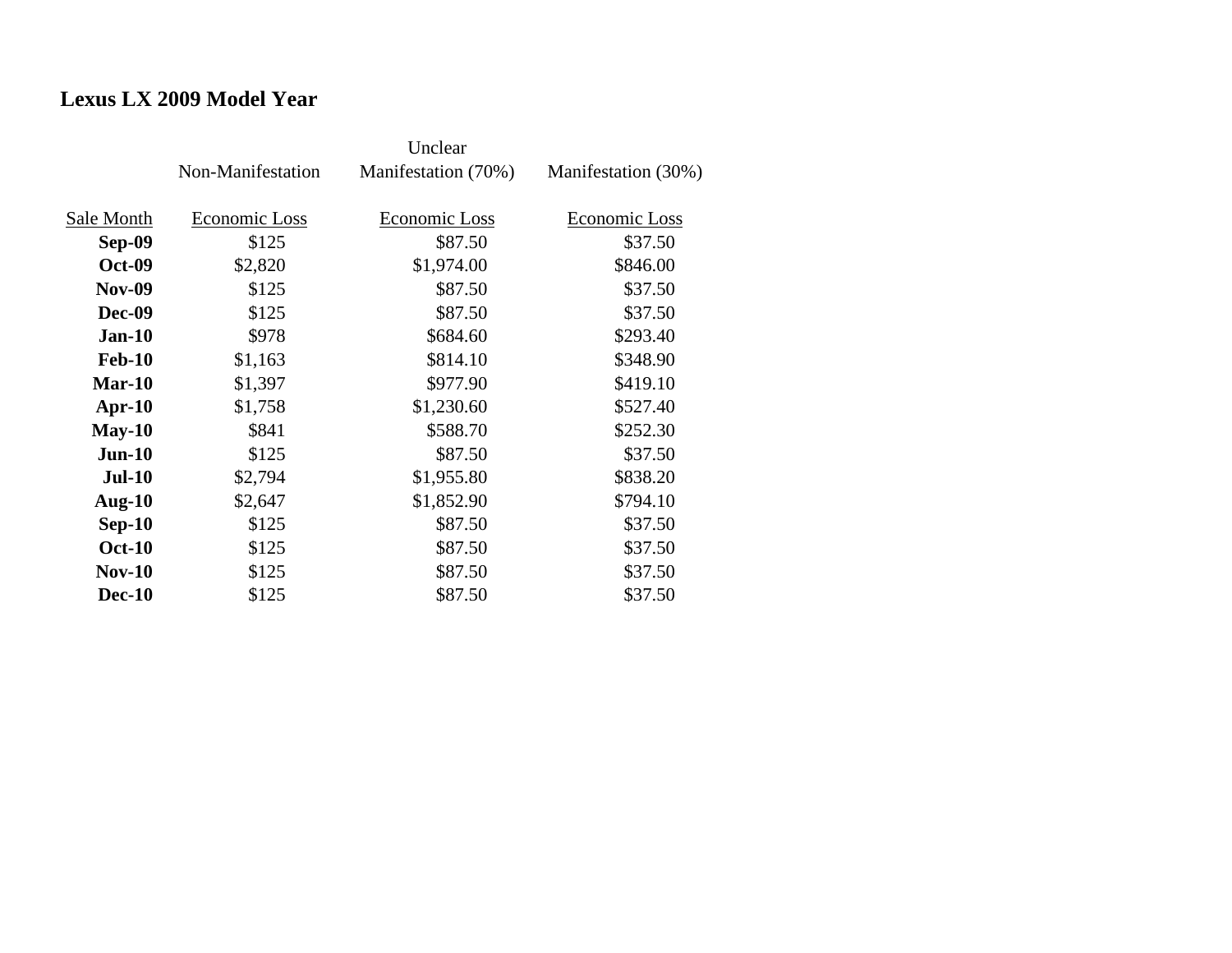# **Lexus LX 2010 Model Year**

|               | Non-Manifestation | Manifestation (70%) | Manifestation (30%) |
|---------------|-------------------|---------------------|---------------------|
| Sale Month    | Economic Loss     | Economic Loss       | Economic Loss       |
| <b>Sep-09</b> | \$125             | \$87.50             | \$37.50             |
| <b>Oct-09</b> | \$125             | \$87.50             | \$37.50             |
| <b>Nov-09</b> | \$125             | \$87.50             | \$37.50             |
| Dec-09        | \$125             | \$87.50             | \$37.50             |
| $Jan-10$      | \$125             | \$87.50             | \$37.50             |
| <b>Feb-10</b> | \$125             | \$87.50             | \$37.50             |
| $Mar-10$      | \$125             | \$87.50             | \$37.50             |
| $Apr-10$      | \$125             | \$87.50             | \$37.50             |
| $May-10$      | \$125             | \$87.50             | \$37.50             |
| $Jun-10$      | \$125             | \$87.50             | \$37.50             |
| <b>Jul-10</b> | \$125             | \$87.50             | \$37.50             |
| Aug- $10$     | \$125             | \$87.50             | \$37.50             |
| $Sep-10$      | \$125             | \$87.50             | \$37.50             |
| <b>Oct-10</b> | \$125             | \$87.50             | \$37.50             |
| $Nov-10$      | \$125             | \$87.50             | \$37.50             |
| <b>Dec-10</b> | \$125             | \$87.50             | \$37.50             |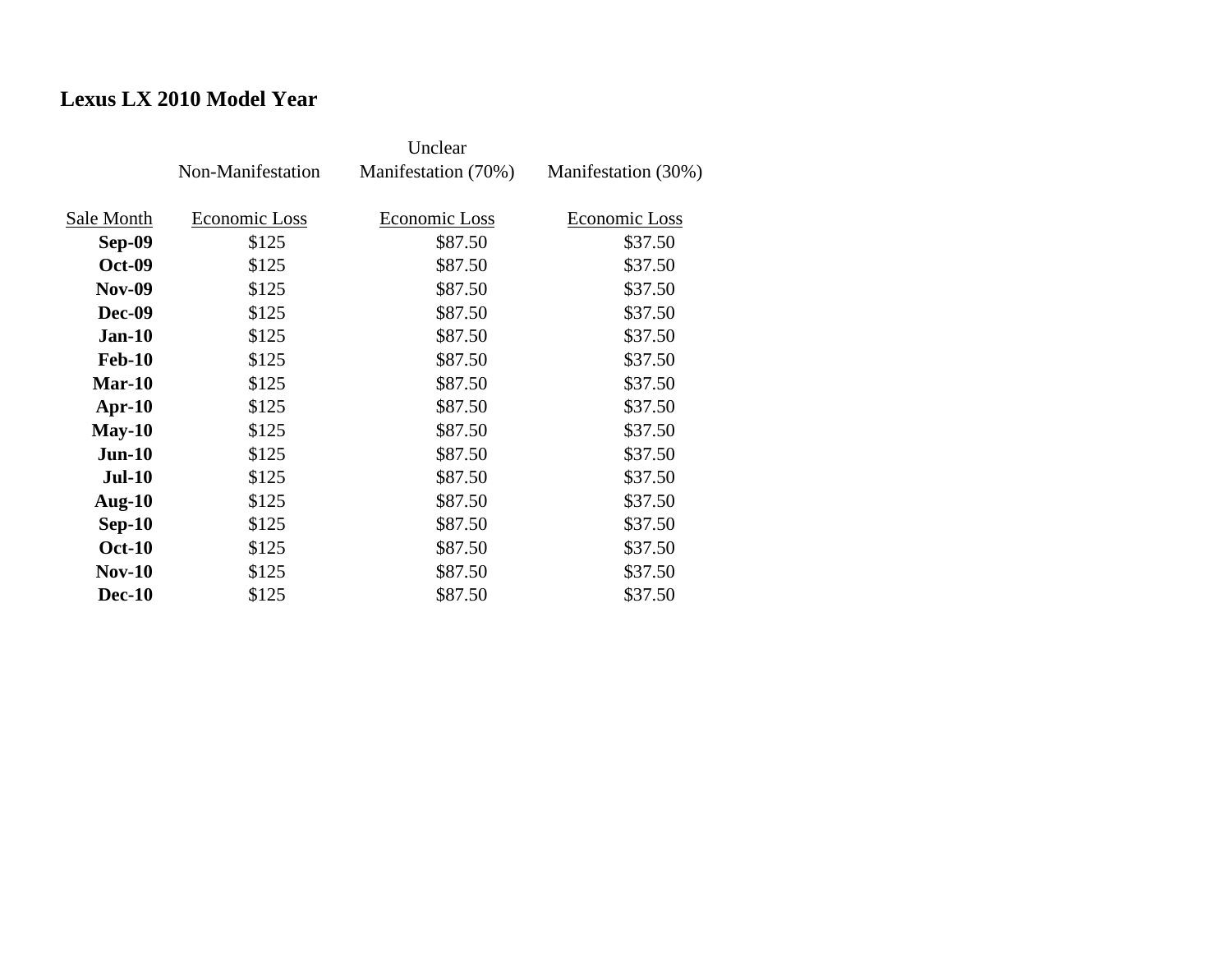# **Lexus GX 2003 Model Year**

|               | Non-Manifestation | Manifestation (70%) | Manifestation (30%) |
|---------------|-------------------|---------------------|---------------------|
| Sale Month    | Economic Loss     | Economic Loss       | Economic Loss       |
| Sep-09        | \$125             | \$87.50             | \$37.50             |
| <b>Oct-09</b> | \$125             | \$87.50             | \$37.50             |
| <b>Nov-09</b> | \$125             | \$87.50             | \$37.50             |
| Dec-09        | \$125             | \$87.50             | \$37.50             |
| <b>Jan-10</b> | \$125             | \$87.50             | \$37.50             |
| <b>Feb-10</b> | \$154             | \$107.80            | \$46.20             |
| $Mar-10$      | \$125             | \$87.50             | \$37.50             |
| $Apr-10$      | \$125             | \$87.50             | \$37.50             |
| $May-10$      | \$125             | \$87.50             | \$37.50             |
| $Jun-10$      | \$125             | \$87.50             | \$37.50             |
| <b>Jul-10</b> | \$125             | \$87.50             | \$37.50             |
| Aug- $10$     | \$125             | \$87.50             | \$37.50             |
| $Sep-10$      | \$125             | \$87.50             | \$37.50             |
| <b>Oct-10</b> | \$125             | \$87.50             | \$37.50             |
| <b>Nov-10</b> | \$125             | \$87.50             | \$37.50             |
| <b>Dec-10</b> | \$125             | \$87.50             | \$37.50             |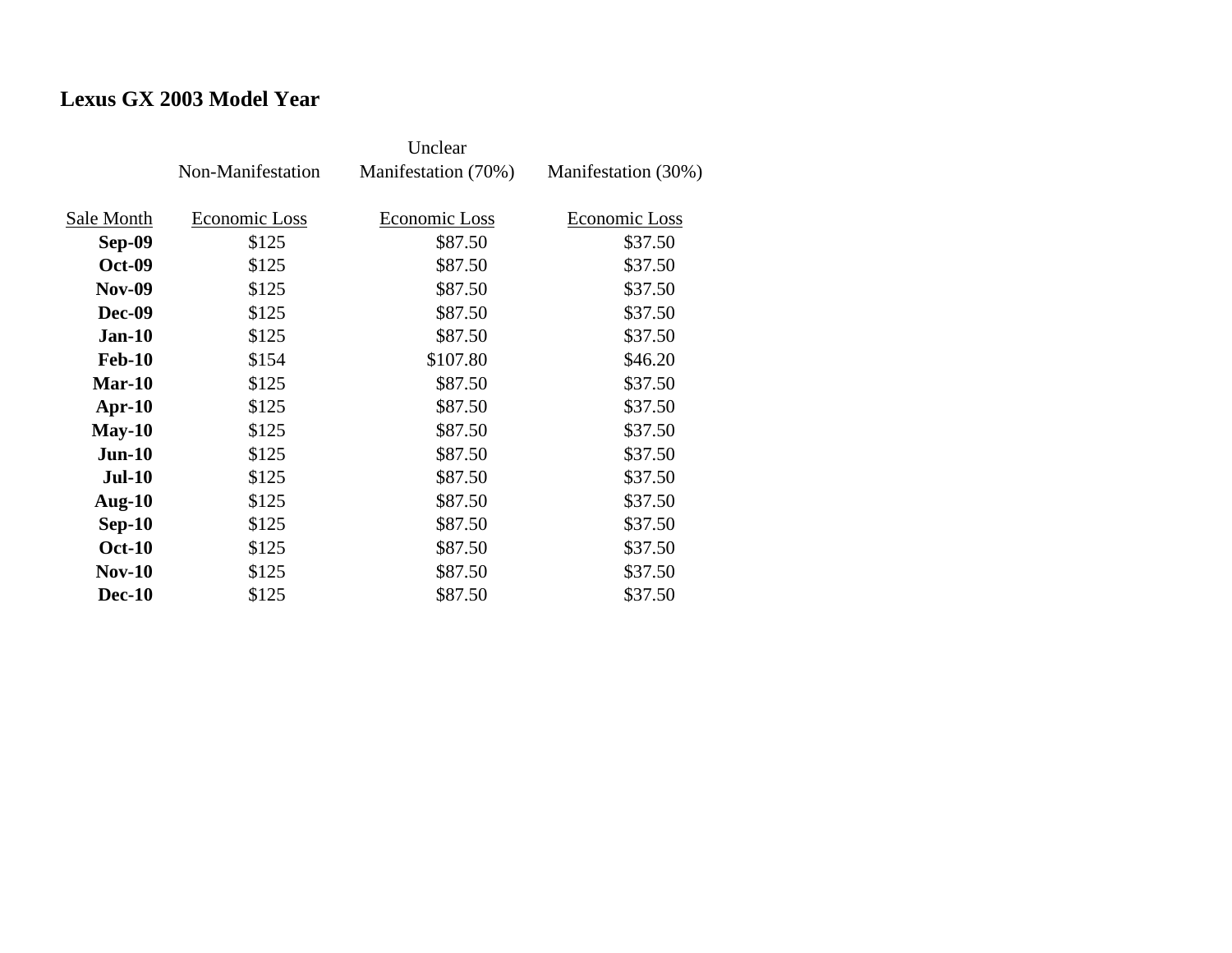## **Lexus GX 2004 Model Year**

|               | Non-Manifestation | Manifestation (70%) | Manifestation (30%) |
|---------------|-------------------|---------------------|---------------------|
| Sale Month    | Economic Loss     | Economic Loss       | Economic Loss       |
| Sep-09        | \$125             | \$87.50             | \$37.50             |
| <b>Oct-09</b> | \$125             | \$87.50             | \$37.50             |
| <b>Nov-09</b> | \$125             | \$87.50             | \$37.50             |
| Dec-09        | \$125             | \$87.50             | \$37.50             |
| <b>Jan-10</b> | \$125             | \$87.50             | \$37.50             |
| <b>Feb-10</b> | \$217             | \$151.90            | \$65.10             |
| $Mar-10$      | \$203             | \$142.10            | \$60.90             |
| $Apr-10$      | \$392             | \$274.40            | \$117.60            |
| $May-10$      | \$125             | \$87.50             | \$37.50             |
| $Jun-10$      | \$125             | \$87.50             | \$37.50             |
| <b>Jul-10</b> | \$125             | \$87.50             | \$37.50             |
| Aug- $10$     | \$125             | \$87.50             | \$37.50             |
| $Sep-10$      | \$125             | \$87.50             | \$37.50             |
| <b>Oct-10</b> | \$125             | \$87.50             | \$37.50             |
| <b>Nov-10</b> | \$125             | \$87.50             | \$37.50             |
| <b>Dec-10</b> | \$125             | \$87.50             | \$37.50             |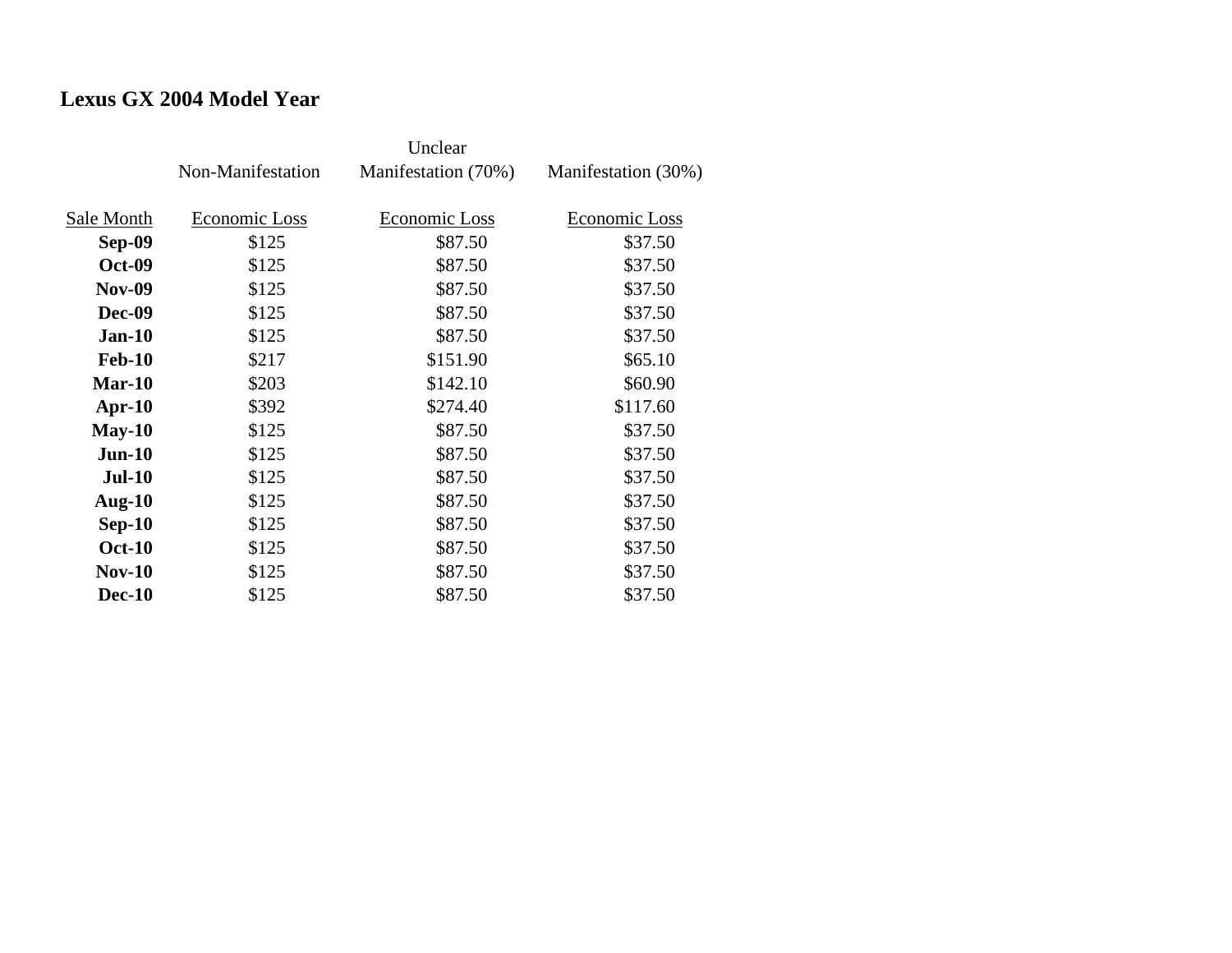# **Lexus GX 2005 Model Year**

|               | Non-Manifestation | Manifestation (70%) | Manifestation (30%) |
|---------------|-------------------|---------------------|---------------------|
| Sale Month    | Economic Loss     | Economic Loss       | Economic Loss       |
| Sep-09        | \$125             | \$87.50             | \$37.50             |
| <b>Oct-09</b> | \$125             | \$87.50             | \$37.50             |
| <b>Nov-09</b> | \$125             | \$87.50             | \$37.50             |
| Dec-09        | \$125             | \$87.50             | \$37.50             |
| <b>Jan-10</b> | \$125             | \$87.50             | \$37.50             |
| <b>Feb-10</b> | \$125             | \$87.50             | \$37.50             |
| $Mar-10$      | \$125             | \$87.50             | \$37.50             |
| $Apr-10$      | \$242             | \$169.40            | \$72.60             |
| $May-10$      | \$125             | \$87.50             | \$37.50             |
| $Jun-10$      | \$125             | \$87.50             | \$37.50             |
| <b>Jul-10</b> | \$125             | \$87.50             | \$37.50             |
| Aug- $10$     | \$125             | \$87.50             | \$37.50             |
| $Sep-10$      | \$125             | \$87.50             | \$37.50             |
| <b>Oct-10</b> | \$125             | \$87.50             | \$37.50             |
| <b>Nov-10</b> | \$125             | \$87.50             | \$37.50             |
| <b>Dec-10</b> | \$125             | \$87.50             | \$37.50             |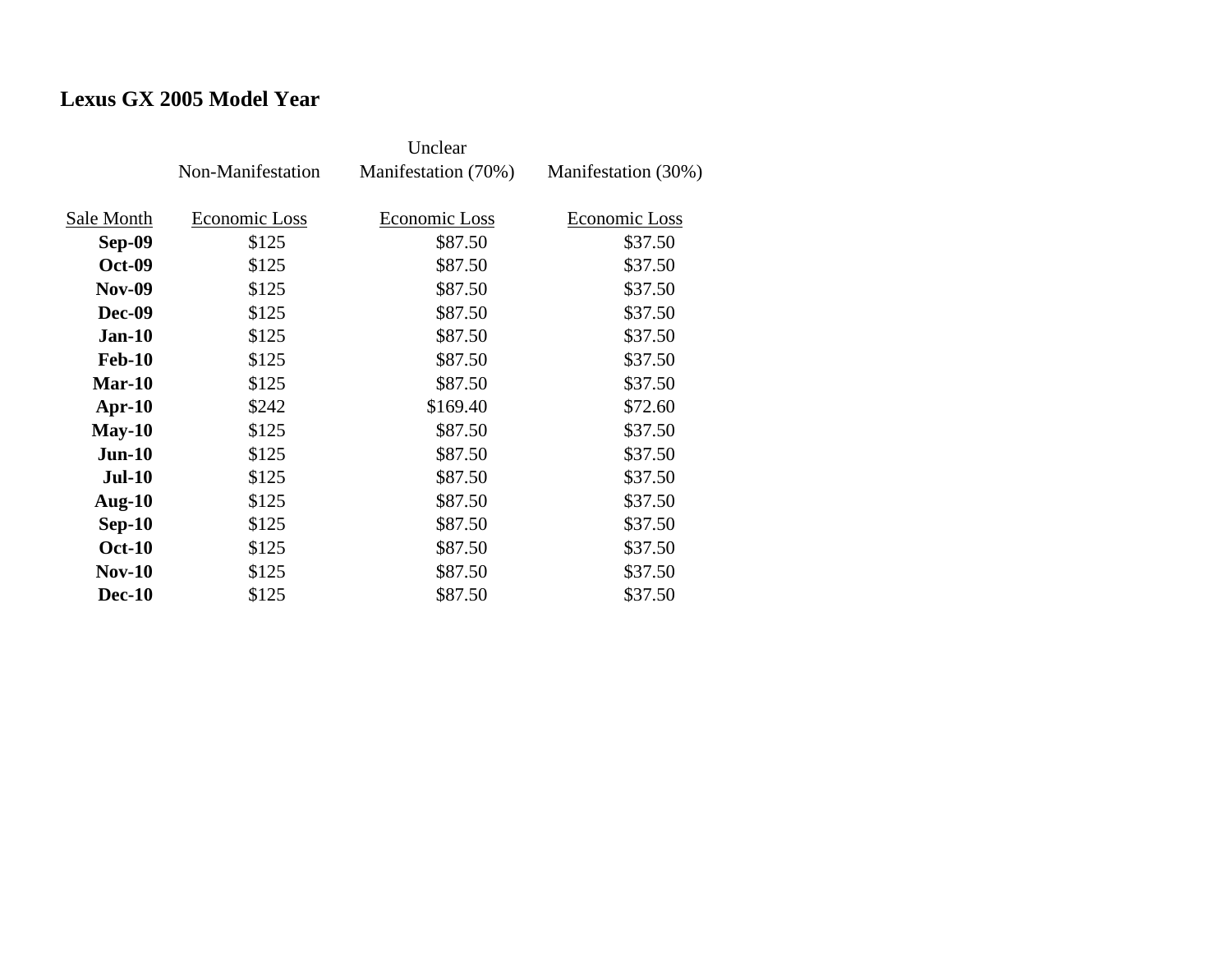## **Lexus GX 2006 Model Year**

|               | Non-Manifestation | Manifestation (70%)  | Manifestation (30%) |
|---------------|-------------------|----------------------|---------------------|
| Sale Month    | Economic Loss     | <b>Economic Loss</b> | Economic Loss       |
| <b>Sep-09</b> | \$125             | \$87.50              | \$37.50             |
| <b>Oct-09</b> | \$290             | \$203.00             | \$87.00             |
| <b>Nov-09</b> | \$556             | \$389.20             | \$166.80            |
| <b>Dec-09</b> | \$288             | \$201.60             | \$86.40             |
| $Jan-10$      | \$533             | \$373.10             | \$159.90            |
| <b>Feb-10</b> | \$125             | \$87.50              | \$37.50             |
| $Mar-10$      | \$267             | \$186.90             | \$80.10             |
| $Apr-10$      | \$314             | \$219.80             | \$94.20             |
| $May-10$      | \$125             | \$87.50              | \$37.50             |
| $Jun-10$      | \$125             | \$87.50              | \$37.50             |
| <b>Jul-10</b> | \$125             | \$87.50              | \$37.50             |
| Aug- $10$     | \$125             | \$87.50              | \$37.50             |
| $Sep-10$      | \$125             | \$87.50              | \$37.50             |
| <b>Oct-10</b> | \$125             | \$87.50              | \$37.50             |
| $Nov-10$      | \$125             | \$87.50              | \$37.50             |
| <b>Dec-10</b> | \$125             | \$87.50              | \$37.50             |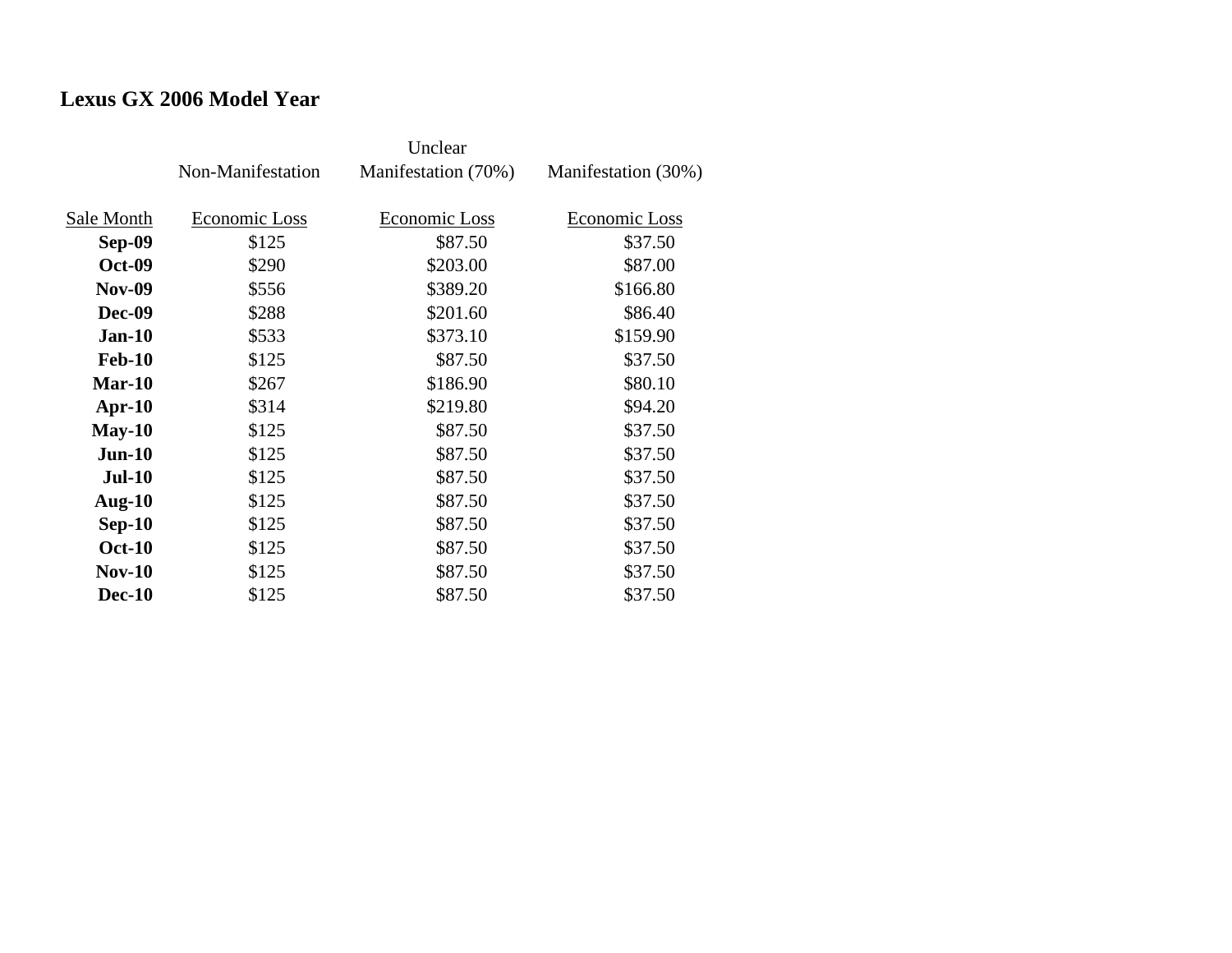## **Lexus GX 2007 Model Year**

|               | Non-Manifestation | Manifestation (70%) | Manifestation (30%) |
|---------------|-------------------|---------------------|---------------------|
| Sale Month    | Economic Loss     | Economic Loss       | Economic Loss       |
| Sep-09        | \$125             | \$87.50             | \$37.50             |
| <b>Oct-09</b> | \$543             | \$380.10            | \$162.90            |
| <b>Nov-09</b> | \$411             | \$287.70            | \$123.30            |
| Dec-09        | \$482             | \$337.40            | \$144.60            |
| $Jan-10$      | \$1,491           | \$1,043.70          | \$447.30            |
| <b>Feb-10</b> | \$1,073           | \$751.10            | \$321.90            |
| $Mar-10$      | \$1,180           | \$826.00            | \$354.00            |
| $Apr-10$      | \$494             | \$345.80            | \$148.20            |
| $May-10$      | \$125             | \$87.50             | \$37.50             |
| $Jun-10$      | \$125             | \$87.50             | \$37.50             |
| <b>Jul-10</b> | \$125             | \$87.50             | \$37.50             |
| Aug- $10$     | \$125             | \$87.50             | \$37.50             |
| $Sep-10$      | \$125             | \$87.50             | \$37.50             |
| <b>Oct-10</b> | \$125             | \$87.50             | \$37.50             |
| <b>Nov-10</b> | \$125             | \$87.50             | \$37.50             |
| <b>Dec-10</b> | \$125             | \$87.50             | \$37.50             |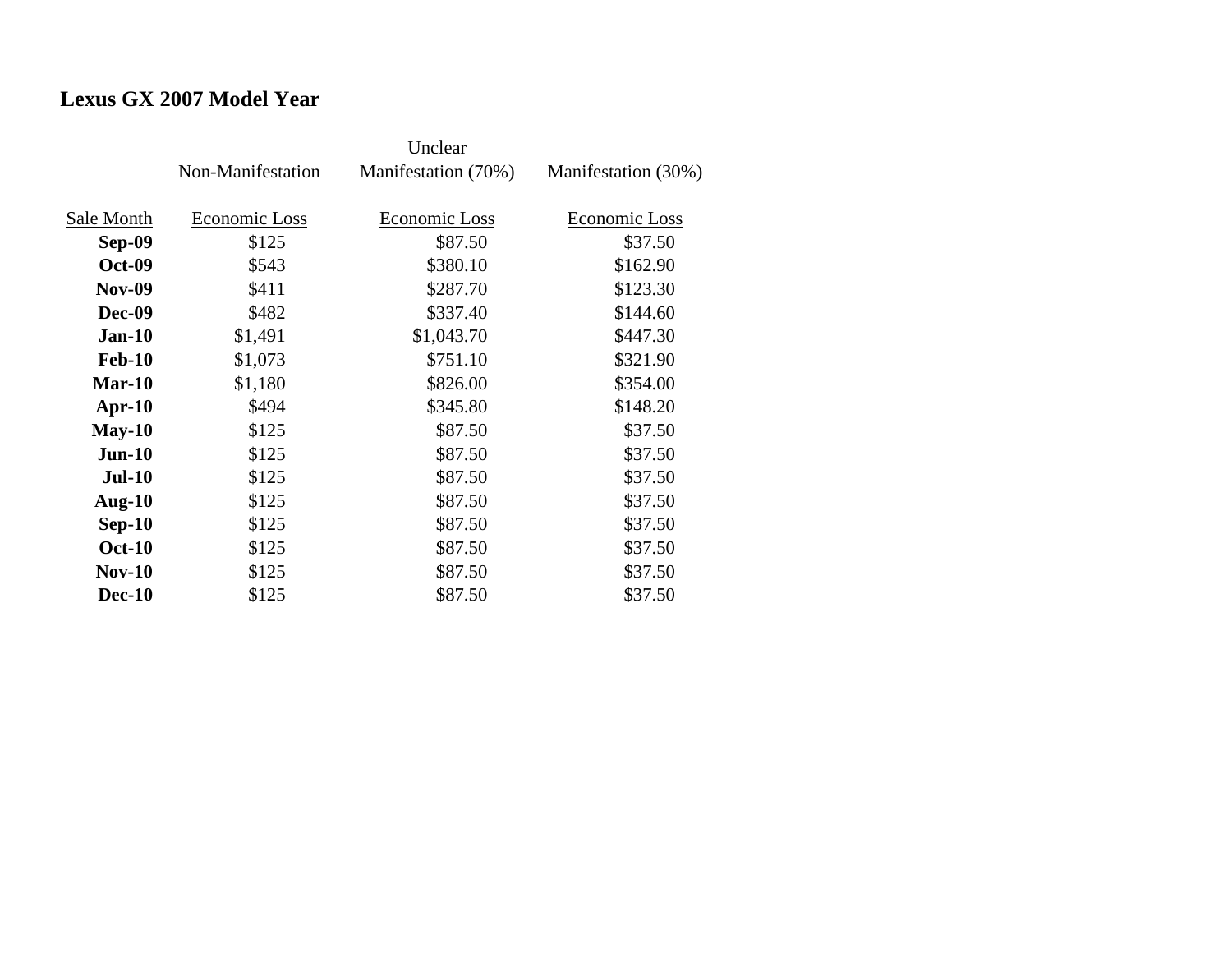## **Lexus GX 2008 Model Year**

|               | Non-Manifestation | Manifestation (70%) | Manifestation (30%) |
|---------------|-------------------|---------------------|---------------------|
| Sale Month    | Economic Loss     | Economic Loss       | Economic Loss       |
| Sep-09        | \$424             | \$296.80            | \$127.20            |
| <b>Oct-09</b> | \$1,465           | \$1,025.50          | \$439.50            |
| <b>Nov-09</b> | \$819             | \$573.30            | \$245.70            |
| Dec-09        | \$1,034           | \$723.80            | \$310.20            |
| $Jan-10$      | \$125             | \$87.50             | \$37.50             |
| <b>Feb-10</b> | \$956             | \$669.20            | \$286.80            |
| $Mar-10$      | \$125             | \$87.50             | \$37.50             |
| Apr- $10$     | \$1,264           | \$884.80            | \$379.20            |
| $May-10$      | \$518             | \$362.60            | \$155.40            |
| $Jun-10$      | \$1,577           | \$1,103.90          | \$473.10            |
| <b>Jul-10</b> | \$125             | \$87.50             | \$37.50             |
| Aug- $10$     | \$125             | \$87.50             | \$37.50             |
| $Sep-10$      | \$125             | \$87.50             | \$37.50             |
| <b>Oct-10</b> | \$125             | \$87.50             | \$37.50             |
| <b>Nov-10</b> | \$125             | \$87.50             | \$37.50             |
| <b>Dec-10</b> | \$125             | \$87.50             | \$37.50             |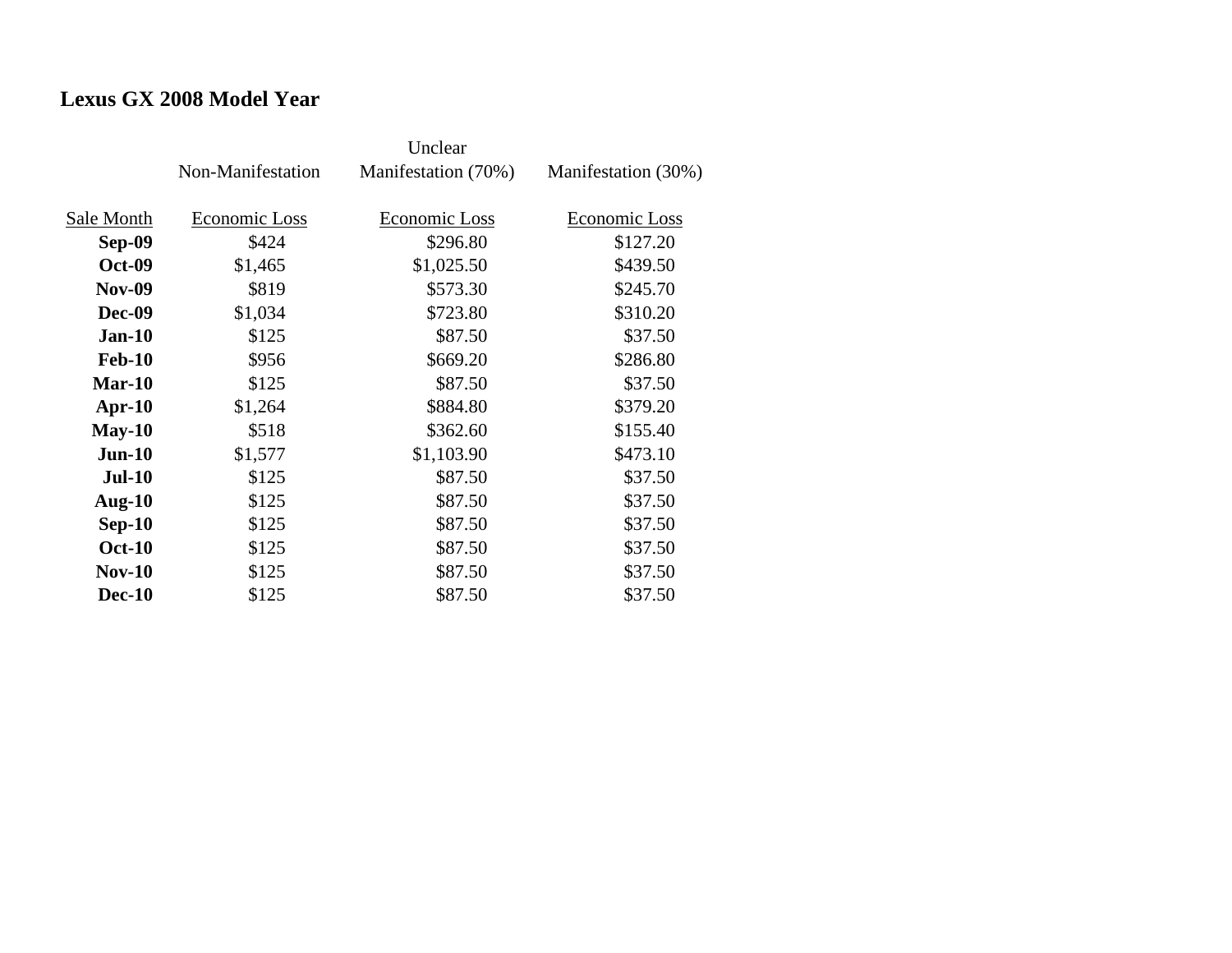## **Lexus GX 2009 Model Year**

|               | Non-Manifestation | Manifestation (70%) | Manifestation (30%) |
|---------------|-------------------|---------------------|---------------------|
| Sale Month    | Economic Loss     | Economic Loss       | Economic Loss       |
| <b>Sep-09</b> | \$905             | \$633.50            | \$271.50            |
| <b>Oct-09</b> | \$125             | \$87.50             | \$37.50             |
| <b>Nov-09</b> | \$125             | \$87.50             | \$37.50             |
| <b>Dec-09</b> | \$125             | \$87.50             | \$37.50             |
| $Jan-10$      | \$125             | \$87.50             | \$37.50             |
| <b>Feb-10</b> | \$125             | \$87.50             | \$37.50             |
| $Mar-10$      | \$125             | \$87.50             | \$37.50             |
| $Apr-10$      | \$125             | \$87.50             | \$37.50             |
| $May-10$      | \$125             | \$87.50             | \$37.50             |
| $Jun-10$      | \$125             | \$87.50             | \$37.50             |
| $Jul-10$      | \$125             | \$87.50             | \$37.50             |
| Aug- $10$     | \$125             | \$87.50             | \$37.50             |
| $Sep-10$      | \$125             | \$87.50             | \$37.50             |
| <b>Oct-10</b> | \$1,729           | \$1,210.30          | \$518.70            |
| $Nov-10$      | \$125             | \$87.50             | \$37.50             |
| <b>Dec-10</b> | \$125             | \$87.50             | \$37.50             |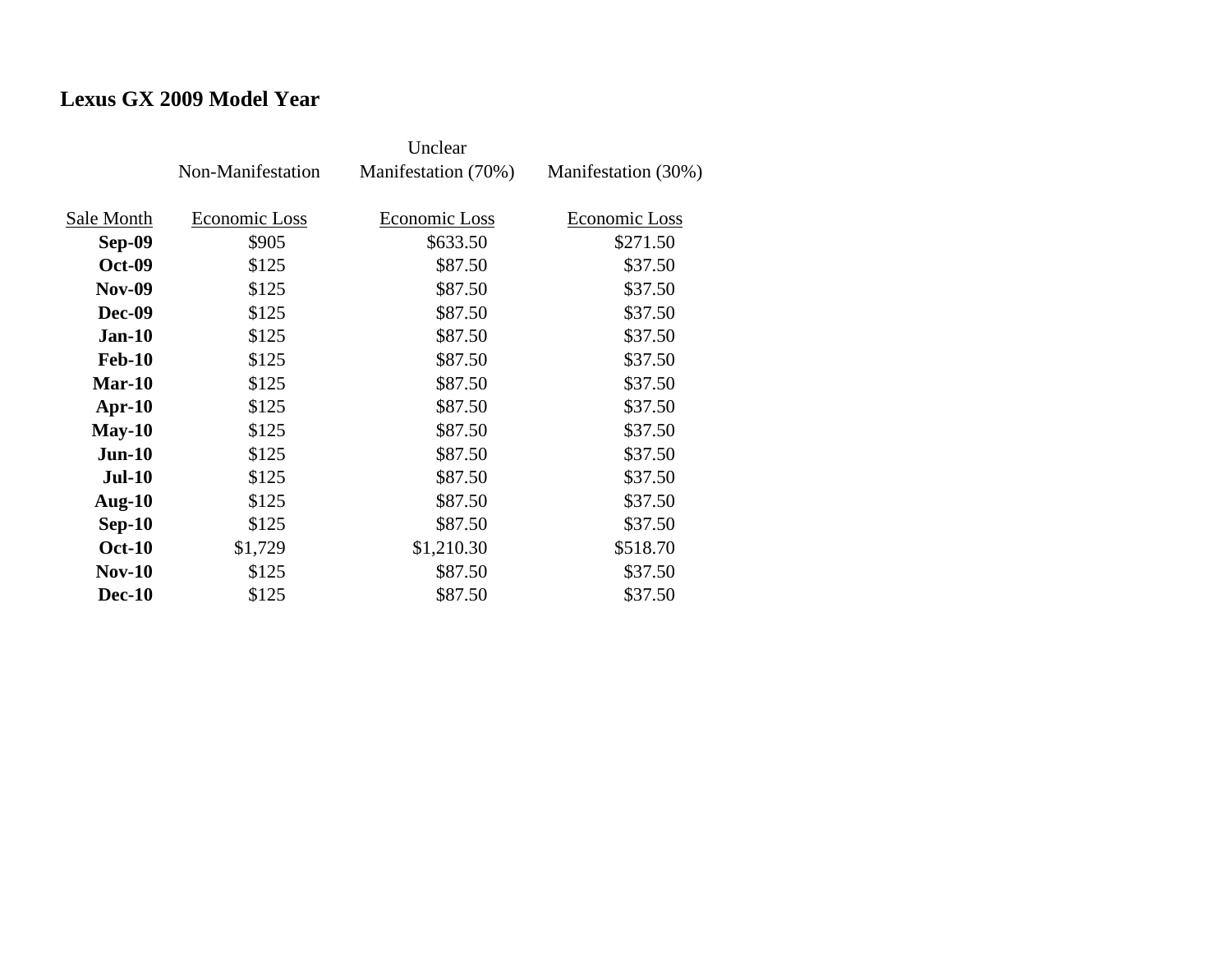# **Lexus GX 2010 Model Year**

|               | Non-Manifestation | Manifestation (70%) | Manifestation (30%) |
|---------------|-------------------|---------------------|---------------------|
| Sale Month    | Economic Loss     | Economic Loss       | Economic Loss       |
| Sep-09        | \$125             | \$87.50             | \$37.50             |
| <b>Oct-09</b> | \$125             | \$87.50             | \$37.50             |
| <b>Nov-09</b> | \$125             | \$87.50             | \$37.50             |
| Dec-09        | \$125             | \$87.50             | \$37.50             |
| <b>Jan-10</b> | \$125             | \$87.50             | \$37.50             |
| <b>Feb-10</b> | \$125             | \$87.50             | \$37.50             |
| $Mar-10$      | \$125             | \$87.50             | \$37.50             |
| $Apr-10$      | \$125             | \$87.50             | \$37.50             |
| $May-10$      | \$125             | \$87.50             | \$37.50             |
| $Jun-10$      | \$125             | \$87.50             | \$37.50             |
| <b>Jul-10</b> | \$125             | \$87.50             | \$37.50             |
| Aug- $10$     | \$125             | \$87.50             | \$37.50             |
| $Sep-10$      | \$125             | \$87.50             | \$37.50             |
| <b>Oct-10</b> | \$125             | \$87.50             | \$37.50             |
| <b>Nov-10</b> | \$125             | \$87.50             | \$37.50             |
| <b>Dec-10</b> | \$125             | \$87.50             | \$37.50             |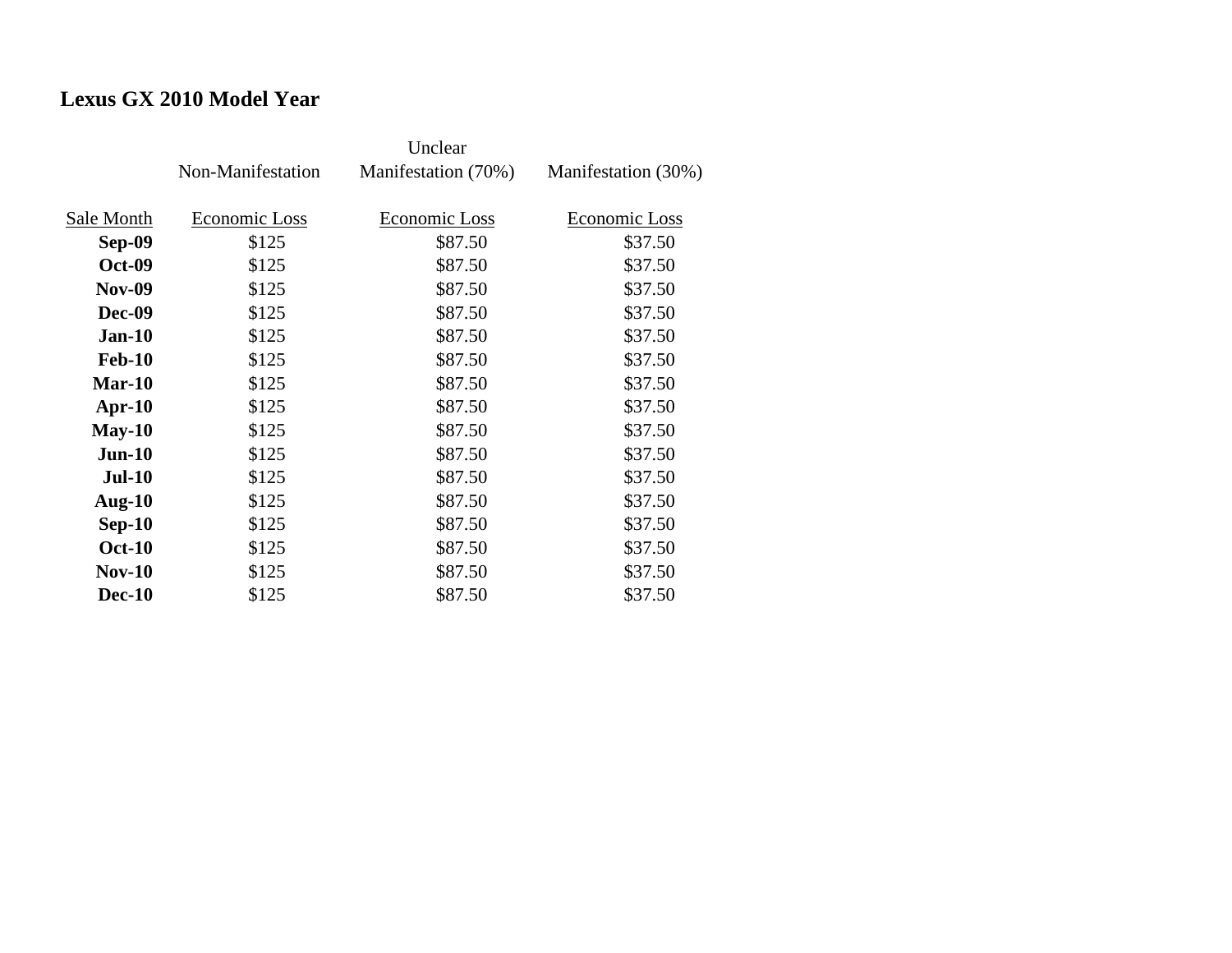# **Lexus RX 400H 2006 Model Year**

|               | Non-Manifestation | Manifestation (70%) | Manifestation (30%) |
|---------------|-------------------|---------------------|---------------------|
| Sale Month    | Economic Loss     | Economic Loss       | Economic Loss       |
| Sep-09        | \$499             | \$349.30            | \$149.70            |
| <b>Oct-09</b> | \$125             | \$87.50             | \$37.50             |
| <b>Nov-09</b> | \$125             | \$87.50             | \$37.50             |
| <b>Dec-09</b> | \$125             | \$87.50             | \$37.50             |
| $Jan-10$      | \$125             | \$87.50             | \$37.50             |
| <b>Feb-10</b> | \$317             | \$221.90            | \$95.10             |
| $Mar-10$      | \$1,085           | \$759.50            | \$325.50            |
| $Apr-10$      | \$1,515           | \$1,060.50          | \$454.50            |
| $May-10$      | \$2,173           | \$1,521.10          | \$651.90            |
| $Jun-10$      | \$2,695           | \$1,886.50          | \$808.50            |
| <b>Jul-10</b> | \$2,069           | \$1,448.30          | \$620.70            |
| Aug- $10$     | \$1,886           | \$1,320.20          | \$565.80            |
| $Sep-10$      | \$1,694           | \$1,185.80          | \$508.20            |
| <b>Oct-10</b> | \$1,401           | \$980.70            | \$420.30            |
| <b>Nov-10</b> | \$921             | \$644.70            | \$276.30            |
| <b>Dec-10</b> | \$1,074           | \$751.80            | \$322.20            |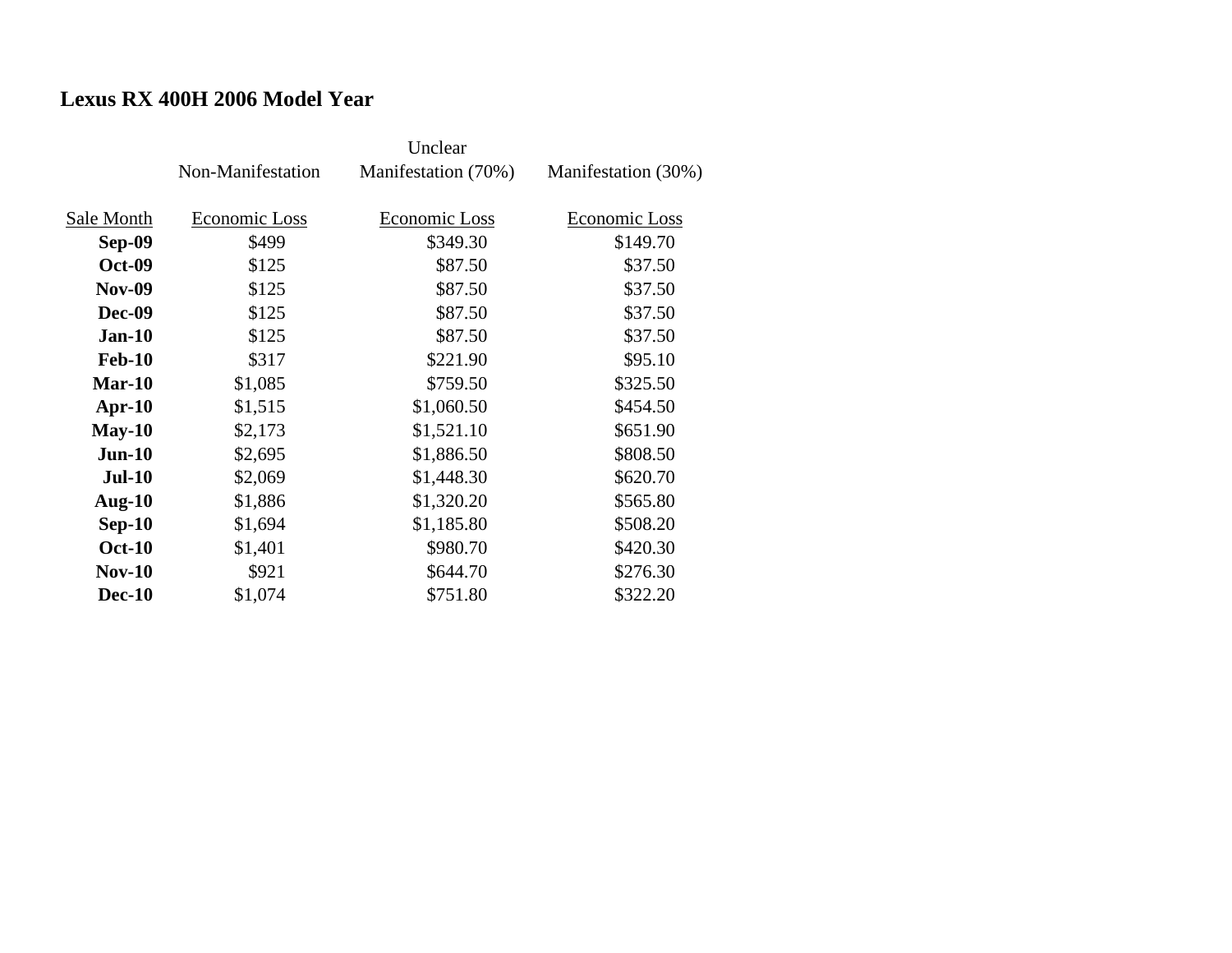# **Lexus RX 400H 2007 Model Year**

|               |                   | Unclear             |                     |
|---------------|-------------------|---------------------|---------------------|
|               | Non-Manifestation | Manifestation (70%) | Manifestation (30%) |
|               |                   |                     |                     |
| Sale Month    | Economic Loss     | Economic Loss       | Economic Loss       |
| <b>Sep-09</b> | \$870             | \$609.00            | \$261.00            |
| <b>Oct-09</b> | \$179             | \$125.30            | \$53.70             |
| <b>Nov-09</b> | \$125             | \$87.50             | \$37.50             |
| <b>Dec-09</b> | \$229             | \$160.30            | \$68.70             |
| $Jan-10$      | \$396             | \$277.20            | \$118.80            |
| <b>Feb-10</b> | \$125             | \$87.50             | \$37.50             |
| $Mar-10$      | \$949             | \$664.30            | \$284.70            |
| $Apr-10$      | \$978             | \$684.60            | \$293.40            |
| $May-10$      | \$993             | \$695.10            | \$297.90            |
| $Jun-10$      | \$1,572           | \$1,100.40          | \$471.60            |
| <b>Jul-10</b> | \$1,629           | \$1,140.30          | \$488.70            |
| Aug- $10$     | \$1,863           | \$1,304.10          | \$558.90            |
| $Sep-10$      | \$821             | \$574.70            | \$246.30            |
| <b>Oct-10</b> | \$912             | \$638.40            | \$273.60            |
| $Nov-10$      | \$1,151           | \$805.70            | \$345.30            |
| <b>Dec-10</b> | \$637             | \$445.90            | \$191.10            |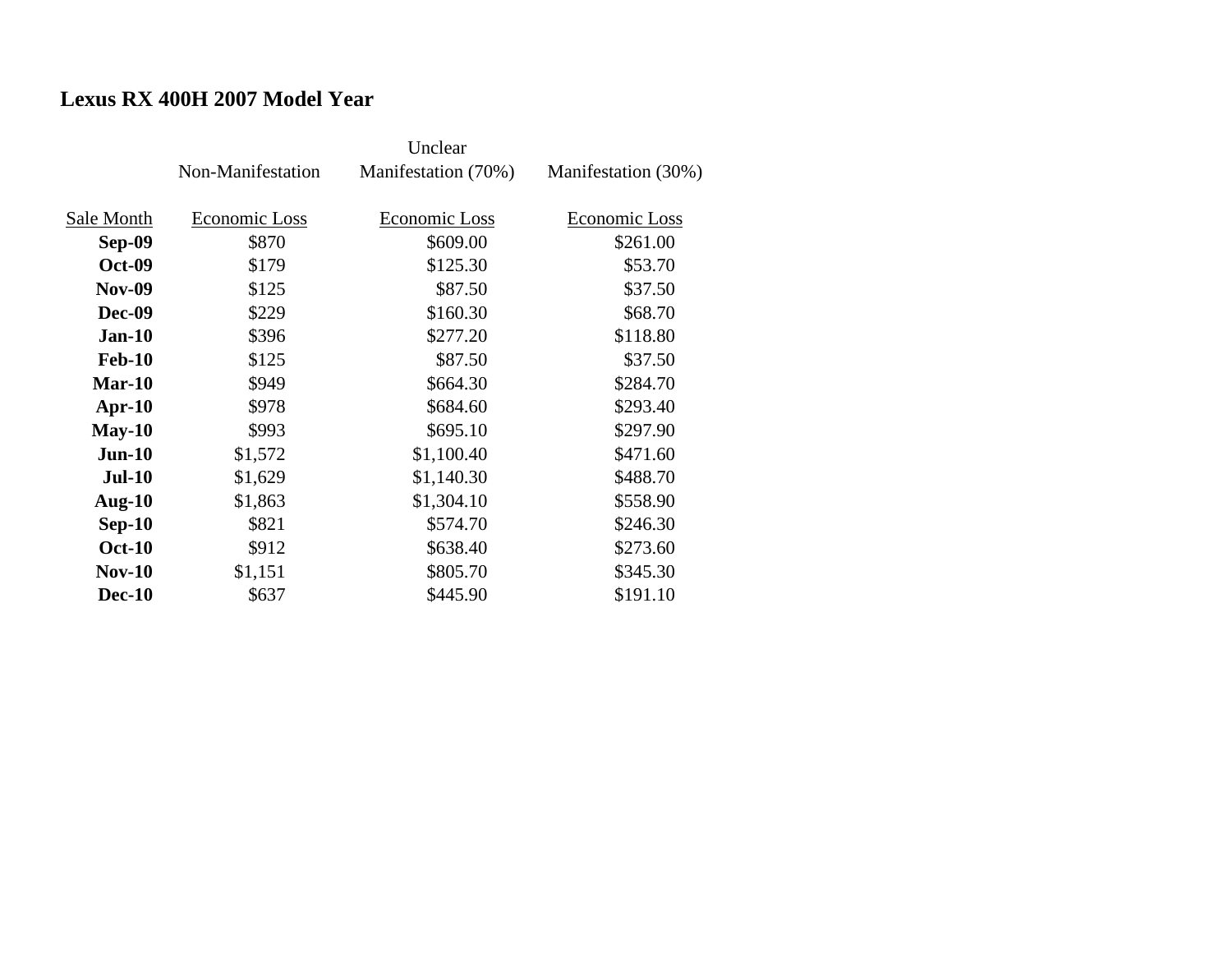# **Lexus RX 400H 2008 Model Year**

|               | Non-Manifestation | Manifestation (70%) | Manifestation (30%) |
|---------------|-------------------|---------------------|---------------------|
| Sale Month    | Economic Loss     | Economic Loss       | Economic Loss       |
|               |                   |                     |                     |
| Sep-09        | \$125             | \$87.50             | \$37.50             |
| <b>Oct-09</b> | \$125             | \$87.50             | \$37.50             |
| <b>Nov-09</b> | \$125             | \$87.50             | \$37.50             |
| <b>Dec-09</b> | \$125             | \$87.50             | \$37.50             |
| $Jan-10$      | \$340             | \$238.00            | \$102.00            |
| <b>Feb-10</b> | \$263             | \$184.10            | \$78.90             |
| $Mar-10$      | \$1,125           | \$787.50            | \$337.50            |
| $Apr-10$      | \$489             | \$342.30            | \$146.70            |
| $May-10$      | \$797             | \$557.90            | \$239.10            |
| $Jun-10$      | \$1,018           | \$712.60            | \$305.40            |
| <b>Jul-10</b> | \$1,189           | \$832.30            | \$356.70            |
| Aug- $10$     | \$956             | \$669.20            | \$286.80            |
| $Sep-10$      | \$586             | \$410.20            | \$175.80            |
| <b>Oct-10</b> | \$574             | \$401.80            | \$172.20            |
| $Nov-10$      | \$769             | \$538.30            | \$230.70            |
| <b>Dec-10</b> | \$331             | \$231.70            | \$99.30             |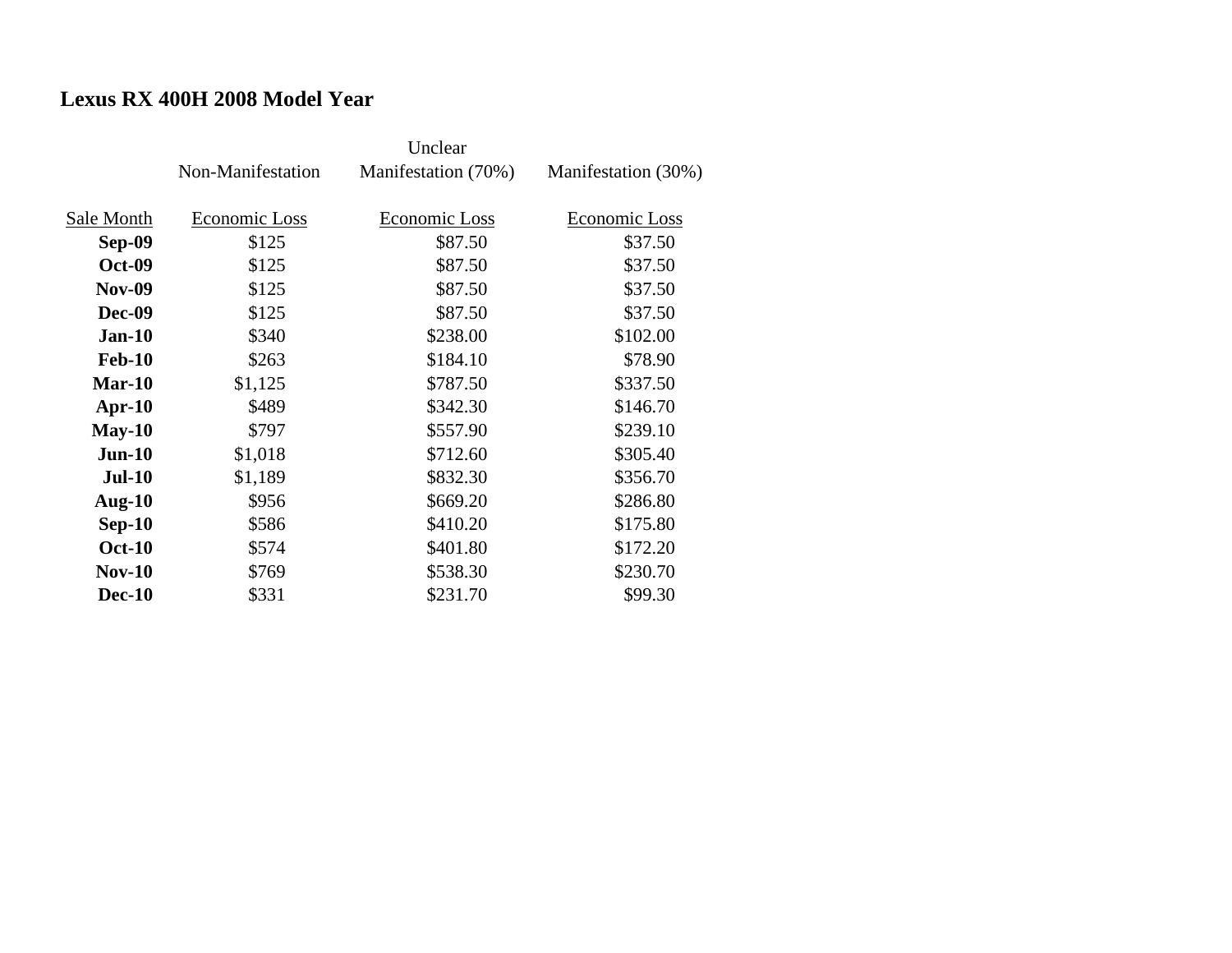## **Lexus RX 2004 Model Year**

|               | Non-Manifestation | Manifestation (70%) | Manifestation (30%) |
|---------------|-------------------|---------------------|---------------------|
| Sale Month    | Economic Loss     | Economic Loss       | Economic Loss       |
| Sep-09        | \$125             | \$87.50             | \$37.50             |
| <b>Oct-09</b> | \$125             | \$87.50             | \$37.50             |
| <b>Nov-09</b> | \$125             | \$87.50             | \$37.50             |
| <b>Dec-09</b> | \$125             | \$87.50             | \$37.50             |
| $Jan-10$      | \$125             | \$87.50             | \$37.50             |
| <b>Feb-10</b> | \$1,033           | \$723.10            | \$309.90            |
| $Mar-10$      | \$1,104           | \$772.80            | \$331.20            |
| $Apr-10$      | \$1,502           | \$1,051.40          | \$450.60            |
| $May-10$      | \$1,350           | \$945.00            | \$405.00            |
| $Jun-10$      | \$300             | \$210.00            | \$90.00             |
| <b>Jul-10</b> | \$365             | \$255.50            | \$109.50            |
| Aug- $10$     | \$318             | \$222.60            | \$95.40             |
| $Sep-10$      | \$125             | \$87.50             | \$37.50             |
| <b>Oct-10</b> | \$125             | \$87.50             | \$37.50             |
| $Nov-10$      | \$381             | \$266.70            | \$114.30            |
| <b>Dec-10</b> | \$125             | \$87.50             | \$37.50             |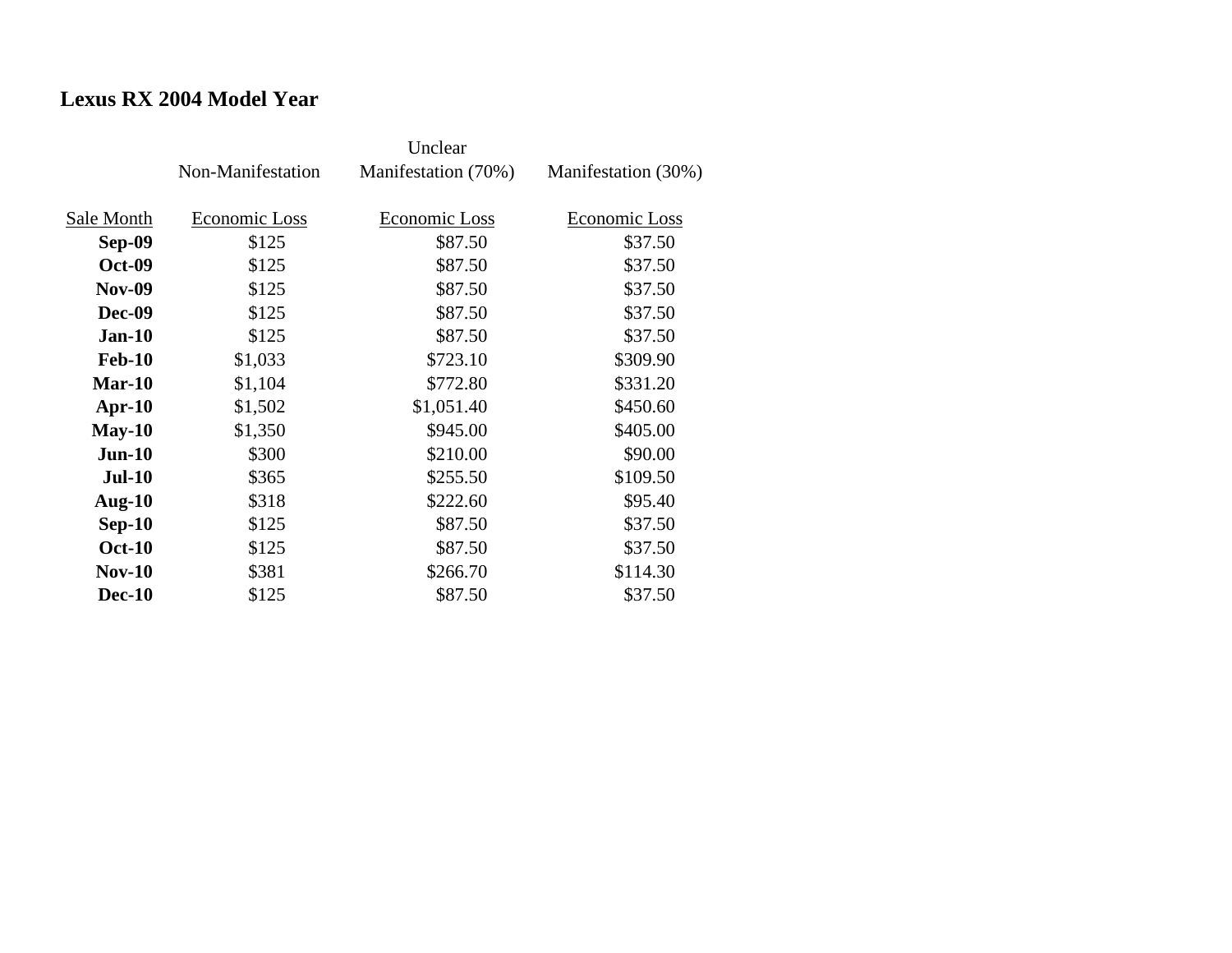# **Lexus RX 330 2005 Model Year**

|               |                   | Unclear             |                     |
|---------------|-------------------|---------------------|---------------------|
|               | Non-Manifestation | Manifestation (70%) | Manifestation (30%) |
|               |                   |                     |                     |
| Sale Month    | Economic Loss     | Economic Loss       | Economic Loss       |
| <b>Sep-09</b> | \$1,247           | \$872.90            | \$374.10            |
| <b>Oct-09</b> | \$446             | \$312.20            | \$133.80            |
| <b>Nov-09</b> | \$893             | \$625.10            | \$267.90            |
| <b>Dec-09</b> | \$383             | \$268.10            | \$114.90            |
| $Jan-10$      | \$715             | \$500.50            | \$214.50            |
| <b>Feb-10</b> | \$125             | \$87.50             | \$37.50             |
| $Mar-10$      | \$762             | \$533.40            | \$228.60            |
| $Apr-10$      | \$327             | \$228.90            | \$98.10             |
| $May-10$      | \$1,234           | \$863.80            | \$370.20            |
| $Jun-10$      | \$605             | \$423.50            | \$181.50            |
| <b>Jul-10</b> | \$1,102           | \$771.40            | \$330.60            |
| Aug- $10$     | \$264             | \$184.80            | \$79.20             |
| $Sep-10$      | \$125             | \$87.50             | \$37.50             |
| <b>Oct-10</b> | \$125             | \$87.50             | \$37.50             |
| $Nov-10$      | \$125             | \$87.50             | \$37.50             |
| <b>Dec-10</b> | \$125             | \$87.50             | \$37.50             |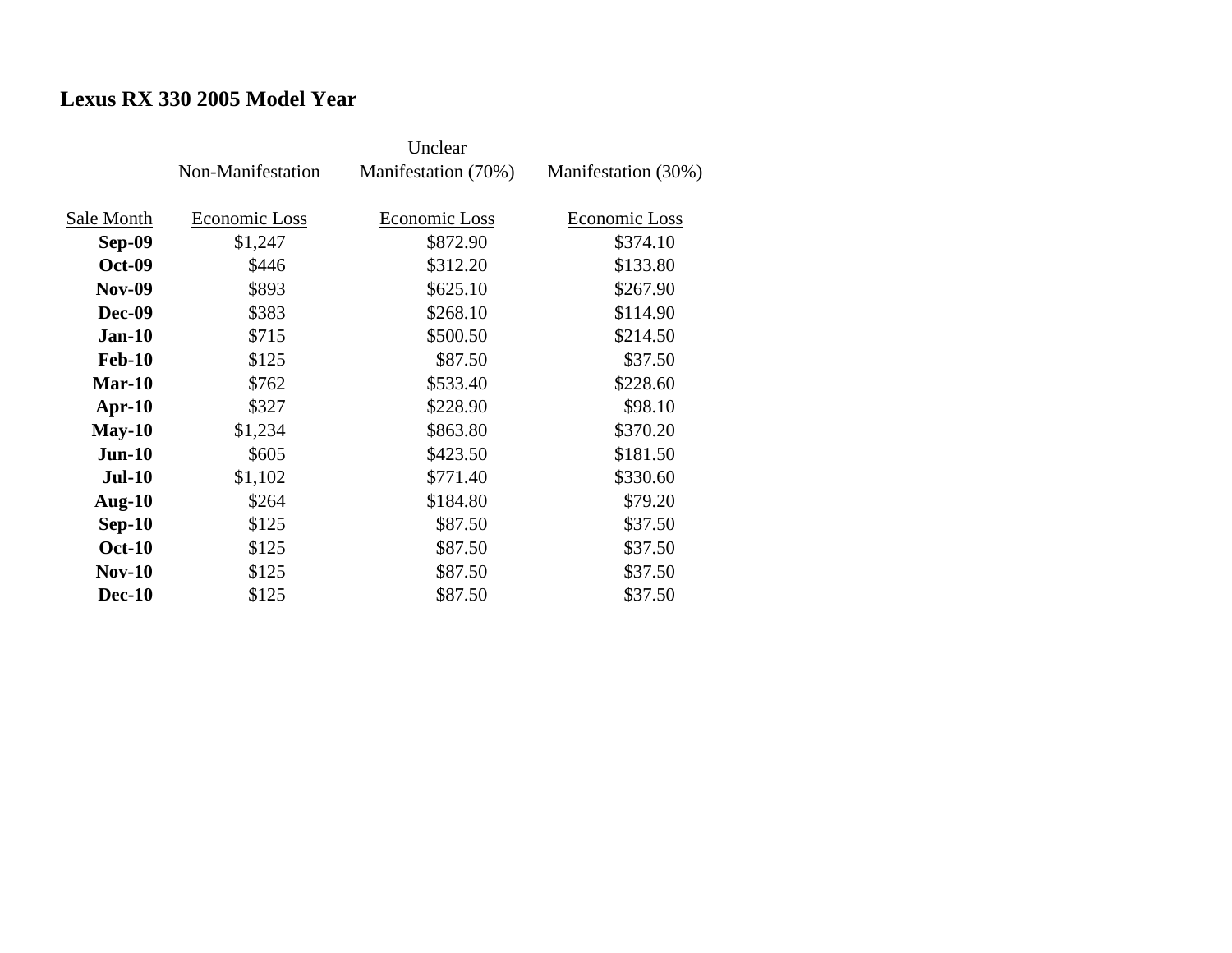## **Lexus RX 330 2006 Model Year**

|               | Non-Manifestation | Manifestation (70%) | Manifestation (30%) |
|---------------|-------------------|---------------------|---------------------|
|               |                   |                     |                     |
| Sale Month    | Economic Loss     | Economic Loss       | Economic Loss       |
| <b>Sep-09</b> | \$452             | \$316.40            | \$135.60            |
| <b>Oct-09</b> | \$125             | \$87.50             | \$37.50             |
| <b>Nov-09</b> | \$125             | \$87.50             | \$37.50             |
| <b>Dec-09</b> | \$125             | \$87.50             | \$37.50             |
| $Jan-10$      | \$125             | \$87.50             | \$37.50             |
| <b>Feb-10</b> | \$278             | \$194.60            | \$83.40             |
| <b>Mar-10</b> | \$948             | \$663.60            | \$284.40            |
| $Apr-10$      | \$1,320           | \$924.00            | \$396.00            |
| $May-10$      | \$1,906           | \$1,334.20          | \$571.80            |
| $Jun-10$      | \$2,362           | \$1,653.40          | \$708.60            |
| <b>Jul-10</b> | \$1,830           | \$1,281.00          | \$549.00            |
| Aug- $10$     | \$1,698           | \$1,188.60          | \$509.40            |
| $Sep-10$      | \$1,553           | \$1,087.10          | \$465.90            |
| <b>Oct-10</b> | \$1,292           | \$904.40            | \$387.60            |
| <b>Nov-10</b> | \$849             | \$594.30            | \$254.70            |
| <b>Dec-10</b> | \$998             | \$698.60            | \$299.40            |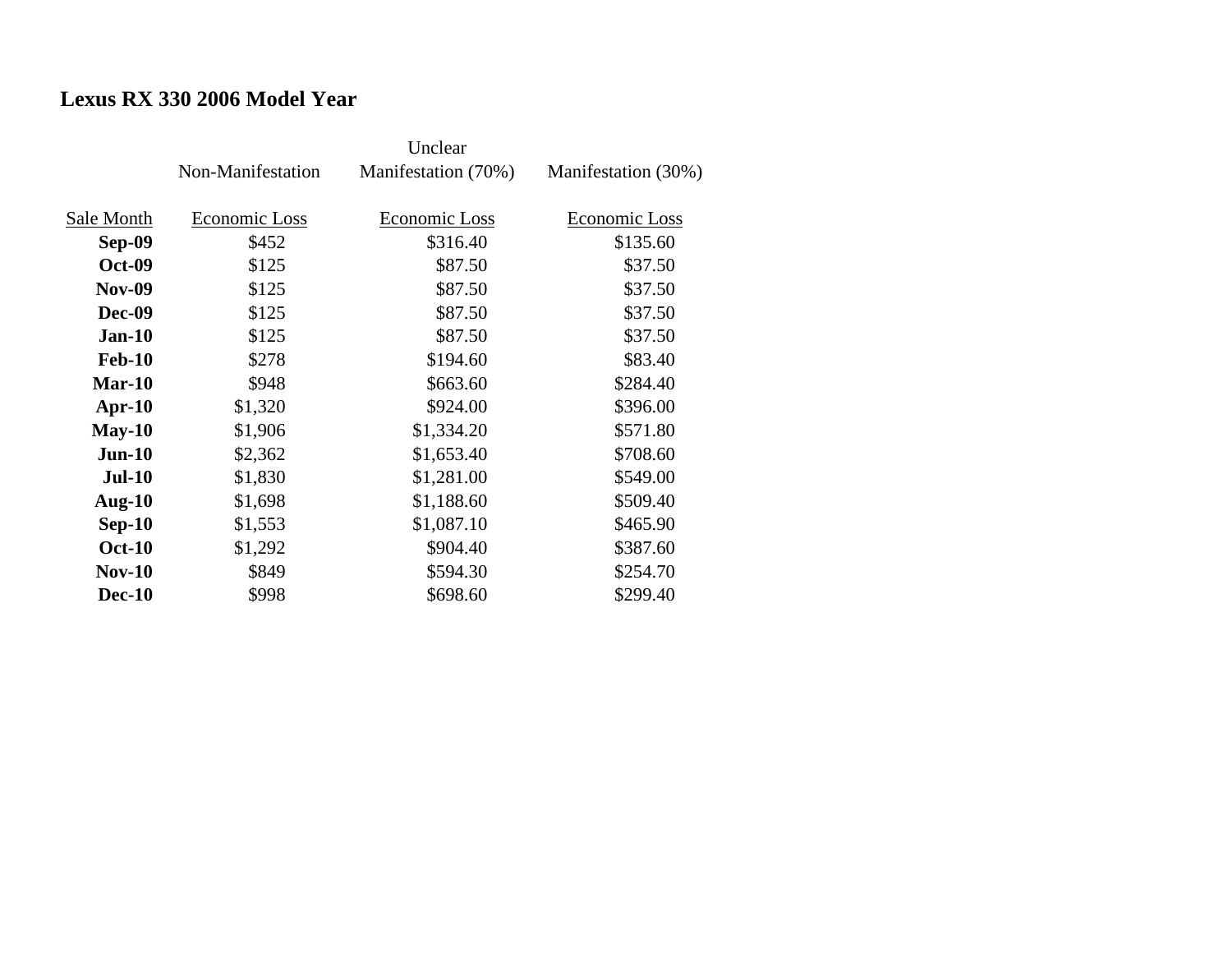## **Lexus RX 350 2007 Model Year**

|               | Non-Manifestation | Manifestation (70%) | Manifestation (30%) |
|---------------|-------------------|---------------------|---------------------|
|               |                   |                     |                     |
| Sale Month    | Economic Loss     | Economic Loss       | Economic Loss       |
| <b>Sep-09</b> | \$775             | \$542.50            | \$232.50            |
| <b>Oct-09</b> | \$159             | \$111.30            | \$47.70             |
| <b>Nov-09</b> | \$125             | \$87.50             | \$37.50             |
| <b>Dec-09</b> | \$205             | \$143.50            | \$61.50             |
| $Jan-10$      | \$354             | \$247.80            | \$106.20            |
| <b>Feb-10</b> | \$125             | \$87.50             | \$37.50             |
| <b>Mar-10</b> | \$836             | \$585.20            | \$250.80            |
| $Apr-10$      | \$858             | \$600.60            | \$257.40            |
| $May-10$      | \$871             | \$609.70            | \$261.30            |
| $Jun-10$      | \$1,383           | \$968.10            | \$414.90            |
| <b>Jul-10</b> | \$1,434           | \$1,003.80          | \$430.20            |
| Aug- $10$     | \$1,650           | \$1,155.00          | \$495.00            |
| $Sep-10$      | \$741             | \$518.70            | \$222.30            |
| <b>Oct-10</b> | \$828             | \$579.60            | \$248.40            |
| <b>Nov-10</b> | \$1,049           | \$734.30            | \$314.70            |
| <b>Dec-10</b> | \$582             | \$407.40            | \$174.60            |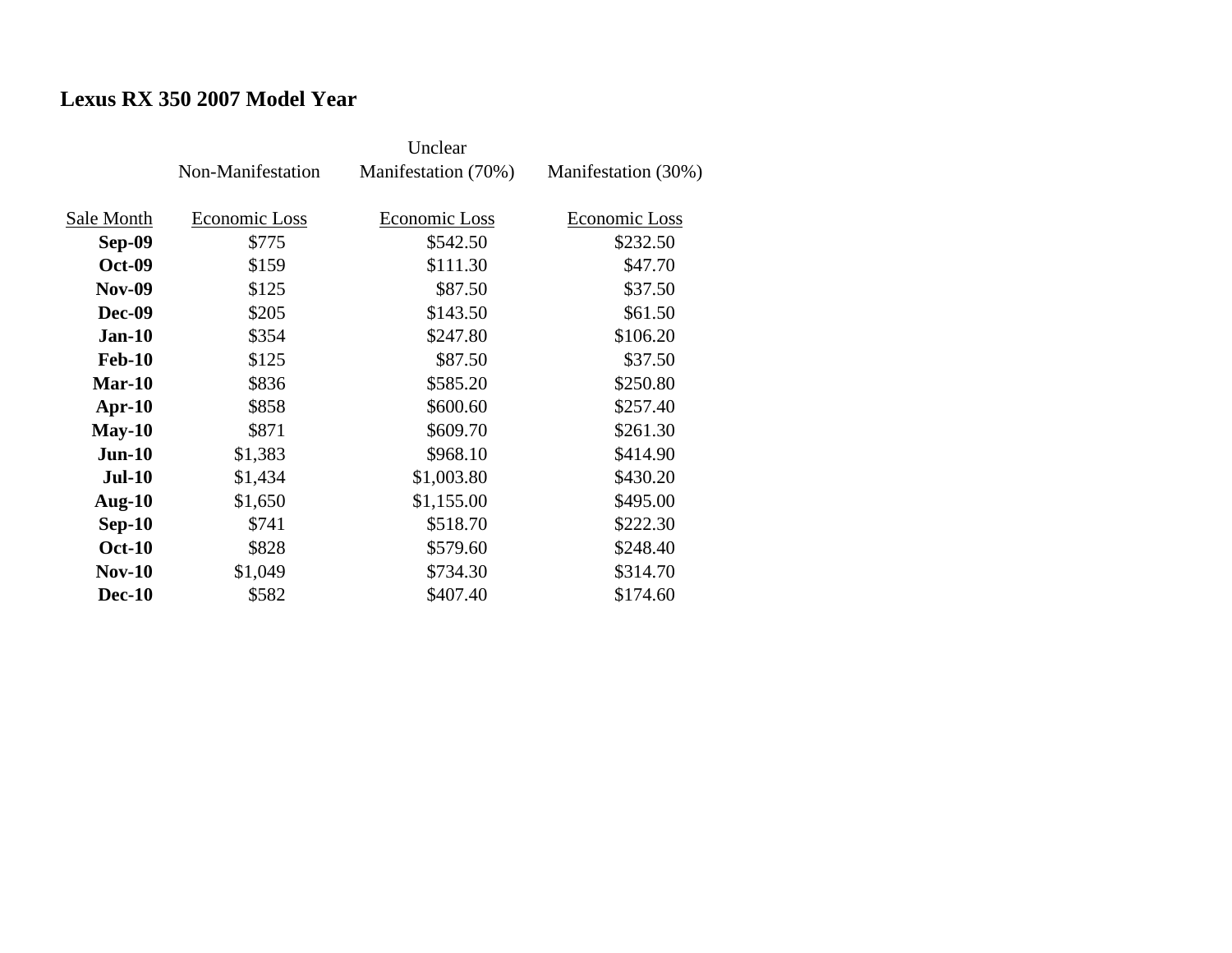## **Lexus RX 350 2008 Model Year**

|               | Non-Manifestation | Manifestation (70%) | Manifestation (30%) |
|---------------|-------------------|---------------------|---------------------|
| Sale Month    | Economic Loss     | Economic Loss       | Economic Loss       |
| <b>Sep-09</b> | \$125             | \$87.50             | \$37.50             |
| <b>Oct-09</b> | \$125             | \$87.50             | \$37.50             |
| <b>Nov-09</b> | \$125             | \$87.50             | \$37.50             |
| <b>Dec-09</b> | \$125             | \$87.50             | \$37.50             |
| $Jan-10$      | \$291             | \$203.70            | \$87.30             |
| <b>Feb-10</b> | \$223             | \$156.10            | \$66.90             |
| <b>Mar-10</b> | \$952             | \$666.40            | \$285.60            |
| $Apr-10$      | \$412             | \$288.40            | \$123.60            |
| $May-10$      | \$670             | \$469.00            | \$201.00            |
| $Jun-10$      | \$856             | \$599.20            | \$256.80            |
| <b>Jul-10</b> | \$1,000           | \$700.00            | \$300.00            |
| Aug- $10$     | \$808             | \$565.60            | \$242.40            |
| $Sep-10$      | \$508             | \$355.60            | \$152.40            |
| <b>Oct-10</b> | \$505             | \$353.50            | \$151.50            |
| <b>Nov-10</b> | \$682             | \$477.40            | \$204.60            |
| <b>Dec-10</b> | \$299             | \$209.30            | \$89.70             |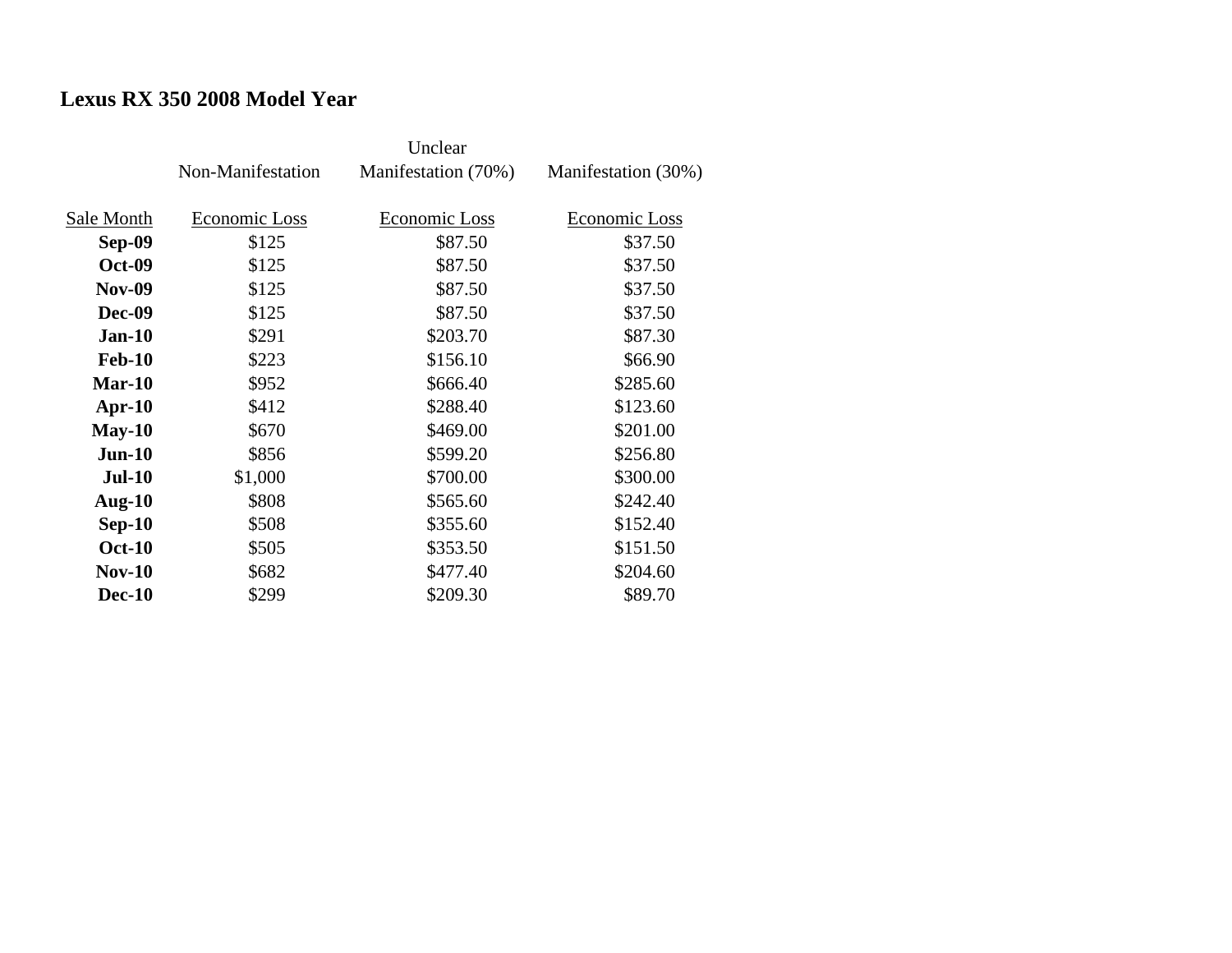## **Lexus RX 350 2009 Model Year**

|               | Non-Manifestation | Manifestation (70%) | Manifestation (30%) |
|---------------|-------------------|---------------------|---------------------|
| Sale Month    | Economic Loss     | Economic Loss       | Economic Loss       |
|               |                   |                     |                     |
| <b>Sep-09</b> | \$845             | \$591.50            | \$253.50            |
| <b>Oct-09</b> | \$125             | \$87.50             | \$37.50             |
| <b>Nov-09</b> | \$125             | \$87.50             | \$37.50             |
| <b>Dec-09</b> | \$474             | \$331.80            | \$142.20            |
| $Jan-10$      | \$996             | \$697.20            | \$298.80            |
| <b>Feb-10</b> | \$474             | \$331.80            | \$142.20            |
| <b>Mar-10</b> | \$125             | \$87.50             | \$37.50             |
| $Apr-10$      | \$125             | \$87.50             | \$37.50             |
| $May-10$      | \$380             | \$266.00            | \$114.00            |
| $Jun-10$      | \$489             | \$342.30            | \$146.70            |
| <b>Jul-10</b> | \$1,661           | \$1,162.70          | \$498.30            |
| Aug- $10$     | \$1,281           | \$896.70            | \$384.30            |
| $Sep-10$      | \$445             | \$311.50            | \$133.50            |
| <b>Oct-10</b> | \$345             | \$241.50            | \$103.50            |
| <b>Nov-10</b> | \$516             | \$361.20            | \$154.80            |
| <b>Dec-10</b> | \$125             | \$87.50             | \$37.50             |